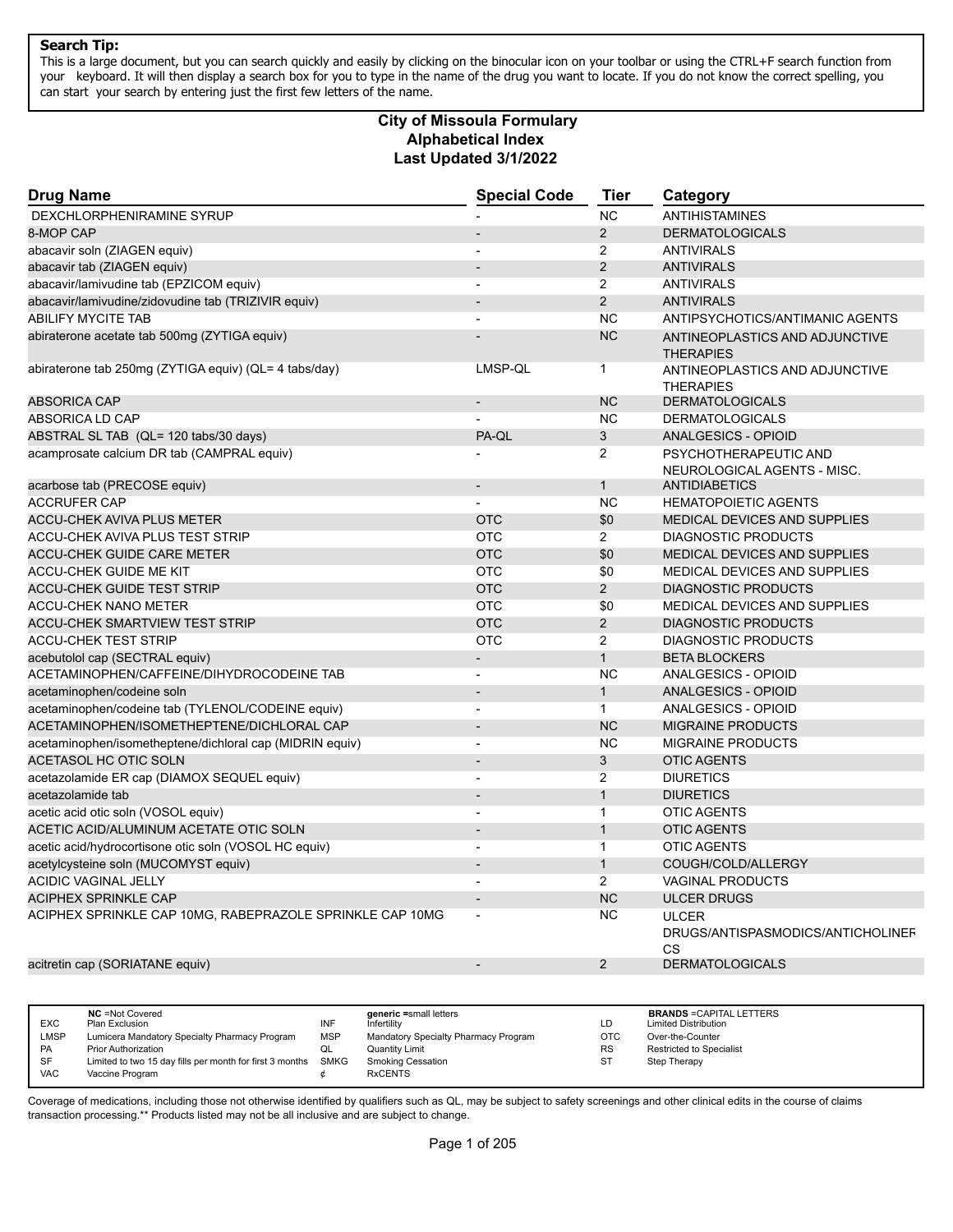| <b>Drug Name</b>                                                                                      | <b>Special Code</b>      | <b>Tier</b>    | Category                                                 |
|-------------------------------------------------------------------------------------------------------|--------------------------|----------------|----------------------------------------------------------|
| ACTEMRA ACTPEN INJ (QL= 2 inj/28 days)                                                                | LMSP-PA-QL               | $\overline{2}$ | ANALGESICS - ANTI-INFLAMMATORY                           |
| ACTEMRA SC INJ (QL= 2 inj/28 days)                                                                    | LMSP-PA-QL               | $\overline{2}$ | ANALGESICS - ANTI-INFLAMMATORY                           |
| ACTHAR GEL INJ (QL= 4 vials/fill)                                                                     | MSP-PA-QL                | 2              | ENDOCRINE AND METABOLIC AGENTS -                         |
|                                                                                                       |                          |                | MISC.                                                    |
| <b>ACTICLATE TAB 75MG, 150MG</b>                                                                      |                          | <b>NC</b>      | <b>TETRACYCLINES</b>                                     |
| ACTIMMUNE INJ (Only available through Walgreens 888-347-3416)                                         | LD-PA                    | 2              | ANTINEOPLASTICS AND ADJUNCTIVE<br><b>THERAPIES</b>       |
| <b>ACTOPLUS MET TAB</b>                                                                               | $\overline{\phantom{a}}$ | <b>NC</b>      | <b>ANTIDIABETICS</b>                                     |
| <b>ACTOPLUS MET XR TAB</b>                                                                            |                          | 3              | <b>ANTIDIABETICS</b>                                     |
| <b>ACUVAIL OPHTH SOLN</b>                                                                             |                          | 3              | <b>OPHTHALMIC AGENTS</b>                                 |
| acyclovir cap (ZOVIRAX equiv)                                                                         | $\blacksquare$           | 1              | <b>ANTIVIRALS</b>                                        |
| acyclovir cream (ZOVIRAX equiv)                                                                       |                          | 3              | <b>DERMATOLOGICALS</b>                                   |
| acyclovir oint (ZOVIRAX OINT equiv)                                                                   |                          | 2              | <b>DERMATOLOGICALS</b>                                   |
| acyclovir susp (ZOVIRAX equiv)                                                                        | $\blacksquare$           | $\mathbf{1}$   | <b>ANTIVIRALS</b>                                        |
| acyclovir tab (ZOVIRAX equiv)                                                                         |                          | $\mathbf{1}$   | <b>ANTIVIRALS</b>                                        |
| ADACEL/BOOSTRIX INJ                                                                                   | <b>VAC</b>               | \$0            | <b>TOXOIDS</b>                                           |
| ADAPALENE SOLN                                                                                        |                          | <b>NC</b>      | <b>DERMATOLOGICALS</b>                                   |
| adapalene cream (DIFFERIN equiv) (Acne Only - members age 35 or older<br>require Prior Authorization) | <b>PA</b>                | $\overline{2}$ | <b>DERMATOLOGICALS</b>                                   |
| adapalene gel (DIFFERIN equiv) (Acne Only - members age 35 or older<br>require Prior Authorization)   | PA                       | $\overline{2}$ | <b>DERMATOLOGICALS</b>                                   |
| ADAPALENE LOTION (DIFFERIN equiv)                                                                     | $\overline{\phantom{a}}$ | <b>NC</b>      | <b>DERMATOLOGICALS</b>                                   |
| adapalene/benzoyl peroxide gel 0.1-2.5% (EPIDUO equiv) (Acne Only -                                   | <b>PA</b>                | 2              | <b>DERMATOLOGICALS</b>                                   |
| members age 35 or older require Prior Authorization)                                                  |                          |                |                                                          |
| adapalene/benzoyl peroxide gel 0.3-2.5% (EPIDUO FORTE GEL equiv) (Acne                                | PA                       | $\overline{2}$ | <b>DERMATOLOGICALS</b>                                   |
| Only - members age 35 or older require Prior Authorization)<br>ADAPALENE/BENZOYL PEROXIDE PAD         | $\overline{\phantom{a}}$ | <b>NC</b>      | <b>DERMATOLOGICALS</b>                                   |
| <b>ADASUVE INHALER</b>                                                                                | $\blacksquare$           | NC             | ANTIPSYCHOTICS/ANTIMANIC AGENTS                          |
| <b>ADAZIN CREAM</b>                                                                                   |                          | <b>NC</b>      | <b>DERMATOLOGICALS</b>                                   |
| <b>ADBRY INJ</b>                                                                                      |                          | <b>NC</b>      | <b>DERMATOLOGICALS</b>                                   |
| <b>ADCIRCA TAB</b>                                                                                    |                          | <b>NC</b>      | CARDIOVASCULAR AGENTS - MISC.                            |
|                                                                                                       |                          |                |                                                          |
| <b>ADDERALL XR CAP</b>                                                                                |                          | <b>NC</b>      | ADHD/ANTI-NARCOLEPSY/ANTI-OBESITY//<br><b>NOREXIANTS</b> |
| ADDYI TAB                                                                                             |                          | EXC            | PSYCHOTHERAPEUTIC AND<br>NEUROLOGICAL AGENTS - MISC.     |
| adefovir dipivoxil tab (HEPSERA equiv)                                                                |                          | $\overline{2}$ | <b>ANTIVIRALS</b>                                        |
| ADEMPAS TAB (QL= 3 tabs/day; Only available through Accredo<br>800-803-2523)                          | LD-PA-QL                 | 2              | CARDIOVASCULAR AGENTS - MISC.                            |
| ADLYXIN INJ                                                                                           |                          | <b>NC</b>      | <b>ANTIDIABETICS</b>                                     |
| ADMELOG INJ, INSULIN LISPRO INJ                                                                       |                          | NC.            | <b>ANTIDIABETICS</b>                                     |
| ADMELOG SOLOSTAR INJ, INSULIN LISPRO KWIKPEN INJ (JUNIOR)                                             | $\overline{\phantom{a}}$ | <b>NC</b>      | <b>ANTIDIABETICS</b>                                     |
| ADOXA PAK                                                                                             |                          | <b>NC</b>      | <b>TETRACYCLINES</b>                                     |
| ADRENACLICK INJ, EPINEPHRINE INJ                                                                      | $\overline{\phantom{a}}$ | <b>NC</b>      | <b>VASOPRESSORS</b>                                      |
| <b>ADRENALIN SOLN</b>                                                                                 |                          | NC.            | NASAL AGENTS - SYSTEMIC AND TOPICAL                      |
| <b>ADVAIR HFA INHALER</b>                                                                             |                          | $2^{\circ}$    | ANTIASTHMATIC AND BRONCHODILATOR<br><b>AGENTS</b>        |
| <b>ADVICOR TAB</b>                                                                                    |                          | <b>NC</b>      | ANTIHYPERLIPIDEMICS                                      |
| ADZENYS ER SUSP                                                                                       |                          | <b>NC</b>      | ADHD/ANTI-NARCOLEPSY/ANTI-OBESITY//<br><b>NOREXIANTS</b> |
| ADZENYS XR TAB                                                                                        |                          | NC.            | ADHD/ANTI-NARCOLEPSY/ANTI-OBESITY//<br><b>NOREXIANTS</b> |

|            | <b>NC</b> = Not Covered                                  |             | generic =small letters               |           | <b>BRANDS = CAPITAL LETTERS</b> |
|------------|----------------------------------------------------------|-------------|--------------------------------------|-----------|---------------------------------|
| <b>EXC</b> | Plan Exclusion                                           | INF         | Infertility                          | LD        | <b>Limited Distribution</b>     |
| LMSP       | Lumicera Mandatory Specialty Pharmacy Program            | <b>MSP</b>  | Mandatory Specialty Pharmacy Program | OTC       | Over-the-Counter                |
| <b>PA</b>  | <b>Prior Authorization</b>                               |             | <b>Quantity Limit</b>                | <b>RS</b> | <b>Restricted to Specialist</b> |
| SF         | Limited to two 15 day fills per month for first 3 months | <b>SMKG</b> | Smoking Cessation                    | -ST       | Step Therapy                    |
| <b>VAC</b> | Vaccine Program                                          |             | <b>RxCENTS</b>                       |           |                                 |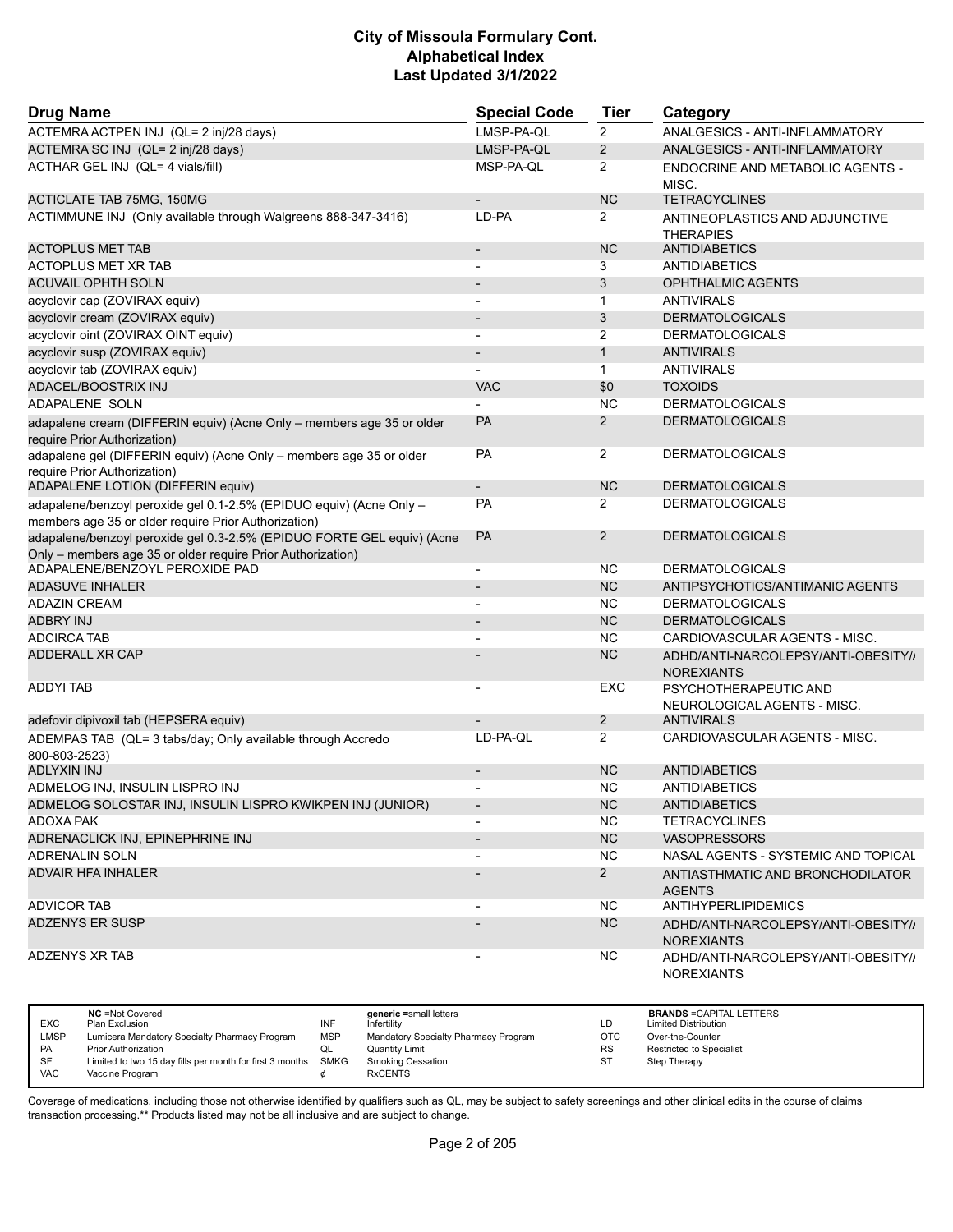| <b>Drug Name</b>                                                                 | <b>Special Code</b>      | <b>Tier</b>    | Category                                           |
|----------------------------------------------------------------------------------|--------------------------|----------------|----------------------------------------------------|
| <b>AEMCOLO TAB</b>                                                               |                          | <b>NC</b>      | ANTI-INFECTIVE AGENTS - MISC.                      |
| <b>AEROCHAMBER</b>                                                               | <b>OTC</b>               | $\overline{2}$ | MEDICAL DEVICES AND SUPPLIES                       |
| AFINITOR DISPERZ TAB                                                             |                          | <b>NC</b>      | ANTINEOPLASTICS AND ADJUNCTIVE<br><b>THERAPIES</b> |
| <b>AFINITOR TAB</b>                                                              |                          | NC.            | ANTINEOPLASTICS AND ADJUNCTIVE<br><b>THERAPIES</b> |
| AFLURIA INJ (QL= 1 inj/28 days)                                                  | QL-VAC                   | \$0            | <b>VACCINES</b>                                    |
| AFLURIA INJ, FLUZONE INJ (QL= 1 inj/28 days)                                     | QL-VAC                   | \$0            | <b>VACCINES</b>                                    |
| <b>AFSTYLA KIT</b>                                                               |                          | <b>NC</b>      | <b>HEMATOLOGICAL AGENTS - MISC.</b>                |
| AIMOVIG INJ (QL= 1 pack/28 days)                                                 | PA-QL                    | $\overline{2}$ | <b>MIGRAINE PRODUCTS</b>                           |
| AIRDUO POWDER INHALER W/SENSOR                                                   |                          | <b>NC</b>      | ANTIASTHMATIC AND BRONCHODILATOR<br><b>AGENTS</b>  |
| <b>AIRDUO RESPICLICK</b>                                                         |                          | <b>NC</b>      | ANTIASTHMATIC AND BRONCHODILATOR<br><b>AGENTS</b>  |
| LUI YVOLA                                                                        | $\overline{\phantom{a}}$ | <b>NC</b>      | <b>MIGRAINE PRODUCTS</b>                           |
| <b>AKLIEF CREAM</b>                                                              |                          | <b>NC</b>      | <b>DERMATOLOGICALS</b>                             |
| AKYNZEO CAP (QL= 1 cap/fill; Restricted to Oncology or Hematology<br>Specialist) | QL-RS                    | $\overline{2}$ | <b>ANTIEMETICS</b>                                 |
| ALAMAST OPHTH SOLN                                                               | $\blacksquare$           | $\overline{2}$ | OPHTHALMIC AGENTS                                  |
| <b>ALA-SCALP LOTION</b>                                                          |                          | <b>NC</b>      | <b>DERMATOLOGICALS</b>                             |
| albendazole tab (ALBENZA equiv)                                                  |                          | <b>NC</b>      | <b>ANTHELMINTICS</b>                               |
| <b>ALBENZA TAB</b>                                                               | $\blacksquare$           | <b>NC</b>      | <b>ANTHELMINTICS</b>                               |
| albuterol HFA inhaler (PROAIR equiv) (QL= 2 inhalers/30 days)                    | QL                       | 1.             | ANTIASTHMATIC AND BRONCHODILATOR<br><b>AGENTS</b>  |
| albuterol HFA inhaler (PROVENTIL equiv) (QL= 2 inhalers/30 days)                 | QL                       | 1              | ANTIASTHMATIC AND BRONCHODILATOR<br><b>AGENTS</b>  |
| ALBUTEROL HFA INHALER                                                            | $QL -$                   | <b>NC</b>      | ANTIASTHMATIC AND BRONCHODILATOR<br><b>AGENTS</b>  |
| albuterol neb soln                                                               |                          | 1              | ANTIASTHMATIC AND BRONCHODILATOR<br><b>AGENTS</b>  |
| albuterol sulfate ER tab (VOSPIRE ER equiv)                                      |                          | 1              | ANTIASTHMATIC AND BRONCHODILATOR<br><b>AGENTS</b>  |
| albuterol sulfate syrup                                                          |                          | 1              | ANTIASTHMATIC AND BRONCHODILATOR<br><b>AGENTS</b>  |
| albuterol sulfate tab                                                            |                          | 2              | ANTIASTHMATIC AND BRONCHODILATOR<br><b>AGENTS</b>  |
| ALBUTEROL TAB ER                                                                 |                          | $\overline{2}$ | ANTIASTHMATIC AND BRONCHODILATOR<br><b>AGENTS</b>  |
| albuterol/ipratropium neb soln (DUONEB equiv)                                    |                          | 1              | ANTIASTHMATIC AND BRONCHODILATOR<br><b>AGENTS</b>  |
| alclometasone cream (ACLOVATE equiv)                                             |                          | 2              | <b>DERMATOLOGICALS</b>                             |
| alclometasone oint (ACLOVATE OINT equiv)                                         | $\overline{\phantom{a}}$ | $\overline{2}$ | <b>DERMATOLOGICALS</b>                             |
| <b>ALCOHOL SWABS</b>                                                             | <b>OTC</b>               | $\mathbf{1}$   | MEDICAL DEVICES AND SUPPLIES                       |
| ALCORTIN A GEL (iodoquinol/hydrocortisone/aloe polysaccharide gel equiv)         |                          | <b>NC</b>      | <b>DERMATOLOGICALS</b>                             |
| ALECENSA CAP (QL= 8 caps/day)                                                    | LMSP-PA-QL               | $\overline{2}$ | ANTINEOPLASTICS AND ADJUNCTIVE<br><b>THERAPIES</b> |
| alendronate sodium oral soln (FOSAMAX equiv)                                     |                          | 3              | <b>ENDOCRINE AND METABOLIC AGENTS -</b><br>MISC.   |
| alendronate tab (FOSAMAX equiv)                                                  |                          | $\mathbf{1}$   | ENDOCRINE AND METABOLIC AGENTS -<br>MISC.          |

| <b>EXC</b> | <b>NC</b> = Not Covered<br>Plan Exclusion                     | INF | generic =small letters<br>Infertility | LD         | <b>BRANDS = CAPITAL LETTERS</b><br><b>Limited Distribution</b> |
|------------|---------------------------------------------------------------|-----|---------------------------------------|------------|----------------------------------------------------------------|
| LMSP       | Lumicera Mandatory Specialty Pharmacy Program                 | MSP | Mandatory Specialty Pharmacy Program  | <b>OTC</b> | Over-the-Counter                                               |
| <b>PA</b>  | <b>Prior Authorization</b>                                    |     | Quantity Limit                        | <b>RS</b>  | <b>Restricted to Specialist</b>                                |
| SF         | Limited to two 15 day fills per month for first 3 months SMKG |     | <b>Smoking Cessation</b>              |            | Step Therapy                                                   |
| <b>VAC</b> | Vaccine Program                                               |     | <b>RxCENTS</b>                        |            |                                                                |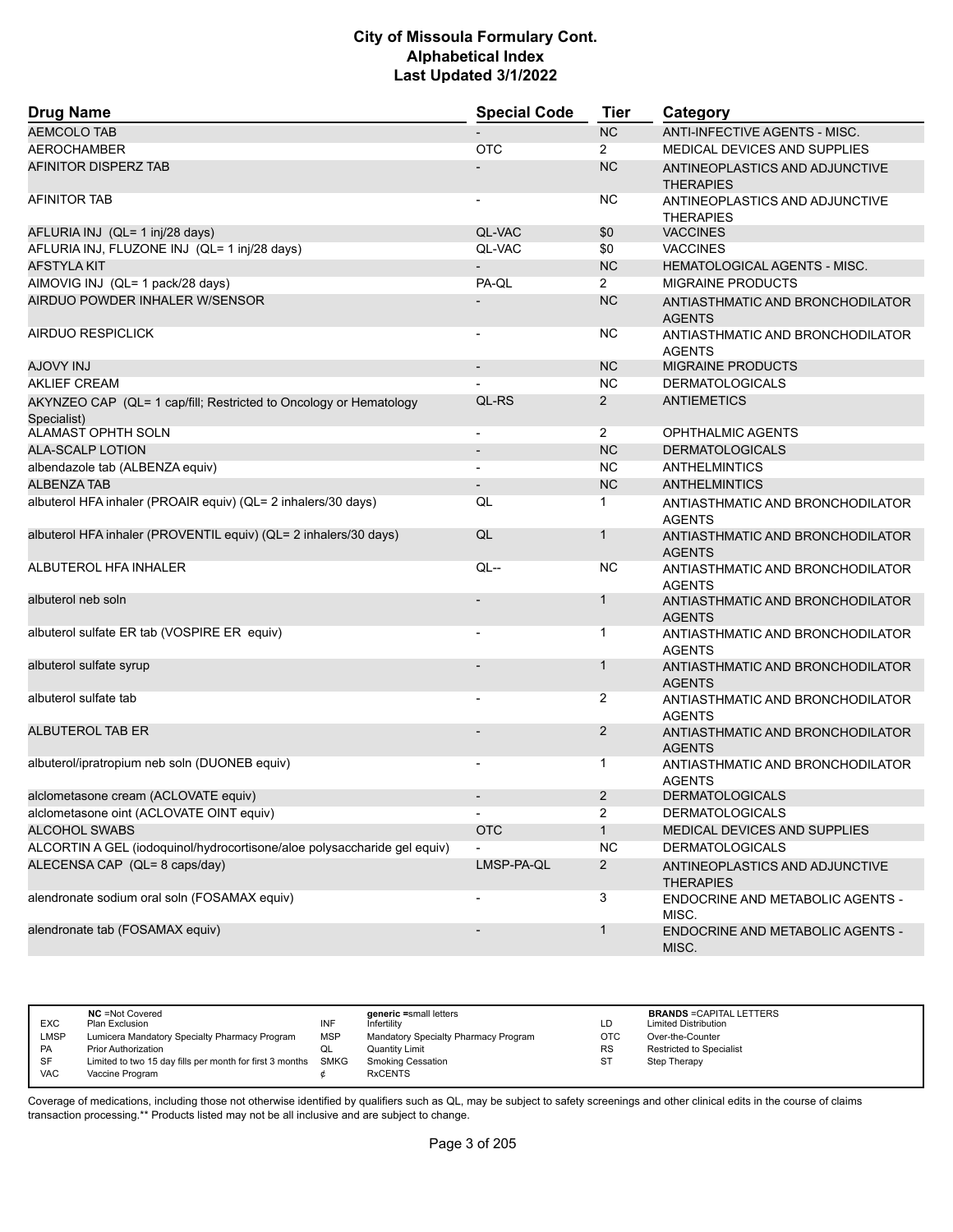| <b>Drug Name</b>                                                                                                            | <b>Special Code</b>          | <b>Tier</b>    | Category                                              |
|-----------------------------------------------------------------------------------------------------------------------------|------------------------------|----------------|-------------------------------------------------------|
| ALENDRONATE TAB 40MG                                                                                                        |                              | $\overline{2}$ | <b>ENDOCRINE AND METABOLIC AGENTS -</b><br>MISC.      |
| ALEVICYN SOLN DERMAL                                                                                                        |                              | NC             | <b>DERMATOLOGICALS</b>                                |
| <b>ALFERON-N INJ</b>                                                                                                        | <b>LMSP</b>                  | $\overline{2}$ | ANTINEOPLASTICS AND ADJUNCTIVE<br><b>THERAPIES</b>    |
| alfuzosin SR tab (UROXATRAL equiv)                                                                                          |                              | $\mathbf{1}$   | <b>GENITOURINARY AGENTS -</b><br><b>MISCELLANEOUS</b> |
| ALINIA SUSP (QL= 60ml/3 days)                                                                                               | PA-QL                        | 2              | ANTI-INFECTIVE AGENTS - MISC.                         |
| aliskiren tab (TEKTURNA equiv)                                                                                              |                              | $\overline{2}$ | <b>ANTIHYPERTENSIVES</b>                              |
| ALKINDI SPRINKLE CAP                                                                                                        | $\overline{a}$               | <b>NC</b>      | <b>CORTICOSTEROIDS</b>                                |
| allopurinol tab (ZYLOPRIM equiv)                                                                                            | $\qquad \qquad \blacksquare$ | $\mathbf{1}$   | <b>GOUT AGENTS</b>                                    |
| <b>ALLZITAL TAB</b>                                                                                                         | $\overline{\phantom{0}}$     | <b>NC</b>      | ANALGESICS - NONNARCOTIC                              |
| almotriptan tab (AXERT equiv)                                                                                               | $\overline{a}$               | NC             | <b>MIGRAINE PRODUCTS</b>                              |
| ALOCRIL OPHTH SOLN                                                                                                          | $\overline{\phantom{a}}$     | $\overline{2}$ | <b>OPHTHALMIC AGENTS</b>                              |
| ALOGLIPTIN TAB, NESINA TAB                                                                                                  |                              | <b>NC</b>      | <b>ANTIDIABETICS</b>                                  |
| ALOGLIPTIN/METFORMIN TAB, KAZANO TAB                                                                                        |                              | <b>NC</b>      | ANTIDIABETICS                                         |
| ALOGLIPTIN/PIOGLITAZONE TAB, OSENI TAB                                                                                      | $\overline{\phantom{m}}$     | <b>NC</b>      | <b>ANTIDIABETICS</b>                                  |
| ALOMIDE OPHTH SOLN                                                                                                          | $\overline{\phantom{a}}$     | $\overline{2}$ | OPHTHALMIC AGENTS                                     |
| <b>ALOQUIN GEL</b>                                                                                                          | $\overline{\phantom{m}}$     | <b>NC</b>      | <b>DERMATOLOGICALS</b>                                |
| <b>ALORA PATCH</b>                                                                                                          | $\blacksquare$               | 3              | <b>ESTROGENS</b>                                      |
| alosetron tab (LOTRONEX equiv)                                                                                              | $\overline{\phantom{a}}$     | 3              | <b>GASTROINTESTINAL AGENTS - MISC.</b>                |
| ALPHAGAN P OPHTH SOLN 0.1%                                                                                                  |                              | 2              | <b>OPHTHALMIC AGENTS</b>                              |
| alprazolam ER tab (XANAX XR equiv)                                                                                          | $\overline{\phantom{a}}$     | $\overline{2}$ | <b>ANTIANXIETY AGENTS</b>                             |
| alprazolam ODT (NIRAVAM equiv)                                                                                              | $\overline{\phantom{a}}$     | 3              | <b>ANTIANXIETY AGENTS</b>                             |
| alprazolam tab (XANAX equiv)                                                                                                |                              | $\mathbf{1}$   | <b>ANTIANXIETY AGENTS</b>                             |
| <b>ALREX OPHTH SUSP</b>                                                                                                     | $\blacksquare$               | $\overline{2}$ | <b>OPHTHALMIC AGENTS</b>                              |
| ALSUMA INJ, ZEMBRACE SYMTOUCH INJ                                                                                           |                              | <b>NC</b>      | <b>MIGRAINE PRODUCTS</b>                              |
| <b>ALTABAX OINT</b>                                                                                                         |                              | NC             | <b>DERMATOLOGICALS</b>                                |
| <b>ALTOPREV TAB</b>                                                                                                         | $\overline{\phantom{a}}$     | NC             | <b>ANTIHYPERLIPIDEMICS</b>                            |
| <b>ALTRENO LOTION</b>                                                                                                       | $\overline{\phantom{a}}$     | <b>NC</b>      | <b>DERMATOLOGICALS</b>                                |
| aluminum chloride soln (DRYSOL equiv)                                                                                       | $\overline{\phantom{a}}$     | $\mathbf{1}$   | <b>DERMATOLOGICALS</b>                                |
| <b>ALUNBRIG PAK</b>                                                                                                         | $\overline{\phantom{a}}$     | <b>NC</b>      | ANTINEOPLASTICS AND ADJUNCTIVE<br><b>THERAPIES</b>    |
| ALUNBRIG TAB 30MG (QL= 4 tabs/day; Only available through Biologics<br>800-850-4306)                                        | LD-PA-QL-SF                  | $\overline{2}$ | ANTINEOPLASTICS AND ADJUNCTIVE<br><b>THERAPIES</b>    |
| ALUNBRIG TAB 90MG, 180MG (QL= 1 tab/day; Only available through<br>Biologics 800-850-4306)                                  | LD-PA-QL-SF                  | $\overline{2}$ | ANTINEOPLASTICS AND ADJUNCTIVE<br><b>THERAPIES</b>    |
| <b>ALVESCO INHALER</b>                                                                                                      |                              | <b>NC</b>      | ANTIASTHMATIC AND BRONCHODILATOR<br><b>AGENTS</b>     |
| alvimopan cap (ENTEREG equiv)                                                                                               | $\overline{\phantom{a}}$     | <b>NC</b>      | GASTROINTESTINAL AGENTS - MISC.                       |
| <b>ALZAIR NASAL SPRAY</b>                                                                                                   | $\overline{\phantom{a}}$     | NC             | NASAL AGENTS - SYSTEMIC AND TOPICAL                   |
| amantadine cap (SYMMETREL equiv)                                                                                            |                              | 1              | ANTIPARKINSON AGENTS                                  |
| amantadine syrup (SYMMETREL equiv)                                                                                          |                              | $\mathbf{1}$   | <b>ANTIPARKINSON AGENTS</b>                           |
| amantadine tab                                                                                                              |                              | $\overline{2}$ | ANTIPARKINSON AGENTS                                  |
| ambrisentan tab (LETAIRIS equiv) (QL= 1 tab/day; Only available through<br>Lumicera 855-847-3553 or Walgreens 888-347-3416) | LD-PA-QL                     | $\overline{2}$ | CARDIOVASCULAR AGENTS - MISC.                         |
| AMCINONIDE CREAM 0.1%                                                                                                       |                              | <b>NC</b>      | <b>DERMATOLOGICALS</b>                                |
| AMCINONIDE LOTION                                                                                                           | $\overline{\phantom{m}}$     | NC             | <b>DERMATOLOGICALS</b>                                |
| AMCINONIDE OINT                                                                                                             | $\overline{\phantom{a}}$     | <b>NC</b>      | <b>DERMATOLOGICALS</b>                                |
| amethyst tab (LYBREL equiv)                                                                                                 | $\overline{\phantom{a}}$     | \$0            | <b>CONTRACEPTIVES</b>                                 |

|             | <b>NC</b> = Not Covered                                       |            | generic =small letters               |            | <b>BRANDS = CAPITAL LETTERS</b> |
|-------------|---------------------------------------------------------------|------------|--------------------------------------|------------|---------------------------------|
| <b>EXC</b>  | Plan Exclusion                                                | INF        | Infertility                          | LD         | <b>Limited Distribution</b>     |
| <b>LMSP</b> | Lumicera Mandatory Specialty Pharmacy Program                 | <b>MSP</b> | Mandatory Specialty Pharmacy Program | <b>OTC</b> | Over-the-Counter                |
| PA          | <b>Prior Authorization</b>                                    | w∟         | Quantity Limit                       | <b>RS</b>  | <b>Restricted to Specialist</b> |
| SF          | Limited to two 15 day fills per month for first 3 months SMKG |            | <b>Smoking Cessation</b>             | ST         | Step Therapy                    |
| VAC         | Vaccine Program                                               |            | <b>RxCENTS</b>                       |            |                                 |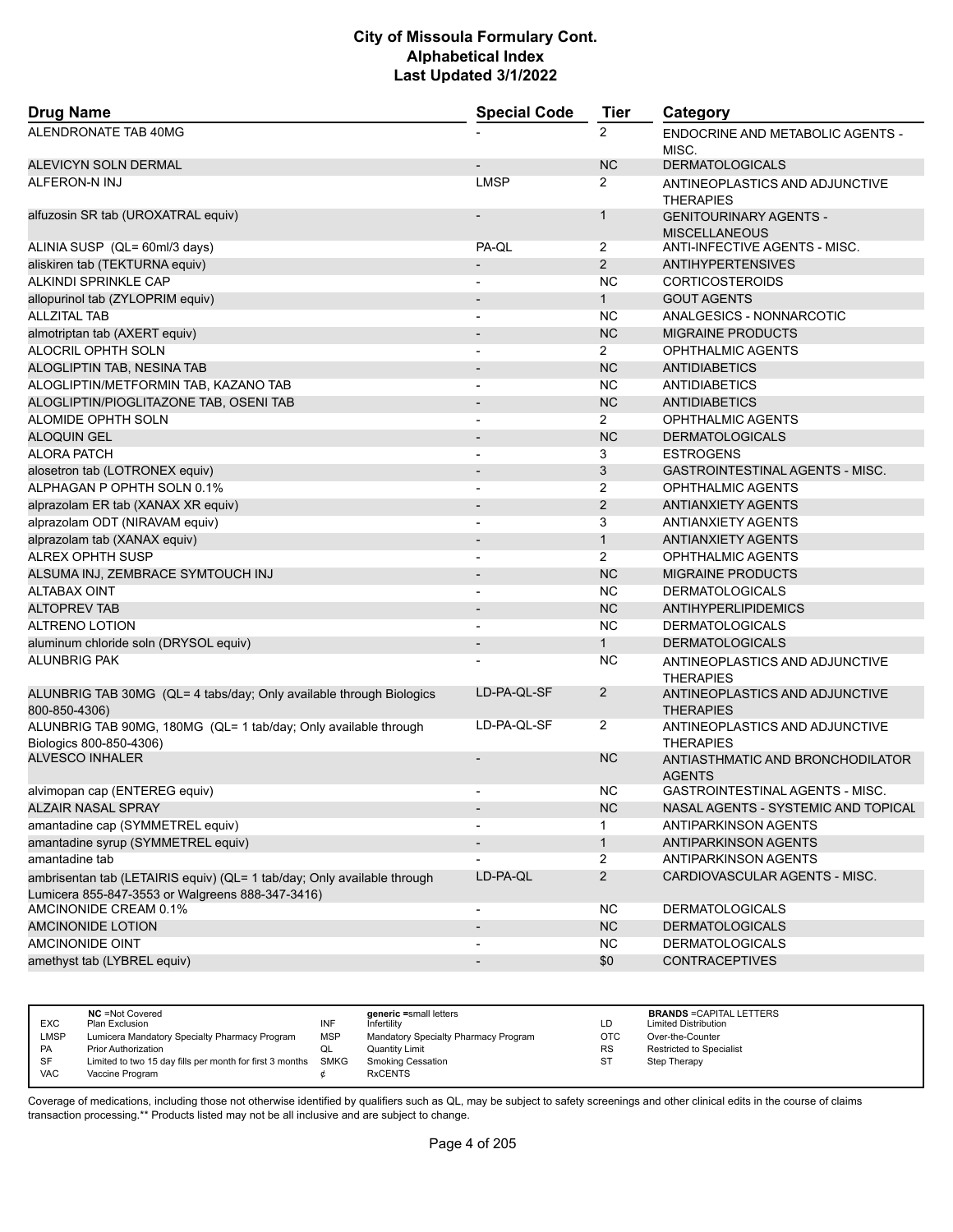| <b>Drug Name</b>                                                          | <b>Special Code</b>      | <b>Tier</b>    | Category                               |
|---------------------------------------------------------------------------|--------------------------|----------------|----------------------------------------|
| <b>AMICAR SYRUP</b>                                                       |                          | 3              | <b>HEMOSTATICS</b>                     |
| amiloride tab (MIDAMOR equiv)                                             |                          | $\mathbf{1}$   | <b>DIURETICS</b>                       |
| amiloride/hydrochlorothiazide tab (MODURETIC equiv)                       |                          | 1              | <b>DIURETICS</b>                       |
| aminocaproic acid soln (AMICAR equiv)                                     | $\overline{\phantom{a}}$ | $\overline{2}$ | <b>HEMOSTATICS</b>                     |
| aminocaproic acid syrup (AMICAR equiv)                                    |                          | $\mathbf{1}$   | <b>HEMOSTATICS</b>                     |
| aminocaproic acid tab (AMICAR equiv)                                      |                          | 2              | <b>HEMOSTATICS</b>                     |
| aminophylline tab                                                         |                          | 1              | ANTIASTHMATIC AND BRONCHODILATOR       |
|                                                                           |                          |                | <b>AGENTS</b>                          |
| amiodarone tab (CORDARONE equiv)                                          | $\overline{\phantom{a}}$ | $\mathbf{1}$   | ANTIARRHYTHMICS                        |
| AMITIZA CAP, LUBIPROSTONE CAP                                             |                          | <b>NC</b>      | <b>GASTROINTESTINAL AGENTS - MISC.</b> |
| amitriptyline tab (ELAVIL equiv)                                          |                          | $\mathbf{1}$   | <b>ANTIDEPRESSANTS</b>                 |
| amlodipine tab (NORVASC equiv)                                            |                          | $\mathbf{1}$   | CALCIUM CHANNEL BLOCKERS               |
| amlodipine/atorvastatin tab (CADUET equiv)                                |                          | $\overline{2}$ | CARDIOVASCULAR AGENTS - MISC.          |
| amlodipine/benazepril cap (LOTREL equiv)                                  | $\overline{\phantom{a}}$ | $\mathbf 1$    | <b>ANTIHYPERTENSIVES</b>               |
| amlodipine/olmesartan tab (AZOR equiv)                                    | $\blacksquare$           | $\overline{2}$ | <b>ANTIHYPERTENSIVES</b>               |
| amlodipine/valsartan tab (EXFORGE equiv)                                  |                          | 2              | <b>ANTIHYPERTENSIVES</b>               |
| amlodipine/valsartan/hydrochlorothiazide tab (EXFORGE HCT equiv)          |                          | $\overline{2}$ | <b>ANTIHYPERTENSIVES</b>               |
| ammonium lactate cream (LAC-HYDRIN equiv)                                 | <b>OTC</b>               | $\mathbf{1}$   | <b>DERMATOLOGICALS</b>                 |
| ammonium lactate lotion (LAC-HYDRIN equiv)                                | <b>OTC</b>               | $\mathbf{1}$   | <b>DERMATOLOGICALS</b>                 |
| amnesteem cap, claravis cap, isotretinoin cap, myorisan cap, zenatane cap | $\overline{a}$           | 2              | <b>DERMATOLOGICALS</b>                 |
| (ACCUTANE equiv)                                                          |                          |                |                                        |
| <b>AMOXAPINE TAB</b>                                                      | $\overline{\phantom{a}}$ | $\mathbf{1}$   | <b>ANTIDEPRESSANTS</b>                 |
| amoxicillin cap (TRIMOX equiv)                                            |                          | $\mathbf{1}$   | <b>PENICILLINS</b>                     |
| <b>AMOXICILLIN CHEW TAB</b>                                               | $\blacksquare$           | $\mathbf{1}$   | <b>PENICILLINS</b>                     |
| amoxicillin susp (TRIMOX equiv)                                           |                          | 1              | <b>PENICILLINS</b>                     |
| amoxicillin tab (AMOXIL equiv)                                            |                          | $\mathbf{1}$   | <b>PENICILLINS</b>                     |
| amoxicillin/clavulanate chew tab (AUGMENTIN equiv)                        | $\overline{\phantom{a}}$ | 1              | <b>PENICILLINS</b>                     |
| AMOXICILLIN/CLAVULANATE ER TAB                                            |                          | 3              | <b>PENICILLINS</b>                     |
| amoxicillin/clavulanate ER tab (AUGMENTIN XR equiv)                       |                          | 3              | <b>PENICILLINS</b>                     |
| amoxicillin/clavulanate susp (AUGMENTIN ES equiv)                         | $\overline{\phantom{a}}$ | $\mathbf{1}$   | <b>PENICILLINS</b>                     |
| amoxicillin/clavulanate tab (AUGMENTIN equiv)                             |                          | $\mathbf{1}$   | <b>PENICILLINS</b>                     |
| AMPHETAMINE ER SUSP, DYANAVEL XR SUSP                                     |                          | <b>NC</b>      | ADHD/ANTI-NARCOLEPSY/ANTI-OBESITY//    |
|                                                                           |                          |                | <b>NOREXIANTS</b>                      |
| amphetamine tab (EVEKEO equiv)                                            |                          | <b>NC</b>      | ADHD/ANTI-NARCOLEPSY/ANTI-OBESITY//    |
|                                                                           |                          |                | <b>NOREXIANTS</b>                      |
| amphetamine/dextroamphetamine ER cap (ADDERALL XR equiv)                  |                          | 1              | ADHD/ANTI-NARCOLEPSY/ANTI-OBESITY//    |
|                                                                           |                          |                | <b>NOREXIANTS</b>                      |
| amphetamine/dextroamphetamine tab (ADDERALL equiv)                        |                          | 1              | ADHD/ANTI-NARCOLEPSY/ANTI-OBESITY//    |
|                                                                           |                          |                | <b>NOREXIANTS</b>                      |
| ampicillin cap (PRINCIPEN equiv)                                          |                          | 1              | <b>PENICILLINS</b>                     |
| ampicillin susp (PRINCIPEN equiv)                                         |                          | $\mathbf{1}$   | <b>PENICILLINS</b>                     |
| <b>AMTURNIDE TAB</b>                                                      |                          | 3              | <b>ANTIHYPERTENSIVES</b>               |
| <b>AMZEEQ FOAM</b>                                                        |                          | <b>NC</b>      | <b>DERMATOLOGICALS</b>                 |
| anagrelide cap (AGRYLIN equiv)                                            |                          | $\mathbf{1}$   | HEMATOLOGICAL AGENTS - MISC.           |
| <b>ANALPRAM-E KIT</b>                                                     | $\blacksquare$           | 3              | ANORECTAL AGENTS                       |
| <b>ANASTIA LOTION</b>                                                     | $\overline{\phantom{a}}$ | NC             | <b>DERMATOLOGICALS</b>                 |
| anastrozole tab (ARIMIDEX equiv) (Covered at \$0 for women 35 years or    |                          | \$0            | ANTINEOPLASTICS AND ADJUNCTIVE         |
| older; All other members covered at generic copay)                        |                          |                | <b>THERAPIES</b>                       |
| ANDRODERM PATCH (QL= 1 patch/day)                                         | PA-QL                    | $2^{\circ}$    | ANDROGENS-ANABOLIC                     |
| ANGELIQ TAB                                                               |                          | <b>NC</b>      | <b>ESTROGENS</b>                       |

| <b>EXC</b> | <b>NC</b> = Not Covered<br>Plan Exclusion                | INF        | generic =small letters<br>Infertilitv | LD        | <b>BRANDS = CAPITAL LETTERS</b><br><b>Limited Distribution</b> |
|------------|----------------------------------------------------------|------------|---------------------------------------|-----------|----------------------------------------------------------------|
| LMSP       | Lumicera Mandatory Specialty Pharmacy Program            | <b>MSP</b> | Mandatory Specialty Pharmacy Program  | OTC       | Over-the-Counter                                               |
| <b>PA</b>  | <b>Prior Authorization</b>                               | QL         | Quantity Limit                        | <b>RS</b> | <b>Restricted to Specialist</b>                                |
| SF         | Limited to two 15 day fills per month for first 3 months | SMKG       | Smoking Cessation                     | ST        | Step Therapy                                                   |
| <b>VAC</b> | Vaccine Program                                          |            | <b>RxCENTS</b>                        |           |                                                                |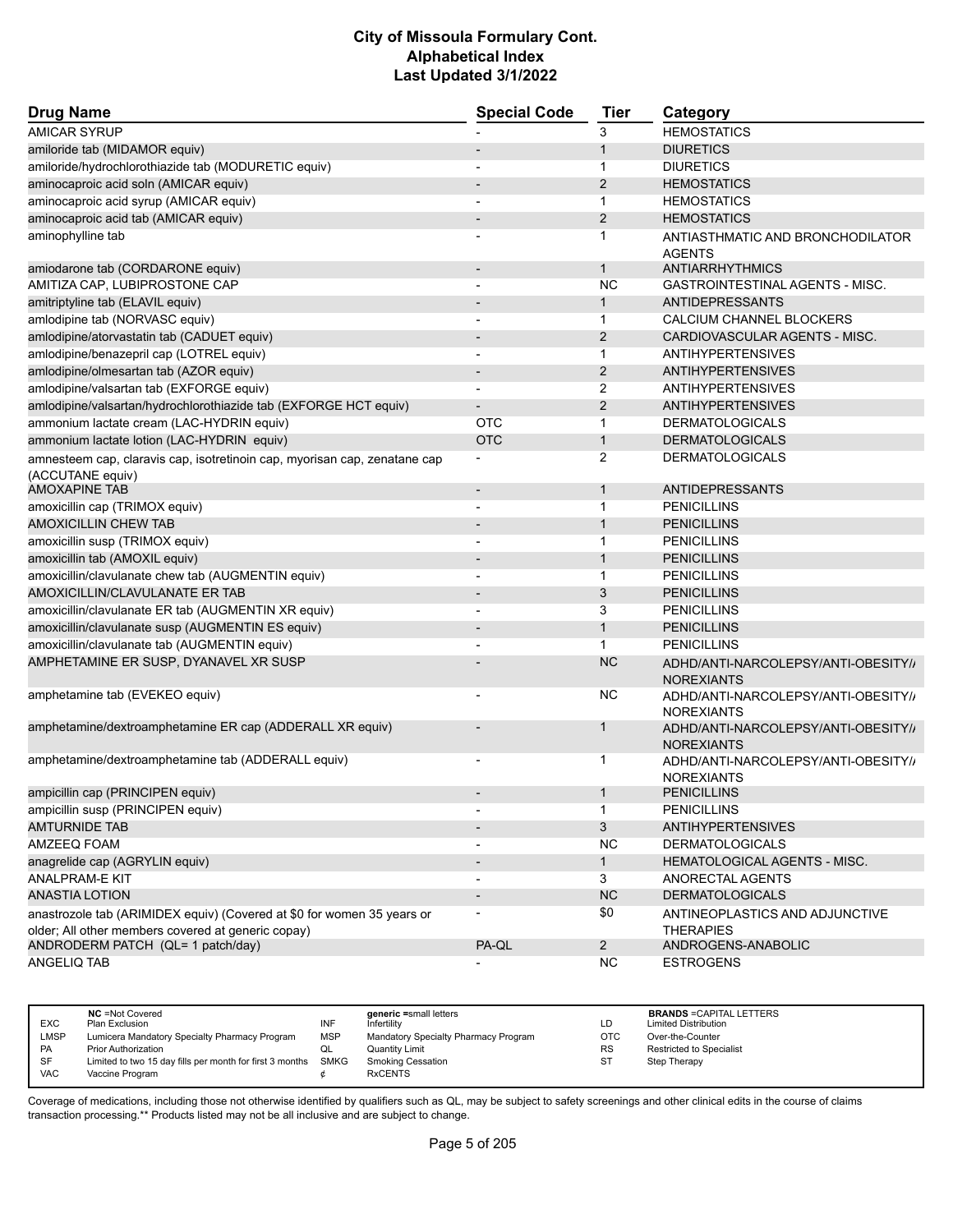| <b>Drug Name</b>                                                                      | <b>Special Code</b>      | <b>Tier</b>    | Category                                                 |
|---------------------------------------------------------------------------------------|--------------------------|----------------|----------------------------------------------------------|
| <b>ANNOVERA RING</b>                                                                  |                          | <b>NC</b>      | <b>CONTRACEPTIVES</b>                                    |
| ANORO ELLIPTA INHALER                                                                 |                          | $\overline{2}$ | ANTIASTHMATIC AND BRONCHODILATOR                         |
|                                                                                       |                          |                | <b>AGENTS</b>                                            |
| ANTARA CAP, FENOFIBRATE MICRONIZED CAP                                                | $\overline{\phantom{a}}$ | <b>NC</b>      | ANTIHYPERLIPIDEMICS                                      |
| ANTARA CAP, LOFIBRA CAP                                                               | $\overline{\phantom{a}}$ | NC             | <b>ANTIHYPERLIPIDEMICS</b>                               |
| antipyrine/benzocaine otic soln (AURALGAN equiv)                                      | $\overline{a}$           | <b>NC</b>      | <b>OTIC AGENTS</b>                                       |
| ANZEMET TAB (QL= 9 tabs/fill)                                                         | QL                       | 3              | ANTIEMETICS                                              |
| APADAZ TAB                                                                            | $\overline{a}$           | <b>NC</b>      | ANALGESICS - OPIOID                                      |
| APEXICON E CREAM (PSORCON E equiv)                                                    | $\overline{\phantom{a}}$ | <b>NC</b>      | <b>DERMATOLOGICALS</b>                                   |
| <b>APHTHASOL PASTE</b>                                                                | $\overline{\phantom{a}}$ | $\overline{2}$ | MOUTH/THROAT/DENTAL AGENTS                               |
| APIDRA INJ                                                                            | $\overline{\phantom{a}}$ | NC             | <b>ANTIDIABETICS</b>                                     |
| APIDRA SOLOSTAR INJ                                                                   | $\overline{\phantom{0}}$ | <b>NC</b>      | <b>ANTIDIABETICS</b>                                     |
| <b>APLENZIN TAB</b>                                                                   | $\overline{\phantom{a}}$ | <b>NC</b>      | ANTIDEPRESSANTS                                          |
| <b>APOKYN INJ</b>                                                                     | $\overline{\phantom{a}}$ | <b>NC</b>      | <b>ANTIPARKINSON AGENTS</b>                              |
| apraclonidine ophth soln (IOPIDINE equiv)                                             |                          | $\overline{2}$ | OPHTHALMIC AGENTS                                        |
| aprepitant cap (EMEND equiv) (QL= 3 caps/fill)                                        | QL                       | $\overline{2}$ | <b>ANTIEMETICS</b>                                       |
| aprepitant pak (EMEND equiv) (QL= 3 caps/fill)                                        | QL                       | $\overline{2}$ | <b>ANTIEMETICS</b>                                       |
| <b>APRISO CAP</b>                                                                     | $\overline{\phantom{0}}$ | <b>NC</b>      | GASTROINTESTINAL AGENTS - MISC.                          |
| <b>APRIZIO PAK KIT</b>                                                                | $\overline{\phantom{a}}$ | <b>NC</b>      | <b>DERMATOLOGICALS</b>                                   |
| APTENSIO XR CAP                                                                       |                          | <b>NC</b>      |                                                          |
|                                                                                       |                          |                | ADHD/ANTI-NARCOLEPSY/ANTI-OBESITY//<br><b>NOREXIANTS</b> |
| <b>APTIOM TAB</b>                                                                     | $\blacksquare$           | NC             | ANTICONVULSANTS                                          |
| <b>APTIVUS CAP</b>                                                                    |                          | $\overline{2}$ | <b>ANTIVIRALS</b>                                        |
| APTIVUS SOLN                                                                          | $\blacksquare$           | 2              | <b>ANTIVIRALS</b>                                        |
| ARAKODA TAB                                                                           | $\blacksquare$           | 3              | <b>ANTIMALARIALS</b>                                     |
| ARANESP INJ                                                                           |                          | <b>NC</b>      | <b>HEMATOPOIETIC AGENTS</b>                              |
| <b>ARAZLO LOTION</b>                                                                  | $\overline{\phantom{a}}$ | <b>NC</b>      | <b>DERMATOLOGICALS</b>                                   |
| <b>ARCALYST INJ</b>                                                                   | $\overline{a}$           | <b>NC</b>      | ANALGESICS - ANTI-INFLAMMATORY                           |
| arformoterol tartrate neb soln (BROVANA equiv)                                        |                          | $\overline{2}$ | ANTIASTHMATIC AND BRONCHODILATOR<br><b>AGENTS</b>        |
| ARIKAYCE SUSP (QL= 1 vial/day; Only available through Maxor Pharmacy<br>800-658-6046) | LD-PA-QL                 | $\overline{2}$ | AMINOGLYCOSIDES                                          |
| aripiprazole ODT (ABILIFY equiv)                                                      | $\overline{\phantom{a}}$ | <b>NC</b>      | ANTIPSYCHOTICS/ANTIMANIC AGENTS                          |
| aripiprazole soln (ABILIFY equiv)                                                     |                          | 3              | ANTIPSYCHOTICS/ANTIMANIC AGENTS                          |
| aripiprazole tab (ABILIFY equiv)                                                      |                          | $\mathbf{1}$   | ANTIPSYCHOTICS/ANTIMANIC AGENTS                          |
| armodafinil tab (NUVIGIL equiv) (QL= 1 tab/day)                                       | PA-QL                    | 1              | ADHD/ANTI-NARCOLEPSY/ANTI-OBESITY//<br><b>NOREXIANTS</b> |
| ARMONAIR DIGITAL INHALER 113MCG/ACT                                                   |                          | <b>NC</b>      | ANTIASTHMATIC AND BRONCHODILATOR                         |
| ARMONAIR DIGITAL INHALER 232MCG/ACT                                                   | $\overline{\phantom{a}}$ | NC             | <b>AGENTS</b><br>ANTIASTHMATIC AND BRONCHODILATOR        |
|                                                                                       |                          |                | <b>AGENTS</b>                                            |
| ARMONAIR DIGITAL INHALER 55MCG/ACT                                                    |                          | <b>NC</b>      | ANTIASTHMATIC AND BRONCHODILATOR<br><b>AGENTS</b>        |
| <b>ARMONAIR RESPICLICK</b>                                                            |                          | <b>NC</b>      | ANTIASTHMATIC AND BRONCHODILATOR<br><b>AGENTS</b>        |
| ARMOUR THYROID TAB, NATURE THROID TAB                                                 | $\overline{\phantom{a}}$ | $\mathbf{1}$   | <b>THYROID AGENTS</b>                                    |
| ARNUITY ELLIPTA INHALER                                                               |                          | 1              | ANTIASTHMATIC AND BRONCHODILATOR<br><b>AGENTS</b>        |
| <b>ARYMO ER TAB</b>                                                                   | $\overline{\phantom{a}}$ | <b>NC</b>      | ANALGESICS - OPIOID                                      |
| ASACOL HD TAB                                                                         | -                        | <b>NC</b>      | <b>GASTROINTESTINAL AGENTS - MISC.</b>                   |
| ASACOL HD TAB, MESALAMINE TAB                                                         | -                        | <b>NC</b>      | GASTROINTESTINAL AGENTS - MISC.                          |
|                                                                                       |                          |                |                                                          |

|             | <b>NC</b> = Not Covered                                       |     | generic =small letters               |           | <b>BRANDS = CAPITAL LETTERS</b> |
|-------------|---------------------------------------------------------------|-----|--------------------------------------|-----------|---------------------------------|
| <b>EXC</b>  | Plan Exclusion                                                | INF | Infertility                          | LD        | <b>Limited Distribution</b>     |
| <b>LMSP</b> | Lumicera Mandatory Specialty Pharmacy Program                 | MSP | Mandatory Specialty Pharmacy Program | OTC       | Over-the-Counter                |
| PA          | <b>Prior Authorization</b>                                    |     | Quantity Limit                       | <b>RS</b> | <b>Restricted to Specialist</b> |
| SF          | Limited to two 15 day fills per month for first 3 months SMKG |     | <b>Smoking Cessation</b>             |           | Step Therapy                    |
| <b>VAC</b>  | Vaccine Program                                               |     | <b>RxCENTS</b>                       |           |                                 |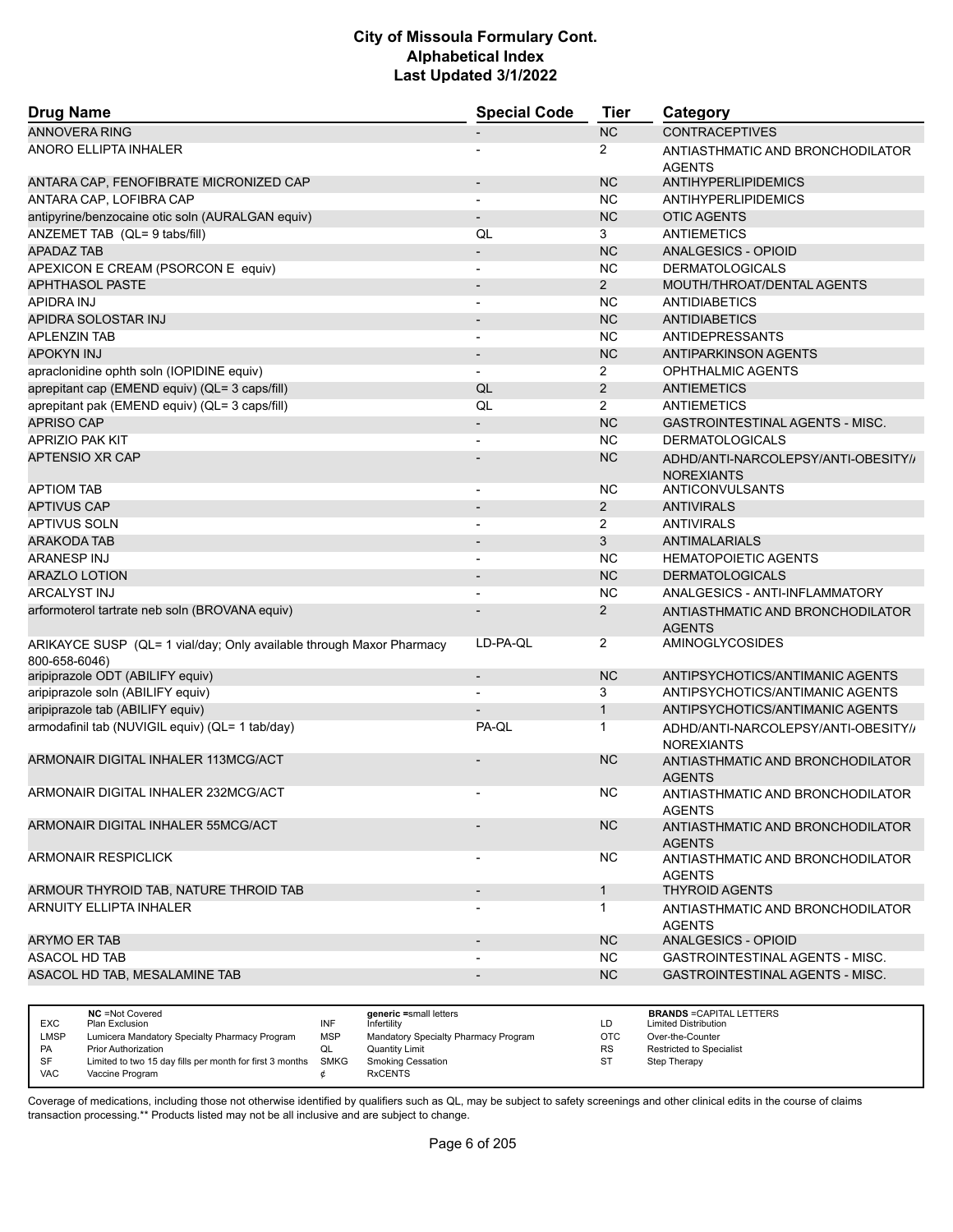| <b>Drug Name</b>                                                                                 | <b>Special Code</b>          | <b>Tier</b>    | Category                                                 |
|--------------------------------------------------------------------------------------------------|------------------------------|----------------|----------------------------------------------------------|
| asenapine maleate SL tab (SAPHRIS equiv) (QL= 2 tabs/day)                                        | QL                           | $\overline{2}$ | ANTIPSYCHOTICS/ANTIMANIC AGENTS                          |
| ashlyna tab, daysee tab (SEASONALE, SEASONIQUE equiv)                                            | $\overline{a}$               | \$0            | <b>CONTRACEPTIVES</b>                                    |
| <b>ASMANEX HFA INHALER</b>                                                                       |                              | 1              | ANTIASTHMATIC AND BRONCHODILATOR<br><b>AGENTS</b>        |
| <b>ASMANEX INHALER</b>                                                                           | $\overline{\phantom{a}}$     | $\mathbf{1}$   | ANTIASTHMATIC AND BRONCHODILATOR<br><b>AGENTS</b>        |
| aspirin chew tab 81mg (Covered for males age 45-79; Covered for females<br>(no age restriction)) | OTC                          | \$0            | ANALGESICS - NONNARCOTIC                                 |
| aspirin ec tab 325mg (Covered for males age 45-79 and females age 55-79)                         | <b>OTC</b>                   | \$0            | ANALGESICS - NONNARCOTIC                                 |
| aspirin ec tab 81mg (Covered for males age 45-79; Covered for females (no<br>age restriction))   | OTC                          | \$0            | ANALGESICS - NONNARCOTIC                                 |
| aspirin tab 325mg (Covered for males age 45-79 and females age 55-79)                            | <b>OTC</b>                   | \$0            | ANALGESICS - NONNARCOTIC                                 |
| aspirin tab 81mg (Covered for males age 45-79; Covered for females (no age<br>restriction))      | <b>OTC</b>                   | \$0            | ANALGESICS - NONNARCOTIC                                 |
| aspirin/codeine tab                                                                              | $\overline{\phantom{a}}$     | $\mathbf{1}$   | <b>ANALGESICS - OPIOID</b>                               |
| aspirin/dipyridamole cap (AGGRENOX equiv)                                                        | $\overline{a}$               | $\overline{2}$ | <b>HEMATOLOGICAL AGENTS - MISC.</b>                      |
| ASPIRIN/OMEPRAZOLE ER TAB                                                                        |                              | <b>NC</b>      | <b>HEMATOLOGICAL AGENTS - MISC.</b>                      |
| <b>ASTAGRAF XL CAP</b>                                                                           | $\overline{a}$               | <b>NC</b>      | MISCELLANEOUS THERAPEUTIC CLASSES                        |
| <b>ASTAMED MYO CAP</b>                                                                           |                              | <b>NC</b>      | DIETARY PRODUCTS/DIETARY<br><b>MANAGEMENT PRODUCTS</b>   |
| atazanavir cap (REYATAZ equiv)                                                                   | $\overline{\phantom{a}}$     | 2              | <b>ANTIVIRALS</b>                                        |
| atenolol tab (TENORMIN equiv)                                                                    |                              | $\mathbf{1}$   | <b>BETA BLOCKERS</b>                                     |
| atenolol/chlorthalidone tab (TENORETIC equiv)                                                    | $\overline{a}$               | $\mathbf{1}$   | ANTIHYPERTENSIVES                                        |
| atomoxetine cap (STRATTERA CAP equiv)                                                            |                              | $\overline{2}$ | ADHD/ANTI-NARCOLEPSY/ANTI-OBESITY//<br><b>NOREXIANTS</b> |
| atorvastatin tab 10mg (LIPITOR equiv)                                                            | $\qquad \qquad \blacksquare$ | \$0            | ANTIHYPERLIPIDEMICS                                      |
| atorvastatin tab 20mg (LIPITOR equiv)                                                            |                              | \$0            | ANTIHYPERLIPIDEMICS                                      |
| atorvastatin tab 40mg (LIPITOR equiv)                                                            | $\overline{a}$               | $\mathbf{1}$   | ANTIHYPERLIPIDEMICS                                      |
| atorvastatin tab 80mg (LIPITOR equiv)                                                            |                              | $\mathbf{1}$   | ANTIHYPERLIPIDEMICS                                      |
| atovaquone susp (MEPRON equiv)                                                                   |                              | 2              | ANTI-INFECTIVE AGENTS - MISC.                            |
| atovaquone/proguanil tab (MALARONE equiv)                                                        | $\overline{\phantom{a}}$     | $\mathbf{1}$   | <b>ANTIMALARIALS</b>                                     |
| <b>ATRIPLA TAB</b>                                                                               | $\overline{\phantom{0}}$     | NC             | <b>ANTIVIRALS</b>                                        |
| <b>ATRIX SYSTEM KIT</b>                                                                          |                              | <b>NC</b>      | <b>DERMATOLOGICALS</b>                                   |
| atropine ophth oint                                                                              |                              | 1              | OPHTHALMIC AGENTS                                        |
| atropine ophth soln (ISOPTO ATROPINE equiv)                                                      | $\qquad \qquad \blacksquare$ | $\mathbf{1}$   | <b>OPHTHALMIC AGENTS</b>                                 |
| <b>ATROVENT HFA INHALER</b>                                                                      |                              | 2              | ANTIASTHMATIC AND BRONCHODILATOR<br><b>AGENTS</b>        |
| <b>AUBAGIO TAB</b>                                                                               | <b>LMSP</b>                  | $\overline{2}$ | PSYCHOTHERAPEUTIC AND<br>NEUROLOGICAL AGENTS - MISC.     |
| <b>AURYXIA TAB</b>                                                                               |                              | 3              | <b>GASTROINTESTINAL AGENTS - MISC.</b>                   |
| AUSTEDO TAB (QL= 4 tabs/day)                                                                     | LMSP-PA-QL                   | $\overline{2}$ | PSYCHOTHERAPEUTIC AND<br>NEUROLOGICAL AGENTS - MISC.     |
| <b>AUVI-Q INJ</b>                                                                                |                              | NC.            | <b>VASOPRESSORS</b>                                      |
| <b>AVANDAMET TAB</b>                                                                             | $\overline{\phantom{a}}$     | $2^{\circ}$    | <b>ANTIDIABETICS</b>                                     |
| AVANDARYL TAB                                                                                    |                              | $\overline{2}$ | <b>ANTIDIABETICS</b>                                     |
| AVANDIA TAB                                                                                      | $\qquad \qquad \blacksquare$ | $2^{\circ}$    | <b>ANTIDIABETICS</b>                                     |
| AVAR AEROSOL FOAM                                                                                | $\overline{\phantom{a}}$     | NC.            | <b>DERMATOLOGICALS</b>                                   |
| AVAR GEL                                                                                         | $\overline{\phantom{a}}$     | $2^{\circ}$    | <b>DERMATOLOGICALS</b>                                   |
| <b>AVAR PAD</b>                                                                                  | $\overline{\phantom{a}}$     | <b>NC</b>      | <b>DERMATOLOGICALS</b>                                   |
| <b>AVC VAGINAL CREAM</b>                                                                         | $\overline{\phantom{a}}$     | $2^{\circ}$    | <b>VAGINAL PRODUCTS</b>                                  |

| <b>EXC</b>  | <b>NC</b> = Not Covered<br>Plan Exclusion                     | INF        | generic =small letters<br>Infertilitv | LD        | <b>BRANDS = CAPITAL LETTERS</b><br><b>Limited Distribution</b> |
|-------------|---------------------------------------------------------------|------------|---------------------------------------|-----------|----------------------------------------------------------------|
| <b>LMSP</b> | Lumicera Mandatory Specialty Pharmacy Program                 | <b>MSP</b> | Mandatory Specialty Pharmacy Program  | OTC       | Over-the-Counter                                               |
| <b>PA</b>   | <b>Prior Authorization</b>                                    | ◡          | Quantity Limit                        | <b>RS</b> | <b>Restricted to Specialist</b>                                |
| SF          | Limited to two 15 day fills per month for first 3 months SMKG |            | <b>Smoking Cessation</b>              | ST        | Step Therapy                                                   |
| VAC         | Vaccine Program                                               |            | <b>RxCENTS</b>                        |           |                                                                |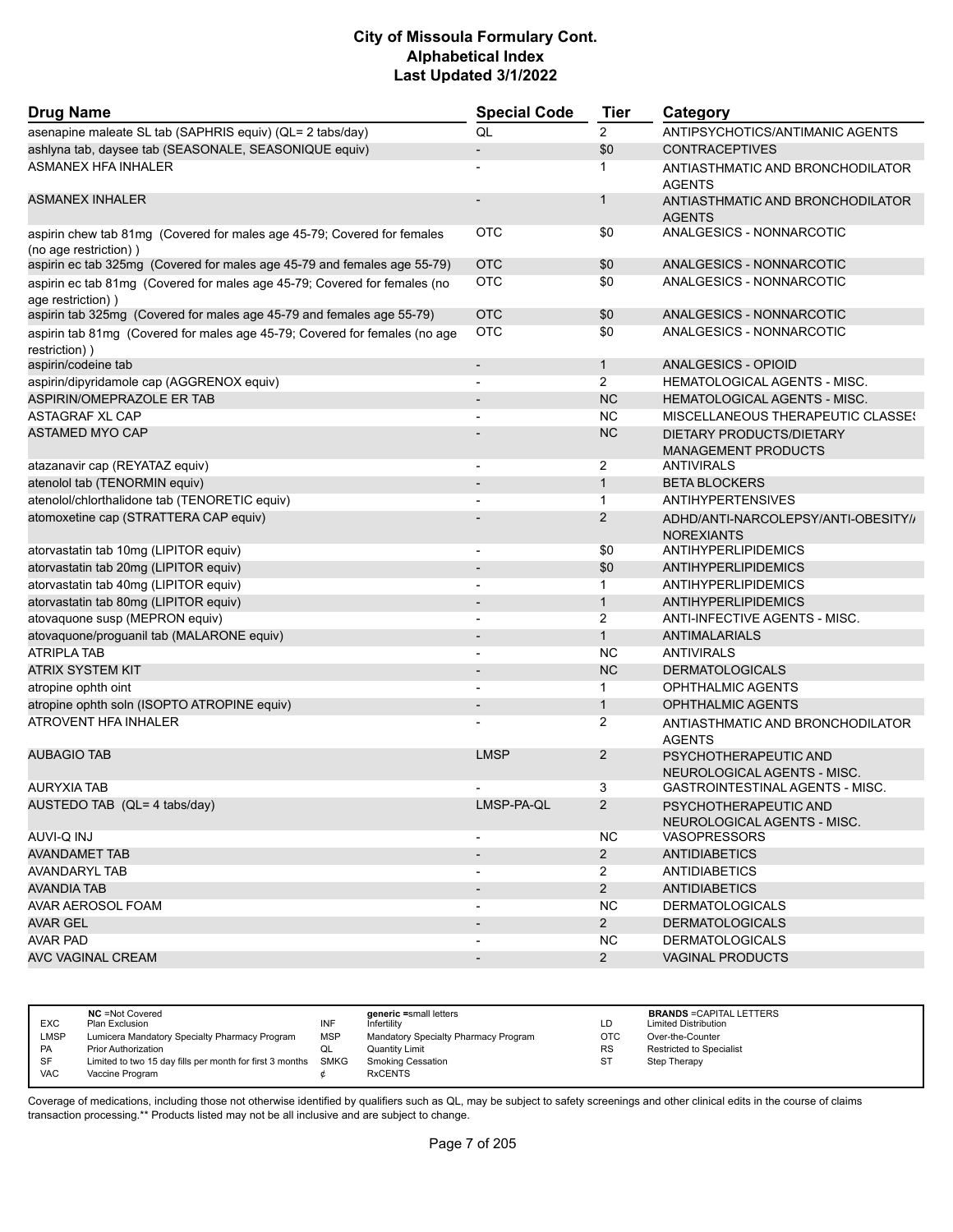| <b>Drug Name</b>                                                                         | <b>Special Code</b>      | <b>Tier</b>    | Category                                                 |
|------------------------------------------------------------------------------------------|--------------------------|----------------|----------------------------------------------------------|
| <b>AVONEX INJ</b>                                                                        | <b>LMSP</b>              | 2              | PSYCHOTHERAPEUTIC AND<br>NEUROLOGICAL AGENTS - MISC.     |
| <b>AXERT TAB</b>                                                                         |                          | <b>NC</b>      | <b>MIGRAINE PRODUCTS</b>                                 |
| AYVAKIT TAB (QL= 1 tab/day; Only available through Biologics<br>800-850-4306)            | LD-PA-QL-SF              | $\overline{2}$ | ANTINEOPLASTICS AND ADJUNCTIVE<br><b>THERAPIES</b>       |
| <b>AZASITE SOLN</b>                                                                      | $\blacksquare$           | $\overline{2}$ | <b>OPHTHALMIC AGENTS</b>                                 |
| azathioprine tab (IMURAN equiv)                                                          | $\blacksquare$           | $\mathbf{1}$   | ASSORTED CLASSES                                         |
| azathioprine tab 100mg (AZASAN equiv)                                                    | $\overline{\phantom{a}}$ | <b>NC</b>      | <b>MISCELLANEOUS THERAPEUTIC CLASSES</b>                 |
| azathioprine tab 75mg (AZASAN equiv)                                                     |                          | <b>NC</b>      | <b>MISCELLANEOUS THERAPEUTIC CLASSES</b>                 |
| azelaic acid gel (FINACEA equiv)                                                         | $\overline{\phantom{a}}$ | $\overline{2}$ | <b>DERMATOLOGICALS</b>                                   |
| azelastine nasal spray 0.1% (ASTELIN equiv)                                              | $\overline{\phantom{a}}$ | $\mathbf 1$    | NASAL AGENTS - SYSTEMIC AND TOPICAL                      |
| azelastine nasal spray 0.15% (ASTEPRO equiv)                                             |                          | 2              | NASAL AGENTS - SYSTEMIC AND TOPICAL                      |
| azelastine ophth soln (OPTIVAR equiv)                                                    | $\blacksquare$           | $\mathbf{1}$   | <b>OPHTHALMIC AGENTS</b>                                 |
| azelastine/fluticasone nasal spray (DYMISTA equiv)                                       |                          | <b>NC</b>      | NASAL AGENTS - SYSTEMIC AND TOPICAL                      |
| <b>AZELEX CREAM</b>                                                                      |                          | <b>NC</b>      | <b>DERMATOLOGICALS</b>                                   |
| <b>AZENASE PAK</b>                                                                       |                          | <b>NC</b>      | NASAL AGENTS - SYSTEMIC AND TOPICAL                      |
| AZESCHEW TAB 13-1MG                                                                      | $\overline{\phantom{a}}$ | <b>NC</b>      | <b>MULTIVITAMINS</b>                                     |
| <b>AZESCO TAB</b>                                                                        |                          | <b>NC</b>      | <b>MULTIVITAMINS</b>                                     |
| azithromycin susp (ZITHROMAX equiv)                                                      | $\blacksquare$           | 1              | <b>MACROLIDES</b>                                        |
| azithromycin tab (ZITHROMAX equiv)                                                       | $\overline{a}$           | $\mathbf{1}$   | <b>MACROLIDES</b>                                        |
| <b>AZOPT OPHTH SUSP</b>                                                                  |                          | 3              | <b>OPHTHALMIC AGENTS</b>                                 |
| <b>AZSTARYS CAP</b>                                                                      |                          | <b>NC</b>      | ADHD/ANTI-NARCOLEPSY/ANTI-OBESITY//<br><b>NOREXIANTS</b> |
| <b>BACITRACIN OPHTH OINT</b>                                                             | $\overline{\phantom{a}}$ | $\overline{2}$ | <b>OPHTHALMIC AGENTS</b>                                 |
| bacitracin/neomycin/polymyxin b ophth oint (NEOSPORIN equiv)                             | $\overline{\phantom{a}}$ | $\mathbf{1}$   | <b>OPHTHALMIC AGENTS</b>                                 |
| bacitracin/polymyxin b ophth oint (POLYSPORIN equiv)                                     |                          | $\mathbf{1}$   | <b>OPHTHALMIC AGENTS</b>                                 |
| bacitracin/polymyxin/neomycin/hydrocortisone ophth oint (CORTISPORIN<br>equiv)           |                          | 1              | <b>OPHTHALMIC AGENTS</b>                                 |
| BACLOFEN CREAM COMPOUND KIT                                                              | $\overline{\phantom{a}}$ | <b>NC</b>      | <b>DERMATOLOGICALS</b>                                   |
| baclofen intrathecal inj (BACLOFEN equiv)                                                | $\overline{a}$           | <b>NC</b>      | MUSCULOSKELETAL THERAPY AGENTS                           |
| baclofen tab (BACLOFEN equiv)                                                            |                          | 1              | MUSCULOSKELETAL THERAPY AGENTS                           |
| <b>BACLOFEN TAB 5MG</b>                                                                  |                          | <b>NC</b>      | MUSCULOSKELETAL THERAPY AGENTS                           |
| <b>BACTROBAN CREAM</b>                                                                   | $\overline{\phantom{a}}$ | <b>NC</b>      | <b>DERMATOLOGICALS</b>                                   |
| BACTROBAN NASAL OINT                                                                     |                          | 3              | NASAL AGENTS - SYSTEMIC AND TOPICAL                      |
| <b>BAFIERTAM CAP</b>                                                                     |                          | <b>NC</b>      | PSYCHOTHERAPEUTIC AND<br>NEUROLOGICAL AGENTS - MISC.     |
| <b>BALCOLTRA TAB</b>                                                                     |                          | <b>NC</b>      | <b>CONTRACEPTIVES</b>                                    |
| balsalazide cap (COLAZAL equiv)                                                          |                          | 1              | GASTROINTESTINAL AGENTS - MISC.                          |
| BALVERSA TAB 3MG (QL= 3 tabs/day; Only available through US<br>Bioservices 888-518-7246) | LD-PA-QL-SF              | 2              | ANTINEOPLASTICS AND ADJUNCTIVE<br><b>THERAPIES</b>       |
| BALVERSA TAB 4MG (QL= 2 tabs/day; Only available through US<br>Bioservices 888-518-7246) | LD-PA-QL-SF              | $\overline{2}$ | ANTINEOPLASTICS AND ADJUNCTIVE<br><b>THERAPIES</b>       |
| BALVERSA TAB 5MG (QL= 1 tab/day; Only available through US Bioservices<br>888-518-7246)  | LD-PA-QL-SF              | $\overline{2}$ | ANTINEOPLASTICS AND ADJUNCTIVE<br><b>THERAPIES</b>       |
| <b>BANZEL SUSP</b>                                                                       | PA                       | 3              | ANTICONVULSANTS                                          |
| <b>BANZEL TAB</b>                                                                        | $\overline{\phantom{0}}$ | NC             | ANTICONVULSANTS                                          |
| BAQSIMI NASAL POWDER (QL= 2 inhalations/fill)                                            | QL                       | $\overline{2}$ | ANTIDIABETICS                                            |
| BARACLUDE SOLN (Members age 9 or older require Prior Authorization)                      | PA                       | 3              | <b>ANTIVIRALS</b>                                        |
| <b>BASAGLAR INJ</b>                                                                      |                          | <b>NC</b>      | <b>ANTIDIABETICS</b>                                     |
| BAXDELA TAB (QL= 2 tabs/day; Restricted to Infectious Disease Specialist)                | QL-RS                    | $\overline{2}$ | <b>FLUOROQUINOLONES</b>                                  |
|                                                                                          |                          |                |                                                          |

| <b>EXC</b><br><b>LMSP</b> | <b>NC</b> = Not Covered<br>Plan Exclusion<br>Lumicera Mandatory Specialty Pharmacy Program | INF<br><b>MSP</b> | generic =small letters<br>Infertility<br>Mandatory Specialty Pharmacy Program | LD<br>OTC | <b>BRANDS = CAPITAL LETTERS</b><br><b>Limited Distribution</b><br>Over-the-Counter |
|---------------------------|--------------------------------------------------------------------------------------------|-------------------|-------------------------------------------------------------------------------|-----------|------------------------------------------------------------------------------------|
|                           |                                                                                            |                   |                                                                               |           |                                                                                    |
| PA                        | <b>Prior Authorization</b>                                                                 | QL                | <b>Quantity Limit</b>                                                         | <b>RS</b> | Restricted to Specialist                                                           |
| SF                        | Limited to two 15 day fills per month for first 3 months                                   | SMKG              | <b>Smoking Cessation</b>                                                      | ST        | Step Therapy                                                                       |
| <b>VAC</b>                | Vaccine Program                                                                            |                   | <b>RxCENTS</b>                                                                |           |                                                                                    |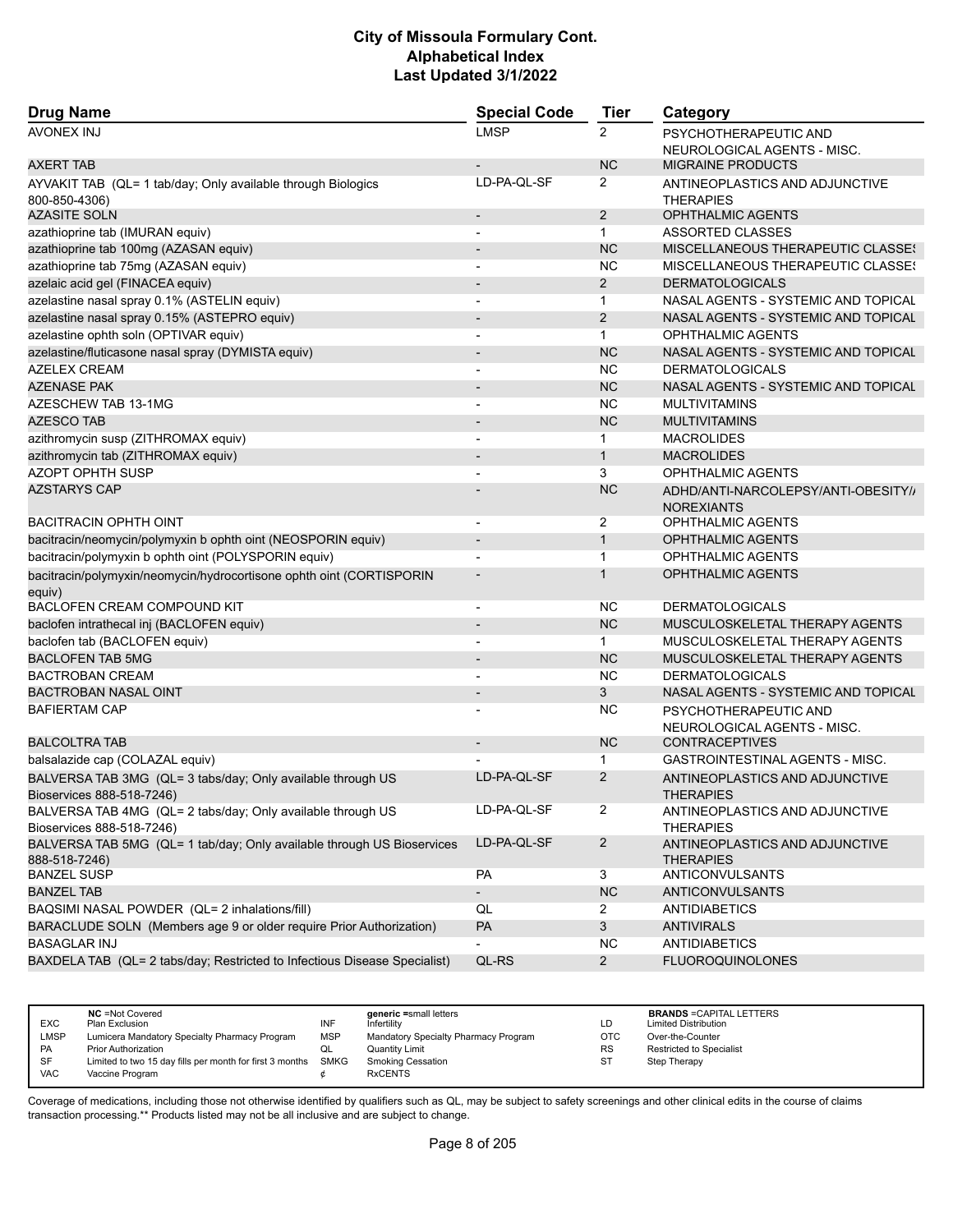| <b>Drug Name</b>                                             | <b>Special Code</b>      | <b>Tier</b>    | Category                                                 |
|--------------------------------------------------------------|--------------------------|----------------|----------------------------------------------------------|
| <b>B-D INSULIN SYRINGE</b>                                   | --OTC                    | $\mathbf{1}$   | MEDICAL DEVICES AND SUPPLIES                             |
| <b>B-D PEN NEEDLE</b>                                        | <b>OTC</b>               | $\mathbf{1}$   | <b>MEDICAL DEVICES AND SUPPLIES</b>                      |
| b-donna tab (DONNATAL equiv)                                 |                          | <b>NC</b>      | <b>ULCER DRUGS</b>                                       |
| BECONASE AQ NASAL SPRAY                                      |                          | <b>NC</b>      | NASAL AGENTS - SYSTEMIC AND TOPICAL                      |
| <b>BELBUCA FILM</b>                                          |                          | <b>NC</b>      | ANALGESICS - OPIOID                                      |
| BELLADONNA ALKALOID/OPIUM SUPP                               | $\overline{a}$           | $\overline{2}$ | <b>ULCER DRUGS</b>                                       |
| <b>BELSOMRA TAB</b>                                          | $\blacksquare$           | NC             | <b>HYPNOTICS</b>                                         |
| benazepril tab (LOTENSIN equiv)                              |                          | $\mathbf{1}$   | <b>ANTIHYPERTENSIVES</b>                                 |
| <b>BENAZEPRIL/HCT TAB</b>                                    |                          | 1              | <b>ANTIHYPERTENSIVES</b>                                 |
| benazepril/hydrochlorothiazide tab (LOTENSIN HCT equiv)      |                          | $\mathbf{1}$   | <b>ANTIHYPERTENSIVES</b>                                 |
| BENLYSTA AUTO-INJECTOR (QL= 4 inj/28 day)                    | LMSP-PA-QL               | 2              | MISCELLANEOUS THERAPEUTIC CLASSES                        |
| BENLYSTA INJ (QL= 4 inj/28 day)                              | LMSP-PA-QL               | $\overline{2}$ | MISCELLANEOUS THERAPEUTIC CLASSES                        |
| <b>BENTIVITE TAB</b>                                         |                          | <b>NC</b>      | <b>HEMATOPOIETIC AGENTS</b>                              |
| <b>BENZAC WASH</b>                                           |                          | <b>NC</b>      | <b>DERMATOLOGICALS</b>                                   |
| <b>BENZNIDAZOLE TAB</b>                                      | <b>PA</b>                | 2              | ANTHELMINTICS                                            |
| benzonatate cap (TESSALON equiv)                             | $\overline{\phantom{0}}$ | $\mathbf{1}$   | COUGH/COLD/ALLERGY                                       |
| benzonatate cap 150mg (ZONATUSS equiv)                       |                          | <b>NC</b>      | COUGH/COLD/ALLERGY                                       |
| BENZOYL PEROXIDE CREAM                                       | <b>OTC</b>               | <b>NC</b>      | <b>DERMATOLOGICALS</b>                                   |
| BENZOYL PEROXIDE/HYDROCORTISONE LOTION                       |                          | <b>NC</b>      | <b>DERMATOLOGICALS</b>                                   |
| benzoyl peroxide/hydrocortisone lotion (VANOXIDE-HC equiv)   | $\overline{\phantom{m}}$ | <b>NC</b>      | <b>DERMATOLOGICALS</b>                                   |
| benzphetamine tab                                            | $\overline{a}$           | EXC            | ADHD/ANTI-NARCOLEPSY/ANTI-OBESITY//<br><b>NOREXIANTS</b> |
| benztropine tab                                              | $\overline{\phantom{a}}$ | $\mathbf{1}$   | <b>ANTIPARKINSON AGENTS</b>                              |
| bepotastine ophth soln (BEPREVE equiv)                       |                          | 3              | <b>OPHTHALMIC AGENTS</b>                                 |
| BERINERT INJ (Only available through Walgreens 888-347-3416) | LD-PA                    | $\overline{2}$ | HEMATOLOGICAL AGENTS - MISC.                             |
| BESER KIT 0.05%                                              |                          | <b>NC</b>      | <b>DERMATOLOGICALS</b>                                   |
| <b>BESIVANCE OPHTH SUSP</b>                                  |                          | <b>NC</b>      | <b>OPHTHALMIC AGENTS</b>                                 |
| <b>BESREMI INJ</b>                                           |                          | <b>NC</b>      | ANTINEOPLASTICS AND ADJUNCTIVE<br><b>THERAPIES</b>       |
| betamethasone augmented cream (DIPROLENE AF CREAM equiv)     | $\overline{\phantom{a}}$ | $\mathbf{1}$   | <b>DERMATOLOGICALS</b>                                   |
| betamethasone augmented gel                                  | ٠                        | $\mathbf 1$    | <b>DERMATOLOGICALS</b>                                   |
| BETAMETHASONE AUGMENTED GEL                                  |                          | $\overline{2}$ | <b>DERMATOLOGICALS</b>                                   |
| betamethasone augmented lotion (DIPROLENE LOTION equiv)      | $\overline{a}$           | $\overline{2}$ | <b>DERMATOLOGICALS</b>                                   |
| betamethasone augmented oint (DIPROLENE OINT equiv)          | $\overline{\phantom{0}}$ | $\mathbf{1}$   | <b>DERMATOLOGICALS</b>                                   |
| betamethasone diproprionate cream (DIPROSONE CREAM equiv)    | $\overline{a}$           | 1              | <b>DERMATOLOGICALS</b>                                   |
| betamethasone diproprionate lotion                           | $\overline{\phantom{m}}$ | $\mathbf{1}$   | <b>DERMATOLOGICALS</b>                                   |
| betamethasone diproprionate oint (DIPROSONE OINT equiv)      | $\overline{\phantom{a}}$ | $\overline{2}$ | <b>DERMATOLOGICALS</b>                                   |
| betamethasone valerate cream                                 |                          | $\mathbf{1}$   | <b>DERMATOLOGICALS</b>                                   |
| betamethasone valerate foam (LUXIQ equiv)                    |                          | <b>NC</b>      | <b>DERMATOLOGICALS</b>                                   |
| betamethasone valerate lotion                                |                          |                | <b>DERMATOLOGICALS</b>                                   |
| betamethasone valerate oint                                  |                          | $\mathbf{1}$   | <b>DERMATOLOGICALS</b>                                   |
| <b>BETASERON INJ</b>                                         |                          | <b>NC</b>      | PSYCHOTHERAPEUTIC AND                                    |
|                                                              |                          |                | NEUROLOGICAL AGENTS - MISC.                              |
| betaxolol ophth soln (BETOPTIC-S equiv)                      | $\overline{\phantom{a}}$ | 1              | OPHTHALMIC AGENTS                                        |
| betaxolol tab (KERLONE equiv)                                | $\overline{\phantom{a}}$ | $\mathbf{1}$   | <b>BETA BLOCKERS</b>                                     |
| bethanechol tab (URECHOLINE equiv)                           |                          | $\mathbf{1}$   | URINARY ANTISPASMODICS                                   |
| BETIMOL OPHTH SOLN                                           |                          | $\overline{2}$ | <b>OPHTHALMIC AGENTS</b>                                 |
| BETOPTIC-S OPHTH SOLN                                        |                          | $\overline{2}$ | <b>OPHTHALMIC AGENTS</b>                                 |
| BEVESPI AEROSPHERE INHALER                                   |                          | <b>NC</b>      | ANTIASTHMATIC AND BRONCHODILATOR<br><b>AGENTS</b>        |

|            | <b>NC</b> = Not Covered                                       |            | generic =small letters               |            | <b>BRANDS = CAPITAL LETTERS</b> |
|------------|---------------------------------------------------------------|------------|--------------------------------------|------------|---------------------------------|
| <b>EXC</b> | Plan Exclusion                                                | INF        | Infertilitv                          | LD         | <b>Limited Distribution</b>     |
|            |                                                               |            |                                      |            |                                 |
| LMSP       | Lumicera Mandatory Specialty Pharmacy Program                 | <b>MSP</b> | Mandatory Specialty Pharmacy Program | <b>OTC</b> | Over-the-Counter                |
| PA         | <b>Prior Authorization</b>                                    | ◡          | <b>Quantity Limit</b>                | <b>RS</b>  | Restricted to Specialist        |
| <b>SF</b>  | Limited to two 15 day fills per month for first 3 months SMKG |            | <b>Smoking Cessation</b>             | ST         | Step Therapy                    |
| <b>VAC</b> | Vaccine Program                                               |            | <b>RxCENTS</b>                       |            |                                 |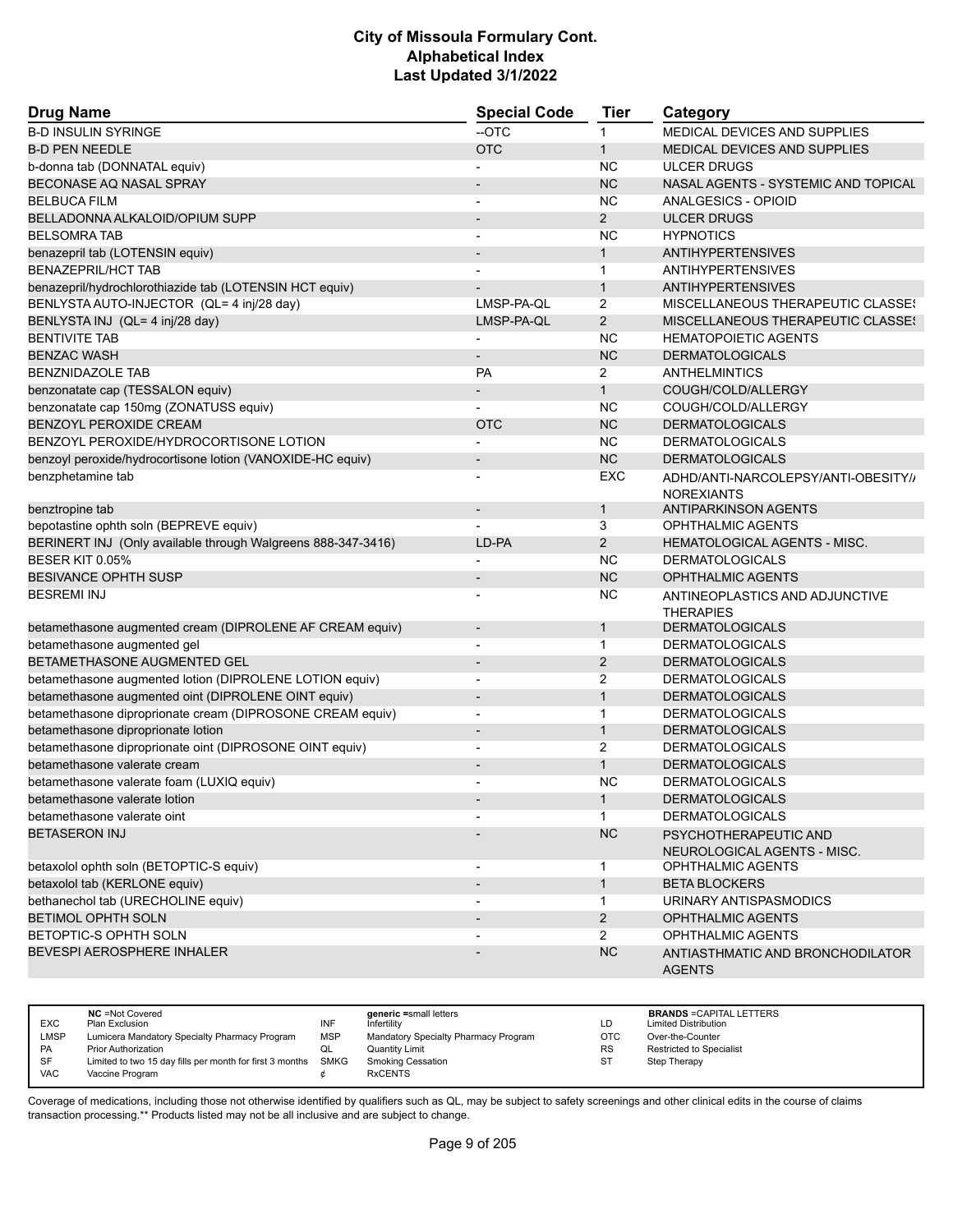| <b>Drug Name</b>                                                                                | <b>Special Code</b>          | <b>Tier</b>    | Category                                             |
|-------------------------------------------------------------------------------------------------|------------------------------|----------------|------------------------------------------------------|
| <b>BEVYXXA CAP</b>                                                                              |                              | <b>NC</b>      | <b>ANTICOAGULANTS</b>                                |
| bexarotene cap (TARGRETIN equiv)                                                                | LMSP-PA-SF                   | $\overline{2}$ | ANTINEOPLASTICS AND ADJUNCTIVE<br><b>THERAPIES</b>   |
| <b>BEXSERO INJ</b>                                                                              | <b>VAC</b>                   | \$0            | <b>VACCINES</b>                                      |
| <b>BEYAZ TAB</b>                                                                                | $\overline{\phantom{m}}$     | <b>NC</b>      | <b>CONTRACEPTIVES</b>                                |
| <b>BIAFINE EMULSION</b>                                                                         |                              | <b>NC</b>      | <b>DERMATOLOGICALS</b>                               |
| bicalutamide tab (CASODEX equiv)                                                                |                              | $\mathbf{1}$   | ANTINEOPLASTICS AND ADJUNCTIVE<br><b>THERAPIES</b>   |
| <b>BIFERARX TAB</b>                                                                             |                              | <b>NC</b>      | <b>HEMATOPOIETIC AGENTS</b>                          |
| <b>BIJUVA CAP</b>                                                                               | $\qquad \qquad \blacksquare$ | <b>NC</b>      | <b>ESTROGENS</b>                                     |
| <b>BIKTARVY TAB</b>                                                                             |                              | 2              | <b>ANTIVIRALS</b>                                    |
| <b>BILTRICIDE TAB</b>                                                                           |                              | 3              | <b>ANTHELMINTICS</b>                                 |
| bimatoprost ophth soln (QL= 2.5ml/30 days)                                                      | QL                           | $\overline{2}$ | <b>OPHTHALMIC AGENTS</b>                             |
| bimatoprost ophth soln                                                                          | $QL$ --                      | <b>NC</b>      | <b>DERMATOLOGICALS</b>                               |
| <b>BINOSTO TAB</b>                                                                              |                              | <b>NC</b>      | ENDOCRINE AND METABOLIC AGENTS -<br>MISC.            |
| bisoprolol tab (ZEBETA equiv)                                                                   | $\overline{\phantom{m}}$     | $\mathbf{1}$   | <b>BETA BLOCKERS</b>                                 |
| bisoprolol/hydrochlorothiazide tab (ZIAC equiv)                                                 |                              | $\mathbf{1}$   | <b>ANTIHYPERTENSIVES</b>                             |
| <b>BLEPHAMIDE OPHTH SOLN</b>                                                                    | $\qquad \qquad \blacksquare$ | 2              | <b>OPHTHALMIC AGENTS</b>                             |
| BLEPHAMIDE S.O.P. OPHTH OINT                                                                    |                              | 3              | <b>OPHTHALMIC AGENTS</b>                             |
| bosentan tab (TRACLEER equiv) (QL= 2 tabs/day; Only available through<br>Lumicera 855-847-3553) | LD-PA-QL                     | $\overline{2}$ | CARDIOVASCULAR AGENTS - MISC.                        |
| <b>BOSULIF TAB</b>                                                                              | MSP-PA-SF                    | 2              | ANTINEOPLASTICS AND ADJUNCTIVE<br><b>THERAPIES</b>   |
| BRAFTOVI CAP 75MG (QL= 6 caps/day; Only available through Diplomat<br>Pharmacy 877-977-9118)    | LD-PA-QL                     | 2              | ANTINEOPLASTICS AND ADJUNCTIVE<br><b>THERAPIES</b>   |
| <b>BREO ELLIPTA INHALER</b>                                                                     |                              | 2              | ANTIASTHMATIC AND BRONCHODILATOR<br><b>AGENTS</b>    |
| <b>BREXAFEMME TAB</b>                                                                           |                              | <b>NC</b>      | <b>ANTIFUNGALS</b>                                   |
| <b>BREZTRI AEROSPHERE INHALER</b>                                                               |                              | 2              | ANTIASTHMATIC AND BRONCHODILATOR<br><b>AGENTS</b>    |
| <b>BRILINTA TAB</b>                                                                             | $\overline{\phantom{a}}$     | 3              | HEMATOLOGICAL AGENTS - MISC.                         |
| brimonidine ophth soln 0.15% (ALPHAGAN P 0.15% equiv)                                           |                              | 2              | <b>OPHTHALMIC AGENTS</b>                             |
| brimonidine ophth soln 0.2%                                                                     |                              | $\mathbf{1}$   | <b>OPHTHALMIC AGENTS</b>                             |
| BRIMONIDINE TARTRATE-TIMOLOL MALEATE OPHTH SOLN                                                 | $\overline{a}$               | <b>NC</b>      | <b>OPHTHALMIC AGENTS</b>                             |
| brinzolamide ophth susp (AZOPT equiv)                                                           | $\overline{\phantom{m}}$     | 2              | <b>OPHTHALMIC AGENTS</b>                             |
| <b>BRISDELLE CAP</b>                                                                            |                              | <b>NC</b>      | PSYCHOTHERAPEUTIC AND<br>NEUROLOGICAL AGENTS - MISC. |
| <b>BRIVIACT INJ 50MG/5ML</b>                                                                    |                              | <b>NC</b>      | <b>ANTICONVULSANTS</b>                               |
| <b>BRIVIACT SOLN 10MG/ML</b>                                                                    |                              | NC.            | <b>ANTICONVULSANTS</b>                               |
| BRIVIACT TAB                                                                                    | ٠                            | NC.            | ANTICONVULSANTS                                      |
| bromfenac ophth soln (BROMDAY equiv)                                                            |                              | $\overline{2}$ | OPHTHALMIC AGENTS                                    |
| bromocriptine cap (PARLODEL equiv)                                                              | $\overline{\phantom{a}}$     | $\overline{2}$ | ANTIPARKINSON AGENTS                                 |
| bromocriptine tab (PARLODEL equiv)                                                              |                              | $\overline{2}$ | ANTIPARKINSON AGENTS                                 |
| <b>BROMSITE OPHTH SOLN</b>                                                                      | $\overline{\phantom{a}}$     | NC             | OPHTHALMIC AGENTS                                    |
| <b>BRONCHITOL CAP</b>                                                                           |                              | NC.            | <b>RESPIRATORY AGENTS - MISC.</b>                    |
| BRUKINSA CAP (QL= 4 caps/day; Only available through Biologics<br>800-850-4306)                 | LD-PA-QL-SF                  | $\overline{2}$ | ANTINEOPLASTICS AND ADJUNCTIVE<br><b>THERAPIES</b>   |
| <b>BRYHALI LOTION</b>                                                                           | $\overline{\phantom{a}}$     | NC             | <b>DERMATOLOGICALS</b>                               |
| <b>B-SERENE PAD</b>                                                                             |                              | <b>NC</b>      | <b>HEMATOPOIETIC AGENTS</b>                          |
| budesonide ER tab (UCERIS equiv) (QL=1 tab/day)                                                 | PA-QL                        | 3              | <b>CORTICOSTEROIDS</b>                               |

|             | <b>NC</b> = Not Covered                                       |            | generic =small letters               |            | <b>BRANDS = CAPITAL LETTERS</b> |
|-------------|---------------------------------------------------------------|------------|--------------------------------------|------------|---------------------------------|
| <b>EXC</b>  | Plan Exclusion                                                | INF        | Infertility                          | LD         | <b>Limited Distribution</b>     |
| <b>LMSP</b> | Lumicera Mandatory Specialty Pharmacy Program                 | <b>MSP</b> | Mandatory Specialty Pharmacy Program | <b>OTC</b> | Over-the-Counter                |
| <b>PA</b>   | Prior Authorization                                           |            | <b>Quantity Limit</b>                | <b>RS</b>  | <b>Restricted to Specialist</b> |
| SF          | Limited to two 15 day fills per month for first 3 months SMKG |            | <b>Smoking Cessation</b>             | <b>ST</b>  | Step Therapy                    |
| <b>VAC</b>  | Vaccine Program                                               |            | <b>RxCENTS</b>                       |            |                                 |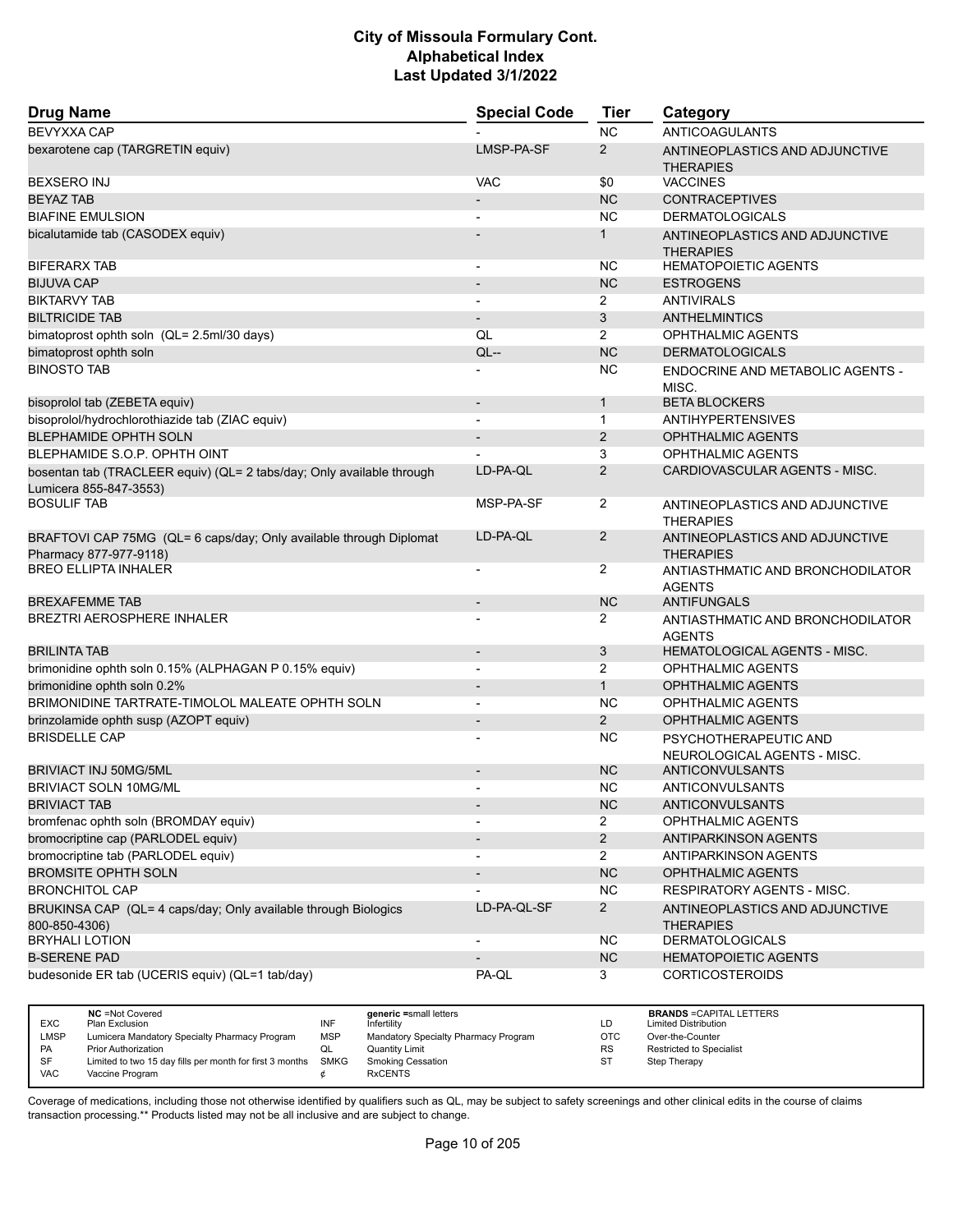| <b>Drug Name</b>                                                                        | <b>Special Code</b>      | <b>Tier</b>    | Category                                                 |
|-----------------------------------------------------------------------------------------|--------------------------|----------------|----------------------------------------------------------|
| budesonide inh susp (PULMICORT equiv)                                                   |                          | 1              | ANTIASTHMATIC AND BRONCHODILATOR<br><b>AGENTS</b>        |
| budesonide nasal spray (RHINOCORT AQUA equiv) (QL= 2 bottles/fill)                      | OTC-QL                   | $\mathbf{1}$   | NASAL AGENTS - SYSTEMIC AND TOPICAL                      |
| budesonide SR cap (ENTOCORT EC equiv)                                                   |                          | 2              | <b>CORTICOSTEROIDS</b>                                   |
| BUDESONIDE/FORMOTEROL INHALER                                                           |                          | <b>NC</b>      | ANTIASTHMATIC AND BRONCHODILATOR<br><b>AGENTS</b>        |
| bumetanide tab (BUMEX equiv)                                                            |                          | $\mathbf{1}$   | <b>DIURETICS</b>                                         |
| <b>BUNAVAIL FILM</b>                                                                    | $\overline{a}$           | <b>NC</b>      | ANALGESICS - OPIOID                                      |
| buprenorphine hcl buccal film (BELBUCA equiv)                                           |                          | NC             | <b>ANALGESICS - OPIOID</b>                               |
| buprenorphine patch (BUTRANS equiv) (QL= 4 patches/28 days)                             | QL                       | 3              | ANALGESICS - OPIOID                                      |
| buprenorphine SL tab (SUBUTEX equiv)                                                    | $\overline{\phantom{a}}$ | $\mathbf{1}$   | ANALGESICS - OPIOID                                      |
| buprenorphine/naloxone sl film (SUBOXONE SL FILM equiv)                                 | $\blacksquare$           | $\mathbf{1}$   | ANALGESICS - OPIOID                                      |
| buprenorphine/naloxone SL tab (SUBOXONE equiv)                                          |                          | $\mathbf{1}$   | <b>ANALGESICS - OPIOID</b>                               |
| bupropion ER tab (WELLBUTRIN equiv)                                                     |                          | $\mathbf{1}$   | ANTIDEPRESSANTS                                          |
| bupropion SR tab (ZYBAN equiv) (Limited to 180 days/plan year)                          | <b>QL-SMKG</b>           | \$0            | PSYCHOTHERAPEUTIC AND<br>NEUROLOGICAL AGENTS - MISC.     |
| bupropion tab (WELLBUTRIN equiv)                                                        | $\overline{\phantom{a}}$ | $\mathbf 1$    | ANTIDEPRESSANTS                                          |
| bupropion XL tab (WELLBUTRIN XL equiv)                                                  |                          | $\mathbf{1}$   | <b>ANTIDEPRESSANTS</b>                                   |
| buspirone tab (BUSPAR equiv)                                                            |                          | $\mathbf{1}$   | <b>ANTIANXIETY AGENTS</b>                                |
| butalbital/acetaminophen cap                                                            | $\blacksquare$           | <b>NC</b>      | ANALGESICS - NONNARCOTIC                                 |
| butalbital/acetaminophen/caffeine soln                                                  |                          | <b>NC</b>      | ANALGESICS - NONNARCOTIC                                 |
| butalbital/acetaminophen/caffeine tab (FIORICET equiv)                                  |                          | <b>NC</b>      | ANALGESICS - NONNARCOTIC                                 |
| <b>BUTALBITAL/ASPIRIN/CAFFEINE TAB</b>                                                  | $\blacksquare$           | <b>NC</b>      | ANALGESICS - NONNARCOTIC                                 |
| <b>BUTISOL ELIXIR</b>                                                                   |                          | 3              | HYPNOTICS/SEDATIVES/SLEEP DISORDEI<br><b>AGENTS</b>      |
| <b>BUTISOL TAB</b>                                                                      |                          | 3              | HYPNOTICS/SEDATIVES/SLEEP DISORDEI<br><b>AGENTS</b>      |
| butorphanol nasal spray (STADOL equiv) (QL= 1 bottle/fill, 2 fills/30 days)             | QL                       | $\overline{2}$ | ANALGESICS - OPIOID                                      |
| BYDUREON BCISE AUTO INJ (QL= 4 inj/28 days)                                             | QL                       | 2              | <b>ANTIDIABETICS</b>                                     |
| BYDUREON INJ (QL= 4 inj/28 days)                                                        | QL                       | 2              | <b>ANTIDIABETICS</b>                                     |
| BYDUREON PEN INJ (QL= 4 inj/28 days)                                                    | QL                       | 2              | ANTIDIABETICS                                            |
| BYETTA INJ (QL= 1 pen/30 days)                                                          | QL                       | 3              | <b>ANTIDIABETICS</b>                                     |
| <b>BYLVAY CAP</b>                                                                       |                          | <b>NC</b>      | GASTROINTESTINAL AGENTS - MISC.                          |
| <b>BYLVAY SPRINKLE CAP</b>                                                              |                          | <b>NC</b>      | <b>GASTROINTESTINAL AGENTS - MISC.</b>                   |
| <b>BYNFEZIA PEN INJ</b>                                                                 |                          | <b>NC</b>      | ENDOCRINE AND METABOLIC AGENTS -<br>MISC.                |
| <b>BYVALSON TAB</b>                                                                     |                          | <b>NC</b>      | <b>ANTIHYPERTENSIVES</b>                                 |
| <b>CABENUVA IM SUSP</b>                                                                 |                          | <b>NC</b>      | <b>ANTIVIRALS</b>                                        |
| cabergoline tab (DOSTINEX equiv)                                                        |                          | $\mathbf{1}$   | <b>ENDOCRINE AND METABOLIC AGENTS -</b><br>MISC.         |
| CABLIVI INJ KIT (QL= 1 vial/day; Only available through Biologics<br>800-850-4306)      | LD-PA-QL                 | $\overline{2}$ | HEMATOLOGICAL AGENTS - MISC.                             |
| CABOMETYX TAB (QL= 1 tab/day)                                                           | MSP-PA-QL-SF             | $\overline{2}$ | ANTINEOPLASTICS AND ADJUNCTIVE<br><b>THERAPIES</b>       |
| <b>CAFCIT INJ</b>                                                                       |                          | <b>NC</b>      | ADHD/ANTI-NARCOLEPSY/ANTI-OBESITY//<br><b>NOREXIANTS</b> |
| caffeine citrate soln (CAFCIT equiv) (Only covered for members less than 1<br>year old) | $\overline{\phantom{a}}$ | $\overline{2}$ | ADHD/ANTI-NARCOLEPSY/ANTI-OBESITY//<br><b>NOREXIANTS</b> |
| calcipotriene cream (DOVONEX CREAM equiv)                                               | $\overline{\phantom{a}}$ | $\overline{2}$ | <b>DERMATOLOGICALS</b>                                   |
| CALCIPOTRIENE FOAM, SORILUX FOAM                                                        |                          | NC             | <b>DERMATOLOGICALS</b>                                   |
| calcipotriene oint                                                                      |                          | $\overline{2}$ | <b>DERMATOLOGICALS</b>                                   |

|            | <b>NC</b> = Not Covered                                       |            | generic =small letters               |            | <b>BRANDS = CAPITAL LETTERS</b> |
|------------|---------------------------------------------------------------|------------|--------------------------------------|------------|---------------------------------|
| <b>EXC</b> | Plan Exclusion                                                | INF        | Infertilitv                          | LD         | <b>Limited Distribution</b>     |
| LMSP       | Lumicera Mandatory Specialty Pharmacy Program                 | <b>MSP</b> | Mandatory Specialty Pharmacy Program | <b>OTC</b> | Over-the-Counter                |
| <b>PA</b>  | <b>Prior Authorization</b>                                    |            | <b>Quantity Limit</b>                | <b>RS</b>  | <b>Restricted to Specialist</b> |
| - SF       | Limited to two 15 day fills per month for first 3 months SMKG |            | Smoking Cessation                    | ST         | Step Therapy                    |
| <b>VAC</b> | Vaccine Program                                               |            | <b>RxCENTS</b>                       |            |                                 |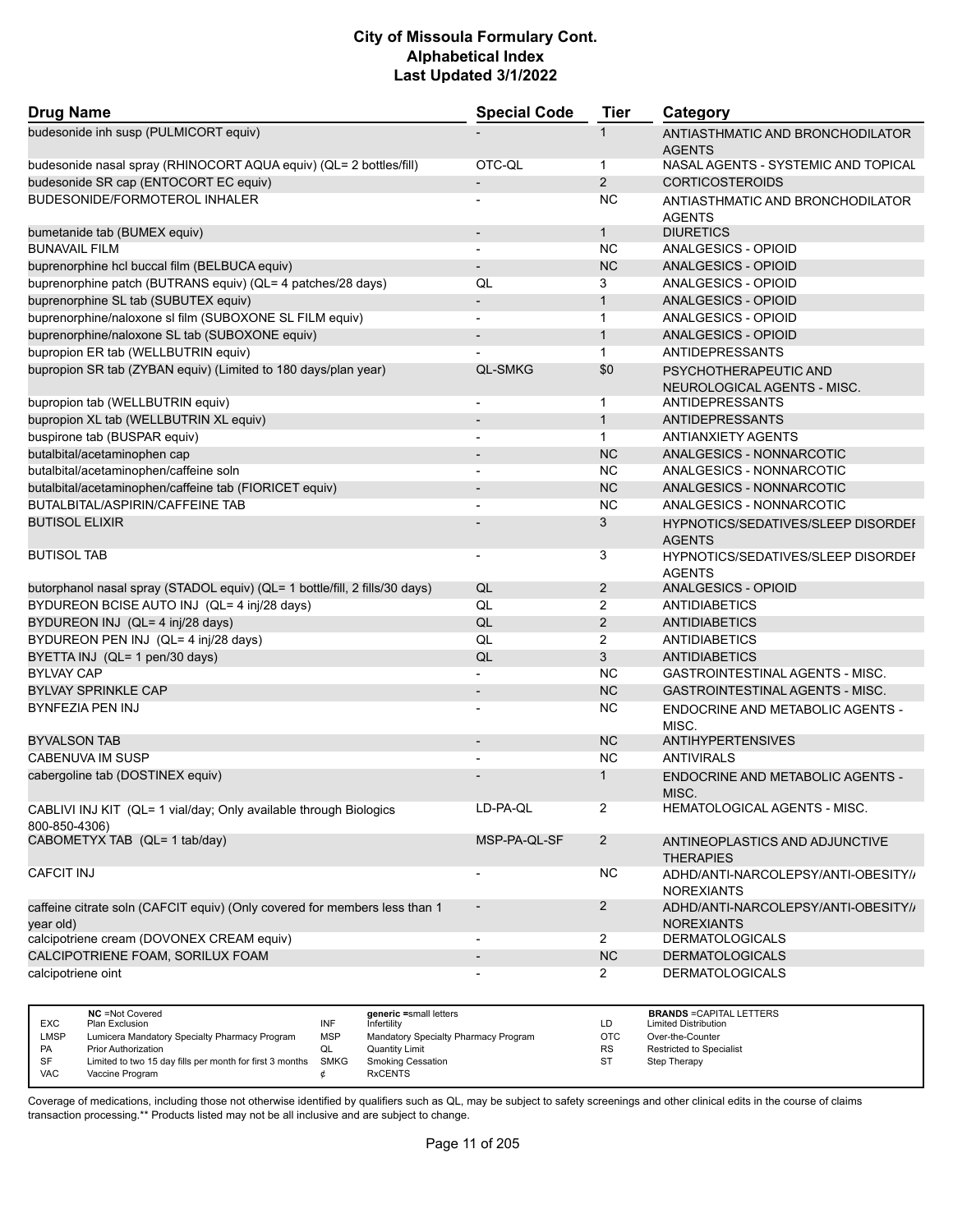| <b>Drug Name</b>                                                                         | <b>Special Code</b>      | <b>Tier</b>    | Category                                           |
|------------------------------------------------------------------------------------------|--------------------------|----------------|----------------------------------------------------|
| calcipotriene soln (DOVONEX SOLN equiv)                                                  |                          | $\overline{2}$ | <b>DERMATOLOGICALS</b>                             |
| calcipotriene/betamethasone dipropionate susp                                            | $\overline{\phantom{a}}$ | <b>NC</b>      | <b>DERMATOLOGICALS</b>                             |
| calcipotriene/betamethasone oint (TACLONEX equiv)                                        |                          | <b>NC</b>      | <b>DERMATOLOGICALS</b>                             |
| calcitonin inj (MIACALCIN equiv)                                                         |                          | <b>NC</b>      | <b>ENDOCRINE AND METABOLIC AGENTS -</b><br>MISC.   |
| calcitonin nasal spray (MIACALCIN equiv)                                                 |                          | $\overline{2}$ | <b>ENDOCRINE AND METABOLIC AGENTS -</b><br>MISC.   |
| calcitriol cap (ROCALTROL equiv)                                                         |                          | 1              | ENDOCRINE AND METABOLIC AGENTS -<br>MISC.          |
| <b>CALCITRIOL INJ</b>                                                                    |                          | <b>NC</b>      | ENDOCRINE AND METABOLIC AGENTS -<br>MISC.          |
| <b>CALCITRIOL OINT</b>                                                                   |                          | 3              | <b>DERMATOLOGICALS</b>                             |
| calcitriol soln (ROCALTROL equiv)                                                        |                          | 1              | ENDOCRINE AND METABOLIC AGENTS -<br>MISC.          |
| calcium acetate cap (PHOSLO equiv)                                                       |                          | 1              | GASTROINTESTINAL AGENTS - MISC.                    |
| <b>CALIBRATION LIQUID</b>                                                                | <b>OTC</b>               | $\mathbf{1}$   | MEDICAL DEVICES AND SUPPLIES                       |
| <b>CALOMIST NASAL SPRAY</b>                                                              |                          | <b>NC</b>      | <b>HEMATOPOIETIC AGENTS</b>                        |
| CALQUENCE CAP (QL= 2 caps/day; Only available through Diplomat<br>Pharmacy 877-977-9118) | LD-PA-QL-SF              | $\overline{2}$ | ANTINEOPLASTICS AND ADJUNCTIVE<br><b>THERAPIES</b> |
| <b>CAMBIA POWDER PACKET</b>                                                              | $\overline{\phantom{a}}$ | <b>NC</b>      | <b>MIGRAINE PRODUCTS</b>                           |
| candesartan tab (ATACAND equiv)                                                          |                          | $\mathbf{1}$   | <b>ANTIHYPERTENSIVES</b>                           |
| candesartan/hydrochlorothiazide tab (ATACAND HCT equiv)                                  |                          | <b>NC</b>      | <b>ANTIHYPERTENSIVES</b>                           |
| <b>CANTIL TAB</b>                                                                        |                          | 3              | <b>ULCER DRUGS</b>                                 |
| capecitabine tab (XELODA equiv)                                                          | <b>LMSP</b>              | 1              | ANTINEOPLASTICS AND ADJUNCTIVE<br><b>THERAPIES</b> |
| <b>CAPEX SHAMPOO</b>                                                                     | $\blacksquare$           | <b>NC</b>      | <b>DERMATOLOGICALS</b>                             |
| <b>CAPITAL/CODEINE SUSP</b>                                                              |                          | 3              | ANALGESICS - OPIOID                                |
| <b>CAPLYTA CAP</b>                                                                       |                          | <b>NC</b>      | ANTIPSYCHOTICS/ANTIMANIC AGENTS                    |
| CAPRELSA TAB (Only available through Biologics 800-850-4306)                             | LD-PA                    | 2              | ANTINEOPLASTICS AND ADJUNCTIVE<br><b>THERAPIES</b> |
| capsaicin/menthol topical patch (SINELEE equiv)                                          | $\overline{\phantom{a}}$ | <b>NC</b>      | <b>DERMATOLOGICALS</b>                             |
| captopril tab (CAPOTEN equiv)                                                            |                          | $\overline{2}$ | <b>ANTIHYPERTENSIVES</b>                           |
| <b>CARAC CREAM</b>                                                                       |                          | <b>NC</b>      | <b>DERMATOLOGICALS</b>                             |
| <b>CARBAGLU TAB</b>                                                                      |                          | <b>NC</b>      | ENDOCRINE AND METABOLIC AGENTS -<br>MISC.          |
| carbamazepine chew tab (TEGRETOL equiv)                                                  | $\blacksquare$           | $\mathbf{1}$   | <b>ANTICONVULSANTS</b>                             |
| carbamazepine ER cap (CARBATROL equiv)                                                   |                          | $\overline{2}$ | ANTICONVULSANTS                                    |
| carbamazepine ER tab (TEGRETOL XR equiv)                                                 |                          | $\overline{2}$ | ANTICONVULSANTS                                    |
| carbamazepine susp (TEGRETOL equiv)                                                      |                          | 1              | ANTICONVULSANTS                                    |
| carbamazepine tab (TEGRETOL equiv)                                                       |                          | $\mathbf{1}$   | ANTICONVULSANTS                                    |
| carbidopa tab (LODOSYN equiv)                                                            |                          | 2              | ANTIPARKINSON AGENTS                               |
| carbidopa/levodopa ER tab (SINEMET CR equiv)                                             | $\overline{\phantom{a}}$ | $\mathbf{1}$   | ANTIPARKINSON AGENTS                               |
| CARBIDOPA/LEVODOPA ODT                                                                   |                          | 1              | ANTIPARKINSON AND RELATED THERAPY<br><b>AGENTS</b> |
| carbidopa/levodopa ODT (PARCOPA equiv)                                                   |                          | 1              | <b>ANTIPARKINSON AGENTS</b>                        |
| carbidopa/levodopa tab (SINEMET equiv)                                                   |                          | $\mathbf{1}$   | ANTIPARKINSON AGENTS                               |
| CARBIDOPA/LEVODOPA/ENTACAPONE TAB (STALEVO equiv)                                        | $\overline{\phantom{a}}$ | $\overline{2}$ | ANTIPARKINSON AGENTS                               |
| <b>CARBINOXAMINE SOLN</b>                                                                |                          | 3              | <b>ANTIHISTAMINES</b>                              |
| carbinoxamine soln (PALGIC equiv)                                                        |                          | $\mathfrak{S}$ | <b>ANTIHISTAMINES</b>                              |
| carbinoxamine tab (PALGIC equiv)                                                         |                          | 3              | <b>ANTIHISTAMINES</b>                              |
| CARDENE SR CAP                                                                           |                          | 3              | CALCIUM CHANNEL BLOCKERS                           |
|                                                                                          |                          |                |                                                    |

|            | <b>NC</b> = Not Covered                                       |            | generic =small letters               |            | <b>BRANDS = CAPITAL LETTERS</b> |
|------------|---------------------------------------------------------------|------------|--------------------------------------|------------|---------------------------------|
| <b>EXC</b> | Plan Exclusion                                                | INF        | Infertility                          | LD         | <b>Limited Distribution</b>     |
| LMSP       | Lumicera Mandatory Specialty Pharmacy Program                 | <b>MSP</b> | Mandatory Specialty Pharmacy Program | <b>OTC</b> | Over-the-Counter                |
| <b>PA</b>  | <b>Prior Authorization</b>                                    | QL         | <b>Quantity Limit</b>                | <b>RS</b>  | <b>Restricted to Specialist</b> |
| SF         | Limited to two 15 day fills per month for first 3 months SMKG |            | Smoking Cessation                    | SТ         | Step Therapy                    |
| <b>VAC</b> | Vaccine Program                                               |            | <b>RxCENTS</b>                       |            |                                 |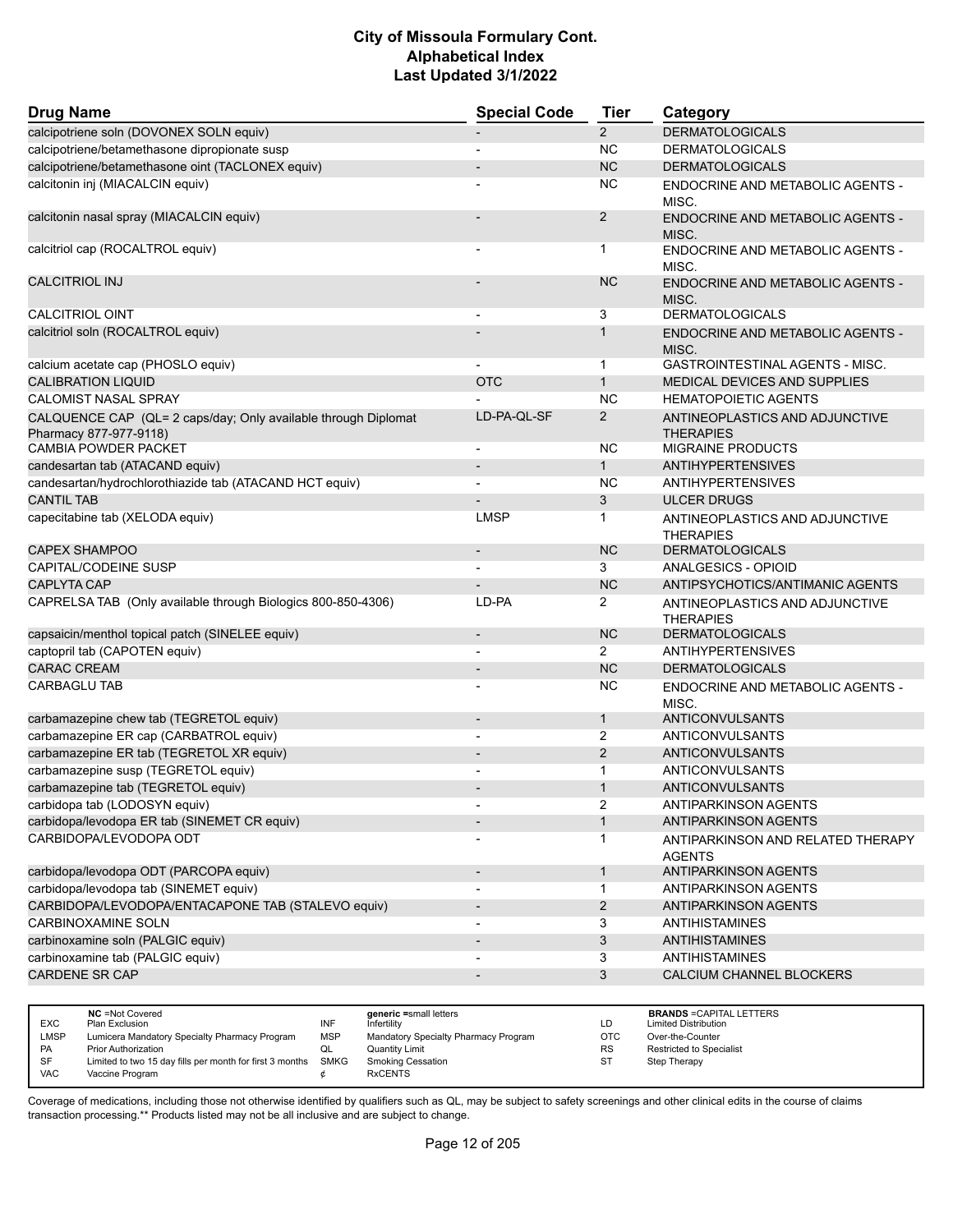| <b>Drug Name</b>                                                                     | <b>Special Code</b>          | <b>Tier</b>    | Category                                              |
|--------------------------------------------------------------------------------------|------------------------------|----------------|-------------------------------------------------------|
| <b>CARDURA XL TAB</b>                                                                |                              | NC             | <b>GENITOURINARY AGENTS -</b><br><b>MISCELLANEOUS</b> |
| carglumic acid tab (CARBAGLU equiv) (Only available through Accredo<br>888-773-7376) | LD-PA                        | $\mathbf{1}$   | <b>ENDOCRINE AND METABOLIC AGENTS -</b><br>MISC.      |
| carisoprodol tab (SOMA equiv)                                                        | $\overline{\phantom{a}}$     | $\mathbf{1}$   | MUSCULOSKELETAL THERAPY AGENTS                        |
| carisoprodol tab 250mg (SOMA equiv)                                                  | $\qquad \qquad \blacksquare$ | <b>NC</b>      | MUSCULOSKELETAL THERAPY AGENTS                        |
| CARISOPRODOL/ASPIRIN TAB                                                             | $\blacksquare$               | NC.            | MUSCULOSKELETAL THERAPY AGENTS                        |
| carisoprodol/aspirin tab (SOMA COMPOUND equiv)                                       | $\overline{\phantom{m}}$     | <b>NC</b>      | MUSCULOSKELETAL THERAPY AGENTS                        |
| CARISOPRODOL/ASPIRIN/CODEINE TAB                                                     |                              | NC             | MUSCULOSKELETAL THERAPY AGENTS                        |
| carisoprodol/aspirin/codeine tab (SOMA COMPOUND/CODEINE equiv)                       | $\overline{\phantom{a}}$     | <b>NC</b>      | MUSCULOSKELETAL THERAPY AGENTS                        |
| <b>CARMOL LOTION</b>                                                                 | $\qquad \qquad \blacksquare$ | NC             | <b>DERMATOLOGICALS</b>                                |
| CAROSPIR SUSP (Prior Authorization required for members age 9 or older)              | <b>PA</b>                    | 3              | <b>DIURETICS</b>                                      |
| CARTEOLOL OPHTH SOLN                                                                 | $\overline{\phantom{a}}$     | $\mathbf{1}$   | OPHTHALMIC AGENTS                                     |
| carteolol ophth soln (OCUPRESS equiv)                                                | $\overline{\phantom{m}}$     | $\mathbf{1}$   | <b>OPHTHALMIC AGENTS</b>                              |
| carvedilol phosphate ER cap (COREG CR equiv)                                         |                              | <b>NC</b>      | <b>BETA BLOCKERS</b>                                  |
| carvedilol tab (COREG equiv)                                                         | $\overline{\phantom{a}}$     | $\mathbf{1}$   | <b>BETA BLOCKERS</b>                                  |
| CATAPRES-TTS PATCH                                                                   |                              | 3              | <b>ANTIHYPERTENSIVES</b>                              |
| CAYSTON INH SOLN (Restricted to Infectious Disease or Pulmonology                    | LD-RS                        | 2              | ANTI-INFECTIVE AGENTS - MISC.                         |
| Specialist; Only available through Walgreens 888-347-3416)                           |                              |                |                                                       |
| CEDAX CAP                                                                            |                              | 3              | <b>CEPHALOSPORINS</b>                                 |
| <b>CEDAX SUSP</b>                                                                    | $\overline{\phantom{a}}$     | 3              | <b>CEPHALOSPORINS</b>                                 |
| <b>CEFACLOR CAP</b>                                                                  | ٠                            | 3              | <b>CEPHALOSPORINS</b>                                 |
| cefaclor cap (CECLOR equiv)                                                          |                              | 3              | <b>CEPHALOSPORINS</b>                                 |
| <b>CEFACLOR ER TAB</b>                                                               | -                            | 3              | <b>CEPHALOSPORINS</b>                                 |
| <b>CEFACLOR SUSP</b>                                                                 | $\overline{\phantom{a}}$     | 3              | <b>CEPHALOSPORINS</b>                                 |
| cefaclor susp (CEFACLOR equiv)                                                       | $\overline{\phantom{a}}$     | 3              | <b>CEPHALOSPORINS</b>                                 |
| cefadroxil cap (DURICEF equiv)                                                       |                              | $\mathbf{1}$   | <b>CEPHALOSPORINS</b>                                 |
| cefadroxil susp (DURICEF equiv)                                                      | $\overline{\phantom{0}}$     | $\mathbf 1$    | <b>CEPHALOSPORINS</b>                                 |
| <b>CEFADROXIL TAB</b>                                                                | $\overline{\phantom{a}}$     | $\mathbf{1}$   | <b>CEPHALOSPORINS</b>                                 |
| cefadroxil tab (DURICEF equiv)                                                       | -                            | 1              | <b>CEPHALOSPORINS</b>                                 |
| cefdinir cap (OMNICEF equiv)                                                         | $\overline{\phantom{a}}$     | $\mathbf{1}$   | <b>CEPHALOSPORINS</b>                                 |
| cefdinir susp (OMNICEF equiv)                                                        |                              | 1              | <b>CEPHALOSPORINS</b>                                 |
| <b>CEFDITOREN TAB</b>                                                                | $\overline{\phantom{m}}$     | 3              | <b>CEPHALOSPORINS</b>                                 |
| cefixime cap (SUPRAX equiv)                                                          | $\overline{\phantom{0}}$     | 3              | <b>CEPHALOSPORINS</b>                                 |
| cefixime susp (SUPRAX equiv)                                                         |                              | 3              | <b>CEPHALOSPORINS</b>                                 |
| cefpodoxime proxetil susp (VANTIN equiv)                                             | $\overline{a}$               | 3              | <b>CEPHALOSPORINS</b>                                 |
| cefpodoxime proxetil tab (VANTIN equiv)                                              | $\blacksquare$               | 3              | <b>CEPHALOSPORINS</b>                                 |
| cefprozil susp (CEFZIL equiv)                                                        |                              | 1              | <b>CEPHALOSPORINS</b>                                 |
| cefprozil tab (CEFZIL equiv)                                                         |                              | $\mathbf{1}$   | <b>CEPHALOSPORINS</b>                                 |
| cefuroxime susp (CEFTIN equiv)                                                       |                              |                | <b>CEPHALOSPORINS</b>                                 |
| cefuroxime tab (CEFTIN equiv)                                                        | $\overline{\phantom{a}}$     | $\mathbf{1}$   | <b>CEPHALOSPORINS</b>                                 |
| celecoxib cap (CELEBREX equiv) (QL= 2 caps/day)                                      | QL                           | 1              | ANALGESICS - ANTI-INFLAMMATORY                        |
| <b>CELONTIN CAP</b>                                                                  | $\overline{\phantom{a}}$     | $\overline{2}$ | <b>ANTICONVULSANTS</b>                                |
| <b>CENESTIN TAB</b>                                                                  |                              | 3              | <b>ESTROGENS</b>                                      |
| <b>CENTANY OINT</b>                                                                  |                              | 3              | <b>DERMATOLOGICALS</b>                                |
| cephalexin cap (KEFLEX equiv)                                                        |                              | $\mathbf{1}$   | <b>CEPHALOSPORINS</b>                                 |
| <b>CEPHALEXIN CAP</b>                                                                |                              | <b>NC</b>      | <b>CEPHALOSPORINS</b>                                 |
| cephalexin cap 750mg (KEFLEX equiv)                                                  |                              | <b>NC</b>      | <b>CEPHALOSPORINS</b>                                 |
| cephalexin susp (KEFLEX equiv)                                                       |                              | $\mathbf{1}$   | <b>CEPHALOSPORINS</b>                                 |
| CEPHALEXIN TAB                                                                       |                              | <b>NC</b>      | <b>CEPHALOSPORINS</b>                                 |

|            | <b>NC</b> = Not Covered                                       |            | generic =small letters               |     | <b>BRANDS = CAPITAL LETTERS</b> |
|------------|---------------------------------------------------------------|------------|--------------------------------------|-----|---------------------------------|
| <b>EXC</b> | Plan Exclusion                                                | INF        | Infertility                          | LD  | <b>Limited Distribution</b>     |
| LMSP       | Lumicera Mandatory Specialty Pharmacy Program                 | <b>MSP</b> | Mandatory Specialty Pharmacy Program | OTC | Over-the-Counter                |
| PA         | <b>Prior Authorization</b>                                    | ◡          | <b>Quantity Limit</b>                | RS  | Restricted to Specialist        |
| SF         | Limited to two 15 day fills per month for first 3 months SMKG |            | <b>Smoking Cessation</b>             | ST  | Step Therapy                    |
| VAC        | Vaccine Program                                               |            | <b>RxCENTS</b>                       |     |                                 |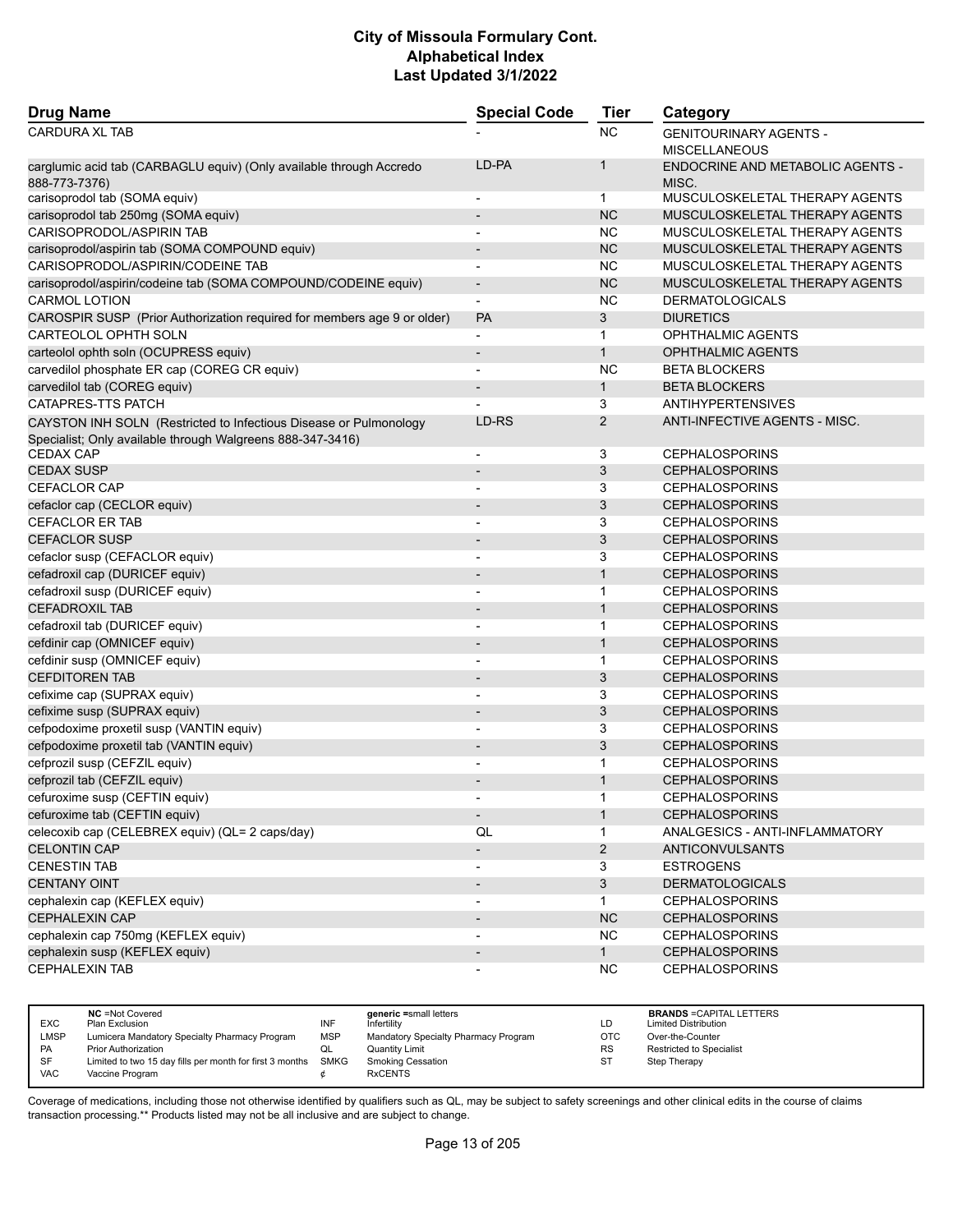| <b>Drug Name</b>                                             | <b>Special Code</b>          | Tier           | Category                                             |
|--------------------------------------------------------------|------------------------------|----------------|------------------------------------------------------|
| CEQUA (PF) OPHTH SOLN                                        |                              | <b>NC</b>      | OPHTHALMIC AGENTS                                    |
| <b>CEQUR SIMPLICITY</b>                                      |                              | <b>NC</b>      | <b>MEDICAL DEVICES AND SUPPLIES</b>                  |
| <b>CERDELGA CAP</b>                                          |                              | <b>NC</b>      | <b>HEMATOPOIETIC AGENTS</b>                          |
| <b>CERVARIX INJ</b>                                          | <b>VAC</b>                   | \$0            | <b>VACCINES</b>                                      |
| <b>CERVICAL CAP</b>                                          | $\overline{\phantom{a}}$     | \$0            | <b>MEDICAL DEVICES AND SUPPLIES</b>                  |
| <b>CESAMET CAP</b>                                           |                              | 3              | <b>ANTIEMETICS</b>                                   |
| <b>CETYLEV TAB</b>                                           |                              | <b>NC</b>      | ANTIDOTES AND SPECIFIC ANTAGONISTS                   |
| cevimeline cap (EVOXAC equiv)                                |                              | $\overline{2}$ | MOUTH/THROAT/DENTAL AGENTS                           |
| CHANTIX PAK (Limited to 180 days/plan year)                  | <b>QL-SMKG</b>               | \$0            | PSYCHOTHERAPEUTIC AND<br>NEUROLOGICAL AGENTS - MISC. |
| CHANTIX TAB (Limited to 180 days/plan year)                  | <b>QL-SMKG</b>               | \$0            | PSYCHOTHERAPEUTIC AND<br>NEUROLOGICAL AGENTS - MISC. |
| <b>CHEMET CAP</b>                                            |                              | $\overline{2}$ | <b>ANTIDOTES</b>                                     |
| chlordiazepoxide cap (LIBRIUM equiv)                         |                              | 1              | <b>ANTIANXIETY AGENTS</b>                            |
| CHLORDIAZEPOXIDE/AMITRIPTYLINE TAB                           |                              | 1              | PSYCHOTHERAPEUTIC AND<br>NEUROLOGICAL AGENTS - MISC. |
| chlordiazepoxide/clidinium cap (LIBRAX equiv)                | $\overline{\phantom{a}}$     | 2              | <b>ULCER DRUGS</b>                                   |
| chlorhexidine gluconate soln (PERIDEX equiv)                 |                              | $\mathbf{1}$   | MOUTH/THROAT/DENTAL AGENTS                           |
| chloroquine tab (ARALEN equiv)                               |                              | 1              | ANTIMALARIALS                                        |
| <b>CHLOROTHIAZIDE TAB</b>                                    |                              | $\mathbf{1}$   | <b>DIURETICS</b>                                     |
| chlorothiazide tab (DIURIL equiv)                            | $\overline{a}$               | 1              | <b>DIURETICS</b>                                     |
| chlorpheniramine ER cap                                      |                              | $\mathbf{1}$   | ANTIHISTAMINES                                       |
| CHLORPROMAZINE CONC                                          |                              | <b>NC</b>      | ANTIPSYCHOTICS/ANTIMANIC AGENTS                      |
| chlorpromazine tab (THORAZINE equiv)                         | $\qquad \qquad \blacksquare$ | $\mathbf{1}$   | ANTIPSYCHOTICS/ANTIMANIC AGENTS                      |
| chlorthalidone tab                                           |                              | $\mathbf{1}$   | <b>DIURETICS</b>                                     |
| chlorzoxazone tab                                            |                              | <b>NC</b>      | MUSCULOSKELETAL THERAPY AGENTS                       |
| CHLORZOXAZONE TAB 250MG                                      | $\overline{a}$               | <b>NC</b>      | MUSCULOSKELETAL THERAPY AGENTS                       |
| CHLORZOXAZONE TAB 250MG, LORZONE TAB                         |                              | <b>NC</b>      | MUSCULOSKELETAL THERAPY AGENTS                       |
| chlorzoxazone tab 500mg                                      |                              | 2              | MUSCULOSKELETAL THERAPY AGENTS                       |
| CHOLBAM CAP (Only available through Dohmen LSS 844-246-5226) | LD-PA                        | $\overline{2}$ | <b>GASTROINTESTINAL AGENTS - MISC.</b>               |
| cholestyramine lite powder (QUESTRAN LITE equiv)             |                              | 1              | ANTIHYPERLIPIDEMICS                                  |
| cholestyramine lite powder pack (QUESTRAN LITE equiv)        |                              | $\mathbf{1}$   | <b>ANTIHYPERLIPIDEMICS</b>                           |
| cholestyramine powder (QUESTRAN equiv)                       | $\overline{a}$               | $\mathbf{1}$   | ANTIHYPERLIPIDEMICS                                  |
| cholestyramine powder pack (QUESTRAN equiv)                  |                              | $\mathbf{1}$   | ANTIHYPERLIPIDEMICS                                  |
| CHOLINE MAGNESIUM TRISALICYLATE TAB                          |                              | 1              | ANALGESICS - NONNARCOTIC                             |
| choline magnesium trisalicylate tab (TRILISATE equiv)        | $\overline{\phantom{m}}$     | $\mathbf{1}$   | ANALGESICS - NONNARCOTIC                             |
| <b>CIBINQO TAB</b>                                           |                              | <b>NC</b>      | <b>DERMATOLOGICALS</b>                               |
| cicatrace kit (REXASIL equiv)                                |                              | <b>NC</b>      | <b>DERMATOLOGICALS</b>                               |
| <b>CICLODAN KIT</b>                                          |                              | <b>NC</b>      | <b>DERMATOLOGICALS</b>                               |
| ciclopirox cream (LOPROX CREAM equiv)                        |                              |                | <b>DERMATOLOGICALS</b>                               |
| ciclopirox gel (LOPROX GEL equiv)                            |                              | 1              | <b>DERMATOLOGICALS</b>                               |
| ciclopirox nail soln (PENLAC equiv)                          |                              | $\mathbf{1}$   | <b>DERMATOLOGICALS</b>                               |
| ciclopirox shampoo (LOPROX SHAMPOO equiv)                    |                              | $\overline{2}$ | <b>DERMATOLOGICALS</b>                               |
| ciclopirox topical susp (LOPROX SUSP equiv)                  |                              | $\mathbf{1}$   | <b>DERMATOLOGICALS</b>                               |
| cilostazol tab (PLETAL equiv)                                |                              | 1              | HEMATOLOGICAL AGENTS - MISC.                         |
| CILOXAN OPHTH OINT                                           | $\overline{\phantom{a}}$     | 3              | <b>OPHTHALMIC AGENTS</b>                             |
| <b>CIMDUO TAB</b>                                            |                              | 2              | <b>ANTIVIRALS</b>                                    |
| <b>CIMETIDINE SOLN</b>                                       |                              | $\mathbf{1}$   | <b>ULCER DRUGS</b>                                   |
| cimetidine soln (CIMETIDINE equiv)                           |                              | 1              | <b>ULCER DRUGS</b>                                   |
| cimetidine tab (TAGAMET equiv)                               | <b>OTC</b>                   | $\mathbf{1}$   | <b>ULCER DRUGS</b>                                   |

|            | <b>NC</b> = Not Covered                                       |            | generic =small letters               |           | <b>BRANDS = CAPITAL LETTERS</b> |
|------------|---------------------------------------------------------------|------------|--------------------------------------|-----------|---------------------------------|
| <b>EXC</b> | Plan Exclusion                                                | INF        | Infertility                          | LD        | <b>Limited Distribution</b>     |
| LMSP       | Lumicera Mandatory Specialty Pharmacy Program                 | <b>MSP</b> | Mandatory Specialty Pharmacy Program | OTC       | Over-the-Counter                |
| <b>PA</b>  | <b>Prior Authorization</b>                                    |            | <b>Quantity Limit</b>                | <b>RS</b> | <b>Restricted to Specialist</b> |
| SF         | Limited to two 15 day fills per month for first 3 months SMKG |            | <b>Smoking Cessation</b>             | ST        | Step Therapy                    |
| <b>VAC</b> | Vaccine Program                                               |            | <b>RxCENTS</b>                       |           |                                 |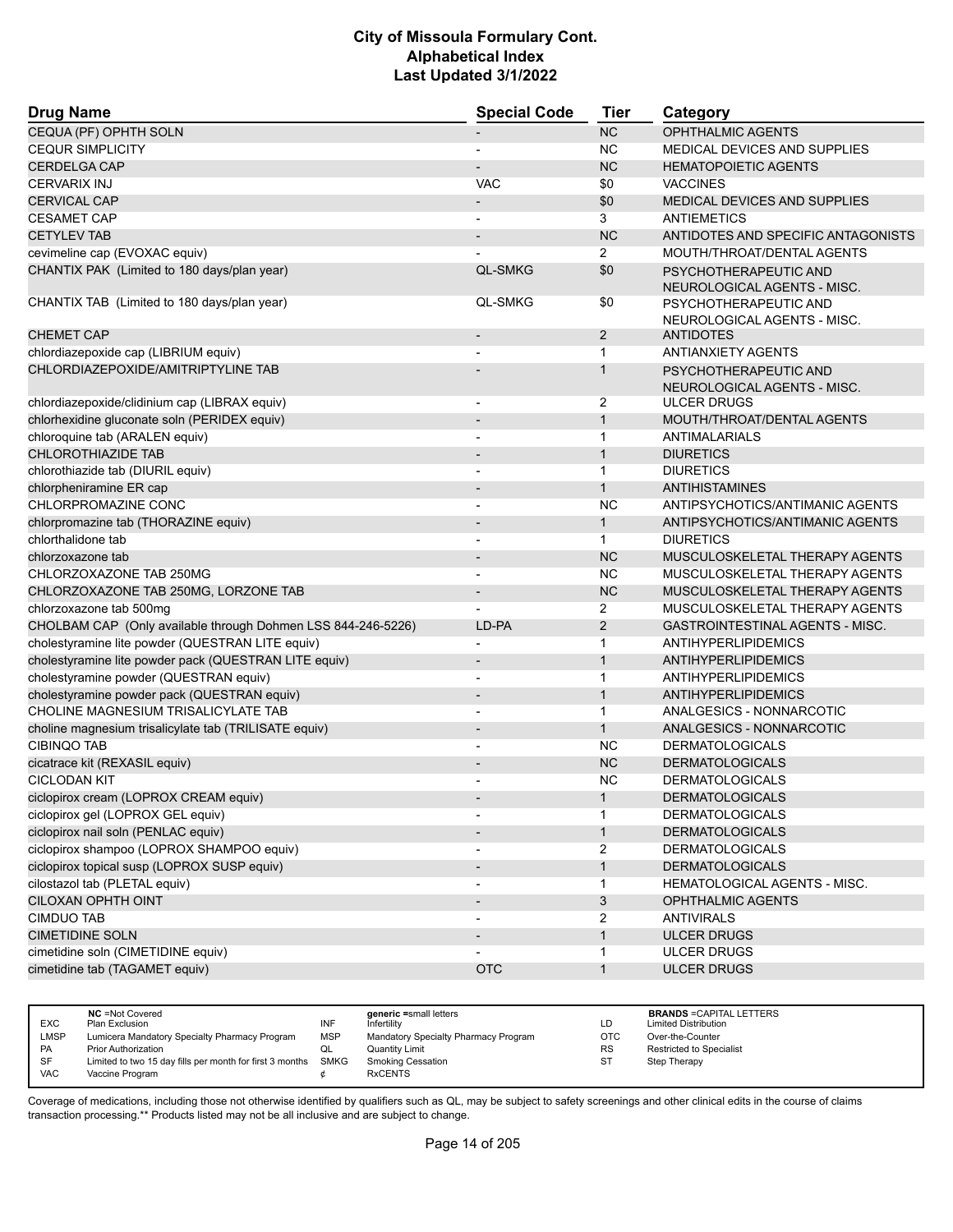| <b>Drug Name</b>                                                                         | <b>Special Code</b>      | Tier           | Category                                  |
|------------------------------------------------------------------------------------------|--------------------------|----------------|-------------------------------------------|
| CIMZIA INJ (QL= 2 inj/28 days)                                                           | LMSP-PA-QL               | $\overline{2}$ | GASTROINTESTINAL AGENTS - MISC.           |
| CIMZIA STARTER INJ KIT (QL= 1 kit/plan year)                                             | LMSP-PA-QL               | $\overline{c}$ | <b>GASTROINTESTINAL AGENTS - MISC.</b>    |
| cinacalcet tab (SENSIPAR equiv)                                                          |                          | 2              | ENDOCRINE AND METABOLIC AGENTS -<br>MISC. |
| CINRYZE INJ (QL= 16 vials/28 days; Only available through CVS Specialty<br>800-237-2767) | LD-PA-QL                 | 2              | <b>HEMATOLOGICAL AGENTS - MISC.</b>       |
| CIPRO HC OTIC SUSP                                                                       |                          | 3              | <b>OTIC AGENTS</b>                        |
| CIPRO SUSP 5%                                                                            |                          | 3              | <b>FLUOROQUINOLONES</b>                   |
| CIPROFLOXACIN 100MG TAB                                                                  | $\overline{\phantom{a}}$ | 3              | <b>FLUOROQUINOLONES</b>                   |
| <b>CIPROFLOXACIN ER TAB</b>                                                              |                          | 3              | <b>FLUOROQUINOLONES</b>                   |
| ciprofloxacin ophth soln (CILOXAN equiv)                                                 |                          | $\mathbf{1}$   | <b>OPHTHALMIC AGENTS</b>                  |
| CIPROFLOXACIN OTIC SOLN                                                                  | $\overline{\phantom{a}}$ | 2              | <b>OTIC AGENTS</b>                        |
| ciprofloxacin susp (CIPRO equiv)                                                         |                          | 2              | <b>FLUOROQUINOLONES</b>                   |
| ciprofloxacin tab (CIPRO equiv)                                                          |                          | $\mathbf{1}$   | <b>FLUOROQUINOLONES</b>                   |
| ciprofloxacin/dexamethasone otic susp (CIPRODEX equiv)                                   | $\blacksquare$           | 2              | <b>OTIC AGENTS</b>                        |
| citalopram soln (CELEXA equiv)                                                           | $\blacksquare$           | $\mathbf{1}$   | <b>ANTIDEPRESSANTS</b>                    |
| citalopram tab (CELEXA equiv)                                                            |                          | $\mathbf{1}$   | ANTIDEPRESSANTS                           |
| CITRANATAL CAP MEDLEY                                                                    |                          | <b>NC</b>      | <b>MULTIVITAMINS</b>                      |
| <b>CITRULLINE EASY TAB</b>                                                               |                          | <b>NC</b>      | ENDOCRINE AND METABOLIC AGENTS -<br>MISC. |
| <b>CLARINEX REDITAB</b>                                                                  | $\overline{\phantom{a}}$ | <b>EXC</b>     | <b>ANTIHISTAMINES</b>                     |
| <b>CLARINEX SYRUP</b>                                                                    |                          | EXC            | ANTIHISTAMINES                            |
| <b>CLARINEX TAB</b>                                                                      |                          | <b>EXC</b>     | <b>ANTIHISTAMINES</b>                     |
| <b>CLARINEX-D TAB</b>                                                                    |                          | EXC            | COUGH/COLD/ALLERGY                        |
| <b>CLARITHROMYC SUSP</b>                                                                 |                          | 2              | <b>MACROLIDES</b>                         |
| clarithromycin ER tab (BIAXIN XL equiv)                                                  |                          | 3              | <b>MACROLIDES</b>                         |
| clarithromycin susp (BIAXIN equiv)                                                       | $\blacksquare$           | $\mathbf{1}$   | <b>MACROLIDES</b>                         |
| clarithromycin tab (BIAXIN equiv)                                                        |                          | $\mathbf{1}$   | <b>MACROLIDES</b>                         |
| <b>CLARITIN CAP</b>                                                                      | <b>OTC</b>               | <b>EXC</b>     | <b>ANTIHISTAMINES</b>                     |
| <b>CLENIA PLUS SUSP</b>                                                                  |                          | <b>NC</b>      | <b>DERMATOLOGICALS</b>                    |
| <b>CLENPIQ SOLN</b>                                                                      |                          | $\overline{2}$ | <b>LAXATIVES</b>                          |
| <b>CLEOCIN VAGINAL SUPP</b>                                                              |                          | 3              | VAGINAL PRODUCTS                          |
| <b>CLIMARA PRO PATCH</b>                                                                 | $\overline{\phantom{a}}$ | <b>NC</b>      | <b>ESTROGENS</b>                          |
| <b>CLINDACIN KIT</b>                                                                     |                          | NC.            | <b>DERMATOLOGICALS</b>                    |
| clindamycin cap (CLEOCIN equiv)                                                          | $\overline{\phantom{a}}$ | $\mathbf{1}$   | ANTI-INFECTIVE AGENTS - MISC.             |
| clindamycin foam (EVOCLIN equiv)                                                         |                          | ΝC             | <b>DERMATOLOGICALS</b>                    |
| clindamycin gel (CLEOCIN GEL equiv)                                                      |                          | $\mathbf{1}$   | <b>DERMATOLOGICALS</b>                    |
| clindamycin lotion (CLEOCIN- T equiv)                                                    |                          | 1              | <b>DERMATOLOGICALS</b>                    |
| clindamycin pad (CLEOCIN-T equiv)                                                        |                          | $\mathbf{1}$   | <b>DERMATOLOGICALS</b>                    |
| clindamycin soln (CLEOCIN equiv)                                                         |                          | 2              | ANTI-INFECTIVE AGENTS - MISC.             |
| clindamycin topical soln (CLEOCIN-T equiv)                                               |                          | $\mathbf{1}$   | <b>DERMATOLOGICALS</b>                    |
| clindamycin vaginal cream (CLEOCIN equiv)                                                |                          | 1              | <b>VAGINAL PRODUCTS</b>                   |
| clindamycin/benzoyl peroxide gel (BENZACLIN equiv)                                       |                          | $\overline{c}$ | <b>DERMATOLOGICALS</b>                    |
| clindamycin/benzoyl peroxide gel (DUAC GEL equiv)                                        |                          | $\overline{2}$ | <b>DERMATOLOGICALS</b>                    |
| clindamycin/tretinoin gel (ZIANA equiv)                                                  |                          | NC             | <b>DERMATOLOGICALS</b>                    |
| <b>CLINDAVIX KIT</b>                                                                     |                          | <b>NC</b>      | <b>DERMATOLOGICALS</b>                    |
| CLINDESSE VAGINAL CREAM                                                                  | $\overline{\phantom{a}}$ | $\mathbf{3}$   | <b>VAGINAL PRODUCTS</b>                   |
| <b>CLINISTIX TEST STRIP</b>                                                              | <b>OTC</b>               | 1              | <b>DIAGNOSTIC PRODUCTS</b>                |
| clobazam susp (ONFI equiv)                                                               | $\overline{\phantom{a}}$ | NC             | ANTICONVULSANTS                           |
| clobazam tab (ONFI equiv)                                                                |                          | 1              | <b>ANTICONVULSANTS</b>                    |

|            | <b>NC</b> = Not Covered                                  |            | generic =small letters               |            | <b>BRANDS = CAPITAL LETTERS</b> |
|------------|----------------------------------------------------------|------------|--------------------------------------|------------|---------------------------------|
| <b>EXC</b> | Plan Exclusion                                           | INF        | Infertilitv                          | LD         | <b>Limited Distribution</b>     |
| LMSP       | Lumicera Mandatory Specialty Pharmacy Program            | <b>MSP</b> | Mandatory Specialty Pharmacy Program | <b>OTC</b> | Over-the-Counter                |
| <b>PA</b>  | <b>Prior Authorization</b>                               |            | Quantity Limit                       | <b>RS</b>  | <b>Restricted to Specialist</b> |
| SF         | Limited to two 15 day fills per month for first 3 months | SMKG       | Smoking Cessation                    | <b>ST</b>  | Step Therapy                    |
| VAC        | Vaccine Program                                          |            | <b>RxCENTS</b>                       |            |                                 |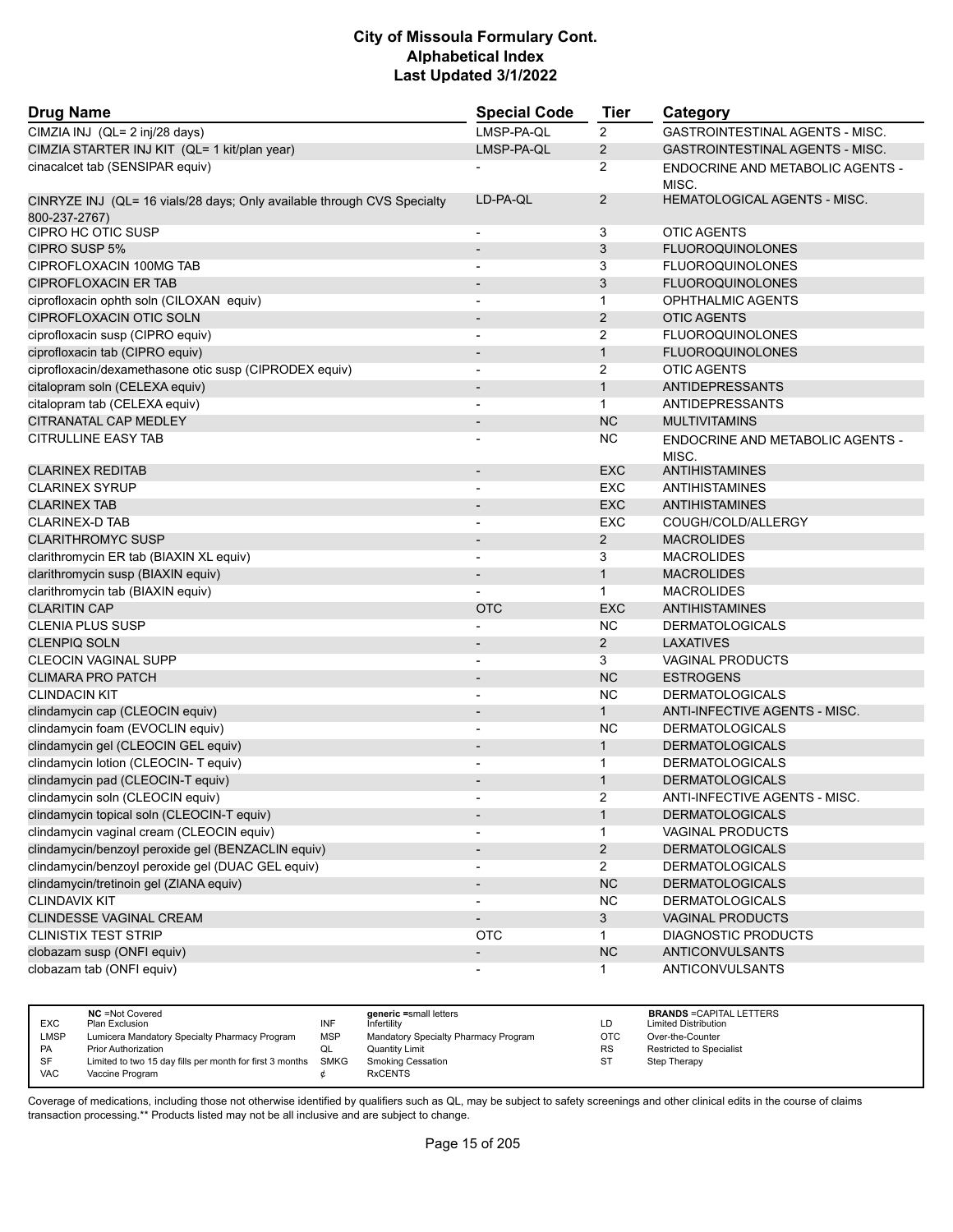| <b>Drug Name</b>                                           | <b>Special Code</b>          | <b>Tier</b>    | Category                                                 |
|------------------------------------------------------------|------------------------------|----------------|----------------------------------------------------------|
| clobetasol E foam (OLUX E equiv)                           |                              | NC             | <b>DERMATOLOGICALS</b>                                   |
| clobetasol foam (OLUX equiv)                               | $\overline{\phantom{a}}$     | 2              | <b>DERMATOLOGICALS</b>                                   |
| clobetasol lotion (CLOBEX equiv)                           |                              | $\overline{2}$ | <b>DERMATOLOGICALS</b>                                   |
| clobetasol propionate cream (TEMOVATE equiv)               | $\overline{\phantom{a}}$     | 1              | <b>DERMATOLOGICALS</b>                                   |
| clobetasol propionate emollient cream (TEMOVATE E equiv)   |                              | $\overline{2}$ | <b>DERMATOLOGICALS</b>                                   |
| clobetasol propionate gel (TEMOVATE GEL equiv)             |                              | $\overline{2}$ | <b>DERMATOLOGICALS</b>                                   |
| clobetasol propionate oint (TEMOVATE equiv)                | $\overline{\phantom{a}}$     | $\mathbf{1}$   | <b>DERMATOLOGICALS</b>                                   |
| clobetasol propionate soln (TEMOVATE equiv)                | $\overline{\phantom{a}}$     | 1              | <b>DERMATOLOGICALS</b>                                   |
| clobetasol shampoo (CLOBEX equiv)                          |                              | $\overline{2}$ | <b>DERMATOLOGICALS</b>                                   |
| clobetasol spray (CLOBEX equiv)                            | $\overline{\phantom{a}}$     | $\overline{2}$ | <b>DERMATOLOGICALS</b>                                   |
| <b>CLOBETAVIX KIT</b>                                      |                              | <b>NC</b>      | <b>DERMATOLOGICALS</b>                                   |
| <b>CLOCORTOLONE CREAM</b>                                  |                              | <b>NC</b>      | <b>DERMATOLOGICALS</b>                                   |
| clocortolone pivalate cream                                | $\overline{\phantom{a}}$     | <b>NC</b>      | <b>DERMATOLOGICALS</b>                                   |
| <b>CLODERM CREAM</b>                                       | $\overline{\phantom{a}}$     | <b>NC</b>      | <b>DERMATOLOGICALS</b>                                   |
| clomipramine cap (ANAFRANIL equiv)                         |                              | 3              | ANTIDEPRESSANTS                                          |
| clonazepam ODT (KLONOPIN equiv)                            |                              | 3              | ANTICONVULSANTS                                          |
| clonazepam tab (KLONOPIN equiv)                            | $\overline{\phantom{a}}$     | $\mathbf{1}$   | ANTICONVULSANTS                                          |
| clonidine ER tab (KAPVAY equiv)                            |                              | 2              | ADHD/ANTI-NARCOLEPSY/ANTI-OBESITY//<br><b>NOREXIANTS</b> |
| clonidine patch (CATAPRES-TTS equiv)                       | $\qquad \qquad \blacksquare$ | 2              | <b>ANTIHYPERTENSIVES</b>                                 |
| clonidine tab (CATAPRES equiv)                             |                              | $\mathbf{1}$   | <b>ANTIHYPERTENSIVES</b>                                 |
| clopidogrel tab 75mg (PLAVIX equiv)                        | $\blacksquare$               | $\mathbf{1}$   | <b>HEMATOLOGICAL AGENTS - MISC.</b>                      |
| CLOPIDOGREL THERAPY PACK                                   |                              | <b>NC</b>      | <b>HEMATOLOGICAL AGENTS - MISC.</b>                      |
| clorazepate tab (TRANXENE-T equiv)                         |                              | 3              | <b>ANTIANXIETY AGENTS</b>                                |
| clotrimazole cream (LOTRIMIN AF equiv)                     | <b>OTC</b>                   | 1              | <b>DERMATOLOGICALS</b>                                   |
| clotrimazole troches (MYCELEX TROCHES equiv)               | $\overline{\phantom{a}}$     | $\mathbf{1}$   | MOUTH/THROAT/DENTAL AGENTS                               |
| clotrimazole/betamethasone cream (LORTRISONE CREAM equiv)  | $\overline{\phantom{a}}$     | $\mathbf 1$    | <b>DERMATOLOGICALS</b>                                   |
| clotrimazole/betamethasone lotion (LOTRISONE LOTION equiv) | $\overline{\phantom{a}}$     | $\overline{2}$ | <b>DERMATOLOGICALS</b>                                   |
| <b>CLOZAPINE ODT</b>                                       |                              | <b>NC</b>      | ANTIPSYCHOTICS/ANTIMANIC AGENTS                          |
| clozapine ODT 25mg, 100mg (CLOZAPINE, FAZACLO equiv)       | $\overline{\phantom{a}}$     | <b>NC</b>      | ANTIPSYCHOTICS/ANTIMANIC AGENTS                          |
| CLOZAPINE ODT, FAZACLO ODT                                 | $\overline{\phantom{a}}$     | <b>NC</b>      | ANTIPSYCHOTICS/ANTIMANIC AGENTS                          |
| clozapine tab (CLOZARIL equiv)                             |                              | $\overline{2}$ | ANTIPSYCHOTICS/ANTIMANIC AGENTS                          |
| <b>CODEINE SULFATE SOLN</b>                                | $\overline{a}$               | 3              | ANALGESICS - OPIOID                                      |
| codeine sulfate tab                                        | $\blacksquare$               | $\mathbf{1}$   | ANALGESICS - OPIOID                                      |
| colchicine tab (COLCRYS equiv)                             |                              | $\overline{2}$ | <b>GOUT AGENTS</b>                                       |
| colchicine/probenecid tab (COL-BENEMID equiv)              |                              | $\mathbf{1}$   | <b>GOUT AGENTS</b>                                       |
| <b>COLCRYS TAB</b>                                         |                              | <b>NC</b>      | <b>GOUT AGENTS</b>                                       |
| colesevelam pack (WELCHOL equiv)                           |                              | $\overline{2}$ | <b>ANTIHYPERLIPIDEMICS</b>                               |
| colesevelam tab (WELCHOL equiv)                            |                              | 2              | ANTIHYPERLIPIDEMICS                                      |
| colestipol granule (COLESTID equiv)                        |                              | 3              | ANTIHYPERLIPIDEMICS                                      |
| colestipol powder packet (COLESTID equiv)                  |                              | 3              | <b>ANTIHYPERLIPIDEMICS</b>                               |
| colestipol tab (COLESTID equiv)                            |                              | $\mathbf{1}$   | <b>ANTIHYPERLIPIDEMICS</b>                               |
| colistimethate inj (COLY-MYCIN M equiv)                    |                              | <b>NC</b>      | <b>ANTI-INFECTIVE AGENTS - MISC.</b>                     |
| <b>COLLANEX EXTERNAL POWDER</b>                            | $\overline{\phantom{a}}$     | NC             | <b>DERMATOLOGICALS</b>                                   |
| COLY-MYCIN S OTIC SUSP                                     |                              | $\mathbf{2}$   | <b>OTIC AGENTS</b>                                       |
| <b>COMBIGAN OPHTH SOLN</b>                                 |                              | $2^{\circ}$    | OPHTHALMIC AGENTS                                        |
| <b>COMBIPATCH</b>                                          |                              | <b>NC</b>      | <b>ESTROGENS</b>                                         |
| <b>COMBIVENT INHALER</b>                                   |                              | $\overline{2}$ | ANTIASTHMATIC AND BRONCHODILATOR                         |
|                                                            |                              |                | <b>AGENTS</b>                                            |

| <b>EXC</b><br>LMSP | <b>NC</b> = Not Covered<br>Plan Exclusion<br>Lumicera Mandatory Specialty Pharmacy Program | INF<br>MSP | generic =small letters<br>Infertility<br>Mandatory Specialty Pharmacy Program | LD<br>OTC | <b>BRANDS = CAPITAL LETTERS</b><br><b>Limited Distribution</b><br>Over-the-Counter |
|--------------------|--------------------------------------------------------------------------------------------|------------|-------------------------------------------------------------------------------|-----------|------------------------------------------------------------------------------------|
| PA                 | <b>Prior Authorization</b>                                                                 | QL         | <b>Quantity Limit</b>                                                         | <b>RS</b> | <b>Restricted to Specialist</b>                                                    |
| <b>SF</b>          | Limited to two 15 day fills per month for first 3 months SMKG                              |            | <b>Smoking Cessation</b>                                                      | ST        | Step Therapy                                                                       |
| <b>VAC</b>         | Vaccine Program                                                                            |            | <b>RxCENTS</b>                                                                |           |                                                                                    |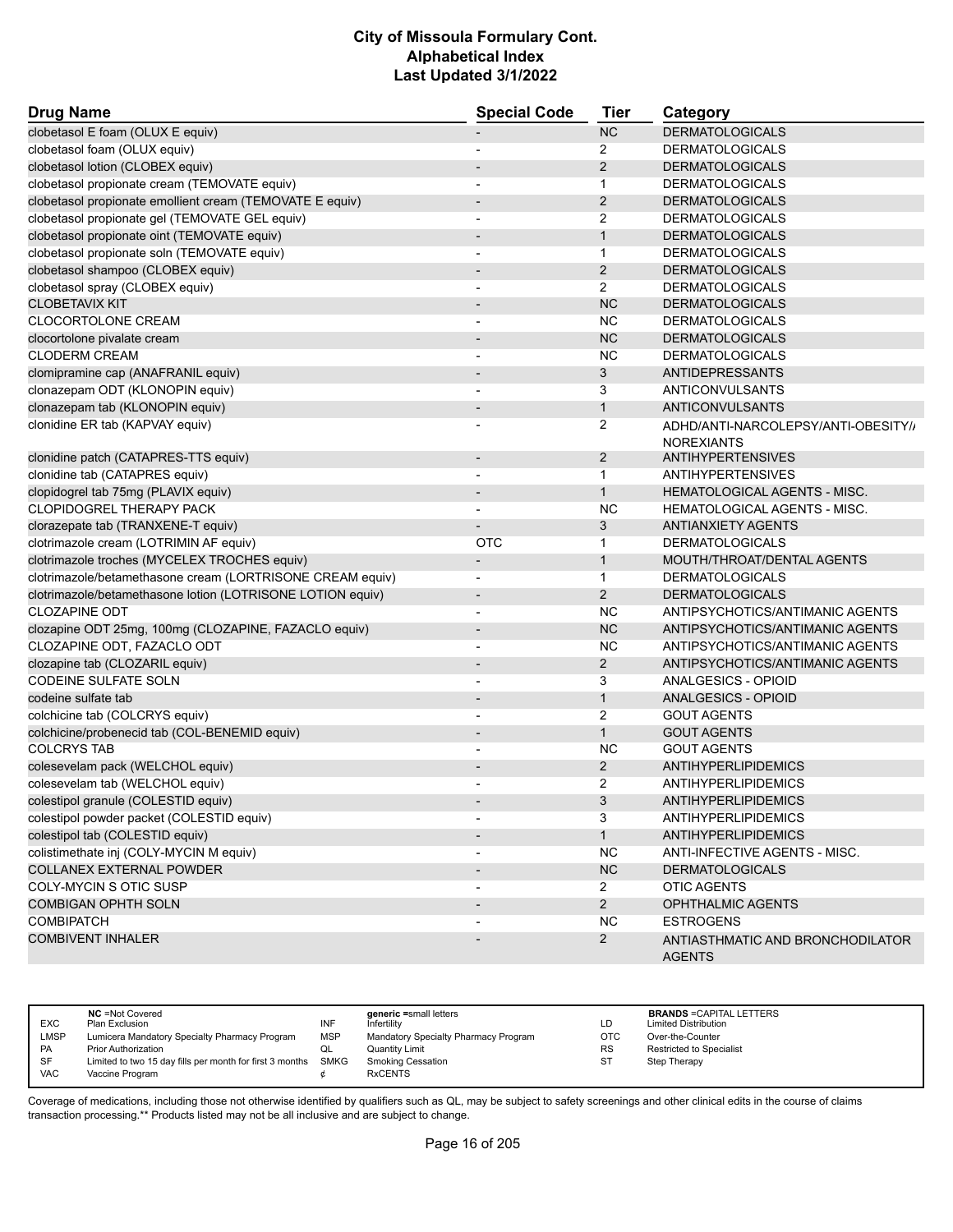| <b>Drug Name</b>                                                                        | <b>Special Code</b>      | <b>Tier</b>    | Category                                                 |
|-----------------------------------------------------------------------------------------|--------------------------|----------------|----------------------------------------------------------|
| <b>COMBIVENT RESPIMAT INHALER</b>                                                       |                          | 2              | ANTIASTHMATIC AND BRONCHODILATOR<br><b>AGENTS</b>        |
| COMETRIQ KIT (Only available through Diplomat Pharmacy 877-977-9118)                    | LD-PA                    | 2              | ANTINEOPLASTICS AND ADJUNCTIVE<br><b>THERAPIES</b>       |
| <b>COMPLERA TAB</b>                                                                     | $\overline{\phantom{a}}$ | 2              | <b>ANTIVIRALS</b>                                        |
| <b>CONCEPT DHA CAP</b>                                                                  |                          | $\mathbf{1}$   | <b>MULTIVITAMINS</b>                                     |
| <b>CONDYLOX GEL</b>                                                                     | $\blacksquare$           | 3              | <b>DERMATOLOGICALS</b>                                   |
| <b>CONJUPRI TAB</b>                                                                     | $\overline{\phantom{a}}$ | <b>NC</b>      | CALCIUM CHANNEL BLOCKERS                                 |
| <b>CONSENSI TAB</b>                                                                     |                          | <b>NC</b>      | CALCIUM CHANNEL BLOCKERS                                 |
| <b>CONTRACEPTIVE FILM</b>                                                               | <b>OTC</b>               | \$0            | <b>VAGINAL PRODUCTS</b>                                  |
| CONTRACEPTIVE FOAM                                                                      | <b>OTC</b>               | \$0            | <b>VAGINAL PRODUCTS</b>                                  |
| <b>CONTRACEPTIVE GEL</b>                                                                | <b>OTC</b>               | \$0            | <b>VAGINAL PRODUCTS</b>                                  |
| <b>CONTRACEPTIVE SUPP</b>                                                               | <b>OTC</b>               | \$0            | <b>VAGINAL PRODUCTS</b>                                  |
| COPIKTRA CAP (QL= 2 caps/day; Only available through Diplomat Pharmacy<br>877-977-9118) | LD-PA-QL                 | $\overline{2}$ | ANTINEOPLASTICS AND ADJUNCTIVE<br><b>THERAPIES</b>       |
| CORDRAN CREAM 0.025%                                                                    | $\overline{\phantom{a}}$ | NC.            | <b>DERMATOLOGICALS</b>                                   |
| <b>CORDRAN TAPE</b>                                                                     | $\overline{\phantom{a}}$ | <b>NC</b>      | <b>DERMATOLOGICALS</b>                                   |
| COREG CR CAP                                                                            |                          | <b>NC</b>      | <b>BETA BLOCKERS</b>                                     |
| <b>CORLANOR SOLN</b>                                                                    | <b>PA</b>                | 3              | CARDIOVASCULAR AGENTS - MISC.                            |
| <b>CORLANOR TAB</b>                                                                     | <b>PA</b>                | 3              | CARDIOVASCULAR AGENTS - MISC.                            |
| CORTANE-B AQUEOUS OTIC SOLN                                                             | $\overline{\phantom{a}}$ | <b>NC</b>      | <b>OTIC AGENTS</b>                                       |
| CORTANE-B OTIC SOLN                                                                     | $\overline{\phantom{a}}$ | NC.            | <b>OTIC AGENTS</b>                                       |
| <b>CORTIC-ND DROPS</b>                                                                  |                          | <b>NC</b>      | <b>OTIC AGENTS</b>                                       |
| <b>CORTIFOAM</b>                                                                        | $\overline{\phantom{a}}$ | 3              | ANORECTAL AGENTS                                         |
| <b>CORTISONE ACETATE TAB</b>                                                            | $\overline{\phantom{0}}$ | $\overline{2}$ | <b>CORTICOSTEROIDS</b>                                   |
| <b>CORTISPORIN CREAM</b>                                                                | $\blacksquare$           | 3              | <b>DERMATOLOGICALS</b>                                   |
| <b>CORTISPORIN OINT</b>                                                                 |                          | 3              | <b>DERMATOLOGICALS</b>                                   |
| CORZIDE TAB 80-5MG                                                                      | $\overline{\phantom{a}}$ | 3              | <b>ANTIHYPERTENSIVES</b>                                 |
| COSENTYX INJ (1-PACK)                                                                   |                          | <b>NC</b>      | <b>DERMATOLOGICALS</b>                                   |
| COSENTYX INJ (2-PACK)                                                                   |                          | <b>NC</b>      | <b>DERMATOLOGICALS</b>                                   |
| COTELLIC TAB (QL= 3 tabs/day)                                                           | MSP-PA-QL                | $\overline{2}$ | ANTINEOPLASTICS AND ADJUNCTIVE<br><b>THERAPIES</b>       |
| COTEMPLA XR ODT                                                                         |                          | ΝC             | ADHD/ANTI-NARCOLEPSY/ANTI-OBESITY//<br><b>NOREXIANTS</b> |
| <b>COVERA-HS TAB</b>                                                                    |                          | 3              | CALCIUM CHANNEL BLOCKERS                                 |
| COVID-19 TEST (QL= 8 tests/30 days)                                                     | OTC-QL                   | \$0            | <b>DIAGNOSTIC PRODUCTS</b>                               |
| COVID-19 VACCINE INJ (JANSSEN) (QL= 1 dose/45 days; limit 2 fills/12<br>months)         | QL                       | \$0            | <b>VACCINES</b>                                          |
| COVID-19 VACCINE INJ (MODERNA) (QL= 1 dose/24 days; limit 4 fills/12<br>months)         | QL                       | \$0            | <b>VACCINES</b>                                          |
| COVID-19 VACCINE INJ (PFIZER) (QL= 1 dose/17 days; limit 4 fills/12 months QL           |                          | \$0            | <b>VACCINES</b>                                          |
| COVID-19 VACCINE INJ 5-11Y (PFIZER) (QL= 1 dose/17 days; limit 4 fills/12<br>months)    | QL                       | \$0            | <b>VACCINES</b>                                          |
| <b>CREON CAP</b>                                                                        | $\overline{\phantom{a}}$ | $2^{\circ}$    | <b>DIGESTIVE AIDS</b>                                    |
| <b>CRESEMBA CAP</b>                                                                     | $\overline{\phantom{a}}$ | <b>NC</b>      | <b>ANTIFUNGALS</b>                                       |
| <b>CRINONE GEL</b>                                                                      | <b>PA</b>                | $\overline{2}$ | <b>VAGINAL PRODUCTS</b>                                  |
| <b>CRIXIVAN CAP</b>                                                                     |                          | $\overline{2}$ | <b>ANTIVIRALS</b>                                        |
| cromolyn conc (GASTROCROM equiv)                                                        | $\overline{\phantom{a}}$ | $\overline{2}$ | GASTROINTESTINAL AGENTS - MISC.                          |
| cromolyn neb soln (INTAL equiv)                                                         |                          | <b>NC</b>      | ANTIASTHMATIC AND BRONCHODILATOR<br><b>AGENTS</b>        |

|             | <b>NC</b> = Not Covered                                       |            | generic =small letters               |            | <b>BRANDS = CAPITAL LETTERS</b> |
|-------------|---------------------------------------------------------------|------------|--------------------------------------|------------|---------------------------------|
| <b>EXC</b>  | Plan Exclusion                                                | INF        | Infertility                          | LD         | <b>Limited Distribution</b>     |
| <b>LMSP</b> | Lumicera Mandatory Specialty Pharmacy Program                 | <b>MSP</b> | Mandatory Specialty Pharmacy Program | <b>OTC</b> | Over-the-Counter                |
| PA          | <b>Prior Authorization</b>                                    | QL         | Quantity Limit                       | <b>RS</b>  | <b>Restricted to Specialist</b> |
| SF          | Limited to two 15 day fills per month for first 3 months SMKG |            | <b>Smoking Cessation</b>             | ST         | Step Therapy                    |
| VAC         | Vaccine Program                                               |            | <b>RxCENTS</b>                       |            |                                 |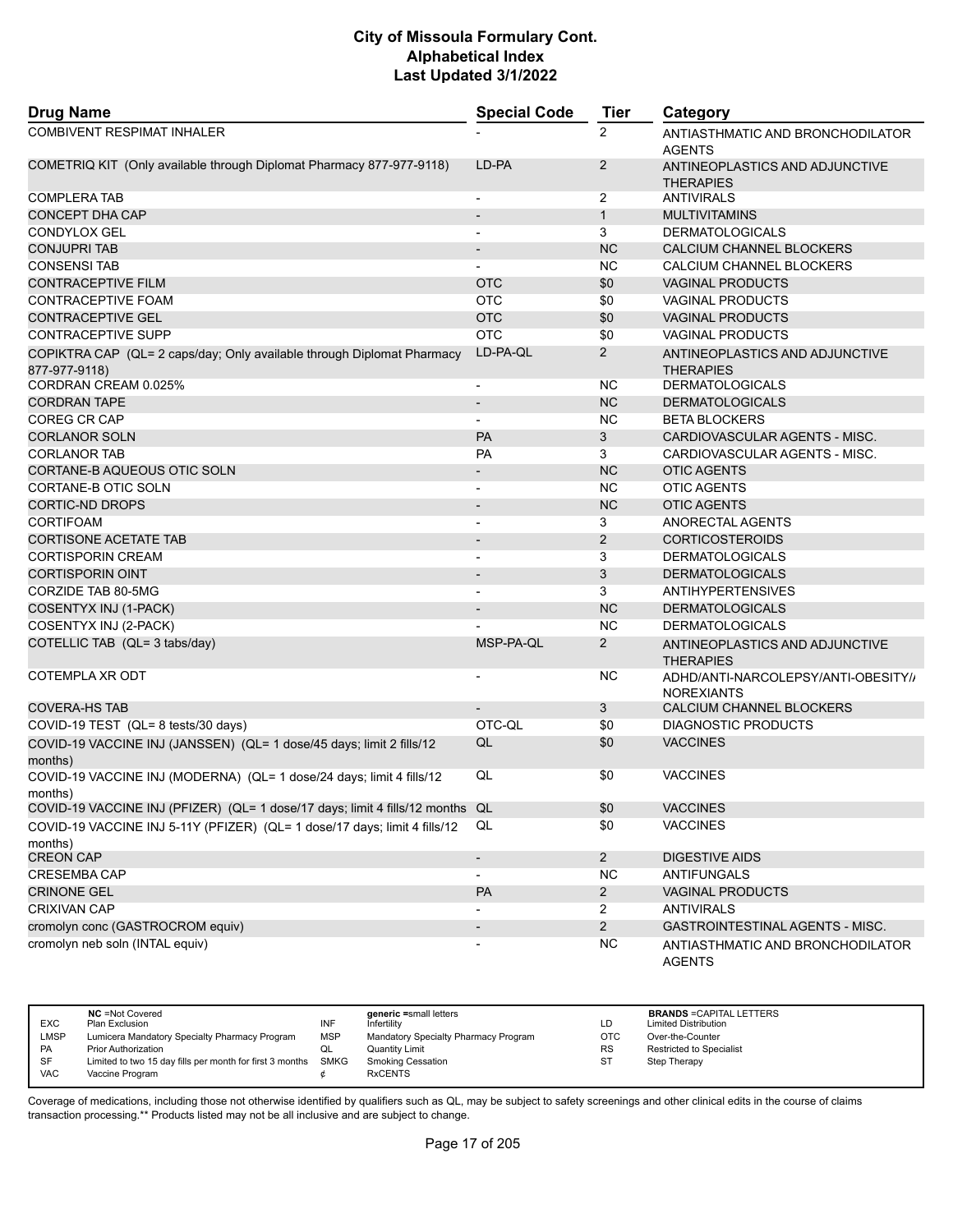| <b>Drug Name</b>                                                                                                                                                                                                                                                                          | <b>Special Code</b>      | <b>Tier</b>            | Category                                                                                                       |
|-------------------------------------------------------------------------------------------------------------------------------------------------------------------------------------------------------------------------------------------------------------------------------------------|--------------------------|------------------------|----------------------------------------------------------------------------------------------------------------|
| cromolyn ophth soln (CROLOM equiv)                                                                                                                                                                                                                                                        |                          | 1                      | <b>OPHTHALMIC AGENTS</b>                                                                                       |
| <b>CROTAN LOTION</b>                                                                                                                                                                                                                                                                      | $\blacksquare$           | 3                      | <b>DERMATOLOGICALS</b>                                                                                         |
| cryselle tab                                                                                                                                                                                                                                                                              |                          | \$0                    | <b>CONTRACEPTIVES</b>                                                                                          |
| <b>CUTAQUIG INJ</b>                                                                                                                                                                                                                                                                       |                          | <b>NC</b>              | PASSIVE IMMUNIZING AND TREATMENT<br><b>AGENTS</b>                                                              |
| <b>CUTIVATE LOTION</b>                                                                                                                                                                                                                                                                    | $\overline{\phantom{a}}$ | <b>NC</b>              | <b>DERMATOLOGICALS</b>                                                                                         |
| <b>CUVITRU INJ</b>                                                                                                                                                                                                                                                                        | $\overline{\phantom{a}}$ | <b>NC</b>              | PASSIVE IMMUNIZING AGENTS                                                                                      |
| cyanocobalamin inj                                                                                                                                                                                                                                                                        |                          | $\mathbf{1}$           | <b>HEMATOPOIETIC AGENTS</b>                                                                                    |
| CYCLOBENZAPRINE COMPOUND KIT                                                                                                                                                                                                                                                              |                          | <b>NC</b>              | MUSCULOSKELETAL THERAPY AGENTS                                                                                 |
| cyclobenzaprine ER cap (AMRIX equiv)                                                                                                                                                                                                                                                      | $\overline{\phantom{a}}$ | <b>NC</b>              | MUSCULOSKELETAL THERAPY AGENTS                                                                                 |
| cyclobenzaprine tab 10mg (FLEXERIL equiv)                                                                                                                                                                                                                                                 | $\overline{\phantom{a}}$ | $\mathbf 1$            | MUSCULOSKELETAL THERAPY AGENTS                                                                                 |
| cyclobenzaprine tab 5mg (FLEXERIL equiv)                                                                                                                                                                                                                                                  |                          | $\mathbf{1}$           | MUSCULOSKELETAL THERAPY AGENTS                                                                                 |
| cyclobenzaprine tab 7.5mg (FEXMID equiv)                                                                                                                                                                                                                                                  | $\overline{\phantom{a}}$ | 3                      | MUSCULOSKELETAL THERAPY AGENTS                                                                                 |
| <b>CYCLOMYDRIL OPHTH SOLN</b>                                                                                                                                                                                                                                                             |                          | 2                      | <b>OPHTHALMIC AGENTS</b>                                                                                       |
| cyclopentolate ophth soln (CYCLOGYL equiv)                                                                                                                                                                                                                                                |                          | $\mathbf{1}$           | <b>OPHTHALMIC AGENTS</b>                                                                                       |
| cyclophosphamide cap                                                                                                                                                                                                                                                                      |                          | $\overline{2}$         | ANTINEOPLASTICS AND ADJUNCTIVE<br><b>THERAPIES</b>                                                             |
| CYCLOPHOSPHAMIDE TAB                                                                                                                                                                                                                                                                      |                          | $\overline{2}$         | ANTINEOPLASTICS AND ADJUNCTIVE<br><b>THERAPIES</b>                                                             |
| <b>CYCLOSERINE CAP</b>                                                                                                                                                                                                                                                                    |                          | <b>NC</b>              | ANTIMYCOBACTERIAL AGENTS                                                                                       |
| cycloserine cap (CYCLOSERINE CAP equiv)                                                                                                                                                                                                                                                   | $\blacksquare$           | <b>NC</b>              | ANTIMYCOBACTERIAL AGENTS                                                                                       |
| <b>CYCLOSET TAB</b>                                                                                                                                                                                                                                                                       |                          | 3                      | <b>ANTIDIABETICS</b>                                                                                           |
| cyclosporine cap (SANDIMMUNE equiv)                                                                                                                                                                                                                                                       |                          | $\overline{2}$         | ASSORTED CLASSES                                                                                               |
| cyclosporine modified cap (NEORAL equiv)                                                                                                                                                                                                                                                  | $\overline{\phantom{a}}$ | $\overline{2}$         | <b>ASSORTED CLASSES</b>                                                                                        |
| cyclosporine modified soln (NEORAL equiv)                                                                                                                                                                                                                                                 |                          | 2                      | ASSORTED CLASSES                                                                                               |
| cyclosporine ophth emulsion (RESTASIS equiv) (Restricted to Ophthalmology<br>or Optometry Specialist)                                                                                                                                                                                     | <b>RS</b>                | 2                      | <b>OPHTHALMIC AGENTS</b>                                                                                       |
| CYCLOSPORINE OPHTH EMULSION                                                                                                                                                                                                                                                               | <b>RS--</b>              | <b>NC</b>              | <b>OPHTHALMIC AGENTS</b>                                                                                       |
| <b>CYFOLEX CAP</b>                                                                                                                                                                                                                                                                        | $\overline{\phantom{a}}$ | <b>NC</b>              | <b>HEMATOPOIETIC AGENTS</b>                                                                                    |
| cyproheptadine syrup                                                                                                                                                                                                                                                                      |                          | $\mathbf{1}$           | ANTIHISTAMINES                                                                                                 |
| cyproheptadine tab                                                                                                                                                                                                                                                                        |                          | $\mathbf{1}$           | <b>ANTIHISTAMINES</b>                                                                                          |
| CYSTADROPS SOLN (QL = 4 bottles/28 days; Restricted to Ophthalmology                                                                                                                                                                                                                      | LD-QL-RS                 | 2                      | OPHTHALMIC AGENTS                                                                                              |
| Specialist; Only available through Anovo Specialty Pharmacy 844-288-5007)<br>CYSTAGON CAP (Only available through CVS Specialty 800-238-7828)                                                                                                                                             | LD                       | $\overline{2}$         | <b>GENITOURINARY AGENTS -</b>                                                                                  |
|                                                                                                                                                                                                                                                                                           | LD-QL-RS                 | 2                      | <b>MISCELLANEOUS</b><br><b>OPHTHALMIC AGENTS</b>                                                               |
| CYSTARAN OPHTH SOLN (QL= 4 bottles/28 days; Restricted to<br>Ophthalmology or Optometry Specialist; Only available through Walgreens<br>888-347-3416)                                                                                                                                     |                          |                        |                                                                                                                |
| <b>CYTRA K CRYSTALS</b>                                                                                                                                                                                                                                                                   |                          | 1                      | <b>GENITOURINARY AGENTS -</b><br><b>MISCELLANEOUS</b>                                                          |
| CYTRA-3 SYRUP                                                                                                                                                                                                                                                                             |                          | 1                      | <b>GENITOURINARY AGENTS -</b><br><b>MISCELLANEOUS</b>                                                          |
| <b>DAKLINZA TAB</b>                                                                                                                                                                                                                                                                       |                          | <b>NC</b>              | <b>ANTIVIRALS</b>                                                                                              |
| dalfampridine ER tab (AMPYRA equiv) (QL= 2 tabs/day; Restricted to<br>Neurology Specialist)                                                                                                                                                                                               | LMSP-QL-RS               | $\mathbf{1}$           | PSYCHOTHERAPEUTIC AND<br>NEUROLOGICAL AGENTS - MISC.                                                           |
| <b>DALIRESP TAB</b>                                                                                                                                                                                                                                                                       |                          | NC.                    | ANTIASTHMATIC AND BRONCHODILATOR<br><b>AGENTS</b>                                                              |
| danazol cap (DANOCRINE equiv)                                                                                                                                                                                                                                                             |                          | $\overline{2}$         | ANDROGENS-ANABOLIC                                                                                             |
| dantrolene cap (DANTRIUM equiv)                                                                                                                                                                                                                                                           |                          | $\overline{2}$         | MUSCULOSKELETAL THERAPY AGENTS                                                                                 |
| dapsone gel (ACZONE equiv)                                                                                                                                                                                                                                                                |                          | <b>NC</b>              | <b>DERMATOLOGICALS</b>                                                                                         |
| DAPSONE GEL 7.5%                                                                                                                                                                                                                                                                          |                          | <b>NC</b>              | <b>DERMATOLOGICALS</b>                                                                                         |
|                                                                                                                                                                                                                                                                                           |                          |                        |                                                                                                                |
| <b>NC</b> = Not Covered<br>generic =small letters<br><b>INF</b><br>EXC<br>Infertility<br>Plan Exclusion<br><b>MSP</b><br><b>LMSP</b><br>Lumicera Mandatory Specialty Pharmacy Program<br>Mandatory Specialty Pharmacy Program<br>PA<br>Prior Authorization<br>QL<br><b>Quantity Limit</b> |                          | LD<br><b>OTC</b><br>RS | <b>BRANDS = CAPITAL LETTERS</b><br><b>Limited Distribution</b><br>Over-the-Counter<br>Restricted to Specialist |

Coverage of medications, including those not otherwise identified by qualifiers such as QL, may be subject to safety screenings and other clinical edits in the course of claims transaction processing.\*\* Products listed may not be all inclusive and are subject to change.

SF Limited to two 15 day fills per month for first 3 months SMKG Smoking Cessation ST Step Therapy<br>VAC Vaccine Program  $\phi$  RxCENTS

Vaccine Program  $\phi$  RxCENTS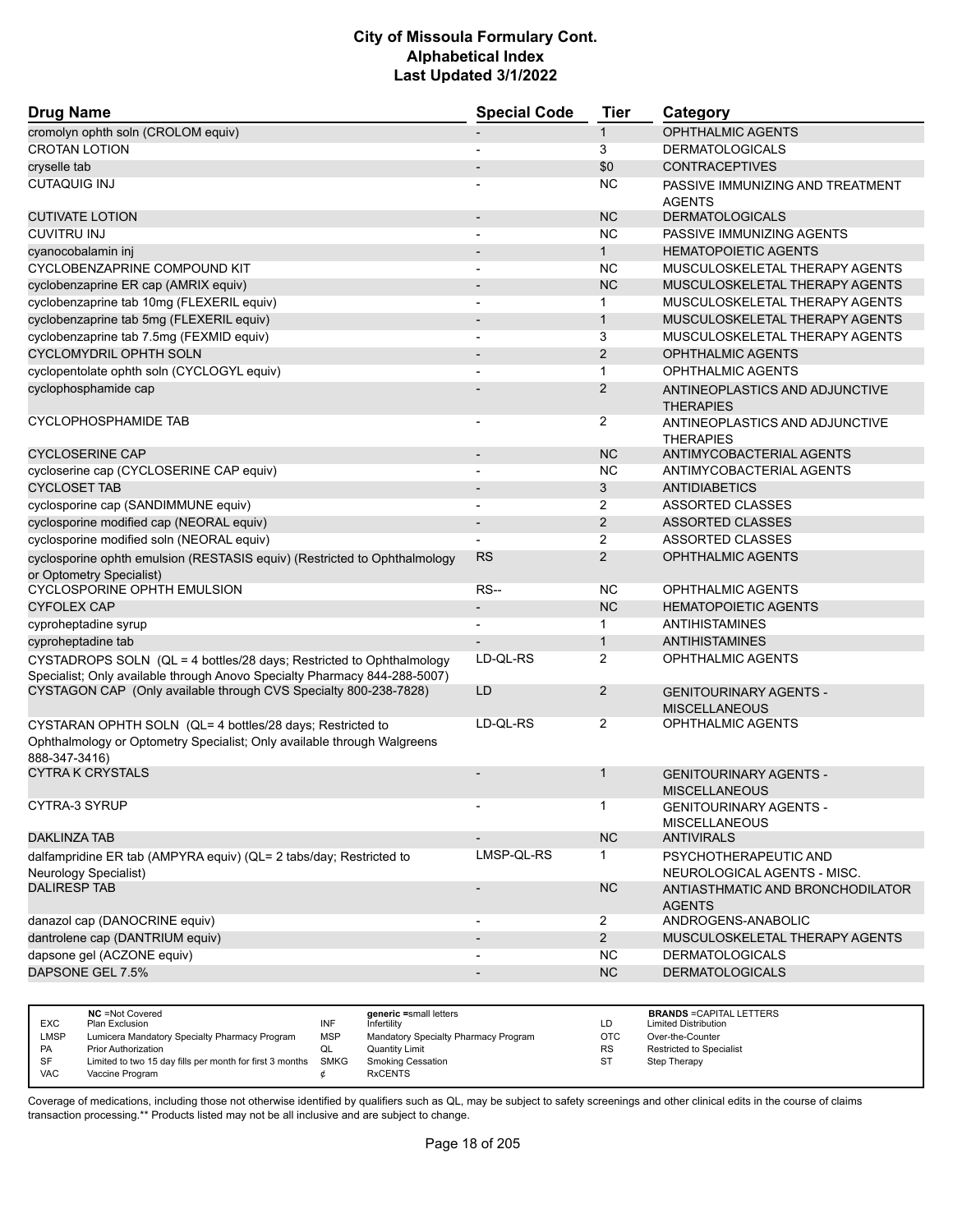| <b>Drug Name</b>                                                                    | <b>Special Code</b>      | <b>Tier</b>    | Category                                                 |
|-------------------------------------------------------------------------------------|--------------------------|----------------|----------------------------------------------------------|
| dapsone tab                                                                         |                          | $\mathbf{1}$   | <b>ANTI-INFECTIVE AGENTS - MISC.</b>                     |
| darifenacin SR tab (ENABLEX equiv)                                                  |                          | 2              | URINARY ANTISPASMODICS                                   |
| DARTISLA ODT TAB                                                                    |                          | <b>NC</b>      | <b>ULCER</b>                                             |
|                                                                                     |                          |                | DRUGS/ANTISPASMODICS/ANTICHOLINEF<br><b>CS</b>           |
| <b>DAURISMO TAB</b>                                                                 |                          | <b>NC</b>      | ANTINEOPLASTICS AND ADJUNCTIVE<br><b>THERAPIES</b>       |
| DAYTRANA PATCH                                                                      |                          | <b>NC</b>      | ADHD/ANTI-NARCOLEPSY/ANTI-OBESITY//<br><b>NOREXIANTS</b> |
| <b>DAYVIGO TAB</b>                                                                  |                          | <b>NC</b>      | HYPNOTICS/SEDATIVES/SLEEP DISORDEI<br><b>AGENTS</b>      |
| DDAVP NASAL SOLN                                                                    |                          | 3              | ENDOCRINE AND METABOLIC AGENTS -<br>MISC.                |
| <b>DECON-A LIQUID</b>                                                               | <b>OTC</b>               | <b>EXC</b>     | COUGH/COLD/ALLERGY                                       |
| deferasirox granules packet (JADENU equiv)                                          | <b>LMSP</b>              | 2              | ANTIDOTES AND SPECIFIC ANTAGONISTS                       |
| deferasirox tab (EXJADE equiv)                                                      | <b>LMSP</b>              | $\overline{2}$ | ANTIDOTES AND SPECIFIC ANTAGONISTS                       |
| deferasirox tab 180mg (JADENU equiv)                                                | <b>LMSP</b>              | 2              | ANTIDOTES AND SPECIFIC ANTAGONISTS                       |
| deferasirox tab 90mg, 360mg (JADENU equiv)                                          | <b>LMSP</b>              | 2              | ANTIDOTES AND SPECIFIC ANTAGONISTS                       |
| deferiprone tab (FERRIPROX equiv) (Only available through Lumicera<br>855-847-3553) | LD-PA                    | 2              | ANTIDOTES AND SPECIFIC ANTAGONISTS                       |
| <b>DELSTRIGO TAB</b>                                                                | $\blacksquare$           | 2              | <b>ANTIVIRALS</b>                                        |
| <b>DELZICOL CAP</b>                                                                 |                          | <b>NC</b>      | <b>GASTROINTESTINAL AGENTS - MISC.</b>                   |
| demeclocycline tab (DECLOMYCIN equiv)                                               |                          | 3              | <b>TETRACYCLINES</b>                                     |
| <b>DEMSER CAP</b>                                                                   | $\overline{a}$           | <b>NC</b>      | <b>ANTIHYPERTENSIVES</b>                                 |
| <b>DENAVIR CREAM</b>                                                                |                          | <b>NC</b>      | <b>DERMATOLOGICALS</b>                                   |
| <b>DENGVAXIA SUSP</b>                                                               | <b>VAC</b>               | \$0            | <b>VACCINES</b>                                          |
| <b>DEPACON INJ</b>                                                                  |                          | <b>NC</b>      | <b>ANTICONVULSANTS</b>                                   |
| <b>DEPLIN CAP</b>                                                                   | $\overline{a}$           | <b>NC</b>      | DIETARY PRODUCTS/DIETARY<br><b>MANAGEMENT PRODUCTS</b>   |
| DEPO-PROVERA INJ                                                                    | $\overline{\phantom{a}}$ | <b>NC</b>      | <b>CONTRACEPTIVES</b>                                    |
| DEPO-PROVERA SC INJ 104MG (QL= 1 inj/90 days)                                       | QL                       | \$0            | <b>CONTRACEPTIVES</b>                                    |
| <b>DERMACINRX CREAM</b>                                                             |                          | <b>NC</b>      | <b>DERMATOLOGICALS</b>                                   |
| <b>DERMACINRX KIT</b>                                                               | $\overline{\phantom{a}}$ | <b>NC</b>      | <b>DERMATOLOGICALS</b>                                   |
| <b>DERMALID PAK</b>                                                                 | $\overline{\phantom{a}}$ | <b>NC</b>      | <b>DERMATOLOGICALS</b>                                   |
| <b>DESCOVY TAB</b>                                                                  | PA                       | \$0            | <b>ANTIVIRALS</b>                                        |
| desipramine tab (NORPRAMIN equiv)                                                   | $\overline{\phantom{0}}$ | 2              | <b>ANTIDEPRESSANTS</b>                                   |
| DESLORATADINE ODT                                                                   | $\overline{\phantom{a}}$ | EXC            | <b>ANTIHISTAMINES</b>                                    |
| desloratadine tab (CLARINEX equiv)                                                  |                          | <b>EXC</b>     | <b>ANTIHISTAMINES</b>                                    |
| desmopressin acetate inj (DDAVP equiv)                                              |                          | 2              | ENDOCRINE AND METABOLIC AGENTS -<br>MISC.                |
| desmopressin acetate tab (DDAVP equiv)                                              |                          | $\overline{2}$ | ENDOCRINE AND METABOLIC AGENTS -<br>MISC.                |
| desmopressin nasal soln (DDAVP equiv)                                               | $\overline{\phantom{a}}$ | $\overline{2}$ | ENDOCRINE AND METABOLIC AGENTS -<br>MISC.                |
| <b>DESONATE GEL</b>                                                                 | $\overline{\phantom{a}}$ | NC             | <b>DERMATOLOGICALS</b>                                   |
| desonide cream (DESOWEN equiv)                                                      | $\overline{a}$           | $\overline{2}$ | <b>DERMATOLOGICALS</b>                                   |
| desonide gel                                                                        |                          | NC             | <b>DERMATOLOGICALS</b>                                   |
| desonide lotion (DESOWEN equiv)                                                     | $\overline{\phantom{a}}$ | <b>NC</b>      | <b>DERMATOLOGICALS</b>                                   |
| desonide oint (DESOWEN equiv)                                                       | $\overline{\phantom{a}}$ | $\overline{2}$ | <b>DERMATOLOGICALS</b>                                   |
| DESOWEN CREAM                                                                       |                          | <b>NC</b>      | <b>DERMATOLOGICALS</b>                                   |
| <b>DESOWEN CREAM KIT</b>                                                            | $\overline{a}$           | <b>NC</b>      | <b>DERMATOLOGICALS</b>                                   |

|            | <b>NC</b> = Not Covered                                       |            | generic =small letters               |           | <b>BRANDS = CAPITAL LETTERS</b> |
|------------|---------------------------------------------------------------|------------|--------------------------------------|-----------|---------------------------------|
| <b>EXC</b> | Plan Exclusion                                                | INF        | Infertility                          | LD        | <b>Limited Distribution</b>     |
| LMSP       | Lumicera Mandatory Specialty Pharmacy Program                 | <b>MSP</b> | Mandatory Specialty Pharmacy Program | OTC       | Over-the-Counter                |
| <b>PA</b>  | <b>Prior Authorization</b>                                    | w∟         | <b>Quantity Limit</b>                | <b>RS</b> | Restricted to Specialist        |
| SF         | Limited to two 15 day fills per month for first 3 months SMKG |            | <b>Smoking Cessation</b>             | ST        | Step Therapy                    |
| <b>VAC</b> | Vaccine Program                                               |            | <b>RxCENTS</b>                       |           |                                 |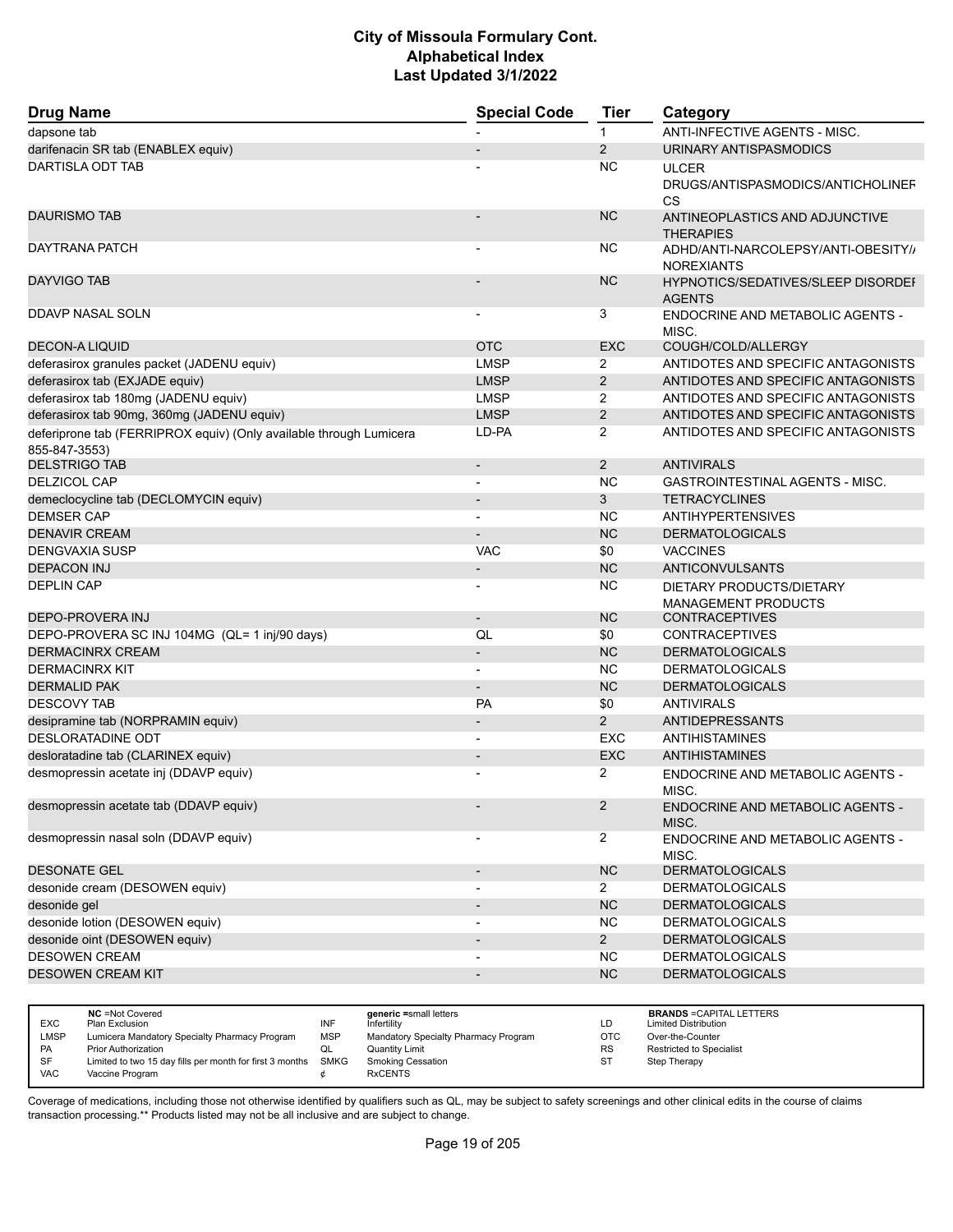| <b>Drug Name</b>                                                             | <b>Special Code</b>      | <b>Tier</b>    | Category                                                 |
|------------------------------------------------------------------------------|--------------------------|----------------|----------------------------------------------------------|
| <b>DESOWEN LOTION</b>                                                        |                          | <b>NC</b>      | <b>DERMATOLOGICALS</b>                                   |
| <b>DESOWEN LOTION KIT</b>                                                    |                          | <b>NC</b>      | <b>DERMATOLOGICALS</b>                                   |
| <b>DESOWEN OINT</b>                                                          |                          | <b>NC</b>      | <b>DERMATOLOGICALS</b>                                   |
| <b>DESOWEN OINT KIT</b>                                                      |                          | <b>NC</b>      | <b>DERMATOLOGICALS</b>                                   |
| desoximetasone cream (TOPICORT CREAM equiv)                                  |                          | $\overline{2}$ | <b>DERMATOLOGICALS</b>                                   |
| desoximetasone cream 0.05% (TOPICORT equiv)                                  |                          | <b>NC</b>      | <b>DERMATOLOGICALS</b>                                   |
| desoximetasone gel (TOPICORT equiv)                                          | $\overline{a}$           | <b>NC</b>      | <b>DERMATOLOGICALS</b>                                   |
| desoximetasone oint (TOPICORT equiv)                                         |                          | $\overline{2}$ | <b>DERMATOLOGICALS</b>                                   |
| desoximetasone oint 0.05% (TOPICORT equiv)                                   |                          | <b>NC</b>      | <b>DERMATOLOGICALS</b>                                   |
| desvenlafaxine ER tab (PRISTIQ equiv)                                        | $\overline{a}$           | $\overline{2}$ | <b>ANTIDEPRESSANTS</b>                                   |
| <b>DESVENLAFAXINE ER TAB</b>                                                 | $\overline{\phantom{a}}$ | <b>NC</b>      | ANTIDEPRESSANTS                                          |
| DEXAMETHASONE CONC                                                           |                          | $\mathbf{1}$   | <b>CORTICOSTEROIDS</b>                                   |
| dexamethasone elixir                                                         | $\overline{a}$           | $\mathbf{1}$   | <b>CORTICOSTEROIDS</b>                                   |
| dexamethasone ophth soln                                                     |                          | $\mathbf{1}$   | <b>OPHTHALMIC AGENTS</b>                                 |
| dexamethasone pak (DEXPAK equiv)                                             |                          | <b>NC</b>      | <b>CORTICOSTEROIDS</b>                                   |
| DEXAMETHASONE SOLN                                                           |                          | $\mathbf{1}$   | <b>CORTICOSTEROIDS</b>                                   |
| dexamethasone tab (DECADRON equiv)                                           |                          | 1              | <b>CORTICOSTEROIDS</b>                                   |
| DEXCOM G6 RECEIVER (QL= 1 receiver/year)                                     | PA-QL                    | 3              | MEDICAL DEVICES AND SUPPLIES                             |
| DEXCOM G6 SENSOR (QL= 3 sensors/28 days)                                     | PA-QL                    | 3              | MEDICAL DEVICES AND SUPPLIES                             |
| DEXCOM G6 TRANSMITTER (QL= 1 transmitter/90 days)                            | PA-QL                    | 3              | MEDICAL DEVICES AND SUPPLIES                             |
| DEXILANT DR CAP                                                              |                          | <b>NC</b>      | <b>ULCER</b>                                             |
|                                                                              |                          |                | DRUGS/ANTISPASMODICS/ANTICHOLINEF<br>CS                  |
| dexmethylphenidate ER cap (FOCALIN XR equiv)                                 |                          | $\overline{2}$ | ADHD/ANTI-NARCOLEPSY/ANTI-OBESITY//<br><b>NOREXIANTS</b> |
| dexmethylphenidate tab (FOCALIN equiv)                                       | $\overline{\phantom{a}}$ | 1              | ADHD/ANTI-NARCOLEPSY/ANTI-OBESITY//<br><b>NOREXIANTS</b> |
| <b>DEXPAK TAB</b>                                                            |                          | <b>NC</b>      | <b>CORTICOSTEROIDS</b>                                   |
| <b>DEXTENZA OPHTH INSERT</b>                                                 | $\overline{\phantom{a}}$ | <b>NC</b>      | <b>OPHTHALMIC AGENTS</b>                                 |
| dextroamphetamine ER cap (DEXEDRINE equiv)                                   |                          | 2              | ADHD/ANTI-NARCOLEPSY/ANTI-OBESITY//<br><b>NOREXIANTS</b> |
| dextroamphetamine soln (PROCENTRA equiv)                                     |                          | 3              | ADHD/ANTI-NARCOLEPSY/ANTI-OBESITY//<br><b>NOREXIANTS</b> |
| dextroamphetamine sulfate tab 15mg (ZENZEDI equiv)                           |                          | <b>NC</b>      | ADHD/ANTI-NARCOLEPSY/ANTI-OBESITY//<br><b>NOREXIANTS</b> |
| dextroamphetamine sulfate tab 20mg (ZENZEDI equiv)                           |                          | <b>NC</b>      | ADHD/ANTI-NARCOLEPSY/ANTI-OBESITY//<br><b>NOREXIANTS</b> |
| dextroamphetamine sulfate tab 30mg (ZENZEDI equiv)                           |                          | <b>NC</b>      | ADHD/ANTI-NARCOLEPSY/ANTI-OBESITY//<br><b>NOREXIANTS</b> |
| dextroamphetamine tab (DEXEDRINE equiv)                                      |                          | 1              | ADHD/ANTI-NARCOLEPSY/ANTI-OBESITY//<br><b>NOREXIANTS</b> |
| <b>DHIVY TAB</b>                                                             |                          | <b>NC</b>      | ANTIPARKINSON AND RELATED THERAPY<br><b>AGENTS</b>       |
| DIABETIC METER (all other diabetic meters)                                   | <b>OTC</b>               | <b>NC</b>      | MEDICAL DEVICES AND SUPPLIES                             |
| DIACOMIT CAP (Only available through US Bioservices 888-518-7246)            | LD-PA                    | $\overline{2}$ | <b>ANTICONVULSANTS</b>                                   |
| DIACOMIT POWDER PACK (Only available through US Bioservices<br>888-518-7246) | LD-PA                    | $\overline{2}$ | ANTICONVULSANTS                                          |
| <b>DIALYVITE TAB</b>                                                         | $\overline{\phantom{a}}$ | $\mathbf{1}$   | <b>MULTIVITAMINS</b>                                     |
| dialyvite tab (NEPHRO-VITE equiv)                                            |                          | 1              | <b>MULTIVITAMINS</b>                                     |
| <b>DIALYVITE/ZINC TAB</b>                                                    |                          | $\mathbf{1}$   | <b>MULTIVITAMINS</b>                                     |
| <b>DIAPHRAGM</b>                                                             |                          | \$0            | MEDICAL DEVICES AND SUPPLIES                             |

| <b>EXC</b> | <b>NC</b> = Not Covered<br>Plan Exclusion                     | INF        | generic =small letters<br>Infertility | LD        | <b>BRANDS = CAPITAL LETTERS</b><br><b>Limited Distribution</b> |
|------------|---------------------------------------------------------------|------------|---------------------------------------|-----------|----------------------------------------------------------------|
| LMSP       | Lumicera Mandatory Specialty Pharmacy Program                 | <b>MSP</b> | Mandatory Specialty Pharmacy Program  | отс       | Over-the-Counter                                               |
| <b>PA</b>  | Prior Authorization                                           |            | Quantity Limit                        | <b>RS</b> | <b>Restricted to Specialist</b>                                |
| SF         | Limited to two 15 day fills per month for first 3 months SMKG |            | Smoking Cessation                     | ST        | Step Therapy                                                   |
| <b>VAC</b> | Vaccine Program                                               |            | <b>RxCENTS</b>                        |           |                                                                |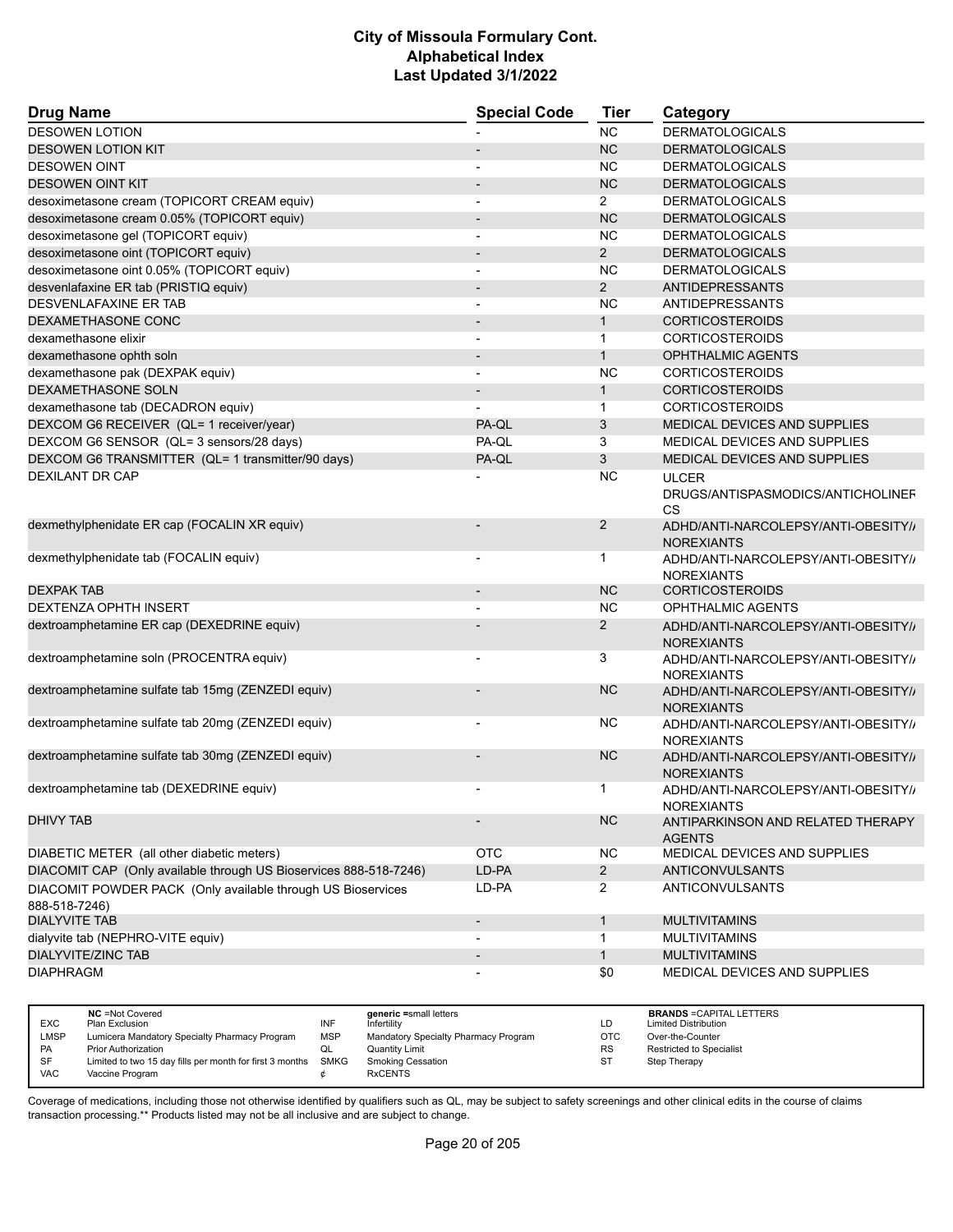| <b>Drug Name</b>                                                                                                         | <b>Special Code</b>          | <b>Tier</b>    | Category                                                 |
|--------------------------------------------------------------------------------------------------------------------------|------------------------------|----------------|----------------------------------------------------------|
| DIASTAT RECTAL GEL, DIAZEPAM RECTAL GEL (QL= 2 packs/fill)                                                               | QL                           | $\overline{2}$ | <b>ANTICONVULSANTS</b>                                   |
| diazepam conc (VALIUM equiv)                                                                                             |                              | 1              | <b>ANTIANXIETY AGENTS</b>                                |
| diazepam oral soln 5mg/5ml (DIAZEPAM equiv)                                                                              |                              | 1              | <b>ANTIANXIETY AGENTS</b>                                |
| diazepam tab (VALIUM equiv)                                                                                              | $\overline{\phantom{0}}$     | $\mathbf{1}$   | <b>ANTIANXIETY AGENTS</b>                                |
| diazoxide susp (PROGLYCEM equiv)                                                                                         | $\qquad \qquad \blacksquare$ | 3              | <b>ANTIDIABETICS</b>                                     |
| diclofenac gel (SOLARAZE equiv) (QL= 300gm/30 days)                                                                      | PA-QL                        | 3              | <b>DERMATOLOGICALS</b>                                   |
| diclofenac gel 1% (VOLTAREN equiv) (QL= 5 tubes/fill)                                                                    | QL                           | 2              | <b>DERMATOLOGICALS</b>                                   |
| DICLOFENAC PATCH, FLECTOR PATCH (QL= 30 patches/fill)                                                                    | QL                           | 3              | <b>DERMATOLOGICALS</b>                                   |
| diclofenac potassium tab (CATAFLAM equiv)                                                                                | $\overline{\phantom{0}}$     | $\mathbf{1}$   | ANALGESICS - ANTI-INFLAMMATORY                           |
| diclofenac potassium tab 25mg (DICLOFENAC equiv)                                                                         | ٠                            | <b>NC</b>      | ANALGESICS - ANTI-INFLAMMATORY                           |
| diclofenac sodium EC tab (VOLTAREN equiv)                                                                                | $\overline{\phantom{a}}$     | $\mathbf{1}$   | ANALGESICS - ANTI-INFLAMMATORY                           |
| diclofenac sodium gel kit (VENNGEL equiv)                                                                                | $\overline{\phantom{a}}$     | <b>NC</b>      | <b>DERMATOLOGICALS</b>                                   |
| diclofenac sodium ophth soln (VOLTAREN equiv)                                                                            | $\overline{\phantom{m}}$     | $\mathbf{1}$   | <b>OPHTHALMIC AGENTS</b>                                 |
| diclofenac sodium XR tab (VOLTAREN XR equiv)                                                                             |                              | $\mathbf 1$    | ANALGESICS - ANTI-INFLAMMATORY                           |
| diclofenac soln 1.5% (PENNSAID equiv) (QL= 3 bottles/fill)                                                               | QL                           | $\overline{2}$ | <b>DERMATOLOGICALS</b>                                   |
| diclofenac/misoprostol DR tab (ARTHROTEC equiv)                                                                          |                              | 3              | ANALGESICS - ANTI-INFLAMMATORY                           |
| <b>DICLOTREX PAK</b>                                                                                                     | $\overline{\phantom{a}}$     | <b>NC</b>      | <b>DERMATOLOGICALS</b>                                   |
| dicloxacillin cap (DYNAPEN equiv)                                                                                        | $\overline{\phantom{0}}$     | $\mathbf 1$    | <b>PENICILLINS</b>                                       |
| dicyclomine cap (BENTYL equiv)                                                                                           |                              | $\mathbf{1}$   | <b>ULCER DRUGS</b>                                       |
| dicyclomine soln (BENTYL equiv)                                                                                          |                              | 2              | <b>ULCER DRUGS</b>                                       |
| dicyclomine tab (BENTYL equiv)                                                                                           | $\overline{\phantom{a}}$     | $\mathbf{1}$   | <b>ULCER DRUGS</b>                                       |
| didanosine DR cap (VIDEX EC equiv)                                                                                       | $\overline{a}$               | 2              | <b>ANTIVIRALS</b>                                        |
| DIDANOSINE DR CAP, VIDEX EC CAP                                                                                          | $\overline{\phantom{m}}$     | $\overline{2}$ | <b>ANTIVIRALS</b>                                        |
| DIETHYLPROPION ER TAB                                                                                                    |                              | <b>EXC</b>     | ADHD/ANTI-NARCOLEPSY/ANTI-OBESITY//<br><b>NOREXIANTS</b> |
| diethylpropion tab                                                                                                       |                              | <b>EXC</b>     | ADHD/ANTI-NARCOLEPSY/ANTI-OBESITY//<br><b>NOREXIANTS</b> |
| DIFFERIN OTC GEL 0.1% (Acne Only - members age 35 or older require Prior OTC-PA<br>Authorization)                        |                              | $\mathbf{1}$   | <b>DERMATOLOGICALS</b>                                   |
| DIFICID SUSP (QL= 136 mL/fill; Step Therapy requires trial of vancomycin cap,<br>FIRST-VANCOMYCIN SOLN, or FIRVANQ SOLN) | QL-ST                        | $\overline{2}$ | <b>MACROLIDES</b>                                        |
| DIFICID TAB (QL= 20 tabs/fill; Step Therapy requires trial of vancomycin cap,<br>FIRST-VANCOMYCIN SOLN, or FIRVANQ SOLN) | QL-ST                        | 2              | <b>MACROLIDES</b>                                        |
| DIFLORASONE CREAM                                                                                                        | $\overline{\phantom{m}}$     | <b>NC</b>      | <b>DERMATOLOGICALS</b>                                   |
| diflorasone oint                                                                                                         |                              | <b>NC</b>      | <b>DERMATOLOGICALS</b>                                   |
| diflunisal tab (DOLOBID equiv)                                                                                           |                              | $\mathbf{1}$   | ANALGESICS - NONNARCOTIC                                 |
| difluprednate ophth emulsion (DUREZOL equiv)                                                                             | $\blacksquare$               | $\overline{2}$ | <b>OPHTHALMIC AGENTS</b>                                 |
| <b>DIGOXIN SOLN</b>                                                                                                      |                              | $\mathbf{1}$   | <b>CARDIOTONICS</b>                                      |
| digoxin soln (LANOXIN equiv)                                                                                             |                              | 1              | <b>CARDIOTONICS</b>                                      |
| digoxin tab (LANOXIN equiv)                                                                                              |                              |                | <b>CARDIOTONICS</b>                                      |
| digoxin tab 62.5mcg (LANOXIN equiv)                                                                                      |                              | <b>NC</b>      | <b>CARDIOTONICS</b>                                      |
| dihydroergotamine mesylate inj (D.H.E. equiv)                                                                            |                              | NC             | <b>MIGRAINE PRODUCTS</b>                                 |
| dihydroergotamine mesylate nasal spray (MIGRANAL equiv)                                                                  | $\qquad \qquad \blacksquare$ | <b>NC</b>      | <b>MIGRAINE PRODUCTS</b>                                 |
| DILANTIN CAP 30MG                                                                                                        | $\overline{\phantom{a}}$     | $\overline{2}$ | <b>ANTICONVULSANTS</b>                                   |
| diltiazem ER cap (CARDIZEM CD equiv)                                                                                     |                              | 1              | CALCIUM CHANNEL BLOCKERS                                 |
| diltiazem ER cap (CARDIZEM SR equiv)                                                                                     | $\overline{\phantom{a}}$     | $\mathbf{1}$   | CALCIUM CHANNEL BLOCKERS                                 |
| diltiazem ER cap (DILACOR XR equiv)                                                                                      | $\qquad \qquad \blacksquare$ | $\mathbf{1}$   | CALCIUM CHANNEL BLOCKERS                                 |
| diltiazem ER cap (TIAZAC equiv)                                                                                          |                              | $\mathbf{1}$   | CALCIUM CHANNEL BLOCKERS                                 |
| diltiazem ER tab (CARDIZEM LA equiv)                                                                                     |                              | $\overline{2}$ | CALCIUM CHANNEL BLOCKERS                                 |
| diltiazem tab (CARDIZEM equiv)                                                                                           | $\overline{\phantom{a}}$     | $\mathbf{1}$   | CALCIUM CHANNEL BLOCKERS                                 |

| <b>EXC</b> | <b>NC</b> = Not Covered<br>Plan Exclusion                     | INF        | generic =small letters<br>Infertility | LD        | <b>BRANDS = CAPITAL LETTERS</b><br><b>Limited Distribution</b> |
|------------|---------------------------------------------------------------|------------|---------------------------------------|-----------|----------------------------------------------------------------|
| LMSP       | Lumicera Mandatory Specialty Pharmacy Program                 | <b>MSP</b> | Mandatory Specialty Pharmacy Program  | OTC       | Over-the-Counter                                               |
| <b>PA</b>  | <b>Prior Authorization</b>                                    | ◡          | <b>Quantity Limit</b>                 | <b>RS</b> | Restricted to Specialist                                       |
| SF         | Limited to two 15 day fills per month for first 3 months SMKG |            | <b>Smoking Cessation</b>              | ST        | Step Therapy                                                   |
| <b>VAC</b> | Vaccine Program                                               |            | <b>RxCENTS</b>                        |           |                                                                |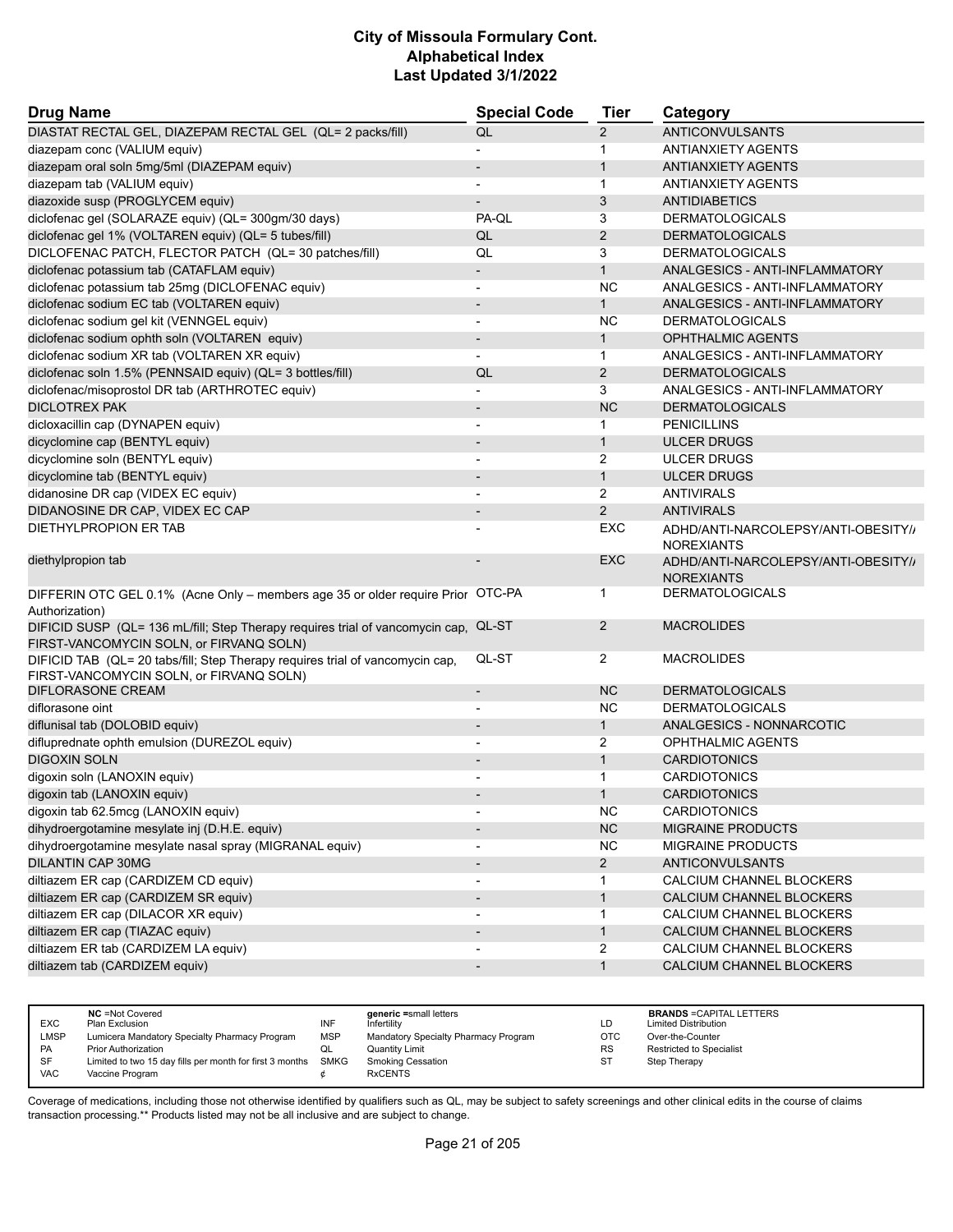| <b>Drug Name</b>                                                                    | <b>Special Code</b>      | <b>Tier</b>    | Category                                                   |
|-------------------------------------------------------------------------------------|--------------------------|----------------|------------------------------------------------------------|
| dimethyl fumarate DR cap (TECFIDERA equiv)                                          | <b>LMSP</b>              |                | PSYCHOTHERAPEUTIC AND                                      |
|                                                                                     |                          |                | NEUROLOGICAL AGENTS - MISC.                                |
| dimethyl fumarate DR starter pack (TECFIDERA STARTER PACK equiv)                    | <b>LMSP</b>              | $\overline{1}$ | PSYCHOTHERAPEUTIC AND                                      |
|                                                                                     |                          |                | NEUROLOGICAL AGENTS - MISC.                                |
| <b>DIPENTUM CAP</b>                                                                 | $\blacksquare$           | 3              | GASTROINTESTINAL AGENTS - MISC.                            |
| diphenhydramine cap 50mg (BENADRYL equiv) (Only 50mg covered)                       | $\overline{a}$           | $\mathbf{1}$   | <b>ANTIHISTAMINES</b>                                      |
| DIPHENOXYLATE/ATROPINE LIQUID                                                       |                          | 3              | ANTIDIARRHEAL/PROBIOTIC AGENTS                             |
| diphenoxylate/atropine tab (LOMOTIL equiv)                                          |                          | $\mathbf{1}$   | <b>ANTIDIARRHEALS</b>                                      |
| dipyridamole tab (PERSANTINE equiv)                                                 | $\overline{a}$           | $\mathbf{1}$   | <b>HEMATOLOGICAL AGENTS - MISC.</b>                        |
| disopyramide cap (NORPACE equiv)                                                    |                          | $\mathbf{1}$   | <b>ANTIARRHYTHMICS</b>                                     |
| disopyramide ER cap (NORPACE CR equiv)                                              |                          | 2              | ANTIARRHYTHMICS                                            |
| <b>DISULFIRAM TAB</b>                                                               |                          | $\mathbf{1}$   | PSYCHOTHERAPEUTIC AND                                      |
|                                                                                     |                          |                | NEUROLOGICAL AGENTS - MISC.                                |
| disulfiram tab (ANTABUSE equiv)                                                     |                          | $\mathbf 1$    | PSYCHOTHERAPEUTIC AND                                      |
|                                                                                     |                          |                | NEUROLOGICAL AGENTS - MISC.                                |
| DIURIL SUSP                                                                         | $\overline{\phantom{a}}$ | 2              | <b>DIURETICS</b>                                           |
| divalproex ER tab (DEPAKOTE ER equiv)                                               |                          | $\mathbf{1}$   | ANTICONVULSANTS                                            |
| divalproex sodium DR tab (DEPAKOTE equiv)                                           |                          | $\mathbf{1}$   | <b>ANTICONVULSANTS</b>                                     |
| divalproex sprinkle cap (DEPAKOTE equiv)                                            |                          | $\mathbf{1}$   | ANTICONVULSANTS                                            |
| DIVIGEL GEL, ELESTRIN GEL                                                           |                          | <b>NC</b>      | <b>ESTROGENS</b>                                           |
| dofetilide cap (TIKOSYN equiv)                                                      |                          | $\overline{2}$ | ANTIARRHYTHMICS                                            |
| DOJOLVI ORAL LIQUID                                                                 |                          | <b>NC</b>      | <b>NUTRIENTS</b>                                           |
| <b>DOLGIC PLUS TAB</b>                                                              |                          | <b>NC</b>      | ANALGESICS - NONNARCOTIC                                   |
| donepezil ODT (ARICEPT equiv) (QL= 1 tab/day)                                       | QL                       | $\mathbf{1}$   | PSYCHOTHERAPEUTIC AND                                      |
|                                                                                     |                          |                | NEUROLOGICAL AGENTS - MISC.                                |
| donepezil tab (ARICEPT equiv) (QL= 2 tabs/day)                                      | QL                       | 1              | PSYCHOTHERAPEUTIC AND                                      |
|                                                                                     |                          |                | NEUROLOGICAL AGENTS - MISC.                                |
| donepezil tab 23mg (ARICEPT equiv) (QL= 1 tab/day; Step Therapy requires            | QL-ST                    | 2              | PSYCHOTHERAPEUTIC AND                                      |
| trial of donepezil 10mg)<br>DONNATAL EXTENTABS                                      |                          | <b>NC</b>      | NEUROLOGICAL AGENTS - MISC.<br>ULCER DRUGS                 |
| <b>DONNATAL TAB</b>                                                                 |                          | <b>NC</b>      | <b>ULCER DRUGS</b>                                         |
|                                                                                     | LD-PA-QL                 | $\overline{2}$ | <b>HEMATOPOIETIC AGENTS</b>                                |
| DOPTELET TAB (QL= 2 tabs/day; Only available through CVS Specialty<br>800-237-2767) |                          |                |                                                            |
| <b>DORAL TAB</b>                                                                    |                          | <b>NC</b>      | <b>HYPNOTICS/SEDATIVES/SLEEP DISORDEF</b><br><b>AGENTS</b> |
| DORYX MPC TAB                                                                       | $\blacksquare$           | <b>NC</b>      | <b>TETRACYCLINES</b>                                       |
| dorzolamide ophth soln (TRUSOPT equiv)                                              |                          | $\mathbf{1}$   | <b>OPHTHALMIC AGENTS</b>                                   |
| dorzolamide/timolol (pf) ophth soln (COSOPT equiv)                                  |                          | $\mathbf{1}$   | OPHTHALMIC AGENTS                                          |
| DORZOLAMIDE/TIMOLOL OPHTH SOLN                                                      | $\overline{\phantom{0}}$ | 2              | <b>OPHTHALMIC AGENTS</b>                                   |
| DOVATO TAB                                                                          |                          | 2              | ANTIVIRALS                                                 |
| doxazosin tab (CARDURA equiv)                                                       |                          |                | ANTIHYPERTENSIVES                                          |
| <b>DOXEPIN CAP</b>                                                                  | $\overline{\phantom{a}}$ | $\mathbf{1}$   | <b>ANTIDEPRESSANTS</b>                                     |
| doxepin cap (SINEQUAN equiv)                                                        |                          | $\mathbf{1}$   | ANTIDEPRESSANTS                                            |
| doxepin conc (SINEQUAN equiv)                                                       |                          | $\mathbf{1}$   | <b>ANTIDEPRESSANTS</b>                                     |
| DOXEPIN CREAM, PRUDOXIN CREAM, ZONALON CREAM                                        | <b>PA</b>                | $\mathbf{3}$   | <b>DERMATOLOGICALS</b>                                     |
| doxepin tab (SILENOR equiv)                                                         |                          | <b>NC</b>      | HYPNOTICS/SEDATIVES/SLEEP DISORDEI<br><b>AGENTS</b>        |
| doxercalciferol cap (HECTOROL equiv)                                                |                          | $\overline{2}$ | ENDOCRINE AND METABOLIC AGENTS -<br>MISC.                  |
| DOXYCYCLINE CAP, ORACEA CAP                                                         |                          | NC.            | <b>DERMATOLOGICALS</b>                                     |
| doxycycline hyclate cap (VIBRAMYCIN equiv)                                          |                          | $\mathbf{1}$   | <b>TETRACYCLINES</b>                                       |
|                                                                                     |                          |                |                                                            |
| $MC = Net$ Coverad<br>sanaria =omoll lotte                                          |                          |                | <b>PRANDS -CADITAL LETTEDS</b>                             |

|            | <b>NC</b> = Not Covered                                       |            | generic =small letters               |            | <b>BRANDS = CAPITAL LETTERS</b> |
|------------|---------------------------------------------------------------|------------|--------------------------------------|------------|---------------------------------|
| <b>EXC</b> | Plan Exclusion                                                | INF        | Infertilitv                          | LD         | <b>Limited Distribution</b>     |
| LMSP       | Lumicera Mandatory Specialty Pharmacy Program                 | <b>MSP</b> | Mandatory Specialty Pharmacy Program | <b>OTC</b> | Over-the-Counter                |
| <b>PA</b>  | <b>Prior Authorization</b>                                    |            | <b>Quantity Limit</b>                | <b>RS</b>  | <b>Restricted to Specialist</b> |
| SF         | Limited to two 15 day fills per month for first 3 months SMKG |            | Smoking Cessation                    | ST         | <b>Step Therapy</b>             |
| <b>VAC</b> | Vaccine Program                                               |            | <b>RxCENTS</b>                       |            |                                 |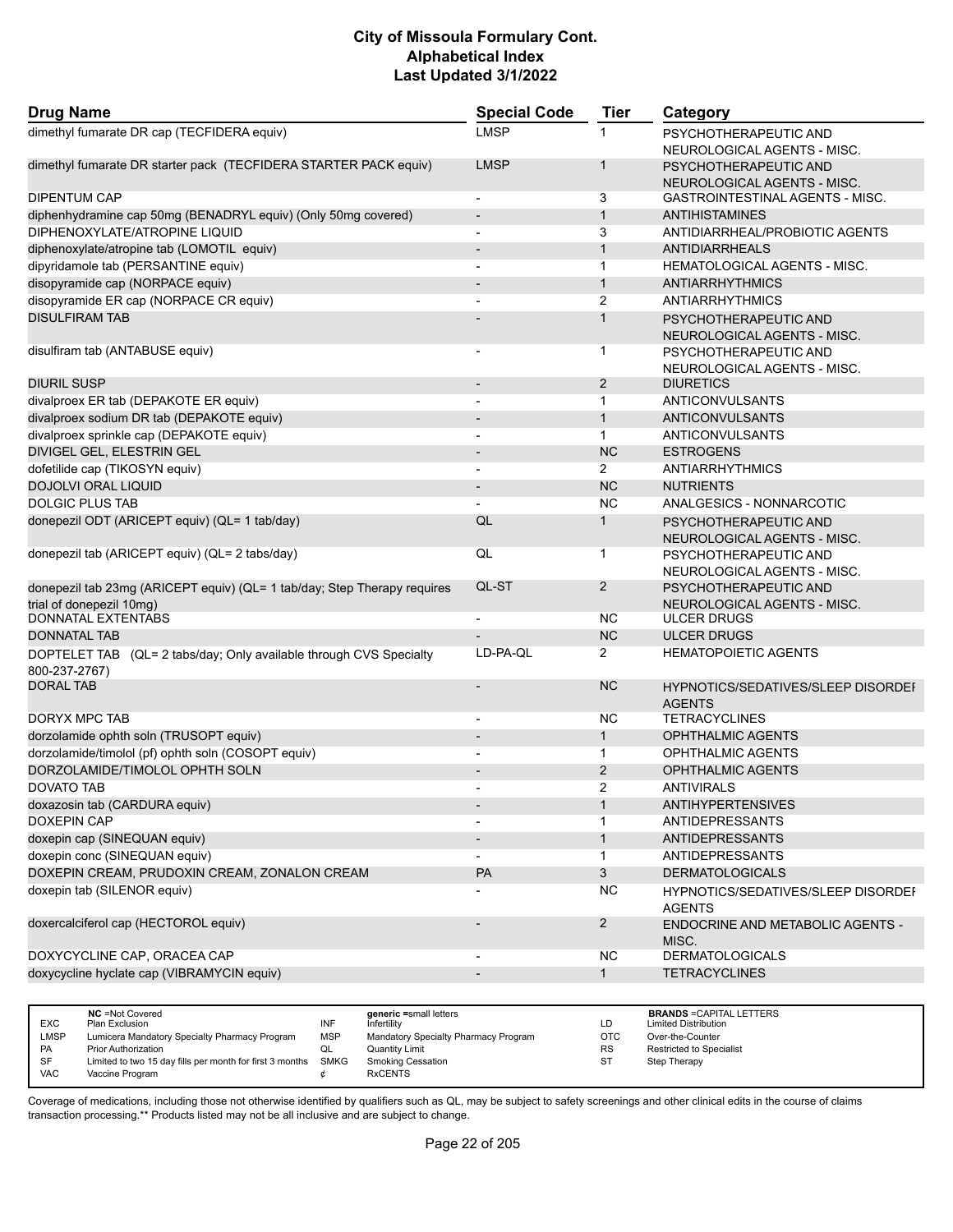| <b>Drug Name</b>                                                | <b>Special Code</b>      | <b>Tier</b>    | Category                                              |
|-----------------------------------------------------------------|--------------------------|----------------|-------------------------------------------------------|
| doxycycline hyclate DR tab (DORYX equiv)                        |                          | <b>NC</b>      | <b>TETRACYCLINES</b>                                  |
| doxycycline hyclate tab (VIBRATAB equiv)                        | $\overline{\phantom{a}}$ | 1              | <b>TETRACYCLINES</b>                                  |
| doxycycline hyclate tab (TARGADOX equiv)                        | $\overline{\phantom{a}}$ | <b>NC</b>      | <b>TETRACYCLINES</b>                                  |
| doxycycline hyclate tab 75mg, 150mg                             |                          | <b>NC</b>      | <b>TETRACYCLINES</b>                                  |
| doxycycline hyclate tab 75mg, 150mg (ACTICLATE equiv)           | $\blacksquare$           | <b>NC</b>      | <b>TETRACYCLINES</b>                                  |
| doxycycline monohydrate cap 100mg (MONODOX equiv)               | $\overline{\phantom{a}}$ | $\mathbf{1}$   | <b>TETRACYCLINES</b>                                  |
| doxycycline monohydrate cap 150mg (MONODOX equiv)               |                          | NC             | <b>TETRACYCLINES</b>                                  |
| doxycycline monohydrate cap 50mg (MONODOX equiv)                | $\blacksquare$           | 1              | <b>TETRACYCLINES</b>                                  |
| doxycycline monohydrate cap 75mg (MONODOX equiv)                | $\overline{\phantom{a}}$ | <b>NC</b>      | <b>TETRACYCLINES</b>                                  |
| doxycycline monohydrate tab (ADOXA equiv)                       |                          | $\mathbf{1}$   | <b>TETRACYCLINES</b>                                  |
| doxycycline monohydrate tab 150mg (ADOXA equiv)                 | $\overline{\phantom{a}}$ | <b>NC</b>      | <b>TETRACYCLINES</b>                                  |
| doxycycline susp (VIBRAMYCIN equiv)                             | $\overline{\phantom{a}}$ | $\overline{2}$ | <b>TETRACYCLINES</b>                                  |
| doxylamine/pyridoxine dr tab (DICLEGIS equiv)                   |                          | <b>NC</b>      | ANTIEMETICS                                           |
| <b>D-PENAMINE TAB</b>                                           | $\overline{\phantom{a}}$ | $2^{\circ}$    | ASSORTED CLASSES                                      |
| DRIZALMA DR CAP                                                 | $\overline{\phantom{a}}$ | NC.            | ANTIDEPRESSANTS                                       |
| dronabinol cap (MARINOL equiv)                                  | PA                       | $\overline{2}$ | <b>ANTIEMETICS</b>                                    |
| drospirenone/ethinyl estradiol/levomefolate tab (BEYAZ equiv)   | $\blacksquare$           | <b>NC</b>      | <b>CONTRACEPTIVES</b>                                 |
| drospirenone/ethinyl estradiol/levomefolate tab (SAFYRAL equiv) | $\overline{\phantom{a}}$ | <b>NC</b>      | <b>CONTRACEPTIVES</b>                                 |
| <b>DROXIA CAP</b>                                               |                          | $\overline{2}$ | <b>HEMATOPOIETIC AGENTS</b>                           |
| droxidopa cap (NORTHERA equiv)                                  |                          | <b>NC</b>      | <b>VASOPRESSORS</b>                                   |
| DRYSOL SOLN                                                     | $\blacksquare$           | $\mathbf{1}$   | <b>DERMATOLOGICALS</b>                                |
| <b>DSUVIA SL TAB</b>                                            | $\overline{\phantom{a}}$ | <b>NC</b>      | <b>ANALGESICS - OPIOID</b>                            |
| <b>DUAKLIR INHALER</b>                                          |                          | NC.            | ANTIASTHMATIC AND BRONCHODILATOR<br><b>AGENTS</b>     |
| <b>DUETACT TAB</b>                                              | $\overline{\phantom{a}}$ | <b>NC</b>      | <b>ANTIDIABETICS</b>                                  |
| <b>DULERA INHALER</b>                                           |                          | 2              | ANTIASTHMATIC AND BRONCHODILATOR<br><b>AGENTS</b>     |
| duloxetine cap 40mg (IRENKA equiv)                              | $\overline{\phantom{a}}$ | <b>NC</b>      | ANTIDEPRESSANTS                                       |
| duloxetine EC cap (CYMBALTA equiv)                              |                          | $\mathbf{1}$   | ANTIDEPRESSANTS                                       |
| <b>DUOBRII LOTION</b>                                           |                          | <b>NC</b>      | <b>DERMATOLOGICALS</b>                                |
| <b>DUOPA ENTERAL SUSP</b>                                       | $\blacksquare$           | <b>NC</b>      | ANTIPARKINSON AGENTS                                  |
| <b>DUOVISC KIT</b>                                              |                          | <b>NC</b>      | <b>OPHTHALMIC AGENTS</b>                              |
| DUPIXENT INJ (QL= 2 inj/ 28 days)                               | LMSP-PA-QL               | $\overline{2}$ | <b>DERMATOLOGICALS</b>                                |
| DUPIXENT INJ (QL= 2 inj/28 days)                                | LMSP-PA-QL               | $\overline{2}$ | <b>DERMATOLOGICALS</b>                                |
| DUPIXENT PEN INJ (QL= 2 inj/28 days)                            | LMSP-PA-QL               | 2              | <b>DERMATOLOGICALS</b>                                |
| <b>DURAVENT PE TAB</b>                                          | $\overline{\phantom{a}}$ | <b>NC</b>      | COUGH/COLD/ALLERGY                                    |
| dutasteride cap (AVODART equiv)                                 |                          | 1              | <b>GENITOURINARY AGENTS -</b><br><b>MISCELLANEOUS</b> |
| dutasteride/tamsulosin cap (JALYN equiv)                        |                          | $\overline{2}$ | <b>GENITOURINARY AGENTS -</b><br><b>MISCELLANEOUS</b> |
| <b>DUTOPROL TAB</b>                                             |                          | NC.            | <b>ANTIHYPERTENSIVES</b>                              |
| <b>DUZALLO TAB</b>                                              |                          | <b>NC</b>      | <b>GOUT AGENTS</b>                                    |
| DXEVO 11-DAY PAK                                                |                          | <b>NC</b>      | <b>CORTICOSTEROIDS</b>                                |
| <b>DYNACIRC CR TAB</b>                                          |                          | 3 <sup>1</sup> | CALCIUM CHANNEL BLOCKERS                              |
| <b>DYRENIUM CAP</b>                                             |                          | 3              | <b>DIURETICS</b>                                      |
| <b>ECONASIL KIT</b>                                             |                          | NC             | <b>DERMATOLOGICALS</b>                                |
| econazole cream (SPECTAZOLE equiv)                              |                          | $\mathbf{1}$   | <b>DERMATOLOGICALS</b>                                |
| <b>ECOZA FOAM</b>                                               |                          | NC             | <b>DERMATOLOGICALS</b>                                |
| <b>EDARBITAB</b>                                                |                          | <b>NC</b>      | <b>ANTIHYPERTENSIVES</b>                              |
| <b>EDARBYCLOR TAB</b>                                           |                          | <b>NC</b>      | <b>ANTIHYPERTENSIVES</b>                              |
|                                                                 |                          |                |                                                       |

| <b>EXC</b> | <b>NC</b> = Not Covered<br>Plan Exclusion                | INF        | generic =small letters<br>nfertility | LD        | <b>BRANDS = CAPITAL LETTERS</b><br><b>Limited Distribution</b> |
|------------|----------------------------------------------------------|------------|--------------------------------------|-----------|----------------------------------------------------------------|
| LMSP       | Lumicera Mandatory Specialty Pharmacy Program            | <b>MSP</b> | Mandatory Specialty Pharmacy Program | OTC       | Over-the-Counter                                               |
| <b>PA</b>  | <b>Prior Authorization</b>                               | ◡          | Quantity Limit                       | <b>RS</b> | <b>Restricted to Specialist</b>                                |
| SF         | Limited to two 15 day fills per month for first 3 months | SMKG       | Smoking Cessation                    | ST        | Step Therapy                                                   |
| <b>VAC</b> | Vaccine Program                                          |            | <b>RxCENTS</b>                       |           |                                                                |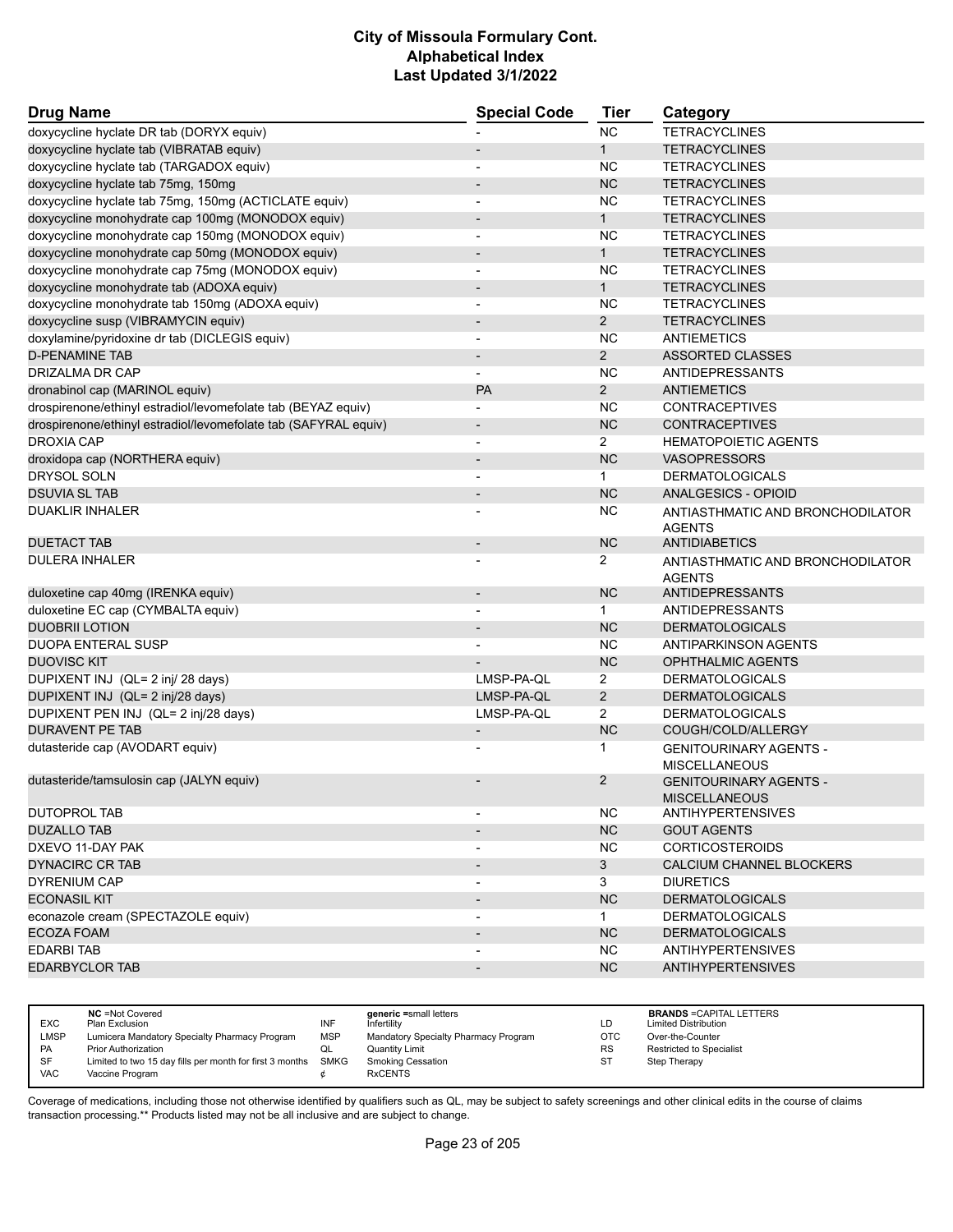| <b>Drug Name</b>                                                                                        | <b>Special Code</b>          | <b>Tier</b>    | Category                                                   |
|---------------------------------------------------------------------------------------------------------|------------------------------|----------------|------------------------------------------------------------|
| <b>EDLUAR SL TAB</b>                                                                                    |                              | NC             | <b>HYPNOTICS/SEDATIVES/SLEEP DISORDEF</b><br><b>AGENTS</b> |
| <b>EDURANT TAB</b>                                                                                      |                              | $\overline{2}$ | <b>ANTIVIRALS</b>                                          |
| efavirenz cap (SUSTIVA equiv)                                                                           |                              | 2              | <b>ANTIVIRALS</b>                                          |
| efavirenz tab (SUSTIVA equiv)                                                                           |                              | $\overline{2}$ | <b>ANTIVIRALS</b>                                          |
| efavirenz/emtricitabine/tenofovir df tab (ATRIPLA equiv)                                                | $\overline{\phantom{0}}$     | 2              | <b>ANTIVIRALS</b>                                          |
| efavirenz/lamivudine/tenofovir df (lo) tab (SYMFI (LO) equiv)                                           |                              | 2              | <b>ANTIVIRALS</b>                                          |
| <b>EGATEN TAB</b>                                                                                       |                              | <b>NC</b>      | ANTHELMINTICS                                              |
| <b>EGRIFTA INJ</b>                                                                                      |                              | <b>EXC</b>     | <b>ENDOCRINE AND METABOLIC AGENTS -</b><br>MISC.           |
| ELEPSIA XR TAB                                                                                          |                              | <b>NC</b>      | <b>ANTICONVULSANTS</b>                                     |
| eletriptan tab (RELPAX equiv) (QL= 9 tabs/fill, 2 fills/30 days)                                        | QL                           | $\overline{2}$ | <b>MIGRAINE PRODUCTS</b>                                   |
| ELIGEN B12 TAB                                                                                          |                              | <b>NC</b>      | DIETARY PRODUCTS/DIETARY<br><b>MANAGEMENT PRODUCTS</b>     |
| ELIQUIS TAB, ELIQUIS STARTER PACK                                                                       | $\qquad \qquad \blacksquare$ | $\overline{2}$ | ANTICOAGULANTS                                             |
| ELIXOPHYLLIN ELIXIR                                                                                     |                              | 2              | ANTIASTHMATIC AND BRONCHODILATOR<br><b>AGENTS</b>          |
| <b>ELLA TAB</b>                                                                                         | $\overline{\phantom{a}}$     | \$0            | <b>CONTRACEPTIVES</b>                                      |
| <b>ELMIRON CAP</b>                                                                                      |                              | 2              | <b>GENITOURINARY AGENTS -</b><br><b>MISCELLANEOUS</b>      |
| eluryng vaginal ring (NUVARING equiv)                                                                   | $\overline{\phantom{a}}$     | \$0            | <b>CONTRACEPTIVES</b>                                      |
| <b>ELYXYB SOLN</b>                                                                                      |                              | <b>NC</b>      | <b>MIGRAINE PRODUCTS</b>                                   |
| <b>EMADINE OPHTH SOLN</b>                                                                               | $\overline{\phantom{a}}$     | 3              | <b>OPHTHALMIC AGENTS</b>                                   |
| <b>EMBEDA CAP</b>                                                                                       |                              | <b>NC</b>      | ANALGESICS - OPIOID                                        |
| <b>EMCYT CAP</b>                                                                                        |                              | $\overline{2}$ | ANTINEOPLASTICS AND ADJUNCTIVE<br><b>THERAPIES</b>         |
| <b>EMEND SUSP</b>                                                                                       | $\overline{\phantom{a}}$     | <b>NC</b>      | <b>ANTIEMETICS</b>                                         |
| <b>EMFLAZA SUSP</b>                                                                                     | $\overline{\phantom{a}}$     | <b>NC</b>      | <b>CORTICOSTEROIDS</b>                                     |
| <b>EMFLAZA TAB</b>                                                                                      |                              | NC.            | <b>CORTICOSTEROIDS</b>                                     |
| EMGALITY INJ (QL= 1 inj/28 days)                                                                        | PA-QL                        | $\overline{2}$ | <b>MIGRAINE PRODUCTS</b>                                   |
| EMGALITY INJ 100MG/ML (QL= 3 inj/fill, 6 fills/year)                                                    | PA-QL                        | $\overline{2}$ | <b>MIGRAINE PRODUCTS</b>                                   |
| EMPAVELI INJ (QL= 160ml/28 days; Only available through PantheRx<br>855-726-8479)                       | LD-PA-QL                     | $\overline{2}$ | HEMATOLOGICAL AGENTS - MISC.                               |
| <b>EMSAM PATCH</b>                                                                                      | $\overline{\phantom{0}}$     | 3              | ANTIDEPRESSANTS                                            |
| emtricitabine cap (EMTRIVA equiv)                                                                       | $\overline{\phantom{a}}$     | $\overline{2}$ | <b>ANTIVIRALS</b>                                          |
| emtricitabine/tenofovir disoproxil fumarate tab (TRUVADA equiv)                                         | $\blacksquare$               | \$0            | <b>ANTIVIRALS</b>                                          |
| <b>EMTRIVA CAP</b>                                                                                      | $\overline{\phantom{a}}$     | 3              | <b>ANTIVIRALS</b>                                          |
| <b>EMTRIVA SOLN</b>                                                                                     | $\overline{a}$               | 2              | <b>ANTIVIRALS</b>                                          |
| <b>EMVERM TAB</b>                                                                                       | $\overline{\phantom{m}}$     | <b>NC</b>      | <b>ANTHELMINTICS</b>                                       |
| enalapril maleate oral soln (EPANED equiv) (Prior Authorization required for<br>members age 9 or older) | <b>PA</b>                    | 3              | <b>ANTIHYPERTENSIVES</b>                                   |
| enalapril tab (VASOTEC equiv)                                                                           | $\overline{\phantom{a}}$     | $\mathbf{1}$   | <b>ANTIHYPERTENSIVES</b>                                   |
| enalapril/hydrochlorothiazide tab (VASERETIC equiv)                                                     |                              | 1              | <b>ANTIHYPERTENSIVES</b>                                   |
| ENBREL INJ 25MG (QL= 8 inj/28 days)                                                                     | LMSP-PA-QL                   | $\overline{2}$ | <b>ANALGESICS - ANTI-INFLAMMATORY</b>                      |
| ENBREL INJ 50MG (QL= 4 inj/28 days)                                                                     | LMSP-PA-QL                   | $\overline{c}$ | ANALGESICS - ANTI-INFLAMMATORY                             |
| ENBREL MINI INJ (QL= 4 inj/28 days)                                                                     | LMSP-PA-QL                   | $\overline{2}$ | ANALGESICS - ANTI-INFLAMMATORY                             |
| ENBREL SURECLICK INJ 50MG (QL= 4 inj/28 days)                                                           | LMSP-PA-QL                   | $\overline{2}$ | ANALGESICS - ANTI-INFLAMMATORY                             |
| ENDARI POWDER PACK (QL= 6 packets/day)                                                                  | LMSP-PA-QL                   | $\overline{2}$ | <b>HEMATOPOIETIC AGENTS</b>                                |
| <b>ENDOMETRIN INSERT</b>                                                                                | PA                           | $\overline{2}$ | <b>VAGINAL PRODUCTS</b>                                    |
| <b>ENGERIX-B INJ</b>                                                                                    | <b>VAC</b>                   | \$0            | <b>VACCINES</b>                                            |
|                                                                                                         |                              |                |                                                            |

| <b>EXC</b> | <b>NC</b> = Not Covered<br>Plan Exclusion                | INF        | generic =small letters<br>Infertilitv | LD        | <b>BRANDS = CAPITAL LETTERS</b><br><b>Limited Distribution</b> |
|------------|----------------------------------------------------------|------------|---------------------------------------|-----------|----------------------------------------------------------------|
| LMSP       | Lumicera Mandatory Specialty Pharmacy Program            | <b>MSP</b> | Mandatory Specialty Pharmacy Program  | OTC       | Over-the-Counter                                               |
| <b>PA</b>  | <b>Prior Authorization</b>                               |            | <b>Quantity Limit</b>                 | <b>RS</b> | Restricted to Specialist                                       |
| SF         | Limited to two 15 day fills per month for first 3 months | SMKG       | <b>Smoking Cessation</b>              | ST        | Step Therapy                                                   |
| <b>VAC</b> | Vaccine Program                                          |            | <b>RxCENTS</b>                        |           |                                                                |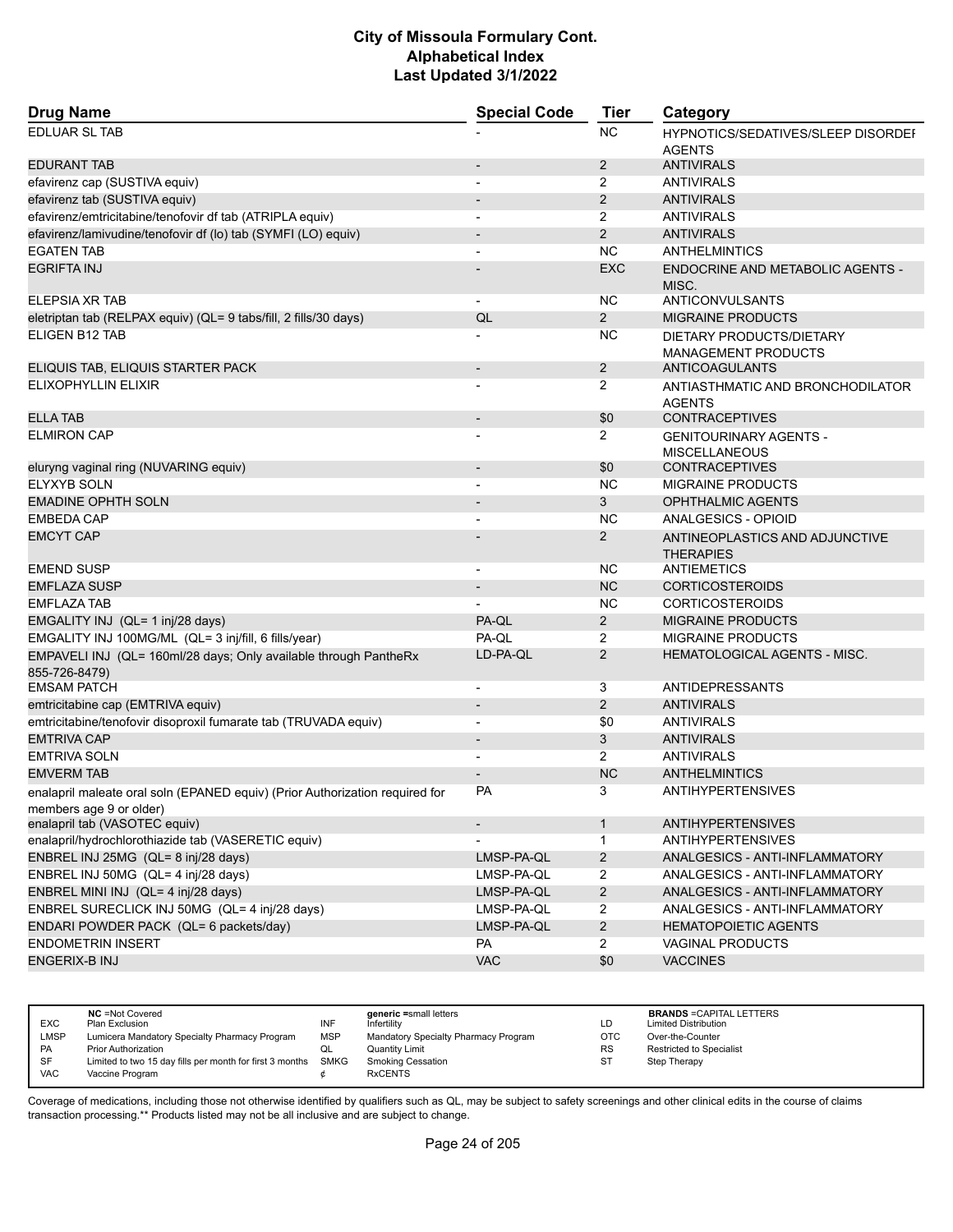| <b>Drug Name</b>                                                                                                       | <b>Special Code</b>          | Tier           | Category                                             |
|------------------------------------------------------------------------------------------------------------------------|------------------------------|----------------|------------------------------------------------------|
| ENGERIX-B INJ, RECOMBIVAX-HB INJ                                                                                       | <b>VAC</b>                   | \$0            | <b>VACCINES</b>                                      |
| enoxaparin inj (LOVENOX equiv) (QL= 17 days supply)                                                                    | QL                           | $\overline{2}$ | ANTICOAGULANTS                                       |
| enpresse tab (TRI-LEVELEN equiv)                                                                                       |                              | \$0            | <b>CONTRACEPTIVES</b>                                |
| ENSPRYNG INJ (QL= 1 inj/28 days)                                                                                       | LMSP-PA-QL                   | 2              | <b>MISCELLANEOUS THERAPEUTIC CLASSE!</b>             |
| <b>ENSTILAR FOAM</b>                                                                                                   |                              | <b>NC</b>      | <b>DERMATOLOGICALS</b>                               |
| entacapone tab (COMTAN equiv)                                                                                          | $\overline{\phantom{0}}$     | $\overline{2}$ | <b>ANTIPARKINSON AGENTS</b>                          |
| entecavir tab (BARACLUDE equiv) (QL= 1 tab/day)                                                                        | QL                           | $\overline{2}$ | <b>ANTIVIRALS</b>                                    |
| <b>ENTEREG CAP</b>                                                                                                     | $\overline{a}$               | <b>NC</b>      | <b>GASTROINTESTINAL AGENTS - MISC.</b>               |
| ENTRESTO TAB (QL= 2 tabs/day)                                                                                          | QL                           | 2              | CARDIOVASCULAR AGENTS - MISC.                        |
| <b>ENVARSUS XR TAB</b>                                                                                                 |                              | <b>NC</b>      | <b>ASSORTED CLASSES</b>                              |
| <b>EPANED SOLN</b>                                                                                                     | PA                           | 3              | <b>ANTIHYPERTENSIVES</b>                             |
| <b>EPCLUSA PAK</b>                                                                                                     | $\overline{\phantom{0}}$     | <b>NC</b>      | <b>ANTIVIRALS</b>                                    |
| <b>EPCLUSA TAB</b>                                                                                                     |                              | <b>NC</b>      | <b>ANTIVIRALS</b>                                    |
| EPIDIOLEX SOLN (Only available through Lumicera 855-847-3553)                                                          | LD-PA                        | $\overline{2}$ | <b>ANTICONVULSANTS</b>                               |
| EPIDUO GEL 0.1-2.5%                                                                                                    | PA                           | 3              | <b>DERMATOLOGICALS</b>                               |
| <b>EPIFOAM AEROSOL</b>                                                                                                 | $\qquad \qquad \blacksquare$ | $\overline{2}$ | <b>DERMATOLOGICALS</b>                               |
| epinastine opthth soln (ELESTAT equiv)                                                                                 | $\blacksquare$               | 3              | OPHTHALMIC AGENTS                                    |
| epinephrine hcl nasal soln (ADRENALIN equiv)                                                                           | $\overline{\phantom{0}}$     | <b>NC</b>      | NASAL AGENTS - SYSTEMIC AND TOPICAL                  |
| epinephrine pen inj 0.15mg, 0.3mg (EPIPEN (JR) equiv) (QL= 2 inj/fill)                                                 | QL                           | $\overline{2}$ | <b>VASOPRESSORS</b>                                  |
| EPIPEN (JR) INJ                                                                                                        | $\overline{\phantom{a}}$     | <b>NC</b>      | <b>VASOPRESSORS</b>                                  |
| <b>EPIVIR HBV SOLN</b>                                                                                                 | $\overline{\phantom{a}}$     | 2              | <b>ANTIVIRALS</b>                                    |
| eplerenone tab (INSPRA equiv)                                                                                          | $\qquad \qquad \blacksquare$ | $\overline{2}$ | <b>ANTIHYPERTENSIVES</b>                             |
| <b>EPOGEN INJ</b>                                                                                                      |                              | $\overline{2}$ | <b>HEMATOPOIETIC AGENTS</b>                          |
| EPRONTIA SOLN (Members age 9 or older require Prior Authorization)                                                     | <b>PA</b>                    | 3              | ANTICONVULSANTS                                      |
| <b>EPROSARTAN TAB</b>                                                                                                  |                              | <b>NC</b>      | <b>ANTIHYPERTENSIVES</b>                             |
| <b>EQUETRO CAP</b>                                                                                                     |                              | $\overline{2}$ | ANTIPSYCHOTICS/ANTIMANIC AGENTS                      |
| <b>ERGOCAL CAP</b>                                                                                                     | $\overline{a}$               | <b>NC</b>      | <b>VITAMINS</b>                                      |
| <b>ERGOLOID MESYLATES TAB</b>                                                                                          |                              | <b>NC</b>      | PSYCHOTHERAPEUTIC AND<br>NEUROLOGICAL AGENTS - MISC. |
| ergoloid mesylates tab (HYDERGINE equiv)                                                                               |                              | <b>NC</b>      | PSYCHOTHERAPEUTIC AND<br>NEUROLOGICAL AGENTS - MISC. |
| ergotamine/caffeine tab (CAFERGOT equiv)                                                                               |                              | <b>NC</b>      | <b>MIGRAINE PRODUCTS</b>                             |
| ERIVEDGE CAP (Only available through Diplomat 877-977-9118, Walgreens<br>888-347-3416, Walmart Specialty 877-453-4566) | LD-PA-SF                     | 2              | ANTINEOPLASTICS AND ADJUNCTIVE<br><b>THERAPIES</b>   |
| ERLEADA TAB (QL= 4 tabs/day)                                                                                           | LMSP-PA-QL                   | $\overline{2}$ | ANTINEOPLASTICS AND ADJUNCTIVE<br><b>THERAPIES</b>   |
| erlotinib tab (TARCEVA equiv)                                                                                          | LMSP-PA-SF                   | 2              | ANTINEOPLASTICS AND ADJUNCTIVE<br><b>THERAPIES</b>   |
| <b>ERTACZO CREAM</b>                                                                                                   |                              | <b>NC</b>      | <b>DERMATOLOGICALS</b>                               |
| ERY PAD                                                                                                                |                              | 2              | <b>DERMATOLOGICALS</b>                               |
| erythromycin DR cap (ERYC equiv)                                                                                       | $\overline{\phantom{a}}$     | $\overline{2}$ | <b>MACROLIDES</b>                                    |
| <b>ERYTHROMYCIN EC CAP</b>                                                                                             |                              | 2              | <b>MACROLIDES</b>                                    |
| erythromycin ethylsuccinate susp (ERYPED equiv)                                                                        | $\overline{\phantom{a}}$     | $\overline{c}$ | <b>MACROLIDES</b>                                    |
| ERYTHROMYCIN ETHYLSUCCINATE TAB                                                                                        | $\overline{\phantom{a}}$     | 3              | <b>MACROLIDES</b>                                    |
| erythromycin gel                                                                                                       | $\overline{\phantom{a}}$     | $\mathbf{1}$   | <b>DERMATOLOGICALS</b>                               |
| erythromycin ophth oint                                                                                                |                              | 1              | OPHTHALMIC AGENTS                                    |
| erythromycin pad                                                                                                       |                              | $\mathbf{1}$   | <b>DERMATOLOGICALS</b>                               |
| erythromycin soln                                                                                                      |                              | $\mathbf{1}$   | <b>DERMATOLOGICALS</b>                               |
| erythromycin stearate tab                                                                                              |                              | $\overline{c}$ | <b>MACROLIDES</b>                                    |
| erythromycin tab (ERYTHROMYCIN equiv) (all forms except PCE)                                                           | $\qquad \qquad \blacksquare$ | $\overline{2}$ | <b>MACROLIDES</b>                                    |

|            | <b>NC</b> = Not Covered                                       |            | generic =small letters               |           | <b>BRANDS = CAPITAL LETTERS</b> |
|------------|---------------------------------------------------------------|------------|--------------------------------------|-----------|---------------------------------|
| <b>EXC</b> | Plan Exclusion                                                | INF        | Infertility                          | LD        | <b>Limited Distribution</b>     |
| LMSP       | Lumicera Mandatory Specialty Pharmacy Program                 | <b>MSP</b> | Mandatory Specialty Pharmacy Program | OTC       | Over-the-Counter                |
| <b>PA</b>  | <b>Prior Authorization</b>                                    | w∟         | <b>Quantity Limit</b>                | <b>RS</b> | Restricted to Specialist        |
| SF         | Limited to two 15 day fills per month for first 3 months SMKG |            | <b>Smoking Cessation</b>             | ST        | Step Therapy                    |
| <b>VAC</b> | Vaccine Program                                               |            | <b>RxCENTS</b>                       |           |                                 |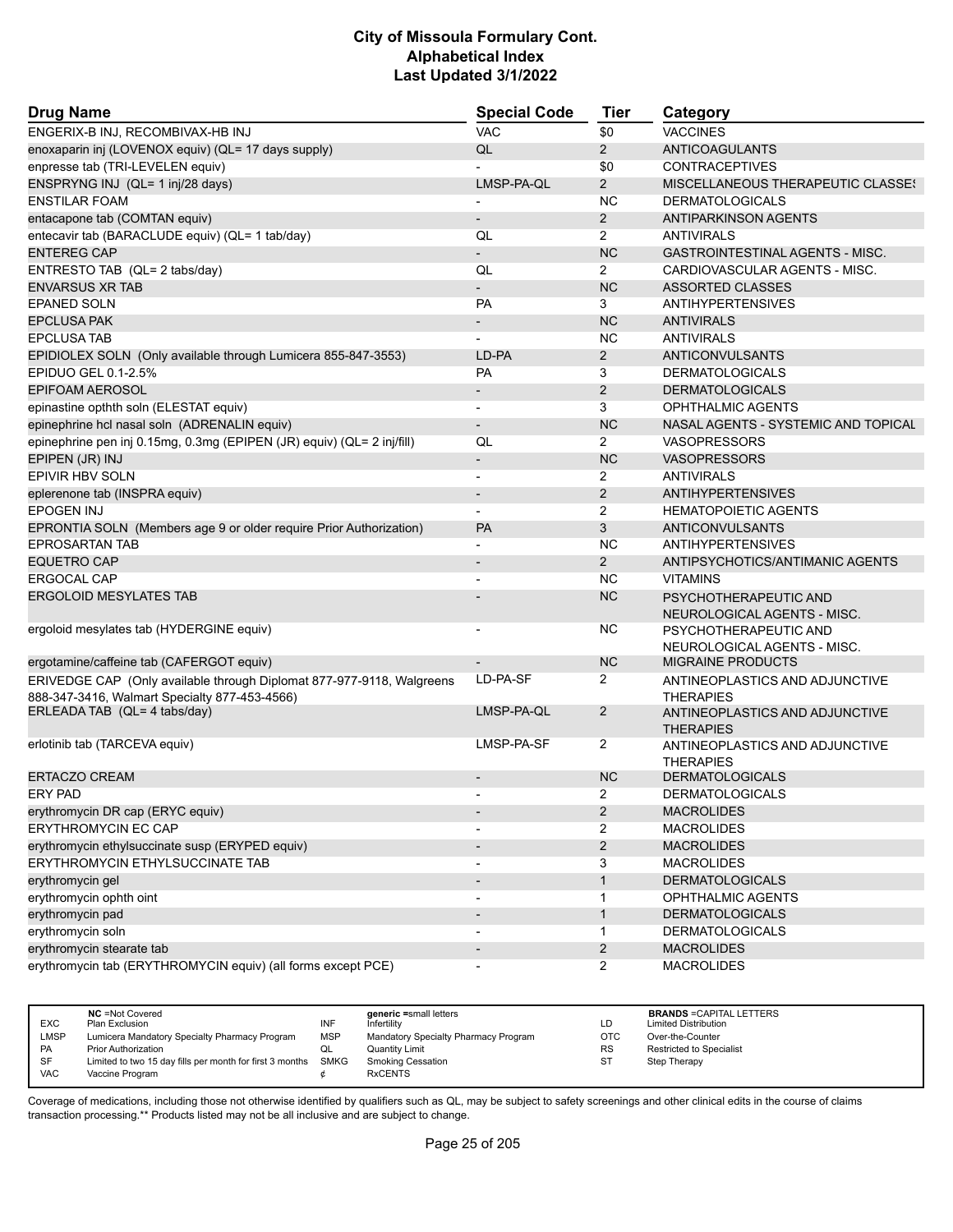| <b>Drug Name</b>                                                                                          | <b>Special Code</b>      | <b>Tier</b>    | Category                                                       |
|-----------------------------------------------------------------------------------------------------------|--------------------------|----------------|----------------------------------------------------------------|
| erythromycin tab (ERY-TAB equiv)                                                                          |                          | 3              | <b>MACROLIDES</b>                                              |
| erythromycin/benzoyl peroxide gel (BENZAMYCIN equiv)                                                      |                          | 2              | <b>DERMATOLOGICALS</b>                                         |
| erythromycin/sulfisoxazole susp (PEDIAZOLE equiv)                                                         |                          | $\mathbf{1}$   | ANTI-INFECTIVE AGENTS - MISC.                                  |
| ESBRIET CAP (QL= 9 caps/day)                                                                              | LMSP-PA-QL-SF            | 2              | <b>RESPIRATORY AGENTS - MISC.</b>                              |
| ESBRIET TAB 267MG (QL= 9 tabs/day)                                                                        | LMSP-PA-QL-SF            | $\overline{2}$ | <b>RESPIRATORY AGENTS - MISC.</b>                              |
| ESBRIET TAB 801MG (QL= 3 tabs/day)                                                                        | LMSP-PA-QL-SF            | 2              | <b>RESPIRATORY AGENTS - MISC.</b>                              |
| escitalopram soln (LEXAPRO equiv)                                                                         | $\overline{\phantom{a}}$ | 2              | <b>ANTIDEPRESSANTS</b>                                         |
| escitalopram tab (LEXAPRO equiv)                                                                          | $\overline{\phantom{a}}$ | $\mathbf{1}$   | <b>ANTIDEPRESSANTS</b>                                         |
| <b>ESGIC TAB</b>                                                                                          |                          | <b>NC</b>      | ANALGESICS - NONNARCOTIC                                       |
| <b>ESKATA SOLN</b>                                                                                        |                          | <b>NC</b>      | <b>DERMATOLOGICALS</b>                                         |
| esomeprazole cap (NEXIUM equiv)                                                                           | <b>OTC</b>               | 3              | <b>ULCER DRUGS</b>                                             |
| esomeprazole DR granule pack (NEXIUM equiv)                                                               |                          | <b>NC</b>      | <b>ULCER</b>                                                   |
|                                                                                                           |                          |                | DRUGS/ANTISPASMODICS/ANTICHOLINEF<br>CS                        |
| esomeprazole magnesium DR tab (NEXIUM equiv)                                                              | <b>OTC</b>               | 3              | <b>ULCER</b><br>DRUGS/ANTISPASMODICS/ANTICHOLINEF<br><b>CS</b> |
| ESOMEPRAZOLE STRONTIUM CAP                                                                                |                          | <b>NC</b>      | <b>ULCER DRUGS</b>                                             |
| estazolam tab (PROSOM equiv)                                                                              |                          | $\overline{1}$ | <b>HYPNOTICS/SEDATIVES/SLEEP DISORDEF</b><br><b>AGENTS</b>     |
| esterified estrogens/methyltestosterone tab (ESTRATEST equiv)                                             |                          | $\mathbf{1}$   | <b>ESTROGENS</b>                                               |
| estradiol cream (ESTRACE equiv)                                                                           | $\overline{\phantom{a}}$ | $\mathbf{1}$   | <b>VAGINAL PRODUCTS</b>                                        |
| estradiol patch (CLIMARA equiv)                                                                           | $\overline{\phantom{a}}$ | $\mathbf 1$    | <b>ESTROGENS</b>                                               |
| estradiol patch (VIVELLE-DOT equiv)                                                                       |                          | $\mathbf{1}$   | <b>ESTROGENS</b>                                               |
| estradiol tab (ESTRACE equiv)                                                                             |                          | $\mathbf{1}$   | <b>ESTROGENS</b>                                               |
| estradiol vaginal tab, yuvafem vaginal tab (VAGIFEM equiv) (QL= 8 tabs/28<br>days, 18 tabs on first fill) | QL                       | 2              | <b>VAGINAL PRODUCTS</b>                                        |
| estradiol/norethindrone tab (ACTIVELLA equiv)                                                             | $\overline{\phantom{a}}$ | $\mathbf 1$    | <b>ESTROGENS</b>                                               |
| ESTRING (3 copays per Rx)                                                                                 |                          | 2              | <b>VAGINAL PRODUCTS</b>                                        |
| <b>ESTROPIPATE TAB</b>                                                                                    | $\overline{\phantom{a}}$ | $\mathbf{1}$   | <b>ESTROGENS</b>                                               |
| estropipate tab (OGEN equiv)                                                                              |                          | $\mathbf{1}$   | <b>ESTROGENS</b>                                               |
| eszopiclone tab (LUNESTA equiv) (QL= 1 tab/day)                                                           | QL                       | $\mathbf 1$    | <b>HYPNOTICS/SEDATIVES/SLEEP DISORDEF</b><br><b>AGENTS</b>     |
| ethacrynic tab (EDECRIN equiv)                                                                            |                          | $\overline{2}$ | <b>DIURETICS</b>                                               |
| ethambutol tab (MYAMBUTOL equiv)                                                                          | $\blacksquare$           | 2              | ANTIMYCOBACTERIAL AGENTS                                       |
| ethosuximide cap (ZARONTIN equiv)                                                                         |                          | 2              | <b>ANTICONVULSANTS</b>                                         |
| ethosuximide soln (ZARONTIN equiv)                                                                        |                          | $\mathbf 1$    | <b>ANTICONVULSANTS</b>                                         |
| etodolac cap (LODINE equiv)                                                                               |                          | $\mathbf{1}$   | ANALGESICS - ANTI-INFLAMMATORY                                 |
| etodolac ER tab (LODINE XL equiv)                                                                         | $\blacksquare$           | 3              | ANALGESICS - ANTI-INFLAMMATORY                                 |
| etodolac tab                                                                                              |                          |                | ANALGESICS - ANTI-INFLAMMATORY                                 |
| <b>ETOPOSIDE CAP</b>                                                                                      | <b>LMSP</b>              | $\overline{2}$ | ANTINEOPLASTICS AND ADJUNCTIVE<br><b>THERAPIES</b>             |
| etravirine tab (INTELENCE equiv)                                                                          |                          | $\overline{2}$ | <b>ANTIVIRALS</b>                                              |
| <b>EUCRISA OINT</b>                                                                                       | $\overline{\phantom{a}}$ | <b>NC</b>      | <b>DERMATOLOGICALS</b>                                         |
| <b>EURAX CREAM</b>                                                                                        |                          | $2^{\circ}$    | <b>DERMATOLOGICALS</b>                                         |
| <b>EVAMIST SPRAY</b>                                                                                      |                          | NC.            | <b>ESTROGENS</b>                                               |
| <b>EVEKEO ODT</b>                                                                                         |                          | NC             | ADHD/ANTI-NARCOLEPSY/ANTI-OBESITY//<br><b>NOREXIANTS</b>       |
| everolimus tab (AFINITOR equiv) (QL= 1 tab/day)                                                           | LMSP-PA-QL               | $\mathbf{1}$   | ANTINEOPLASTICS AND ADJUNCTIVE<br><b>THERAPIES</b>             |

| <b>EXC</b>  | <b>NC</b> = Not Covered<br>Plan Exclusion                     | INF        | generic =small letters<br>Infertility | LD        | <b>BRANDS = CAPITAL LETTERS</b><br><b>Limited Distribution</b> |
|-------------|---------------------------------------------------------------|------------|---------------------------------------|-----------|----------------------------------------------------------------|
| <b>LMSP</b> | Lumicera Mandatory Specialty Pharmacy Program                 | <b>MSP</b> | Mandatory Specialty Pharmacy Program  | OTC       | Over-the-Counter                                               |
| PA          | <b>Prior Authorization</b>                                    | QL         | <b>Quantity Limit</b>                 | <b>RS</b> | <b>Restricted to Specialist</b>                                |
| SF          | Limited to two 15 day fills per month for first 3 months SMKG |            | <b>Smoking Cessation</b>              | ST        | Step Therapy                                                   |
| <b>VAC</b>  | Vaccine Program                                               |            | <b>RxCENTS</b>                        |           |                                                                |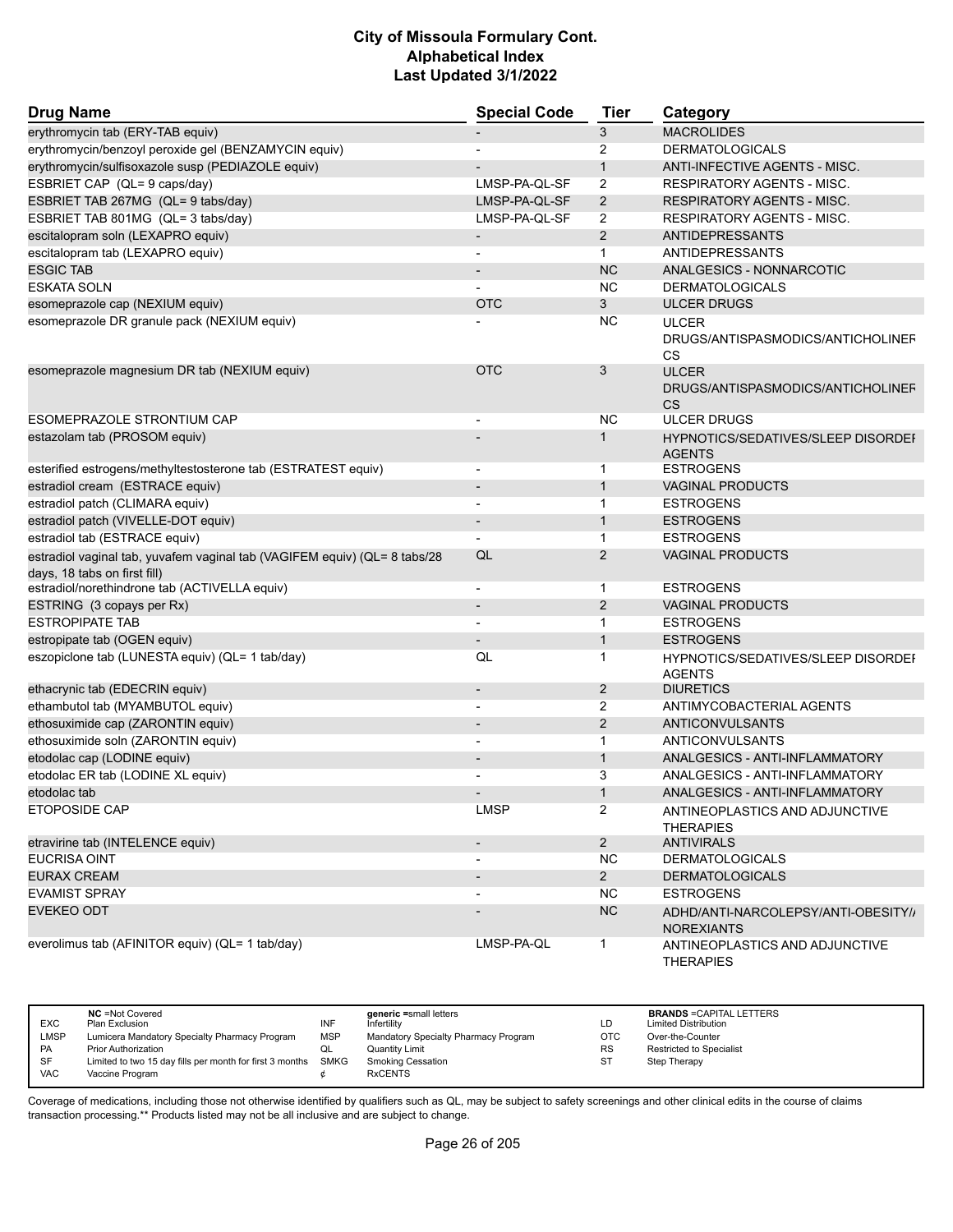| <b>Drug Name</b>                                                                                                            | <b>Special Code</b>      | <b>Tier</b>    | Category                                             |
|-----------------------------------------------------------------------------------------------------------------------------|--------------------------|----------------|------------------------------------------------------|
| everolimus tab (ZORTRESS equiv)                                                                                             | LMSP-PA-OL               | $\overline{2}$ | MISCELLANEOUS THERAPEUTIC CLASSES                    |
| everolimus tab for oral susp (AFINITOR DISPERZ equiv) (QL= 1 tab/day)                                                       | LMSP-PA-QL-SF            | 1              | ANTINEOPLASTICS AND ADJUNCTIVE<br><b>THERAPIES</b>   |
| EVIVO LIQUID                                                                                                                | $\overline{\phantom{a}}$ | <b>NC</b>      | <b>ANTIDIARRHEALS</b>                                |
| <b>EVOCLIN FOAM</b>                                                                                                         |                          | <b>NC</b>      | <b>DERMATOLOGICALS</b>                               |
| <b>EVOTAZ TAB</b>                                                                                                           |                          | $\overline{2}$ | <b>ANTIVIRALS</b>                                    |
| EVRYSDI SOLN (QL= 6.67ml/day; Only available through Accredo<br>800-803-2523)                                               | LD-PA-QL                 | $\overline{2}$ | NEUROMUSCULAR AGENTS                                 |
| EVZIO INJ                                                                                                                   | $\blacksquare$           | <b>NC</b>      | ANTIDOTES AND SPECIFIC ANTAGONISTS                   |
| <b>EVZIO INJ</b>                                                                                                            |                          | <b>NC</b>      | <b>ANTIDOTES</b>                                     |
| <b>EXALGO TAB</b>                                                                                                           |                          | <b>NC</b>      | ANALGESICS - OPIOID                                  |
| EXELDERM CREAM, SULCONAZOLE CREAM                                                                                           | $\overline{a}$           | ΝC             | <b>DERMATOLOGICALS</b>                               |
| <b>EXELDERM SOLN</b>                                                                                                        | $\overline{\phantom{a}}$ | 3              | <b>DERMATOLOGICALS</b>                               |
| EXELDERM SOLN, SULCONAZOLE SOLN                                                                                             |                          | <b>NC</b>      | <b>DERMATOLOGICALS</b>                               |
| exemestane tab (AROMASIN equiv) (Covered at \$0 for women 35 years or<br>older; All other members covered at generic copay) |                          | \$0            | ANTINEOPLASTICS AND ADJUNCTIVE<br><b>THERAPIES</b>   |
| <b>EXFORGE HCT TAB</b>                                                                                                      | $\overline{a}$           | 3              | <b>ANTIHYPERTENSIVES</b>                             |
| <b>EXKIVITY CAP</b>                                                                                                         |                          | <b>NC</b>      | ANTINEOPLASTICS AND ADJUNCTIVE<br><b>THERAPIES</b>   |
| <b>EXSERVAN FILM</b>                                                                                                        |                          | <b>NC</b>      | NEUROMUSCULAR AGENTS                                 |
| <b>EXTAVIA INJ</b>                                                                                                          | <b>LMSP</b>              | $\overline{2}$ | PSYCHOTHERAPEUTIC AND<br>NEUROLOGICAL AGENTS - MISC. |
| <b>EYSUVIS OPHTH SUSP</b>                                                                                                   | $\overline{\phantom{a}}$ | ΝC             | OPHTHALMIC AGENTS                                    |
| <b>EZALLOR SPRINKLE CAP</b>                                                                                                 | $\overline{\phantom{a}}$ | <b>NC</b>      | ANTIHYPERLIPIDEMICS                                  |
| ezetimibe tab (ZETIA equiv)                                                                                                 |                          | $\mathbf{1}$   | ANTIHYPERLIPIDEMICS                                  |
| ezetimibe/simvastatin tab (VYTORIN equiv) (QL= 1 tab/day (10-80mg is Not<br>Covered))                                       | QL                       | 3              | ANTIHYPERLIPIDEMICS                                  |
| ezetimibe/simvastatin tab 10-80mg (VYTORIN equiv) (This strength excluded<br>from coverage)                                 | $\overline{\phantom{a}}$ | ΝC             | ANTIHYPERLIPIDEMICS                                  |
| <b>FABIOR AEROSOL FOAM</b>                                                                                                  | $\blacksquare$           | <b>NC</b>      | <b>DERMATOLOGICALS</b>                               |
| <b>FACTIVE TAB</b>                                                                                                          |                          | <b>NC</b>      | <b>FLUOROQUINOLONES</b>                              |
| <b>FALESSA KIT</b>                                                                                                          | $\overline{\phantom{a}}$ | <b>NC</b>      | <b>CONTRACEPTIVES</b>                                |
| <b>FALESSA TAB</b>                                                                                                          |                          | <b>NC</b>      | DIETARY PRODUCTS/DIETARY<br>MANAGEMENT PRODUCTS      |
| famciclovir tab (FAMVIR equiv)                                                                                              | $\overline{\phantom{a}}$ | $\overline{2}$ | <b>ANTIVIRALS</b>                                    |
| famotidine susp (PEPCID equiv)                                                                                              |                          | $\overline{2}$ | <b>ULCER DRUGS</b>                                   |
| famotidine tab (PEPCID equiv)                                                                                               | <b>OTC</b>               | $\mathbf{1}$   | <b>ULCER DRUGS</b>                                   |
| FANAPT TAB (QL= 2 tabs/day)                                                                                                 | PA-QL                    | 3              | ANTIPSYCHOTICS/ANTIMANIC AGENTS                      |
| FANAPT TITRATION PACK (QL= 1 pack/plan year)                                                                                | PA-QL                    | 3              | ANTIPSYCHOTICS/ANTIMANIC AGENTS                      |
| <b>FANSIDAR TAB</b>                                                                                                         | $\overline{\phantom{0}}$ | 3              | ANTIMALARIALS                                        |
| FARXIGA TAB (QL= 1 tab/day)                                                                                                 | QL                       | $\overline{2}$ | <b>ANTIDIABETICS</b>                                 |
| FARYDAK CAP (QL= 6 caps/21 days)                                                                                            | MSP-PA-QL                | $\overline{2}$ | ANTINEOPLASTICS AND ADJUNCTIVE<br><b>THERAPIES</b>   |
| FASENRA PEN INJ (QL= 1 inj/56 days)                                                                                         | MSP-PA-QL                | $\overline{2}$ | ANTIASTHMATIC AND BRONCHODILATOR<br><b>AGENTS</b>    |
| febuxostat tab (ULORIC equiv) (Step Therapy requires trial of allopurinol)                                                  | $ST-¢$                   | $\overline{2}$ | <b>GOUT AGENTS</b>                                   |
| felbamate susp (FELBATOL equiv)                                                                                             | $\overline{\phantom{a}}$ | $\overline{2}$ | <b>ANTICONVULSANTS</b>                               |
| felbamate tab (FELBATOL equiv)                                                                                              | $\overline{\phantom{a}}$ | 2              | <b>ANTICONVULSANTS</b>                               |
| felodipine ER tab (PLENDIL equiv)                                                                                           |                          | $\mathbf{1}$   | CALCIUM CHANNEL BLOCKERS                             |
| FEM PH GEL                                                                                                                  |                          | 3              | VAGINAL PRODUCTS                                     |
| <b>FEMALE CONDOMS</b>                                                                                                       | <b>OTC</b>               | \$0            | MEDICAL DEVICES AND SUPPLIES                         |
|                                                                                                                             |                          |                |                                                      |

|            | <b>NC</b> = Not Covered                                       |            | generic =small letters               |           | <b>BRANDS = CAPITAL LETTERS</b> |
|------------|---------------------------------------------------------------|------------|--------------------------------------|-----------|---------------------------------|
| <b>EXC</b> | Plan Exclusion                                                | INF        | Infertility                          | LD.       | <b>Limited Distribution</b>     |
| LMSP       | Lumicera Mandatory Specialty Pharmacy Program                 | <b>MSP</b> | Mandatory Specialty Pharmacy Program | OTC       | Over-the-Counter                |
| <b>PA</b>  | <b>Prior Authorization</b>                                    | QL         | Quantity Limit                       | <b>RS</b> | Restricted to Specialist        |
| SF         | Limited to two 15 day fills per month for first 3 months SMKG |            | <b>Smoking Cessation</b>             |           | Step Therapy                    |
| <b>VAC</b> | Vaccine Program                                               |            | <b>RxCENTS</b>                       |           |                                 |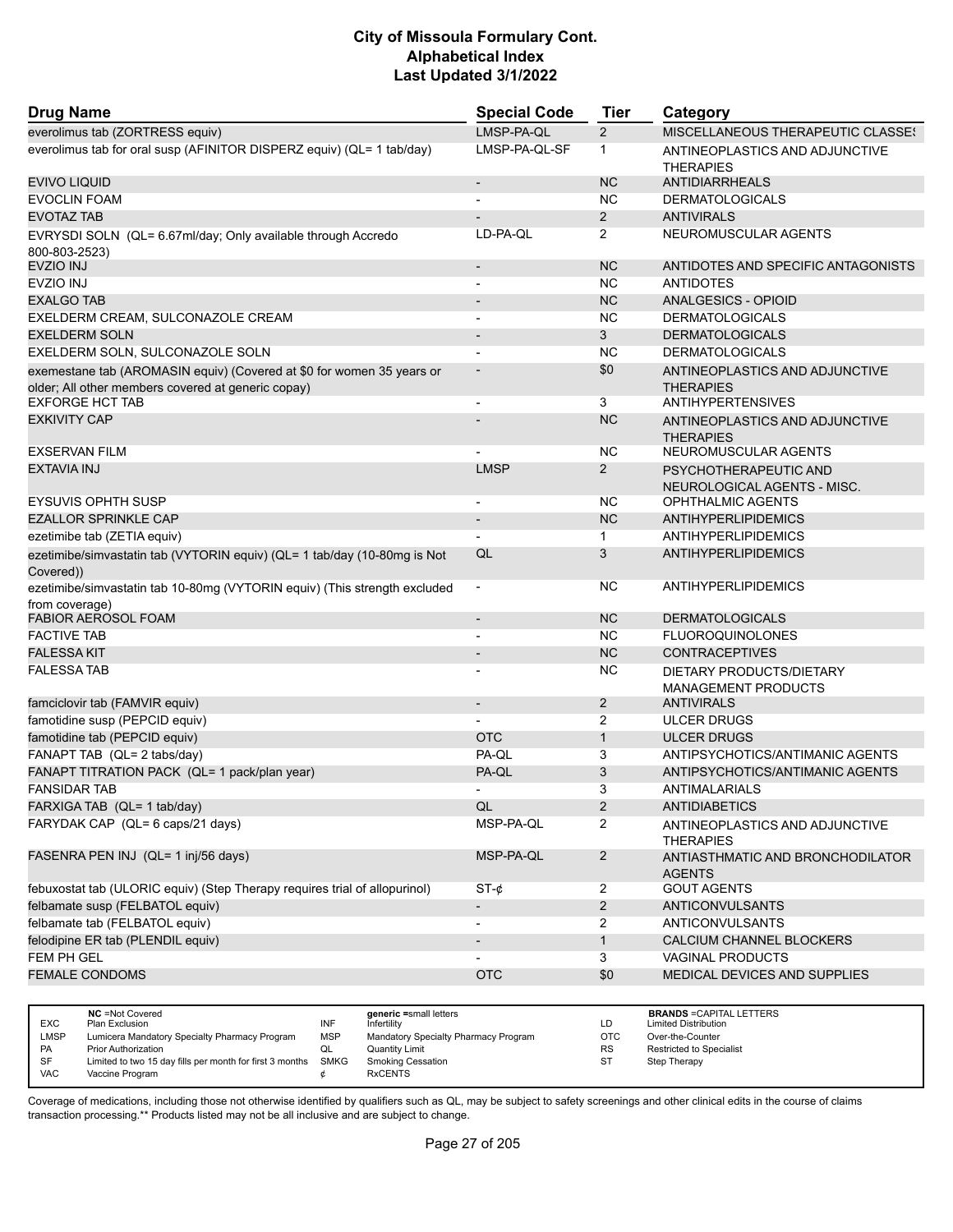| <b>Drug Name</b>                                                                              | <b>Special Code</b>      | <b>Tier</b>    | Category                                              |
|-----------------------------------------------------------------------------------------------|--------------------------|----------------|-------------------------------------------------------|
| FEMRING (3 copays per Rx)                                                                     |                          | 3              | <b>VAGINAL PRODUCTS</b>                               |
| fenofibrate cap 43mg, 130mg (ANTARA equiv)                                                    |                          | <b>NC</b>      | <b>ANTIHYPERLIPIDEMICS</b>                            |
| fenofibrate cap 67mg, 134mg, 200mg (LOFIBRA equiv)                                            |                          | $\mathbf{1}$   | <b>ANTIHYPERLIPIDEMICS</b>                            |
| FENOFIBRATE CAP, LIPOFEN CAP 50MG, 150MG                                                      | $\overline{\phantom{a}}$ | <b>NC</b>      | ANTIHYPERLIPIDEMICS                                   |
| fenofibrate tab 40mg, 120mg (FENOGLIDE equiv)                                                 | $\overline{\phantom{0}}$ | NC.            | ANTIHYPERLIPIDEMICS                                   |
| fenofibrate tab 48mg, 54mg, 145mg, 160mg (TRICOR equiv)                                       | $\overline{\phantom{m}}$ | $\mathbf{1}$   | <b>ANTIHYPERLIPIDEMICS</b>                            |
| fenofibric acid DR cap (TRILIPIX equiv)                                                       | $\blacksquare$           | $\mathbf{1}$   | <b>ANTIHYPERLIPIDEMICS</b>                            |
| FENOFIBRIC TAB, FIBRICOR TAB                                                                  |                          | 3              | <b>ANTIHYPERLIPIDEMICS</b>                            |
| fenoprofen calcium tab                                                                        | -                        | <b>NC</b>      | ANALGESICS - ANTI-INFLAMMATORY                        |
| <b>FENOPROFEN CAP</b>                                                                         | $\blacksquare$           | <b>NC</b>      | ANALGESICS - ANTI-INFLAMMATORY                        |
| <b>FENOPROFEN TAB</b>                                                                         |                          | <b>NC</b>      | ANALGESICS - ANTI-INFLAMMATORY                        |
| <b>FENSOLVI INJ</b>                                                                           |                          | <b>NC</b>      | <b>ENDOCRINE AND METABOLIC AGENTS -</b><br>MISC.      |
| fentanyl citrate lollipop (ACTIQ equiv) (QL= 120 lozenges/30 days)                            | PA-QL                    | 2              | ANALGESICS - OPIOID                                   |
| fentanyl patch (DURAGESIC equiv)                                                              |                          | $\overline{2}$ | <b>ANALGESICS - OPIOID</b>                            |
| fentanyl patch 37.5mcg, 62.5mcg, 87.5mcg (FENTANYL equiv)                                     |                          | <b>NC</b>      | ANALGESICS - OPIOID                                   |
| FENTORA TAB, FENTANYL BUCCAL TAB (QL= 120 tabs/30 days)                                       | PA-QL                    | 3              | ANALGESICS - OPIOID                                   |
| <b>FEONYX TAB</b>                                                                             |                          | <b>NC</b>      | <b>HEMATOPOIETIC AGENTS</b>                           |
| ferrex 150 forte cap                                                                          | $\overline{\phantom{m}}$ | $\mathbf{1}$   | <b>HEMATOPOIETIC AGENTS</b>                           |
| ferrex 150 forte cap (NIFEREX 150 FORTE equiv)                                                |                          | $\mathbf{1}$   | <b>HEMATOPOIETIC AGENTS</b>                           |
| FERRIPROX SOLN (Only available through Ferriprox Total Care<br>866-758-7071)                  | LD-PA                    | $\overline{2}$ | <b>ANTIDOTES</b>                                      |
| FERRIPROX TAB 1000MG (TWICE DAILY)                                                            |                          | <b>NC</b>      | ANTIDOTES AND SPECIFIC ANTAGONISTS                    |
| <b>FERRO-PLEX TAB</b>                                                                         |                          | <b>NC</b>      | <b>HEMATOPOIETIC AGENTS</b>                           |
| ferrous sulfate elixir (Covered for members 1 year or younger)                                | OTC                      | \$0            | <b>HEMATOPOIETIC AGENTS</b>                           |
| FERROUS SULFATE LIQUID (Covered for members 1 year or younger)                                | <b>OTC</b>               | \$0            | <b>HEMATOPOIETIC AGENTS</b>                           |
| ferrous sulfate soln (Covered for members 1 year or younger)                                  | <b>OTC</b>               | \$0            | <b>HEMATOPOIETIC AGENTS</b>                           |
| ferrous sulfate syrup (FERROUS SULFATE equiv) (Covered for members 1<br>year or younger)      | <b>OTC</b>               | \$0            | <b>HEMATOPOIETIC AGENTS</b>                           |
| <b>FETZIMA CAP</b>                                                                            | $\overline{\phantom{a}}$ | <b>NC</b>      | <b>ANTIDEPRESSANTS</b>                                |
| <b>FETZIMA TITRATION PACK</b>                                                                 |                          | <b>NC</b>      | <b>ANTIDEPRESSANTS</b>                                |
| <b>FIASP FLEXTOUCH INJ</b>                                                                    | $\blacksquare$           | $\overline{2}$ | <b>ANTIDIABETICS</b>                                  |
| <b>FIASP INJ</b>                                                                              |                          | $\overline{2}$ | <b>ANTIDIABETICS</b>                                  |
| <b>FIASP PENFILL INJ</b>                                                                      |                          | $\overline{2}$ | <b>ANTIDIABETICS</b>                                  |
| <b>FIBRIK CAP</b>                                                                             | $\overline{\phantom{a}}$ | <b>NC</b>      | <b>MULTIVITAMINS</b>                                  |
| <b>FINACEA FOAM</b>                                                                           |                          | 2              | <b>DERMATOLOGICALS</b>                                |
| <b>FINACEA PLUS KIT</b>                                                                       |                          | $\overline{2}$ | <b>DERMATOLOGICALS</b>                                |
| finasteride tab (PROSCAR equiv)                                                               |                          | 1              | <b>GENITOURINARY AGENTS -</b><br><b>MISCELLANEOUS</b> |
| finasteride tab (PROPECIA equiv)                                                              |                          | <b>EXC</b>     | <b>DERMATOLOGICALS</b>                                |
| FINTEPLA SOLN (QL= 12ml/day; Only available through Anovo Specialty<br>Pharmacy 844-288-5007) | LD-PA-QL                 | $\mathbf{2}$   | ANTICONVULSANTS                                       |
| <b>FIORICET CAP</b>                                                                           | $\overline{\phantom{a}}$ | NC             | ANALGESICS - NONNARCOTIC                              |
| FIORICET/CODEINE CAP                                                                          |                          | <b>NC</b>      | ANALGESICS - OPIOID                                   |
| <b>FIORINAL CAP</b>                                                                           |                          | NC             | ANALGESICS - NONNARCOTIC                              |
| <b>FIORINAL/CODEINE CAP</b>                                                                   | $\overline{\phantom{a}}$ | <b>NC</b>      | ANALGESICS - OPIOID                                   |
| <b>FIRAZYR INJ</b>                                                                            |                          | NC             | HEMATOLOGICAL AGENTS - MISC.                          |
| <b>FIRDAPSE TAB</b>                                                                           |                          | <b>NC</b>      | ANTIMYASTHENIC/CHOLINERGIC AGENTS                     |
| FIRST ATENOLOL SOLN                                                                           | $\overline{\phantom{a}}$ | 3              | <b>BETA BLOCKERS</b>                                  |
| FIRST METOPROLOL ORAL SOLN                                                                    |                          | 3              | <b>BETA BLOCKERS</b>                                  |

|            | <b>NC</b> = Not Covered                                       |            | generic =small letters               |            | <b>BRANDS = CAPITAL LETTERS</b> |
|------------|---------------------------------------------------------------|------------|--------------------------------------|------------|---------------------------------|
| <b>EXC</b> | Plan Exclusion                                                | INF        | Infertility                          | LD         | <b>Limited Distribution</b>     |
| LMSP       | Lumicera Mandatory Specialty Pharmacy Program                 | <b>MSP</b> | Mandatory Specialty Pharmacy Program | <b>OTC</b> | Over-the-Counter                |
| <b>PA</b>  | <b>Prior Authorization</b>                                    | QL         | Quantity Limit                       | <b>RS</b>  | <b>Restricted to Specialist</b> |
| SF         | Limited to two 15 day fills per month for first 3 months SMKG |            | Smoking Cessation                    | ST         | Step Therapy                    |
| <b>VAC</b> | Vaccine Program                                               |            | <b>RxCENTS</b>                       |            |                                 |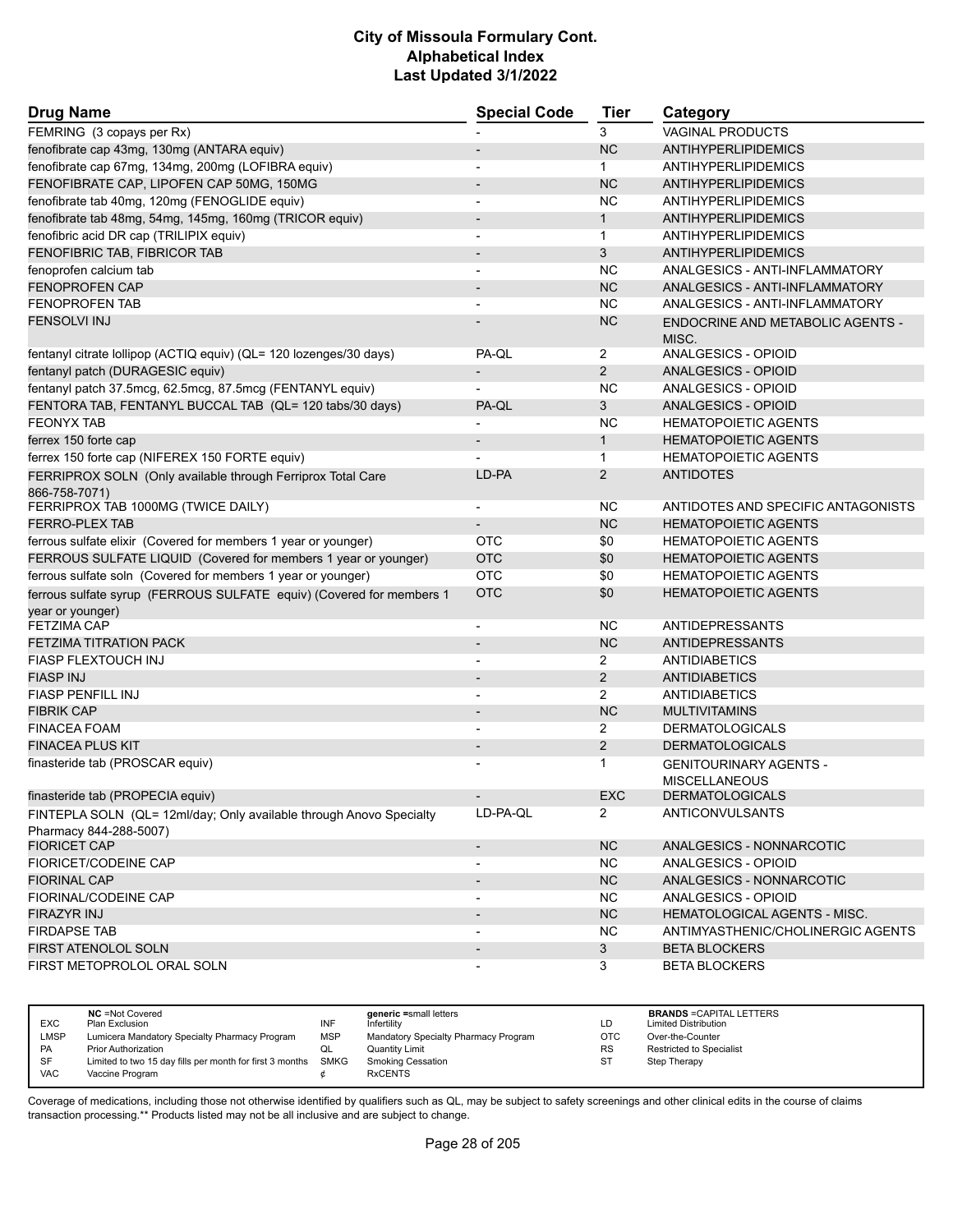| <b>Drug Name</b>                                                        | <b>Special Code</b>      | <b>Tier</b>    | Category                                          |
|-------------------------------------------------------------------------|--------------------------|----------------|---------------------------------------------------|
| FIRST METRONIDAZOLE SUSP                                                |                          | 3              | ANTI-INFECTIVE AGENTS - MISC.                     |
| FIRST MOUTHWASH BLM                                                     |                          | 3              | MOUTH/THROAT/DENTAL AGENTS                        |
| <b>FIRST OMEPRAZOLE SUSP</b>                                            |                          | 3              | <b>ULCER DRUGS</b>                                |
| FIRST-VANCOMYCIN SOLN                                                   | $\blacksquare$           | $\mathbf{1}$   | ANTI-INFECTIVE AGENTS - MISC.                     |
| <b>FIRVANQ SOLN</b>                                                     |                          | $\mathbf{1}$   | ANTI-INFECTIVE AGENTS - MISC.                     |
| <b>FLAGYL ER TAB</b>                                                    |                          | 3              | ANTI-INFECTIVE AGENTS - MISC.                     |
| <b>FLAREX OPHTH SUSP</b>                                                | $\overline{\phantom{m}}$ | 3              | <b>OPHTHALMIC AGENTS</b>                          |
| flavoxate tab (URISPAS equiv)                                           | $\overline{\phantom{a}}$ | <b>NC</b>      | URINARY ANTISPASMODICS                            |
| flecainide tab (TAMBOCOR equiv)                                         |                          | $\mathbf{1}$   | ANTIARRHYTHMICS                                   |
| FLEQSUVY SUSP (Prior Authorization required for members age 9 or older) | <b>PA</b>                | 3              | MUSCULOSKELETAL THERAPY AGENTS                    |
| <b>FLOLIPID SUSP</b>                                                    |                          | <b>NC</b>      | ANTIHYPERLIPIDEMICS                               |
| FLONASE SENSIMIST NASAL SPRAY                                           | <b>OTC</b>               | $\overline{2}$ | NASAL AGENTS - SYSTEMIC AND TOPICAL               |
| <b>FLO-PRED SUSP</b>                                                    | $\overline{\phantom{a}}$ | <b>NC</b>      | <b>CORTICOSTEROIDS</b>                            |
| <b>FLORIVA CHEW TAB</b>                                                 | $\overline{a}$           | <b>NC</b>      | <b>MULTIVITAMINS</b>                              |
| <b>FLORIVA PLUS DROPS</b>                                               |                          | $\overline{2}$ | <b>MULTIVITAMINS</b>                              |
| <b>FLOVENT DISKUS INHALER</b>                                           |                          | 1              | ANTIASTHMATIC AND BRONCHODILATOR<br><b>AGENTS</b> |
| <b>FLOVENT HFA INHALER</b>                                              |                          | 1              | ANTIASTHMATIC AND BRONCHODILATOR<br><b>AGENTS</b> |
| FLUAD INJ (QL= 1 inj/28 days)                                           | QL-VAC                   | \$0            | <b>VACCINES</b>                                   |
| FLUAD QUAD INJ (QL= 1 inj/28 days)                                      | QL-VAC                   | \$0            | <b>VACCINES</b>                                   |
| FLUBLOK INJ (QL= 1 inj/28 days)                                         | QL-VAC                   | \$0            | <b>VACCINES</b>                                   |
| FLUBLOK QUAD PF INJ (QL= 1 inj/28 days)                                 | QL-VAC                   | \$0            | <b>VACCINES</b>                                   |
| FLUCELVAX INJ (QL= 1 inj/28 days)                                       | QL-VAC                   | \$0            | <b>VACCINES</b>                                   |
| FLUCELVAX QUAD INJ (QL= 1 inj/28 days)                                  | QL-VAC                   | \$0            | <b>VACCINES</b>                                   |
| fluconazole susp (DIFLUCAN equiv)                                       |                          | 1              | <b>ANTIFUNGALS</b>                                |
| fluconazole tab (DIFLUCAN equiv)                                        | $\overline{\phantom{a}}$ | $\mathbf{1}$   | <b>ANTIFUNGALS</b>                                |
| flucytosine cap (ANCOBON equiv)                                         |                          | 2              | <b>ANTIFUNGALS</b>                                |
| fludrocortisone tab (FLORINEF equiv)                                    |                          | $\mathbf{1}$   | <b>CORTICOSTEROIDS</b>                            |
| FLULAVAL QUAD INJ, FLUZONE QUAD INJ (QL= 1 inj/28 days)                 | QL-VAC                   | \$0            | <b>VACCINES</b>                                   |
| FLUMIST QUADRIVALENT NASAL SUSP (QL= 1 inj/28 days)                     | QL-VAC                   | \$0            | <b>VACCINES</b>                                   |
| FLUNISOLIDE NASAL SPRAY (QL= 2 bottles/fill)                            | QL                       | 3              | NASAL AGENTS - SYSTEMIC AND TOPICAL               |
| fluocinolone acetonide cream                                            | $\overline{\phantom{0}}$ | $\mathbf{1}$   | <b>DERMATOLOGICALS</b>                            |
| fluocinolone acetonide oil (DERMA-SMOOTH/FS equiv)                      | $\overline{\phantom{a}}$ | 2              | <b>DERMATOLOGICALS</b>                            |
| fluocinolone acetonide oint                                             | $\overline{\phantom{a}}$ | $\mathbf{1}$   | <b>DERMATOLOGICALS</b>                            |
| fluocinolone acetonide soln                                             | $\overline{a}$           | $\mathbf{1}$   | <b>DERMATOLOGICALS</b>                            |
| fluocinolone otic oil (DERMOTIC equiv)                                  | $\overline{a}$           | $\overline{2}$ | <b>OTIC AGENTS</b>                                |
| fluocinonide cream 0.05% (LIDEX equiv)                                  |                          | 1              | <b>DERMATOLOGICALS</b>                            |
| fluocinonide cream 0.1% (VANOS CREAM equiv)                             |                          | $\mathbf{1}$   | <b>DERMATOLOGICALS</b>                            |
| fluocinonide emollient cream                                            |                          |                | <b>DERMATOLOGICALS</b>                            |
| fluocinonide gel                                                        |                          | $\mathbf{1}$   | <b>DERMATOLOGICALS</b>                            |
| fluocinonide oint                                                       |                          | 1              | <b>DERMATOLOGICALS</b>                            |
| fluocinonide soln                                                       | $\overline{\phantom{a}}$ | $\mathbf{1}$   | <b>DERMATOLOGICALS</b>                            |
| <b>FLUOPAR KIT</b>                                                      |                          | <b>NC</b>      | <b>DERMATOLOGICALS</b>                            |
| FLUORABON SOLN (Covered at \$0 for members 5 years or younger; All      |                          | \$0            | MINERALS & ELECTROLYTES                           |
| other members covered at preferred brand copay)                         |                          |                |                                                   |
| <b>FLUORAC CREAM</b>                                                    | $\overline{\phantom{a}}$ | NC.            | <b>DERMATOLOGICALS</b>                            |
| FLUOR-A-DAY CHEW TAB                                                    |                          | $\mathbf{1}$   | <b>MINERALS &amp; ELECTROLYTES</b>                |
| FLUORIDEX SENSITIVITY PASTE                                             |                          | 1              | MOUTH/THROAT/DENTAL AGENTS                        |
| fluorometholone ophth soln (FML LIQUIFILM equiv)                        | -                        | $\mathbf{1}$   | OPHTHALMIC AGENTS                                 |
|                                                                         |                          |                |                                                   |

| <b>EXC</b> | <b>NC</b> = Not Covered<br>Plan Exclusion                     | INF        | generic =small letters<br>Infertility | LD        | <b>BRANDS = CAPITAL LETTERS</b><br><b>Limited Distribution</b> |
|------------|---------------------------------------------------------------|------------|---------------------------------------|-----------|----------------------------------------------------------------|
| LMSP       | Lumicera Mandatory Specialty Pharmacy Program                 | <b>MSP</b> | Mandatory Specialty Pharmacy Program  | OTC       | Over-the-Counter                                               |
| PA         | Prior Authorization                                           | QL         | <b>Quantity Limit</b>                 | <b>RS</b> | <b>Restricted to Specialist</b>                                |
| <b>SF</b>  | Limited to two 15 day fills per month for first 3 months SMKG |            | Smoking Cessation                     | ST        | Step Therapy                                                   |
| <b>VAC</b> | Vaccine Program                                               |            | <b>RxCENTS</b>                        |           |                                                                |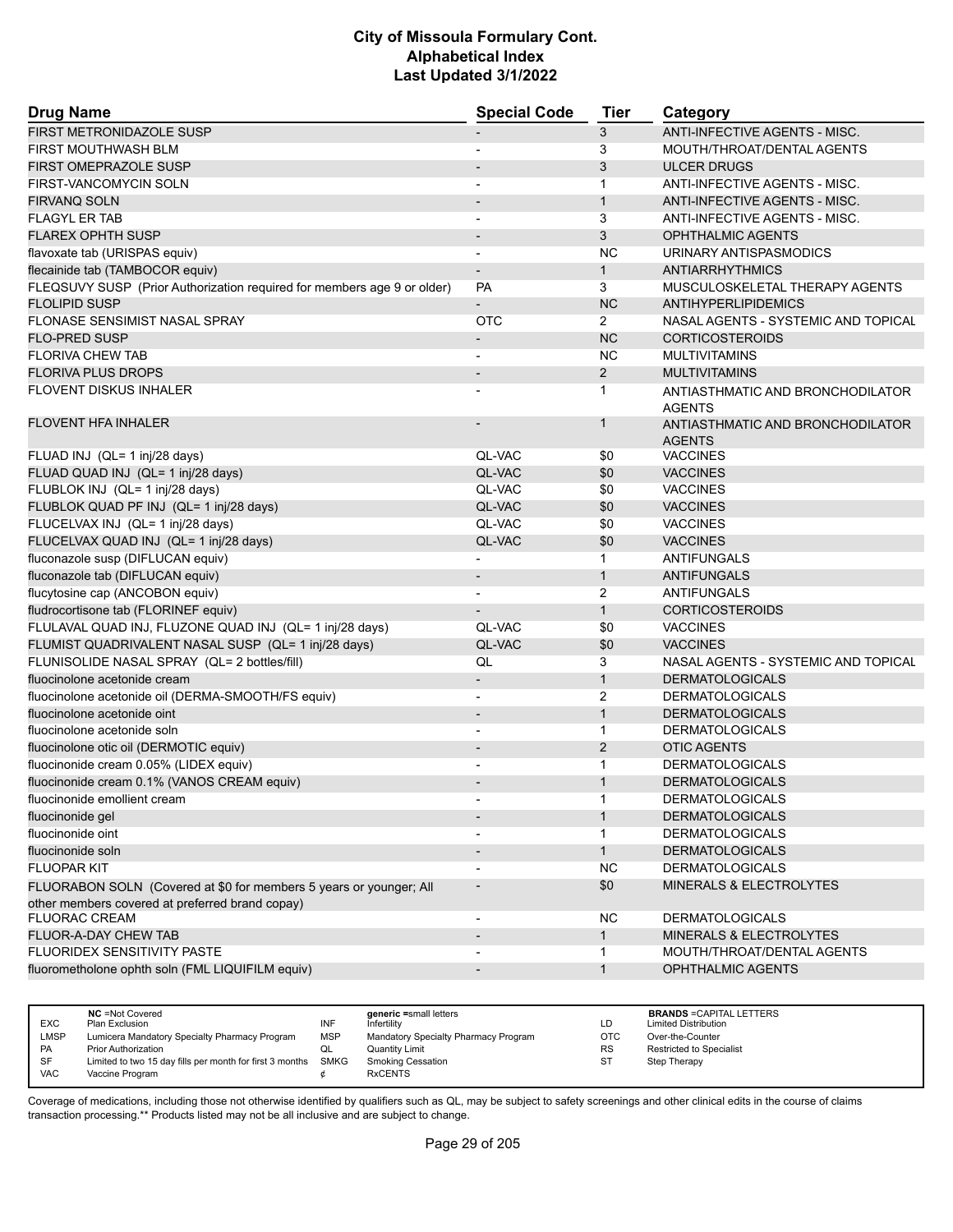| <b>Drug Name</b>                                                             | <b>Special Code</b>      | <b>Tier</b>    | Category                                           |
|------------------------------------------------------------------------------|--------------------------|----------------|----------------------------------------------------|
| FLUOROPLEX CREAM                                                             |                          | <b>NC</b>      | <b>DERMATOLOGICALS</b>                             |
| fluorouracil cream (EFUDEX CREAM equiv)                                      |                          | $\mathbf{1}$   | <b>DERMATOLOGICALS</b>                             |
| FLUOROURACIL CREAM 0.5%                                                      |                          | 3              | <b>DERMATOLOGICALS</b>                             |
| <b>FLUOROURACIL SOLN</b>                                                     | $\blacksquare$           | $\overline{2}$ | <b>DERMATOLOGICALS</b>                             |
| <b>FLUOVIX PAK</b>                                                           |                          | <b>NC</b>      | <b>DERMATOLOGICALS</b>                             |
| fluoxetine cap (PROZAC equiv)                                                |                          | $\mathbf{1}$   | <b>ANTIDEPRESSANTS</b>                             |
| FLUOXETINE CAP (PMDD)                                                        |                          | NC             | PSYCHOTHERAPEUTIC AND                              |
|                                                                              |                          |                | NEUROLOGICAL AGENTS - MISC.                        |
| fluoxetine soln (PROZAC equiv)                                               | $\overline{\phantom{a}}$ | $\mathbf{1}$   | ANTIDEPRESSANTS                                    |
| fluoxetine tab (PROZAC equiv)                                                |                          | $\mathbf{1}$   | <b>ANTIDEPRESSANTS</b>                             |
| fluoxetine tab 60mg                                                          |                          | <b>NC</b>      | ANTIDEPRESSANTS                                    |
| fluoxetine weekly cap (PROZAC equiv)                                         |                          | <b>NC</b>      | <b>ANTIDEPRESSANTS</b>                             |
| fluphenazine tab (PROLIXIN equiv)                                            |                          | $\mathbf{1}$   | ANTIPSYCHOTICS/ANTIMANIC AGENTS                    |
| flurandrenolide cream (CORDRAN equiv)                                        | $\overline{\phantom{a}}$ | <b>NC</b>      | <b>DERMATOLOGICALS</b>                             |
| flurandrenolide lotion (CORDRAN equiv)                                       | $\blacksquare$           | <b>NC</b>      | <b>DERMATOLOGICALS</b>                             |
| flurandrenolide oint (CORDRAN equiv)                                         |                          | <b>NC</b>      | <b>DERMATOLOGICALS</b>                             |
| <b>FLURAZEPAM CAP</b>                                                        |                          | 1              | <b>HYPNOTICS/SEDATIVES/SLEEP DISORDEF</b>          |
|                                                                              |                          |                | <b>AGENTS</b>                                      |
| flurbiprofen ophth soln (OCUFEN equiv)                                       | $\overline{\phantom{a}}$ | $\mathbf 1$    | <b>OPHTHALMIC AGENTS</b>                           |
| <b>FLURBIPROFEN OPHTH SOLN</b>                                               | $\overline{\phantom{a}}$ | 2              | <b>OPHTHALMIC AGENTS</b>                           |
| <b>FLURBIPROFEN TAB</b>                                                      | $\blacksquare$           | $\mathbf{1}$   | ANALGESICS - ANTI-INFLAMMATORY                     |
| flurbiprofen tab (ANSAID equiv)                                              | $\overline{\phantom{a}}$ | $\mathbf{1}$   | ANALGESICS - ANTI-INFLAMMATORY                     |
| <b>FLUTAMIDE CAP</b>                                                         |                          | $\overline{2}$ | ANTINEOPLASTICS AND ADJUNCTIVE<br><b>THERAPIES</b> |
| flutamide cap (EULEXIN equiv)                                                |                          | $\overline{2}$ | ANTINEOPLASTICS AND ADJUNCTIVE<br><b>THERAPIES</b> |
| fluticasone nasal spray (FLONASE equiv) (QL= 2 bottles/fill)                 | QL                       | $\mathbf{1}$   | NASAL AGENTS - SYSTEMIC AND TOPICAL                |
| fluticasone propionate cream (CUTIVATE equiv)                                | $\overline{\phantom{a}}$ | $\mathbf{1}$   | <b>DERMATOLOGICALS</b>                             |
| fluticasone propionate lotion (CUTIVATE equiv)                               | $\overline{\phantom{a}}$ | <b>NC</b>      | <b>DERMATOLOGICALS</b>                             |
| fluticasone propionate oint (CUTIVATE equiv)                                 |                          | $\mathbf{1}$   | <b>DERMATOLOGICALS</b>                             |
| FLUTICASONE/SALMETEROL INHALER                                               |                          | 1              | ANTIASTHMATIC AND BRONCHODILATOR<br><b>AGENTS</b>  |
| fluticasone/salmeterol inhaler, wixela inhaler (ADVAIR equiv)                |                          | 2              | ANTIASTHMATIC AND BRONCHODILATOR<br><b>AGENTS</b>  |
| fluvastatin cap (LESCOL equiv)                                               | $\overline{\phantom{a}}$ | $\overline{2}$ | <b>ANTIHYPERLIPIDEMICS</b>                         |
| fluvastatin ER tab (LESCOL XL equiv)                                         |                          | 3              | <b>ANTIHYPERLIPIDEMICS</b>                         |
| FLUVIRIN INJ (QL= 1 inj/28 days)                                             | QL-VAC                   | \$0            | <b>VACCINES</b>                                    |
| FLUVIRIN PF INJ (QL= 1 inj/28 days)                                          | QL-VAC                   | \$0            | <b>VACCINES</b>                                    |
| fluvoxamine ER cap (LUVOX CR equiv) (Step Therapy requires trial of          | <b>ST</b>                | $\overline{2}$ | <b>ANTIDEPRESSANTS</b>                             |
| citalopram, escitalopram, sertraline, fluoxetine, fluvoxamine or paroxetine) |                          |                |                                                    |
| fluvoxamine tab (LUVOX equiv)                                                |                          | 1              | <b>ANTIDEPRESSANTS</b>                             |
| FLUZONE HD PF INJ (QL= 1 inj/28 days)                                        | QL-VAC                   | \$0            | <b>VACCINES</b>                                    |
| FLUZONE HIGH DOSE PF INJ (QL= 1 inj/28 days)                                 | QL-VAC                   | \$0            | <b>VACCINES</b>                                    |
| FLUZONE INTRADERMAL INJ (QL= 1 inj/28 days)                                  | QL-VAC                   | \$0            | <b>VACCINES</b>                                    |
| FLUZONE QUAD INJ (QL= 1 inj/28 days)                                         | QL-VAC                   | \$0            | <b>VACCINES</b>                                    |
| FLUZONE/FLUARIX QUAD INJ (QL= 1 inj/28 days)                                 | QL-VAC                   | \$0            | <b>VACCINES</b>                                    |
| FML FORTE OPHTH SUSP                                                         | $\overline{\phantom{a}}$ | 3              | OPHTHALMIC AGENTS                                  |
| FML S.O.P. OPHTH OINT                                                        |                          | 3              | OPHTHALMIC AGENTS                                  |
| <b>FOLBEE PLUS CZ TAB</b>                                                    |                          | $\mathbf{1}$   | <b>MULTIVITAMINS</b>                               |
| folbee tab                                                                   |                          | $\mathbf{1}$   | <b>HEMATOPOIETIC AGENTS</b>                        |
|                                                                              |                          |                |                                                    |

|            | <b>NC</b> = Not Covered                                       |            | generic =small letters               |           | <b>BRANDS = CAPITAL LETTERS</b> |
|------------|---------------------------------------------------------------|------------|--------------------------------------|-----------|---------------------------------|
| <b>EXC</b> | Plan Exclusion                                                | INF        | Infertility                          | LD        | <b>Limited Distribution</b>     |
| LMSP       | Lumicera Mandatory Specialty Pharmacy Program                 | <b>MSP</b> | Mandatory Specialty Pharmacy Program | OTC       | Over-the-Counter                |
| <b>PA</b>  | Prior Authorization                                           |            | <b>Quantity Limit</b>                | <b>RS</b> | Restricted to Specialist        |
| SF         | Limited to two 15 day fills per month for first 3 months SMKG |            | <b>Smoking Cessation</b>             | S1        | Step Therapy                    |
| <b>VAC</b> | Vaccine Program                                               |            | <b>RxCENTS</b>                       |           |                                 |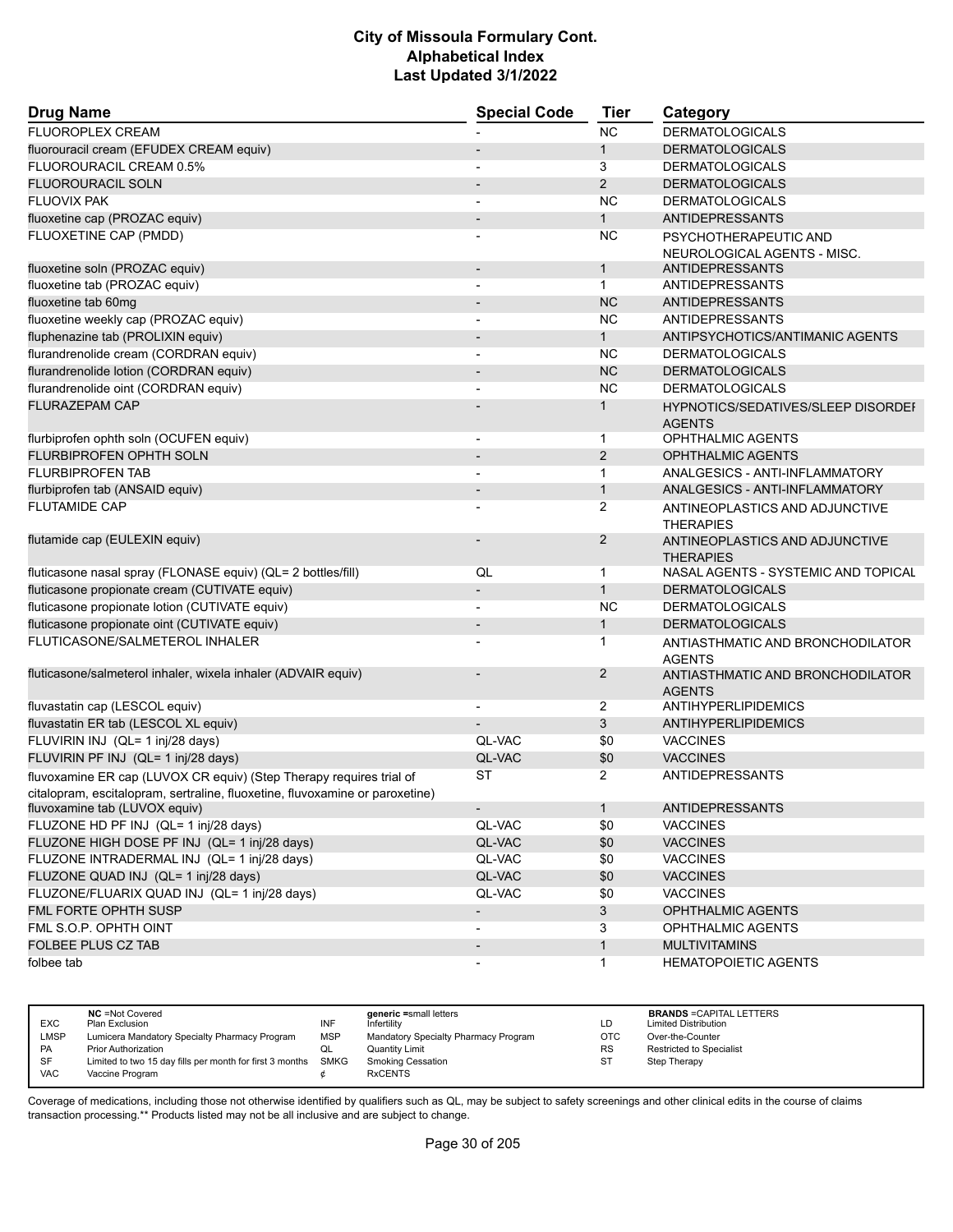| <b>Drug Name</b>                                                                                    | <b>Special Code</b>      | <b>Tier</b>    | Category                                          |
|-----------------------------------------------------------------------------------------------------|--------------------------|----------------|---------------------------------------------------|
| folic acid tab 1mg (Covered at \$0 for females only; All other members<br>covered at generic copay) |                          | \$0            | <b>HEMATOPOIETIC AGENTS</b>                       |
| folic acid tab 400mcg (Covered for females only)                                                    | <b>OTC</b>               | \$0            | <b>HEMATOPOIETIC AGENTS</b>                       |
| folic acid tab 800mcg (Covered for females only)                                                    | <b>OTC</b>               | \$0            | <b>HEMATOPOIETIC AGENTS</b>                       |
| <b>FOLIKA-V TAB</b>                                                                                 |                          | <b>NC</b>      | <b>MULTIVITAMINS</b>                              |
| <b>FOLITE TAB</b>                                                                                   |                          | <b>NC</b>      | <b>HEMATOPOIETIC AGENTS</b>                       |
| <b>FOLTANX TAB</b>                                                                                  |                          | <b>NC</b>      | DIETARY PRODUCTS/DIETARY                          |
|                                                                                                     |                          |                | <b>MANAGEMENT PRODUCTS</b>                        |
| folvite-d tab (GENICIN VITA-D equiv)                                                                | $\overline{\phantom{a}}$ | <b>NC</b>      | <b>HEMATOPOIETIC AGENTS</b>                       |
| <b>FOLVITE-FE TAB</b>                                                                               |                          | <b>NC</b>      | <b>HEMATOPOIETIC AGENTS</b>                       |
| fondaparinux inj (ARIXTRA equiv)                                                                    |                          | $\overline{2}$ | <b>ANTICOAGULANTS</b>                             |
| <b>FORFIVO XL TAB</b>                                                                               |                          | <b>NC</b>      | <b>ANTIDEPRESSANTS</b>                            |
| formoterol fumarate neb soln (PERFOROMIST equiv)                                                    |                          | 3              | ANTIASTHMATIC AND BRONCHODILATOR<br><b>AGENTS</b> |
| <b>FORTAMET TAB</b>                                                                                 |                          | <b>NC</b>      | <b>ANTIDIABETICS</b>                              |
| <b>FORTEO INJ</b>                                                                                   | <b>LMSP</b>              | $\overline{2}$ | <b>ENDOCRINE AND METABOLIC AGENTS -</b>           |
|                                                                                                     |                          |                | MISC.                                             |
| <b>FORTESTA GEL 2%</b>                                                                              |                          | <b>NC</b>      | ANDROGENS-ANABOLIC                                |
| <b>FORTICAL NASAL SPRAY</b>                                                                         |                          | $\mathbf{2}$   | <b>ENDOCRINE AND METABOLIC AGENTS -</b><br>MISC.  |
| FOSAMAX+D TAB                                                                                       |                          | <b>NC</b>      | ENDOCRINE AND METABOLIC AGENTS -<br>MISC.         |
| fosamprenavir tab (LEXIVA equiv)                                                                    | $\overline{\phantom{a}}$ | $\overline{2}$ | <b>ANTIVIRALS</b>                                 |
| fosfomycin tromethamine powder pack (MONUROL equiv)                                                 |                          | 3              | ANTI-INFECTIVE AGENTS - MISC.                     |
| fosinopril tab (MONOPRIL equiv)                                                                     |                          | $\mathbf{1}$   | <b>ANTIHYPERTENSIVES</b>                          |
| fosinopril/hydrochlorothiazide tab (MONOPRIL HCT equiv)                                             | $\overline{\phantom{a}}$ | $\mathbf{1}$   | <b>ANTIHYPERTENSIVES</b>                          |
| <b>FOSRENOL CHEW TAB</b>                                                                            |                          | 3              | <b>GASTROINTESTINAL AGENTS - MISC.</b>            |
| <b>FOSRENOL POWDER PACK</b>                                                                         |                          | 2              | GASTROINTESTINAL AGENTS - MISC.                   |
| FOTIVDA CAP (QL= 21 caps/28 days; Only available through Biologics                                  | LD-PA-QL                 | 3              | ANTINEOPLASTICS AND ADJUNCTIVE                    |
| 800-850-4306)                                                                                       |                          |                | <b>THERAPIES</b>                                  |
| <b>FRAGMIN INJ</b>                                                                                  |                          | 3              | ANTICOAGULANTS                                    |
| <b>FREESTYLE FREEDOM LITE METER</b>                                                                 | <b>OTC</b>               | \$0            | <b>MEDICAL DEVICES AND SUPPLIES</b>               |
| <b>FREESTYLE INSULINX METER</b>                                                                     | <b>OTC</b>               | \$0            | MEDICAL DEVICES AND SUPPLIES                      |
| FREESTYLE INSULINX TEST STRIP                                                                       | <b>OTC</b>               | $\overline{2}$ | <b>DIAGNOSTIC PRODUCTS</b>                        |
| FREESTYLE LIBRE 2 RECEIVER (QL= 1 receiver/year)                                                    | PA-QL                    | 3              | MEDICAL DEVICES AND SUPPLIES                      |
| FREESTYLE LIBRE 2 SENSOR (QL= 2 sensors/28 days)                                                    | PA-QL                    | 3              | <b>MEDICAL DEVICES AND SUPPLIES</b>               |
| FREESTYLE LIBRE RECEIVER (QL= 1 receiver/year)                                                      | PA-QL                    | 3              | MEDICAL DEVICES AND SUPPLIES                      |
| FREESTYLE LIBRE SENSOR (10-DAY) (QL= 3 sensors/30 days)                                             | PA-QL                    | 3              | <b>MEDICAL DEVICES AND SUPPLIES</b>               |
| FREESTYLE LIBRE SENSOR (14-DAY) (QL= 2 sensors/28 days)                                             | PA-QL                    | 3              | MEDICAL DEVICES AND SUPPLIES                      |
| <b>FREESTYLE LITE METER</b>                                                                         | <b>OTC</b>               | \$0            | <b>MEDICAL DEVICES AND SUPPLIES</b>               |
| FREESTYLE LITE TEST STRIP                                                                           | <b>OTC</b>               | $\overline{2}$ | <b>DIAGNOSTIC PRODUCTS</b>                        |
| <b>FREESTYLE PRECISION NEO METER</b>                                                                | <b>OTC</b>               | \$0            | MEDICAL DEVICES AND SUPPLIES                      |
| FREESTYLE PRECISION NEO TEST STRIP                                                                  | <b>OTC</b>               | $\overline{2}$ | <b>DIAGNOSTIC PRODUCTS</b>                        |
| <b>FREESTYLE TEST STRIP</b>                                                                         | <b>OTC</b>               | $2^{\circ}$    | <b>DIAGNOSTIC PRODUCTS</b>                        |
| <b>FROVA TAB</b>                                                                                    | $\overline{\phantom{a}}$ | <b>NC</b>      | <b>MIGRAINE PRODUCTS</b>                          |
| frovatriptan tab (FROVA equiv)                                                                      | $\overline{\phantom{a}}$ | NC             | MIGRAINE PRODUCTS                                 |
| <b>FULPHILA INJ</b>                                                                                 | <b>LMSP</b>              | $\overline{2}$ | <b>HEMATOPOIETIC AGENTS</b>                       |
| <b>FUROSEMIDE SOLN</b>                                                                              | $\overline{\phantom{a}}$ | $\mathbf{1}$   | <b>DIURETICS</b>                                  |
| furosemide soln (LASIX equiv)                                                                       | $\overline{\phantom{a}}$ | 1              | <b>DIURETICS</b>                                  |
| furosemide tab (LASIX equiv)                                                                        | $\overline{\phantom{a}}$ | $\mathbf{1}$   | <b>DIURETICS</b>                                  |
|                                                                                                     |                          |                |                                                   |

| <b>EXC</b> | <b>NC</b> = Not Covered<br>Plan Exclusion                     | INF | generic =small letters<br>Infertility | LD         | <b>BRANDS = CAPITAL LETTERS</b><br><b>Limited Distribution</b> |
|------------|---------------------------------------------------------------|-----|---------------------------------------|------------|----------------------------------------------------------------|
| LMSP       | Lumicera Mandatory Specialty Pharmacy Program                 | MSP | Mandatory Specialty Pharmacy Program  | <b>OTC</b> | Over-the-Counter                                               |
| <b>PA</b>  | <b>Prior Authorization</b>                                    | ◡   | Quantity Limit                        | <b>RS</b>  | <b>Restricted to Specialist</b>                                |
| <b>SF</b>  | Limited to two 15 day fills per month for first 3 months SMKG |     | <b>Smoking Cessation</b>              | ST         | Step Therapy                                                   |
| <b>VAC</b> | Vaccine Program                                               |     | <b>RxCENTS</b>                        |            |                                                                |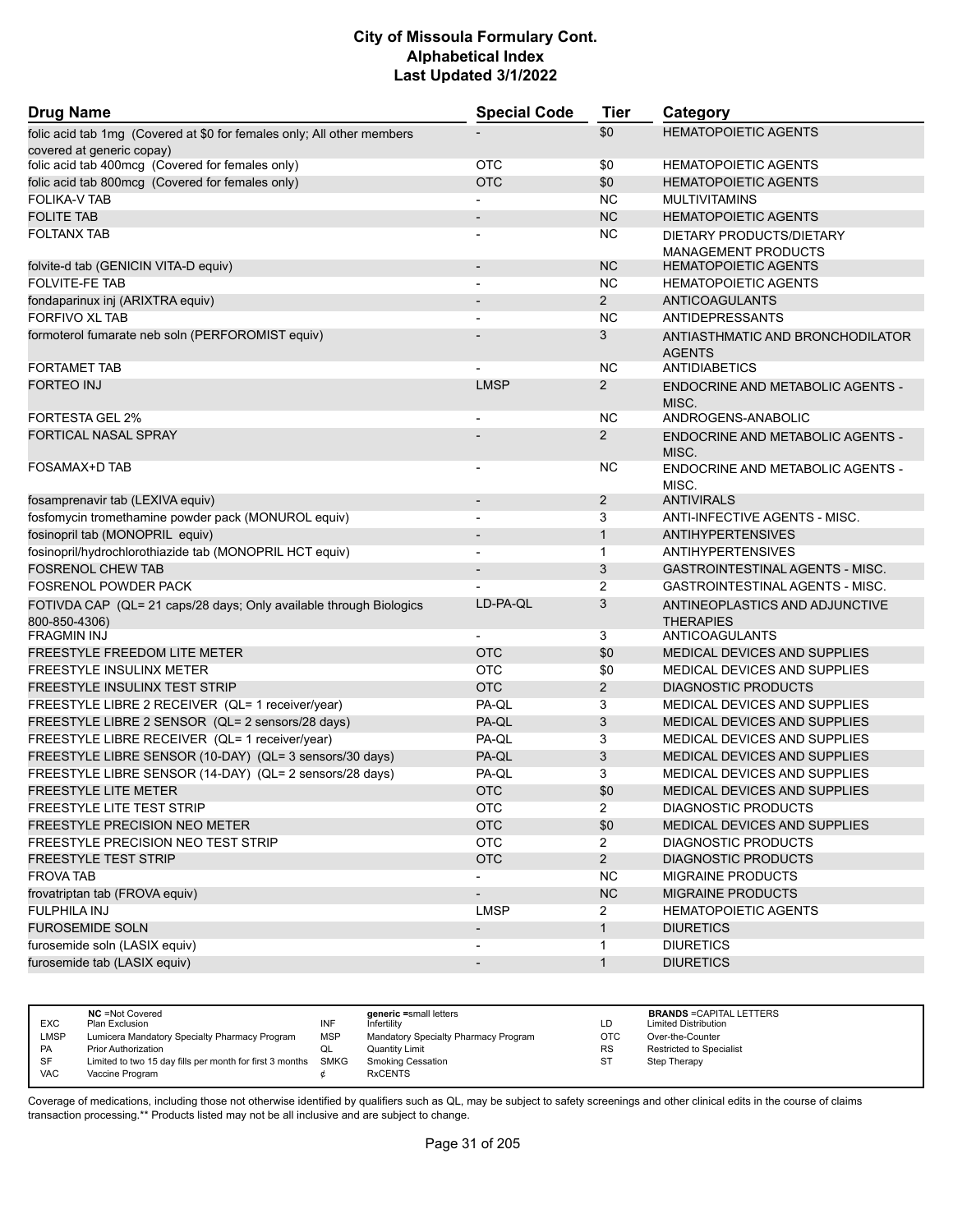| <b>Drug Name</b>                                                                                                                         | <b>Special Code</b>      | Tier           | Category                                             |
|------------------------------------------------------------------------------------------------------------------------------------------|--------------------------|----------------|------------------------------------------------------|
| <b>FUZEON INJ</b>                                                                                                                        | <b>LMSP</b>              | $\overline{2}$ | <b>ANTIVIRALS</b>                                    |
| <b>FYCOMPA TAB</b>                                                                                                                       | $\overline{\phantom{a}}$ | <b>NC</b>      | ANTICONVULSANTS                                      |
| <b>FYCOMPA SUSP</b>                                                                                                                      |                          | <b>NC</b>      | ANTICONVULSANTS                                      |
| gabapentin cap (NEURONTIN equiv) (QL= 9 caps/day)                                                                                        | QL                       | $\mathbf{1}$   | <b>ANTICONVULSANTS</b>                               |
| gabapentin soln (NEURONTIN equiv) (QL= 72 mls/day)                                                                                       | QL                       | 2              | ANTICONVULSANTS                                      |
| gabapentin tab 600mg (NEURONTIN equiv) (QL= 6 tabs/day)                                                                                  | QL                       | $\mathbf{1}$   | ANTICONVULSANTS                                      |
| gabapentin tab 800mg (NEURONTIN equiv) (QL= 4.5 tabs/day)                                                                                | QL                       | $\mathbf{1}$   | ANTICONVULSANTS                                      |
| GABAPENTIN/NAPROXEN CREAM COMPOUND KIT                                                                                                   | $\overline{\phantom{a}}$ | <b>NC</b>      | <b>DERMATOLOGICALS</b>                               |
| GALAFOLD CAP (QL= 14 caps/28 days; Only available through Walgreens<br>888-347-3416)                                                     | LD-PA-OL                 | $\overline{2}$ | ENDOCRINE AND METABOLIC AGENTS -<br>MISC.            |
| galantamine ER cap (RAZADYNE ER equiv)                                                                                                   |                          | $\overline{2}$ | PSYCHOTHERAPEUTIC AND<br>NEUROLOGICAL AGENTS - MISC. |
| <b>GALANTAMINE SOLN</b>                                                                                                                  |                          | 2              | PSYCHOTHERAPEUTIC AND<br>NEUROLOGICAL AGENTS - MISC. |
| galantamine tab (RAZADYNE equiv)                                                                                                         |                          | $\mathbf{1}$   | PSYCHOTHERAPEUTIC AND<br>NEUROLOGICAL AGENTS - MISC. |
| <b>GALZIN CAP</b>                                                                                                                        | $\overline{a}$           | 2              | MINERALS & ELECTROLYTES                              |
| <b>GANCICLOVIR CAP</b>                                                                                                                   |                          | $\overline{2}$ | <b>ANTIVIRALS</b>                                    |
| <b>GARDASIL 9 INJ</b>                                                                                                                    | <b>VAC</b>               | \$0            | <b>VACCINES</b>                                      |
| <b>GARDASIL INJ</b>                                                                                                                      | <b>VAC</b>               | \$0            | <b>VACCINES</b>                                      |
| gatifloxacin ophth soln (ZYMAXID equiv)                                                                                                  |                          | 3              | <b>OPHTHALMIC AGENTS</b>                             |
| <b>GATTEX KIT</b>                                                                                                                        | $\overline{\phantom{a}}$ | <b>NC</b>      | <b>GASTROINTESTINAL AGENTS - MISC.</b>               |
| GAVILYTE-C SOLN (Covered at \$0 for members 45-75 years-Limited to 2<br>fills/calendar year; All other members covered at generic copay) | QL                       | \$0            | LAXATIVES                                            |
| gavilyte-h kit                                                                                                                           |                          | <b>NC</b>      | <b>LAXATIVES</b>                                     |
| GAVRETO CAP (QL= 4 caps/day; Only available through Lumicera<br>855-847-3553)                                                            | LD-PA-QL-SF              | $\overline{2}$ | ANTINEOPLASTICS AND ADJUNCTIVE<br><b>THERAPIES</b>   |
| <b>GAZYVA INJ</b>                                                                                                                        |                          | <b>NC</b>      | ANTINEOPLASTICS AND ADJUNCTIVE<br><b>THERAPIES</b>   |
| <b>GEAMETDRAY GEL</b>                                                                                                                    |                          | <b>NC</b>      | <b>DERMATOLOGICALS</b>                               |
| <b>GELCLAIR GEL</b>                                                                                                                      |                          | <b>NC</b>      | MOUTH/THROAT/DENTAL AGENTS                           |
| <b>GELNIQUE</b>                                                                                                                          | $\overline{\phantom{a}}$ | <b>NC</b>      | URINARY ANTISPASMODICS                               |
| gemfibrozil tab (LOPID equiv)                                                                                                            |                          | $\mathbf{1}$   | ANTIHYPERLIPIDEMICS                                  |
| <b>GEMTESA TAB</b>                                                                                                                       |                          | <b>NC</b>      | URINARY ANTISPASMODICS                               |
| <b>GEN7T LOTION</b>                                                                                                                      | $\blacksquare$           | <b>NC</b>      | <b>DERMATOLOGICALS</b>                               |
| <b>GEN7T PLUS LOTION</b>                                                                                                                 |                          | <b>NC</b>      | <b>DERMATOLOGICALS</b>                               |
| <b>GEN7T PLUS PAD</b>                                                                                                                    |                          | <b>NC</b>      | <b>DERMATOLOGICALS</b>                               |
| <b>GENOTROPIN INJ</b>                                                                                                                    | LMSP-PA                  | $\overline{2}$ | <b>ENDOCRINE AND METABOLIC AGENTS -</b><br>MISC.     |
| <b>GENTAK OPHTH OINT</b>                                                                                                                 |                          | 1              | <b>OPHTHALMIC AGENTS</b>                             |
| gentamicin ophth oint (GARAMYCIN equiv)                                                                                                  |                          | $\mathbf{1}$   | <b>OPHTHALMIC AGENTS</b>                             |
| gentamicin ophth soln (GARAMYCIN equiv)                                                                                                  |                          | $\mathbf{1}$   | <b>OPHTHALMIC AGENTS</b>                             |
| gentamicin sulfate cream                                                                                                                 | $\overline{\phantom{a}}$ | 1              | <b>DERMATOLOGICALS</b>                               |
| gentamicin sulfate oint                                                                                                                  | $\overline{\phantom{a}}$ | $\mathbf{1}$   | <b>DERMATOLOGICALS</b>                               |
| <b>GENVOYA TAB</b>                                                                                                                       | $\overline{\phantom{a}}$ | $\overline{2}$ | <b>ANTIVIRALS</b>                                    |
| <b>GIALAX KIT</b>                                                                                                                        | $\overline{\phantom{a}}$ | NC             | LAXATIVES                                            |
| gianvi tab, ocella tab (YASMIN, YAZ equiv)                                                                                               |                          | \$0            | <b>CONTRACEPTIVES</b>                                |
| <b>GILENYA CAP</b>                                                                                                                       | <b>LMSP</b>              | $\overline{2}$ | PSYCHOTHERAPEUTIC AND<br>NEUROLOGICAL AGENTS - MISC. |
| GILOTRIF TAB (QL= 1 tab/day; Only available through Accredo<br>800-803-2523)                                                             | LD-PA-QL                 | $\overline{a}$ | ANTINEOPLASTICS AND ADJUNCTIVE<br><b>THERAPIES</b>   |

|            | <b>NC</b> = Not Covered                                  |             | generic =small letters               |           | <b>BRANDS = CAPITAL LETTERS</b> |
|------------|----------------------------------------------------------|-------------|--------------------------------------|-----------|---------------------------------|
| <b>EXC</b> | Plan Exclusion                                           | INF         | Infertility                          | LD        | <b>Limited Distribution</b>     |
| LMSP       | Lumicera Mandatory Specialty Pharmacy Program            | <b>MSP</b>  | Mandatory Specialty Pharmacy Program | OTC       | Over-the-Counter                |
| PA         | <b>Prior Authorization</b>                               |             | Quantity Limit                       | <b>RS</b> | <b>Restricted to Specialist</b> |
| SF         | Limited to two 15 day fills per month for first 3 months | <b>SMKG</b> | Smoking Cessation                    | S1        | Step Therapy                    |
| <b>VAC</b> | Vaccine Program                                          |             | <b>RxCENTS</b>                       |           |                                 |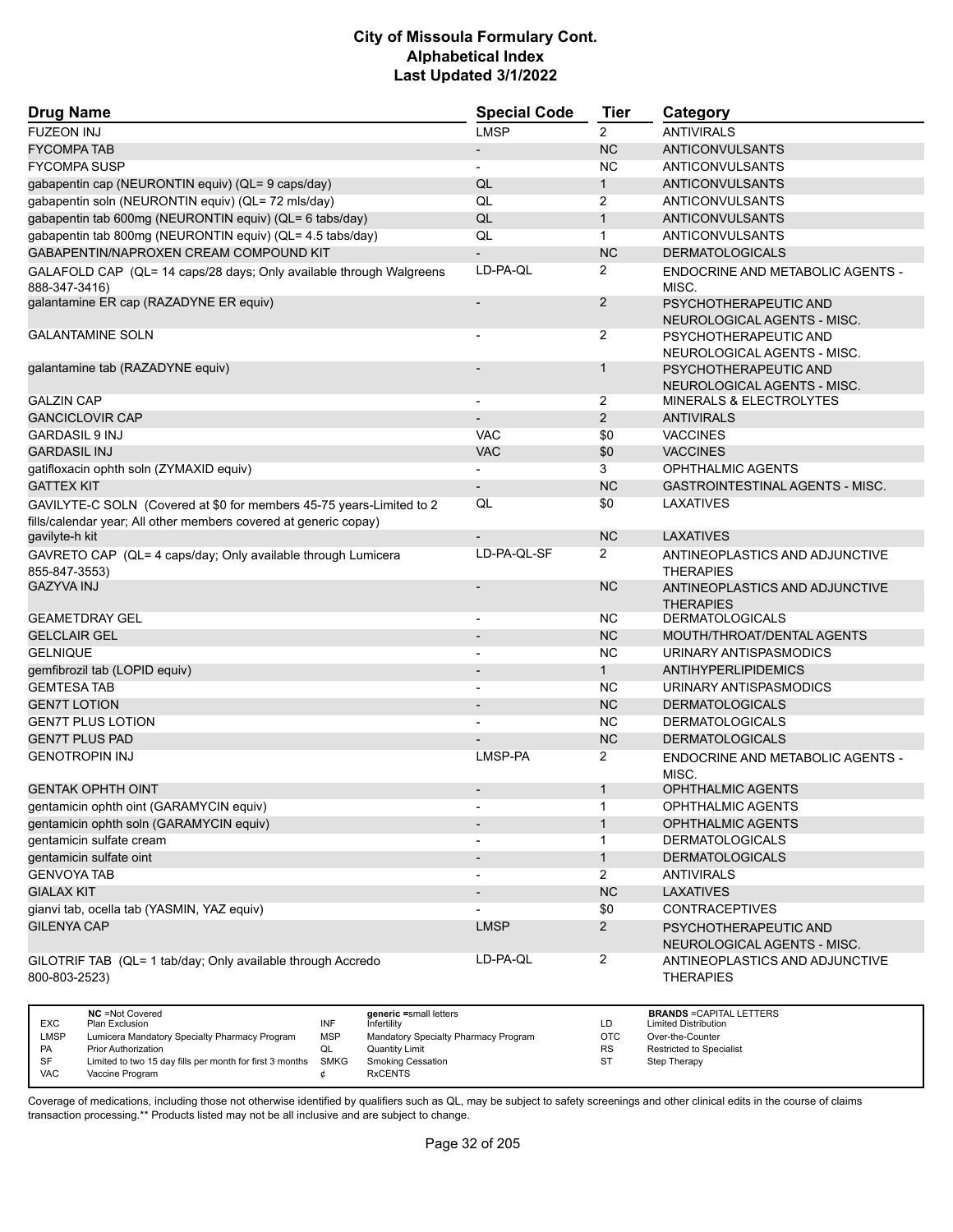| <b>Drug Name</b>                                                                                                                       | <b>Special Code</b>      | <b>Tier</b>    | Category                                                       |
|----------------------------------------------------------------------------------------------------------------------------------------|--------------------------|----------------|----------------------------------------------------------------|
| <b>GIMOTI NASAL SPRAY</b>                                                                                                              |                          | <b>NC</b>      | <b>GASTROINTESTINAL AGENTS - MISC.</b>                         |
| glatiramer inj (COPAXONE equiv)                                                                                                        | <b>LMSP</b>              | $\mathbf 1$    | PSYCHOTHERAPEUTIC AND<br>NEUROLOGICAL AGENTS - MISC.           |
| <b>GLEOSTINE/LOMUSTINE CAP</b>                                                                                                         |                          | $\overline{2}$ | ANTINEOPLASTICS AND ADJUNCTIVE<br><b>THERAPIES</b>             |
| glimepiride tab (AMARYL equiv)                                                                                                         | $\overline{\phantom{a}}$ | $\mathbf 1$    | <b>ANTIDIABETICS</b>                                           |
| glipizide ER tab (GLUCOTROL XL equiv)                                                                                                  | $\overline{\phantom{a}}$ | $\mathbf{1}$   | <b>ANTIDIABETICS</b>                                           |
| glipizide tab (GLUCOTROL equiv)                                                                                                        |                          | $\mathbf{1}$   | <b>ANTIDIABETICS</b>                                           |
| glipizide/metformin tab (METAGLIP equiv)                                                                                               |                          | $\mathbf{1}$   | <b>ANTIDIABETICS</b>                                           |
| GLOPERBA SOLN (Prior Authorization required for members age 9 or older)                                                                | <b>PA</b>                | 3              | <b>GOUT AGENTS</b>                                             |
| GLUCAGEN HYPOKIT INJ (QL= 2 inj/fill)                                                                                                  | QL                       | $\overline{2}$ | <b>ANTIDIABETICS</b>                                           |
| <b>GLUCAGEN INJ</b>                                                                                                                    |                          | $\overline{2}$ | <b>DIAGNOSTIC PRODUCTS</b>                                     |
| glucagon (rdna) for inj kit (GLUCAGON equiv) (QL= 2 inj/fill)                                                                          | QL                       | $\overline{2}$ | <b>ANTIDIABETICS</b>                                           |
| <b>GLUCAGON DIAGNOSTIC INJ</b>                                                                                                         |                          | <b>NC</b>      | <b>DIAGNOSTIC PRODUCTS</b>                                     |
| GLUCAGON EMR INJ (QL= 2 inj/fill)                                                                                                      | QL                       | $\overline{2}$ | <b>ANTIDIABETICS</b>                                           |
| GLUCAGON INJ KIT (QL= 2 inj/fill)                                                                                                      | QL                       | $\overline{2}$ | <b>ANTIDIABETICS</b>                                           |
| GLUMETZA TAB 1000MG                                                                                                                    | $\overline{\phantom{a}}$ | <b>NC</b>      | <b>ANTIDIABETICS</b>                                           |
| <b>GLUMETZA TAB 500MG</b>                                                                                                              | $\overline{a}$           | <b>NC</b>      | <b>ANTIDIABETICS</b>                                           |
| glyburide micronized tab (GLYNASE equiv)                                                                                               | $\overline{a}$           | $\mathbf{1}$   | <b>ANTIDIABETICS</b>                                           |
| glyburide tab (MICRONASE equiv)                                                                                                        | $\blacksquare$           | $\mathbf 1$    | <b>ANTIDIABETICS</b>                                           |
| glyburide/metformin tab (GLUCOVANCE equiv)                                                                                             |                          | $\mathbf{1}$   | <b>ANTIDIABETICS</b>                                           |
| <b>GLYCATE TAB</b>                                                                                                                     |                          | <b>NC</b>      | <b>ULCER</b><br>DRUGS/ANTISPASMODICS/ANTICHOLINEF<br>CS        |
| <b>GLYCATE TAB, GLYCOPYRROLATE TAB</b>                                                                                                 |                          | <b>NC</b>      | <b>ULCER DRUGS</b>                                             |
| glycopyrrolate oral soln (CUVPOSA equiv)                                                                                               |                          | 3              | <b>ULCER</b><br>DRUGS/ANTISPASMODICS/ANTICHOLINEF<br><b>CS</b> |
| glycopyrrolate tab (ROBINUL equiv)                                                                                                     | $\overline{\phantom{a}}$ | $\overline{2}$ | <b>ULCER DRUGS</b>                                             |
| <b>GLYGEST PAK</b>                                                                                                                     |                          | <b>NC</b>      | DIETARY PRODUCTS/DIETARY<br><b>MANAGEMENT PRODUCTS</b>         |
| GLYXAMBI TAB (QL= 1 tab/day)                                                                                                           | QL                       | $\overline{2}$ | <b>ANTIDIABETICS</b>                                           |
| <b>GOCOVRI CAP</b>                                                                                                                     |                          | <b>NC</b>      | ANTIPARKINSON AGENTS                                           |
| GOLYTELY SOLN (Covered at \$0 for members 45-75 years-Limited to 2<br>fills/calendar year; All other members covered at generic copay) | QL                       | \$0            | <b>LAXATIVES</b>                                               |
| <b>GONITRO POWDER</b>                                                                                                                  | $\overline{a}$           | <b>NC</b>      | <b>ANTIANGINAL AGENTS</b>                                      |
| <b>GOPRELTO SOLN</b>                                                                                                                   |                          | <b>NC</b>      | NASAL AGENTS - SYSTEMIC AND TOPICAL                            |
| <b>GRALISE STARTER PACK</b>                                                                                                            |                          | <b>NC</b>      | PSYCHOTHERAPEUTIC AND<br>NEUROLOGICAL AGENTS - MISC.           |
| <b>GRALISE TAB</b>                                                                                                                     |                          | <b>NC</b>      | PSYCHOTHERAPEUTIC AND<br>NEUROLOGICAL AGENTS - MISC.           |
| granisetron tab (KYTRIL equiv) (QL= 14 tabs/fill)                                                                                      | QL                       | $\mathbf 1$    | ANTIEMETICS                                                    |
| GRANISOL SOLN (QL= 60ml/fill)                                                                                                          | $\mathsf{QL}$            | $\mathbf{3}$   | <b>ANTIEMETICS</b>                                             |
| <b>GRANIX INJ</b>                                                                                                                      |                          | <b>NC</b>      | <b>HEMATOPOIETIC AGENTS</b>                                    |
| <b>GRASTEK SL TAB</b>                                                                                                                  |                          | NC             | <b>BIOLOGICALS MISC</b>                                        |
| griseofulvin micro tab (GRIFULVIN V equiv)                                                                                             | $\blacksquare$           | $\overline{2}$ | <b>ANTIFUNGALS</b>                                             |
| griseofulvin susp (GRIFULVIN equiv)                                                                                                    |                          | $2^{\circ}$    | <b>ANTIFUNGALS</b>                                             |
| griseofulvin tab (GRIS-PEG equiv)                                                                                                      |                          | $\overline{2}$ | <b>ANTIFUNGALS</b>                                             |
| <b>GUAIFENESEN SYRUP</b>                                                                                                               | $\overline{\phantom{a}}$ | NC             | COUGH/COLD/ALLERGY                                             |
| guaifenesin tab (ALLFEN JR equiv)                                                                                                      |                          | NC.            | COUGH/COLD/ALLERGY                                             |

| <b>EXC</b>  | <b>NC</b> = Not Covered<br>Plan Exclusion                     | INF        | generic =small letters<br>Infertilitv | LD         | <b>BRANDS = CAPITAL LETTERS</b><br><b>Limited Distribution</b> |
|-------------|---------------------------------------------------------------|------------|---------------------------------------|------------|----------------------------------------------------------------|
| <b>LMSP</b> | Lumicera Mandatory Specialty Pharmacy Program                 | <b>MSP</b> | Mandatory Specialty Pharmacy Program  | <b>OTC</b> | Over-the-Counter                                               |
| <b>PA</b>   | <b>Prior Authorization</b>                                    | QL         | <b>Quantity Limit</b>                 | <b>RS</b>  | Restricted to Specialist                                       |
| <b>SF</b>   | Limited to two 15 day fills per month for first 3 months SMKG |            | <b>Smoking Cessation</b>              | ST         | Step Therapy                                                   |
| <b>VAC</b>  | Vaccine Program                                               |            | <b>RxCENTS</b>                        |            |                                                                |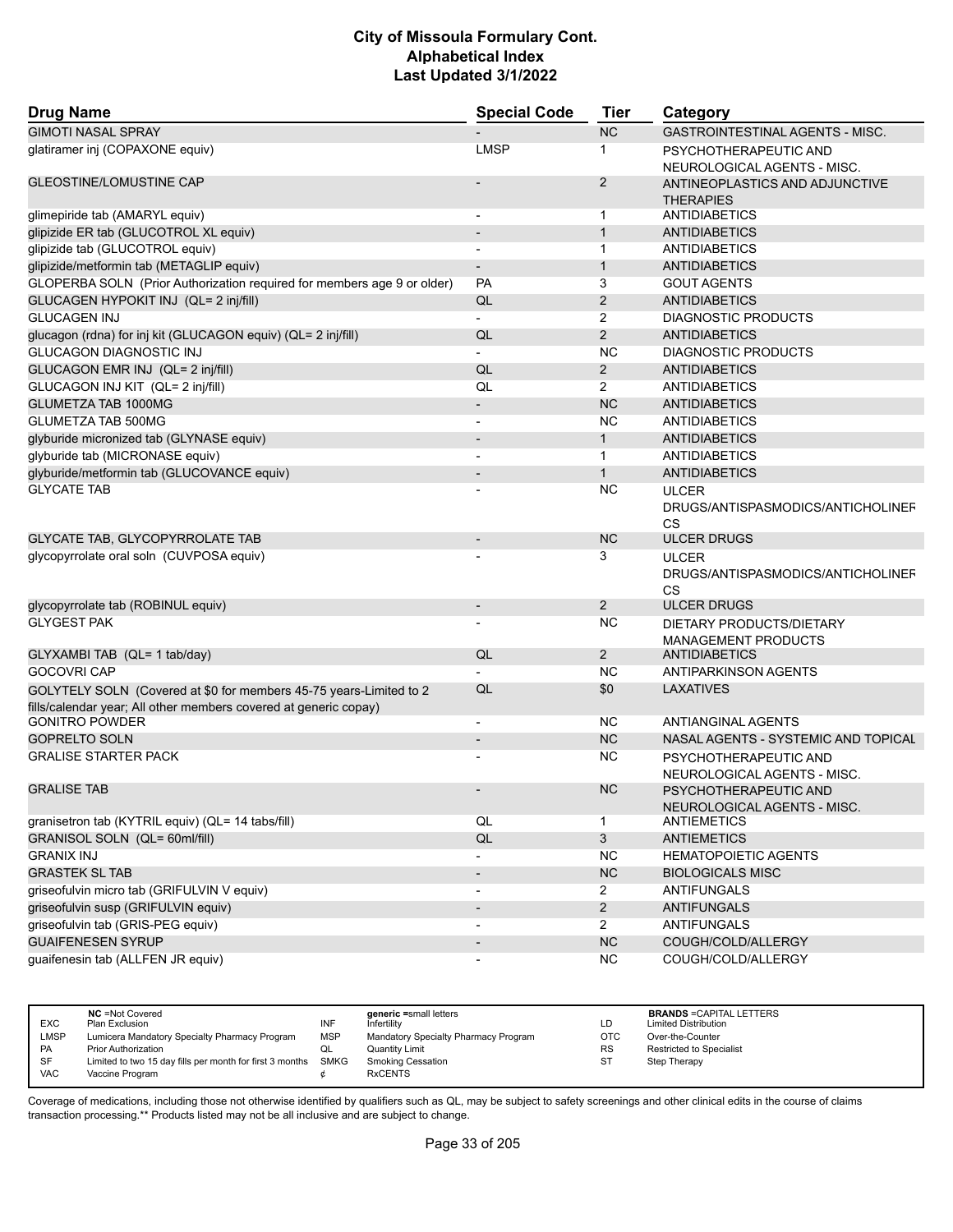| <b>Drug Name</b>                                                     | <b>Special Code</b>      | <b>Tier</b>    | Category                                                       |
|----------------------------------------------------------------------|--------------------------|----------------|----------------------------------------------------------------|
| GUAIFENESIN/CODEINE SYRUP (QL= 240ml/fill)                           | OTC-QL                   | $\mathbf{1}$   | COUGH/COLD/ALLERGY                                             |
| guaifenesin/codeine syrup (TUSSI-ORGANIDIN-S equiv) (QL= 240ml/fill) | OTC-QL                   | $\mathbf{1}$   | COUGH/COLD/ALLERGY                                             |
| <b>GUANABENZ TAB</b>                                                 |                          | 3              | <b>ANTIHYPERTENSIVES</b>                                       |
| <b>GUANENDRUX GEL</b>                                                |                          | <b>NC</b>      | <b>DERMATOLOGICALS</b>                                         |
| guanfacine ER tab (INTUNIV equiv)                                    |                          | $\mathbf{1}$   | ADHD/ANTI-NARCOLEPSY/ANTI-OBESITY//<br><b>NOREXIANTS</b>       |
| guanfacine IR tab (TENEX equiv)                                      | $\blacksquare$           | $\mathbf 1$    | <b>ANTIHYPERTENSIVES</b>                                       |
| GVOKE INJ (QL= 2 inj/fill)                                           | QL                       | 2              | <b>ANTIDIABETICS</b>                                           |
| GVOKE INJ KIT (QL= 2 inj/fill)                                       | QL                       | $\overline{2}$ | <b>ANTIDIABETICS</b>                                           |
| GVOKE PFS INJ (QL= 2 inj/fill)                                       | QL                       | $\overline{2}$ | <b>ANTIDIABETICS</b>                                           |
| <b>HAEGARDA INJ</b>                                                  | MSP-PA                   | 2              | <b>HEMATOLOGICAL AGENTS - MISC.</b>                            |
| halcinonide cream (HALOG equiv)                                      | $\overline{\phantom{a}}$ | <b>NC</b>      | <b>DERMATOLOGICALS</b>                                         |
| <b>HALFLYTELY BOWEL PREP KIT</b>                                     | $\overline{a}$           | <b>NC</b>      | <b>LAXATIVES</b>                                               |
| halobetasol propionate cream (ULTRAVATE equiv)                       |                          | $\overline{2}$ | <b>DERMATOLOGICALS</b>                                         |
| halobetasol propionate oint (ULTRAVATE equiv)                        |                          | $\overline{2}$ | <b>DERMATOLOGICALS</b>                                         |
| <b>HALOG CREAM</b>                                                   |                          | <b>NC</b>      | <b>DERMATOLOGICALS</b>                                         |
| <b>HALOG OINT</b>                                                    | $\overline{a}$           | <b>NC</b>      | <b>DERMATOLOGICALS</b>                                         |
| <b>HALOG SOLN</b>                                                    |                          | <b>NC</b>      | <b>DERMATOLOGICALS</b>                                         |
| halonate pac kit (ULTRAVATE KIT equiv)                               |                          | <b>NC</b>      | <b>DERMATOLOGICALS</b>                                         |
| haloperidol lactate conc (HALDOL equiv)                              | $\overline{\phantom{0}}$ | $\mathbf{1}$   | ANTIPSYCHOTICS/ANTIMANIC AGENTS                                |
| haloperidol tab (HALDOL equiv)                                       | $\overline{\phantom{a}}$ | $\mathbf{1}$   | ANTIPSYCHOTICS/ANTIMANIC AGENTS                                |
| <b>HARVONI PELLET PAK</b>                                            |                          | <b>NC</b>      | <b>ANTIVIRALS</b>                                              |
| <b>HARVONI TAB</b>                                                   | $\overline{a}$           | <b>NC</b>      | <b>ANTIVIRALS</b>                                              |
| HAVRIX INJ, VAQTA INJ                                                | <b>VAC</b>               | \$0            | <b>VACCINES</b>                                                |
| HC BUTYRATE CREAM                                                    |                          | <b>NC</b>      | <b>DERMATOLOGICALS</b>                                         |
| <b>HC BUTYRATE SOLN</b>                                              |                          | <b>NC</b>      | <b>DERMATOLOGICALS</b>                                         |
| HC/PRAMOXINE CREAM 1-2.35%                                           | $\overline{\phantom{a}}$ | <b>NC</b>      | <b>DERMATOLOGICALS</b>                                         |
| <b>HC-LIDOCAINE CREAM</b>                                            |                          | <b>NC</b>      | <b>DERMATOLOGICALS</b>                                         |
| <b>HDC DM SYRUP</b>                                                  |                          | <b>NC</b>      | COUGH/COLD/ALLERGY                                             |
| <b>HELIDAC PACK</b>                                                  |                          | <b>NC</b>      | <b>ULCER</b><br>DRUGS/ANTISPASMODICS/ANTICHOLINEF<br><b>CS</b> |
| <b>HEMADY TAB</b>                                                    | $\blacksquare$           | <b>NC</b>      | <b>CORTICOSTEROIDS</b>                                         |
| <b>HEMANGEOL SOLN</b>                                                |                          | <b>NC</b>      | <b>BETA BLOCKERS</b>                                           |
| <b>HEMLIBRA INJ</b>                                                  | LMSP-PA                  | $\overline{2}$ | <b>HEMATOLOGICAL AGENTS - MISC.</b>                            |
| <b>HEPLISAV-B INJ</b>                                                | <b>VAC</b>               | \$0            | <b>VACCINES</b>                                                |
| <b>HERCEPTIN HYLECTA INJ</b>                                         |                          | <b>NC</b>      | ANTINEOPLASTICS AND ADJUNCTIVE<br><b>THERAPIES</b>             |
| <b>HETLIOZ CAP</b>                                                   |                          | <b>NC</b>      | HYPNOTICS/SEDATIVES/SLEEP DISORDEI<br><b>AGENTS</b>            |
| <b>HETLIOZ SUSP</b>                                                  |                          | <b>NC</b>      | HYPNOTICS/SEDATIVES/SLEEP DISORDEF<br><b>AGENTS</b>            |
| <b>HEXALEN CAP</b>                                                   |                          | $\overline{2}$ | ANTINEOPLASTICS AND ADJUNCTIVE<br><b>THERAPIES</b>             |
| <b>HIXDEFRIMA SOLN</b>                                               |                          | NC.            | <b>DERMATOLOGICALS</b>                                         |
| HIZENTRA INJ                                                         | MSP-PA                   | $\overline{2}$ | PASSIVE IMMUNIZING AGENTS                                      |
| homatropine ophth soln (ISOPTO HOMATROPINE equiv)                    |                          | 1              | OPHTHALMIC AGENTS                                              |
| HOMATROPINE OPHTH SOLN                                               | $\overline{\phantom{a}}$ | $\overline{2}$ | OPHTHALMIC AGENTS                                              |
| <b>HORIZANT TAB</b>                                                  |                          | NC.            | PSYCHOTHERAPEUTIC AND                                          |
|                                                                      |                          |                | NEUROLOGICAL AGENTS - MISC.                                    |

| <b>EXC</b>  | <b>NC</b> = Not Covered<br>Plan Exclusion                     | INF        | generic =small letters<br>Infertilitv | LD         | <b>BRANDS = CAPITAL LETTERS</b><br><b>Limited Distribution</b> |
|-------------|---------------------------------------------------------------|------------|---------------------------------------|------------|----------------------------------------------------------------|
| <b>LMSP</b> | Lumicera Mandatory Specialty Pharmacy Program                 | <b>MSP</b> | Mandatory Specialty Pharmacy Program  | <b>OTC</b> | Over-the-Counter                                               |
| <b>PA</b>   | <b>Prior Authorization</b>                                    |            | <b>Quantity Limit</b>                 | <b>RS</b>  | <b>Restricted to Specialist</b>                                |
| SF          | Limited to two 15 day fills per month for first 3 months SMKG |            | <b>Smoking Cessation</b>              | ST         | Step Therapy                                                   |
| VAC         | Vaccine Program                                               |            | <b>RxCENTS</b>                        |            |                                                                |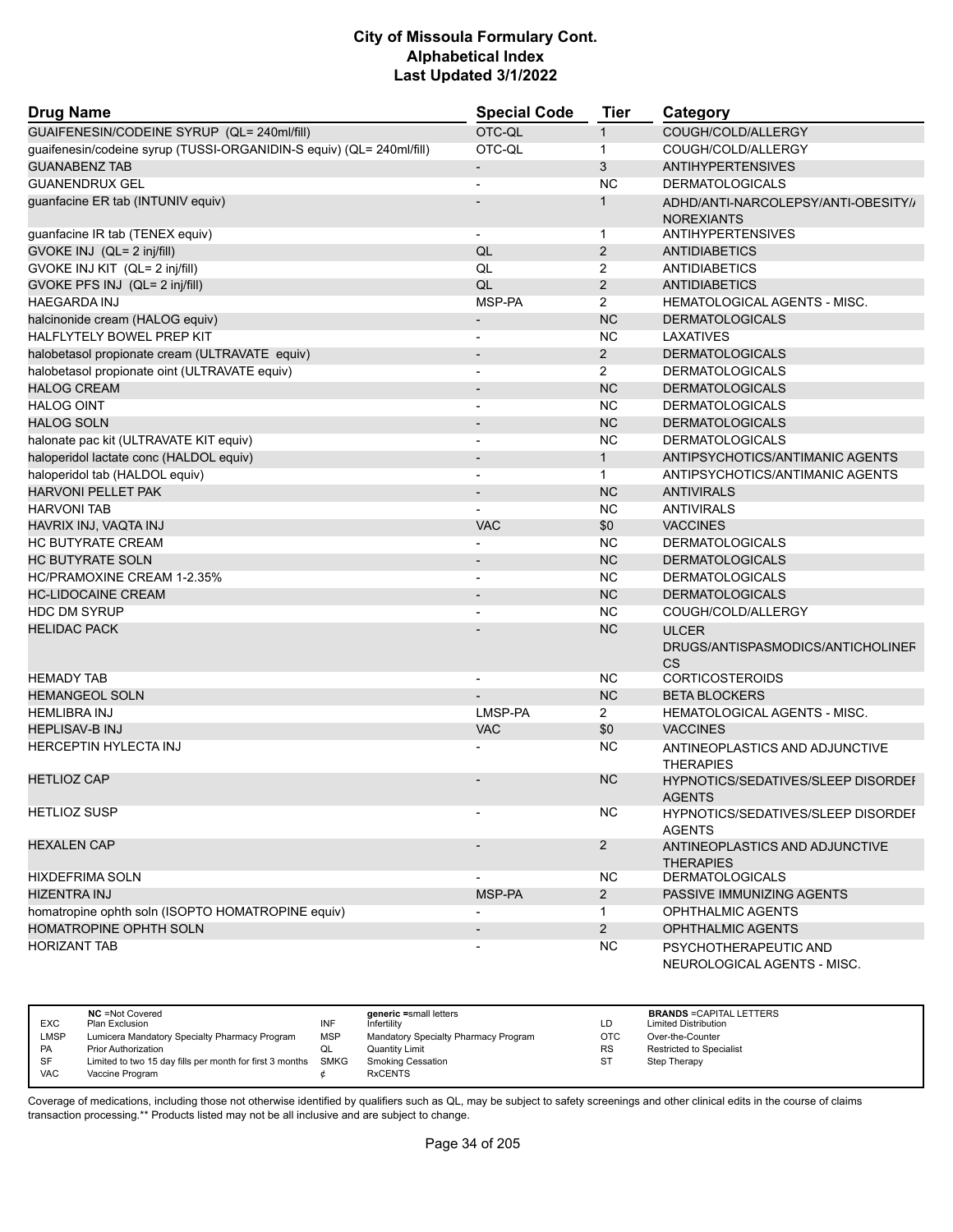| <b>Drug Name</b>                                                                                     | <b>Special Code</b>          | <b>Tier</b>    | Category                                         |
|------------------------------------------------------------------------------------------------------|------------------------------|----------------|--------------------------------------------------|
| <b>HUMALOG INJ</b>                                                                                   |                              | NC             | <b>ANTIDIABETICS</b>                             |
| HUMALOG KWIKPEN INJ                                                                                  | $\overline{a}$               | <b>NC</b>      | <b>ANTIDIABETICS</b>                             |
| <b>HUMALOG MIX INJ</b>                                                                               |                              | <b>NC</b>      | <b>ANTIDIABETICS</b>                             |
| HUMALOG MIX KWIKPEN INJ, INSULIN LISPRO PROTAMINE INJ                                                |                              | <b>NC</b>      | <b>ANTIDIABETICS</b>                             |
| <b>HUMALOG PEN INJ</b>                                                                               | $\qquad \qquad \blacksquare$ | <b>NC</b>      | <b>ANTIDIABETICS</b>                             |
| <b>HUMATIN CAP</b>                                                                                   |                              | <b>NC</b>      | <b>AMINOGLYCOSIDES</b>                           |
| HUMATROPE INJ, ZOMACTON INJ                                                                          |                              | <b>NC</b>      | <b>ENDOCRINE AND METABOLIC AGENTS -</b><br>MISC. |
| HUMIRA INJ 10MG (QL= 2 syringes/28 days)                                                             | LMSP-PA-QL                   | $\overline{2}$ | ANALGESICS - ANTI-INFLAMMATORY                   |
| HUMIRA INJ 20MG (QL= 2 syringes/28 days)                                                             | LMSP-PA-QL                   | $\overline{2}$ | ANALGESICS - ANTI-INFLAMMATORY                   |
| HUMIRA INJ 40MG (QL= 2 syringes/28 days)                                                             | LMSP-PA-QL                   | 2              | ANALGESICS - ANTI-INFLAMMATORY                   |
| HUMIRA INJ 80MG (QL= 2 syringes/28 days)                                                             | LMSP-PA-QL                   | $\overline{2}$ | ANALGESICS - ANTI-INFLAMMATORY                   |
| HUMIRA INJ CROHNS/UC/HIDRADENITIS STARTER PACK (QL= 1 pack/fill, 1 LMSP-PA-QL                        |                              | 2              | ANALGESICS - ANTI-INFLAMMATORY                   |
| fill/plan year)<br>HUMIRA INJ PEDIATRIC CROHNS STARTER PACK (QL= 1 pack/fill, 1 fill/plan LMSP-PA-QL |                              | $\overline{2}$ | ANALGESICS - ANTI-INFLAMMATORY                   |
| year)                                                                                                |                              |                |                                                  |
| HUMIRA INJ PEDIATRIC UC STARTER PACK (QL= 1 pack/fill, 1 fill/plan year)                             | LMSP-PA-QL                   | 2              | ANALGESICS - ANTI-INFLAMMATORY                   |
| HUMIRA INJ PSORIASIS/UVEITIS STARTER PACK (QL= 1 pack/fill, 1 fill/plan<br>year)                     | LMSP-PA-QL                   | $\overline{2}$ | ANALGESICS - ANTI-INFLAMMATORY                   |
| HUMIRA PEN INJ 40MG (QL= 2 pens/28 days)                                                             | LMSP-PA-QL                   | $\overline{2}$ | ANALGESICS - ANTI-INFLAMMATORY                   |
| <b>HUMULIN MIX INJ</b>                                                                               | <b>OTC</b>                   | <b>NC</b>      | <b>ANTIDIABETICS</b>                             |
| HUMULIN MIX PEN INJ                                                                                  | <b>OTC</b>                   | NC.            | <b>ANTIDIABETICS</b>                             |
| <b>HUMULIN N INJ</b>                                                                                 | <b>OTC</b>                   | NC             | <b>ANTIDIABETICS</b>                             |
| HUMULIN N PEN INJ                                                                                    | <b>OTC</b>                   | <b>NC</b>      | <b>ANTIDIABETICS</b>                             |
| <b>HUMULIN R INJ</b>                                                                                 | <b>OTC</b>                   | <b>NC</b>      | <b>ANTIDIABETICS</b>                             |
| HUMULIN R INJ U-500                                                                                  |                              | 2              | <b>ANTIDIABETICS</b>                             |
| HUMULIN R U-500 KWIKPEN INJ                                                                          |                              | $\overline{2}$ | <b>ANTIDIABETICS</b>                             |
| <b>HURRISEAL MIS SNAP</b>                                                                            |                              | <b>NC</b>      | <b>MEDICAL DEVICES AND SUPPLIES</b>              |
| <b>HYCAMTIN CAP</b>                                                                                  | LMSP-PA                      | $\overline{2}$ | ANTINEOPLASTICS                                  |
| <b>HYCLODEX SOLN</b>                                                                                 | $\overline{a}$               | <b>NC</b>      | <b>DERMATOLOGICALS</b>                           |
| <b>HYCOFENIX SOLN</b>                                                                                |                              | <b>NC</b>      | COUGH/COLD/ALLERGY                               |
| hydralazine tab (APRESOLINE equiv)                                                                   | $\overline{\phantom{0}}$     | 1              | <b>ANTIHYPERTENSIVES</b>                         |
| hydrochlorothiazide cap (MICROZIDE equiv)                                                            | $\overline{\phantom{m}}$     | $\mathbf{1}$   | <b>DIURETICS</b>                                 |
| hydrochlorothiazide tab (HYDRODIURIL equiv)                                                          |                              | $\mathbf{1}$   | <b>DIURETICS</b>                                 |
| HYDROCODONE BITARTRATE ER CAP (QL= 2 caps/day)                                                       | QL                           | 2              | <b>ANALGESICS - OPIOID</b>                       |
| hydrocodone bitartrate ER cap (ZOHYDRO equiv) (QL= 2 caps/day)                                       | QL                           | 2              | ANALGESICS - OPIOID                              |
| hydrocodone bitartrate er tab (HYSINGLA equiv) (QL= 1 tab/day)                                       | QL                           | 2              | ANALGESICS - OPIOID                              |
| hydrocodone/acetaminophen cap (LORCET equiv)                                                         | $\overline{\phantom{a}}$     | $\mathbf{1}$   | ANALGESICS - OPIOID                              |
| hydrocodone/acetaminophen soln (HYCET, LORTAB equiv)                                                 | $\overline{\phantom{m}}$     | $\mathbf{1}$   | <b>ANALGESICS - OPIOID</b>                       |
| hydrocodone/acetaminophen soln 10-325 mg/15ml (HYCET equiv)                                          |                              | 3              | ANALGESICS - OPIOID                              |
| hydrocodone/acetaminophen tab (LORTAB equiv)                                                         |                              | $\mathbf{1}$   | ANALGESICS - OPIOID                              |
| hydrocodone/acetaminophen tab 10mg-300mg (XODOL equiv)                                               |                              | <b>NC</b>      | ANALGESICS - OPIOID                              |
| hydrocodone/acetaminophen tab 2.5-325mg (NORCO equiv)                                                |                              | $\mathbf{3}$   | ANALGESICS - OPIOID                              |
| hydrocodone/acetaminophen tab 5mg-300mg (XODOL equiv)                                                |                              | <b>NC</b>      | ANALGESICS - OPIOID                              |
| hydrocodone/acetaminophen tab 7.5mg-300mg (XODOL equiv)                                              | $\qquad \qquad \blacksquare$ | NC             | ANALGESICS - OPIOID                              |
| hydrocodone/chlorpheniramine CR susp (TUSSIONEX equiv) (QL= 120ml/fill; 2<br>fills/30 days)          | QL                           | 3              | COUGH/COLD/ALLERGY                               |
| HYDROCODONE/CHLORPHENIRAMINE/PSEUDOEPHEDRINE LIQUID (QL= QL<br>120ml/fill, 2 fills/month)            |                              | 3              | COUGH/COLD/ALLERGY                               |

| <b>EXC</b>  | <b>NC</b> = Not Covered<br>Plan Exclusion                | INF         | generic =small letters<br>Infertility | LD        | <b>BRANDS = CAPITAL LETTERS</b><br><b>Limited Distribution</b> |
|-------------|----------------------------------------------------------|-------------|---------------------------------------|-----------|----------------------------------------------------------------|
| <b>LMSP</b> | Lumicera Mandatory Specialty Pharmacy Program            | <b>MSP</b>  | Mandatory Specialty Pharmacy Program  | OTC       | Over-the-Counter                                               |
| <b>PA</b>   | <b>Prior Authorization</b>                               | QL          | <b>Quantity Limit</b>                 | <b>RS</b> | Restricted to Specialist                                       |
| SF          | Limited to two 15 day fills per month for first 3 months | <b>SMKG</b> | <b>Smoking Cessation</b>              | ST        | Step Therapy                                                   |
| <b>VAC</b>  | Vaccine Program                                          |             | <b>RxCENTS</b>                        |           |                                                                |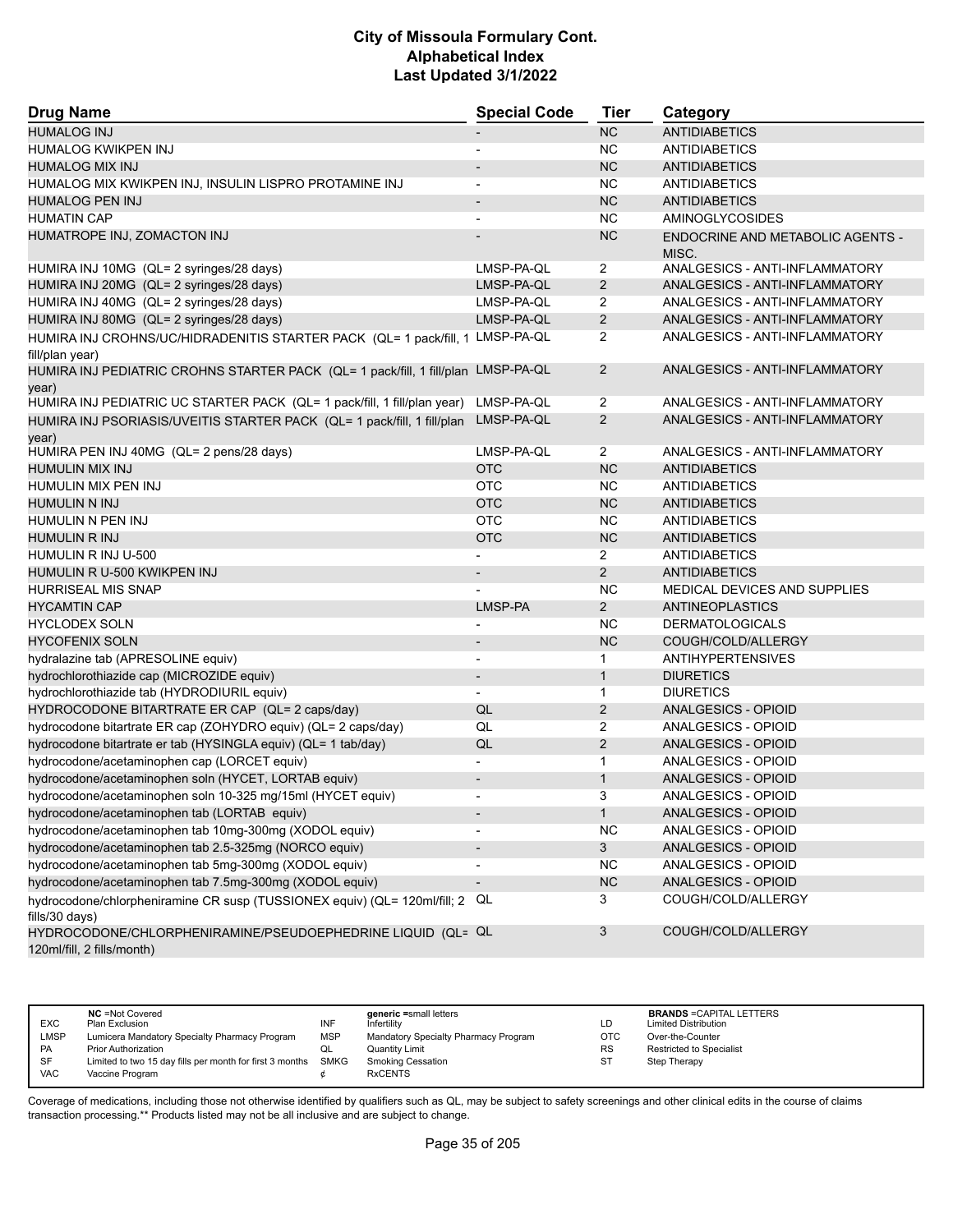| <b>Drug Name</b>                                                     | <b>Special Code</b>      | <b>Tier</b>    | Category                                                       |
|----------------------------------------------------------------------|--------------------------|----------------|----------------------------------------------------------------|
| hydrocodone/chlorpheniramine/pseudoephedrine liquid (ZUTRIPRO equiv) | QL                       | 3              | COUGH/COLD/ALLERGY                                             |
| (QL= 120ml/fill, 2 fills/month)                                      |                          |                |                                                                |
| hydrocodone/homatropine syrup (HYCODAN equiv)                        |                          | $\mathbf{1}$   | COUGH/COLD/ALLERGY                                             |
| hydrocodone/ibuprofen tab (VICOPROFEN equiv)                         | $\overline{a}$           | 3              | ANALGESICS - OPIOID                                            |
| hydrocortisone butyrate cream (LOCOID equiv)                         |                          | <b>NC</b>      | <b>DERMATOLOGICALS</b>                                         |
| hydrocortisone butyrate lipocream (LOCOID equiv)                     |                          | <b>NC</b>      | <b>DERMATOLOGICALS</b>                                         |
| hydrocortisone butyrate oint (LOCOID equiv)                          |                          | <b>NC</b>      | <b>DERMATOLOGICALS</b>                                         |
| hydrocortisone butyrate soln (LOCOID equiv)                          | $\overline{\phantom{a}}$ | <b>NC</b>      | <b>DERMATOLOGICALS</b>                                         |
| hydrocortisone cream (PROCTOCORT equiv)                              |                          | $\mathbf{1}$   | <b>DERMATOLOGICALS</b>                                         |
| hydrocortisone enema (CORTENEMA equiv)                               | $\blacksquare$           | $\overline{2}$ | ANORECTAL AGENTS                                               |
| hydrocortisone lotion (HYTONE equiv)                                 | $\overline{\phantom{a}}$ | $\mathbf{1}$   | <b>DERMATOLOGICALS</b>                                         |
| hydrocortisone lotion (LOCOID equiv)                                 |                          | <b>NC</b>      | <b>DERMATOLOGICALS</b>                                         |
| hydrocortisone lotion 2% (ALA SCALP equiv)                           |                          | <b>NC</b>      | <b>DERMATOLOGICALS</b>                                         |
| hydrocortisone oint                                                  | $\overline{\phantom{a}}$ | $\mathbf{1}$   | <b>DERMATOLOGICALS</b>                                         |
| hydrocortisone pramoxine cream (PRAMOSONE equiv)                     |                          | $\overline{2}$ | <b>DERMATOLOGICALS</b>                                         |
| hydrocortisone supp (ANUSOL HC equiv)                                | $\blacksquare$           | $\overline{2}$ | ANORECTAL AGENTS                                               |
| hydrocortisone tab (CORTEF equiv)                                    |                          | $\mathbf{1}$   | <b>CORTICOSTEROIDS</b>                                         |
| hydrocortisone valerate cream (WESTCORT equiv)                       |                          | <b>NC</b>      | <b>DERMATOLOGICALS</b>                                         |
| hydrocortisone valerate oint (WESTCORT equiv)                        |                          | <b>NC</b>      | <b>DERMATOLOGICALS</b>                                         |
| hydromorphone ER tab (EXALGO TAB equiv)                              | $\overline{a}$           | <b>NC</b>      | <b>ANALGESICS - OPIOID</b>                                     |
| <b>HYDROMORPHONE SUPP</b>                                            |                          | <b>NC</b>      | ANALGESICS - OPIOID                                            |
| hydromorphone tab (DILAUDID equiv)                                   | $\overline{\phantom{a}}$ | 1              | ANALGESICS - OPIOID                                            |
| hydroquinone cream (LUSTRA equiv)                                    | $\overline{\phantom{a}}$ | <b>EXC</b>     | <b>DERMATOLOGICALS</b>                                         |
| hydroxychloroquine tab (PLAQUENIL equiv)                             |                          | 1              | ANTIMALARIALS                                                  |
| <b>HYDROXYCHLOROQUINE TAB</b>                                        |                          | <b>NC</b>      | <b>ANTIMALARIALS</b>                                           |
| HYDROXYCHLOROQUINE TAB 100MG (QL= 1 tab/day)                         | QL                       | $\overline{2}$ | ANTIMALARIALS                                                  |
| <b>HYDROXYPROGESTERONE CAPROATE INJ</b>                              |                          | <b>NC</b>      |                                                                |
|                                                                      |                          |                | ANTINEOPLASTICS AND ADJUNCTIVE<br><b>THERAPIES</b>             |
| hydroxyurea cap (HYDREA equiv)                                       |                          | 1              | ANTINEOPLASTICS AND ADJUNCTIVE<br><b>THERAPIES</b>             |
| hydroxyzine pamoate cap (VISTARIL equiv)                             | $\overline{\phantom{a}}$ | $\mathbf{1}$   | <b>ANTIANXIETY AGENTS</b>                                      |
| hydroxyzine syrup (ATARAX equiv)                                     | $\overline{\phantom{a}}$ | $\mathbf{1}$   | <b>ANTIANXIETY AGENTS</b>                                      |
| hydroxyzine tab (ATARAX equiv)                                       | $\overline{a}$           | $\mathbf{1}$   | <b>ANTIANXIETY AGENTS</b>                                      |
| <b>HYLAMEND GEL FIRST AID</b>                                        |                          | <b>NC</b>      | ANTISEPTICS & DISINFECTANTS                                    |
| <b>HYLINATE LOTION</b>                                               |                          | <b>NC</b>      | <b>DERMATOLOGICALS</b>                                         |
| <b>HYOPHEN TAB</b>                                                   |                          | <b>NC</b>      | ANTI-INFECTIVE AGENTS - MISC.                                  |
| hyoscyamine inj (LEVSIN equiv)                                       |                          | <b>NC</b>      | <b>ULCER</b><br>DRUGS/ANTISPASMODICS/ANTICHOLINEF<br><b>CS</b> |
| hyoscyamine sulfate CR tab (LEVBID equiv)                            |                          | -1             | <b>ULCER DRUGS</b>                                             |
| hyoscyamine sulfate elixir (LEVSIN equiv)                            |                          | $\mathbf{1}$   | <b>ULCER DRUGS</b>                                             |
| hyoscyamine sulfate ODT (ANASPAZ equiv)                              |                          | 1              | <b>ULCER DRUGS</b>                                             |
| hyoscyamine sulfate SL tab (LEVSIN equiv)                            |                          | $\mathbf{1}$   | <b>ULCER DRUGS</b>                                             |
| hyoscyamine sulfate soln (LEVSIN equiv)                              | $\overline{\phantom{a}}$ | $\mathbf{1}$   | <b>ULCER DRUGS</b>                                             |
| hyoscyamine sulfate SR cap (LEVSINEX equiv)                          |                          | $\mathbf{1}$   | <b>ULCER DRUGS</b>                                             |
| hyoscyamine tab (LEVSIN equiv)                                       |                          | 1              | URINARY ANTISPASMODICS                                         |
| <b>HYQVIA INJ</b>                                                    | MSP-PA                   | $\overline{a}$ | PASSIVE IMMUNIZING AGENTS                                      |
| ibandronate tab 150mg (BONIVA equiv) (QL= 1 tab/30 days)             | QL                       | $\mathbf{1}$   | ENDOCRINE AND METABOLIC AGENTS -                               |
|                                                                      |                          |                | MISC.                                                          |

| <b>EXC</b>  | <b>NC</b> = Not Covered<br>Plan Exclusion                     | INF        | generic =small letters<br>Infertility | LD        | <b>BRANDS = CAPITAL LETTERS</b><br><b>Limited Distribution</b> |
|-------------|---------------------------------------------------------------|------------|---------------------------------------|-----------|----------------------------------------------------------------|
| <b>LMSP</b> | Lumicera Mandatory Specialty Pharmacy Program                 | <b>MSP</b> | Mandatory Specialty Pharmacy Program  | OTC.      | Over-the-Counter                                               |
| PA          | Prior Authorization                                           |            | <b>Quantity Limit</b>                 | <b>RS</b> | <b>Restricted to Specialist</b>                                |
| <b>SF</b>   | Limited to two 15 day fills per month for first 3 months SMKG |            | <b>Smoking Cessation</b>              | ST        | Step Therapy                                                   |
| VAC         | Vaccine Program                                               |            | <b>RxCENTS</b>                        |           |                                                                |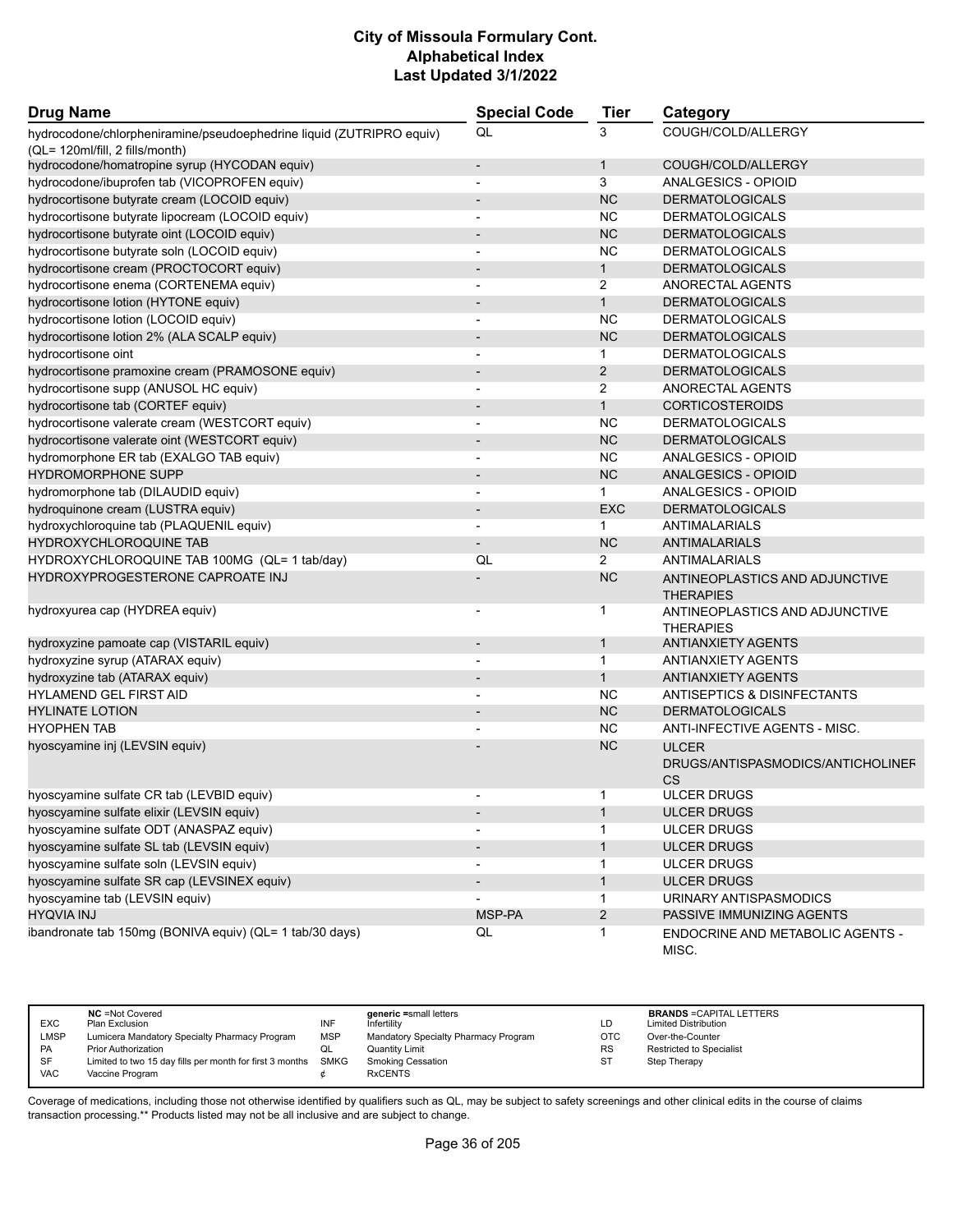| <b>Drug Name</b>                                                                                     | <b>Special Code</b>      | <b>Tier</b>           | Category                                                 |
|------------------------------------------------------------------------------------------------------|--------------------------|-----------------------|----------------------------------------------------------|
| IBRANCE CAP (QL= 21 caps/28 days)                                                                    | MSP-PA-QL                | $\mathbf{2}^{\prime}$ | ANTINEOPLASTICS AND ADJUNCTIVE<br><b>THERAPIES</b>       |
| IBRANCE TAB (QL= 21 caps/28 days)                                                                    | MSP-PA-QL                | 2                     | ANTINEOPLASTICS AND ADJUNCTIVE<br><b>THERAPIES</b>       |
| <b>IBU 600-EZS KIT</b>                                                                               | $\overline{\phantom{0}}$ | <b>NC</b>             | ANALGESICS - ANTI-INFLAMMATORY                           |
| ibuprofen susp (Rx ONLY) (ADVIL, MOTRIN equiv)                                                       | $\blacksquare$           | 1                     | ANALGESICS - ANTI-INFLAMMATORY                           |
| ibuprofen tab                                                                                        | $\overline{\phantom{a}}$ | $\mathbf{1}$          | ANALGESICS - ANTI-INFLAMMATORY                           |
| ibuprofen tab (RX only)                                                                              |                          | $\mathbf{1}$          | ANALGESICS - ANTI-INFLAMMATORY                           |
| ibuprofen-famotidine tab (DUEXIS equiv)                                                              |                          | <b>NC</b>             | ANALGESICS - ANTI-INFLAMMATORY                           |
| icatibant inj (FIRAZYR equiv)                                                                        | LMSP-PA                  | $\overline{2}$        | <b>HEMATOLOGICAL AGENTS - MISC.</b>                      |
| ICLUSIG TAB (QL= 1 tab/day; Only available through AcariaHealth<br>800-511-5144)                     | LD-PA-QL-SF              | $\overline{2}$        | ANTINEOPLASTICS AND ADJUNCTIVE<br><b>THERAPIES</b>       |
| icosapent ethyl cap 1gm (VASCEPA equiv) (QL= 4 caps/day)                                             | QL                       | $\overline{2}$        | ANTIHYPERLIPIDEMICS                                      |
| IDHIFA TAB (QL= 1 tab/day)                                                                           | MSP-PA-QL                | 2                     | ANTINEOPLASTICS AND ADJUNCTIVE<br><b>THERAPIES</b>       |
| <b>ILEVRO OPHTH SUSP</b>                                                                             |                          | 2                     | OPHTHALMIC AGENTS                                        |
| imatinib tab (GLEEVEC equiv)                                                                         | <b>LMSP</b>              | $\mathbf{1}$          | ANTINEOPLASTICS AND ADJUNCTIVE<br><b>THERAPIES</b>       |
| IMBRUVICA CAP 140MG (QL= 3 caps/day; Only available through Diplomat<br>Pharmacy 877-977-9118)       | LD-PA-QL                 | $\overline{2}$        | ANTINEOPLASTICS AND ADJUNCTIVE<br><b>THERAPIES</b>       |
| IMBRUVICA CAP 70MG (QL= 1 cap/day; Only available through Diplomat<br>Pharmacy 877-977-9118)         | LD-PA-QL                 | $\overline{2}$        | ANTINEOPLASTICS AND ADJUNCTIVE<br><b>THERAPIES</b>       |
| <b>IMBRUVICA TAB 140MG</b>                                                                           | $\overline{\phantom{a}}$ | NС                    | ANTINEOPLASTICS AND ADJUNCTIVE<br><b>THERAPIES</b>       |
| <b>IMBRUVICA TAB 280MG</b>                                                                           |                          | <b>NC</b>             | ANTINEOPLASTICS AND ADJUNCTIVE<br><b>THERAPIES</b>       |
| IMBRUVICA TAB 420MG, 560MG (QL= 1 tab/day; Only available through<br>Diplomat Pharmacy 877-977-9118) | LD-PA-QL                 | $\overline{2}$        | ANTINEOPLASTICS AND ADJUNCTIVE<br><b>THERAPIES</b>       |
| IMCIVREE INJ (QL= 1 inj/day; Only available through PantherRx Pharmacy<br>855-726-8479)              | LD-PA-QL                 | $\overline{2}$        | ADHD/ANTI-NARCOLEPSY/ANTI-OBESITY//<br><b>NOREXIANTS</b> |
| imipramine pamoate cap (TOFRANIL PM equiv)                                                           | $\overline{\phantom{a}}$ | 3                     | ANTIDEPRESSANTS                                          |
| imipramine tab (TOFRANIL equiv)                                                                      | $\overline{\phantom{0}}$ | $\mathbf{1}$          | <b>ANTIDEPRESSANTS</b>                                   |
| imiquimod cream (ALDARA equiv)                                                                       | $\blacksquare$           | $\mathbf{1}$          | <b>DERMATOLOGICALS</b>                                   |
| <b>IMIQUIMOD CREAM 3.75%</b>                                                                         | $\overline{\phantom{a}}$ | <b>NC</b>             | <b>DERMATOLOGICALS</b>                                   |
| imiquimod cream 3.75% (IMIQUIMOD equiv)                                                              | $\overline{\phantom{a}}$ | ΝC                    | <b>DERMATOLOGICALS</b>                                   |
| IMITREX INJ (QL= 4 inj/fill, 2 fills/30 days)                                                        | QL                       | 3                     | <b>MIGRAINE PRODUCTS</b>                                 |
| <b>IMPAVIDO CAP</b>                                                                                  |                          | <b>NC</b>             | ANTI-INFECTIVE AGENTS - MISC.                            |
| <b>IMPEKLO LOTION</b>                                                                                | $\overline{\phantom{a}}$ | <b>NC</b>             | <b>DERMATOLOGICALS</b>                                   |
| <b>IMPOYZ CREAM</b>                                                                                  |                          | ΝC                    | <b>DERMATOLOGICALS</b>                                   |
| <b>IMVEXXY SUPP</b>                                                                                  |                          | <b>NC</b>             | <b>VAGINAL PRODUCTS</b>                                  |
| INBRIJA INH POWDER (QL= 10 caps/day)                                                                 | PA-QL                    | 3                     | ANTIPARKINSON AND RELATED THERAPY<br><b>AGENTS</b>       |
| <b>INCRELEX INJ</b>                                                                                  | <b>MSP</b>               | $\overline{2}$        | <b>ENDOCRINE AND METABOLIC AGENTS -</b><br>MISC.         |
| <b>INCRUSE ELLIPTA INHALER</b>                                                                       | $\blacksquare$           | $\overline{2}$        | ANTIASTHMATIC AND BRONCHODILATOR<br><b>AGENTS</b>        |
| indapamide tab (LOZOL equiv)                                                                         | $\overline{\phantom{a}}$ | 1                     | <b>DIURETICS</b>                                         |
| INDERAL XL CAP, INNOPRAN XL CAP                                                                      | $\blacksquare$           | ΝC                    | <b>BETA BLOCKERS</b>                                     |
| <b>INDOCIN SUPP</b>                                                                                  |                          | <b>NC</b>             | ANALGESICS - ANTI-INFLAMMATORY                           |
| <b>INDOCIN SUSP</b>                                                                                  | $\overline{\phantom{a}}$ | NC                    | ANALGESICS - ANTI-INFLAMMATORY                           |
| indomethacin cap (INDOCIN equiv)                                                                     | $\overline{\phantom{a}}$ | 1                     | ANALGESICS - ANTI-INFLAMMATORY                           |
|                                                                                                      |                          |                       |                                                          |

|            | <b>NC</b> = Not Covered                                       |            | generic =small letters               |           | <b>BRANDS = CAPITAL LETTERS</b> |
|------------|---------------------------------------------------------------|------------|--------------------------------------|-----------|---------------------------------|
| <b>EXC</b> | Plan Exclusion                                                | INF        | Infertility                          | LD.       | <b>Limited Distribution</b>     |
| LMSP       | Lumicera Mandatory Specialty Pharmacy Program                 | <b>MSP</b> | Mandatory Specialty Pharmacy Program | OTC       | Over-the-Counter                |
| <b>PA</b>  | <b>Prior Authorization</b>                                    |            | <b>Quantity Limit</b>                | <b>RS</b> | Restricted to Specialist        |
| <b>SF</b>  | Limited to two 15 day fills per month for first 3 months SMKG |            | <b>Smoking Cessation</b>             | <b>ST</b> | Step Therapy                    |
| <b>VAC</b> | Vaccine Program                                               |            | <b>RxCENTS</b>                       |           |                                 |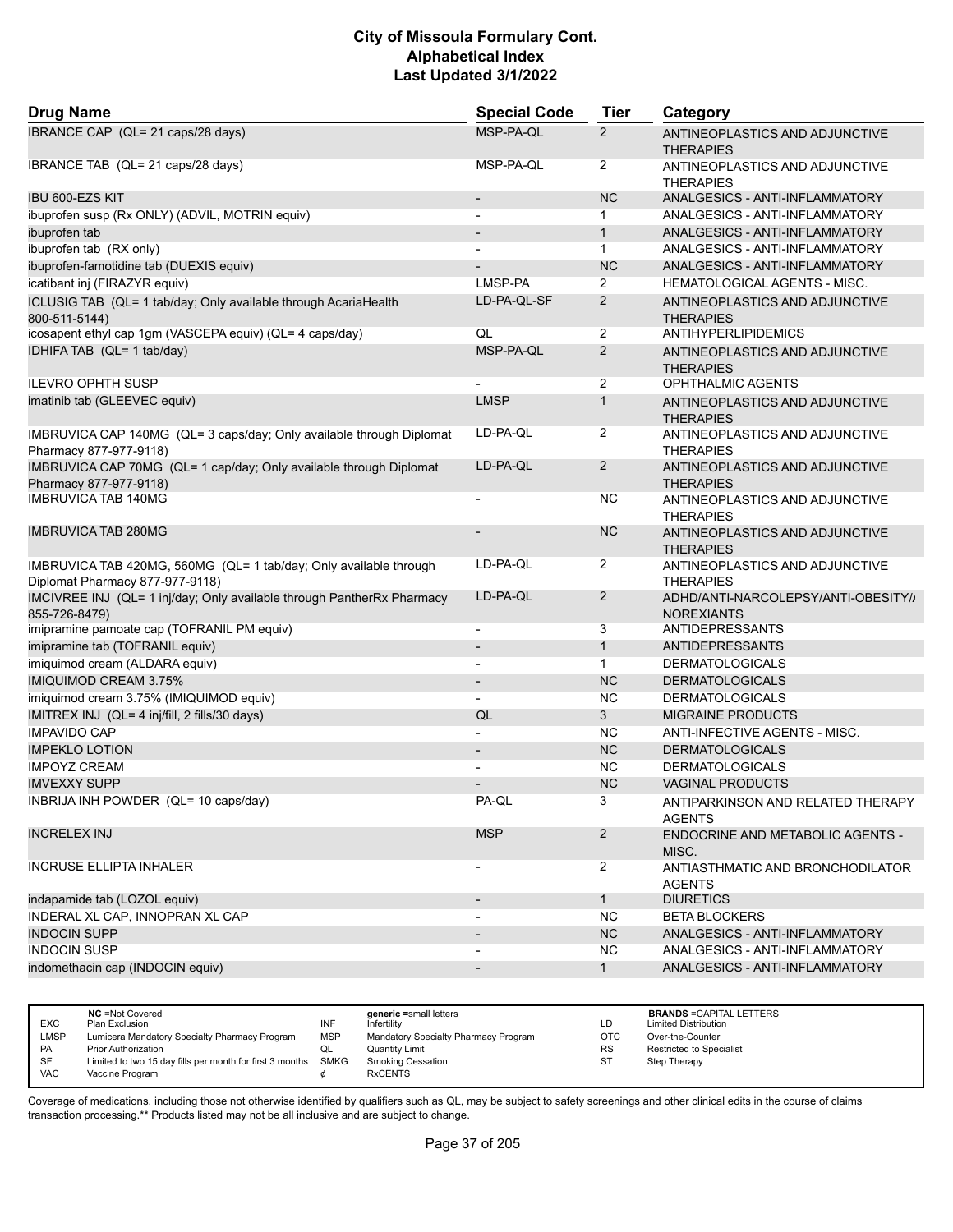| <b>Drug Name</b>                                                                        | <b>Special Code</b>      | <b>Tier</b>           | Category                                             |
|-----------------------------------------------------------------------------------------|--------------------------|-----------------------|------------------------------------------------------|
| INDOMETHACIN CAP, TIVORBEX CAP                                                          |                          | <b>NC</b>             | ANALGESICS - ANTI-INFLAMMATORY                       |
| indomethacin CR cap (INDOCIN SR equiv)                                                  |                          | $\mathbf{1}$          | ANALGESICS - ANTI-INFLAMMATORY                       |
| <b>INFLATHERM PAK</b>                                                                   |                          | <b>NC</b>             | ANALGESICS - ANTI-INFLAMMATORY                       |
| INGREZZA CAP (QL= 1 cap/day; Only available through PantherRx Pharmacy<br>855-726-8479) | LD-PA-QL                 | 2                     | PSYCHOTHERAPEUTIC AND<br>NEUROLOGICAL AGENTS - MISC. |
| INGREZZA PACK 40-80MG                                                                   |                          | <b>NC</b>             | PSYCHOTHERAPEUTIC AND<br>NEUROLOGICAL AGENTS - MISC. |
| INLYTA TAB (QL= 8 tabs/day)                                                             | MSP-PA-QL-SF             | 2                     | ANTINEOPLASTICS AND ADJUNCTIVE<br><b>THERAPIES</b>   |
| <b>INPEN INSULIN INJECTION DEVICE</b>                                                   |                          | <b>NC</b>             | <b>MEDICAL DEVICES AND SUPPLIES</b>                  |
| INQOVI TAB (QL= 5 tabs/28 days; Only available through Walgreens<br>888-347-3416)       | LD-PA-QL                 | 2                     | ANTINEOPLASTICS AND ADJUNCTIVE<br><b>THERAPIES</b>   |
| <b>INREBIC CAP</b>                                                                      | $\overline{\phantom{a}}$ | <b>NC</b>             | ANTINEOPLASTICS AND ADJUNCTIVE<br><b>THERAPIES</b>   |
| INSULIN ASPART FLEXPEN INJ (NOVOLOG equiv)                                              | $\overline{\phantom{a}}$ | 2                     | <b>ANTIDIABETICS</b>                                 |
| INSULIN ASPART INJ (NOVOLOG equiv)                                                      | $\overline{a}$           | 2                     | <b>ANTIDIABETICS</b>                                 |
| INSULIN ASPART MIX FLEXPEN INJ (NOVOLOG equiv)                                          |                          | 2                     | <b>ANTIDIABETICS</b>                                 |
| INSULIN ASPART MIX INJ (NOVOLOG equiv)                                                  |                          | $\overline{2}$        | <b>ANTIDIABETICS</b>                                 |
| INSULIN ASPART PENFILL INJ (NOVOLOG equiv)                                              |                          | $\overline{2}$        | <b>ANTIDIABETICS</b>                                 |
| <b>INSULIN SYRINGE</b>                                                                  | <b>OTC</b>               | <b>NC</b>             | <b>MEDICAL DEVICES AND SUPPLIES</b>                  |
| <b>INTELENCE TAB</b>                                                                    |                          | 2                     | <b>ANTIVIRALS</b>                                    |
| <b>INTERMEZZO SL TAB</b>                                                                |                          | NC                    | HYPNOTICS/SEDATIVES/SLEEP DISORDEI<br><b>AGENTS</b>  |
| <b>INTRAROSA SUPP</b>                                                                   |                          | <b>NC</b>             | <b>VAGINAL PRODUCTS</b>                              |
| <b>INTRON-AINJ</b>                                                                      | <b>MSP</b>               | $\mathbf{2}^{\prime}$ | ANTINEOPLASTICS AND ADJUNCTIVE<br><b>THERAPIES</b>   |
| <b>INVEGA HAFYERA INJ</b>                                                               | $\overline{\phantom{a}}$ | <b>NC</b>             | ANTIPSYCHOTICS/ANTIMANIC AGENTS                      |
| <b>INVEGA INJ</b>                                                                       |                          | <b>NC</b>             | ANTIPSYCHOTICS/ANTIMANIC AGENTS                      |
| <b>INVELTYS OPHTH SUSP</b>                                                              |                          | <b>NC</b>             | <b>OPHTHALMIC AGENTS</b>                             |
| <b>INVIRASE CAP</b>                                                                     | $\overline{a}$           | $\overline{2}$        | <b>ANTIVIRALS</b>                                    |
| <b>INVIRASE TAB</b>                                                                     |                          | $\overline{2}$        | <b>ANTIVIRALS</b>                                    |
| <b>INVOKAMET TAB</b>                                                                    |                          | <b>NC</b>             | <b>ANTIDIABETICS</b>                                 |
| <b>INVOKAMET XR TAB</b>                                                                 |                          | <b>NC</b>             | <b>ANTIDIABETICS</b>                                 |
| <b>INVOKANA TAB</b>                                                                     |                          | <b>NC</b>             | ANTIDIABETICS                                        |
| <b>IODOFLEX PAD</b>                                                                     |                          | <b>NC</b>             | <b>ANTISEPTICS &amp; DISINFECTANTS</b>               |
| iodoquinol/hydrocortisone cream 1% (VYTONE equiv)                                       | $\overline{\phantom{a}}$ | 3                     | <b>DERMATOLOGICALS</b>                               |
| iodoquinol/hydrocortisone cream 1.9-1% (VYTONE equiv)                                   |                          | <b>NC</b>             | <b>DERMATOLOGICALS</b>                               |
| iodoquinol/hydrocortisone/aloe polysaccharide gel (ALCORTIN A equiv)                    |                          | <b>NC</b>             | <b>DERMATOLOGICALS</b>                               |
| <b>IOPIDINE OPHTH SOLN 1%</b>                                                           | $\overline{\phantom{a}}$ | $\overline{2}$        | <b>OPHTHALMIC AGENTS</b>                             |
| ipratropium nasal spray (ATROVENT equiv)                                                | $\blacksquare$           | 1                     | NASAL AGENTS - SYSTEMIC AND TOPICAL                  |
| ipratropium neb soln (ATROVENT equiv)                                                   |                          | $\mathbf{1}$          | ANTIASTHMATIC AND BRONCHODILATOR<br><b>AGENTS</b>    |
| irbesartan tab (AVAPRO equiv)                                                           |                          | 1                     | <b>ANTIHYPERTENSIVES</b>                             |
| irbesartan/hydrochlorothiazide tab (AVALIDE equiv)                                      | $\overline{\phantom{a}}$ | $\mathbf{1}$          | <b>ANTIHYPERTENSIVES</b>                             |
| IRESSA TAB (Only available through Diplomat Pharmacy 877-977-9118)                      | LD-PA                    | $\overline{2}$        | ANTINEOPLASTICS AND ADJUNCTIVE                       |
|                                                                                         |                          |                       | <b>THERAPIES</b>                                     |
| IRON SUSP (Covered for members 1 year or younger)                                       | <b>OTC</b>               | \$0                   | <b>HEMATOPOIETIC AGENTS</b>                          |
| <b>ISENTRESS (HD) TAB</b>                                                               |                          | $\overline{2}$        | <b>ANTIVIRALS</b>                                    |
| <b>ISENTRESS CHEW TAB</b>                                                               |                          | $\overline{2}$        | <b>ANTIVIRALS</b>                                    |
| <b>ISENTRESS POWDER PACK</b>                                                            |                          | $\mathbf{2}^{\prime}$ | <b>ANTIVIRALS</b>                                    |

| <b>EXC</b> | <b>NC</b> = Not Covered<br>Plan Exclusion                     | INF        | generic =small letters<br>Infertility | LD        | <b>BRANDS = CAPITAL LETTERS</b><br><b>Limited Distribution</b> |
|------------|---------------------------------------------------------------|------------|---------------------------------------|-----------|----------------------------------------------------------------|
| LMSP       | Lumicera Mandatory Specialty Pharmacy Program                 | <b>MSP</b> | Mandatory Specialty Pharmacy Program  | OTC       | Over-the-Counter                                               |
| <b>PA</b>  | <b>Prior Authorization</b>                                    |            | <b>Quantity Limit</b>                 | <b>RS</b> | <b>Restricted to Specialist</b>                                |
| <b>SF</b>  | Limited to two 15 day fills per month for first 3 months SMKG |            | <b>Smoking Cessation</b>              | <b>ST</b> | Step Therapy                                                   |
| VAC        | Vaccine Program                                               |            | <b>RxCENTS</b>                        |           |                                                                |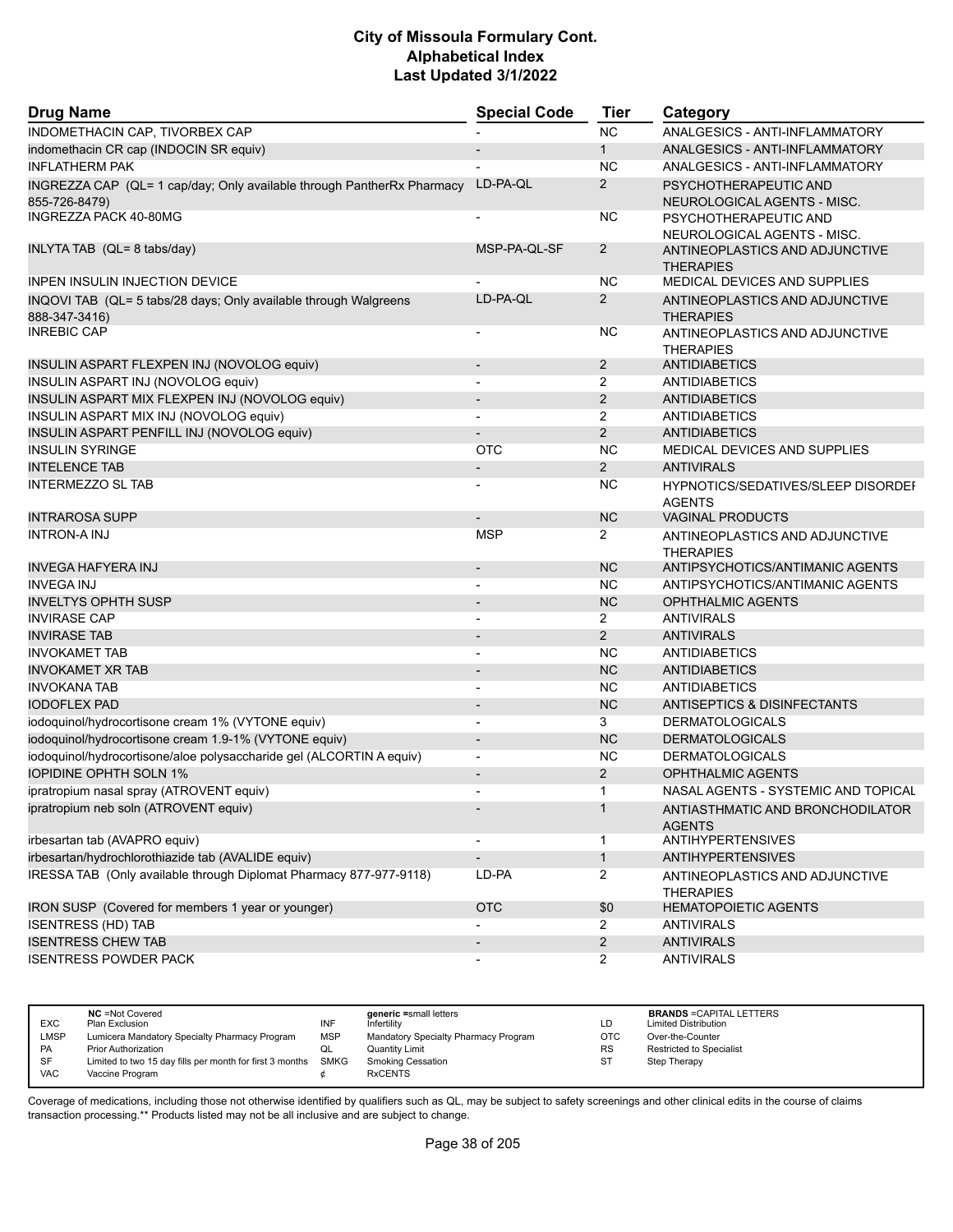| <b>Drug Name</b>                                                         | <b>Special Code</b>      | <b>Tier</b>    | Category                                |
|--------------------------------------------------------------------------|--------------------------|----------------|-----------------------------------------|
| isibloom tab, enskyce tab, apri tab (DESOGEN equiv)                      |                          | \$0            | <b>CONTRACEPTIVES</b>                   |
| ISOMETHEPTENE/CAFFEINE/ACETAMINOPHEN TAB                                 | $\overline{a}$           | $\overline{2}$ | <b>MIGRAINE PRODUCTS</b>                |
| isometheptene/caffeine/acetaminophen tab (PRODRIN equiv)                 |                          | $\overline{2}$ | <b>MIGRAINE PRODUCTS</b>                |
| <b>ISONIAZID SYRUP</b>                                                   | $\blacksquare$           | 3              | ANTIMYCOBACTERIAL AGENTS                |
| <b>ISONIAZID TAB</b>                                                     |                          | $\mathbf{1}$   | ANTIMYCOBACTERIAL AGENTS                |
| ISOPTO CARBACHOL OPHTH SOLN                                              |                          | 2              | <b>OPHTHALMIC AGENTS</b>                |
| <b>ISOPTO HYOSCINE OPHTH SOLN</b>                                        | $\overline{\phantom{a}}$ | 2              | <b>OPHTHALMIC AGENTS</b>                |
| isosorbide dinitrate ER tab (ISOCHRON equiv)                             | $\overline{\phantom{a}}$ | $\mathbf 1$    | ANTIANGINAL AGENTS                      |
| isosorbide dinitrate SL tab                                              |                          | $\mathbf{1}$   | <b>ANTIANGINAL AGENTS</b>               |
| isosorbide dinitrate tab (ISORDIL equiv)                                 | $\blacksquare$           | $\mathbf{1}$   | ANTIANGINAL AGENTS                      |
| isosorbide dinitrate tab 40mg (ISORDIL equiv)                            | $\overline{\phantom{m}}$ | 3              | <b>ANTIANGINAL AGENTS</b>               |
| isosorbide mononitrate ER tab (IMDUR equiv)                              |                          | $\mathbf{1}$   | ANTIANGINAL AGENTS                      |
| isosorbide mononitrate tab (MONOKET equiv)                               | $\overline{\phantom{a}}$ | $\mathbf{1}$   | <b>ANTIANGINAL AGENTS</b>               |
| isotretinoin cap 25mg (ABSORICA equiv)                                   | $\overline{\phantom{0}}$ | <b>NC</b>      | <b>DERMATOLOGICALS</b>                  |
| isotretinoin cap 35mg (ABSORICA equiv)                                   |                          | <b>NC</b>      | <b>DERMATOLOGICALS</b>                  |
| isoxsuprine tab                                                          |                          | 3              | CARDIOVASCULAR AGENTS - MISC.           |
| isradipine cap (DYNACIRC equiv)                                          | $\overline{\phantom{0}}$ | $\mathbf{1}$   | CALCIUM CHANNEL BLOCKERS                |
| <b>ISTALOL OPHTH SOLN</b>                                                |                          | 2              | <b>OPHTHALMIC AGENTS</b>                |
| ISTURISA TAB 10MG (QL= 6 tabs/day; Only available through Anovo          | LD-PA-QL                 | 2              | <b>ENDOCRINE AND METABOLIC AGENTS -</b> |
| Specialty Pharmacy 844-288-5007)                                         |                          |                | MISC.                                   |
| ISTURISA TAB 1MG (QL= 8 tabs/day; Only available through Anovo Specialty | LD-PA-QL                 | 2              | <b>ENDOCRINE AND METABOLIC AGENTS -</b> |
| Pharmacy 844-288-5007)                                                   |                          |                | MISC.                                   |
| ISTURISA TAB 5MG (QL= 2 tabs/day; Only available through Anovo Specialty | LD-PA-QL                 | 2              | ENDOCRINE AND METABOLIC AGENTS -        |
| Pharmacy 844-288-5007)                                                   |                          |                | MISC.                                   |
| itraconazole cap (SPORANOX equiv)                                        | <b>PA</b>                | 2              | ANTIFUNGALS                             |
| itraconazole soln (SPORANOX equiv)                                       | PA                       | 3              | <b>ANTIFUNGALS</b>                      |
| <b>IVERMECTIN CREAM</b>                                                  |                          | <b>NC</b>      | <b>DERMATOLOGICALS</b>                  |
| ivermectin cream (SOOLANTRA equiv)                                       |                          | <b>NC</b>      | <b>DERMATOLOGICALS</b>                  |
| IVERMECTIN LOTION (QL= 1 tube/fill)                                      | PA-QL                    | 3              | <b>DERMATOLOGICALS</b>                  |
| ivermectin tab (STROMECTOL equiv)                                        | <b>PA</b>                | 2              | <b>ANTHELMINTICS</b>                    |
| <b>JADENU SPRINKLE</b>                                                   |                          | <b>NC</b>      | ANTIDOTES AND SPECIFIC ANTAGONISTS      |
| JAKAFI TAB (QL= 2 tabs/day)                                              | MSP-PA-QL-SF             | $\overline{2}$ | ANTINEOPLASTICS AND ADJUNCTIVE          |
|                                                                          |                          |                | <b>THERAPIES</b>                        |
| JANUMET TAB (QL= 2 tabs/day)                                             | QL                       | 2              | ANTIDIABETICS                           |
| JANUMET XR TAB (QL= 2 tabs/day)                                          | QL                       | $\overline{2}$ | <b>ANTIDIABETICS</b>                    |
| JANUVIA TAB (QL= 1 tab/day)                                              | $QL-¢$                   | 2              | <b>ANTIDIABETICS</b>                    |
| JARDIANCE TAB (QL= 1 tab/day)                                            | QL                       | $\overline{2}$ | <b>ANTIDIABETICS</b>                    |
| <b>JATENZO CAP</b>                                                       |                          | <b>NC</b>      | ANDROGENS-ANABOLIC                      |
| <b>JENLIVA CAP</b>                                                       | $\overline{\phantom{0}}$ | NC             | <b>MULTIVITAMINS</b>                    |
| JENTADUETO TAB (QL= 2 tabs/day)                                          | QL                       | 2              | ANTIDIABETICS                           |
| JENTADUETO XR TAB (QL= 2 tabs/day)                                       | QL                       | $\overline{2}$ | <b>ANTIDIABETICS</b>                    |
| jinteli tab (FEMHRT equiv)                                               |                          | 1              | <b>ESTROGENS</b>                        |
| <b>JUBLIA SOLN</b>                                                       |                          | <b>NC</b>      | <b>DERMATOLOGICALS</b>                  |
| <b>JULUCA TAB</b>                                                        | $\overline{\phantom{a}}$ | $\overline{2}$ | <b>ANTIVIRALS</b>                       |
| junel FE tab (LOESTRIN FE equiv)                                         |                          | \$0            | <b>CONTRACEPTIVES</b>                   |
| junel tab (LOESTRIN equiv)                                               |                          | \$0            | <b>CONTRACEPTIVES</b>                   |
| <b>JUXTAPID CAP</b>                                                      |                          | <b>NC</b>      | <b>ANTIHYPERLIPIDEMICS</b>              |
| JYNARQUE PAK (QL= 2 tabs/day; Only available through Walgreens           | LD-PA-QL                 | $\mathbf{2}$   | ENDOCRINE AND METABOLIC AGENTS -        |
| 888-347-3416)                                                            |                          |                | MISC.                                   |

|            | <b>NC</b> = Not Covered                                       |            | generic =small letters               |            | <b>BRANDS = CAPITAL LETTERS</b> |
|------------|---------------------------------------------------------------|------------|--------------------------------------|------------|---------------------------------|
| <b>EXC</b> | Plan Exclusion                                                | INF        | Infertility                          | LD         | <b>Limited Distribution</b>     |
| LMSP       | Lumicera Mandatory Specialty Pharmacy Program                 | <b>MSP</b> | Mandatory Specialty Pharmacy Program | <b>OTC</b> | Over-the-Counter                |
| <b>PA</b>  | <b>Prior Authorization</b>                                    | QL         | <b>Quantity Limit</b>                | <b>RS</b>  | Restricted to Specialist        |
| SF         | Limited to two 15 day fills per month for first 3 months SMKG |            | <b>Smoking Cessation</b>             | ST         | Step Therapy                    |
| VAC        | Vaccine Program                                               |            | <b>RxCENTS</b>                       |            |                                 |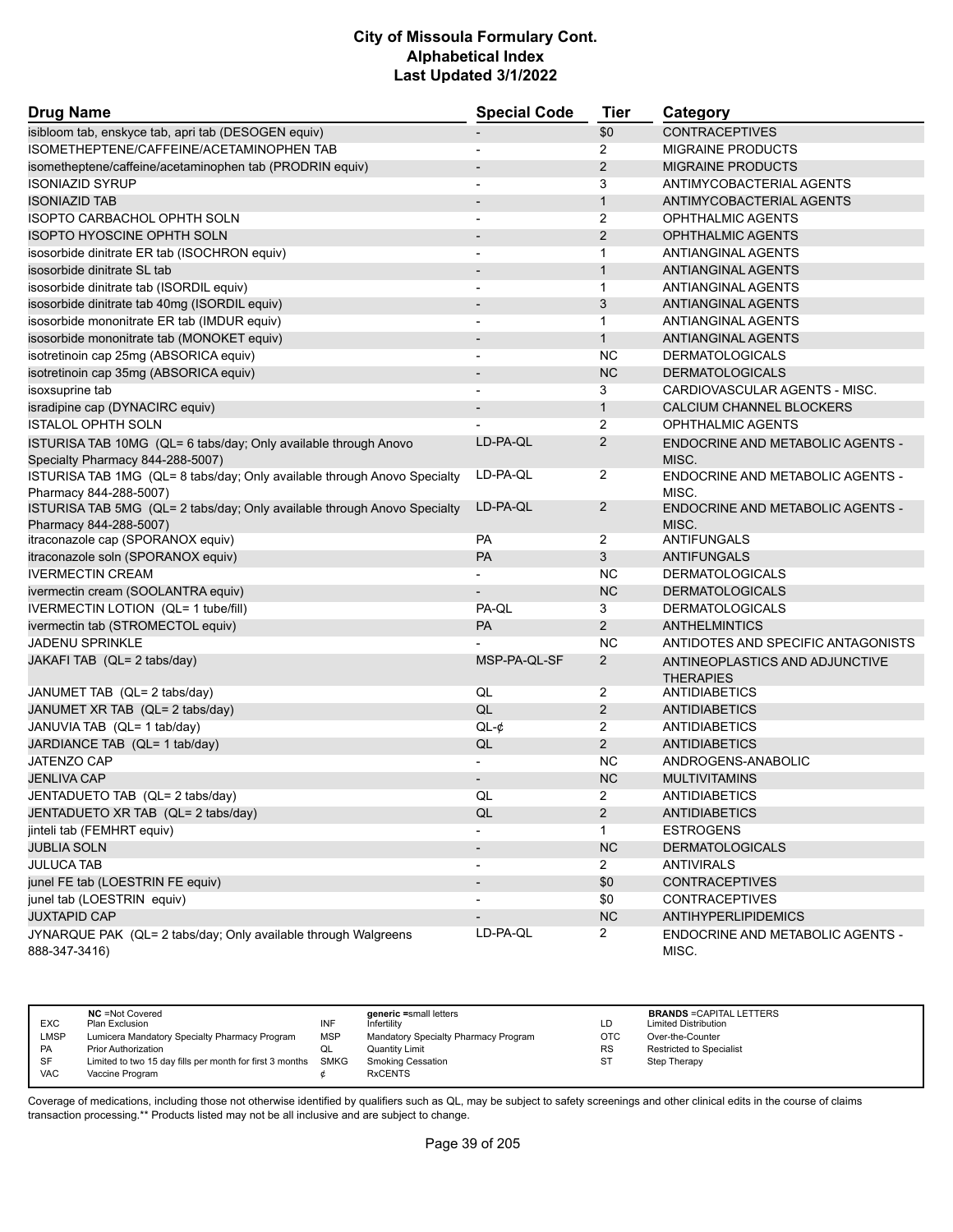| <b>Drug Name</b>                                                                                                  | <b>Special Code</b>      | <b>Tier</b>    | Category                                             |
|-------------------------------------------------------------------------------------------------------------------|--------------------------|----------------|------------------------------------------------------|
| JYNARQUE TAB (QL= 2 tabs/day; Only available through Walgreens                                                    | LD-PA-QL                 | $\overline{2}$ | ENDOCRINE AND METABOLIC AGENTS -                     |
| 888-347-3416)                                                                                                     |                          |                | MISC.                                                |
| <b>KADIAN CAP</b>                                                                                                 | $\overline{\phantom{a}}$ | <b>NC</b>      | ANALGESICS - OPIOID                                  |
| <b>KALETRA TAB</b>                                                                                                | $\overline{\phantom{a}}$ | 3              | <b>ANTIVIRALS</b>                                    |
| KALYDECO PAK (QL= 2 packets/day; Only available through Maxor<br>Pharmacy 800-658-6046 or Walgreens 888-347-3416) | LD-PA-QL-SF              | $\overline{2}$ | <b>RESPIRATORY AGENTS - MISC.</b>                    |
| KALYDECO TAB (QL= 2 tabs/day; Only available through Maxor Pharmacy<br>800-658-6046 or Walgreens 888-347-3416)    | LD-PA-QL-SF              | $\overline{2}$ | <b>RESPIRATORY AGENTS - MISC.</b>                    |
| <b>KAPSPARGO CAP</b>                                                                                              |                          | NC.            | <b>BETA BLOCKERS</b>                                 |
| <b>KAPVAY TAB</b>                                                                                                 |                          | 3              | ADHD/ANTI-NARCOLEPSY/ANTI-OBESITY/                   |
|                                                                                                                   |                          |                | <b>NOREXIANTS</b>                                    |
| <b>KARBINAL ER SUSP</b>                                                                                           | $\overline{\phantom{a}}$ | NC.            | ANTIHISTAMINES                                       |
| KATERZIA SUSP (Prior Authorization required for members age 9 or older)                                           | <b>PA</b>                | 3              | CALCIUM CHANNEL BLOCKERS                             |
| KEFLEX CAP 750MG                                                                                                  |                          | <b>NC</b>      | <b>CEPHALOSPORINS</b>                                |
| kelnor tab (DEMULEN equiv)                                                                                        | $\overline{\phantom{a}}$ | \$0            | CONTRACEPTIVES                                       |
| <b>KERAFOAM</b>                                                                                                   | $\overline{\phantom{a}}$ | NC.            | <b>DERMATOLOGICALS</b>                               |
| <b>KERALAC CREAM</b>                                                                                              |                          | <b>NC</b>      | <b>DERMATOLOGICALS</b>                               |
| <b>KERAMATRIX</b>                                                                                                 | $\overline{\phantom{a}}$ | <b>NC</b>      | <b>DERMATOLOGICALS</b>                               |
| <b>KERASTAT CREAM</b>                                                                                             | $\blacksquare$           | <b>NC</b>      | <b>DERMATOLOGICALS</b>                               |
| <b>KERASTAT GEL</b>                                                                                               |                          | <b>NC</b>      | <b>DERMATOLOGICALS</b>                               |
| <b>KERENDIA TAB</b>                                                                                               |                          | <b>NC</b>      | <b>ENDOCRINE AND METABOLIC AGENTS -</b><br>MISC.     |
| <b>KERYDIN SOLN</b>                                                                                               |                          | <b>NC</b>      | <b>DERMATOLOGICALS</b>                               |
| <b>KESIMPTA INJ</b>                                                                                               | <b>LMSP</b>              | $\overline{2}$ | PSYCHOTHERAPEUTIC AND<br>NEUROLOGICAL AGENTS - MISC. |
| <b>KETAMINE HCL TROCHES</b>                                                                                       |                          | NC.            | <b>GENERAL ANESTHETICS</b>                           |
| <b>KETEK TAB</b>                                                                                                  | $\overline{\phantom{a}}$ | 3              | ANTI-INFECTIVE AGENTS - MISC.                        |
| ketoconazole cream (NIZORAL CREAM equiv)                                                                          | $\overline{\phantom{a}}$ | $\mathbf{1}$   | <b>DERMATOLOGICALS</b>                               |
| ketoconazole shampoo (NIZORAL SHAMPOO equiv)                                                                      |                          | $\mathbf{1}$   | <b>DERMATOLOGICALS</b>                               |
| ketoconazole tab (NIZORAL equiv)                                                                                  |                          | $\mathbf{1}$   | <b>ANTIFUNGALS</b>                                   |
| <b>KETO-DIASTIX TEST STRIP</b>                                                                                    |                          | $\mathbf{1}$   |                                                      |
|                                                                                                                   | <b>OTC</b>               |                | <b>DIAGNOSTIC PRODUCTS</b>                           |
| <b>KETOPROFEN CAP</b>                                                                                             |                          | <b>NC</b>      | ANALGESICS - ANTI-INFLAMMATORY                       |
| ketoprofen cap (ORUDIS equiv)                                                                                     | $\overline{\phantom{a}}$ | <b>NC</b>      | ANALGESICS - ANTI-INFLAMMATORY                       |
| <b>KETOPROFEN ER CAP</b>                                                                                          | $\overline{\phantom{a}}$ | 3              | ANALGESICS - ANTI-INFLAMMATORY                       |
| <b>KETOROLAC INJ</b>                                                                                              |                          | <b>NC</b>      | ANALGESICS - ANTI-INFLAMMATORY                       |
| ketorolac inj (TORADOL equiv)                                                                                     | $\blacksquare$           | <b>NC</b>      | ANALGESICS - ANTI-INFLAMMATORY                       |
| ketorolac ophth soln (ACULAR (LS) equiv)                                                                          |                          | $\mathbf{1}$   | <b>OPHTHALMIC AGENTS</b>                             |
| ketorolac tab (TORADOL equiv) (QL= 20 tabs/5 days)                                                                | QL                       | 1              | ANALGESICS - ANTI-INFLAMMATORY                       |
| <b>KETOSTIX</b>                                                                                                   | <b>OTC</b>               | $\mathbf{1}$   | <b>DIAGNOSTIC PRODUCTS</b>                           |
| ketotifen ophth soln (ZADITOR equiv) (OTC covered only)                                                           | <b>OTC</b>               | 1              | OPHTHALMIC AGENTS                                    |
| <b>KEVEYIS TAB</b>                                                                                                |                          | NC             | <b>DIURETICS</b>                                     |
| KEVZARA INJ (QL= 2 inj/28 days)                                                                                   | LMSP-PA-QL               | $\mathbf{2}$   | ANALGESICS - ANTI-INFLAMMATORY                       |
| KHEDEZLA ER TAB                                                                                                   |                          | NC             | <b>ANTIDEPRESSANTS</b>                               |
| KINERET INJ (QL= 1 inj/day; Only available through Biologics 800-850-4306)                                        | LD-PA-QL                 | $\overline{2}$ | ANALGESICS - ANTI-INFLAMMATORY                       |
| <b>KISQALI PAK</b>                                                                                                | $\overline{\phantom{a}}$ | NC             | ANTINEOPLASTICS AND ADJUNCTIVE<br><b>THERAPIES</b>   |
| <b>KISQALI TAB</b>                                                                                                |                          | <b>NC</b>      | ANTINEOPLASTICS AND ADJUNCTIVE<br><b>THERAPIES</b>   |
| KITABIS PAK NEB SOLN                                                                                              |                          | <b>NC</b>      | AMINOGLYCOSIDES                                      |
| <b>KLARITY-B DROPS</b>                                                                                            |                          | <b>NC</b>      | OPHTHALMIC AGENTS                                    |

| <b>EXC</b> | <b>NC</b> = Not Covered<br>Plan Exclusion                     | INF        | generic =small letters<br>Infertility | LD         | <b>BRANDS = CAPITAL LETTERS</b><br><b>Limited Distribution</b> |
|------------|---------------------------------------------------------------|------------|---------------------------------------|------------|----------------------------------------------------------------|
| LMSP       | Lumicera Mandatory Specialty Pharmacy Program                 | <b>MSP</b> | Mandatory Specialty Pharmacy Program  | <b>OTC</b> | Over-the-Counter                                               |
| <b>PA</b>  | <b>Prior Authorization</b>                                    | QL         | <b>Quantity Limit</b>                 | <b>RS</b>  | Restricted to Specialist                                       |
| SF         | Limited to two 15 day fills per month for first 3 months SMKG |            | <b>Smoking Cessation</b>              | ST         | Step Therapy                                                   |
| <b>VAC</b> | Vaccine Program                                               |            | <b>RxCENTS</b>                        |            |                                                                |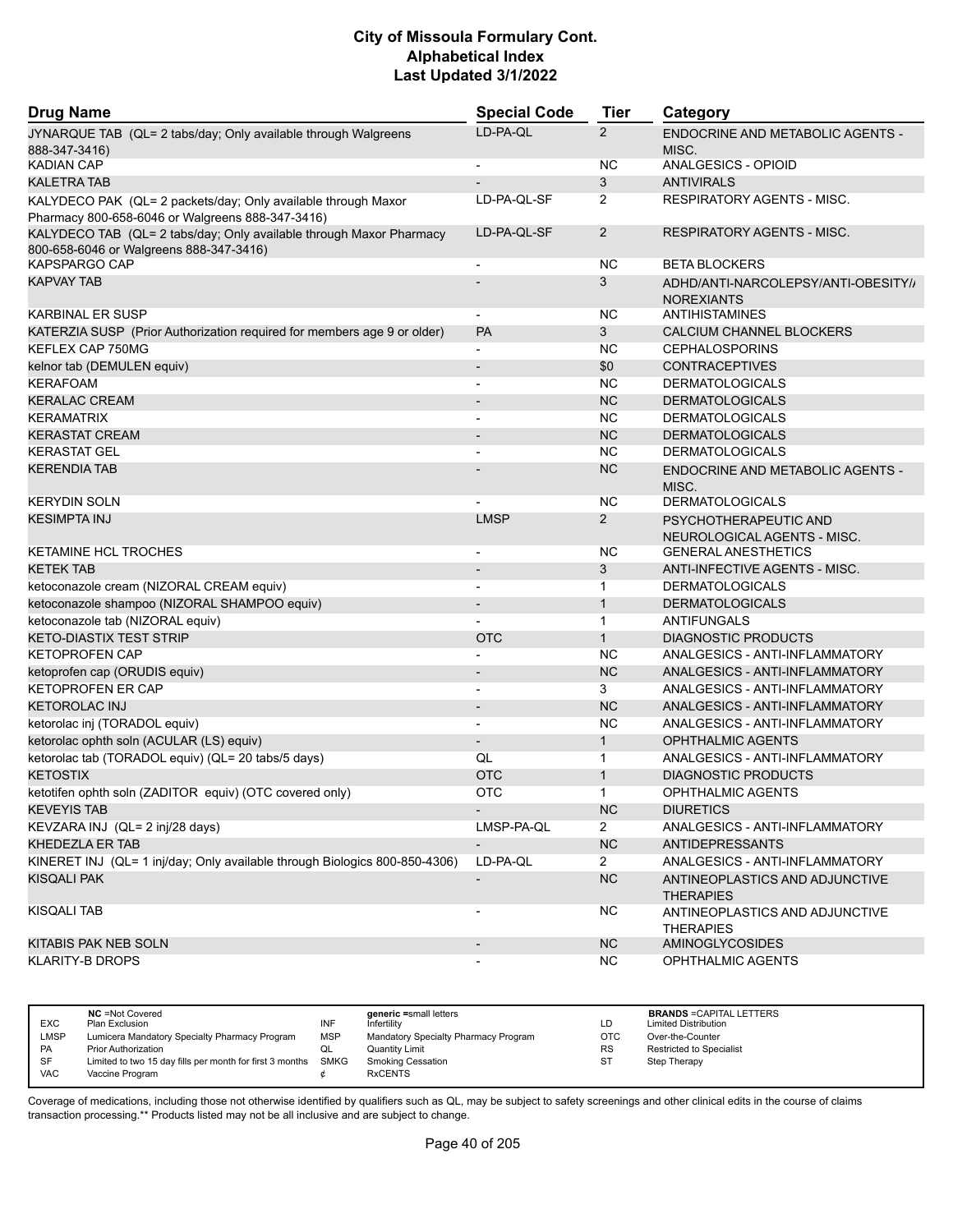| <b>Drug Name</b>                                                | <b>Special Code</b>      | <b>Tier</b>    | Category                                                       |
|-----------------------------------------------------------------|--------------------------|----------------|----------------------------------------------------------------|
| <b>KLARITY-L DROPS</b>                                          |                          | <b>NC</b>      | <b>OPHTHALMIC AGENTS</b>                                       |
| <b>KLISYRI OINT</b>                                             |                          | <b>NC</b>      | <b>DERMATOLOGICALS</b>                                         |
| KLOR-CON POWDER PACKET 25MEQ                                    |                          | 3              | MINERALS & ELECTROLYTES                                        |
| KLOXXADO NASAL SPRAY                                            |                          | 2              | ANTIDOTES AND SPECIFIC ANTAGONISTS                             |
| <b>KOMBIGLYZE XR TAB</b>                                        |                          | <b>NC</b>      | <b>ANTIDIABETICS</b>                                           |
| KORLYM TAB (QL= 4 tabs/day; Only available through Korlym SPARK | LD-PA-QL                 | 2              | <b>ANTIDIABETICS</b>                                           |
| program 855-4Korlym (855-456-7596))                             |                          |                |                                                                |
| KOSELUGO CAP (QL= 4 caps/day; Only available through Onco360    | LD-PA-QL                 | 2              | ANTINEOPLASTICS AND ADJUNCTIVE                                 |
| 877-662-6633)                                                   |                          |                | <b>THERAPIES</b>                                               |
| <b>K-PHOS TAB</b>                                               |                          | 2              | <b>MINERALS &amp; ELECTROLYTES</b>                             |
| <b>KRINTAFEL TAB</b>                                            |                          | 2              | <b>ANTIMALARIALS</b>                                           |
| KRISTALOSE PACK, LACTULOSE PACK                                 |                          | NC             | <b>LAXATIVES</b>                                               |
| <b>KRISTALOSE PACKET</b>                                        |                          | <b>NC</b>      | <b>LAXATIVES</b>                                               |
| K-TAB                                                           |                          | $\mathbf{1}$   | MINERALS & ELECTROLYTES                                        |
| KUVAN POWDER PACK                                               |                          | <b>NC</b>      | <b>ENDOCRINE AND METABOLIC AGENTS -</b>                        |
| <b>KUVAN TAB</b>                                                |                          | NС             | MISC.<br>ENDOCRINE AND METABOLIC AGENTS -                      |
|                                                                 |                          |                | MISC.                                                          |
| KYBELLA INJ                                                     |                          | <b>NC</b>      | <b>DERMATOLOGICALS</b>                                         |
| <b>KYNAMRO INJ</b>                                              |                          | <b>NC</b>      | ANTIHYPERLIPIDEMICS                                            |
| <b>KYNMOBI FILM</b>                                             |                          | <b>NC</b>      | ANTIPARKINSON AND RELATED THERAPY<br><b>AGENTS</b>             |
| KYNMOBI TITRATION KIT                                           | $\overline{\phantom{a}}$ | <b>NC</b>      | ANTIPARKINSON AND RELATED THERAPY<br><b>AGENTS</b>             |
| L.E.T. GEL                                                      | $\overline{\phantom{a}}$ | <b>NC</b>      | <b>DERMATOLOGICALS</b>                                         |
| labetalol tab (NORMODYNE equiv)                                 | $\overline{\phantom{a}}$ | $\mathbf{1}$   | <b>BETA BLOCKERS</b>                                           |
| <b>LACRISERT OPHTH INSERT</b>                                   |                          | <b>NC</b>      | <b>OPHTHALMIC AGENTS</b>                                       |
| <b>LACTIC ACID LOTION</b>                                       |                          | 1              | <b>DERMATOLOGICALS</b>                                         |
| lactulose soln                                                  |                          | $\mathbf{1}$   | LAXATIVES                                                      |
| <b>LAMICTAL CHEW TAB 2MG</b>                                    |                          | 2              | <b>ANTICONVULSANTS</b>                                         |
| LAMICTAL ODT KIT, LAMICTAL XR KIT                               |                          | 3              | <b>ANTICONVULSANTS</b>                                         |
| lamivudine soln (EPIVIR equiv)                                  | $\overline{\phantom{a}}$ | 2              | <b>ANTIVIRALS</b>                                              |
| lamivudine tab (EPIVIR equiv)                                   |                          | $\overline{2}$ | <b>ANTIVIRALS</b>                                              |
| lamivudine tab 100mg (EPIVIR HBV equiv)                         | $\overline{\phantom{a}}$ | 2              | ANTIVIRALS                                                     |
| lamivudine/zidovudine tab (COMBIVIR equiv)                      | $\blacksquare$           | 2              | <b>ANTIVIRALS</b>                                              |
| lamotrigine chew tab (LAMICTAL equiv)                           |                          | $\mathbf 1$    | ANTICONVULSANTS                                                |
| lamotrigine ER tab (LAMICTAL XR equiv)                          |                          | 3              | <b>ANTICONVULSANTS</b>                                         |
| lamotrigine ODT (LAMICTAL equiv)                                | $\overline{a}$           | 3              | <b>ANTICONVULSANTS</b>                                         |
| lamotrigine ODT kit (LAMICTAL ODT KIT equiv)                    |                          | 3              | <b>ANTICONVULSANTS</b>                                         |
| lamotrigine tab (LAMICTAL equiv)                                |                          | $\mathbf{1}$   | ANTICONVULSANTS                                                |
| <b>LAMPIT TAB</b>                                               | PA                       | $\overline{2}$ | ANTI-INFECTIVE AGENTS - MISC.                                  |
| <b>LANCET KIT</b>                                               | <b>OTC</b>               | $\mathbf 1$    | MEDICAL DEVICES AND SUPPLIES                                   |
| <b>LANCETS</b>                                                  | <b>OTC</b>               | $\mathbf{1}$   | MEDICAL DEVICES AND SUPPLIES                                   |
| <b>LANOXIN INJ</b>                                              | $\overline{a}$           | NC.            | <b>CARDIOTONICS</b>                                            |
| <b>LANOXIN TAB 62.5MCG</b>                                      |                          | NC             | <b>CARDIOTONICS</b>                                            |
| lansoprazole cap (PREVACID equiv)                               | <b>OTC</b>               | 3              | <b>ULCER DRUGS</b>                                             |
|                                                                 |                          |                |                                                                |
| lansoprazole odt (PREVACID SOLUTAB equiv)                       |                          | NC             | <b>ULCER</b><br>DRUGS/ANTISPASMODICS/ANTICHOLINEF<br><b>CS</b> |
| LANSOPRAZOLE SUSP                                               |                          | 3              | <b>ULCER DRUGS</b>                                             |

| <b>EXC</b> | <b>NC</b> = Not Covered<br>Plan Exclusion                     | INF        | generic =small letters<br>Infertilitv | LD        | <b>BRANDS = CAPITAL LETTERS</b><br><b>Limited Distribution</b> |
|------------|---------------------------------------------------------------|------------|---------------------------------------|-----------|----------------------------------------------------------------|
| LMSP       | Lumicera Mandatory Specialty Pharmacy Program                 | <b>MSP</b> | Mandatory Specialty Pharmacy Program  | ОТС       | Over-the-Counter                                               |
| <b>PA</b>  | <b>Prior Authorization</b>                                    | QL         | <b>Quantity Limit</b>                 | <b>RS</b> | Restricted to Specialist                                       |
| SF         | Limited to two 15 day fills per month for first 3 months SMKG |            | <b>Smoking Cessation</b>              | ST        | Step Therapy                                                   |
| <b>VAC</b> | Vaccine Program                                               |            | <b>RxCENTS</b>                        |           |                                                                |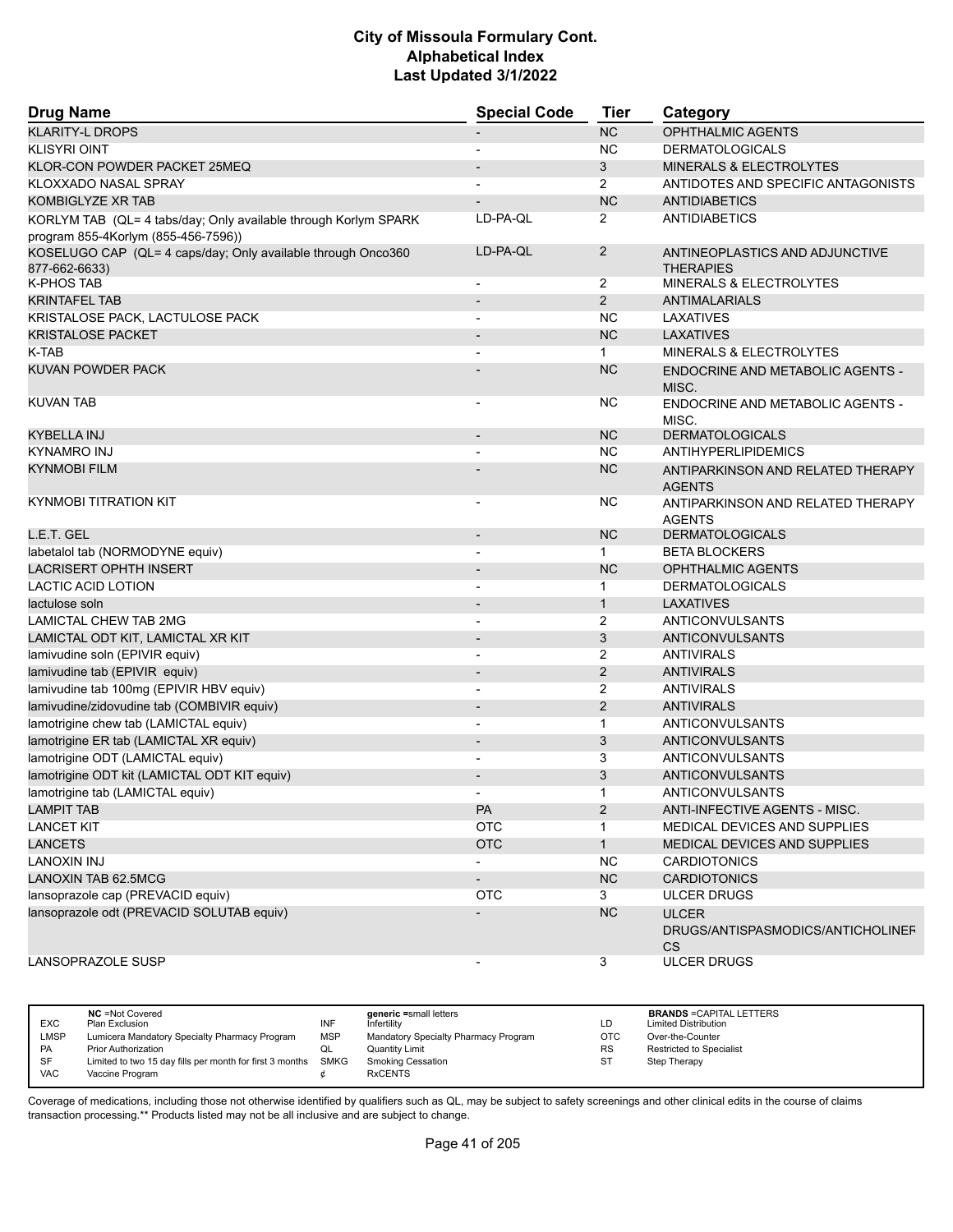| <b>Drug Name</b>                                                                                                                 | <b>Special Code</b>          | <b>Tier</b>    | Category                                           |
|----------------------------------------------------------------------------------------------------------------------------------|------------------------------|----------------|----------------------------------------------------|
| lansoprazole/amoxicillin/clarithromycin kit (PREVPAC equiv)                                                                      |                              | 3              | <b>ULCER DRUGS</b>                                 |
| lanthanum carbonate chew tab (FOSRENOL equiv)                                                                                    | $\overline{a}$               | $\overline{2}$ | GASTROINTESTINAL AGENTS - MISC.                    |
| <b>LANTUS INJ</b>                                                                                                                |                              | <b>NC</b>      | <b>ANTIDIABETICS</b>                               |
| <b>LANTUS SOLOSTAR INJ</b>                                                                                                       |                              | <b>NC</b>      | <b>ANTIDIABETICS</b>                               |
| lapatinib ditosylate tab (TYKERB equiv)                                                                                          | LMSP-PA                      | 2              | ANTINEOPLASTICS AND ADJUNCTIVE<br><b>THERAPIES</b> |
| LASTACAFT OPHTH SOLN (QL= 3ml/30 days)                                                                                           | QL                           | 3              | OPHTHALMIC AGENTS                                  |
| latanoprost ophth soln (XALATAN equiv) (QL= 2.5ml/30 days)                                                                       | QL                           | $\mathbf{1}$   | <b>OPHTHALMIC AGENTS</b>                           |
| LATUDA TAB (QL= 1 tab/day)                                                                                                       | $QL-¢$                       | $\overline{2}$ | ANTIPSYCHOTICS/ANTIMANIC AGENTS                    |
| layolis FE tab, wymzya FE tab (FEMCON FE equiv)                                                                                  |                              | \$0            | <b>CONTRACEPTIVES</b>                              |
| LAZANDA NASAL SPRAY (QL= 15 bottles/30 days)                                                                                     | PA-QL                        | 3              | ANALGESICS - OPIOID                                |
| LEDIPASVIR/SOFOSBUVIR TAB (QL= 1 tab/ day)                                                                                       | LMSP-PA-QL                   | $\overline{2}$ | <b>ANTIVIRALS</b>                                  |
| leflunomide tab (ARAVA equiv)                                                                                                    |                              | 1              | ANALGESICS - ANTI-INFLAMMATORY                     |
| LENVIMA CAP (QL= 3 caps/day; Only available through Accredo<br>800-803-2523)                                                     | LD-PA-QL                     | 2              | ANTINEOPLASTICS AND ADJUNCTIVE<br><b>THERAPIES</b> |
| letrozole tab (FEMARA equiv)                                                                                                     |                              | 1              | ANTINEOPLASTICS AND ADJUNCTIVE<br><b>THERAPIES</b> |
| leucovorin tab                                                                                                                   |                              | $\mathbf 1$    | ANTINEOPLASTICS AND ADJUNCTIVE<br><b>THERAPIES</b> |
| <b>LEUKERAN TAB</b>                                                                                                              |                              | $\overline{2}$ | ANTINEOPLASTICS AND ADJUNCTIVE<br><b>THERAPIES</b> |
| <b>LEUKINE INJ</b>                                                                                                               |                              | <b>NC</b>      | <b>HEMATOPOIETIC AGENTS</b>                        |
| LEVALBUTEROL INHALER, XOPENEX HFA INHALER (QL= 2 inhalers/fill, 2<br>fills/30 days; Step Therapy requires trial of VENTOLIN HFA) | QL-ST                        | 3              | ANTIASTHMATIC AND BRONCHODILATOR<br><b>AGENTS</b>  |
| levalbuterol neb soln (XOPENEX equiv)                                                                                            | $\overline{a}$               | 3              | ANTIASTHMATIC AND BRONCHODILATOR<br><b>AGENTS</b>  |
| <b>LEVATOL TAB</b>                                                                                                               | $\overline{\phantom{a}}$     | 3              | <b>BETA BLOCKERS</b>                               |
| <b>LEVEMIR FLEXTOUCH INJ</b>                                                                                                     |                              | 2              | <b>ANTIDIABETICS</b>                               |
| <b>LEVEMIR INJ</b>                                                                                                               |                              | 2              | <b>ANTIDIABETICS</b>                               |
| levetiracetam ER tab (KEPPRA XR equiv)                                                                                           | $\overline{\phantom{a}}$     | $\mathbf{1}$   | <b>ANTICONVULSANTS</b>                             |
| levetiracetam soln (KEPPRA equiv)                                                                                                | $\overline{\phantom{a}}$     | $\mathbf 1$    | <b>ANTICONVULSANTS</b>                             |
| levetiracetam tab (KEPPRA equiv)                                                                                                 |                              | $\mathbf{1}$   | <b>ANTICONVULSANTS</b>                             |
| LEVOBUNOLOL OPHTH SOLN                                                                                                           | $\blacksquare$               | $\mathbf{1}$   | OPHTHALMIC AGENTS                                  |
| levobunolol ophth soln (BETAGAN equiv)                                                                                           | $\qquad \qquad \blacksquare$ | $\mathbf{1}$   | <b>OPHTHALMIC AGENTS</b>                           |
| levocarnitine soln (CARNITOR equiv)                                                                                              |                              | 1              | <b>ENDOCRINE AND METABOLIC AGENTS -</b><br>MISC.   |
| levocarnitine tab (CARNITOR equiv)                                                                                               |                              | 1              | <b>ENDOCRINE AND METABOLIC AGENTS -</b><br>MISC.   |
| levocetirizine soln (XYZAL equiv)                                                                                                |                              | EXC            | <b>ANTIHISTAMINES</b>                              |
| levocetirizine tab (XYZAL equiv)                                                                                                 |                              | <b>EXC</b>     | <b>ANTIHISTAMINES</b>                              |
| levofloxacin ophth soln (QUIXIN equiv)                                                                                           | $\overline{\phantom{a}}$     | 1              | OPHTHALMIC AGENTS                                  |
| levofloxacin soln (LEVAQUIN equiv)                                                                                               | $\overline{\phantom{a}}$     | $\mathbf{1}$   | <b>FLUOROQUINOLONES</b>                            |
| levofloxacin tab (LEVAQUIN equiv)                                                                                                |                              | $\mathbf{1}$   | <b>FLUOROQUINOLONES</b>                            |
| levonorgestrel tab (PLAN B equiv)                                                                                                | <b>OTC</b>                   | \$0            | <b>CONTRACEPTIVES</b>                              |
| LEVONORGESTREL TAB 0.75MG                                                                                                        |                              | \$0            | <b>CONTRACEPTIVES</b>                              |
| levorphanol tab (LEVORPHANOL equiv)                                                                                              |                              | <b>NC</b>      | ANALGESICS - OPIOID                                |
| LEVOTHYROXINE INJ                                                                                                                | $\overline{\phantom{0}}$     | <b>NC</b>      | <b>THYROID AGENTS</b>                              |
| levothyroxine tab (SYNTHROID equiv)                                                                                              | $\overline{\phantom{a}}$     | $\mathbf{1}$   | <b>THYROID AGENTS</b>                              |
| <b>LEXETTE FOAM</b>                                                                                                              |                              | <b>NC</b>      | <b>DERMATOLOGICALS</b>                             |
| <b>LEXIVA SUSP</b>                                                                                                               | $\overline{\phantom{a}}$     | $2^{\circ}$    | <b>ANTIVIRALS</b>                                  |

| <b>EXC</b>  | <b>NC</b> = Not Covered<br>Plan Exclusion                     | INF        | generic =small letters<br>Infertility | LD         | <b>BRANDS = CAPITAL LETTERS</b><br><b>Limited Distribution</b> |
|-------------|---------------------------------------------------------------|------------|---------------------------------------|------------|----------------------------------------------------------------|
| <b>LMSP</b> | Lumicera Mandatory Specialty Pharmacy Program                 | <b>MSP</b> | Mandatory Specialty Pharmacy Program  | <b>OTC</b> | Over-the-Counter                                               |
| <b>PA</b>   | Prior Authorization                                           | QL         | Quantity Limit                        | <b>RS</b>  | <b>Restricted to Specialist</b>                                |
| SF          | Limited to two 15 day fills per month for first 3 months SMKG |            | <b>Smoking Cessation</b>              | ST         | Step Therapy                                                   |
| <b>VAC</b>  | Vaccine Program                                               |            | <b>RxCENTS</b>                        |            |                                                                |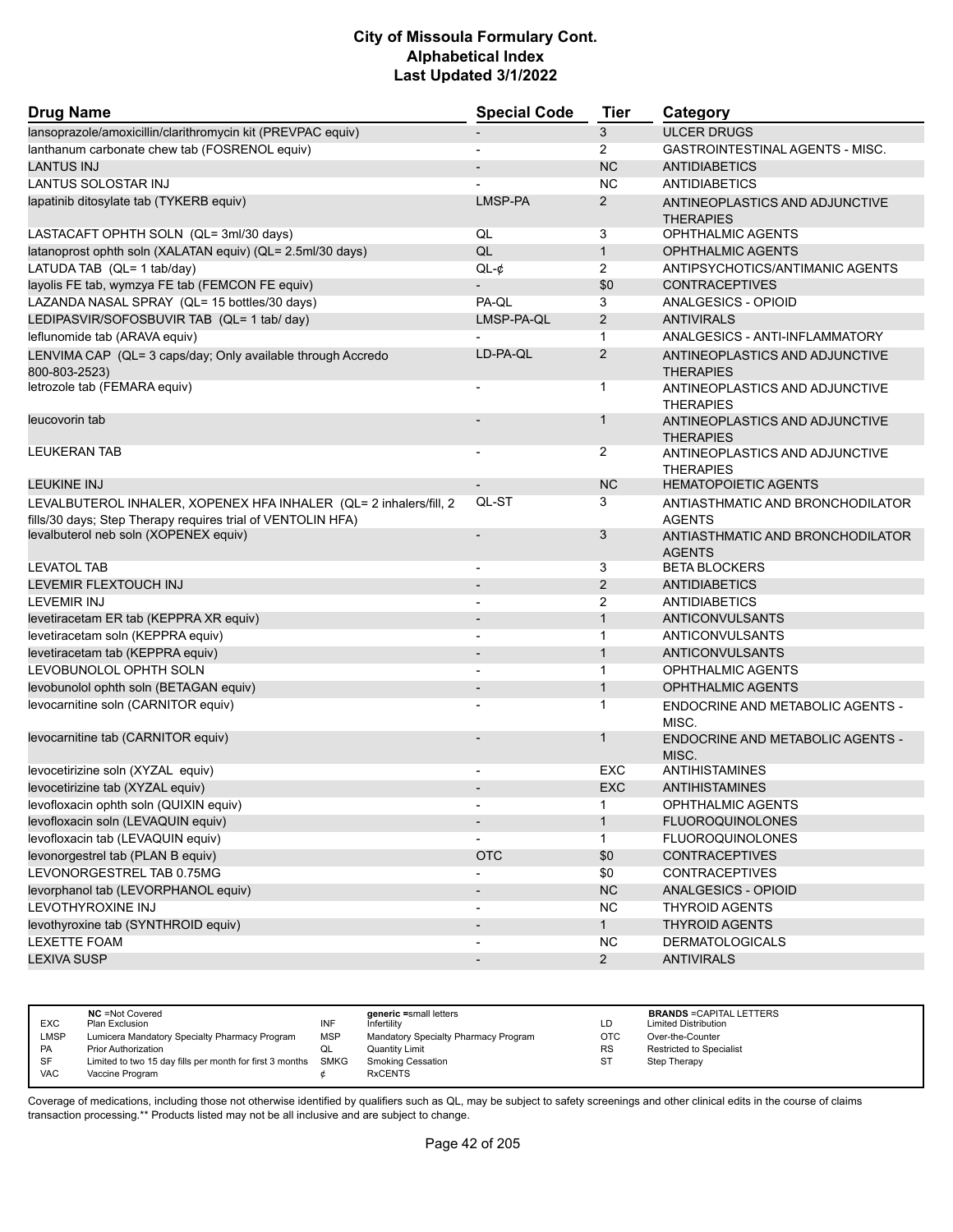| <b>Drug Name</b>                                                           | <b>Special Code</b>      | <b>Tier</b>    | Category                               |
|----------------------------------------------------------------------------|--------------------------|----------------|----------------------------------------|
| <b>LICART PATCH</b>                                                        |                          | <b>NC</b>      | <b>DERMATOLOGICALS</b>                 |
| <b>LIDOCAINE CREAM</b>                                                     |                          | <b>NC</b>      | <b>DERMATOLOGICALS</b>                 |
| lidocaine cream 3% (LIDAMANTLE equiv)                                      |                          | $\mathbf{1}$   | <b>DERMATOLOGICALS</b>                 |
| lidocaine cream 3.88% (LIDOTRAL CREAM equiv)                               | $\overline{\phantom{a}}$ | <b>NC</b>      | <b>DERMATOLOGICALS</b>                 |
| lidocaine gel (GLYDO equiv)                                                |                          | $\mathbf 1$    | <b>DERMATOLOGICALS</b>                 |
| lidocaine gel (XYLOCAINE equiv)                                            |                          | $\mathbf{1}$   | <b>DERMATOLOGICALS</b>                 |
| <b>LIDOCAINE GEL</b>                                                       | $\blacksquare$           | 2              | <b>DERMATOLOGICALS</b>                 |
| lidocaine lotion                                                           |                          | <b>NC</b>      | <b>DERMATOLOGICALS</b>                 |
| lidocaine oint (QL= 107gm/30 days)                                         | QL                       | $\mathbf{1}$   | <b>DERMATOLOGICALS</b>                 |
| lidocaine oint/transparent dressing kit                                    | $\overline{\phantom{a}}$ | <b>NC</b>      | <b>DERMATOLOGICALS</b>                 |
| LIDOCAINE ORAL SOLN 4%                                                     | $\overline{\phantom{a}}$ | <b>NC</b>      | MOUTH/THROAT/DENTAL AGENTS             |
| lidocaine patch (LIDODERM equiv) (QL= 3 patches/day)                       | QL                       | 3              | <b>DERMATOLOGICALS</b>                 |
| lidocaine patch 5% (LIDODERM equiv) (QL= 3 patches/day)                    | QL                       | 2              | <b>DERMATOLOGICALS</b>                 |
| lidocaine soln (XYLOCAINE equiv)                                           | $\overline{\phantom{a}}$ | $\mathbf{1}$   | <b>DERMATOLOGICALS</b>                 |
| <b>LIDOCAINE SUPP</b>                                                      |                          | <b>NC</b>      | ANORECTAL AND RELATED PRODUCTS         |
| lidocaine viscous soln                                                     |                          | $\mathbf{1}$   | MOUTH/THROAT/DENTAL AGENTS             |
| lidocaine/hydrocortisone cream (ANAMANTLE equiv)                           | $\overline{a}$           | $\overline{2}$ | ANORECTAL AGENTS                       |
| LIDOCAINE/HYDROCORTISONE RECTAL CREAM KIT                                  | $\overline{\phantom{a}}$ | <b>NC</b>      | <b>ANORECTAL AGENTS</b>                |
| lidocaine/prilocaine cream (EMLA equiv)                                    |                          | $\mathbf{1}$   | <b>DERMATOLOGICALS</b>                 |
| <b>LIDOCIN GEL</b>                                                         | $\overline{\phantom{a}}$ | <b>NC</b>      | <b>DERMATOLOGICALS</b>                 |
| <b>LIDOLOG KIT</b>                                                         | $\overline{\phantom{a}}$ | <b>NC</b>      | <b>CORTICOSTEROIDS</b>                 |
| <b>LIDOSTREAM KIT</b>                                                      |                          | <b>NC</b>      | <b>DERMATOLOGICALS</b>                 |
| LIDOTIN PAK                                                                |                          | <b>NC</b>      | PSYCHOTHERAPEUTIC AND                  |
|                                                                            |                          |                | NEUROLOGICAL AGENTS - MISC.            |
| LIDOTRAL CREAM (lidocaine cream equiv)                                     | $\overline{\phantom{a}}$ | <b>NC</b>      | <b>DERMATOLOGICALS</b>                 |
| <b>LIDOTREX GEL</b>                                                        | $\overline{\phantom{a}}$ | <b>NC</b>      | <b>DERMATOLOGICALS</b>                 |
| <b>LIDOVEX CREAM</b>                                                       |                          | <b>NC</b>      | <b>DERMATOLOGICALS</b>                 |
| LINDANE LOTION                                                             | $\overline{\phantom{a}}$ | 3              | <b>DERMATOLOGICALS</b>                 |
| lindane shampoo                                                            | $\overline{\phantom{a}}$ | 3              | <b>DERMATOLOGICALS</b>                 |
| linezolid susp (ZYVOX equiv) (Restricted to Infectious Disease Specialist) | <b>RS</b>                | 2              | ANTI-INFECTIVE AGENTS - MISC.          |
| linezolid tab (ZYVOX equiv) (Restricted to Infectious Disease Specialist)  | <b>RS</b>                | $\overline{2}$ | ANTI-INFECTIVE AGENTS - MISC.          |
| <b>LINZESS CAP</b>                                                         | $\blacksquare$           | <b>NC</b>      | <b>GASTROINTESTINAL AGENTS - MISC.</b> |
| liothyronine tab (CYTOMEL equiv)                                           |                          | 1              | <b>THYROID AGENTS</b>                  |
| lisinopril tab (PRINIVIL/ZESTRIL equiv)                                    | $\overline{\phantom{a}}$ | $\mathbf{1}$   | <b>ANTIHYPERTENSIVES</b>               |
| lisinopril/hydrochlorothiazide tab (ZESTORETIC equiv)                      | $\overline{\phantom{a}}$ | $\mathbf{1}$   | <b>ANTIHYPERTENSIVES</b>               |
| lithium carbonate cap (ESKALITH ER equiv)                                  |                          | $\mathbf 1$    | ANTIPSYCHOTICS/ANTIMANIC AGENTS        |
| lithium carbonate ER tab (LITHOBID equiv)                                  |                          | $\mathbf{1}$   | ANTIPSYCHOTICS/ANTIMANIC AGENTS        |
| lithium carbonate tab                                                      |                          | $\mathbf{1}$   | ANTIPSYCHOTICS/ANTIMANIC AGENTS        |
| lithium citrate soln                                                       |                          | $\mathbf{1}$   | ANTIPSYCHOTICS/ANTIMANIC AGENTS        |
| <b>LITHOSTAT TAB</b>                                                       |                          | 3              | <b>GENITOURINARY AGENTS -</b>          |
|                                                                            |                          |                | <b>MISCELLANEOUS</b>                   |
| LIVALO TAB (Step Therapy requires trial of atorvastatin, fluvastatin,      | <b>ST</b>                | 3              | <b>ANTIHYPERLIPIDEMICS</b>             |
| lovastatin, pravastatin, rosuvastatin, or simvastatin)                     |                          |                |                                        |
| LIVMARLI SOLN                                                              | $\overline{\phantom{a}}$ | NC.            | GASTROINTESTINAL AGENTS - MISC.        |
| <b>LIVTENCITY TAB</b>                                                      | $\overline{\phantom{a}}$ | NC             | <b>ANTIVIRALS</b>                      |
| L-METHYLFOLATE TAB                                                         |                          | NC.            | DIETARY PRODUCTS/DIETARY               |
|                                                                            |                          |                | <b>MANAGEMENT PRODUCTS</b>             |
| LO LOESTRIN TAB                                                            | $\overline{\phantom{a}}$ | 3              | <b>CONTRACEPTIVES</b>                  |
| <b>LOCOID CREAM</b>                                                        |                          | NC.            | <b>DERMATOLOGICALS</b>                 |
| <b>LOCOID LIPOCREAM</b>                                                    | $\overline{\phantom{a}}$ | NC             | <b>DERMATOLOGICALS</b>                 |
|                                                                            |                          |                |                                        |

| <b>EXC</b> | <b>NC</b> = Not Covered<br>Plan Exclusion                     | INF | generic =small letters<br>Infertility | LD         | <b>BRANDS = CAPITAL LETTERS</b><br><b>Limited Distribution</b> |
|------------|---------------------------------------------------------------|-----|---------------------------------------|------------|----------------------------------------------------------------|
| LMSP       | Lumicera Mandatory Specialty Pharmacy Program                 | MSP | Mandatory Specialty Pharmacy Program  | <b>OTC</b> | Over-the-Counter                                               |
| <b>PA</b>  | <b>Prior Authorization</b>                                    | QL  | <b>Quantity Limit</b>                 | <b>RS</b>  | Restricted to Specialist                                       |
| SF         | Limited to two 15 day fills per month for first 3 months SMKG |     | <b>Smoking Cessation</b>              | ST         | Step Therapy                                                   |
| <b>VAC</b> | Vaccine Program                                               |     | <b>RxCENTS</b>                        |            |                                                                |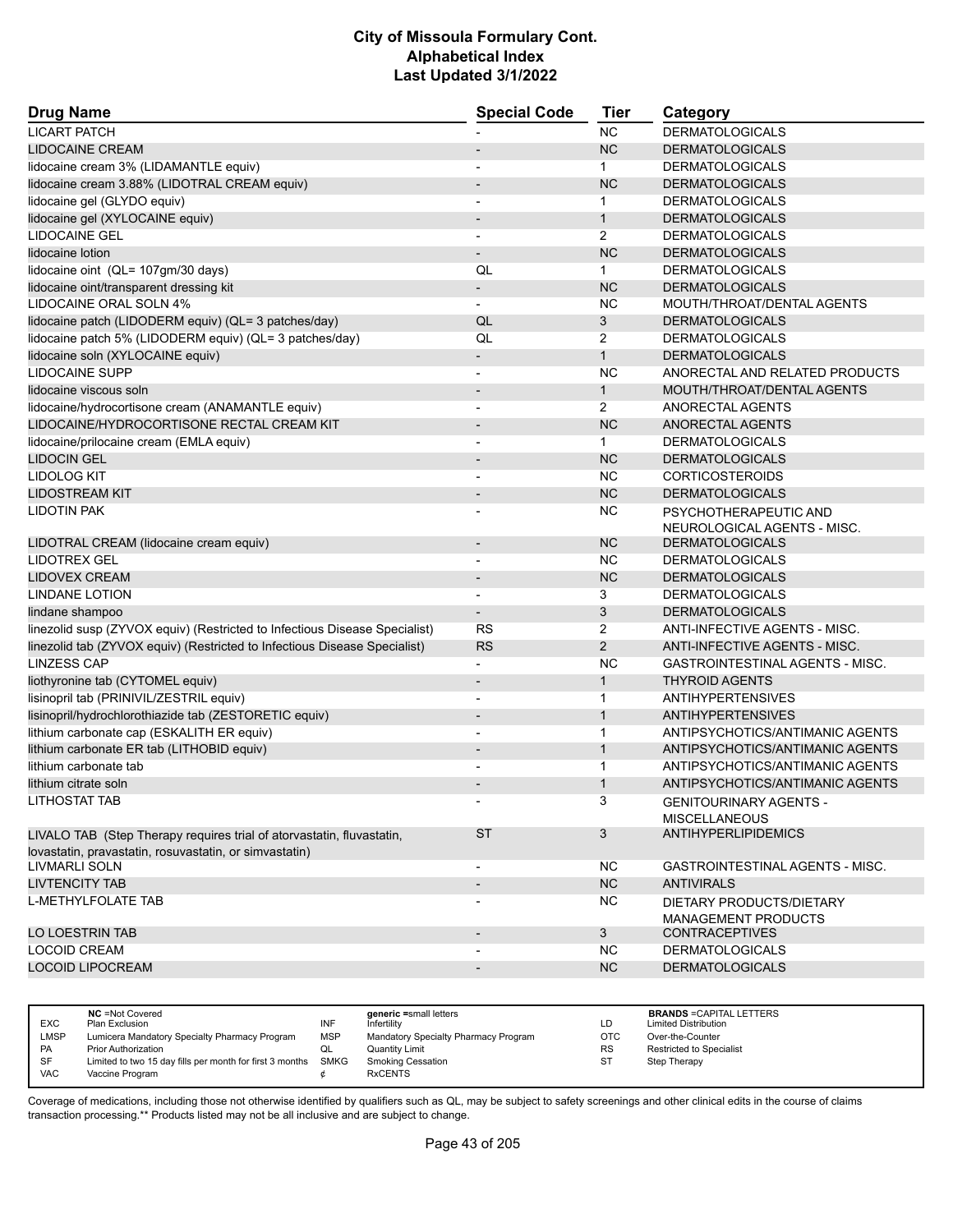| <b>Drug Name</b>                                                                                                  | <b>Special Code</b>      | <b>Tier</b>    | Category                                                 |
|-------------------------------------------------------------------------------------------------------------------|--------------------------|----------------|----------------------------------------------------------|
| <b>LOCOID OINT</b>                                                                                                |                          | <b>NC</b>      | <b>DERMATOLOGICALS</b>                                   |
| <b>LOCOID SOLN</b>                                                                                                |                          | <b>NC</b>      | <b>DERMATOLOGICALS</b>                                   |
| LOESTRIN 24 FE TAB                                                                                                |                          | 3              | <b>CONTRACEPTIVES</b>                                    |
| <b>LOKELMA PAK</b>                                                                                                | PA                       | $\overline{2}$ | <b>MISCELLANEOUS THERAPEUTIC CLASSES</b>                 |
| <b>LOMAIRA TAB</b>                                                                                                |                          | <b>EXC</b>     | ADHD/ANTI-NARCOLEPSY/ANTI-OBESITY//<br><b>NOREXIANTS</b> |
| LONHALA MAGNAIR SOLN (Step Therapy requires trial of INCRUSE ELLIPTA ST<br><b>INHALER)</b>                        |                          | $\overline{2}$ | ANTIASTHMATIC AND BRONCHODILATOR<br><b>AGENTS</b>        |
| LONSURF TAB (Only available through Walgreens 888-347-3416)                                                       | LD-PA                    | $\overline{2}$ | ANTINEOPLASTICS AND ADJUNCTIVE<br><b>THERAPIES</b>       |
| loperamide cap (IMODIUM equiv)                                                                                    |                          | <b>NC</b>      | <b>ANTIDIARRHEALS</b>                                    |
| loperamide soln (LOPERAMIDE equiv)                                                                                | <b>OTC</b>               | <b>NC</b>      | ANTIDIARRHEAL/PROBIOTIC AGENTS                           |
| lopinavir/ritonavir soln (KALETRA equiv)                                                                          | $\overline{\phantom{a}}$ | $\overline{2}$ | <b>ANTIVIRALS</b>                                        |
| lopinavir/ritonavir tab (KALETRA equiv)                                                                           |                          | $\overline{2}$ | <b>ANTIVIRALS</b>                                        |
| loratadine cap (CLARITIN equiv)                                                                                   | <b>OTC</b>               | <b>EXC</b>     | ANTIHISTAMINES                                           |
| lorazepam conc (ATIVAN equiv)                                                                                     |                          | 1              | <b>ANTIANXIETY AGENTS</b>                                |
| lorazepam tab (ATIVAN equiv)                                                                                      |                          | $\mathbf{1}$   | <b>ANTIANXIETY AGENTS</b>                                |
| LORBRENA TAB 100MG (QL= 1 tab/day)                                                                                | MSP-PA-QL-SF             | 2              | ANTINEOPLASTICS AND ADJUNCTIVE<br><b>THERAPIES</b>       |
| LORBRENA TAB 25MG (QL= 3 tabs/day)                                                                                | MSP-PA-QL-SF             | $\overline{2}$ | ANTINEOPLASTICS AND ADJUNCTIVE<br><b>THERAPIES</b>       |
| LOREEV XR CAP                                                                                                     | $\overline{\phantom{a}}$ | <b>NC</b>      | <b>ANTIANXIETY AGENTS</b>                                |
| <b>LORTAB ELIXIR</b>                                                                                              | $\overline{\phantom{a}}$ | 3              | ANALGESICS - OPIOID                                      |
| <b>LORVATUS PHARMAPAK KIT</b>                                                                                     |                          | <b>NC</b>      | MUSCULOSKELETAL THERAPY AGENTS                           |
| Iosartan tab (COZAAR equiv)                                                                                       |                          | $\mathbf{1}$   | <b>ANTIHYPERTENSIVES</b>                                 |
| losartan/hydrochlorothiazide tab (HYZAAR equiv)                                                                   | $\overline{a}$           | $\mathbf{1}$   | <b>ANTIHYPERTENSIVES</b>                                 |
| LOTEMAX OPHTH GEL                                                                                                 |                          | 2              | <b>OPHTHALMIC AGENTS</b>                                 |
| LOTEMAX OPHTH OINT                                                                                                | $\blacksquare$           | 2              | OPHTHALMIC AGENTS                                        |
| LOTEMAX SM GEL 0.38%                                                                                              | $\blacksquare$           | <b>NC</b>      | <b>OPHTHALMIC AGENTS</b>                                 |
| loteprednol etabonate ophth gel (LOTEMAX equiv)                                                                   | $\blacksquare$           | $\overline{2}$ | OPHTHALMIC AGENTS                                        |
| loteprednol ophth susp (LOTEMAX equiv)                                                                            | $\overline{\phantom{a}}$ | 2              | <b>OPHTHALMIC AGENTS</b>                                 |
| <b>LOTRIMIN AF CREAM</b>                                                                                          |                          | <b>NC</b>      | <b>DERMATOLOGICALS</b>                                   |
| lovastatin tab (MEVACOR equiv)                                                                                    |                          | \$0            | <b>ANTIHYPERLIPIDEMICS</b>                               |
| loxapine cap (LOXITANE equiv)                                                                                     |                          | 1              | ANTIPSYCHOTICS/ANTIMANIC AGENTS                          |
| LUCEMYRA TAB (QL= 96 tabs/7 days)                                                                                 | PA-QL                    | 3              | PSYCHOTHERAPEUTIC AND<br>NEUROLOGICAL AGENTS - MISC.     |
| <b>LUFYLLIN TAB</b>                                                                                               |                          | 3              | ANTIASTHMATIC AND BRONCHODILATOR<br><b>AGENTS</b>        |
| LULICONAZOLE CREAM, LUZU CREAM                                                                                    |                          | <b>NC</b>      | <b>DERMATOLOGICALS</b>                                   |
| LUMAKRAS TAB (QL= 8 tabs/day; Only available through Biologics<br>800-850-4306)                                   | LD-PA-QL-SF              | $\overline{2}$ | ANTINEOPLASTICS AND ADJUNCTIVE<br><b>THERAPIES</b>       |
| LUMIFY OPHTH SOLN 0.25%                                                                                           | $\overline{\phantom{a}}$ | NC             | <b>OPHTHALMIC AGENTS</b>                                 |
| LUMIGAN OPHTH SOLN (QL= 2.5ml/30 days)                                                                            | QL                       | 2              | <b>OPHTHALMIC AGENTS</b>                                 |
| LUPKYNIS CAP (QL= 6 caps/day; Only available through Biologics<br>800-850-4306 or PantheRx Pharmacy 855-726-8479) | LD-PA-QL                 | 3              | <b>MISCELLANEOUS THERAPEUTIC CLASSES</b>                 |
| <b>LUVIRA CAP</b>                                                                                                 |                          | <b>NC</b>      | DIETARY PRODUCTS/DIETARY<br><b>MANAGEMENT PRODUCTS</b>   |
| <b>LUXIQ FOAM</b>                                                                                                 |                          | <b>NC</b>      | <b>DERMATOLOGICALS</b>                                   |
| <b>LYBALVI TAB</b>                                                                                                |                          | <b>NC</b>      | PSYCHOTHERAPEUTIC AND<br>NEUROLOGICAL AGENTS - MISC.     |

|            | <b>NC</b> = Not Covered                                       |            | generic =small letters               |           | <b>BRANDS = CAPITAL LETTERS</b> |
|------------|---------------------------------------------------------------|------------|--------------------------------------|-----------|---------------------------------|
| <b>EXC</b> | Plan Exclusion                                                | INF        | Infertility                          | LD        | <b>Limited Distribution</b>     |
| LMSP       | Lumicera Mandatory Specialty Pharmacy Program                 | <b>MSP</b> | Mandatory Specialty Pharmacy Program | ОТС       | Over-the-Counter                |
| PA         | Prior Authorization                                           | QL         | <b>Quantity Limit</b>                | <b>RS</b> | <b>Restricted to Specialist</b> |
| SF         | Limited to two 15 day fills per month for first 3 months SMKG |            | <b>Smoking Cessation</b>             | ST        | Step Therapy                    |
| VAC        | Vaccine Program                                               |            | <b>RxCENTS</b>                       |           |                                 |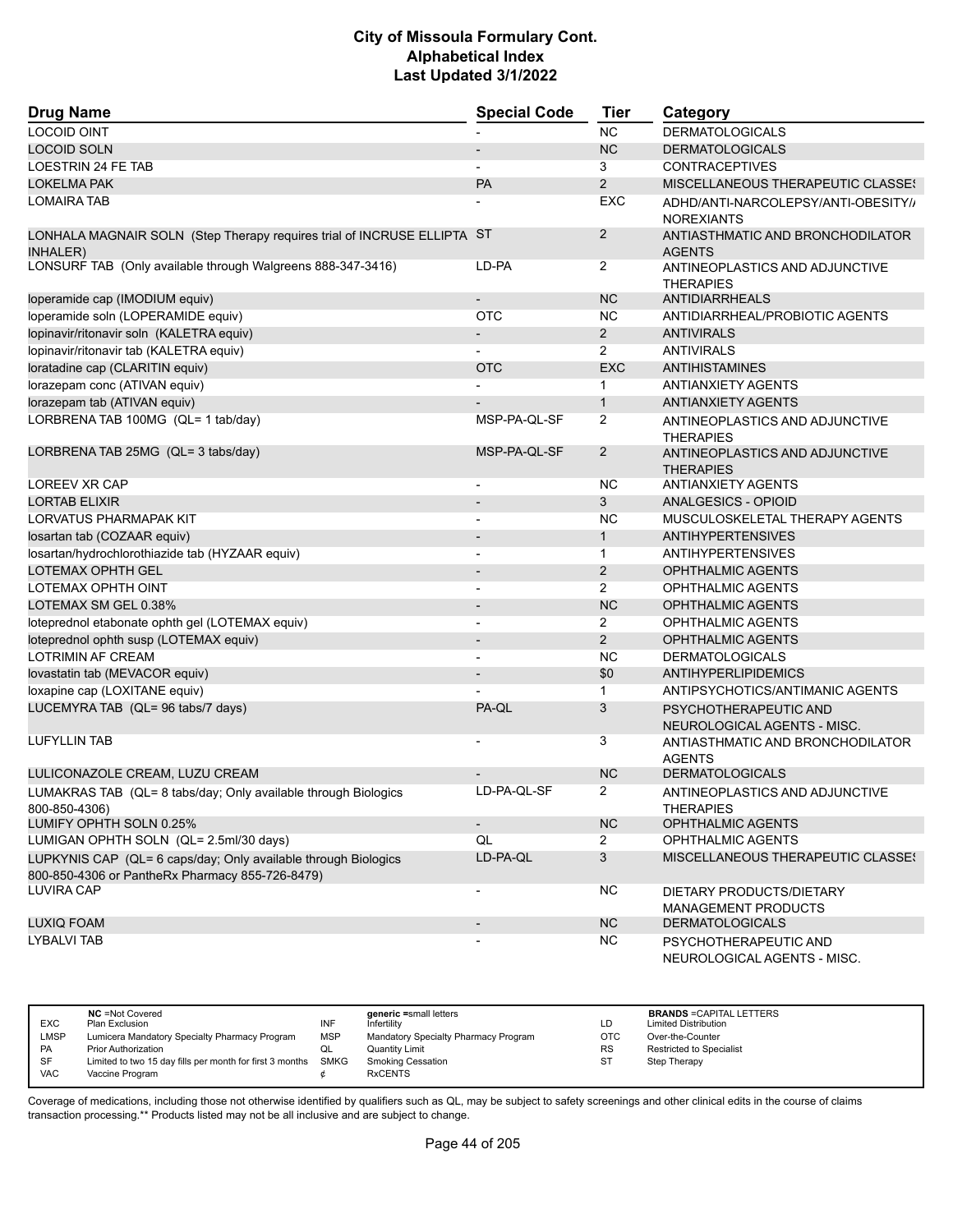| <b>Drug Name</b>                                                                       | <b>Special Code</b>      | <b>Tier</b>    | Category                                             |
|----------------------------------------------------------------------------------------|--------------------------|----------------|------------------------------------------------------|
| LYNPARZA CAP (Only available through Biologics 800-850-4306, QL= 16<br>caps/day)       | LD-PA-QL-SF              | $\overline{2}$ | ANTINEOPLASTICS AND ADJUNCTIVE<br><b>THERAPIES</b>   |
| LYNPARZA TAB (Only available through Biologics 800-850-4306, QL= 4<br>tabs/day)        | LD-PA-QL-SF              | $\overline{2}$ | ANTINEOPLASTICS AND ADJUNCTIVE<br><b>THERAPIES</b>   |
| LYSODREN TAB (Only available through Walgreens 888-347-3416)                           | LD                       | $\overline{2}$ | ANTINEOPLASTICS AND ADJUNCTIVE<br><b>THERAPIES</b>   |
| LYUMJEV INJ                                                                            | $\overline{\phantom{a}}$ | <b>NC</b>      | <b>ANTIDIABETICS</b>                                 |
| LYUMJEV KWIKPEN INJ                                                                    | $\overline{\phantom{a}}$ | <b>NC</b>      | <b>ANTIDIABETICS</b>                                 |
| <b>MACRILEN PACK</b>                                                                   |                          | <b>NC</b>      | DIAGNOSTIC PRODUCTS                                  |
| malathion lotion (OVIDE equiv) (QL= 2 bottles/fill)                                    | QL                       | 3              | <b>DERMATOLOGICALS</b>                               |
| maldemar tab (SCOPACE equiv)                                                           |                          | 1              | <b>ANTIEMETICS</b>                                   |
| <b>MAPROTILINE TAB</b>                                                                 |                          | $\mathbf{1}$   | <b>ANTIDEPRESSANTS</b>                               |
| maraviroc tab (SELZENTRY equiv)                                                        |                          | $\overline{2}$ | <b>ANTIVIRALS</b>                                    |
| <b>MARPLAN TAB</b>                                                                     | $\overline{\phantom{a}}$ | $\overline{2}$ | <b>ANTIDEPRESSANTS</b>                               |
| <b>MATULANE CAP</b>                                                                    |                          | $\overline{2}$ | ANTINEOPLASTICS AND ADJUNCTIVE<br><b>THERAPIES</b>   |
| <b>MAVENCLAD PAK</b>                                                                   |                          | <b>NC</b>      | PSYCHOTHERAPEUTIC AND<br>NEUROLOGICAL AGENTS - MISC. |
| MAVYRET PAK (QL= 5 packs/day)                                                          | LMSP-PA-QL               | $\overline{2}$ | ANTIVIRALS                                           |
| MAVYRET TAB (QL= 3 tabs/day)                                                           | LMSP-PA-QL               | 2              | <b>ANTIVIRALS</b>                                    |
| <b>MAXIDEX OPHTH SOLN</b>                                                              |                          | $\overline{2}$ | <b>OPHTHALMIC AGENTS</b>                             |
| <b>MAYZENT TAB</b>                                                                     | <b>LMSP</b>              | 2              | PSYCHOTHERAPEUTIC AND<br>NEUROLOGICAL AGENTS - MISC. |
| MAYZENT TAB STARTER PACK                                                               | <b>LMSP</b>              | $\overline{2}$ | PSYCHOTHERAPEUTIC AND<br>NEUROLOGICAL AGENTS - MISC. |
| MECLIZINE 50MG TAB                                                                     |                          | <b>NC</b>      | <b>ANTIEMETICS</b>                                   |
| meclizine chew tab (BONINE equiv)                                                      | <b>OTC</b>               | 1              | ANTIEMETICS                                          |
| meclizine tab (ANTIVERT equiv)                                                         | <b>OTC</b>               | $\mathbf{1}$   | <b>ANTIEMETICS</b>                                   |
| MECLOFENAMATE CAP                                                                      |                          | <b>NC</b>      | ANALGESICS - ANTI-INFLAMMATORY                       |
| MEDI-PATCH W/LIDOCAINE PATCH                                                           | $\overline{\phantom{a}}$ | NC             | <b>DERMATOLOGICALS</b>                               |
| medroxyprogesterone inj (DEPO-PROVERA equiv) (QL= 1 inj/90 days)                       | QL                       | \$0            | <b>CONTRACEPTIVES</b>                                |
| medroxyprogesterone tab (PROVERA equiv)                                                | $\overline{\phantom{a}}$ | 1              | <b>PROGESTINS</b>                                    |
| mefenamic acid cap (PONSTEL equiv)                                                     | $\overline{\phantom{a}}$ | <b>NC</b>      | ANALGESICS - ANTI-INFLAMMATORY                       |
| mefloquine tab (LARIAM equiv)                                                          |                          | $\overline{2}$ | ANTIMALARIALS                                        |
| megestrol ES susp (MEGACE ES equiv)                                                    | $\blacksquare$           | 3              | <b>PROGESTINS</b>                                    |
| megestrol susp (MEGACE equiv)                                                          |                          | $\mathbf{1}$   | ANTINEOPLASTICS AND ADJUNCTIVE<br><b>THERAPIES</b>   |
| megestrol tab (MEGACE equiv)                                                           |                          | 1              | ANTINEOPLASTICS AND ADJUNCTIVE<br><b>THERAPIES</b>   |
| MEKINIST TAB 0.5MG (QL= 3 tabs/day)                                                    | LMSP-PA-QL               | $\overline{2}$ | ANTINEOPLASTICS AND ADJUNCTIVE<br><b>THERAPIES</b>   |
| MEKINIST TAB 2MG (QL= 1 tab/day)                                                       | LMSP-PA-QL               | $\overline{2}$ | ANTINEOPLASTICS AND ADJUNCTIVE<br><b>THERAPIES</b>   |
| MEKTOVI TAB (QL= 6 tabs/day; Only available through Diplomat Pharmacy<br>877-977-9118) | LD-PA-QL                 | $\overline{2}$ | ANTINEOPLASTICS AND ADJUNCTIVE<br><b>THERAPIES</b>   |
| meloxicam cap (VIVLODEX equiv)                                                         | $\overline{\phantom{a}}$ | <b>NC</b>      | ANALGESICS - ANTI-INFLAMMATORY                       |
| MELOXICAM COMFORT KIT                                                                  |                          | NC             | ANALGESICS - ANTI-INFLAMMATORY                       |
| meloxicam tab (MOBIC equiv)                                                            |                          | 1              | ANALGESICS - ANTI-INFLAMMATORY                       |
| melphalan tab (ALKERAN equiv)                                                          |                          | $\overline{2}$ | ANTINEOPLASTICS AND ADJUNCTIVE<br><b>THERAPIES</b>   |

|             | <b>NC</b> = Not Covered                                       |            | generic =small letters               |           | <b>BRANDS = CAPITAL LETTERS</b> |
|-------------|---------------------------------------------------------------|------------|--------------------------------------|-----------|---------------------------------|
| <b>EXC</b>  | Plan Exclusion                                                | INF        | Infertility                          | LD        | <b>Limited Distribution</b>     |
| <b>LMSP</b> | Lumicera Mandatory Specialty Pharmacy Program                 | <b>MSP</b> | Mandatory Specialty Pharmacy Program | OTC       | Over-the-Counter                |
| <b>PA</b>   | <b>Prior Authorization</b>                                    | QL         | <b>Quantity Limit</b>                | <b>RS</b> | <b>Restricted to Specialist</b> |
| SF          | Limited to two 15 day fills per month for first 3 months SMKG |            | <b>Smoking Cessation</b>             | ST        | Step Therapy                    |
| <b>VAC</b>  | Vaccine Program                                               |            | <b>RxCENTS</b>                       |           |                                 |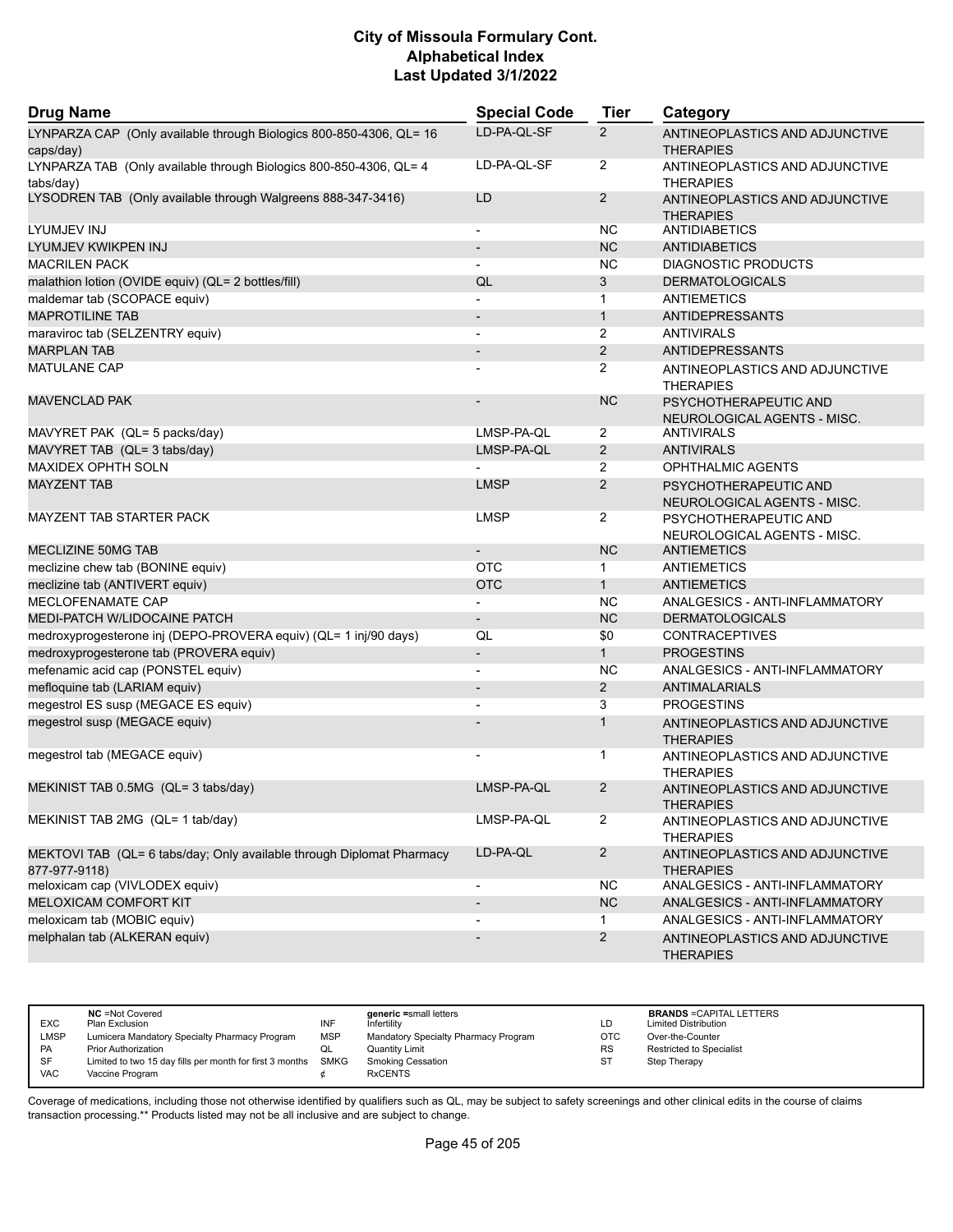| <b>Drug Name</b>                          | <b>Special Code</b>          | <b>Tier</b>    | Category                                                 |
|-------------------------------------------|------------------------------|----------------|----------------------------------------------------------|
| memantine ER cap (NAMENDA XR equiv)       |                              | $\overline{2}$ | PSYCHOTHERAPEUTIC AND<br>NEUROLOGICAL AGENTS - MISC.     |
| memantine soln (NAMENDA equiv)            |                              | $\overline{2}$ | PSYCHOTHERAPEUTIC AND<br>NEUROLOGICAL AGENTS - MISC.     |
| memantine tab (NAMENDA equiv)             | $\qquad \qquad \blacksquare$ | $\mathbf 1$    | PSYCHOTHERAPEUTIC AND<br>NEUROLOGICAL AGENTS - MISC.     |
| <b>MENACTRA INJ</b>                       | <b>VAC</b>                   | \$0            | <b>VACCINES</b>                                          |
| <b>MENEST TAB</b>                         |                              | 3              | <b>ESTROGENS</b>                                         |
| <b>MENHIBRIX INJ</b>                      | <b>VAC</b>                   | \$0            | <b>VACCINES</b>                                          |
| <b>MENOMUNE INJ</b>                       | <b>VAC</b>                   | \$0            | <b>VACCINES</b>                                          |
| <b>MENOSTAR PATCH</b>                     |                              | <b>NC</b>      | <b>ESTROGENS</b>                                         |
| <b>MENQUADFI INJ</b>                      | <b>VAC</b>                   | \$0            | <b>VACCINES</b>                                          |
| <b>MENTAX CREAM</b>                       | $\overline{\phantom{a}}$     | 3              | <b>DERMATOLOGICALS</b>                                   |
| MENTHOREAL10 THERAPY PACK                 | $\overline{\phantom{0}}$     | <b>NC</b>      | <b>DERMATOLOGICALS</b>                                   |
| <b>MENVEO INJ</b>                         | <b>VAC</b>                   | \$0            | <b>VACCINES</b>                                          |
| <b>MEPERIDINE TAB</b>                     | $\overline{a}$               | <b>NC</b>      | ANALGESICS - OPIOID                                      |
| meperidine tab (DEMEROL equiv)            | $\qquad \qquad \blacksquare$ | <b>NC</b>      | <b>ANALGESICS - OPIOID</b>                               |
| meprobamate tab (MILTOWN equiv)           | $\overline{a}$               | <b>NC</b>      | <b>ANTIANXIETY AGENTS</b>                                |
| mercaptopurine tab (PURINETHOL equiv)     |                              | $\overline{2}$ | ANTINEOPLASTICS AND ADJUNCTIVE<br><b>THERAPIES</b>       |
| mesalamine DR cap (DELZICOL equiv)        | $\overline{\phantom{m}}$     | $\overline{2}$ | GASTROINTESTINAL AGENTS - MISC.                          |
| mesalamine DR tab (LIALDA equiv)          | $\overline{\phantom{m}}$     | 2              | <b>GASTROINTESTINAL AGENTS - MISC.</b>                   |
| mesalamine enema (ROWASA equiv)           | $\overline{a}$               | $\overline{2}$ | GASTROINTESTINAL AGENTS - MISC.                          |
| mesalamine ER cap (APRISO equiv)          | $\blacksquare$               | $\overline{2}$ | <b>GASTROINTESTINAL AGENTS - MISC.</b>                   |
| mesalamine supp (CANASA equiv)            |                              | $\overline{2}$ | GASTROINTESTINAL AGENTS - MISC.                          |
| mesalamine tab (ASACOL equiv)             |                              | 3              | <b>GASTROINTESTINAL AGENTS - MISC.</b>                   |
| <b>MESNEX TAB</b>                         | <b>LMSP</b>                  | $\overline{2}$ | ANTINEOPLASTICS AND ADJUNCTIVE<br><b>THERAPIES</b>       |
| <b>METANX CAP</b>                         |                              | <b>NC</b>      | DIETARY PRODUCTS/DIETARY<br><b>MANAGEMENT PRODUCTS</b>   |
| <b>METAPROTERENOL SYRUP</b>               |                              | $\mathbf{1}$   | ANTIASTHMATIC AND BRONCHODILATOR<br><b>AGENTS</b>        |
| <b>METAPROTERENOL TAB</b>                 |                              | 3              | ANTIASTHMATIC AND BRONCHODILATOR<br><b>AGENTS</b>        |
| metaxalone tab (SKELAXIN equiv)           | $\overline{\phantom{a}}$     | 3              | MUSCULOSKELETAL THERAPY AGENTS                           |
| <b>METAXALONE TAB 400MG</b>               | $\overline{\phantom{m}}$     | 3              | MUSCULOSKELETAL THERAPY AGENTS                           |
| metformin ER osmotic tab (FORTAMET equiv) | $\blacksquare$               | <b>NC</b>      | <b>ANTIDIABETICS</b>                                     |
| metformin ER osmotic tab (GLUMETZA equiv) | $\overline{\phantom{a}}$     | <b>NC</b>      | <b>ANTIDIABETICS</b>                                     |
| metformin ER tab (GLUCOPHAGE XR equiv)    |                              | $\mathbf 1$    | <b>ANTIDIABETICS</b>                                     |
| metformin soln (RIOMET equiv)             |                              | 3              | <b>ANTIDIABETICS</b>                                     |
| metformin tab (GLUCOPHAGE equiv)          |                              | 1              | <b>ANTIDIABETICS</b>                                     |
| methadone soln                            | $\overline{\phantom{a}}$     | $\mathbf{1}$   | ANALGESICS - OPIOID                                      |
| methadone tab (DOLOPHINE equiv)           |                              | 1              | ANALGESICS - OPIOID                                      |
| methadose tab                             |                              | $\mathbf{1}$   | ANALGESICS - OPIOID                                      |
| methamphetamine tab (DESOXYN equiv)       | $\blacksquare$               | <b>NC</b>      | ADHD/ANTI-NARCOLEPSY/ANTI-OBESITY//<br><b>NOREXIANTS</b> |
| methazolamide tab (NEPTAZANE equiv)       | $\overline{\phantom{a}}$     | $\overline{2}$ | <b>DIURETICS</b>                                         |
| methenamine hippurate tab (HIPREX equiv)  | $\overline{\phantom{a}}$     | 2              | ANTI-INFECTIVE AGENTS - MISC.                            |
| methenamine mandelate tab                 |                              | $\mathbf{1}$   | <b>ANTI-INFECTIVE AGENTS - MISC.</b>                     |
| methimazole tab (TAPAZOLE equiv)          |                              | $\mathbf{1}$   | <b>THYROID AGENTS</b>                                    |

| <b>EXC</b>  | <b>NC</b> = Not Covered<br>Plan Exclusion                     | INF        | generic =small letters<br>Infertility | LD        | <b>BRANDS = CAPITAL LETTERS</b><br><b>Limited Distribution</b> |
|-------------|---------------------------------------------------------------|------------|---------------------------------------|-----------|----------------------------------------------------------------|
| <b>LMSP</b> | Lumicera Mandatory Specialty Pharmacy Program                 | <b>MSP</b> | Mandatory Specialty Pharmacy Program  | OTC       | Over-the-Counter                                               |
| PA          | <b>Prior Authorization</b>                                    | w∟         | Quantity Limit                        | <b>RS</b> | Restricted to Specialist                                       |
| <b>SF</b>   | Limited to two 15 day fills per month for first 3 months SMKG |            | <b>Smoking Cessation</b>              | SТ        | Step Therapy                                                   |
| VAC         | Vaccine Program                                               |            | <b>RxCENTS</b>                        |           |                                                                |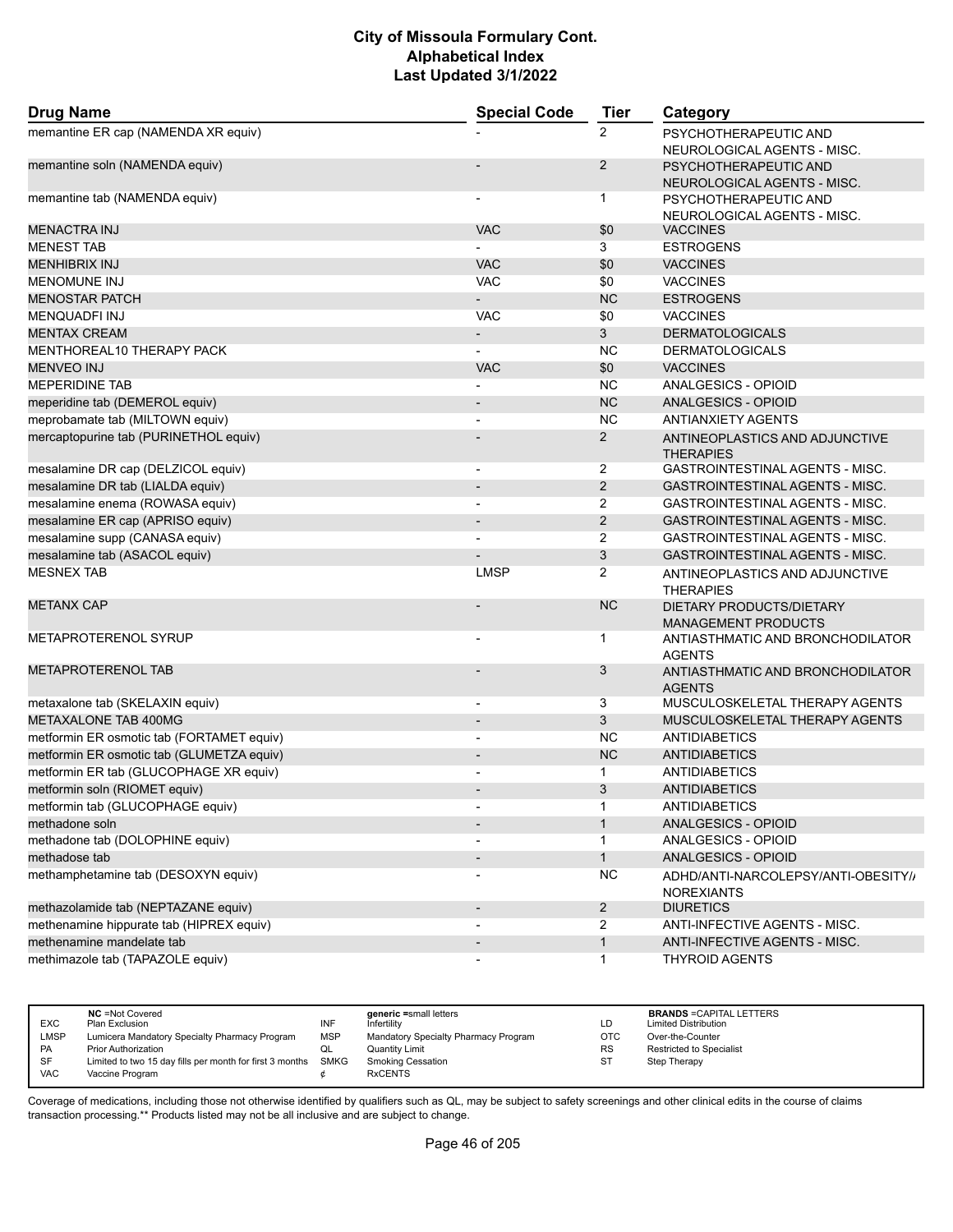| <b>Drug Name</b>                                                            | <b>Special Code</b>      | <b>Tier</b>    | Category                                                 |
|-----------------------------------------------------------------------------|--------------------------|----------------|----------------------------------------------------------|
| <b>METHITEST TAB</b>                                                        | PA                       | 3              | ANDROGENS-ANABOLIC                                       |
| methocarbamol tab (ROBAXIN equiv)                                           |                          | 1              | MUSCULOSKELETAL THERAPY AGENTS                           |
| <b>METHOTREXATE INJ</b>                                                     |                          | 1              | ANTINEOPLASTICS AND ADJUNCTIVE<br><b>THERAPIES</b>       |
| methotrexate tab (TREXALL equiv)                                            |                          | $\mathbf{1}$   | ANTINEOPLASTICS AND ADJUNCTIVE<br><b>THERAPIES</b>       |
| <b>METHOXSALEN CAP</b>                                                      | $\overline{\phantom{a}}$ | $\overline{2}$ | <b>DERMATOLOGICALS</b>                                   |
| methoxsalen cap (OXSORALEN ULTRA equiv)                                     |                          | 2              | <b>DERMATOLOGICALS</b>                                   |
| methscopolamine tab (PAMINE equiv)                                          |                          | 3              | <b>ULCER DRUGS</b>                                       |
| METHYCLOTHIAZIDE TAB                                                        |                          | 1              | <b>DIURETICS</b>                                         |
| <b>METHYLDOPA TAB</b>                                                       |                          | $\mathbf{1}$   | <b>ANTIHYPERTENSIVES</b>                                 |
| methyldopa tab (ALDOMET equiv)                                              |                          | $\mathbf{1}$   | <b>ANTIHYPERTENSIVES</b>                                 |
| METHYLDOPA/HYDROCHLOROTHIAZIDE TAB                                          |                          | $\mathbf{1}$   | <b>ANTIHYPERTENSIVES</b>                                 |
| methylergonovine tab (METHERGINE equiv) (QL= 28 tabs/fill, 1 fill/365 days) | QL                       | $\overline{2}$ | <b>OXYTOCICS</b>                                         |
| methylphenidate CD cap (METADATE CD equiv)                                  |                          | 2              | ADHD/ANTI-NARCOLEPSY/ANTI-OBESITY//<br><b>NOREXIANTS</b> |
| methylphenidate chew tab (METHYLIN equiv)                                   |                          | 3              | ADHD/ANTI-NARCOLEPSY/ANTI-OBESITY//<br><b>NOREXIANTS</b> |
| methylphenidate ER cap (RITALIN LA equiv)                                   |                          | $\overline{2}$ | ADHD/ANTI-NARCOLEPSY/ANTI-OBESITY//<br><b>NOREXIANTS</b> |
| methylphenidate ER cap (APTENSIO XR equiv)                                  |                          | <b>NC</b>      | ADHD/ANTI-NARCOLEPSY/ANTI-OBESITY//<br><b>NOREXIANTS</b> |
| methylphenidate ER tab                                                      |                          | $\overline{2}$ | ADHD/ANTI-NARCOLEPSY/ANTI-OBESITY//<br><b>NOREXIANTS</b> |
| methylphenidate ER tab (CONCERTA equiv)                                     |                          | 2              | ADHD/ANTI-NARCOLEPSY/ANTI-OBESITY//<br><b>NOREXIANTS</b> |
| methylphenidate ER tab 10mg, 20mg (RITALIN equiv)                           |                          | $\mathbf{1}$   | ADHD/ANTI-NARCOLEPSY/ANTI-OBESITY//<br><b>NOREXIANTS</b> |
| METHYLPHENIDATE ER TAB 72MG                                                 |                          | <b>NC</b>      | ADHD/ANTI-NARCOLEPSY/ANTI-OBESITY//<br><b>NOREXIANTS</b> |
| methylphenidate soln (METHYLIN equiv)                                       |                          | $\overline{2}$ | ADHD/ANTI-NARCOLEPSY/ANTI-OBESITY//<br><b>NOREXIANTS</b> |
| methylphenidate tab (RITALIN equiv)                                         |                          | 1              | ADHD/ANTI-NARCOLEPSY/ANTI-OBESITY//<br><b>NOREXIANTS</b> |
| methylprednisolone dose pack (MEDROL equiv)                                 | $\overline{\phantom{a}}$ | $\mathbf{1}$   | <b>CORTICOSTEROIDS</b>                                   |
| methylprednisolone tab (MEDROL equiv)                                       |                          | 1              | <b>CORTICOSTEROIDS</b>                                   |
| METIPRANOLOL OPHTH SOLN                                                     | $\blacksquare$           | 2              | <b>OPHTHALMIC AGENTS</b>                                 |
| metoclopramide soln (REGLAN equiv)                                          |                          | $\mathbf{1}$   | GASTROINTESTINAL AGENTS - MISC.                          |
| metoclopramide tab (REGLAN equiv)                                           |                          | $\mathbf{1}$   | GASTROINTESTINAL AGENTS - MISC.                          |
| metolazone tab (ZAROXOLYN equiv)                                            |                          | $\mathbf{1}$   | <b>DIURETICS</b>                                         |
| metoprolol ER tab (TOPROL XL equiv)                                         |                          | 1              | <b>BETA BLOCKERS</b>                                     |
| metoprolol tab (LOPRESSOR equiv)                                            |                          | $\mathbf{1}$   | <b>BETA BLOCKERS</b>                                     |
| METOPROLOL/HYDROCHLOROTHIAZIDE TAB                                          |                          | $\overline{2}$ | <b>ANTIHYPERTENSIVES</b>                                 |
| metoprolol/hydrochlorothiazide tab (LOPRESSOR HCT equiv)                    |                          | $\overline{2}$ | <b>ANTIHYPERTENSIVES</b>                                 |
| METOZOLV ODT                                                                |                          | NC             | GASTROINTESTINAL AGENTS - MISC.                          |
| metronidazole cap (FLAGYL equiv)                                            |                          | NC             | ANTI-INFECTIVE AGENTS - MISC.                            |
| metronidazole cream (METROCREAM equiv)                                      |                          | $\mathbf{1}$   | <b>DERMATOLOGICALS</b>                                   |
| metronidazole gel (METROGEL equiv)                                          |                          | $\overline{2}$ | <b>DERMATOLOGICALS</b>                                   |
| metronidazole gel 0.75% (METROGEL equiv)                                    |                          | $\mathbf{1}$   | <b>DERMATOLOGICALS</b>                                   |
| metronidazole lotion (METROLOTION equiv)                                    |                          | $\overline{2}$ | <b>DERMATOLOGICALS</b>                                   |
| metronidazole tab (FLAGYL equiv)                                            |                          | $\mathbf{1}$   | <b>ANTI-INFECTIVE AGENTS - MISC.</b>                     |

|            | <b>NC</b> = Not Covered                                       |            | generic =small letters               |     | <b>BRANDS = CAPITAL LETTERS</b> |
|------------|---------------------------------------------------------------|------------|--------------------------------------|-----|---------------------------------|
| <b>EXC</b> | Plan Exclusion                                                | INF        | Infertility                          | LD  | <b>Limited Distribution</b>     |
| LMSP       | Lumicera Mandatory Specialty Pharmacy Program                 | <b>MSP</b> | Mandatory Specialty Pharmacy Program | OTC | Over-the-Counter                |
| PA         | <b>Prior Authorization</b>                                    | w∟         | <b>Quantity Limit</b>                | RS  | Restricted to Specialist        |
| SF         | Limited to two 15 day fills per month for first 3 months SMKG |            | <b>Smoking Cessation</b>             | ST  | Step Therapy                    |
| VAC        | Vaccine Program                                               |            | <b>RxCENTS</b>                       |     |                                 |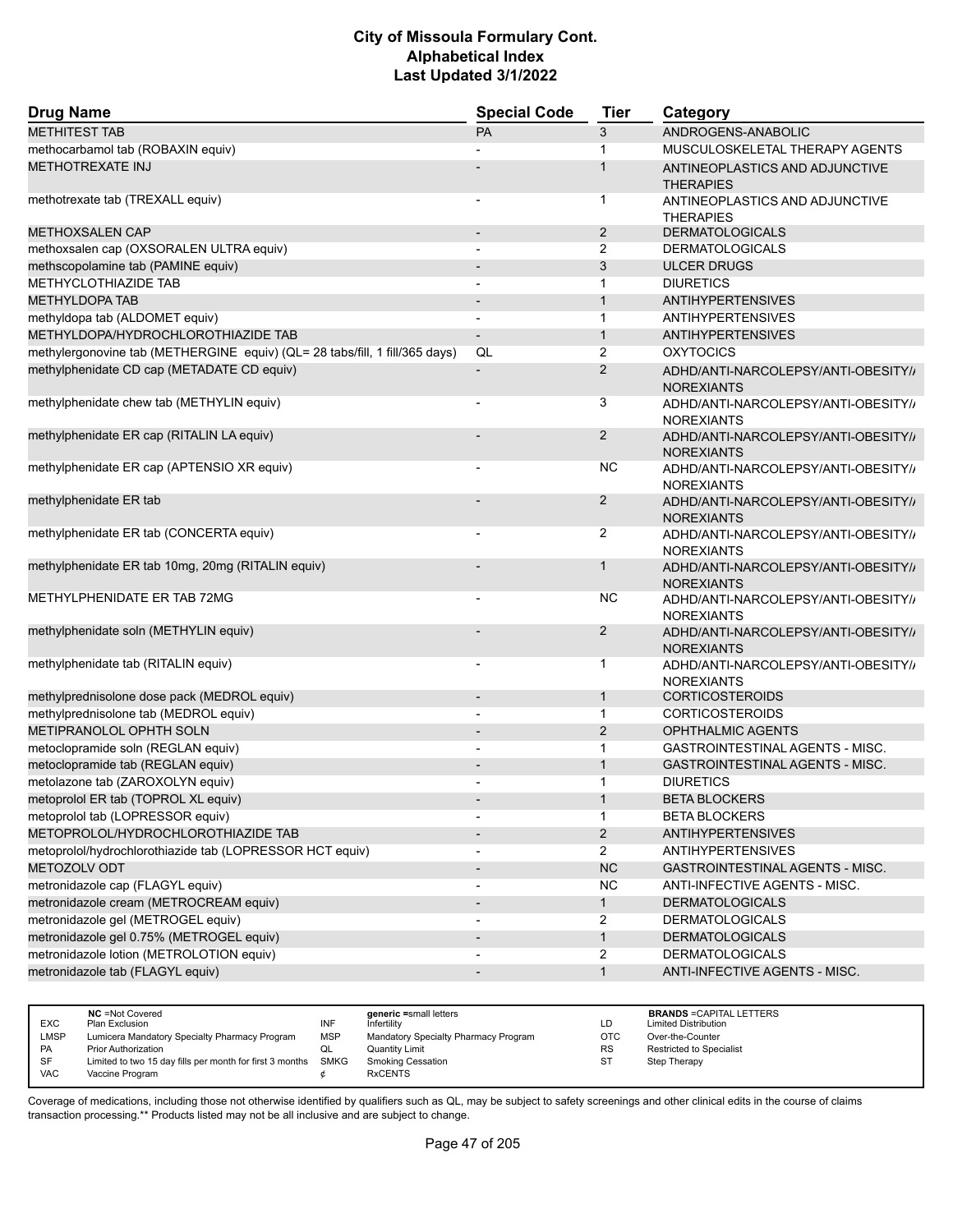| <b>Drug Name</b>                                                               | <b>Special Code</b>          | <b>Tier</b>    | Category                                                 |
|--------------------------------------------------------------------------------|------------------------------|----------------|----------------------------------------------------------|
| metronidazole vaginal gel (METROGEL equiv)                                     |                              | $\mathbf 1$    | <b>VAGINAL PRODUCTS</b>                                  |
| metyrosine cap (DEMSER equiv)                                                  |                              | <b>NC</b>      | <b>ANTIHYPERTENSIVES</b>                                 |
| mexiletine hcl cap                                                             |                              | $\overline{2}$ | ANTIARRHYTHMICS                                          |
| <b>MEXPAROX HC CREAM</b>                                                       |                              | <b>NC</b>      | <b>DERMATOLOGICALS</b>                                   |
| mibelas chew tab (MINASTRIN equiv)                                             |                              | 3              | <b>CONTRACEPTIVES</b>                                    |
| <b>MICARDIS HCT TAB</b>                                                        |                              | <b>NC</b>      | <b>ANTIHYPERTENSIVES</b>                                 |
| <b>MICLARA LIQUID</b>                                                          | $\overline{\phantom{a}}$     | ΝC             | <b>ANTIHISTAMINES</b>                                    |
| <b>MICORT-HC CREAM</b>                                                         |                              | <b>NC</b>      | <b>DERMATOLOGICALS</b>                                   |
| MICROVIX LP PAK                                                                |                              | <b>NC</b>      | <b>DERMATOLOGICALS</b>                                   |
| midodrine tab (PROAMATINE equiv)                                               | $\qquad \qquad \blacksquare$ | $\mathbf{1}$   | <b>VASOPRESSORS</b>                                      |
| <b>MIGERGOT SUPP</b>                                                           |                              | <b>NC</b>      | <b>MIGRAINE PRODUCTS</b>                                 |
| miglitol tab (MIGLITOL equiv)                                                  |                              | 3              | <b>ANTIDIABETICS</b>                                     |
| miglustat cap (ZAVESCA equiv) (Only available through Accredo<br>800-803-2523) | LD-PA                        | 2              | <b>HEMATOPOIETIC AGENTS</b>                              |
| <b>MIGRANAL SPRAY</b>                                                          | $\overline{\phantom{m}}$     | <b>NC</b>      | <b>MIGRAINE PRODUCTS</b>                                 |
| MILLIPRED DP PAK                                                               |                              | NC.            | <b>CORTICOSTEROIDS</b>                                   |
| <b>MILLIPRED TAB</b>                                                           |                              | <b>NC</b>      | <b>CORTICOSTEROIDS</b>                                   |
| minocycline cap (MINOCIN equiv)                                                |                              | $\mathbf{1}$   | <b>TETRACYCLINES</b>                                     |
| <b>MINOCYCLINE ER CAP</b>                                                      |                              | <b>NC</b>      | <b>TETRACYCLINES</b>                                     |
| minocycline ER tab (SOLODYN equiv)                                             |                              | <b>NC</b>      | <b>TETRACYCLINES</b>                                     |
| minocycline tab (DYNACIN equiv)                                                | $\overline{\phantom{a}}$     | $\overline{2}$ | <b>TETRACYCLINES</b>                                     |
| minoxidil tab (LONITEN equiv)                                                  |                              | $\mathbf 1$    | <b>ANTIHYPERTENSIVES</b>                                 |
| <b>MIRALAX PACKET</b>                                                          | <b>OTC</b>                   | 3              | <b>LAXATIVES</b>                                         |
| <b>MIRALAX POWDER</b>                                                          | OTC                          | 3              | LAXATIVES                                                |
| <b>MIRCERA INJ</b>                                                             | $\overline{\phantom{a}}$     | <b>NC</b>      | <b>HEMATOPOIETIC AGENTS</b>                              |
| <b>MIRENA IUD</b>                                                              |                              | <b>EXC</b>     | <b>CONTRACEPTIVES</b>                                    |
| mirtazapine ODT (REMERON equiv)                                                |                              | $\mathbf{1}$   | <b>ANTIDEPRESSANTS</b>                                   |
| mirtazapine tab (REMERON equiv)                                                | $\overline{\phantom{a}}$     | $\mathbf 1$    | <b>ANTIDEPRESSANTS</b>                                   |
| <b>MIRVASO GEL</b>                                                             |                              | <b>NC</b>      | <b>DERMATOLOGICALS</b>                                   |
| misoprostol tab (CYTOTEC equiv)                                                |                              | $\mathbf{1}$   | <b>ULCER DRUGS</b>                                       |
| MITIGARE CAP, COLCHICINE CAP                                                   |                              | <b>NC</b>      | <b>GOUT AGENTS</b>                                       |
| M-M-R II INJ                                                                   | <b>VAC</b>                   | \$0            | <b>VACCINES</b>                                          |
| modafinil tab (PROVIGIL equiv) (QL= 2 tabs/day)                                | PA-QL                        | $\mathbf{1}$   | ADHD/ANTI-NARCOLEPSY/ANTI-OBESITY//<br><b>NOREXIANTS</b> |
| <b>MODERIBA TAB</b>                                                            |                              | <b>NC</b>      | <b>ANTIVIRALS</b>                                        |
| moexipril tab (UNIVASC equiv)                                                  | $\overline{\phantom{m}}$     | $\mathbf{1}$   | <b>ANTIHYPERTENSIVES</b>                                 |
| MOEXIPRIL/HYDROCHLOROTHIAZIDE TAB                                              |                              | $\mathbf 1$    | <b>ANTIHYPERTENSIVES</b>                                 |
| moexipril/hydrochlorothiazide tab (UNIRETIC equiv)                             |                              | $\mathbf{1}$   | <b>ANTIHYPERTENSIVES</b>                                 |
| <b>MOLINDONE TAB</b>                                                           |                              | NC             | ANTIPSYCHOTICS/ANTIMANIC AGENTS                          |
| MOLNUPIRAVIR CAP (QL= 40 caps/fill)                                            | QL                           | \$0            | ANTIVIRALS                                               |
| mometasone cream (ELOCON equiv)                                                |                              | $\mathbf{1}$   | <b>DERMATOLOGICALS</b>                                   |
| mometasone nasal spray (NASONEX equiv)                                         |                              | <b>NC</b>      | NASAL AGENTS - SYSTEMIC AND TOPICAL                      |
| mometasone oint (ELOCON equiv)                                                 |                              | 1              | <b>DERMATOLOGICALS</b>                                   |
| mometasone soln (ELOCON equiv)                                                 |                              | $\mathbf{1}$   | <b>DERMATOLOGICALS</b>                                   |
| montelukast chew tab (SINGULAIR equiv)                                         |                              | 1              | ANTIASTHMATIC AND BRONCHODILATOR<br><b>AGENTS</b>        |
| montelukast granule pack (SINGULAIR equiv)                                     |                              | 2              | ANTIASTHMATIC AND BRONCHODILATOR<br><b>AGENTS</b>        |
| montelukast tab (SINGULAIR equiv)                                              |                              | $\mathbf{1}$   | ANTIASTHMATIC AND BRONCHODILATOR<br><b>AGENTS</b>        |

| <b>EXC</b> | <b>NC</b> = Not Covered<br>Plan Exclusion                     | INF        | generic =small letters<br>Infertilitv | LD         | <b>BRANDS = CAPITAL LETTERS</b><br><b>Limited Distribution</b> |
|------------|---------------------------------------------------------------|------------|---------------------------------------|------------|----------------------------------------------------------------|
|            |                                                               |            |                                       |            |                                                                |
| LMSP       | Lumicera Mandatory Specialty Pharmacy Program                 | <b>MSP</b> | Mandatory Specialty Pharmacy Program  | <b>OTC</b> | Over-the-Counter                                               |
| PA         | <b>Prior Authorization</b>                                    |            | <b>Quantity Limit</b>                 | <b>RS</b>  | <b>Restricted to Specialist</b>                                |
| SF         | Limited to two 15 day fills per month for first 3 months SMKG |            | Smoking Cessation                     | ST         | Step Therapy                                                   |
| VAC        | Vaccine Program                                               |            | <b>RxCENTS</b>                        |            |                                                                |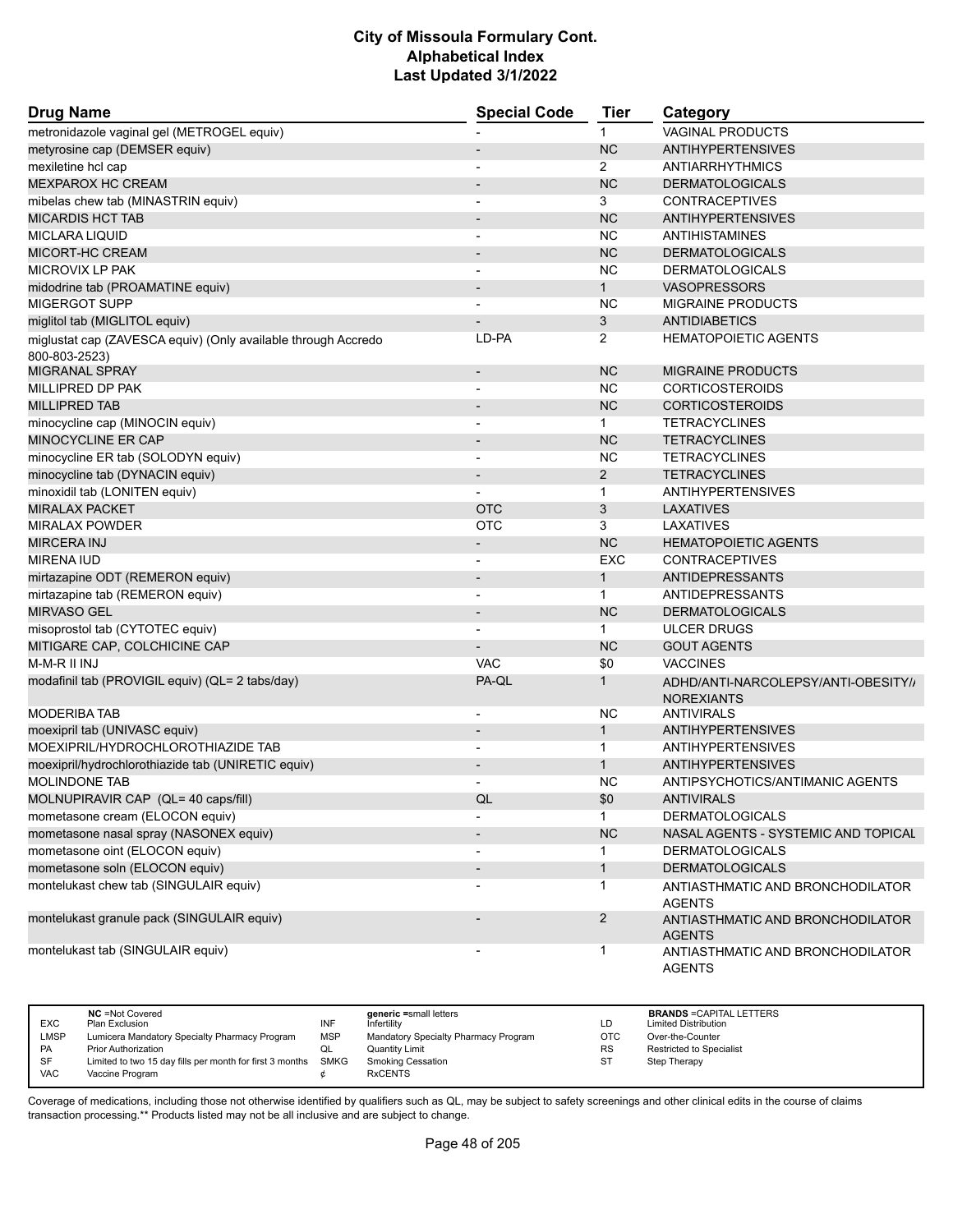| <b>Drug Name</b>                                   | <b>Special Code</b>          | <b>Tier</b>    | Category                                                 |
|----------------------------------------------------|------------------------------|----------------|----------------------------------------------------------|
| MONUROL GRANULE PACK                               |                              | 3              | <b>ANTI-INFECTIVE AGENTS - MISC.</b>                     |
| <b>MORPHABOND TAB</b>                              | $\overline{\phantom{a}}$     | <b>NC</b>      | ANALGESICS - OPIOID                                      |
| MORPHINE SULFATE ER BEAD CAP                       |                              | <b>NC</b>      | ANALGESICS - OPIOID                                      |
| MORPHINE SULFATE ER CAP                            | $\overline{\phantom{a}}$     | <b>NC</b>      | ANALGESICS - OPIOID                                      |
| morphine sulfate ER cap (KADIAN equiv)             |                              | <b>NC</b>      | ANALGESICS - OPIOID                                      |
| morphine sulfate ER tab (MS CONTIN equiv)          |                              | $\mathbf{1}$   | ANALGESICS - OPIOID                                      |
| morphine sulfate soln                              | $\overline{\phantom{a}}$     | $\mathbf{1}$   | ANALGESICS - OPIOID                                      |
| <b>MORPHINE SULFATE SUPP</b>                       | $\overline{\phantom{0}}$     | $\overline{2}$ | ANALGESICS - OPIOID                                      |
| morphine sulfate tab                               | $\overline{\phantom{0}}$     | $\mathbf{1}$   | <b>ANALGESICS - OPIOID</b>                               |
| <b>MOTEGRITY TAB</b>                               | PA                           | 3              | <b>GASTROINTESTINAL AGENTS - MISC.</b>                   |
| <b>MOVANTIK TAB</b>                                | PA                           | $\overline{2}$ | <b>GASTROINTESTINAL AGENTS - MISC.</b>                   |
| <b>MOVIPREP SOLN</b>                               |                              | <b>NC</b>      | LAXATIVES                                                |
| <b>MOXATAG TAB</b>                                 | $\overline{\phantom{a}}$     | <b>NC</b>      | <b>PENICILLINS</b>                                       |
| MOXATAG TAB 775MG                                  | $\overline{\phantom{a}}$     | <b>NC</b>      | <b>PENICILLINS</b>                                       |
| <b>MOXEZA OPHTH SOLN</b>                           |                              | <b>NC</b>      | <b>OPHTHALMIC AGENTS</b>                                 |
| MOXEZA OPHTH SOLN 0.5%                             | $\overline{\phantom{a}}$     | <b>NC</b>      | <b>OPHTHALMIC AGENTS</b>                                 |
| moxifloxacin ophth soln (VIGAMOX OPHTH SOLN equiv) | $\overline{\phantom{a}}$     | $\mathbf{1}$   | <b>OPHTHALMIC AGENTS</b>                                 |
| MOXIFLOXACIN SOLN                                  | $\overline{\phantom{a}}$     | <b>NC</b>      | OPHTHALMIC AGENTS                                        |
| moxifloxacin tab (AVELOX equiv)                    | $\overline{\phantom{m}}$     | $\overline{2}$ | <b>FLUOROQUINOLONES</b>                                  |
| <b>MUCINEX LIQUID</b>                              | $\blacksquare$               | <b>NC</b>      | COUGH/COLD/ALLERGY                                       |
| <b>MUCINEX TAB</b>                                 | $\overline{\phantom{a}}$     | <b>NC</b>      | COUGH/COLD/ALLERGY                                       |
| <b>MULPLETA TAB</b>                                | -                            | <b>NC</b>      | <b>HEMATOPOIETIC AGENTS</b>                              |
| <b>MULTAQ TAB</b>                                  | $\overline{\phantom{a}}$     | $\overline{2}$ | <b>ANTIARRHYTHMICS</b>                                   |
| <b>MULTIGEN FOLIC TAB</b>                          | $\overline{\phantom{a}}$     | 1              | <b>HEMATOPOIETIC AGENTS</b>                              |
| <b>MULTIGEN PLUS TAB</b>                           | $\overline{\phantom{a}}$     | $\mathbf{1}$   | <b>HEMATOPOIETIC AGENTS</b>                              |
| <b>MULTIGEN TAB</b>                                | $\blacksquare$               | $\mathbf{1}$   | <b>HEMATOPOIETIC AGENTS</b>                              |
| <b>MULTI-MAC TAB</b>                               |                              | <b>NC</b>      | <b>MULTIVITAMINS</b>                                     |
| MULTIVITAMIN/FLOURIDE CHEW 0.25MG                  | $\overline{a}$               | 1              | <b>MULTIVITAMINS</b>                                     |
| MULTIVITAMIN/FLOURIDE CHEW 1MG                     | $\blacksquare$               | $\mathbf{1}$   | <b>MULTIVITAMINS</b>                                     |
| MULTIVITAMIN/FLUORIDE CHEW TAB                     | $\overline{\phantom{0}}$     | $\mathbf{1}$   | <b>MULTIVITAMINS</b>                                     |
| multivitamin/minerals tab (STROVITE equiv)         | $\overline{\phantom{a}}$     | $\mathbf{1}$   | <b>MULTIVITAMINS</b>                                     |
| MULTIVITAMIN/MINERALS TAB                          | $\overline{a}$               | <b>NC</b>      | <b>MULTIVITAMINS</b>                                     |
| mupirocin cream (BACTROBAN equiv)                  | $\overline{\phantom{0}}$     | <b>NC</b>      | <b>DERMATOLOGICALS</b>                                   |
| mupirocin oint (BACTROBAN OINT equiv)              |                              | $\mathbf{1}$   | <b>DERMATOLOGICALS</b>                                   |
| <b>MYALEPT INJ</b>                                 |                              | <b>NC</b>      | <b>ENDOCRINE AND METABOLIC AGENTS -</b><br>MISC.         |
| <b>MYCAPSSA CAP</b>                                |                              | ΝC             | ENDOCRINE AND METABOLIC AGENTS -<br>MISC.                |
| mycophenolate DR tab (MYFORTIC equiv)              |                              | $\overline{2}$ | ASSORTED CLASSES                                         |
| mycophenolate mofetil cap (CELLCEPT equiv)         |                              |                | ASSORTED CLASSES                                         |
| mycophenolate mofetil susp (CELLCEPT SUSP equiv)   |                              | $\overline{2}$ | <b>ASSORTED CLASSES</b>                                  |
| mycophenolate mofetil tab (CELLCEPT equiv)         |                              | $\mathbf 1$    | <b>ASSORTED CLASSES</b>                                  |
| <b>MYDAYIS CAP</b>                                 |                              | <b>NC</b>      | ADHD/ANTI-NARCOLEPSY/ANTI-OBESITY//<br><b>NOREXIANTS</b> |
| MYFEMBREE TAB (QL= 1 tab/day)                      | PA-QL                        | $\overline{2}$ | <b>ESTROGENS</b>                                         |
| <b>MYLERAN TAB</b>                                 | <b>LMSP</b>                  | $\overline{2}$ | ANTINEOPLASTICS AND ADJUNCTIVE<br><b>THERAPIES</b>       |
| MYNATAL-Z TAB                                      | $\qquad \qquad \blacksquare$ | 3              | <b>MULTIVITAMINS</b>                                     |
| <b>MYRBETRIQ SUSP</b>                              | $\overline{\phantom{0}}$     | NC             | URINARY ANTISPASMODICS                                   |
| <b>MYRBETRIQ TAB</b>                               | $\overline{\phantom{0}}$     | $\overline{2}$ | URINARY ANTISPASMODICS                                   |

|            | <b>NC</b> = Not Covered                                  |            | generic =small letters               |            | <b>BRANDS = CAPITAL LETTERS</b> |
|------------|----------------------------------------------------------|------------|--------------------------------------|------------|---------------------------------|
| <b>EXC</b> | Plan Exclusion                                           | INF        | Infertilitv                          | LD         | <b>Limited Distribution</b>     |
| LMSP       | Lumicera Mandatory Specialty Pharmacy Program            | <b>MSP</b> | Mandatory Specialty Pharmacy Program | <b>OTC</b> | Over-the-Counter                |
| <b>PA</b>  | <b>Prior Authorization</b>                               | QL         | Quantity Limit                       | <b>RS</b>  | <b>Restricted to Specialist</b> |
| SF         | Limited to two 15 day fills per month for first 3 months | SMKG       | Smoking Cessation                    | ST         | Step Therapy                    |
| <b>VAC</b> | Vaccine Program                                          |            | <b>RxCENTS</b>                       |            |                                 |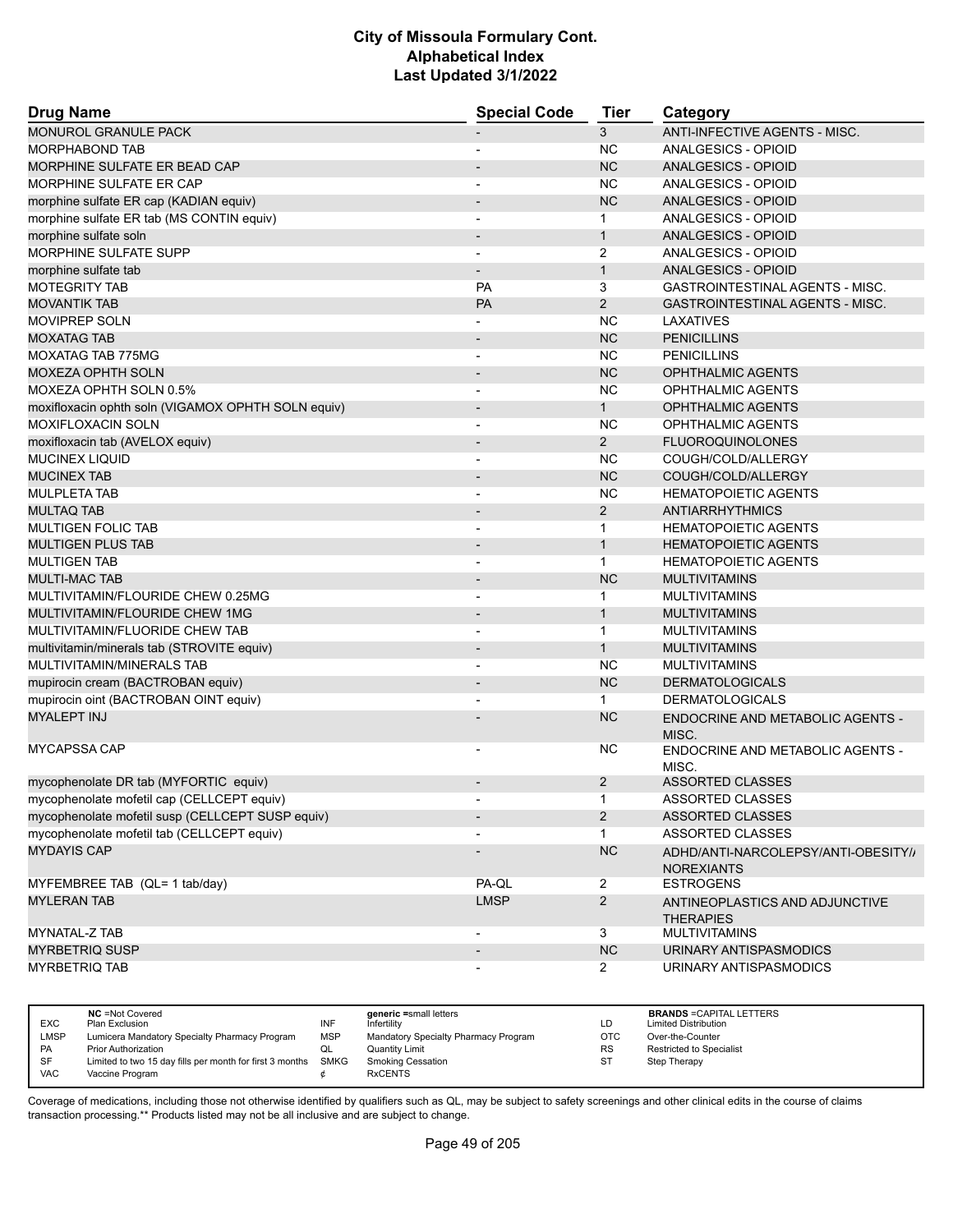| <b>Drug Name</b>                                                      | <b>Special Code</b>          | <b>Tier</b>    | Category                                             |
|-----------------------------------------------------------------------|------------------------------|----------------|------------------------------------------------------|
| <b>MYTESI TAB</b>                                                     |                              | <b>NC</b>      | <b>ANTIDIARRHEALS</b>                                |
| nabumetone tab (RELAFEN equiv)                                        | $\overline{\phantom{0}}$     | $\mathbf 1$    | ANALGESICS - ANTI-INFLAMMATORY                       |
| nadolol tab (CORGARD equiv)                                           |                              | 2              | <b>BETA BLOCKERS</b>                                 |
| nadolol/bendroflumethiazide tab (CORZIDE equiv)                       |                              | 3              | <b>ANTIHYPERTENSIVES</b>                             |
| <b>NAFTIFINE CREAM</b>                                                |                              | 3              | <b>DERMATOLOGICALS</b>                               |
| naftifine cream (NAFTIN equiv)                                        | $\overline{\phantom{a}}$     | 3              | <b>DERMATOLOGICALS</b>                               |
| naftifine gel (NAFTIN equiv)                                          |                              | 3              | <b>DERMATOLOGICALS</b>                               |
| <b>NAFTIN GEL</b>                                                     |                              | 3              | <b>DERMATOLOGICALS</b>                               |
| <b>NAFTIN GEL 2%</b>                                                  | $\overline{a}$               | <b>NC</b>      | <b>DERMATOLOGICALS</b>                               |
| naloxone hcl nasal spray (NARCAN equiv)                               | $\blacksquare$               | $\mathbf{1}$   | ANTIDOTES AND SPECIFIC ANTAGONISTS                   |
| naloxone inj                                                          | $\overline{\phantom{m}}$     | $\mathbf{1}$   | ANTIDOTES AND SPECIFIC ANTAGONISTS                   |
| naloxone prefilled inj (QL= 2 inj/fill)                               | QL                           | $\mathbf{1}$   | ANTIDOTES AND SPECIFIC ANTAGONISTS                   |
| NALOXONE PREFILLED INJ (QL= 2 inj/fill)                               | QL                           | 2              | ANTIDOTES AND SPECIFIC ANTAGONISTS                   |
| naltrexone tab (REVIA equiv)                                          |                              | 1              | <b>ANTIDOTES</b>                                     |
| NAMENDA XR TITRATION PACK                                             |                              | 2              | PSYCHOTHERAPEUTIC AND<br>NEUROLOGICAL AGENTS - MISC. |
| NAMZARIC CAP                                                          |                              | <b>NC</b>      | PSYCHOTHERAPEUTIC AND<br>NEUROLOGICAL AGENTS - MISC. |
| NAMZARIC STARTER PACK                                                 |                              | <b>NC</b>      | PSYCHOTHERAPEUTIC AND<br>NEUROLOGICAL AGENTS - MISC. |
| NAPRELAN CR TAB                                                       | $\overline{\phantom{a}}$     | ΝC             | ANALGESICS - ANTI-INFLAMMATORY                       |
| NAPRELAN CR TAB 750MG                                                 |                              | <b>NC</b>      | ANALGESICS - ANTI-INFLAMMATORY                       |
| NAPROXEN CREAM COMPOUND KIT                                           |                              | <b>NC</b>      | <b>DERMATOLOGICALS</b>                               |
| naproxen EC tab (NAPROSYN EC equiv)                                   | $\qquad \qquad \blacksquare$ | $\overline{2}$ | ANALGESICS - ANTI-INFLAMMATORY                       |
| naproxen sodium CR tab (NAPRELAN CR equiv)                            |                              | <b>NC</b>      | ANALGESICS - ANTI-INFLAMMATORY                       |
| naproxen sodium tab (ANAPROX equiv)                                   | $\overline{\phantom{a}}$     | $\overline{2}$ | ANALGESICS - ANTI-INFLAMMATORY                       |
| NAPROXEN SUSP                                                         | $\overline{\phantom{a}}$     | <b>NC</b>      | ANALGESICS - ANTI-INFLAMMATORY                       |
| naproxen susp (NAPROSYN equiv)                                        |                              | <b>NC</b>      | ANALGESICS - ANTI-INFLAMMATORY                       |
| naproxen tab (NAPROSYN equiv)                                         | $\overline{\phantom{a}}$     | $\mathbf{1}$   | ANALGESICS - ANTI-INFLAMMATORY                       |
| naproxen/esomeprazole magnesium DR tab (VIMOVO equiv)                 | $\overline{\phantom{0}}$     | <b>NC</b>      | ANALGESICS - ANTI-INFLAMMATORY                       |
| naratriptan tab (AMERGE equiv) (QL= 9 tabs/fill, 2 fills/30 days)     | QL                           | 2              | <b>MIGRAINE PRODUCTS</b>                             |
| <b>NARCAN NASAL SPRAY</b>                                             |                              | $\overline{2}$ | <b>ANTIDOTES</b>                                     |
| NASACORT OTC NASAL SPRAY (QL= 2 bottles/fill)                         | OTC-QL                       | $\mathbf{1}$   | NASAL AGENTS - SYSTEMIC AND TOPICAL                  |
| NASCOBAL NASAL SPRAY                                                  | $\overline{\phantom{0}}$     | 3              | <b>HEMATOPOIETIC AGENTS</b>                          |
| NATACYN OPHTH SUSP (QL= 15ml/fill)                                    | QL                           | 2              | <b>OPHTHALMIC AGENTS</b>                             |
| NATAZIA TAB                                                           |                              | 3              | <b>CONTRACEPTIVES</b>                                |
| nateglinide tab (STARLIX equiv)                                       |                              | $\overline{2}$ | ANTIDIABETICS                                        |
| <b>NATESTO NASAL GEL</b>                                              |                              | <b>NC</b>      | ANDROGENS-ANABOLIC                                   |
| NATPARA INJ (Only available through Walgreens 888-347-3416)           | LD-PA                        | 2              | ENDOCRINE AND METABOLIC AGENTS -<br>MISC.            |
| NATROBA SUSP (QL= 1 bottle/fill)                                      | $\mathsf{QL}$                | 3              | <b>DERMATOLOGICALS</b>                               |
| NAYZILAM SPRAY (QL= 2 packs/fill; Restricted to Neurology Specialist) | QL-RS                        | 3              | <b>ANTICONVULSANTS</b>                               |
| nebivolol hcl tab (BYSTOLIC equiv)                                    | ¢                            | $\overline{2}$ | <b>BETA BLOCKERS</b>                                 |
| NEBUSAL NEB SOLN                                                      | ٠                            | $\overline{2}$ | COUGH/COLD/ALLERGY                                   |
| <b>NECON TAB</b>                                                      | $\overline{\phantom{m}}$     | \$0            | <b>CONTRACEPTIVES</b>                                |
| NEFAZODONE TAB                                                        | $\overline{a}$               | $\mathbf{1}$   | ANTIDEPRESSANTS                                      |
| nefazodone tab 50mg, 250mg                                            |                              | $\mathbf{1}$   | <b>ANTIDEPRESSANTS</b>                               |
| neomycin tab                                                          | $\qquad \qquad \blacksquare$ | 1              | <b>AMINOGLYCOSIDES</b>                               |
| NEOMYCIN/POLYMIXIN/GRAMICIDIN OPHTH SOLN                              |                              | $\mathbf{1}$   | <b>OPHTHALMIC AGENTS</b>                             |
| neomycin/polymixin/hydrocoritisone otic soln (CORTISPORIN equiv)      |                              | $\mathbf 1$    | <b>OTIC AGENTS</b>                                   |

|            | <b>NC</b> = Not Covered                                       |            | generic =small letters               |            | <b>BRANDS = CAPITAL LETTERS</b> |
|------------|---------------------------------------------------------------|------------|--------------------------------------|------------|---------------------------------|
| <b>EXC</b> | Plan Exclusion                                                | INF        | Infertility                          | LD         | <b>Limited Distribution</b>     |
| LMSP       | Lumicera Mandatory Specialty Pharmacy Program                 | <b>MSP</b> | Mandatory Specialty Pharmacy Program | <b>OTC</b> | Over-the-Counter                |
| <b>PA</b>  | Prior Authorization                                           | QL         | <b>Quantity Limit</b>                | <b>RS</b>  | Restricted to Specialist        |
| SF         | Limited to two 15 day fills per month for first 3 months SMKG |            | Smoking Cessation                    | ST         | Step Therapy                    |
| <b>VAC</b> | Vaccine Program                                               |            | <b>RxCENTS</b>                       |            |                                 |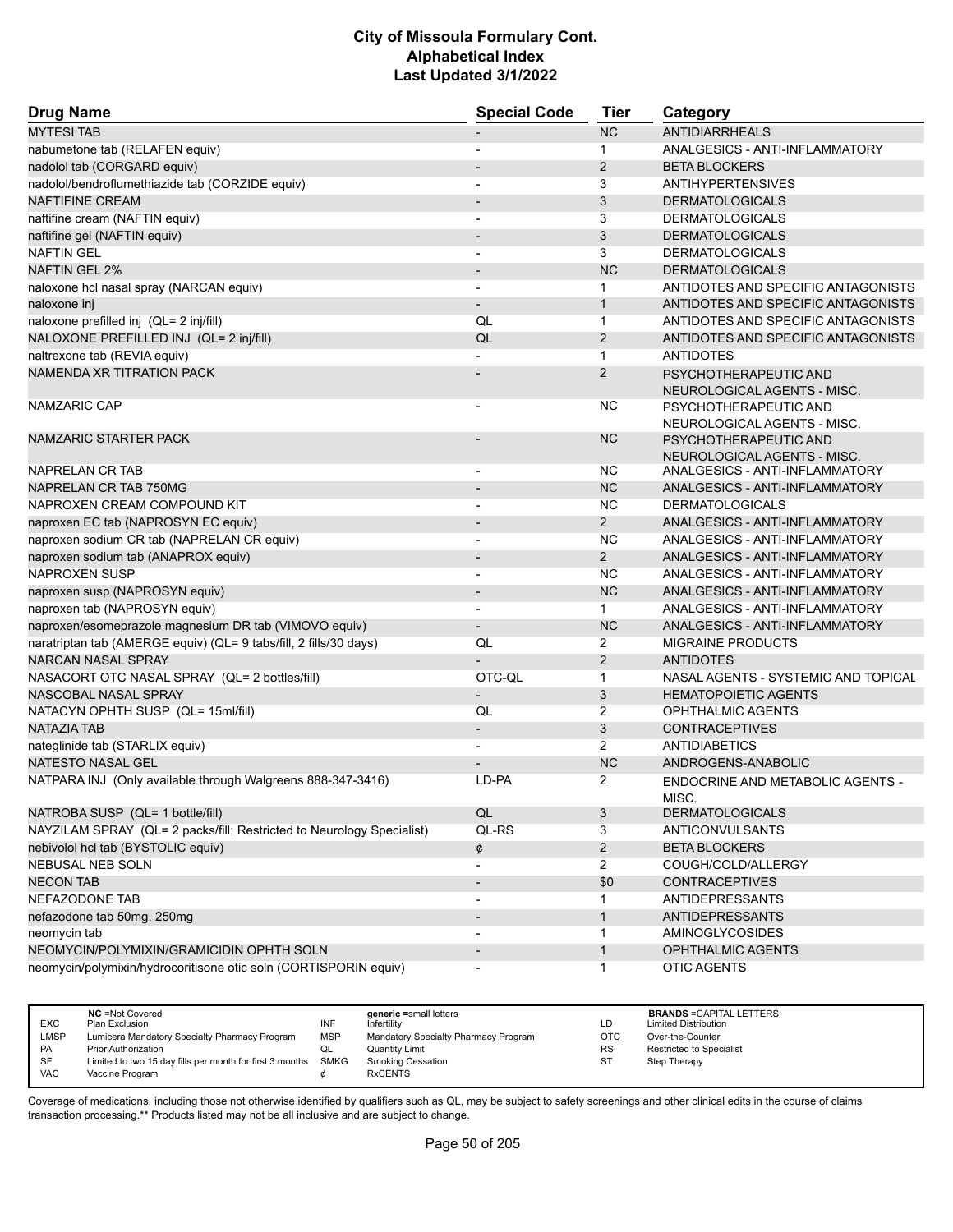| <b>Drug Name</b>                                                      | <b>Special Code</b>      | <b>Tier</b>    | Category                                             |
|-----------------------------------------------------------------------|--------------------------|----------------|------------------------------------------------------|
| neomycin/polymixin/hydrocoritisone otic susp (CORTISPORIN equiv)      |                          | 1              | <b>OTIC AGENTS</b>                                   |
| neomycin/polymyxin/dexamethasone ophth oint (MAXITROL equiv)          | $\overline{\phantom{a}}$ | 1              | <b>OPHTHALMIC AGENTS</b>                             |
| neomycin/polymyxin/dexamethasone ophth soln (MAXITROL equiv)          |                          | $\mathbf{1}$   | <b>OPHTHALMIC AGENTS</b>                             |
| NEOMYCIN/POLYMYXIN/HYDROCORTISONE OPHTH SOLN                          | $\overline{\phantom{a}}$ | $\mathbf{1}$   | <b>OPHTHALMIC AGENTS</b>                             |
| <b>NEONATAL 19 TAB</b>                                                | $\overline{\phantom{a}}$ | 3              | <b>MULTIVITAMINS</b>                                 |
| NEONATAL FE TAB                                                       |                          | 3              | <b>MULTIVITAMINS</b>                                 |
| <b>NEOSALUS FOAM</b>                                                  |                          | <b>NC</b>      | <b>DERMATOLOGICALS</b>                               |
| NEO-SYNALAR CREAM                                                     | $\blacksquare$           | <b>NC</b>      | <b>DERMATOLOGICALS</b>                               |
| <b>NEOTUSS PLUS LIQUID</b>                                            |                          | 3              | COUGH/COLD/ALLERGY                                   |
| <b>NEPHRON FA TAB</b>                                                 |                          | $\overline{2}$ | <b>HEMATOPOIETIC AGENTS</b>                          |
| NERLYNX TAB (QL= 6 tabs/day; Only available through Diplomat Pharmacy | LD-PA-QL-SF              | $\overline{2}$ | ANTINEOPLASTICS AND ADJUNCTIVE                       |
| 877-977-9118)                                                         |                          |                | <b>THERAPIES</b>                                     |
| <b>NEULASTA INJ</b>                                                   |                          | NC             | <b>HEMATOPOIETIC AGENTS</b>                          |
| <b>NEUMEGA INJ</b>                                                    | <b>LMSP</b>              | 2              | <b>HEMATOPOIETIC AGENTS</b>                          |
| <b>NEUPOGEN INJ</b>                                                   |                          | <b>NC</b>      | <b>HEMATOPOIETIC AGENTS</b>                          |
| <b>NEUPRO PATCH</b>                                                   |                          | 3              | <b>ANTIPARKINSON AGENTS</b>                          |
| NEVANAC OPHTH SUSP                                                    |                          | 2              | <b>OPHTHALMIC AGENTS</b>                             |
| NEVIRAPINE ER TAB (Step Therapy requires trial of nevirapine)         | <b>ST</b>                | 2              | <b>ANTIVIRALS</b>                                    |
| nevirapine ER tab (VIRAMUNE XR equiv) (Step Therapy requires trial of | <b>ST</b>                | 2              | <b>ANTIVIRALS</b>                                    |
| nevirapine)                                                           |                          |                |                                                      |
| <b>NEVIRAPINE SUSP</b>                                                | $\overline{\phantom{a}}$ | 2              | ANTIVIRALS                                           |
| nevirapine tab (VIRAMUNE equiv)                                       |                          | 1              | <b>ANTIVIRALS</b>                                    |
| <b>NEXAVAR TAB</b>                                                    | MSP-PA-SF                | $\overline{2}$ | ANTINEOPLASTICS AND ADJUNCTIVE<br><b>THERAPIES</b>   |
| <b>NEXICLON XR SUSP</b>                                               |                          | 3              | ANTIHYPERTENSIVES                                    |
| <b>NEXICLON XR TAB</b>                                                |                          | 3              | <b>ANTIHYPERTENSIVES</b>                             |
| <b>NEXIUM 24HR TAB</b>                                                | OTC                      | 3              | <b>ULCER</b>                                         |
|                                                                       |                          |                | DRUGS/ANTISPASMODICS/ANTICHOLINEF                    |
|                                                                       |                          |                | <b>CS</b>                                            |
| <b>NEXIUM GRANULE PACK</b>                                            | $\overline{\phantom{a}}$ | <b>NC</b>      | <b>ULCER DRUGS</b>                                   |
| <b>NEXLETOL TAB</b>                                                   |                          | <b>NC</b>      | ANTIHYPERLIPIDEMICS                                  |
| <b>NEXLIZET TAB</b>                                                   |                          | <b>NC</b>      | ANTIHYPERLIPIDEMICS                                  |
| <b>NEXPLANON IMPLANT</b>                                              |                          | <b>EXC</b>     | <b>CONTRACEPTIVES</b>                                |
| <b>NEXTSTELLIS TAB</b>                                                |                          | <b>NC</b>      | <b>CONTRACEPTIVES</b>                                |
| niacin cap                                                            | OTC                      | 1              | <b>VITAMINS</b>                                      |
| niacin CR tab (SLO-NIACIN equiv)                                      | <b>OTC</b>               | $\mathbf{1}$   | <b>VITAMINS</b>                                      |
| niacin ER tab (NIASPAN equiv)                                         |                          | $\mathbf{1}$   | ANTIHYPERLIPIDEMICS                                  |
| niacin tab                                                            | <b>OTC</b>               | $\mathbf{1}$   | <b>VITAMINS</b>                                      |
| <b>NIACIN TR TAB</b>                                                  | <b>OTC</b>               | $\mathbf 1$    | <b>VITAMINS</b>                                      |
| niacinamide tab                                                       | <b>OTC</b>               |                | <b>VITAMINS</b>                                      |
| <b>NIACOR TAB</b>                                                     |                          | <b>NC</b>      | ANTIHYPERLIPIDEMICS                                  |
| <b>NIASPAN ER TAB</b>                                                 |                          | 3              | <b>ANTIHYPERLIPIDEMICS</b>                           |
| nicardipine cap (CARDENE equiv)                                       |                          | 3              | CALCIUM CHANNEL BLOCKERS                             |
| nicotine gum (NICORETTE equiv) (Limited to 180 days/plan year)        | OTC-QL-SMKG              | \$0            | PSYCHOTHERAPEUTIC AND<br>NEUROLOGICAL AGENTS - MISC. |
| NICOTINE KIT                                                          | OTC-QL-SMKG              | \$0            | PSYCHOTHERAPEUTIC AND<br>NEUROLOGICAL AGENTS - MISC. |
| nicotine lozenge (COMMIT equiv) (Limited to 180 days/plan year)       | OTC-QL-SMKG              | \$0            | PSYCHOTHERAPEUTIC AND<br>NEUROLOGICAL AGENTS - MISC. |

| <b>EXC</b>  | <b>NC</b> = Not Covered<br>Plan Exclusion                     | INF        | generic =small letters<br>Infertility | LD        | <b>BRANDS = CAPITAL LETTERS</b><br><b>Limited Distribution</b> |
|-------------|---------------------------------------------------------------|------------|---------------------------------------|-----------|----------------------------------------------------------------|
| <b>LMSP</b> |                                                               |            |                                       |           |                                                                |
|             | Lumicera Mandatory Specialty Pharmacy Program                 | <b>MSP</b> | Mandatory Specialty Pharmacy Program  | OTC       | Over-the-Counter                                               |
| PA          | Prior Authorization                                           | w∟         | Quantity Limit                        | <b>RS</b> | Restricted to Specialist                                       |
| <b>SF</b>   | Limited to two 15 day fills per month for first 3 months SMKG |            | <b>Smoking Cessation</b>              | ST        | Step Therapy                                                   |
| VAC         | Vaccine Program                                               |            | <b>RxCENTS</b>                        |           |                                                                |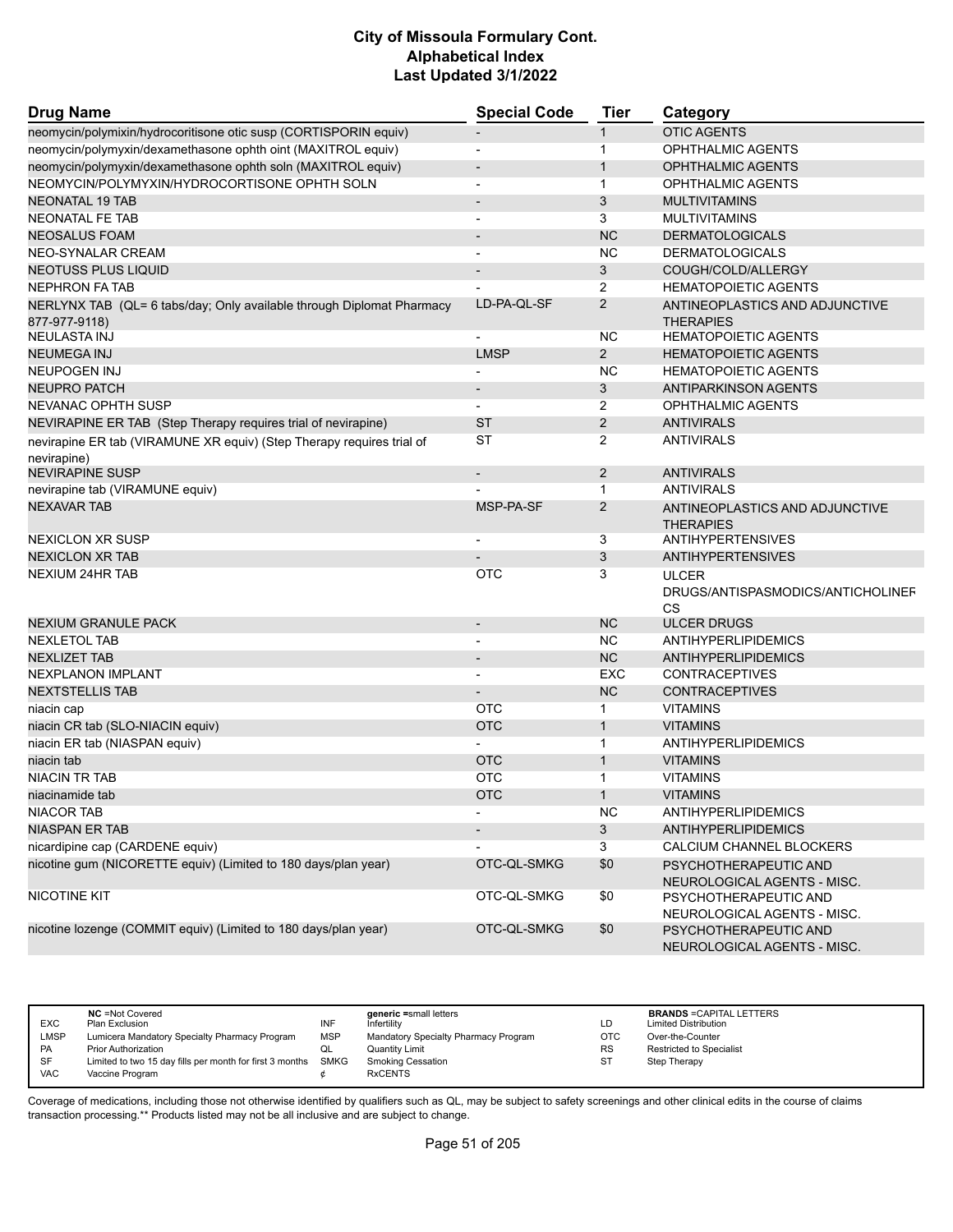| <b>Drug Name</b>                                                                                    | <b>Special Code</b>      | <b>Tier</b>               | Category                                                       |
|-----------------------------------------------------------------------------------------------------|--------------------------|---------------------------|----------------------------------------------------------------|
| nicotine patch (NICODERM equiv) (Limited to 180 days/plan year)                                     | OTC-QL-SMKG              | \$0                       | PSYCHOTHERAPEUTIC AND<br>NEUROLOGICAL AGENTS - MISC.           |
| NICOTROL INHALER (Limited to 180 days/plan year)                                                    | <b>QL-SMKG</b>           | \$0                       | PSYCHOTHERAPEUTIC AND<br>NEUROLOGICAL AGENTS - MISC.           |
| NICOTROL NASAL SPRAY (Limited to 180 days/plan year)                                                | <b>QL-SMKG</b>           | \$0                       | PSYCHOTHERAPEUTIC AND<br>NEUROLOGICAL AGENTS - MISC.           |
| nifedipine cap (PROCARDIA equiv)                                                                    |                          | $\mathbf{1}$              | CALCIUM CHANNEL BLOCKERS                                       |
| nifedipine ER tab (ADALAT CC equiv)                                                                 |                          | $\mathbf{1}$              | CALCIUM CHANNEL BLOCKERS                                       |
| nilutamide tab (NILANDRON equiv)                                                                    | <b>LMSP</b>              | 2                         | ANTINEOPLASTICS AND ADJUNCTIVE<br><b>THERAPIES</b>             |
| nimodipine cap (NIMOTOP equiv)                                                                      |                          | 3                         | CALCIUM CHANNEL BLOCKERS                                       |
| NINLARO CAP (Only available through Diplomat 877-977-9118, Walgreens                                | LD-PA                    | $\overline{2}$            | ANTINEOPLASTICS AND ADJUNCTIVE                                 |
| 888-347-3416, Walmart Specialty 877-453-4566)<br>nisoldipine ER tab (SULAR equiv)                   | $\overline{\phantom{a}}$ | 3                         | <b>THERAPIES</b><br>CALCIUM CHANNEL BLOCKERS                   |
| NISOLDIPINE ER TAB 20MG, 30MG, 40MG                                                                 |                          | $\ensuremath{\mathsf{3}}$ | CALCIUM CHANNEL BLOCKERS                                       |
|                                                                                                     | PA-QL                    | $\overline{2}$            | ANTI-INFECTIVE AGENTS - MISC.                                  |
| nitazoxanide tab (ALINIA equiv) (QL= 6 tabs/3 days)                                                 |                          | <b>NC</b>                 |                                                                |
| nitisinone cap (ORFADIN equiv)                                                                      |                          |                           | <b>ENDOCRINE AND METABOLIC AGENTS -</b><br>MISC.               |
| NITRO-BID OINT                                                                                      | $\overline{\phantom{a}}$ | $\overline{2}$            | <b>ANTIANGINAL AGENTS</b>                                      |
| NITRO-DUR PATCH 0.3MG/HR, 0.8MG/HR                                                                  |                          | 3                         | ANTIANGINAL AGENTS                                             |
| nitrofurantoin macrocrystals cap (MACRODANTIN equiv)                                                | $\blacksquare$           | $\mathbf{1}$              | ANTI-INFECTIVE AGENTS - MISC.                                  |
| nitrofurantoin macrocrystals cap 25mg (MACRODANTIN equiv)                                           |                          | <b>NC</b>                 | ANTI-INFECTIVE AGENTS - MISC.                                  |
| nitrofurantoin monohydrate cap (MACROBID equiv)                                                     |                          | 1                         | ANTI-INFECTIVE AGENTS - MISC.                                  |
| nitrofurantoin susp (FURADANTIN equiv) (Prior Authorization Required for<br>members age 9 or older) | <b>PA</b>                | 3                         | ANTI-INFECTIVE AGENTS - MISC.                                  |
| NITROGLYCERIN ER CAP                                                                                | $\blacksquare$           | 1                         | ANTIANGINAL AGENTS                                             |
| nitroglycerin lingual spray (NITROLINGUAL equiv)                                                    | $\overline{a}$           | 3                         | ANTIANGINAL AGENTS                                             |
| nitroglycerin patch (NITRO-DUR equiv)                                                               |                          | $\mathbf{1}$              | ANTIANGINAL AGENTS                                             |
| nitroglycerin SL tab (NITROSTAT equiv)                                                              |                          | $\mathbf{1}$              | ANTIANGINAL AGENTS                                             |
| <b>NITROMIST SPRAY</b>                                                                              |                          | 3                         | ANTIANGINAL AGENTS                                             |
| <b>NITYR TAB</b>                                                                                    |                          | <b>NC</b>                 | <b>ENDOCRINE AND METABOLIC AGENTS -</b><br>MISC.               |
| NIVESTYM INJ                                                                                        | <b>LMSP</b>              | 2                         | <b>HEMATOPOIETIC AGENTS</b>                                    |
| <b>NIZATIDINE CAP</b>                                                                               |                          | $\mathbf{1}$              | <b>ULCER</b><br>DRUGS/ANTISPASMODICS/ANTICHOLINEF<br><b>CS</b> |
| nizatidine cap (AXID equiv)                                                                         |                          | 1                         | <b>ULCER DRUGS</b>                                             |
| NIZATIDINE SOLN (Members age 9 or older require Prior Authorization)                                | PA                       | 3                         | <b>ULCER DRUGS</b>                                             |
| NIZORAL A-D SHAMPOO                                                                                 | <b>OTC</b>               | 1                         | <b>DERMATOLOGICALS</b>                                         |
| nizoral a-d shampoo (NIZORAL equiv)                                                                 | <b>OTC</b>               | $\mathbf{1}$              | <b>DERMATOLOGICALS</b>                                         |
| NOCDURNA SL TAB                                                                                     |                          | <b>NC</b>                 |                                                                |
|                                                                                                     |                          |                           | ENDOCRINE AND METABOLIC AGENTS -<br>MISC.                      |
| NOCTIVA EMULSION SPRAY                                                                              |                          | <b>NC</b>                 | <b>ENDOCRINE AND METABOLIC AGENTS -</b><br>MISC.               |
| NORDITROPIN INJ, NUTROPIN AQ INJ                                                                    | $\overline{\phantom{a}}$ | <b>NC</b>                 | ENDOCRINE AND METABOLIC AGENTS -<br>MISC.                      |
| norethindrone ace-ethinyl estradiol-fe cap (TAYTULLA equiv)                                         | $\overline{\phantom{a}}$ | <b>NC</b>                 | <b>CONTRACEPTIVES</b>                                          |
| norethindrone tab (NORA-QD equiv)                                                                   | $\blacksquare$           | \$0                       | <b>CONTRACEPTIVES</b>                                          |
| norethindrone tab (AYGESTIN equiv)                                                                  | $\overline{\phantom{a}}$ | $\mathbf{1}$              | <b>PROGESTINS</b>                                              |
| norethindrone/ethinyl estradiol 21 tab (LOESTRIN 21 equiv)                                          |                          | 3                         | <b>CONTRACEPTIVES</b>                                          |
| norethindrone/ethinyl estradiol FE tab (LOESTRIN FE equiv)                                          | $\blacksquare$           | $\mathbf{3}$              | <b>CONTRACEPTIVES</b>                                          |
|                                                                                                     |                          |                           |                                                                |

|            | <b>NC</b> = Not Covered                                  |            | generic =small letters               |     | <b>BRANDS = CAPITAL LETTERS</b> |
|------------|----------------------------------------------------------|------------|--------------------------------------|-----|---------------------------------|
| <b>EXC</b> | Plan Exclusion                                           | INF        | Infertility                          | ιD. | <b>Limited Distribution</b>     |
| LMSP       | Lumicera Mandatory Specialty Pharmacy Program            | <b>MSP</b> | Mandatory Specialty Pharmacy Program | OTC | Over-the-Counter                |
| <b>PA</b>  | Prior Authorization                                      | QL         | Quantity Limit                       | RS  | <b>Restricted to Specialist</b> |
| SF         | Limited to two 15 day fills per month for first 3 months | SMKG       | <b>Smoking Cessation</b>             |     | Step Therapy                    |
| <b>VAC</b> | Vaccine Program                                          |            | <b>RxCENTS</b>                       |     |                                 |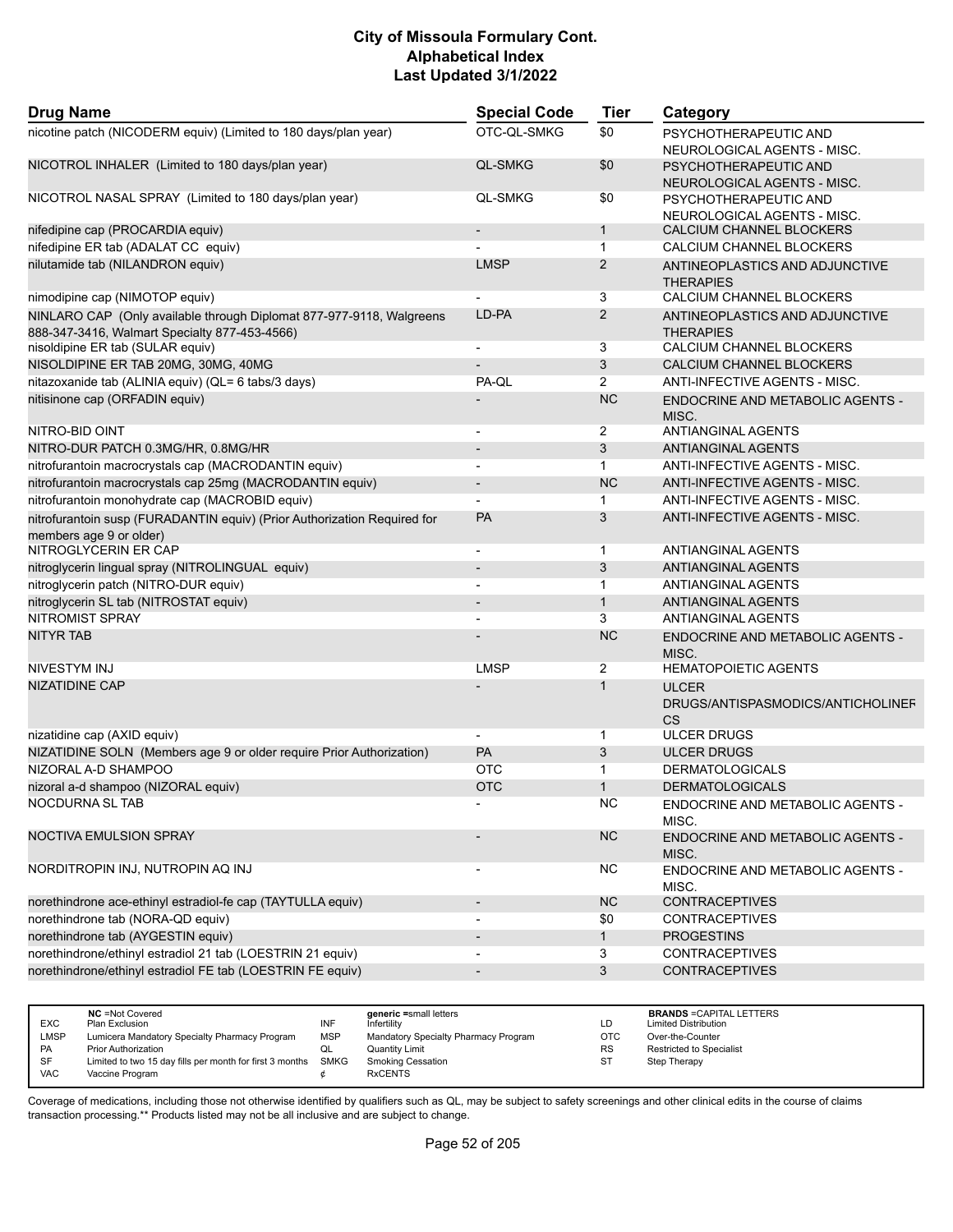| <b>Drug Name</b>                                                                                                                        | <b>Special Code</b>      | <b>Tier</b>    | Category                                             |
|-----------------------------------------------------------------------------------------------------------------------------------------|--------------------------|----------------|------------------------------------------------------|
| norethindrone/ethinyl estradiol tab (LOESTRIN equiv)                                                                                    |                          | 3              | <b>CONTRACEPTIVES</b>                                |
| <b>NORGESIC TAB FORTE</b>                                                                                                               | $\overline{\phantom{a}}$ | <b>NC</b>      | MUSCULOSKELETAL THERAPY AGENTS                       |
| <b>NORITATE CREAM</b>                                                                                                                   |                          | <b>NC</b>      | <b>DERMATOLOGICALS</b>                               |
| <b>NOROXIN TAB</b>                                                                                                                      | $\overline{\phantom{a}}$ | 3              | <b>FLUOROQUINOLONES</b>                              |
| NORPACE CR CAP                                                                                                                          |                          | $\overline{2}$ | <b>ANTIARRHYTHMICS</b>                               |
| NORTHERA CAP                                                                                                                            |                          | <b>NC</b>      | <b>VASOPRESSORS</b>                                  |
| nortrel 7/7/7 tab, pirmella 7/7/7 tab (TRI-NORINYL equiv)                                                                               | $\blacksquare$           | \$0            | <b>CONTRACEPTIVES</b>                                |
| nortrel tab (OVCON 35 equiv)                                                                                                            |                          | \$0            | <b>CONTRACEPTIVES</b>                                |
| nortriptyline cap (PAMELOR equiv)                                                                                                       | $\blacksquare$           | $\mathbf{1}$   | ANTIDEPRESSANTS                                      |
| nortriptyline oral soln (NORTRIPTYLINE equiv)                                                                                           | $\overline{\phantom{a}}$ | $\mathbf{1}$   | <b>ANTIDEPRESSANTS</b>                               |
| NORTRIPTYLINE SOLN                                                                                                                      |                          | $\overline{2}$ | ANTIDEPRESSANTS                                      |
| <b>NORVIR CAP</b>                                                                                                                       | $\overline{\phantom{a}}$ | $\overline{2}$ | <b>ANTIVIRALS</b>                                    |
| NORVIR POWDER PACK                                                                                                                      |                          | $\overline{2}$ | <b>ANTIVIRALS</b>                                    |
| <b>NORVIR SOLN</b>                                                                                                                      |                          | $\overline{2}$ | <b>ANTIVIRALS</b>                                    |
| NOVACORT GEL                                                                                                                            |                          | <b>NC</b>      | <b>DERMATOLOGICALS</b>                               |
| NOVOFINE PEN NEEDLE                                                                                                                     | <b>OTC</b>               | $\mathbf{1}$   | MEDICAL DEVICES AND SUPPLIES                         |
| NOVOLIN 70/30 FLEXPEN INJ                                                                                                               | <b>OTC</b>               | $\overline{2}$ | <b>ANTIDIABETICS</b>                                 |
| NOVOLIN 70/30 INJ                                                                                                                       | <b>OTC</b>               | $\overline{2}$ | <b>ANTIDIABETICS</b>                                 |
| NOVOLIN N FLEXPEN INJ                                                                                                                   | <b>OTC</b>               | $\overline{2}$ | <b>ANTIDIABETICS</b>                                 |
| NOVOLIN N INJ                                                                                                                           | <b>OTC</b>               | 2              | <b>ANTIDIABETICS</b>                                 |
| NOVOLIN R FLEXPEN INJ                                                                                                                   | <b>OTC</b>               | $\overline{2}$ | <b>ANTIDIABETICS</b>                                 |
| NOVOLIN R INJ                                                                                                                           | <b>OTC</b>               | $\overline{2}$ | <b>ANTIDIABETICS</b>                                 |
| NOVOLOG FLEXPEN INJ                                                                                                                     | $\blacksquare$           | $\overline{2}$ | <b>ANTIDIABETICS</b>                                 |
| <b>NOVOLOG INJ</b>                                                                                                                      | $\overline{\phantom{a}}$ | $\overline{2}$ | <b>ANTIDIABETICS</b>                                 |
| NOVOLOG MIX FLEXPEN INJ                                                                                                                 |                          | 2              | <b>ANTIDIABETICS</b>                                 |
| <b>NOVOLOG MIX INJ</b>                                                                                                                  | $\overline{\phantom{a}}$ | $\overline{2}$ | <b>ANTIDIABETICS</b>                                 |
| NOVOLOG PENFILL INJ                                                                                                                     |                          | 2              | <b>ANTIDIABETICS</b>                                 |
| <b>NOVOTWIST PEN NEEDLE</b>                                                                                                             | <b>OTC</b>               | $\mathbf{1}$   | <b>MEDICAL DEVICES AND SUPPLIES</b>                  |
| NOVOTWIST/NOVOFINE PEN NEEDLE                                                                                                           | <b>OTC</b>               | $\mathbf{1}$   | MEDICAL DEVICES AND SUPPLIES                         |
| <b>NOXAFIL SUSP</b>                                                                                                                     |                          | $\overline{2}$ | <b>ANTIFUNGALS</b>                                   |
| <b>NOXAFIL TAB</b>                                                                                                                      |                          | <b>NC</b>      | ANTIFUNGALS                                          |
| np thyroid tab (ARMOUR THYROID, NATURE THROID equiv)                                                                                    |                          | $\mathbf{1}$   | <b>THYROID AGENTS</b>                                |
| NUBEQA TAB (QL= 4 tabs/day)                                                                                                             | MSP-PA-QL-SF             | 2              | ANTINEOPLASTICS AND ADJUNCTIVE<br><b>THERAPIES</b>   |
| NUCALA INJ (QL= 1 inj/28 days)                                                                                                          | LMSP-PA-QL               | $\overline{2}$ | ANTIASTHMATIC AND BRONCHODILATOR<br><b>AGENTS</b>    |
| <b>NUCARACLINPA KIT</b>                                                                                                                 |                          | <b>NC</b>      | <b>DERMATOLOGICALS</b>                               |
| NUCARARXPAK KIT                                                                                                                         |                          | <b>NC</b>      | <b>DERMATOLOGICALS</b>                               |
| NUCYNTA ER TAB (QL= 2 tabs/day)                                                                                                         | QL                       | $\overline{2}$ | ANALGESICS - OPIOID                                  |
| <b>NUCYNTA TAB</b>                                                                                                                      |                          | 3              | ANALGESICS - OPIOID                                  |
| NUEDEXTA CAP (QL= 2 caps/day)                                                                                                           | PA-QL                    | $\overline{2}$ | PSYCHOTHERAPEUTIC AND<br>NEUROLOGICAL AGENTS - MISC. |
| nulido pad (NULIDO equiv)                                                                                                               | $\overline{\phantom{a}}$ | <b>NC</b>      | <b>DERMATOLOGICALS</b>                               |
| NULYTELY SOLN (Covered at \$0 for members 45-75 years, all other<br>members covered at generic copay; Limited to 2 fills/calendar year) | QL                       | \$0            | LAXATIVES                                            |
| <b>NUPLAZID CAP</b>                                                                                                                     | $\overline{\phantom{a}}$ | <b>NC</b>      | ANTIPSYCHOTICS/ANTIMANIC AGENTS                      |
| NUPLAZID TAB                                                                                                                            |                          | <b>NC</b>      | ANTIPSYCHOTICS/ANTIMANIC AGENTS                      |
| NURTEC ODT (QL= 8 tabs/30 days, 6 fills/year)                                                                                           | PA-QL                    | $2^{\circ}$    | MIGRAINE PRODUCTS                                    |
| NUVAKAAN II KIT                                                                                                                         |                          | NC.            | <b>DERMATOLOGICALS</b>                               |
| <b>NUVARING</b>                                                                                                                         | $\overline{\phantom{a}}$ | NC             | <b>CONTRACEPTIVES</b>                                |
|                                                                                                                                         |                          |                |                                                      |

| <b>EXC</b> | <b>NC</b> = Not Covered<br>Plan Exclusion                     | INF        | generic =small letters<br>Infertility | LD         | <b>BRANDS = CAPITAL LETTERS</b><br><b>Limited Distribution</b> |
|------------|---------------------------------------------------------------|------------|---------------------------------------|------------|----------------------------------------------------------------|
| LMSP       | Lumicera Mandatory Specialty Pharmacy Program                 | <b>MSP</b> | Mandatory Specialty Pharmacy Program  | <b>OTC</b> | Over-the-Counter                                               |
| <b>PA</b>  | <b>Prior Authorization</b>                                    | QL         | <b>Quantity Limit</b>                 | <b>RS</b>  | Restricted to Specialist                                       |
| SF         | Limited to two 15 day fills per month for first 3 months SMKG |            | <b>Smoking Cessation</b>              | SТ         | Step Therapy                                                   |
| <b>VAC</b> | Vaccine Program                                               |            | <b>RxCENTS</b>                        |            |                                                                |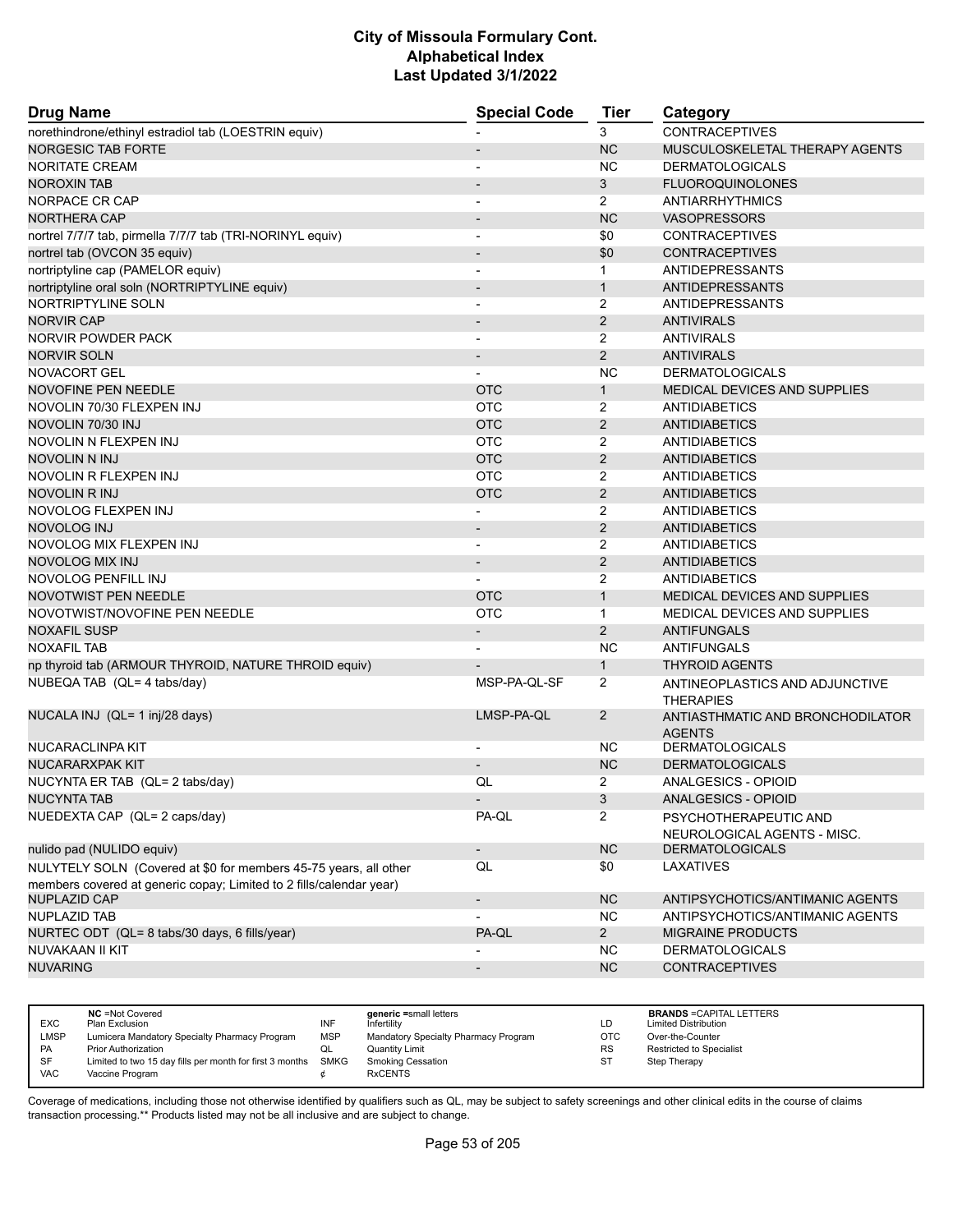| <b>Drug Name</b>                                                                                                                                | <b>Special Code</b>      | <b>Tier</b>    | Category                                                       |
|-------------------------------------------------------------------------------------------------------------------------------------------------|--------------------------|----------------|----------------------------------------------------------------|
| NUZYRA TAB (QL= 30 tabs/180 days; Restricted to Infectious Disease or<br>Pulmonology Specialist; Only available through Walgreens 888-347-3416) | LD-QL-RS                 | 3              | <b>TETRACYCLINES</b>                                           |
| <b>NYMALIZE SOLN</b>                                                                                                                            | $\overline{\phantom{a}}$ | <b>NC</b>      | CALCIUM CHANNEL BLOCKERS                                       |
| nystatin cream (MYCOSTATIN CREAM equiv)                                                                                                         |                          | 1              | <b>DERMATOLOGICALS</b>                                         |
| nystatin oint                                                                                                                                   |                          | $\mathbf{1}$   | <b>DERMATOLOGICALS</b>                                         |
| nystatin powder                                                                                                                                 |                          | 1              | ANTIFUNGALS                                                    |
| nystatin susp                                                                                                                                   |                          | $\mathbf{1}$   | MOUTH/THROAT/DENTAL AGENTS                                     |
| nystatin tab                                                                                                                                    |                          | 1              | ANTIFUNGALS                                                    |
| nystatin topical powder                                                                                                                         |                          | $\mathbf{1}$   | <b>DERMATOLOGICALS</b>                                         |
| <b>NYSTATIN VAGINAL TAB</b>                                                                                                                     |                          | 1              | <b>VAGINAL PRODUCTS</b>                                        |
| nystatin/triamcinolone cream                                                                                                                    |                          | $\mathbf{1}$   | <b>DERMATOLOGICALS</b>                                         |
| nystatin/triamcinolone oint                                                                                                                     |                          | $\mathbf{1}$   | <b>DERMATOLOGICALS</b>                                         |
| <b>NYVEPRIA INJ</b>                                                                                                                             |                          | <b>NC</b>      | <b>HEMATOPOIETIC AGENTS</b>                                    |
| OCALIVA TAB (QL= 1 tab/day; Only available through Walgreens<br>888-347-3416)                                                                   | LD-PA-QL-SF              | 2              | <b>GASTROINTESTINAL AGENTS - MISC.</b>                         |
| octreotide inj (SANDOSTATIN equiv)                                                                                                              | <b>LMSP</b>              | $\mathbf 1$    | <b>ENDOCRINE AND METABOLIC AGENTS -</b><br>MISC.               |
| OCTREOTIDE INJ 100MCG                                                                                                                           | <b>LMSP</b>              | 1              | ENDOCRINE AND METABOLIC AGENTS -<br>MISC.                      |
| <b>ODACTRA SL TAB</b>                                                                                                                           | PA                       | 3              | ALLERGENIC EXTRACTS/BIOLOGICALS<br><b>MISC</b>                 |
| <b>ODEFSEY TAB</b>                                                                                                                              |                          | 2              | <b>ANTIVIRALS</b>                                              |
| ODOMZO CAP                                                                                                                                      | LMSP-PA-SF               | $\overline{2}$ | ANTINEOPLASTICS AND ADJUNCTIVE<br><b>THERAPIES</b>             |
| OFEV CAP (QL= 2 caps/day; Only available through Walgreens<br>888-347-3416)                                                                     | LD-PA-QL-SF              | 2              | <b>RESPIRATORY AGENTS - MISC.</b>                              |
| ofloxacin ophth soln (OCUFLOX equiv)                                                                                                            |                          | $\mathbf{1}$   | <b>OPHTHALMIC AGENTS</b>                                       |
| ofloxacin otic soln (FLOXIN equiv)                                                                                                              |                          | $\mathbf{1}$   | <b>OTIC AGENTS</b>                                             |
| ofloxacin tab (FLOXIN equiv)                                                                                                                    | $\overline{\phantom{a}}$ | $\mathbf{1}$   | <b>FLUOROQUINOLONES</b>                                        |
| olanzapine ODT (ZYPREXA equiv)                                                                                                                  |                          | 2              | ANTIPSYCHOTICS/ANTIMANIC AGENTS                                |
| olanzapine tab (ZYPREXA equiv)                                                                                                                  | $\overline{\phantom{a}}$ | $\mathbf{1}$   | ANTIPSYCHOTICS/ANTIMANIC AGENTS                                |
| olanzapine/fluoxetine cap (SYMBYAX equiv)                                                                                                       |                          | 2              | PSYCHOTHERAPEUTIC AND<br>NEUROLOGICAL AGENTS - MISC.           |
| <b>OLEPTRO TAB</b>                                                                                                                              |                          | 3              | <b>ANTIDEPRESSANTS</b>                                         |
| <b>OLLIZAC POWDER</b>                                                                                                                           |                          | <b>NC</b>      | DIETARY PRODUCTS/DIETARY<br><b>MANAGEMENT PRODUCTS</b>         |
| olmesartan tab (BENICAR equiv)                                                                                                                  |                          | $\mathbf 1$    | <b>ANTIHYPERTENSIVES</b>                                       |
| olmesartan/amlodipine/hydrochlorothiazide tab (TRIBENZOR equiv)                                                                                 | $\overline{\phantom{a}}$ | <b>NC</b>      | <b>ANTIHYPERTENSIVES</b>                                       |
| olmesartan/hydrochlorothiazide tab (BENICAR HCT equiv)                                                                                          |                          | $\mathbf{1}$   | <b>ANTIHYPERTENSIVES</b>                                       |
| olopatadine nasal spray (PATANASE equiv)                                                                                                        |                          | $\overline{2}$ | NASAL AGENTS - SYSTEMIC AND TOPICAL                            |
| olopatadine ophth soln 0.1% (PATANOL equiv)                                                                                                     | $\overline{\phantom{a}}$ | $\mathbf{1}$   | OPHTHALMIC AGENTS                                              |
| olopatadine ophth soln 0.2% (PATADAY equiv) (QL= 2.5ml/30 days)                                                                                 | QL                       | 1              | OPHTHALMIC AGENTS                                              |
| OLUMIANT TAB (QL= 1 tab/day)                                                                                                                    | LMSP-PA-QL               | $\overline{2}$ | ANALGESICS - ANTI-INFLAMMATORY                                 |
| OLUX E FOAM                                                                                                                                     | $\blacksquare$           | <b>NC</b>      | <b>DERMATOLOGICALS</b>                                         |
| <b>OLYSIO CAP</b>                                                                                                                               | $\overline{\phantom{a}}$ | NC             | <b>ANTIVIRALS</b>                                              |
| OMEGA-3 RX PAK COMPLETE                                                                                                                         |                          | <b>NC</b>      | <b>ANTIHYPERLIPIDEMICS</b>                                     |
| omega-3-acid ethyl esters cap (LOVAZA equiv)                                                                                                    | $\overline{\phantom{a}}$ | $\overline{2}$ | <b>ANTIHYPERLIPIDEMICS</b>                                     |
| omeprazole DR cap (PRILOSEC equiv)                                                                                                              |                          | 1              | <b>ULCER DRUGS</b>                                             |
| omeprazole magnesium DR tab 20mg (PRILOSEC equiv)                                                                                               | <b>OTC</b>               | 3              | <b>ULCER</b><br>DRUGS/ANTISPASMODICS/ANTICHOLINEF<br><b>CS</b> |

| <b>EXC</b> | <b>NC</b> = Not Covered<br>Plan Exclusion                | INF        | generic =small letters<br>Infertilitv | LD         | <b>BRANDS = CAPITAL LETTERS</b><br><b>Limited Distribution</b> |
|------------|----------------------------------------------------------|------------|---------------------------------------|------------|----------------------------------------------------------------|
| LMSP       | Lumicera Mandatory Specialty Pharmacy Program            | <b>MSP</b> | Mandatory Specialty Pharmacy Program  | <b>OTC</b> | Over-the-Counter                                               |
| <b>PA</b>  | <b>Prior Authorization</b>                               | QL         | Quantity Limit                        | <b>RS</b>  | <b>Restricted to Specialist</b>                                |
| SF         | Limited to two 15 day fills per month for first 3 months | SMKG       | <b>Smoking Cessation</b>              | ST         | Step Therapy                                                   |
| <b>VAC</b> | Vaccine Program                                          |            | <b>RxCENTS</b>                        |            |                                                                |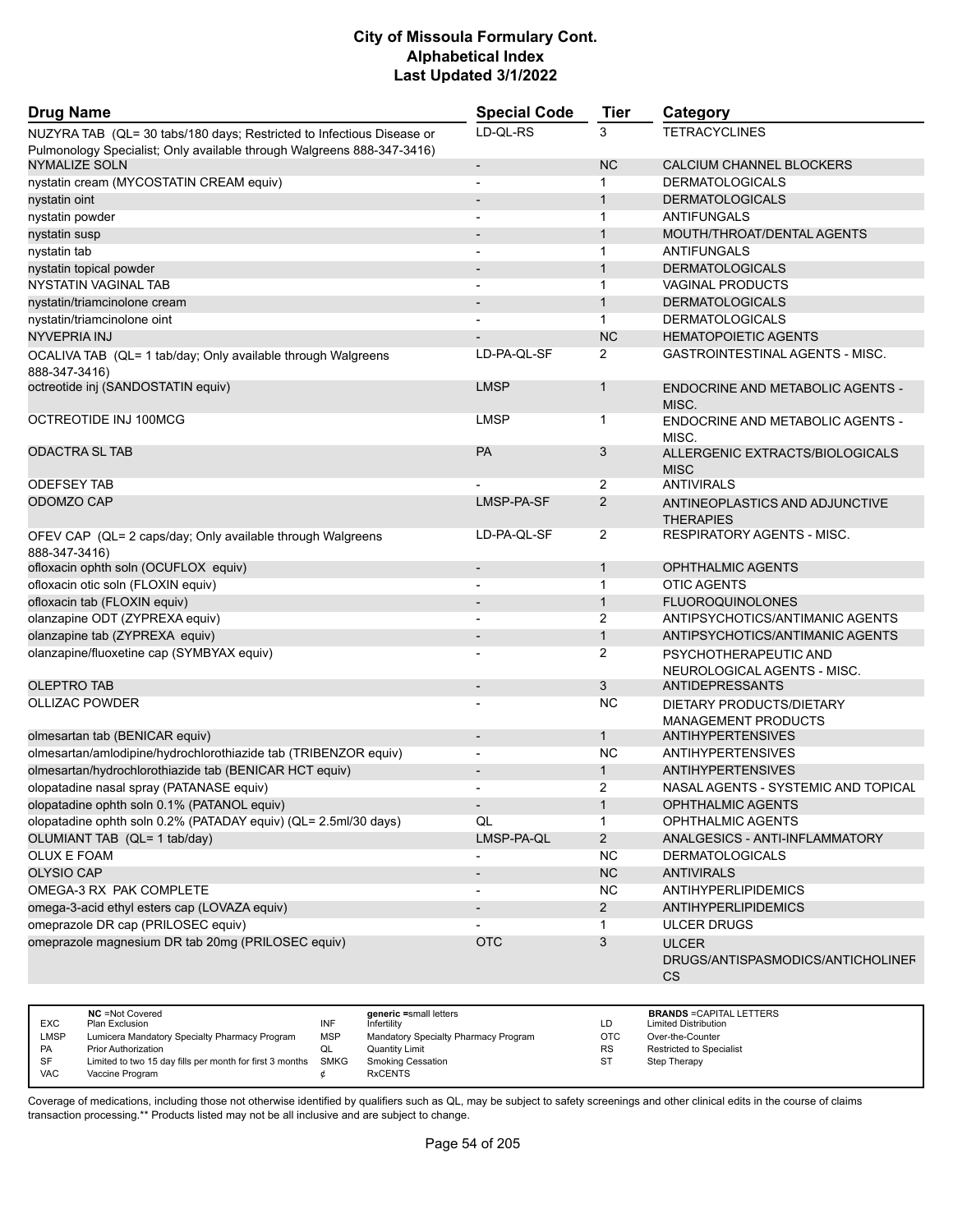| <b>Drug Name</b>                                                                                                   | <b>Special Code</b>      | <b>Tier</b>    | Category                                                       |
|--------------------------------------------------------------------------------------------------------------------|--------------------------|----------------|----------------------------------------------------------------|
| omeprazole tab                                                                                                     | <b>OTC</b>               | 3              | <b>ULCER</b><br>DRUGS/ANTISPASMODICS/ANTICHOLINEF<br><b>CS</b> |
| omeprazole/sodium bicarbonate cap (ZEGERID equiv)                                                                  | $\overline{\phantom{a}}$ | <b>NC</b>      | <b>ULCER DRUGS</b>                                             |
| omeprazole/sodium bicarbonate powder pack (ZEGERID equiv)                                                          | $\blacksquare$           | <b>NC</b>      | <b>ULCER DRUGS</b>                                             |
| <b>OMNARIS NASAL SPRAY</b>                                                                                         |                          | <b>NC</b>      | NASAL AGENTS - SYSTEMIC AND TOPICAL                            |
| <b>OMNIPAQUE SOLN</b>                                                                                              |                          | <b>NC</b>      | <b>DIAGNOSTIC PRODUCTS</b>                                     |
| OMNIPOD 5 PACK PODS (QL= 10 pods/month)                                                                            | QL                       | $\overline{2}$ | MEDICAL DEVICES AND SUPPLIES                                   |
| OMNIPOD DASH PODS (QL= 10 pods/month)                                                                              | QL                       | $\overline{2}$ | MEDICAL DEVICES AND SUPPLIES                                   |
| OMNIPOD STARTER KIT (QL= 1 kit/year)                                                                               | QL                       | 2              | MEDICAL DEVICES AND SUPPLIES                                   |
| <b>OMNITROPE INJ</b>                                                                                               |                          | <b>NC</b>      | ENDOCRINE AND METABOLIC AGENTS -<br>MISC.                      |
| ondansetron ODT (ZOFRAN equiv)                                                                                     | $\overline{\phantom{a}}$ | $\mathbf{1}$   | <b>ANTIEMETICS</b>                                             |
| ondansetron soln (ZOFRAN equiv)                                                                                    |                          | $\mathbf{1}$   | ANTIEMETICS                                                    |
| <b>ONDANSETRON TAB</b>                                                                                             |                          | $\mathbf{1}$   | <b>ANTIEMETICS</b>                                             |
| ondansetron tab (ZOFRAN equiv)                                                                                     | $\blacksquare$           | $\mathbf{1}$   | <b>ANTIEMETICS</b>                                             |
| <b>ONEXTON GEL</b>                                                                                                 |                          | <b>NC</b>      | <b>DERMATOLOGICALS</b>                                         |
| <b>ONFI SUSP</b>                                                                                                   |                          | <b>NC</b>      | ANTICONVULSANTS                                                |
| <b>ONFI TAB</b>                                                                                                    |                          | <b>NC</b>      | <b>ANTICONVULSANTS</b>                                         |
| ONGENTYS CAP (QL= 1 tab/day, 30 tabs per fill)                                                                     | PA-QL                    | 3              | ANTIPARKINSON AND RELATED THERAPY<br><b>AGENTS</b>             |
| <b>ONGLYZA TAB</b>                                                                                                 |                          | <b>NC</b>      | <b>ANTIDIABETICS</b>                                           |
| <b>ONUREG TAB</b>                                                                                                  |                          | <b>NC</b>      | ANTINEOPLASTICS AND ADJUNCTIVE<br><b>THERAPIES</b>             |
| <b>ONYCHO-MED KIT</b>                                                                                              | $\overline{\phantom{a}}$ | <b>NC</b>      | <b>DERMATOLOGICALS</b>                                         |
| <b>ONZETRA XSAIL</b>                                                                                               |                          | <b>NC</b>      | <b>MIGRAINE PRODUCTS</b>                                       |
| OPANA ER TAB (CRUSH RESISTANT)                                                                                     |                          | <b>NC</b>      | <b>ANALGESICS - OPIOID</b>                                     |
| <b>OPANA TAB</b>                                                                                                   |                          | <b>NC</b>      | ANALGESICS - OPIOID                                            |
| opium tincture                                                                                                     |                          | 3              | <b>ANTIDIARRHEALS</b>                                          |
| OPSUMIT TAB (QL= 1 tab/day; Only available through CVS Specialty<br>800-237-2767)                                  | LD-PA-QL                 | 2              | CARDIOVASCULAR AGENTS - MISC.                                  |
| OPZELURA CREAM                                                                                                     |                          | <b>NC</b>      | <b>DERMATOLOGICALS</b>                                         |
| <b>ORACIT SOLN</b>                                                                                                 |                          | $\mathbf 1$    | <b>GENITOURINARY AGENTS -</b><br><b>MISCELLANEOUS</b>          |
| <b>ORALAIR SL TAB</b>                                                                                              |                          | <b>NC</b>      | <b>BIOLOGICALS MISC</b>                                        |
| <b>ORAVIG TAB</b>                                                                                                  |                          | 3              | MOUTH/THROAT/DENTAL AGENTS                                     |
| <b>ORAXYL CAP</b>                                                                                                  |                          | 3              | <b>TETRACYCLINES</b>                                           |
| ORENCIA CLICK INJ (QL= 4 inj/28 days)                                                                              | LMSP-PA-QL               | 2              | ANALGESICS - ANTI-INFLAMMATORY                                 |
| ORENCIA SC INJ 125MG/ML (QL= 4 inj/28 days)                                                                        | LMSP-PA-QL               | 2              | ANALGESICS - ANTI-INFLAMMATORY                                 |
| ORENCIA SC INJ 50MG/0.4ML (QL= 4 inj/28 days)                                                                      | LMSP-PA-QL               | 2              | ANALGESICS - ANTI-INFLAMMATORY                                 |
| ORENCIA SC INJ 87.5MG/0.7ML (QL= 4 inj/28 days)                                                                    | LMSP-PA-QL               | $2^{\circ}$    | ANALGESICS - ANTI-INFLAMMATORY                                 |
| <b>ORENITRAM TAB</b>                                                                                               |                          | <b>NC</b>      | CARDIOVASCULAR AGENTS - MISC.                                  |
| <b>ORFADIN CAP</b>                                                                                                 |                          | NC             | ENDOCRINE AND METABOLIC AGENTS -<br>MISC.                      |
| ORFADIN SUSP                                                                                                       | $\blacksquare$           | <b>NC</b>      | ENDOCRINE AND METABOLIC AGENTS -<br>MISC.                      |
| ORGOVYX TAB (QL= 30 tabs/28 days; Only available through Biologics<br>800-850-4306 or US Bioservices 888-518-7246) | LD-PA-QL                 | $\overline{2}$ | ANTINEOPLASTICS AND ADJUNCTIVE<br><b>THERAPIES</b>             |
| ORIAHNN CAP (QL= 2 caps/day)                                                                                       | PA-QL                    | $\overline{2}$ | <b>ESTROGENS</b>                                               |
| ORILISSA TAB 150MG (QL= 1 tab/day)                                                                                 | PA-QL                    | $\overline{2}$ | ENDOCRINE AND METABOLIC AGENTS -<br>MISC.                      |

| <b>EXC</b>  | <b>NC</b> = Not Covered<br>Plan Exclusion                     | INF        | generic =small letters<br>Infertility | LD        | <b>BRANDS = CAPITAL LETTERS</b><br><b>Limited Distribution</b> |
|-------------|---------------------------------------------------------------|------------|---------------------------------------|-----------|----------------------------------------------------------------|
|             |                                                               |            |                                       |           |                                                                |
| <b>LMSP</b> | Lumicera Mandatory Specialty Pharmacy Program                 | <b>MSP</b> | Mandatory Specialty Pharmacy Program  | ОТС       | Over-the-Counter                                               |
| PA          | Prior Authorization                                           | QL         | <b>Quantity Limit</b>                 | <b>RS</b> | Restricted to Specialist                                       |
| SF          | Limited to two 15 day fills per month for first 3 months SMKG |            | <b>Smoking Cessation</b>              | ST        | Step Therapy                                                   |
| <b>VAC</b>  | Vaccine Program                                               |            | <b>RxCENTS</b>                        |           |                                                                |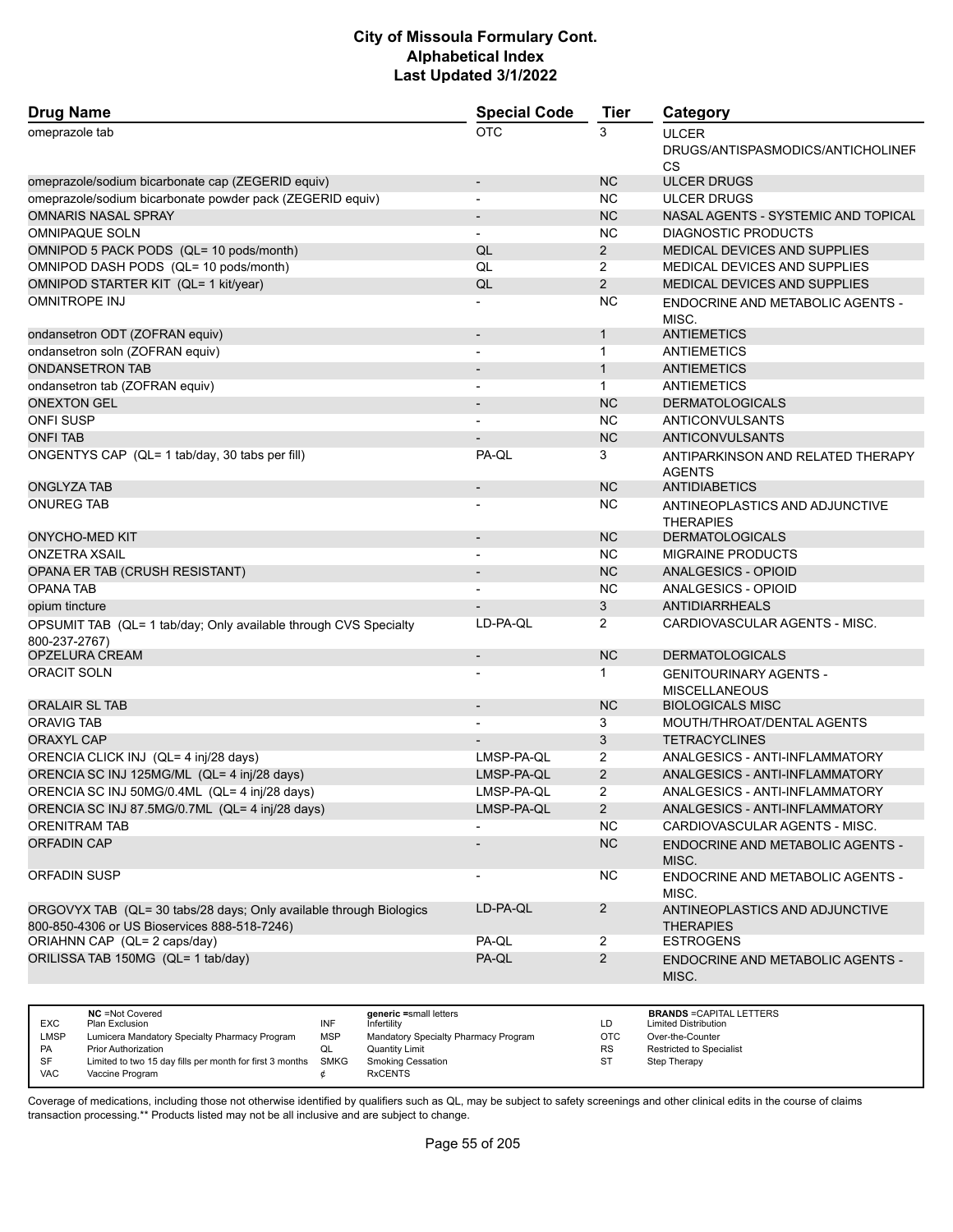| <b>Drug Name</b>                                                                                                             | <b>Special Code</b>      | <b>Tier</b>    | Category                                           |
|------------------------------------------------------------------------------------------------------------------------------|--------------------------|----------------|----------------------------------------------------|
| ORILISSA TAB 200MG (QL= 2 tabs/day)                                                                                          | PA-QL                    | $\overline{2}$ | <b>ENDOCRINE AND METABOLIC AGENTS -</b><br>MISC.   |
| ORKAMBI GRANULES PACKET (QL= 2 packets/day; Only available through<br>Maxor Pharmacy 800-658-6046 or Walgreens 888-347-3416) | LD-PA-QL-SF              | $\overline{2}$ | RESPIRATORY AGENTS - MISC.                         |
| ORKAMBI TAB (QL= 4 tabs/day; Only available through Maxor Pharmacy<br>800-658-6046 or Walgreens 888-347-3416)                | LD-PA-QL-SF              | 2              | RESPIRATORY AGENTS - MISC.                         |
| ORLADEYO CAP                                                                                                                 | $\overline{\phantom{a}}$ | <b>NC</b>      | <b>HEMATOLOGICAL AGENTS - MISC.</b>                |
| orphenadrine citrate ER tab (NORFLEX equiv)                                                                                  | $\blacksquare$           | 1.             | MUSCULOSKELETAL THERAPY AGENTS                     |
| orphenadrine/aspirin/caffeine tab (NORGESIC FORTE equiv)                                                                     |                          | <b>NC</b>      | MUSCULOSKELETAL THERAPY AGENTS                     |
| ORTIKOS ER CAP                                                                                                               | $\overline{a}$           | ΝC             | <b>CORTICOSTEROIDS</b>                             |
| oseltamivir cap (TAMIFLU equiv) (QL= 10 caps/fill)                                                                           | QL                       | $\mathbf{1}$   | <b>ANTIVIRALS</b>                                  |
| oseltamivir cap 30mg (TAMIFLU equiv) (QL= 20 caps/fill)                                                                      | QL                       | $\mathbf{1}$   | <b>ANTIVIRALS</b>                                  |
| oseltamivir susp (TAMIFLU equiv) (QL= 250ml/fill)                                                                            | QL                       | $\overline{2}$ | <b>ANTIVIRALS</b>                                  |
| <b>OSMOLEX ER TAB</b>                                                                                                        |                          | <b>NC</b>      | ANTIPARKINSON AND RELATED THERAPY<br><b>AGENTS</b> |
| <b>OSMOPREP TAB</b>                                                                                                          | $\overline{\phantom{m}}$ | <b>NC</b>      | <b>LAXATIVES</b>                                   |
| OSPHENA TAB                                                                                                                  |                          | <b>NC</b>      | ENDOCRINE AND METABOLIC AGENTS -<br>MISC.          |
| OTEZLA STARTER PACK (QL= 1 pack/28 days)                                                                                     | LMSP-PA-QL               | $\overline{2}$ | ANALGESICS - ANTI-INFLAMMATORY                     |
| OTEZLA TAB (QL= 2 tabs/day)                                                                                                  | LMSP-PA-QL               | $\overline{2}$ | ANALGESICS - ANTI-INFLAMMATORY                     |
| otomax-HC otic soln (CORTANE-B equiv)                                                                                        |                          | <b>NC</b>      | <b>OTIC AGENTS</b>                                 |
| OTOVEL OTIC SOLN, CIPROFLOXACIN/FLUOCINOLONE OTIC SOLN                                                                       | $\blacksquare$           | <b>NC</b>      | <b>OTIC AGENTS</b>                                 |
| OTOZIN OTIC DROPS                                                                                                            | $\overline{\phantom{0}}$ | <b>NC</b>      | <b>OTIC AGENTS</b>                                 |
| <b>OVACE PLUS CREAM</b>                                                                                                      | $\blacksquare$           | 3              | <b>DERMATOLOGICALS</b>                             |
| <b>OVACE PLUS LOTION</b>                                                                                                     |                          | <b>NC</b>      | <b>DERMATOLOGICALS</b>                             |
| <b>OVACE PLUS FOAM</b>                                                                                                       |                          | <b>NC</b>      | <b>DERMATOLOGICALS</b>                             |
| <b>OVEEZA CAP</b>                                                                                                            |                          | <b>NC</b>      | <b>HEMATOPOIETIC AGENTS</b>                        |
| oxandrolone tab (OXANDRIN equiv)                                                                                             | $\blacksquare$           | 1              | ANDROGENS-ANABOLIC                                 |
| oxaprozin tab (DAYPRO equiv)                                                                                                 |                          | $\overline{2}$ | ANALGESICS - ANTI-INFLAMMATORY                     |
| oxazepam cap (SERAX equiv)                                                                                                   |                          | $\overline{2}$ | <b>ANTIANXIETY AGENTS</b>                          |
| OXBRYTA TAB (QL= 3 tabs/day; Only available through CVS Specialty<br>800-237-2767)                                           | LD-PA-QL                 | $\overline{2}$ | <b>HEMATOPOIETIC AGENTS</b>                        |
| OXBRYTA TAB                                                                                                                  | LD-PA-QL                 | <b>NC</b>      | <b>HEMATOPOIETIC AGENTS</b>                        |
| oxcarbazepine susp (TRILEPTAL equiv)                                                                                         |                          | $\mathbf{1}$   | ANTICONVULSANTS                                    |
| oxcarbazepine tab (TRILEPTAL equiv)                                                                                          |                          | $\mathbf{1}$   | ANTICONVULSANTS                                    |
| OXERVATE OPHTH SOLN (QL= 8 kits/affected eye/lifetime; Only available<br>through Accredo 800-803-2523)                       | LD-PA-QL                 | 2              | <b>OPHTHALMIC AGENTS</b>                           |
| OXIANUJO CREAM                                                                                                               | $\overline{\phantom{a}}$ | <b>NC</b>      | <b>DERMATOLOGICALS</b>                             |
| oxiconazole nitrate cream (OXISTAT equiv)                                                                                    |                          | <b>NC</b>      | <b>DERMATOLOGICALS</b>                             |
| <b>OXISTAT CREAM</b>                                                                                                         | $\blacksquare$           | <b>NC</b>      | <b>DERMATOLOGICALS</b>                             |
| <b>OXISTAT LOTION</b>                                                                                                        |                          | <b>NC</b>      | <b>DERMATOLOGICALS</b>                             |
| <b>OXTELLAR XR TAB</b>                                                                                                       |                          | <b>NC</b>      | ANTICONVULSANTS                                    |
| oxybutynin ER tab (DITROPAN XL equiv)                                                                                        |                          | $\mathbf{1}$   | URINARY ANTISPASMODICS                             |
| oxybutynin syrup                                                                                                             | $\overline{\phantom{a}}$ | 1              | URINARY ANTISPASMODICS                             |
| oxybutynin tab (DITROPAN equiv)                                                                                              |                          | 1              | URINARY ANTISPASMODICS                             |
| oxycodone cap (OXYIR equiv)                                                                                                  | $\overline{\phantom{a}}$ | $\mathbf{1}$   | ANALGESICS - OPIOID                                |
| oxycodone conc (ROXICODONE equiv)                                                                                            | $\overline{\phantom{a}}$ | $\overline{2}$ | ANALGESICS - OPIOID                                |
| OXYCODONE ER TAB, OXYCONTIN CR TAB                                                                                           |                          | <b>NC</b>      | ANALGESICS - OPIOID                                |
| oxycodone soln (ROXICODONE equiv)                                                                                            |                          | $\overline{2}$ | ANALGESICS - OPIOID                                |
| oxycodone tab (ROXICODONE equiv)                                                                                             |                          | 1              | ANALGESICS - OPIOID                                |

| <b>EXC</b> | <b>NC</b> = Not Covered<br>Plan Exclusion                     | INF | generic =small letters<br>Infertility | LD         | <b>BRANDS = CAPITAL LETTERS</b><br><b>Limited Distribution</b> |
|------------|---------------------------------------------------------------|-----|---------------------------------------|------------|----------------------------------------------------------------|
| LMSP       | Lumicera Mandatory Specialty Pharmacy Program                 | MSP | Mandatory Specialty Pharmacy Program  | <b>OTC</b> | Over-the-Counter                                               |
| <b>PA</b>  | <b>Prior Authorization</b>                                    | ◡   | Quantity Limit                        | <b>RS</b>  | <b>Restricted to Specialist</b>                                |
| <b>SF</b>  | Limited to two 15 day fills per month for first 3 months SMKG |     | <b>Smoking Cessation</b>              | ST         | Step Therapy                                                   |
| <b>VAC</b> | Vaccine Program                                               |     | <b>RxCENTS</b>                        |            |                                                                |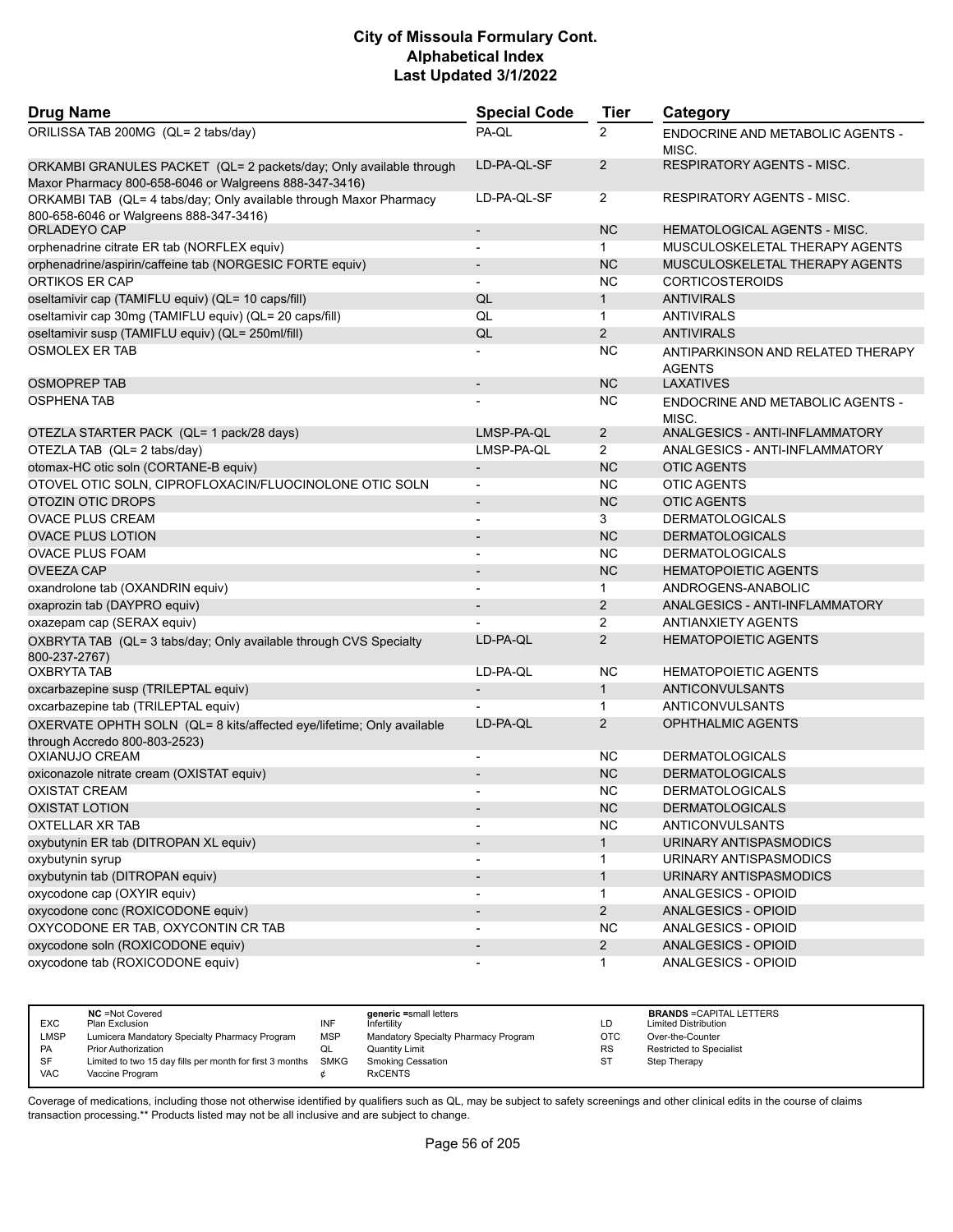| <b>Drug Name</b>                                                                      | <b>Special Code</b>      | <b>Tier</b>              | Category                                                       |
|---------------------------------------------------------------------------------------|--------------------------|--------------------------|----------------------------------------------------------------|
| oxycodone/acetaminophen cap (TYLOX equiv)                                             |                          | $\mathbf{1}$             | <b>ANALGESICS - OPIOID</b>                                     |
| OXYCODONE/ACETAMINOPHEN SOLN                                                          | $\overline{\phantom{a}}$ | $\overline{2}$           | ANALGESICS - OPIOID                                            |
| OXYCODONE/ACETAMINOPHEN SOLN 10-300MG/5ML, PROLATE SOLN                               |                          | <b>NC</b>                | ANALGESICS - OPIOID                                            |
| 10-300MG/5ML                                                                          |                          |                          | ANALGESICS - OPIOID                                            |
| oxycodone/acetaminophen tab (PERCOCET equiv)<br>OXYCODONE/ACETAMINOPHEN TAB 2.5-300MG |                          | 1<br><b>NC</b>           | ANALGESICS - OPIOID                                            |
|                                                                                       |                          |                          |                                                                |
| OXYCODONE/ASPIRIN TAB                                                                 | $\overline{a}$           | 1                        | ANALGESICS - OPIOID<br>ANALGESICS - OPIOID                     |
| oxycodone/aspirin tab (PERCODAN equiv)<br>oxycodone/ibuprofen tab (COMBUNOX equiv)    |                          | $\mathbf{1}$<br>3        | ANALGESICS - OPIOID                                            |
| <b>OXYCONTIN CR TAB</b>                                                               | $\overline{\phantom{a}}$ | <b>NC</b>                | ANALGESICS - OPIOID                                            |
| OXYMORPHONE ER TAB                                                                    | $\overline{\phantom{a}}$ | <b>NC</b>                | ANALGESICS - OPIOID                                            |
|                                                                                       |                          | <b>NC</b>                |                                                                |
| oxymorphone tab (OPANA equiv)<br>OXYTROL PATCH (OTC)                                  | <b>OTC</b>               | $\mathbf{1}$             | <b>ANALGESICS - OPIOID</b><br>URINARY ANTISPASMODICS           |
|                                                                                       | QL                       | 2                        | <b>ANTIDIABETICS</b>                                           |
| OZEMPIC INJ (QL= 1 pack/28 days)<br><b>OZOBAX SOLN</b>                                |                          | <b>NC</b>                | MUSCULOSKELETAL THERAPY AGENTS                                 |
|                                                                                       |                          |                          |                                                                |
| PALFORZIA POWDER PACK (Only available through Walgreens<br>888-347-3416)              | LD-PA                    | 2                        | ALLERGENIC EXTRACTS/BIOLOGICALS<br><b>MISC</b>                 |
| PALFORZIA SPRINKLE CAP (Only available through Walgreens<br>888-347-3416)             | LD-PA                    | 2                        | ALLERGENIC EXTRACTS/BIOLOGICALS<br><b>MISC</b>                 |
| paliperidone ER tab (INVEGA equiv)                                                    |                          | 2                        | ANTIPSYCHOTICS/ANTIMANIC AGENTS                                |
| PALYNZIQ INJ (QL= 1 inj/day; Only available through Diplomat Pharmacy                 | LD-PA-QL-SF              | 2                        | <b>ENDOCRINE AND METABOLIC AGENTS -</b>                        |
| 877-977-9118)                                                                         |                          |                          | MISC.                                                          |
| PANCREAZE CAP, PERTZYE CAP, ULTRESA CAP, ZENPEP CAP                                   | $\overline{\phantom{a}}$ | <b>NC</b>                | <b>DIGESTIVE AIDS</b>                                          |
| PANCRELIPASE CAP<br><b>PANDEL CREAM</b>                                               |                          | <b>NC</b><br><b>NC</b>   | <b>DIGESTIVE AIDS</b>                                          |
|                                                                                       |                          |                          | <b>DERMATOLOGICALS</b><br><b>ULCER DRUGS</b>                   |
| pantoprazole EC tab (PROTONIX equiv)<br>pantoprazole sodium packet (PROTONIX equiv)   |                          | $\mathbf 1$<br><b>NC</b> |                                                                |
|                                                                                       |                          |                          | <b>ULCER</b><br>DRUGS/ANTISPASMODICS/ANTICHOLINEF<br><b>CS</b> |
| <b>PARAGARD IUD</b>                                                                   | $\overline{\phantom{a}}$ | <b>EXC</b>               | <b>CONTRACEPTIVES</b>                                          |
| paramox hc gel (NOVACORT GEL equiv)                                                   |                          | <b>NC</b>                | <b>DERMATOLOGICALS</b>                                         |
| PAREGORIC TINCTURE                                                                    |                          | <b>NC</b>                | <b>ANTIDIARRHEALS</b>                                          |
| paricalcitol cap (ZEMPLAR equiv)                                                      |                          | 2                        | <b>ENDOCRINE AND METABOLIC AGENTS -</b><br>MISC.               |
| paromomycin cap (HUMATIN equiv)                                                       |                          | 3                        | AMINOGLYCOSIDES                                                |
| paroxetine cap (BRISDELLE equiv)                                                      |                          | <b>NC</b>                | PSYCHOTHERAPEUTIC AND<br>NEUROLOGICAL AGENTS - MISC.           |
| paroxetine ER tab (PAXIL CR equiv)                                                    | $\blacksquare$           | 2                        | ANTIDEPRESSANTS                                                |
| paroxetine oral susp (PAXIL equiv)                                                    |                          | 3                        | <b>ANTIDEPRESSANTS</b>                                         |
| paroxetine tab (PAXIL equiv)                                                          | $\blacksquare$           | $\mathbf 1$              | ANTIDEPRESSANTS                                                |
| PATADAY OPHTH SOLN                                                                    | $\overline{\phantom{a}}$ | NC                       | OPHTHALMIC AGENTS                                              |
| PAXLOVID TAB (QL= 30 tabs/fill)                                                       | QL                       | \$0                      | <b>ANTIVIRALS</b>                                              |
| PAZEO OPHTH SOLN 0.7%                                                                 | $\overline{\phantom{a}}$ | NC                       | OPHTHALMIC AGENTS                                              |
| pb-belladonna elixir (DONNATAL equiv)                                                 | $\overline{\phantom{a}}$ | <b>NC</b>                | <b>ULCER DRUGS</b>                                             |
| PCE TAB                                                                               |                          | 3                        | <b>MACROLIDES</b>                                              |
| PEAK FLOW METER                                                                       | <b>OTC</b>               | $\mathbf 1$              | MEDICAL DEVICES AND SUPPLIES                                   |
| pediatric multiple vitamins/fluoride chew tab                                         |                          | $\mathbf{1}$             | <b>MULTIVITAMINS</b>                                           |
| pediatric multiple vitamins/fluoride soln                                             |                          | 1                        | <b>MULTIVITAMINS</b>                                           |
| pediatric multiple vitamins/fluoride/iron soln                                        |                          | $\mathbf{1}$             | <b>MULTIVITAMINS</b>                                           |
| PEDIZOLPAK THERAPY PACK                                                               | $\overline{a}$           | <b>NC</b>                | <b>DERMATOLOGICALS</b>                                         |

| <b>EXC</b>  | <b>NC</b> = Not Covered<br>Plan Exclusion                | INF         | generic =small letters<br>Infertility | LD        | <b>BRANDS = CAPITAL LETTERS</b><br><b>Limited Distribution</b> |
|-------------|----------------------------------------------------------|-------------|---------------------------------------|-----------|----------------------------------------------------------------|
| <b>LMSP</b> | Lumicera Mandatory Specialty Pharmacy Program            | <b>MSP</b>  | Mandatory Specialty Pharmacy Program  | OTC       | Over-the-Counter                                               |
| PA          | <b>Prior Authorization</b>                               | QL          | <b>Quantity Limit</b>                 | <b>RS</b> | Restricted to Specialist                                       |
| SF          | Limited to two 15 day fills per month for first 3 months | <b>SMKG</b> | <b>Smoking Cessation</b>              | ST        | Step Therapy                                                   |
| <b>VAC</b>  | Vaccine Program                                          |             | <b>RxCENTS</b>                        |           |                                                                |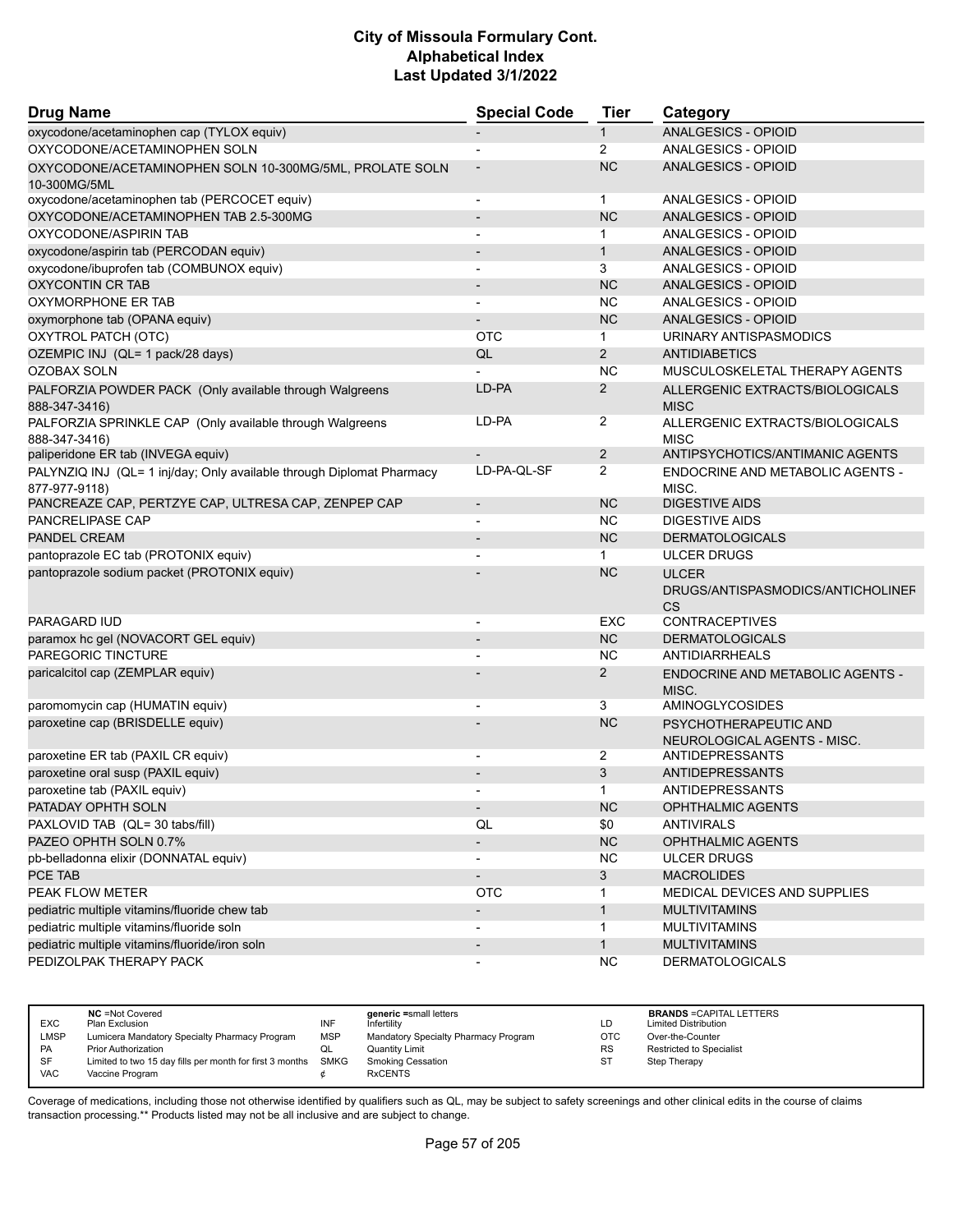| <b>Drug Name</b>                                                                                                                                    | <b>Special Code</b>      | Tier           | Category                                                   |
|-----------------------------------------------------------------------------------------------------------------------------------------------------|--------------------------|----------------|------------------------------------------------------------|
| peg 3350 soln (100 gram Moviprep equiv) (MOVIPREP equiv)                                                                                            |                          | <b>NC</b>      | <b>LAXATIVES</b>                                           |
| peg 3350/electrolytes soln (COLYTE equiv) (Covered at \$0 for members<br>45-75 years-Limited to 2 fills/calendar year; All other members covered at | QL                       | \$0            | <b>LAXATIVES</b>                                           |
| generic copay)<br>PEGANONE TAB                                                                                                                      | $\overline{\phantom{a}}$ | $\overline{2}$ | ANTICONVULSANTS                                            |
| PEGASYS INJ                                                                                                                                         | <b>LMSP</b>              | 2              | <b>ANTIVIRALS</b>                                          |
| PEG-INTRON INJ                                                                                                                                      | <b>LMSP</b>              | $\overline{2}$ | <b>ANTIVIRALS</b>                                          |
|                                                                                                                                                     |                          |                |                                                            |
| PEMAZYRE TAB (QL= 14 tabs/21 days; Only available through Biologics<br>800-850-4306)                                                                | LD-PA-QL                 | 2              | ANTINEOPLASTICS AND ADJUNCTIVE<br><b>THERAPIES</b>         |
| <b>PEN NEEDLE</b>                                                                                                                                   | <b>OTC</b>               | <b>NC</b>      | MEDICAL DEVICES AND SUPPLIES                               |
| penicillamine cap (CUPRIMINE equiv)                                                                                                                 |                          | <b>NC</b>      | MISCELLANEOUS THERAPEUTIC CLASSES                          |
| penicillamine tab (DEPEN TITRATAB equiv)                                                                                                            |                          | $\overline{2}$ | MISCELLANEOUS THERAPEUTIC CLASSES                          |
| penicillin vk soln (VEETIDS equiv)                                                                                                                  | $\overline{\phantom{a}}$ | $\mathbf{1}$   | <b>PENICILLINS</b>                                         |
| penicillin vk tab (VEETIDS equiv)                                                                                                                   |                          | $\mathbf{1}$   | <b>PENICILLINS</b>                                         |
| PENLAC SOLN                                                                                                                                         |                          | <b>NC</b>      | <b>DERMATOLOGICALS</b>                                     |
| PENNSAID SOLN                                                                                                                                       | $\overline{\phantom{a}}$ | <b>NC</b>      | <b>DERMATOLOGICALS</b>                                     |
| pentamidine neb soln (NEBUPENT equiv)                                                                                                               | $\overline{a}$           | $\overline{2}$ | ANTI-INFECTIVE AGENTS - MISC.                              |
| <b>PENTASA CAP</b>                                                                                                                                  |                          | <b>NC</b>      | <b>GASTROINTESTINAL AGENTS - MISC.</b>                     |
| pentazocine/acetaminophen tab (TALACEN equiv)                                                                                                       | L,                       | 1              | ANALGESICS - OPIOID                                        |
| pentazocine/naloxone tab (TALWIN NX equiv)                                                                                                          | $\overline{\phantom{a}}$ | 3              | <b>ANALGESICS - OPIOID</b>                                 |
| PENTOSAN CAP                                                                                                                                        |                          | <b>NC</b>      |                                                            |
|                                                                                                                                                     |                          |                | <b>GENITOURINARY AGENTS -</b><br><b>MISCELLANEOUS</b>      |
| pentoxifylline ER tab (TRENTAL equiv)                                                                                                               |                          | $\mathbf{1}$   | <b>HEMATOLOGICAL AGENTS - MISC.</b>                        |
| perindopril tab (ACEON equiv)                                                                                                                       | $\overline{\phantom{a}}$ | 1              | <b>ANTIHYPERTENSIVES</b>                                   |
| permethrin cream (ELIMITE CREAM equiv)                                                                                                              |                          | $\mathbf{1}$   | <b>DERMATOLOGICALS</b>                                     |
| perphenazine tab (TRILAFON equiv)                                                                                                                   |                          | 1              | ANTIPSYCHOTICS/ANTIMANIC AGENTS                            |
| PERPHENAZINE/ AMITRIPTYLINE TAB                                                                                                                     |                          | $\mathbf 1$    | PSYCHOTHERAPEUTIC AND<br>NEUROLOGICAL AGENTS - MISC.       |
| PEXEVA TAB                                                                                                                                          | $\blacksquare$           | ΝC             | ANTIDEPRESSANTS                                            |
| phenazopyridine tab (PYRIDIUM equiv)                                                                                                                |                          | 1              | <b>GENITOURINARY AGENTS -</b>                              |
|                                                                                                                                                     | <b>OTC</b>               | 1              | <b>MISCELLANEOUS</b>                                       |
| phenazopyridine tab 95mg (AZO equiv)                                                                                                                |                          |                | <b>GENITOURINARY AGENTS -</b><br><b>MISCELLANEOUS</b>      |
| phenazopyridine tab 97.5mg (AZO equiv)                                                                                                              | <b>OTC</b>               | 1              | <b>GENITOURINARY AGENTS -</b><br><b>MISCELLANEOUS</b>      |
| phenazopyridine tab 99.5mg (AZO equiv)                                                                                                              | <b>OTC</b>               | 1              | <b>GENITOURINARY AGENTS -</b><br><b>MISCELLANEOUS</b>      |
| PHENDIMETRAZINE ER TAB                                                                                                                              |                          | <b>EXC</b>     | ADHD/ANTI-NARCOLEPSY/ANTI-OBESITY//<br><b>NOREXIANTS</b>   |
| phendimetrazine tab (BONTRIL PDM equiv)                                                                                                             |                          | EXC            | ADHD/ANTI-NARCOLEPSY/ANTI-OBESITY//<br><b>NOREXIANTS</b>   |
| phenelzine tab (NARDIL equiv)                                                                                                                       | $\overline{\phantom{a}}$ | 1              | ANTIDEPRESSANTS                                            |
| phenobarbital elixir                                                                                                                                |                          | 1              | HYPNOTICS/SEDATIVES/SLEEP DISORDEF                         |
|                                                                                                                                                     |                          |                | <b>AGENTS</b>                                              |
| phenobarbital tab                                                                                                                                   |                          | 1              | <b>HYPNOTICS/SEDATIVES/SLEEP DISORDEF</b><br><b>AGENTS</b> |
| phenoxybenzamine cap (DIBENZYLINE equiv)                                                                                                            | $\overline{\phantom{a}}$ | 2              | <b>ANTIHYPERTENSIVES</b>                                   |
| phenylephrine ophth soln (MYDFRIN equiv)                                                                                                            | $\blacksquare$           | $\mathbf{1}$   | <b>OPHTHALMIC AGENTS</b>                                   |
| phenytoin cap (DILANTIN equiv)                                                                                                                      |                          | 1              | <b>ANTICONVULSANTS</b>                                     |
| phenytoin chew tab (DILANTIN equiv)                                                                                                                 |                          | $\overline{c}$ | <b>ANTICONVULSANTS</b>                                     |
| phenytoin susp (DILANTIN equiv)                                                                                                                     |                          | 1              | ANTICONVULSANTS                                            |

|            | <b>NC</b> = Not Covered                                       |            | generic =small letters               |           | <b>BRANDS = CAPITAL LETTERS</b> |
|------------|---------------------------------------------------------------|------------|--------------------------------------|-----------|---------------------------------|
| <b>EXC</b> | Plan Exclusion                                                | INF        | Infertility                          | LD        | <b>Limited Distribution</b>     |
| LMSP       | Lumicera Mandatory Specialty Pharmacy Program                 | <b>MSP</b> | Mandatory Specialty Pharmacy Program | OTC       | Over-the-Counter                |
| <b>PA</b>  | <b>Prior Authorization</b>                                    | QL         | Quantity Limit                       | <b>RS</b> | Restricted to Specialist        |
| SF         | Limited to two 15 day fills per month for first 3 months SMKG |            | <b>Smoking Cessation</b>             | <b>ST</b> | Step Therapy                    |
| <b>VAC</b> | Vaccine Program                                               |            | <b>RxCENTS</b>                       |           |                                 |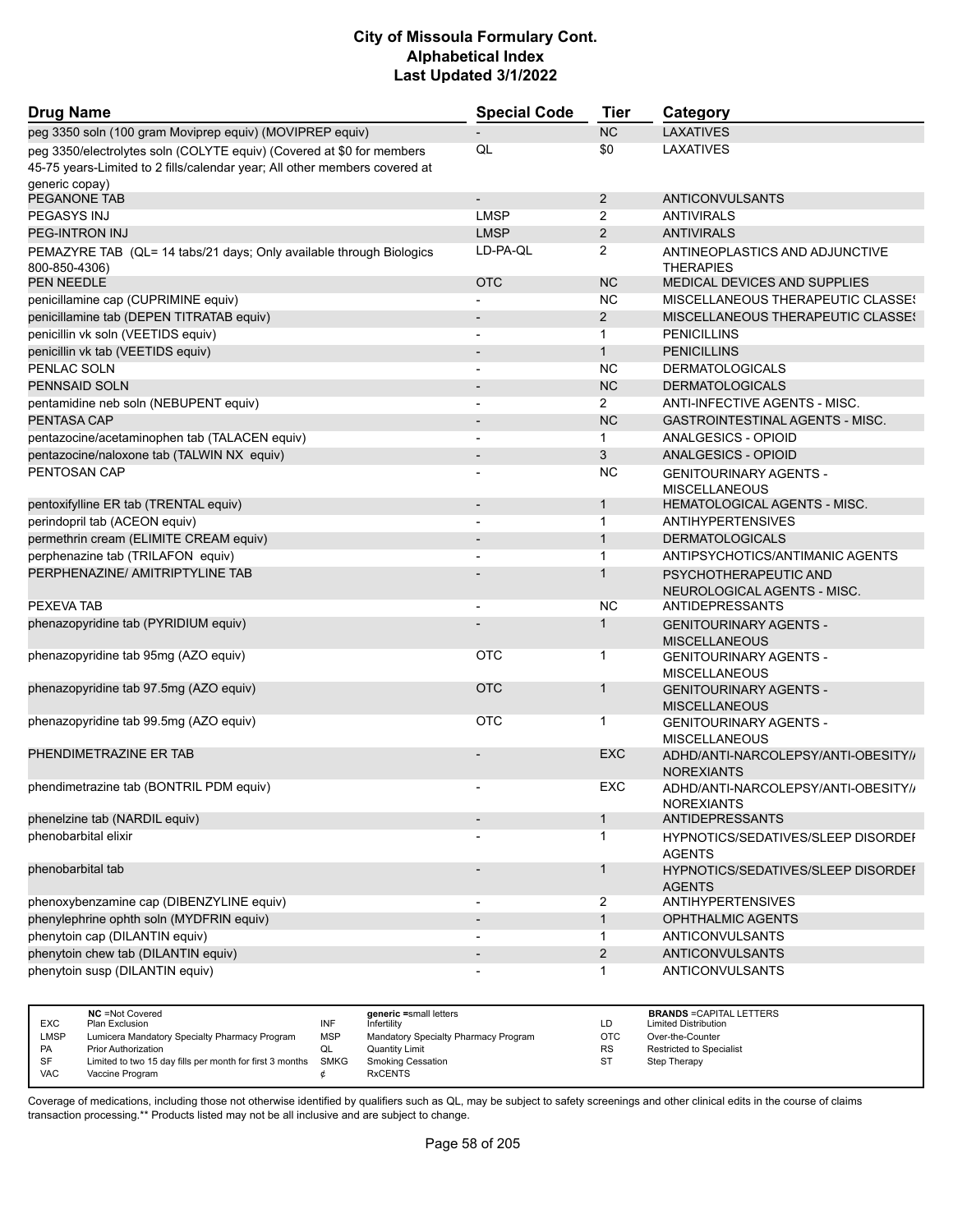| <b>Drug Name</b>                                                         | <b>Special Code</b>          | <b>Tier</b>    | Category                                                 |
|--------------------------------------------------------------------------|------------------------------|----------------|----------------------------------------------------------|
| PHEXXI GEL                                                               |                              | <b>NC</b>      | VAGINAL AND RELATED PRODUCTS                             |
| PHISOHEX LIQUID                                                          |                              | 3              | <b>ANTISEPTICS &amp; DISINFECTANTS</b>                   |
| PHOSLYRA SOLN                                                            |                              | 2              | <b>GASTROINTESTINAL AGENTS - MISC.</b>                   |
| phospha 250 neutral tab (K-PHOS NEUTRAL equiv)                           |                              | $\mathbf{1}$   | <b>MINERALS &amp; ELECTROLYTES</b>                       |
| PHOSPHOLINE OPHTH SOLN                                                   |                              | 2              | <b>OPHTHALMIC AGENTS</b>                                 |
| PHOTREXA OP KIT                                                          | $\overline{\phantom{a}}$     | <b>NC</b>      | <b>OPHTHALMIC AGENTS</b>                                 |
| PHOTREXA VISCOUS OPHTH SOLN                                              |                              | <b>NC</b>      | <b>OPHTHALMIC AGENTS</b>                                 |
| phytonadione tab (MEPHYTON equiv)                                        |                              | $\overline{2}$ | <b>VITAMINS</b>                                          |
| PICATO GEL (QL= 1 box/fill)                                              | QL                           | 3              | <b>DERMATOLOGICALS</b>                                   |
| PIFELTRO TAB                                                             |                              | 2              | <b>ANTIVIRALS</b>                                        |
| pilocarpine ophth soln (ISOPTO CARPINE equiv)                            | $\overline{\phantom{a}}$     | $\mathbf{1}$   | <b>OPHTHALMIC AGENTS</b>                                 |
| pilocarpine tab (SALAGEN equiv)                                          |                              | $\mathbf{1}$   | MOUTH/THROAT/DENTAL AGENTS                               |
| PILOPINE HS OPHTH GEL                                                    | $\overline{\phantom{a}}$     | 3              | <b>OPHTHALMIC AGENTS</b>                                 |
| pimecrolimus cream (ELIDEL equiv) (Covered for members 2 years or older) | $\overline{a}$               | 2              | <b>DERMATOLOGICALS</b>                                   |
| PIMOZIDE TAB                                                             |                              | 2              | PSYCHOTHERAPEUTIC AND                                    |
|                                                                          |                              |                | NEUROLOGICAL AGENTS - MISC.                              |
| pindolol tab (VISKEN equiv)                                              |                              | $\mathbf 1$    | <b>BETA BLOCKERS</b>                                     |
| pioglitazone tab (ACTOS equiv)                                           |                              | $\mathbf{1}$   | <b>ANTIDIABETICS</b>                                     |
| pioglitazone/glimepiride tab (DUETACT equiv)                             |                              | <b>NC</b>      | <b>ANTIDIABETICS</b>                                     |
| pioglitazone/metformin tab (ACTOPLUS MET equiv)                          |                              | <b>NC</b>      | <b>ANTIDIABETICS</b>                                     |
| <b>PIORAY TAB</b>                                                        | LMSP-PA-SF                   | $\overline{2}$ | ANTINEOPLASTICS AND ADJUNCTIVE                           |
|                                                                          |                              |                | <b>THERAPIES</b>                                         |
| piroxicam cap (FELDENE equiv)                                            |                              | $\overline{2}$ | ANALGESICS - ANTI-INFLAMMATORY                           |
| <b>PLAN B TAB</b>                                                        | <b>OTC</b>                   | \$0            | <b>CONTRACEPTIVES</b>                                    |
| PLAVIX TAB 300MG                                                         |                              | <b>NC</b>      | <b>HEMATOLOGICAL AGENTS - MISC.</b>                      |
| PLEGRIDY INJ                                                             | <b>LMSP</b>                  | 2              | PSYCHOTHERAPEUTIC AND<br>NEUROLOGICAL AGENTS - MISC.     |
| PLEGRIDY PEN INJ                                                         | <b>LMSP</b>                  | 2              | PSYCHOTHERAPEUTIC AND                                    |
| <b>PLENITY CAP</b>                                                       |                              | EXC            | NEUROLOGICAL AGENTS - MISC.                              |
|                                                                          |                              |                | ADHD/ANTI-NARCOLEPSY/ANTI-OBESITY//<br><b>NOREXIANTS</b> |
| PLENVU SOLN                                                              | $\qquad \qquad \blacksquare$ | <b>NC</b>      | LAXATIVES                                                |
| <b>PLIAGLIS CREAM</b>                                                    |                              | <b>NC</b>      | <b>DERMATOLOGICALS</b>                                   |
| <b>PLIAGLIS KIT</b>                                                      |                              | <b>NC</b>      | <b>DERMATOLOGICALS</b>                                   |
| PNEUMOVAX INJ                                                            | <b>VAC</b>                   | \$0            | <b>VACCINES</b>                                          |
| PODIAPN CAP                                                              |                              | <b>NC</b>      | DIETARY PRODUCTS/DIETARY                                 |
|                                                                          |                              |                | <b>MANAGEMENT PRODUCTS</b>                               |
| PODOCON SOLN                                                             |                              | 2              | <b>DERMATOLOGICALS</b>                                   |
| podofilox soln (CONDYLOX equiv)                                          |                              | $\overline{2}$ | <b>DERMATOLOGICALS</b>                                   |
| polyethylene glycol 3350 powder (MIRALAX equiv)                          | <b>OTC</b>                   | $\mathbf{1}$   | LAXATIVES                                                |
| POLYETHYLENE GLYCOL 8000 GRANULES                                        | $\overline{\phantom{a}}$     | $2^{\circ}$    | PHARMACEUTICAL ADJUVANTS                                 |
| polymyxin b/trimethoprim ophth soln (POLYTRIM equiv)                     |                              | $\mathbf{1}$   | OPHTHALMIC AGENTS                                        |
| POLY-TUSSIN DM SYRUP                                                     |                              | NC             | COUGH/COLD/ALLERGY                                       |
| POLY-VI-FLOR SUSP                                                        |                              | <b>NC</b>      | <b>MULTIVITAMINS</b>                                     |
| POMALYST CAP (QL= 21 caps/28 days)                                       | MSP-PA-QL                    | $2^{\circ}$    | ANTINEOPLASTICS AND ADJUNCTIVE<br><b>THERAPIES</b>       |
| PONVORY TAB                                                              |                              | <b>NC</b>      | PSYCHOTHERAPEUTIC AND                                    |
|                                                                          |                              |                | NEUROLOGICAL AGENTS - MISC.                              |
| PONVORY TAB STARTER PACK                                                 |                              | <b>NC</b>      | PSYCHOTHERAPEUTIC AND<br>NEUROLOGICAL AGENTS - MISC.     |

|             | <b>NC</b> = Not Covered                                       |            | generic =small letters               |           | <b>BRANDS = CAPITAL LETTERS</b> |
|-------------|---------------------------------------------------------------|------------|--------------------------------------|-----------|---------------------------------|
| <b>EXC</b>  | Plan Exclusion                                                | INF        | Infertility                          | LD        | <b>Limited Distribution</b>     |
| <b>LMSP</b> | Lumicera Mandatory Specialty Pharmacy Program                 | <b>MSP</b> | Mandatory Specialty Pharmacy Program | OTC       | Over-the-Counter                |
| <b>PA</b>   | <b>Prior Authorization</b>                                    | w∟         | <b>Quantity Limit</b>                | <b>RS</b> | <b>Restricted to Specialist</b> |
| SF          | Limited to two 15 day fills per month for first 3 months SMKG |            | Smoking Cessation                    | ST        | Step Therapy                    |
| <b>VAC</b>  | Vaccine Program                                               |            | <b>RxCENTS</b>                       |           |                                 |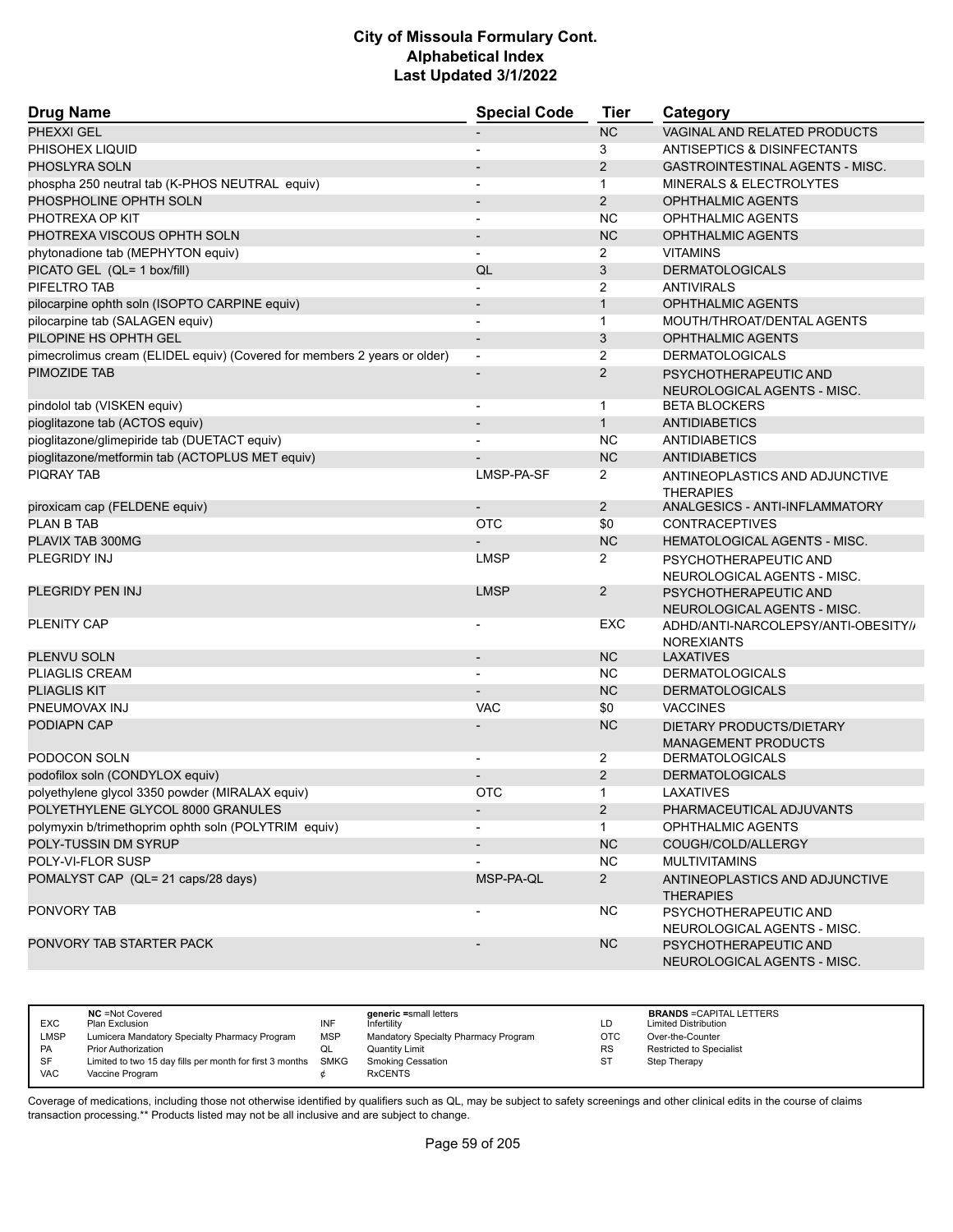| <b>Drug Name</b>                                            | <b>Special Code</b>      | <b>Tier</b>           | Category                                              |
|-------------------------------------------------------------|--------------------------|-----------------------|-------------------------------------------------------|
| posaconazole DR tab (NOXAFIL equiv)                         |                          | $\overline{2}$        | <b>ANTIFUNGALS</b>                                    |
| POT/CHLORIDE EFFER TAB                                      |                          | 1                     | MINERALS & ELECTROLYTES                               |
| POTABA POWDER PACKET                                        |                          | 2                     | <b>VITAMINS</b>                                       |
| POTABA TAB                                                  |                          | $\overline{2}$        | <b>VITAMINS</b>                                       |
| potassium bicarbonate effer tab (K-LYTE equiv)              | $\blacksquare$           | 1                     | MINERALS & ELECTROLYTES                               |
| potassium chloride effer tab (K-LYTE/CL equiv)              |                          | $\mathbf{1}$          | MINERALS & ELECTROLYTES                               |
| potassium chloride ER cap (MICRO-K equiv)                   |                          | 1                     | MINERALS & ELECTROLYTES                               |
| potassium chloride ER tab (K-TAB equiv)                     |                          | $\mathbf{1}$          | MINERALS & ELECTROLYTES                               |
| potassium chloride micro tab (K-DUR equiv)                  | $\overline{\phantom{a}}$ | $\mathbf{1}$          | <b>MINERALS &amp; ELECTROLYTES</b>                    |
| potassium chloride powder packet (KLOR-CON equiv)           |                          | $\overline{2}$        | MINERALS & ELECTROLYTES                               |
| potassium chloride soln                                     |                          | $\overline{2}$        | MINERALS & ELECTROLYTES                               |
| potassium citrate CR tab (UROCIT-K TAB equiv)               |                          | $\overline{2}$        | <b>GENITOURINARY AGENTS -</b><br><b>MISCELLANEOUS</b> |
| potassium citrate/citric acid powder pack (POLYCITRA equiv) |                          | 1                     | <b>GENITOURINARY AGENTS -</b>                         |
|                                                             |                          | 1                     | <b>MISCELLANEOUS</b>                                  |
| potassium citrate/citric acid soln (POLYCITRA-K equiv)      |                          |                       | <b>GENITOURINARY AGENTS -</b><br><b>MISCELLANEOUS</b> |
| POTIGA TAB (QL= 3 tabs/day)                                 | QL                       | 2                     | ANTICONVULSANTS                                       |
| PRADAXA CAP                                                 |                          | 3                     | ANTICOAGULANTS                                        |
| PRALUENT INJ (QL= 2 inj/28 days)                            | PA-QL                    | $\overline{2}$        | ANTIHYPERLIPIDEMICS                                   |
| pramipexole ER tab (MIRAPEX ER equiv)                       |                          | 3                     | <b>ANTIPARKINSON AGENTS</b>                           |
| pramipexole tab (MIRAPEX equiv)                             |                          | 1                     | ANTIPARKINSON AGENTS                                  |
| PRAMOSONE CREAM 1-1%                                        |                          | <b>NC</b>             | <b>DERMATOLOGICALS</b>                                |
| PRAMOSONE E CREAM                                           | $\overline{\phantom{a}}$ | $\overline{2}$        | <b>DERMATOLOGICALS</b>                                |
| PRAMOSONE LOTION                                            |                          | <b>NC</b>             | <b>DERMATOLOGICALS</b>                                |
| PRAMOSONE OINT                                              |                          | <b>NC</b>             | <b>DERMATOLOGICALS</b>                                |
| pramoxine/hydrocortisone cream (ANALPRAM HC equiv)          |                          | $\mathbf{1}$          | ANORECTAL AGENTS                                      |
| pramoxine/hydrocortisone cream kit (ANALPRAM-HC equiv)      | $\overline{\phantom{a}}$ | $\mathbf{1}$          | ANORECTAL AGENTS                                      |
| pramoxine-HC AQ otic soln (CORTANE-B AQUEOUS equiv)         | $\overline{a}$           | <b>NC</b>             | <b>OTIC AGENTS</b>                                    |
| PRANDIMET TAB                                               | $\overline{\phantom{a}}$ | <b>NC</b>             | <b>ANTIDIABETICS</b>                                  |
| <b>PRASCION RA CREAM</b>                                    |                          | $\overline{2}$        | <b>DERMATOLOGICALS</b>                                |
| prasugrel tab (EFFIENT equiv)                               |                          | 1                     | HEMATOLOGICAL AGENTS - MISC.                          |
| pravastatin tab (PRAVACHOL equiv)                           | $\blacksquare$           | \$0                   | ANTIHYPERLIPIDEMICS                                   |
| praziquantel tab (BILTRICIDE equiv)                         |                          | 2                     | <b>ANTHELMINTICS</b>                                  |
| prazosin cap (MINIPRESS equiv)                              |                          | $\mathbf{1}$          | <b>ANTIHYPERTENSIVES</b>                              |
| PRECISION XTRA KETONE TEST STRIP                            | <b>OTC</b>               | $\overline{2}$        | DIAGNOSTIC PRODUCTS                                   |
| <b>PRECISION XTRA METER</b>                                 | <b>OTC</b>               | \$0                   | <b>MEDICAL DEVICES AND SUPPLIES</b>                   |
| PRECISION XTRA TEST STRIP                                   | <b>OTC</b>               | 2                     | <b>DIAGNOSTIC PRODUCTS</b>                            |
| PRED FORTE OPHTH SUSP                                       |                          | 3                     | OPHTHALMIC AGENTS                                     |
| PRED MILD OPHTH SOLN                                        |                          | 2                     | OPHTHALMIC AGENTS                                     |
| PRED-G OPHTH SOLN                                           |                          | $\overline{2}$        | OPHTHALMIC AGENTS                                     |
| PREDNICARBATE CREAM                                         |                          | $\mathbf{2}^{\prime}$ | <b>DERMATOLOGICALS</b>                                |
| prednicarbate cream (DERMATOP equiv)                        |                          | $\overline{2}$        | <b>DERMATOLOGICALS</b>                                |
| PREDNICARBATE OIN                                           |                          | $\overline{2}$        | <b>DERMATOLOGICALS</b>                                |
| prednisolone ODT (ORAPRED equiv)                            |                          | $\overline{2}$        | <b>CORTICOSTEROIDS</b>                                |
| PREDNISOLONE ODT TAB                                        | $\blacksquare$           | $\overline{2}$        | <b>CORTICOSTEROIDS</b>                                |
| PREDNISOLONE OPHTH SUSP                                     |                          | $\mathbf{1}$          | OPHTHALMIC AGENTS                                     |
| PREDNISOLONE SODIUM PHOSPHATE OPHTH SOLN                    |                          | 1                     | OPHTHALMIC AGENTS                                     |
| prednisolone soln (PEDIAPRED equiv)                         |                          | $\mathbf{1}$          | <b>CORTICOSTEROIDS</b>                                |
| PREDNISOLONE SOLN                                           |                          | 3                     | <b>CORTICOSTEROIDS</b>                                |

|            | <b>NC</b> = Not Covered                                       |     | generic =small letters               |            | <b>BRANDS = CAPITAL LETTERS</b> |
|------------|---------------------------------------------------------------|-----|--------------------------------------|------------|---------------------------------|
| <b>EXC</b> | Plan Exclusion                                                | INF | Infertility                          | LD         | <b>Limited Distribution</b>     |
| LMSP       | Lumicera Mandatory Specialty Pharmacy Program                 | MSP | Mandatory Specialty Pharmacy Program | <b>OTC</b> | Over-the-Counter                |
| PA         | <b>Prior Authorization</b>                                    | QL  | Quantity Limit                       | <b>RS</b>  | Restricted to Specialist        |
| <b>SF</b>  | Limited to two 15 day fills per month for first 3 months SMKG |     | <b>Smoking Cessation</b>             | ST         | Step Therapy                    |
| <b>VAC</b> | Vaccine Program                                               |     | <b>RxCENTS</b>                       |            |                                 |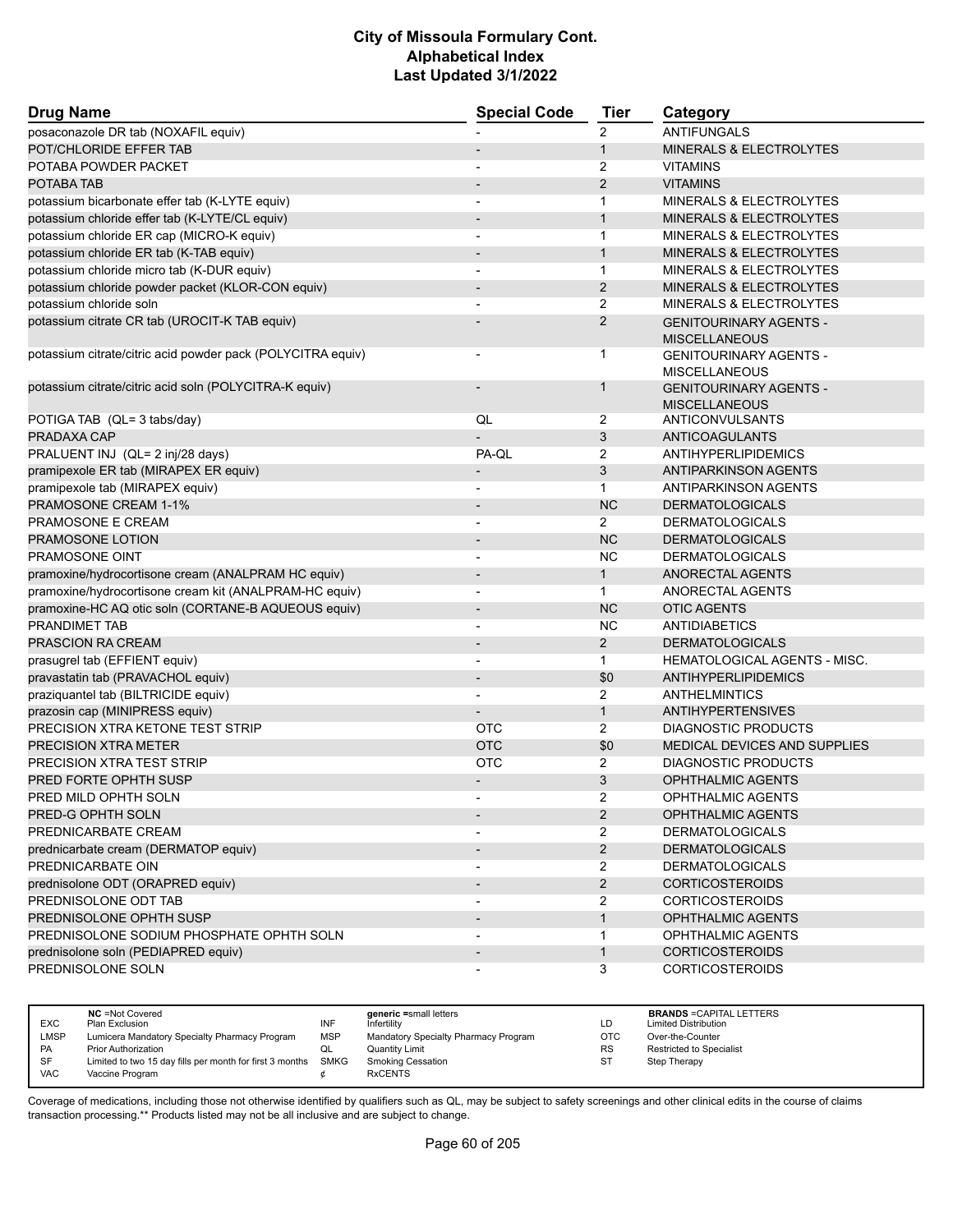| <b>Drug Name</b>                                                 | <b>Special Code</b>      | <b>Tier</b>           | Category                    |
|------------------------------------------------------------------|--------------------------|-----------------------|-----------------------------|
| PREDNISOLONE SYRUP                                               |                          | $\mathbf{1}$          | <b>CORTICOSTEROIDS</b>      |
| prednisolone syrup (PRELONE equiv)                               |                          | $\mathbf{1}$          | <b>CORTICOSTEROIDS</b>      |
| PREDNISOLONE/MOXIFLOXACIN OPHTH SOLN                             |                          | <b>NC</b>             | <b>OPHTHALMIC AGENTS</b>    |
| PREDNISOLONE/MOXIFLOXACIN OPHTH SUSP                             | $\blacksquare$           | <b>NC</b>             | <b>OPHTHALMIC AGENTS</b>    |
| PREDNISOLONE/MOXIFLOXACIN/BROMFENAC OPHTH SOLN                   |                          | <b>NC</b>             | <b>OPHTHALMIC AGENTS</b>    |
| PREDNISOLONE/MOXIFLOXACIN/BROMFENAC OPHTH SUSP                   |                          | <b>NC</b>             | <b>OPHTHALMIC AGENTS</b>    |
| PREDNISOLONE/MOXIFLOXACIN/KETOROLAC OPHTH SOLN                   | $\overline{\phantom{a}}$ | <b>NC</b>             | <b>OPHTHALMIC AGENTS</b>    |
| PREDNISOLONE/MOXIFLOXACIN/NEPAFENAC OPHTH SUSP                   |                          | <b>NC</b>             | <b>OPHTHALMIC AGENTS</b>    |
| PREDNISOLONE/NEPAFENAC OPHTH SUSP                                |                          | <b>NC</b>             | <b>OPHTHALMIC AGENTS</b>    |
| prednisone pack                                                  |                          | <b>NC</b>             | <b>CORTICOSTEROIDS</b>      |
| PREDNISONE SOLN                                                  | $\overline{\phantom{a}}$ | $\overline{2}$        | <b>CORTICOSTEROIDS</b>      |
| prednisone tab (DELTASONE equiv)                                 | $\overline{\phantom{a}}$ | $\mathbf{1}$          | <b>CORTICOSTEROIDS</b>      |
| PREDNISONE/DIPHENHYDRAMINE KIT                                   | $\overline{\phantom{a}}$ | <b>NC</b>             | <b>CORTICOSTEROIDS</b>      |
| PREFEST TAB                                                      | $\overline{\phantom{0}}$ | 3                     | <b>ESTROGENS</b>            |
| pregabalin cap (LYRICA equiv) (QL= 3 caps/day)                   | QL                       | $\mathbf{1}$          | <b>ANTICONVULSANTS</b>      |
| pregabalin cap 225mg (LYRICA equiv) (QL= 2 caps/day)             | QL                       | $\mathbf{1}$          | ANTICONVULSANTS             |
| pregabalin cap 300mg (LYRICA equiv) (QL= 2 caps/day)             | QL                       | $\mathbf{1}$          | <b>ANTICONVULSANTS</b>      |
| pregabalin ER tab (LYRICA CR equiv)                              |                          | <b>NC</b>             | PSYCHOTHERAPEUTIC AND       |
|                                                                  |                          |                       | NEUROLOGICAL AGENTS - MISC. |
| pregabalin soln (LYRICA equiv) (QL= 30ml/day)                    | QL                       | $\overline{2}$        | <b>ANTICONVULSANTS</b>      |
| PREGEN DHA CAP                                                   |                          | <b>NC</b>             | <b>MULTIVITAMINS</b>        |
| PREGENNA TAB                                                     | $\overline{\phantom{a}}$ | <b>NC</b>             | <b>MULTIVITAMINS</b>        |
| <b>PREHEVBRIO SUSP</b>                                           | <b>VAC</b>               | <b>NC</b>             | <b>VACCINES</b>             |
| <b>PREMARIN TAB</b>                                              |                          | $\overline{2}$        | <b>ESTROGENS</b>            |
| PREMARIN VAGINAL CREAM                                           |                          | $\overline{2}$        | <b>VAGINAL PRODUCTS</b>     |
| PREMPHASE TAB, PREMPRO TAB                                       |                          | $\overline{2}$        | <b>ESTROGENS</b>            |
| PRENARA CAP                                                      |                          | <b>NC</b>             | <b>MULTIVITAMINS</b>        |
| PRENATABS RX TAB                                                 |                          | $\mathbf{1}$          | <b>MULTIVITAMINS</b>        |
| PRENATAL 19 CHEW TAB                                             |                          | $\mathbf{1}$          | <b>MULTIVITAMINS</b>        |
| PRENATAL 19 TAB                                                  |                          | $\mathbf{1}$          | <b>MULTIVITAMINS</b>        |
| PRENATAL VITAMINS (NON-PREFERRED)                                |                          | 3                     | <b>MULTIVITAMINS</b>        |
| PRENATAL VITAMINS (PRENATAL PLUS, PREPLUS, PRENAPLUS)            | $\overline{\phantom{a}}$ | $\mathbf{1}$          | <b>MULTIVITAMINS</b>        |
| PRENATRIX TAB                                                    | $\overline{\phantom{a}}$ | <b>NC</b>             | <b>MULTIVITAMINS</b>        |
| PRENATRYL TAB                                                    |                          | <b>NC</b>             | <b>MULTIVITAMINS</b>        |
| PRESTALIA TAB                                                    |                          | <b>NC</b>             | <b>ANTIHYPERTENSIVES</b>    |
| PRETOMANID TAB (QL= 1 tab/day; Restricted to Infectious Disease  | QL-RS                    | $\overline{2}$        | ANTIMYCOBACTERIAL AGENTS    |
| Specialist)                                                      |                          |                       |                             |
| PREVACID OTC CAP                                                 | <b>OTC</b>               | 3                     | <b>ULCER DRUGS</b>          |
| PREVIDENT 5000 PLUS CREAM (Covered at \$0 for members 5 years or |                          | \$0                   | MOUTH/THROAT/DENTAL AGENTS  |
| younger; All other members covered at preferred brand copay)     |                          |                       |                             |
| PREVIDENT PASTE                                                  |                          | $\overline{2}$        | MOUTH/THROAT/DENTAL AGENTS  |
| PREVNAR 13 INJ                                                   | VAC                      | \$0                   | <b>VACCINES</b>             |
| PREVNAR 20 INJ (Covered for members age 19 years or older)       | <b>VAC</b>               | \$0                   | <b>VACCINES</b>             |
| PREVYMIS TAB                                                     | $\overline{a}$           | NC                    | <b>ANTIVIRALS</b>           |
| PREZCOBIX TAB                                                    | $\overline{\phantom{a}}$ | $\mathbf{2}^{\prime}$ | <b>ANTIVIRALS</b>           |
| PREZISTA SUSP                                                    | $\overline{\phantom{a}}$ | $\overline{2}$        | <b>ANTIVIRALS</b>           |
| PREZISTA TAB                                                     |                          | $\overline{2}$        | <b>ANTIVIRALS</b>           |
| PRIFTIN TAB                                                      | $\overline{\phantom{a}}$ | $\overline{2}$        | ANTIMYCOBACTERIAL AGENTS    |
| PRILOSEC CAP                                                     |                          | NC.                   | <b>ULCER DRUGS</b>          |
| PRILOSEC OTC DR TAB                                              | <b>OTC</b>               | NC                    | <b>ULCER DRUGS</b>          |
|                                                                  |                          |                       |                             |

| <b>EXC</b> | <b>NC</b> = Not Covered<br>Plan Exclusion                     | INF        | generic =small letters<br>Infertility | LD        | <b>BRANDS = CAPITAL LETTERS</b><br><b>Limited Distribution</b> |
|------------|---------------------------------------------------------------|------------|---------------------------------------|-----------|----------------------------------------------------------------|
| LMSP       | Lumicera Mandatory Specialty Pharmacy Program                 | <b>MSP</b> | Mandatory Specialty Pharmacy Program  | ОТС       | Over-the-Counter                                               |
| PA         | <b>Prior Authorization</b>                                    | w∟         | Quantity Limit                        | <b>RS</b> | Restricted to Specialist                                       |
| SF         | Limited to two 15 day fills per month for first 3 months SMKG |            | Smoking Cessation                     | ST        | Step Therapy                                                   |
| VAC        | Vaccine Program                                               |            | <b>RxCENTS</b>                        |           |                                                                |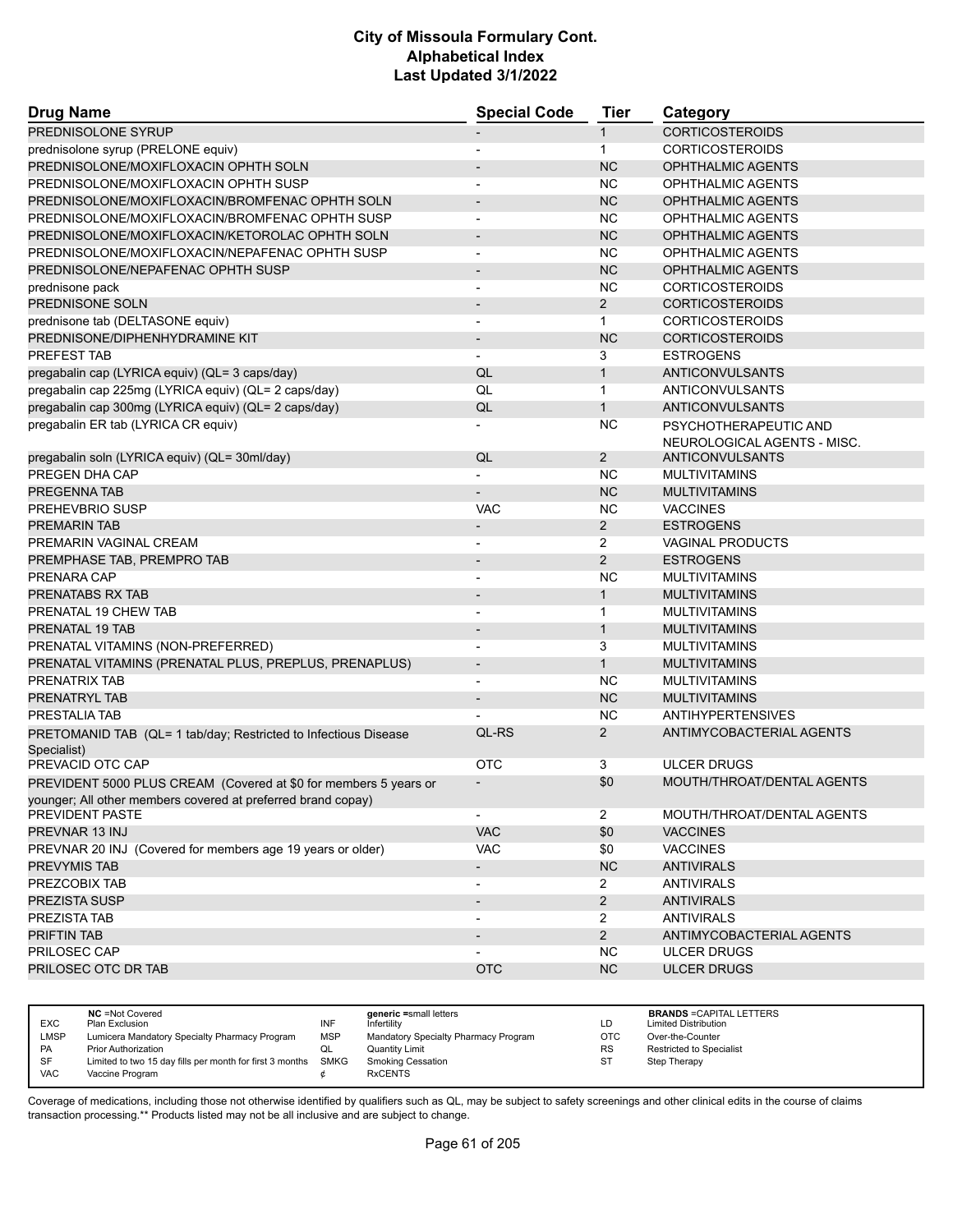| <b>Drug Name</b>                                           | <b>Special Code</b>      | <b>Tier</b>    | Category                          |
|------------------------------------------------------------|--------------------------|----------------|-----------------------------------|
| primaquine tab (PRIMAQUINE equiv)                          |                          | 1              | <b>ANTIMALARIALS</b>              |
| primidone tab (MYSOLINE equiv)                             |                          | $\mathbf{1}$   | <b>ANTICONVULSANTS</b>            |
| PRIMLEV TAB 10-300MG                                       |                          | ΝC             | ANALGESICS - OPIOID               |
| PRIMLEV TAB 5-300MG                                        |                          | <b>NC</b>      | <b>ANALGESICS - OPIOID</b>        |
| PRIMSOL SOLN                                               |                          | 3              | ANTI-INFECTIVE AGENTS - MISC.     |
| probenecid tab (BENEMID equiv)                             |                          | $\mathbf{1}$   | <b>GOUT AGENTS</b>                |
| prochlorperazine supp (COMPAZINE equiv)                    | $\overline{\phantom{0}}$ | $\mathbf{1}$   | ANTIPSYCHOTICS/ANTIMANIC AGENTS   |
| prochlorperazine tab (COMPAZINE equiv)                     |                          | $\mathbf{1}$   | ANTIPSYCHOTICS/ANTIMANIC AGENTS   |
| PROCRIT INJ                                                |                          | <b>NC</b>      | <b>HEMATOPOIETIC AGENTS</b>       |
| PROCTOFOAM HC FOAM                                         | $\overline{\phantom{a}}$ | $\overline{2}$ | ANORECTAL AGENTS                  |
| proctosol HC cream (ANUSOL HC equiv)                       |                          | $\mathbf{1}$   | ANORECTAL AGENTS                  |
| <b>PROCYSBI CAP</b>                                        |                          | <b>NC</b>      | <b>GENITOURINARY AGENTS -</b>     |
|                                                            |                          |                | <b>MISCELLANEOUS</b>              |
| PROCYSBI GRANULES PACKET                                   |                          | <b>NC</b>      | <b>GENITOURINARY AGENTS -</b>     |
|                                                            |                          |                | <b>MISCELLANEOUS</b>              |
| <b>PRODRIN TAB</b>                                         |                          | <b>NC</b>      | <b>MIGRAINE PRODUCTS</b>          |
| progesterone cap (PROMETRIUM equiv)                        | $\overline{a}$           | 2              | PROGESTINS                        |
| progesterone oil inj                                       |                          | $\mathbf{1}$   | <b>PROGESTINS</b>                 |
| PROGESTERONE SUPP                                          | PA                       | 3              | <b>VAGINAL PRODUCTS</b>           |
| PROGRAF PACKET                                             |                          | <b>NC</b>      | MISCELLANEOUS THERAPEUTIC CLASSE! |
| PROLATE TAB 7.5-300MG                                      |                          | <b>NC</b>      | ANALGESICS - OPIOID               |
| PROLENSA OPHTH SOLN                                        |                          | $\overline{2}$ | <b>OPHTHALMIC AGENTS</b>          |
| <b>PROLEUKIN INJ</b>                                       |                          | ΝC             | ANTINEOPLASTICS AND ADJUNCTIVE    |
|                                                            |                          |                | <b>THERAPIES</b>                  |
| <b>PROMACTA POWDER</b>                                     | LMSP-PA                  | $\overline{2}$ | <b>HEMATOPOIETIC AGENTS</b>       |
| PROMACTA TAB                                               | LMSP-PA                  | 2              | <b>HEMATOPOIETIC AGENTS</b>       |
| promethazine DM syrup                                      | $\overline{\phantom{m}}$ | $\mathbf{1}$   | COUGH/COLD/ALLERGY                |
| promethazine supp (PHENERGAN equiv)                        |                          | 2              | ANTIHISTAMINES                    |
| promethazine syrup                                         |                          | $\mathbf{1}$   | <b>ANTIHISTAMINES</b>             |
| promethazine tab (PHENERGAN equiv)                         |                          | $\mathbf{1}$   | <b>ANTIHISTAMINES</b>             |
| promethazine VC syrup (PHENERGAN VC equiv)                 | $\overline{\phantom{m}}$ | $\mathbf{1}$   | COUGH/COLD/ALLERGY                |
| promethazine VC/codeine syrup (PHENERGAN VC/CODEINE equiv) | $\overline{\phantom{a}}$ | $\mathbf{1}$   | COUGH/COLD/ALLERGY                |
| promethazine/codeine syrup (PHENERGAN/CODEINE equiv)       | $\overline{\phantom{a}}$ | $\mathbf{1}$   | COUGH/COLD/ALLERGY                |
| <b>PROMETHEGAN SUPP</b>                                    |                          | 2              | ANTIHISTAMINES                    |
| <b>PROMISEB CREAM</b>                                      | $\overline{\phantom{a}}$ | <b>NC</b>      | <b>DERMATOLOGICALS</b>            |
| propafenone ER cap (RYTHMOL SR equiv)                      |                          | 2              | ANTIARRHYTHMICS                   |
| propafenone tab (RYTHMOL equiv)                            |                          | $\mathbf{1}$   | <b>ANTIARRHYTHMICS</b>            |
| PROPANTHELINE TAB                                          | $\overline{a}$           | 2              | <b>ULCER DRUGS</b>                |
| proparacaine ophth soln (ALCAINE equiv)                    |                          | $\mathbf{1}$   | <b>OPHTHALMIC AGENTS</b>          |
| propranolol ER cap (INDERAL LA equiv)                      |                          | 1              | <b>BETA BLOCKERS</b>              |
| propranolol oral soln 20mg/5ml (PROPRANOLOL equiv)         | $\overline{\phantom{a}}$ | $\mathbf{1}$   | <b>BETA BLOCKERS</b>              |
| PROPRANOLOL SOLN                                           |                          | 1              | <b>BETA BLOCKERS</b>              |
| propranolol tab (INDERAL equiv)                            |                          | $\mathbf{1}$   | <b>BETA BLOCKERS</b>              |
| PROPRANOLOL/HYDROCHLOROTHIAZIDE TAB                        | $\overline{\phantom{a}}$ | 1              | <b>ANTIHYPERTENSIVES</b>          |
| propylthiouracil tab                                       |                          | $\mathbf{1}$   | <b>THYROID AGENTS</b>             |
| PROQUIN XR TAB                                             |                          | <b>NC</b>      | <b>FLUOROQUINOLONES</b>           |
| PROSED DS TAB                                              |                          | NC             | URINARY ANTI-INFECTIVES           |
| PROSTIGMIN TAB                                             |                          | $\overline{2}$ | ANTIMYASTHENIC/CHOLINERGIC AGENTS |
| PROTHELIAL PASTE                                           |                          | <b>NC</b>      | MOUTH/THROAT/DENTAL AGENTS        |
| protriptyline tab (VIVACTIL equiv)                         |                          | 3              | <b>ANTIDEPRESSANTS</b>            |

|             | <b>NC</b> = Not Covered                                       |            | generic =small letters               |           | <b>BRANDS = CAPITAL LETTERS</b> |
|-------------|---------------------------------------------------------------|------------|--------------------------------------|-----------|---------------------------------|
| <b>EXC</b>  | Plan Exclusion                                                | INF        | Infertility                          | LD        | <b>Limited Distribution</b>     |
| <b>LMSP</b> | Lumicera Mandatory Specialty Pharmacy Program                 | <b>MSP</b> | Mandatory Specialty Pharmacy Program | отс       | Over-the-Counter                |
| <b>PA</b>   | <b>Prior Authorization</b>                                    |            | <b>Quantity Limit</b>                | <b>RS</b> | <b>Restricted to Specialist</b> |
| SF          | Limited to two 15 day fills per month for first 3 months SMKG |            | <b>Smoking Cessation</b>             | S1        | Step Therapy                    |
| <b>VAC</b>  | Vaccine Program                                               |            | <b>RxCENTS</b>                       |           |                                 |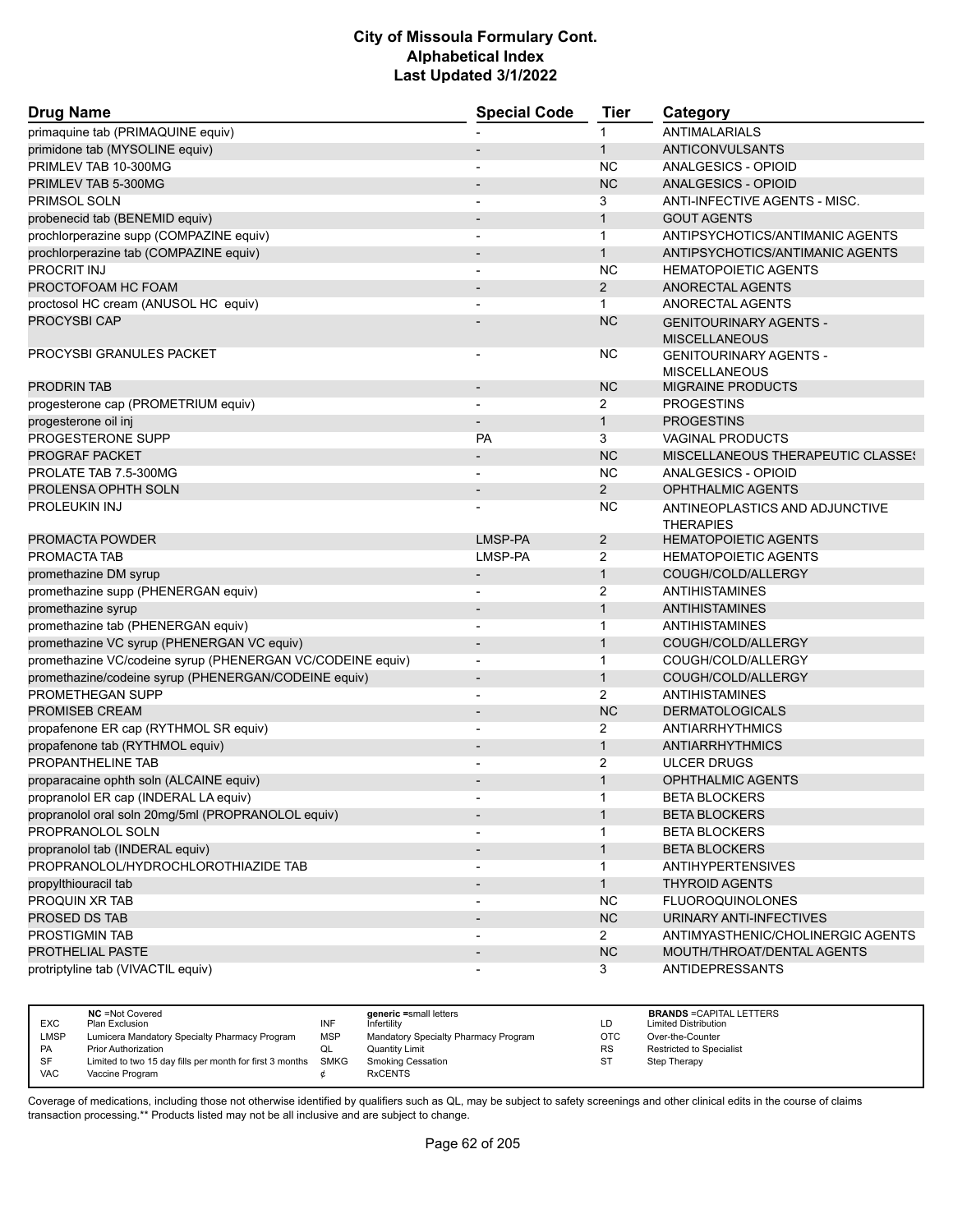| <b>Drug Name</b>                                                           | <b>Special Code</b>          | <b>Tier</b>    | Category                                                 |
|----------------------------------------------------------------------------|------------------------------|----------------|----------------------------------------------------------|
| PROZAC WEEKLY CAP                                                          |                              | <b>NC</b>      | <b>ANTIDEPRESSANTS</b>                                   |
| PROZENA PAD                                                                |                              | <b>NC</b>      | <b>DERMATOLOGICALS</b>                                   |
| PULMICORT FLEXHALER                                                        |                              | <b>NC</b>      | ANTIASTHMATIC AND BRONCHODILATOR<br><b>AGENTS</b>        |
| PULMOZYME INH SOLN                                                         | <b>LMSP</b>                  | 2              | RESPIRATORY AGENTS - MISC.                               |
| PUREFOLIX TAB                                                              | $\qquad \qquad \blacksquare$ | <b>NC</b>      | <b>HEMATOPOIETIC AGENTS</b>                              |
| PURIXAN SUSP                                                               |                              | <b>NC</b>      | ANTINEOPLASTICS AND ADJUNCTIVE<br><b>THERAPIES</b>       |
| <b>PYLERA CAP</b>                                                          |                              | 3              | <b>ULCER DRUGS</b>                                       |
| pyrazinamide tab                                                           | $\overline{\phantom{a}}$     | $\mathbf{1}$   | ANTIMYCOBACTERIAL AGENTS                                 |
| pyridostigmine CR tab (MESTINON equiv)                                     |                              | 2              | ANTIMYASTHENIC/CHOLINERGIC AGENTS                        |
| pyridostigmine tab (MESTINON equiv)                                        |                              | $\mathbf{1}$   | ANTIMYASTHENIC/CHOLINERGIC AGENTS                        |
| PYRIDOSTIGMINE TAB 30MG                                                    | $\qquad \qquad \blacksquare$ | <b>NC</b>      | ANTIMYASTHENIC/CHOLINERGIC AGENTS                        |
| pyridstigmine soln (MESTINON equiv)                                        |                              | 3              | ANTIMYASTHENIC/CHOLINERGIC AGENTS                        |
| pyrimethamine tab (DARAPRIM equiv) (QL= 3 tabs/day; Only available through | LD-PA-QL                     | $\overline{2}$ | <b>ANTIMALARIALS</b>                                     |
| Walgreens 888-347-3416)<br>PYRIMETHAMINE/LEUCOVORIN CAP                    | $\overline{\phantom{0}}$     | <b>NC</b>      | <b>ANTIMALARIALS</b>                                     |
| QBRELIS SOLN (Prior Authorization required for members age 9 or older)     | PA                           | 3              | <b>ANTIHYPERTENSIVES</b>                                 |
| <b>OBREXZA PAD</b>                                                         |                              | <b>NC</b>      | <b>DERMATOLOGICALS</b>                                   |
| <b>QDOLO SOLN</b>                                                          | $\qquad \qquad \blacksquare$ | <b>NC</b>      | <b>ANALGESICS - OPIOID</b>                               |
| <b>QELBREE ER CAP</b>                                                      |                              | NC             | ADHD/ANTI-NARCOLEPSY/ANTI-OBESITY//                      |
| QINLOCK TAB (QL= 3 tabs/day; Only available through Biologics              | LD-PA-QL                     | $\overline{2}$ | <b>NOREXIANTS</b><br>ANTINEOPLASTICS AND ADJUNCTIVE      |
| 800-850-4306)<br>QMIIZ ODT TAB                                             | $\overline{a}$               | NC             | <b>THERAPIES</b><br>ANALGESICS - ANTI-INFLAMMATORY       |
| <b>QNASL NASAL SPRAY</b>                                                   |                              | <b>NC</b>      | NASAL AGENTS - SYSTEMIC AND TOPICAL                      |
| <b>QTERN TAB</b>                                                           |                              | <b>NC</b>      | ANTIDIABETICS                                            |
| <b>QUALAQUIN CAP</b>                                                       |                              | <b>NC</b>      | <b>ANTIMALARIALS</b>                                     |
| QUDEXY XR CAP                                                              | $\overline{\phantom{a}}$     | <b>NC</b>      | ANTICONVULSANTS                                          |
| quetiapine tab (SEROQUEL equiv)                                            | $\overline{\phantom{0}}$     | $\mathbf{1}$   | ANTIPSYCHOTICS/ANTIMANIC AGENTS                          |
| quetiapine XR tab (SEROQUEL XR equiv)                                      |                              | $\mathbf{1}$   | ANTIPSYCHOTICS/ANTIMANIC AGENTS                          |
| <b>QUFLORA PEDIATRIC CHEW TAB</b>                                          | $\overline{a}$               | 3              | <b>MULTIVITAMINS</b>                                     |
| QUILLICHEW ER TAB                                                          |                              | NC             |                                                          |
|                                                                            |                              |                | ADHD/ANTI-NARCOLEPSY/ANTI-OBESITY//<br><b>NOREXIANTS</b> |
| QUILLIVANT XR SUSP                                                         |                              | <b>NC</b>      | ADHD/ANTI-NARCOLEPSY/ANTI-OBESITY//<br><b>NOREXIANTS</b> |
| quinapril tab (ACCUPRIL equiv)                                             | $\overline{\phantom{0}}$     | 1              | <b>ANTIHYPERTENSIVES</b>                                 |
| quinapril/hydrochlorothiazide tab (ACCURETIC equiv)                        |                              | $\mathbf{1}$   | <b>ANTIHYPERTENSIVES</b>                                 |
| quinidine gluconate CR tab                                                 |                              | 2              | <b>ANTIARRHYTHMICS</b>                                   |
| <b>QUINIDINE SULFATE ER TAB</b>                                            |                              | 3              | <b>ANTIARRHYTHMICS</b>                                   |
| quinidine sulfate tab                                                      | $\qquad \qquad \blacksquare$ | $\mathbf{1}$   | <b>ANTIARRHYTHMICS</b>                                   |
| quinine sulfate cap (QUALAQUIN equiv)                                      |                              | NC             | <b>ANTIMALARIALS</b>                                     |
| <b>QUINIXIL PAK</b>                                                        |                              | NC.            | <b>DERMATOLOGICALS</b>                                   |
| <b>QULIPTA TAB</b>                                                         |                              | NC             | MIGRAINE PRODUCTS                                        |
| <b>QVAR INHALER</b>                                                        |                              | NC.            | ANTIASTHMATIC AND BRONCHODILATOR<br><b>AGENTS</b>        |
| <b>QVAR REDIHALER</b>                                                      |                              | <b>NC</b>      | ANTIASTHMATIC AND BRONCHODILATOR<br><b>AGENTS</b>        |
| rabeprazole EC tab (ACIPHEX equiv)                                         | $\overline{\phantom{a}}$     | 3              | <b>ULCER DRUGS</b>                                       |
| <b>RAGWITEK SL TAB</b>                                                     | $\overline{\phantom{m}}$     | NC             | <b>BIOLOGICALS MISC</b>                                  |
|                                                                            |                              |                |                                                          |

| <b>EXC</b> | <b>NC</b> = Not Covered<br>Plan Exclusion                | INF        | generic =small letters<br>Infertilitv | LD        | <b>BRANDS = CAPITAL LETTERS</b><br><b>Limited Distribution</b> |
|------------|----------------------------------------------------------|------------|---------------------------------------|-----------|----------------------------------------------------------------|
| LMSP       | Lumicera Mandatory Specialty Pharmacy Program            | <b>MSP</b> | Mandatory Specialty Pharmacy Program  | OTC       | Over-the-Counter                                               |
| <b>PA</b>  | <b>Prior Authorization</b>                               | ◡          | <b>Quantity Limit</b>                 | <b>RS</b> | Restricted to Specialist                                       |
| SF         | Limited to two 15 day fills per month for first 3 months | SMKG       | <b>Smoking Cessation</b>              | ST        | Step Therapy                                                   |
| <b>VAC</b> | Vaccine Program                                          |            | <b>RxCENTS</b>                        |           |                                                                |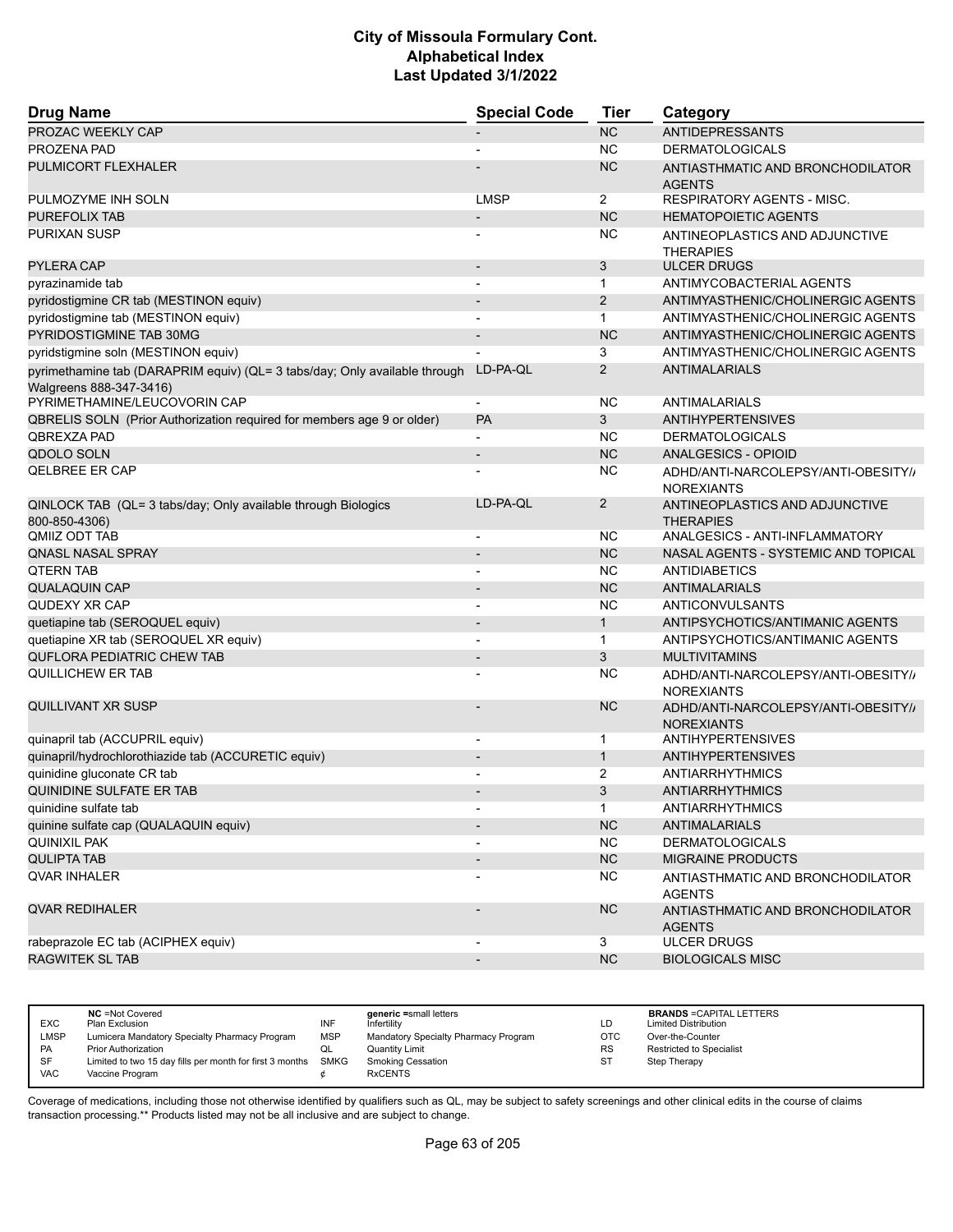| <b>Drug Name</b>                                                                                                          | <b>Special Code</b>      | <b>Tier</b>           | Category                                                   |
|---------------------------------------------------------------------------------------------------------------------------|--------------------------|-----------------------|------------------------------------------------------------|
| raloxifene tab (EVISTA equiv) (Covered at \$0 for women 35 years or older; All<br>other members covered at generic copay) |                          | \$0                   | <b>ENDOCRINE AND METABOLIC AGENTS -</b><br>MISC.           |
| ramelteon tab (ROZEREM equiv)                                                                                             | $\overline{\phantom{a}}$ | <b>NC</b>             | HYPNOTICS/SEDATIVES/SLEEP DISORDEF                         |
|                                                                                                                           |                          |                       | <b>AGENTS</b>                                              |
| ramipril cap (ALTACE equiv)                                                                                               | $\overline{\phantom{a}}$ | $\mathbf 1$           | <b>ANTIHYPERTENSIVES</b>                                   |
| ranitidine cap (ZANTAC equiv)                                                                                             | $\overline{\phantom{a}}$ | <b>NC</b>             | <b>ULCER DRUGS</b>                                         |
| ranitidine syrup (ZANTAC equiv)                                                                                           | $\blacksquare$           | <b>NC</b>             | <b>ULCER DRUGS</b>                                         |
| ranitidine tab (Rx Only) (ZANTAC equiv)                                                                                   | $\overline{\phantom{a}}$ | <b>NC</b>             | <b>ULCER DRUGS</b>                                         |
| ranolazine tab (RANEXA equiv)                                                                                             | $\overline{\phantom{a}}$ | $\overline{2}$        | <b>ANTIANGINAL AGENTS</b>                                  |
| rasagiline tab (AZILECT equiv)                                                                                            | ¢                        | $\overline{2}$        | <b>ANTIPARKINSON AGENTS</b>                                |
| RAVICTI LIQUID                                                                                                            |                          | ΝC                    | ENDOCRINE AND METABOLIC AGENTS -                           |
|                                                                                                                           |                          |                       | MISC.                                                      |
| RAYALDEE CAP                                                                                                              |                          | <b>NC</b>             | <b>ENDOCRINE AND METABOLIC AGENTS -</b><br>MISC.           |
| <b>RAYOS TAB</b>                                                                                                          | $\blacksquare$           | NС                    | <b>CORTICOSTEROIDS</b>                                     |
| <b>REBETOL SOLN</b>                                                                                                       | <b>LMSP</b>              | $\overline{2}$        | <b>ANTIVIRALS</b>                                          |
| <b>REBIF INJ</b>                                                                                                          | <b>LMSP</b>              | $\overline{2}$        | PSYCHOTHERAPEUTIC AND                                      |
| REBLOZYL INJ                                                                                                              |                          | <b>NC</b>             | NEUROLOGICAL AGENTS - MISC.<br><b>HEMATOPOIETIC AGENTS</b> |
|                                                                                                                           | $\overline{\phantom{a}}$ |                       |                                                            |
| <b>RECORLEV TAB</b>                                                                                                       |                          | ΝC                    | ENDOCRINE AND METABOLIC AGENTS -<br>MISC.                  |
| <b>REDITREX INJ</b>                                                                                                       | $\overline{\phantom{a}}$ | <b>NC</b>             | ANALGESICS - ANTI-INFLAMMATORY                             |
| REGRANEX GEL (QL= 30gm/fill)                                                                                              | QL                       | $\overline{2}$        | <b>DERMATOLOGICALS</b>                                     |
| <b>RELAFEN DS TAB</b>                                                                                                     | $\overline{\phantom{a}}$ | <b>NC</b>             | ANALGESICS - ANTI-INFLAMMATORY                             |
| RELENZA DISKHALER (QL= 1 inhaler/fill)                                                                                    | QL                       | $\overline{2}$        | <b>ANTIVIRALS</b>                                          |
| <b>RELISTOR INJ</b>                                                                                                       | $\overline{\phantom{a}}$ | <b>NC</b>             | <b>GASTROINTESTINAL AGENTS - MISC.</b>                     |
| <b>RELISTOR INJ KIT</b>                                                                                                   | $\overline{a}$           | <b>NC</b>             | <b>GASTROINTESTINAL AGENTS - MISC.</b>                     |
| <b>RELISTOR TAB</b>                                                                                                       | $\overline{\phantom{a}}$ | <b>NC</b>             | <b>GASTROINTESTINAL AGENTS - MISC.</b>                     |
| <b>RELTONE CAP</b>                                                                                                        | $\overline{\phantom{a}}$ | ΝC                    | GASTROINTESTINAL AGENTS - MISC.                            |
| REMEDIENT CAP                                                                                                             | $\overline{\phantom{a}}$ | <b>NC</b>             | <b>MULTIVITAMINS</b>                                       |
| REMODULIN INJ 10MG/ML                                                                                                     | $\overline{a}$           | <b>NC</b>             | CARDIOVASCULAR AGENTS - MISC.                              |
| REMODULIN INJ 1MG/ML                                                                                                      | $\overline{\phantom{a}}$ | <b>NC</b>             | CARDIOVASCULAR AGENTS - MISC.                              |
| REMODULIN INJ 2.5MG/ML                                                                                                    | $\overline{\phantom{a}}$ | <b>NC</b>             | CARDIOVASCULAR AGENTS - MISC.                              |
| REMODULIN INJ 5MG/ML                                                                                                      | $\overline{\phantom{a}}$ | <b>NC</b>             | CARDIOVASCULAR AGENTS - MISC.                              |
| <b>RENAGEL TAB</b>                                                                                                        | $\overline{\phantom{a}}$ | <b>NC</b>             | GASTROINTESTINAL AGENTS - MISC.                            |
| <b>RENAGEL TAB 800MG</b>                                                                                                  | $\overline{\phantom{a}}$ | <b>NC</b>             | <b>GASTROINTESTINAL AGENTS - MISC.</b>                     |
| renaphro cap (NEPHROCAP equiv)                                                                                            |                          | $\mathbf{1}$          | <b>MULTIVITAMINS</b>                                       |
| <b>RENOVA CREAM</b>                                                                                                       | $\overline{\phantom{a}}$ | <b>EXC</b>            | <b>DERMATOLOGICALS</b>                                     |
| <b>RENVELA TAB</b>                                                                                                        | $\overline{\phantom{a}}$ | 3                     | <b>GASTROINTESTINAL AGENTS - MISC.</b>                     |
| repaglinide tab (PRANDIN equiv)                                                                                           |                          | $\mathbf{1}$          | <b>ANTIDIABETICS</b>                                       |
| REPAGLINIDE TAB                                                                                                           | $\overline{\phantom{a}}$ | NC.                   | <b>ANTIDIABETICS</b>                                       |
| REPATHA INJ (QL= 2 inj/28 days)                                                                                           | PA-QL                    | $\overline{2}$        | <b>ANTIHYPERLIPIDEMICS</b>                                 |
| REPATHA PUSHTRONEX INJ (QL= 1 inj/28 days)                                                                                | PA-QL                    | 2                     | <b>ANTIHYPERLIPIDEMICS</b>                                 |
| <b>RESCRIPTOR TAB</b>                                                                                                     | $\overline{\phantom{a}}$ | $\overline{2}$        | <b>ANTIVIRALS</b>                                          |
| <b>RESERPINE TAB</b>                                                                                                      | $\overline{\phantom{a}}$ | 3                     | <b>ANTIHYPERTENSIVES</b>                                   |
| RESERVAPAK SYRUP                                                                                                          | $\overline{\phantom{0}}$ | NC                    | <b>ALTERNATIVE MEDICINES</b>                               |
| <b>RETACRIT INJ</b>                                                                                                       |                          | $\mathbf{2}^{\prime}$ | <b>HEMATOPOIETIC AGENTS</b>                                |
| RETEVMO CAP (QL= 4 caps/day)                                                                                              | LMSP-PA-QL-SF            | $\overline{2}$        | ANTINEOPLASTICS AND ADJUNCTIVE                             |
| RETIN-A MICRO GEL 0.04%, 0.1%                                                                                             | $\overline{\phantom{a}}$ | <b>NC</b>             | <b>THERAPIES</b><br><b>DERMATOLOGICALS</b>                 |

|            | <b>NC</b> = Not Covered                                       |            | generic =small letters               |            | <b>BRANDS = CAPITAL LETTERS</b> |
|------------|---------------------------------------------------------------|------------|--------------------------------------|------------|---------------------------------|
| <b>EXC</b> | Plan Exclusion                                                | INF        | Infertility                          | LD         | <b>Limited Distribution</b>     |
| LMSP       | Lumicera Mandatory Specialty Pharmacy Program                 | <b>MSP</b> | Mandatory Specialty Pharmacy Program | <b>OTC</b> | Over-the-Counter                |
| <b>PA</b>  | <b>Prior Authorization</b>                                    |            | <b>Quantity Limit</b>                | RS         | Restricted to Specialist        |
| <b>SF</b>  | Limited to two 15 day fills per month for first 3 months SMKG |            | <b>Smoking Cessation</b>             | SТ         | Step Therapy                    |
| <b>VAC</b> | Vaccine Program                                               |            | <b>RxCENTS</b>                       |            |                                 |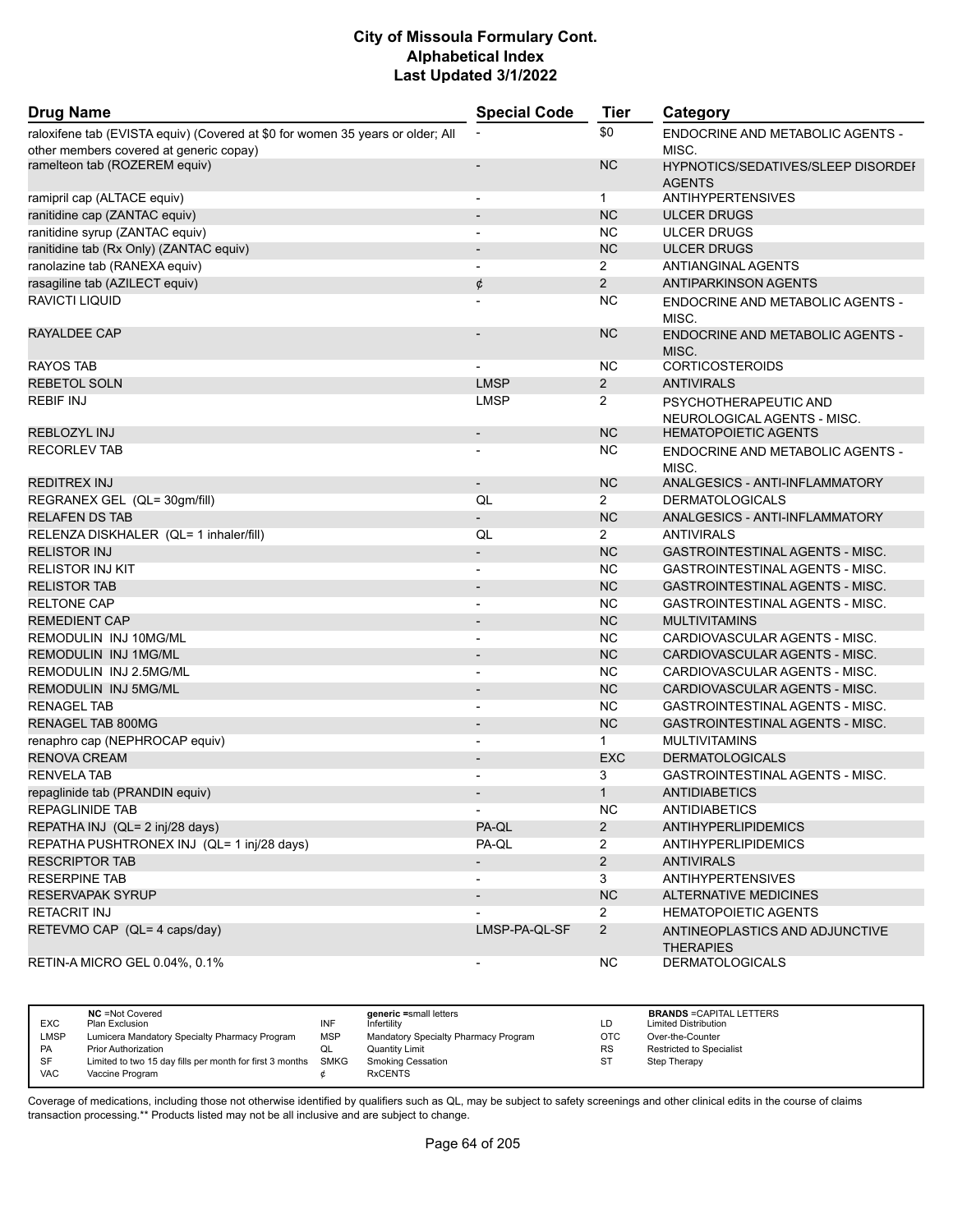| <b>Drug Name</b>                                                                   | <b>Special Code</b>          | <b>Tier</b>    | Category                                           |
|------------------------------------------------------------------------------------|------------------------------|----------------|----------------------------------------------------|
| RETIN-A MICRO GEL 0.08%, 0.06%                                                     |                              | <b>NC</b>      | <b>DERMATOLOGICALS</b>                             |
| <b>REVATIO SUSP</b>                                                                |                              | <b>NC</b>      | CARDIOVASCULAR AGENTS - MISC.                      |
| REVLIMID CAP (QL= 1 cap/day; Restricted to Oncology or Hematology                  | MSP-QL-RS                    | 2              | <b>ASSORTED CLASSES</b>                            |
| Specialist)                                                                        |                              |                |                                                    |
| REXAPHENAC CREAM                                                                   | $\overline{\phantom{a}}$     | <b>NC</b>      | <b>DERMATOLOGICALS</b>                             |
| <b>REXULTI TAB</b>                                                                 | $\overline{a}$               | <b>NC</b>      | ANTIPSYCHOTICS/ANTIMANIC AGENTS                    |
| REYATAZ POWDER PACK                                                                |                              | 2              | <b>ANTIVIRALS</b>                                  |
| REYVOW TAB (QL= 8 tabs/30 days, 6 fills/year)                                      | PA-QL                        | 2              | <b>MIGRAINE PRODUCTS</b>                           |
| <b>REZUROCK TAB</b>                                                                |                              | <b>NC</b>      | MISCELLANEOUS THERAPEUTIC CLASSES                  |
| <b>REZYST CHEW TAB</b>                                                             |                              | <b>NC</b>      | ANTIDIARRHEALS                                     |
| RHEUMATREX TAB                                                                     |                              | 3              | <b>ANALGESICS - ANTI-INFLAMMATORY</b>              |
| RHINOCORT AQUA NASAL SPRAY                                                         | $\overline{\phantom{a}}$     | <b>NC</b>      | NASAL AGENTS - SYSTEMIC AND TOPICAL                |
| RHOFADE CREAM                                                                      | $\overline{\phantom{a}}$     | <b>NC</b>      | <b>DERMATOLOGICALS</b>                             |
| RHOPRESSA OPHTH SOLN                                                               |                              | <b>NC</b>      | <b>OPHTHALMIC AGENTS</b>                           |
| RIABNI SOLN                                                                        |                              | NC             | ANTINEOPLASTICS AND ADJUNCTIVE<br><b>THERAPIES</b> |
| <b>RIBAPAK TAB</b>                                                                 |                              | <b>NC</b>      | <b>ANTIVIRALS</b>                                  |
| ribavirin cap (REBETOL equiv)                                                      | <b>LMSP</b>                  | $\mathbf{1}$   | <b>ANTIVIRALS</b>                                  |
| ribavirin inh soln (VIRAZOLE equiv)                                                |                              | <b>NC</b>      | <b>ANTIVIRALS</b>                                  |
| ribavirin tab (COPEGUS equiv)                                                      | <b>LMSP</b>                  | $\mathbf{1}$   | <b>ANTIVIRALS</b>                                  |
| RIBAVIRIN TAB 400MG                                                                | $\overline{\phantom{a}}$     | <b>NC</b>      | <b>ANTIVIRALS</b>                                  |
| <b>RIDAURA CAP</b>                                                                 |                              | $\overline{2}$ | ANALGESICS - ANTI-INFLAMMATORY                     |
| rifabutin cap (MYCOBUTIN equiv)                                                    |                              | 2              | ANTIMYCOBACTERIAL AGENTS                           |
| <b>RIFAMATE CAP</b>                                                                | $\blacksquare$               | $\overline{2}$ | ANTIMYCOBACTERIAL AGENTS                           |
| rifampin cap (RIFADIN equiv)                                                       | $\overline{\phantom{a}}$     | $\overline{2}$ | ANTIMYCOBACTERIAL AGENTS                           |
| riluzole tab (RILUTEK equiv)                                                       |                              | 2              | NEUROMUSCULAR AGENTS                               |
| <b>RIMANTADINE TAB</b>                                                             |                              | 3              | <b>ANTIVIRALS</b>                                  |
| RINVOQ ER TAB (QL= 1 tab/day)                                                      | LMSP-PA-QL                   | 2              | ANALGESICS - ANTI-INFLAMMATORY                     |
| <b>RIOMET ER SUSP</b>                                                              |                              | 3              | <b>ANTIDIABETICS</b>                               |
| risedronate DR tab (ATELVIA equiv) (Step Therapy requires trial of<br>alendronate) | <b>ST</b>                    | 3              | <b>ENDOCRINE AND METABOLIC AGENTS -</b><br>MISC.   |
| risedronate tab (ACTONEL equiv)                                                    |                              | 2              | <b>ENDOCRINE AND METABOLIC AGENTS -</b><br>MISC.   |
| RISPERIDONE ODT                                                                    | $\blacksquare$               | 2              | ANTIPSYCHOTICS/ANTIMANIC AGENTS                    |
| risperidone ODT (RISPERDAL M equiv)                                                |                              | 2              | ANTIPSYCHOTICS/ANTIMANIC AGENTS                    |
| risperidone soln (RISPERDAL equiv)                                                 |                              | 1              | ANTIPSYCHOTICS/ANTIMANIC AGENTS                    |
| risperidone tab (RISPERDAL equiv)                                                  | $\blacksquare$               | $\mathbf{1}$   | ANTIPSYCHOTICS/ANTIMANIC AGENTS                    |
| ritonavir tab (NORVIR equiv)                                                       |                              | 2              | <b>ANTIVIRALS</b>                                  |
| rivastigmine cap (EXELON equiv)                                                    |                              |                | PSYCHOTHERAPEUTIC AND                              |
|                                                                                    |                              |                | NEUROLOGICAL AGENTS - MISC.                        |
| rivastigmine patch (EXELON equiv)                                                  |                              | $\overline{2}$ | PSYCHOTHERAPEUTIC AND                              |
|                                                                                    |                              |                | NEUROLOGICAL AGENTS - MISC.                        |
| rizatriptan ODT (MAXALT equiv) (QL= 12 tabs/fill, 3 fills/60 days)                 | QL                           | $\mathbf{1}$   | <b>MIGRAINE PRODUCTS</b>                           |
| rizatriptan tab (MAXALT equiv) (QL= 12 tabs/fill, 3 fills/60 days)                 | QL                           | $\mathbf{1}$   | MIGRAINE PRODUCTS                                  |
| ROAOXIA GEL                                                                        | $\overline{\phantom{0}}$     | <b>NC</b>      | <b>DERMATOLOGICALS</b>                             |
| ROCKLATAN OPHTH SOLN                                                               | $\overline{\phantom{0}}$     | <b>NC</b>      | OPHTHALMIC AGENTS                                  |
| ropinirole ER tab (REQUIP XL equiv)                                                | $\overline{\phantom{m}}$     | 3 <sup>1</sup> | <b>ANTIPARKINSON AGENTS</b>                        |
| ropinirole tab (REQUIP equiv)                                                      | $\qquad \qquad \blacksquare$ | $\mathbf{1}$   | ANTIPARKINSON AGENTS                               |
| ROPIVICAINE/CLONIDINE/KETOROLAC INJ                                                | $\overline{\phantom{a}}$     | NC             | LOCAL ANESTHETICS-PARENTERAL                       |
| <b>ROSADAN KIT</b>                                                                 | $\overline{\phantom{0}}$     | <b>NC</b>      | <b>DERMATOLOGICALS</b>                             |

| <b>EXC</b>  | <b>NC</b> = Not Covered<br>Plan Exclusion                     | INF        | generic =small letters<br>Infertility | LD        | <b>BRANDS = CAPITAL LETTERS</b><br><b>Limited Distribution</b> |
|-------------|---------------------------------------------------------------|------------|---------------------------------------|-----------|----------------------------------------------------------------|
| <b>LMSP</b> | Lumicera Mandatory Specialty Pharmacy Program                 | <b>MSP</b> | Mandatory Specialty Pharmacy Program  | OTC       | Over-the-Counter                                               |
| PA          | <b>Prior Authorization</b>                                    | QL         | <b>Quantity Limit</b>                 | <b>RS</b> | Restricted to Specialist                                       |
| SF          | Limited to two 15 day fills per month for first 3 months SMKG |            | Smoking Cessation                     | <b>ST</b> | Step Therapy                                                   |
| <b>VAC</b>  | Vaccine Program                                               |            | <b>RxCENTS</b>                        |           |                                                                |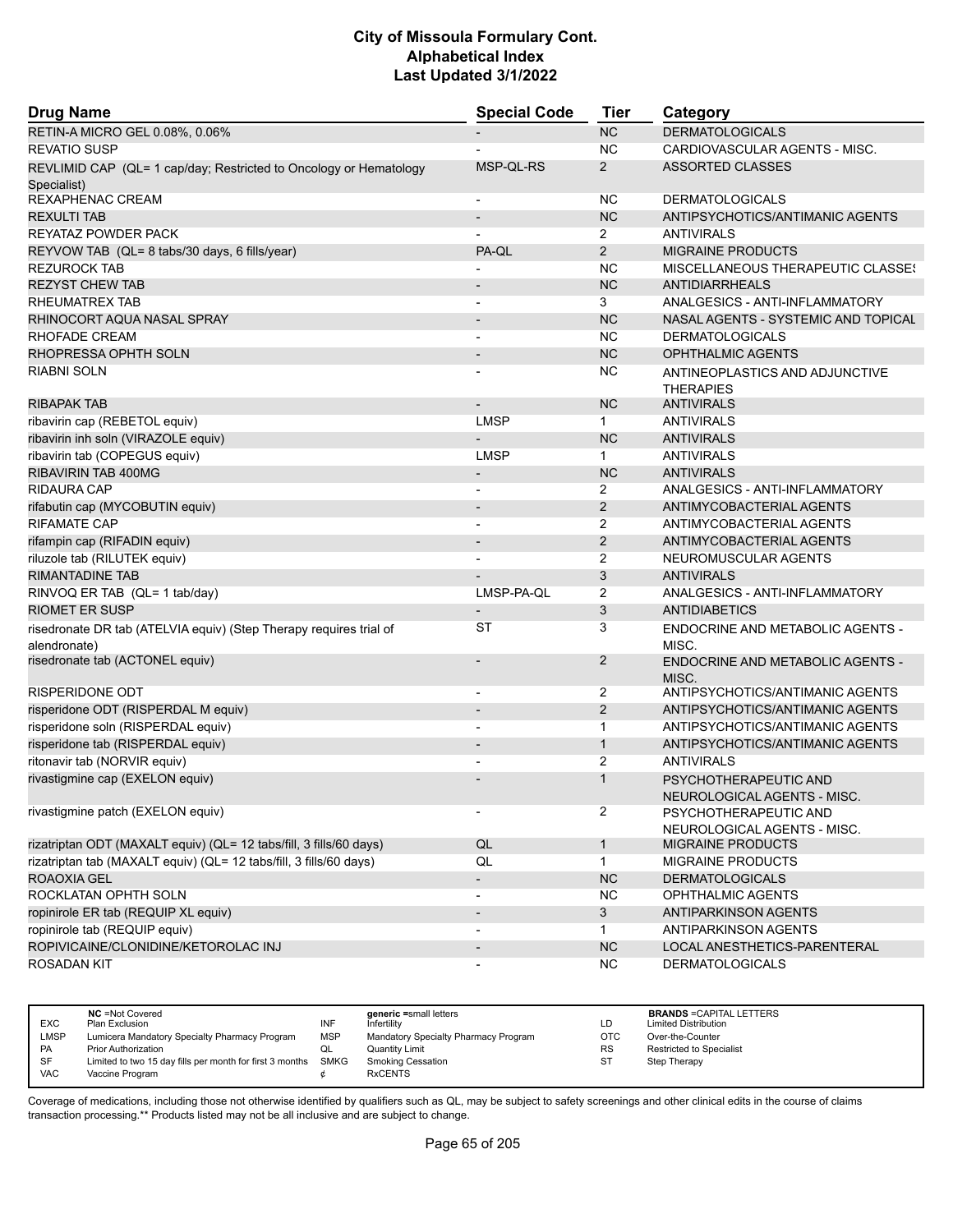| <b>Drug Name</b>                                                                          | <b>Special Code</b>      | <b>Tier</b>    | Category                                             |
|-------------------------------------------------------------------------------------------|--------------------------|----------------|------------------------------------------------------|
| ROSULA WASH                                                                               |                          | NC             | <b>DERMATOLOGICALS</b>                               |
| rosuvastatin tab 10mg (CRESTOR equiv) (QL= 1 tab/day)                                     | QL                       | \$0            | <b>ANTIHYPERLIPIDEMICS</b>                           |
| rosuvastatin tab 20mg (CRESTOR equiv) (QL= 1.5 tabs/day)                                  | QL                       | $\mathbf{1}$   | <b>ANTIHYPERLIPIDEMICS</b>                           |
| rosuvastatin tab 40mg (CRESTOR equiv) (QL= 1 tab/day)                                     | QL                       | $\mathbf{1}$   | ANTIHYPERLIPIDEMICS                                  |
| rosuvastatin tab 5mg (CRESTOR equiv) (QL= 1 tab/day)                                      | QL                       | \$0            | ANTIHYPERLIPIDEMICS                                  |
| <b>ROSZET TAB</b>                                                                         |                          | NC.            | ANTIHYPERLIPIDEMICS                                  |
| <b>ROWASA KIT</b>                                                                         |                          | <b>NC</b>      | <b>GASTROINTESTINAL AGENTS - MISC.</b>               |
| ROZEREM TAB                                                                               |                          | NC.            | HYPNOTICS/SEDATIVES/SLEEP DISORDEI<br><b>AGENTS</b>  |
| ROZLYTREK CAP (QL= 3 caps/day)                                                            | LMSP-PA-QL-SF            | $\overline{2}$ | ANTINEOPLASTICS AND ADJUNCTIVE<br><b>THERAPIES</b>   |
| RUBRACA TAB (QL= 4 tabs/day; Only available through Avella Pharmacy<br>$(877) 546 - 5779$ | LD-PA-QL-SF              | $\overline{2}$ | ANTINEOPLASTICS AND ADJUNCTIVE<br><b>THERAPIES</b>   |
| RUCONEST INJ (Only available through CVS Specialty 800-237-2767)                          | LD-PA                    | $\overline{2}$ | HEMATOLOGICAL AGENTS - MISC.                         |
| rufinamide susp (BANZEL equiv)                                                            | PA                       | $\overline{2}$ | ANTICONVULSANTS                                      |
| rufinamide tab (BANZEL TAB equiv)                                                         | PA                       | $\overline{2}$ | ANTICONVULSANTS                                      |
| RUKOBIA ER TAB (Restricted to Infectious Disease Specialist)                              | <b>RS</b>                | $\overline{2}$ | <b>ANTIVIRALS</b>                                    |
| RUZURGI TAB (Only available through PantheRx Pharmacy 855-726-8479)                       | LD-PA                    | $\overline{2}$ | ANTIMYASTHENIC/CHOLINERGIC AGENTS                    |
| RYBELSUS TAB (QL=1 tab/day)                                                               | QL                       | $\overline{2}$ | <b>ANTIDIABETICS</b>                                 |
| <b>RYBIX ODT</b>                                                                          | $\overline{\phantom{a}}$ | <b>NC</b>      | ANALGESICS - OPIOID                                  |
| <b>RYCLORA SOLN</b>                                                                       |                          | <b>NC</b>      | ANTIHISTAMINES                                       |
| <b>RYDAPT CAP</b>                                                                         | LMSP-PA                  | $\overline{2}$ | ANTINEOPLASTICS AND ADJUNCTIVE<br><b>THERAPIES</b>   |
| <b>RYTARY CAP</b>                                                                         |                          | <b>NC</b>      | ANTIPARKINSON AGENTS                                 |
| <b>RYVENT TAB</b>                                                                         |                          | <b>NC</b>      | <b>ANTIHISTAMINES</b>                                |
| <b>SABRIL TAB</b>                                                                         |                          | NC             | ANTICONVULSANTS                                      |
| SAIZEN INJ, SEROSTIM INJ, ZORBTIVE INJ                                                    |                          | <b>NC</b>      | <b>ENDOCRINE AND METABOLIC AGENTS -</b><br>MISC.     |
| <b>SALEX LOTION KIT</b>                                                                   | $\overline{\phantom{a}}$ | <b>NC</b>      | <b>DERMATOLOGICALS</b>                               |
| <b>SALEX SHAMPOO</b>                                                                      |                          | 3              | <b>DERMATOLOGICALS</b>                               |
| salicyclic acid soln                                                                      | $\blacksquare$           | <b>NC</b>      | <b>DERMATOLOGICALS</b>                               |
| salicylic acid cream (CERAVE PSORIASIS equiv)                                             | $\overline{\phantom{a}}$ | <b>NC</b>      | <b>DERMATOLOGICALS</b>                               |
| salicylic acid shampoo (SALEX equiv)                                                      |                          | $\overline{2}$ | <b>DERMATOLOGICALS</b>                               |
| <b>SALIMEZ FORTE CREAM</b>                                                                | $\overline{\phantom{a}}$ | <b>NC</b>      | <b>DERMATOLOGICALS</b>                               |
| salsalate tab (DISALCID equiv)                                                            |                          | $\overline{2}$ | ANALGESICS - NONNARCOTIC                             |
| <b>SAMSCA TAB</b>                                                                         |                          | <b>NC</b>      | <b>ENDOCRINE AND METABOLIC AGENTS -</b><br>MISC.     |
| SANCUSO PATCH (QL= 4 patches/fill)                                                        | QL                       | 3              | <b>ANTIEMETICS</b>                                   |
| SANDIMMUNE SOLN 100MG/ML                                                                  | $\overline{\phantom{a}}$ | $\overline{2}$ | ASSORTED CLASSES                                     |
| SANDOSTATIN LAR INJ KIT                                                                   |                          | <b>NC</b>      | ENDOCRINE AND METABOLIC AGENTS -<br>MISC.            |
| SANTYL OINT (QL= 90gm/30 days)                                                            | QL                       | $\overline{2}$ | <b>DERMATOLOGICALS</b>                               |
| sapropterin dihydrochloride powder packet (KUVAN equiv)                                   | LMSP-PA                  | $\overline{2}$ | ENDOCRINE AND METABOLIC AGENTS -<br>MISC.            |
| sapropterin dihydrochloride soluble tab (KUVAN equiv)                                     | LMSP-PA                  | $\overline{2}$ | <b>ENDOCRINE AND METABOLIC AGENTS -</b><br>MISC.     |
| <b>SARAFEM TAB</b>                                                                        |                          | <b>NC</b>      | PSYCHOTHERAPEUTIC AND<br>NEUROLOGICAL AGENTS - MISC. |
| <b>SAVAYSA TAB</b>                                                                        |                          | NC             | <b>ANTICOAGULANTS</b>                                |
| <b>SAVELLA PAK</b>                                                                        |                          | 2              | PSYCHOTHERAPEUTIC AND<br>NEUROLOGICAL AGENTS - MISC. |

| <b>EXC</b> | <b>NC</b> = Not Covered<br>Plan Exclusion                     | INF        | generic =small letters<br>Infertility | LD        | <b>BRANDS = CAPITAL LETTERS</b><br><b>Limited Distribution</b> |
|------------|---------------------------------------------------------------|------------|---------------------------------------|-----------|----------------------------------------------------------------|
| LMSP       | Lumicera Mandatory Specialty Pharmacy Program                 | <b>MSP</b> | Mandatory Specialty Pharmacy Program  | OTC       | Over-the-Counter                                               |
| <b>PA</b>  | <b>Prior Authorization</b>                                    | QL         | Quantity Limit                        | <b>RS</b> | <b>Restricted to Specialist</b>                                |
| SF         | Limited to two 15 day fills per month for first 3 months SMKG |            | Smoking Cessation                     | ST        | Step Therapy                                                   |
| <b>VAC</b> | Vaccine Program                                               |            | <b>RxCENTS</b>                        |           |                                                                |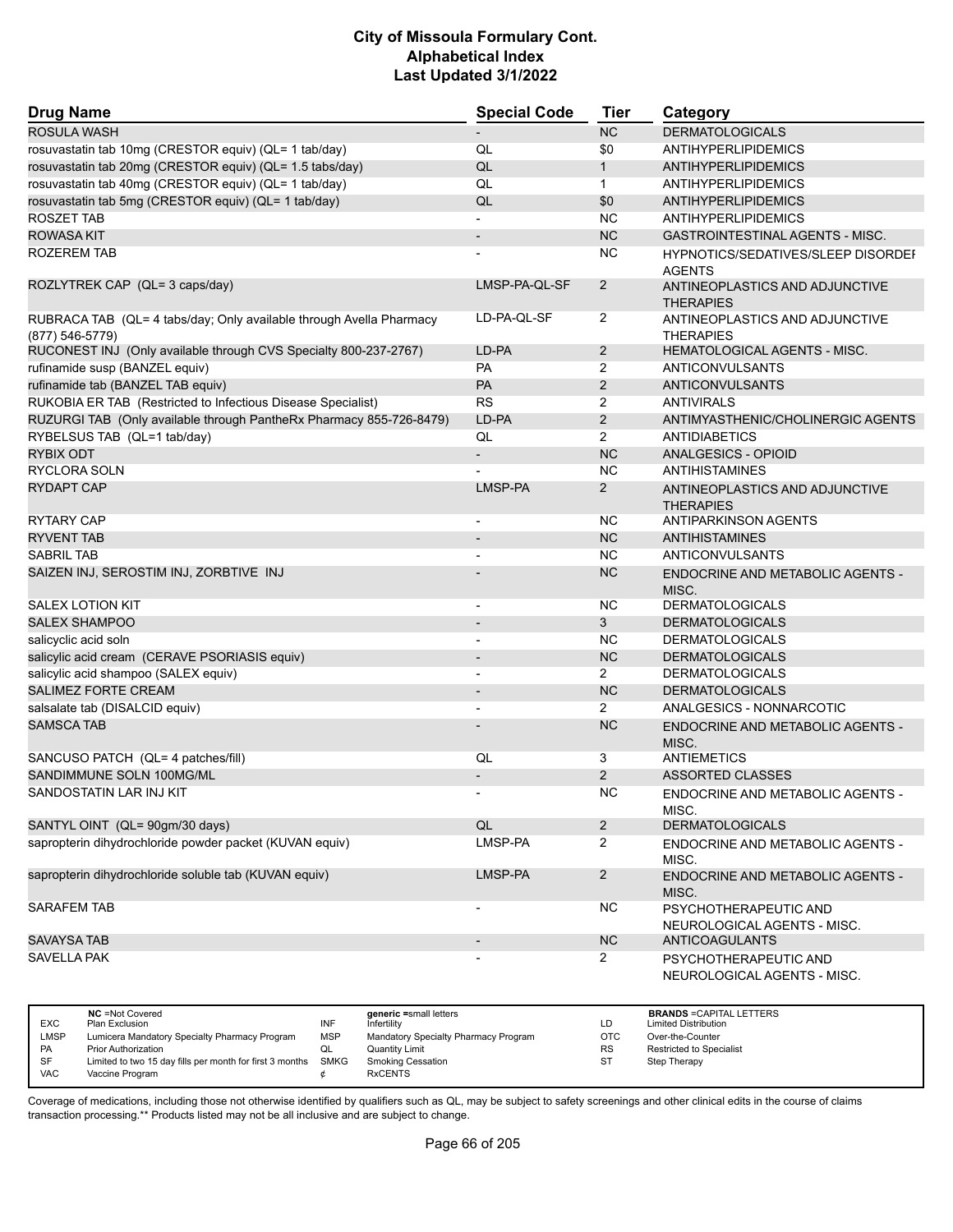| <b>Drug Name</b>                                                                                | <b>Special Code</b>      | <b>Tier</b>    | Category                                             |
|-------------------------------------------------------------------------------------------------|--------------------------|----------------|------------------------------------------------------|
| SAVELLA TAB (QL= 2 tabs/day)                                                                    | QL                       | $\overline{2}$ | PSYCHOTHERAPEUTIC AND<br>NEUROLOGICAL AGENTS - MISC. |
| <b>SCARCIN GEL</b>                                                                              |                          | <b>NC</b>      | <b>DERMATOLOGICALS</b>                               |
| scarcin gel (SCARCIN equiv)                                                                     |                          | <b>NC</b>      | <b>DERMATOLOGICALS</b>                               |
| <b>SCARCIN LIQUID ROLL-ON</b>                                                                   | $\overline{a}$           | <b>NC</b>      | <b>DERMATOLOGICALS</b>                               |
| <b>SCEMBLIX TAB</b>                                                                             |                          | <b>NC</b>      | ANTINEOPLASTICS AND ADJUNCTIVE<br><b>THERAPIES</b>   |
| scopolamine patch (TRANSDERM-SCOP equiv)                                                        |                          | 2              | <b>ANTIEMETICS</b>                                   |
| seb-prev cream (OVACE CREAM equiv)                                                              | $\overline{\phantom{a}}$ | 3              | <b>DERMATOLOGICALS</b>                               |
| <b>SECONAL CAP</b>                                                                              |                          | 2              | HYPNOTICS/SEDATIVES/SLEEP DISORDEI<br><b>AGENTS</b>  |
| <b>SECUADO PATCH</b>                                                                            | $\overline{\phantom{a}}$ | <b>NC</b>      | ANTIPSYCHOTICS/ANTIMANIC AGENTS                      |
| SEEBRI NEOHALER CAP                                                                             |                          | NC             | ANTIASTHMATIC AND BRONCHODILATOR<br><b>AGENTS</b>    |
| <b>SEGLENTIS TAB</b>                                                                            | $\overline{\phantom{a}}$ | <b>NC</b>      | <b>ANALGESICS - OPIOID</b>                           |
| <b>SEGLUROMET TAB</b>                                                                           | ÷                        | <b>NC</b>      | <b>ANTIDIABETICS</b>                                 |
| selegiline cap (ELDEPRYL equiv)                                                                 | $\overline{\phantom{a}}$ | $\mathbf{1}$   | <b>ANTIPARKINSON AGENTS</b>                          |
| selegiline tab (ELDEPRYL equiv)                                                                 |                          | $\mathbf 1$    | ANTIPARKINSON AGENTS                                 |
| selenium sulfide lotion                                                                         | <b>OTC</b>               | $\mathbf{1}$   | <b>DERMATOLOGICALS</b>                               |
| selenium sulfide lotion 2.5% (SELSUN equiv)                                                     |                          | $\mathbf{1}$   | <b>DERMATOLOGICALS</b>                               |
| selenium sulfide shampoo (SELSEB equiv)                                                         |                          | $\overline{2}$ | <b>DERMATOLOGICALS</b>                               |
| selenium sulfide shampoo 2.3% (SELRX equiv)                                                     | $\overline{a}$           | <b>NC</b>      | <b>DERMATOLOGICALS</b>                               |
| <b>SELZENTRY SOLN</b>                                                                           | $\overline{\phantom{a}}$ | $\overline{2}$ | <b>ANTIVIRALS</b>                                    |
| <b>SELZENTRY TAB</b>                                                                            | $\overline{\phantom{0}}$ | 2              | <b>ANTIVIRALS</b>                                    |
| <b>SELZENTRY TAB</b>                                                                            |                          | 3              | <b>ANTIVIRALS</b>                                    |
| <b>SEMGLEE INJ</b>                                                                              |                          | <b>NC</b>      | ANTIDIABETICS                                        |
| SEMGLEE INJ, INSULIN GLARGINE INJ (LANTUS Equiv)                                                | $\overline{\phantom{m}}$ | $\overline{2}$ | <b>ANTIDIABETICS</b>                                 |
| SEMGLEE PEN, INSULIN GLARGINE PEN (LANTUS Equiv)                                                | $\overline{\phantom{a}}$ | $\overline{2}$ | <b>ANTIDIABETICS</b>                                 |
| <b>SEMGLEE SOLN</b>                                                                             |                          | <b>NC</b>      | <b>ANTIDIABETICS</b>                                 |
| SEMPREX-D CAP                                                                                   | $\overline{\phantom{0}}$ | <b>EXC</b>     | COUGH/COLD/ALLERGY                                   |
| <b>SENSIPAR TAB</b>                                                                             |                          | 3              | <b>ENDOCRINE AND METABOLIC AGENTS -</b><br>MISC.     |
| SEREVENT DISKUS INHALER                                                                         |                          | 2              | ANTIASTHMATIC AND BRONCHODILATOR<br><b>AGENTS</b>    |
| <b>SERNIVO SPRAY</b>                                                                            | $\overline{\phantom{a}}$ | <b>NC</b>      | <b>DERMATOLOGICALS</b>                               |
| <b>SERTRALINE CAP</b>                                                                           |                          | <b>NC</b>      | <b>ANTIDEPRESSANTS</b>                               |
| sertraline conc (ZOLOFT equiv)                                                                  | $\overline{\phantom{a}}$ | $\mathbf{1}$   | <b>ANTIDEPRESSANTS</b>                               |
| sertraline tab (ZOLOFT equiv)                                                                   | $\overline{\phantom{a}}$ | $\mathbf{1}$   | ANTIDEPRESSANTS                                      |
| sevelamer hydrochloride tab (RENAGEL equiv)                                                     |                          | <b>NC</b>      | <b>GASTROINTESTINAL AGENTS - MISC.</b>               |
| sevelamer powder pak (RENVELA equiv)                                                            | $\overline{\phantom{0}}$ | $\overline{2}$ | <b>GASTROINTESTINAL AGENTS - MISC.</b>               |
| sevelamer tab (RENVELA TAB equiv)                                                               | $\overline{\phantom{a}}$ | $\overline{2}$ | GASTROINTESTINAL AGENTS - MISC.                      |
| <b>SEYSARA TAB</b>                                                                              |                          | <b>NC</b>      | <b>TETRACYCLINES</b>                                 |
| SHINGRIX INJ (Covered for members age 19 years or older)                                        | <b>VAC</b>               | \$0            | <b>VACCINES</b>                                      |
| SIGNIFOR INJ (QL= 2 vials/day; Only available through Anovo Specialty<br>Pharmacy 844-288-5007) | LD-PA-QL                 | $\mathbf{2}$   | ENDOCRINE AND METABOLIC AGENTS -<br>MISC.            |
| SIGNIFOR LAR INJ                                                                                | $\overline{\phantom{m}}$ | <b>NC</b>      | ENDOCRINE AND METABOLIC AGENTS -<br>MISC.            |
| <b>SIKLOS TAB</b>                                                                               |                          | NC.            | <b>HEMATOPOIETIC AGENTS</b>                          |
| SILALITE PAK MIS                                                                                | $\overline{\phantom{a}}$ | NC             | <b>DERMATOLOGICALS</b>                               |
| SILATRIX GEL                                                                                    | $\overline{\phantom{a}}$ | <b>NC</b>      | MOUTH/THROAT/DENTAL AGENTS                           |

| <b>EXC</b> | <b>NC</b> = Not Covered<br>Plan Exclusion                     | INF        | generic =small letters<br>Infertility | LD         | <b>BRANDS = CAPITAL LETTERS</b><br><b>Limited Distribution</b> |
|------------|---------------------------------------------------------------|------------|---------------------------------------|------------|----------------------------------------------------------------|
| LMSP       | Lumicera Mandatory Specialty Pharmacy Program                 | <b>MSP</b> | Mandatory Specialty Pharmacy Program  | <b>OTC</b> | Over-the-Counter                                               |
| <b>PA</b>  | <b>Prior Authorization</b>                                    | QL         | <b>Quantity Limit</b>                 | <b>RS</b>  | <b>Restricted to Specialist</b>                                |
| SF         | Limited to two 15 day fills per month for first 3 months SMKG |            | <b>Smoking Cessation</b>              | ST         | Step Therapy                                                   |
| <b>VAC</b> | Vaccine Program                                               |            | <b>RxCENTS</b>                        |            |                                                                |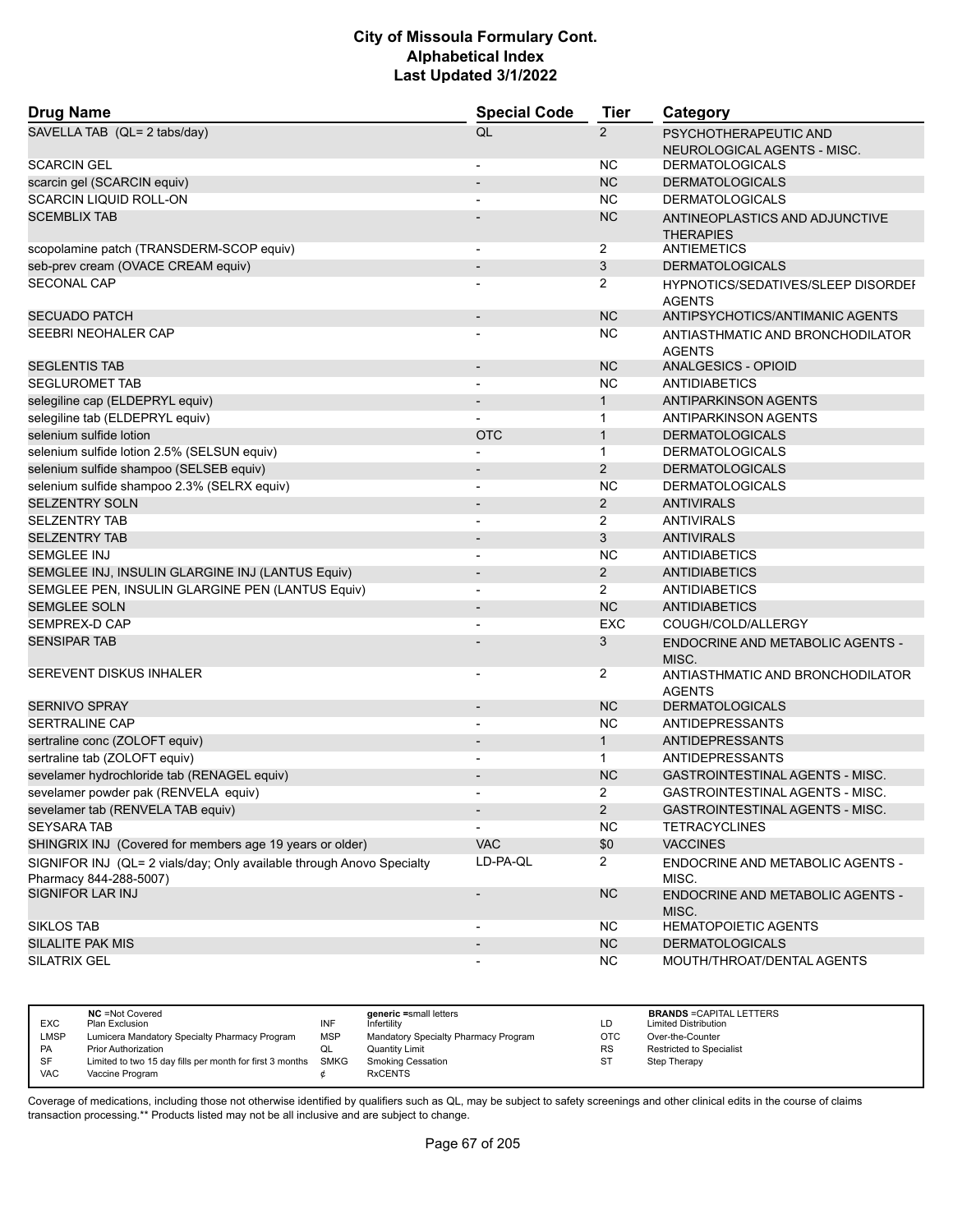| <b>Drug Name</b>                                                                                                                       | <b>Special Code</b>      | <b>Tier</b>           | Category                                              |
|----------------------------------------------------------------------------------------------------------------------------------------|--------------------------|-----------------------|-------------------------------------------------------|
| sildenafil susp (REVATIO equiv)                                                                                                        |                          | <b>NC</b>             | CARDIOVASCULAR AGENTS - MISC.                         |
| sildenafil tab 20mg (REVATIO equiv)                                                                                                    | <b>PA</b>                | $\mathbf{1}$          | CARDIOVASCULAR AGENTS - MISC.                         |
| <b>SILIPAC KIT</b>                                                                                                                     |                          | <b>NC</b>             | <b>DERMATOLOGICALS</b>                                |
| <b>SILIQ INJ</b>                                                                                                                       |                          | <b>NC</b>             | <b>DERMATOLOGICALS</b>                                |
| silodosin cap (RAPAFLO equiv)                                                                                                          |                          | $\overline{2}$        | <b>GENITOURINARY AGENTS -</b><br><b>MISCELLANEOUS</b> |
| silver sulfadiazine cream (SILVADENE CREAM equiv)                                                                                      | $\overline{a}$           | $\mathbf{1}$          | <b>DERMATOLOGICALS</b>                                |
| <b>SILVERA PAD</b>                                                                                                                     | $\overline{\phantom{a}}$ | <b>NC</b>             | <b>DERMATOLOGICALS</b>                                |
| SIMBRINZA OPHTH SUSP                                                                                                                   |                          | $\overline{2}$        | OPHTHALMIC AGENTS                                     |
| <b>SIMCOR TAB</b>                                                                                                                      |                          | <b>NC</b>             | ANTIHYPERLIPIDEMICS                                   |
| SIMPONI ARIA INJ                                                                                                                       |                          | ΝC                    | ANALGESICS - ANTI-INFLAMMATORY                        |
| SIMPONI AUTO-INJECTOR 100MG (QL=1 inj/28 days)                                                                                         | LMSP-PA-QL               | $\overline{2}$        | ANALGESICS - ANTI-INFLAMMATORY                        |
| SIMPONI AUTO-INJECTOR 50MG                                                                                                             |                          | <b>NC</b>             | ANALGESICS - ANTI-INFLAMMATORY                        |
| SIMPONI INJ 100MG (QL=1 inj/28 days)                                                                                                   | LMSP-PA-QL               | $2^{\circ}$           | ANALGESICS - ANTI-INFLAMMATORY                        |
| SIMPONI INJ 50MG                                                                                                                       |                          | <b>NC</b>             | ANALGESICS - ANTI-INFLAMMATORY                        |
| <b>SIMVASTATIN SUSP</b>                                                                                                                |                          | <b>NC</b>             | <b>ANTIHYPERLIPIDEMICS</b>                            |
| simvastatin tab (ZOCOR equiv) (80mg is Not Covered)                                                                                    | $\blacksquare$           | \$0                   | ANTIHYPERLIPIDEMICS                                   |
| simvastatin tab 80mg (ZOCOR equiv)                                                                                                     |                          | <b>NC</b>             | <b>ANTIHYPERLIPIDEMICS</b>                            |
| SINUVA NASAL IMPLANT                                                                                                                   |                          | <b>NC</b>             | NASAL AGENTS - SYSTEMIC AND TOPICAL                   |
| sirolimus soln (RAPAMUNE equiv)                                                                                                        | $\overline{\phantom{a}}$ | $\overline{2}$        | <b>MISCELLANEOUS THERAPEUTIC CLASSES</b>              |
| sirolimus tab (RAPAMUNE equiv)                                                                                                         | $\overline{a}$           | $\mathbf{2}^{\prime}$ | ASSORTED CLASSES                                      |
| <b>SIRTURO TAB</b>                                                                                                                     |                          | <b>NC</b>             | ANTIMYCOBACTERIAL AGENTS                              |
| <b>SITAVIG TAB</b>                                                                                                                     |                          | <b>NC</b>             | <b>ANTIVIRALS</b>                                     |
| <b>SITZMARKS CAP</b>                                                                                                                   |                          | <b>NC</b>             | <b>DIAGNOSTIC PRODUCTS</b>                            |
| SIVEXTRO TAB (QL= 6 tabs/fill; Restricted to Infectious Disease Specialist)                                                            | QL-RS                    | 2                     | ANTI-INFECTIVE AGENTS - MISC.                         |
| <b>SKELID TAB</b>                                                                                                                      |                          | 3                     | ENDOCRINE AND METABOLIC AGENTS -<br>MISC.             |
| SKLICE LOTION (QL= 1 tube/fill)                                                                                                        | PA-QL                    | 3                     | <b>DERMATOLOGICALS</b>                                |
| SKYRIZI INJ 150MG/ML (QL= 1 inj/84 days)                                                                                               | LMSP-PA-QL               | $\overline{2}$        | <b>DERMATOLOGICALS</b>                                |
| SKYRIZI INJ 75MG/0.83ML (QL= 2 inj/84 days)                                                                                            | LMSP-PA-QL               | $\mathbf{2}^{\prime}$ | <b>DERMATOLOGICALS</b>                                |
| <b>SKYTROFA INJ</b>                                                                                                                    |                          | <b>NC</b>             | ENDOCRINE AND METABOLIC AGENTS -<br>MISC.             |
| <b>SLYND TAB</b>                                                                                                                       |                          | 3                     | <b>CONTRACEPTIVES</b>                                 |
| smz/tmp (DS) tab (BACTRIM DS equiv)                                                                                                    | $\overline{a}$           | $\mathbf{1}$          | ANTI-INFECTIVE AGENTS - MISC.                         |
| smz/tmp susp (BACTRIM, SEPTRA equiv)                                                                                                   |                          | $\mathbf{1}$          | ANTI-INFECTIVE AGENTS - MISC.                         |
| <b>SOAANZ TAB</b>                                                                                                                      |                          | <b>NC</b>             | <b>DIURETICS</b>                                      |
| sodium chloride neb soln (HYPER-SAL equiv)                                                                                             | $\overline{a}$           | 1                     | COUGH/COLD/ALLERGY                                    |
| sodium citrate/citric acid soln (BICITRA equiv)                                                                                        |                          | 1                     | <b>GENITOURINARY AGENTS -</b><br><b>MISCELLANEOUS</b> |
| sodium fluoride chew tab (LURIDE equiv) (Covered at \$0 for members 5 years<br>or younger; All other members covered at generic copay) |                          | \$0                   | MINERALS & ELECTROLYTES                               |
| sodium fluoride cream (PREVIDENT equiv) (Covered at \$0 for members 5<br>years or younger; All other members covered at generic copay) |                          | \$0                   | MOUTH/THROAT/DENTAL AGENTS                            |
| sodium fluoride gel (PREVIDENT equiv)                                                                                                  |                          | 1.                    | MOUTH/THROAT/DENTAL AGENTS                            |
| SODIUM FLUORIDE LOZENGE (Covered at \$0 for members 5 years or                                                                         |                          | \$0                   | MINERALS & ELECTROLYTES                               |
| younger; All other members covered at generic copay)                                                                                   |                          |                       |                                                       |
| sodium fluoride paste (PREVIDENT equiv)                                                                                                |                          | 1                     | MOUTH/THROAT/DENTAL AGENTS                            |
| sodium fluoride rinse (PREVIDENT equiv)                                                                                                | $\overline{\phantom{a}}$ | $\mathbf{1}$          | MOUTH/THROAT/DENTAL AGENTS                            |
| sodium fluoride soln (LURIDE equiv) (Covered at \$0 for members 5 years or<br>younger; All other members covered at generic copay)     |                          | \$0                   | MINERALS & ELECTROLYTES                               |

|             | <b>NC</b> = Not Covered                                       |            | generic =small letters               |           | <b>BRANDS = CAPITAL LETTERS</b> |
|-------------|---------------------------------------------------------------|------------|--------------------------------------|-----------|---------------------------------|
| <b>EXC</b>  | Plan Exclusion                                                | INF        | Infertility                          | ∟D.       | <b>Limited Distribution</b>     |
| <b>LMSP</b> | Lumicera Mandatory Specialty Pharmacy Program                 | <b>MSP</b> | Mandatory Specialty Pharmacy Program | отс       | Over-the-Counter                |
| PA          | <b>Prior Authorization</b>                                    | QL         | <b>Quantity Limit</b>                | <b>RS</b> | <b>Restricted to Specialist</b> |
| <b>SF</b>   | Limited to two 15 day fills per month for first 3 months SMKG |            | <b>Smoking Cessation</b>             | ST        | Step Therapy                    |
| <b>VAC</b>  | Vaccine Program                                               |            | <b>RxCENTS</b>                       |           |                                 |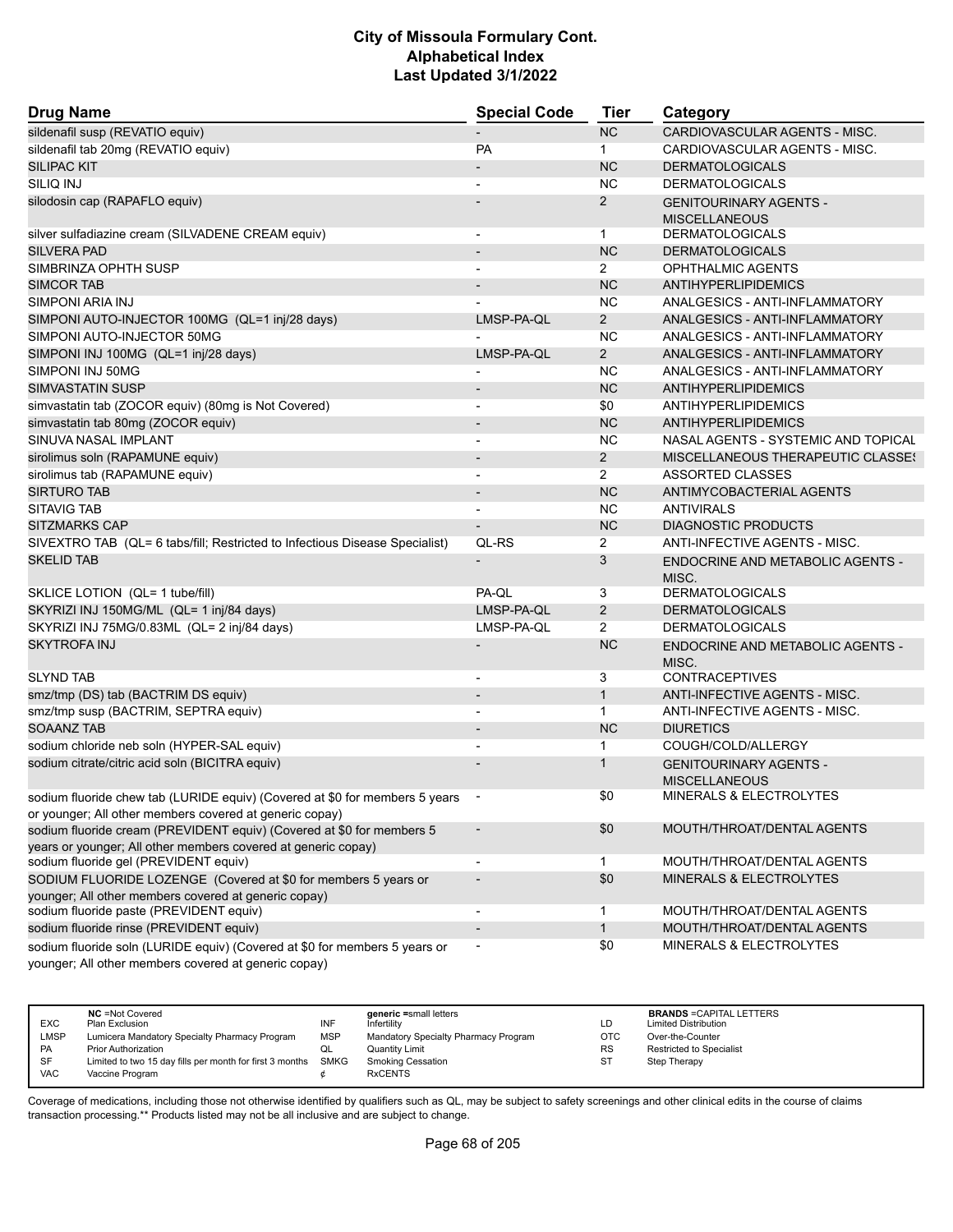| <b>Drug Name</b>                                                        | <b>Special Code</b>      | <b>Tier</b>    | Category                                                   |  |
|-------------------------------------------------------------------------|--------------------------|----------------|------------------------------------------------------------|--|
| SODIUM FLUORIDE TAB (Covered at \$0 for members 5 years or younger; All |                          | \$0            | MINERALS & ELECTROLYTES                                    |  |
| other members covered at generic copay)                                 |                          |                |                                                            |  |
| sodium fluoride/potassium nitrate paste (PREVIDENT equiv)               | $\blacksquare$           | $\mathbf{1}$   | MOUTH/THROAT/DENTAL AGENTS                                 |  |
| SODIUM IODIDE I-131 SOLN                                                | $\overline{\phantom{0}}$ | <b>NC</b>      | <b>THYROID AGENTS</b>                                      |  |
| sodium phenylbutyrate powder (BUPHENYL equiv)                           |                          | 2              | ENDOCRINE AND METABOLIC AGENTS -<br>MISC.                  |  |
| sodium phenylbutyrate tab (BUPHENYL equiv)                              |                          | 2              | ENDOCRINE AND METABOLIC AGENTS -<br>MISC.                  |  |
| sodium polystyrene powder (KAYEXALATE equiv)                            |                          | $\overline{2}$ | <b>ASSORTED CLASSES</b>                                    |  |
| sodium polystyrene susp (SPS equiv)                                     | $\overline{\phantom{a}}$ | $\mathbf{1}$   | <b>ASSORTED CLASSES</b>                                    |  |
| sodium sulfacetamide gel (OVACE PLUS equiv)                             | ٠                        | 3              | <b>DERMATOLOGICALS</b>                                     |  |
| sodium sulfacetamide lotion (KLARON equiv)                              |                          | 2              | <b>DERMATOLOGICALS</b>                                     |  |
| sodium sulfacetamide shampoo (OVACE equiv)                              | $\overline{\phantom{a}}$ | 3              | <b>DERMATOLOGICALS</b>                                     |  |
| sodium sulfacetamide wash (OVACE WASH equiv)                            |                          | $\overline{2}$ | <b>DERMATOLOGICALS</b>                                     |  |
| sodium sulfacetamide/sulfur cream (PLEXION SCT equiv)                   |                          | 2              | <b>DERMATOLOGICALS</b>                                     |  |
| sodium sulfacetamide/sulfur emulsion (ROSAC WASH equiv)                 | $\overline{\phantom{0}}$ | $\overline{2}$ | <b>DERMATOLOGICALS</b>                                     |  |
| sodium sulfacetamide/sulfur emulsion (ROSULA equiv)                     | ٠                        | $\overline{2}$ | <b>DERMATOLOGICALS</b>                                     |  |
| sodium sulfacetamide/sulfur emulsion 10-1% (ROSAC WASH equiv)           | $\overline{\phantom{a}}$ | <b>NC</b>      | <b>DERMATOLOGICALS</b>                                     |  |
| sodium sulfacetamide/sulfur foam (CLARIFOAM EF equiv)                   | $\overline{\phantom{a}}$ | 3              | <b>DERMATOLOGICALS</b>                                     |  |
| sodium sulfacetamide/sulfur gel (ROSULA equiv)                          | $\overline{a}$           | $\overline{2}$ | <b>DERMATOLOGICALS</b>                                     |  |
| SODIUM SULFACETAMIDE/SULFUR LOTION                                      |                          | <b>NC</b>      | <b>DERMATOLOGICALS</b>                                     |  |
| sodium sulfacetamide/sulfur lotion (SULFACET R equiv)                   | $\overline{a}$           | <b>NC</b>      | <b>DERMATOLOGICALS</b>                                     |  |
| sodium sulfacetamide/sulfur pad (PLEXION CLEANSING CLOTH equiv)         | $\overline{\phantom{a}}$ | ΝC             | <b>DERMATOLOGICALS</b>                                     |  |
| sodium sulfacetamide/sulfur susp (SUMAXIN equiv)                        | $\overline{\phantom{a}}$ | $\overline{2}$ | <b>DERMATOLOGICALS</b>                                     |  |
| SODIUM SULFACETAMIDE/SULFUR SUSP                                        | $\overline{a}$           | <b>NC</b>      | <b>DERMATOLOGICALS</b>                                     |  |
| sodium sulfacetamide/sulfur wash (SUMAXIN equiv)                        | $\overline{\phantom{a}}$ | $\overline{2}$ | <b>DERMATOLOGICALS</b>                                     |  |
| sodium sulfacetamide/sunscreen kit (SUMADEN XLT equiv)                  |                          | <b>NC</b>      | <b>DERMATOLOGICALS</b>                                     |  |
| sodium sulfacetamide/urea pad (ROSULA equiv)                            |                          | 3              | <b>DERMATOLOGICALS</b>                                     |  |
| SOFOSBUVIR/VELPATASVIR TAB (QL= 1 tab/ day)                             | LMSP-PA-QL               | $\overline{2}$ | <b>ANTIVIRALS</b>                                          |  |
| <b>SOLAICE PATCH</b>                                                    | $\overline{\phantom{a}}$ | <b>NC</b>      | <b>DERMATOLOGICALS</b>                                     |  |
| SOLARAVIX PAK                                                           | $\blacksquare$           | <b>NC</b>      | <b>DERMATOLOGICALS</b>                                     |  |
| solifenacin tab (VESICARE equiv)                                        | $\overline{a}$           | $\mathbf{1}$   | URINARY ANTISPASMODICS                                     |  |
| SOLIQUA INJ (QL= 15ml/25 days)                                          | PA-QL                    | 2              | ANTIDIABETICS                                              |  |
| SOLOSEC GRANULES PACKET (QL= 1 packet/fill)                             | PA-QL                    | 3              | <b>AMEBICIDES</b>                                          |  |
| SOMA TAB 250MG                                                          |                          | NC             | MUSCULOSKELETAL THERAPY AGENTS                             |  |
| <b>SOMATULINE INJ</b>                                                   |                          | <b>NC</b>      |                                                            |  |
|                                                                         |                          |                | <b>ENDOCRINE AND METABOLIC AGENTS -</b><br>MISC.           |  |
| SOMAVERT INJ (Only available through Walgreens 888-347-3416)            | LD-PA                    | 2              | <b>ENDOCRINE AND METABOLIC AGENTS -</b><br>MISC.           |  |
| SOMNOTE CAP                                                             |                          | 3              | <b>HYPNOTICS/SEDATIVES/SLEEP DISORDEF</b><br><b>AGENTS</b> |  |
| SOOLANTRA CREAM                                                         |                          | <b>NC</b>      | <b>DERMATOLOGICALS</b>                                     |  |
| sotalol AF tab (BETAPACE AF equiv)                                      |                          | $\mathbf{1}$   | <b>BETA BLOCKERS</b>                                       |  |
| sotalol tab (BETAPACE equiv)                                            | -                        | 1              | <b>BETA BLOCKERS</b>                                       |  |
| SOTYLIZE SOLN                                                           |                          | <b>NC</b>      | <b>BETA BLOCKERS</b>                                       |  |
| SOTYLIZE SOLN 5MG/ML (Prior Authorization required for members age 9 or | <b>PA</b>                | 3              | <b>BETA BLOCKERS</b>                                       |  |
| older)                                                                  |                          |                |                                                            |  |
| SOVALDI PELLET PAK                                                      | $\overline{\phantom{a}}$ | <b>NC</b>      | <b>ANTIVIRALS</b>                                          |  |
| <b>SOVALDI TAB</b>                                                      |                          | <b>NC</b>      | <b>ANTIVIRALS</b>                                          |  |
| SPECTRACEF TAB                                                          | $\overline{\phantom{a}}$ | 3 <sup>1</sup> | <b>CEPHALOSPORINS</b>                                      |  |
|                                                                         |                          |                |                                                            |  |

| <b>EXC</b> | <b>NC</b> = Not Covered<br>Plan Exclusion                | INF        | generic =small letters<br>Infertilitv | LD         | <b>BRANDS = CAPITAL LETTERS</b><br><b>Limited Distribution</b> |
|------------|----------------------------------------------------------|------------|---------------------------------------|------------|----------------------------------------------------------------|
| LMSP       | Lumicera Mandatory Specialty Pharmacy Program            | <b>MSP</b> | Mandatory Specialty Pharmacy Program  | <b>OTC</b> | Over-the-Counter                                               |
| <b>PA</b>  | <b>Prior Authorization</b>                               | ◡          | Quantity Limit                        | <b>RS</b>  | Restricted to Specialist                                       |
| SF         | Limited to two 15 day fills per month for first 3 months | SMKG       | <b>Smoking Cessation</b>              | <b>ST</b>  | Step Therapy                                                   |
| VAC        | Vaccine Program                                          |            | <b>RxCENTS</b>                        |            |                                                                |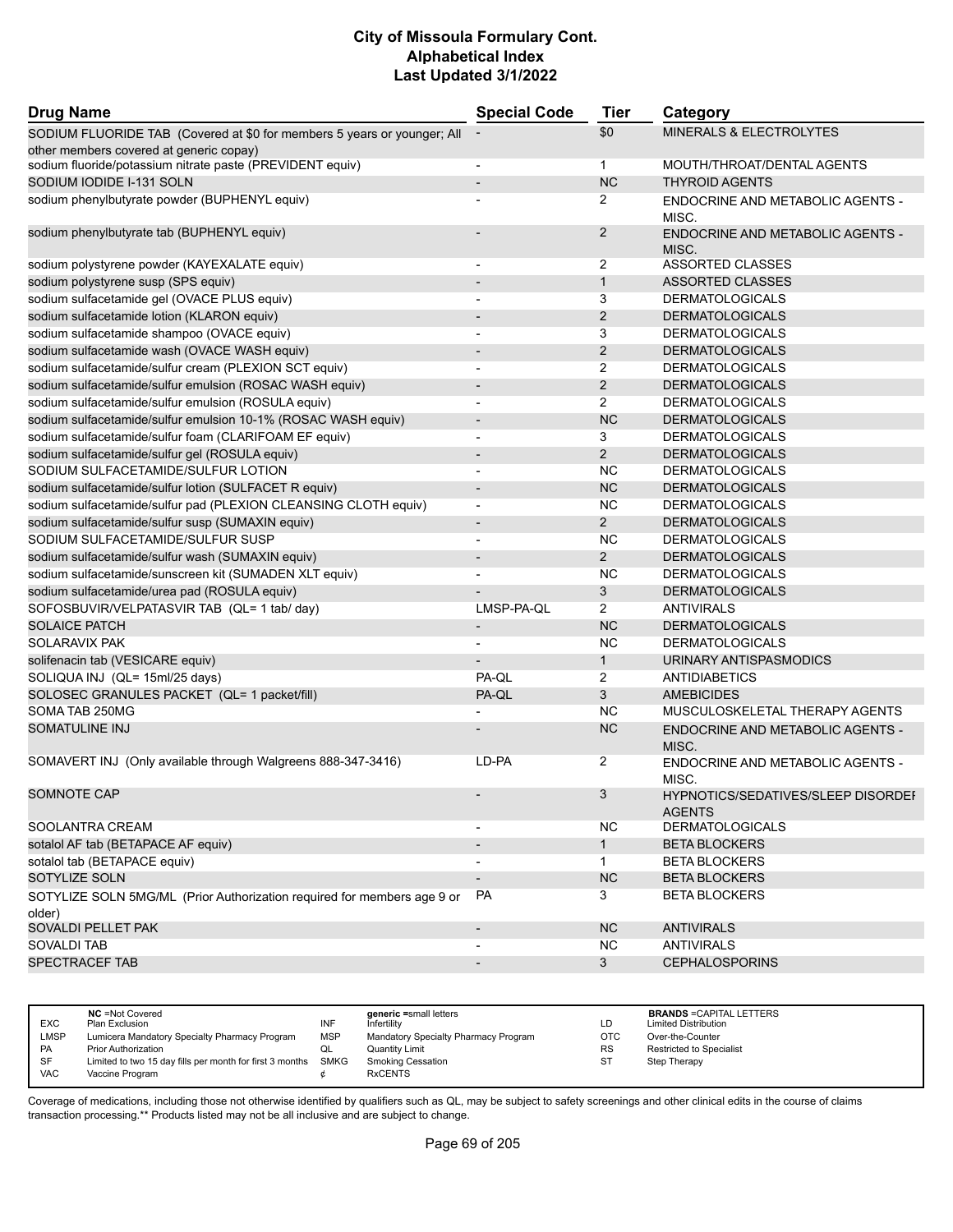| <b>Drug Name</b>                                                                                                                                   | <b>Special Code</b>      | <b>Tier</b>    | Category                                                       |
|----------------------------------------------------------------------------------------------------------------------------------------------------|--------------------------|----------------|----------------------------------------------------------------|
| SPINOSAD SUSP (QL= 1 bottle/fill)                                                                                                                  | QL                       | $\overline{2}$ | <b>DERMATOLOGICALS</b>                                         |
| <b>SPIRIVA HANDIHALER</b>                                                                                                                          |                          | <b>NC</b>      | ANTIASTHMATIC AND BRONCHODILATOR<br><b>AGENTS</b>              |
| SPIRIVA RESPIMAT INHALER 1.25MCG/ACT (QL= 1 inhaler/30 days; Step<br>Therapy requires trial of ADVAIR, BREO, DULERA, or<br>FLUTICASONE/SALMETEROL) | QL-ST                    | 2              | ANTIASTHMATIC AND BRONCHODILATOR<br><b>AGENTS</b>              |
| SPIRIVA RESPIMAT INHALER 2.5MCG/ACT                                                                                                                |                          | <b>NC</b>      | ANTIASTHMATIC AND BRONCHODILATOR<br><b>AGENTS</b>              |
| spironolactone tab (ALDACTONE equiv)                                                                                                               |                          | $\mathbf{1}$   | <b>DIURETICS</b>                                               |
| spironolactone/hydrochlorothiazide tab (ALDACTAZIDE equiv)                                                                                         |                          | $\mathbf{1}$   | <b>DIURETICS</b>                                               |
| SPORANOX SOLN                                                                                                                                      | PA                       | 3              | <b>ANTIFUNGALS</b>                                             |
| SPRAVATO NASAL SOLN                                                                                                                                |                          | <b>NC</b>      | <b>ANTIDEPRESSANTS</b>                                         |
| sprintec 28 tab (ORTHO-CYCLEN equiv)                                                                                                               | $\overline{a}$           | \$0            | <b>CONTRACEPTIVES</b>                                          |
| <b>SPRITAM TAB</b>                                                                                                                                 |                          | <b>NC</b>      | ANTICONVULSANTS                                                |
| <b>SPRIX NASAL SPRAY</b>                                                                                                                           |                          | <b>NC</b>      | ANALGESICS - ANTI-INFLAMMATORY                                 |
| <b>SPRYCEL TAB</b>                                                                                                                                 | LMSP-PA-SF               | 2              | ANTINEOPLASTICS AND ADJUNCTIVE<br><b>THERAPIES</b>             |
| <b>SPS SUSP</b>                                                                                                                                    |                          | $\mathbf{1}$   | <b>MISCELLANEOUS THERAPEUTIC CLASSES</b>                       |
| <b>SSKI SOLN</b>                                                                                                                                   |                          | 2              | COUGH/COLD/ALLERGY                                             |
| <b>STAMARIL INJ</b>                                                                                                                                |                          | <b>NC</b>      | <b>VACCINES</b>                                                |
| <b>STAVUDINE CAP</b>                                                                                                                               |                          | 2              | <b>ANTIVIRALS</b>                                              |
| stavudine cap (ZERIT equiv)                                                                                                                        | $\overline{\phantom{a}}$ | $\overline{2}$ | <b>ANTIVIRALS</b>                                              |
| stavudine soln (ZERIT equiv)                                                                                                                       |                          | 2              | <b>ANTIVIRALS</b>                                              |
| STAVZOR CAP                                                                                                                                        | $\overline{a}$           | <b>NC</b>      | <b>ANTICONVULSANTS</b>                                         |
| <b>STEGLATRO TAB</b>                                                                                                                               |                          | <b>NC</b>      | <b>ANTIDIABETICS</b>                                           |
| <b>STEGLUJAN TAB</b>                                                                                                                               |                          | <b>NC</b>      | ANTIDIABETICS                                                  |
| STELARA INJ (QL= 1 inj/84 days)                                                                                                                    | LMSP-PA-QL               | 2              | <b>DERMATOLOGICALS</b>                                         |
| <b>STIMATE NASAL SOLN</b>                                                                                                                          |                          | $\overline{2}$ | ENDOCRINE AND METABOLIC AGENTS -<br>MISC.                      |
| <b>STIOLTO INHALER</b>                                                                                                                             |                          | 2              | ANTIASTHMATIC AND BRONCHODILATOR<br><b>AGENTS</b>              |
| STIVARGA TAB (QL= 4 tabs/day)                                                                                                                      | MSP-PA-QL-SF             | $\overline{2}$ | ANTINEOPLASTICS AND ADJUNCTIVE<br><b>THERAPIES</b>             |
| STRENSIQ INJ (Only available through PantherRx Pharmacy 855-726-8479)                                                                              | LD-PA                    | $\overline{2}$ | <b>ENDOCRINE AND METABOLIC AGENTS -</b><br>MISC.               |
| <b>STRIANT FILM</b>                                                                                                                                | $\overline{\phantom{a}}$ | <b>NC</b>      | ANDROGENS-ANABOLIC                                             |
| <b>STRIBILD TAB</b>                                                                                                                                |                          | $\overline{2}$ | <b>ANTIVIRALS</b>                                              |
| STRIVERDI RESPIMAT INHALER (QL= 1 inhaler/30 days)                                                                                                 | QL                       | 3              | ANTIASTHMATIC AND BRONCHODILATOR<br><b>AGENTS</b>              |
| <b>SUBLOCADE INJ</b>                                                                                                                               |                          | <b>NC</b>      | ANALGESICS - OPIOID                                            |
| SUBOXONE SL FILM                                                                                                                                   | $\overline{\phantom{a}}$ | NC.            | ANALGESICS - OPIOID                                            |
| <b>SUBSYS SPRAY</b>                                                                                                                                |                          | NC             | ANALGESICS - OPIOID                                            |
| <b>SUCLEAR KIT</b>                                                                                                                                 |                          | <b>NC</b>      | LAXATIVES                                                      |
| <b>SUCRAID SOLN</b>                                                                                                                                |                          | NC             | <b>DIGESTIVE AIDS</b>                                          |
| sucralfate susp (CARAFATE equiv)                                                                                                                   |                          | $\overline{2}$ | <b>ULCER</b><br>DRUGS/ANTISPASMODICS/ANTICHOLINEF<br><b>CS</b> |
| sucralfate tab (CARAFATE equiv)                                                                                                                    |                          | $\mathbf{1}$   | <b>ULCER DRUGS</b>                                             |
| sulfacetamide sodium ophth soln (BLEPH-10 equiv)                                                                                                   |                          | 1              | <b>OPHTHALMIC AGENTS</b>                                       |
| sulfacetamide sodium/prednisolone ophth soln (VASOCIDIN equiv)                                                                                     |                          | $\mathbf{1}$   | OPHTHALMIC AGENTS                                              |
| sulfadiazine tab                                                                                                                                   |                          | 3              | <b>SULFONAMIDES</b>                                            |
| NC =Not Covered<br>generic =small letters                                                                                                          |                          |                | <b>BRANDS = CAPITAL LETTERS</b>                                |

|            | <b>NC</b> =Not Covered                                   |            | deneric =small letters               |           | <b>BRANDS</b> FOAPHAL LETTERS   |
|------------|----------------------------------------------------------|------------|--------------------------------------|-----------|---------------------------------|
| <b>EXC</b> | Plan Exclusion                                           |            | Infertilitv                          | LГ        | <b>Limited Distribution</b>     |
| LMSP       | Lumicera Mandatory Specialty Pharmacy Program            | <b>MSP</b> | Mandatory Specialty Pharmacy Program | OTC       | Over-the-Counter                |
| <b>PA</b>  | <b>Prior Authorization</b>                               |            | Quantity Limit                       | <b>RS</b> | <b>Restricted to Specialist</b> |
| - SF       | Limited to two 15 day fills per month for first 3 months | SMKG       | Smoking Cessation                    | S.        | Step Therapy                    |
| <b>VAC</b> | Vaccine Program                                          |            | <b>RxCENTS</b>                       |           |                                 |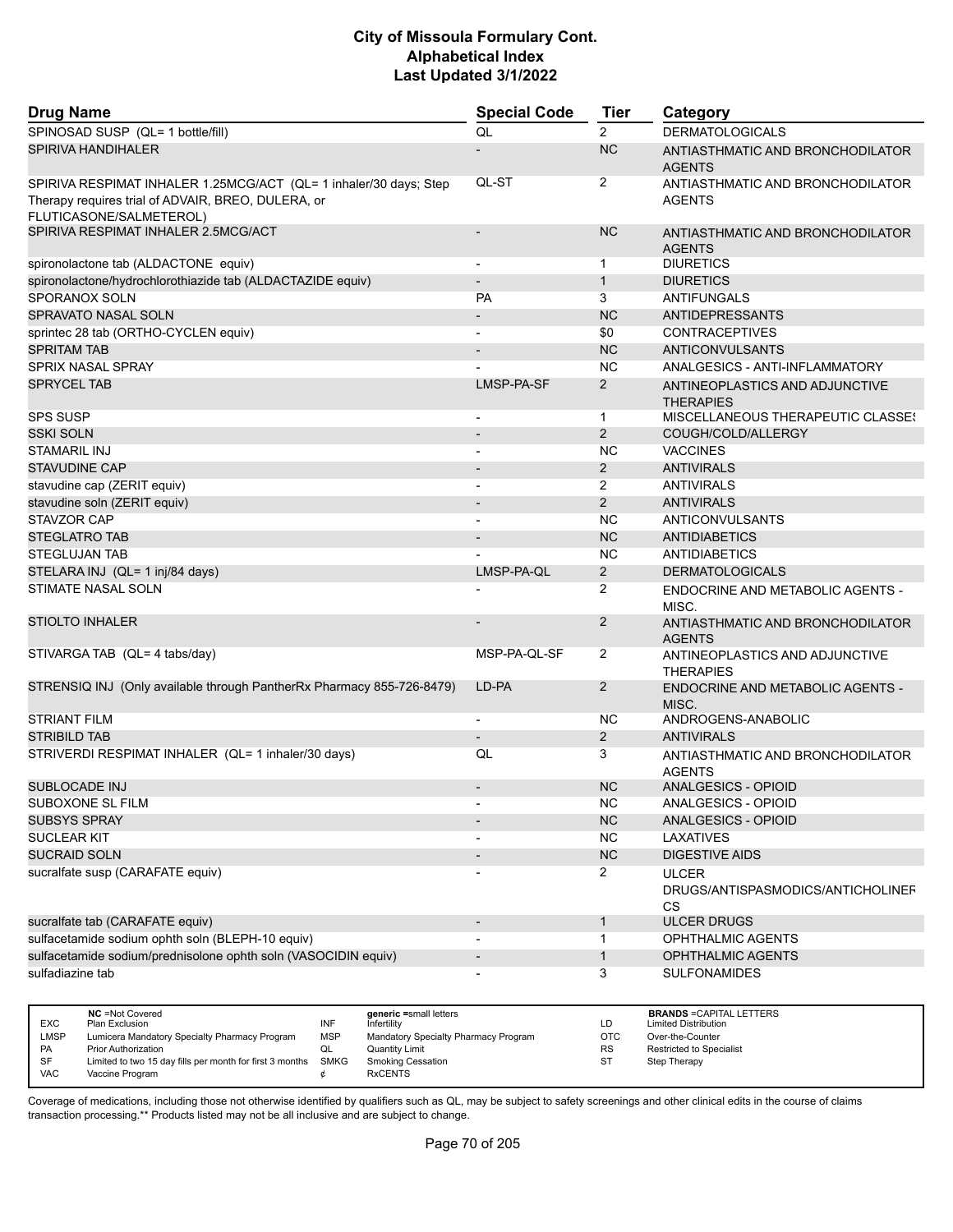| <b>Drug Name</b>                                                                                              | <b>Special Code</b>          | <b>Tier</b>    | Category                                                 |
|---------------------------------------------------------------------------------------------------------------|------------------------------|----------------|----------------------------------------------------------|
| <b>SULFAMYLON CREAM</b>                                                                                       |                              | $\overline{2}$ | <b>DERMATOLOGICALS</b>                                   |
| sulfasalazine EC tab (AZULFIDINE equiv)                                                                       | $\overline{\phantom{0}}$     | $\mathbf{1}$   | <b>GASTROINTESTINAL AGENTS - MISC.</b>                   |
| sulfasalazine tab (AZULFIDINE equiv)                                                                          |                              | $\mathbf{1}$   | <b>GASTROINTESTINAL AGENTS - MISC.</b>                   |
| sulindac tab (CLINORIL equiv)                                                                                 | $\overline{\phantom{a}}$     | $\mathbf{1}$   | ANALGESICS - ANTI-INFLAMMATORY                           |
| <b>SUMADEN XLT KIT</b>                                                                                        |                              | <b>NC</b>      | <b>DERMATOLOGICALS</b>                                   |
| <b>SUMANSETRON PAK</b>                                                                                        |                              | <b>NC</b>      | <b>MIGRAINE PRODUCTS</b>                                 |
| SUMATRIPTAN INJ (QL= 4 inj/fill, 2 fills/30 days)                                                             | QL                           | $\overline{2}$ | <b>MIGRAINE PRODUCTS</b>                                 |
| sumatriptan inj (IMITREX equiv) (QL= 4 inj/fill, 2 fills/30 days)                                             | QL                           | $\overline{2}$ | <b>MIGRAINE PRODUCTS</b>                                 |
| SUMATRIPTAN INJ 6MG/0.5ML (QL= 4 inj/fill, 2 fills/30 days)                                                   | QL                           | $\overline{2}$ | <b>MIGRAINE PRODUCTS</b>                                 |
| sumatriptan nasal spray (IMITREX, SUMATRIPTAN equiv) (QL= 6 sprays/fill, 2<br>fills/30 days)                  | QL                           | 2              | <b>MIGRAINE PRODUCTS</b>                                 |
| sumatriptan tab (IMITREX equiv) (QL= 9 tabs/fill, 2 fills/30 days)                                            | QL                           | $\mathbf{1}$   | <b>MIGRAINE PRODUCTS</b>                                 |
| sumatriptan vial inj (IMITREX equiv) (QL= 5 inj/fill, 2 fills/30 days)                                        | QL                           | $\overline{2}$ | <b>MIGRAINE PRODUCTS</b>                                 |
| sumatriptan/naproxen tab (TREXIMET equiv)                                                                     |                              | <b>NC</b>      | <b>MIGRAINE PRODUCTS</b>                                 |
| SUMAVEL DOSEPRO INJ                                                                                           |                              | <b>NC</b>      | <b>MIGRAINE PRODUCTS</b>                                 |
| sunitinib malate cap (SUTENT equiv)                                                                           | LMSP-PA-SF                   | $\mathbf{1}$   | ANTINEOPLASTICS AND ADJUNCTIVE<br><b>THERAPIES</b>       |
| SUNOSI TAB (QL= 1 tab/day)                                                                                    | PA-QL                        | 2              | ADHD/ANTI-NARCOLEPSY/ANTI-OBESITY//<br><b>NOREXIANTS</b> |
| <b>SUPRAX CAP</b>                                                                                             | $\overline{\phantom{a}}$     | 3              | <b>CEPHALOSPORINS</b>                                    |
| <b>SUPRAX CHEW TAB</b>                                                                                        |                              | 3              | <b>CEPHALOSPORINS</b>                                    |
| SUPRAX SUSP 500MG/5ML                                                                                         |                              | 3              | <b>CEPHALOSPORINS</b>                                    |
| <b>SUPRAX TAB</b>                                                                                             | $\overline{\phantom{a}}$     | 3              | <b>CEPHALOSPORINS</b>                                    |
| <b>SUPREP SOLN</b>                                                                                            |                              | <b>NC</b>      | <b>LAXATIVES</b>                                         |
| <b>SUSTIVA TAB</b>                                                                                            |                              | 3              | <b>ANTIVIRALS</b>                                        |
| <b>SUSTOL INJ</b>                                                                                             | $\qquad \qquad \blacksquare$ | NC             | <b>ANTIEMETICS</b>                                       |
| <b>SUTAB TAB</b>                                                                                              |                              | <b>NC</b>      | <b>LAXATIVES</b>                                         |
| <b>SUTENT CAP</b>                                                                                             |                              | <b>NC</b>      | ANTINEOPLASTICS AND ADJUNCTIVE<br><b>THERAPIES</b>       |
| SYLATRON INJ                                                                                                  |                              | NC.            | ANTINEOPLASTICS AND ADJUNCTIVE<br><b>THERAPIES</b>       |
| <b>SYMAX DUOTAB</b>                                                                                           |                              | 3              | <b>ULCER DRUGS</b>                                       |
| SYMBICORT INHALER                                                                                             |                              | $\overline{2}$ | ANTIASTHMATIC AND BRONCHODILATOR<br><b>AGENTS</b>        |
| SYMDEKO TAB (QL= 2 tabs/day; Only available through Maxor Pharmacy<br>800-658-6046 or Walgreens 888-347-3416) | LD-PA-QL-SF                  | $\overline{2}$ | <b>RESPIRATORY AGENTS - MISC.</b>                        |
| SYMFI (LO) TAB                                                                                                | $\overline{a}$               | 3              | <b>ANTIVIRALS</b>                                        |
| SYMJEPI INJ (QL= 2 inj/fill)                                                                                  | QL                           | $\overline{2}$ | <b>VASOPRESSORS</b>                                      |
| SYMLINPEN INJ                                                                                                 |                              | <b>NC</b>      | <b>ANTIDIABETICS</b>                                     |
| SYMPAZAN ORAL FILM                                                                                            | $\qquad \qquad \blacksquare$ | <b>NC</b>      | <b>ANTICONVULSANTS</b>                                   |
| <b>SYMPROIC TAB</b>                                                                                           | PA                           | $\overline{2}$ | GASTROINTESTINAL AGENTS - MISC.                          |
| <b>SYMTUZA TAB</b>                                                                                            |                              | $\overline{2}$ | <b>ANTIVIRALS</b>                                        |
| <b>SYNAREL NASAL SOLN</b>                                                                                     |                              | $\overline{2}$ | ENDOCRINE AND METABOLIC AGENTS -<br>MISC.                |
| <b>SYNDROS SOLN</b>                                                                                           | $\sim$                       | NC             | <b>ANTIEMETICS</b>                                       |
| SYNJARDY TAB (QL= 2 tabs/day)                                                                                 | QL                           | $\mathbf{2}$   | <b>ANTIDIABETICS</b>                                     |
| SYNJARDY XR TAB 10-1000MG, 25-1000MG (QL= 1 tab/day)                                                          | QL                           | $\overline{2}$ | <b>ANTIDIABETICS</b>                                     |
| SYNJARDY XR TAB 5-1000MG, 12.5-1000MG (QL= 2 tabs/day)                                                        | QL                           | $\mathbf{2}$   | <b>ANTIDIABETICS</b>                                     |
| <b>SYNRIBO INJ</b>                                                                                            |                              | NC             | ANTINEOPLASTICS AND ADJUNCTIVE<br><b>THERAPIES</b>       |

| <b>EXC</b>  | <b>NC</b> = Not Covered<br>Plan Exclusion                     | INF        | generic =small letters<br>Infertility | LD         | <b>BRANDS = CAPITAL LETTERS</b><br><b>Limited Distribution</b> |
|-------------|---------------------------------------------------------------|------------|---------------------------------------|------------|----------------------------------------------------------------|
| <b>LMSP</b> | Lumicera Mandatory Specialty Pharmacy Program                 | <b>MSP</b> | Mandatory Specialty Pharmacy Program  | <b>OTC</b> | Over-the-Counter                                               |
| <b>PA</b>   | <b>Prior Authorization</b>                                    |            | Quantity Limit                        | <b>RS</b>  | <b>Restricted to Specialist</b>                                |
| -SF         | Limited to two 15 day fills per month for first 3 months SMKG |            | <b>Smoking Cessation</b>              | ST         | Step Therapy                                                   |
| <b>VAC</b>  | Vaccine Program                                               |            | <b>RxCENTS</b>                        |            |                                                                |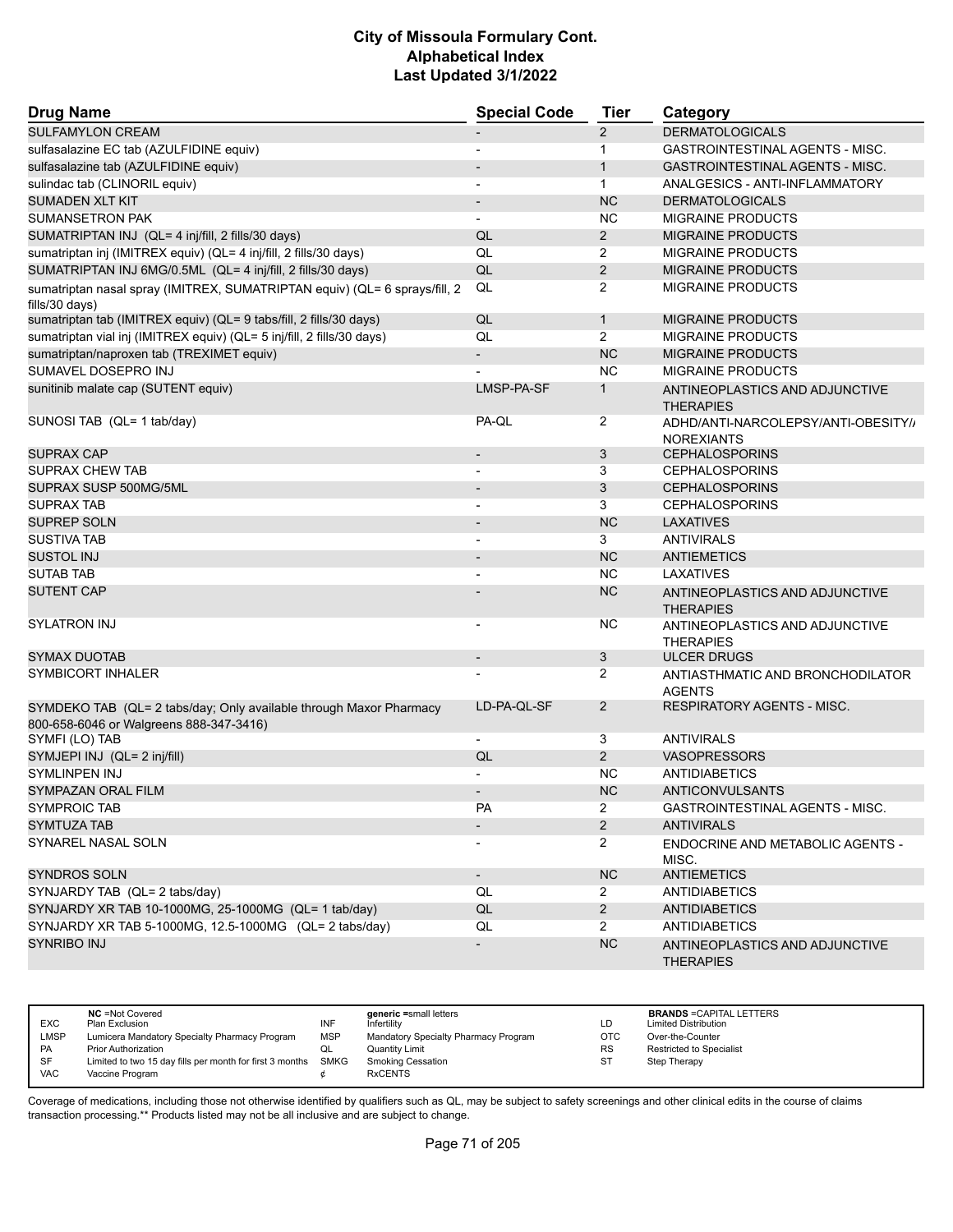| <b>Drug Name</b>                                                                                                           | <b>Special Code</b>      | <b>Tier</b>    | Category                                                |
|----------------------------------------------------------------------------------------------------------------------------|--------------------------|----------------|---------------------------------------------------------|
| SYNVEXIA TC CREAM                                                                                                          |                          | <b>NC</b>      | <b>DERMATOLOGICALS</b>                                  |
| <b>TABLOID TAB</b>                                                                                                         |                          | 2              | ANTINEOPLASTICS AND ADJUNCTIVE<br><b>THERAPIES</b>      |
| TABRECTA TAB (QL= 4 tabs/day)                                                                                              | LMSP-PA-QL-SF            | 2              | ANTINEOPLASTICS AND ADJUNCTIVE<br><b>THERAPIES</b>      |
| tacrolimus cap (PROGRAF equiv)                                                                                             | $\overline{\phantom{a}}$ | $\mathbf{1}$   | <b>ASSORTED CLASSES</b>                                 |
| tacrolimus oint (PROTOPIC OINT equiv)                                                                                      |                          | $\mathbf{1}$   | <b>DERMATOLOGICALS</b>                                  |
| tadalafil tab (PAH) (ADCIRCA equiv)                                                                                        | LMSP-PA                  | $\mathbf{1}$   | CARDIOVASCULAR AGENTS - MISC.                           |
| TAFINLAR CAP (QL= 4 caps/day)                                                                                              | LMSP-PA-QL               | 2              | ANTINEOPLASTICS AND ADJUNCTIVE<br><b>THERAPIES</b>      |
| TAGRISSO TAB (QL= 1 tab/day; Only available through Diplomat Pharmacy<br>877-977-9118)                                     | LD-PA-QL-SF              | 2              | ANTINEOPLASTICS AND ADJUNCTIVE<br><b>THERAPIES</b>      |
| TAKHZYRO INJ (QL= 2 inj/28 days; Only available through CVS Specialty<br>800-237-2767)                                     | LD-PA-QL                 | $\overline{2}$ | HEMATOLOGICAL AGENTS - MISC.                            |
| <b>TALICIA CAP</b>                                                                                                         |                          | <b>NC</b>      | <b>ULCER</b><br>DRUGS/ANTISPASMODICS/ANTICHOLINEF<br>CS |
| TALTZ INJ (QL= 1 inj/28 days)                                                                                              | LMSP-PA-QL               | $\overline{2}$ | <b>DERMATOLOGICALS</b>                                  |
| TALZENNA CAP 0.25MG (QL= 3 caps/day)                                                                                       | MSP-PA-QL-SF             | 2              | ANTINEOPLASTICS AND ADJUNCTIVE<br><b>THERAPIES</b>      |
| TALZENNA CAP 0.5MG, 0.75MG, 1MG (QL= 1 cap/day)                                                                            | MSP-PA-QL-SF             | 2              | ANTINEOPLASTICS AND ADJUNCTIVE<br><b>THERAPIES</b>      |
| tamoxifen tab (NOLVADEX equiv) (Covered at \$0 for women 35 years or<br>older; All other members covered at generic copay) |                          | \$0            | ANTINEOPLASTICS AND ADJUNCTIVE<br><b>THERAPIES</b>      |
| tamsulosin cap (FLOMAX equiv)                                                                                              |                          | 1              | <b>GENITOURINARY AGENTS -</b><br><b>MISCELLANEOUS</b>   |
| <b>TANZEUM INJ</b>                                                                                                         |                          | <b>NC</b>      | <b>ANTIDIABETICS</b>                                    |
| <b>TARCEVA TAB</b>                                                                                                         |                          | <b>NC</b>      | ANTINEOPLASTICS AND ADJUNCTIVE<br><b>THERAPIES</b>      |
| <b>TARGRETIN GEL</b>                                                                                                       | LMSP-PA                  | $\overline{2}$ | <b>DERMATOLOGICALS</b>                                  |
| <b>TARPEYO CAP</b>                                                                                                         |                          | <b>NC</b>      | <b>CORTICOSTEROIDS</b>                                  |
| <b>TASIGNA CAP</b>                                                                                                         | LMSP-PA-SF               | 2              | ANTINEOPLASTICS AND ADJUNCTIVE<br><b>THERAPIES</b>      |
| <b>TASOPROL CREAM KIT</b>                                                                                                  |                          | <b>NC</b>      | <b>DERMATOLOGICALS</b>                                  |
| tavaborole soln (KERYDIN equiv)                                                                                            |                          | <b>NC</b>      | <b>DERMATOLOGICALS</b>                                  |
| TAVALISSE TAB (QL= 2 tab/day; Only available through Biologics<br>800-850-4306)                                            | LD-PA-QL-SF              | $\overline{2}$ | <b>HEMATOLOGICAL AGENTS - MISC.</b>                     |
| <b>TAVNEOS CAP</b>                                                                                                         | $\overline{\phantom{a}}$ | <b>NC</b>      | HEMATOLOGICAL AGENTS - MISC.                            |
| <b>TAYTULLA CAP</b>                                                                                                        |                          | <b>NC</b>      | <b>CONTRACEPTIVES</b>                                   |
| tazarotene cream 0.1% (TAZORAC equiv)                                                                                      |                          | 2              | <b>DERMATOLOGICALS</b>                                  |
| TAZORAC CREAM 0.05%                                                                                                        |                          | 3              | <b>DERMATOLOGICALS</b>                                  |
| <b>TAZORAC GEL</b>                                                                                                         |                          | NC             | <b>DERMATOLOGICALS</b>                                  |
| TAZVERIK TAB (QL= 8 tabs/day; Only available through Onco360<br>877-662-6633)                                              | LD-PA-QL                 | $\overline{2}$ | ANTINEOPLASTICS AND ADJUNCTIVE<br><b>THERAPIES</b>      |
| <b>TECFIDERA CAP</b>                                                                                                       | $\overline{\phantom{a}}$ | <b>NC</b>      | PSYCHOTHERAPEUTIC AND<br>NEUROLOGICAL AGENTS - MISC.    |
| TECFIDERA STARTER PACK                                                                                                     | $\overline{\phantom{a}}$ | <b>NC</b>      | PSYCHOTHERAPEUTIC AND<br>NEUROLOGICAL AGENTS - MISC.    |
| <b>TECHNIVIE TAB</b>                                                                                                       |                          | <b>NC</b>      | <b>ANTIVIRALS</b>                                       |
| TEGSEDI INJ (QL= 4 inj/28 days; Only available through Accredo<br>800-803-2523)                                            | LD-PA-QL                 | $\mathbf{2}$   | PSYCHOTHERAPEUTIC AND<br>NEUROLOGICAL AGENTS - MISC.    |

|             | <b>NC</b> = Not Covered                                  |            | generic =small letters               |            | <b>BRANDS = CAPITAL LETTERS</b> |
|-------------|----------------------------------------------------------|------------|--------------------------------------|------------|---------------------------------|
| <b>EXC</b>  | Plan Exclusion                                           | INF        | Infertilitv                          | LD         | <b>Limited Distribution</b>     |
| <b>LMSP</b> | Lumicera Mandatory Specialty Pharmacy Program            | <b>MSP</b> | Mandatory Specialty Pharmacy Program | <b>OTC</b> | Over-the-Counter                |
| <b>PA</b>   | <b>Prior Authorization</b>                               | ◡          | <b>Quantity Limit</b>                | <b>RS</b>  | Restricted to Specialist        |
| SF          | Limited to two 15 day fills per month for first 3 months | SMKG       | Smoking Cessation                    | SТ         | Step Therapy                    |
| <b>VAC</b>  | Vaccine Program                                          |            | <b>RxCENTS</b>                       |            |                                 |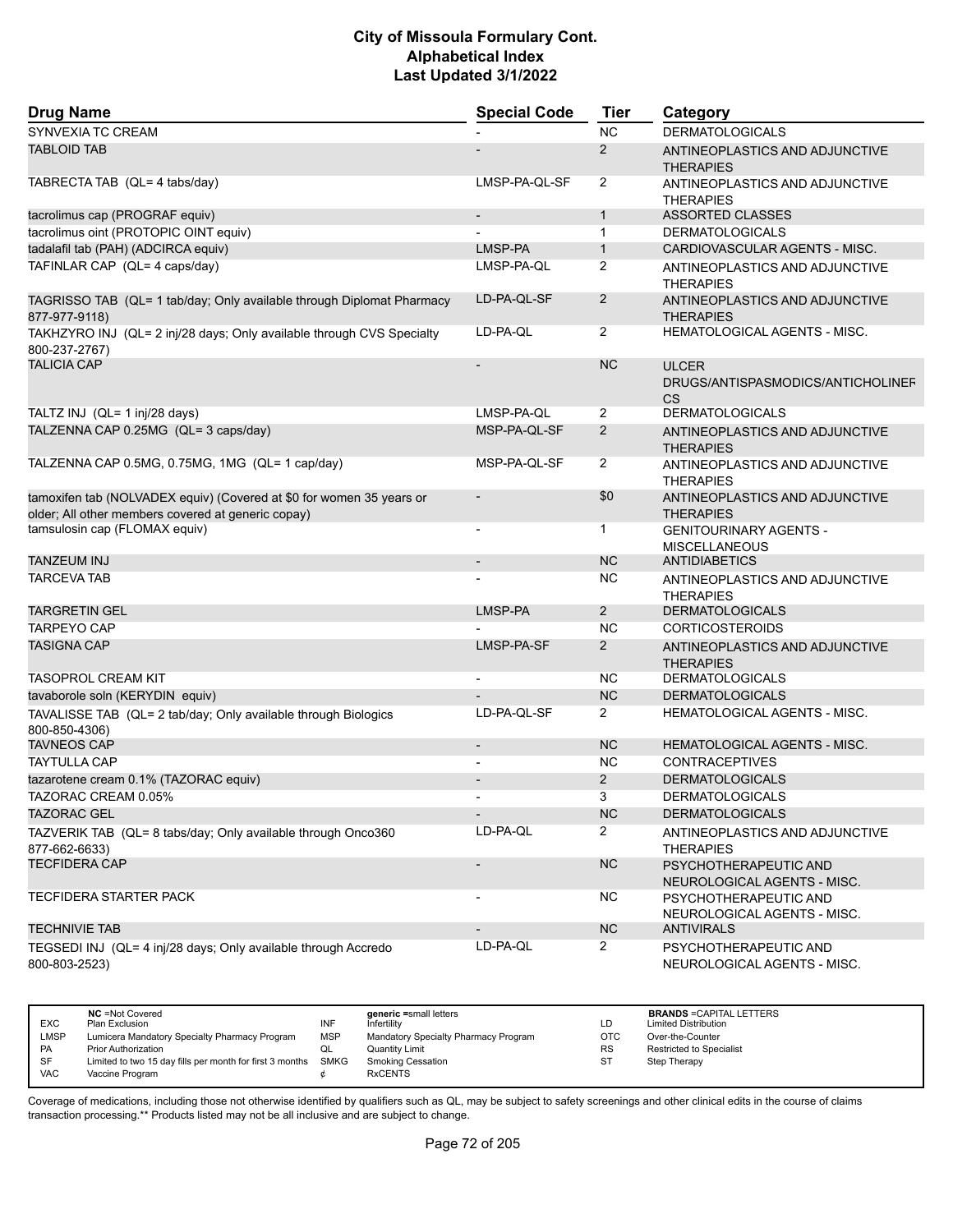| <b>Drug Name</b>                                                                | <b>Special Code</b>      | <b>Tier</b>    | Category                                                   |
|---------------------------------------------------------------------------------|--------------------------|----------------|------------------------------------------------------------|
| <b>TEKAMLO TAB</b>                                                              |                          | 3              | <b>ANTIHYPERTENSIVES</b>                                   |
| <b>TEKTURNA HCT TAB</b>                                                         |                          | 3              | <b>ANTIHYPERTENSIVES</b>                                   |
| telmisartan tab (MICARDIS equiv)                                                |                          | $\mathbf{1}$   | <b>ANTIHYPERTENSIVES</b>                                   |
| telmisartan/amlodipine tab (TWYNSTA equiv)                                      |                          | <b>NC</b>      | <b>ANTIHYPERTENSIVES</b>                                   |
| telmisartan/hydrochlorothiazide tab (MICARDIS HCT equiv)                        | $\overline{\phantom{a}}$ | NC             | <b>ANTIHYPERTENSIVES</b>                                   |
| temazepam cap 15mg (RESTORIL equiv)                                             |                          | 1              | HYPNOTICS/SEDATIVES/SLEEP DISORDEF<br><b>AGENTS</b>        |
| temazepam cap 22.5mg (RESTORIL equiv)                                           |                          | 3              | HYPNOTICS/SEDATIVES/SLEEP DISORDEI<br><b>AGENTS</b>        |
| temazepam cap 30mg (RESTORIL equiv)                                             |                          | $\mathbf{1}$   | <b>HYPNOTICS/SEDATIVES/SLEEP DISORDEF</b><br><b>AGENTS</b> |
| temazepam cap 7.5mg (RESTORIL equiv)                                            |                          | 3              | HYPNOTICS/SEDATIVES/SLEEP DISORDEI<br><b>AGENTS</b>        |
| temozolomide cap (TEMODAR equiv)                                                | <b>LMSP</b>              | 1              | ANTINEOPLASTICS AND ADJUNCTIVE<br><b>THERAPIES</b>         |
| tenofovir disoproxil fumarate tab (VIREAD equiv)                                |                          | $\overline{2}$ | <b>ANTIVIRALS</b>                                          |
| TEPMETKO TAB (QL= 2 tabs/day; Only available through Biologics<br>800-850-4306) | LD-PA-QL-SF              | 3              | ANTINEOPLASTICS AND ADJUNCTIVE<br><b>THERAPIES</b>         |
| terazosin cap (HYTRIN equiv)                                                    | $\overline{\phantom{a}}$ | $\mathbf{1}$   | <b>ANTIHYPERTENSIVES</b>                                   |
| terbinafine tab (LAMISIL equiv)                                                 |                          | 1              | <b>ANTIFUNGALS</b>                                         |
| terbutaline sulfate tab (BRETHINE equiv)                                        |                          | $\mathbf{2}$   | ANTIASTHMATIC AND BRONCHODILATOR<br><b>AGENTS</b>          |
| terconazole cream (TERAZOL equiv)                                               |                          | $\mathbf{1}$   | <b>VAGINAL PRODUCTS</b>                                    |
| TERCONAZOLE CREAM 0.8%                                                          |                          | $\mathbf{1}$   | <b>VAGINAL PRODUCTS</b>                                    |
| terconazole supp (TERAZOL equiv)                                                | $\blacksquare$           | $\mathbf{1}$   | <b>VAGINAL PRODUCTS</b>                                    |
| <b>TERIPARATIDE INJ</b>                                                         |                          | <b>NC</b>      | <b>ENDOCRINE AND METABOLIC AGENTS -</b><br>MISC.           |
| TEST STRIP (all other test strips)                                              | <b>OTC</b>               | <b>NC</b>      | <b>DIAGNOSTIC PRODUCTS</b>                                 |
| testosterone cypionate inj (DEPO-TESTOSTERONE equiv)                            |                          | $\mathbf{1}$   | ANDROGENS-ANABOLIC                                         |
| TESTOSTERONE GEL 1% 25MG (QL= 1 packet/day)                                     | PA-QL                    | $\overline{2}$ | ANDROGENS-ANABOLIC                                         |
| testosterone gel 1% 25mg (ANDROGEL equiv) (QL= 1 packet/day)                    | PA-QL                    | $\overline{2}$ | ANDROGENS-ANABOLIC                                         |
| testosterone gel 1% 50mg (ANDROGEL equiv) (QL= 2 packets/day)                   | PA-QL                    | $\overline{2}$ | ANDROGENS-ANABOLIC                                         |
| testosterone gel 1% pump (ANDROGEL equiv) (QL= 4 bottles/30 days)               | PA-QL                    | $\overline{2}$ | ANDROGENS-ANABOLIC                                         |
| testosterone gel 1.62% 1.25gm (ANDROGEL equiv) (QL= 1 packet/day)               | PA-QL                    | 3              | ANDROGENS-ANABOLIC                                         |
| testosterone gel 1.62% 2.5gm (ANDROGEL equiv) (QL= 2 packets/day)               | PA-QL                    | 3              | ANDROGENS-ANABOLIC                                         |
| testosterone gel 2% (FORTESTA equiv)                                            |                          | <b>NC</b>      | ANDROGENS-ANABOLIC                                         |
| TESTOSTERONE GEL PUMP (QL= 4 bottles/30 days)                                   | PA-QL                    | $\overline{2}$ | ANDROGENS-ANABOLIC                                         |
| testosterone gel pump 1.62% (ANDROGEL equiv) (QL= 2 bottles/30 days)            | PA-QL                    | $\overline{2}$ | ANDROGENS-ANABOLIC                                         |
| TESTOSTERONE GEL, VOGELXO GEL                                                   |                          | <b>NC</b>      | ANDROGENS-ANABOLIC                                         |
| testosterone soln (AXIRON equiv) (QL= 2 bottles/30 days)                        | PA-QL                    | 2              | ANDROGENS-ANABOLIC                                         |
| TETANUS/DIPHTHERIA TOXOID INJ                                                   | <b>VAC</b>               | \$0            | <b>TOXOIDS</b>                                             |
| tetrabenazine tab (XENAZINE equiv)                                              | LMSP-PA                  | 1.             | PSYCHOTHERAPEUTIC AND<br>NEUROLOGICAL AGENTS - MISC.       |
| tetracycline cap                                                                | $\overline{\phantom{a}}$ | $\mathbf{3}$   | <b>TETRACYCLINES</b>                                       |
| <b>THALITONE TAB</b>                                                            |                          | <b>NC</b>      | <b>DIURETICS</b>                                           |
| <b>THALOMID CAP</b>                                                             | MSP-PA                   | $2^{\circ}$    | <b>ASSORTED CLASSES</b>                                    |
| theophylline ER tab (UNIPHYL equiv)                                             |                          | 1              | ANTIASTHMATIC AND BRONCHODILATOR<br><b>AGENTS</b>          |
| THEOPHYLLINE ER TAB                                                             |                          | $\overline{2}$ | ANTIASTHMATIC AND BRONCHODILATOR<br><b>AGENTS</b>          |

|             | <b>NC</b> = Not Covered                                       |            | generic =small letters               |           | <b>BRANDS = CAPITAL LETTERS</b> |
|-------------|---------------------------------------------------------------|------------|--------------------------------------|-----------|---------------------------------|
| <b>EXC</b>  | Plan Exclusion                                                | INF        | Infertility                          | LD        | <b>Limited Distribution</b>     |
| <b>LMSP</b> | Lumicera Mandatory Specialty Pharmacy Program                 | <b>MSP</b> | Mandatory Specialty Pharmacy Program | OTC       | Over-the-Counter                |
| <b>PA</b>   | <b>Prior Authorization</b>                                    | w∟         | Quantity Limit                       | <b>RS</b> | <b>Restricted to Specialist</b> |
| SF          | Limited to two 15 day fills per month for first 3 months SMKG |            | Smoking Cessation                    | ST        | Step Therapy                    |
| <b>VAC</b>  | Vaccine Program                                               |            | <b>RxCENTS</b>                       |           |                                 |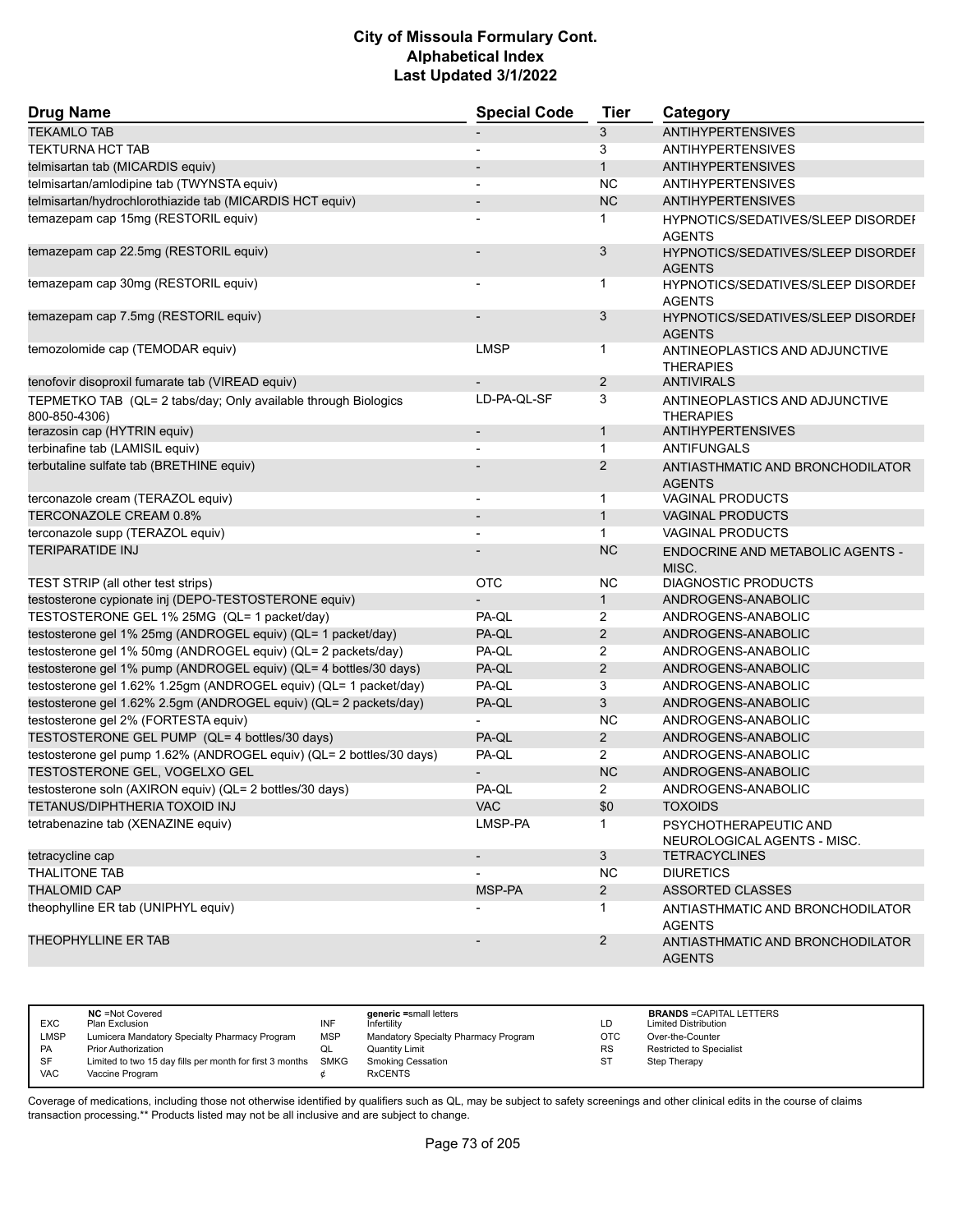| <b>Drug Name</b>                                                                                 | <b>Special Code</b>          | <b>Tier</b>    | Category                                              |
|--------------------------------------------------------------------------------------------------|------------------------------|----------------|-------------------------------------------------------|
| theophylline soln                                                                                |                              | 1              | ANTIASTHMATIC AND BRONCHODILATOR<br><b>AGENTS</b>     |
| <b>THIOLA EC TAB</b>                                                                             |                              | <b>NC</b>      | <b>GENITOURINARY AGENTS -</b><br><b>MISCELLANEOUS</b> |
| thioridazine tab (MELLARIL equiv)                                                                | $\overline{\phantom{a}}$     | 1              | ANTIPSYCHOTICS/ANTIMANIC AGENTS                       |
| thiothixene cap (NAVANE equiv)                                                                   |                              | $\mathbf{1}$   | ANTIPSYCHOTICS/ANTIMANIC AGENTS                       |
| <b>THYQUIDITY SOLN</b>                                                                           | $\overline{\phantom{a}}$     | NC             | <b>THYROID AGENTS</b>                                 |
| <b>THYROLAR TAB</b>                                                                              | $\overline{a}$               | $\overline{2}$ | <b>THYROID AGENTS</b>                                 |
| tiagabine tab (GABITRIL equiv)                                                                   |                              | 2              | ANTICONVULSANTS                                       |
| TIBSOVO TAB (QL= 2 tabs/day; Only available through Diplomat Pharmacy<br>877-977-9118)           | LD-PA-QL                     | $\overline{2}$ | ANTINEOPLASTICS AND ADJUNCTIVE<br><b>THERAPIES</b>    |
| <b>TICANASE PAK</b>                                                                              | $\overline{\phantom{a}}$     | ΝC             | NASAL AGENTS - SYSTEMIC AND TOPICAL                   |
| ticlopidine tab (TICLID equiv)                                                                   | $\overline{\phantom{0}}$     | $\mathbf{1}$   | <b>HEMATOLOGICAL AGENTS - MISC.</b>                   |
| <b>TICOVAC INJ</b>                                                                               | <b>VAC</b>                   | \$0            | <b>VACCINES</b>                                       |
| <b>TIGLUTIK SUSP</b>                                                                             | $\overline{\phantom{a}}$     | <b>NC</b>      | NEUROMUSCULAR AGENTS                                  |
| timolol maleate (pf) ophth soln 0.5% (TIMOPTIC equiv)                                            | $\overline{a}$               | 3              | <b>OPHTHALMIC AGENTS</b>                              |
| timolol maleate ophth gel (TIMOPTIC-XE equiv)                                                    | $\qquad \qquad \blacksquare$ | $\overline{2}$ | OPHTHALMIC AGENTS                                     |
| timolol maleate ophth soln (TIMOPTIC equiv)                                                      | $\overline{\phantom{a}}$     | $\mathbf 1$    | <b>OPHTHALMIC AGENTS</b>                              |
| timolol maleate ophth soln 0.5% (ISTALOL equiv)                                                  | $\overline{\phantom{a}}$     | $\overline{2}$ | <b>OPHTHALMIC AGENTS</b>                              |
| TIMOLOL MALEATE TAB                                                                              | $\overline{a}$               | 1              | <b>BETA BLOCKERS</b>                                  |
| timolol maleate tab (BLOCADREN equiv)                                                            | $\overline{a}$               | $\mathbf{1}$   | <b>BETA BLOCKERS</b>                                  |
| TIMOLOL OPHTH GEL SOLN                                                                           | $\blacksquare$               | 2              | OPHTHALMIC AGENTS                                     |
| TIMOPTIC OCUDOSE OPHTH SOLN 0.25%                                                                | $\overline{\phantom{m}}$     | 3              | <b>OPHTHALMIC AGENTS</b>                              |
| tinidazole tab (TINDAMAX equiv)                                                                  |                              | 3              | ANTI-INFECTIVE AGENTS - MISC.                         |
| tiopronin tab (THIOLA equiv)                                                                     | LMSP-PA                      | $\overline{2}$ | <b>GENITOURINARY AGENTS -</b><br><b>MISCELLANEOUS</b> |
| <b>TIROSINT CAP</b>                                                                              |                              | ΝC             | <b>THYROID AGENTS</b>                                 |
| TIROSINT-SOL (QL=1 ml/day; Prior Authorization required for members age 9<br>or older)           | PA-QL                        | 3              | <b>THYROID AGENTS</b>                                 |
| <b>TIVICAY PD TAB</b>                                                                            |                              | 2              | <b>ANTIVIRALS</b>                                     |
| <b>TIVICAY TAB</b>                                                                               | $\overline{a}$               | $\overline{2}$ | <b>ANTIVIRALS</b>                                     |
| tizanidine cap (ZANAFLEX equiv)                                                                  | $\blacksquare$               | $\overline{2}$ | MUSCULOSKELETAL THERAPY AGENTS                        |
| <b>TIZANIDINE COMFORT KIT</b>                                                                    |                              | <b>NC</b>      | MUSCULOSKELETAL THERAPY AGENTS                        |
| tizanidine tab (ZANAFLEX equiv)                                                                  |                              | 1              | MUSCULOSKELETAL THERAPY AGENTS                        |
| <b>TOBI PODHALER</b>                                                                             | MSP-PA                       | 3              | <b>AMINOGLYCOSIDES</b>                                |
| <b>TOBRADEX OPHTH OINT</b>                                                                       |                              | 2              | <b>OPHTHALMIC AGENTS</b>                              |
| <b>TOBRADEX ST OPHTH SUSP</b>                                                                    |                              | 3              | <b>OPHTHALMIC AGENTS</b>                              |
| tobramycin neb soln (TOBI equiv) (Restricted to Infectious Disease or<br>Pulmonology Specialist) | LMSP-RS                      | $\overline{2}$ | AMINOGLYCOSIDES                                       |
| tobramycin ophth soln (TOBREX equiv)                                                             | $\blacksquare$               | $\mathbf 1$    | <b>OPHTHALMIC AGENTS</b>                              |
| tobramycin/dexamethasone ophth soln (TOBRADEX equiv)                                             | $\blacksquare$               | $\mathbf{1}$   | OPHTHALMIC AGENTS                                     |
| <b>TOBREX OPHTH OINT</b>                                                                         | $\overline{\phantom{0}}$     | 3              | OPHTHALMIC AGENTS                                     |
| <b>TODAY SPONGE</b>                                                                              | <b>OTC</b>                   | \$0            | <b>VAGINAL PRODUCTS</b>                               |
| <b>TOLAZAMIDE TAB</b>                                                                            | $\overline{\phantom{a}}$     | $\mathbf{1}$   | <b>ANTIDIABETICS</b>                                  |
| <b>TOLBUTAMIDE TAB</b>                                                                           | $\overline{\phantom{a}}$     | $\overline{2}$ | <b>ANTIDIABETICS</b>                                  |
| tolcapone tab (TASMAR equiv)                                                                     | $\overline{\phantom{a}}$     | 3              | ANTIPARKINSON AGENTS                                  |
| <b>TOLMETIN CAP</b>                                                                              | $\overline{\phantom{a}}$     | 3              | ANALGESICS - ANTI-INFLAMMATORY                        |
| tolmetin cap (TOLECTIN DS equiv)                                                                 | $\overline{\phantom{a}}$     | 3              | ANALGESICS - ANTI-INFLAMMATORY                        |
| <b>TOLMETIN TAB</b>                                                                              | ٠                            | 3              | ANALGESICS - ANTI-INFLAMMATORY                        |
| <b>TOLSURA CAP</b>                                                                               | $\overline{\phantom{a}}$     | NC             | <b>ANTIFUNGALS</b>                                    |
|                                                                                                  |                              |                |                                                       |

|            | <b>NC</b> = Not Covered                                       |            | generic =small letters               |           | <b>BRANDS = CAPITAL LETTERS</b> |
|------------|---------------------------------------------------------------|------------|--------------------------------------|-----------|---------------------------------|
| <b>EXC</b> | Plan Exclusion                                                | INF        | Infertility                          | LD        | <b>Limited Distribution</b>     |
| LMSP       | Lumicera Mandatory Specialty Pharmacy Program                 | <b>MSP</b> | Mandatory Specialty Pharmacy Program | ОТС       | Over-the-Counter                |
| PA         | Prior Authorization                                           | QL         | Quantity Limit                       | <b>RS</b> | <b>Restricted to Specialist</b> |
| SF         | Limited to two 15 day fills per month for first 3 months SMKG |            | <b>Smoking Cessation</b>             | ST        | Step Therapy                    |
| VAC        | Vaccine Program                                               |            | <b>RxCENTS</b>                       |           |                                 |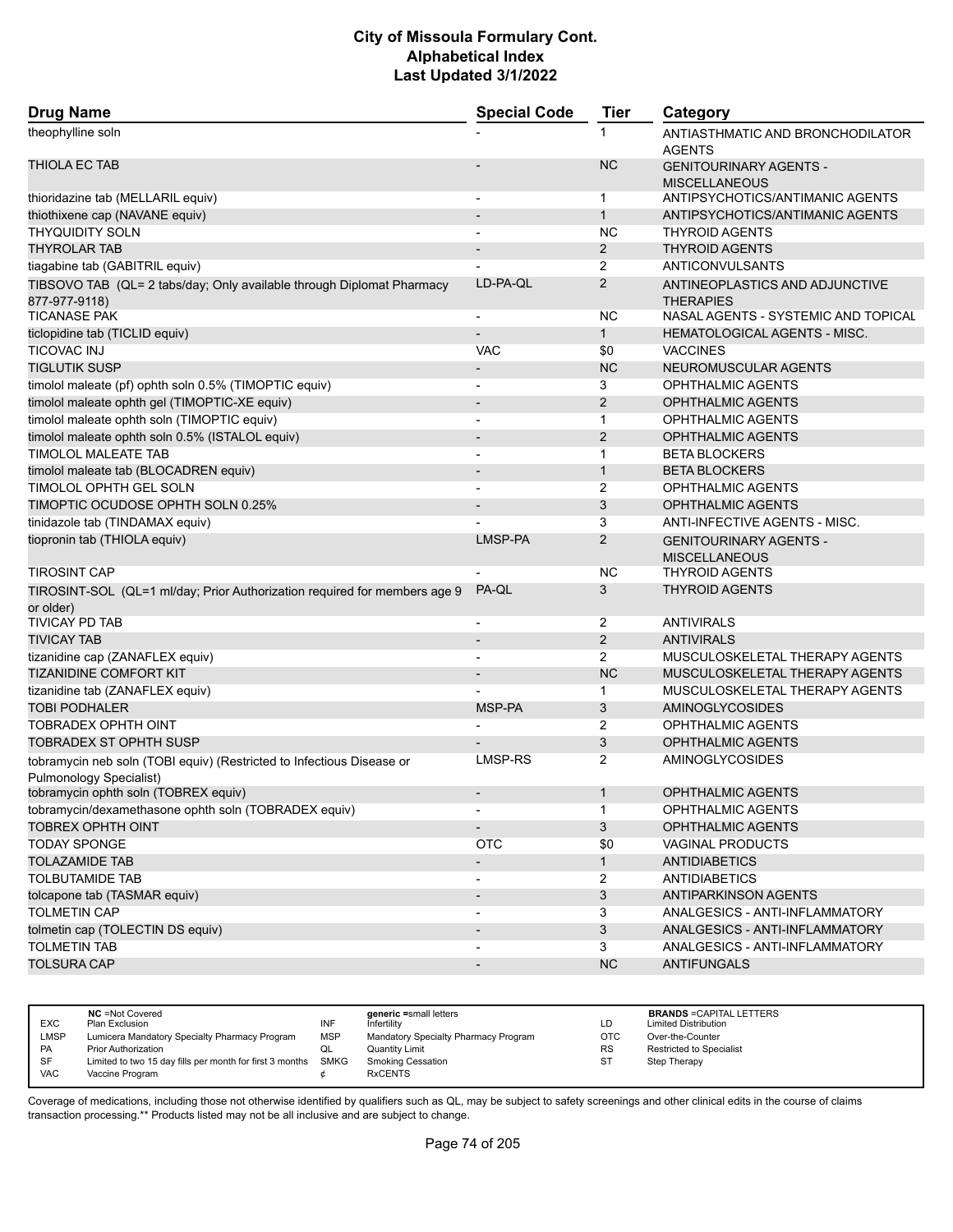| <b>Drug Name</b>                                                                     | <b>Special Code</b>          | <b>Tier</b>    | Category                                           |
|--------------------------------------------------------------------------------------|------------------------------|----------------|----------------------------------------------------|
| tolterodine SR cap (DETROL LA equiv)                                                 |                              | $\overline{2}$ | URINARY ANTISPASMODICS                             |
| tolterodine tab (DETROL equiv)                                                       |                              | $\mathbf{1}$   | URINARY ANTISPASMODICS                             |
| <b>TOLVAPTAN TAB</b>                                                                 |                              | <b>NC</b>      | ENDOCRINE AND METABOLIC AGENTS -<br>MISC.          |
| tolvaptan tab (SAMSCA equiv)                                                         |                              | <b>NC</b>      | <b>ENDOCRINE AND METABOLIC AGENTS -</b><br>MISC.   |
| TOPICORT CREAM 0.05%                                                                 | $\overline{a}$               | <b>NC</b>      | <b>DERMATOLOGICALS</b>                             |
| <b>TOPICORT GEL</b>                                                                  | $\qquad \qquad \blacksquare$ | <b>NC</b>      | <b>DERMATOLOGICALS</b>                             |
| <b>TOPICORT OINT</b>                                                                 | $\overline{\phantom{0}}$     | 3              | <b>DERMATOLOGICALS</b>                             |
| topiramate ER cap (QUDEXY equiv)                                                     | $\overline{a}$               | <b>NC</b>      | <b>ANTICONVULSANTS</b>                             |
| topiramate sprinkle cap (TOPAMAX equiv)                                              |                              | $\mathbf{1}$   | ANTICONVULSANTS                                    |
| topiramate tab (TOPAMAX equiv)                                                       | $\overline{\phantom{a}}$     | $\mathbf{1}$   | <b>ANTICONVULSANTS</b>                             |
| toremifene tab (FARESTON equiv)                                                      |                              | 2              | ANTINEOPLASTICS AND ADJUNCTIVE<br><b>THERAPIES</b> |
| torsemide tab (DEMADEX equiv)                                                        | $\overline{\phantom{a}}$     | $\mathbf{1}$   | <b>DIURETICS</b>                                   |
| <b>TOSYMRA SOLN</b>                                                                  |                              | <b>NC</b>      | <b>MIGRAINE PRODUCTS</b>                           |
| TOUJEO MAX SOLOSTAR INJ                                                              | $\overline{\phantom{a}}$     | $\overline{2}$ | <b>ANTIDIABETICS</b>                               |
| TOUJEO SOLOSTAR INJ                                                                  | $\overline{\phantom{a}}$     | $\overline{2}$ | <b>ANTIDIABETICS</b>                               |
| <b>TOVET KIT</b>                                                                     |                              | <b>NC</b>      | <b>DERMATOLOGICALS</b>                             |
| <b>TOVIAZ TAB</b>                                                                    |                              | <b>NC</b>      | URINARY ANTISPASMODICS                             |
| TRACLEER TAB 32MG (QL=4 tabs/day; Only available through Walgreens<br>888-347-3416)  | LD-PA-QL                     | $\overline{2}$ | CARDIOVASCULAR AGENTS - MISC.                      |
| TRADJENTA TAB (QL= 1 tab/day)                                                        | QL                           | $\overline{2}$ | <b>ANTIDIABETICS</b>                               |
| TRAMADOL COMPOUND KIT                                                                |                              | <b>NC</b>      | <b>DERMATOLOGICALS</b>                             |
| <b>TRAMADOL ER CAP</b>                                                               | $\blacksquare$               | <b>NC</b>      | ANALGESICS - OPIOID                                |
| tramadol ER tab (ULTRAM ER equiv)                                                    |                              | 3              | <b>ANALGESICS - OPIOID</b>                         |
| TRAMADOL HCL ER TAB                                                                  |                              | 3              | ANALGESICS - OPIOID                                |
| <b>TRAMADOL HCL TAB 100MG</b>                                                        | $\overline{\phantom{a}}$     | <b>NC</b>      | ANALGESICS - OPIOID                                |
| tramadol tab (ULTRAM equiv)                                                          | $\overline{\phantom{0}}$     | $\mathbf{1}$   | ANALGESICS - OPIOID                                |
| tramadol/acetaminophen tab (ULTRACET equiv)                                          |                              | $\mathbf{1}$   | <b>ANALGESICS - OPIOID</b>                         |
| trandolapril tab (MAVIK equiv)                                                       | $\blacksquare$               | $\mathbf{1}$   | <b>ANTIHYPERTENSIVES</b>                           |
| <b>TRANDOLAPRIL/VERAPAMIL ER TAB</b>                                                 | $\overline{\phantom{m}}$     | <b>NC</b>      | <b>ANTIHYPERTENSIVES</b>                           |
| tranexamic acid tab (LYSTEDA equiv)                                                  |                              | 2              | <b>HEMOSTATICS</b>                                 |
| tranylcypromine tab (PARNATE equiv)                                                  | $\overline{\phantom{a}}$     | $\overline{2}$ | <b>ANTIDEPRESSANTS</b>                             |
| travoprost ophth soln (TRAVATAN Z equiv) (QL= 2.5ml/30 days)                         | QL                           | 2              | OPHTHALMIC AGENTS                                  |
| trazodone tab (DESYREL equiv)                                                        | $\qquad \qquad \blacksquare$ | $\mathbf{1}$   | <b>ANTIDEPRESSANTS</b>                             |
| trazodone tab 300mg (DESYREL equiv)                                                  | $\overline{\phantom{a}}$     | <b>NC</b>      | ANTIDEPRESSANTS                                    |
| <b>TRECATOR TAB</b>                                                                  | $\qquad \qquad \blacksquare$ | <b>NC</b>      | ANTIMYCOBACTERIAL AGENTS                           |
| <b>TRELEGY ELLIPTA INHALER</b>                                                       |                              | 2              | ANTIASTHMATIC AND BRONCHODILATOR<br><b>AGENTS</b>  |
| TREMFYA INJ (QL= 1 inj/56 days)                                                      | LMSP-PA-QL                   | $\overline{2}$ | <b>DERMATOLOGICALS</b>                             |
| treprostinil inj 10mg/ml (REMODULIN equiv)                                           |                              | <b>NC</b>      | CARDIOVASCULAR AGENTS - MISC.                      |
| treprostinil inj 1mg/ml (REMODULIN equiv)                                            | $\overline{\phantom{a}}$     | NC             | CARDIOVASCULAR AGENTS - MISC.                      |
| treprostinil inj 2.5mg/ml (REMODULIN equiv)                                          |                              | <b>NC</b>      | CARDIOVASCULAR AGENTS - MISC.                      |
| treprostinil inj 5mg/ml (REMODULIN equiv)                                            |                              | ${\sf NC}$     | CARDIOVASCULAR AGENTS - MISC.                      |
| TRESIBA FLEXTOUCH INJ                                                                | $\overline{\phantom{0}}$     | $\overline{2}$ | <b>ANTIDIABETICS</b>                               |
| <b>TRESIBA INJ</b>                                                                   |                              | 2              | <b>ANTIDIABETICS</b>                               |
| tretinoin cap (VESANOID equiv)                                                       | <b>LMSP</b>                  | $\mathbf{1}$   | <b>ANTINEOPLASTICS</b>                             |
| tretinoin cream (Acne Only - members age 35 or older require Prior<br>Authorization) | PA                           | $\overline{c}$ | <b>DERMATOLOGICALS</b>                             |

| <b>EXC</b> | <b>NC</b> = Not Covered<br>Plan Exclusion                     | INF        | generic =small letters<br>Infertility | LD.       | <b>BRANDS = CAPITAL LETTERS</b><br><b>Limited Distribution</b> |
|------------|---------------------------------------------------------------|------------|---------------------------------------|-----------|----------------------------------------------------------------|
|            |                                                               |            |                                       |           |                                                                |
| LMSP       | Lumicera Mandatory Specialty Pharmacy Program                 | <b>MSP</b> | Mandatory Specialty Pharmacy Program  | ОТС       | Over-the-Counter                                               |
| PA         | Prior Authorization                                           | QL         | Quantity Limit                        | <b>RS</b> | <b>Restricted to Specialist</b>                                |
| <b>SF</b>  | Limited to two 15 day fills per month for first 3 months SMKG |            | <b>Smoking Cessation</b>              | ST        | Step Therapy                                                   |
| VAC        | Vaccine Program                                               |            | <b>RxCENTS</b>                        |           |                                                                |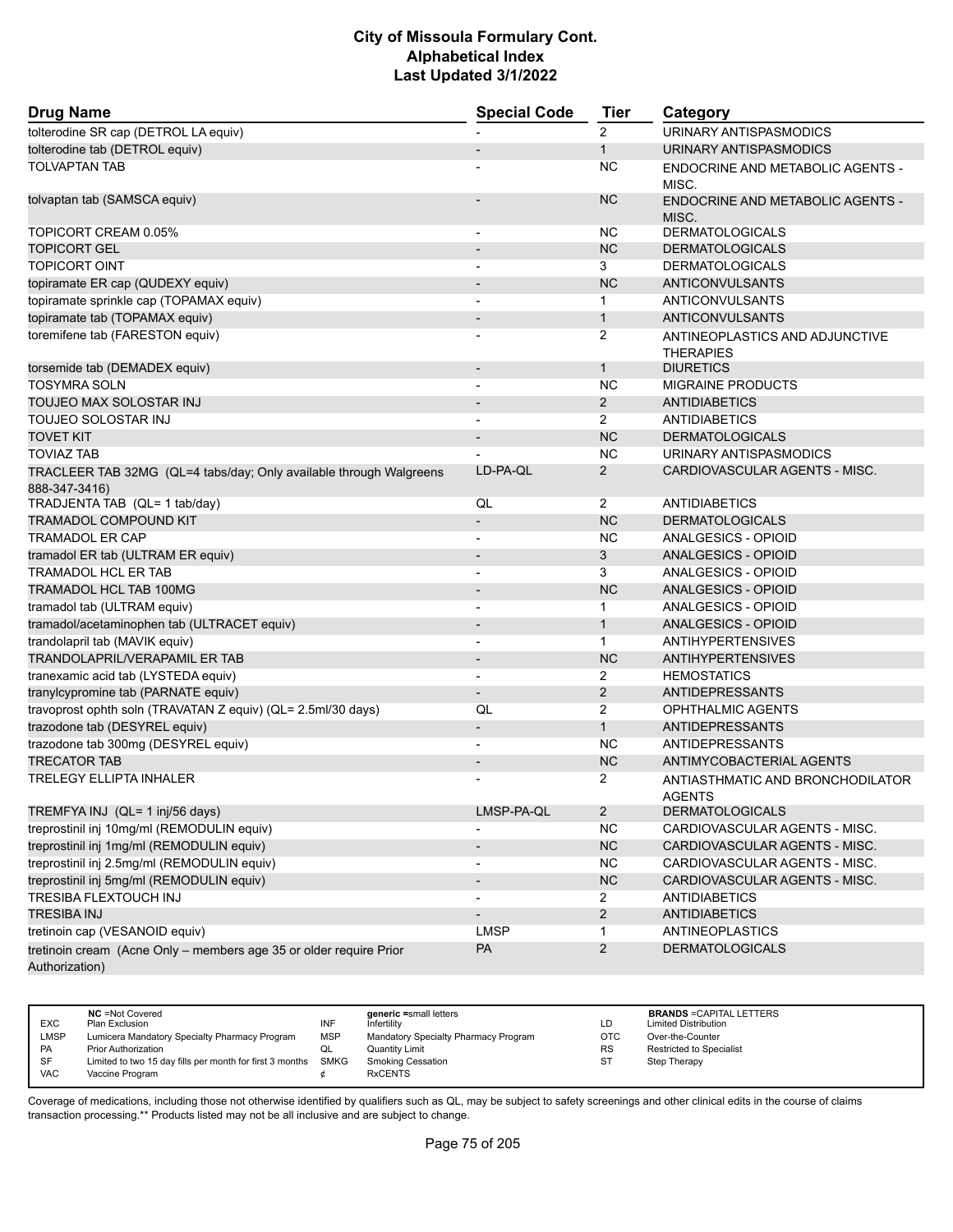| <b>Drug Name</b>                                                                                                                                        | <b>Special Code</b>      | <b>Tier</b>    | Category                                                   |
|---------------------------------------------------------------------------------------------------------------------------------------------------------|--------------------------|----------------|------------------------------------------------------------|
| tretinoin gel (Acne Only - members age 35 or older require Prior<br>Authorization)                                                                      | <b>PA</b>                | $\overline{2}$ | <b>DERMATOLOGICALS</b>                                     |
| tretinoin gel (RETIN-A GEL equiv) (Acne Only - members age 35 or older<br>require Prior Authorization)                                                  | <b>PA</b>                | $\overline{2}$ | <b>DERMATOLOGICALS</b>                                     |
| <b>TRETIN-X CREAM</b>                                                                                                                                   |                          | <b>NC</b>      | <b>DERMATOLOGICALS</b>                                     |
| <b>TREXALL TAB</b>                                                                                                                                      |                          | <b>NC</b>      | ANTINEOPLASTICS AND ADJUNCTIVE                             |
|                                                                                                                                                         |                          |                | <b>THERAPIES</b>                                           |
| <b>TREXIMET TAB</b>                                                                                                                                     |                          | NC.            | <b>MIGRAINE PRODUCTS</b>                                   |
| TREZIX CAP, ACETAMINOPHEN/CAFFEINE/DIHYDROCODEINE CAP                                                                                                   | $\overline{\phantom{a}}$ | NC             | ANALGESICS - OPIOID                                        |
| triamcinolone acetonide oint (TRIANEX equiv)                                                                                                            |                          | NC.            | <b>DERMATOLOGICALS</b>                                     |
| triamcinolone cream                                                                                                                                     | $\blacksquare$           | $\mathbf{1}$   | <b>DERMATOLOGICALS</b>                                     |
| triamcinolone in orabase paste (KENALOG/ORABASE equiv)                                                                                                  |                          | 1              | MOUTH/THROAT/DENTAL AGENTS                                 |
| triamcinolone lotion                                                                                                                                    |                          | $\mathbf{1}$   | <b>DERMATOLOGICALS</b>                                     |
| triamcinolone oint                                                                                                                                      |                          | $\mathbf{1}$   | <b>DERMATOLOGICALS</b>                                     |
| triamcinolone OTC nasal spray (NASACORT equiv) (QL= 2 bottles/fill)                                                                                     | OTC-QL                   | $\mathbf{1}$   | NASAL AGENTS - SYSTEMIC AND TOPICAL                        |
| triamcinolone spray (KENALOG equiv)                                                                                                                     |                          | <b>NC</b>      | <b>DERMATOLOGICALS</b>                                     |
| triamterene cap (DYRENIUM equiv)                                                                                                                        | $\blacksquare$           | $\overline{2}$ | <b>DIURETICS</b>                                           |
| triamterene/hydrochlorothiazide cap (DYAZIDE equiv)                                                                                                     |                          | $\mathbf{1}$   | <b>DIURETICS</b>                                           |
| TRIAMTERENE/HYDROCHLOROTHIAZIDE CAP 50-25mg                                                                                                             |                          | 2              | <b>DIURETICS</b>                                           |
| triamterene/hydrochlorothiazide tab (MAXZIDE equiv)                                                                                                     | $\overline{\phantom{a}}$ | $\mathbf{1}$   | <b>DIURETICS</b>                                           |
| <b>TRIANEX OINT</b>                                                                                                                                     |                          | <b>NC</b>      | <b>DERMATOLOGICALS</b>                                     |
| triazolam tab (HALCION equiv)                                                                                                                           |                          | 1              | <b>HYPNOTICS/SEDATIVES/SLEEP DISORDEF</b><br><b>AGENTS</b> |
| <b>TRIBENZOR TAB</b>                                                                                                                                    |                          | <b>NC</b>      | <b>ANTIHYPERTENSIVES</b>                                   |
| TRICHOPHYTON MENTAGROPHYTES (DIAGNOSTIC) SOLN                                                                                                           |                          | <b>NC</b>      | <b>DIAGNOSTIC PRODUCTS</b>                                 |
| <b>TRICHOPHYTON MENTAGROPHYTES SOLN</b>                                                                                                                 |                          | <b>NC</b>      | ALLERGENIC EXTRACTS/BIOLOGICALS<br><b>MISC</b>             |
| tricitrates soln (POLYCITRA-LC equiv)                                                                                                                   |                          | 1              | <b>GENITOURINARY AGENTS -</b><br><b>MISCELLANEOUS</b>      |
| tricon cap (TRINSICON equiv)                                                                                                                            |                          | $\mathbf{1}$   | <b>HEMATOPOIETIC AGENTS</b>                                |
| trientine cap (SYPRINE equiv)                                                                                                                           | MSP-PA                   | 3              | MISCELLANEOUS THERAPEUTIC CLASSES                          |
| trifluoperazine tab (STELAZINE equiv)                                                                                                                   | $\overline{\phantom{a}}$ | $\mathbf{1}$   | ANTIPSYCHOTICS/ANTIMANIC AGENTS                            |
| TRIFLURIDINE OPHTH SOLN                                                                                                                                 |                          | 2              | OPHTHALMIC AGENTS                                          |
| trifluridine ophth soln (VIROPTIC equiv)                                                                                                                |                          | $\overline{2}$ | OPHTHALMIC AGENTS                                          |
| <b>TRIGLIDE TAB</b>                                                                                                                                     |                          | <b>NC</b>      | ANTIHYPERLIPIDEMICS                                        |
| trihexyphenidyl elixir (ARTANE equiv)                                                                                                                   |                          | $\mathbf{1}$   | ANTIPARKINSON AND RELATED THERAPY<br><b>AGENTS</b>         |
| trihexyphenidyl tab (ARTANE equiv)                                                                                                                      |                          | 1              | <b>ANTIPARKINSON AGENTS</b>                                |
| TRIJARDY XR TAB 10-5-1000MG, 25-5-1000MG (QL= 1 tab/day)                                                                                                | QL                       | $\overline{2}$ | <b>ANTIDIABETICS</b>                                       |
| TRIJARDY XR TAB 5-25-1000MG, 12.5-2.5-1000MG (QL= 2 tabs/day)                                                                                           | QL                       | 2              | ANTIDIABETICS                                              |
| TRIKAFTA TAB (QL= 84 tabs/28 days; Only available through Maxor                                                                                         | LD-PA-QL                 | $\overline{2}$ | RESPIRATORY AGENTS - MISC.                                 |
| Pharmacy 800-658-6046 or Walgreens 888-347-3416)<br>tri-legest tab (ESTROSTEP FE equiv)                                                                 | $\overline{\phantom{a}}$ | \$0            | <b>CONTRACEPTIVES</b>                                      |
| <b>TRILIPIX CAP</b>                                                                                                                                     | $\overline{\phantom{a}}$ | NC             | <b>ANTIHYPERLIPIDEMICS</b>                                 |
| <b>TRILOCICLO KIT</b>                                                                                                                                   | $\overline{\phantom{a}}$ | <b>NC</b>      | <b>DERMATOLOGICALS</b>                                     |
| <b>TRI-LUMA CREAM</b>                                                                                                                                   | $\overline{\phantom{a}}$ | EXC            | <b>DERMATOLOGICALS</b>                                     |
|                                                                                                                                                         |                          |                |                                                            |
| trilyte soln (NULYTELY equiv) (Covered at \$0 for members 45-75 years, all<br>other members covered at generic copay; Limited to 2 fills/calendar year) | QL                       | \$0            | LAXATIVES                                                  |
| trimethobenzamide cap (TIGAN equiv)                                                                                                                     | $\overline{\phantom{a}}$ | $\mathbf{1}$   | <b>ANTIEMETICS</b>                                         |
| TRIMETHOPRIM TAB                                                                                                                                        |                          | $\mathbf{1}$   | ANTI-INFECTIVE AGENTS - MISC.                              |

| <b>EXC</b>  | <b>NC</b> = Not Covered<br>Plan Exclusion                     | INF        | generic =small letters<br>Infertilitv | LD         | <b>BRANDS = CAPITAL LETTERS</b><br><b>Limited Distribution</b> |
|-------------|---------------------------------------------------------------|------------|---------------------------------------|------------|----------------------------------------------------------------|
| <b>LMSP</b> | Lumicera Mandatory Specialty Pharmacy Program                 | <b>MSP</b> | Mandatory Specialty Pharmacy Program  | <b>OTC</b> | Over-the-Counter                                               |
| PA          | <b>Prior Authorization</b>                                    | ◡          | Quantity Limit                        | <b>RS</b>  | <b>Restricted to Specialist</b>                                |
| SF          | Limited to two 15 day fills per month for first 3 months SMKG |            | <b>Smoking Cessation</b>              | ST         | Step Therapy                                                   |
| VAC         | Vaccine Program                                               |            | <b>RxCENTS</b>                        |            |                                                                |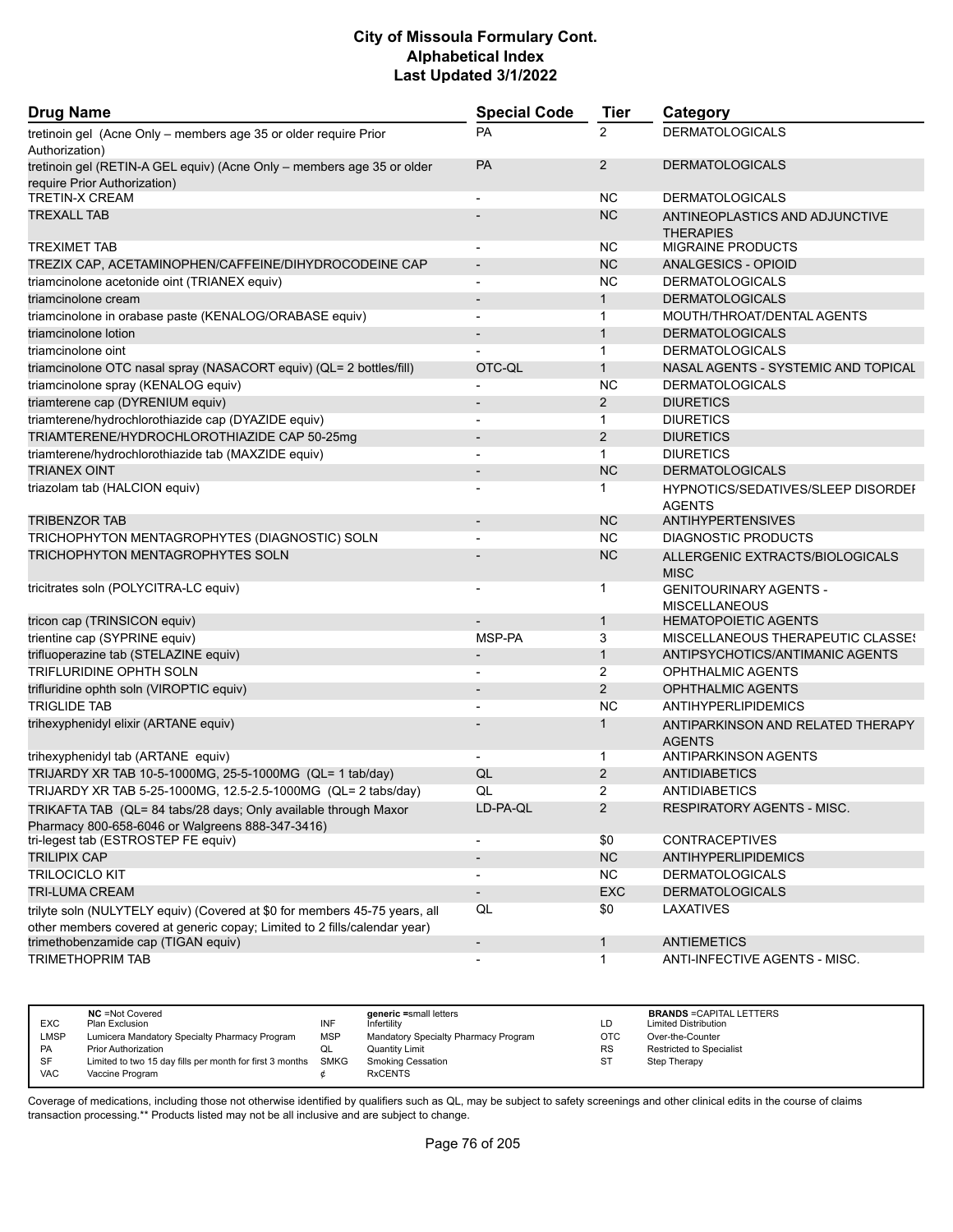| <b>Drug Name</b>                                                                             | <b>Special Code</b>      | <b>Tier</b>           | Category                                           |
|----------------------------------------------------------------------------------------------|--------------------------|-----------------------|----------------------------------------------------|
| trimethoprim tab (PROLOPRIM equiv)                                                           |                          | $\mathbf{1}$          | <b>ANTI-INFECTIVE AGENTS - MISC.</b>               |
| trimipramine cap (SURMONTIL equiv)                                                           | $\blacksquare$           | 3                     | <b>ANTIDEPRESSANTS</b>                             |
| TRINTELLIX TAB (QL= 1 tab/day)                                                               | PA-QL                    | 3                     | <b>ANTIDEPRESSANTS</b>                             |
| tri-sprintec tab (ORTHO TRI-CYCLEN (LO) equiv)                                               |                          | \$0                   | <b>CONTRACEPTIVES</b>                              |
| <b>TRIUMEQ TAB</b>                                                                           | $\overline{\phantom{a}}$ | $\overline{2}$        | <b>ANTIVIRALS</b>                                  |
| <b>TROKENDI XR CAP</b>                                                                       | -                        | <b>NC</b>             | <b>ANTICONVULSANTS</b>                             |
| tropicamide ophth soln (MYDRIACYL equiv)                                                     | $\overline{\phantom{a}}$ | $\mathbf{1}$          | OPHTHALMIC AGENTS                                  |
| TROPICAMIDE/CYCLOPENT/KETOROLAC/PE OPHTH SOLN                                                | $\overline{\phantom{a}}$ | <b>NC</b>             | OPHTHALMIC AGENTS                                  |
| trospium chloride SR cap (SANCTURA XR equiv)                                                 | $\overline{\phantom{a}}$ | $\overline{2}$        | URINARY ANTISPASMODICS                             |
| trospium tab (SANCTURA equiv)                                                                | $\blacksquare$           | $\mathbf{1}$          | URINARY ANTISPASMODICS                             |
| <b>TRUDHESA NASAL SPRAY</b>                                                                  | $\overline{\phantom{a}}$ | <b>NC</b>             | <b>MIGRAINE PRODUCTS</b>                           |
| <b>TRULANCE TAB</b>                                                                          | PA                       | $\overline{2}$        | <b>GASTROINTESTINAL AGENTS - MISC.</b>             |
| TRULICITY INJ (QL= 4 pens/28 days)                                                           | QL                       | $\overline{2}$        | <b>ANTIDIABETICS</b>                               |
| TRUMENBA INJ                                                                                 | <b>VAC</b>               | \$0                   | <b>VACCINES</b>                                    |
|                                                                                              | LD-PA-QL                 | $\overline{2}$        |                                                    |
| TRUSELTIQ PACK 100MG (QL= 21 caps/28 days; Only available through<br>Biologics 800-850-4306) |                          |                       | ANTINEOPLASTICS AND ADJUNCTIVE<br><b>THERAPIES</b> |
| TRUSELTIQ PACK 50MG, 125MG (QL= 42 caps/28 days; Only available                              | LD-PA-QL                 | $\overline{2}$        | ANTINEOPLASTICS AND ADJUNCTIVE                     |
| through Biologics 800-850-4306)                                                              | LD-PA-QL                 | $\overline{2}$        | <b>THERAPIES</b>                                   |
| TRUSELTIQ PACK 75MG (QL= 63 caps/28 days; Only available through                             |                          |                       | ANTINEOPLASTICS AND ADJUNCTIVE                     |
| Biologics 800-850-4306)<br>TUDORZA PRESSAIR INHALER                                          |                          | <b>NC</b>             | <b>THERAPIES</b>                                   |
|                                                                                              |                          |                       | ANTIASTHMATIC AND BRONCHODILATOR<br><b>AGENTS</b>  |
| TUKYSA TAB (QL= 4 tabs/day; Only available through Biologics<br>800-850-4306)                | LD-PA-QL-SF              | $\overline{2}$        | ANTINEOPLASTICS AND ADJUNCTIVE<br><b>THERAPIES</b> |
| TURALIO CAP (QL= 4 caps/day; Only available through Biologics<br>800-850-4306)               | LD-PA-QL-SF              | 2                     | ANTINEOPLASTICS AND ADJUNCTIVE<br><b>THERAPIES</b> |
| <b>TUSSICAPS</b>                                                                             | $\overline{\phantom{a}}$ | <b>NC</b>             | COUGH/COLD/ALLERGY                                 |
| TUSSI-ORGANI SYRUP (QL= 240ml/fill)                                                          | QL                       | 3                     | COUGH/COLD/ALLERGY                                 |
| <b>TUSSI-PRES LIQUID</b>                                                                     | $\overline{\phantom{0}}$ | <b>NC</b>             | COUGH/COLD/ALLERGY                                 |
| <b>TUSSLIN LIQUID</b>                                                                        | <b>OTC</b>               | <b>NC</b>             | COUGH/COLD/ALLERGY                                 |
| <b>TUXARIN ER TAB</b>                                                                        | $\overline{\phantom{a}}$ | <b>NC</b>             | COUGH/COLD/ALLERGY                                 |
| TUZISTRA XR SUSP                                                                             |                          | NC                    | COUGH/COLD/ALLERGY                                 |
| <b>TWINRIX INJ</b>                                                                           | <b>VAC</b>               | \$0                   | <b>VACCINES</b>                                    |
| <b>TWIRLA PATCH</b>                                                                          | $\blacksquare$           | <b>NC</b>             | <b>CONTRACEPTIVES</b>                              |
| <b>TYBLUME TAB</b>                                                                           | $\overline{\phantom{a}}$ | \$0                   | <b>CONTRACEPTIVES</b>                              |
| <b>TYBOST TAB</b>                                                                            |                          | <b>NC</b>             | <b>ANTIVIRALS</b>                                  |
| <b>TYKERB TAB</b>                                                                            |                          | <b>NC</b>             | ANTINEOPLASTICS AND ADJUNCTIVE<br><b>THERAPIES</b> |
| <b>TYMLOS INJ</b>                                                                            | <b>LMSP</b>              | 2                     | ENDOCRINE AND METABOLIC AGENTS -<br>MISC.          |
| TYPHIM VI INJ                                                                                | <b>VAC</b>               | \$0                   | <b>VACCINES</b>                                    |
| <b>TYRVAYA SOLN</b>                                                                          |                          | <b>NC</b>             | OPHTHALMIC AGENTS                                  |
| TYVASO INH SOLN (QL= 1 ampule/day; Only available through Accredo                            | LD-PA-QL                 | $\overline{2}$        | CARDIOVASCULAR AGENTS - MISC.                      |
| 800-803-2523)                                                                                |                          |                       |                                                    |
| UBRELVY TAB (QL= 10 tabs/30 days, 6 fills/year)                                              | PA-QL                    | $\overline{2}$        | MIGRAINE PRODUCTS                                  |
| <b>UCERIS RECTAL FOAM</b>                                                                    | <b>PA</b>                | 3                     | ANORECTAL AGENTS                                   |
| <b>U-CORT CREAM</b>                                                                          |                          | $\mathbf{2}^{\prime}$ | <b>DERMATOLOGICALS</b>                             |
| <b>UDENYCA INJ</b>                                                                           |                          | <b>NC</b>             | <b>HEMATOPOIETIC AGENTS</b>                        |
| UKONIQ TAB (QL= 4 tabs/day; Only available through Onco360<br>877-662-6633)                  | LD-PA-QL-SF              | 2                     | ANTINEOPLASTICS AND ADJUNCTIVE<br>THERAPIES        |
| ULESFIA LOTION (QL= 4 bottles/fill)                                                          | QL                       | 3                     | <b>DERMATOLOGICALS</b>                             |
|                                                                                              |                          |                       |                                                    |
|                                                                                              |                          |                       | <b>DOAMDO - CADITAL LETTEDO</b>                    |

|             | <b>NC</b> = Not Covered                                       |            | generic =small letters               |           | <b>BRANDS = CAPITAL LETTERS</b> |
|-------------|---------------------------------------------------------------|------------|--------------------------------------|-----------|---------------------------------|
| <b>EXC</b>  | Plan Exclusion                                                | INF        | Infertility                          | LD        | <b>Limited Distribution</b>     |
| <b>LMSP</b> | Lumicera Mandatory Specialty Pharmacy Program                 | <b>MSP</b> | Mandatory Specialty Pharmacy Program | ОТС       | Over-the-Counter                |
| <b>PA</b>   | <b>Prior Authorization</b>                                    |            | Quantity Limit                       | <b>RS</b> | <b>Restricted to Specialist</b> |
| SF          | Limited to two 15 day fills per month for first 3 months SMKG |            | Smoking Cessation                    | ST        | Step Therapy                    |
| <b>VAC</b>  | Vaccine Program                                               |            | <b>RxCENTS</b>                       |           |                                 |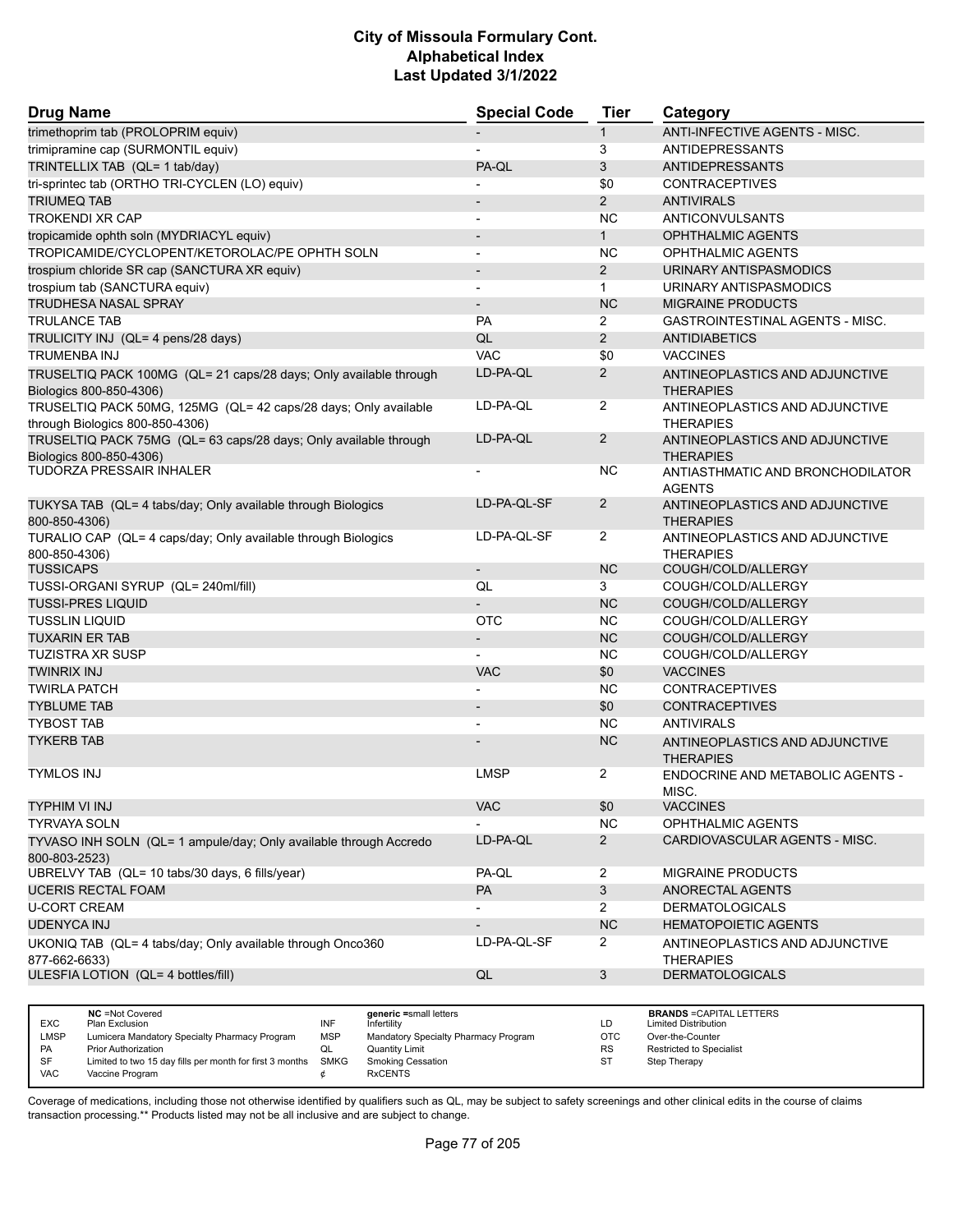| <b>Drug Name</b>                                                                    | <b>Special Code</b>      | Tier           | Category                                          |
|-------------------------------------------------------------------------------------|--------------------------|----------------|---------------------------------------------------|
| <b>ULORIC TAB</b>                                                                   |                          | <b>NC</b>      | <b>GOUT AGENTS</b>                                |
| ULTRAVATE LOTION                                                                    |                          | <b>NC</b>      | <b>DERMATOLOGICALS</b>                            |
| ULTRAVATE PAC KIT                                                                   |                          | <b>NC</b>      | <b>DERMATOLOGICALS</b>                            |
| <b>UMECTA EMULSION</b>                                                              | $\overline{\phantom{a}}$ | <b>NC</b>      | <b>DERMATOLOGICALS</b>                            |
| <b>UMECTA PD EMULSION</b>                                                           |                          | <b>NC</b>      | <b>DERMATOLOGICALS</b>                            |
| <b>UMECTA SUSP</b>                                                                  |                          | <b>NC</b>      | <b>DERMATOLOGICALS</b>                            |
| UPNEEQ SOLN                                                                         |                          | EXC            | OPHTHALMIC AGENTS                                 |
| <b>UPTRAVI INJ</b>                                                                  |                          | <b>NC</b>      | CARDIOVASCULAR AGENTS - MISC.                     |
| UPTRAVI TAB (QL= 2 tabs/day; Only available through Accredo                         | LD-PA-QL                 | 2              | CARDIOVASCULAR AGENTS - MISC.                     |
| 800-803-2523)                                                                       |                          | <b>NC</b>      |                                                   |
| <b>URAMAXIN CREAM</b>                                                               |                          |                | <b>DERMATOLOGICALS</b>                            |
| <b>URAMAXIN GEL</b>                                                                 |                          | <b>NC</b>      | <b>DERMATOLOGICALS</b>                            |
| urea cream                                                                          |                          | <b>NC</b>      | <b>DERMATOLOGICALS</b>                            |
| <b>UREA EMULSION</b>                                                                | $\overline{\phantom{a}}$ | <b>NC</b>      | <b>DERMATOLOGICALS</b>                            |
| urea gel (URAMAXIN equiv)                                                           | $\blacksquare$           | <b>NC</b>      | <b>DERMATOLOGICALS</b>                            |
| urea lotion (KERALAC LOTION equiv)                                                  | $\blacksquare$           | <b>NC</b>      | <b>DERMATOLOGICALS</b>                            |
| <b>UREA NAIL KIT</b>                                                                | $\overline{\phantom{a}}$ | <b>NC</b>      | <b>DERMATOLOGICALS</b>                            |
| <b>UREA SUSP</b>                                                                    |                          | <b>NC</b>      | <b>DERMATOLOGICALS</b>                            |
| urea susp 40% (UMECTA equiv)                                                        | $\overline{\phantom{a}}$ | <b>NC</b>      | <b>DERMATOLOGICALS</b>                            |
| UROQID #2 TAB                                                                       | $\overline{\phantom{a}}$ | 3              | URINARY ANTI-INFECTIVES                           |
| ursodiol cap (ACTIGALL equiv)                                                       |                          | $\mathbf{1}$   | <b>GASTROINTESTINAL AGENTS - MISC.</b>            |
| URSODIOL CAP                                                                        | $\blacksquare$           | <b>NC</b>      | GASTROINTESTINAL AGENTS - MISC.                   |
| ursodiol tab (URSO (FORTE) equiv)                                                   | $\overline{\phantom{a}}$ | $\mathbf{1}$   | GASTROINTESTINAL AGENTS - MISC.                   |
| UTA cap                                                                             |                          | <b>NC</b>      | <b>ANTI-INFECTIVE AGENTS - MISC.</b>              |
| UTIBRON NEOHALER CAP                                                                |                          | <b>NC</b>      | ANTIASTHMATIC AND BRONCHODILATOR<br><b>AGENTS</b> |
| valacyclovir tab (VALTREX equiv)                                                    |                          | $\mathbf{1}$   | <b>ANTIVIRALS</b>                                 |
| VALCHLOR GEL (QL= 4 tubes/30 days; Only available through Avella (877)<br>546-5779) | LD-PA-QL                 | $\overline{2}$ | <b>DERMATOLOGICALS</b>                            |
| valganciclovir soln (VALCYTE equiv)                                                 | $\overline{\phantom{a}}$ | $\overline{2}$ | <b>ANTIVIRALS</b>                                 |
| valganciclovir tab (VALCYTE equiv)                                                  |                          | 2              | <b>ANTIVIRALS</b>                                 |
| valproate inj (DEPACON equiv)                                                       | $\blacksquare$           | <b>NC</b>      | ANTICONVULSANTS                                   |
| valproic acid cap (DEPAKENE equiv)                                                  | $\overline{\phantom{a}}$ | $\mathbf{1}$   | ANTICONVULSANTS                                   |
| valproic acid syrup (DEPAKENE equiv)                                                |                          | $\mathbf{1}$   | ANTICONVULSANTS                                   |
| valsartan tab (DIOVAN equiv)                                                        | $\overline{\phantom{a}}$ | $\mathbf{1}$   | <b>ANTIHYPERTENSIVES</b>                          |
| valsartan/hydrochlorothiazide tab (DIOVAN HCT equiv)                                |                          | $\mathbf{1}$   | <b>ANTIHYPERTENSIVES</b>                          |
| VALTOCO NASAL SPRAY (QL= 2 packs/fill; Restricted to Neurology                      | QL-RS                    | 3              | ANTICONVULSANTS                                   |
| Specialist)                                                                         |                          |                |                                                   |
| <b>VALTURNA TAB</b>                                                                 |                          | 3              | <b>ANTIHYPERTENSIVES</b>                          |
| VANCOCIN CAP (QL= 56 caps/fill)                                                     | QL                       | 3              | ANTI-INFECTIVE AGENTS - MISC.                     |
| vancomycin cap (VANCOCIN equiv) (QL= 56 caps/fill)                                  | QL                       | $\mathbf{1}$   | ANTI-INFECTIVE AGENTS - MISC.                     |
| vancomycin hcl soln (VANCOMYCIN equiv)                                              |                          | NC             | ANTI-INFECTIVE AGENTS - MISC.                     |
| <b>VANCOMYCIN INJ</b>                                                               |                          | <b>NC</b>      | ANTI-INFECTIVE AGENTS - MISC.                     |
| VANCOMYCIN SOLN                                                                     | $\overline{\phantom{a}}$ | NC             | ANTI-INFECTIVE AGENTS - MISC.                     |
| <b>VANIQA CREAM</b>                                                                 |                          | EXC            | <b>DERMATOLOGICALS</b>                            |
| <b>VANOS CREAM</b>                                                                  |                          | <b>NC</b>      | <b>DERMATOLOGICALS</b>                            |
| VARIVAX INJ                                                                         | <b>VAC</b>               | \$0            | <b>VACCINES</b>                                   |
| VARUBI TAB (QL= 2 tabs/day; Restricted to Oncology or Hematology<br>Specialist)     | QL-RS                    | $\mathbf{2}$   | <b>ANTIEMETICS</b>                                |
| VASCEPA CAP 0.5GM (QL= 4 caps/day)                                                  | QL                       | $\overline{2}$ | <b>ANTIHYPERLIPIDEMICS</b>                        |

|            | <b>NC</b> = Not Covered                                       |            | generic =small letters               |           | <b>BRANDS = CAPITAL LETTERS</b> |
|------------|---------------------------------------------------------------|------------|--------------------------------------|-----------|---------------------------------|
| <b>EXC</b> | Plan Exclusion                                                | INF        | Infertility                          | LD        | <b>Limited Distribution</b>     |
| LMSP       | Lumicera Mandatory Specialty Pharmacy Program                 | <b>MSP</b> | Mandatory Specialty Pharmacy Program | OTC       | Over-the-Counter                |
| <b>PA</b>  | <b>Prior Authorization</b>                                    | QL         | Quantity Limit                       | <b>RS</b> | <b>Restricted to Specialist</b> |
| SF         | Limited to two 15 day fills per month for first 3 months SMKG |            | Smoking Cessation                    | ST        | Step Therapy                    |
| <b>VAC</b> | Vaccine Program                                               |            | <b>RxCENTS</b>                       |           |                                 |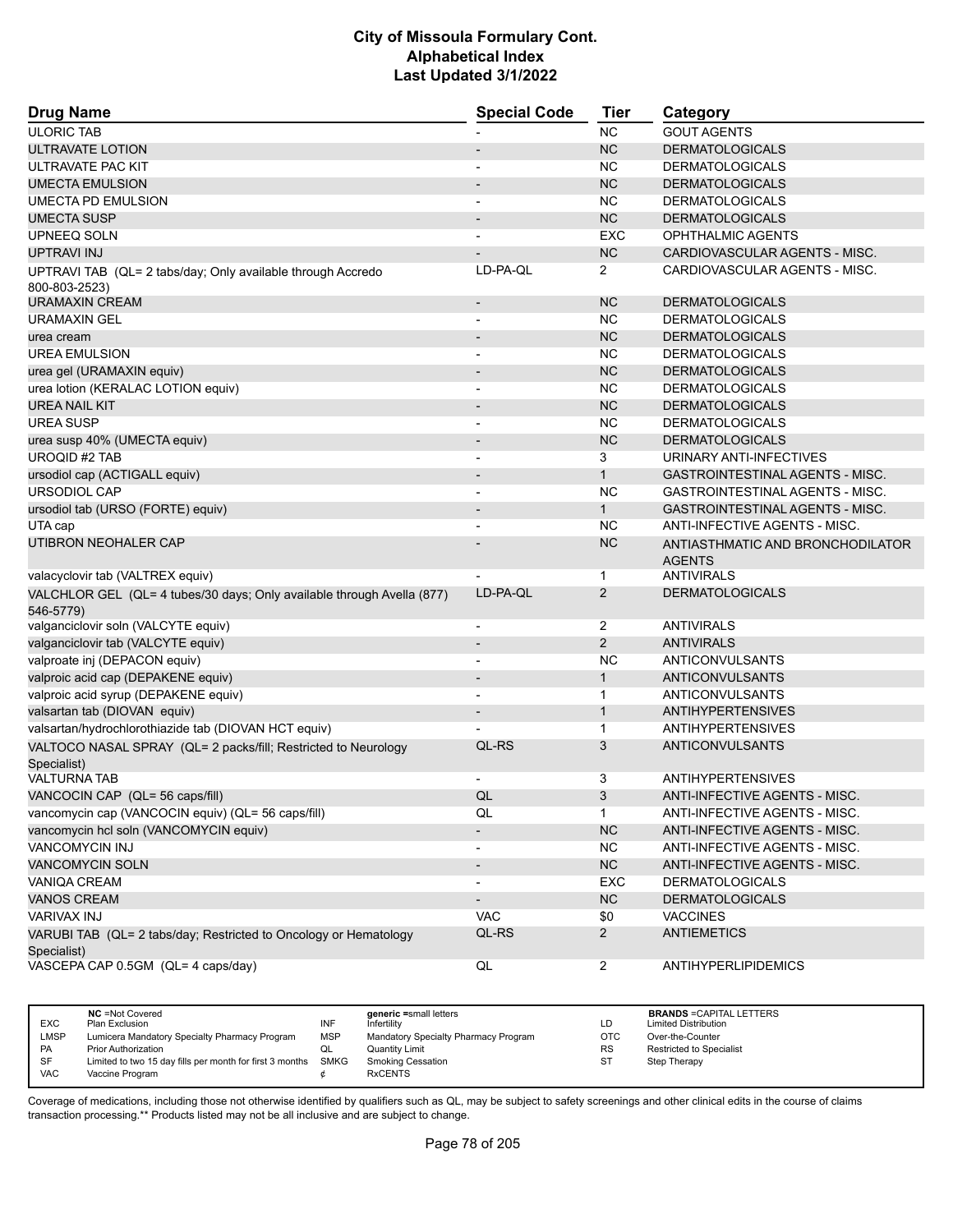| <b>Drug Name</b>                                                                      | <b>Special Code</b>      | <b>Tier</b>    | Category                                           |
|---------------------------------------------------------------------------------------|--------------------------|----------------|----------------------------------------------------|
| vasolex oint (XENADERM equiv)                                                         |                          | <b>NC</b>      | <b>DERMATOLOGICALS</b>                             |
| <b>VAXCHORA SUSP</b>                                                                  | <b>VAC</b>               | \$0            | <b>VACCINES</b>                                    |
| <b>VAXELIS INJ</b>                                                                    | <b>VAC</b>               | \$0            | <b>TOXOIDS</b>                                     |
| VAXNEUVANCE INJ (Covered for members age 19 years or older)                           | <b>VAC</b>               | \$0            | <b>VACCINES</b>                                    |
| <b>VECAMYL TAB</b>                                                                    | $\overline{\phantom{a}}$ | <b>NC</b>      | <b>ANTIHYPERTENSIVES</b>                           |
| <b>VECTICAL OINT</b>                                                                  | $\overline{\phantom{a}}$ | <b>NC</b>      | <b>DERMATOLOGICALS</b>                             |
| velivet tab (CYCLESSA equiv)                                                          | $\overline{\phantom{a}}$ | \$0            | <b>CONTRACEPTIVES</b>                              |
| <b>VELPHORO CHEW TAB</b>                                                              | $\overline{\phantom{a}}$ | <b>NC</b>      | GASTROINTESTINAL AGENTS - MISC.                    |
| <b>VELTASSA POWDER</b>                                                                | <b>PA</b>                | $\overline{2}$ | <b>ASSORTED CLASSES</b>                            |
| <b>VEMLIDY TAB</b>                                                                    |                          | $\overline{2}$ | <b>ANTIVIRALS</b>                                  |
| VENCLEXTA STARTER PACK (Only available through Diplomat Pharmacy                      | LD-PA                    | $\overline{2}$ | ANTINEOPLASTICS AND ADJUNCTIVE                     |
| 877-977-9118)                                                                         |                          |                | <b>THERAPIES</b>                                   |
| VENCLEXTA TAB (Only available through Diplomat Pharmacy 877-977-9118)                 | LD-PA                    | 2              | ANTINEOPLASTICS AND ADJUNCTIVE<br><b>THERAPIES</b> |
| venlafaxine ER cap (EFFEXOR XR equiv)                                                 | $\overline{\phantom{a}}$ | $\mathbf{1}$   | ANTIDEPRESSANTS                                    |
| <b>VENLAFAXINE ER TAB</b>                                                             |                          | <b>NC</b>      | <b>ANTIDEPRESSANTS</b>                             |
| venlafaxine tab (EFFEXOR equiv)                                                       |                          | $\mathbf{1}$   | ANTIDEPRESSANTS                                    |
| VENTAVIS INH SOLN (QL= 9 ampules/day; Only available through Accredo<br>800-803-2523) | LD-PA-QL                 | 2              | CARDIOVASCULAR AGENTS - MISC.                      |
| VENTOLIN HFA INHALER (QL= 2 inhalers/30 days)                                         | QL                       | $\mathbf{1}$   | ANTIASTHMATIC AND BRONCHODILATOR<br><b>AGENTS</b>  |
| VERAPAMIL CAP 100MG                                                                   |                          | NC.            | CALCIUM CHANNEL BLOCKERS                           |
| <b>VERAPAMIL ER CAP 200MG</b>                                                         |                          | <b>NC</b>      | CALCIUM CHANNEL BLOCKERS                           |
| <b>VERAPAMIL ER CAP 300MG</b>                                                         | $\blacksquare$           | <b>NC</b>      | CALCIUM CHANNEL BLOCKERS                           |
| verapamil SR cap (VERELAN equiv)                                                      |                          | $\mathbf{1}$   | CALCIUM CHANNEL BLOCKERS                           |
| VERAPAMIL SR CAP 360mg                                                                |                          | $\mathbf{1}$   | CALCIUM CHANNEL BLOCKERS                           |
| verapamil SR tab (CALAN SR, ISOPTIN SR equiv)                                         | $\overline{\phantom{a}}$ | $\mathbf{1}$   | CALCIUM CHANNEL BLOCKERS                           |
| verapamil tab (CALAN equiv)                                                           | $\blacksquare$           | $\mathbf{1}$   | CALCIUM CHANNEL BLOCKERS                           |
| <b>VERDESO FOAM</b>                                                                   |                          | <b>NC</b>      | <b>DERMATOLOGICALS</b>                             |
| VERDROCET TAB 2.5MG-325MG                                                             | $\blacksquare$           | NC.            | ANALGESICS - OPIOID                                |
| <b>VEREGEN OINT</b>                                                                   | $\blacksquare$           | <b>NC</b>      | <b>DERMATOLOGICALS</b>                             |
| VERELAN PM ER CAP 100MG, 300MG                                                        |                          | 3              | CALCIUM CHANNEL BLOCKERS                           |
| VERELAN SR CAP 360mg                                                                  | $\overline{\phantom{a}}$ | 3              | CALCIUM CHANNEL BLOCKERS                           |
| VERQUVO TAB (QL= 1 tab/day; Restricted to Cardiology Specialist)                      | QL-RS                    | $\overline{2}$ | CARDIOVASCULAR AGENTS - MISC.                      |
| <b>VERSACLOZ SUSP</b>                                                                 |                          | <b>NC</b>      | ANTIPSYCHOTICS/ANTIMANIC AGENTS                    |
| VERZENIO TAB (QL= 2 tabs/day)                                                         | LMSP-PA-QL-SF            | $\overline{2}$ | ANTINEOPLASTICS AND ADJUNCTIVE<br><b>THERAPIES</b> |
| <b>VESICARE LS SUSP</b>                                                               | $\overline{\phantom{a}}$ | <b>NC</b>      | URINARY ANTISPASMODICS                             |
| <b>VEXOL OPHTH SUSP</b>                                                               |                          | $\overline{2}$ | <b>OPHTHALMIC AGENTS</b>                           |
| V-GO INJ KIT (QL= 1 kit/day)                                                          | QL                       | 2              | MEDICAL DEVICES AND SUPPLIES                       |
| <b>VIBERZI TAB</b>                                                                    | $\overline{\phantom{a}}$ | <b>NC</b>      | GASTROINTESTINAL AGENTS - MISC.                    |
| <b>VIBRAMYCIN SYRUP</b>                                                               | $\overline{\phantom{a}}$ | 3 <sup>5</sup> | <b>TETRACYCLINES</b>                               |
| VICTOZA INJ (QL= 9ml/30 days)                                                         | QL                       | $\overline{2}$ | <b>ANTIDIABETICS</b>                               |
| <b>VICTRELIS CAP</b>                                                                  | $\overline{\phantom{a}}$ | NC             | <b>ANTIVIRALS</b>                                  |
| <b>VIDEX SOLN</b>                                                                     | $\blacksquare$           | $\overline{2}$ | <b>ANTIVIRALS</b>                                  |
| <b>VIEKIRA XR TAB</b>                                                                 |                          | <b>NC</b>      | <b>ANTIVIRALS</b>                                  |
| vienva tab, lessina tab, kurvelo tab (ALESSE equiv)                                   |                          | \$0            | <b>CONTRACEPTIVES</b>                              |
| vigabatrin powder pack (SABRIL POWDER equiv) (Only available through                  | LD-PA                    | $2^{\circ}$    | ANTICONVULSANTS                                    |
| Lumicera 855-847-3553)                                                                |                          |                |                                                    |

| <b>EXC</b> | <b>NC</b> = Not Covered<br>Plan Exclusion                | INF        | generic =small letters<br>Infertility | LD.       | <b>BRANDS = CAPITAL LETTERS</b><br><b>Limited Distribution</b> |
|------------|----------------------------------------------------------|------------|---------------------------------------|-----------|----------------------------------------------------------------|
| LMSP       | Lumicera Mandatory Specialty Pharmacy Program            | <b>MSP</b> | Mandatory Specialty Pharmacy Program  | ОТС       | Over-the-Counter                                               |
| <b>PA</b>  | <b>Prior Authorization</b>                               | QL         | <b>Quantity Limit</b>                 | <b>RS</b> | <b>Restricted to Specialist</b>                                |
| SF         | Limited to two 15 day fills per month for first 3 months | SMKG       | <b>Smoking Cessation</b>              | ST        | Step Therapy                                                   |
| <b>VAC</b> | Vaccine Program                                          |            | <b>RxCENTS</b>                        |           |                                                                |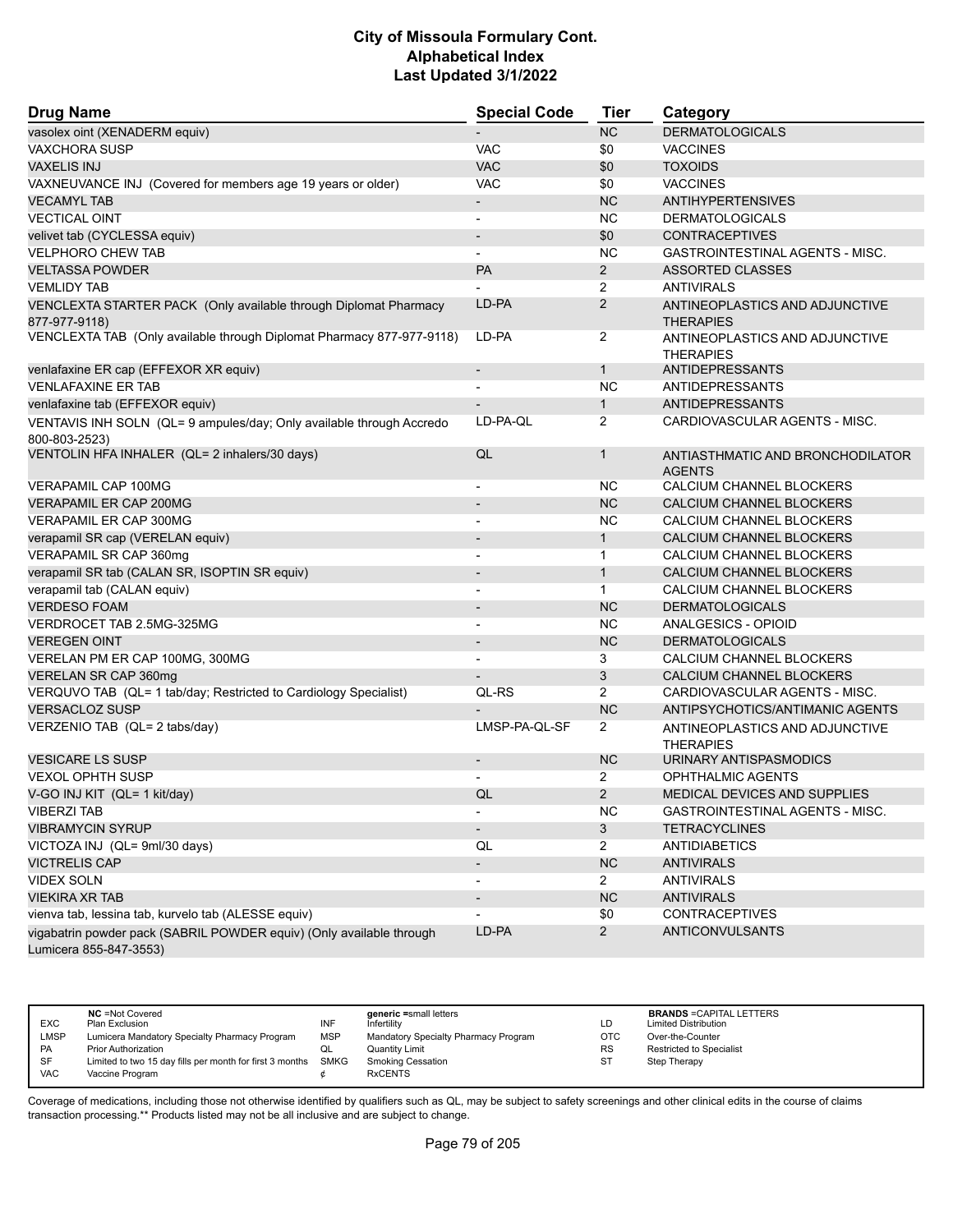| <b>Drug Name</b>                                                                           | <b>Special Code</b>      | <b>Tier</b>    | Category                                           |
|--------------------------------------------------------------------------------------------|--------------------------|----------------|----------------------------------------------------|
| vigabatrin tab (SABRIL equiv) (Only available through Lumicera<br>855-847-3553)            | LD-PA                    | 2              | <b>ANTICONVULSANTS</b>                             |
| vigadrone powder pack (Only available through PantheRx 855-726-8479)                       | LD-PA                    | $\overline{2}$ | ANTICONVULSANTS                                    |
| <b>VIGAMOX OPHTH SOLN</b>                                                                  | $\overline{a}$           | 3              | <b>OPHTHALMIC AGENTS</b>                           |
| <b>VIIBRYD STARTER KIT</b>                                                                 | $\overline{\phantom{a}}$ | <b>NC</b>      | <b>ANTIDEPRESSANTS</b>                             |
| <b>VIMOVO TAB</b>                                                                          | $\overline{\phantom{a}}$ | NC.            | ANALGESICS - ANTI-INFLAMMATORY                     |
| <b>VIMPAT SOLN</b>                                                                         |                          | $\overline{2}$ | ANTICONVULSANTS                                    |
| VIMPAT TAB (QL= 2 tabs/day)                                                                | QL                       | $\overline{2}$ | ANTICONVULSANTS                                    |
| viorele tab, kariva tab (MIRCETTE equiv)                                                   | $\overline{\phantom{a}}$ | \$0            | <b>CONTRACEPTIVES</b>                              |
| <b>VIRACEPT POWDER</b>                                                                     | $\blacksquare$           | $\overline{2}$ | <b>ANTIVIRALS</b>                                  |
| <b>VIRACEPT TAB</b>                                                                        | $\overline{\phantom{a}}$ | $\overline{2}$ | <b>ANTIVIRALS</b>                                  |
| <b>VIREAD TAB</b>                                                                          |                          | $\overline{2}$ | <b>ANTIVIRALS</b>                                  |
| <b>VISICOL TAB</b>                                                                         | $\overline{\phantom{a}}$ | 3              | <b>LAXATIVES</b>                                   |
| <b>VISTOGARD PAK</b>                                                                       | $\overline{\phantom{a}}$ | <b>NC</b>      | <b>ANTIDOTES</b>                                   |
| <b>VITAFOL STRIPS</b>                                                                      |                          | 3              | <b>MULTIVITAMINS</b>                               |
| vitamin D cap (RX strength only)                                                           |                          | $\mathbf{1}$   | <b>VITAMINS</b>                                    |
| vitamin D cap 1000unit                                                                     | <b>OTC</b>               | <b>NC</b>      | <b>VITAMINS</b>                                    |
| vitamin D cap 400unit                                                                      | <b>OTC</b>               | <b>NC</b>      | <b>VITAMINS</b>                                    |
| VITAMIN D TAB 400UNIT                                                                      | <b>OTC</b>               | <b>NC</b>      | <b>VITAMINS</b>                                    |
| <b>VITEKTA TAB</b>                                                                         |                          | $\overline{2}$ | <b>ANTIVIRALS</b>                                  |
| VITRAKVI CAP 100MG (QL= 2 caps/day; Only available through US<br>Bioservices 888-518-7246) | LD-PA-QL-SF              | $\overline{2}$ | ANTINEOPLASTICS AND ADJUNCTIVE<br><b>THERAPIES</b> |
| VITRAKVI CAP 25MG (QL= 6 caps/day; Only available through US                               | LD-PA-QL-SF              | $\overline{2}$ | ANTINEOPLASTICS AND ADJUNCTIVE                     |
| Bioservices 888-518-7246)                                                                  |                          |                | <b>THERAPIES</b>                                   |
| VITRAKVI SOLN (QL= 10ml/day; Only available through US Bioservices<br>888-518-7246)        | LD-PA-QL-SF              | $\overline{2}$ | ANTINEOPLASTICS AND ADJUNCTIVE<br><b>THERAPIES</b> |
| <b>VITRECYL IRON TAB</b>                                                                   | $\overline{a}$           | <b>NC</b>      | <b>MULTIVITAMINS</b>                               |
| <b>VITRECYL TAB</b>                                                                        | $\overline{\phantom{a}}$ | <b>NC</b>      | <b>MULTIVITAMINS</b>                               |
| <b>VIVELLE-DOT PATCH</b>                                                                   |                          | 3              | <b>ESTROGENS</b>                                   |
| <b>VIVITROL INJ</b>                                                                        | <b>LMSP</b>              | $\overline{2}$ | <b>ANTIDOTES</b>                                   |
| <b>VIVLODEX CAP</b>                                                                        |                          | NC.            | ANALGESICS - ANTI-INFLAMMATORY                     |
| VIVOTIF CAP (QL= 4 caps/fill)                                                              | QL-VAC                   | \$0            | <b>VACCINES</b>                                    |
| VIZIMPRO TAB (QL= 1 tab/day)                                                               | MSP-PA-QL-SF             | $\overline{2}$ | ANTINEOPLASTICS AND ADJUNCTIVE<br><b>THERAPIES</b> |
| <b>VOCABRIA TAB</b>                                                                        |                          | <b>NC</b>      | <b>ANTIVIRALS</b>                                  |
| <b>VOGELXO PUMP</b>                                                                        | $\overline{\phantom{a}}$ | NC.            | ANDROGENS-ANABOLIC                                 |
| <b>VOPAC 5 CREAM</b>                                                                       |                          | <b>NC</b>      | <b>DERMATOLOGICALS</b>                             |
| <b>VOPAC CREAM</b>                                                                         |                          | NC.            | <b>DERMATOLOGICALS</b>                             |
| <b>VOPAC GB CREAM</b>                                                                      |                          | NC             | <b>DERMATOLOGICALS</b>                             |
| voriconazole susp (VFEND equiv) (Restricted to Infectious Disease Specialist)              | RS                       | $\overline{2}$ | <b>ANTIFUNGALS</b>                                 |
| voriconazole tab (VFEND equiv) (Restricted to Infectious Disease Specialist)               | <b>RS</b>                | $\overline{2}$ | <b>ANTIFUNGALS</b>                                 |
| VOSEVI TAB (QL= 1 tab/day)                                                                 | LMSP-PA-QL               | $\overline{2}$ | <b>ANTIVIRALS</b>                                  |
| <b>VOTRIENT TAB</b>                                                                        | LMSP-PA-SF               | $\overline{2}$ | ANTINEOPLASTICS AND ADJUNCTIVE<br><b>THERAPIES</b> |
| VOXZOGO INJ                                                                                | $\overline{a}$           | <b>NC</b>      | ENDOCRINE AND METABOLIC AGENTS -<br>MISC.          |
| VP-PNV-DHA CAP                                                                             | $\overline{\phantom{a}}$ | 1              | <b>MULTIVITAMINS</b>                               |
| <b>VRAYLAR CAP</b>                                                                         |                          | <b>NC</b>      | ANTIPSYCHOTICS/ANTIMANIC AGENTS                    |
| <b>VRAYLAR PACK</b>                                                                        |                          | <b>NC</b>      | ANTIPSYCHOTICS/ANTIMANIC AGENTS                    |
| VSL#3 CAP                                                                                  | $\overline{\phantom{a}}$ | <b>NC</b>      | ANTIDIARRHEALS                                     |

| <b>EXC</b> | <b>NC</b> = Not Covered<br>Plan Exclusion                     | INF | generic =small letters<br>Infertility | LD         | <b>BRANDS = CAPITAL LETTERS</b><br><b>Limited Distribution</b> |
|------------|---------------------------------------------------------------|-----|---------------------------------------|------------|----------------------------------------------------------------|
| LMSP       | Lumicera Mandatory Specialty Pharmacy Program                 | MSP | Mandatory Specialty Pharmacy Program  | <b>OTC</b> | Over-the-Counter                                               |
| <b>PA</b>  | <b>Prior Authorization</b>                                    | QL  | Quantity Limit                        | <b>RS</b>  | Restricted to Specialist                                       |
| SF         | Limited to two 15 day fills per month for first 3 months SMKG |     | <b>Smoking Cessation</b>              | ST         | Step Therapy                                                   |
| <b>VAC</b> | Vaccine Program                                               |     | <b>RxCENTS</b>                        |            |                                                                |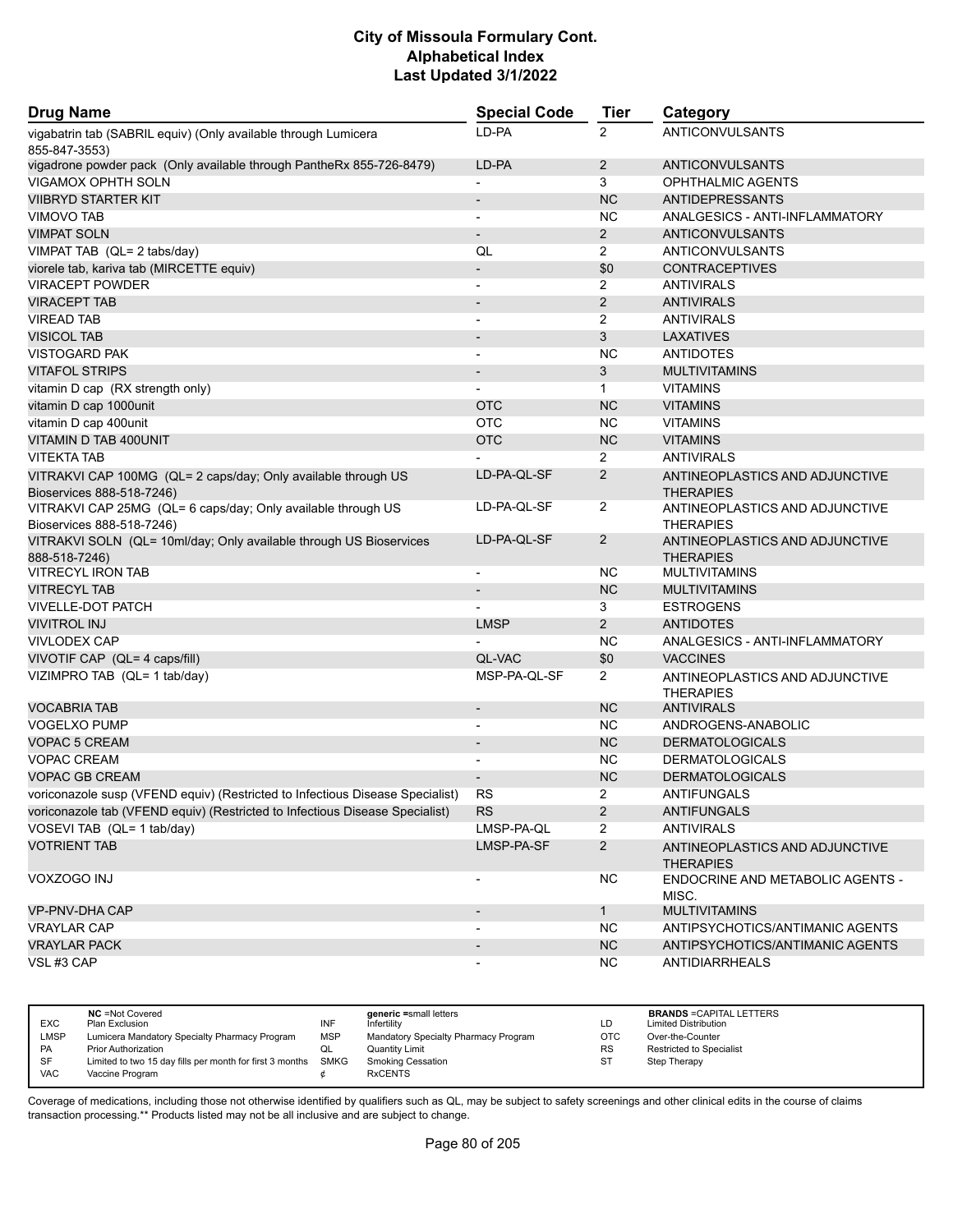| <b>Drug Name</b>                                                      | <b>Special Code</b>      | <b>Tier</b>    | Category                                                 |
|-----------------------------------------------------------------------|--------------------------|----------------|----------------------------------------------------------|
| <b>VTOL SOLN</b>                                                      |                          | <b>NC</b>      | ANALGESICS - NONNARCOTIC                                 |
| <b>VUITY OPHTH SOLN</b>                                               |                          | <b>NC</b>      | <b>OPHTHALMIC AGENTS</b>                                 |
| <b>VUMERITY CAP</b>                                                   |                          | <b>NC</b>      | PSYCHOTHERAPEUTIC AND                                    |
|                                                                       |                          |                | NEUROLOGICAL AGENTS - MISC.                              |
| <b>VYLEESI INJ</b>                                                    |                          | <b>EXC</b>     | PSYCHOTHERAPEUTIC AND                                    |
|                                                                       |                          |                | NEUROLOGICAL AGENTS - MISC.                              |
| VYNDAMAX CAP (QL= 1 cap/day)                                          | MSP-PA-QL                | $\overline{2}$ | CARDIOVASCULAR AGENTS - MISC.                            |
| VYNDAQEL CAP (QL= 4 caps/day)                                         | MSP-PA-QL                | $\overline{2}$ | CARDIOVASCULAR AGENTS - MISC.                            |
| VYTONE CREAM 1.9-1%                                                   | $\overline{\phantom{a}}$ | <b>NC</b>      | <b>DERMATOLOGICALS</b>                                   |
| <b>VYVANSE CAP</b>                                                    |                          | $\overline{2}$ | ADHD/ANTI-NARCOLEPSY/ANTI-OBESITY//<br><b>NOREXIANTS</b> |
| <b>VYVANSE CHEW TAB</b>                                               |                          | 2              | ADHD/ANTI-NARCOLEPSY/ANTI-OBESITY//                      |
|                                                                       |                          |                | <b>NOREXIANTS</b>                                        |
| <b>VYZULTA SOLN</b>                                                   |                          | <b>NC</b>      | <b>OPHTHALMIC AGENTS</b>                                 |
| WAKIX TAB (QL= 2 tabs/day; Only available through PantherRx Pharmacy  | LD-PA-QL                 | 2              | ADHD/ANTI-NARCOLEPSY/ANTI-OBESITY/                       |
| 855-726-8479)                                                         |                          |                | <b>NOREXIANTS</b>                                        |
| warfarin tab (COUMADIN equiv)                                         |                          | $\mathbf{1}$   | <b>ANTICOAGULANTS</b>                                    |
| <b>WEGOVY INJ</b>                                                     |                          | <b>EXC</b>     | ADHD/ANTI-NARCOLEPSY/ANTI-OBESITY//<br><b>NOREXIANTS</b> |
| <b>WELCHOL PACK</b>                                                   |                          | 3              | <b>ANTIHYPERLIPIDEMICS</b>                               |
| <b>WELCHOL TAB</b>                                                    |                          | 3              | <b>ANTIHYPERLIPIDEMICS</b>                               |
| <b>WELIREG TAB</b>                                                    |                          | <b>NC</b>      | ANTINEOPLASTICS AND ADJUNCTIVE                           |
|                                                                       |                          |                | <b>THERAPIES</b>                                         |
| <b>WESTCORT OINT</b>                                                  | $\overline{\phantom{a}}$ | <b>NC</b>      | <b>DERMATOLOGICALS</b>                                   |
| <b>WINLEVI CREAM</b>                                                  | $\blacksquare$           | <b>NC</b>      | <b>DERMATOLOGICALS</b>                                   |
| WOUND-DRESSING GELS                                                   |                          | <b>NC</b>      | <b>DERMATOLOGICALS</b>                                   |
| <b>WPR PLUS</b>                                                       | $\blacksquare$           | <b>NC</b>      | <b>DERMATOLOGICALS</b>                                   |
| <b>WYNZORA CREAM</b>                                                  |                          | <b>NC</b>      | <b>DERMATOLOGICALS</b>                                   |
| XADAGO TAB (QL= 1 tab/day)                                            | PA-QL                    | 3              | ANTIPARKINSON AGENTS                                     |
| <b>XALIX SOL</b>                                                      |                          | <b>NC</b>      | <b>DERMATOLOGICALS</b>                                   |
| XALKORI CAP (QL= 2 caps/day)                                          | MSP-PA-QL-SF             | $\overline{2}$ | ANTINEOPLASTICS AND ADJUNCTIVE<br><b>THERAPIES</b>       |
| <b>XAQUIL XR TAB</b>                                                  |                          | <b>NC</b>      | DIETARY PRODUCTS/DIETARY                                 |
|                                                                       |                          |                | <b>MANAGEMENT PRODUCTS</b>                               |
| <b>XARELTO STARTER PACK</b>                                           | $\overline{\phantom{a}}$ | $\overline{2}$ | ANTICOAGULANTS                                           |
| <b>XARELTO SUSP</b>                                                   |                          | <b>NC</b>      | ANTICOAGULANTS                                           |
| <b>XARELTO TAB</b>                                                    | $\overline{a}$           | $\overline{2}$ | ANTICOAGULANTS                                           |
| <b>XARTEMIS XR TAB</b>                                                |                          | <b>NC</b>      | ANALGESICS - OPIOID                                      |
| XATMEP SOLN (Prior Authorization required for members age 9 or older) | <b>PA</b>                | 3              | ANTINEOPLASTICS AND ADJUNCTIVE<br><b>THERAPIES</b>       |
| XCOPRI PAK 100-150MG (QL= 2 tabs/day)                                 | QL                       | 2              | ANTICONVULSANTS                                          |
| XCOPRI PAK 150-200MG (QL= 2 tabs/day)                                 | QL                       | $\overline{2}$ | ANTICONVULSANTS                                          |
| XCOPRI PAK 50-200MG (QL= 2 tabs/day)                                  | QL                       | $\overline{2}$ | ANTICONVULSANTS                                          |
| XCOPRI TAB 150MG, 200MG (QL= 2 tabs/day)                              | QL                       | 2              | ANTICONVULSANTS                                          |
| XCOPRI TAB 50MG, 100MG (QL= 1 tab/day)                                | QL                       | $\overline{2}$ | <b>ANTICONVULSANTS</b>                                   |
| XCOPRI TITRATION PAK 12.5-25MG (QL= 1 tab/day)                        | QL                       | $\overline{2}$ | ANTICONVULSANTS                                          |
| XCOPRI TITRATION PAK 150-200MG (QL= 1 tab/day)                        | QL                       | $\overline{c}$ | ANTICONVULSANTS                                          |
| XCOPRI TITRATION PAK 50-100MG (QL= 1 tab/day)                         | QL                       | $\overline{2}$ | ANTICONVULSANTS                                          |
| XELJANZ SOLN (QL= 10ml/day)                                           | LMSP-PA-QL               | $\overline{a}$ | ANALGESICS - ANTI-INFLAMMATORY                           |
| XELJANZ TAB (QL= 2 tabs/day)                                          | LMSP-PA-QL               | 2              | ANALGESICS - ANTI-INFLAMMATORY                           |
| XELJANZ XR TAB (QL= 1 tab/day)                                        | LMSP-PA-QL               | $\overline{2}$ | ANALGESICS - ANTI-INFLAMMATORY                           |
|                                                                       |                          |                |                                                          |

|            | <b>NC</b> = Not Covered                                       |     | generic =small letters               |           | <b>BRANDS = CAPITAL LETTERS</b> |
|------------|---------------------------------------------------------------|-----|--------------------------------------|-----------|---------------------------------|
| <b>EXC</b> | Plan Exclusion                                                | INF | Infertilitv                          | LD        | <b>Limited Distribution</b>     |
| LMSP       | Lumicera Mandatory Specialty Pharmacy Program                 | MSP | Mandatory Specialty Pharmacy Program | отс       | Over-the-Counter                |
| PA         | <b>Prior Authorization</b>                                    | QL  | Quantity Limit                       | <b>RS</b> | Restricted to Specialist        |
| SF         | Limited to two 15 day fills per month for first 3 months SMKG |     | <b>Smoking Cessation</b>             | ST        | Step Therapy                    |
| <b>VAC</b> | Vaccine Program                                               |     | <b>RxCENTS</b>                       |           |                                 |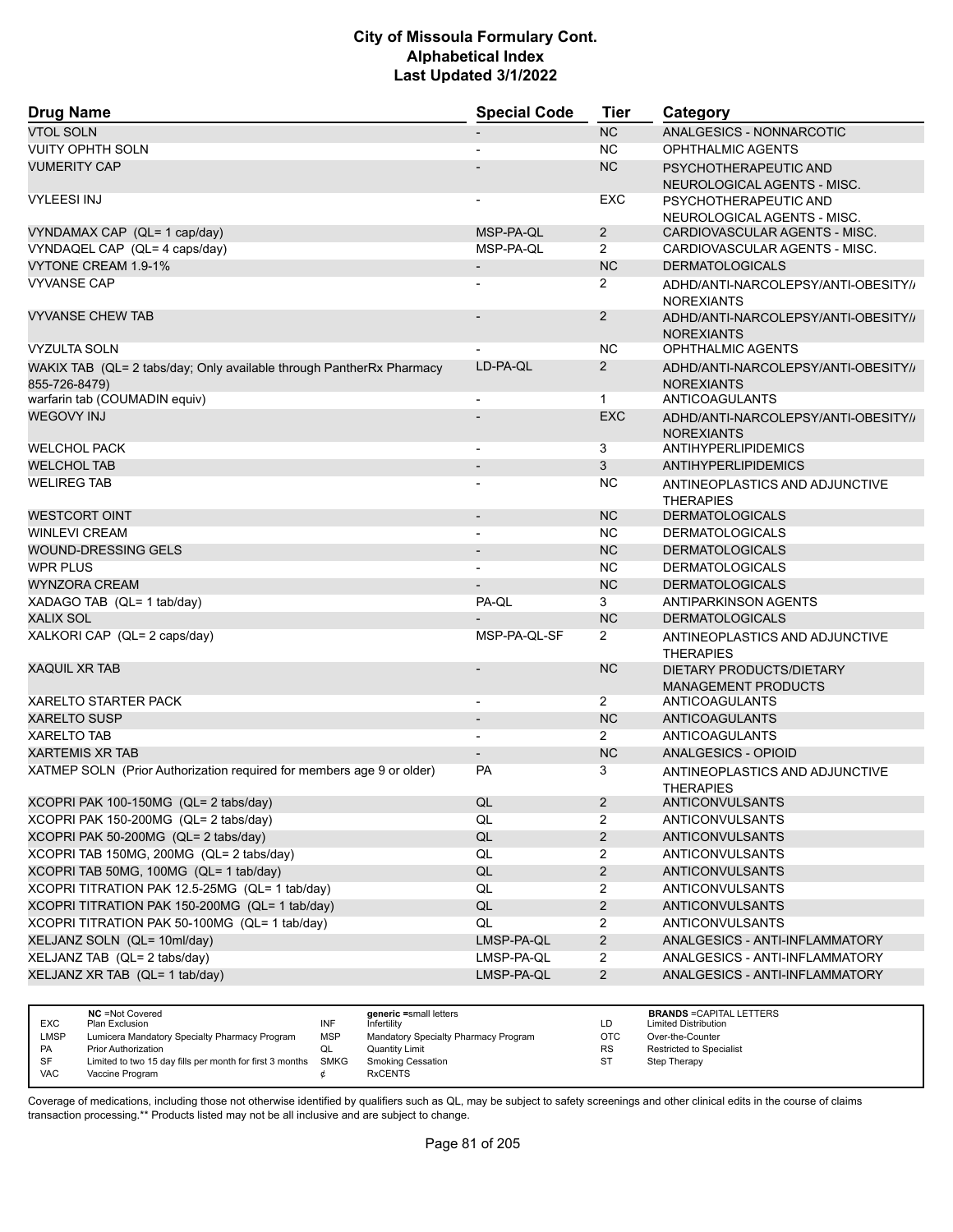| <b>Drug Name</b>                                                                                  | <b>Special Code</b>          | Tier           | Category                                                 |
|---------------------------------------------------------------------------------------------------|------------------------------|----------------|----------------------------------------------------------|
| <b>XELPROS OPHTH EMULSION</b>                                                                     |                              | <b>NC</b>      | <b>OPHTHALMIC AGENTS</b>                                 |
| XEMBIFY INJ (Only available through CVS Specialty 800-237-2767)                                   | LD-PA                        | $\overline{2}$ | PASSIVE IMMUNIZING AND TREATMENT<br><b>AGENTS</b>        |
| <b>XENADERM OINT</b>                                                                              |                              | <b>NC</b>      | <b>DERMATOLOGICALS</b>                                   |
| <b>XENAZINE TAB</b>                                                                               |                              | <b>NC</b>      | PSYCHOTHERAPEUTIC AND<br>NEUROLOGICAL AGENTS - MISC.     |
| <b>XENICAL CAP</b>                                                                                | $\overline{a}$               | EXC            | ADHD/ANTI-NARCOLEPSY/ANTI-OBESITY//<br><b>NOREXIANTS</b> |
| XENLETA TAB (QL= 14 tabs/180 days; Restricted to Infectious Disease<br>Specialist)                | QL-RS                        | $\overline{2}$ | <b>ANTI-INFECTIVE AGENTS - MISC.</b>                     |
| <b>XEPI CREAM</b>                                                                                 | $\overline{\phantom{a}}$     | <b>NC</b>      | <b>DERMATOLOGICALS</b>                                   |
| <b>XERESE CREAM</b>                                                                               | $\overline{a}$               | <b>NC</b>      | <b>DERMATOLOGICALS</b>                                   |
| <b>XERMELO TAB</b>                                                                                | $\overline{\phantom{0}}$     | <b>NC</b>      | GASTROINTESTINAL AGENTS - MISC.                          |
| <b>XHANCE NASAL EXHALER</b>                                                                       | $\qquad \qquad \blacksquare$ | <b>NC</b>      | NASAL AGENTS - SYSTEMIC AND TOPICAL                      |
| XIFAXAN TAB 200MG (QL= 9 tabs/3 days)                                                             | QL                           | 3              | ANTI-INFECTIVE AGENTS - MISC.                            |
| XIFAXAN TAB 550MG                                                                                 | $\overline{a}$               | 2              | <b>ANTI-INFECTIVE AGENTS - MISC.</b>                     |
| XIGDUO XR TAB 2.5-1000MG, 5-1000MG (QL= 2 tabs/day)                                               | QL                           | $\overline{2}$ | ANTIDIABETICS                                            |
| XIGDUO XR TAB 5-500MG, 10-500MG, 10-1000MG (QL= 1 tab/day)                                        | QL                           | 2              | <b>ANTIDIABETICS</b>                                     |
| <b>XIIDRA OPHTH SOLN</b>                                                                          | $\overline{\phantom{0}}$     | <b>NC</b>      | OPHTHALMIC AGENTS                                        |
| XODOL TAB 10MG-300MG                                                                              | $\overline{\phantom{a}}$     | <b>NC</b>      | ANALGESICS - OPIOID                                      |
| XODOL TAB 5MG-300MG                                                                               |                              | <b>NC</b>      | <b>ANALGESICS - OPIOID</b>                               |
| XODOL TAB 7.5MG-300MG                                                                             | $\overline{a}$               | <b>NC</b>      | ANALGESICS - OPIOID                                      |
| XOFLUZA TAB (QL= 2 tabs/fill)                                                                     | QL                           | 3              | <b>ANTIVIRALS</b>                                        |
| XOFLUZA TAB THERAPY PACK 40MG (QL= 1 tab/fill)                                                    | QL                           | 3              | <b>ANTIVIRALS</b>                                        |
| XOFLUZA TAB THERAPY PACK 80MG (QL= 1 tab/fill)                                                    | QL                           | 3              | <b>ANTIVIRALS</b>                                        |
| <b>XOLAIR SYRINGE</b>                                                                             | LMSP-PA                      | 2              | ANTIASTHMATIC AND BRONCHODILATOR<br><b>AGENTS</b>        |
| <b>XOLEGEL</b>                                                                                    |                              | <b>NC</b>      | <b>DERMATOLOGICALS</b>                                   |
| XOSPATA TAB (QL= 3 tabs/day; Only available through Biologics<br>800-850-4306)                    | LD-PA-QL-SF                  | $\overline{2}$ | ANTINEOPLASTICS AND ADJUNCTIVE<br><b>THERAPIES</b>       |
| XPOVIO PAK (QL= 32 tabs/28 days; Only available through Biologics<br>800-850-4306)                | LD-PA-QL-SF                  | $\overline{2}$ | ANTINEOPLASTICS AND ADJUNCTIVE<br><b>THERAPIES</b>       |
| XTAMPZA ER CAP (QL= 120 caps/30 days)                                                             | QL                           | 2              | <b>ANALGESICS - OPIOID</b>                               |
| <b>XTANDI CAP</b>                                                                                 |                              | <b>NC</b>      | ANTINEOPLASTICS AND ADJUNCTIVE<br><b>THERAPIES</b>       |
| <b>XTANDI TAB 40MG</b>                                                                            | $\overline{\phantom{a}}$     | <b>NC</b>      | ANTINEOPLASTICS AND ADJUNCTIVE<br><b>THERAPIES</b>       |
| <b>XTANDI TAB 80MG</b>                                                                            | $\overline{\phantom{a}}$     | NС             | ANTINEOPLASTICS AND ADJUNCTIVE<br><b>THERAPIES</b>       |
| XULTOPHY INJ (QL= 15ml/30 days)                                                                   | PA-QL                        | $\overline{2}$ | <b>ANTIDIABETICS</b>                                     |
| <b>XURIDEN POWDER</b>                                                                             |                              | NC.            | ENDOCRINE AND METABOLIC AGENTS -<br>MISC.                |
| <b>XYOSTED INJ</b>                                                                                |                              | <b>NC</b>      | ANDROGENS-ANABOLIC                                       |
| XYREM SOLN (QL= 540ml/30 days; Only available through Xyrem Certified<br>Pharmacy 1-866-997-3688) | LD-PA-QL                     | $\overline{2}$ | PSYCHOTHERAPEUTIC AND<br>NEUROLOGICAL AGENTS - MISC.     |
| <b>XYWAV SOLN</b>                                                                                 | $\qquad \qquad \blacksquare$ | NC             | PSYCHOTHERAPEUTIC AND<br>NEUROLOGICAL AGENTS - MISC.     |
| XYZAL SOLN                                                                                        |                              | EXC            | <b>ANTIHISTAMINES</b>                                    |
| <b>XYZAL TAB</b>                                                                                  | $\overline{\phantom{a}}$     | <b>EXC</b>     | <b>ANTIHISTAMINES</b>                                    |
| <b>XYZBAC TAB</b>                                                                                 |                              | NC.            | DIETARY PRODUCTS/DIETARY<br>MANAGEMENT PRODUCTS          |

|             | <b>NC</b> = Not Covered                                  |             | generic =small letters               |           | <b>BRANDS = CAPITAL LETTERS</b> |
|-------------|----------------------------------------------------------|-------------|--------------------------------------|-----------|---------------------------------|
| <b>EXC</b>  | Plan Exclusion                                           | INF         | Infertilitv                          | LC        | <b>Limited Distribution</b>     |
| <b>LMSP</b> | Lumicera Mandatory Specialty Pharmacy Program            | <b>MSP</b>  | Mandatory Specialty Pharmacy Program | OTC       | Over-the-Counter                |
| <b>PA</b>   | <b>Prior Authorization</b>                               | QL          | Quantity Limit                       | <b>RS</b> | <b>Restricted to Specialist</b> |
| SF          | Limited to two 15 day fills per month for first 3 months | <b>SMKG</b> | <b>Smoking Cessation</b>             | <b>ST</b> | Step Therapy                    |
| <b>VAC</b>  | Vaccine Program                                          |             | <b>RxCENTS</b>                       |           |                                 |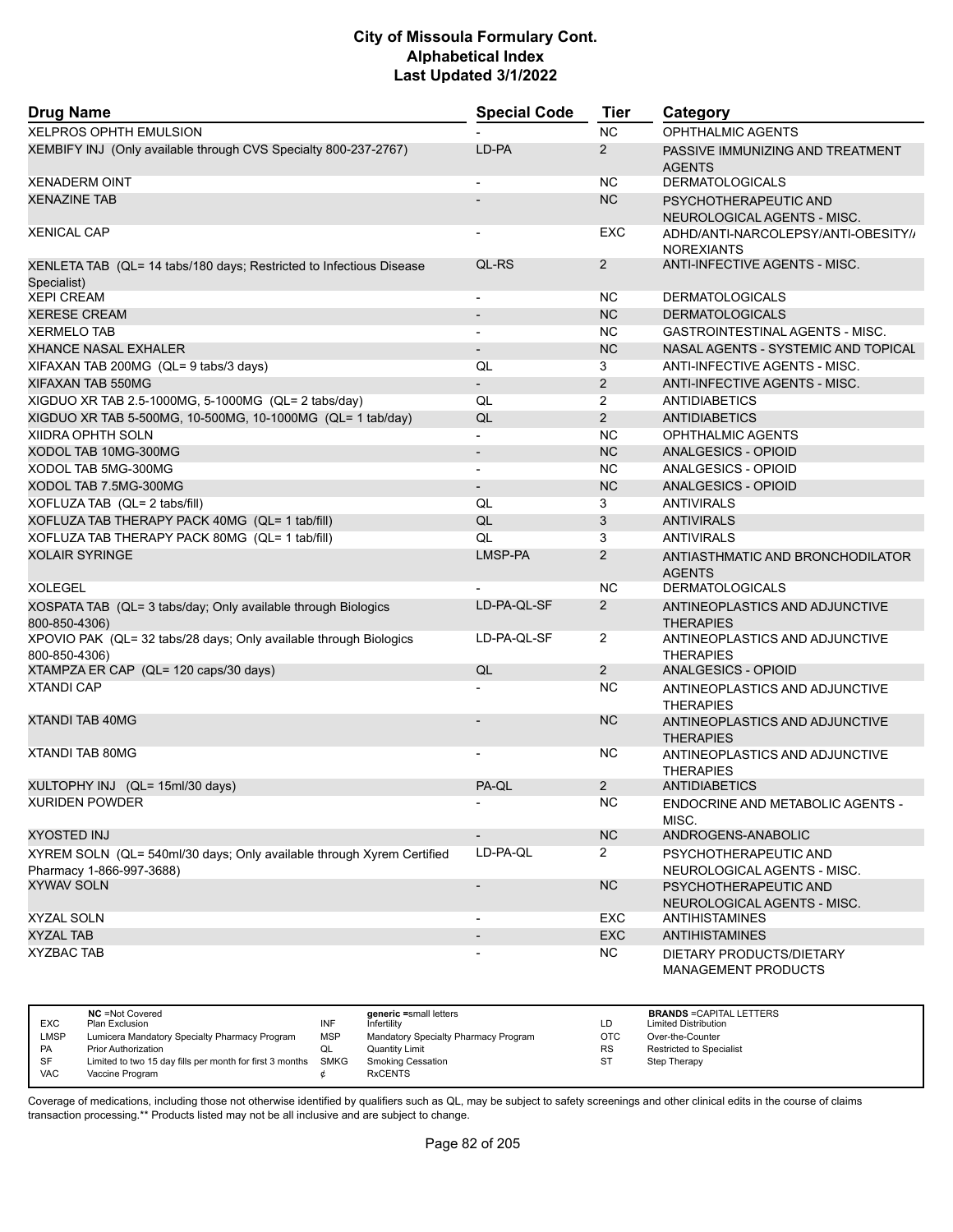| <b>Drug Name</b>                                                                      | <b>Special Code</b>          | <b>Tier</b>    | Category                                                   |
|---------------------------------------------------------------------------------------|------------------------------|----------------|------------------------------------------------------------|
| <b>YAZ TAB</b>                                                                        |                              | <b>NC</b>      | <b>CONTRACEPTIVES</b>                                      |
| YBUPHEN TAB                                                                           |                              | <b>NC</b>      | ANALGESICS - ANTI-INFLAMMATORY                             |
| YODOXIN TAB                                                                           |                              | 3              | <b>AMEBICIDES</b>                                          |
| YONSA TAB                                                                             |                              | <b>NC</b>      | ANTINEOPLASTICS AND ADJUNCTIVE<br><b>THERAPIES</b>         |
| YOSPRALA TAB                                                                          | $\overline{\phantom{a}}$     | <b>NC</b>      | <b>HEMATOLOGICAL AGENTS - MISC.</b>                        |
| YUPELRI SOLN                                                                          | $\qquad \qquad \blacksquare$ | <b>NC</b>      | ANTIASTHMATIC AND BRONCHODILATOR<br><b>AGENTS</b>          |
| <b>ZADITOR OPHTH SOLN</b>                                                             | <b>OTC</b>                   | <b>NC</b>      | <b>OPHTHALMIC AGENTS</b>                                   |
| zafemy patch (XULANE equiv)                                                           |                              | \$0            | <b>CONTRACEPTIVES</b>                                      |
| zafirlukast tab (ACCOLATE equiv)                                                      |                              | $\overline{2}$ | ANTIASTHMATIC AND BRONCHODILATOR<br><b>AGENTS</b>          |
| zaleplon cap (SONATA equiv)                                                           | $\overline{\phantom{a}}$     | 1              | <b>HYPNOTICS/SEDATIVES/SLEEP DISORDEF</b><br><b>AGENTS</b> |
| ZANTAC EFFER TAB                                                                      |                              | <b>NC</b>      | <b>ULCER DRUGS</b>                                         |
| ZARXIO INJ                                                                            | <b>LMSP</b>                  | $\overline{2}$ | <b>HEMATOPOIETIC AGENTS</b>                                |
| ZAVESCA CAP                                                                           | $\overline{\phantom{a}}$     | <b>NC</b>      | <b>HEMATOPOIETIC AGENTS</b>                                |
| <b>ZECUITY PAD</b>                                                                    | $\blacksquare$               | <b>NC</b>      | <b>MIGRAINE PRODUCTS</b>                                   |
| ZEGALOGUE INJ (QL= 2 inj/fill)                                                        | QL                           | $\overline{2}$ | <b>ANTIDIABETICS</b>                                       |
| <b>ZEGERID CAP</b>                                                                    |                              | <b>NC</b>      | <b>ULCER DRUGS</b>                                         |
| <b>ZEGERID CAP OTC</b>                                                                | <b>OTC</b>                   | 1              | <b>ULCER DRUGS</b>                                         |
| ZEGERID POWDER PACK                                                                   |                              | <b>NC</b>      | <b>ULCER DRUGS</b>                                         |
| ZEJULA CAP (QL= 3 caps/day; Only available through Diplomat Pharmacy<br>877-977-9118) | LD-PA-QL-SF                  | $\overline{2}$ | ANTINEOPLASTICS AND ADJUNCTIVE<br><b>THERAPIES</b>         |
| <b>ZELAPAR ODT</b>                                                                    |                              | <b>NC</b>      | <b>ANTIPARKINSON AGENTS</b>                                |
| ZELBORAF TAB (QL= 8 tabs/day)                                                         | MSP-PA-QL                    | $\overline{2}$ | ANTINEOPLASTICS AND ADJUNCTIVE<br><b>THERAPIES</b>         |
| <b>ZELNORM TAB</b>                                                                    | $\overline{\phantom{a}}$     | <b>NC</b>      | GASTROINTESTINAL AGENTS - MISC.                            |
| <b>ZENZEDI TAB</b>                                                                    |                              | <b>NC</b>      | ADHD/ANTI-NARCOLEPSY/ANTI-OBESITY//<br><b>NOREXIANTS</b>   |
| zenzedi tab 10mg (DEXEDRINE equiv)                                                    |                              | <b>NC</b>      | ADHD/ANTI-NARCOLEPSY/ANTI-OBESITY//<br><b>NOREXIANTS</b>   |
| zenzedi tab 5mg (DEXEDRINE equiv)                                                     |                              | <b>NC</b>      | ADHD/ANTI-NARCOLEPSY/ANTI-OBESITY//<br><b>NOREXIANTS</b>   |
| <b>ZEPATIER TAB</b>                                                                   |                              | <b>NC</b>      | <b>ANTIVIRALS</b>                                          |
| ZEPOSIA CAP (QL= 1 cap/day)                                                           | LMSP-PA-QL                   | $\overline{2}$ | PSYCHOTHERAPEUTIC AND<br>NEUROLOGICAL AGENTS - MISC.       |
| ZEPOSIA STARTER PACK (QL= 1 cap/day)                                                  | LMSP-PA-QL                   | $\overline{2}$ | PSYCHOTHERAPEUTIC AND<br>NEUROLOGICAL AGENTS - MISC.       |
| <b>ZERIT SOLN</b>                                                                     |                              | 3              | ANTIVIRALS                                                 |
| ZERVIATE OPHTH SOLN                                                                   |                              | NC             | OPHTHALMIC AGENTS                                          |
| <b>ZETIA TAB</b>                                                                      | $\overline{\phantom{a}}$     | NC             | <b>ANTIHYPERLIPIDEMICS</b>                                 |
| ZETONNA NASAL SPRAY                                                                   |                              | <b>NC</b>      | NASAL AGENTS - SYSTEMIC AND TOPICAL                        |
| <b>ZIANA GEL</b>                                                                      | $\overline{\phantom{m}}$     | NC             | <b>DERMATOLOGICALS</b>                                     |
| zidovudine cap (RETROVIR equiv)                                                       | ٠                            | $\overline{2}$ | <b>ANTIVIRALS</b>                                          |
| zidovudine syrup (RETROVIR equiv)                                                     |                              | $\overline{2}$ | <b>ANTIVIRALS</b>                                          |
| zidovudine tab (RETROVIR equiv)                                                       |                              | $\overline{2}$ | <b>ANTIVIRALS</b>                                          |
| ZIEXTENZO INJ                                                                         | <b>LMSP</b>                  | $2^{\circ}$    | <b>HEMATOPOIETIC AGENTS</b>                                |
| ZILACAINE PAK                                                                         |                              | NC             | <b>DERMATOLOGICALS</b>                                     |
| zileuton ER tab (ZYFLO CR equiv)                                                      |                              | NC             | ANTIASTHMATIC AND BRONCHODILATOR<br><b>AGENTS</b>          |

|            | <b>NC</b> = Not Covered                                       |            | generic =small letters               |           | <b>BRANDS = CAPITAL LETTERS</b> |
|------------|---------------------------------------------------------------|------------|--------------------------------------|-----------|---------------------------------|
| <b>EXC</b> | Plan Exclusion                                                | INF        | Infertility                          | LD        | <b>Limited Distribution</b>     |
| LMSP       | Lumicera Mandatory Specialty Pharmacy Program                 | <b>MSP</b> | Mandatory Specialty Pharmacy Program | OTC       | Over-the-Counter                |
| <b>PA</b>  | Prior Authorization                                           |            | Quantity Limit                       | <b>RS</b> | Restricted to Specialist        |
| SF         | Limited to two 15 day fills per month for first 3 months SMKG |            | <b>Smoking Cessation</b>             | S1        | Step Therapy                    |
| <b>VAC</b> | Vaccine Program                                               |            | <b>RxCENTS</b>                       |           |                                 |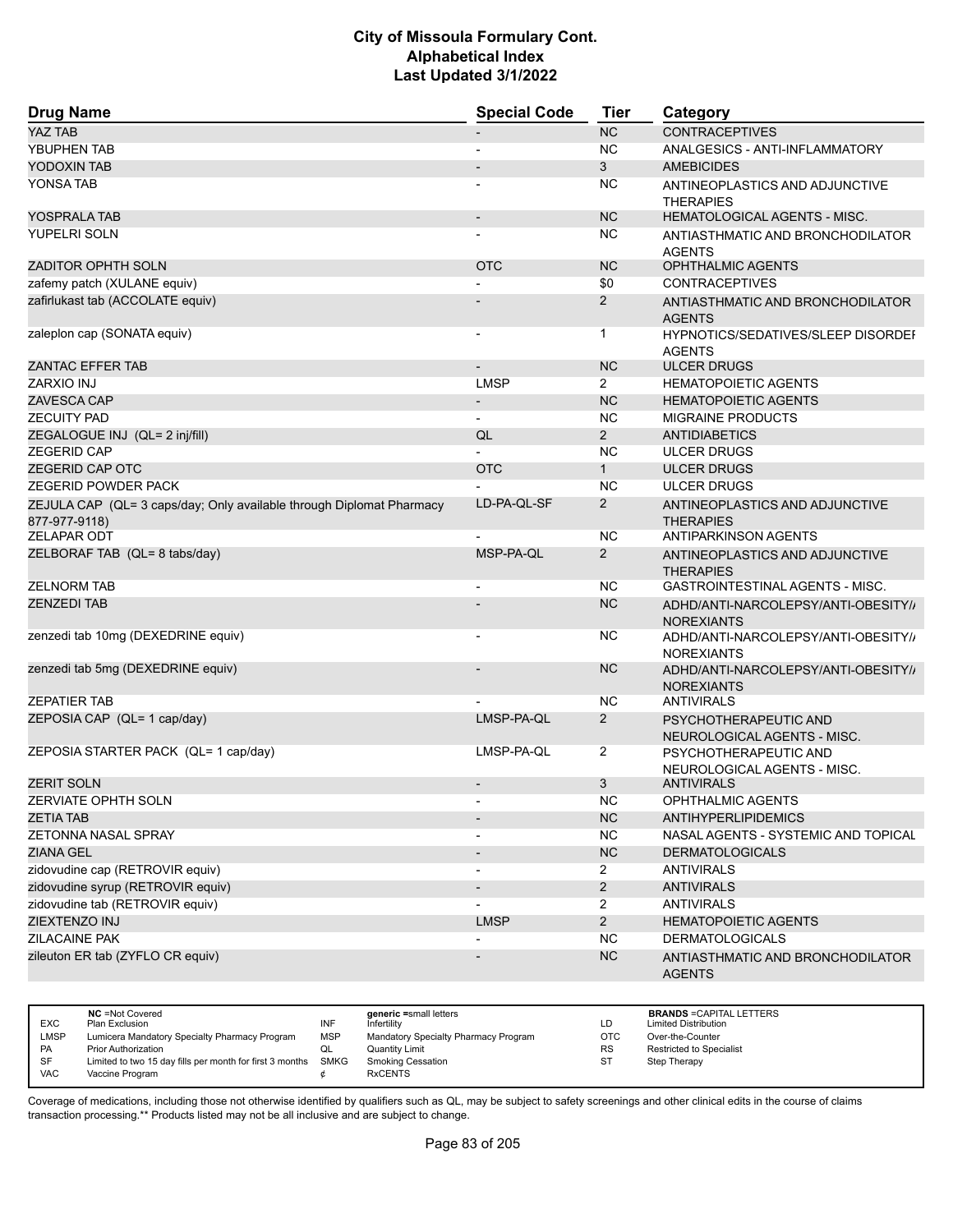| <b>Drug Name</b>                                                                             | <b>Special Code</b>          | <b>Tier</b>    | Category                                                   |
|----------------------------------------------------------------------------------------------|------------------------------|----------------|------------------------------------------------------------|
| <b>ZILXI FOAM</b>                                                                            |                              | <b>NC</b>      | <b>DERMATOLOGICALS</b>                                     |
| <b>ZIMHI SOLN</b>                                                                            |                              | <b>NC</b>      | ANTIDOTES AND SPECIFIC ANTAGONISTS                         |
| ZINBRYTA INJ                                                                                 |                              | <b>NC</b>      | PSYCHOTHERAPEUTIC AND                                      |
|                                                                                              |                              |                | NEUROLOGICAL AGENTS - MISC.                                |
| zinc sulfate cap                                                                             | $\overline{a}$               | $\mathbf{1}$   | <b>MINERALS &amp; ELECTROLYTES</b>                         |
| <b>ZIOPTAN OPHTH SOLN</b>                                                                    | $\overline{a}$               | <b>NC</b>      | OPHTHALMIC AGENTS                                          |
| ziprasidone cap (GEODON equiv)                                                               |                              | $\mathbf{1}$   | ANTIPSYCHOTICS/ANTIMANIC AGENTS                            |
| <b>ZIPSOR CAP</b>                                                                            | $\blacksquare$               | <b>NC</b>      | ANALGESICS - ANTI-INFLAMMATORY                             |
| <b>ZIRGAN OPHTH GEL</b>                                                                      | $\overline{\phantom{a}}$     | $\overline{2}$ | <b>OPHTHALMIC AGENTS</b>                                   |
| ZITHROMAX POWDER PACK                                                                        |                              | 3              | <b>MACROLIDES</b>                                          |
| <b>ZMAX SUSP</b>                                                                             | $\qquad \qquad \blacksquare$ | 3              | <b>MACROLIDES</b>                                          |
| ZOCOR TAB 80MG                                                                               |                              | <b>NC</b>      | ANTIHYPERLIPIDEMICS                                        |
| ZOHYDRO ER CAP                                                                               |                              | <b>NC</b>      | ANALGESICS - OPIOID                                        |
| ZOKINVY CAP (QL= 4 caps/day; Only available through US Bioservices<br>888-518-7246)          | LD-PA-QL                     | $\overline{2}$ | MISCELLANEOUS THERAPEUTIC CLASSES                          |
| <b>ZOLINZA CAP</b>                                                                           | LMSP-PA-SF                   | $\overline{2}$ | ANTINEOPLASTICS AND ADJUNCTIVE<br><b>THERAPIES</b>         |
| zolmitriptan nasal spray (ZOLMITRIPTAN, ZOMIG equiv) (QL= 6 sprays/fill, 2<br>fills/30 days) | QL                           | 3              | <b>MIGRAINE PRODUCTS</b>                                   |
| zolmitriptan ODT (ZOMIG equiv) (QL= 9 tabs/fill, 2 fills/30 days)                            | QL                           | $\overline{2}$ | <b>MIGRAINE PRODUCTS</b>                                   |
| ZOLMITRIPTAN SPRAY, ZOMIG SPRAY (QL= 6 sprays/fill, 2 fills/30 days)                         | QL                           | 3              | <b>MIGRAINE PRODUCTS</b>                                   |
| zolmitriptan tab (ZOMIG equiv) (QL= 9 tabs/fill, 2 fills/30 days)                            | QL                           | 2              | <b>MIGRAINE PRODUCTS</b>                                   |
| <b>ZOLPAK KIT</b>                                                                            |                              | <b>NC</b>      | <b>DERMATOLOGICALS</b>                                     |
| zolpidem ER tab (AMBIEN CR equiv) (QL= 1 tab/day)                                            | QL                           | $\overline{2}$ | HYPNOTICS/SEDATIVES/SLEEP DISORDEF<br><b>AGENTS</b>        |
| zolpidem tab (AMBIEN equiv) (QL= 1 tab/day)                                                  | QL                           | $\mathbf{1}$   | <b>HYPNOTICS</b>                                           |
| zolpidem tartrate SL tab (INTERMEZZO equiv)                                                  |                              | <b>NC</b>      | <b>HYPNOTICS/SEDATIVES/SLEEP DISORDEI</b><br><b>AGENTS</b> |
| ZOLPIDEM TARTRATE SL TAB 1.75MG                                                              |                              | <b>NC</b>      | HYPNOTICS/SEDATIVES/SLEEP DISORDEI<br><b>AGENTS</b>        |
| ZOLPIDEM TARTRATE SL TAB 3.5MG                                                               |                              | <b>NC</b>      | HYPNOTICS/SEDATIVES/SLEEP DISORDEF<br><b>AGENTS</b>        |
| <b>ZOLPIMIST SPRAY</b>                                                                       |                              | <b>NC</b>      | HYPNOTICS/SEDATIVES/SLEEP DISORDEI<br><b>AGENTS</b>        |
| ZONATUSS CAP 150MG                                                                           | $\overline{\phantom{a}}$     | <b>NC</b>      | COUGH/COLD/ALLERGY                                         |
| zonisamide cap (ZONEGRAN equiv)                                                              |                              | $\mathbf 1$    | ANTICONVULSANTS                                            |
| ZONTIVITY TAB (Restricted to Cardiology Specialist)                                          | <b>RS</b>                    | 3              | <b>HEMATOLOGICAL AGENTS - MISC.</b>                        |
| <b>ZORPRIN TAB</b>                                                                           |                              | 3              | ANALGESICS - NONNARCOTIC                                   |
| ZORVOLEX CAP                                                                                 |                              | <b>NC</b>      | ANALGESICS - ANTI-INFLAMMATORY                             |
| ZOSTAVAX INJ (Covered for members age 50 or older)                                           | <b>VAC</b>                   | \$0            | <b>VACCINES</b>                                            |
| ZOVIRAX OINT                                                                                 |                              | NC.            | <b>DERMATOLOGICALS</b>                                     |
| ZUBSOLV SL TAB                                                                               |                              | $\overline{2}$ | ANALGESICS - OPIOID                                        |
| <b>ZUPLENZ SL FILM</b>                                                                       |                              | NC             | <b>ANTIEMETICS</b>                                         |
| <b>ZURAMPIC TAB</b>                                                                          |                              | NC.            | <b>GOUT AGENTS</b>                                         |
| <b>ZYCLARA CREAM</b>                                                                         |                              | NC             | <b>DERMATOLOGICALS</b>                                     |
| ZYDELIG TAB (Only available through Diplomat Pharmacy 877-977-9118)                          | LD-PA                        | $\mathbf{2}$   | ANTINEOPLASTICS AND ADJUNCTIVE<br><b>THERAPIES</b>         |
| <b>ZYFLO TAB</b>                                                                             | $\overline{\phantom{m}}$     | <b>NC</b>      | ANTIASTHMATIC AND BRONCHODILATOR<br><b>AGENTS</b>          |
| ZYKADIA CAP (QL= 3 caps/day)                                                                 | LMSP-PA-QL-SF                | $\overline{2}$ | ANTINEOPLASTICS AND ADJUNCTIVE<br><b>THERAPIES</b>         |

| <b>EXC</b>  | <b>NC</b> = Not Covered                                  |            | generic =small letters               |            | <b>BRANDS = CAPITAL LETTERS</b> |
|-------------|----------------------------------------------------------|------------|--------------------------------------|------------|---------------------------------|
|             | Plan Exclusion                                           | INF        | Infertility                          | LD         | <b>Limited Distribution</b>     |
| <b>LMSP</b> | Lumicera Mandatory Specialty Pharmacy Program            | <b>MSP</b> | Mandatory Specialty Pharmacy Program | <b>OTC</b> | Over-the-Counter                |
| <b>PA</b>   | <b>Prior Authorization</b>                               | QL         | Quantity Limit                       | <b>RS</b>  | <b>Restricted to Specialist</b> |
| SF          | Limited to two 15 day fills per month for first 3 months | SMKG       | <b>Smoking Cessation</b>             | <b>ST</b>  | Step Therapy                    |
| <b>VAC</b>  | Vaccine Program                                          |            | <b>RxCENTS</b>                       |            |                                 |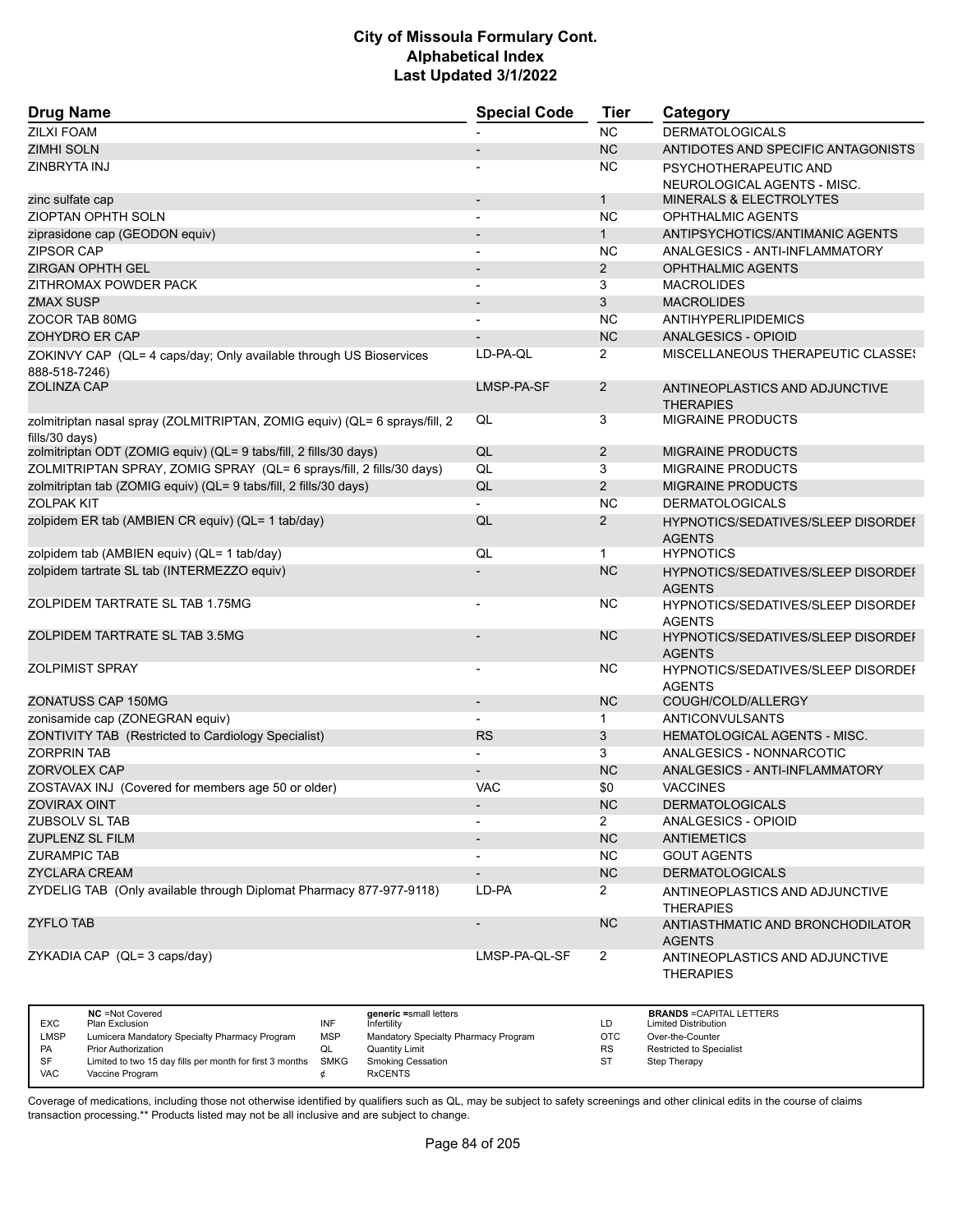| <b>Drug Name</b>                                             | <b>Special Code</b>      | Tier           | Category                                           |
|--------------------------------------------------------------|--------------------------|----------------|----------------------------------------------------|
| ZYKADIA TAB (QL= 3 tabs/day)                                 | LMSP-PA-QL-SF            | $\overline{2}$ | ANTINEOPLASTICS AND ADJUNCTIVE<br><b>THERAPIES</b> |
| ZYLET OPHTH SUSP (QL= 5ml/fill (10ml bottle is Not Covered)) | QL                       |                | OPHTHALMIC AGENTS                                  |
| ZYLOTROL-L KIT                                               | $\overline{\phantom{0}}$ | <b>NC</b>      | <b>DERMATOLOGICALS</b>                             |
| ZYMAXID OPHTH SOLN                                           | $\overline{\phantom{0}}$ |                | OPHTHALMIC AGENTS                                  |
| ZYPITAMAG TAB                                                | $\overline{\phantom{0}}$ | <b>NC</b>      | ANTIHYPERLIPIDEMICS                                |

| <b>EXC</b><br><b>LMSP</b><br>PA<br>SF | <b>NC</b> = Not Covered<br>Plan Exclusion<br>Lumicera Mandatory Specialty Pharmacy Program<br><b>Prior Authorization</b><br>Limited to two 15 day fills per month for first 3 months | INF<br><b>MSP</b><br>QL<br><b>SMKG</b> | generic =small letters<br>Infertility<br>Mandatory Specialty Pharmacy Program<br>Quantity Limit<br><b>Smoking Cessation</b> | LD<br>OTC<br><b>RS</b> | <b>BRANDS = CAPITAL LETTERS</b><br><b>Limited Distribution</b><br>Over-the-Counter<br>Restricted to Specialist<br>Step Therapy |
|---------------------------------------|--------------------------------------------------------------------------------------------------------------------------------------------------------------------------------------|----------------------------------------|-----------------------------------------------------------------------------------------------------------------------------|------------------------|--------------------------------------------------------------------------------------------------------------------------------|
| <b>VAC</b>                            | Vaccine Program                                                                                                                                                                      |                                        | <b>RxCENTS</b>                                                                                                              |                        |                                                                                                                                |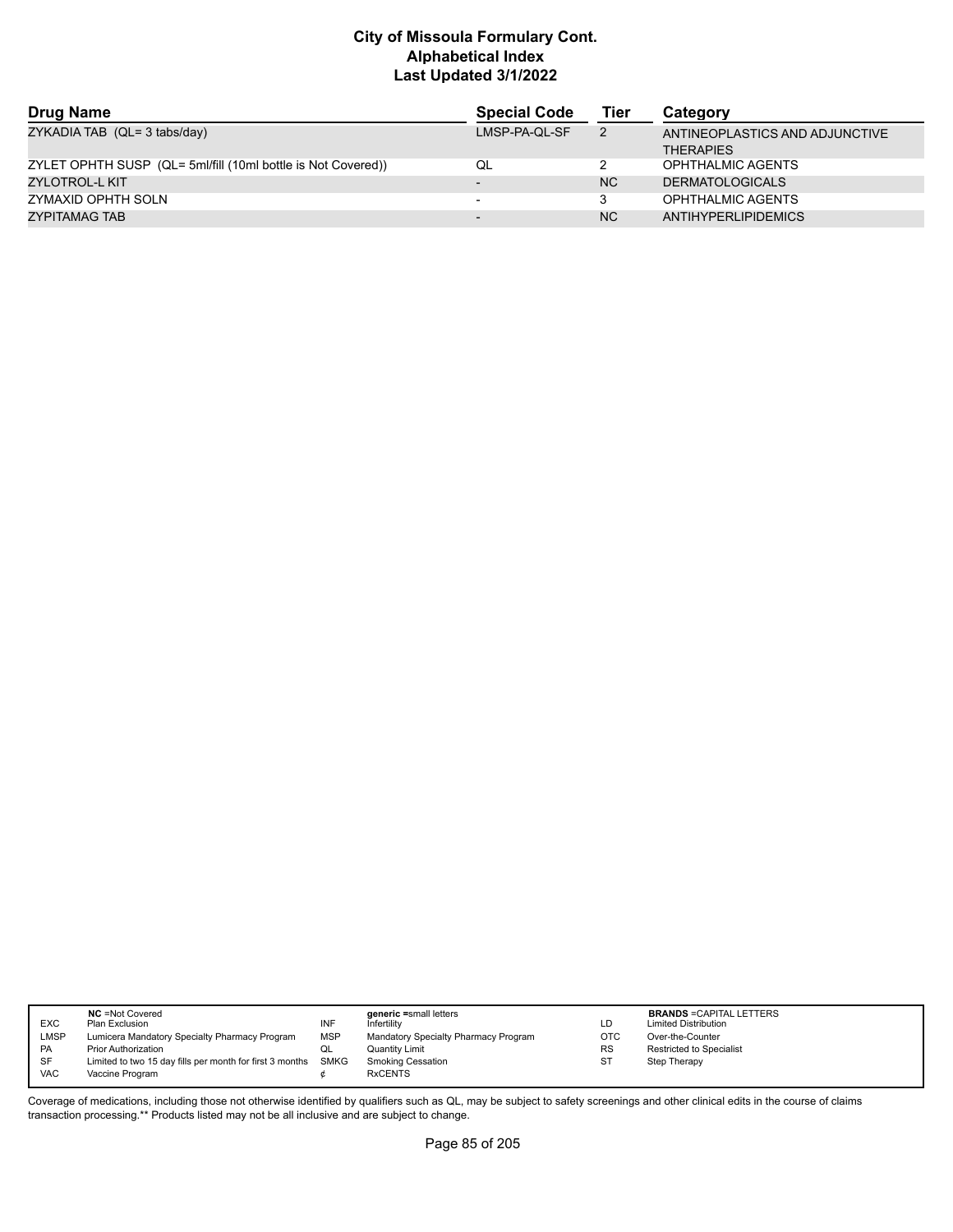## **DrugName Special Code Tier**

### **ADHD/ANTI-NARCOLEPSY/ANTI-OBESITY/ANOREXIANTS**

| <b>AMPHETAMINES</b>                                                                  |                          |                |
|--------------------------------------------------------------------------------------|--------------------------|----------------|
| amphetamine/dextroamphetamine ER cap (ADDERALL XR equiv)                             |                          | $\mathbf 1$    |
| amphetamine/dextroamphetamine tab (ADDERALL equiv)                                   |                          | $\mathbf{1}$   |
| dextroamphetamine tab (DEXEDRINE equiv)                                              |                          | 1              |
| dextroamphetamine ER cap (DEXEDRINE equiv)                                           |                          | $\overline{2}$ |
| <b>VYVANSE CAP</b>                                                                   |                          | 2              |
| <b>VYVANSE CHEW TAB</b>                                                              |                          | $\overline{2}$ |
| dextroamphetamine soln (PROCENTRA equiv)                                             | $\overline{\phantom{a}}$ | 3              |
| <b>ADDERALL XR CAP</b>                                                               |                          | <b>NC</b>      |
| <b>ADZENYS ER SUSP</b>                                                               | $\overline{\phantom{a}}$ | <b>NC</b>      |
| <b>ADZENYS XR TAB</b>                                                                |                          | <b>NC</b>      |
| AMPHETAMINE ER SUSP, DYANAVEL XR SUSP                                                |                          | <b>NC</b>      |
| amphetamine tab (EVEKEO equiv)                                                       |                          | <b>NC</b>      |
| dextroamphetamine sulfate tab 15mg (ZENZEDI equiv)                                   |                          | <b>NC</b>      |
| dextroamphetamine sulfate tab 20mg (ZENZEDI equiv)                                   |                          | <b>NC</b>      |
| dextroamphetamine sulfate tab 30mg (ZENZEDI equiv)                                   |                          | <b>NC</b>      |
| <b>EVEKEO ODT</b>                                                                    |                          | <b>NC</b>      |
| methamphetamine tab (DESOXYN equiv)                                                  | $\overline{\phantom{a}}$ | <b>NC</b>      |
| <b>MYDAYIS CAP</b>                                                                   |                          | <b>NC</b>      |
| <b>ZENZEDI TAB</b>                                                                   |                          | <b>NC</b>      |
| zenzedi tab 10mg (DEXEDRINE equiv)                                                   |                          | <b>NC</b>      |
| zenzedi tab 5mg (DEXEDRINE equiv)                                                    |                          | <b>NC</b>      |
| <b>ANALEPTICS</b>                                                                    |                          |                |
| caffeine citrate soln (CAFCIT equiv) (Only covered for members less than 1 year old) |                          | 2              |
| <b>CAFCIT INJ</b>                                                                    |                          | NC.            |
| <b>ANOREXIANTS NON-AMPHETAMINE</b>                                                   |                          |                |
| benzphetamine tab                                                                    | $\overline{\phantom{a}}$ | <b>EXC</b>     |
| DIETHYLPROPION ER TAB                                                                |                          | <b>EXC</b>     |
| diethylpropion tab                                                                   |                          | EXC            |
| <b>LOMAIRA TAB</b>                                                                   | $\overline{\phantom{a}}$ | EXC            |
| PHENDIMETRAZINE ER TAB                                                               |                          | <b>EXC</b>     |
| phendimetrazine tab (BONTRIL PDM equiv)                                              | $\overline{\phantom{a}}$ | EXC            |
| <b>PLENITY CAP</b>                                                                   |                          | EXC            |
| <b>ANTI-OBESITY AGENTS</b>                                                           |                          |                |
| IMCIVREE INJ (QL= 1 inj/day; Only available through PantherRx Pharmacy 855-726-8479) | LD-PA-QL                 | $\overline{2}$ |
| <b>WEGOVY INJ</b>                                                                    | $\overline{\phantom{a}}$ | EXC            |
| <b>XENICAL CAP</b>                                                                   |                          | EXC            |
| ATTENTION-DEFICIT/HYPERACTIVITY DISORDER (ADHD) AGENTS                               |                          |                |
| guanfacine ER tab (INTUNIV equiv)                                                    |                          | $\mathbf{1}$   |
| atomoxetine cap (STRATTERA CAP equiv)                                                |                          | 2              |
| clonidine ER tab (KAPVAY equiv)                                                      |                          | 2              |
| <b>KAPVAY TAB</b>                                                                    |                          | 3              |
| <b>QELBREE ER CAP</b>                                                                |                          | <b>NC</b>      |
| DOPAMINE AND NOREPINEPHRINE REUPTAKE INHIBITORS (DNRIS)                              |                          |                |
| SUNOSI TAB (QL= 1 tab/day)                                                           | PA-QL                    | $\overline{2}$ |
|                                                                                      |                          |                |
|                                                                                      |                          |                |

**Note:** Unless otherwise specifically noted, all strengths and forms of products listed in the formulary are covered.

| <b>EXC</b><br><b>LMSP</b><br><b>PA</b> | <b>NC</b> = Not Covered<br>Plan Exclusion<br>Lumicera Mandatory Specialty Pharmacy Program<br><b>Prior Authorization</b> | INF<br>MSP<br>w∟ | generic =small letters<br>Infertility<br>Mandatory Specialty Pharmacy Program<br><b>Quantity Limit</b> | LD<br>ОТС<br><b>RS</b> | <b>BRANDS = CAPITAL LETTERS</b><br><b>Limited Distribution</b><br>Over-the-Counter<br><b>Restricted to Specialist</b> |
|----------------------------------------|--------------------------------------------------------------------------------------------------------------------------|------------------|--------------------------------------------------------------------------------------------------------|------------------------|-----------------------------------------------------------------------------------------------------------------------|
| SF                                     | Limited to two 15 day fills per month for first 3 months                                                                 | SMKG             | <b>Smoking Cessation</b>                                                                               | S.                     | Step Therapy                                                                                                          |
| <b>VAC</b>                             | Vaccine Program                                                                                                          |                  | <b>RxCENTS</b>                                                                                         |                        |                                                                                                                       |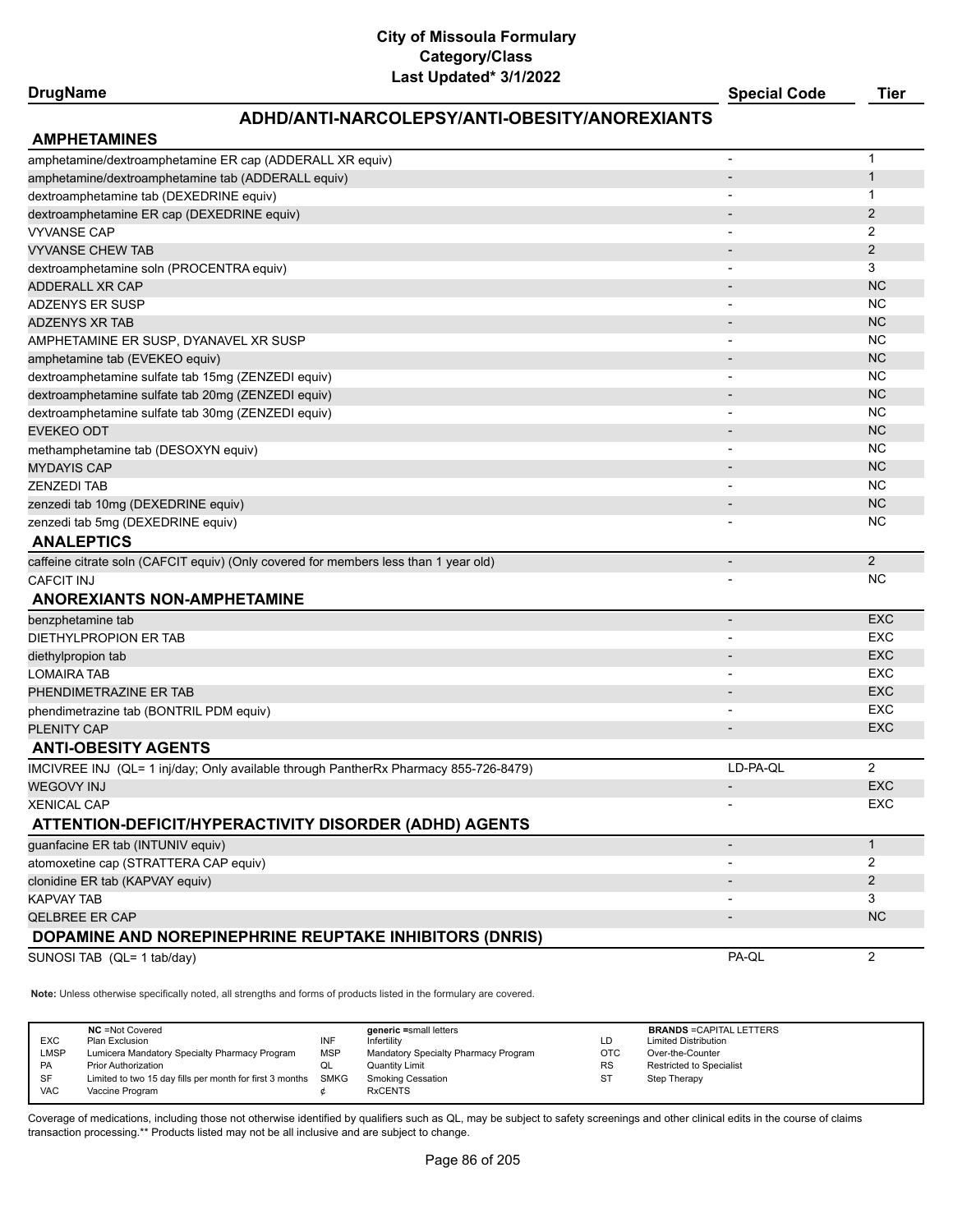**DrugName Special Code Tier**

#### **ADHD/ANTI-NARCOLEPSY/ANTI-OBESITY/ANOREXIANTS Cont.**

#### **HISTAMINE H3-RECEPTOR ANTAGONIST/INVERSE AGONISTS**

| ==================================                                                 |          |                |
|------------------------------------------------------------------------------------|----------|----------------|
| WAKIX TAB (QL= 2 tabs/day; Only available through PantherRx Pharmacy 855-726-8479) | LD-PA-QL | 2              |
| <b>STIMULANTS - MISC.</b>                                                          |          |                |
| armodafinil tab (NUVIGIL equiv) (QL= 1 tab/day)                                    | PA-OL    |                |
| dexmethylphenidate tab (FOCALIN equiv)                                             |          |                |
| methylphenidate ER tab 10mg, 20mg (RITALIN equiv)                                  |          |                |
| methylphenidate tab (RITALIN equiv)                                                |          |                |
| modafinil tab (PROVIGIL equiv) (QL= 2 tabs/day)                                    | PA-OL    |                |
| dexmethylphenidate ER cap (FOCALIN XR equiv)                                       |          | $\overline{2}$ |
| methylphenidate CD cap (METADATE CD equiv)                                         |          | 2              |
| methylphenidate ER cap (RITALIN LA equiv)                                          |          | 2              |
| methylphenidate ER tab                                                             |          | 2              |
| methylphenidate ER tab (CONCERTA equiv)                                            |          | 2              |
| methylphenidate soln (METHYLIN equiv)                                              |          | $\overline{2}$ |
| methylphenidate chew tab (METHYLIN equiv)                                          |          | 3              |
| APTENSIO XR CAP                                                                    |          | <b>NC</b>      |
| <b>AZSTARYS CAP</b>                                                                |          | N <sub>C</sub> |
| <b>COTEMPLA XR ODT</b>                                                             |          | NC.            |
| <b>DAYTRANA PATCH</b>                                                              |          | <b>NC</b>      |
| methylphenidate ER cap (APTENSIO XR equiv)                                         |          | <b>NC</b>      |
| METHYLPHENIDATE ER TAB 72MG                                                        |          | N <sub>C</sub> |
| QUILLICHEW ER TAB                                                                  |          | N <sub>C</sub> |
| QUILLIVANT XR SUSP                                                                 |          | <b>NC</b>      |
|                                                                                    |          |                |

#### **ALLERGENIC EXTRACTS**

## **ALLERGENIC EXTRACTS/BIOLOGICALS MISC**

| PALFORZIA POWDER PACK (Only available through Walgreens 888-347-3416)  | LD-PA |           |
|------------------------------------------------------------------------|-------|-----------|
| PALFORZIA SPRINKLE CAP (Only available through Walgreens 888-347-3416) | LD-PA |           |
| ODACTRA SL TAB                                                         | PА    |           |
| TRICHOPHYTON MENTAGROPHYTES SOLN                                       |       | <b>NC</b> |

#### **ALTERNATIVE MEDICINES**

#### **ALTERNATIVE MEDICINE - R'S**

RESERVAPAK SYRUP NORTH AND THE SERVAPAK SYRUP OF THE SERVAPAK SYRUP OF THE SERVAPAK SYRUP OF THE SERVAPAK SYRUP

#### **AMEBICIDES**

| <b>AMEBICIDES</b>                           |       |  |
|---------------------------------------------|-------|--|
| SOLOSEC GRANULES PACKET (QL= 1 packet/fill) | PA-QL |  |
| YODOXIN TAB                                 |       |  |
| <b>AMINOGLYCOSIDES</b>                      |       |  |

#### **AMINOGLYCOSIDES**

| neomycin tab                                                                                  |          |                |
|-----------------------------------------------------------------------------------------------|----------|----------------|
| ARIKAYCE SUSP (QL= 1 vial/day; Only available through Maxor Pharmacy 800-658-6046)            | LD-PA-OL |                |
| tobramycin neb soln (TOBI equiv) (Restricted to Infectious Disease or Pulmonology Specialist) | LMSP-RS  |                |
| paromomycin cap (HUMATIN equiv)                                                               |          |                |
| <b>TOBI PODHALER</b>                                                                          | MSP-PA   |                |
| <b>HUMATIN CAP</b>                                                                            |          | N <sub>C</sub> |
| KITABIS PAK NEB SOLN                                                                          |          | <b>NC</b>      |

**Note:** Unless otherwise specifically noted, all strengths and forms of products listed in the formulary are covered.

|           | <b>NC</b> = Not Covered                                       |            | generic =small letters               |           | <b>BRANDS = CAPITAL LETTERS</b> |
|-----------|---------------------------------------------------------------|------------|--------------------------------------|-----------|---------------------------------|
| EXC       | Plan Exclusion                                                | INF        | Infertility                          | LD        | <b>Limited Distribution</b>     |
| LMSP      | Lumicera Mandatory Specialty Pharmacy Program                 | <b>MSP</b> | Mandatory Specialty Pharmacy Program | OTC       | Over-the-Counter                |
| PA        | <b>Prior Authorization</b>                                    | QL         | <b>Quantity Limit</b>                | <b>RS</b> | <b>Restricted to Specialist</b> |
| <b>SF</b> | Limited to two 15 day fills per month for first 3 months SMKG |            | <b>Smoking Cessation</b>             | <b>ST</b> | Step Therapy                    |
| VAC       | Vaccine Program                                               |            | <b>RxCENTS</b>                       |           |                                 |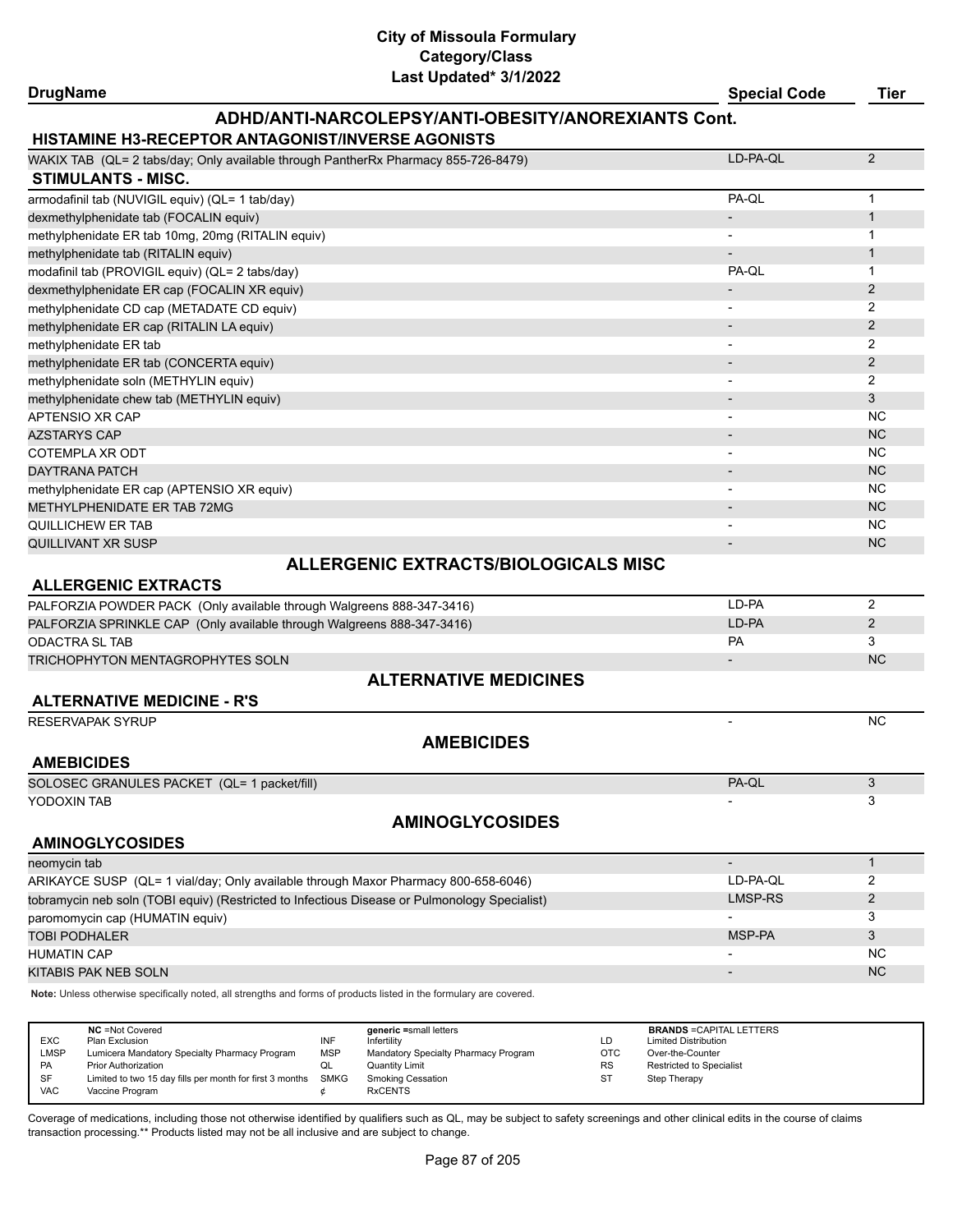**DrugName Special Code Tier**

#### **ANALGESICS - ANTI-INFLAMMATORY**

| <b>ANTIRHEUMATIC - ENZYME INHIBITORS</b>                                           |                          |                |
|------------------------------------------------------------------------------------|--------------------------|----------------|
| OLUMIANT TAB (QL= 1 tab/day)                                                       | LMSP-PA-QL               | $\overline{2}$ |
| RINVOQ ER TAB (QL= 1 tab/day)                                                      | LMSP-PA-QL               | 2              |
| XELJANZ SOLN (QL= 10ml/day)                                                        | LMSP-PA-QL               | 2              |
| XELJANZ TAB (QL= 2 tabs/day)                                                       | LMSP-PA-QL               | 2              |
| XELJANZ XR TAB (QL= 1 tab/day)                                                     | LMSP-PA-QL               | $\overline{2}$ |
| <b>ANTIRHEUMATIC ANTIMETABOLITES</b>                                               |                          |                |
| RHEUMATREX TAB                                                                     | $\overline{\phantom{a}}$ | 3              |
| <b>REDITREX INJ</b>                                                                |                          | NC.            |
| ANTI-TNF-ALPHA - MONOCLONAL ANTIBODIES                                             |                          |                |
| HUMIRA INJ 10MG (QL= 2 syringes/28 days)                                           | LMSP-PA-QL               | $\overline{2}$ |
| HUMIRA INJ 20MG (QL= 2 syringes/28 days)                                           | LMSP-PA-QL               | 2              |
| HUMIRA INJ 40MG (QL= 2 syringes/28 days)                                           | LMSP-PA-QL               | 2              |
| HUMIRA INJ 80MG (QL= 2 syringes/28 days)                                           | LMSP-PA-QL               | 2              |
| HUMIRA INJ CROHNS/UC/HIDRADENITIS STARTER PACK (QL= 1 pack/fill, 1 fill/plan year) | LMSP-PA-QL               | 2              |
| HUMIRA INJ PEDIATRIC CROHNS STARTER PACK (QL= 1 pack/fill, 1 fill/plan year)       | LMSP-PA-QL               | 2              |
| HUMIRA INJ PEDIATRIC UC STARTER PACK (QL= 1 pack/fill, 1 fill/plan year)           | LMSP-PA-QL               | 2              |
| HUMIRA INJ PSORIASIS/UVEITIS STARTER PACK (QL= 1 pack/fill, 1 fill/plan year)      | LMSP-PA-QL               | 2              |
| HUMIRA PEN INJ 40MG (QL= 2 pens/28 days)                                           | LMSP-PA-QL               | 2              |
| SIMPONI AUTO-INJECTOR 100MG (QL=1 inj/28 days)                                     | LMSP-PA-QL               | 2              |
| SIMPONI INJ 100MG (QL=1 inj/28 days)                                               | LMSP-PA-QL               | $\overline{2}$ |
| SIMPONI ARIA INJ                                                                   |                          | <b>NC</b>      |
| SIMPONI AUTO-INJECTOR 50MG                                                         |                          | <b>NC</b>      |
| SIMPONI INJ 50MG                                                                   |                          | NC.            |
| <b>GOLD COMPOUNDS</b>                                                              |                          |                |
| <b>RIDAURA CAP</b>                                                                 | $\overline{\phantom{a}}$ | 2              |
| <b>INTERLEUKIN-1 BLOCKERS</b>                                                      |                          |                |
| ARCALYST INJ                                                                       | $\overline{a}$           | <b>NC</b>      |
| <b>INTERLEUKIN-1 RECEPTOR ANTAGONIST (IL-1RA)</b>                                  |                          |                |
| KINERET INJ (QL= 1 inj/day; Only available through Biologics 800-850-4306)         | LD-PA-QL                 | 2              |
| <b>INTERLEUKIN-6 RECEPTOR INHIBITORS</b>                                           |                          |                |
| ACTEMRA ACTPEN INJ (QL= 2 inj/28 days)                                             | LMSP-PA-QL               | 2              |
| ACTEMRA SC INJ (QL= 2 inj/28 days)                                                 | LMSP-PA-QL               | 2              |
| KEVZARA INJ (QL= 2 inj/28 days)                                                    | LMSP-PA-QL               | 2              |
| NONSTEROIDAL ANTI-INFLAMMATORY AGENTS (NSAIDS)                                     |                          |                |
| celecoxib cap (CELEBREX equiv) (QL= 2 caps/day)                                    | QL                       | $\mathbf{1}$   |
| diclofenac potassium tab (CATAFLAM equiv)                                          |                          | $\mathbf{1}$   |
| diclofenac sodium EC tab (VOLTAREN equiv)                                          |                          | $\mathbf{1}$   |
| diclofenac sodium XR tab (VOLTAREN XR equiv)                                       |                          | 1              |
| etodolac cap (LODINE equiv)                                                        |                          | 1              |
| etodolac tab                                                                       |                          | 1              |
| <b>FLURBIPROFEN TAB</b>                                                            |                          | $\mathbf{1}$   |
| flurbiprofen tab (ANSAID equiv)                                                    |                          | $\mathbf 1$    |
| ibuprofen susp (Rx ONLY) (ADVIL, MOTRIN equiv)                                     |                          | $\mathbf{1}$   |
| ibuprofen tab                                                                      |                          | 1              |

**Note:** Unless otherwise specifically noted, all strengths and forms of products listed in the formulary are covered.

| EXC<br>LMSP<br><b>PA</b> | <b>NC</b> = Not Covered<br>Plan Exclusion<br>Lumicera Mandatory Specialty Pharmacy Program<br><b>Prior Authorization</b> | INF<br><b>MSP</b><br>QL | generic =small letters<br>Infertility<br>Mandatory Specialty Pharmacy Program<br>Quantity Limit | LD<br><b>OTC</b><br><b>RS</b> | <b>BRANDS = CAPITAL LETTERS</b><br><b>Limited Distribution</b><br>Over-the-Counter<br><b>Restricted to Specialist</b> |
|--------------------------|--------------------------------------------------------------------------------------------------------------------------|-------------------------|-------------------------------------------------------------------------------------------------|-------------------------------|-----------------------------------------------------------------------------------------------------------------------|
| <b>SF</b>                | Limited to two 15 day fills per month for first 3 months SMKG                                                            |                         | <b>Smoking Cessation</b>                                                                        | <b>ST</b>                     | Step Therapy                                                                                                          |
| <b>VAC</b>               | Vaccine Program                                                                                                          |                         | <b>RxCENTS</b>                                                                                  |                               |                                                                                                                       |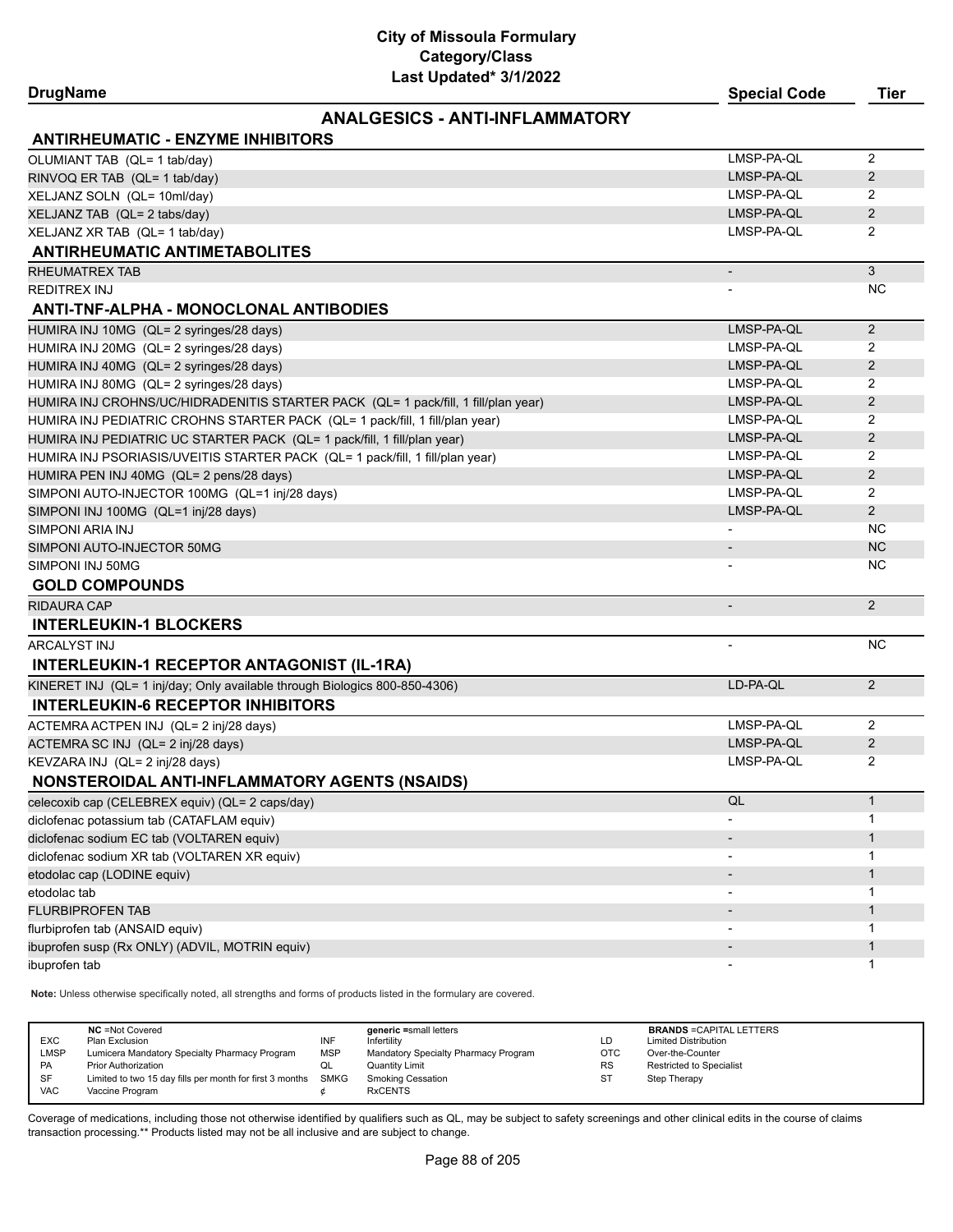| <b>DrugName</b>                                       | Last updated 3/1/2022                       | <b>Special Code</b>      | <b>Tier</b>    |
|-------------------------------------------------------|---------------------------------------------|--------------------------|----------------|
|                                                       | <b>ANALGESICS - ANTI-INFLAMMATORY Cont.</b> |                          |                |
| ibuprofen tab (RX only)                               |                                             | $\overline{a}$           | $\mathbf{1}$   |
| indomethacin cap (INDOCIN equiv)                      |                                             | $\overline{\phantom{a}}$ | $\mathbf{1}$   |
| indomethacin CR cap (INDOCIN SR equiv)                |                                             | $\overline{\phantom{m}}$ | $\mathbf{1}$   |
| ketorolac tab (TORADOL equiv) (QL= 20 tabs/5 days)    |                                             | QL                       | $\mathbf{1}$   |
| meloxicam tab (MOBIC equiv)                           |                                             |                          | $\mathbf{1}$   |
| nabumetone tab (RELAFEN equiv)                        |                                             | $\overline{\phantom{a}}$ | $\mathbf 1$    |
| naproxen tab (NAPROSYN equiv)                         |                                             | $\overline{a}$           | $\mathbf{1}$   |
| sulindac tab (CLINORIL equiv)                         |                                             | $\overline{\phantom{a}}$ | $\mathbf{1}$   |
| naproxen EC tab (NAPROSYN EC equiv)                   |                                             | $\overline{\phantom{a}}$ | $\overline{2}$ |
| naproxen sodium tab (ANAPROX equiv)                   |                                             | $\overline{\phantom{a}}$ | 2              |
| oxaprozin tab (DAYPRO equiv)                          |                                             |                          | 2              |
| piroxicam cap (FELDENE equiv)                         |                                             | $\overline{\phantom{a}}$ | 2              |
| diclofenac/misoprostol DR tab (ARTHROTEC equiv)       |                                             | $\overline{\phantom{a}}$ | $\mathfrak{Z}$ |
| etodolac ER tab (LODINE XL equiv)                     |                                             | $\overline{\phantom{a}}$ | 3              |
| <b>KETOPROFEN ER CAP</b>                              |                                             |                          | 3              |
| <b>TOLMETIN CAP</b>                                   |                                             |                          | 3              |
| tolmetin cap (TOLECTIN DS equiv)                      |                                             | $\overline{\phantom{a}}$ | $\mathfrak{Z}$ |
| <b>TOLMETIN TAB</b>                                   |                                             | $\overline{\phantom{a}}$ | 3              |
| diclofenac potassium tab 25mg (DICLOFENAC equiv)      |                                             | $\overline{a}$           | <b>NC</b>      |
| fenoprofen calcium tab                                |                                             |                          | <b>NC</b>      |
| <b>FENOPROFEN CAP</b>                                 |                                             |                          | <b>NC</b>      |
| <b>FENOPROFEN TAB</b>                                 |                                             |                          | <b>NC</b>      |
| IBU 600-EZS KIT                                       |                                             |                          | <b>NC</b>      |
| ibuprofen-famotidine tab (DUEXIS equiv)               |                                             |                          | <b>NC</b>      |
| <b>INDOCIN SUPP</b>                                   |                                             |                          | <b>NC</b>      |
| <b>INDOCIN SUSP</b>                                   |                                             | $\overline{\phantom{a}}$ | <b>NC</b>      |
| INDOMETHACIN CAP, TIVORBEX CAP                        |                                             |                          | <b>NC</b>      |
| <b>INFLATHERM PAK</b>                                 |                                             | $\overline{\phantom{a}}$ | NC.            |
| <b>KETOPROFEN CAP</b>                                 |                                             | $\blacksquare$           | <b>NC</b>      |
| ketoprofen cap (ORUDIS equiv)                         |                                             | $\overline{\phantom{a}}$ | <b>NC</b>      |
| <b>KETOROLAC INJ</b>                                  |                                             | $\overline{\phantom{a}}$ | <b>NC</b>      |
| ketorolac inj (TORADOL equiv)                         |                                             |                          | <b>NC</b>      |
| MECLOFENAMATE CAP                                     |                                             |                          | <b>NC</b>      |
| mefenamic acid cap (PONSTEL equiv)                    |                                             |                          | <b>NC</b>      |
| meloxicam cap (VIVLODEX equiv)                        |                                             | $\overline{\phantom{a}}$ | <b>NC</b>      |
| <b>MELOXICAM COMFORT KIT</b>                          |                                             |                          | <b>NC</b>      |
| <b>NAPRELAN CR TAB</b>                                |                                             | $\overline{\phantom{a}}$ | <b>NC</b>      |
| NAPRELAN CR TAB 750MG                                 |                                             |                          | <b>NC</b>      |
| naproxen sodium CR tab (NAPRELAN CR equiv)            |                                             |                          | <b>NC</b>      |
| <b>NAPROXEN SUSP</b>                                  |                                             |                          | NC             |
| naproxen susp (NAPROSYN equiv)                        |                                             |                          | <b>NC</b>      |
| naproxen/esomeprazole magnesium DR tab (VIMOVO equiv) |                                             |                          | <b>NC</b>      |
| QMIIZ ODT TAB                                         |                                             |                          | NC             |
| <b>RELAFEN DS TAB</b>                                 |                                             | $\overline{\phantom{a}}$ | <b>NC</b>      |
| SPRIX NASAL SPRAY                                     |                                             |                          | <b>NC</b>      |
| <b>VIMOVO TAB</b>                                     |                                             |                          | <b>NC</b>      |
| <b>VIVLODEX CAP</b>                                   |                                             | $\overline{a}$           | <b>NC</b>      |
|                                                       |                                             |                          |                |

**Note:** Unless otherwise specifically noted, all strengths and forms of products listed in the formulary are covered.

| <b>EXC</b><br><b>LMSP</b><br><b>PA</b><br><b>SF</b> | <b>NC</b> = Not Covered<br>Plan Exclusion<br>Lumicera Mandatory Specialty Pharmacy Program<br><b>Prior Authorization</b><br>Limited to two 15 day fills per month for first 3 months | INF<br><b>MSP</b><br>◡<br>SMKG | generic =small letters<br>Infertility<br>Mandatory Specialty Pharmacy Program<br><b>Quantity Limit</b><br><b>Smoking Cessation</b> | LD<br>ОТС<br><b>RS</b><br>ST | <b>BRANDS = CAPITAL LETTERS</b><br><b>Limited Distribution</b><br>Over-the-Counter<br><b>Restricted to Specialist</b><br>Step Therapy |
|-----------------------------------------------------|--------------------------------------------------------------------------------------------------------------------------------------------------------------------------------------|--------------------------------|------------------------------------------------------------------------------------------------------------------------------------|------------------------------|---------------------------------------------------------------------------------------------------------------------------------------|
| <b>VAC</b>                                          | Vaccine Program                                                                                                                                                                      |                                | <b>RxCENTS</b>                                                                                                                     |                              |                                                                                                                                       |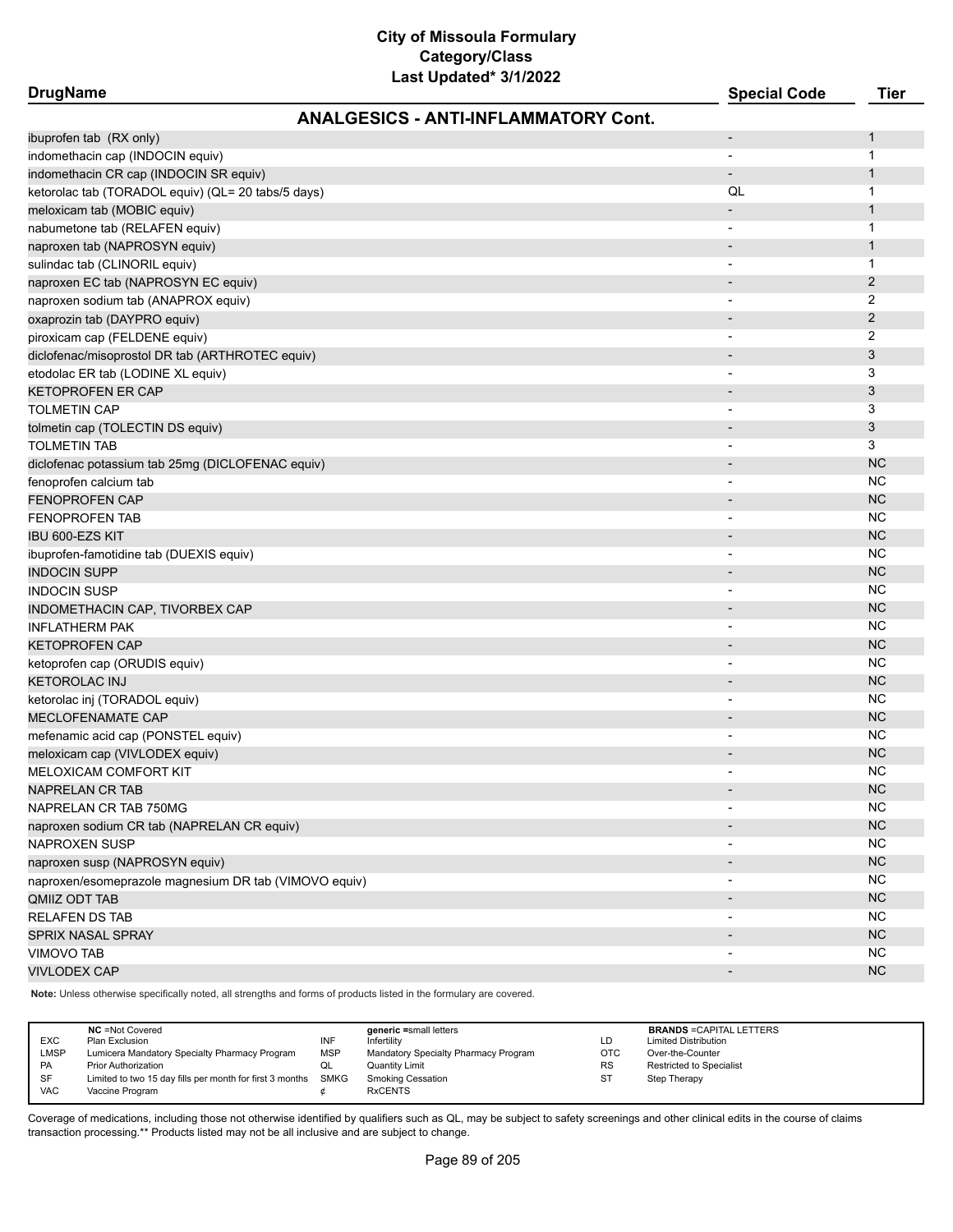**ANALGESICS - ANTI-INFLAMMATORY Cont.**

| YBUPHEN TAB                                                                                   |                          | <b>NC</b>      |
|-----------------------------------------------------------------------------------------------|--------------------------|----------------|
| <b>ZIPSOR CAP</b>                                                                             |                          | <b>NC</b>      |
| ZORVOLEX CAP                                                                                  |                          | <b>NC</b>      |
| <b>PHOSPHODIESTERASE 4 (PDE4) INHIBITORS</b>                                                  |                          |                |
| OTEZLA STARTER PACK (QL= 1 pack/28 days)                                                      | LMSP-PA-QL               | $2^{\circ}$    |
| OTEZLA TAB (QL= 2 tabs/day)                                                                   | LMSP-PA-QL               | 2              |
| PYRIMIDINE SYNTHESIS INHIBITORS                                                               |                          |                |
| leflunomide tab (ARAVA equiv)                                                                 |                          | $\mathbf{1}$   |
| <b>SELECTIVE COSTIMULATION MODULATORS</b>                                                     |                          |                |
| ORENCIA CLICK INJ (QL= 4 inj/28 days)                                                         | LMSP-PA-QL               | $\overline{2}$ |
| ORENCIA SC INJ 125MG/ML (QL= 4 inj/28 days)                                                   | LMSP-PA-QL               | 2              |
| ORENCIA SC INJ 50MG/0.4ML (QL= 4 inj/28 days)                                                 | LMSP-PA-QL               | 2              |
| ORENCIA SC INJ 87.5MG/0.7ML (QL= 4 inj/28 days)                                               | LMSP-PA-QL               | 2              |
| SOLUBLE TUMOR NECROSIS FACTOR RECEPTOR AGENTS                                                 |                          |                |
| ENBREL INJ 25MG (QL= 8 inj/28 days)                                                           | LMSP-PA-QL               | $\overline{2}$ |
| ENBREL INJ 50MG (QL= 4 inj/28 days)                                                           | LMSP-PA-QL               | $\overline{2}$ |
| ENBREL MINI INJ (QL= 4 inj/28 days)                                                           | LMSP-PA-QL               | $\overline{2}$ |
| ENBREL SURECLICK INJ 50MG (QL= 4 inj/28 days)                                                 | LMSP-PA-QL               | 2              |
| <b>ANALGESICS - NONNARCOTIC</b>                                                               |                          |                |
| <b>ANALGESIC COMBINATIONS</b>                                                                 |                          |                |
| <b>ALLZITAL TAB</b>                                                                           | $\overline{\phantom{a}}$ | <b>NC</b>      |
| butalbital/acetaminophen cap                                                                  |                          | <b>NC</b>      |
| butalbital/acetaminophen/caffeine soln                                                        |                          | <b>NC</b>      |
| butalbital/acetaminophen/caffeine tab (FIORICET equiv)                                        |                          | <b>NC</b>      |
| BUTALBITAL/ASPIRIN/CAFFEINE TAB                                                               |                          | <b>NC</b>      |
| <b>DOLGIC PLUS TAB</b>                                                                        |                          | <b>NC</b>      |
| <b>ESGIC TAB</b>                                                                              | $\overline{\phantom{a}}$ | <b>NC</b>      |
| <b>FIORICET CAP</b>                                                                           | $\overline{\phantom{a}}$ | <b>NC</b>      |
| <b>FIORINAL CAP</b>                                                                           | -                        | <b>NC</b>      |
| <b>VTOL SOLN</b>                                                                              | $\overline{\phantom{a}}$ | <b>NC</b>      |
| <b>SALICYLATES</b>                                                                            |                          |                |
| aspirin chew tab 81mg (Covered for males age 45-79; Covered for females (no age restriction)) | <b>OTC</b>               | \$0            |
| aspirin ec tab 325mg (Covered for males age 45-79 and females age 55-79)                      | <b>OTC</b>               | \$0            |
| aspirin ec tab 81mg (Covered for males age 45-79; Covered for females (no age restriction))   | <b>OTC</b>               | \$0            |
| aspirin tab 325mg (Covered for males age 45-79 and females age 55-79)                         | <b>OTC</b>               | \$0            |
| aspirin tab 81mg (Covered for males age 45-79; Covered for females (no age restriction))      | OTC                      | \$0            |
| CHOLINE MAGNESIUM TRISALICYLATE TAB                                                           |                          | $\mathbf{1}$   |
| choline magnesium trisalicylate tab (TRILISATE equiv)                                         |                          | 1              |
| diflunisal tab (DOLOBID equiv)                                                                |                          | $\mathbf{1}$   |
| salsalate tab (DISALCID equiv)                                                                |                          | 2              |
| <b>ZORPRIN TAB</b>                                                                            | $\overline{\phantom{a}}$ | 3              |
| <b>ANALGESICS - OPIOID</b>                                                                    |                          |                |
| <b>OPIOID AGONISTS</b>                                                                        |                          |                |
| <b>CODEINE SULFATE TAB</b>                                                                    | $\blacksquare$           | $\mathbf 1$    |

### **DrugName Special Code Tier**

|                                                                                                                     |                   |                                                                                               |                  |                                                 | NC.         |
|---------------------------------------------------------------------------------------------------------------------|-------------------|-----------------------------------------------------------------------------------------------|------------------|-------------------------------------------------|-------------|
| <b>VTOL SOLN</b>                                                                                                    |                   |                                                                                               |                  |                                                 | <b>NC</b>   |
| <b>SALICYLATES</b>                                                                                                  |                   |                                                                                               |                  |                                                 |             |
|                                                                                                                     |                   | aspirin chew tab 81mg (Covered for males age 45-79; Covered for females (no age restriction)) |                  | <b>OTC</b>                                      | \$0         |
| aspirin ec tab 325mg (Covered for males age 45-79 and females age 55-79)                                            |                   |                                                                                               |                  | <b>OTC</b>                                      | \$0         |
| aspirin ec tab 81mg (Covered for males age 45-79; Covered for females (no age restriction))                         |                   |                                                                                               |                  | <b>OTC</b>                                      | \$0         |
| aspirin tab 325mg (Covered for males age 45-79 and females age 55-79)                                               |                   |                                                                                               |                  | <b>OTC</b>                                      | \$0         |
| aspirin tab 81mg (Covered for males age 45-79; Covered for females (no age restriction))                            |                   |                                                                                               |                  | <b>OTC</b>                                      | \$0         |
| CHOLINE MAGNESIUM TRISALICYLATE TAB                                                                                 |                   |                                                                                               |                  |                                                 | 1           |
| choline magnesium trisalicylate tab (TRILISATE equiv)                                                               |                   |                                                                                               |                  |                                                 |             |
| diflunisal tab (DOLOBID equiv)                                                                                      |                   |                                                                                               |                  |                                                 | 1           |
| salsalate tab (DISALCID equiv)                                                                                      |                   |                                                                                               |                  |                                                 | 2           |
| <b>ZORPRIN TAB</b>                                                                                                  |                   |                                                                                               |                  |                                                 | 3           |
|                                                                                                                     |                   | <b>ANALGESICS - OPIOID</b>                                                                    |                  |                                                 |             |
| <b>OPIOID AGONISTS</b>                                                                                              |                   |                                                                                               |                  |                                                 |             |
| <b>CODEINE SULFATE TAB</b>                                                                                          |                   |                                                                                               |                  |                                                 | 1           |
| hydromorphone tab (DILAUDID equiv)                                                                                  |                   |                                                                                               |                  |                                                 | $\mathbf 1$ |
| Note: Unless otherwise specifically noted, all strengths and forms of products listed in the formulary are covered. |                   |                                                                                               |                  |                                                 |             |
|                                                                                                                     |                   |                                                                                               |                  |                                                 |             |
| <b>NC</b> = Not Covered                                                                                             |                   | generic =small letters                                                                        |                  | <b>BRANDS = CAPITAL LETTERS</b>                 |             |
| EXC<br>Plan Exclusion<br><b>LMSP</b><br>Lumicera Mandatory Specialty Pharmacy Program                               | INF<br><b>MSP</b> | Infertility<br>Mandatory Specialty Pharmacy Program                                           | LD<br><b>OTC</b> | <b>Limited Distribution</b><br>Over-the-Counter |             |
|                                                                                                                     | QL                | <b>Quantity Limit</b>                                                                         | <b>RS</b>        | <b>Restricted to Specialist</b>                 |             |
| PA<br><b>Prior Authorization</b>                                                                                    | <b>SMKG</b>       | <b>Smoking Cessation</b>                                                                      | <b>ST</b>        | <b>Step Therapy</b>                             |             |
| SF<br>Limited to two 15 day fills per month for first 3 months<br><b>VAC</b><br>Vaccine Program                     | ¢                 | <b>RxCENTS</b>                                                                                |                  |                                                 |             |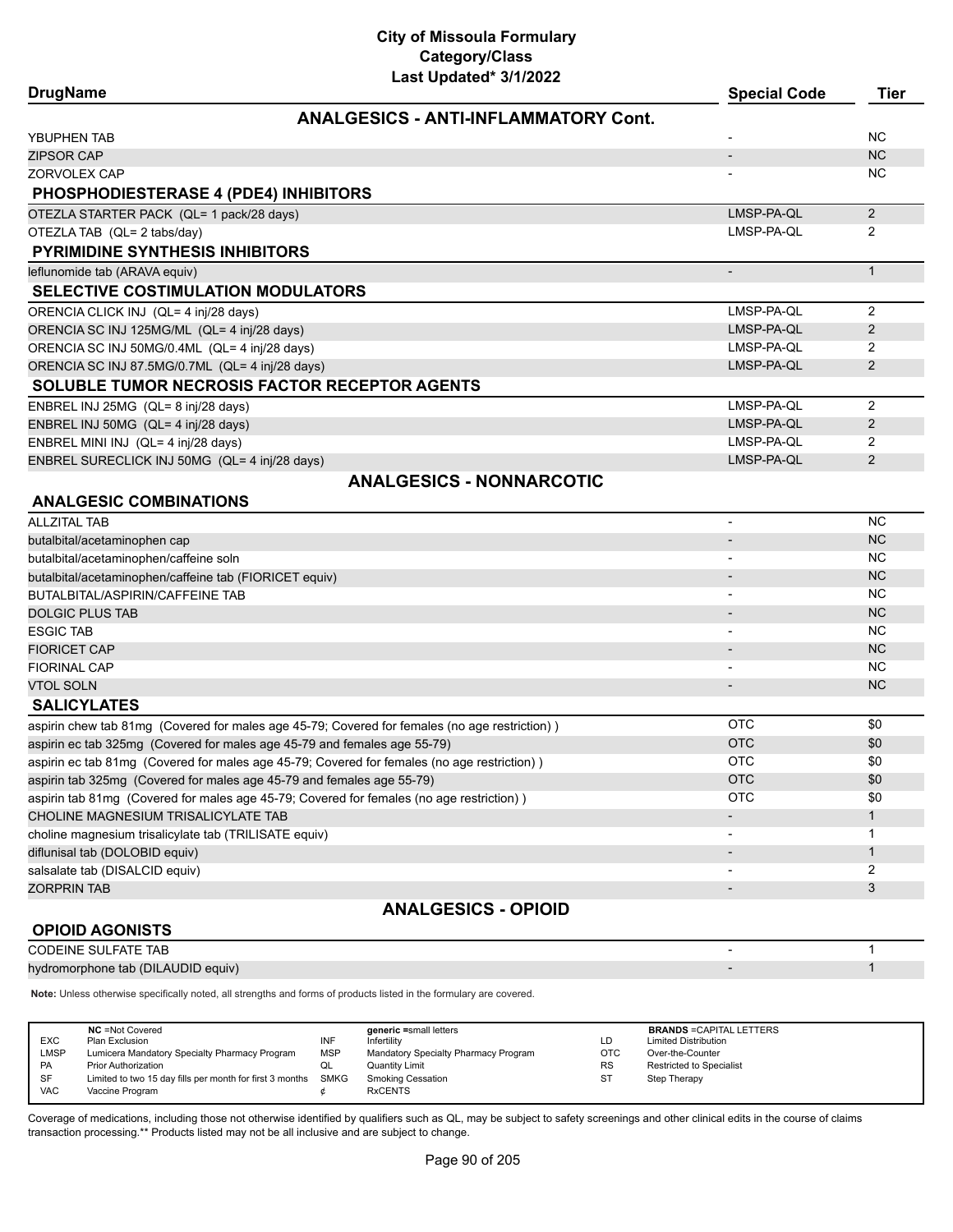E

Ξ

e<br>S

**DrugName Special Code Tier ANALGESICS - OPIOID Cont.**

| methadone soln                                                     |                              | 1              |
|--------------------------------------------------------------------|------------------------------|----------------|
| methadone tab (DOLOPHINE equiv)                                    |                              | $\mathbf{1}$   |
| methadose tab                                                      |                              | 1              |
| morphine sulfate ER tab (MS CONTIN equiv)                          |                              | $\mathbf{1}$   |
| morphine sulfate soln                                              |                              | 1              |
| morphine sulfate tab                                               |                              | $\mathbf{1}$   |
| oxycodone cap (OXYIR equiv)                                        |                              | 1              |
| oxycodone tab (ROXICODONE equiv)                                   |                              | $\mathbf{1}$   |
| tramadol tab (ULTRAM equiv)                                        |                              | $\mathbf{1}$   |
| fentanyl citrate lollipop (ACTIQ equiv) (QL= 120 lozenges/30 days) | PA-QL                        | $\overline{2}$ |
| fentanyl patch (DURAGESIC equiv)                                   |                              | 2              |
| HYDROCODONE BITARTRATE ER CAP (QL= 2 caps/day)                     | QL                           | $\overline{2}$ |
| hydrocodone bitartrate ER cap (ZOHYDRO equiv) (QL= 2 caps/day)     | QL                           | 2              |
| hydrocodone bitartrate er tab (HYSINGLA equiv) (QL= 1 tab/day)     | QL                           | $\overline{2}$ |
| <b>MORPHINE SULFATE SUPP</b>                                       |                              | 2              |
| NUCYNTA ER TAB (QL= 2 tabs/day)                                    | QL                           | $\overline{2}$ |
| oxycodone conc (ROXICODONE equiv)                                  |                              | 2              |
| oxycodone soln (ROXICODONE equiv)                                  | $\overline{\phantom{0}}$     | $\overline{2}$ |
| XTAMPZA ER CAP (QL= 120 caps/30 days)                              | QL                           | 2              |
| ABSTRAL SL TAB (QL= 120 tabs/30 days)                              | PA-QL                        | 3              |
| <b>CODEINE SULFATE SOLN</b>                                        |                              | 3              |
| FENTORA TAB, FENTANYL BUCCAL TAB (QL= 120 tabs/30 days)            | PA-QL                        | 3              |
| LAZANDA NASAL SPRAY (QL= 15 bottles/30 days)                       | PA-QL                        | 3              |
| <b>NUCYNTA TAB</b>                                                 | $\overline{\phantom{a}}$     | 3              |
| tramadol ER tab (ULTRAM ER equiv)                                  |                              | 3              |
| TRAMADOL HCL ER TAB                                                | $\overline{\phantom{m}}$     | 3              |
| ARYMO ER TAB                                                       | $\overline{\phantom{0}}$     | <b>NC</b>      |
| <b>DSUVIA SL TAB</b>                                               | $\overline{\phantom{m}}$     | <b>NC</b>      |
| <b>EMBEDA CAP</b>                                                  |                              | <b>NC</b>      |
| <b>EXALGO TAB</b>                                                  | $\qquad \qquad \blacksquare$ | <b>NC</b>      |
| fentanyl patch 37.5mcg, 62.5mcg, 87.5mcg (FENTANYL equiv)          |                              | <b>NC</b>      |
| hydromorphone ER tab (EXALGO TAB equiv)                            |                              | <b>NC</b>      |
| <b>HYDROMORPHONE SUPP</b>                                          |                              | <b>NC</b>      |
| <b>KADIAN CAP</b>                                                  |                              | <b>NC</b>      |
| levorphanol tab (LEVORPHANOL equiv)                                |                              | <b>NC</b>      |
| <b>MEPERIDINE TAB</b>                                              | $\overline{\phantom{a}}$     | <b>NC</b>      |
| meperidine tab (DEMEROL equiv)                                     |                              | NC             |
| <b>MORPHABOND TAB</b>                                              |                              | <b>NC</b>      |
| MORPHINE SULFATE ER BEAD CAP                                       |                              | <b>NC</b>      |
| MORPHINE SULFATE ER CAP                                            |                              | <b>NC</b>      |
| morphine sulfate ER cap (KADIAN equiv)                             |                              | <b>NC</b>      |
| OPANA ER TAB (CRUSH RESISTANT)                                     |                              | <b>NC</b>      |
| OPANA TAB                                                          |                              | <b>NC</b>      |
| OXYCODONE ER TAB, OXYCONTIN CR TAB                                 | $\overline{\phantom{a}}$     | <b>NC</b>      |
| OXYCONTIN CR TAB                                                   | $\qquad \qquad \blacksquare$ | <b>NC</b>      |
| OXYMORPHONE ER TAB                                                 | $\overline{\phantom{a}}$     | <b>NC</b>      |
| oxymorphone tab (OPANA equiv)                                      | $\overline{\phantom{a}}$     | <b>NC</b>      |

**Note:** Unless otherwise specifically noted, all strengths and forms of products listed in the formulary are covered.

|            | <b>NC</b> = Not Covered                                  |            | generic =small letters               |            | <b>BRANDS = CAPITAL LETTERS</b> |
|------------|----------------------------------------------------------|------------|--------------------------------------|------------|---------------------------------|
| EXC        | Plan Exclusion                                           | INF        | Infertility                          | LD         | <b>Limited Distribution</b>     |
| LMSP       | Lumicera Mandatory Specialty Pharmacy Program            | <b>MSP</b> | Mandatory Specialty Pharmacy Program | <b>OTC</b> | Over-the-Counter                |
| PA         | <b>Prior Authorization</b>                               | QL         | <b>Quantity Limit</b>                | <b>RS</b>  | Restricted to Specialist        |
| SF         | Limited to two 15 day fills per month for first 3 months | SMKG       | Smoking Cessation                    | ST         | Step Therapy                    |
| <b>VAC</b> | Vaccine Program                                          |            | <b>RxCENTS</b>                       |            |                                 |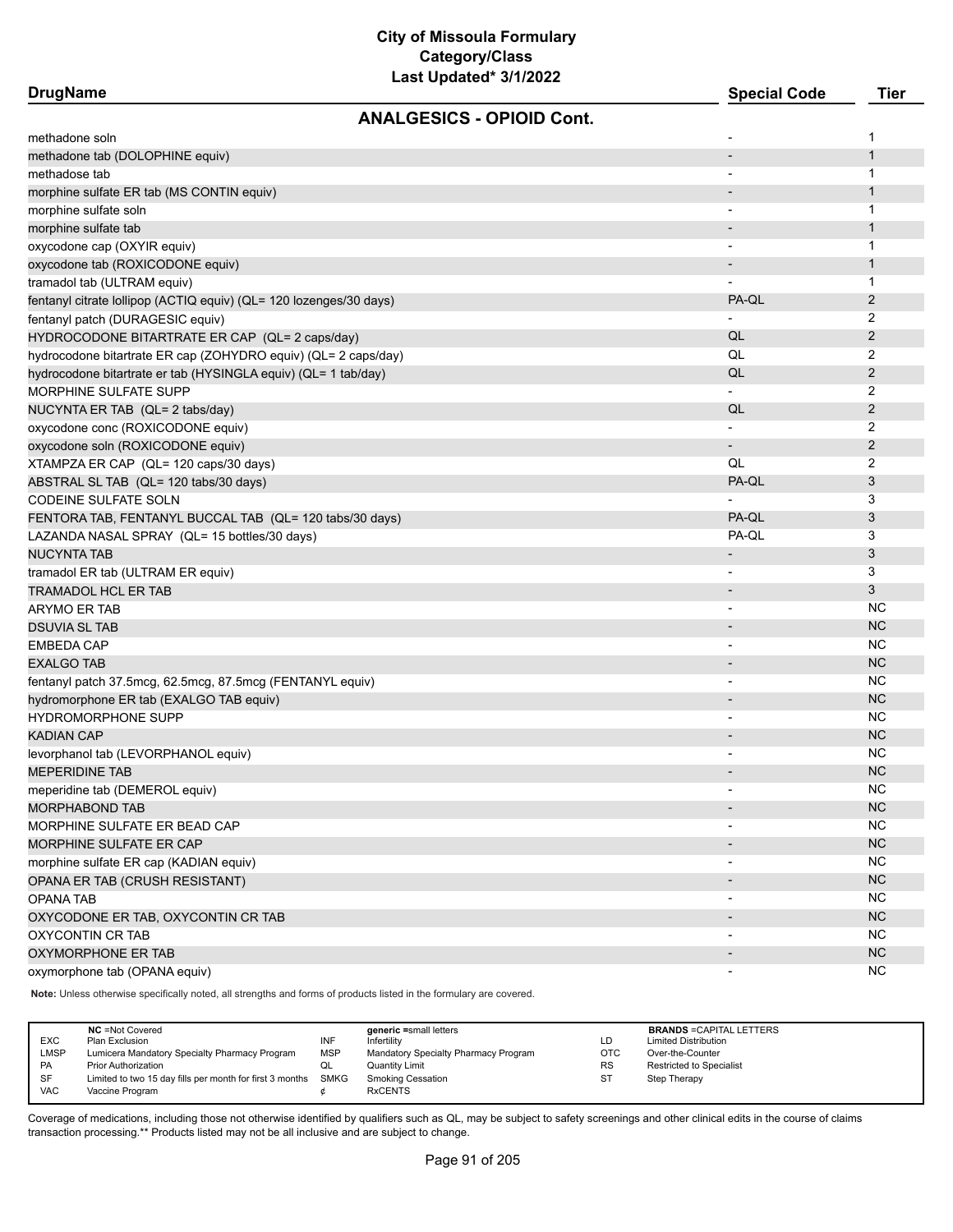| <b>ANALGESICS - OPIOID Cont.</b><br><b>NC</b><br>QDOLO SOLN<br>$\overline{\phantom{a}}$<br><b>RYBIX ODT</b><br>ΝC<br><b>NC</b><br><b>SUBSYS SPRAY</b><br><b>NC</b><br>TRAMADOL ER CAP<br><b>NC</b><br>TRAMADOL HCL TAB 100MG<br><b>NC</b><br>ZOHYDRO ER CAP<br><b>OPIOID COMBINATIONS</b><br>$\mathbf{1}$<br>acetaminophen/codeine soln<br>$\overline{\phantom{a}}$<br>1<br>acetaminophen/codeine tab (TYLENOL/CODEINE equiv)<br>$\mathbf 1$<br>aspirin/codeine tab<br>hydrocodone/acetaminophen cap (LORCET equiv)<br>1<br>hydrocodone/acetaminophen soln (HYCET, LORTAB equiv)<br>1<br>hydrocodone/acetaminophen tab (LORTAB equiv)<br>1<br>$\mathbf 1$<br>oxycodone/acetaminophen cap (TYLOX equiv)<br>oxycodone/acetaminophen tab (PERCOCET equiv)<br>1<br>$\mathbf{1}$<br>OXYCODONE/ASPIRIN TAB<br>1<br>oxycodone/aspirin tab (PERCODAN equiv)<br>$\overline{\phantom{0}}$<br>$\mathbf{1}$<br>pentazocine/acetaminophen tab (TALACEN equiv)<br>1<br>tramadol/acetaminophen tab (ULTRACET equiv)<br>$\overline{2}$<br>OXYCODONE/ACETAMINOPHEN SOLN<br>3<br>3<br>hydrocodone/acetaminophen soln 10-325 mg/15ml (HYCET equiv)<br>3<br>hydrocodone/acetaminophen tab 2.5-325mg (NORCO equiv)<br>3<br>hydrocodone/ibuprofen tab (VICOPROFEN equiv)<br><b>LORTAB ELIXIR</b><br>3<br>3<br>oxycodone/ibuprofen tab (COMBUNOX equiv)<br>$\overline{\phantom{a}}$<br>ACETAMINOPHEN/CAFFEINE/DIHYDROCODEINE TAB<br>NC<br>$\overline{\phantom{a}}$<br><b>APADAZ TAB</b><br><b>NC</b><br><b>NC</b><br><b>FIORICET/CODEINE CAP</b><br><b>NC</b><br><b>FIORINAL/CODEINE CAP</b><br><b>NC</b><br>hydrocodone/acetaminophen tab 10mg-300mg (XODOL equiv)<br><b>NC</b><br>hydrocodone/acetaminophen tab 5mg-300mg (XODOL equiv)<br><b>NC</b><br>hydrocodone/acetaminophen tab 7.5mg-300mg (XODOL equiv)<br>$\overline{\phantom{a}}$<br><b>NC</b><br>OXYCODONE/ACETAMINOPHEN SOLN 10-300MG/5ML, PROLATE SOLN 10-300MG/5ML<br>NC<br>OXYCODONE/ACETAMINOPHEN TAB 2.5-300MG<br><b>NC</b><br>PRIMLEV TAB 10-300MG<br>ΝC<br>PRIMLEV TAB 5-300MG<br><b>NC</b><br>PROLATE TAB 7.5-300MG<br>NC<br><b>SEGLENTIS TAB</b><br>NC<br>TREZIX CAP, ACETAMINOPHEN/CAFFEINE/DIHYDROCODEINE CAP<br>NC.<br>VERDROCET TAB 2.5MG-325MG<br>NC.<br><b>XARTEMIS XR TAB</b><br>NC.<br>XODOL TAB 10MG-300MG<br>$\overline{\phantom{a}}$<br><b>NC</b><br>XODOL TAB 5MG-300MG | <b>DrugName</b>             | <b>Special Code</b> | <b>Tier</b> |
|-------------------------------------------------------------------------------------------------------------------------------------------------------------------------------------------------------------------------------------------------------------------------------------------------------------------------------------------------------------------------------------------------------------------------------------------------------------------------------------------------------------------------------------------------------------------------------------------------------------------------------------------------------------------------------------------------------------------------------------------------------------------------------------------------------------------------------------------------------------------------------------------------------------------------------------------------------------------------------------------------------------------------------------------------------------------------------------------------------------------------------------------------------------------------------------------------------------------------------------------------------------------------------------------------------------------------------------------------------------------------------------------------------------------------------------------------------------------------------------------------------------------------------------------------------------------------------------------------------------------------------------------------------------------------------------------------------------------------------------------------------------------------------------------------------------------------------------------------------------------------------------------------------------------------------------------------------------------------------------------------------------------------------------------------------------------------------------------------------------------------------------------------------------------------------------------------------------------------------------------------------------------------------------------------------------------------------------|-----------------------------|---------------------|-------------|
|                                                                                                                                                                                                                                                                                                                                                                                                                                                                                                                                                                                                                                                                                                                                                                                                                                                                                                                                                                                                                                                                                                                                                                                                                                                                                                                                                                                                                                                                                                                                                                                                                                                                                                                                                                                                                                                                                                                                                                                                                                                                                                                                                                                                                                                                                                                                     |                             |                     |             |
|                                                                                                                                                                                                                                                                                                                                                                                                                                                                                                                                                                                                                                                                                                                                                                                                                                                                                                                                                                                                                                                                                                                                                                                                                                                                                                                                                                                                                                                                                                                                                                                                                                                                                                                                                                                                                                                                                                                                                                                                                                                                                                                                                                                                                                                                                                                                     |                             |                     |             |
|                                                                                                                                                                                                                                                                                                                                                                                                                                                                                                                                                                                                                                                                                                                                                                                                                                                                                                                                                                                                                                                                                                                                                                                                                                                                                                                                                                                                                                                                                                                                                                                                                                                                                                                                                                                                                                                                                                                                                                                                                                                                                                                                                                                                                                                                                                                                     |                             |                     |             |
|                                                                                                                                                                                                                                                                                                                                                                                                                                                                                                                                                                                                                                                                                                                                                                                                                                                                                                                                                                                                                                                                                                                                                                                                                                                                                                                                                                                                                                                                                                                                                                                                                                                                                                                                                                                                                                                                                                                                                                                                                                                                                                                                                                                                                                                                                                                                     |                             |                     |             |
|                                                                                                                                                                                                                                                                                                                                                                                                                                                                                                                                                                                                                                                                                                                                                                                                                                                                                                                                                                                                                                                                                                                                                                                                                                                                                                                                                                                                                                                                                                                                                                                                                                                                                                                                                                                                                                                                                                                                                                                                                                                                                                                                                                                                                                                                                                                                     |                             |                     |             |
|                                                                                                                                                                                                                                                                                                                                                                                                                                                                                                                                                                                                                                                                                                                                                                                                                                                                                                                                                                                                                                                                                                                                                                                                                                                                                                                                                                                                                                                                                                                                                                                                                                                                                                                                                                                                                                                                                                                                                                                                                                                                                                                                                                                                                                                                                                                                     |                             |                     |             |
|                                                                                                                                                                                                                                                                                                                                                                                                                                                                                                                                                                                                                                                                                                                                                                                                                                                                                                                                                                                                                                                                                                                                                                                                                                                                                                                                                                                                                                                                                                                                                                                                                                                                                                                                                                                                                                                                                                                                                                                                                                                                                                                                                                                                                                                                                                                                     |                             |                     |             |
|                                                                                                                                                                                                                                                                                                                                                                                                                                                                                                                                                                                                                                                                                                                                                                                                                                                                                                                                                                                                                                                                                                                                                                                                                                                                                                                                                                                                                                                                                                                                                                                                                                                                                                                                                                                                                                                                                                                                                                                                                                                                                                                                                                                                                                                                                                                                     |                             |                     |             |
|                                                                                                                                                                                                                                                                                                                                                                                                                                                                                                                                                                                                                                                                                                                                                                                                                                                                                                                                                                                                                                                                                                                                                                                                                                                                                                                                                                                                                                                                                                                                                                                                                                                                                                                                                                                                                                                                                                                                                                                                                                                                                                                                                                                                                                                                                                                                     |                             |                     |             |
|                                                                                                                                                                                                                                                                                                                                                                                                                                                                                                                                                                                                                                                                                                                                                                                                                                                                                                                                                                                                                                                                                                                                                                                                                                                                                                                                                                                                                                                                                                                                                                                                                                                                                                                                                                                                                                                                                                                                                                                                                                                                                                                                                                                                                                                                                                                                     |                             |                     |             |
|                                                                                                                                                                                                                                                                                                                                                                                                                                                                                                                                                                                                                                                                                                                                                                                                                                                                                                                                                                                                                                                                                                                                                                                                                                                                                                                                                                                                                                                                                                                                                                                                                                                                                                                                                                                                                                                                                                                                                                                                                                                                                                                                                                                                                                                                                                                                     |                             |                     |             |
|                                                                                                                                                                                                                                                                                                                                                                                                                                                                                                                                                                                                                                                                                                                                                                                                                                                                                                                                                                                                                                                                                                                                                                                                                                                                                                                                                                                                                                                                                                                                                                                                                                                                                                                                                                                                                                                                                                                                                                                                                                                                                                                                                                                                                                                                                                                                     |                             |                     |             |
|                                                                                                                                                                                                                                                                                                                                                                                                                                                                                                                                                                                                                                                                                                                                                                                                                                                                                                                                                                                                                                                                                                                                                                                                                                                                                                                                                                                                                                                                                                                                                                                                                                                                                                                                                                                                                                                                                                                                                                                                                                                                                                                                                                                                                                                                                                                                     |                             |                     |             |
|                                                                                                                                                                                                                                                                                                                                                                                                                                                                                                                                                                                                                                                                                                                                                                                                                                                                                                                                                                                                                                                                                                                                                                                                                                                                                                                                                                                                                                                                                                                                                                                                                                                                                                                                                                                                                                                                                                                                                                                                                                                                                                                                                                                                                                                                                                                                     |                             |                     |             |
|                                                                                                                                                                                                                                                                                                                                                                                                                                                                                                                                                                                                                                                                                                                                                                                                                                                                                                                                                                                                                                                                                                                                                                                                                                                                                                                                                                                                                                                                                                                                                                                                                                                                                                                                                                                                                                                                                                                                                                                                                                                                                                                                                                                                                                                                                                                                     |                             |                     |             |
|                                                                                                                                                                                                                                                                                                                                                                                                                                                                                                                                                                                                                                                                                                                                                                                                                                                                                                                                                                                                                                                                                                                                                                                                                                                                                                                                                                                                                                                                                                                                                                                                                                                                                                                                                                                                                                                                                                                                                                                                                                                                                                                                                                                                                                                                                                                                     |                             |                     |             |
|                                                                                                                                                                                                                                                                                                                                                                                                                                                                                                                                                                                                                                                                                                                                                                                                                                                                                                                                                                                                                                                                                                                                                                                                                                                                                                                                                                                                                                                                                                                                                                                                                                                                                                                                                                                                                                                                                                                                                                                                                                                                                                                                                                                                                                                                                                                                     |                             |                     |             |
|                                                                                                                                                                                                                                                                                                                                                                                                                                                                                                                                                                                                                                                                                                                                                                                                                                                                                                                                                                                                                                                                                                                                                                                                                                                                                                                                                                                                                                                                                                                                                                                                                                                                                                                                                                                                                                                                                                                                                                                                                                                                                                                                                                                                                                                                                                                                     |                             |                     |             |
|                                                                                                                                                                                                                                                                                                                                                                                                                                                                                                                                                                                                                                                                                                                                                                                                                                                                                                                                                                                                                                                                                                                                                                                                                                                                                                                                                                                                                                                                                                                                                                                                                                                                                                                                                                                                                                                                                                                                                                                                                                                                                                                                                                                                                                                                                                                                     |                             |                     |             |
|                                                                                                                                                                                                                                                                                                                                                                                                                                                                                                                                                                                                                                                                                                                                                                                                                                                                                                                                                                                                                                                                                                                                                                                                                                                                                                                                                                                                                                                                                                                                                                                                                                                                                                                                                                                                                                                                                                                                                                                                                                                                                                                                                                                                                                                                                                                                     |                             |                     |             |
|                                                                                                                                                                                                                                                                                                                                                                                                                                                                                                                                                                                                                                                                                                                                                                                                                                                                                                                                                                                                                                                                                                                                                                                                                                                                                                                                                                                                                                                                                                                                                                                                                                                                                                                                                                                                                                                                                                                                                                                                                                                                                                                                                                                                                                                                                                                                     |                             |                     |             |
|                                                                                                                                                                                                                                                                                                                                                                                                                                                                                                                                                                                                                                                                                                                                                                                                                                                                                                                                                                                                                                                                                                                                                                                                                                                                                                                                                                                                                                                                                                                                                                                                                                                                                                                                                                                                                                                                                                                                                                                                                                                                                                                                                                                                                                                                                                                                     | <b>CAPITAL/CODEINE SUSP</b> |                     |             |
|                                                                                                                                                                                                                                                                                                                                                                                                                                                                                                                                                                                                                                                                                                                                                                                                                                                                                                                                                                                                                                                                                                                                                                                                                                                                                                                                                                                                                                                                                                                                                                                                                                                                                                                                                                                                                                                                                                                                                                                                                                                                                                                                                                                                                                                                                                                                     |                             |                     |             |
|                                                                                                                                                                                                                                                                                                                                                                                                                                                                                                                                                                                                                                                                                                                                                                                                                                                                                                                                                                                                                                                                                                                                                                                                                                                                                                                                                                                                                                                                                                                                                                                                                                                                                                                                                                                                                                                                                                                                                                                                                                                                                                                                                                                                                                                                                                                                     |                             |                     |             |
|                                                                                                                                                                                                                                                                                                                                                                                                                                                                                                                                                                                                                                                                                                                                                                                                                                                                                                                                                                                                                                                                                                                                                                                                                                                                                                                                                                                                                                                                                                                                                                                                                                                                                                                                                                                                                                                                                                                                                                                                                                                                                                                                                                                                                                                                                                                                     |                             |                     |             |
|                                                                                                                                                                                                                                                                                                                                                                                                                                                                                                                                                                                                                                                                                                                                                                                                                                                                                                                                                                                                                                                                                                                                                                                                                                                                                                                                                                                                                                                                                                                                                                                                                                                                                                                                                                                                                                                                                                                                                                                                                                                                                                                                                                                                                                                                                                                                     |                             |                     |             |
|                                                                                                                                                                                                                                                                                                                                                                                                                                                                                                                                                                                                                                                                                                                                                                                                                                                                                                                                                                                                                                                                                                                                                                                                                                                                                                                                                                                                                                                                                                                                                                                                                                                                                                                                                                                                                                                                                                                                                                                                                                                                                                                                                                                                                                                                                                                                     |                             |                     |             |
|                                                                                                                                                                                                                                                                                                                                                                                                                                                                                                                                                                                                                                                                                                                                                                                                                                                                                                                                                                                                                                                                                                                                                                                                                                                                                                                                                                                                                                                                                                                                                                                                                                                                                                                                                                                                                                                                                                                                                                                                                                                                                                                                                                                                                                                                                                                                     |                             |                     |             |
|                                                                                                                                                                                                                                                                                                                                                                                                                                                                                                                                                                                                                                                                                                                                                                                                                                                                                                                                                                                                                                                                                                                                                                                                                                                                                                                                                                                                                                                                                                                                                                                                                                                                                                                                                                                                                                                                                                                                                                                                                                                                                                                                                                                                                                                                                                                                     |                             |                     |             |
|                                                                                                                                                                                                                                                                                                                                                                                                                                                                                                                                                                                                                                                                                                                                                                                                                                                                                                                                                                                                                                                                                                                                                                                                                                                                                                                                                                                                                                                                                                                                                                                                                                                                                                                                                                                                                                                                                                                                                                                                                                                                                                                                                                                                                                                                                                                                     |                             |                     |             |
|                                                                                                                                                                                                                                                                                                                                                                                                                                                                                                                                                                                                                                                                                                                                                                                                                                                                                                                                                                                                                                                                                                                                                                                                                                                                                                                                                                                                                                                                                                                                                                                                                                                                                                                                                                                                                                                                                                                                                                                                                                                                                                                                                                                                                                                                                                                                     |                             |                     |             |
|                                                                                                                                                                                                                                                                                                                                                                                                                                                                                                                                                                                                                                                                                                                                                                                                                                                                                                                                                                                                                                                                                                                                                                                                                                                                                                                                                                                                                                                                                                                                                                                                                                                                                                                                                                                                                                                                                                                                                                                                                                                                                                                                                                                                                                                                                                                                     |                             |                     |             |
|                                                                                                                                                                                                                                                                                                                                                                                                                                                                                                                                                                                                                                                                                                                                                                                                                                                                                                                                                                                                                                                                                                                                                                                                                                                                                                                                                                                                                                                                                                                                                                                                                                                                                                                                                                                                                                                                                                                                                                                                                                                                                                                                                                                                                                                                                                                                     |                             |                     |             |
|                                                                                                                                                                                                                                                                                                                                                                                                                                                                                                                                                                                                                                                                                                                                                                                                                                                                                                                                                                                                                                                                                                                                                                                                                                                                                                                                                                                                                                                                                                                                                                                                                                                                                                                                                                                                                                                                                                                                                                                                                                                                                                                                                                                                                                                                                                                                     |                             |                     |             |
|                                                                                                                                                                                                                                                                                                                                                                                                                                                                                                                                                                                                                                                                                                                                                                                                                                                                                                                                                                                                                                                                                                                                                                                                                                                                                                                                                                                                                                                                                                                                                                                                                                                                                                                                                                                                                                                                                                                                                                                                                                                                                                                                                                                                                                                                                                                                     |                             |                     |             |
|                                                                                                                                                                                                                                                                                                                                                                                                                                                                                                                                                                                                                                                                                                                                                                                                                                                                                                                                                                                                                                                                                                                                                                                                                                                                                                                                                                                                                                                                                                                                                                                                                                                                                                                                                                                                                                                                                                                                                                                                                                                                                                                                                                                                                                                                                                                                     |                             |                     |             |
|                                                                                                                                                                                                                                                                                                                                                                                                                                                                                                                                                                                                                                                                                                                                                                                                                                                                                                                                                                                                                                                                                                                                                                                                                                                                                                                                                                                                                                                                                                                                                                                                                                                                                                                                                                                                                                                                                                                                                                                                                                                                                                                                                                                                                                                                                                                                     |                             |                     |             |
|                                                                                                                                                                                                                                                                                                                                                                                                                                                                                                                                                                                                                                                                                                                                                                                                                                                                                                                                                                                                                                                                                                                                                                                                                                                                                                                                                                                                                                                                                                                                                                                                                                                                                                                                                                                                                                                                                                                                                                                                                                                                                                                                                                                                                                                                                                                                     |                             |                     |             |
|                                                                                                                                                                                                                                                                                                                                                                                                                                                                                                                                                                                                                                                                                                                                                                                                                                                                                                                                                                                                                                                                                                                                                                                                                                                                                                                                                                                                                                                                                                                                                                                                                                                                                                                                                                                                                                                                                                                                                                                                                                                                                                                                                                                                                                                                                                                                     |                             |                     |             |
|                                                                                                                                                                                                                                                                                                                                                                                                                                                                                                                                                                                                                                                                                                                                                                                                                                                                                                                                                                                                                                                                                                                                                                                                                                                                                                                                                                                                                                                                                                                                                                                                                                                                                                                                                                                                                                                                                                                                                                                                                                                                                                                                                                                                                                                                                                                                     |                             |                     |             |
|                                                                                                                                                                                                                                                                                                                                                                                                                                                                                                                                                                                                                                                                                                                                                                                                                                                                                                                                                                                                                                                                                                                                                                                                                                                                                                                                                                                                                                                                                                                                                                                                                                                                                                                                                                                                                                                                                                                                                                                                                                                                                                                                                                                                                                                                                                                                     |                             |                     |             |
|                                                                                                                                                                                                                                                                                                                                                                                                                                                                                                                                                                                                                                                                                                                                                                                                                                                                                                                                                                                                                                                                                                                                                                                                                                                                                                                                                                                                                                                                                                                                                                                                                                                                                                                                                                                                                                                                                                                                                                                                                                                                                                                                                                                                                                                                                                                                     |                             |                     |             |
|                                                                                                                                                                                                                                                                                                                                                                                                                                                                                                                                                                                                                                                                                                                                                                                                                                                                                                                                                                                                                                                                                                                                                                                                                                                                                                                                                                                                                                                                                                                                                                                                                                                                                                                                                                                                                                                                                                                                                                                                                                                                                                                                                                                                                                                                                                                                     |                             |                     |             |
|                                                                                                                                                                                                                                                                                                                                                                                                                                                                                                                                                                                                                                                                                                                                                                                                                                                                                                                                                                                                                                                                                                                                                                                                                                                                                                                                                                                                                                                                                                                                                                                                                                                                                                                                                                                                                                                                                                                                                                                                                                                                                                                                                                                                                                                                                                                                     |                             |                     |             |
|                                                                                                                                                                                                                                                                                                                                                                                                                                                                                                                                                                                                                                                                                                                                                                                                                                                                                                                                                                                                                                                                                                                                                                                                                                                                                                                                                                                                                                                                                                                                                                                                                                                                                                                                                                                                                                                                                                                                                                                                                                                                                                                                                                                                                                                                                                                                     |                             |                     |             |
|                                                                                                                                                                                                                                                                                                                                                                                                                                                                                                                                                                                                                                                                                                                                                                                                                                                                                                                                                                                                                                                                                                                                                                                                                                                                                                                                                                                                                                                                                                                                                                                                                                                                                                                                                                                                                                                                                                                                                                                                                                                                                                                                                                                                                                                                                                                                     | XODOL TAB 7.5MG-300MG       |                     | NC.         |
| <b>OPIOID PARTIAL AGONISTS</b>                                                                                                                                                                                                                                                                                                                                                                                                                                                                                                                                                                                                                                                                                                                                                                                                                                                                                                                                                                                                                                                                                                                                                                                                                                                                                                                                                                                                                                                                                                                                                                                                                                                                                                                                                                                                                                                                                                                                                                                                                                                                                                                                                                                                                                                                                                      |                             |                     |             |

**Note:** Unless otherwise specifically noted, all strengths and forms of products listed in the formulary are covered.

|            | <b>NC</b> = Not Covered                                       |            | generic =small letters               |            | <b>BRANDS = CAPITAL LETTERS</b> |
|------------|---------------------------------------------------------------|------------|--------------------------------------|------------|---------------------------------|
| <b>EXC</b> | Plan Exclusion                                                | INF        | Infertility                          | LD         | <b>Limited Distribution</b>     |
| LMSP       | Lumicera Mandatory Specialty Pharmacy Program                 | <b>MSP</b> | Mandatory Specialty Pharmacy Program | <b>OTC</b> | Over-the-Counter                |
| PA         | <b>Prior Authorization</b>                                    | QL         | Quantity Limit                       | <b>RS</b>  | <b>Restricted to Specialist</b> |
| SF         | Limited to two 15 day fills per month for first 3 months SMKG |            | <b>Smoking Cessation</b>             | <b>ST</b>  | Step Therapy                    |
| <b>VAC</b> | Vaccine Program                                               |            | <b>RxCENTS</b>                       |            |                                 |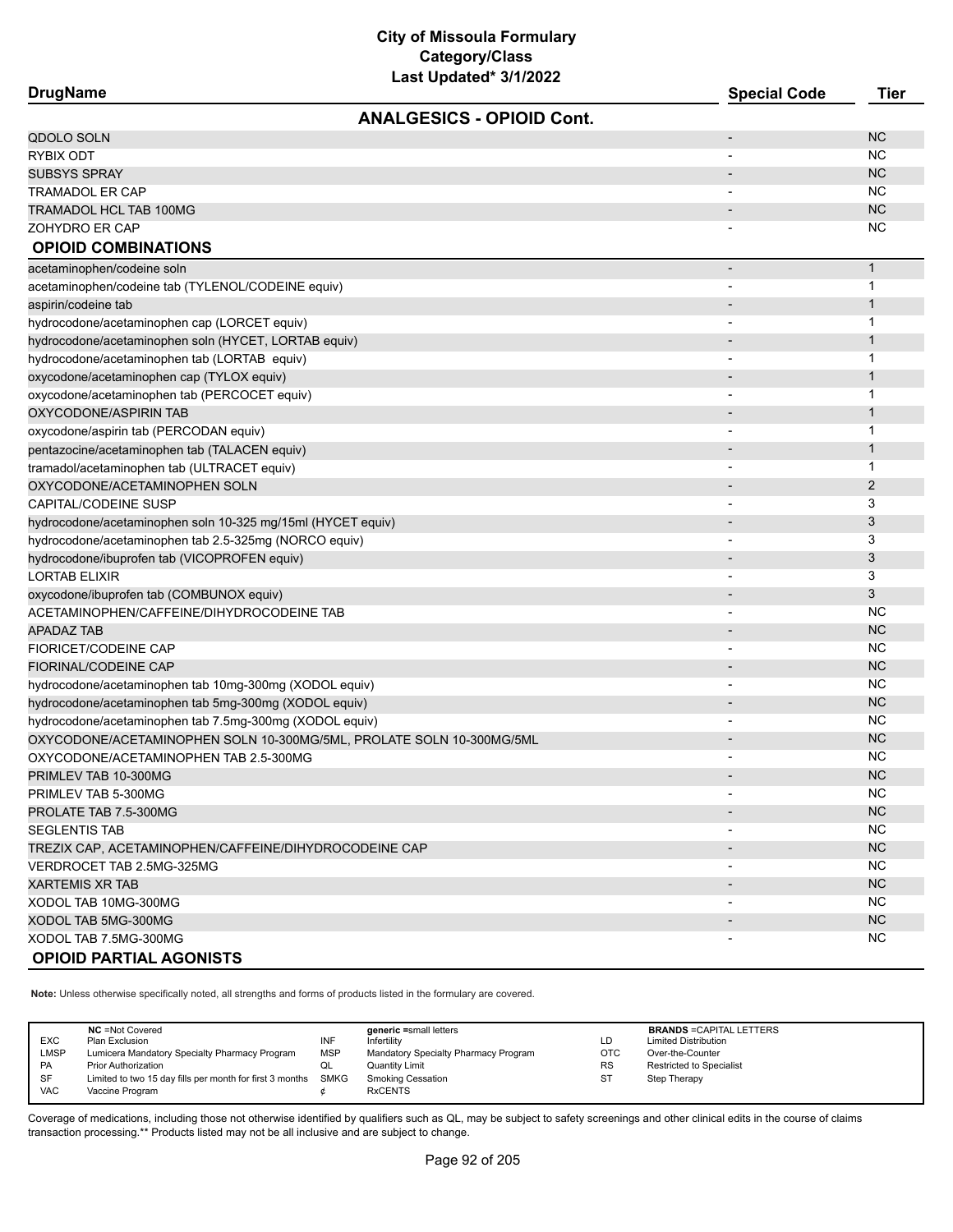| ===================                                                         |                     |                |
|-----------------------------------------------------------------------------|---------------------|----------------|
| <b>DrugName</b>                                                             | <b>Special Code</b> | <b>Tier</b>    |
| <b>ANALGESICS - OPIOID Cont.</b>                                            |                     |                |
| buprenorphine SL tab (SUBUTEX equiv)                                        |                     |                |
| buprenorphine/naloxone sl film (SUBOXONE SL FILM equiv)                     |                     |                |
| buprenorphine/naloxone SL tab (SUBOXONE equiv)                              |                     |                |
| butorphanol nasal spray (STADOL equiv) (QL= 1 bottle/fill, 2 fills/30 days) | QL                  | 2              |
| ZUBSOLV SL TAB                                                              |                     | 2              |
| buprenorphine patch (BUTRANS equiv) (QL= 4 patches/28 days)                 | QL                  | 3              |
| pentazocine/naloxone tab (TALWIN NX equiv)                                  |                     | 3              |
| BELBUCA FILM                                                                |                     | <b>NC</b>      |
| <b>BUNAVAIL FILM</b>                                                        |                     | N <sub>C</sub> |
| buprenorphine hcl buccal film (BELBUCA equiv)                               |                     | NC.            |
| SUBLOCADE INJ                                                               |                     | N <sub>C</sub> |
| SUBOXONE SL FILM                                                            |                     | N <sub>C</sub> |
|                                                                             |                     |                |

#### **ANDROGENS-ANABOLIC**

#### **ANABOLIC STEROIDS**

oxandrolone tab (OXANDRIN equiv) and the contract of the contract of the contract of the contract of the contract of the contract of the contract of the contract of the contract of the contract of the contract of the contr

| <b>ANDROGENS</b>                                                     |                          |                |
|----------------------------------------------------------------------|--------------------------|----------------|
| testosterone cypionate inj (DEPO-TESTOSTERONE equiv)                 | $\overline{\phantom{a}}$ |                |
| ANDRODERM PATCH (QL= 1 patch/day)                                    | PA-QL                    | 2              |
| danazol cap (DANOCRINE equiv)                                        |                          | 2              |
| TESTOSTERONE GEL 1% 25MG (QL= 1 packet/day)                          | PA-QL                    | $\overline{2}$ |
| testosterone gel 1% 25mg (ANDROGEL equiv) (QL= 1 packet/day)         | PA-QL                    | 2              |
| testosterone gel 1% 50mg (ANDROGEL equiv) (QL= 2 packets/day)        | PA-QL                    | $\overline{2}$ |
| testosterone gel 1% pump (ANDROGEL equiv) (QL= 4 bottles/30 days)    | PA-QL                    | $\overline{2}$ |
| TESTOSTERONE GEL PUMP (QL= 4 bottles/30 days)                        | PA-QL                    | 2              |
| testosterone gel pump 1.62% (ANDROGEL equiv) (QL= 2 bottles/30 days) | PA-QL                    | 2              |
| testosterone soln (AXIRON equiv) (QL= 2 bottles/30 days)             | PA-QL                    | $\overline{2}$ |
| <b>METHITEST TAB</b>                                                 | <b>PA</b>                | 3              |
| testosterone gel 1.62% 1.25gm (ANDROGEL equiv) (QL= 1 packet/day)    | PA-QL                    | 3              |
| testosterone gel 1.62% 2.5gm (ANDROGEL equiv) (QL= 2 packets/day)    | PA-QL                    | 3              |
| <b>FORTESTA GEL 2%</b>                                               |                          | <b>NC</b>      |
| JATENZO CAP                                                          | $\overline{\phantom{a}}$ | NC.            |
| <b>NATESTO NASAL GEL</b>                                             | $\overline{\phantom{a}}$ | <b>NC</b>      |
| <b>STRIANT FILM</b>                                                  | $\overline{\phantom{a}}$ | <b>NC</b>      |
| testosterone gel 2% (FORTESTA equiv)                                 |                          | <b>NC</b>      |
| TESTOSTERONE GEL, VOGELXO GEL                                        | $\overline{\phantom{a}}$ | NC.            |
| <b>VOGELXO PUMP</b>                                                  |                          | <b>NC</b>      |
| <b>XYOSTED INJ</b>                                                   |                          | <b>NC</b>      |

### **ANORECTAL AGENTS**

| <b>INTRARECTAL STEROIDS</b>                            |                          |  |
|--------------------------------------------------------|--------------------------|--|
| hydrocortisone enema (CORTENEMA equiv)                 |                          |  |
| CORTIFOAM                                              |                          |  |
| <b>UCERIS RECTAL FOAM</b>                              | <b>PA</b>                |  |
| <b>RECTAL COMBINATIONS</b>                             |                          |  |
| pramoxine/hydrocortisone cream (ANALPRAM HC equiv)     |                          |  |
| pramoxine/hydrocortisone cream kit (ANALPRAM-HC equiv) | $\overline{\phantom{0}}$ |  |
| lidocaine/hydrocortisone cream (ANAMANTLE equiv)       |                          |  |

**Note:** Unless otherwise specifically noted, all strengths and forms of products listed in the formulary are covered.

| <b>EXC</b><br>LMSP<br>PA | <b>NC</b> = Not Covered<br>Plan Exclusion<br>Lumicera Mandatory Specialty Pharmacy Program<br><b>Prior Authorization</b> | INF<br><b>MSP</b><br>QL | generic =small letters<br>Infertility<br>Mandatory Specialty Pharmacy Program<br><b>Quantity Limit</b> | LD<br><b>OTC</b><br><b>RS</b> | <b>BRANDS = CAPITAL LETTERS</b><br><b>Limited Distribution</b><br>Over-the-Counter<br><b>Restricted to Specialist</b> |
|--------------------------|--------------------------------------------------------------------------------------------------------------------------|-------------------------|--------------------------------------------------------------------------------------------------------|-------------------------------|-----------------------------------------------------------------------------------------------------------------------|
| <b>SF</b><br><b>VAC</b>  | Limited to two 15 day fills per month for first 3 months<br>Vaccine Program                                              | <b>SMKG</b>             | <b>Smoking Cessation</b><br><b>RxCENTS</b>                                                             | <b>ST</b>                     | Step Therapy                                                                                                          |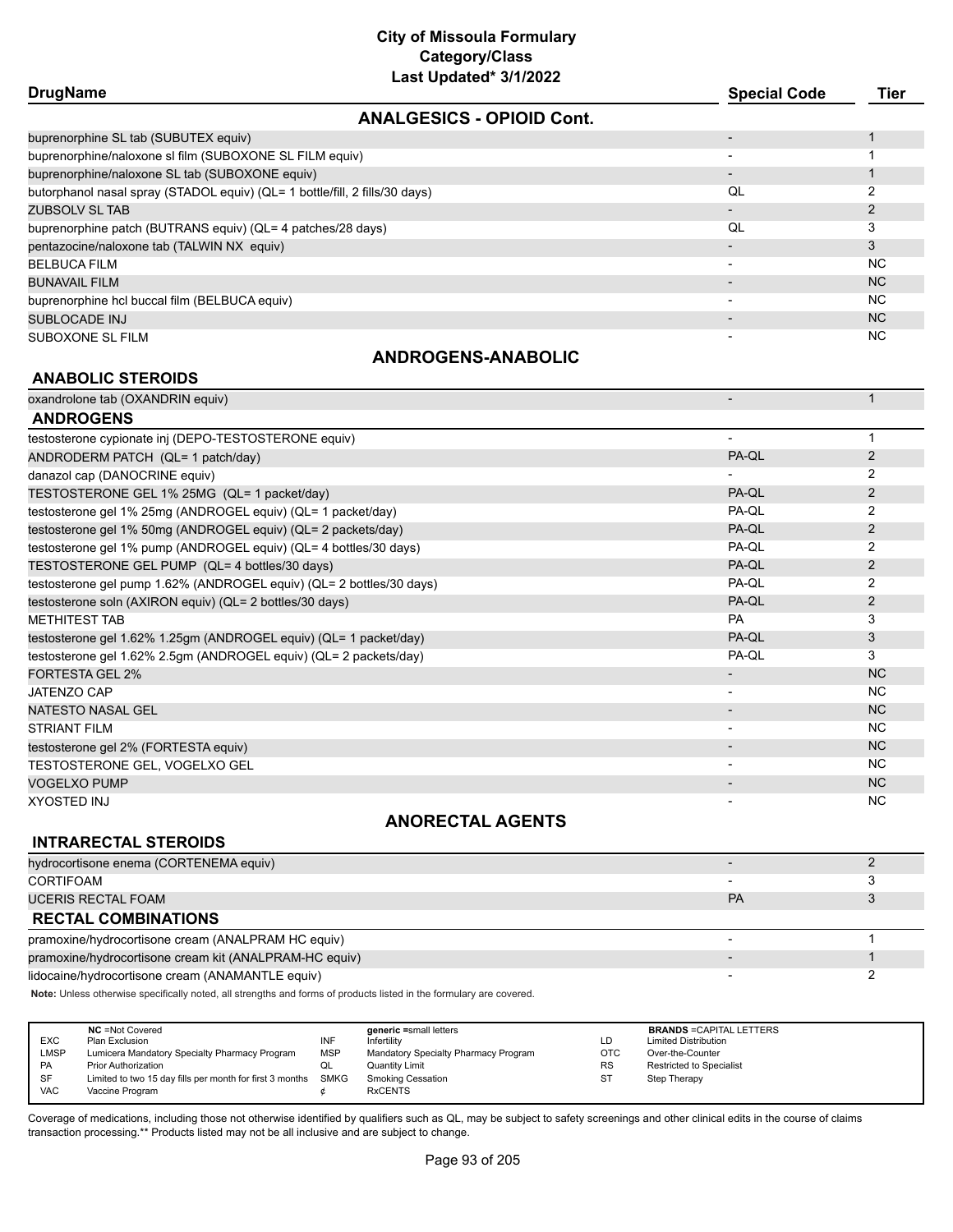| <b>DrugName</b>                                  |                                       | <b>Special Code</b>      | <b>Tier</b>    |
|--------------------------------------------------|---------------------------------------|--------------------------|----------------|
|                                                  | <b>ANORECTAL AGENTS Cont.</b>         |                          |                |
| PROCTOFOAM HC FOAM                               |                                       |                          | 2              |
| ANALPRAM-E KIT                                   |                                       |                          | 3              |
| LIDOCAINE/HYDROCORTISONE RECTAL CREAM KIT        |                                       |                          | <b>NC</b>      |
| <b>RECTAL STEROIDS</b>                           |                                       |                          |                |
| proctosol HC cream (ANUSOL HC equiv)             |                                       | $\overline{\phantom{a}}$ | $\mathbf{1}$   |
| hydrocortisone supp (ANUSOL HC equiv)            |                                       |                          | 2              |
|                                                  | <b>ANORECTAL AND RELATED PRODUCTS</b> |                          |                |
| <b>RECTAL LOCAL ANESTHETICS</b>                  |                                       |                          |                |
| <b>LIDOCAINE SUPP</b>                            |                                       | $\overline{\phantom{a}}$ | <b>NC</b>      |
|                                                  | <b>ANTHELMINTICS</b>                  |                          |                |
| <b>ANTHELMINTICS</b>                             |                                       |                          |                |
| <b>BENZNIDAZOLE TAB</b>                          |                                       | <b>PA</b>                | 2              |
| ivermectin tab (STROMECTOL equiv)                |                                       | PA                       | 2              |
| praziquantel tab (BILTRICIDE equiv)              |                                       |                          | 2              |
| <b>BILTRICIDE TAB</b>                            |                                       |                          | 3              |
| albendazole tab (ALBENZA equiv)                  |                                       |                          | <b>NC</b>      |
| <b>ALBENZA TAB</b>                               |                                       |                          | <b>NC</b>      |
| <b>EGATEN TAB</b>                                |                                       |                          | <b>NC</b>      |
| <b>EMVERM TAB</b>                                |                                       |                          | <b>NC</b>      |
|                                                  | <b>ANTIANGINAL AGENTS</b>             |                          |                |
| <b>ANTIANGINALS-OTHER</b>                        |                                       |                          |                |
| ranolazine tab (RANEXA equiv)                    |                                       | $\overline{\phantom{a}}$ | $\overline{2}$ |
| <b>NITRATES</b>                                  |                                       |                          |                |
| isosorbide dinitrate ER tab (ISOCHRON equiv)     |                                       |                          | $\mathbf{1}$   |
| isosorbide dinitrate SL tab                      |                                       |                          | $\mathbf{1}$   |
| isosorbide dinitrate tab (ISORDIL equiv)         |                                       |                          | 1              |
| isosorbide mononitrate ER tab (IMDUR equiv)      |                                       |                          | $\mathbf{1}$   |
| isosorbide mononitrate tab (MONOKET equiv)       |                                       |                          | 1              |
| NITROGLYCERIN ER CAP                             |                                       |                          | $\mathbf{1}$   |
| nitroglycerin patch (NITRO-DUR equiv)            |                                       |                          | $\mathbf 1$    |
| nitroglycerin SL tab (NITROSTAT equiv)           |                                       |                          | $\mathbf{1}$   |
| NITRO-BID OINT                                   |                                       |                          | 2              |
| isosorbide dinitrate tab 40mg (ISORDIL equiv)    |                                       |                          | 3              |
| NITRO-DUR PATCH 0.3MG/HR, 0.8MG/HR               |                                       |                          | 3              |
| nitroglycerin lingual spray (NITROLINGUAL equiv) |                                       |                          | 3              |
| NITROMIST SPRAY                                  |                                       |                          | 3              |
| <b>GONITRO POWDER</b>                            |                                       |                          | <b>NC</b>      |
|                                                  | <b>ANTIANXIETY AGENTS</b>             |                          |                |
| <b>ANTIANXIETY AGENTS - MISC.</b>                |                                       |                          |                |
| buspirone tab (BUSPAR equiv)                     |                                       | $\overline{\phantom{a}}$ | $\mathbf{1}$   |
| hydroxyzine pamoate cap (VISTARIL equiv)         |                                       |                          | $\mathbf{1}$   |
| hydroxyzine syrup (ATARAX equiv)                 |                                       |                          | 1              |
| hydroxyzine tab (ATARAX equiv)                   |                                       |                          | $\mathbf{1}$   |
| meprobamate tab (MILTOWN equiv)                  |                                       |                          | NC.            |
| <b>BENZODIAZEPINES</b>                           |                                       |                          |                |
|                                                  |                                       |                          |                |

**Note:** Unless otherwise specifically noted, all strengths and forms of products listed in the formulary are covered.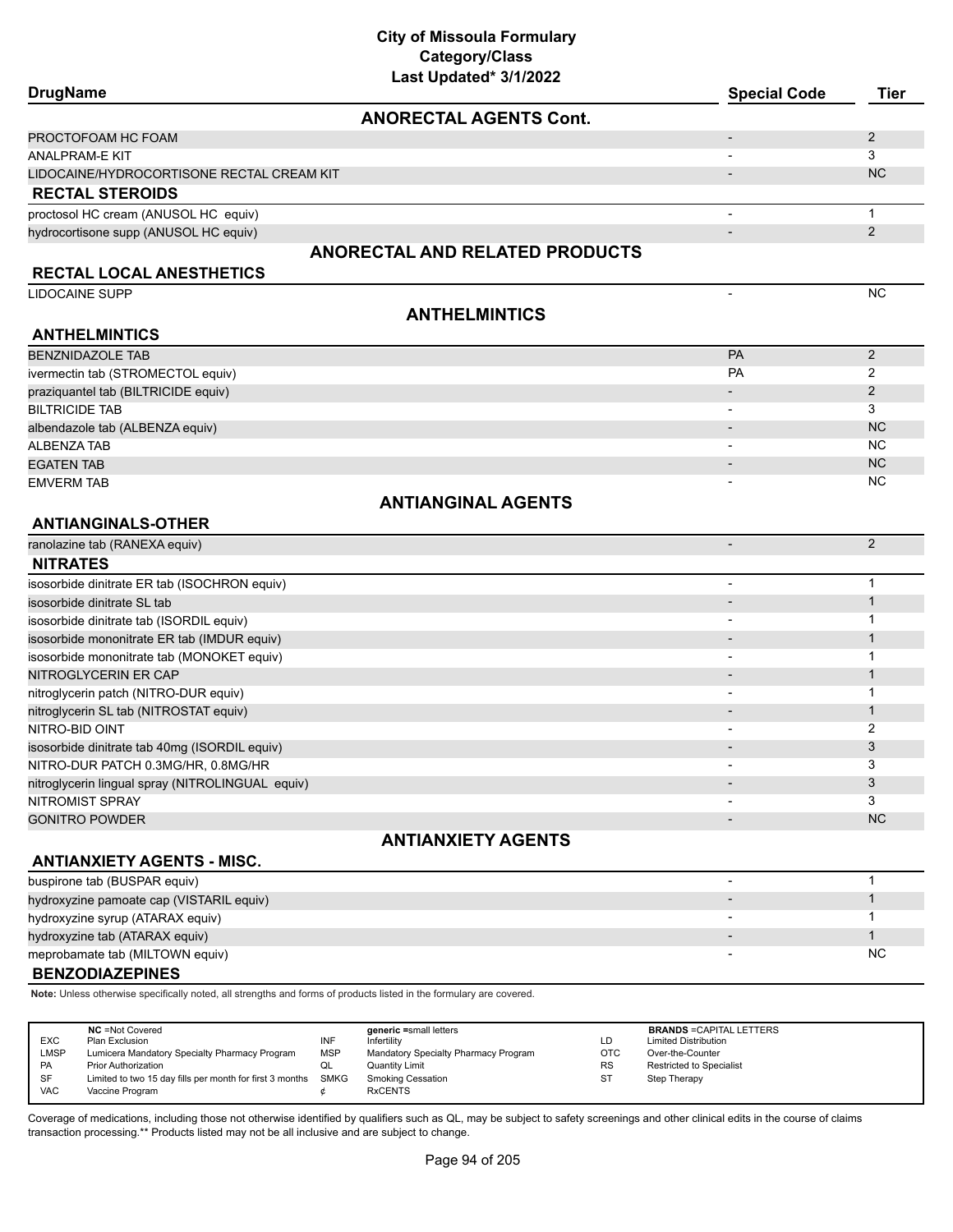**DrugName Special Code Tier ANTIANXIETY AGENTS Cont.**

| alprazolam tab (XANAX equiv)                                                                                        |                          | $\mathbf{1}$   |
|---------------------------------------------------------------------------------------------------------------------|--------------------------|----------------|
| chlordiazepoxide cap (LIBRIUM equiv)                                                                                |                          | $\mathbf 1$    |
| diazepam conc (VALIUM equiv)                                                                                        |                          | $\mathbf 1$    |
| diazepam oral soln 5mg/5ml (DIAZEPAM equiv)                                                                         | $\overline{\phantom{a}}$ | 1              |
| diazepam tab (VALIUM equiv)                                                                                         |                          | $\mathbf{1}$   |
| lorazepam conc (ATIVAN equiv)                                                                                       |                          | 1              |
| lorazepam tab (ATIVAN equiv)                                                                                        |                          | $\mathbf 1$    |
| alprazolam ER tab (XANAX XR equiv)                                                                                  |                          | 2              |
| oxazepam cap (SERAX equiv)                                                                                          |                          | 2              |
| alprazolam ODT (NIRAVAM equiv)                                                                                      |                          | 3              |
| clorazepate tab (TRANXENE-T equiv)                                                                                  |                          | 3              |
| LOREEV XR CAP                                                                                                       |                          | <b>NC</b>      |
| <b>ANTIARRHYTHMICS</b>                                                                                              |                          |                |
| <b>ANTIARRHYTHMICS TYPE I-A</b>                                                                                     |                          |                |
| disopyramide cap (NORPACE equiv)                                                                                    | $\overline{\phantom{a}}$ | $\mathbf{1}$   |
| quinidine sulfate tab                                                                                               |                          | $\mathbf{1}$   |
| disopyramide ER cap (NORPACE CR equiv)                                                                              |                          | 2              |
| NORPACE CR CAP                                                                                                      |                          | $\overline{2}$ |
| quinidine gluconate CR tab                                                                                          |                          | 2              |
| QUINIDINE SULFATE ER TAB                                                                                            |                          | 3              |
| <b>ANTIARRHYTHMICS TYPE I-B</b>                                                                                     |                          |                |
| mexiletine hcl cap                                                                                                  | $\overline{\phantom{a}}$ | 2              |
| <b>ANTIARRHYTHMICS TYPE I-C</b>                                                                                     |                          |                |
| flecainide tab (TAMBOCOR equiv)                                                                                     |                          | $\mathbf{1}$   |
| propafenone tab (RYTHMOL equiv)                                                                                     |                          | $\mathbf{1}$   |
| propafenone ER cap (RYTHMOL SR equiv)                                                                               |                          | 2              |
| <b>ANTIARRHYTHMICS TYPE III</b>                                                                                     |                          |                |
| amiodarone tab (CORDARONE equiv)                                                                                    |                          | $\mathbf{1}$   |
| dofetilide cap (TIKOSYN equiv)                                                                                      |                          | 2              |
| <b>MULTAQ TAB</b>                                                                                                   |                          | $\overline{2}$ |
| <b>ANTIASTHMATIC AND BRONCHODILATOR AGENTS</b>                                                                      |                          |                |
| <b>ANTIASTHMATIC - MONOCLONAL ANTIBODIES</b>                                                                        |                          |                |
| FASENRA PEN INJ (QL= 1 inj/56 days)                                                                                 | MSP-PA-QL                | 2              |
| NUCALA INJ (QL= 1 inj/28 days)                                                                                      | LMSP-PA-QL               | $\overline{2}$ |
| <b>XOLAIR SYRINGE</b>                                                                                               | LMSP-PA                  | $\overline{2}$ |
| <b>ANTI-INFLAMMATORY AGENTS</b>                                                                                     |                          |                |
| cromolyn neb soln (INTAL equiv)                                                                                     |                          | <b>NC</b>      |
| <b>BRONCHODILATORS - ANTICHOLINERGICS</b>                                                                           |                          |                |
| ipratropium neb soln (ATROVENT equiv)                                                                               | $\overline{\phantom{a}}$ | $\mathbf{1}$   |
| ATROVENT HFA INHALER                                                                                                |                          | 2              |
| <b>INCRUSE ELLIPTA INHALER</b>                                                                                      |                          | 2              |
| LONHALA MAGNAIR SOLN (Step Therapy requires trial of INCRUSE ELLIPTA INHALER)                                       | <b>ST</b>                | 2              |
| SPIRIVA RESPIMAT INHALER 1.25MCG/ACT (QL= 1 inhaler/30 days; Step Therapy requires trial of ADVAIR, BREO,           | QL-ST                    | 2              |
| DULERA, or FLUTICASONE/SALMETEROL)                                                                                  |                          |                |
| SEEBRI NEOHALER CAP                                                                                                 | $\overline{\phantom{a}}$ | <b>NC</b>      |
| Note: Unless otherwise specifically noted, all strengths and forms of products listed in the formulary are covered. |                          |                |
|                                                                                                                     |                          |                |

**NC** =Not Covered **ageneric =small letters BRANDS** =CAPITAL LETTERS<br>
Plan Exclusion **BRANDS** =CAPITAL LETTERS<br>  $\blacksquare$ **NC** =Not Covered<br>
EXC Plan Exclusion **INF** Infertility<br>
LMSP Lumicera Mandatory Specialty Pharmacy Program MSP Mandatory Specialty P LMSP Lumicera Mandatory Specialty Pharmacy Program MSP Mandatory Specialty Pharmacy Program OTC Over-the-Counter PA Prior Authorization duminity Community Limit Community Limit Prior Authorization RS Restricted to Specialist<br>Philode SF Limited to two 15 day fills per month for first 3 months SMKG Smoking Cessation ST Step Therapy SF Limited to two 15 day fills per month for first 3 months SMKG Smoking Cessation ST Step Therapy<br>VAC Vaccine Program  $\phi$  RxCENTS Vaccine Program  $\phi$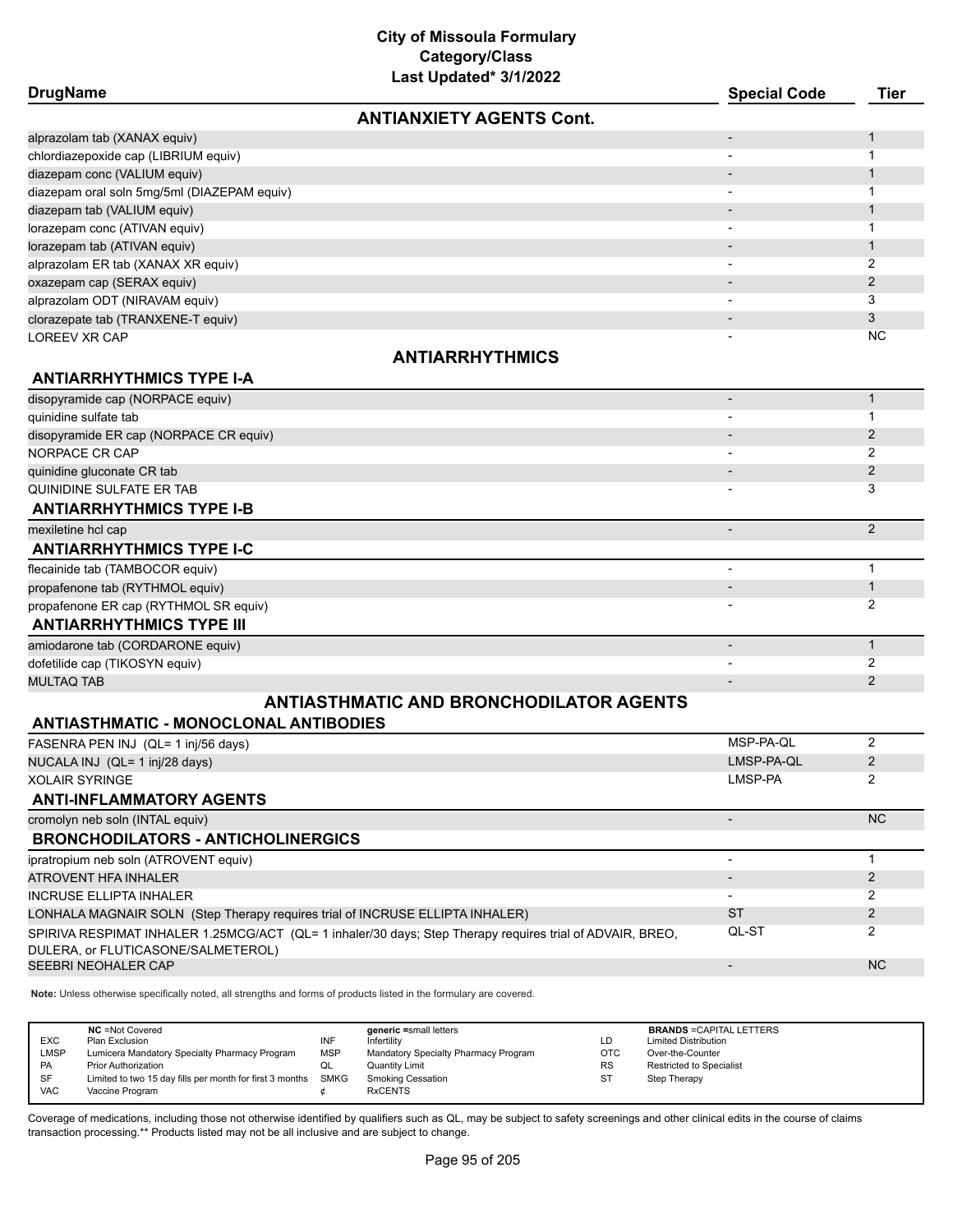| <b>DrugName</b>                                                  | Last updated" 3/1/2022                               | <b>Special Code</b>      | <b>Tier</b>    |
|------------------------------------------------------------------|------------------------------------------------------|--------------------------|----------------|
|                                                                  | <b>ANTIASTHMATIC AND BRONCHODILATOR AGENTS Cont.</b> |                          |                |
| SPIRIVA HANDIHALER                                               |                                                      |                          | <b>NC</b>      |
| SPIRIVA RESPIMAT INHALER 2.5MCG/ACT                              |                                                      | $\overline{\phantom{a}}$ | <b>NC</b>      |
| TUDORZA PRESSAIR INHALER                                         |                                                      | $\overline{\phantom{a}}$ | <b>NC</b>      |
| <b>YUPELRI SOLN</b>                                              |                                                      |                          | <b>NC</b>      |
| <b>LEUKOTRIENE MODULATORS</b>                                    |                                                      |                          |                |
| montelukast chew tab (SINGULAIR equiv)                           |                                                      | ٠                        | $\mathbf{1}$   |
| montelukast tab (SINGULAIR equiv)                                |                                                      | $\overline{\phantom{a}}$ | $\mathbf{1}$   |
| montelukast granule pack (SINGULAIR equiv)                       |                                                      | $\overline{\phantom{a}}$ | 2              |
| zafirlukast tab (ACCOLATE equiv)                                 |                                                      | $\overline{\phantom{a}}$ | 2              |
| zileuton ER tab (ZYFLO CR equiv)                                 |                                                      | $\overline{\phantom{a}}$ | <b>NC</b>      |
| <b>ZYFLO TAB</b>                                                 |                                                      |                          | <b>NC</b>      |
| <b>SELECTIVE PHOSPHODIESTERASE 4 (PDE4) INHIBITORS</b>           |                                                      |                          |                |
| <b>DALIRESP TAB</b>                                              |                                                      | ٠                        | <b>NC</b>      |
| <b>STEROID INHALANTS</b>                                         |                                                      |                          |                |
| <b>ARNUITY ELLIPTA INHALER</b>                                   |                                                      |                          | $\mathbf{1}$   |
| ASMANEX HFA INHALER                                              |                                                      |                          | 1              |
| <b>ASMANEX INHALER</b>                                           |                                                      | $\overline{\phantom{a}}$ | $\mathbf{1}$   |
| budesonide inh susp (PULMICORT equiv)                            |                                                      | $\overline{\phantom{a}}$ | 1              |
| <b>FLOVENT DISKUS INHALER</b>                                    |                                                      | $\overline{a}$           | $\mathbf{1}$   |
| <b>FLOVENT HFA INHALER</b>                                       |                                                      |                          | $\mathbf{1}$   |
| <b>ALVESCO INHALER</b>                                           |                                                      | $\overline{a}$           | <b>NC</b>      |
| ARMONAIR DIGITAL INHALER 113MCG/ACT                              |                                                      | $\overline{\phantom{a}}$ | <b>NC</b>      |
| ARMONAIR DIGITAL INHALER 232MCG/ACT                              |                                                      | $\overline{\phantom{a}}$ | <b>NC</b>      |
| ARMONAIR DIGITAL INHALER 55MCG/ACT                               |                                                      | $\overline{\phantom{a}}$ | <b>NC</b>      |
| <b>ARMONAIR RESPICLICK</b>                                       |                                                      | $\overline{\phantom{m}}$ | <b>NC</b>      |
| PULMICORT FLEXHALER                                              |                                                      | $\overline{\phantom{a}}$ | <b>NC</b>      |
| <b>QVAR INHALER</b>                                              |                                                      | $\overline{\phantom{a}}$ | <b>NC</b>      |
| <b>QVAR REDIHALER</b>                                            |                                                      |                          | <b>NC</b>      |
| <b>SYMPATHOMIMETICS</b>                                          |                                                      |                          |                |
| albuterol HFA inhaler (PROAIR equiv) (QL= 2 inhalers/30 days)    |                                                      | QL                       | $\mathbf{1}$   |
| albuterol HFA inhaler (PROVENTIL equiv) (QL= 2 inhalers/30 days) |                                                      | QL                       | $\mathbf{1}$   |
| albuterol neb soln                                               |                                                      | $\overline{\phantom{a}}$ | $\mathbf{1}$   |
| albuterol sulfate ER tab (VOSPIRE ER equiv)                      |                                                      | $\overline{\phantom{a}}$ | $\mathbf 1$    |
| albuterol sulfate syrup                                          |                                                      |                          | $\mathbf{1}$   |
| albuterol/ipratropium neb soln (DUONEB equiv)                    |                                                      |                          | $\mathbf{1}$   |
| FLUTICASONE/SALMETEROL INHALER                                   |                                                      | $\overline{\phantom{a}}$ | $\mathbf{1}$   |
| METAPROTERENOL SYRUP                                             |                                                      |                          | $\mathbf{1}$   |
| VENTOLIN HFA INHALER (QL= 2 inhalers/30 days)                    |                                                      | QL                       | $\mathbf{1}$   |
| ADVAIR HFA INHALER                                               |                                                      |                          | $\overline{2}$ |
| albuterol sulfate tab                                            |                                                      | $\overline{\phantom{a}}$ | $\overline{2}$ |
| ALBUTEROL TAB ER                                                 |                                                      | $\overline{\phantom{a}}$ | 2              |
| <b>ANORO ELLIPTA INHALER</b>                                     |                                                      |                          | $\overline{2}$ |
| arformoterol tartrate neb soln (BROVANA equiv)                   |                                                      |                          | 2              |
| <b>BREO ELLIPTA INHALER</b>                                      |                                                      |                          | $\overline{2}$ |
| BREZTRI AEROSPHERE INHALER                                       |                                                      |                          | $\overline{2}$ |
| <b>COMBIVENT INHALER</b>                                         |                                                      |                          | $\overline{2}$ |
|                                                                  |                                                      |                          |                |

**Note:** Unless otherwise specifically noted, all strengths and forms of products listed in the formulary are covered.

| EXC<br>LMSP | <b>NC</b> = Not Covered<br>Plan Exclusion<br>Lumicera Mandatory Specialty Pharmacy Program | INF<br><b>MSP</b> | generic =small letters<br>Infertility<br>Mandatory Specialty Pharmacy Program | LD<br><b>OTC</b> | <b>BRANDS = CAPITAL LETTERS</b><br><b>Limited Distribution</b><br>Over-the-Counter |
|-------------|--------------------------------------------------------------------------------------------|-------------------|-------------------------------------------------------------------------------|------------------|------------------------------------------------------------------------------------|
| PA          | <b>Prior Authorization</b>                                                                 | QL                | <b>Quantity Limit</b>                                                         | <b>RS</b>        | <b>Restricted to Specialist</b>                                                    |
| SF          | Limited to two 15 day fills per month for first 3 months SMKG                              |                   | <b>Smoking Cessation</b>                                                      | <b>ST</b>        | Step Therapy                                                                       |
| <b>VAC</b>  | Vaccine Program                                                                            |                   | <b>RxCENTS</b>                                                                |                  |                                                                                    |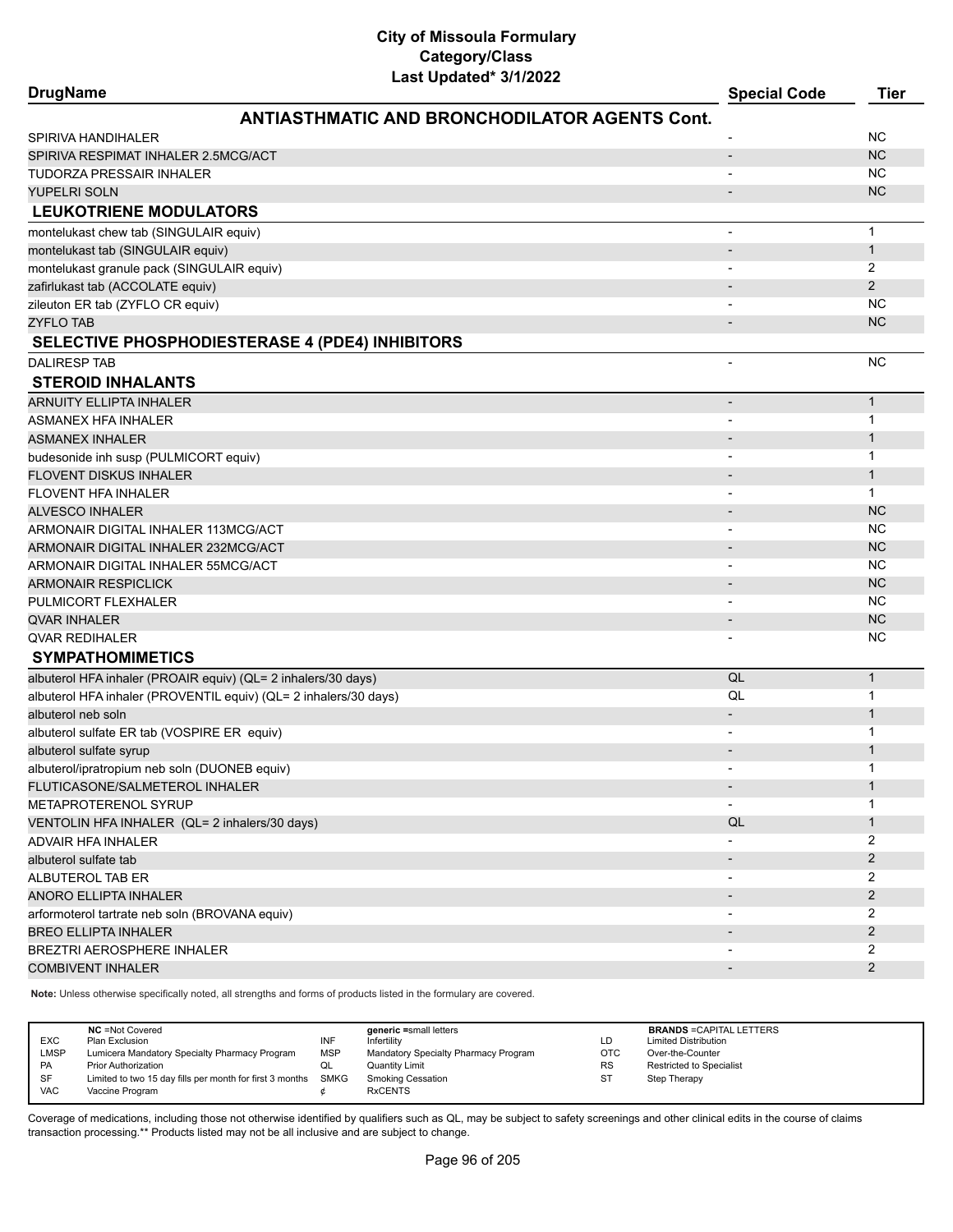## **City of Missoula Formulary Category/Class**

| Last Updated* 3/1/2022                                                                                                                  |                          |                |
|-----------------------------------------------------------------------------------------------------------------------------------------|--------------------------|----------------|
| <b>DrugName</b>                                                                                                                         | <b>Special Code</b>      | <b>Tier</b>    |
| <b>ANTIASTHMATIC AND BRONCHODILATOR AGENTS Cont.</b>                                                                                    |                          |                |
| COMBIVENT RESPIMAT INHALER                                                                                                              |                          | 2              |
| <b>DULERA INHALER</b>                                                                                                                   |                          | 2              |
| fluticasone/salmeterol inhaler, wixela inhaler (ADVAIR equiv)                                                                           |                          | 2              |
| SEREVENT DISKUS INHALER                                                                                                                 |                          | 2              |
| STIOLTO INHALER                                                                                                                         |                          | $\overline{2}$ |
| <b>SYMBICORT INHALER</b>                                                                                                                |                          | 2              |
| terbutaline sulfate tab (BRETHINE equiv)                                                                                                |                          | $\overline{2}$ |
| <b>TRELEGY ELLIPTA INHALER</b>                                                                                                          |                          | 2              |
| formoterol fumarate neb soln (PERFOROMIST equiv)                                                                                        |                          | 3              |
| LEVALBUTEROL INHALER, XOPENEX HFA INHALER (QL= 2 inhalers/fill, 2 fills/30 days; Step Therapy requires trial of<br><b>VENTOLIN HFA)</b> | QL-ST                    | 3              |
| levalbuterol neb soln (XOPENEX equiv)                                                                                                   | $\overline{\phantom{a}}$ | 3              |
| <b>METAPROTERENOL TAB</b>                                                                                                               |                          | 3              |
| STRIVERDI RESPIMAT INHALER (QL= 1 inhaler/30 days)                                                                                      | QL                       | 3              |
| AIRDUO POWDER INHALER W/SENSOR                                                                                                          |                          | <b>NC</b>      |
| AIRDUO RESPICLICK                                                                                                                       |                          | <b>NC</b>      |
| ALBUTEROL HFA INHALER                                                                                                                   |                          | <b>NC</b>      |
| BEVESPI AEROSPHERE INHALER                                                                                                              |                          | NC.            |
| BUDESONIDE/FORMOTEROL INHALER                                                                                                           |                          | NC             |
| DUAKLIR INHALER                                                                                                                         |                          | NC.            |
| UTIBRON NEOHALER CAP                                                                                                                    |                          | <b>NC</b>      |
| <b>XANTHINES</b>                                                                                                                        |                          |                |
| aminophylline tab                                                                                                                       |                          | $\mathbf{1}$   |
| theophylline ER tab (UNIPHYL equiv)                                                                                                     |                          | $\mathbf{1}$   |
| theophylline soln                                                                                                                       | $\overline{\phantom{0}}$ | 1              |
| ELIXOPHYLLIN ELIXIR                                                                                                                     |                          | 2              |
| THEOPHYLLINE ER TAB                                                                                                                     |                          | 2              |
| <b>LUFYLLIN TAB</b>                                                                                                                     |                          | 3              |
| <b>ANTICOAGULANTS</b>                                                                                                                   |                          |                |
| <b>COUMARIN ANTICOAGULANTS</b>                                                                                                          |                          |                |
| warfarin tab (COUMADIN equiv)                                                                                                           | $\overline{\phantom{a}}$ | $\mathbf{1}$   |
| <b>DIRECT FACTOR XA INHIBITORS</b>                                                                                                      |                          |                |
| ELIQUIS TAB, ELIQUIS STARTER PACK                                                                                                       | $\overline{\phantom{a}}$ | 2              |
| <b>XARELTO STARTER PACK</b>                                                                                                             |                          | 2              |
| XARELTO TAB                                                                                                                             |                          | $\overline{2}$ |
| BEVYXXA CAP                                                                                                                             |                          | NC.            |
| <b>SAVAYSA TAB</b>                                                                                                                      |                          | <b>NC</b>      |
| XARELTO SUSP                                                                                                                            |                          | NC.            |
| <b>HEPARINS AND HEPARINOID-LIKE AGENTS</b>                                                                                              |                          |                |
| enoxaparin inj (LOVENOX equiv) (QL= 17 days supply)                                                                                     | QL                       | 2              |
| fondaparinux inj (ARIXTRA equiv)                                                                                                        |                          | 2              |
| <b>FRAGMIN INJ</b>                                                                                                                      |                          | 3              |
| <b>THROMBIN INHIBITORS</b>                                                                                                              |                          |                |
|                                                                                                                                         |                          |                |
| PRADAXA CAP                                                                                                                             |                          | 3              |

#### **ANTICONVULSANTS**

**Note:** Unless otherwise specifically noted, all strengths and forms of products listed in the formulary are covered.

| <b>EXC</b><br><b>LMSP</b><br>PA<br><b>SF</b> | <b>NC</b> = Not Covered<br>Plan Exclusion<br>Lumicera Mandatory Specialty Pharmacy Program<br>Prior Authorization<br>Limited to two 15 day fills per month for first 3 months | INF<br><b>MSP</b><br>QL<br>SMKG | generic =small letters<br>Infertility<br>Mandatory Specialty Pharmacy Program<br>Quantity Limit<br><b>Smoking Cessation</b> | LD<br>отс<br><b>RS</b><br>S1 | <b>BRANDS = CAPITAL LETTERS</b><br><b>Limited Distribution</b><br>Over-the-Counter<br><b>Restricted to Specialist</b><br>Step Therapy |
|----------------------------------------------|-------------------------------------------------------------------------------------------------------------------------------------------------------------------------------|---------------------------------|-----------------------------------------------------------------------------------------------------------------------------|------------------------------|---------------------------------------------------------------------------------------------------------------------------------------|
| <b>VAC</b>                                   | Vaccine Program                                                                                                                                                               |                                 | <b>RxCENTS</b>                                                                                                              |                              |                                                                                                                                       |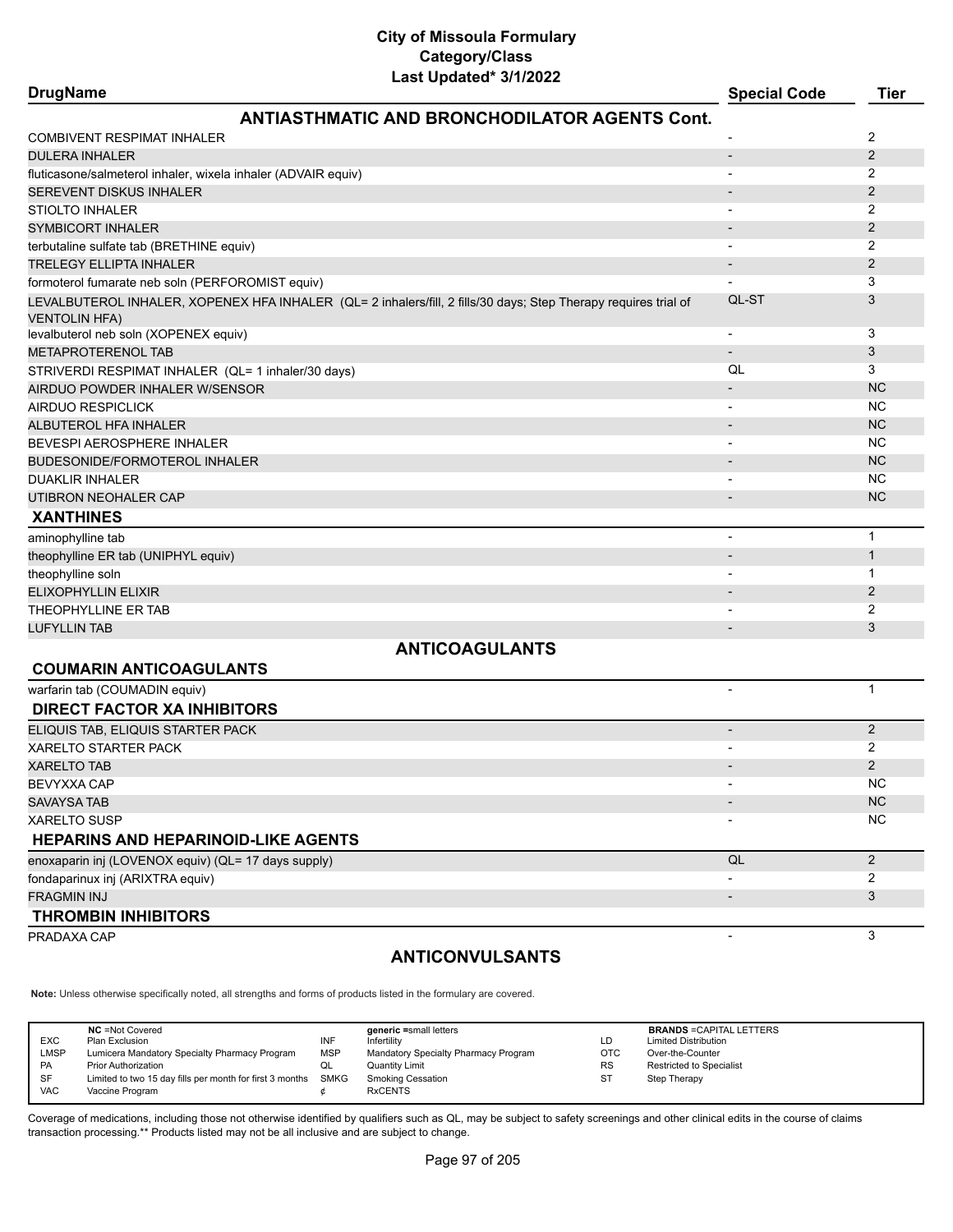#### **ANTICONVULSANTS Cont.**

| <b>Drugl</b> | $2$ mania.<br>cial Code<br>sner | fier |
|--------------|---------------------------------|------|
|              |                                 |      |

| <b>AMPA GLUTAMATE RECEPTOR ANTAGONISTS</b>                                                 |                          |                         |
|--------------------------------------------------------------------------------------------|--------------------------|-------------------------|
| <b>FYCOMPA TAB</b>                                                                         |                          | <b>NC</b>               |
| <b>FYCOMPA SUSP</b>                                                                        |                          | ΝC                      |
| <b>ANTICONVULSANTS - BENZODIAZEPINES</b>                                                   |                          |                         |
| clobazam tab (ONFI equiv)                                                                  |                          | $\mathbf{1}$            |
| clonazepam tab (KLONOPIN equiv)                                                            |                          | 1                       |
| DIASTAT RECTAL GEL, DIAZEPAM RECTAL GEL (QL= 2 packs/fill)                                 | QL                       | $\overline{2}$          |
| clonazepam ODT (KLONOPIN equiv)                                                            |                          | 3                       |
| NAYZILAM SPRAY (QL= 2 packs/fill; Restricted to Neurology Specialist)                      | QL-RS                    | 3                       |
| VALTOCO NASAL SPRAY (QL= 2 packs/fill; Restricted to Neurology Specialist)                 | QL-RS                    | 3                       |
| clobazam susp (ONFI equiv)                                                                 | $\overline{\phantom{a}}$ | <b>NC</b>               |
| <b>ONFI SUSP</b>                                                                           |                          | <b>NC</b>               |
| <b>ONFI TAB</b>                                                                            |                          | <b>NC</b>               |
| SYMPAZAN ORAL FILM                                                                         |                          | <b>NC</b>               |
| <b>ANTICONVULSANTS - MISC.</b>                                                             |                          |                         |
| carbamazepine chew tab (TEGRETOL equiv)                                                    |                          | $\mathbf{1}$            |
| carbamazepine susp (TEGRETOL equiv)                                                        |                          | 1                       |
| carbamazepine tab (TEGRETOL equiv)                                                         | $\overline{\phantom{a}}$ | $\mathbf{1}$            |
| qabapentin cap (NEURONTIN equiv) (QL= 9 caps/day)                                          | QL                       | 1                       |
| gabapentin tab 600mg (NEURONTIN equiv) (QL= 6 tabs/day)                                    | QL                       | $\mathbf{1}$            |
| gabapentin tab 800mg (NEURONTIN equiv) (QL= 4.5 tabs/day)                                  | QL                       | $\mathbf{1}$            |
| lamotrigine chew tab (LAMICTAL equiv)                                                      | $\overline{\phantom{a}}$ | $\mathbf{1}$            |
| lamotrigine tab (LAMICTAL equiv)                                                           | $\overline{\phantom{a}}$ | 1                       |
| levetiracetam ER tab (KEPPRA XR equiv)                                                     | $\overline{\phantom{a}}$ | $\mathbf{1}$            |
| levetiracetam soln (KEPPRA equiv)                                                          | $\overline{\phantom{a}}$ | 1                       |
| levetiracetam tab (KEPPRA equiv)                                                           | $\overline{\phantom{a}}$ | $\mathbf{1}$            |
| oxcarbazepine susp (TRILEPTAL equiv)                                                       | $\overline{\phantom{a}}$ | 1                       |
| oxcarbazepine tab (TRILEPTAL equiv)                                                        | $\overline{\phantom{a}}$ | $\mathbf{1}$            |
| pregabalin cap (LYRICA equiv) (QL= 3 caps/day)                                             | QL                       | 1                       |
| pregabalin cap 225mg (LYRICA equiv) (QL= 2 caps/day)                                       | QL                       | $\mathbf{1}$            |
| pregabalin cap 300mg (LYRICA equiv) (QL= 2 caps/day)                                       | QL                       | 1                       |
| primidone tab (MYSOLINE equiv)                                                             |                          | $\mathbf{1}$            |
| topiramate sprinkle cap (TOPAMAX equiv)                                                    | $\overline{\phantom{a}}$ | 1                       |
| topiramate tab (TOPAMAX equiv)                                                             |                          | $\mathbf{1}$            |
| zonisamide cap (ZONEGRAN equiv)                                                            | $\overline{\phantom{a}}$ | 1                       |
| carbamazepine ER cap (CARBATROL equiv)                                                     | $\overline{\phantom{a}}$ | $\overline{2}$          |
| carbamazepine ER tab (TEGRETOL XR equiv)                                                   |                          | 2                       |
| DIACOMIT CAP (Only available through US Bioservices 888-518-7246)                          | LD-PA                    | $\overline{2}$          |
| DIACOMIT POWDER PACK (Only available through US Bioservices 888-518-7246)                  | LD-PA                    | 2                       |
| EPIDIOLEX SOLN (Only available through Lumicera 855-847-3553)                              | LD-PA                    | $\overline{c}$          |
| FINTEPLA SOLN (QL= 12ml/day; Only available through Anovo Specialty Pharmacy 844-288-5007) | LD-PA-QL                 | 2                       |
| gabapentin soln (NEURONTIN equiv) (QL= 72 mls/day)                                         | QL                       | $\overline{\mathbf{c}}$ |
| <b>LAMICTAL CHEW TAB 2MG</b>                                                               | $\blacksquare$           | 2                       |
| POTIGA TAB (QL= 3 tabs/day)                                                                | QL                       | $\overline{\mathbf{c}}$ |
| pregabalin soln (LYRICA equiv) (QL= 30ml/day)                                              | QL                       | 2                       |
| rufinamide susp (BANZEL equiv)                                                             | PA                       | $\overline{c}$          |
|                                                                                            |                          |                         |

**Note:** Unless otherwise specifically noted, all strengths and forms of products listed in the formulary are covered.

| EXC<br>LMSP | <b>NC</b> = Not Covered<br>Plan Exclusion<br>Lumicera Mandatory Specialty Pharmacy Program | INF<br><b>MSP</b> | generic =small letters<br>Infertility<br>Mandatory Specialty Pharmacy Program | LD<br><b>OTC</b> | <b>BRANDS = CAPITAL LETTERS</b><br><b>Limited Distribution</b><br>Over-the-Counter |
|-------------|--------------------------------------------------------------------------------------------|-------------------|-------------------------------------------------------------------------------|------------------|------------------------------------------------------------------------------------|
| PA          | <b>Prior Authorization</b>                                                                 | QL                | <b>Quantity Limit</b>                                                         | <b>RS</b>        | <b>Restricted to Specialist</b>                                                    |
| SF          | Limited to two 15 day fills per month for first 3 months SMKG                              |                   | <b>Smoking Cessation</b>                                                      | <b>ST</b>        | Step Therapy                                                                       |
| <b>VAC</b>  | Vaccine Program                                                                            |                   | <b>RxCENTS</b>                                                                |                  |                                                                                    |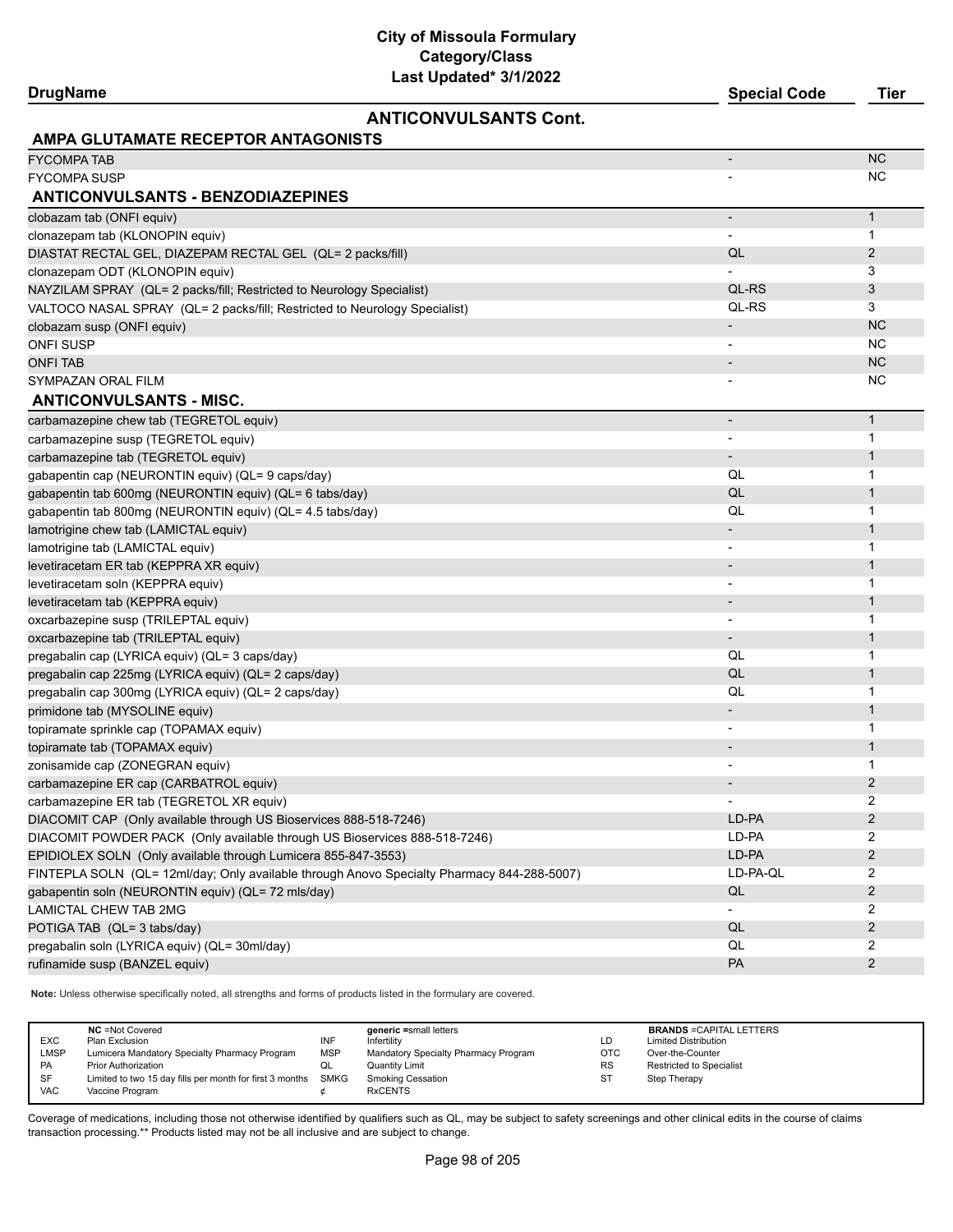| <b>DrugName</b>                                                              |                                                                                             | <b>Special Code</b>      | <b>Tier</b>    |
|------------------------------------------------------------------------------|---------------------------------------------------------------------------------------------|--------------------------|----------------|
|                                                                              | <b>ANTICONVULSANTS Cont.</b>                                                                |                          |                |
| rufinamide tab (BANZEL TAB equiv)                                            |                                                                                             | <b>PA</b>                | 2              |
| VIMPAT SOLN                                                                  |                                                                                             |                          | $\overline{2}$ |
| VIMPAT TAB (QL= 2 tabs/day)                                                  |                                                                                             | QL                       | 2              |
| BANZEL SUSP                                                                  |                                                                                             | <b>PA</b>                | 3              |
| EPRONTIA SOLN (Members age 9 or older require Prior Authorization)           |                                                                                             | <b>PA</b>                | 3              |
| LAMICTAL ODT KIT, LAMICTAL XR KIT                                            |                                                                                             |                          | 3              |
| lamotrigine ER tab (LAMICTAL XR equiv)                                       |                                                                                             | $\overline{\phantom{a}}$ | 3              |
| lamotrigine ODT (LAMICTAL equiv)                                             |                                                                                             |                          | 3              |
| lamotrigine ODT kit (LAMICTAL ODT KIT equiv)                                 |                                                                                             |                          | 3              |
| <b>APTIOM TAB</b>                                                            |                                                                                             |                          | <b>NC</b>      |
| BANZEL TAB                                                                   |                                                                                             |                          | NC             |
| BRIVIACT INJ 50MG/5ML                                                        |                                                                                             |                          | <b>NC</b>      |
| <b>BRIVIACT SOLN 10MG/ML</b>                                                 |                                                                                             |                          | NC             |
| <b>BRIVIACT TAB</b>                                                          |                                                                                             |                          | <b>NC</b>      |
| ELEPSIA XR TAB                                                               |                                                                                             |                          | NC.            |
| <b>OXTELLAR XR TAB</b>                                                       |                                                                                             |                          | <b>NC</b>      |
| QUDEXY XR CAP                                                                |                                                                                             |                          | NC             |
| <b>SPRITAM TAB</b>                                                           |                                                                                             |                          | <b>NC</b>      |
| topiramate ER cap (QUDEXY equiv)                                             |                                                                                             |                          | NC.            |
| <b>TROKENDI XR CAP</b>                                                       |                                                                                             |                          | <b>NC</b>      |
| <b>CARBAMATES</b>                                                            |                                                                                             |                          |                |
| felbamate susp (FELBATOL equiv)                                              |                                                                                             |                          | $\overline{2}$ |
| felbamate tab (FELBATOL equiv)                                               |                                                                                             |                          | $\overline{2}$ |
| XCOPRI PAK 100-150MG (QL= 2 tabs/day)                                        |                                                                                             | QL                       | 2              |
| XCOPRI PAK 150-200MG (QL= 2 tabs/day)                                        |                                                                                             | QL                       | $\overline{2}$ |
| XCOPRI PAK 50-200MG (QL= 2 tabs/day)                                         |                                                                                             | QL                       | 2              |
| XCOPRI TAB 150MG, 200MG (QL= 2 tabs/day)                                     |                                                                                             | QL                       | $\overline{2}$ |
| XCOPRI TAB 50MG, 100MG (QL= 1 tab/day)                                       |                                                                                             | QL                       | 2              |
| XCOPRI TITRATION PAK 12.5-25MG (QL= 1 tab/day)                               |                                                                                             | QL                       | $\overline{2}$ |
| XCOPRI TITRATION PAK 150-200MG (QL= 1 tab/day)                               |                                                                                             | QL                       | 2              |
| XCOPRI TITRATION PAK 50-100MG (QL= 1 tab/day)                                |                                                                                             | QL                       | $\overline{2}$ |
| <b>GABA MODULATORS</b>                                                       |                                                                                             |                          |                |
| tiagabine tab (GABITRIL equiv)                                               |                                                                                             | $\blacksquare$           | 2              |
|                                                                              | vigabatrin powder pack (SABRIL POWDER equiv) (Only available through Lumicera 855-847-3553) | LD-PA                    | 2              |
| vigabatrin tab (SABRIL equiv) (Only available through Lumicera 855-847-3553) |                                                                                             | LD-PA                    | 2              |
| vigadrone powder pack (Only available through PantheRx 855-726-8479)         |                                                                                             | LD-PA                    | 2              |
| SABRIL TAB                                                                   |                                                                                             |                          | <b>NC</b>      |
| <b>HYDANTOINS</b>                                                            |                                                                                             |                          |                |
| phenytoin cap (DILANTIN equiv)                                               |                                                                                             | $\overline{\phantom{a}}$ | $\mathbf{1}$   |
| phenytoin susp (DILANTIN equiv)                                              |                                                                                             |                          | 1              |
| <b>DILANTIN CAP 30MG</b>                                                     |                                                                                             |                          | $\overline{2}$ |
| PEGANONE TAB                                                                 |                                                                                             |                          | 2              |
| phenytoin chew tab (DILANTIN equiv)                                          |                                                                                             |                          | $\overline{2}$ |
| <b>SUCCINIMIDES</b>                                                          |                                                                                             |                          |                |
| ethosuximide soln (ZARONTIN equiv)                                           |                                                                                             |                          | $\mathbf{1}$   |
| <b>CELONTIN CAP</b>                                                          |                                                                                             | $\overline{\phantom{a}}$ | $\overline{2}$ |

**Note:** Unless otherwise specifically noted, all strengths and forms of products listed in the formulary are covered.

| <b>EXC</b><br><b>LMSP</b><br>PA<br>SF | <b>NC</b> = Not Covered<br>Plan Exclusion<br>Lumicera Mandatory Specialty Pharmacy Program<br><b>Prior Authorization</b><br>Limited to two 15 day fills per month for first 3 months | INF<br><b>MSP</b><br>QL<br>SMKG | generic =small letters<br>Infertility<br>Mandatory Specialty Pharmacy Program<br>Quantity Limit<br><b>Smoking Cessation</b> | LD<br><b>OTC</b><br><b>RS</b><br>ST | <b>BRANDS = CAPITAL LETTERS</b><br><b>Limited Distribution</b><br>Over-the-Counter<br><b>Restricted to Specialist</b><br>Step Therapy |
|---------------------------------------|--------------------------------------------------------------------------------------------------------------------------------------------------------------------------------------|---------------------------------|-----------------------------------------------------------------------------------------------------------------------------|-------------------------------------|---------------------------------------------------------------------------------------------------------------------------------------|
| <b>VAC</b>                            | Vaccine Program                                                                                                                                                                      |                                 | <b>RxCENTS</b>                                                                                                              |                                     |                                                                                                                                       |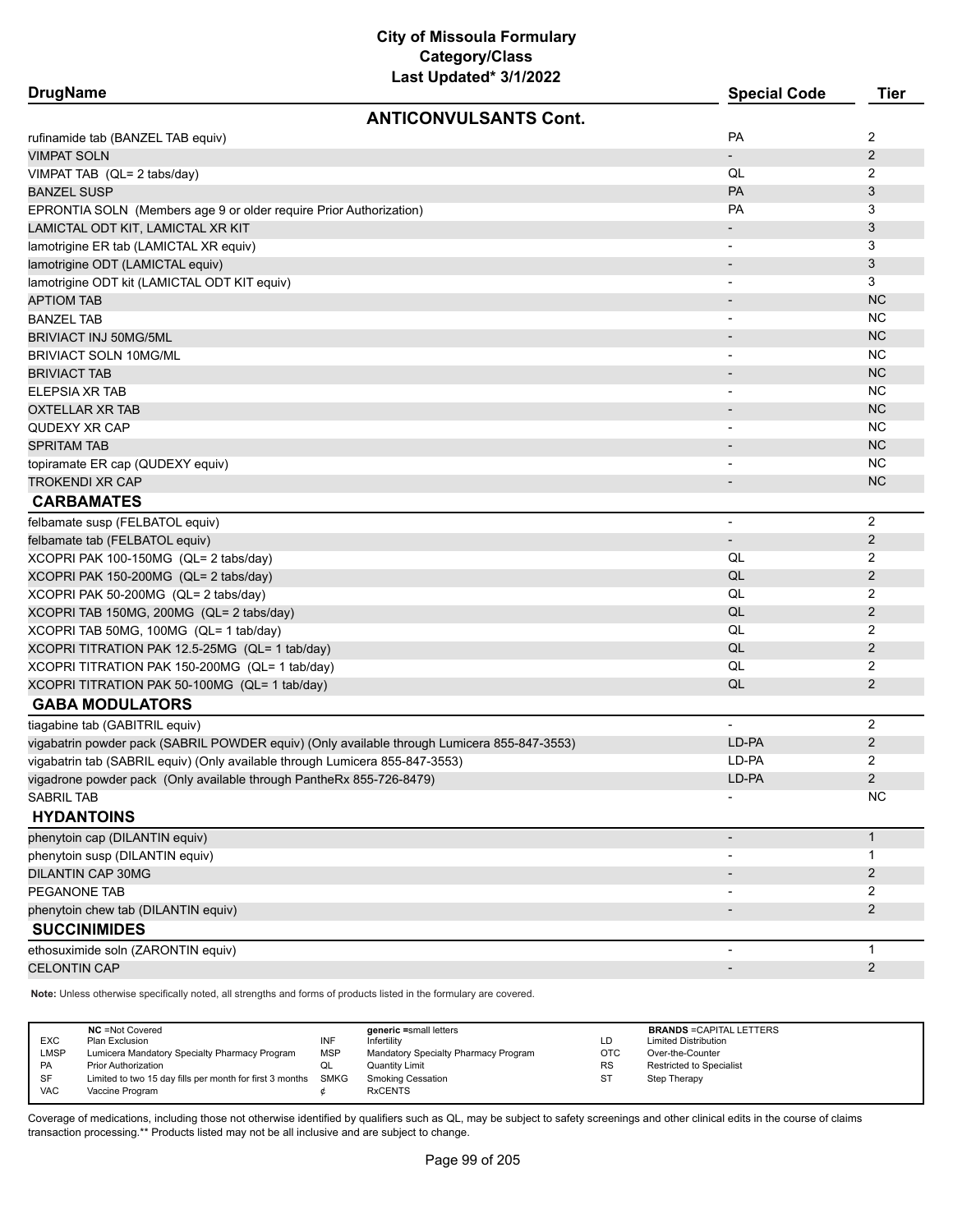| <b>DrugName</b>                                        | Last Updated" 3/1/2022                                                                                                | <b>Special Code</b>          | <b>Tier</b>  |
|--------------------------------------------------------|-----------------------------------------------------------------------------------------------------------------------|------------------------------|--------------|
|                                                        | <b>ANTICONVULSANTS Cont.</b>                                                                                          |                              |              |
| ethosuximide cap (ZARONTIN equiv)                      |                                                                                                                       |                              | 2            |
| <b>VALPROIC ACID</b>                                   |                                                                                                                       |                              |              |
| divalproex ER tab (DEPAKOTE ER equiv)                  |                                                                                                                       | $\overline{a}$               | $\mathbf{1}$ |
| divalproex sodium DR tab (DEPAKOTE equiv)              |                                                                                                                       |                              | 1            |
| divalproex sprinkle cap (DEPAKOTE equiv)               |                                                                                                                       |                              | $\mathbf 1$  |
| valproic acid cap (DEPAKENE equiv)                     |                                                                                                                       |                              | 1            |
| valproic acid syrup (DEPAKENE equiv)                   |                                                                                                                       |                              | $\mathbf{1}$ |
| <b>DEPACON INJ</b>                                     |                                                                                                                       | $\overline{\phantom{a}}$     | <b>NC</b>    |
| <b>STAVZOR CAP</b>                                     |                                                                                                                       |                              | <b>NC</b>    |
| valproate inj (DEPACON equiv)                          |                                                                                                                       |                              | NC           |
|                                                        | <b>ANTIDEPRESSANTS</b>                                                                                                |                              |              |
| ALPHA-2 RECEPTOR ANTAGONISTS (TETRACYCLICS)            |                                                                                                                       |                              |              |
| mirtazapine ODT (REMERON equiv)                        |                                                                                                                       |                              | $\mathbf{1}$ |
| mirtazapine tab (REMERON equiv)                        |                                                                                                                       |                              | 1            |
| <b>ANTIDEPRESSANTS - MISC.</b>                         |                                                                                                                       |                              |              |
| bupropion ER tab (WELLBUTRIN equiv)                    |                                                                                                                       | $\overline{a}$               | $\mathbf{1}$ |
| bupropion tab (WELLBUTRIN equiv)                       |                                                                                                                       |                              | 1            |
| bupropion XL tab (WELLBUTRIN XL equiv)                 |                                                                                                                       |                              | 1            |
| <b>MAPROTILINE TAB</b>                                 |                                                                                                                       |                              | $\mathbf{1}$ |
| <b>APLENZIN TAB</b>                                    |                                                                                                                       |                              | <b>NC</b>    |
| FORFIVO XL TAB                                         |                                                                                                                       |                              | <b>NC</b>    |
| <b>MONOAMINE OXIDASE INHIBITORS (MAOIS)</b>            |                                                                                                                       |                              |              |
| phenelzine tab (NARDIL equiv)                          |                                                                                                                       |                              | $\mathbf{1}$ |
| <b>MARPLAN TAB</b>                                     |                                                                                                                       |                              | 2            |
| tranylcypromine tab (PARNATE equiv)                    |                                                                                                                       |                              | 2            |
| EMSAM PATCH                                            |                                                                                                                       |                              | 3            |
| N-METHYL-D-ASPARTIC ACID (NMDA) RECEPTOR ANTAGONISTS   |                                                                                                                       |                              |              |
| SPRAVATO NASAL SOLN                                    |                                                                                                                       | $\overline{\phantom{a}}$     | <b>NC</b>    |
| <b>SELECTIVE SEROTONIN REUPTAKE INHIBITORS (SSRIS)</b> |                                                                                                                       |                              |              |
| citalopram soln (CELEXA equiv)                         |                                                                                                                       | $\overline{\phantom{0}}$     | $\mathbf 1$  |
| citalopram tab (CELEXA equiv)                          |                                                                                                                       | $\overline{\phantom{a}}$     | $\mathbf{1}$ |
| escitalopram tab (LEXAPRO equiv)                       |                                                                                                                       | $\qquad \qquad \blacksquare$ | 1            |
| fluoxetine cap (PROZAC equiv)                          |                                                                                                                       |                              | $\mathbf 1$  |
| fluoxetine soln (PROZAC equiv)                         |                                                                                                                       |                              | 1            |
| fluoxetine tab (PROZAC equiv)                          |                                                                                                                       |                              | 1            |
| fluvoxamine tab (LUVOX equiv)                          |                                                                                                                       |                              | 1            |
| paroxetine tab (PAXIL equiv)                           |                                                                                                                       |                              | 1            |
| sertraline conc (ZOLOFT equiv)                         |                                                                                                                       |                              | 1            |
| sertraline tab (ZOLOFT equiv)                          |                                                                                                                       |                              | 1            |
| escitalopram soln (LEXAPRO equiv)                      |                                                                                                                       | $\blacksquare$               | 2            |
|                                                        | fluvoxamine ER cap (LUVOX CR equiv) (Step Therapy requires trial of citalopram, escitalopram, sertraline, fluoxetine, | <b>ST</b>                    | 2            |
| fluvoxamine or paroxetine)                             |                                                                                                                       |                              |              |
| paroxetine ER tab (PAXIL CR equiv)                     |                                                                                                                       | $\blacksquare$               | 2            |
| paroxetine oral susp (PAXIL equiv)                     |                                                                                                                       |                              | 3            |
| FLUOXETINE TAB 60MG                                    |                                                                                                                       | $\qquad \qquad \blacksquare$ | <b>NC</b>    |

**Note:** Unless otherwise specifically noted, all strengths and forms of products listed in the formulary are covered.

| <b>EXC</b><br><b>LMSP</b><br><b>PA</b> | <b>NC</b> = Not Covered<br>Plan Exclusion<br>Lumicera Mandatory Specialty Pharmacy Program<br><b>Prior Authorization</b> | INF<br><b>MSP</b><br>QL | generic =small letters<br>Infertility<br>Mandatory Specialty Pharmacy Program<br>Quantity Limit | LD<br><b>OTC</b><br><b>RS</b> | <b>BRANDS = CAPITAL LETTERS</b><br><b>Limited Distribution</b><br>Over-the-Counter<br><b>Restricted to Specialist</b> |
|----------------------------------------|--------------------------------------------------------------------------------------------------------------------------|-------------------------|-------------------------------------------------------------------------------------------------|-------------------------------|-----------------------------------------------------------------------------------------------------------------------|
| <b>SF</b><br><b>VAC</b>                | Limited to two 15 day fills per month for first 3 months<br>Vaccine Program                                              | <b>SMKG</b>             | <b>Smoking Cessation</b><br><b>RxCENTS</b>                                                      | ST                            | Step Therapy                                                                                                          |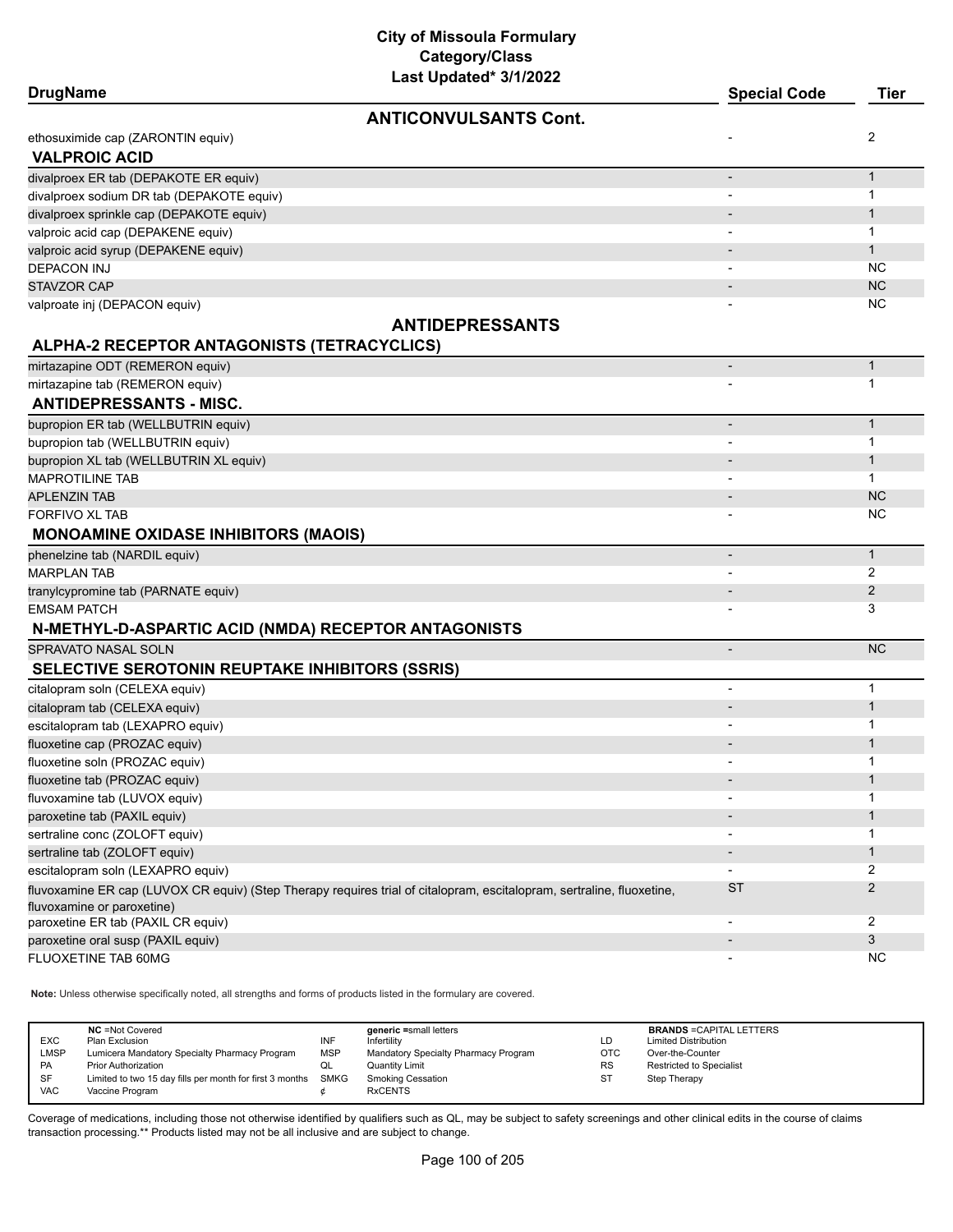| <b>DrugName</b>                                             | Lasi Upualtu <i>JI IIL</i> UZZ | <b>Special Code</b>      | <b>Tier</b>    |
|-------------------------------------------------------------|--------------------------------|--------------------------|----------------|
|                                                             | <b>ANTIDEPRESSANTS Cont.</b>   |                          |                |
| fluoxetine weekly cap (PROZAC equiv)                        |                                | $\overline{a}$           | <b>NC</b>      |
| PEXEVA TAB                                                  |                                | $\overline{\phantom{a}}$ | <b>NC</b>      |
| PROZAC WEEKLY CAP                                           |                                | $\overline{a}$           | <b>NC</b>      |
| <b>SERTRALINE CAP</b>                                       |                                |                          | <b>NC</b>      |
| <b>SEROTONIN MODULATORS</b>                                 |                                |                          |                |
| <b>NEFAZODONE TAB</b>                                       |                                | $\overline{\phantom{a}}$ | $\mathbf{1}$   |
| nefazodone tab 50mg, 250mg                                  |                                | $\overline{\phantom{a}}$ | $\mathbf{1}$   |
| trazodone tab (DESYREL equiv)                               |                                | $\overline{\phantom{a}}$ | $\mathbf{1}$   |
| <b>OLEPTRO TAB</b>                                          |                                | $\overline{\phantom{a}}$ | 3              |
| TRINTELLIX TAB (QL= 1 tab/day)                              |                                | PA-QL                    | 3              |
| trazodone tab 300mg (DESYREL equiv)                         |                                |                          | <b>NC</b>      |
| <b>VIIBRYD STARTER KIT</b>                                  |                                |                          | <b>NC</b>      |
| <b>SEROTONIN-NOREPINEPHRINE REUPTAKE INHIBITORS (SNRIS)</b> |                                |                          |                |
| duloxetine EC cap (CYMBALTA equiv)                          |                                | $\overline{\phantom{a}}$ | $\mathbf{1}$   |
| venlafaxine ER cap (EFFEXOR XR equiv)                       |                                | $\overline{\phantom{a}}$ | $\mathbf{1}$   |
| venlafaxine tab (EFFEXOR equiv)                             |                                | $\overline{\phantom{a}}$ | $\mathbf{1}$   |
| desvenlafaxine ER tab (PRISTIQ equiv)                       |                                |                          | 2              |
| DESVENLAFAXINE ER TAB                                       |                                |                          | <b>NC</b>      |
| <b>DRIZALMA DR CAP</b>                                      |                                |                          | <b>NC</b>      |
| duloxetine cap 40mg (IRENKA equiv)                          |                                | $\overline{\phantom{a}}$ | <b>NC</b>      |
| <b>FETZIMA CAP</b>                                          |                                | $\overline{\phantom{0}}$ | <b>NC</b>      |
| FETZIMA TITRATION PACK                                      |                                | $\overline{\phantom{a}}$ | <b>NC</b>      |
| <b>KHEDEZLA ER TAB</b>                                      |                                |                          | <b>NC</b>      |
| <b>VENLAFAXINE ER TAB</b>                                   |                                |                          | <b>NC</b>      |
| <b>TRICYCLIC AGENTS</b>                                     |                                |                          |                |
| amitriptyline tab (ELAVIL equiv)                            |                                | $\overline{a}$           | $\mathbf{1}$   |
| <b>AMOXAPINE TAB</b>                                        |                                | $\overline{\phantom{a}}$ | $\mathbf{1}$   |
| <b>DOXEPIN CAP</b>                                          |                                |                          | $\mathbf{1}$   |
| doxepin cap (SINEQUAN equiv)                                |                                | $\overline{\phantom{a}}$ | 1              |
| doxepin conc (SINEQUAN equiv)                               |                                |                          | $\mathbf{1}$   |
| imipramine tab (TOFRANIL equiv)                             |                                | $\overline{\phantom{a}}$ | 1              |
| nortriptyline cap (PAMELOR equiv)                           |                                | $\overline{\phantom{a}}$ | $\mathbf{1}$   |
| nortriptyline oral soln (NORTRIPTYLINE equiv)               |                                |                          | 1              |
| desipramine tab (NORPRAMIN equiv)                           |                                |                          | $\overline{2}$ |
| NORTRIPTYLINE SOLN                                          |                                |                          | 2              |
| clomipramine cap (ANAFRANIL equiv)                          |                                |                          | 3              |
| imipramine pamoate cap (TOFRANIL PM equiv)                  |                                |                          | 3              |
| protriptyline tab (VIVACTIL equiv)                          |                                |                          | 3              |
| trimipramine cap (SURMONTIL equiv)                          |                                |                          | 3              |
|                                                             | <b>ANTIDIABETICS</b>           |                          |                |
| <b>ALPHA-GLUCOSIDASE INHIBITORS</b>                         |                                |                          |                |
| acarbose tab (PRECOSE equiv)                                |                                |                          | $\mathbf{1}$   |
| miglitol tab (MIGLITOL equiv)                               |                                |                          | 3              |
| <b>ANTIDIABETIC - AMYLIN ANALOGS</b>                        |                                |                          |                |
| SYMLINPEN INJ                                               |                                |                          | <b>NC</b>      |

**Note:** Unless otherwise specifically noted, all strengths and forms of products listed in the formulary are covered.

| <b>EXC</b><br><b>LMSP</b><br>PA<br><b>SF</b> | <b>NC</b> = Not Covered<br>Plan Exclusion<br>Lumicera Mandatory Specialty Pharmacy Program<br><b>Prior Authorization</b><br>Limited to two 15 day fills per month for first 3 months | INF<br><b>MSP</b><br>QL<br>SMKG | generic =small letters<br>Infertility<br>Mandatory Specialty Pharmacy Program<br><b>Quantity Limit</b><br><b>Smoking Cessation</b> | LD<br>OTC<br><b>RS</b><br><b>ST</b> | <b>BRANDS = CAPITAL LETTERS</b><br><b>Limited Distribution</b><br>Over-the-Counter<br><b>Restricted to Specialist</b><br>Step Therapy |
|----------------------------------------------|--------------------------------------------------------------------------------------------------------------------------------------------------------------------------------------|---------------------------------|------------------------------------------------------------------------------------------------------------------------------------|-------------------------------------|---------------------------------------------------------------------------------------------------------------------------------------|
| <b>VAC</b>                                   | Vaccine Program                                                                                                                                                                      |                                 | <b>RxCENTS</b>                                                                                                                     |                                     |                                                                                                                                       |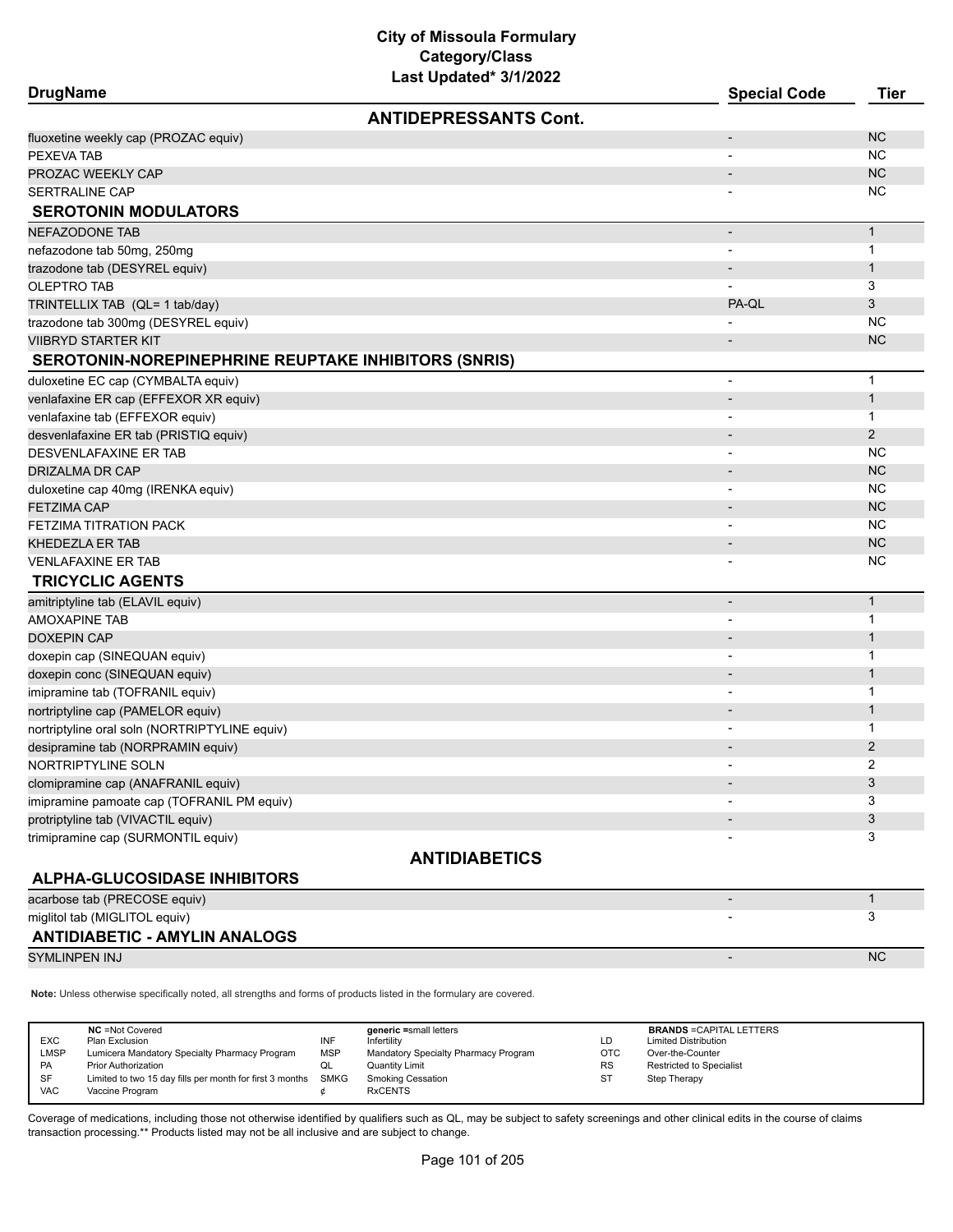#### **ANTIDIABETICS Cont.**

| <b>DrugName</b> | <b>Special Code</b> | Tier |
|-----------------|---------------------|------|

| <b>ANTIDIABETIC COMBINATIONS</b>                              |                          |                |
|---------------------------------------------------------------|--------------------------|----------------|
| glipizide/metformin tab (METAGLIP equiv)                      | $\overline{\phantom{a}}$ | 1              |
| glyburide/metformin tab (GLUCOVANCE equiv)                    | $\overline{\phantom{a}}$ | $\mathbf{1}$   |
| AVANDAMET TAB                                                 |                          | $\overline{2}$ |
| <b>AVANDARYL TAB</b>                                          | $\overline{\phantom{a}}$ | 2              |
| GLYXAMBI TAB (QL= 1 tab/day)                                  | QL                       | 2              |
| JANUMET TAB (QL= 2 tabs/day)                                  | QL                       | 2              |
| JANUMET XR TAB (QL= 2 tabs/day)                               | QL                       | 2              |
| JENTADUETO TAB (QL= 2 tabs/day)                               | QL                       | $\overline{2}$ |
| JENTADUETO XR TAB (QL= 2 tabs/day)                            | QL                       | 2              |
| SOLIQUA INJ (QL= 15ml/25 days)                                | PA-QL                    | $\overline{2}$ |
| SYNJARDY TAB (QL= 2 tabs/day)                                 | QL                       | 2              |
| SYNJARDY XR TAB 10-1000MG, 25-1000MG (QL= 1 tab/day)          | QL                       | $\overline{2}$ |
| SYNJARDY XR TAB 5-1000MG, 12.5-1000MG (QL= 2 tabs/day)        | QL                       | $\overline{2}$ |
| TRIJARDY XR TAB 10-5-1000MG, 25-5-1000MG (QL= 1 tab/day)      | QL                       | 2              |
| TRIJARDY XR TAB 5-25-1000MG, 12.5-2.5-1000MG (QL= 2 tabs/day) | QL                       | 2              |
| XIGDUO XR TAB 2.5-1000MG, 5-1000MG (QL= 2 tabs/day)           | QL                       | $\overline{2}$ |
| XIGDUO XR TAB 5-500MG, 10-500MG, 10-1000MG (QL= 1 tab/day)    | QL                       | 2              |
| XULTOPHY INJ (QL= 15ml/30 days)                               | PA-QL                    | 2              |
| ACTOPLUS MET XR TAB                                           |                          | 3              |
| <b>ACTOPLUS MET TAB</b>                                       | $\overline{\phantom{a}}$ | <b>NC</b>      |
| ALOGLIPTIN/METFORMIN TAB, KAZANO TAB                          | -                        | <b>NC</b>      |
| ALOGLIPTIN/PIOGLITAZONE TAB, OSENI TAB                        |                          | <b>NC</b>      |
| <b>DUETACT TAB</b>                                            |                          | NC.            |
| <b>INVOKAMET TAB</b>                                          | $\overline{a}$           | <b>NC</b>      |
| INVOKAMET XR TAB                                              | $\blacksquare$           | <b>NC</b>      |
| <b>KOMBIGLYZE XR TAB</b>                                      | $\overline{\phantom{a}}$ | <b>NC</b>      |
| pioglitazone/glimepiride tab (DUETACT equiv)                  |                          | NC.            |
| pioglitazone/metformin tab (ACTOPLUS MET equiv)               |                          | <b>NC</b>      |
| PRANDIMET TAB                                                 |                          | <b>NC</b>      |
| <b>QTERN TAB</b>                                              |                          | <b>NC</b>      |
| REPAGLINIDE TAB                                               |                          | <b>NC</b>      |
| <b>SEGLUROMET TAB</b>                                         |                          | <b>NC</b>      |
| STEGLUJAN TAB                                                 |                          | <b>NC</b>      |
| <b>BIGUANIDES</b>                                             |                          |                |
| metformin ER tab (GLUCOPHAGE XR equiv)                        | $\overline{\phantom{a}}$ | $\mathbf{1}$   |
| metformin tab (GLUCOPHAGE equiv)                              |                          | $\mathbf{1}$   |
| metformin soln (RIOMET equiv)                                 |                          | 3              |
| RIOMET ER SUSP                                                |                          | 3              |
| <b>FORTAMET TAB</b>                                           |                          | <b>NC</b>      |
| <b>GLUMETZA TAB 1000MG</b>                                    |                          | <b>NC</b>      |
| <b>GLUMETZA TAB 500MG</b>                                     |                          | NC             |
| metformin ER osmotic tab (FORTAMET equiv)                     |                          | NC.            |
| metformin ER osmotic tab (GLUMETZA equiv)                     | $\overline{\phantom{a}}$ | <b>NC</b>      |
| <b>DIABETIC OTHER</b>                                         |                          |                |
| BAQSIMI NASAL POWDER (QL= 2 inhalations/fill)                 | QL                       | 2              |

**Note:** Unless otherwise specifically noted, all strengths and forms of products listed in the formulary are covered.

| EXC<br>LMSP<br>PA | <b>NC</b> = Not Covered<br>Plan Exclusion<br>Lumicera Mandatory Specialty Pharmacy Program<br><b>Prior Authorization</b> | INF<br><b>MSP</b><br>QL | generic =small letters<br>Infertility<br>Mandatory Specialty Pharmacy Program<br>Quantity Limit | LD<br>OTC<br><b>RS</b> | <b>BRANDS = CAPITAL LETTERS</b><br><b>Limited Distribution</b><br>Over-the-Counter<br><b>Restricted to Specialist</b> |
|-------------------|--------------------------------------------------------------------------------------------------------------------------|-------------------------|-------------------------------------------------------------------------------------------------|------------------------|-----------------------------------------------------------------------------------------------------------------------|
| SF<br><b>VAC</b>  | Limited to two 15 day fills per month for first 3 months SMKG<br>Vaccine Program                                         |                         | <b>Smoking Cessation</b><br><b>RxCENTS</b>                                                      | <b>ST</b>              | Step Therapy                                                                                                          |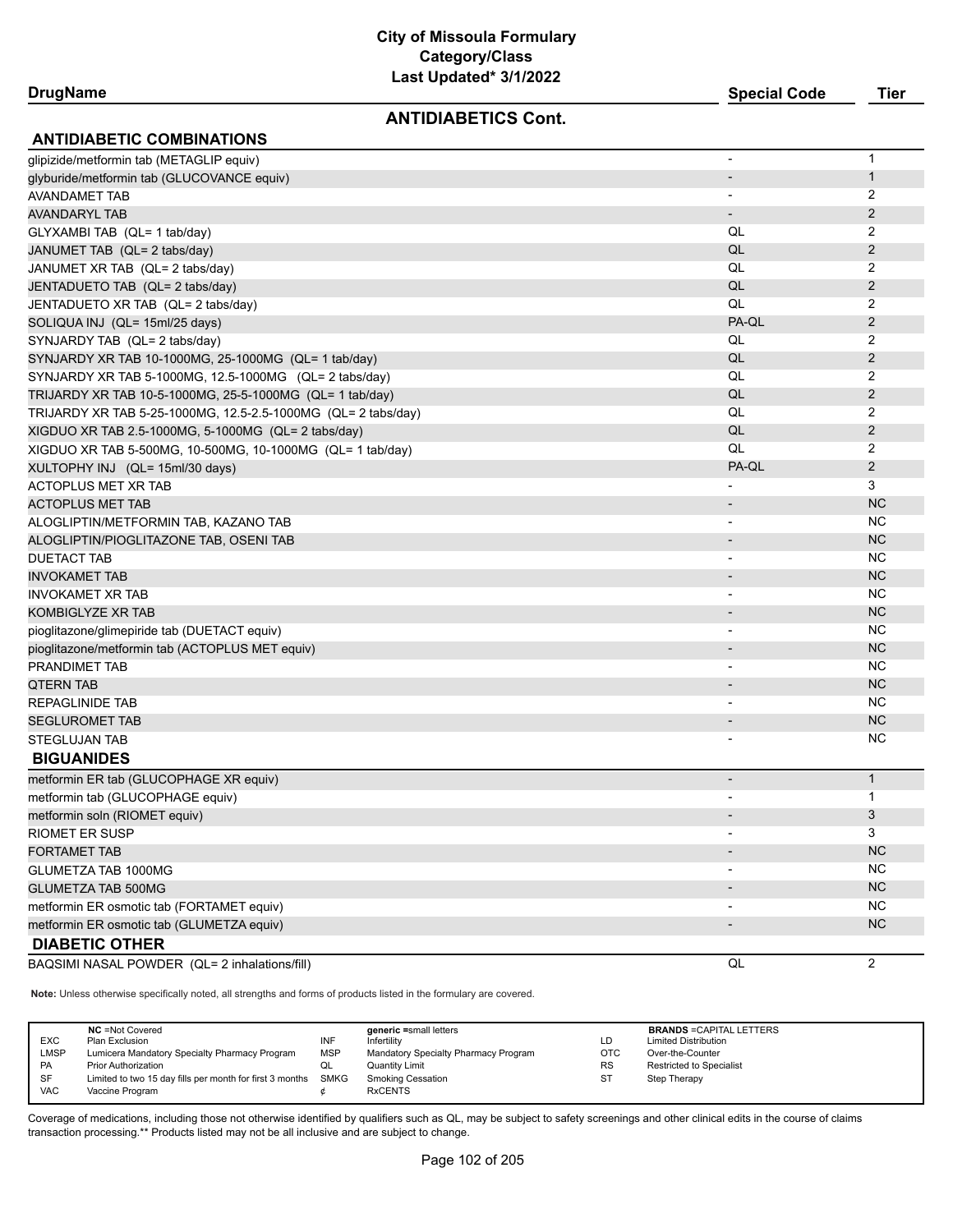| <b>DrugName</b>                                               | Last updated" 3/1/2022                                                                              | <b>Special Code</b>          | <b>Tier</b>    |
|---------------------------------------------------------------|-----------------------------------------------------------------------------------------------------|------------------------------|----------------|
|                                                               | <b>ANTIDIABETICS Cont.</b>                                                                          |                              |                |
| GLUCAGEN HYPOKIT INJ (QL= 2 inj/fill)                         |                                                                                                     | QL                           | $\mathbf{2}$   |
| glucagon (rdna) for inj kit (GLUCAGON equiv) (QL= 2 inj/fill) |                                                                                                     | QL                           | 2              |
| GLUCAGON EMR INJ (QL= 2 inj/fill)                             |                                                                                                     | QL                           | $\overline{2}$ |
| GLUCAGON INJ KIT (QL= 2 inj/fill)                             |                                                                                                     | QL                           | 2              |
| GVOKE INJ (QL= 2 inj/fill)                                    |                                                                                                     | QL                           | $\overline{2}$ |
| GVOKE INJ KIT (QL= 2 inj/fill)                                |                                                                                                     | QL                           | 2              |
| GVOKE PFS INJ (QL= 2 inj/fill)                                |                                                                                                     | QL                           | $\overline{2}$ |
|                                                               | KORLYM TAB (QL= 4 tabs/day; Only available through Korlym SPARK program 855-4Korlym (855-456-7596)) | LD-PA-QL                     | 2              |
| ZEGALOGUE INJ (QL= 2 inj/fill)                                |                                                                                                     | QL                           | $\overline{2}$ |
| diazoxide susp (PROGLYCEM equiv)                              |                                                                                                     |                              | 3              |
| DIPEPTIDYL PEPTIDASE-4 (DPP-4) INHIBITORS                     |                                                                                                     |                              |                |
| JANUVIA TAB (QL= 1 tab/day)                                   |                                                                                                     | $QL-¢$                       | $\overline{2}$ |
| TRADJENTA TAB (QL= 1 tab/day)                                 |                                                                                                     | QL                           | $\overline{2}$ |
| ALOGLIPTIN TAB, NESINA TAB                                    |                                                                                                     |                              | <b>NC</b>      |
| ONGLYZA TAB                                                   |                                                                                                     |                              | <b>NC</b>      |
| DOPAMINE RECEPTOR AGONISTS - ANTIDIABETIC                     |                                                                                                     |                              |                |
| <b>CYCLOSET TAB</b>                                           |                                                                                                     | $\overline{\phantom{m}}$     | 3              |
| <b>INCRETIN MIMETIC AGENTS (GLP-1 RECEPTOR AGONISTS)</b>      |                                                                                                     |                              |                |
| BYDUREON BCISE AUTO INJ (QL= 4 inj/28 days)                   |                                                                                                     | QL                           | 2              |
| BYDUREON INJ (QL= 4 inj/28 days)                              |                                                                                                     | QL                           | $\overline{2}$ |
| BYDUREON PEN INJ (QL= 4 inj/28 days)                          |                                                                                                     | QL                           | 2              |
| OZEMPIC INJ (QL= 1 pack/28 days)                              |                                                                                                     | QL                           | $\overline{c}$ |
| RYBELSUS TAB (QL=1 tab/day)                                   |                                                                                                     | QL                           | 2              |
| TRULICITY INJ (QL= 4 pens/28 days)                            |                                                                                                     | QL                           | $\overline{2}$ |
| VICTOZA INJ (QL= 9ml/30 days)                                 |                                                                                                     | QL                           | 2              |
| BYETTA INJ (QL= 1 pen/30 days)                                |                                                                                                     | QL                           | 3              |
| ADLYXIN INJ                                                   |                                                                                                     | $\overline{a}$               | <b>NC</b>      |
| TANZEUM INJ                                                   |                                                                                                     | $\overline{\phantom{m}}$     | <b>NC</b>      |
| <b>INSULIN</b>                                                |                                                                                                     |                              |                |
| FIASP FLEXTOUCH INJ                                           |                                                                                                     | $\overline{\phantom{0}}$     | 2              |
| <b>FIASP INJ</b>                                              |                                                                                                     |                              | $\overline{2}$ |
| <b>FIASP PENFILL INJ</b>                                      |                                                                                                     |                              | 2              |
| HUMULIN R INJ U-500                                           |                                                                                                     |                              | $\overline{2}$ |
| HUMULIN R U-500 KWIKPEN INJ                                   |                                                                                                     |                              | $\overline{2}$ |
| INSULIN ASPART FLEXPEN INJ (NOVOLOG equiv)                    |                                                                                                     |                              | $\overline{2}$ |
| INSULIN ASPART INJ (NOVOLOG equiv)                            |                                                                                                     |                              | $\overline{2}$ |
| INSULIN ASPART MIX FLEXPEN INJ (NOVOLOG equiv)                |                                                                                                     |                              | 2              |
| INSULIN ASPART MIX INJ (NOVOLOG equiv)                        |                                                                                                     | $\overline{\phantom{a}}$     | $\overline{2}$ |
| INSULIN ASPART PENFILL INJ (NOVOLOG equiv)                    |                                                                                                     |                              | $\overline{2}$ |
| LEVEMIR FLEXTOUCH INJ                                         |                                                                                                     |                              | 2              |
| <b>LEVEMIR INJ</b>                                            |                                                                                                     | $\qquad \qquad \blacksquare$ | $\overline{c}$ |
| NOVOLIN 70/30 FLEXPEN INJ                                     |                                                                                                     | <b>OTC</b>                   | 2              |
| NOVOLIN 70/30 INJ                                             |                                                                                                     | <b>OTC</b>                   | $\overline{2}$ |
| NOVOLIN N FLEXPEN INJ                                         |                                                                                                     | <b>OTC</b>                   | 2              |
| NOVOLIN N INJ                                                 |                                                                                                     | <b>OTC</b>                   | $\overline{2}$ |
| NOVOLIN R FLEXPEN INJ                                         |                                                                                                     | <b>OTC</b>                   | $\overline{2}$ |
|                                                               |                                                                                                     |                              |                |

**Note:** Unless otherwise specifically noted, all strengths and forms of products listed in the formulary are covered.

| <b>EXC</b><br><b>LMSP</b><br><b>PA</b><br><b>SF</b> | <b>NC</b> = Not Covered<br>Plan Exclusion<br>Lumicera Mandatory Specialty Pharmacy Program<br><b>Prior Authorization</b><br>Limited to two 15 day fills per month for first 3 months SMKG | INF<br><b>MSP</b><br>QL | generic =small letters<br>Infertility<br>Mandatory Specialty Pharmacy Program<br>Quantity Limit<br><b>Smoking Cessation</b> | LD<br><b>OTC</b><br><b>RS</b><br>ST | <b>BRANDS = CAPITAL LETTERS</b><br><b>Limited Distribution</b><br>Over-the-Counter<br><b>Restricted to Specialist</b><br>Step Therapy |
|-----------------------------------------------------|-------------------------------------------------------------------------------------------------------------------------------------------------------------------------------------------|-------------------------|-----------------------------------------------------------------------------------------------------------------------------|-------------------------------------|---------------------------------------------------------------------------------------------------------------------------------------|
| <b>VAC</b>                                          | Vaccine Program                                                                                                                                                                           |                         | <b>RxCENTS</b>                                                                                                              |                                     |                                                                                                                                       |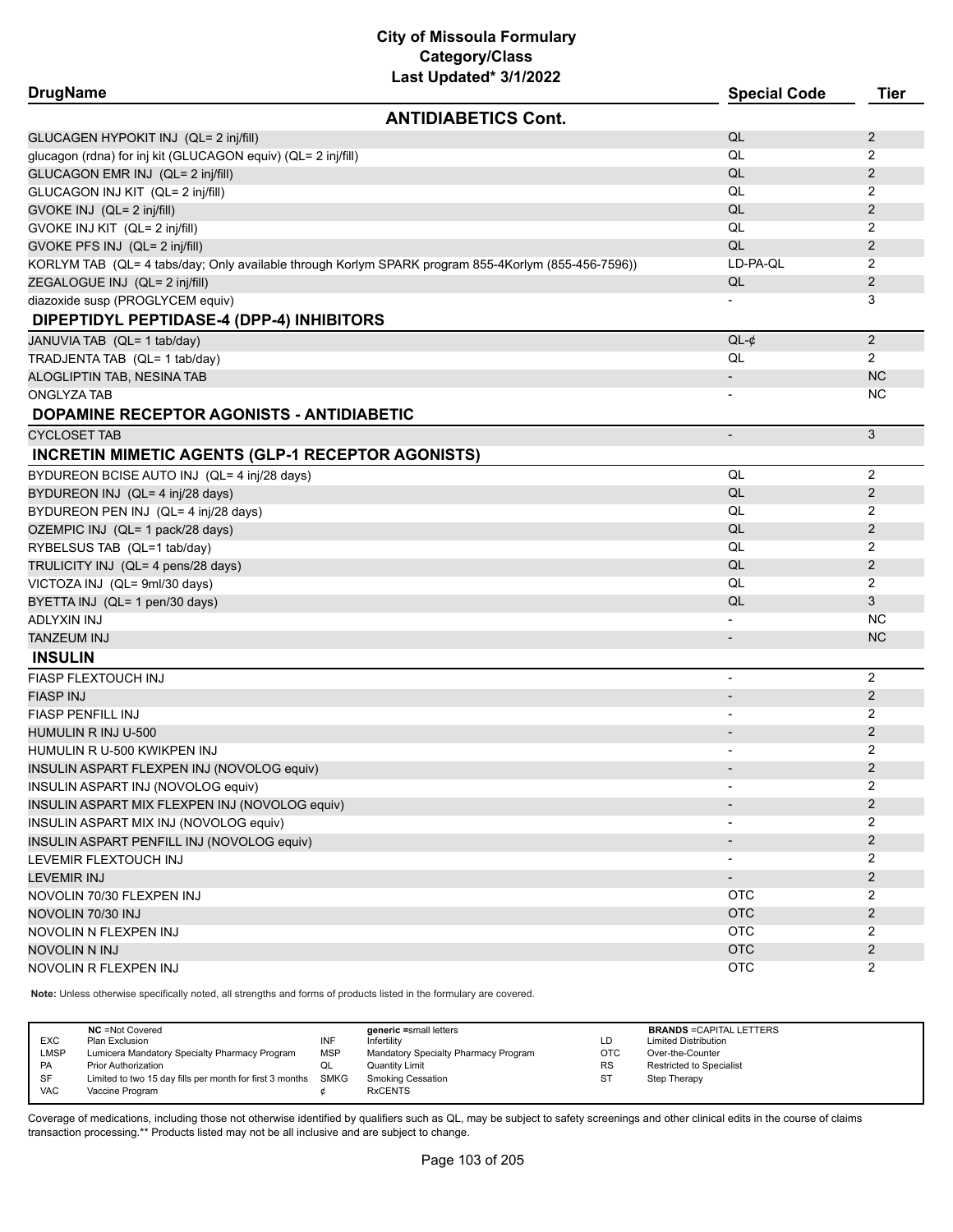| <b>DrugName</b>                                           | Last Updated 3/1/2022      | <b>Special Code</b>          | <b>Tier</b>    |
|-----------------------------------------------------------|----------------------------|------------------------------|----------------|
|                                                           | <b>ANTIDIABETICS Cont.</b> |                              |                |
| <b>NOVOLIN R INJ</b>                                      |                            | <b>OTC</b>                   | 2              |
| NOVOLOG FLEXPEN INJ                                       |                            |                              | $\overline{2}$ |
| NOVOLOG INJ                                               |                            | -                            | $\overline{2}$ |
| NOVOLOG MIX FLEXPEN INJ                                   |                            | $\overline{\phantom{a}}$     | $\overline{2}$ |
| NOVOLOG MIX INJ                                           |                            | $\overline{\phantom{a}}$     | $\overline{2}$ |
| NOVOLOG PENFILL INJ                                       |                            | $\overline{\phantom{a}}$     | $\overline{2}$ |
| SEMGLEE INJ, INSULIN GLARGINE INJ (LANTUS Equiv)          |                            | $\overline{\phantom{a}}$     | $\overline{2}$ |
| SEMGLEE PEN, INSULIN GLARGINE PEN (LANTUS Equiv)          |                            | $\overline{\phantom{a}}$     | 2              |
| TOUJEO MAX SOLOSTAR INJ                                   |                            | $\overline{\phantom{0}}$     | 2              |
| TOUJEO SOLOSTAR INJ                                       |                            | $\overline{\phantom{a}}$     | 2              |
| TRESIBA FLEXTOUCH INJ                                     |                            | $\overline{\phantom{a}}$     | $\overline{2}$ |
| <b>TRESIBA INJ</b>                                        |                            | $\overline{\phantom{0}}$     | $\overline{2}$ |
| ADMELOG INJ, INSULIN LISPRO INJ                           |                            | $\overline{\phantom{a}}$     | <b>NC</b>      |
| ADMELOG SOLOSTAR INJ, INSULIN LISPRO KWIKPEN INJ (JUNIOR) |                            |                              | <b>NC</b>      |
| <b>APIDRA INJ</b>                                         |                            | $\overline{\phantom{a}}$     | <b>NC</b>      |
| APIDRA SOLOSTAR INJ                                       |                            | -                            | <b>NC</b>      |
| <b>BASAGLAR INJ</b>                                       |                            | $\overline{\phantom{a}}$     | <b>NC</b>      |
| <b>HUMALOG INJ</b>                                        |                            | -                            | <b>NC</b>      |
| HUMALOG KWIKPEN INJ                                       |                            | $\qquad \qquad \blacksquare$ | <b>NC</b>      |
| <b>HUMALOG MIX INJ</b>                                    |                            | $\overline{\phantom{a}}$     | <b>NC</b>      |
| HUMALOG MIX KWIKPEN INJ, INSULIN LISPRO PROTAMINE INJ     |                            | ۰                            | <b>NC</b>      |
| <b>HUMALOG PEN INJ</b>                                    |                            | -                            | <b>NC</b>      |
| <b>HUMULIN MIX INJ</b>                                    |                            | <b>OTC</b>                   | <b>NC</b>      |
| HUMULIN MIX PEN INJ                                       |                            | <b>OTC</b>                   | <b>NC</b>      |
| <b>HUMULIN N INJ</b>                                      |                            | <b>OTC</b>                   | <b>NC</b>      |
| HUMULIN N PEN INJ                                         |                            | <b>OTC</b>                   | <b>NC</b>      |
| <b>HUMULIN R INJ</b>                                      |                            | <b>OTC</b>                   | <b>NC</b>      |
| <b>LANTUS INJ</b>                                         |                            |                              | NC             |
| LANTUS SOLOSTAR INJ                                       |                            | $\overline{\phantom{a}}$     | <b>NC</b>      |
| LYUMJEV INJ                                               |                            | $\overline{\phantom{0}}$     | <b>NC</b>      |
| LYUMJEV KWIKPEN INJ                                       |                            | $\overline{\phantom{0}}$     | <b>NC</b>      |
| SEMGLEE INJ                                               |                            |                              | <b>NC</b>      |
| <b>SEMGLEE SOLN</b>                                       |                            | $\overline{\phantom{a}}$     | <b>NC</b>      |
| <b>INSULIN SENSITIZING AGENTS</b>                         |                            |                              |                |
| pioglitazone tab (ACTOS equiv)                            |                            | ٠                            | 1              |
| <b>AVANDIA TAB</b>                                        |                            |                              | $\overline{a}$ |
| <b>MEGLITINIDE ANALOGUES</b>                              |                            |                              |                |
| repaglinide tab (PRANDIN equiv)                           |                            | $\overline{\phantom{0}}$     | $\mathbf{1}$   |
| nateglinide tab (STARLIX equiv)                           |                            | $\overline{\phantom{0}}$     | $\overline{2}$ |
| SODIUM-GLUCOSE CO-TRANSPORTER 2 (SGLT2) INHIBITORS        |                            |                              |                |
| FARXIGA TAB (QL= 1 tab/day)                               |                            | QL                           | $\overline{c}$ |
| JARDIANCE TAB (QL= 1 tab/day)                             |                            | QL                           | $\overline{2}$ |
| <b>INVOKANA TAB</b>                                       |                            | -                            | <b>NC</b>      |
| <b>STEGLATRO TAB</b>                                      |                            | $\overline{\phantom{0}}$     | NC             |
| <b>SULFONYLUREAS</b>                                      |                            |                              |                |
|                                                           |                            | $\overline{a}$               | 1              |
| glimepiride tab (AMARYL equiv)                            |                            |                              |                |

**Note:** Unless otherwise specifically noted, all strengths and forms of products listed in the formulary are covered.

| <b>EXC</b><br><b>LMSP</b><br><b>PA</b><br>SF | <b>NC</b> = Not Covered<br>Plan Exclusion<br>Lumicera Mandatory Specialty Pharmacy Program<br><b>Prior Authorization</b><br>Limited to two 15 day fills per month for first 3 months | INF<br><b>MSP</b><br>QL<br><b>SMKG</b> | generic =small letters<br>Infertility<br>Mandatory Specialty Pharmacy Program<br><b>Quantity Limit</b><br><b>Smoking Cessation</b> | LC<br><b>OTC</b><br><b>RS</b><br>SΤ | <b>BRANDS = CAPITAL LETTERS</b><br><b>Limited Distribution</b><br>Over-the-Counter<br><b>Restricted to Specialist</b><br>Step Therapy |
|----------------------------------------------|--------------------------------------------------------------------------------------------------------------------------------------------------------------------------------------|----------------------------------------|------------------------------------------------------------------------------------------------------------------------------------|-------------------------------------|---------------------------------------------------------------------------------------------------------------------------------------|
| <b>VAC</b>                                   | Vaccine Program                                                                                                                                                                      |                                        | <b>RxCENTS</b>                                                                                                                     |                                     |                                                                                                                                       |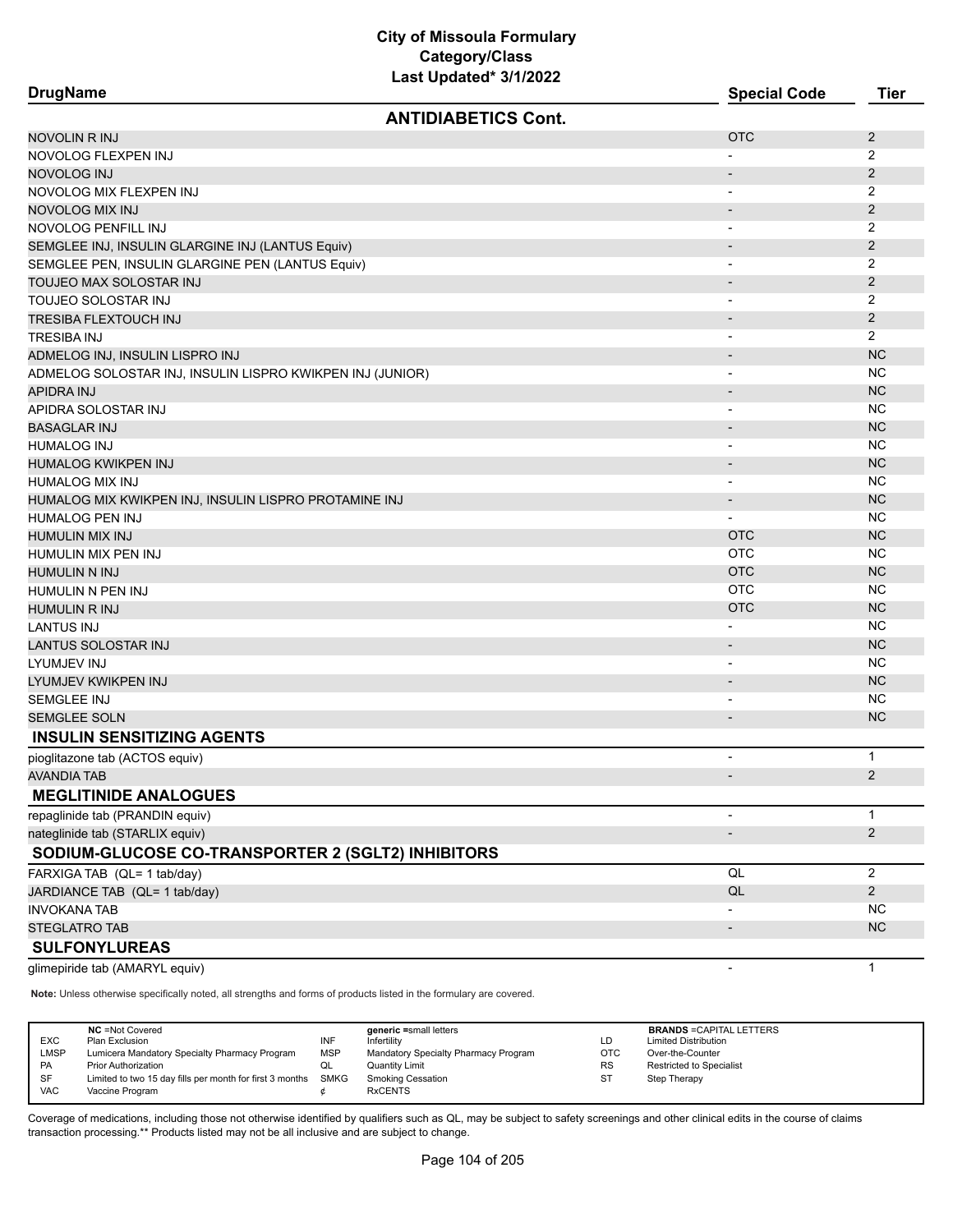# **City of Missoula Formulary Category/Class**

| Last Updated* 3/1/2022                                                           |                              |                |
|----------------------------------------------------------------------------------|------------------------------|----------------|
| <b>DrugName</b>                                                                  | <b>Special Code</b>          | <b>Tier</b>    |
| <b>ANTIDIABETICS Cont.</b>                                                       |                              |                |
| glipizide ER tab (GLUCOTROL XL equiv)                                            | $\overline{\phantom{a}}$     | 1              |
| glipizide tab (GLUCOTROL equiv)                                                  |                              | 1              |
| glyburide micronized tab (GLYNASE equiv)                                         |                              | $\mathbf{1}$   |
| glyburide tab (MICRONASE equiv)                                                  | $\blacksquare$               | 1              |
| <b>TOLAZAMIDE TAB</b>                                                            | $\blacksquare$               | $\mathbf{1}$   |
| <b>TOLBUTAMIDE TAB</b>                                                           |                              | 2              |
| <b>ANTIDIARRHEAL/PROBIOTIC AGENTS</b>                                            |                              |                |
| <b>ANTIPERISTALTIC AGENTS</b>                                                    |                              |                |
| DIPHENOXYLATE/ATROPINE LIQUID                                                    | $\qquad \qquad \blacksquare$ | 3              |
| loperamide soln (LOPERAMIDE equiv)                                               | <b>OTC</b>                   | <b>NC</b>      |
| <b>ANTIDIARRHEALS</b>                                                            |                              |                |
| <b>ANTIDIARRHEAL - CHLORIDE CHANNEL ANTAGONISTS</b>                              |                              |                |
| <b>MYTESI TAB</b>                                                                | $\overline{\phantom{a}}$     | <b>NC</b>      |
| <b>ANTIDIARRHEAL AGENTS - MISC.</b>                                              |                              |                |
| <b>REZYST CHEW TAB</b>                                                           | $\overline{\phantom{a}}$     | <b>NC</b>      |
| VSL#3 CAP                                                                        | $\overline{\phantom{a}}$     | <b>NC</b>      |
| <b>ANTIDIARRHEAL COMBINATIONS</b>                                                |                              |                |
| EVIVO LIQUID                                                                     | $\overline{\phantom{a}}$     | <b>NC</b>      |
| <b>ANTIPERISTALTIC AGENTS</b>                                                    |                              |                |
| diphenoxylate/atropine tab (LOMOTIL equiv)                                       | $\overline{\phantom{a}}$     | $\mathbf{1}$   |
| opium tincture                                                                   |                              | 3              |
| loperamide cap (IMODIUM equiv)                                                   |                              | <b>NC</b>      |
| PAREGORIC TINCTURE                                                               |                              | <b>NC</b>      |
| <b>ANTIDOTES</b>                                                                 |                              |                |
| <b>ANTIDOTES</b>                                                                 |                              |                |
| VISTOGARD PAK                                                                    | $\overline{\phantom{a}}$     | <b>NC</b>      |
| <b>ANTIDOTES - CHELATING AGENTS</b>                                              |                              |                |
| <b>CHEMET CAP</b>                                                                | $\overline{a}$               | $\overline{2}$ |
| FERRIPROX SOLN (Only available through Ferriprox Total Care 866-758-7071)        | LD-PA                        | 2              |
| <b>OPIOID ANTAGONISTS</b>                                                        |                              |                |
| naltrexone tab (REVIA equiv)                                                     | $\overline{\phantom{0}}$     | $\mathbf{1}$   |
| NARCAN NASAL SPRAY                                                               |                              | $\overline{2}$ |
| <b>VIVITROL INJ</b>                                                              | <b>LMSP</b>                  | $\overline{2}$ |
| <b>EVZIO INJ</b>                                                                 |                              | <b>NC</b>      |
| <b>ANTIDOTES AND SPECIFIC ANTAGONISTS</b>                                        |                              |                |
| <b>ANTIDOTES - CHELATING AGENTS</b>                                              |                              |                |
| deferasirox granules packet (JADENU equiv)                                       | <b>LMSP</b>                  | $\overline{c}$ |
| deferasirox tab (EXJADE equiv)                                                   | <b>LMSP</b>                  | $\overline{2}$ |
| deferasirox tab 180mg (JADENU equiv)                                             | <b>LMSP</b>                  | 2              |
| deferasirox tab 90mg, 360mg (JADENU equiv)                                       | <b>LMSP</b>                  | $\overline{2}$ |
| deferiprone tab (FERRIPROX equiv) (Only available through Lumicera 855-847-3553) | LD-PA                        | $\overline{2}$ |
| FERRIPROX TAB 1000MG (TWICE DAILY)                                               |                              | <b>NC</b>      |
| JADENU SPRINKLE                                                                  |                              | <b>NC</b>      |
| <b>ANTIDOTES AND SPECIFIC ANTAGONISTS</b>                                        |                              |                |

**Note:** Unless otherwise specifically noted, all strengths and forms of products listed in the formulary are covered.

| <b>EXC</b><br>LMSP | <b>NC</b> = Not Covered<br>Plan Exclusion<br>Lumicera Mandatory Specialty Pharmacy Program | INF<br><b>MSP</b> | generic =small letters<br>Infertility<br>Mandatory Specialty Pharmacy Program | LD<br><b>OTC</b> | <b>BRANDS = CAPITAL LETTERS</b><br><b>Limited Distribution</b><br>Over-the-Counter |
|--------------------|--------------------------------------------------------------------------------------------|-------------------|-------------------------------------------------------------------------------|------------------|------------------------------------------------------------------------------------|
| <b>PA</b>          | <b>Prior Authorization</b>                                                                 | QL                | <b>Quantity Limit</b>                                                         | <b>RS</b>        | <b>Restricted to Specialist</b>                                                    |
| SF<br><b>VAC</b>   | Limited to two 15 day fills per month for first 3 months<br>Vaccine Program                | SMKG              | Smoking Cessation<br><b>RxCENTS</b>                                           | ST               | Step Therapy                                                                       |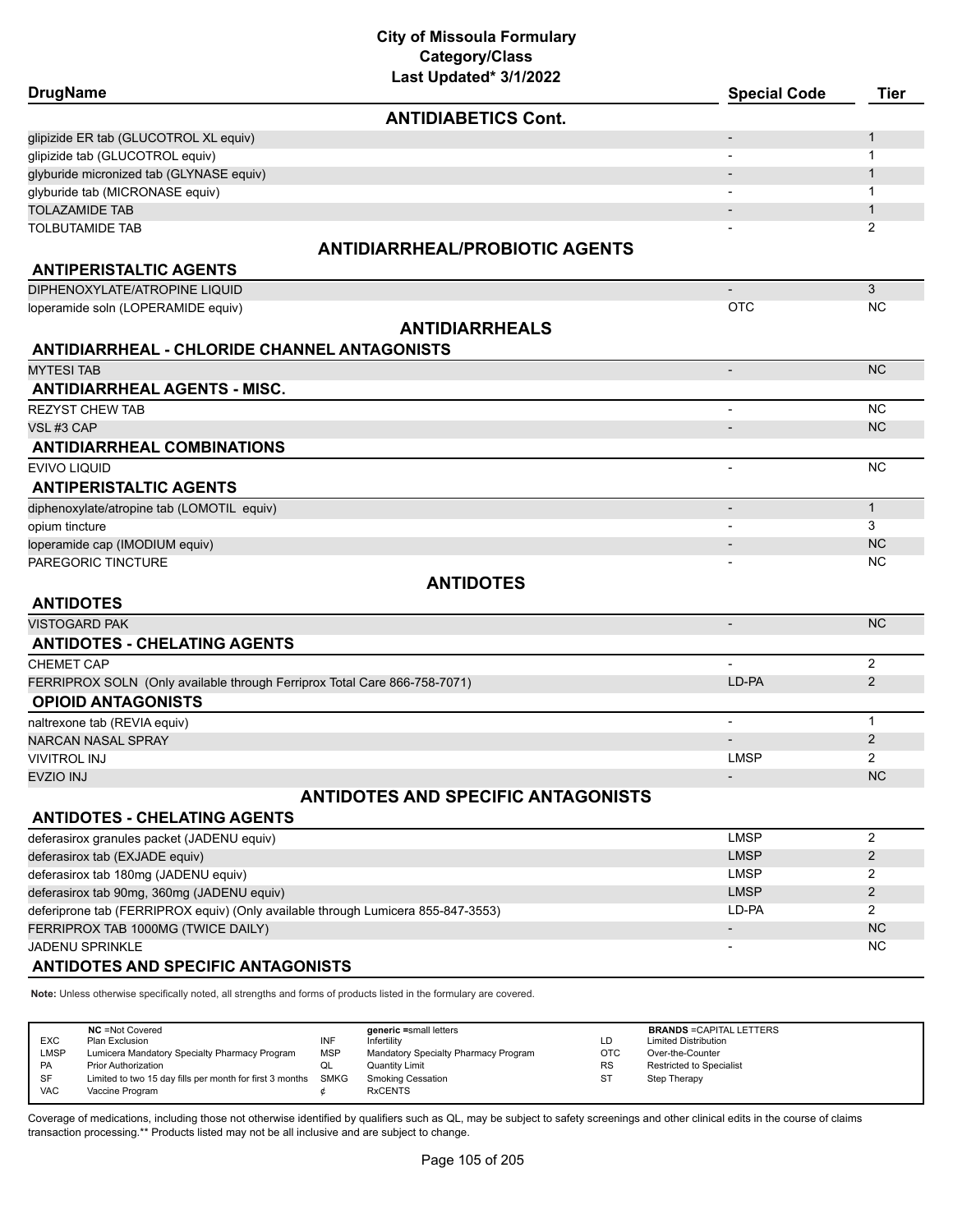| Last Updated* 3/1/2022<br><b>DrugName</b>                                     | <b>Special Code</b>      | <b>Tier</b>    |
|-------------------------------------------------------------------------------|--------------------------|----------------|
| <b>ANTIDOTES AND SPECIFIC ANTAGONISTS Cont.</b>                               |                          |                |
| <b>CETYLEV TAB</b>                                                            | $\overline{\phantom{m}}$ | <b>NC</b>      |
| <b>OPIOID ANTAGONISTS</b>                                                     |                          |                |
| naloxone hcl nasal spray (NARCAN equiv)                                       | $\overline{\phantom{0}}$ | 1              |
| naloxone inj                                                                  | $\overline{\phantom{a}}$ | $\mathbf{1}$   |
| naloxone prefilled inj (QL= 2 inj/fill)                                       | QL                       | 1              |
| KLOXXADO NASAL SPRAY                                                          |                          | $\overline{2}$ |
| NALOXONE PREFILLED INJ (QL= 2 inj/fill)                                       | QL                       | $\overline{2}$ |
| <b>EVZIO INJ</b>                                                              |                          | <b>NC</b>      |
| <b>ZIMHI SOLN</b>                                                             |                          | <b>NC</b>      |
| <b>ANTIEMETICS</b>                                                            |                          |                |
| <b>5-HT3 RECEPTOR ANTAGONISTS</b>                                             |                          |                |
| granisetron tab (KYTRIL equiv) (QL= 14 tabs/fill)                             | QL                       | $\mathbf{1}$   |
| ondansetron ODT (ZOFRAN equiv)                                                |                          | 1              |
| ondansetron soln (ZOFRAN equiv)                                               | $\overline{\phantom{0}}$ | 1              |
| <b>ONDANSETRON TAB</b>                                                        | $\blacksquare$           | 1              |
| ondansetron tab (ZOFRAN equiv)                                                |                          | 1              |
| ANZEMET TAB (QL= 9 tabs/fill)                                                 | QL                       | 3              |
| GRANISOL SOLN (QL= 60ml/fill)                                                 | QL                       | 3              |
| SANCUSO PATCH (QL= 4 patches/fill)                                            | QL                       | 3              |
| <b>SUSTOL INJ</b>                                                             |                          | <b>NC</b>      |
| <b>ZUPLENZ SL FILM</b>                                                        |                          | <b>NC</b>      |
| <b>ANTIEMETICS - ANTICHOLINERGIC</b>                                          |                          |                |
| maldemar tab (SCOPACE equiv)                                                  |                          | $\mathbf{1}$   |
| meclizine chew tab (BONINE equiv)                                             | <b>OTC</b>               | 1              |
| meclizine tab (ANTIVERT equiv)                                                | OTC                      | 1              |
| trimethobenzamide cap (TIGAN equiv)                                           |                          | $\mathbf{1}$   |
| scopolamine patch (TRANSDERM-SCOP equiv)                                      |                          | $\overline{2}$ |
| MECLIZINE 50MG TAB                                                            |                          | <b>NC</b>      |
| <b>ANTIEMETICS - MISCELLANEOUS</b>                                            |                          |                |
| AKYNZEO CAP (QL= 1 cap/fill; Restricted to Oncology or Hematology Specialist) | QL-RS                    | $\overline{2}$ |
| dronabinol cap (MARINOL equiv)                                                | PA                       | 2              |
| <b>CESAMET CAP</b>                                                            | $\overline{\phantom{a}}$ | 3              |
| doxylamine/pyridoxine dr tab (DICLEGIS equiv)                                 |                          | <b>NC</b>      |
| <b>SYNDROS SOLN</b>                                                           |                          | <b>NC</b>      |
| SUBSTANCE P/NEUROKININ 1 (NK1) RECEPTOR ANTAGONISTS                           |                          |                |
| aprepitant cap (EMEND equiv) (QL= 3 caps/fill)                                | QL                       | $\overline{2}$ |
| aprepitant pak (EMEND equiv) (QL= 3 caps/fill)                                | QL                       | $\overline{2}$ |
| VARUBI TAB (QL= 2 tabs/day; Restricted to Oncology or Hematology Specialist)  | QL-RS                    | $\overline{2}$ |
| <b>EMEND SUSP</b>                                                             | $\overline{\phantom{0}}$ | <b>NC</b>      |
| <b>ANTIFUNGALS</b>                                                            |                          |                |
| <b>ANTIFUNGAL - GLUCAN SYNTHESIS INHIBITORS (ECHINOCANDINS)</b>               |                          |                |
| <b>BREXAFEMME TAB</b>                                                         | $\overline{a}$           | <b>NC</b>      |
| <b>ANTIFUNGALS</b>                                                            |                          |                |
| nystatin powder                                                               |                          | $\mathbf{1}$   |
| nystatin tab                                                                  |                          | 1              |
|                                                                               |                          |                |

**Note:** Unless otherwise specifically noted, all strengths and forms of products listed in the formulary are covered.

| <b>EXC</b><br><b>LMSP</b><br>PA<br>SF | <b>NC</b> = Not Covered<br>Plan Exclusion<br>Lumicera Mandatory Specialty Pharmacy Program<br><b>Prior Authorization</b><br>Limited to two 15 day fills per month for first 3 months | INF<br><b>MSP</b><br>QL<br>SMKG | generic =small letters<br>Infertility<br>Mandatory Specialty Pharmacy Program<br>Quantity Limit<br><b>Smoking Cessation</b> | LD<br>отс<br><b>RS</b><br>ST | <b>BRANDS = CAPITAL LETTERS</b><br><b>Limited Distribution</b><br>Over-the-Counter<br><b>Restricted to Specialist</b><br>Step Therapy |
|---------------------------------------|--------------------------------------------------------------------------------------------------------------------------------------------------------------------------------------|---------------------------------|-----------------------------------------------------------------------------------------------------------------------------|------------------------------|---------------------------------------------------------------------------------------------------------------------------------------|
| <b>VAC</b>                            | Vaccine Program                                                                                                                                                                      |                                 | <b>RxCENTS</b>                                                                                                              |                              |                                                                                                                                       |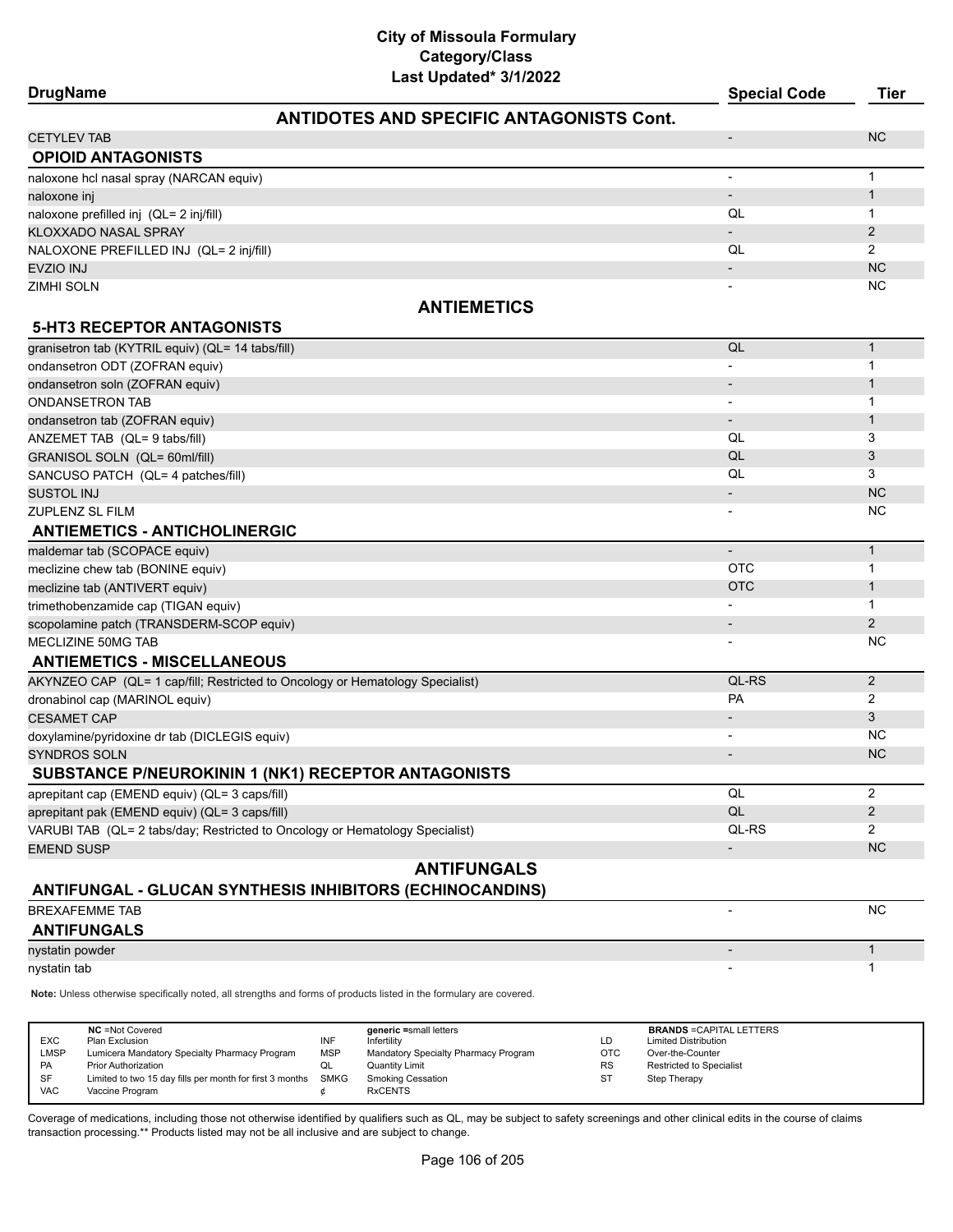## **City of Missoula Formulary Category/Class**

|                                                                               | Last Updated* 3/1/2022   |                          |                |
|-------------------------------------------------------------------------------|--------------------------|--------------------------|----------------|
| <b>DrugName</b>                                                               |                          | <b>Special Code</b>      | <b>Tier</b>    |
|                                                                               | <b>ANTIFUNGALS Cont.</b> |                          |                |
| terbinafine tab (LAMISIL equiv)                                               |                          |                          | $\mathbf{1}$   |
| flucytosine cap (ANCOBON equiv)                                               |                          |                          | 2              |
| griseofulvin micro tab (GRIFULVIN V equiv)                                    |                          |                          | 2              |
| griseofulvin susp (GRIFULVIN equiv)                                           |                          |                          | 2              |
| griseofulvin tab (GRIS-PEG equiv)                                             |                          |                          | 2              |
| <b>IMIDAZOLE-RELATED ANTIFUNGALS</b>                                          |                          |                          |                |
| fluconazole susp (DIFLUCAN equiv)                                             |                          | $\overline{\phantom{a}}$ | $\mathbf{1}$   |
| fluconazole tab (DIFLUCAN equiv)                                              |                          |                          | $\mathbf{1}$   |
| ketoconazole tab (NIZORAL equiv)                                              |                          |                          | $\mathbf 1$    |
| itraconazole cap (SPORANOX equiv)                                             |                          | <b>PA</b>                | $\overline{2}$ |
| NOXAFIL SUSP                                                                  |                          |                          | 2              |
| posaconazole DR tab (NOXAFIL equiv)                                           |                          |                          | $\overline{2}$ |
| voriconazole susp (VFEND equiv) (Restricted to Infectious Disease Specialist) |                          | <b>RS</b>                | 2              |
| voriconazole tab (VFEND equiv) (Restricted to Infectious Disease Specialist)  |                          | <b>RS</b>                | $\overline{2}$ |
| itraconazole soln (SPORANOX equiv)                                            |                          | PA                       | 3              |
| SPORANOX SOLN                                                                 |                          | PA                       | 3              |
| CRESEMBA CAP                                                                  |                          |                          | <b>NC</b>      |
| <b>NOXAFIL TAB</b>                                                            |                          |                          | <b>NC</b>      |
| TOLSURA CAP                                                                   |                          |                          | <b>NC</b>      |
|                                                                               | <b>ANTIHISTAMINES</b>    |                          |                |
| <b>ANTIHISTAMINES - ALKYLAMINES</b>                                           |                          |                          |                |
| chlorpheniramine ER cap                                                       |                          | $\overline{\phantom{a}}$ | $\mathbf{1}$   |
| DEXCHLORPHENIRAMINE SYRUP                                                     |                          |                          | <b>NC</b>      |
| MICLARA LIQUID                                                                |                          | $\overline{\phantom{a}}$ | <b>NC</b>      |
| RYCLORA SOLN                                                                  |                          |                          | <b>NC</b>      |
| <b>ANTIHISTAMINES - ETHANOLAMINES</b>                                         |                          |                          |                |
| diphenhydramine cap 50mg (BENADRYL equiv) (Only 50mg covered)                 |                          | $\overline{\phantom{a}}$ | $\mathbf{1}$   |
| <b>CARBINOXAMINE SOLN</b>                                                     |                          |                          | 3              |
| carbinoxamine soln (PALGIC equiv)                                             |                          |                          | 3              |
| carbinoxamine tab (PALGIC equiv)                                              |                          |                          | 3              |
| <b>KARBINAL ER SUSP</b>                                                       |                          | $\overline{\phantom{a}}$ | <b>NC</b>      |
| <b>RYVENT TAB</b>                                                             |                          |                          | <b>NC</b>      |
| <b>ANTIHISTAMINES - NON-SEDATING</b>                                          |                          |                          |                |
| <b>CLARINEX REDITAB</b>                                                       |                          |                          | <b>EXC</b>     |
| <b>CLARINEX SYRUP</b>                                                         |                          | $\overline{a}$           | EXC            |
| <b>CLARINEX TAB</b>                                                           |                          | $\overline{\phantom{a}}$ | EXC            |
| <b>CLARITIN CAP</b>                                                           |                          | <b>OTC</b>               | <b>EXC</b>     |
| DESLORATADINE ODT                                                             |                          | $\overline{\phantom{a}}$ | EXC            |
| desloratadine tab (CLARINEX equiv)                                            |                          | $\overline{\phantom{a}}$ | EXC            |
| levocetirizine soln (XYZAL equiv)                                             |                          | $\overline{\phantom{a}}$ | EXC            |
| levocetirizine tab (XYZAL equiv)                                              |                          | $\overline{\phantom{a}}$ | EXC            |
| loratadine cap (CLARITIN equiv)                                               |                          | <b>OTC</b>               | EXC            |
|                                                                               |                          |                          |                |

XYZAL SOLN - EXC

XYZAL TAB - EXC

#### **ANTIHISTAMINES - PHENOTHIAZINES**

#### promethazine syrup 1

**Note:** Unless otherwise specifically noted, all strengths and forms of products listed in the formulary are covered.

| <b>EXC</b><br>LMSP<br>PA | <b>NC</b> = Not Covered<br>Plan Exclusion<br>Lumicera Mandatory Specialty Pharmacy Program<br><b>Prior Authorization</b> | INF<br><b>MSP</b><br>QL | generic =small letters<br>Infertility<br>Mandatory Specialty Pharmacy Program<br><b>Quantity Limit</b> | LD<br>OTC<br><b>RS</b> | <b>BRANDS = CAPITAL LETTERS</b><br><b>Limited Distribution</b><br>Over-the-Counter<br>Restricted to Specialist |
|--------------------------|--------------------------------------------------------------------------------------------------------------------------|-------------------------|--------------------------------------------------------------------------------------------------------|------------------------|----------------------------------------------------------------------------------------------------------------|
| <b>SF</b><br><b>VAC</b>  | Limited to two 15 day fills per month for first 3 months<br>Vaccine Program                                              | SMKG                    | <b>Smoking Cessation</b><br><b>RxCENTS</b>                                                             | S٦                     | Step Therapy                                                                                                   |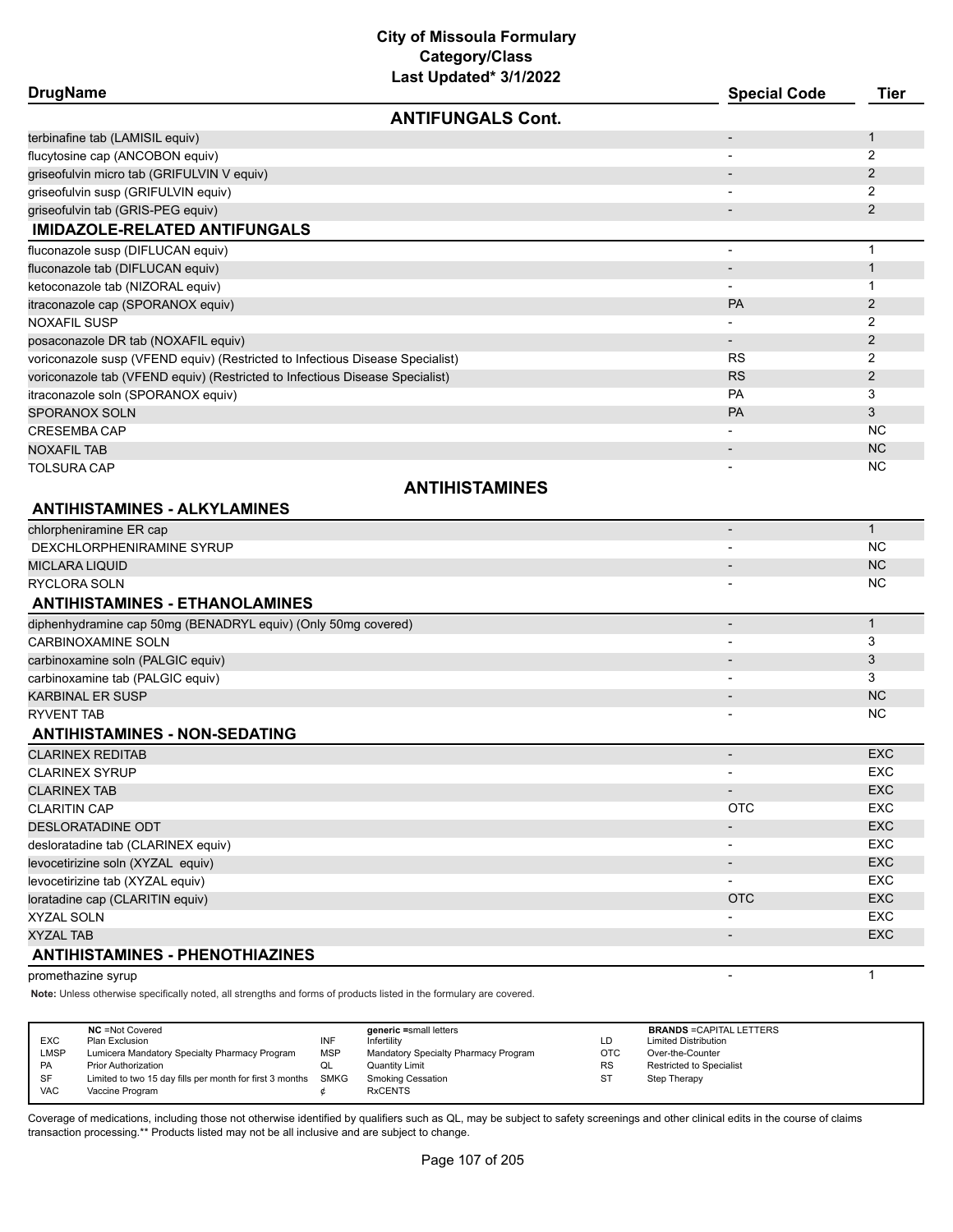| <b>DrugName</b>                                                                          | Last Updated <sup>®</sup> 3/1/2022 | <b>Special Code</b>      | <b>Tier</b>    |
|------------------------------------------------------------------------------------------|------------------------------------|--------------------------|----------------|
|                                                                                          | <b>ANTIHISTAMINES Cont.</b>        |                          |                |
| promethazine tab (PHENERGAN equiv)                                                       |                                    |                          | $\mathbf{1}$   |
| promethazine supp (PHENERGAN equiv)                                                      |                                    |                          | $\overline{2}$ |
| PROMETHEGAN SUPP                                                                         |                                    |                          | $\overline{2}$ |
| <b>ANTIHISTAMINES - PIPERIDINES</b>                                                      |                                    |                          |                |
| cyproheptadine syrup                                                                     |                                    | $\blacksquare$           | $\mathbf{1}$   |
| cyproheptadine tab                                                                       |                                    |                          | $\mathbf{1}$   |
|                                                                                          | <b>ANTIHYPERLIPIDEMICS</b>         |                          |                |
| ADENOSINE TRIPHOSPHATE-CITRATE LYASE (ACL) INHIBITORS                                    |                                    |                          |                |
| <b>NEXLETOL TAB</b>                                                                      |                                    | $\blacksquare$           | <b>NC</b>      |
| <b>ANTIHYPERLIPIDEMICS - COMBINATIONS</b>                                                |                                    |                          |                |
| ezetimibe/simvastatin tab (VYTORIN equiv) (QL= 1 tab/day (10-80mg is Not Covered))       |                                    | QL                       | 3              |
| ezetimibe/simvastatin tab 10-80mg (VYTORIN equiv) (This strength excluded from coverage) |                                    |                          | <b>NC</b>      |
| <b>NEXLIZET TAB</b>                                                                      |                                    | $\overline{\phantom{a}}$ | <b>NC</b>      |
| OMEGA-3 RX PAK COMPLETE                                                                  |                                    | $\overline{\phantom{a}}$ | <b>NC</b>      |
| <b>ROSZET TAB</b>                                                                        |                                    |                          | <b>NC</b>      |
| <b>ANTIHYPERLIPIDEMICS - MISC.</b>                                                       |                                    |                          |                |
| icosapent ethyl cap 1gm (VASCEPA equiv) (QL= 4 caps/day)                                 |                                    | QL                       | 2              |
| omega-3-acid ethyl esters cap (LOVAZA equiv)                                             |                                    |                          | 2              |
| VASCEPA CAP 0.5GM (QL= 4 caps/day)                                                       |                                    | QL                       | $\overline{2}$ |
| <b>KYNAMRO INJ</b>                                                                       |                                    |                          | <b>NC</b>      |
| <b>BILE ACID SEQUESTRANTS</b>                                                            |                                    |                          |                |
| cholestyramine lite powder (QUESTRAN LITE equiv)                                         |                                    | $\overline{\phantom{a}}$ | $\mathbf{1}$   |
| cholestyramine lite powder pack (QUESTRAN LITE equiv)                                    |                                    |                          | $\mathbf{1}$   |
| cholestyramine powder (QUESTRAN equiv)                                                   |                                    |                          | $\mathbf 1$    |
| cholestyramine powder pack (QUESTRAN equiv)                                              |                                    |                          | $\mathbf{1}$   |
| colestipol tab (COLESTID equiv)                                                          |                                    |                          | $\mathbf 1$    |
| colesevelam pack (WELCHOL equiv)                                                         |                                    |                          | 2              |
| colesevelam tab (WELCHOL equiv)                                                          |                                    |                          | 2              |
| colestipol granule (COLESTID equiv)                                                      |                                    |                          | 3              |
| colestipol powder packet (COLESTID equiv)                                                |                                    |                          | 3              |
| <b>WELCHOL PACK</b>                                                                      |                                    |                          | 3              |
| <b>WELCHOL TAB</b>                                                                       |                                    |                          | 3              |
| <b>FIBRIC ACID DERIVATIVES</b>                                                           |                                    |                          |                |
| fenofibrate cap 67mg, 134mg, 200mg (LOFIBRA equiv)                                       |                                    | $\overline{\phantom{a}}$ | $\mathbf{1}$   |
| fenofibrate tab 48mg, 54mg, 145mg, 160mg (TRICOR equiv)                                  |                                    | $\overline{\phantom{a}}$ | 1              |
| fenofibric acid DR cap (TRILIPIX equiv)                                                  |                                    |                          | $\mathbf{1}$   |
| qemfibrozil tab (LOPID equiv)                                                            |                                    |                          | 1              |
| FENOFIBRIC TAB, FIBRICOR TAB                                                             |                                    |                          | 3              |
| ANTARA CAP, FENOFIBRATE MICRONIZED CAP                                                   |                                    |                          | NC.            |
| ANTARA CAP, LOFIBRA CAP                                                                  |                                    |                          | NC             |
| fenofibrate cap 43mg, 130mg (ANTARA equiv)                                               |                                    |                          | <b>NC</b>      |
| FENOFIBRATE CAP, LIPOFEN CAP 50MG, 150MG                                                 |                                    |                          | NC             |
| fenofibrate tab 40mg, 120mg (FENOGLIDE equiv)                                            |                                    |                          | NC.            |
| <b>TRIGLIDE TAB</b>                                                                      |                                    |                          | NC             |
| <b>TRILIPIX CAP</b>                                                                      |                                    |                          | NC.            |
|                                                                                          |                                    |                          |                |

**Note:** Unless otherwise specifically noted, all strengths and forms of products listed in the formulary are covered.

| <b>EXC</b><br><b>LMSP</b><br><b>PA</b><br>SF | <b>NC</b> = Not Covered<br>Plan Exclusion<br>Lumicera Mandatory Specialty Pharmacy Program<br><b>Prior Authorization</b><br>Limited to two 15 day fills per month for first 3 months | INF<br><b>MSP</b><br>◡<br>SMKG | generic =small letters<br>Infertility<br>Mandatory Specialty Pharmacy Program<br><b>Quantity Limit</b><br><b>Smoking Cessation</b> | LD<br><b>OTC</b><br><b>RS</b><br>S1 | <b>BRANDS = CAPITAL LETTERS</b><br><b>Limited Distribution</b><br>Over-the-Counter<br><b>Restricted to Specialist</b><br>Step Therapy |
|----------------------------------------------|--------------------------------------------------------------------------------------------------------------------------------------------------------------------------------------|--------------------------------|------------------------------------------------------------------------------------------------------------------------------------|-------------------------------------|---------------------------------------------------------------------------------------------------------------------------------------|
| <b>VAC</b>                                   | Vaccine Program                                                                                                                                                                      |                                | <b>RxCENTS</b>                                                                                                                     |                                     |                                                                                                                                       |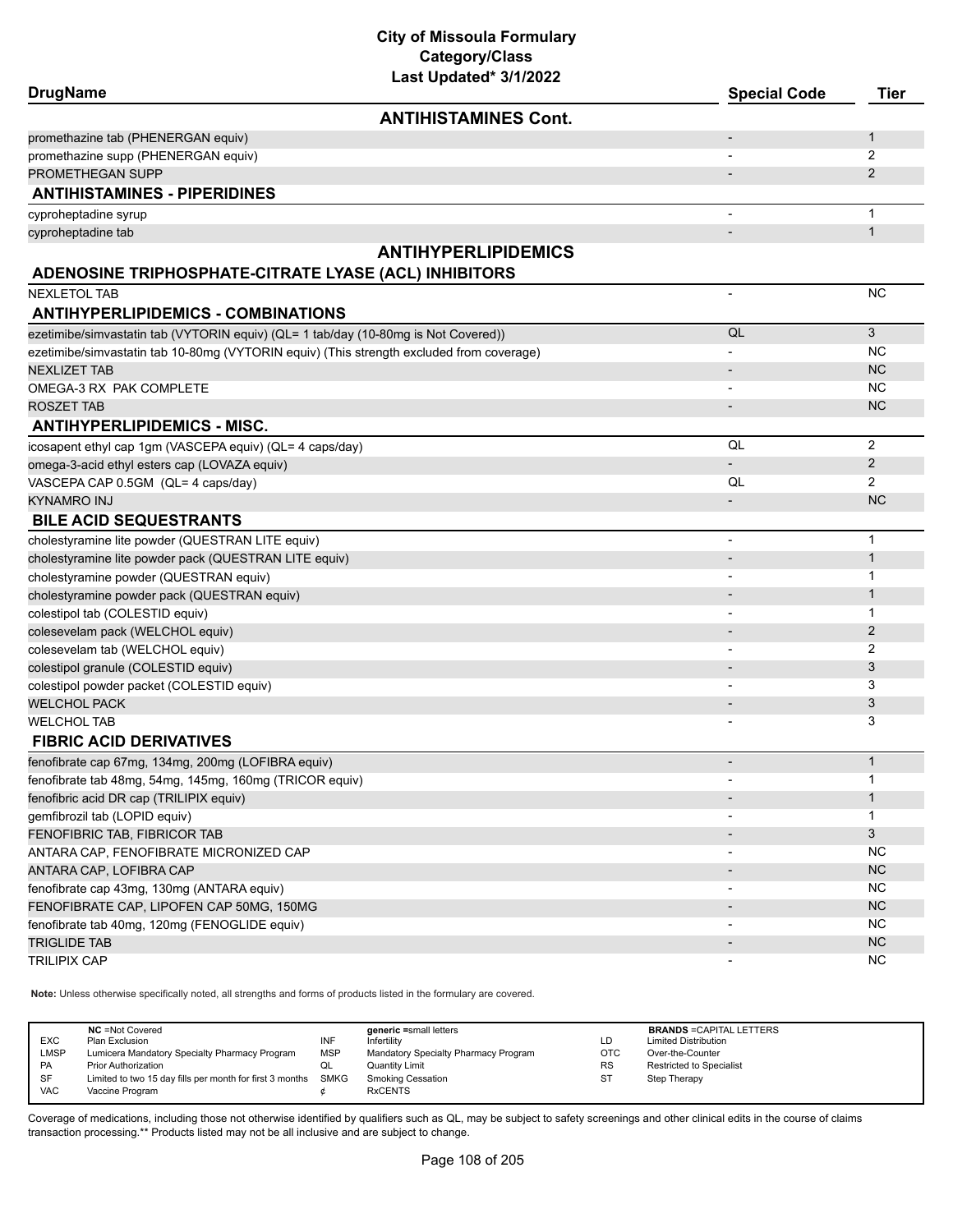### **DrugName Special Code Tier**

# **ANTIHYPERLIPIDEMICS Cont.**

| \$0<br>atorvastatin tab 10mg (LIPITOR equiv)<br>\$0<br>atorvastatin tab 20mg (LIPITOR equiv)<br>$\overline{\phantom{a}}$<br>\$0<br>lovastatin tab (MEVACOR equiv)<br>\$0<br>pravastatin tab (PRAVACHOL equiv)<br>QL<br>\$0<br>rosuvastatin tab 10mg (CRESTOR equiv) (QL= 1 tab/day)<br>QL<br>\$0<br>rosuvastatin tab 5mg (CRESTOR equiv) (QL= 1 tab/day)<br>\$0<br>simvastatin tab (ZOCOR equiv) (80mg is Not Covered)<br>atorvastatin tab 40mg (LIPITOR equiv)<br>1<br>atorvastatin tab 80mg (LIPITOR equiv)<br>1<br>$\overline{\phantom{a}}$<br>rosuvastatin tab 20mg (CRESTOR equiv) (QL= 1.5 tabs/day)<br>QL<br>1<br>QL<br>rosuvastatin tab 40mg (CRESTOR equiv) (QL= 1 tab/day)<br>$\mathbf{1}$<br>fluvastatin cap (LESCOL equiv)<br>2<br>$\overline{\phantom{a}}$<br>3<br>fluvastatin ER tab (LESCOL XL equiv)<br>$\overline{\phantom{a}}$<br>3<br>ST<br>LIVALO TAB (Step Therapy requires trial of atorvastatin, fluvastatin, lovastatin, pravastatin, rosuvastatin, or simvastatin)<br><b>NC</b><br><b>ADVICOR TAB</b><br>$\overline{\phantom{a}}$<br><b>NC</b><br><b>ALTOPREV TAB</b><br>$\overline{a}$<br><b>NC</b><br><b>EZALLOR SPRINKLE CAP</b><br>$\overline{\phantom{a}}$<br>ΝC<br><b>FLOLIPID SUSP</b><br>$\overline{\phantom{a}}$<br><b>NC</b><br><b>SIMCOR TAB</b><br>$\blacksquare$<br><b>NC</b><br>SIMVASTATIN SUSP<br><b>NC</b><br>simvastatin tab 80mg (ZOCOR equiv)<br>$\overline{\phantom{a}}$<br>ΝC<br>ZOCOR TAB 80MG<br><b>NC</b><br><b>ZYPITAMAG TAB</b><br>$\overline{\phantom{a}}$<br><b>INTESTINAL CHOLESTEROL ABSORPTION INHIBITORS</b><br>$\mathbf{1}$<br>ezetimibe tab (ZETIA equiv)<br>$\overline{\phantom{a}}$<br><b>NC</b><br><b>ZETIA TAB</b><br>$\overline{\phantom{a}}$<br><b>MICROSOMAL TRIGLYCERIDE TRANSFER PROTEIN (MTP) INHIBITORS</b><br><b>JUXTAPID CAP</b><br>NC.<br>$\blacksquare$<br><b>NICOTINIC ACID DERIVATIVES</b><br>$\mathbf{1}$<br>niacin ER tab (NIASPAN equiv)<br>$\overline{\phantom{a}}$<br>3<br>NIASPAN ER TAB<br>$\overline{\phantom{a}}$<br><b>NC</b><br><b>NIACOR TAB</b><br>$\overline{\phantom{a}}$<br><b>PROPROTEIN CONVERTASE SUBTILISIN/KEXIN TYPE 9 INHIBITORS</b><br>PA-QL<br>2<br>PRALUENT INJ (QL= 2 inj/28 days)<br>PA-QL<br>$\overline{2}$<br>REPATHA INJ (QL= 2 inj/28 days)<br>$\overline{2}$<br>PA-QL<br>REPATHA PUSHTRONEX INJ (QL= 1 inj/28 days)<br><b>ANTIHYPERTENSIVES</b><br><b>ACE INHIBITORS</b><br>benazepril tab (LOTENSIN equiv)<br>$\mathbf{1}$<br>enalapril tab (VASOTEC equiv)<br>$\mathbf{1}$<br>fosinopril tab (MONOPRIL equiv)<br>$\mathbf{1}$<br>1<br>lisinopril tab (PRINIVIL/ZESTRIL equiv)<br>$\mathbf{1}$<br>moexipril tab (UNIVASC equiv)<br>1 | <b>HMG COA REDUCTASE INHIBITORS</b> |  |
|-----------------------------------------------------------------------------------------------------------------------------------------------------------------------------------------------------------------------------------------------------------------------------------------------------------------------------------------------------------------------------------------------------------------------------------------------------------------------------------------------------------------------------------------------------------------------------------------------------------------------------------------------------------------------------------------------------------------------------------------------------------------------------------------------------------------------------------------------------------------------------------------------------------------------------------------------------------------------------------------------------------------------------------------------------------------------------------------------------------------------------------------------------------------------------------------------------------------------------------------------------------------------------------------------------------------------------------------------------------------------------------------------------------------------------------------------------------------------------------------------------------------------------------------------------------------------------------------------------------------------------------------------------------------------------------------------------------------------------------------------------------------------------------------------------------------------------------------------------------------------------------------------------------------------------------------------------------------------------------------------------------------------------------------------------------------------------------------------------------------------------------------------------------------------------------------------------------------------------------------------------------------------------------------------------------------------------------------------------------------------------------------------------------------------------------------------------------------------------------------------------------------------------------------------------------------------------------------------------------------------------------------------------|-------------------------------------|--|
|                                                                                                                                                                                                                                                                                                                                                                                                                                                                                                                                                                                                                                                                                                                                                                                                                                                                                                                                                                                                                                                                                                                                                                                                                                                                                                                                                                                                                                                                                                                                                                                                                                                                                                                                                                                                                                                                                                                                                                                                                                                                                                                                                                                                                                                                                                                                                                                                                                                                                                                                                                                                                                                     |                                     |  |
|                                                                                                                                                                                                                                                                                                                                                                                                                                                                                                                                                                                                                                                                                                                                                                                                                                                                                                                                                                                                                                                                                                                                                                                                                                                                                                                                                                                                                                                                                                                                                                                                                                                                                                                                                                                                                                                                                                                                                                                                                                                                                                                                                                                                                                                                                                                                                                                                                                                                                                                                                                                                                                                     |                                     |  |
|                                                                                                                                                                                                                                                                                                                                                                                                                                                                                                                                                                                                                                                                                                                                                                                                                                                                                                                                                                                                                                                                                                                                                                                                                                                                                                                                                                                                                                                                                                                                                                                                                                                                                                                                                                                                                                                                                                                                                                                                                                                                                                                                                                                                                                                                                                                                                                                                                                                                                                                                                                                                                                                     |                                     |  |
|                                                                                                                                                                                                                                                                                                                                                                                                                                                                                                                                                                                                                                                                                                                                                                                                                                                                                                                                                                                                                                                                                                                                                                                                                                                                                                                                                                                                                                                                                                                                                                                                                                                                                                                                                                                                                                                                                                                                                                                                                                                                                                                                                                                                                                                                                                                                                                                                                                                                                                                                                                                                                                                     |                                     |  |
|                                                                                                                                                                                                                                                                                                                                                                                                                                                                                                                                                                                                                                                                                                                                                                                                                                                                                                                                                                                                                                                                                                                                                                                                                                                                                                                                                                                                                                                                                                                                                                                                                                                                                                                                                                                                                                                                                                                                                                                                                                                                                                                                                                                                                                                                                                                                                                                                                                                                                                                                                                                                                                                     |                                     |  |
|                                                                                                                                                                                                                                                                                                                                                                                                                                                                                                                                                                                                                                                                                                                                                                                                                                                                                                                                                                                                                                                                                                                                                                                                                                                                                                                                                                                                                                                                                                                                                                                                                                                                                                                                                                                                                                                                                                                                                                                                                                                                                                                                                                                                                                                                                                                                                                                                                                                                                                                                                                                                                                                     |                                     |  |
|                                                                                                                                                                                                                                                                                                                                                                                                                                                                                                                                                                                                                                                                                                                                                                                                                                                                                                                                                                                                                                                                                                                                                                                                                                                                                                                                                                                                                                                                                                                                                                                                                                                                                                                                                                                                                                                                                                                                                                                                                                                                                                                                                                                                                                                                                                                                                                                                                                                                                                                                                                                                                                                     |                                     |  |
|                                                                                                                                                                                                                                                                                                                                                                                                                                                                                                                                                                                                                                                                                                                                                                                                                                                                                                                                                                                                                                                                                                                                                                                                                                                                                                                                                                                                                                                                                                                                                                                                                                                                                                                                                                                                                                                                                                                                                                                                                                                                                                                                                                                                                                                                                                                                                                                                                                                                                                                                                                                                                                                     |                                     |  |
|                                                                                                                                                                                                                                                                                                                                                                                                                                                                                                                                                                                                                                                                                                                                                                                                                                                                                                                                                                                                                                                                                                                                                                                                                                                                                                                                                                                                                                                                                                                                                                                                                                                                                                                                                                                                                                                                                                                                                                                                                                                                                                                                                                                                                                                                                                                                                                                                                                                                                                                                                                                                                                                     |                                     |  |
|                                                                                                                                                                                                                                                                                                                                                                                                                                                                                                                                                                                                                                                                                                                                                                                                                                                                                                                                                                                                                                                                                                                                                                                                                                                                                                                                                                                                                                                                                                                                                                                                                                                                                                                                                                                                                                                                                                                                                                                                                                                                                                                                                                                                                                                                                                                                                                                                                                                                                                                                                                                                                                                     |                                     |  |
|                                                                                                                                                                                                                                                                                                                                                                                                                                                                                                                                                                                                                                                                                                                                                                                                                                                                                                                                                                                                                                                                                                                                                                                                                                                                                                                                                                                                                                                                                                                                                                                                                                                                                                                                                                                                                                                                                                                                                                                                                                                                                                                                                                                                                                                                                                                                                                                                                                                                                                                                                                                                                                                     |                                     |  |
|                                                                                                                                                                                                                                                                                                                                                                                                                                                                                                                                                                                                                                                                                                                                                                                                                                                                                                                                                                                                                                                                                                                                                                                                                                                                                                                                                                                                                                                                                                                                                                                                                                                                                                                                                                                                                                                                                                                                                                                                                                                                                                                                                                                                                                                                                                                                                                                                                                                                                                                                                                                                                                                     |                                     |  |
|                                                                                                                                                                                                                                                                                                                                                                                                                                                                                                                                                                                                                                                                                                                                                                                                                                                                                                                                                                                                                                                                                                                                                                                                                                                                                                                                                                                                                                                                                                                                                                                                                                                                                                                                                                                                                                                                                                                                                                                                                                                                                                                                                                                                                                                                                                                                                                                                                                                                                                                                                                                                                                                     |                                     |  |
|                                                                                                                                                                                                                                                                                                                                                                                                                                                                                                                                                                                                                                                                                                                                                                                                                                                                                                                                                                                                                                                                                                                                                                                                                                                                                                                                                                                                                                                                                                                                                                                                                                                                                                                                                                                                                                                                                                                                                                                                                                                                                                                                                                                                                                                                                                                                                                                                                                                                                                                                                                                                                                                     |                                     |  |
|                                                                                                                                                                                                                                                                                                                                                                                                                                                                                                                                                                                                                                                                                                                                                                                                                                                                                                                                                                                                                                                                                                                                                                                                                                                                                                                                                                                                                                                                                                                                                                                                                                                                                                                                                                                                                                                                                                                                                                                                                                                                                                                                                                                                                                                                                                                                                                                                                                                                                                                                                                                                                                                     |                                     |  |
|                                                                                                                                                                                                                                                                                                                                                                                                                                                                                                                                                                                                                                                                                                                                                                                                                                                                                                                                                                                                                                                                                                                                                                                                                                                                                                                                                                                                                                                                                                                                                                                                                                                                                                                                                                                                                                                                                                                                                                                                                                                                                                                                                                                                                                                                                                                                                                                                                                                                                                                                                                                                                                                     |                                     |  |
|                                                                                                                                                                                                                                                                                                                                                                                                                                                                                                                                                                                                                                                                                                                                                                                                                                                                                                                                                                                                                                                                                                                                                                                                                                                                                                                                                                                                                                                                                                                                                                                                                                                                                                                                                                                                                                                                                                                                                                                                                                                                                                                                                                                                                                                                                                                                                                                                                                                                                                                                                                                                                                                     |                                     |  |
|                                                                                                                                                                                                                                                                                                                                                                                                                                                                                                                                                                                                                                                                                                                                                                                                                                                                                                                                                                                                                                                                                                                                                                                                                                                                                                                                                                                                                                                                                                                                                                                                                                                                                                                                                                                                                                                                                                                                                                                                                                                                                                                                                                                                                                                                                                                                                                                                                                                                                                                                                                                                                                                     |                                     |  |
|                                                                                                                                                                                                                                                                                                                                                                                                                                                                                                                                                                                                                                                                                                                                                                                                                                                                                                                                                                                                                                                                                                                                                                                                                                                                                                                                                                                                                                                                                                                                                                                                                                                                                                                                                                                                                                                                                                                                                                                                                                                                                                                                                                                                                                                                                                                                                                                                                                                                                                                                                                                                                                                     |                                     |  |
|                                                                                                                                                                                                                                                                                                                                                                                                                                                                                                                                                                                                                                                                                                                                                                                                                                                                                                                                                                                                                                                                                                                                                                                                                                                                                                                                                                                                                                                                                                                                                                                                                                                                                                                                                                                                                                                                                                                                                                                                                                                                                                                                                                                                                                                                                                                                                                                                                                                                                                                                                                                                                                                     |                                     |  |
|                                                                                                                                                                                                                                                                                                                                                                                                                                                                                                                                                                                                                                                                                                                                                                                                                                                                                                                                                                                                                                                                                                                                                                                                                                                                                                                                                                                                                                                                                                                                                                                                                                                                                                                                                                                                                                                                                                                                                                                                                                                                                                                                                                                                                                                                                                                                                                                                                                                                                                                                                                                                                                                     |                                     |  |
|                                                                                                                                                                                                                                                                                                                                                                                                                                                                                                                                                                                                                                                                                                                                                                                                                                                                                                                                                                                                                                                                                                                                                                                                                                                                                                                                                                                                                                                                                                                                                                                                                                                                                                                                                                                                                                                                                                                                                                                                                                                                                                                                                                                                                                                                                                                                                                                                                                                                                                                                                                                                                                                     |                                     |  |
|                                                                                                                                                                                                                                                                                                                                                                                                                                                                                                                                                                                                                                                                                                                                                                                                                                                                                                                                                                                                                                                                                                                                                                                                                                                                                                                                                                                                                                                                                                                                                                                                                                                                                                                                                                                                                                                                                                                                                                                                                                                                                                                                                                                                                                                                                                                                                                                                                                                                                                                                                                                                                                                     |                                     |  |
|                                                                                                                                                                                                                                                                                                                                                                                                                                                                                                                                                                                                                                                                                                                                                                                                                                                                                                                                                                                                                                                                                                                                                                                                                                                                                                                                                                                                                                                                                                                                                                                                                                                                                                                                                                                                                                                                                                                                                                                                                                                                                                                                                                                                                                                                                                                                                                                                                                                                                                                                                                                                                                                     |                                     |  |
|                                                                                                                                                                                                                                                                                                                                                                                                                                                                                                                                                                                                                                                                                                                                                                                                                                                                                                                                                                                                                                                                                                                                                                                                                                                                                                                                                                                                                                                                                                                                                                                                                                                                                                                                                                                                                                                                                                                                                                                                                                                                                                                                                                                                                                                                                                                                                                                                                                                                                                                                                                                                                                                     |                                     |  |
|                                                                                                                                                                                                                                                                                                                                                                                                                                                                                                                                                                                                                                                                                                                                                                                                                                                                                                                                                                                                                                                                                                                                                                                                                                                                                                                                                                                                                                                                                                                                                                                                                                                                                                                                                                                                                                                                                                                                                                                                                                                                                                                                                                                                                                                                                                                                                                                                                                                                                                                                                                                                                                                     |                                     |  |
|                                                                                                                                                                                                                                                                                                                                                                                                                                                                                                                                                                                                                                                                                                                                                                                                                                                                                                                                                                                                                                                                                                                                                                                                                                                                                                                                                                                                                                                                                                                                                                                                                                                                                                                                                                                                                                                                                                                                                                                                                                                                                                                                                                                                                                                                                                                                                                                                                                                                                                                                                                                                                                                     |                                     |  |
|                                                                                                                                                                                                                                                                                                                                                                                                                                                                                                                                                                                                                                                                                                                                                                                                                                                                                                                                                                                                                                                                                                                                                                                                                                                                                                                                                                                                                                                                                                                                                                                                                                                                                                                                                                                                                                                                                                                                                                                                                                                                                                                                                                                                                                                                                                                                                                                                                                                                                                                                                                                                                                                     |                                     |  |
|                                                                                                                                                                                                                                                                                                                                                                                                                                                                                                                                                                                                                                                                                                                                                                                                                                                                                                                                                                                                                                                                                                                                                                                                                                                                                                                                                                                                                                                                                                                                                                                                                                                                                                                                                                                                                                                                                                                                                                                                                                                                                                                                                                                                                                                                                                                                                                                                                                                                                                                                                                                                                                                     |                                     |  |
|                                                                                                                                                                                                                                                                                                                                                                                                                                                                                                                                                                                                                                                                                                                                                                                                                                                                                                                                                                                                                                                                                                                                                                                                                                                                                                                                                                                                                                                                                                                                                                                                                                                                                                                                                                                                                                                                                                                                                                                                                                                                                                                                                                                                                                                                                                                                                                                                                                                                                                                                                                                                                                                     |                                     |  |
|                                                                                                                                                                                                                                                                                                                                                                                                                                                                                                                                                                                                                                                                                                                                                                                                                                                                                                                                                                                                                                                                                                                                                                                                                                                                                                                                                                                                                                                                                                                                                                                                                                                                                                                                                                                                                                                                                                                                                                                                                                                                                                                                                                                                                                                                                                                                                                                                                                                                                                                                                                                                                                                     |                                     |  |
|                                                                                                                                                                                                                                                                                                                                                                                                                                                                                                                                                                                                                                                                                                                                                                                                                                                                                                                                                                                                                                                                                                                                                                                                                                                                                                                                                                                                                                                                                                                                                                                                                                                                                                                                                                                                                                                                                                                                                                                                                                                                                                                                                                                                                                                                                                                                                                                                                                                                                                                                                                                                                                                     |                                     |  |
|                                                                                                                                                                                                                                                                                                                                                                                                                                                                                                                                                                                                                                                                                                                                                                                                                                                                                                                                                                                                                                                                                                                                                                                                                                                                                                                                                                                                                                                                                                                                                                                                                                                                                                                                                                                                                                                                                                                                                                                                                                                                                                                                                                                                                                                                                                                                                                                                                                                                                                                                                                                                                                                     |                                     |  |
|                                                                                                                                                                                                                                                                                                                                                                                                                                                                                                                                                                                                                                                                                                                                                                                                                                                                                                                                                                                                                                                                                                                                                                                                                                                                                                                                                                                                                                                                                                                                                                                                                                                                                                                                                                                                                                                                                                                                                                                                                                                                                                                                                                                                                                                                                                                                                                                                                                                                                                                                                                                                                                                     |                                     |  |
|                                                                                                                                                                                                                                                                                                                                                                                                                                                                                                                                                                                                                                                                                                                                                                                                                                                                                                                                                                                                                                                                                                                                                                                                                                                                                                                                                                                                                                                                                                                                                                                                                                                                                                                                                                                                                                                                                                                                                                                                                                                                                                                                                                                                                                                                                                                                                                                                                                                                                                                                                                                                                                                     |                                     |  |
|                                                                                                                                                                                                                                                                                                                                                                                                                                                                                                                                                                                                                                                                                                                                                                                                                                                                                                                                                                                                                                                                                                                                                                                                                                                                                                                                                                                                                                                                                                                                                                                                                                                                                                                                                                                                                                                                                                                                                                                                                                                                                                                                                                                                                                                                                                                                                                                                                                                                                                                                                                                                                                                     |                                     |  |
|                                                                                                                                                                                                                                                                                                                                                                                                                                                                                                                                                                                                                                                                                                                                                                                                                                                                                                                                                                                                                                                                                                                                                                                                                                                                                                                                                                                                                                                                                                                                                                                                                                                                                                                                                                                                                                                                                                                                                                                                                                                                                                                                                                                                                                                                                                                                                                                                                                                                                                                                                                                                                                                     |                                     |  |
|                                                                                                                                                                                                                                                                                                                                                                                                                                                                                                                                                                                                                                                                                                                                                                                                                                                                                                                                                                                                                                                                                                                                                                                                                                                                                                                                                                                                                                                                                                                                                                                                                                                                                                                                                                                                                                                                                                                                                                                                                                                                                                                                                                                                                                                                                                                                                                                                                                                                                                                                                                                                                                                     |                                     |  |
|                                                                                                                                                                                                                                                                                                                                                                                                                                                                                                                                                                                                                                                                                                                                                                                                                                                                                                                                                                                                                                                                                                                                                                                                                                                                                                                                                                                                                                                                                                                                                                                                                                                                                                                                                                                                                                                                                                                                                                                                                                                                                                                                                                                                                                                                                                                                                                                                                                                                                                                                                                                                                                                     |                                     |  |
|                                                                                                                                                                                                                                                                                                                                                                                                                                                                                                                                                                                                                                                                                                                                                                                                                                                                                                                                                                                                                                                                                                                                                                                                                                                                                                                                                                                                                                                                                                                                                                                                                                                                                                                                                                                                                                                                                                                                                                                                                                                                                                                                                                                                                                                                                                                                                                                                                                                                                                                                                                                                                                                     |                                     |  |
|                                                                                                                                                                                                                                                                                                                                                                                                                                                                                                                                                                                                                                                                                                                                                                                                                                                                                                                                                                                                                                                                                                                                                                                                                                                                                                                                                                                                                                                                                                                                                                                                                                                                                                                                                                                                                                                                                                                                                                                                                                                                                                                                                                                                                                                                                                                                                                                                                                                                                                                                                                                                                                                     |                                     |  |
|                                                                                                                                                                                                                                                                                                                                                                                                                                                                                                                                                                                                                                                                                                                                                                                                                                                                                                                                                                                                                                                                                                                                                                                                                                                                                                                                                                                                                                                                                                                                                                                                                                                                                                                                                                                                                                                                                                                                                                                                                                                                                                                                                                                                                                                                                                                                                                                                                                                                                                                                                                                                                                                     |                                     |  |
|                                                                                                                                                                                                                                                                                                                                                                                                                                                                                                                                                                                                                                                                                                                                                                                                                                                                                                                                                                                                                                                                                                                                                                                                                                                                                                                                                                                                                                                                                                                                                                                                                                                                                                                                                                                                                                                                                                                                                                                                                                                                                                                                                                                                                                                                                                                                                                                                                                                                                                                                                                                                                                                     |                                     |  |
|                                                                                                                                                                                                                                                                                                                                                                                                                                                                                                                                                                                                                                                                                                                                                                                                                                                                                                                                                                                                                                                                                                                                                                                                                                                                                                                                                                                                                                                                                                                                                                                                                                                                                                                                                                                                                                                                                                                                                                                                                                                                                                                                                                                                                                                                                                                                                                                                                                                                                                                                                                                                                                                     | perindopril tab (ACEON equiv)       |  |

**Note:** Unless otherwise specifically noted, all strengths and forms of products listed in the formulary are covered.

| <b>EXC</b><br><b>LMSP</b> | <b>NC</b> = Not Covered<br>Plan Exclusion<br>Lumicera Mandatory Specialty Pharmacy Program | <b>INF</b><br><b>MSP</b> | generic =small letters<br>Infertility<br>Mandatory Specialty Pharmacy Program | LD<br>OTC | <b>BRANDS = CAPITAL LETTERS</b><br><b>Limited Distribution</b><br>Over-the-Counter |
|---------------------------|--------------------------------------------------------------------------------------------|--------------------------|-------------------------------------------------------------------------------|-----------|------------------------------------------------------------------------------------|
| PA                        | <b>Prior Authorization</b>                                                                 | QL                       | Quantity Limit                                                                | <b>RS</b> | <b>Restricted to Specialist</b>                                                    |
| SF                        | Limited to two 15 day fills per month for first 3 months                                   | SMKG                     | <b>Smoking Cessation</b>                                                      | <b>ST</b> | <b>Step Therapy</b>                                                                |
| <b>VAC</b>                | Vaccine Program                                                                            |                          | <b>RxCENTS</b>                                                                |           |                                                                                    |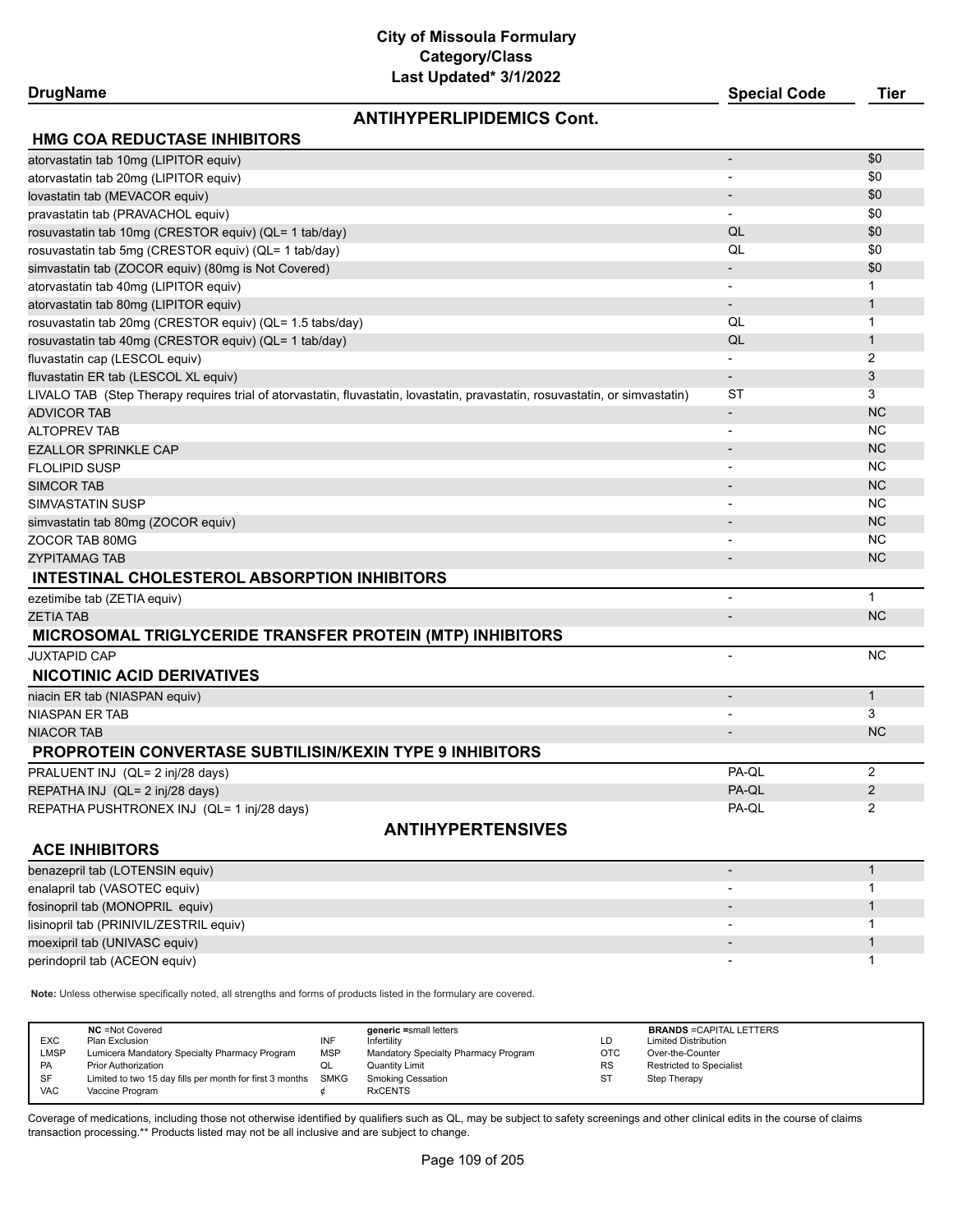| <b>DrugName</b>                                                                                      | <b>Special Code</b> | <b>Tier</b>    |
|------------------------------------------------------------------------------------------------------|---------------------|----------------|
| <b>ANTIHYPERTENSIVES Cont.</b>                                                                       |                     |                |
| quinapril tab (ACCUPRIL equiv)                                                                       |                     | 1              |
| ramipril cap (ALTACE equiv)                                                                          |                     | $\mathbf 1$    |
| trandolapril tab (MAVIK equiv)                                                                       |                     | $\mathbf{1}$   |
| captopril tab (CAPOTEN equiv)                                                                        |                     | 2              |
| enalapril maleate oral soln (EPANED equiv) (Prior Authorization required for members age 9 or older) | PA                  | 3              |
| <b>EPANED SOLN</b>                                                                                   | <b>PA</b>           | 3              |
| QBRELIS SOLN (Prior Authorization required for members age 9 or older)                               | PA                  | 3              |
| <b>AGENTS FOR PHEOCHROMOCYTOMA</b>                                                                   |                     |                |
| phenoxybenzamine cap (DIBENZYLINE equiv)                                                             | $\blacksquare$      | $\overline{2}$ |
| <b>DEMSER CAP</b>                                                                                    |                     | <b>NC</b>      |
| metyrosine cap (DEMSER equiv)                                                                        |                     | NC             |
| <b>ANGIOTENSIN II RECEPTOR ANTAGONISTS</b>                                                           |                     |                |
| candesartan tab (ATACAND equiv)                                                                      | $\blacksquare$      | $\mathbf{1}$   |
| irbesartan tab (AVAPRO equiv)                                                                        |                     | 1              |
| Iosartan tab (COZAAR equiv)                                                                          |                     | $\mathbf{1}$   |
| olmesartan tab (BENICAR equiv)                                                                       |                     | 1              |
| telmisartan tab (MICARDIS equiv)                                                                     |                     | $\mathbf{1}$   |
| valsartan tab (DIOVAN equiv)                                                                         |                     | $\mathbf{1}$   |
| <b>EDARBI TAB</b>                                                                                    |                     | <b>NC</b>      |
| <b>EPROSARTAN TAB</b>                                                                                |                     | NC             |
| <b>ANTIADRENERGIC ANTIHYPERTENSIVES</b>                                                              |                     |                |
| clonidine tab (CATAPRES equiv)                                                                       |                     | $\mathbf{1}$   |
| doxazosin tab (CARDURA equiv)                                                                        |                     | 1              |
| guanfacine IR tab (TENEX equiv)                                                                      |                     | $\mathbf{1}$   |
| <b>METHYLDOPA TAB</b>                                                                                |                     | 1              |
| methyldopa tab (ALDOMET equiv)                                                                       |                     | $\mathbf{1}$   |
| prazosin cap (MINIPRESS equiv)                                                                       |                     | 1              |
| terazosin cap (HYTRIN equiv)                                                                         |                     | $\mathbf{1}$   |
| clonidine patch (CATAPRES-TTS equiv)                                                                 |                     | 2              |
| <b>CATAPRES-TTS PATCH</b>                                                                            |                     | 3              |
| <b>GUANABENZ TAB</b>                                                                                 |                     | 3              |
| <b>NEXICLON XR SUSP</b>                                                                              |                     | 3              |
| <b>NEXICLON XR TAB</b>                                                                               |                     | 3              |
| <b>RESERPINE TAB</b>                                                                                 |                     | 3              |
| <b>ANTIHYPERTENSIVE COMBINATIONS</b>                                                                 |                     |                |
| amlodipine/benazepril cap (LOTREL equiv)                                                             |                     | 1              |
| atenolol/chlorthalidone tab (TENORETIC equiv)                                                        |                     | $\mathbf{1}$   |
| <b>BENAZEPRIL/HCT TAB</b>                                                                            |                     | 1              |
| benazepril/hydrochlorothiazide tab (LOTENSIN HCT equiv)                                              |                     | $\mathbf{1}$   |
| bisoprolol/hydrochlorothiazide tab (ZIAC equiv)                                                      |                     | 1              |
| enalapril/hydrochlorothiazide tab (VASERETIC equiv)                                                  |                     | $\mathbf{1}$   |
| fosinopril/hydrochlorothiazide tab (MONOPRIL HCT equiv)                                              |                     | 1              |
| irbesartan/hydrochlorothiazide tab (AVALIDE equiv)                                                   |                     | $\mathbf{1}$   |
| lisinopril/hydrochlorothiazide tab (ZESTORETIC equiv)                                                |                     | 1              |
| Iosartan/hydrochlorothiazide tab (HYZAAR equiv)                                                      |                     | $\mathbf{1}$   |
| METHYLDOPA/HYDROCHLOROTHIAZIDE TAB                                                                   |                     | 1              |
|                                                                                                      |                     |                |

**Note:** Unless otherwise specifically noted, all strengths and forms of products listed in the formulary are covered.

| <b>EXC</b><br>LMSP<br>PA<br>SF<br><b>VAC</b> | <b>NC</b> = Not Covered<br>Plan Exclusion<br>Lumicera Mandatory Specialty Pharmacy Program<br><b>Prior Authorization</b><br>Limited to two 15 day fills per month for first 3 months<br>Vaccine Program | INF<br><b>MSP</b><br>QL<br>SMKG | generic =small letters<br>Infertility<br>Mandatory Specialty Pharmacy Program<br><b>Quantity Limit</b><br><b>Smoking Cessation</b><br><b>RxCENTS</b> | LD<br>OTC<br><b>RS</b><br><b>ST</b> | <b>BRANDS = CAPITAL LETTERS</b><br><b>Limited Distribution</b><br>Over-the-Counter<br><b>Restricted to Specialist</b><br>Step Therapy |
|----------------------------------------------|---------------------------------------------------------------------------------------------------------------------------------------------------------------------------------------------------------|---------------------------------|------------------------------------------------------------------------------------------------------------------------------------------------------|-------------------------------------|---------------------------------------------------------------------------------------------------------------------------------------|
|----------------------------------------------|---------------------------------------------------------------------------------------------------------------------------------------------------------------------------------------------------------|---------------------------------|------------------------------------------------------------------------------------------------------------------------------------------------------|-------------------------------------|---------------------------------------------------------------------------------------------------------------------------------------|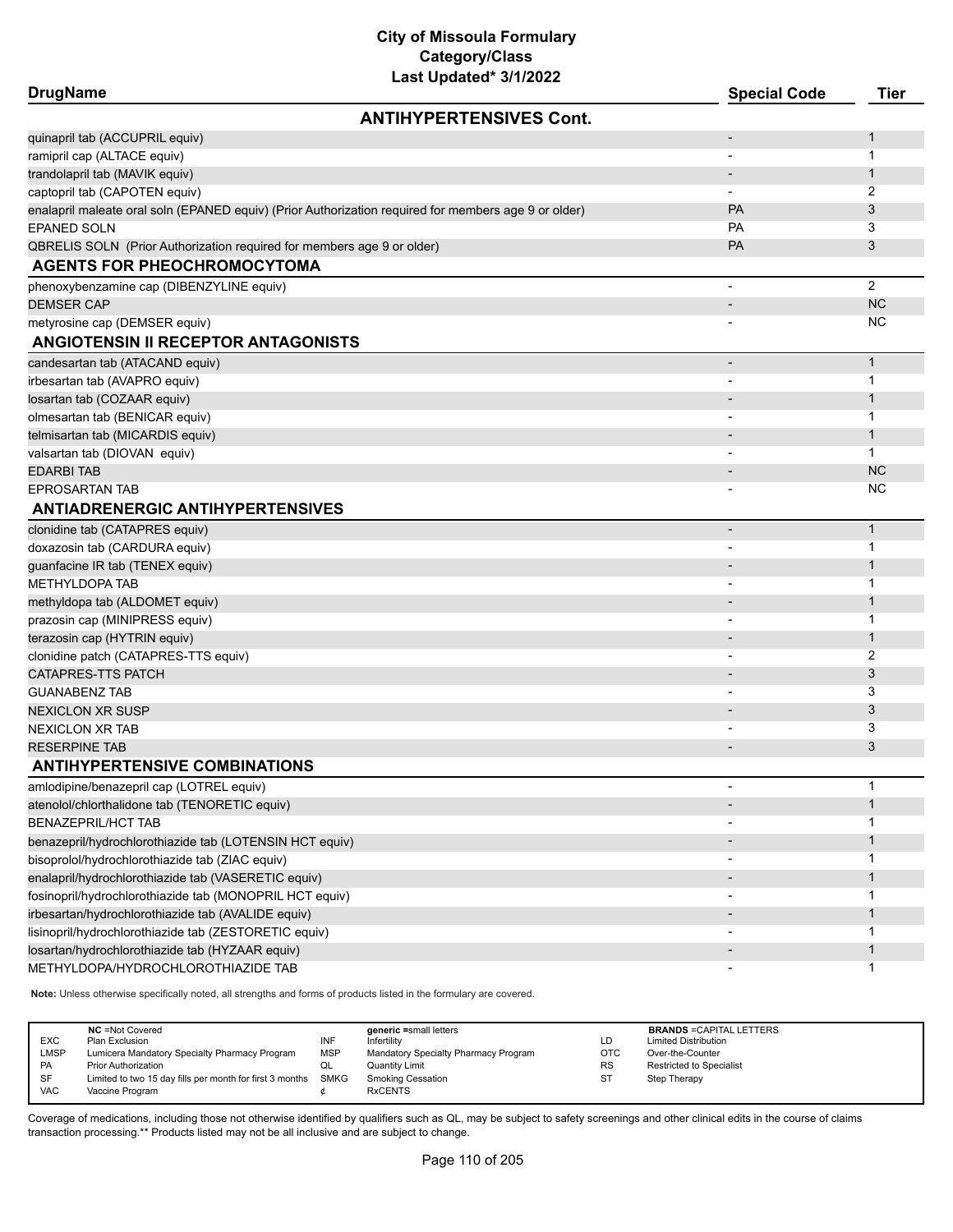| Last Updated <sup>*</sup> 3/1/2022<br><b>DrugName</b>            | <b>Special Code</b>      | Tier           |
|------------------------------------------------------------------|--------------------------|----------------|
| <b>ANTIHYPERTENSIVES Cont.</b>                                   |                          |                |
| MOEXIPRIL/HYDROCHLOROTHIAZIDE TAB                                | $\overline{\phantom{a}}$ | 1              |
| moexipril/hydrochlorothiazide tab (UNIRETIC equiv)               |                          | 1              |
| olmesartan/hydrochlorothiazide tab (BENICAR HCT equiv)           |                          | 1              |
| PROPRANOLOL/HYDROCHLOROTHIAZIDE TAB                              |                          | 1              |
| quinapril/hydrochlorothiazide tab (ACCURETIC equiv)              |                          | 1              |
| valsartan/hydrochlorothiazide tab (DIOVAN HCT equiv)             |                          | 1              |
| amlodipine/olmesartan tab (AZOR equiv)                           |                          | 2              |
| amlodipine/valsartan tab (EXFORGE equiv)                         |                          | 2              |
| amlodipine/valsartan/hydrochlorothiazide tab (EXFORGE HCT equiv) |                          | 2              |
| METOPROLOL/HYDROCHLOROTHIAZIDE TAB                               |                          | 2              |
| metoprolol/hydrochlorothiazide tab (LOPRESSOR HCT equiv)         |                          | 2              |
| AMTURNIDE TAB                                                    |                          | 3              |
| CORZIDE TAB 80-5MG                                               |                          | 3              |
| EXFORGE HCT TAB                                                  |                          | 3              |
| nadolol/bendroflumethiazide tab (CORZIDE equiv)                  |                          | 3              |
| TEKAMLO TAB                                                      |                          | 3              |
| TEKTURNA HCT TAB                                                 |                          | 3              |
| VALTURNA TAB                                                     |                          | 3              |
| BYVALSON TAB                                                     |                          | <b>NC</b>      |
| candesartan/hydrochlorothiazide tab (ATACAND HCT equiv)          |                          | ΝC             |
| DUTOPROL TAB                                                     |                          | <b>NC</b>      |
| <b>EDARBYCLOR TAB</b>                                            |                          | ΝC             |
| MICARDIS HCT TAB                                                 |                          | <b>NC</b>      |
| olmesartan/amlodipine/hydrochlorothiazide tab (TRIBENZOR equiv)  |                          | ΝC             |
| PRESTALIA TAB                                                    |                          | <b>NC</b>      |
| telmisartan/amlodipine tab (TWYNSTA equiv)                       |                          | ΝC             |
| telmisartan/hydrochlorothiazide tab (MICARDIS HCT equiv)         |                          | <b>NC</b>      |
| TRANDOLAPRIL/VERAPAMIL ER TAB                                    |                          | ΝC             |
| <b>TRIBENZOR TAB</b>                                             |                          | <b>NC</b>      |
| <b>ANTIHYPERTENSIVES - MISC.</b>                                 |                          |                |
| <b>VECAMYL TAB</b>                                               |                          | ΝC             |
| <b>DIRECT RENIN INHIBITORS</b>                                   |                          |                |
| aliskiren tab (TEKTURNA equiv)                                   | $\overline{\phantom{a}}$ | 2              |
| <b>SELECTIVE ALDOSTERONE RECEPTOR ANTAGONISTS (SARAS)</b>        |                          |                |
| eplerenone tab (INSPRA equiv)                                    |                          | $\overline{2}$ |
| <b>VASODILATORS</b>                                              |                          |                |
| hydralazine tab (APRESOLINE equiv)                               |                          | 1              |
| minoxidil tab (LONITEN equiv)                                    |                          | 1              |
| <b>ANTI-INFECTIVE AGENTS - MISC.</b>                             |                          |                |
| <b>ANTI-INFECTIVE AGENTS - MISC.</b>                             |                          |                |
| metronidazole tab (FLAGYL equiv)                                 | $\overline{\phantom{a}}$ | $\mathbf{1}$   |
| <b>TRIMETHOPRIM TAB</b>                                          |                          | 1              |
| trimethoprim tab (PROLOPRIM equiv)                               |                          | 1              |
| pentamidine neb soln (NEBUPENT equiv)                            |                          | 2              |
| XIFAXAN TAB 550MG                                                |                          | 2              |
| FIRST METRONIDAZOLE SUSP                                         |                          | 3              |
|                                                                  |                          |                |

**Note:** Unless otherwise specifically noted, all strengths and forms of products listed in the formulary are covered.

| <b>EXC</b><br><b>LMSP</b><br><b>PA</b> | <b>NC</b> = Not Covered<br>Plan Exclusion<br>Lumicera Mandatory Specialty Pharmacy Program<br><b>Prior Authorization</b> | INF<br><b>MSP</b><br>QL | generic =small letters<br>Infertility<br>Mandatory Specialty Pharmacy Program<br>Quantity Limit | LD<br><b>OTC</b><br><b>RS</b> | <b>BRANDS = CAPITAL LETTERS</b><br><b>Limited Distribution</b><br>Over-the-Counter<br><b>Restricted to Specialist</b> |
|----------------------------------------|--------------------------------------------------------------------------------------------------------------------------|-------------------------|-------------------------------------------------------------------------------------------------|-------------------------------|-----------------------------------------------------------------------------------------------------------------------|
| SF<br><b>VAC</b>                       | Limited to two 15 day fills per month for first 3 months<br>Vaccine Program                                              | <b>SMKG</b>             | <b>Smoking Cessation</b><br><b>RxCENTS</b>                                                      | <b>ST</b>                     | Step Therapy                                                                                                          |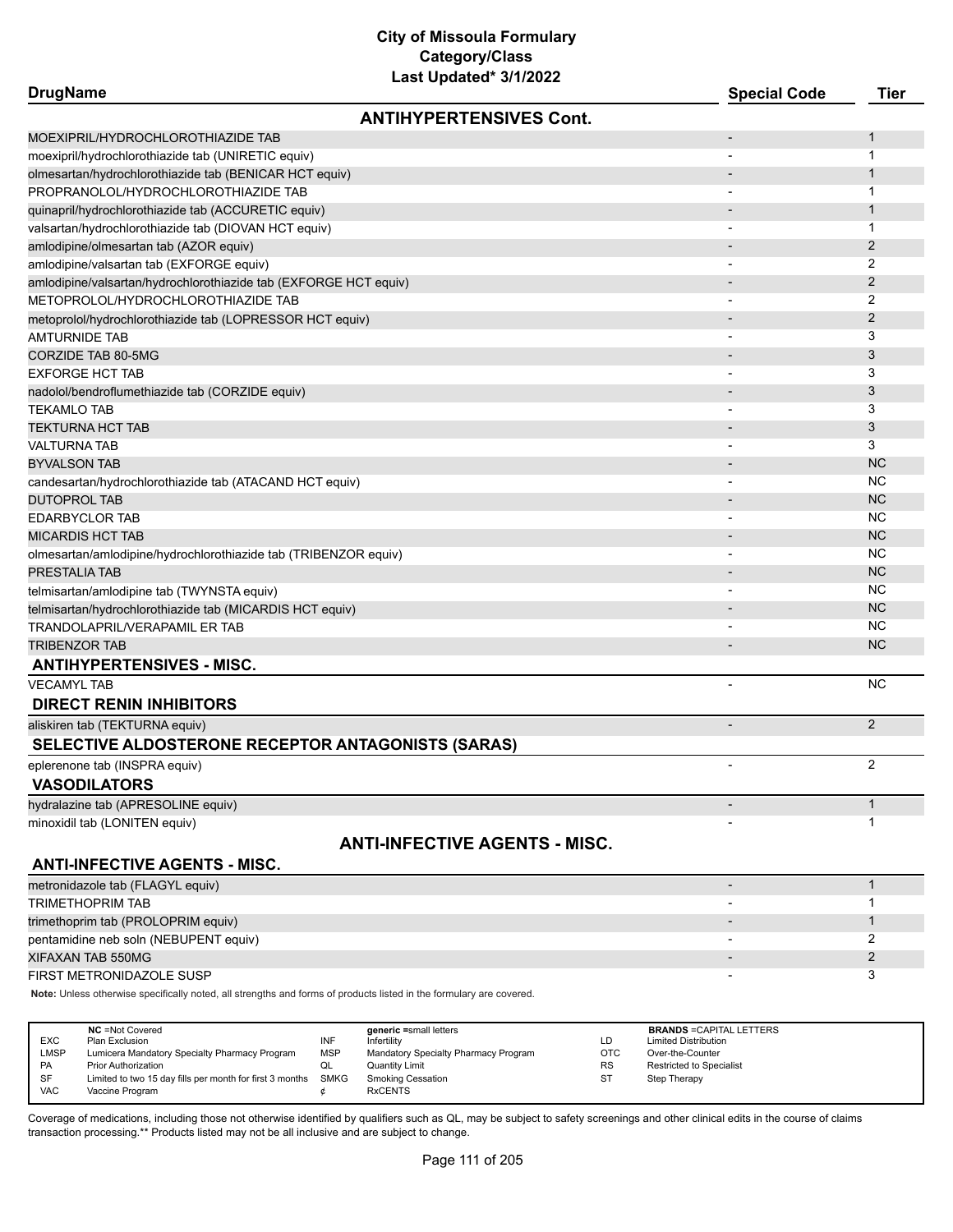| <b>DrugName</b>                                                                                                     | <b>Special Code</b>           | Tier           |
|---------------------------------------------------------------------------------------------------------------------|-------------------------------|----------------|
| <b>ANTI-INFECTIVE AGENTS - MISC. Cont.</b>                                                                          |                               |                |
| <b>FLAGYL ER TAB</b>                                                                                                | $\overline{\phantom{a}}$      | 3              |
| PRIMSOL SOLN                                                                                                        |                               | 3              |
| tinidazole tab (TINDAMAX equiv)                                                                                     | $\blacksquare$                | 3              |
| XIFAXAN TAB 200MG (QL= 9 tabs/3 days)                                                                               | QL                            | 3              |
| <b>AEMCOLO TAB</b>                                                                                                  |                               | <b>NC</b>      |
| <b>IMPAVIDO CAP</b>                                                                                                 |                               | <b>NC</b>      |
| metronidazole cap (FLAGYL equiv)                                                                                    |                               | <b>NC</b>      |
| <b>ANTI-INFECTIVE MISC. - COMBINATIONS</b>                                                                          |                               |                |
| erythromycin/sulfisoxazole susp (PEDIAZOLE equiv)                                                                   | $\blacksquare$                | $\mathbf{1}$   |
| smz/tmp (DS) tab (BACTRIM DS equiv)                                                                                 |                               | $\mathbf{1}$   |
| smz/tmp susp (BACTRIM, SEPTRA equiv)                                                                                |                               | $\mathbf{1}$   |
| <b>HYOPHEN TAB</b>                                                                                                  |                               | <b>NC</b>      |
| UTA CAP                                                                                                             |                               | <b>NC</b>      |
| <b>ANTIPROTOZOAL AGENTS</b>                                                                                         |                               |                |
| ALINIA SUSP (QL= 60ml/3 days)                                                                                       | PA-QL                         | $\overline{2}$ |
| atovaquone susp (MEPRON equiv)                                                                                      |                               | 2              |
| <b>LAMPIT TAB</b>                                                                                                   | <b>PA</b>                     | 2              |
| nitazoxanide tab (ALINIA equiv) (QL= 6 tabs/3 days)                                                                 | PA-QL                         | 2              |
| <b>GLYCOPEPTIDES</b>                                                                                                |                               |                |
| FIRST-VANCOMYCIN SOLN                                                                                               | $\overline{\phantom{0}}$      | $\mathbf{1}$   |
| <b>FIRVANO SOLN</b>                                                                                                 |                               | $\mathbf 1$    |
| vancomycin cap (VANCOCIN equiv) (QL= 56 caps/fill)                                                                  | QL                            | $\mathbf{1}$   |
| VANCOCIN CAP (QL= 56 caps/fill)                                                                                     | QL                            | 3              |
| vancomycin hcl soln (VANCOMYCIN equiv)                                                                              |                               | <b>NC</b>      |
| <b>VANCOMYCIN INJ</b>                                                                                               |                               | <b>NC</b>      |
| <b>VANCOMYCIN SOLN</b>                                                                                              |                               | <b>NC</b>      |
| <b>KETOLIDES</b>                                                                                                    |                               |                |
| <b>KETEK TAB</b>                                                                                                    | $\blacksquare$                | 3              |
| <b>LEPROSTATICS</b>                                                                                                 |                               |                |
| dapsone tab                                                                                                         | $\blacksquare$                | $\mathbf{1}$   |
| <b>LINCOSAMIDES</b>                                                                                                 |                               |                |
| clindamycin cap (CLEOCIN equiv)                                                                                     |                               | $\mathbf{1}$   |
| clindamycin soln (CLEOCIN equiv)                                                                                    |                               | $\overline{2}$ |
| <b>MONOBACTAMS</b>                                                                                                  |                               |                |
| CAYSTON INH SOLN (Restricted to Infectious Disease or Pulmonology Specialist; Only available through Walgreens      | LD-RS                         | 2              |
| 888-347-3416)                                                                                                       |                               |                |
| <b>OXAZOLIDINONES</b>                                                                                               |                               |                |
| linezolid susp (ZYVOX equiv) (Restricted to Infectious Disease Specialist)                                          | <b>RS</b>                     | 2              |
| linezolid tab (ZYVOX equiv) (Restricted to Infectious Disease Specialist)                                           | <b>RS</b>                     | 2              |
| SIVEXTRO TAB (QL= 6 tabs/fill; Restricted to Infectious Disease Specialist)                                         | QL-RS                         | 2              |
| <b>PLEUROMUTILINS</b>                                                                                               |                               |                |
| XENLETA TAB (QL= 14 tabs/180 days; Restricted to Infectious Disease Specialist)                                     | QL-RS                         | $\overline{2}$ |
| <b>POLYMYXINS</b>                                                                                                   |                               |                |
| colistimethate inj (COLY-MYCIN M equiv)                                                                             |                               | <b>NC</b>      |
| <b>URINARY ANTI-INFECTIVES</b>                                                                                      |                               |                |
| Note: Unless otherwise specifically noted, all strengths and forms of products listed in the formulary are covered. |                               |                |
|                                                                                                                     |                               |                |
| $MC - Not$ Covered<br>aonoric =emall lotter                                                                         | <b>RPANDS-CADITAL LETTEDS</b> |                |

|            | <b>NC</b> = Not Covered                                       |     | generic =small letters               |           | <b>BRANDS = CAPITAL LETTERS</b> |
|------------|---------------------------------------------------------------|-----|--------------------------------------|-----------|---------------------------------|
| <b>EXC</b> | Plan Exclusion                                                | INF | Infertility                          | LD        | <b>Limited Distribution</b>     |
| LMSP       | Lumicera Mandatory Specialty Pharmacy Program                 | MSP | Mandatory Specialty Pharmacy Program | OTC       | Over-the-Counter                |
| <b>PA</b>  | <b>Prior Authorization</b>                                    | ◡   | Quantity Limit                       | <b>RS</b> | <b>Restricted to Specialist</b> |
| SF         | Limited to two 15 day fills per month for first 3 months SMKG |     | <b>Smoking Cessation</b>             | ST        | Step Therapy                    |
| <b>VAC</b> | Vaccine Program                                               |     | <b>RxCENTS</b>                       |           |                                 |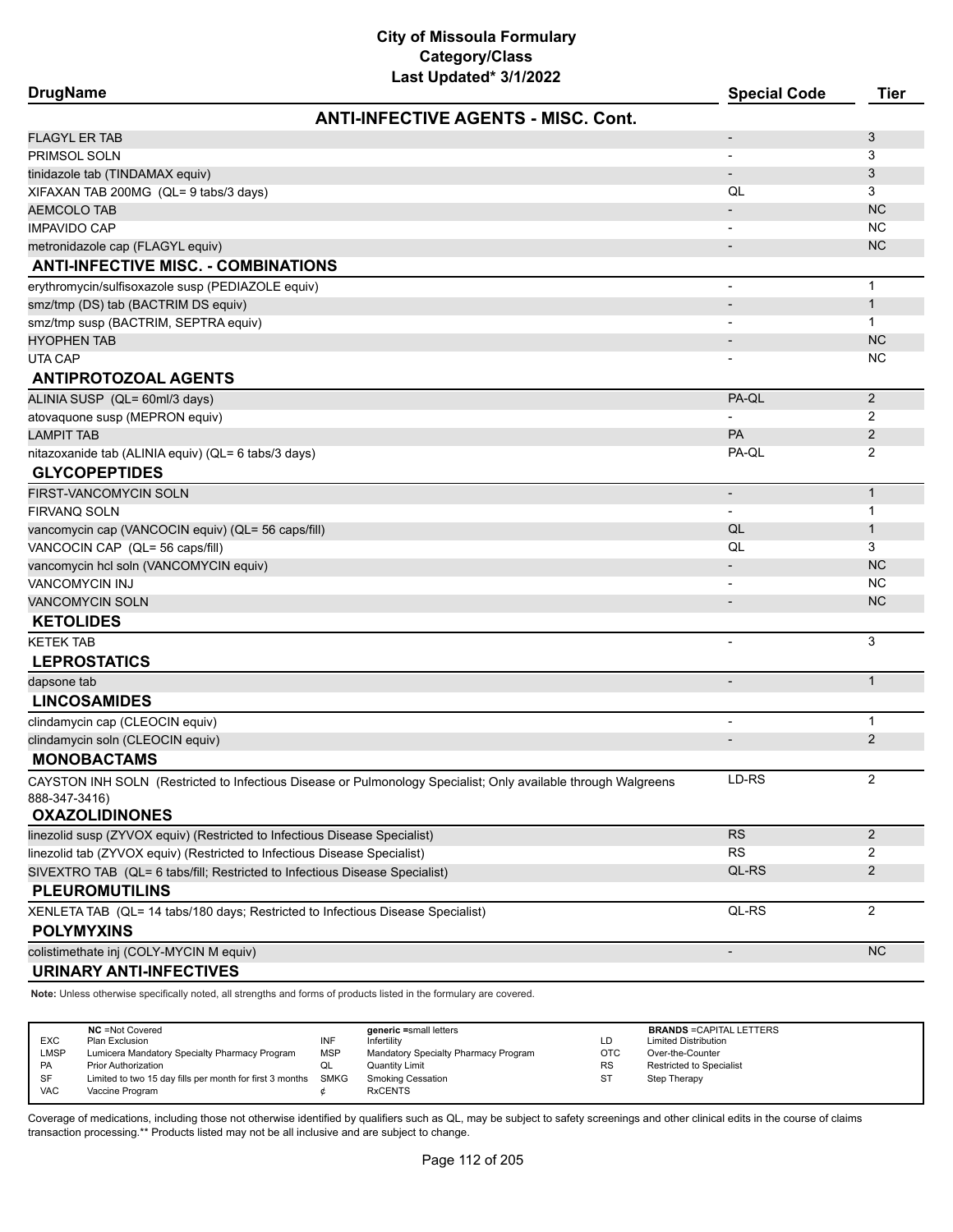| Last Updated* 3/1/2022                                                                             |                          |                |
|----------------------------------------------------------------------------------------------------|--------------------------|----------------|
| <b>DrugName</b>                                                                                    | <b>Special Code</b>      | Tier           |
| <b>ANTI-INFECTIVE AGENTS - MISC. Cont.</b>                                                         |                          |                |
| methenamine mandelate tab                                                                          |                          | 1              |
| nitrofurantoin macrocrystals cap (MACRODANTIN equiv)                                               |                          | $\mathbf{1}$   |
| nitrofurantoin monohydrate cap (MACROBID equiv)                                                    |                          | $\mathbf{1}$   |
| methenamine hippurate tab (HIPREX equiv)                                                           |                          | 2              |
| fosfomycin tromethamine powder pack (MONUROL equiv)                                                |                          | 3              |
| MONUROL GRANULE PACK                                                                               |                          | 3              |
| nitrofurantoin susp (FURADANTIN equiv) (Prior Authorization Required for members age 9 or older)   | <b>PA</b>                | 3              |
| nitrofurantoin macrocrystals cap 25mg (MACRODANTIN equiv)                                          | $\overline{\phantom{a}}$ | <b>NC</b>      |
| <b>ANTIMALARIALS</b>                                                                               |                          |                |
| <b>ANTIMALARIAL COMBINATIONS</b>                                                                   |                          |                |
| atovaquone/proguanil tab (MALARONE equiv)                                                          | $\blacksquare$           | $\mathbf{1}$   |
| <b>FANSIDAR TAB</b>                                                                                |                          | 3              |
| PYRIMETHAMINE/LEUCOVORIN CAP                                                                       |                          | <b>NC</b>      |
| <b>ANTIMALARIALS</b>                                                                               |                          |                |
| chloroquine tab (ARALEN equiv)                                                                     |                          | $\mathbf{1}$   |
| hydroxychloroquine tab (PLAQUENIL equiv)                                                           |                          | $\mathbf{1}$   |
| primaquine tab (PRIMAQUINE equiv)                                                                  |                          | $\mathbf{1}$   |
| HYDROXYCHLOROQUINE TAB 100MG (QL= 1 tab/day)                                                       | QL                       | 2              |
| <b>KRINTAFEL TAB</b>                                                                               |                          | $\overline{2}$ |
| mefloquine tab (LARIAM equiv)                                                                      |                          | 2              |
| pyrimethamine tab (DARAPRIM equiv) (QL= 3 tabs/day; Only available through Walgreens 888-347-3416) | LD-PA-QL                 | 2              |
| ARAKODA TAB                                                                                        |                          | 3              |
| HYDROXYCHLOROQUINE TAB                                                                             |                          | <b>NC</b>      |
| QUALAQUIN CAP                                                                                      |                          | <b>NC</b>      |
| quinine sulfate cap (QUALAQUIN equiv)                                                              |                          | <b>NC</b>      |
| <b>ANTIMYASTHENIC/CHOLINERGIC AGENTS</b>                                                           |                          |                |
| <b>ANTIMYASTHENIC/CHOLINERGIC AGENTS</b>                                                           |                          |                |
| pyridostigmine tab (MESTINON equiv)                                                                | ÷,                       | $\mathbf{1}$   |
| PROSTIGMIN TAB                                                                                     |                          | 2              |
| pyridostigmine CR tab (MESTINON equiv)                                                             |                          | 2              |
| RUZURGI TAB (Only available through PantheRx Pharmacy 855-726-8479)                                | LD-PA                    | $\overline{2}$ |
| pyridstigmine soln (MESTINON equiv)                                                                |                          | 3              |
| <b>FIRDAPSE TAB</b>                                                                                |                          | <b>NC</b>      |
| PYRIDOSTIGMINE TAB 30MG                                                                            |                          | <b>NC</b>      |
| <b>ANTIMYCOBACTERIAL AGENTS</b>                                                                    |                          |                |
| <b>ANTI TB COMBINATIONS</b>                                                                        |                          |                |
| <b>RIFAMATE CAP</b>                                                                                |                          | 2              |

# **ANTIMYCOBACTERIAL AGENTS** isoniazid tab - 1 pyrazinamide tab - 1 and 1 and 1 and 1 and 1 and 1 and 1 and 1 and 1 and 1 and 1 and 1 and 1 and 1 and 1 and 1 ethambutol tab (MYAMBUTOL equiv) 2 PRETOMANID TAB (QL= 1 tab/day; Restricted to Infectious Disease Specialist) **Discussed COL-RS** 2 PRIFTIN TAB - 2 rifabutin cap (MYCOBUTIN equiv) - 2 rifampin cap (RIFADIN equiv) - 2

**Note:** Unless otherwise specifically noted, all strengths and forms of products listed in the formulary are covered.

| <b>EXC</b><br><b>LMSP</b><br><b>PA</b><br><b>SF</b> | <b>NC</b> = Not Covered<br>Plan Exclusion<br>Lumicera Mandatory Specialty Pharmacy Program<br><b>Prior Authorization</b><br>Limited to two 15 day fills per month for first 3 months | INF<br><b>MSP</b><br>QL<br>SMKG | generic =small letters<br>Infertility<br>Mandatory Specialty Pharmacy Program<br>Quantity Limit<br><b>Smoking Cessation</b> | LD<br><b>OTC</b><br><b>RS</b><br>-ST | <b>BRANDS = CAPITAL LETTERS</b><br><b>Limited Distribution</b><br>Over-the-Counter<br><b>Restricted to Specialist</b><br>Step Therapy |
|-----------------------------------------------------|--------------------------------------------------------------------------------------------------------------------------------------------------------------------------------------|---------------------------------|-----------------------------------------------------------------------------------------------------------------------------|--------------------------------------|---------------------------------------------------------------------------------------------------------------------------------------|
| <b>VAC</b>                                          | Vaccine Program                                                                                                                                                                      |                                 | <b>RxCENTS</b>                                                                                                              |                                      |                                                                                                                                       |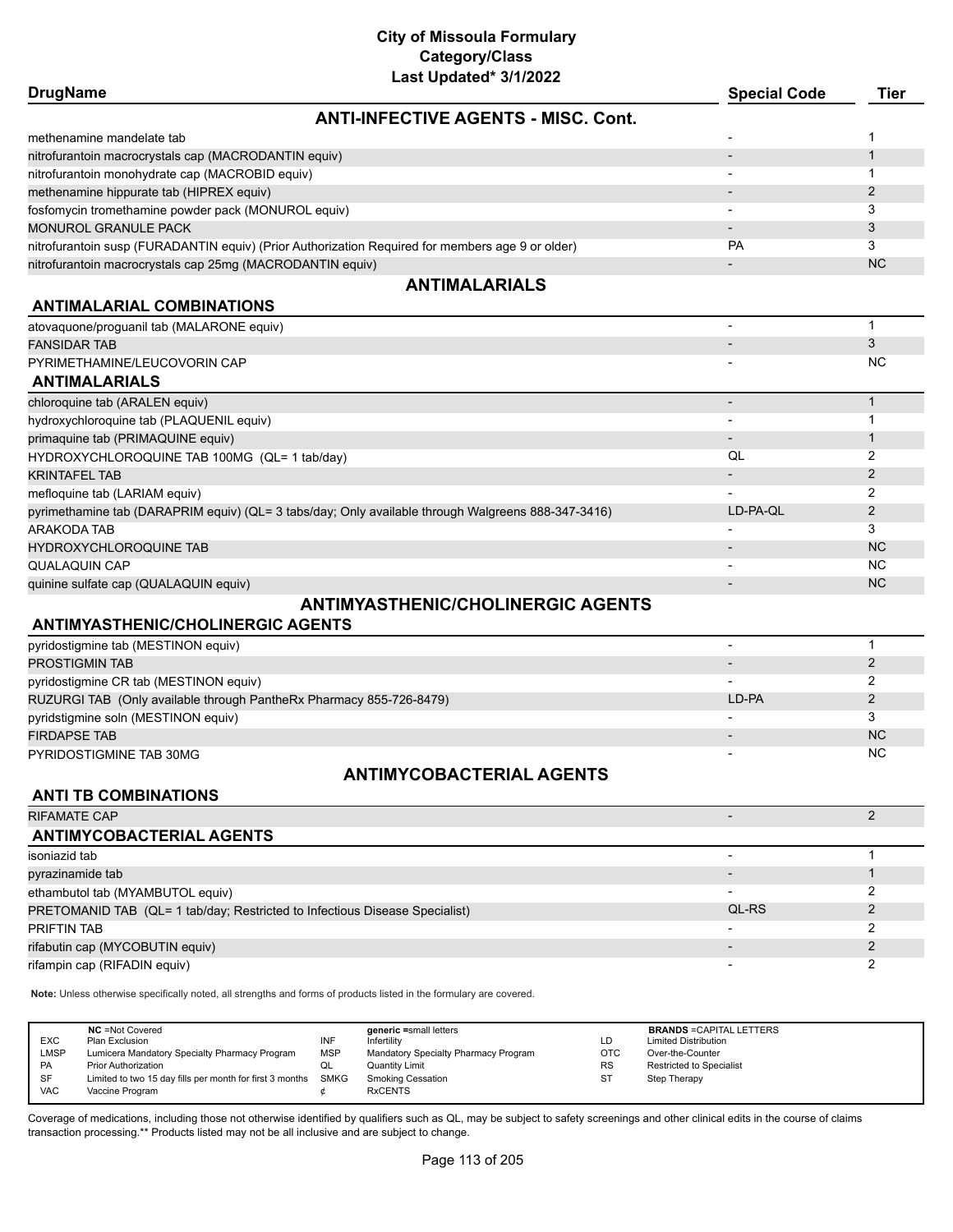| Last Updated* 3/1/2022                                                                                                                                                                             |                                 |                     |
|----------------------------------------------------------------------------------------------------------------------------------------------------------------------------------------------------|---------------------------------|---------------------|
| <b>DrugName</b>                                                                                                                                                                                    | <b>Special Code</b>             | <b>Tier</b>         |
| <b>ANTIMYCOBACTERIAL AGENTS Cont.</b>                                                                                                                                                              |                                 |                     |
| ISONIAZID SYRUP                                                                                                                                                                                    |                                 | 3                   |
| <b>CYCLOSERINE CAP</b>                                                                                                                                                                             |                                 | <b>NC</b>           |
| cycloserine cap (CYCLOSERINE CAP equiv)                                                                                                                                                            |                                 | <b>NC</b>           |
| <b>SIRTURO TAB</b>                                                                                                                                                                                 |                                 | NC                  |
| <b>TRECATOR TAB</b>                                                                                                                                                                                |                                 | <b>NC</b>           |
| <b>ANTINEOPLASTICS</b>                                                                                                                                                                             |                                 |                     |
| <b>ANTINEOPLASTICS MISC.</b>                                                                                                                                                                       |                                 |                     |
| tretinoin cap (VESANOID equiv)                                                                                                                                                                     | <b>LMSP</b>                     | $\mathbf 1$         |
| <b>TOPOISOMERASE I INHIBITORS</b>                                                                                                                                                                  |                                 |                     |
| <b>HYCAMTIN CAP</b>                                                                                                                                                                                | LMSP-PA                         | 2                   |
| ANTINEOPLASTICS AND ADJUNCTIVE THERAPIES                                                                                                                                                           |                                 |                     |
| <b>ALKYLATING AGENTS</b>                                                                                                                                                                           |                                 |                     |
| temozolomide cap (TEMODAR equiv)                                                                                                                                                                   | <b>LMSP</b>                     | $\mathbf{1}$        |
| cyclophosphamide cap                                                                                                                                                                               |                                 | 2                   |
| <b>CYCLOPHOSPHAMIDE TAB</b>                                                                                                                                                                        |                                 | 2                   |
| <b>GLEOSTINE/LOMUSTINE CAP</b>                                                                                                                                                                     |                                 | $\mathbf{2}$        |
| HEXALEN CAP                                                                                                                                                                                        | $\blacksquare$                  | $\overline{2}$      |
| <b>LEUKERAN TAB</b>                                                                                                                                                                                |                                 | 2                   |
| melphalan tab (ALKERAN equiv)                                                                                                                                                                      |                                 | 2                   |
| <b>MYLERAN TAB</b>                                                                                                                                                                                 | <b>LMSP</b>                     | 2                   |
| <b>ANTIMETABOLITES</b>                                                                                                                                                                             |                                 |                     |
| capecitabine tab (XELODA equiv)                                                                                                                                                                    | <b>LMSP</b>                     | $\mathbf 1$         |
| METHOTREXATE INJ                                                                                                                                                                                   | $\overline{\phantom{a}}$        | $\mathbf 1$         |
| methotrexate tab (TREXALL equiv)                                                                                                                                                                   | $\overline{\phantom{a}}$        | 1                   |
| mercaptopurine tab (PURINETHOL equiv)                                                                                                                                                              |                                 | 2                   |
| <b>TABLOID TAB</b>                                                                                                                                                                                 |                                 | 2                   |
| XATMEP SOLN (Prior Authorization required for members age 9 or older)                                                                                                                              | <b>PA</b>                       | 3<br><b>NC</b>      |
| <b>ONUREG TAB</b>                                                                                                                                                                                  |                                 | <b>NC</b>           |
| PURIXAN SUSP<br>TREXALL TAB                                                                                                                                                                        |                                 | ΝC                  |
| <b>ANTINEOPLASTIC - ANGIOGENESIS INHIBITORS</b>                                                                                                                                                    |                                 |                     |
|                                                                                                                                                                                                    | MSP-PA-QL-SF                    | 2                   |
| INLYTA TAB (QL= 8 tabs/day)<br>LENVIMA CAP (QL= 3 caps/day; Only available through Accredo 800-803-2523)                                                                                           | LD-PA-QL                        | 2                   |
|                                                                                                                                                                                                    |                                 |                     |
| <b>ANTINEOPLASTIC - ANTIBODIES</b>                                                                                                                                                                 |                                 |                     |
| GAZYVA INJ                                                                                                                                                                                         | $\overline{\phantom{m}}$        | <b>NC</b>           |
| RIABNI SOLN                                                                                                                                                                                        |                                 | ΝC                  |
| <b>ANTINEOPLASTIC - ANTI-HER2 AGENTS</b>                                                                                                                                                           |                                 |                     |
| TUKYSA TAB (QL= 4 tabs/day; Only available through Biologics 800-850-4306)<br><b>ANTINEOPLASTIC - BCL-2 INHIBITORS</b>                                                                             | LD-PA-QL-SF                     | 2                   |
|                                                                                                                                                                                                    |                                 |                     |
| VENCLEXTA STARTER PACK (Only available through Diplomat Pharmacy 877-977-9118)                                                                                                                     | LD-PA<br>LD-PA                  | 2<br>$\overline{2}$ |
| VENCLEXTA TAB (Only available through Diplomat Pharmacy 877-977-9118)<br><b>ANTINEOPLASTIC - EGFR INHIBITORS</b>                                                                                   |                                 |                     |
| erlotinib tab (TARCEVA equiv)                                                                                                                                                                      | LMSP-PA-SF                      | 2                   |
| GILOTRIF TAB (QL= 1 tab/day; Only available through Accredo 800-803-2523)                                                                                                                          | LD-PA-QL                        | 2                   |
| IRESSA TAB (Only available through Diplomat Pharmacy 877-977-9118)                                                                                                                                 | LD-PA                           | 2                   |
| Note: Unless otherwise specifically noted, all strengths and forms of products listed in the formulary are covered.                                                                                |                                 |                     |
|                                                                                                                                                                                                    |                                 |                     |
| <b>NC</b> = Not Covered<br>generic =small letters                                                                                                                                                  | <b>BRANDS = CAPITAL LETTERS</b> |                     |
| INF<br>LD<br>EXC<br>Plan Exclusion<br>Infertility<br>LMSP<br><b>MSP</b><br>Mandatory Specialty Pharmacy Program<br><b>OTC</b><br>Lumicera Mandatory Specialty Pharmacy Program<br>Over-the-Counter | <b>Limited Distribution</b>     |                     |
| <b>Quantity Limit</b><br>PA<br>Prior Authorization<br>QL<br>RS                                                                                                                                     | Restricted to Specialist        |                     |
| SF<br>Limited to two 15 day fills per month for first 3 months<br><b>SMKG</b><br><b>Smoking Cessation</b><br><b>ST</b><br>Step Therapy                                                             |                                 |                     |

SF Limited to two 15 day fills per month for first 3 months<br>VAC Vaccine Program Vaccine Program  $\phi$  RxCENTS Coverage of medications, including those not otherwise identified by qualifiers such as QL, may be subject to safety screenings and other clinical edits in the course of claims transaction processing.\*\* Products listed may not be all inclusive and are subject to change.

PA Prior Authorization COL Quantity Limit Collection Control RS Restricted to Specialist<br>1991 - ST Step Therapy ST Step Therapy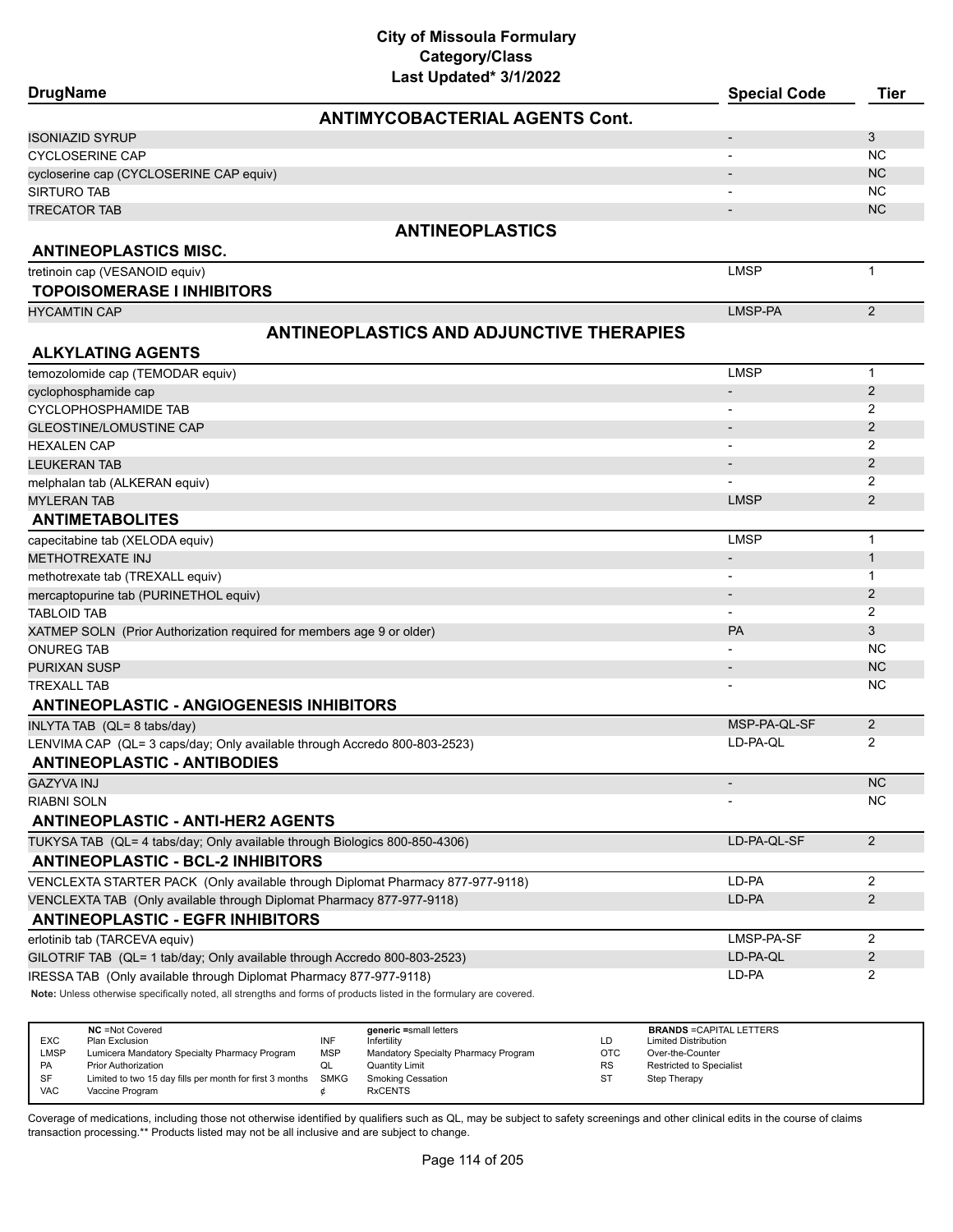| Last Updated* 3/1/2022<br><b>DrugName</b>                                                                                    | <b>Special Code</b>      | <b>Tier</b>    |
|------------------------------------------------------------------------------------------------------------------------------|--------------------------|----------------|
| <b>ANTINEOPLASTICS AND ADJUNCTIVE THERAPIES Cont.</b>                                                                        |                          |                |
| TAGRISSO TAB (QL= 1 tab/day; Only available through Diplomat Pharmacy 877-977-9118)                                          | LD-PA-QL-SF              | 2              |
| VIZIMPRO TAB (QL= 1 tab/day)                                                                                                 | MSP-PA-QL-SF             | $\overline{2}$ |
| <b>EXKIVITY CAP</b>                                                                                                          |                          | <b>NC</b>      |
| <b>TARCEVA TAB</b>                                                                                                           |                          | NC.            |
| <b>ANTINEOPLASTIC - HEDGEHOG PATHWAY INHIBITORS</b>                                                                          |                          |                |
|                                                                                                                              |                          |                |
| ERIVEDGE CAP (Only available through Diplomat 877-977-9118, Walgreens 888-347-3416, Walmart Specialty                        | LD-PA-SF                 | 2              |
| 877-453-4566)<br>ODOMZO CAP                                                                                                  | LMSP-PA-SF               | 2              |
| <b>DAURISMO TAB</b>                                                                                                          | $\overline{\phantom{a}}$ | <b>NC</b>      |
| <b>ANTINEOPLASTIC - HORMONAL AND RELATED AGENTS</b>                                                                          |                          |                |
|                                                                                                                              |                          |                |
| anastrozole tab (ARIMIDEX equiv) (Covered at \$0 for women 35 years or older; All other members covered at generic<br>copay) |                          | \$0            |
| exemestane tab (AROMASIN equiv) (Covered at \$0 for women 35 years or older; All other members covered at generic<br>copay)  |                          | \$0            |
| tamoxifen tab (NOLVADEX equiv) (Covered at \$0 for women 35 years or older; All other members covered at generic<br>copay)   |                          | \$0            |
| abiraterone tab 250mg (ZYTIGA equiv) (QL= 4 tabs/day)                                                                        | LMSP-QL                  | $\mathbf{1}$   |
| bicalutamide tab (CASODEX equiv)                                                                                             |                          | -1             |
| letrozole tab (FEMARA equiv)                                                                                                 |                          | $\mathbf{1}$   |
| megestrol susp (MEGACE equiv)                                                                                                |                          | 1              |
| megestrol tab (MEGACE equiv)                                                                                                 |                          | $\mathbf{1}$   |
| <b>EMCYT CAP</b>                                                                                                             |                          | 2              |
| ERLEADA TAB (QL= 4 tabs/day)                                                                                                 | LMSP-PA-QL               | 2              |
| <b>FLUTAMIDE CAP</b>                                                                                                         |                          | 2              |
| flutamide cap (EULEXIN equiv)                                                                                                |                          | 2              |
| LYSODREN TAB (Only available through Walgreens 888-347-3416)                                                                 | LD                       | 2              |
| nilutamide tab (NILANDRON equiv)                                                                                             | <b>LMSP</b>              | 2              |
| NUBEQA TAB (QL= 4 tabs/day)                                                                                                  | MSP-PA-QL-SF             | 2              |
| ORGOVYX TAB (QL= 30 tabs/28 days; Only available through Biologics 800-850-4306 or US Bioservices 888-518-7246)              | LD-PA-QL                 | 2              |
| toremifene tab (FARESTON equiv)                                                                                              |                          | $\overline{2}$ |
| abiraterone acetate tab 500mg (ZYTIGA equiv)                                                                                 |                          | <b>NC</b>      |
| HYDROXYPROGESTERONE CAPROATE INJ                                                                                             |                          | NC.            |
| <b>XTANDI CAP</b>                                                                                                            |                          | <b>NC</b>      |
| XTANDI TAB 40MG                                                                                                              |                          | NC             |
| XTANDI TAB 80MG                                                                                                              |                          | <b>NC</b>      |
| YONSA TAB                                                                                                                    |                          | <b>NC</b>      |
| <b>ANTINEOPLASTIC - HYPOXIA-INDUCIBLE FACTOR INHIBITORS</b>                                                                  |                          |                |
| <b>WELIREG TAB</b>                                                                                                           |                          | NC             |
| <b>ANTINEOPLASTIC - IMMUNOMODULATORS</b>                                                                                     |                          |                |
| POMALYST CAP (QL= 21 caps/28 days)                                                                                           | MSP-PA-QL                | $\overline{2}$ |
| <b>ANTINEOPLASTIC - PDGFR-ALPHA INHIBITORS</b>                                                                               |                          |                |
| AYVAKIT TAB (QL= 1 tab/day; Only available through Biologics 800-850-4306)                                                   | LD-PA-QL-SF              | 2              |
| <b>ANTINEOPLASTIC - XPO1 INHIBITORS</b>                                                                                      |                          |                |
| XPOVIO PAK (QL= 32 tabs/28 days; Only available through Biologics 800-850-4306)                                              | LD-PA-QL-SF              | 2              |
| <b>ANTINEOPLASTIC COMBINATIONS</b>                                                                                           |                          |                |
| INQOVI TAB (QL= 5 tabs/28 days; Only available through Walgreens 888-347-3416)                                               | LD-PA-QL                 | 2              |
| Note: Unless otherwise specifically noted, all strengths and forms of products listed in the formulary are covered.          |                          |                |

|            | <b>NC</b> = Not Covered                                  |            | generic =small letters               |           | <b>BRANDS = CAPITAL LETTERS</b> |
|------------|----------------------------------------------------------|------------|--------------------------------------|-----------|---------------------------------|
| <b>EXC</b> | Plan Exclusion                                           | INF        | Infertility                          | LD        | <b>Limited Distribution</b>     |
| LMSP       | Lumicera Mandatory Specialty Pharmacy Program            | <b>MSP</b> | Mandatory Specialty Pharmacy Program | OTC       | Over-the-Counter                |
| PA         | <b>Prior Authorization</b>                               | QL         | <b>Quantity Limit</b>                | <b>RS</b> | <b>Restricted to Specialist</b> |
| SF         | Limited to two 15 day fills per month for first 3 months | SMKG       | Smoking Cessation                    | SТ        | Step Therapy                    |
| <b>VAC</b> | Vaccine Program                                          |            | <b>RxCENTS</b>                       |           |                                 |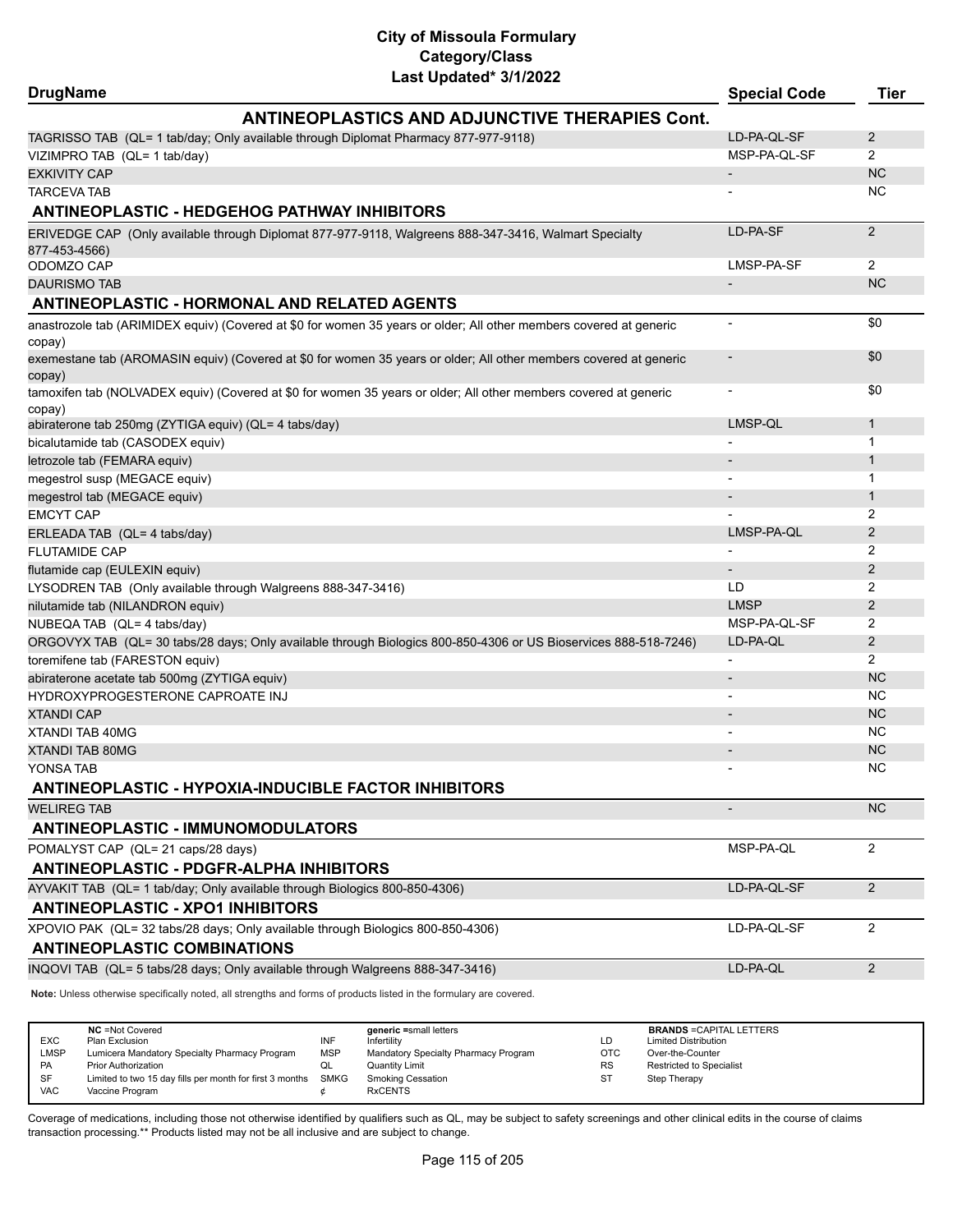|  | <b>DrugName</b> |
|--|-----------------|
|--|-----------------|

| <b>DrugName</b>                                                                                                       | <b>Special Code</b>      | Tier           |
|-----------------------------------------------------------------------------------------------------------------------|--------------------------|----------------|
| <b>ANTINEOPLASTICS AND ADJUNCTIVE THERAPIES Cont.</b>                                                                 |                          |                |
| LONSURF TAB (Only available through Walgreens 888-347-3416)                                                           | LD-PA                    | $\overline{2}$ |
| <b>HERCEPTIN HYLECTA INJ</b>                                                                                          | $\overline{\phantom{a}}$ | <b>NC</b>      |
| <b>KISQALI PAK</b>                                                                                                    |                          | <b>NC</b>      |
| <b>ANTINEOPLASTIC ENZYME INHIBITORS</b>                                                                               |                          |                |
| everolimus tab (AFINITOR equiv) (QL= 1 tab/day)                                                                       | LMSP-PA-QL               | $\mathbf{1}$   |
| everolimus tab for oral susp (AFINITOR DISPERZ equiv) (QL= 1 tab/day)                                                 | LMSP-PA-QL-SF            | 1              |
| imatinib tab (GLEEVEC equiv)                                                                                          | <b>LMSP</b>              | $\mathbf{1}$   |
| sunitinib malate cap (SUTENT equiv)                                                                                   | LMSP-PA-SF               | $\mathbf{1}$   |
| ALECENSA CAP (QL= 8 caps/day)                                                                                         | LMSP-PA-QL               | $\overline{2}$ |
| ALUNBRIG TAB 30MG (QL= 4 tabs/day; Only available through Biologics 800-850-4306)                                     | LD-PA-QL-SF              | 2              |
| ALUNBRIG TAB 90MG, 180MG (QL= 1 tab/day; Only available through Biologics 800-850-4306)                               | LD-PA-QL-SF              | $\overline{2}$ |
| BALVERSA TAB 3MG (QL= 3 tabs/day; Only available through US Bioservices 888-518-7246)                                 | LD-PA-QL-SF              | 2              |
| BALVERSA TAB 4MG (QL= 2 tabs/day; Only available through US Bioservices 888-518-7246)                                 | LD-PA-QL-SF              | $\overline{2}$ |
| BALVERSA TAB 5MG (QL= 1 tab/day; Only available through US Bioservices 888-518-7246)                                  | LD-PA-QL-SF              | 2              |
| <b>BOSULIF TAB</b>                                                                                                    | MSP-PA-SF                | 2              |
| BRAFTOVI CAP 75MG (QL= 6 caps/day; Only available through Diplomat Pharmacy 877-977-9118)                             | LD-PA-QL                 | $\overline{2}$ |
| BRUKINSA CAP (QL= 4 caps/day; Only available through Biologics 800-850-4306)                                          | LD-PA-QL-SF              | 2              |
| CABOMETYX TAB (QL= 1 tab/day)                                                                                         | MSP-PA-QL-SF             | 2              |
| CALQUENCE CAP (QL= 2 caps/day; Only available through Diplomat Pharmacy 877-977-9118)                                 | LD-PA-QL-SF              | 2              |
| CAPRELSA TAB (Only available through Biologics 800-850-4306)                                                          | LD-PA                    | 2              |
| COMETRIQ KIT (Only available through Diplomat Pharmacy 877-977-9118)                                                  | LD-PA                    | $\overline{2}$ |
| COPIKTRA CAP (QL= 2 caps/day; Only available through Diplomat Pharmacy 877-977-9118)                                  | LD-PA-QL                 | $\overline{2}$ |
| COTELLIC TAB (QL= 3 tabs/day)                                                                                         | MSP-PA-QL                | $\overline{2}$ |
| FARYDAK CAP (QL= 6 caps/21 days)                                                                                      | MSP-PA-QL                | 2              |
| GAVRETO CAP (QL= 4 caps/day; Only available through Lumicera 855-847-3553)                                            | LD-PA-QL-SF              | $\overline{2}$ |
| IBRANCE CAP (QL= 21 caps/28 days)                                                                                     | MSP-PA-QL                | 2              |
| IBRANCE TAB (QL= 21 caps/28 days)                                                                                     | MSP-PA-QL                | $\overline{2}$ |
| ICLUSIG TAB (QL= 1 tab/day; Only available through AcariaHealth 800-511-5144)                                         | LD-PA-QL-SF              | $\overline{2}$ |
| IDHIFA TAB (QL= 1 tab/day)                                                                                            | MSP-PA-QL                | $\overline{2}$ |
| IMBRUVICA CAP 140MG (QL= 3 caps/day; Only available through Diplomat Pharmacy 877-977-9118)                           | LD-PA-QL                 | 2              |
| IMBRUVICA CAP 70MG (QL= 1 cap/day; Only available through Diplomat Pharmacy 877-977-9118)                             | LD-PA-QL                 | $\overline{2}$ |
| IMBRUVICA TAB 420MG, 560MG (QL= 1 tab/day; Only available through Diplomat Pharmacy 877-977-9118)                     | LD-PA-QL                 | 2              |
| JAKAFI TAB (QL= 2 tabs/day)                                                                                           | MSP-PA-QL-SF             | $\overline{2}$ |
| KOSELUGO CAP (QL= 4 caps/day; Only available through Onco360 877-662-6633)                                            | LD-PA-QL                 | 2              |
| lapatinib ditosylate tab (TYKERB equiv)                                                                               | LMSP-PA                  | $\overline{2}$ |
| LORBRENA TAB 100MG (QL= 1 tab/day)                                                                                    | MSP-PA-QL-SF             | $\overline{2}$ |
| LORBRENA TAB 25MG (QL= 3 tabs/day)                                                                                    | MSP-PA-QL-SF             | $\overline{2}$ |
| LUMAKRAS TAB (QL= 8 tabs/day; Only available through Biologics 800-850-4306)                                          | LD-PA-QL-SF              | 2              |
| LYNPARZA CAP (Only available through Biologics 800-850-4306, QL= 16 caps/day)                                         | LD-PA-QL-SF              | $\overline{2}$ |
| LYNPARZA TAB (Only available through Biologics 800-850-4306, QL= 4 tabs/day)                                          | LD-PA-QL-SF              | 2              |
| MEKINIST TAB 0.5MG (QL= 3 tabs/day)                                                                                   | LMSP-PA-QL               | $\overline{2}$ |
| MEKINIST TAB 2MG (QL= 1 tab/day)                                                                                      | LMSP-PA-QL               | $\overline{2}$ |
| MEKTOVI TAB (QL= 6 tabs/day; Only available through Diplomat Pharmacy 877-977-9118)                                   | LD-PA-QL                 | $\overline{2}$ |
| NERLYNX TAB (QL= 6 tabs/day; Only available through Diplomat Pharmacy 877-977-9118)                                   | LD-PA-QL-SF              | $\overline{2}$ |
| <b>NEXAVAR TAB</b>                                                                                                    | MSP-PA-SF                | $\overline{2}$ |
| NINLARO CAP (Only available through Diplomat 877-977-9118, Walgreens 888-347-3416, Walmart Specialty<br>877-453-4566) | LD-PA                    | 2              |

**Note:** Unless otherwise specifically noted, all strengths and forms of products listed in the formulary are covered.

| <b>EXC</b> | <b>NC</b> = Not Covered<br>Plan Exclusion                     | INF        | generic =small letters<br>Infertility | LD         | <b>BRANDS = CAPITAL LETTERS</b><br><b>Limited Distribution</b> |
|------------|---------------------------------------------------------------|------------|---------------------------------------|------------|----------------------------------------------------------------|
| LMSP       | Lumicera Mandatory Specialty Pharmacy Program                 | <b>MSP</b> | Mandatory Specialty Pharmacy Program  | <b>OTC</b> | Over-the-Counter                                               |
| <b>PA</b>  | <b>Prior Authorization</b>                                    | QL         | Quantity Limit                        | <b>RS</b>  | <b>Restricted to Specialist</b>                                |
| <b>SF</b>  | Limited to two 15 day fills per month for first 3 months SMKG |            | <b>Smoking Cessation</b>              | <b>ST</b>  | Step Therapy                                                   |
| <b>VAC</b> | Vaccine Program                                               |            | <b>RxCENTS</b>                        |            |                                                                |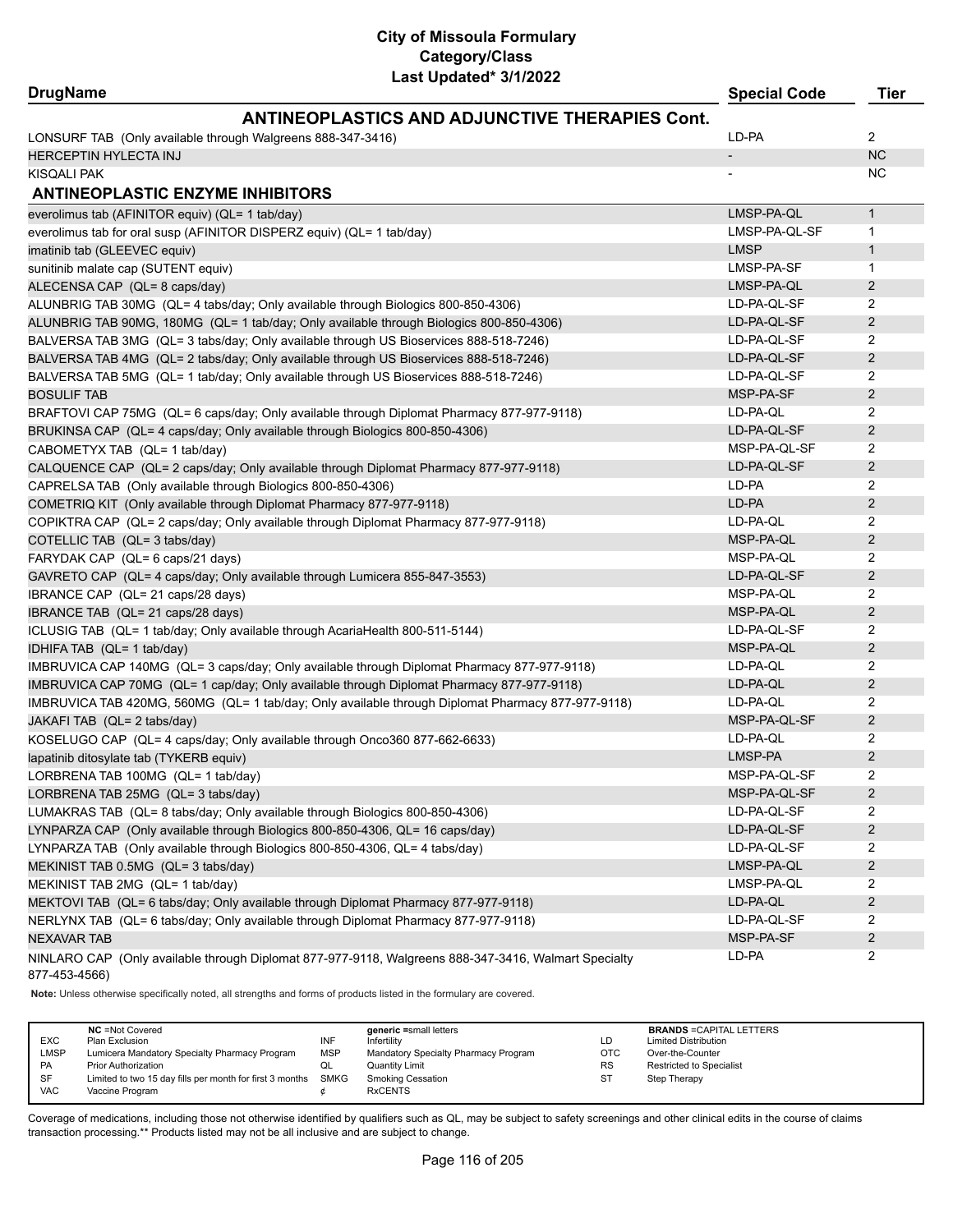| <b>DrugName</b>                                                                                 | <b>Special Code</b> | Tier           |
|-------------------------------------------------------------------------------------------------|---------------------|----------------|
| <b>ANTINEOPLASTICS AND ADJUNCTIVE THERAPIES Cont.</b>                                           |                     |                |
| PEMAZYRE TAB (QL= 14 tabs/21 days; Only available through Biologics 800-850-4306)               | LD-PA-QL            | 2              |
| <b>PIQRAY TAB</b>                                                                               | LMSP-PA-SF          | 2              |
| QINLOCK TAB (QL= 3 tabs/day; Only available through Biologics 800-850-4306)                     | LD-PA-QL            | 2              |
| RETEVMO CAP (QL= 4 caps/day)                                                                    | LMSP-PA-QL-SF       | 2              |
| ROZLYTREK CAP (QL= 3 caps/day)                                                                  | LMSP-PA-QL-SF       | $\overline{2}$ |
| RUBRACA TAB (QL= 4 tabs/day; Only available through Avella Pharmacy (877) 546-5779)             | LD-PA-QL-SF         | 2              |
| <b>RYDAPT CAP</b>                                                                               | LMSP-PA             | 2              |
| SPRYCEL TAB                                                                                     | LMSP-PA-SF          | 2              |
| STIVARGA TAB (QL= 4 tabs/day)                                                                   | MSP-PA-QL-SF        | 2              |
| TABRECTA TAB (QL= 4 tabs/day)                                                                   | LMSP-PA-QL-SF       | 2              |
| TAFINLAR CAP (QL= 4 caps/day)                                                                   | LMSP-PA-QL          | $\overline{2}$ |
| TALZENNA CAP 0.25MG (QL= 3 caps/day)                                                            | MSP-PA-QL-SF        | 2              |
| TALZENNA CAP 0.5MG, 0.75MG, 1MG (QL= 1 cap/day)                                                 | MSP-PA-QL-SF        | $\overline{2}$ |
| <b>TASIGNA CAP</b>                                                                              | LMSP-PA-SF          | 2              |
| TAZVERIK TAB (QL= 8 tabs/day; Only available through Onco360 877-662-6633)                      | LD-PA-QL            | 2              |
| TIBSOVO TAB (QL= 2 tabs/day; Only available through Diplomat Pharmacy 877-977-9118)             | LD-PA-QL            | 2              |
| TRUSELTIQ PACK 100MG (QL= 21 caps/28 days; Only available through Biologics 800-850-4306)       | LD-PA-QL            | 2              |
| TRUSELTIQ PACK 50MG, 125MG (QL= 42 caps/28 days; Only available through Biologics 800-850-4306) | LD-PA-QL            | 2              |
| TRUSELTIQ PACK 75MG (QL= 63 caps/28 days; Only available through Biologics 800-850-4306)        | LD-PA-QL            | 2              |
| TURALIO CAP (QL= 4 caps/day; Only available through Biologics 800-850-4306)                     | LD-PA-QL-SF         | $\overline{2}$ |
| UKONIQ TAB (QL= 4 tabs/day; Only available through Onco360 877-662-6633)                        | LD-PA-QL-SF         | $\overline{2}$ |
| VERZENIO TAB (QL= 2 tabs/day)                                                                   | LMSP-PA-QL-SF       | 2              |
| VITRAKVI CAP 100MG (QL= 2 caps/day; Only available through US Bioservices 888-518-7246)         | LD-PA-QL-SF         | 2              |
| VITRAKVI CAP 25MG (QL= 6 caps/day; Only available through US Bioservices 888-518-7246)          | LD-PA-QL-SF         | 2              |
| VITRAKVI SOLN (QL= 10ml/day; Only available through US Bioservices 888-518-7246)                | LD-PA-QL-SF         | 2              |
| <b>VOTRIENT TAB</b>                                                                             | LMSP-PA-SF          | 2              |
| XALKORI CAP (QL= 2 caps/day)                                                                    | MSP-PA-QL-SF        | 2              |
| XOSPATA TAB (QL= 3 tabs/day; Only available through Biologics 800-850-4306)                     | LD-PA-QL-SF         | 2              |
| ZEJULA CAP (QL= 3 caps/day; Only available through Diplomat Pharmacy 877-977-9118)              | LD-PA-QL-SF         | $\overline{2}$ |
| ZELBORAF TAB (QL= 8 tabs/day)                                                                   | MSP-PA-QL           | 2              |
| ZOLINZA CAP                                                                                     | LMSP-PA-SF          | $\overline{2}$ |
| ZYDELIG TAB (Only available through Diplomat Pharmacy 877-977-9118)                             | LD-PA               | 2              |
| ZYKADIA CAP (QL= 3 caps/day)                                                                    | LMSP-PA-QL-SF       | 2              |
| ZYKADIA TAB (QL= 3 tabs/day)                                                                    | LMSP-PA-QL-SF       | 2              |
| FOTIVDA CAP (QL= 21 caps/28 days; Only available through Biologics 800-850-4306)                | LD-PA-QL            | 3              |
| TEPMETKO TAB (QL= 2 tabs/day; Only available through Biologics 800-850-4306)                    | LD-PA-QL-SF         | 3              |
| AFINITOR DISPERZ TAB                                                                            |                     | <b>NC</b>      |
| <b>AFINITOR TAB</b>                                                                             |                     | NC             |
| <b>ALUNBRIG PAK</b>                                                                             |                     | <b>NC</b>      |
| <b>IMBRUVICA TAB 140MG</b>                                                                      |                     | NC             |
| <b>IMBRUVICA TAB 280MG</b>                                                                      |                     | NC             |
| <b>INREBIC CAP</b>                                                                              |                     | NC             |
| KISQALI TAB                                                                                     |                     | <b>NC</b>      |
| <b>SCEMBLIX TAB</b>                                                                             |                     | NC.            |
| <b>SUTENT CAP</b>                                                                               |                     | NC             |
| <b>TYKERB TAB</b>                                                                               |                     | NC.            |
| <b>ANTINEOPLASTICS MISC.</b>                                                                    |                     |                |

**Note:** Unless otherwise specifically noted, all strengths and forms of products listed in the formulary are covered.

| <b>EXC</b><br>LMSP<br>PA | <b>NC</b> = Not Covered<br>Plan Exclusion<br>Lumicera Mandatory Specialty Pharmacy Program<br><b>Prior Authorization</b> | INF<br><b>MSP</b><br>w∟ | generic =small letters<br>Infertility<br>Mandatory Specialty Pharmacy Program<br><b>Quantity Limit</b> | LD<br><b>OTC</b><br><b>RS</b> | <b>BRANDS = CAPITAL LETTERS</b><br><b>Limited Distribution</b><br>Over-the-Counter<br>Restricted to Specialist |
|--------------------------|--------------------------------------------------------------------------------------------------------------------------|-------------------------|--------------------------------------------------------------------------------------------------------|-------------------------------|----------------------------------------------------------------------------------------------------------------|
| SF<br><b>VAC</b>         | Limited to two 15 day fills per month for first 3 months SMKG<br>Vaccine Program                                         |                         | Smoking Cessation<br><b>RxCENTS</b>                                                                    | <b>ST</b>                     | Step Therapy                                                                                                   |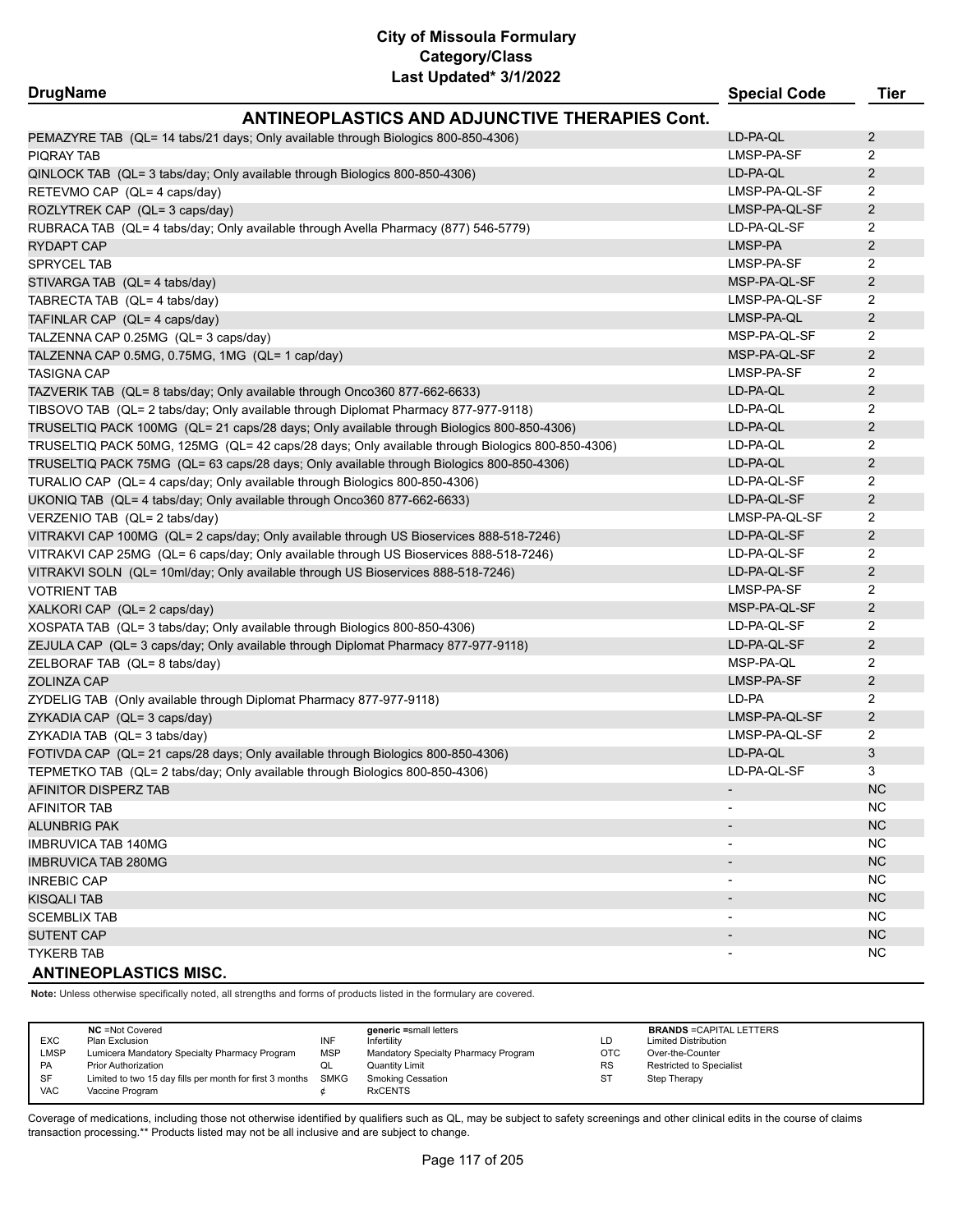| <b>DrugName</b>                                               | Last Upuateu vrijkukk                                 | <b>Special Code</b>          | <b>Tier</b>    |
|---------------------------------------------------------------|-------------------------------------------------------|------------------------------|----------------|
|                                                               | <b>ANTINEOPLASTICS AND ADJUNCTIVE THERAPIES Cont.</b> |                              |                |
| hydroxyurea cap (HYDREA equiv)                                |                                                       |                              | 1              |
| ACTIMMUNE INJ (Only available through Walgreens 888-347-3416) |                                                       | LD-PA                        | 2              |
| <b>ALFERON-N INJ</b>                                          |                                                       | <b>LMSP</b>                  | $\overline{2}$ |
| bexarotene cap (TARGRETIN equiv)                              |                                                       | LMSP-PA-SF                   | 2              |
| <b>INTRON-A INJ</b>                                           |                                                       | <b>MSP</b>                   | $\overline{2}$ |
| <b>MATULANE CAP</b>                                           |                                                       |                              | $\overline{2}$ |
| <b>BESREMI INJ</b>                                            |                                                       | $\overline{\phantom{a}}$     | <b>NC</b>      |
| PROLEUKIN INJ                                                 |                                                       |                              | <b>NC</b>      |
| <b>SYLATRON INJ</b>                                           |                                                       | $\overline{\phantom{a}}$     | <b>NC</b>      |
| SYNRIBO INJ                                                   |                                                       |                              | <b>NC</b>      |
| <b>CHEMOTHERAPY RESCUE/ANTIDOTE AGENTS</b>                    |                                                       |                              |                |
| leucovorin tab                                                |                                                       |                              | $\mathbf{1}$   |
| <b>MESNEX TAB</b>                                             |                                                       | <b>LMSP</b>                  | 2              |
| <b>MITOTIC INHIBITORS</b>                                     |                                                       |                              |                |
| ETOPOSIDE CAP                                                 |                                                       | <b>LMSP</b>                  | 2              |
|                                                               | <b>ANTIPARKINSON AGENTS</b>                           |                              |                |
| <b>ANTIPARKINSON ADJUVANTS</b>                                |                                                       |                              |                |
| carbidopa tab (LODOSYN equiv)                                 |                                                       |                              | 2              |
| <b>ANTIPARKINSON ANTICHOLINERGICS</b>                         |                                                       |                              |                |
| benztropine tab                                               |                                                       | $\qquad \qquad \blacksquare$ | $\mathbf{1}$   |
| trihexyphenidyl tab (ARTANE equiv)                            |                                                       |                              | 1              |
| <b>ANTIPARKINSON COMT INHIBITORS</b>                          |                                                       |                              |                |
| entacapone tab (COMTAN equiv)                                 |                                                       | $\overline{\phantom{a}}$     | 2              |
| tolcapone tab (TASMAR equiv)                                  |                                                       |                              | 3              |
| <b>ANTIPARKINSON DOPAMINERGICS</b>                            |                                                       |                              |                |
| amantadine cap (SYMMETREL equiv)                              |                                                       | $\overline{\phantom{0}}$     | $\mathbf{1}$   |
| amantadine syrup (SYMMETREL equiv)                            |                                                       |                              | 1              |
| carbidopa/levodopa ER tab (SINEMET CR equiv)                  |                                                       | $\overline{\phantom{a}}$     | $\mathbf{1}$   |
| carbidopa/levodopa ODT (PARCOPA equiv)                        |                                                       | $\blacksquare$               | 1              |
| carbidopa/levodopa tab (SINEMET equiv)                        |                                                       |                              | 1              |
| pramipexole tab (MIRAPEX equiv)                               |                                                       |                              | 1              |
| ropinirole tab (REQUIP equiv)                                 |                                                       |                              | $\mathbf 1$    |
| amantadine tab                                                |                                                       |                              | 2              |
| bromocriptine cap (PARLODEL equiv)                            |                                                       |                              | $\overline{2}$ |
| bromocriptine tab (PARLODEL equiv)                            |                                                       |                              | 2              |
| CARBIDOPA/LEVODOPA/ENTACAPONE TAB (STALEVO equiv)             |                                                       |                              | $\overline{2}$ |
| NEUPRO PATCH                                                  |                                                       |                              | 3              |
| pramipexole ER tab (MIRAPEX ER equiv)                         |                                                       |                              | 3              |
| ropinirole ER tab (REQUIP XL equiv)                           |                                                       |                              | 3              |
| <b>APOKYN INJ</b>                                             |                                                       |                              | NC.            |
| <b>DUOPA ENTERAL SUSP</b>                                     |                                                       |                              | NC.            |
| <b>GOCOVRI CAP</b>                                            |                                                       |                              | NC             |
| <b>RYTARY CAP</b>                                             |                                                       |                              | NC             |
| ANTIPARKINSON MONOAMINE OXIDASE INHIBITORS                    |                                                       |                              |                |
| selegiline cap (ELDEPRYL equiv)                               |                                                       |                              | $\mathbf{1}$   |

**Note:** Unless otherwise specifically noted, all strengths and forms of products listed in the formulary are covered.

| <b>EXC</b><br>LMSP<br><b>PA</b><br>SF | <b>NC</b> = Not Covered<br>Plan Exclusion<br>Lumicera Mandatory Specialty Pharmacy Program<br><b>Prior Authorization</b><br>Limited to two 15 day fills per month for first 3 months | INF<br><b>MSP</b><br><b>SMKG</b> | generic =small letters<br>Infertilitv<br>Mandatory Specialty Pharmacy Program<br><b>Quantity Limit</b><br><b>Smoking Cessation</b> | LD<br><b>OTC</b><br>RS<br>SТ | <b>BRANDS = CAPITAL LETTERS</b><br><b>Limited Distribution</b><br>Over-the-Counter<br><b>Restricted to Specialist</b><br>Step Therapy |
|---------------------------------------|--------------------------------------------------------------------------------------------------------------------------------------------------------------------------------------|----------------------------------|------------------------------------------------------------------------------------------------------------------------------------|------------------------------|---------------------------------------------------------------------------------------------------------------------------------------|
| <b>VAC</b>                            | Vaccine Program                                                                                                                                                                      |                                  | <b>RxCENTS</b>                                                                                                                     |                              |                                                                                                                                       |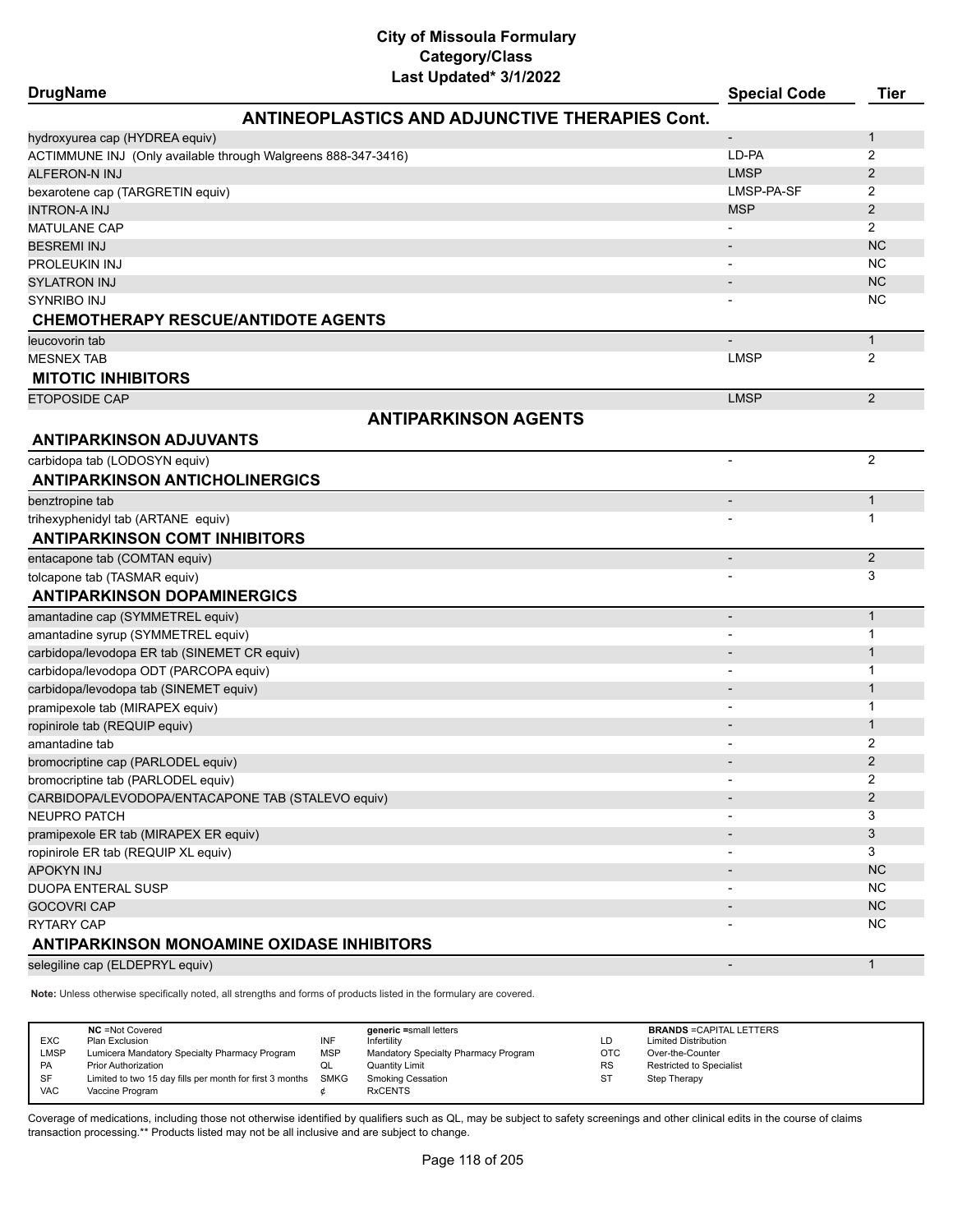| <b>ANTIPARKINSON AGENTS Cont.</b><br>$\mathbf{1}$<br>$\overline{2}$<br>rasagiline tab (AZILECT equiv)<br>¢<br>PA-QL<br>3<br><b>NC</b><br><b>ZELAPAR ODT</b><br><b>ANTIPARKINSON AND RELATED THERAPY AGENTS</b><br><b>ANTIPARKINSON ANTICHOLINERGICS</b><br>$\mathbf{1}$<br>$\blacksquare$<br><b>ANTIPARKINSON COMT INHIBITORS</b><br>3<br>PA-QL<br>ONGENTYS CAP (QL= 1 tab/day, 30 tabs per fill)<br><b>ANTIPARKINSON DOPAMINERGICS</b><br>CARBIDOPA/LEVODOPA ODT<br>$\mathbf{1}$<br>PA-QL<br>3<br>INBRIJA INH POWDER (QL= 10 caps/day)<br><b>NC</b><br>DHIVY TAB<br><b>NC</b><br>KYNMOBI FILM<br><b>NC</b><br>KYNMOBI TITRATION KIT<br><b>NC</b><br><b>OSMOLEX ER TAB</b><br><b>ANTIPSYCHOTICS/ANTIMANIC AGENTS</b><br><b>ANTIMANIC AGENTS</b><br>lithium carbonate cap (ESKALITH ER equiv)<br>$\mathbf{1}$<br>$\overline{\phantom{a}}$<br>$\mathbf{1}$<br>lithium carbonate ER tab (LITHOBID equiv)<br>lithium carbonate tab<br>$\mathbf 1$<br>$\mathbf{1}$<br>$\overline{\phantom{a}}$<br><b>ANTIPSYCHOTICS - MISC.</b><br>$\mathbf{1}$<br>$\overline{\phantom{a}}$<br>2<br><b>EQUETRO CAP</b><br>$\overline{\phantom{a}}$<br>2<br>LATUDA TAB (QL= 1 tab/day)<br>$QL-¢$<br><b>CAPLYTA CAP</b><br><b>NC</b><br><b>NC</b><br><b>NC</b><br>$\overline{\phantom{a}}$<br><b>NC</b><br><b>VRAYLAR CAP</b><br>$\overline{\phantom{a}}$<br><b>NC</b><br><b>VRAYLAR PACK</b><br><b>BENZISOXAZOLES</b><br>risperidone soln (RISPERDAL equiv)<br>$\mathbf{1}$<br>$\overline{a}$<br>$\mathbf{1}$<br>risperidone tab (RISPERDAL equiv)<br>$\blacksquare$<br>2<br>paliperidone ER tab (INVEGA equiv)<br>$\overline{\phantom{a}}$<br>$\overline{2}$<br>$\overline{\phantom{a}}$<br>risperidone ODT (RISPERDAL M equiv)<br>$\overline{2}$<br>$\overline{\phantom{a}}$<br>PA-QL<br>3<br>FANAPT TAB (QL= 2 tabs/day)<br>PA-QL<br>3<br>FANAPT TITRATION PACK (QL= 1 pack/plan year)<br>NC<br><b>INVEGA HAFYERA INJ</b><br>$\overline{\phantom{a}}$<br><b>NC</b><br><b>INVEGA INJ</b><br><b>BUTYROPHENONES</b><br>$\mathbf{1}$<br>haloperidol lactate conc (HALDOL equiv)<br>$\overline{\phantom{a}}$<br>haloperidol tab (HALDOL equiv)<br>$\mathbf{1}$<br><b>DIBENZAPINES</b> | <b>DrugName</b> | Lasi Upualtu <i>JI IIL</i> UZZ | <b>Special Code</b> | <b>Tier</b> |
|---------------------------------------------------------------------------------------------------------------------------------------------------------------------------------------------------------------------------------------------------------------------------------------------------------------------------------------------------------------------------------------------------------------------------------------------------------------------------------------------------------------------------------------------------------------------------------------------------------------------------------------------------------------------------------------------------------------------------------------------------------------------------------------------------------------------------------------------------------------------------------------------------------------------------------------------------------------------------------------------------------------------------------------------------------------------------------------------------------------------------------------------------------------------------------------------------------------------------------------------------------------------------------------------------------------------------------------------------------------------------------------------------------------------------------------------------------------------------------------------------------------------------------------------------------------------------------------------------------------------------------------------------------------------------------------------------------------------------------------------------------------------------------------------------------------------------------------------------------------------------------------------------------------------------------------------------------------------------------------------------------------------------------------------------------------------------------------------------------------------------------------------------------------|-----------------|--------------------------------|---------------------|-------------|
| selegiline tab (ELDEPRYL equiv)<br>XADAGO TAB (QL= 1 tab/day)<br>trihexyphenidyl elixir (ARTANE equiv)<br><b>LITHIUM CITRATE SOLN</b><br>ziprasidone cap (GEODON equiv)<br>NUPLAZID CAP<br><b>NUPLAZID TAB</b><br>RISPERIDONE ODT                                                                                                                                                                                                                                                                                                                                                                                                                                                                                                                                                                                                                                                                                                                                                                                                                                                                                                                                                                                                                                                                                                                                                                                                                                                                                                                                                                                                                                                                                                                                                                                                                                                                                                                                                                                                                                                                                                                             |                 |                                |                     |             |
|                                                                                                                                                                                                                                                                                                                                                                                                                                                                                                                                                                                                                                                                                                                                                                                                                                                                                                                                                                                                                                                                                                                                                                                                                                                                                                                                                                                                                                                                                                                                                                                                                                                                                                                                                                                                                                                                                                                                                                                                                                                                                                                                                               |                 |                                |                     |             |
|                                                                                                                                                                                                                                                                                                                                                                                                                                                                                                                                                                                                                                                                                                                                                                                                                                                                                                                                                                                                                                                                                                                                                                                                                                                                                                                                                                                                                                                                                                                                                                                                                                                                                                                                                                                                                                                                                                                                                                                                                                                                                                                                                               |                 |                                |                     |             |
|                                                                                                                                                                                                                                                                                                                                                                                                                                                                                                                                                                                                                                                                                                                                                                                                                                                                                                                                                                                                                                                                                                                                                                                                                                                                                                                                                                                                                                                                                                                                                                                                                                                                                                                                                                                                                                                                                                                                                                                                                                                                                                                                                               |                 |                                |                     |             |
|                                                                                                                                                                                                                                                                                                                                                                                                                                                                                                                                                                                                                                                                                                                                                                                                                                                                                                                                                                                                                                                                                                                                                                                                                                                                                                                                                                                                                                                                                                                                                                                                                                                                                                                                                                                                                                                                                                                                                                                                                                                                                                                                                               |                 |                                |                     |             |
|                                                                                                                                                                                                                                                                                                                                                                                                                                                                                                                                                                                                                                                                                                                                                                                                                                                                                                                                                                                                                                                                                                                                                                                                                                                                                                                                                                                                                                                                                                                                                                                                                                                                                                                                                                                                                                                                                                                                                                                                                                                                                                                                                               |                 |                                |                     |             |
|                                                                                                                                                                                                                                                                                                                                                                                                                                                                                                                                                                                                                                                                                                                                                                                                                                                                                                                                                                                                                                                                                                                                                                                                                                                                                                                                                                                                                                                                                                                                                                                                                                                                                                                                                                                                                                                                                                                                                                                                                                                                                                                                                               |                 |                                |                     |             |
|                                                                                                                                                                                                                                                                                                                                                                                                                                                                                                                                                                                                                                                                                                                                                                                                                                                                                                                                                                                                                                                                                                                                                                                                                                                                                                                                                                                                                                                                                                                                                                                                                                                                                                                                                                                                                                                                                                                                                                                                                                                                                                                                                               |                 |                                |                     |             |
|                                                                                                                                                                                                                                                                                                                                                                                                                                                                                                                                                                                                                                                                                                                                                                                                                                                                                                                                                                                                                                                                                                                                                                                                                                                                                                                                                                                                                                                                                                                                                                                                                                                                                                                                                                                                                                                                                                                                                                                                                                                                                                                                                               |                 |                                |                     |             |
|                                                                                                                                                                                                                                                                                                                                                                                                                                                                                                                                                                                                                                                                                                                                                                                                                                                                                                                                                                                                                                                                                                                                                                                                                                                                                                                                                                                                                                                                                                                                                                                                                                                                                                                                                                                                                                                                                                                                                                                                                                                                                                                                                               |                 |                                |                     |             |
|                                                                                                                                                                                                                                                                                                                                                                                                                                                                                                                                                                                                                                                                                                                                                                                                                                                                                                                                                                                                                                                                                                                                                                                                                                                                                                                                                                                                                                                                                                                                                                                                                                                                                                                                                                                                                                                                                                                                                                                                                                                                                                                                                               |                 |                                |                     |             |
|                                                                                                                                                                                                                                                                                                                                                                                                                                                                                                                                                                                                                                                                                                                                                                                                                                                                                                                                                                                                                                                                                                                                                                                                                                                                                                                                                                                                                                                                                                                                                                                                                                                                                                                                                                                                                                                                                                                                                                                                                                                                                                                                                               |                 |                                |                     |             |
|                                                                                                                                                                                                                                                                                                                                                                                                                                                                                                                                                                                                                                                                                                                                                                                                                                                                                                                                                                                                                                                                                                                                                                                                                                                                                                                                                                                                                                                                                                                                                                                                                                                                                                                                                                                                                                                                                                                                                                                                                                                                                                                                                               |                 |                                |                     |             |
|                                                                                                                                                                                                                                                                                                                                                                                                                                                                                                                                                                                                                                                                                                                                                                                                                                                                                                                                                                                                                                                                                                                                                                                                                                                                                                                                                                                                                                                                                                                                                                                                                                                                                                                                                                                                                                                                                                                                                                                                                                                                                                                                                               |                 |                                |                     |             |
|                                                                                                                                                                                                                                                                                                                                                                                                                                                                                                                                                                                                                                                                                                                                                                                                                                                                                                                                                                                                                                                                                                                                                                                                                                                                                                                                                                                                                                                                                                                                                                                                                                                                                                                                                                                                                                                                                                                                                                                                                                                                                                                                                               |                 |                                |                     |             |
|                                                                                                                                                                                                                                                                                                                                                                                                                                                                                                                                                                                                                                                                                                                                                                                                                                                                                                                                                                                                                                                                                                                                                                                                                                                                                                                                                                                                                                                                                                                                                                                                                                                                                                                                                                                                                                                                                                                                                                                                                                                                                                                                                               |                 |                                |                     |             |
|                                                                                                                                                                                                                                                                                                                                                                                                                                                                                                                                                                                                                                                                                                                                                                                                                                                                                                                                                                                                                                                                                                                                                                                                                                                                                                                                                                                                                                                                                                                                                                                                                                                                                                                                                                                                                                                                                                                                                                                                                                                                                                                                                               |                 |                                |                     |             |
|                                                                                                                                                                                                                                                                                                                                                                                                                                                                                                                                                                                                                                                                                                                                                                                                                                                                                                                                                                                                                                                                                                                                                                                                                                                                                                                                                                                                                                                                                                                                                                                                                                                                                                                                                                                                                                                                                                                                                                                                                                                                                                                                                               |                 |                                |                     |             |
|                                                                                                                                                                                                                                                                                                                                                                                                                                                                                                                                                                                                                                                                                                                                                                                                                                                                                                                                                                                                                                                                                                                                                                                                                                                                                                                                                                                                                                                                                                                                                                                                                                                                                                                                                                                                                                                                                                                                                                                                                                                                                                                                                               |                 |                                |                     |             |
|                                                                                                                                                                                                                                                                                                                                                                                                                                                                                                                                                                                                                                                                                                                                                                                                                                                                                                                                                                                                                                                                                                                                                                                                                                                                                                                                                                                                                                                                                                                                                                                                                                                                                                                                                                                                                                                                                                                                                                                                                                                                                                                                                               |                 |                                |                     |             |
|                                                                                                                                                                                                                                                                                                                                                                                                                                                                                                                                                                                                                                                                                                                                                                                                                                                                                                                                                                                                                                                                                                                                                                                                                                                                                                                                                                                                                                                                                                                                                                                                                                                                                                                                                                                                                                                                                                                                                                                                                                                                                                                                                               |                 |                                |                     |             |
|                                                                                                                                                                                                                                                                                                                                                                                                                                                                                                                                                                                                                                                                                                                                                                                                                                                                                                                                                                                                                                                                                                                                                                                                                                                                                                                                                                                                                                                                                                                                                                                                                                                                                                                                                                                                                                                                                                                                                                                                                                                                                                                                                               |                 |                                |                     |             |
|                                                                                                                                                                                                                                                                                                                                                                                                                                                                                                                                                                                                                                                                                                                                                                                                                                                                                                                                                                                                                                                                                                                                                                                                                                                                                                                                                                                                                                                                                                                                                                                                                                                                                                                                                                                                                                                                                                                                                                                                                                                                                                                                                               |                 |                                |                     |             |
|                                                                                                                                                                                                                                                                                                                                                                                                                                                                                                                                                                                                                                                                                                                                                                                                                                                                                                                                                                                                                                                                                                                                                                                                                                                                                                                                                                                                                                                                                                                                                                                                                                                                                                                                                                                                                                                                                                                                                                                                                                                                                                                                                               |                 |                                |                     |             |
|                                                                                                                                                                                                                                                                                                                                                                                                                                                                                                                                                                                                                                                                                                                                                                                                                                                                                                                                                                                                                                                                                                                                                                                                                                                                                                                                                                                                                                                                                                                                                                                                                                                                                                                                                                                                                                                                                                                                                                                                                                                                                                                                                               |                 |                                |                     |             |
|                                                                                                                                                                                                                                                                                                                                                                                                                                                                                                                                                                                                                                                                                                                                                                                                                                                                                                                                                                                                                                                                                                                                                                                                                                                                                                                                                                                                                                                                                                                                                                                                                                                                                                                                                                                                                                                                                                                                                                                                                                                                                                                                                               |                 |                                |                     |             |
|                                                                                                                                                                                                                                                                                                                                                                                                                                                                                                                                                                                                                                                                                                                                                                                                                                                                                                                                                                                                                                                                                                                                                                                                                                                                                                                                                                                                                                                                                                                                                                                                                                                                                                                                                                                                                                                                                                                                                                                                                                                                                                                                                               |                 |                                |                     |             |
|                                                                                                                                                                                                                                                                                                                                                                                                                                                                                                                                                                                                                                                                                                                                                                                                                                                                                                                                                                                                                                                                                                                                                                                                                                                                                                                                                                                                                                                                                                                                                                                                                                                                                                                                                                                                                                                                                                                                                                                                                                                                                                                                                               |                 |                                |                     |             |
|                                                                                                                                                                                                                                                                                                                                                                                                                                                                                                                                                                                                                                                                                                                                                                                                                                                                                                                                                                                                                                                                                                                                                                                                                                                                                                                                                                                                                                                                                                                                                                                                                                                                                                                                                                                                                                                                                                                                                                                                                                                                                                                                                               |                 |                                |                     |             |
|                                                                                                                                                                                                                                                                                                                                                                                                                                                                                                                                                                                                                                                                                                                                                                                                                                                                                                                                                                                                                                                                                                                                                                                                                                                                                                                                                                                                                                                                                                                                                                                                                                                                                                                                                                                                                                                                                                                                                                                                                                                                                                                                                               |                 |                                |                     |             |
|                                                                                                                                                                                                                                                                                                                                                                                                                                                                                                                                                                                                                                                                                                                                                                                                                                                                                                                                                                                                                                                                                                                                                                                                                                                                                                                                                                                                                                                                                                                                                                                                                                                                                                                                                                                                                                                                                                                                                                                                                                                                                                                                                               |                 |                                |                     |             |
|                                                                                                                                                                                                                                                                                                                                                                                                                                                                                                                                                                                                                                                                                                                                                                                                                                                                                                                                                                                                                                                                                                                                                                                                                                                                                                                                                                                                                                                                                                                                                                                                                                                                                                                                                                                                                                                                                                                                                                                                                                                                                                                                                               |                 |                                |                     |             |
|                                                                                                                                                                                                                                                                                                                                                                                                                                                                                                                                                                                                                                                                                                                                                                                                                                                                                                                                                                                                                                                                                                                                                                                                                                                                                                                                                                                                                                                                                                                                                                                                                                                                                                                                                                                                                                                                                                                                                                                                                                                                                                                                                               |                 |                                |                     |             |
|                                                                                                                                                                                                                                                                                                                                                                                                                                                                                                                                                                                                                                                                                                                                                                                                                                                                                                                                                                                                                                                                                                                                                                                                                                                                                                                                                                                                                                                                                                                                                                                                                                                                                                                                                                                                                                                                                                                                                                                                                                                                                                                                                               |                 |                                |                     |             |
|                                                                                                                                                                                                                                                                                                                                                                                                                                                                                                                                                                                                                                                                                                                                                                                                                                                                                                                                                                                                                                                                                                                                                                                                                                                                                                                                                                                                                                                                                                                                                                                                                                                                                                                                                                                                                                                                                                                                                                                                                                                                                                                                                               |                 |                                |                     |             |
|                                                                                                                                                                                                                                                                                                                                                                                                                                                                                                                                                                                                                                                                                                                                                                                                                                                                                                                                                                                                                                                                                                                                                                                                                                                                                                                                                                                                                                                                                                                                                                                                                                                                                                                                                                                                                                                                                                                                                                                                                                                                                                                                                               |                 |                                |                     |             |
|                                                                                                                                                                                                                                                                                                                                                                                                                                                                                                                                                                                                                                                                                                                                                                                                                                                                                                                                                                                                                                                                                                                                                                                                                                                                                                                                                                                                                                                                                                                                                                                                                                                                                                                                                                                                                                                                                                                                                                                                                                                                                                                                                               |                 |                                |                     |             |
|                                                                                                                                                                                                                                                                                                                                                                                                                                                                                                                                                                                                                                                                                                                                                                                                                                                                                                                                                                                                                                                                                                                                                                                                                                                                                                                                                                                                                                                                                                                                                                                                                                                                                                                                                                                                                                                                                                                                                                                                                                                                                                                                                               |                 |                                |                     |             |
|                                                                                                                                                                                                                                                                                                                                                                                                                                                                                                                                                                                                                                                                                                                                                                                                                                                                                                                                                                                                                                                                                                                                                                                                                                                                                                                                                                                                                                                                                                                                                                                                                                                                                                                                                                                                                                                                                                                                                                                                                                                                                                                                                               |                 |                                |                     |             |
|                                                                                                                                                                                                                                                                                                                                                                                                                                                                                                                                                                                                                                                                                                                                                                                                                                                                                                                                                                                                                                                                                                                                                                                                                                                                                                                                                                                                                                                                                                                                                                                                                                                                                                                                                                                                                                                                                                                                                                                                                                                                                                                                                               |                 |                                |                     |             |
|                                                                                                                                                                                                                                                                                                                                                                                                                                                                                                                                                                                                                                                                                                                                                                                                                                                                                                                                                                                                                                                                                                                                                                                                                                                                                                                                                                                                                                                                                                                                                                                                                                                                                                                                                                                                                                                                                                                                                                                                                                                                                                                                                               |                 |                                |                     |             |
|                                                                                                                                                                                                                                                                                                                                                                                                                                                                                                                                                                                                                                                                                                                                                                                                                                                                                                                                                                                                                                                                                                                                                                                                                                                                                                                                                                                                                                                                                                                                                                                                                                                                                                                                                                                                                                                                                                                                                                                                                                                                                                                                                               |                 |                                |                     |             |
|                                                                                                                                                                                                                                                                                                                                                                                                                                                                                                                                                                                                                                                                                                                                                                                                                                                                                                                                                                                                                                                                                                                                                                                                                                                                                                                                                                                                                                                                                                                                                                                                                                                                                                                                                                                                                                                                                                                                                                                                                                                                                                                                                               |                 |                                |                     |             |
|                                                                                                                                                                                                                                                                                                                                                                                                                                                                                                                                                                                                                                                                                                                                                                                                                                                                                                                                                                                                                                                                                                                                                                                                                                                                                                                                                                                                                                                                                                                                                                                                                                                                                                                                                                                                                                                                                                                                                                                                                                                                                                                                                               |                 |                                |                     |             |
|                                                                                                                                                                                                                                                                                                                                                                                                                                                                                                                                                                                                                                                                                                                                                                                                                                                                                                                                                                                                                                                                                                                                                                                                                                                                                                                                                                                                                                                                                                                                                                                                                                                                                                                                                                                                                                                                                                                                                                                                                                                                                                                                                               |                 |                                |                     |             |
|                                                                                                                                                                                                                                                                                                                                                                                                                                                                                                                                                                                                                                                                                                                                                                                                                                                                                                                                                                                                                                                                                                                                                                                                                                                                                                                                                                                                                                                                                                                                                                                                                                                                                                                                                                                                                                                                                                                                                                                                                                                                                                                                                               |                 |                                |                     |             |

**Note:** Unless otherwise specifically noted, all strengths and forms of products listed in the formulary are covered.

| <b>EXC</b><br><b>LMSP</b><br><b>PA</b><br>SF | <b>NC</b> = Not Covered<br>Plan Exclusion<br>Lumicera Mandatory Specialty Pharmacy Program<br><b>Prior Authorization</b><br>Limited to two 15 day fills per month for first 3 months SMKG | INF<br><b>MSP</b><br>QL | generic =small letters<br>Infertility<br>Mandatory Specialty Pharmacy Program<br>Quantity Limit<br><b>Smoking Cessation</b> | LD<br><b>OTC</b><br><b>RS</b><br>S1 | <b>BRANDS = CAPITAL LETTERS</b><br><b>Limited Distribution</b><br>Over-the-Counter<br><b>Restricted to Specialist</b><br>Step Therapy |
|----------------------------------------------|-------------------------------------------------------------------------------------------------------------------------------------------------------------------------------------------|-------------------------|-----------------------------------------------------------------------------------------------------------------------------|-------------------------------------|---------------------------------------------------------------------------------------------------------------------------------------|
| <b>VAC</b>                                   | Vaccine Program                                                                                                                                                                           |                         | <b>RxCENTS</b>                                                                                                              |                                     |                                                                                                                                       |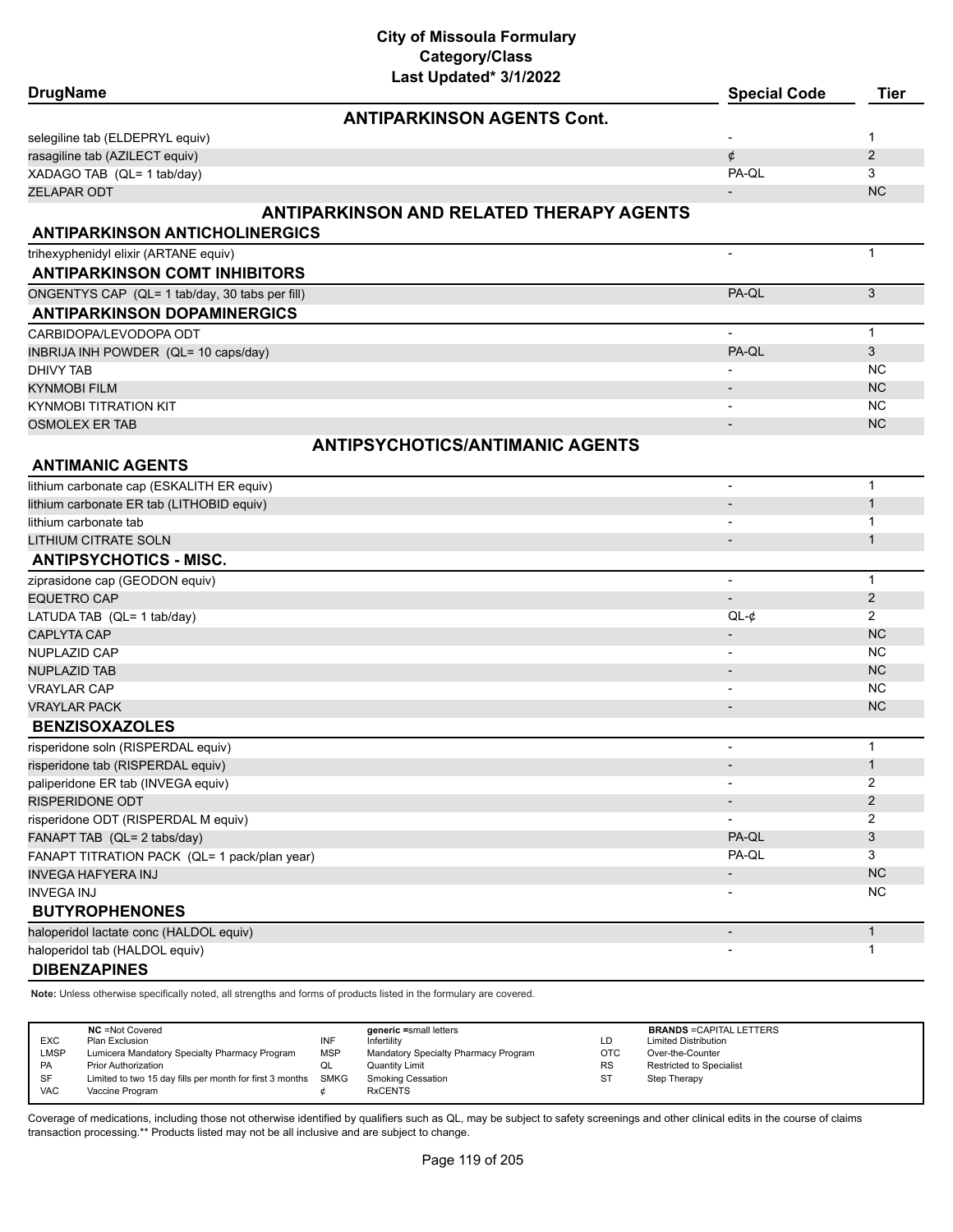| DrugName |
|----------|
|----------|

| <b>DrugName</b>                                                                                                     |                                              | <b>Special Code</b>             | <b>Tier</b>    |
|---------------------------------------------------------------------------------------------------------------------|----------------------------------------------|---------------------------------|----------------|
|                                                                                                                     | <b>ANTIPSYCHOTICS/ANTIMANIC AGENTS Cont.</b> |                                 |                |
| loxapine cap (LOXITANE equiv)                                                                                       |                                              | $\overline{\phantom{a}}$        | 1              |
| olanzapine tab (ZYPREXA equiv)                                                                                      |                                              | $\overline{\phantom{a}}$        | 1              |
| quetiapine tab (SEROQUEL equiv)                                                                                     |                                              | $\overline{\phantom{a}}$        | $\mathbf{1}$   |
| quetiapine XR tab (SEROQUEL XR equiv)                                                                               |                                              |                                 | $\mathbf{1}$   |
| asenapine maleate SL tab (SAPHRIS equiv) (QL= 2 tabs/day)                                                           |                                              | QL                              | $\mathbf{2}$   |
| clozapine tab (CLOZARIL equiv)                                                                                      |                                              |                                 | 2              |
| olanzapine ODT (ZYPREXA equiv)                                                                                      |                                              |                                 | $\overline{2}$ |
| <b>ADASUVE INHALER</b>                                                                                              |                                              |                                 | <b>NC</b>      |
| <b>CLOZAPINE ODT</b>                                                                                                |                                              |                                 | <b>NC</b>      |
| clozapine ODT 25mg, 100mg (CLOZAPINE, FAZACLO equiv)                                                                |                                              |                                 | <b>NC</b>      |
| CLOZAPINE ODT, FAZACLO ODT                                                                                          |                                              |                                 | <b>NC</b>      |
| <b>SECUADO PATCH</b>                                                                                                |                                              |                                 | <b>NC</b>      |
| <b>VERSACLOZ SUSP</b>                                                                                               |                                              |                                 | <b>NC</b>      |
| <b>DIHYDROINDOLONES</b>                                                                                             |                                              |                                 |                |
| <b>MOLINDONE TAB</b>                                                                                                |                                              |                                 | <b>NC</b>      |
| <b>PHENOTHIAZINES</b>                                                                                               |                                              |                                 |                |
| chlorpromazine tab (THORAZINE equiv)                                                                                |                                              | $\overline{\phantom{a}}$        | $\mathbf{1}$   |
| fluphenazine tab (PROLIXIN equiv)                                                                                   |                                              | $\overline{\phantom{0}}$        | 1              |
| perphenazine tab (TRILAFON equiv)                                                                                   |                                              |                                 | $\mathbf{1}$   |
| prochlorperazine supp (COMPAZINE equiv)                                                                             |                                              |                                 | 1              |
| prochlorperazine tab (COMPAZINE equiv)                                                                              |                                              |                                 | $\mathbf{1}$   |
| thioridazine tab (MELLARIL equiv)                                                                                   |                                              |                                 | $\mathbf{1}$   |
| trifluoperazine tab (STELAZINE equiv)                                                                               |                                              |                                 | $\mathbf{1}$   |
| CHLORPROMAZINE CONC                                                                                                 |                                              |                                 | ΝC             |
| <b>QUINOLINONE DERIVATIVES</b>                                                                                      |                                              |                                 |                |
| aripiprazole tab (ABILIFY equiv)                                                                                    |                                              | $\overline{\phantom{a}}$        | $\mathbf{1}$   |
| aripiprazole soln (ABILIFY equiv)                                                                                   |                                              |                                 | 3              |
| <b>ABILIFY MYCITE TAB</b>                                                                                           |                                              |                                 | <b>NC</b>      |
| aripiprazole ODT (ABILIFY equiv)                                                                                    |                                              |                                 | <b>NC</b>      |
| <b>REXULTI TAB</b>                                                                                                  |                                              |                                 | <b>NC</b>      |
| <b>THIOXANTHENES</b>                                                                                                |                                              |                                 |                |
| thiothixene cap (NAVANE equiv)                                                                                      |                                              | $\overline{\phantom{a}}$        | $\mathbf{1}$   |
|                                                                                                                     | <b>ANTISEPTICS &amp; DISINFECTANTS</b>       |                                 |                |
| <b>ANTISEPTICS &amp; DISINFECTANTS</b>                                                                              |                                              |                                 |                |
| <b>HYLAMEND GEL FIRST AID</b>                                                                                       |                                              |                                 | <b>NC</b>      |
| <b>CHLORINE ANTISEPTICS</b>                                                                                         |                                              |                                 |                |
| PHISOHEX LIQUID                                                                                                     |                                              |                                 | 3              |
| <b>IODINE ANTISEPTICS</b>                                                                                           |                                              |                                 |                |
| <b>IODOFLEX PAD</b>                                                                                                 |                                              | $\overline{\phantom{a}}$        | <b>NC</b>      |
|                                                                                                                     | <b>ANTIVIRALS</b>                            |                                 |                |
| <b>ANTIRETROVIRALS</b>                                                                                              |                                              |                                 |                |
| <b>DESCOVY TAB</b>                                                                                                  |                                              | <b>PA</b>                       | \$0            |
| emtricitabine/tenofovir disoproxil fumarate tab (TRUVADA equiv)                                                     |                                              |                                 | \$0            |
| nevirapine tab (VIRAMUNE equiv)                                                                                     |                                              | $\overline{\phantom{0}}$        | 1              |
| abacavir soln (ZIAGEN equiv)                                                                                        |                                              | $\overline{\phantom{a}}$        | 2              |
| Note: Unless otherwise specifically noted, all strengths and forms of products listed in the formulary are covered. |                                              |                                 |                |
|                                                                                                                     |                                              |                                 |                |
| <b>NC</b> = Not Covered                                                                                             | generic =small letters                       | <b>BRANDS = CAPITAL LETTERS</b> |                |

|            | <b>NC</b> = Not Covered                                  |      | <b>deneric</b> =small letters        |           | <b>BRANDS</b> FOAPHAL LETTERS   |
|------------|----------------------------------------------------------|------|--------------------------------------|-----------|---------------------------------|
| <b>EXC</b> | Plan Exclusion                                           |      | Infertility                          | LD        | <b>Limited Distribution</b>     |
| LMSP       | Lumicera Mandatory Specialty Pharmacy Program            | MSP  | Mandatory Specialty Pharmacy Program | ОТС       | Over-the-Counter                |
| <b>PA</b>  | <b>Prior Authorization</b>                               |      | Quantity Limit                       | <b>RS</b> | <b>Restricted to Specialist</b> |
| SF         | Limited to two 15 day fills per month for first 3 months | SMKG | Smoking Cessation                    | ST        | Step Therapy                    |
| <b>VAC</b> | Vaccine Program                                          |      | <b>RxCENTS</b>                       |           |                                 |
|            |                                                          |      |                                      |           |                                 |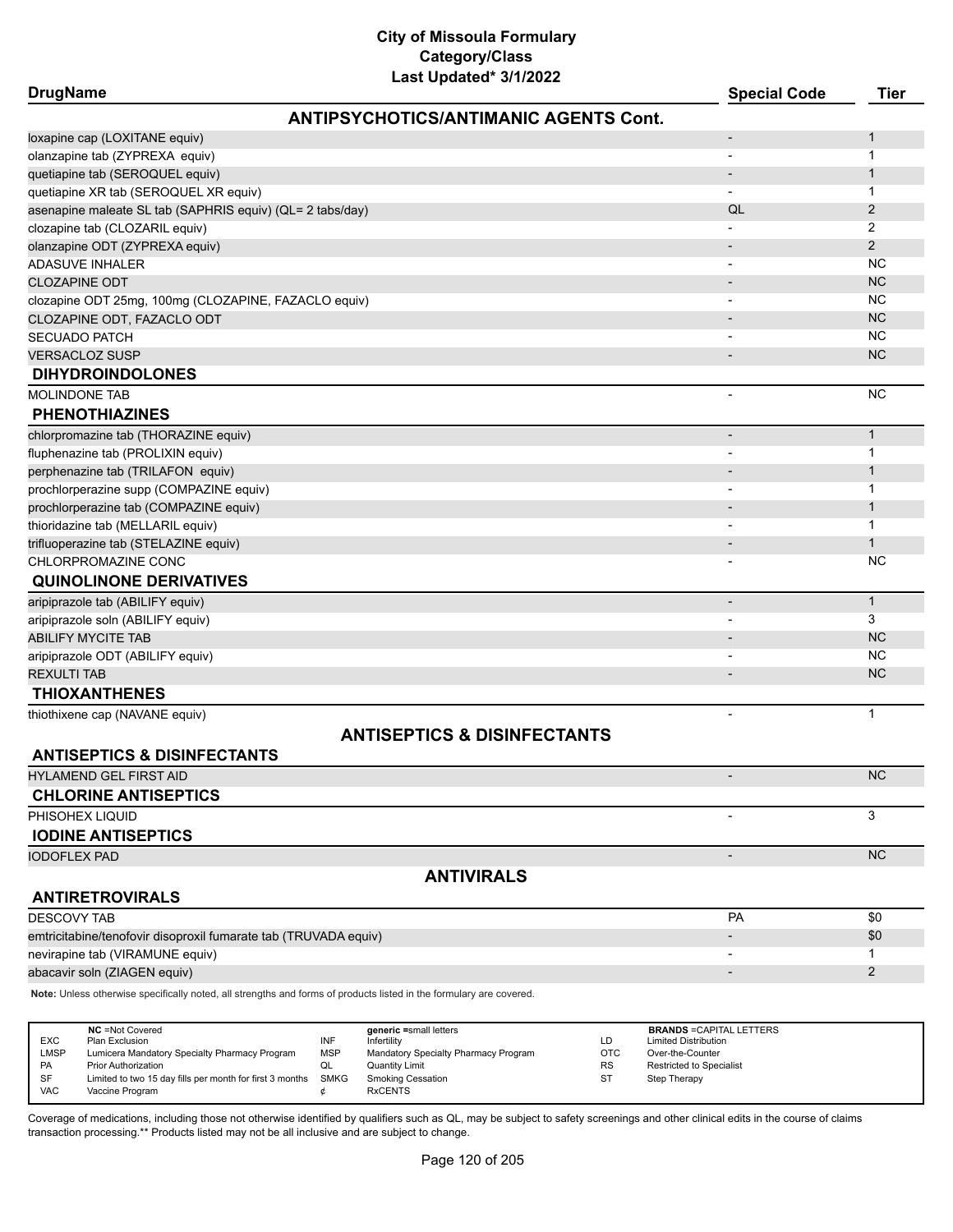| <b>DrugName</b>                                                                   | 201 9 paaloo - 97 m     | <b>Special Code</b>      | <b>Tier</b>    |
|-----------------------------------------------------------------------------------|-------------------------|--------------------------|----------------|
|                                                                                   | <b>ANTIVIRALS Cont.</b> |                          |                |
| abacavir tab (ZIAGEN equiv)                                                       |                         |                          | 2              |
| abacavir/lamivudine tab (EPZICOM equiv)                                           |                         | $\blacksquare$           | $\overline{2}$ |
| abacavir/lamivudine/zidovudine tab (TRIZIVIR equiv)                               |                         | $\overline{\phantom{a}}$ | 2              |
| APTIVUS CAP                                                                       |                         |                          | 2              |
| <b>APTIVUS SOLN</b>                                                               |                         | -                        | 2              |
| atazanavir cap (REYATAZ equiv)                                                    |                         | $\overline{\phantom{a}}$ | $\overline{2}$ |
| BIKTARVY TAB                                                                      |                         |                          | 2              |
| <b>CIMDUO TAB</b>                                                                 |                         |                          | $\overline{2}$ |
| <b>COMPLERA TAB</b>                                                               |                         |                          | 2              |
| <b>CRIXIVAN CAP</b>                                                               |                         | $\overline{\phantom{a}}$ | $\overline{2}$ |
| <b>DELSTRIGO TAB</b>                                                              |                         | $\overline{\phantom{a}}$ | 2              |
| didanosine DR cap (VIDEX EC equiv)                                                |                         |                          | 2              |
| DIDANOSINE DR CAP, VIDEX EC CAP                                                   |                         |                          | 2              |
| <b>DOVATO TAB</b>                                                                 |                         |                          | $\overline{2}$ |
| EDURANT TAB                                                                       |                         |                          | 2              |
| efavirenz cap (SUSTIVA equiv)                                                     |                         |                          | $\overline{2}$ |
| efavirenz tab (SUSTIVA equiv)                                                     |                         |                          | 2              |
| efavirenz/emtricitabine/tenofovir df tab (ATRIPLA equiv)                          |                         |                          | 2              |
| efavirenz/lamivudine/tenofovir df (lo) tab (SYMFI (LO) equiv)                     |                         | $\blacksquare$           | 2              |
| emtricitabine cap (EMTRIVA equiv)                                                 |                         |                          | 2              |
| EMTRIVA SOLN                                                                      |                         | $\overline{\phantom{a}}$ | 2              |
| etravirine tab (INTELENCE equiv)                                                  |                         | $\overline{\phantom{a}}$ | 2              |
| <b>EVOTAZ TAB</b>                                                                 |                         |                          | 2              |
| fosamprenavir tab (LEXIVA equiv)                                                  |                         |                          | $\overline{c}$ |
| <b>FUZEON INJ</b>                                                                 |                         | <b>LMSP</b>              | 2              |
| <b>GENVOYA TAB</b>                                                                |                         | $\overline{\phantom{a}}$ | $\overline{2}$ |
| <b>INTELENCE TAB</b>                                                              |                         | $\overline{\phantom{a}}$ | 2              |
| <b>INVIRASE CAP</b>                                                               |                         | $\overline{\phantom{a}}$ | $\overline{2}$ |
| <b>INVIRASE TAB</b>                                                               |                         | $\overline{\phantom{a}}$ | 2              |
| <b>ISENTRESS (HD) TAB</b>                                                         |                         | $\overline{\phantom{0}}$ | $\overline{2}$ |
| <b>ISENTRESS CHEW TAB</b>                                                         |                         | $\overline{\phantom{a}}$ | 2              |
| <b>ISENTRESS POWDER PACK</b>                                                      |                         | -                        | $\overline{2}$ |
| <b>JULUCA TAB</b>                                                                 |                         | $\overline{\phantom{a}}$ | $\overline{2}$ |
| lamivudine soln (EPIVIR equiv)                                                    |                         |                          | 2              |
| lamivudine tab (EPIVIR equiv)                                                     |                         | $\overline{\phantom{a}}$ | 2              |
| lamivudine/zidovudine tab (COMBIVIR equiv)                                        |                         |                          | $\overline{2}$ |
| <b>LEXIVA SUSP</b>                                                                |                         | $\overline{\phantom{a}}$ | $\overline{2}$ |
| lopinavir/ritonavir soln (KALETRA equiv)                                          |                         |                          | $\overline{c}$ |
| lopinavir/ritonavir tab (KALETRA equiv)                                           |                         |                          | $\overline{2}$ |
| maraviroc tab (SELZENTRY equiv)                                                   |                         | $\overline{\phantom{0}}$ | $\overline{c}$ |
| NEVIRAPINE ER TAB (Step Therapy requires trial of nevirapine)                     |                         | <b>ST</b>                | $\overline{c}$ |
| nevirapine ER tab (VIRAMUNE XR equiv) (Step Therapy requires trial of nevirapine) |                         | <b>ST</b>                | $\overline{c}$ |
| <b>NEVIRAPINE SUSP</b>                                                            |                         |                          | $\overline{2}$ |
| <b>NORVIR CAP</b>                                                                 |                         | $\overline{\phantom{a}}$ | $\sqrt{2}$     |
| NORVIR POWDER PACK                                                                |                         | $\overline{\phantom{a}}$ | $\overline{2}$ |
| NORVIR SOLN                                                                       |                         | $\overline{\phantom{a}}$ | $\overline{2}$ |
| <b>ODEFSEY TAB</b>                                                                |                         | $\overline{\phantom{a}}$ | $\overline{2}$ |

**Note:** Unless otherwise specifically noted, all strengths and forms of products listed in the formulary are covered.

| <b>EXC</b><br><b>LMSP</b><br><b>PA</b><br>SF | <b>NC</b> = Not Covered<br>Plan Exclusion<br>Lumicera Mandatory Specialty Pharmacy Program<br><b>Prior Authorization</b><br>Limited to two 15 day fills per month for first 3 months | INF<br><b>MSP</b><br>QL<br>SMKG | generic =small letters<br>Infertility<br>Mandatory Specialty Pharmacy Program<br>Quantity Limit<br><b>Smoking Cessation</b> | LD<br><b>OTC</b><br><b>RS</b><br>-ST | <b>BRANDS = CAPITAL LETTERS</b><br><b>Limited Distribution</b><br>Over-the-Counter<br><b>Restricted to Specialist</b><br>Step Therapy |
|----------------------------------------------|--------------------------------------------------------------------------------------------------------------------------------------------------------------------------------------|---------------------------------|-----------------------------------------------------------------------------------------------------------------------------|--------------------------------------|---------------------------------------------------------------------------------------------------------------------------------------|
| <b>VAC</b>                                   | Vaccine Program                                                                                                                                                                      |                                 | <b>RxCENTS</b>                                                                                                              |                                      |                                                                                                                                       |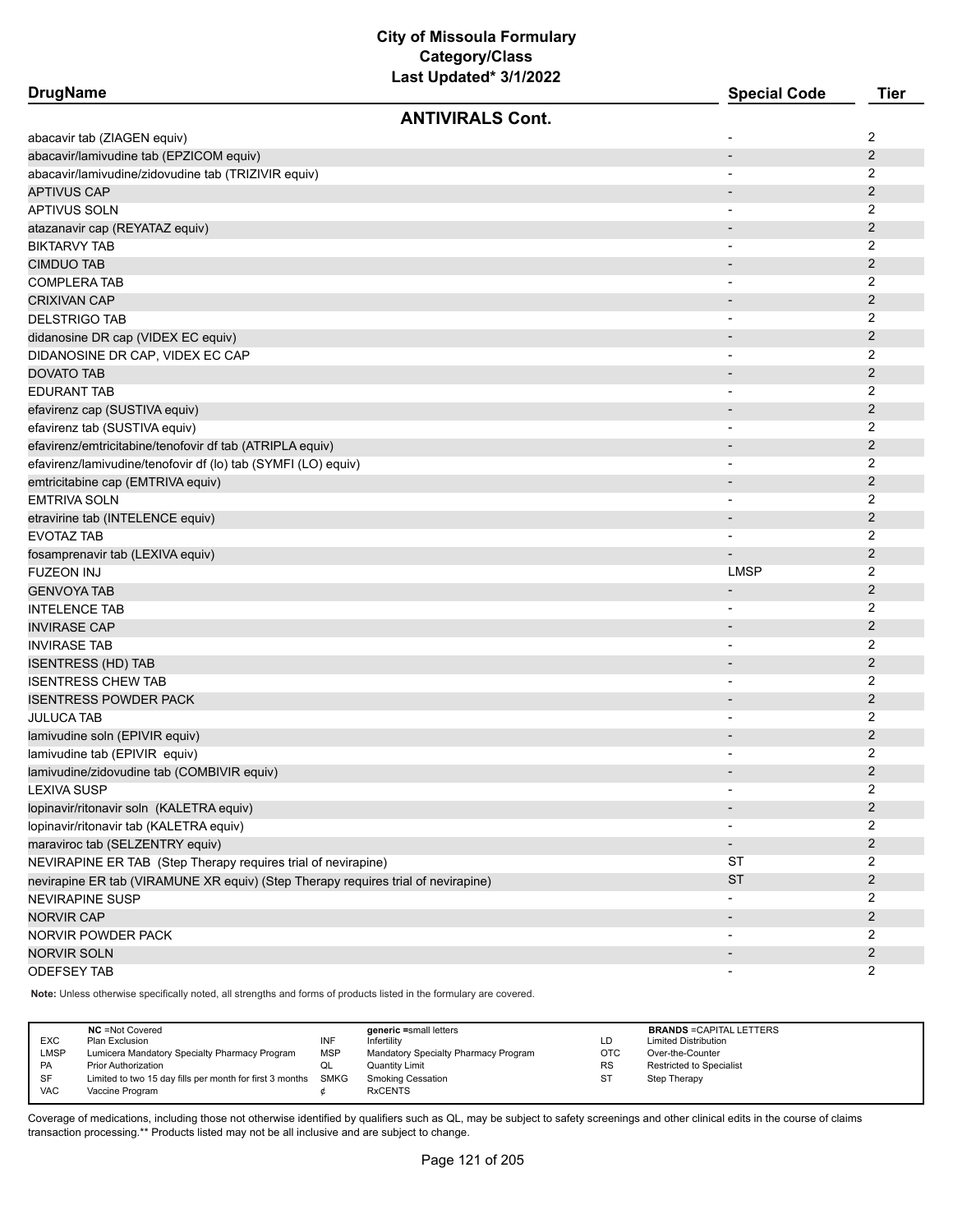| <b>DrugName</b>                                              | <b>Special Code</b>          | <b>Tier</b>    |
|--------------------------------------------------------------|------------------------------|----------------|
| <b>ANTIVIRALS Cont.</b>                                      |                              |                |
| PIFELTRO TAB                                                 | $\overline{\phantom{a}}$     | $\overline{2}$ |
| PREZCOBIX TAB                                                | $\overline{\phantom{0}}$     | $\overline{2}$ |
| PREZISTA SUSP                                                | $\qquad \qquad \blacksquare$ | $\overline{2}$ |
| PREZISTA TAB                                                 | $\overline{\phantom{a}}$     | 2              |
| <b>RESCRIPTOR TAB</b>                                        | $\overline{\phantom{a}}$     | 2              |
| REYATAZ POWDER PACK                                          | -                            | 2              |
| ritonavir tab (NORVIR equiv)                                 | $\overline{\phantom{m}}$     | $\overline{2}$ |
| RUKOBIA ER TAB (Restricted to Infectious Disease Specialist) | <b>RS</b>                    | 2              |
| SELZENTRY SOLN                                               | $\overline{\phantom{a}}$     | $\overline{2}$ |
| <b>SELZENTRY TAB</b>                                         | $\overline{\phantom{0}}$     | 2              |
| <b>STAVUDINE CAP</b>                                         | $\overline{\phantom{0}}$     | $\overline{c}$ |
| stavudine cap (ZERIT equiv)                                  | -                            | 2              |
| stavudine soln (ZERIT equiv)                                 | $\overline{\phantom{a}}$     | $\overline{2}$ |
| STRIBILD TAB                                                 | $\overline{\phantom{0}}$     | $\overline{2}$ |
| <b>SYMTUZA TAB</b>                                           | $\overline{\phantom{a}}$     | $\overline{2}$ |
| tenofovir disoproxil fumarate tab (VIREAD equiv)             | $\overline{\phantom{0}}$     | $\overline{2}$ |
| TIVICAY PD TAB                                               |                              | $\overline{2}$ |
| <b>TIVICAY TAB</b>                                           | $\qquad \qquad \blacksquare$ | 2              |
| TRIUMEQ TAB                                                  | $\overline{\phantom{a}}$     | $\overline{2}$ |
| <b>VIDEX SOLN</b>                                            | $\overline{\phantom{a}}$     | 2              |
| <b>VIRACEPT POWDER</b>                                       |                              | 2              |
| <b>VIRACEPT TAB</b>                                          | $\overline{\phantom{a}}$     | 2              |
| VIREAD TAB                                                   | $\overline{\phantom{a}}$     | $\overline{c}$ |
| <b>VITEKTA TAB</b>                                           |                              | $\overline{2}$ |
| zidovudine cap (RETROVIR equiv)                              |                              | $\overline{2}$ |
| zidovudine syrup (RETROVIR equiv)                            | $\overline{\phantom{0}}$     | 2              |
| zidovudine tab (RETROVIR equiv)                              | $\overline{\phantom{a}}$     | $\overline{c}$ |
| <b>EMTRIVA CAP</b>                                           | $\overline{\phantom{a}}$     | 3              |
| KALETRA TAB                                                  | $\overline{\phantom{a}}$     | 3              |
| <b>SELZENTRY TAB</b>                                         | -                            | 3              |
| <b>SUSTIVA TAB</b>                                           | $\overline{\phantom{a}}$     | 3              |
| SYMFI (LO) TAB                                               | $\qquad \qquad \blacksquare$ | 3              |
| ZERIT SOLN                                                   | $\overline{\phantom{a}}$     | 3              |
| ATRIPLA TAB                                                  | $\overline{a}$               | NC.            |
| CABENUVA IM SUSP                                             |                              | <b>NC</b>      |
| TYBOST TAB                                                   | $\blacksquare$               | <b>NC</b>      |
| <b>VOCABRIA TAB</b>                                          |                              | NC             |
| <b>ANTIVIRAL COMBINATIONS</b>                                |                              |                |
| PAXLOVID TAB (QL= 30 tabs/fill)                              | $\mathsf{QL}$                | \$0            |
| <b>CMV AGENTS</b>                                            |                              |                |
| <b>GANCICLOVIR CAP</b>                                       | $\overline{\phantom{a}}$     | $\overline{2}$ |
| valganciclovir soln (VALCYTE equiv)                          | $\overline{\phantom{0}}$     | 2              |
| valganciclovir tab (VALCYTE equiv)                           |                              | $\overline{2}$ |
| <b>LIVTENCITY TAB</b>                                        |                              | <b>NC</b>      |
| PREVYMIS TAB                                                 |                              | <b>NC</b>      |
| <b>HEPATITIS AGENTS</b>                                      |                              |                |

**Note:** Unless otherwise specifically noted, all strengths and forms of products listed in the formulary are covered.

 $\overline{a}$ 

| <b>EXC</b><br>LMSP<br><b>PA</b><br><b>SF</b> | <b>NC</b> = Not Covered<br>Plan Exclusion<br>Lumicera Mandatory Specialty Pharmacy Program<br><b>Prior Authorization</b><br>Limited to two 15 day fills per month for first 3 months SMKG | INF<br><b>MSP</b><br>QL | generic =small letters<br>Infertilitv<br>Mandatory Specialty Pharmacy Program<br>Quantity Limit<br><b>Smoking Cessation</b> | LD<br><b>OTC</b><br><b>RS</b><br>ST | <b>BRANDS = CAPITAL LETTERS</b><br><b>Limited Distribution</b><br>Over-the-Counter<br><b>Restricted to Specialist</b><br>Step Therapy |
|----------------------------------------------|-------------------------------------------------------------------------------------------------------------------------------------------------------------------------------------------|-------------------------|-----------------------------------------------------------------------------------------------------------------------------|-------------------------------------|---------------------------------------------------------------------------------------------------------------------------------------|
| <b>VAC</b>                                   | Vaccine Program                                                                                                                                                                           |                         | <b>RxCENTS</b>                                                                                                              |                                     |                                                                                                                                       |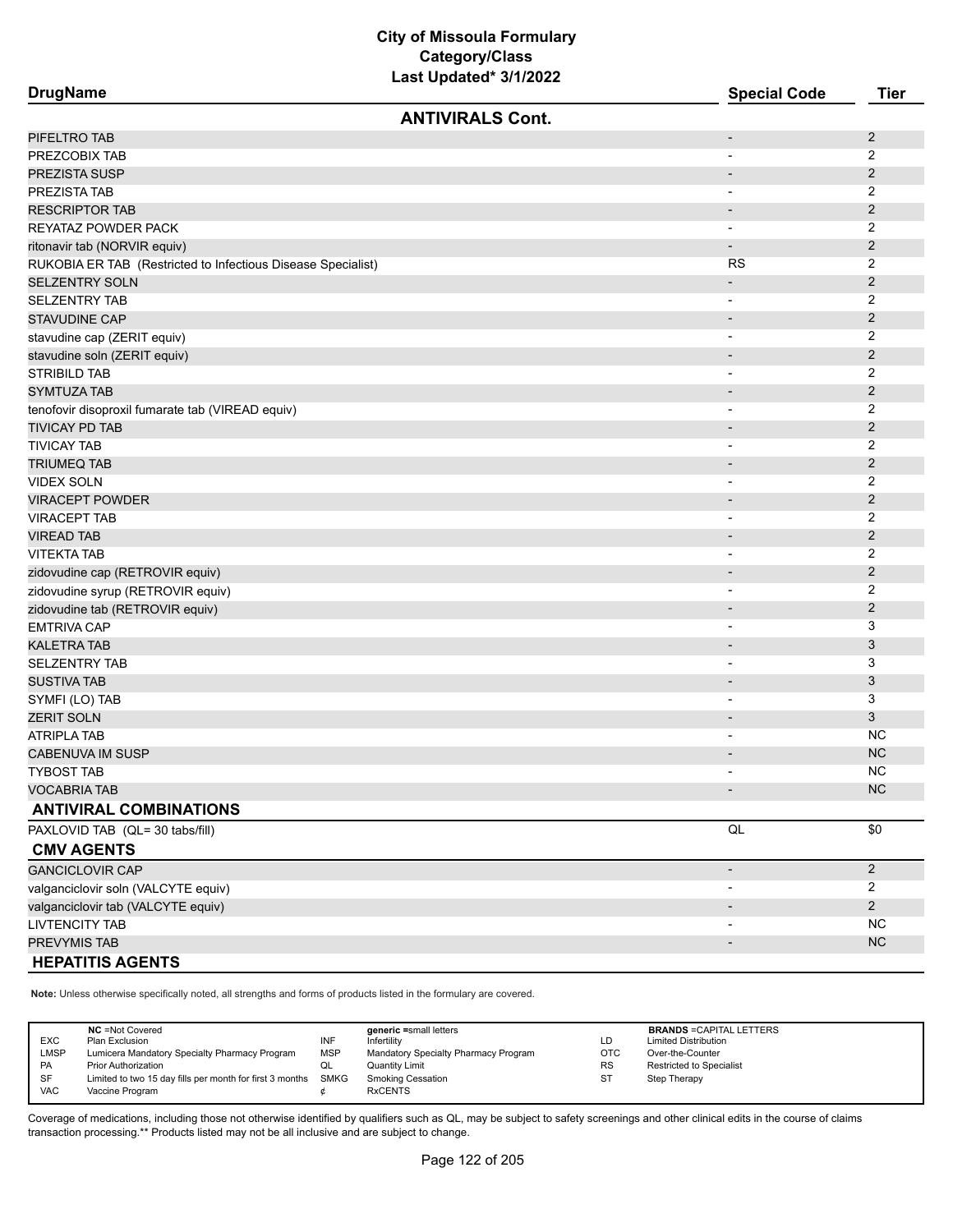| <b>DrugName</b>                                                     | <b>Special Code</b>          | <b>Tier</b>    |
|---------------------------------------------------------------------|------------------------------|----------------|
| <b>ANTIVIRALS Cont.</b>                                             |                              |                |
| ribavirin cap (REBETOL equiv)                                       | <b>LMSP</b>                  | 1              |
| ribavirin tab (COPEGUS equiv)                                       | <b>LMSP</b>                  | $\mathbf{1}$   |
| adefovir dipivoxil tab (HEPSERA equiv)                              |                              | 2              |
| entecavir tab (BARACLUDE equiv) (QL= 1 tab/day)                     | QL                           | $\overline{2}$ |
| EPIVIR HBV SOLN                                                     |                              | 2              |
| lamivudine tab 100mg (EPIVIR HBV equiv)                             |                              | $\overline{2}$ |
| LEDIPASVIR/SOFOSBUVIR TAB (QL= 1 tab/ day)                          | LMSP-PA-QL                   | 2              |
| MAVYRET PAK (QL= 5 packs/day)                                       | LMSP-PA-QL                   | $\overline{2}$ |
| MAVYRET TAB (QL= 3 tabs/day)                                        | LMSP-PA-QL                   | 2              |
| PEGASYS INJ                                                         | <b>LMSP</b>                  | $\overline{2}$ |
| PEG-INTRON INJ                                                      | <b>LMSP</b>                  | 2              |
| <b>REBETOL SOLN</b>                                                 | <b>LMSP</b>                  | $\overline{2}$ |
| SOFOSBUVIR/VELPATASVIR TAB (QL= 1 tab/ day)                         | LMSP-PA-QL                   | 2              |
| <b>VEMLIDY TAB</b>                                                  | $\overline{\phantom{m}}$     | $\overline{2}$ |
| VOSEVI TAB (QL= 1 tab/day)                                          | LMSP-PA-QL                   | 2              |
| BARACLUDE SOLN (Members age 9 or older require Prior Authorization) | PA                           | 3              |
| <b>DAKLINZA TAB</b>                                                 |                              | <b>NC</b>      |
| <b>EPCLUSA PAK</b>                                                  | $\overline{\phantom{a}}$     | <b>NC</b>      |
| <b>EPCLUSA TAB</b>                                                  | $\overline{\phantom{a}}$     | <b>NC</b>      |
| <b>HARVONI PELLET PAK</b>                                           | $\overline{\phantom{a}}$     | <b>NC</b>      |
| <b>HARVONI TAB</b>                                                  | $\qquad \qquad \blacksquare$ | <b>NC</b>      |
| <b>MODERIBA TAB</b>                                                 | $\overline{\phantom{a}}$     | <b>NC</b>      |
| <b>OLYSIO CAP</b>                                                   | $\overline{\phantom{0}}$     | <b>NC</b>      |
| RIBAPAK TAB                                                         | $\overline{\phantom{m}}$     | <b>NC</b>      |
| RIBAVIRIN TAB 400MG                                                 | $\overline{a}$               | <b>NC</b>      |
| SOVALDI PELLET PAK                                                  |                              | <b>NC</b>      |
| SOVALDI TAB                                                         | $\overline{\phantom{0}}$     | <b>NC</b>      |
| TECHNIVIE TAB                                                       |                              | <b>NC</b>      |
| VICTRELIS CAP                                                       | $\overline{\phantom{a}}$     | <b>NC</b>      |
| VIEKIRA XR TAB                                                      | $\overline{\phantom{m}}$     | <b>NC</b>      |
| ZEPATIER TAB                                                        |                              | <b>NC</b>      |
| <b>HERPES AGENTS</b>                                                |                              |                |
| acyclovir cap (ZOVIRAX equiv)                                       | $\overline{a}$               | $\mathbf{1}$   |
| acyclovir susp (ZOVIRAX equiv)                                      | $\qquad \qquad \blacksquare$ | 1              |
| acyclovir tab (ZOVIRAX equiv)                                       |                              | $\mathbf{1}$   |
| valacyclovir tab (VALTREX equiv)                                    |                              | 1              |
| famciclovir tab (FAMVIR equiv)                                      |                              | $\overline{2}$ |
| <b>SITAVIG TAB</b>                                                  |                              | <b>NC</b>      |
| <b>INFLUENZA AGENTS</b>                                             |                              |                |
| oseltamivir cap (TAMIFLU equiv) (QL= 10 caps/fill)                  | $\mathsf{QL}$                | $\mathbf{1}$   |
| oseltamivir cap 30mg (TAMIFLU equiv) (QL= 20 caps/fill)             | $\mathsf{QL}$                | 1              |
| oseltamivir susp (TAMIFLU equiv) (QL= 250ml/fill)                   | $\mathsf{QL}$                | 2              |
| RELENZA DISKHALER (QL= 1 inhaler/fill)                              | QL                           | 2              |
| RIMANTADINE TAB                                                     |                              | 3              |
| XOFLUZA TAB (QL= 2 tabs/fill)                                       | QL                           | 3              |
| XOFLUZA TAB THERAPY PACK 40MG (QL= 1 tab/fill)                      | QL                           | 3              |

**Note:** Unless otherwise specifically noted, all strengths and forms of products listed in the formulary are covered.

| <b>EXC</b><br><b>LMSP</b> | <b>NC</b> = Not Covered<br>Plan Exclusion<br>Lumicera Mandatory Specialty Pharmacy Program | INF<br><b>MSP</b> | generic =small letters<br>Infertility<br>Mandatory Specialty Pharmacy Program | LD<br><b>OTC</b> | <b>BRANDS = CAPITAL LETTERS</b><br><b>Limited Distribution</b><br>Over-the-Counter |
|---------------------------|--------------------------------------------------------------------------------------------|-------------------|-------------------------------------------------------------------------------|------------------|------------------------------------------------------------------------------------|
| PA                        | <b>Prior Authorization</b>                                                                 | QL                | <b>Quantity Limit</b>                                                         | <b>RS</b>        | <b>Restricted to Specialist</b>                                                    |
| SF                        | Limited to two 15 day fills per month for first 3 months SMKG                              |                   | Smoking Cessation                                                             | ST               | Step Therapy                                                                       |
| <b>VAC</b>                | Vaccine Program                                                                            |                   | <b>RxCENTS</b>                                                                |                  |                                                                                    |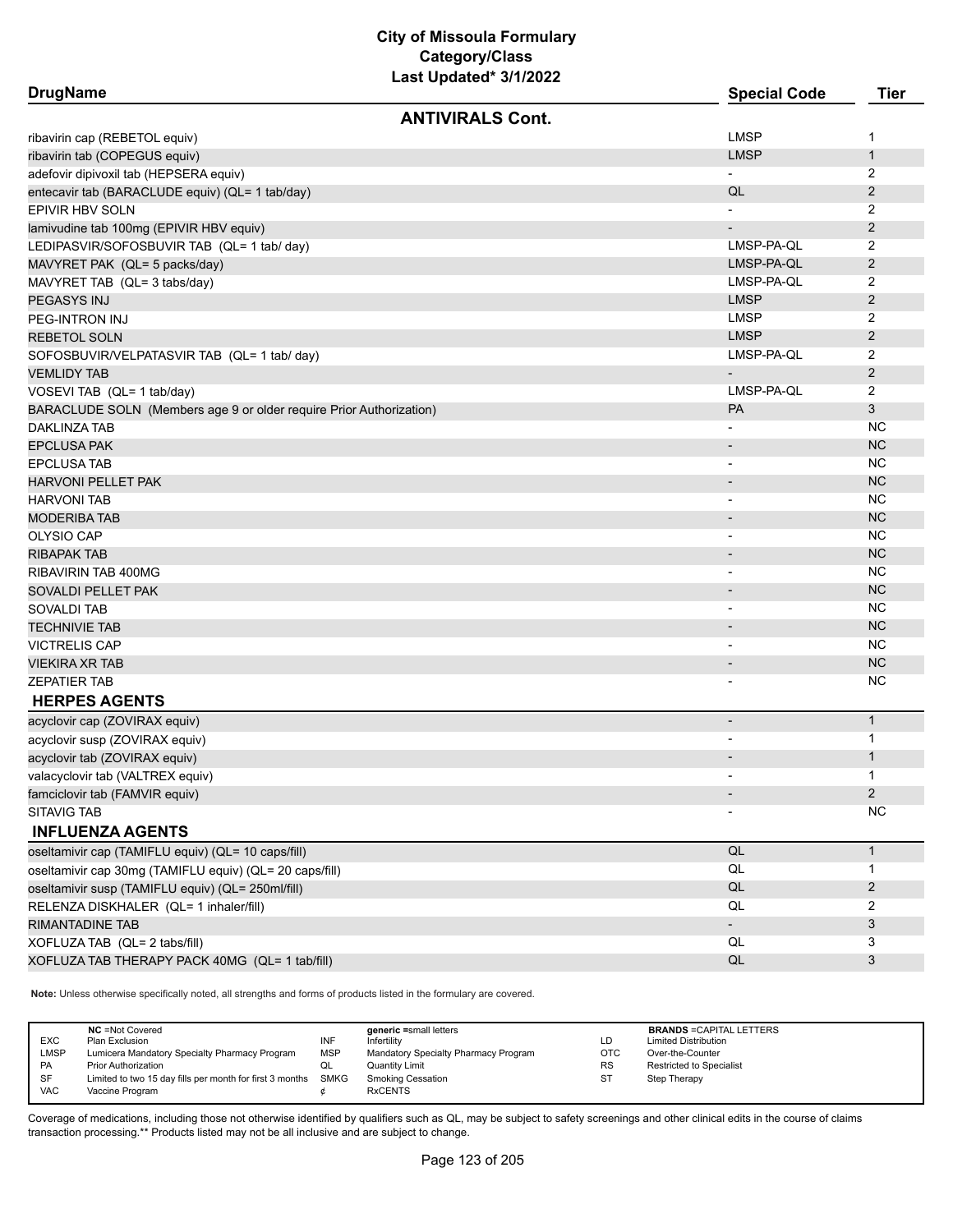| Last Updated* 3/1/2022<br><b>DrugName</b>                                     | <b>Special Code</b>          | <b>Tier</b>                 |
|-------------------------------------------------------------------------------|------------------------------|-----------------------------|
|                                                                               |                              |                             |
| <b>ANTIVIRALS Cont.</b>                                                       |                              |                             |
| XOFLUZA TAB THERAPY PACK 80MG (QL= 1 tab/fill)                                | QL                           | 3                           |
| <b>MISC. ANTIVIRALS</b>                                                       |                              |                             |
| MOLNUPIRAVIR CAP (QL= 40 caps/fill)                                           | QL                           | \$0                         |
| <b>RESPIRATORY SYNCYTIAL VIRUS (RSV) AGENTS</b>                               |                              |                             |
| ribavirin inh soln (VIRAZOLE equiv)                                           |                              | <b>NC</b>                   |
| <b>ASSORTED CLASSES</b>                                                       |                              |                             |
| <b>CHELATING AGENTS</b>                                                       |                              |                             |
| <b>D-PENAMINE TAB</b>                                                         | $\qquad \qquad \blacksquare$ | $\overline{2}$              |
| <b>IMMUNOMODULATORS</b>                                                       |                              |                             |
| REVLIMID CAP (QL= 1 cap/day; Restricted to Oncology or Hematology Specialist) | MSP-QL-RS                    | 2                           |
| <b>THALOMID CAP</b>                                                           | MSP-PA                       | $\overline{2}$              |
| <b>IMMUNOSUPPRESSIVE AGENTS</b>                                               |                              |                             |
| azathioprine tab (IMURAN equiv)                                               |                              | $\mathbf{1}$                |
| mycophenolate mofetil cap (CELLCEPT equiv)                                    | $\overline{\phantom{m}}$     | $\mathbf{1}$                |
| mycophenolate mofetil tab (CELLCEPT equiv)                                    |                              | 1                           |
| tacrolimus cap (PROGRAF equiv)                                                |                              | $\mathbf{1}$                |
| cyclosporine cap (SANDIMMUNE equiv)                                           |                              | 2                           |
| cyclosporine modified cap (NEORAL equiv)                                      |                              | $\overline{2}$              |
| cyclosporine modified soln (NEORAL equiv)                                     | $\overline{\phantom{0}}$     | 2                           |
| mycophenolate DR tab (MYFORTIC equiv)                                         |                              | $\overline{2}$              |
| mycophenolate mofetil susp (CELLCEPT SUSP equiv)                              | $\qquad \qquad \blacksquare$ | $\overline{2}$              |
| SANDIMMUNE SOLN 100MG/ML                                                      |                              | $\overline{2}$              |
| sirolimus tab (RAPAMUNE equiv)                                                |                              | $\overline{2}$<br><b>NC</b> |
| <b>ENVARSUS XR TAB</b>                                                        |                              |                             |
| <b>POTASSIUM REMOVING RESINS</b>                                              |                              |                             |
| sodium polystyrene susp (SPS equiv)                                           | L,                           | $\mathbf{1}$                |
| sodium polystyrene powder (KAYEXALATE equiv)                                  | PA                           | $\overline{2}$              |
| <b>VELTASSA POWDER</b>                                                        |                              | 2                           |
| <b>BETA BLOCKERS</b>                                                          |                              |                             |
| <b>ALPHA-BETA BLOCKERS</b>                                                    |                              |                             |
| carvedilol tab (COREG equiv)                                                  |                              | $\mathbf{1}$                |
| labetalol tab (NORMODYNE equiv)                                               |                              | 1                           |
| carvedilol phosphate ER cap (COREG CR equiv)                                  |                              | <b>NC</b>                   |
| COREG CR CAP                                                                  |                              | <b>NC</b>                   |
| <b>BETA BLOCKERS CARDIO-SELECTIVE</b>                                         |                              |                             |
| acebutolol cap (SECTRAL equiv)                                                | $\overline{\phantom{m}}$     | $\mathbf{1}$                |
| atenolol tab (TENORMIN equiv)                                                 | $\qquad \qquad \blacksquare$ | $\mathbf{1}$                |
| betaxolol tab (KERLONE equiv)                                                 |                              | $\mathbf{1}$                |
| bisoprolol tab (ZEBETA equiv)                                                 |                              | 1                           |
| metoprolol ER tab (TOPROL XL equiv)                                           |                              | 1                           |
| metoprolol tab (LOPRESSOR equiv)                                              |                              | $\mathbf 1$                 |
| nebivolol hcl tab (BYSTOLIC equiv)                                            | ¢                            | $\overline{2}$<br>3         |
| FIRST ATENOLOL SOLN<br>FIRST METOPROLOL ORAL SOLN                             |                              | 3                           |
| KAPSPARGO CAP                                                                 |                              | ΝC                          |
|                                                                               |                              |                             |

**Note:** Unless otherwise specifically noted, all strengths and forms of products listed in the formulary are covered.

| <b>NC</b> = Not Covered<br>generic =small letters<br><b>EXC</b><br>INF<br>Plan Exclusion<br>Infertility<br>LMSP<br>Lumicera Mandatory Specialty Pharmacy Program<br>Mandatory Specialty Pharmacy Program<br><b>MSP</b><br>PA<br>Prior Authorization<br><b>Quantity Limit</b><br>QL<br><b>SF</b><br>Limited to two 15 day fills per month for first 3 months SMKG<br><b>Smoking Cessation</b><br><b>VAC</b><br><b>RxCENTS</b><br>Vaccine Program | LD<br>отс<br><b>RS</b><br>ST | <b>BRANDS = CAPITAL LETTERS</b><br><b>Limited Distribution</b><br>Over-the-Counter<br><b>Restricted to Specialist</b><br>Step Therapy |
|-------------------------------------------------------------------------------------------------------------------------------------------------------------------------------------------------------------------------------------------------------------------------------------------------------------------------------------------------------------------------------------------------------------------------------------------------|------------------------------|---------------------------------------------------------------------------------------------------------------------------------------|
|-------------------------------------------------------------------------------------------------------------------------------------------------------------------------------------------------------------------------------------------------------------------------------------------------------------------------------------------------------------------------------------------------------------------------------------------------|------------------------------|---------------------------------------------------------------------------------------------------------------------------------------|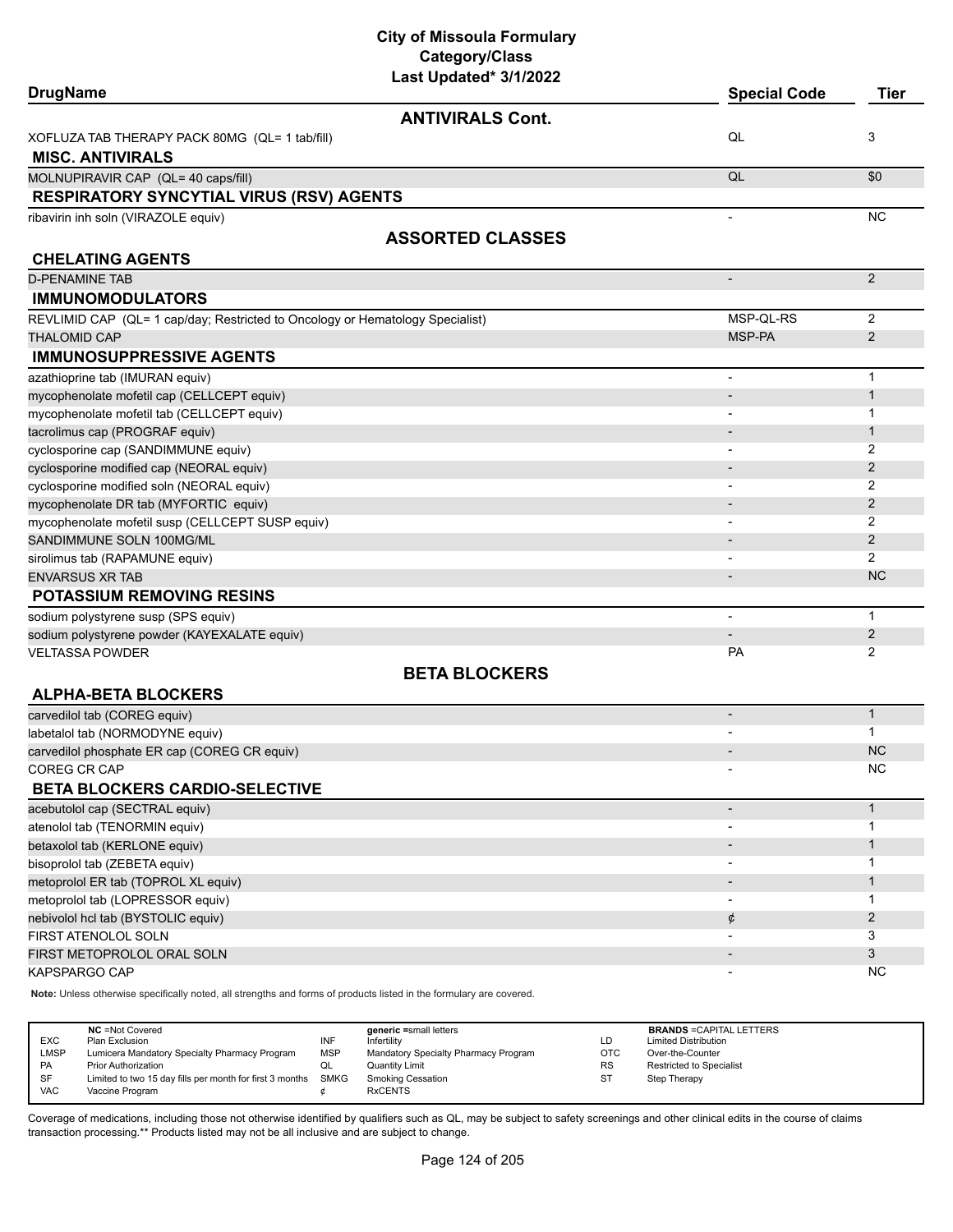| <b>Special Code</b> | Tier |
|---------------------|------|
|                     |      |

| <b>DrugName</b>                                                                | <b>Special Code</b>      | Tier      |  |
|--------------------------------------------------------------------------------|--------------------------|-----------|--|
| <b>BETA BLOCKERS Cont.</b>                                                     |                          |           |  |
| <b>BETA BLOCKERS NON-SELECTIVE</b>                                             |                          |           |  |
| pindolol tab (VISKEN equiv)                                                    |                          |           |  |
| propranolol ER cap (INDERAL LA equiv)                                          |                          |           |  |
| propranolol oral soln 20mg/5ml (PROPRANOLOL equiv)                             |                          |           |  |
| PROPRANOLOL SOLN                                                               | $\overline{\phantom{0}}$ |           |  |
| propranolol tab (INDERAL equiv)                                                |                          |           |  |
| sotalol AF tab (BETAPACE AF equiv)                                             |                          |           |  |
| sotalol tab (BETAPACE equiv)                                                   |                          |           |  |
| TIMOLOL MALEATE TAB                                                            | $\overline{\phantom{0}}$ |           |  |
| timolol maleate tab (BLOCADREN equiv)                                          |                          |           |  |
| nadolol tab (CORGARD equiv)                                                    |                          |           |  |
| <b>LEVATOL TAB</b>                                                             |                          | 3         |  |
| SOTYLIZE SOLN 5MG/ML (Prior Authorization required for members age 9 or older) | PA                       | 3         |  |
| <b>HEMANGEOL SOLN</b>                                                          |                          | <b>NC</b> |  |

#### INDERAL XL CAP, INNOPRAN XL CAP - NC SOTYLIZE SOLN - NC

#### **BIOLOGICALS MISC**

| <b>ALLERGENIC EXTRACTS</b> |                |           |
|----------------------------|----------------|-----------|
| <b>GRASTEK SL TAB</b>      | $\blacksquare$ | <b>NC</b> |
| <b>ORALAIR SL TAB</b>      |                | NC.       |
| RAGWITEK SL TAB            |                | NC.       |
|                            |                |           |

# **CALCIUM CHANNEL BLOCKERS**

# **CALCIUM CHANNEL BLOCKER COMBINATIONS**

| <b>CONSENSI TAB</b>                                                     |           | <b>NC</b> |
|-------------------------------------------------------------------------|-----------|-----------|
| <b>CALCIUM CHANNEL BLOCKERS</b>                                         |           |           |
| amlodipine tab (NORVASC equiv)                                          |           |           |
| diltiazem ER cap (CARDIZEM CD equiv)                                    |           |           |
| diltiazem ER cap (CARDIZEM SR equiv)                                    |           |           |
| diltiazem ER cap (DILACOR XR equiv)                                     |           |           |
| diltiazem ER cap (TIAZAC equiv)                                         |           |           |
| diltiazem tab (CARDIZEM equiv)                                          |           |           |
| felodipine ER tab (PLENDIL equiv)                                       |           |           |
| isradipine cap (DYNACIRC equiv)                                         |           |           |
| nifedipine cap (PROCARDIA equiv)                                        |           |           |
| nifedipine ER tab (ADALAT CC equiv)                                     |           |           |
| verapamil SR cap (VERELAN equiv)                                        |           |           |
| VERAPAMIL SR CAP 360mg                                                  |           |           |
| verapamil SR tab (CALAN SR, ISOPTIN SR equiv)                           |           |           |
| verapamil tab (CALAN equiv)                                             |           |           |
| diltiazem ER tab (CARDIZEM LA equiv)                                    |           | 2         |
| <b>CARDENE SR CAP</b>                                                   |           | 3         |
| <b>COVERA-HS TAB</b>                                                    |           | 3         |
| <b>DYNACIRC CR TAB</b>                                                  |           | 3         |
| KATERZIA SUSP (Prior Authorization required for members age 9 or older) | <b>PA</b> | 3         |
| nicardipine cap (CARDENE equiv)                                         |           | 3         |
| nimodipine cap (NIMOTOP equiv)                                          |           | 3         |

**Note:** Unless otherwise specifically noted, all strengths and forms of products listed in the formulary are covered.

|            | <b>NC</b> = Not Covered                                  |            | generic =small letters               |           | <b>BRANDS = CAPITAL LETTERS</b> |
|------------|----------------------------------------------------------|------------|--------------------------------------|-----------|---------------------------------|
| <b>EXC</b> | Plan Exclusion                                           | INF        | Infertility                          | LD        | <b>Limited Distribution</b>     |
| LMSP       | Lumicera Mandatory Specialty Pharmacy Program            | <b>MSP</b> | Mandatory Specialty Pharmacy Program | OTC       | Over-the-Counter                |
| PA         | <b>Prior Authorization</b>                               | QL         | <b>Quantity Limit</b>                | <b>RS</b> | Restricted to Specialist        |
| <b>SF</b>  | Limited to two 15 day fills per month for first 3 months | SMKG       | <b>Smoking Cessation</b>             | <b>ST</b> | Step Therapy                    |
| <b>VAC</b> | Vaccine Program                                          |            | <b>RxCENTS</b>                       |           |                                 |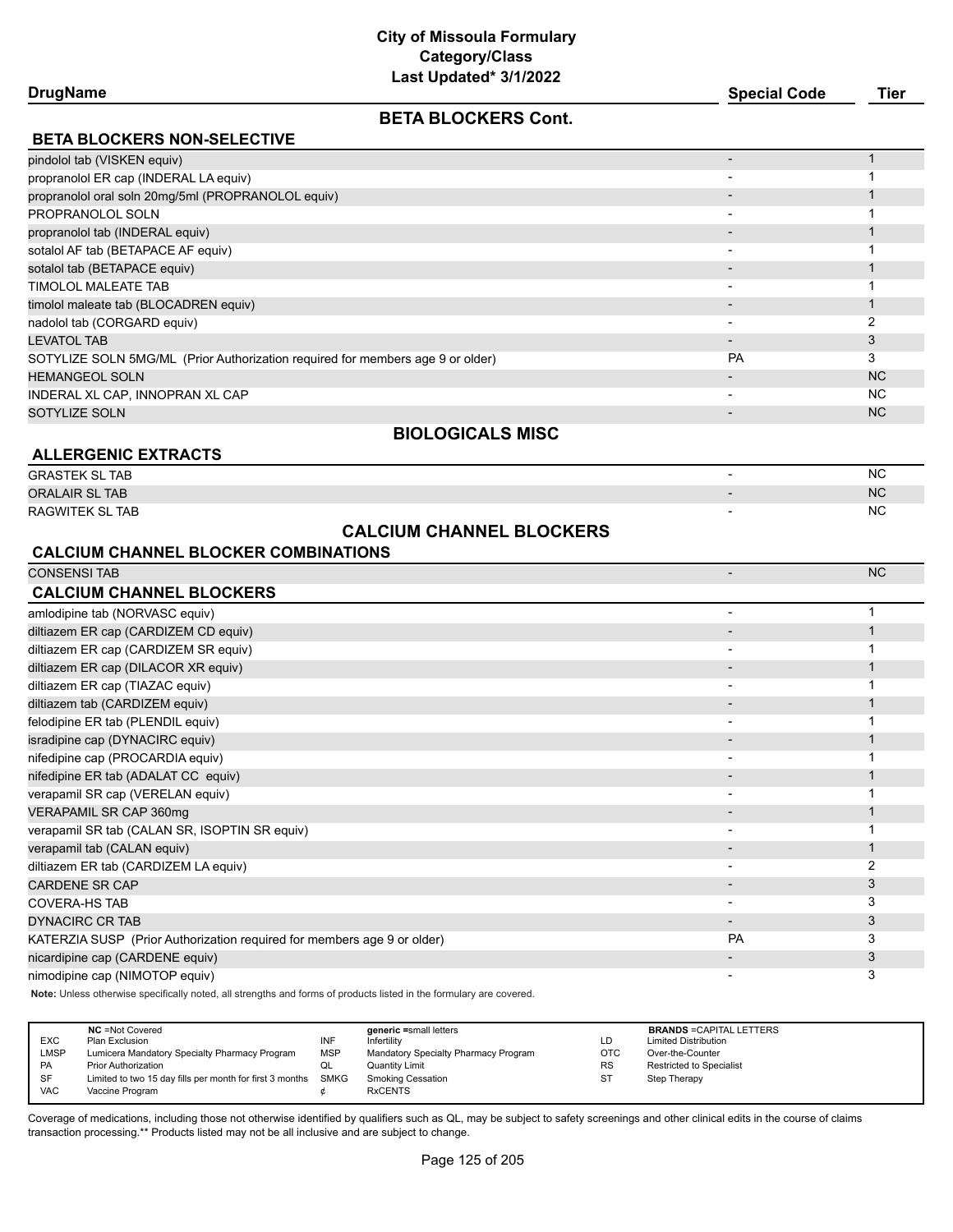| Last Updated* 3/1/2022                                                                                     |                          |                |
|------------------------------------------------------------------------------------------------------------|--------------------------|----------------|
| <b>DrugName</b>                                                                                            | <b>Special Code</b>      | Tier           |
| <b>CALCIUM CHANNEL BLOCKERS Cont.</b>                                                                      |                          |                |
| nisoldipine ER tab (SULAR equiv)                                                                           |                          | 3              |
| NISOLDIPINE ER TAB 20MG, 30MG, 40MG                                                                        |                          | 3              |
| VERELAN PM ER CAP 100MG, 300MG                                                                             |                          | 3              |
| VERELAN SR CAP 360mg                                                                                       |                          | 3              |
| <b>CONJUPRI TAB</b>                                                                                        |                          | <b>NC</b>      |
| NYMALIZE SOLN                                                                                              |                          | <b>NC</b>      |
| <b>VERAPAMIL CAP 100MG</b>                                                                                 |                          | <b>NC</b>      |
| <b>VERAPAMIL ER CAP 200MG</b>                                                                              |                          | NC             |
| <b>VERAPAMIL ER CAP 300MG</b>                                                                              |                          | <b>NC</b>      |
| <b>CARDIOTONICS</b>                                                                                        |                          |                |
| <b>CARDIAC GLYCOSIDES</b>                                                                                  |                          |                |
| <b>DIGOXIN SOLN</b>                                                                                        | $\overline{\phantom{a}}$ | $\mathbf{1}$   |
| digoxin soln (LANOXIN equiv)                                                                               |                          | $\mathbf{1}$   |
| digoxin tab (LANOXIN equiv)                                                                                |                          | 1              |
| digoxin tab 62.5mcg (LANOXIN equiv)                                                                        |                          | <b>NC</b>      |
| <b>LANOXIN INJ</b>                                                                                         |                          | NC             |
| LANOXIN TAB 62.5MCG                                                                                        |                          | <b>NC</b>      |
| <b>CARDIOVASCULAR AGENTS - MISC.</b>                                                                       |                          |                |
| <b>CARDIOVASCULAR AGENTS MISC. - COMBINATIONS</b>                                                          |                          |                |
| amlodipine/atorvastatin tab (CADUET equiv)                                                                 | $\blacksquare$           | 2              |
| ENTRESTO TAB (QL= 2 tabs/day)                                                                              | QL                       | 2              |
| PERIPHERAL VASODILATORS                                                                                    |                          |                |
| isoxsuprine tab                                                                                            |                          | 3              |
| <b>PROSTAGLANDIN VASODILATORS</b>                                                                          |                          |                |
| TYVASO INH SOLN (QL= 1 ampule/day; Only available through Accredo 800-803-2523)                            | LD-PA-QL                 | $\overline{2}$ |
| VENTAVIS INH SOLN (QL= 9 ampules/day; Only available through Accredo 800-803-2523)                         | LD-PA-QL                 | $\overline{2}$ |
| <b>ORENITRAM TAB</b>                                                                                       |                          | <b>NC</b>      |
| REMODULIN INJ 10MG/ML                                                                                      |                          | ΝC             |
| REMODULIN INJ 1MG/ML                                                                                       |                          | <b>NC</b>      |
| REMODULIN INJ 2.5MG/ML                                                                                     |                          | <b>NC</b>      |
| <b>REMODULIN INJ 5MG/ML</b>                                                                                | $\overline{\phantom{a}}$ | <b>NC</b>      |
| treprostinil inj 10mg/ml (REMODULIN equiv)                                                                 |                          | <b>NC</b>      |
| treprostinil inj 1mg/ml (REMODULIN equiv)                                                                  |                          | <b>NC</b>      |
| treprostinil inj 2.5mg/ml (REMODULIN equiv)                                                                |                          | <b>NC</b>      |
| treprostinil inj 5mg/ml (REMODULIN equiv)                                                                  |                          | $NC$           |
| PULMONARY HYPERTENSION - ENDOTHELIN RECEPTOR ANTAGONISTS                                                   |                          |                |
| ambrisentan tab (LETAIRIS equiv) (QL= 1 tab/day; Only available through Lumicera 855-847-3553 or Walgreens | LD-PA-QL                 | $\overline{2}$ |
| 888-347-3416)                                                                                              |                          |                |
| bosentan tab (TRACLEER equiv) (QL= 2 tabs/day; Only available through Lumicera 855-847-3553)               | LD-PA-QL                 | $\overline{2}$ |
| OPSUMIT TAB (QL= 1 tab/day; Only available through CVS Specialty 800-237-2767)                             | LD-PA-QL                 | $\overline{2}$ |
| TRACLEER TAB 32MG (QL=4 tabs/day; Only available through Walgreens 888-347-3416)                           | LD-PA-QL                 | $\overline{2}$ |
| PULMONARY HYPERTENSION - PHOSPHODIESTERASE INHIBITORS                                                      |                          |                |
| sildenafil tab 20mg (REVATIO equiv)                                                                        | <b>PA</b>                | $\mathbf{1}$   |
| tadalafil tab (PAH) (ADCIRCA equiv)                                                                        | LMSP-PA                  | $\mathbf{1}$   |
| <b>ADCIRCA TAB</b>                                                                                         | $\blacksquare$           | NC.            |

**Note:** Unless otherwise specifically noted, all strengths and forms of products listed in the formulary are covered.

| <b>EXC</b><br><b>LMSP</b><br>PA<br>SF | <b>NC</b> = Not Covered<br>Plan Exclusion<br>Lumicera Mandatory Specialty Pharmacy Program<br><b>Prior Authorization</b><br>Limited to two 15 day fills per month for first 3 months | INF<br><b>MSP</b><br>QL<br><b>SMKG</b> | generic =small letters<br>Infertility<br>Mandatory Specialty Pharmacy Program<br>Quantity Limit<br><b>Smoking Cessation</b> | LD<br><b>OTC</b><br><b>RS</b><br><b>ST</b> | <b>BRANDS = CAPITAL LETTERS</b><br><b>Limited Distribution</b><br>Over-the-Counter<br><b>Restricted to Specialist</b><br>Step Therapy |
|---------------------------------------|--------------------------------------------------------------------------------------------------------------------------------------------------------------------------------------|----------------------------------------|-----------------------------------------------------------------------------------------------------------------------------|--------------------------------------------|---------------------------------------------------------------------------------------------------------------------------------------|
| <b>VAC</b>                            | Vaccine Program                                                                                                                                                                      |                                        | <b>RxCENTS</b>                                                                                                              |                                            |                                                                                                                                       |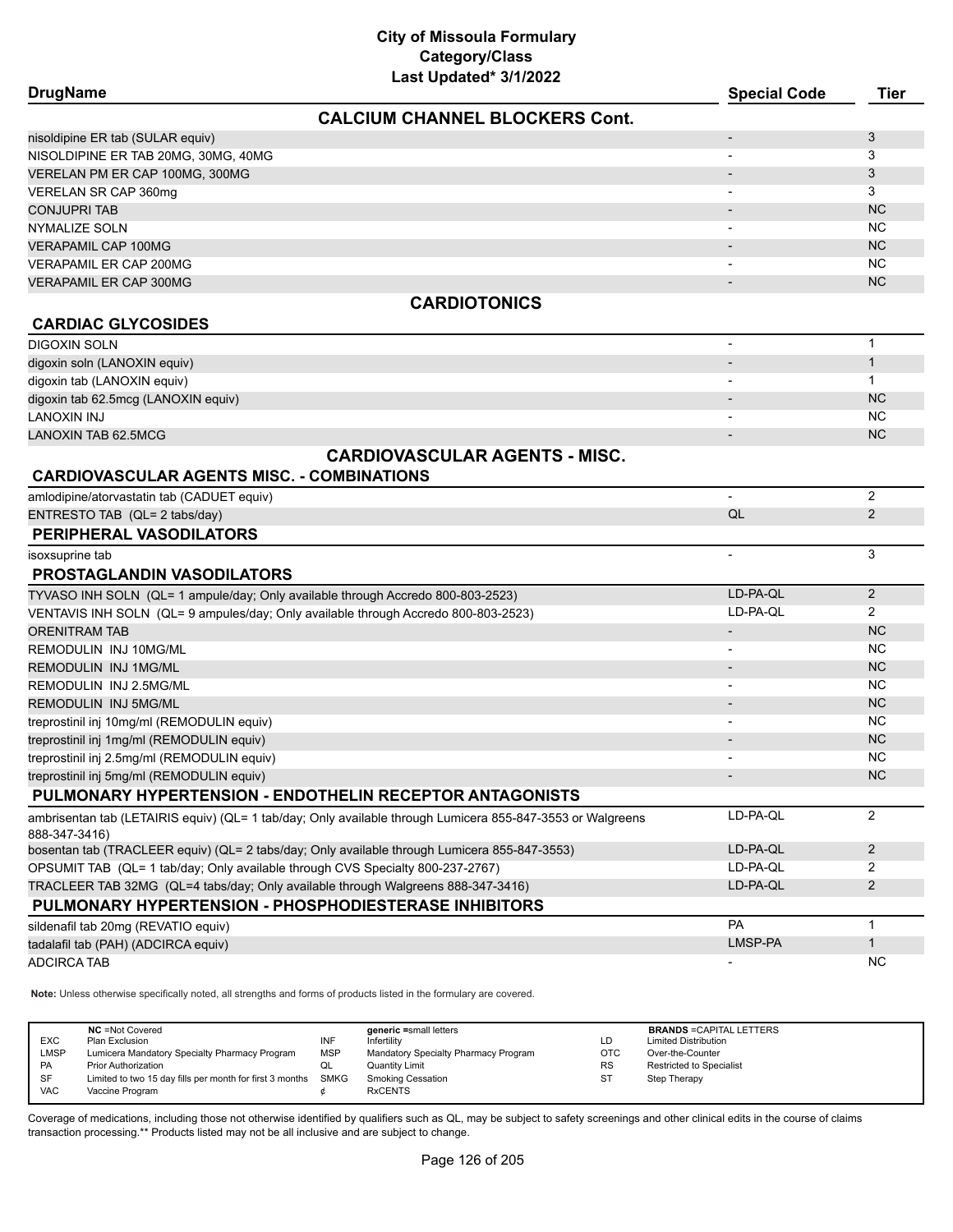| <b>DrugName</b>                                                  | Lasi Upudibu <i>SHIZUZZ</i>                                               | <b>Special Code</b>      | <b>Tier</b>    |
|------------------------------------------------------------------|---------------------------------------------------------------------------|--------------------------|----------------|
|                                                                  | <b>CARDIOVASCULAR AGENTS - MISC. Cont.</b>                                |                          |                |
| <b>REVATIO SUSP</b>                                              |                                                                           | $\overline{\phantom{a}}$ | <b>NC</b>      |
| sildenafil susp (REVATIO equiv)                                  |                                                                           |                          | NC.            |
|                                                                  | PULMONARY HYPERTENSION - PROSTACYCLIN RECEPTOR AGONIST                    |                          |                |
|                                                                  | UPTRAVI TAB (QL= 2 tabs/day; Only available through Accredo 800-803-2523) | LD-PA-QL                 | 2              |
| <b>UPTRAVI INJ</b>                                               |                                                                           |                          | NC             |
|                                                                  | PULMONARY HYPERTENSION - SOL GUANYLATE CYCLASE STIMULATOR                 |                          |                |
|                                                                  | ADEMPAS TAB (QL= 3 tabs/day; Only available through Accredo 800-803-2523) | LD-PA-QL                 | 2              |
| <b>SINUS NODE INHIBITORS</b>                                     |                                                                           |                          |                |
| <b>CORLANOR SOLN</b>                                             |                                                                           | <b>PA</b>                | 3              |
| <b>CORLANOR TAB</b>                                              |                                                                           | <b>PA</b>                | 3              |
| <b>TRANSTHYRETIN STABILIZERS</b>                                 |                                                                           |                          |                |
| VYNDAMAX CAP (QL= 1 cap/day)                                     |                                                                           | MSP-PA-QL                | 2              |
| VYNDAQEL CAP (QL= 4 caps/day)                                    |                                                                           | MSP-PA-QL                | 2              |
|                                                                  | VASOACTIVE SOLUBLE GUANYLATE CYCLASE STIMULATOR (SGC)                     |                          |                |
| VERQUVO TAB (QL= 1 tab/day; Restricted to Cardiology Specialist) |                                                                           | QL-RS                    | 2              |
|                                                                  | <b>CEPHALOSPORINS</b>                                                     |                          |                |
|                                                                  |                                                                           |                          |                |
| <b>CEPHALOSPORINS - 1ST GENERATION</b>                           |                                                                           |                          |                |
| cefadroxil cap (DURICEF equiv)                                   |                                                                           | $\overline{\phantom{a}}$ | $\mathbf{1}$   |
| cefadroxil susp (DURICEF equiv)                                  |                                                                           |                          | 1              |
| <b>CEFADROXIL TAB</b>                                            |                                                                           |                          | $\mathbf{1}$   |
| cefadroxil tab (DURICEF equiv)                                   |                                                                           |                          | $\mathbf{1}$   |
| cephalexin cap (KEFLEX equiv)                                    |                                                                           |                          | $\mathbf{1}$   |
| cephalexin susp (KEFLEX equiv)<br><b>CEPHALEXIN CAP</b>          |                                                                           |                          | 1<br><b>NC</b> |
|                                                                  |                                                                           |                          | NC.            |
| cephalexin cap 750mg (KEFLEX equiv)<br><b>CEPHALEXIN TAB</b>     |                                                                           | $\overline{\phantom{a}}$ | <b>NC</b>      |
| KEFLEX CAP 750MG                                                 |                                                                           |                          | NC             |
| <b>CEPHALOSPORINS - 2ND GENERATION</b>                           |                                                                           |                          |                |
|                                                                  |                                                                           |                          | $\mathbf{1}$   |
| cefprozil susp (CEFZIL equiv)                                    |                                                                           |                          | 1              |
| cefprozil tab (CEFZIL equiv)<br>cefuroxime susp (CEFTIN equiv)   |                                                                           | $\overline{\phantom{a}}$ | $\mathbf{1}$   |
| cefuroxime tab (CEFTIN equiv)                                    |                                                                           |                          | 1              |
| <b>CEFACLOR CAP</b>                                              |                                                                           |                          | 3              |
| cefaclor cap (CECLOR equiv)                                      |                                                                           |                          | 3              |
| CEFACLOR ER TAB                                                  |                                                                           |                          | 3              |
| <b>CEFACLOR SUSP</b>                                             |                                                                           |                          | 3              |
| cefaclor susp (CEFACLOR equiv)                                   |                                                                           |                          | 3              |
| <b>CEPHALOSPORINS - 3RD GENERATION</b>                           |                                                                           |                          |                |
| cefdinir cap (OMNICEF equiv)                                     |                                                                           | $\overline{\phantom{a}}$ | $\mathbf{1}$   |
| cefdinir susp (OMNICEF equiv)                                    |                                                                           |                          | $\mathbf{1}$   |
| CEDAX CAP                                                        |                                                                           |                          | 3              |
| <b>CEDAX SUSP</b>                                                |                                                                           |                          | 3              |
| <b>CEFDITOREN TAB</b>                                            |                                                                           |                          | 3              |
| cefixime cap (SUPRAX equiv)                                      |                                                                           |                          | 3              |
| cefixime susp (SUPRAX equiv)                                     |                                                                           |                          | 3              |
|                                                                  |                                                                           |                          |                |

**Note:** Unless otherwise specifically noted, all strengths and forms of products listed in the formulary are covered.

| <b>NC</b> = Not Covered<br>generic =small letters<br><b>EXC</b><br>INF<br>Plan Exclusion<br>Infertility<br>LMSP<br><b>MSP</b><br>Lumicera Mandatory Specialty Pharmacy Program<br>Mandatory Specialty Pharmacy Program<br><b>PA</b><br><b>Prior Authorization</b><br>Quantity Limit<br>QL<br><b>SF</b><br>Limited to two 15 day fills per month for first 3 months<br>SMKG<br><b>Smoking Cessation</b><br><b>VAC</b><br><b>RxCENTS</b><br>Vaccine Program | LD<br><b>OTC</b><br><b>RS</b><br><b>ST</b> | <b>BRANDS = CAPITAL LETTERS</b><br><b>Limited Distribution</b><br>Over-the-Counter<br>Restricted to Specialist<br>Step Therapy |
|-----------------------------------------------------------------------------------------------------------------------------------------------------------------------------------------------------------------------------------------------------------------------------------------------------------------------------------------------------------------------------------------------------------------------------------------------------------|--------------------------------------------|--------------------------------------------------------------------------------------------------------------------------------|
|-----------------------------------------------------------------------------------------------------------------------------------------------------------------------------------------------------------------------------------------------------------------------------------------------------------------------------------------------------------------------------------------------------------------------------------------------------------|--------------------------------------------|--------------------------------------------------------------------------------------------------------------------------------|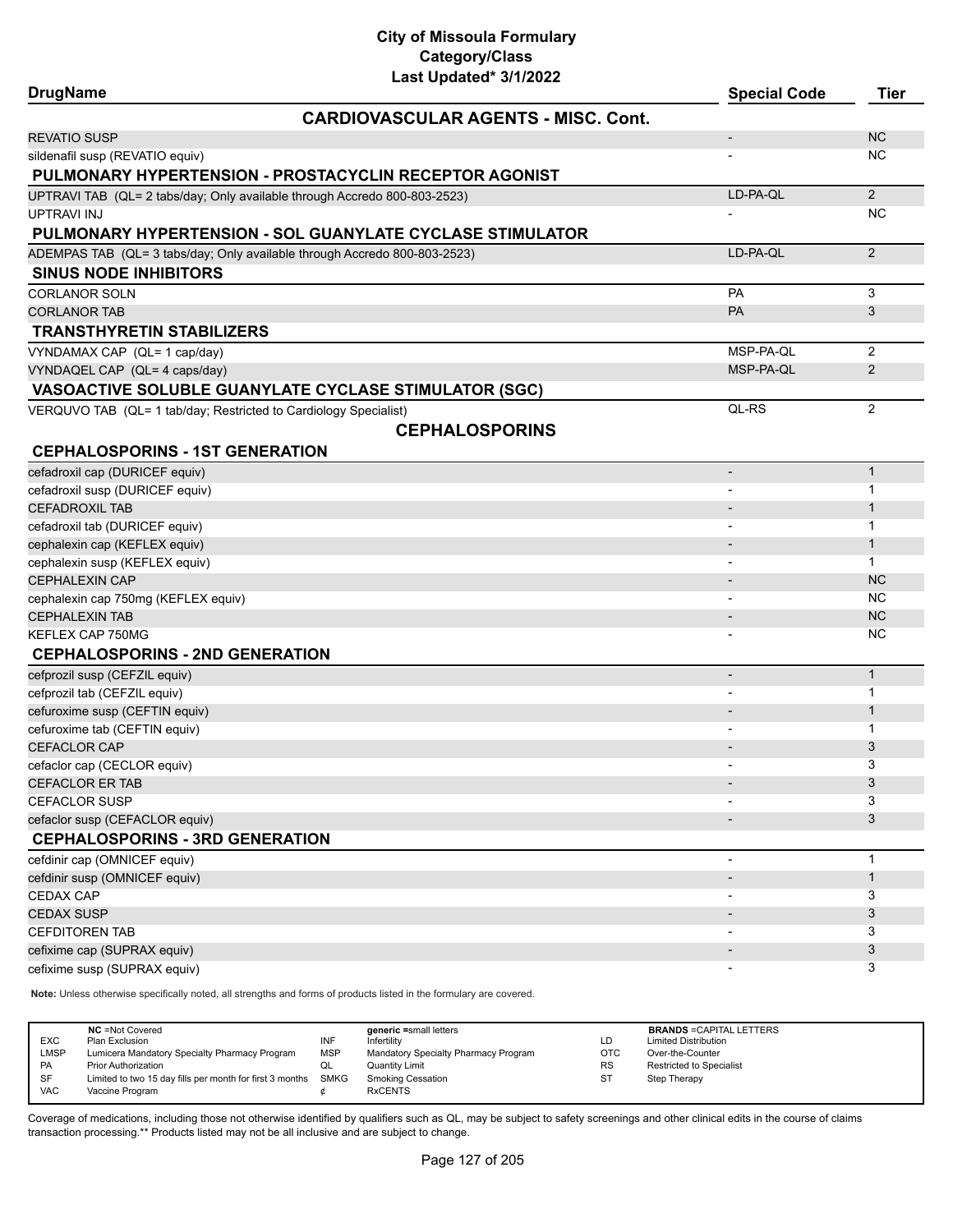| <b>DrugName</b>                                                 | Last Upuateu vrijkukk       | <b>Special Code</b>          | <b>Tier</b> |
|-----------------------------------------------------------------|-----------------------------|------------------------------|-------------|
|                                                                 | <b>CEPHALOSPORINS Cont.</b> |                              |             |
| cefpodoxime proxetil susp (VANTIN equiv)                        |                             | -                            | 3           |
| cefpodoxime proxetil tab (VANTIN equiv)                         |                             |                              | 3           |
| SPECTRACEF TAB                                                  |                             |                              | 3           |
| SUPRAX CAP                                                      |                             |                              | 3           |
| <b>SUPRAX CHEW TAB</b>                                          |                             |                              | 3           |
| SUPRAX SUSP 500MG/5ML                                           |                             |                              | 3           |
| <b>SUPRAX TAB</b>                                               |                             |                              | 3           |
|                                                                 | <b>CONTRACEPTIVES</b>       |                              |             |
| <b>COMBINATION CONTRACEPTIVES - ORAL</b>                        |                             |                              |             |
| amethyst tab (LYBREL equiv)                                     |                             | $\overline{\phantom{a}}$     | \$0         |
| ashlyna tab, daysee tab (SEASONALE, SEASONIQUE equiv)           |                             |                              | \$0         |
| cryselle tab                                                    |                             | $\overline{\phantom{a}}$     | \$0         |
| enpresse tab (TRI-LEVELEN equiv)                                |                             |                              | \$0         |
| gianvi tab, ocella tab (YASMIN, YAZ equiv)                      |                             | $\qquad \qquad \blacksquare$ | \$0         |
| isibloom tab, enskyce tab, apri tab (DESOGEN equiv)             |                             |                              | \$0         |
| junel FE tab (LOESTRIN FE equiv)                                |                             | $\overline{\phantom{a}}$     | \$0         |
| junel tab (LOESTRIN equiv)                                      |                             |                              | \$0         |
| kelnor tab (DEMULEN equiv)                                      |                             |                              | \$0         |
| layolis FE tab, wymzya FE tab (FEMCON FE equiv)                 |                             |                              | \$0         |
| <b>NECON TAB</b>                                                |                             | $\overline{\phantom{a}}$     | \$0         |
| nortrel 7/7/7 tab, pirmella 7/7/7 tab (TRI-NORINYL equiv)       |                             |                              | \$0         |
| nortrel tab (OVCON 35 equiv)                                    |                             | $\qquad \qquad \blacksquare$ | \$0         |
| sprintec 28 tab (ORTHO-CYCLEN equiv)                            |                             | $\overline{\phantom{a}}$     | \$0         |
| tri-legest tab (ESTROSTEP FE equiv)                             |                             | $\overline{\phantom{0}}$     | \$0         |
| tri-sprintec tab (ORTHO TRI-CYCLEN (LO) equiv)                  |                             |                              | \$0         |
| <b>TYBLUME TAB</b>                                              |                             |                              | \$0         |
| velivet tab (CYCLESSA equiv)                                    |                             | $\overline{\phantom{a}}$     | \$0         |
| vienva tab, lessina tab, kurvelo tab (ALESSE equiv)             |                             | $\blacksquare$               | \$0         |
| viorele tab, kariva tab (MIRCETTE equiv)                        |                             | $\overline{\phantom{a}}$     | \$0         |
| LO LOESTRIN TAB                                                 |                             |                              | 3           |
| <b>LOESTRIN 24 FE TAB</b>                                       |                             |                              | 3           |
| mibelas chew tab (MINASTRIN equiv)                              |                             |                              | 3           |
| NATAZIA TAB                                                     |                             |                              | 3           |
| norethindrone/ethinyl estradiol 21 tab (LOESTRIN 21 equiv)      |                             |                              | 3           |
| norethindrone/ethinyl estradiol FE tab (LOESTRIN FE equiv)      |                             |                              | 3           |
| norethindrone/ethinyl estradiol tab (LOESTRIN equiv)            |                             |                              | 3           |
| <b>BALCOLTRA TAB</b>                                            |                             |                              | NC.         |
| <b>BEYAZ TAB</b>                                                |                             | $\qquad \qquad \blacksquare$ | NC.         |
| drospirenone/ethinyl estradiol/levomefolate tab (BEYAZ equiv)   |                             |                              | NC.         |
| drospirenone/ethinyl estradiol/levomefolate tab (SAFYRAL equiv) |                             |                              | NC.         |
| <b>FALESSA KIT</b>                                              |                             |                              | NC.         |
| <b>NEXTSTELLIS TAB</b>                                          |                             |                              | NC          |
| norethindrone ace-ethinyl estradiol-fe cap (TAYTULLA equiv)     |                             |                              | NC.         |
| <b>TAYTULLA CAP</b>                                             |                             |                              | ΝC          |
| YAZ TAB                                                         |                             | $\overline{a}$               | <b>NC</b>   |
| <b>COMBINATION CONTRACEPTIVES - TRANSDERMAL</b>                 |                             |                              |             |

**Note:** Unless otherwise specifically noted, all strengths and forms of products listed in the formulary are covered.

|            | <b>NC</b> = Not Covered                                  |            | generic =small letters               |           | <b>BRANDS = CAPITAL LETTERS</b> |
|------------|----------------------------------------------------------|------------|--------------------------------------|-----------|---------------------------------|
| EXC        | Plan Exclusion                                           | INF        | Infertility                          | LD        | <b>Limited Distribution</b>     |
| LMSP       | Lumicera Mandatory Specialty Pharmacy Program            | <b>MSP</b> | Mandatory Specialty Pharmacy Program | OTC       | Over-the-Counter                |
| PA         | <b>Prior Authorization</b>                               | QL         | Quantity Limit                       | <b>RS</b> | <b>Restricted to Specialist</b> |
| SF         | Limited to two 15 day fills per month for first 3 months | SMKG       | Smoking Cessation                    | ST        | Step Therapy                    |
| <b>VAC</b> | Vaccine Program                                          |            | <b>RxCENTS</b>                       |           |                                 |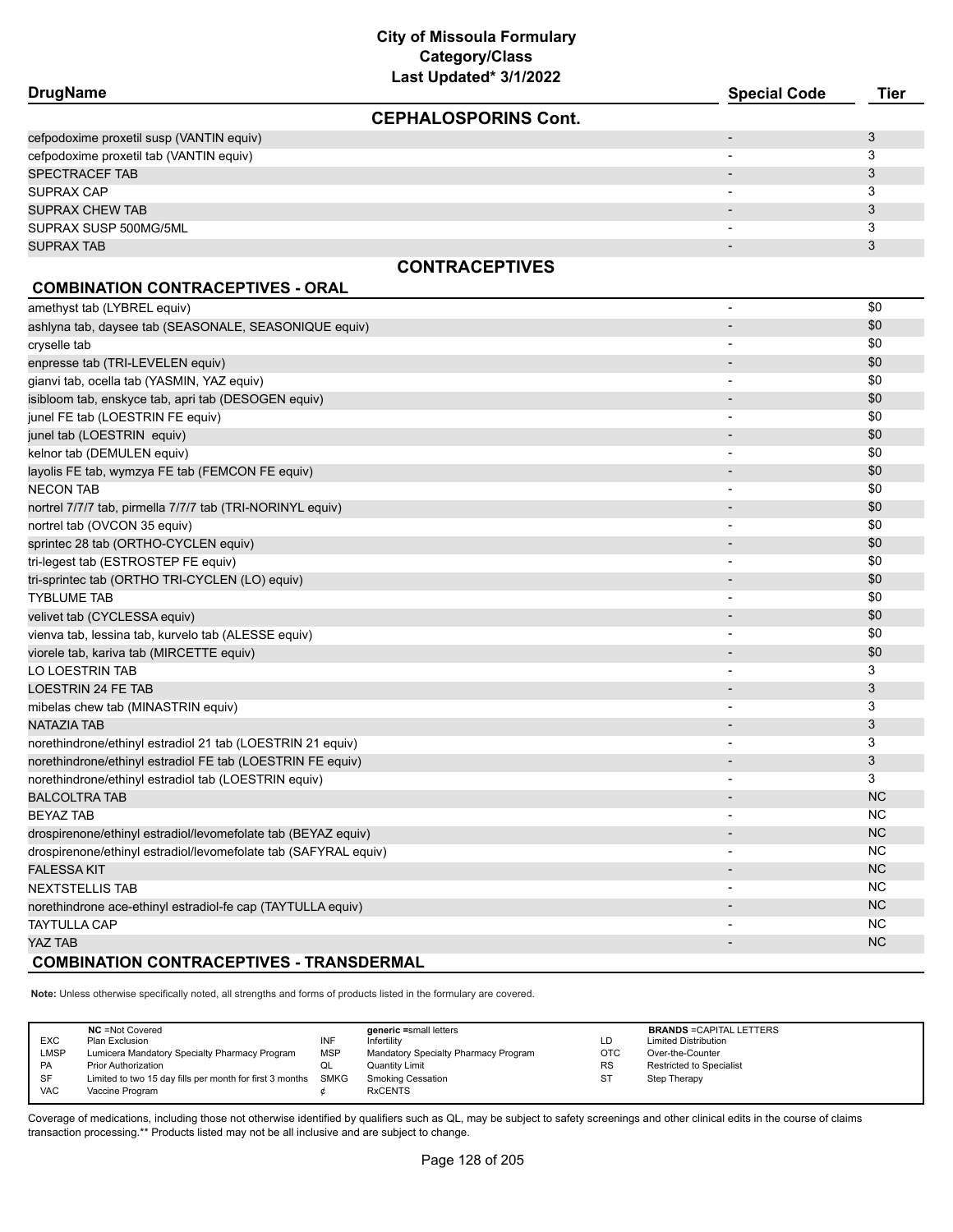| <b>DrugName</b>                                                  | Last upuateu von Zull       | <b>Special Code</b>      | <b>Tier</b>         |
|------------------------------------------------------------------|-----------------------------|--------------------------|---------------------|
|                                                                  | <b>CONTRACEPTIVES Cont.</b> |                          |                     |
| zafemy patch (XULANE equiv)                                      |                             |                          | \$0                 |
| <b>TWIRLA PATCH</b>                                              |                             |                          | <b>NC</b>           |
| <b>COMBINATION CONTRACEPTIVES - VAGINAL</b>                      |                             |                          |                     |
| eluryng vaginal ring (NUVARING equiv)                            |                             | $\overline{\phantom{a}}$ | \$0                 |
| <b>ANNOVERA RING</b>                                             |                             |                          | <b>NC</b>           |
| <b>NUVARING</b>                                                  |                             |                          | ΝC                  |
| <b>COPPER CONTRACEPTIVES - IUD</b>                               |                             |                          |                     |
| PARAGARD IUD                                                     |                             | $\overline{\phantom{0}}$ | <b>EXC</b>          |
| <b>EMERGENCY CONTRACEPTIVES</b>                                  |                             |                          |                     |
| <b>ELLA TAB</b>                                                  |                             |                          | \$0                 |
| levonorgestrel tab (PLAN B equiv)                                |                             | <b>OTC</b>               | \$0                 |
| LEVONORGESTREL TAB 0.75MG                                        |                             |                          | \$0                 |
| PLAN B TAB                                                       |                             | <b>OTC</b>               | \$0                 |
| <b>PROGESTIN CONTRACEPTIVES - IMPLANTS</b>                       |                             |                          |                     |
| <b>NEXPLANON IMPLANT</b>                                         |                             |                          | <b>EXC</b>          |
| <b>PROGESTIN CONTRACEPTIVES - INJECTABLE</b>                     |                             |                          |                     |
| DEPO-PROVERA SC INJ 104MG (QL= 1 inj/90 days)                    |                             | QL                       | \$0                 |
| medroxyprogesterone inj (DEPO-PROVERA equiv) (QL= 1 inj/90 days) |                             | QL                       | \$0                 |
| DEPO-PROVERA INJ                                                 |                             |                          | <b>NC</b>           |
| <b>PROGESTIN CONTRACEPTIVES - IUD</b>                            |                             |                          |                     |
| <b>MIRENA IUD</b>                                                |                             | $\overline{\phantom{a}}$ | <b>EXC</b>          |
| <b>PROGESTIN CONTRACEPTIVES - ORAL</b>                           |                             |                          |                     |
| norethindrone tab (NORA-QD equiv)                                |                             | $\overline{\phantom{a}}$ | \$0                 |
| <b>SLYND TAB</b>                                                 |                             |                          | 3                   |
|                                                                  | <b>CORTICOSTEROIDS</b>      |                          |                     |
| <b>GLUCOCORTICOSTEROIDS</b>                                      |                             |                          |                     |
| DEXAMETHASONE CONC                                               |                             | $\overline{\phantom{a}}$ | $\mathbf{1}$        |
| dexamethasone elixir                                             |                             |                          | 1                   |
| DEXAMETHASONE SOLN                                               |                             |                          | $\mathbf 1$         |
| dexamethasone tab (DECADRON equiv)                               |                             |                          | $\mathbf{1}$        |
| hydrocortisone tab (CORTEF equiv)                                |                             |                          | $\mathbf{1}$        |
| methylprednisolone dose pack (MEDROL equiv)                      |                             | $\overline{\phantom{a}}$ | 1                   |
| methylprednisolone tab (MEDROL equiv)                            |                             |                          | 1                   |
| prednisolone soln (PEDIAPRED equiv)                              |                             |                          | 1                   |
| PREDNISOLONE SYRUP                                               |                             |                          | $\mathbf{1}$        |
| prednisolone syrup (PRELONE equiv)                               |                             |                          | 1                   |
| prednisone tab (DELTASONE equiv)                                 |                             |                          | $\mathbf{1}$<br>2   |
| budesonide SR cap (ENTOCORT EC equiv)                            |                             |                          |                     |
| <b>CORTISONE ACETATE TAB</b>                                     |                             |                          | $\overline{2}$      |
| prednisolone ODT (ORAPRED equiv)<br>PREDNISOLONE ODT TAB         |                             |                          | 2<br>$\overline{2}$ |
| PREDNISONE SOLN                                                  |                             |                          | 2                   |
| budesonide ER tab (UCERIS equiv) (QL=1 tab/day)                  |                             | PA-QL                    | 3                   |
| PREDNISOLONE SOLN                                                |                             |                          | 3                   |
| ALKINDI SPRINKLE CAP                                             |                             |                          | <b>NC</b>           |
|                                                                  |                             |                          |                     |

**Note:** Unless otherwise specifically noted, all strengths and forms of products listed in the formulary are covered.

| <b>EXC</b><br><b>LMSP</b><br><b>PA</b><br><b>SF</b> | <b>NC</b> = Not Covered<br>Plan Exclusion<br>Lumicera Mandatory Specialty Pharmacy Program<br><b>Prior Authorization</b><br>Limited to two 15 day fills per month for first 3 months SMKG | INF<br><b>MSP</b><br>QL | generic =small letters<br>Infertility<br>Mandatory Specialty Pharmacy Program<br>Quantity Limit<br><b>Smoking Cessation</b> | LD<br><b>OTC</b><br><b>RS</b><br>ST | <b>BRANDS = CAPITAL LETTERS</b><br><b>Limited Distribution</b><br>Over-the-Counter<br><b>Restricted to Specialist</b><br>Step Therapy |
|-----------------------------------------------------|-------------------------------------------------------------------------------------------------------------------------------------------------------------------------------------------|-------------------------|-----------------------------------------------------------------------------------------------------------------------------|-------------------------------------|---------------------------------------------------------------------------------------------------------------------------------------|
| <b>VAC</b>                                          | Vaccine Program                                                                                                                                                                           |                         | <b>RxCENTS</b>                                                                                                              |                                     |                                                                                                                                       |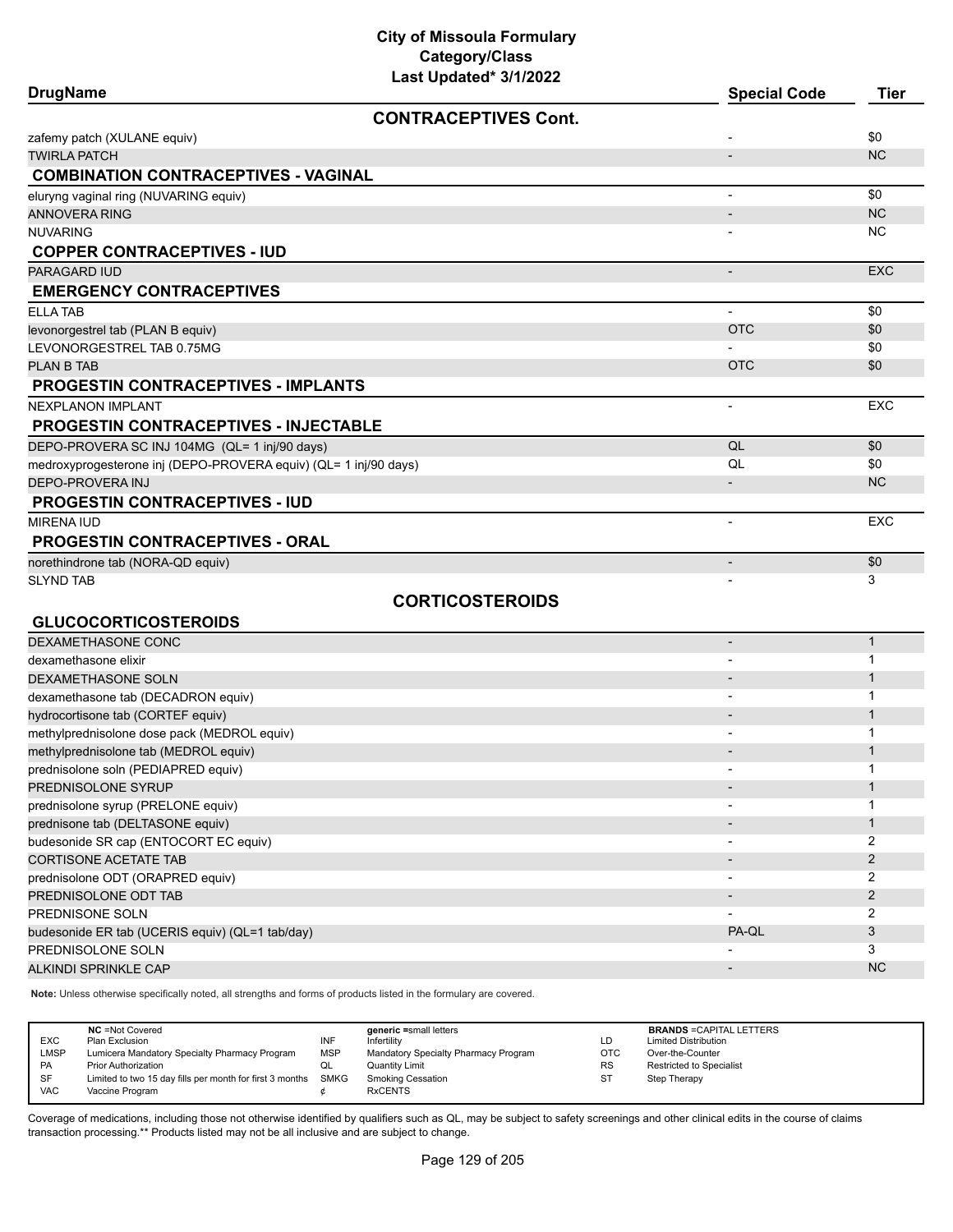| <b>DrugName</b>                                                                                      | Last Updated^ 3/1/2022       | <b>Special Code</b>          | <b>Tier</b>  |
|------------------------------------------------------------------------------------------------------|------------------------------|------------------------------|--------------|
|                                                                                                      | <b>CORTICOSTEROIDS Cont.</b> |                              |              |
| dexamethasone pak (DEXPAK equiv)                                                                     |                              |                              | <b>NC</b>    |
| <b>DEXPAK TAB</b>                                                                                    |                              |                              | <b>NC</b>    |
| DXEVO 11-DAY PAK                                                                                     |                              |                              | NC.          |
| <b>EMFLAZA SUSP</b>                                                                                  |                              | $\overline{\phantom{a}}$     | <b>NC</b>    |
| <b>EMFLAZA TAB</b>                                                                                   |                              | $\overline{\phantom{a}}$     | NC.          |
| <b>FLO-PRED SUSP</b>                                                                                 |                              |                              | <b>NC</b>    |
| <b>HEMADY TAB</b>                                                                                    |                              | $\overline{\phantom{0}}$     | NC.          |
| <b>LIDOLOG KIT</b>                                                                                   |                              | $\overline{\phantom{a}}$     | <b>NC</b>    |
| MILLIPRED DP PAK                                                                                     |                              | $\overline{\phantom{0}}$     | <b>NC</b>    |
| <b>MILLIPRED TAB</b>                                                                                 |                              |                              | <b>NC</b>    |
| ORTIKOS ER CAP                                                                                       |                              | $\overline{\phantom{0}}$     | NC.          |
| prednisone pack                                                                                      |                              | $\overline{\phantom{a}}$     | <b>NC</b>    |
| PREDNISONE/DIPHENHYDRAMINE KIT                                                                       |                              | $\blacksquare$               | NC.          |
| <b>RAYOS TAB</b>                                                                                     |                              |                              | <b>NC</b>    |
| <b>TARPEYO CAP</b>                                                                                   |                              |                              | NC.          |
| <b>MINERALOCORTICOIDS</b>                                                                            |                              |                              |              |
| fludrocortisone tab (FLORINEF equiv)                                                                 |                              |                              | $\mathbf{1}$ |
|                                                                                                      | <b>COUGH/COLD/ALLERGY</b>    |                              |              |
| <b>ANTITUSSIVES</b>                                                                                  |                              |                              |              |
| benzonatate cap (TESSALON equiv)                                                                     |                              | $\overline{a}$               | $\mathbf{1}$ |
| hydrocodone/homatropine syrup (HYCODAN equiv)                                                        |                              |                              | $\mathbf{1}$ |
| benzonatate cap 150mg (ZONATUSS equiv)                                                               |                              |                              | <b>NC</b>    |
| <b>ZONATUSS CAP 150MG</b>                                                                            |                              | $\overline{\phantom{a}}$     | <b>NC</b>    |
| <b>COUGH/COLD/ALLERGY COMBINATIONS</b>                                                               |                              |                              |              |
| GUAIFENESIN/CODEINE SYRUP (QL= 240ml/fill)                                                           |                              | OTC-QL                       | $\mathbf 1$  |
| guaifenesin/codeine syrup (TUSSI-ORGANIDIN-S equiv) (QL= 240ml/fill)                                 |                              | OTC-QL                       | $\mathbf{1}$ |
| promethazine DM syrup                                                                                |                              |                              | 1            |
| promethazine VC syrup (PHENERGAN VC equiv)                                                           |                              | $\overline{\phantom{m}}$     | 1            |
| promethazine VC/codeine syrup (PHENERGAN VC/CODEINE equiv)                                           |                              |                              | 1            |
| promethazine/codeine syrup (PHENERGAN/CODEINE equiv)                                                 |                              | $\qquad \qquad \blacksquare$ | $\mathbf{1}$ |
| hydrocodone/chlorpheniramine CR susp (TUSSIONEX equiv) (QL= 120ml/fill; 2 fills/30 days)             |                              | QL                           | 3            |
| HYDROCODONE/CHLORPHENIRAMINE/PSEUDOEPHEDRINE LIQUID (QL= 120ml/fill, 2 fills/month)                  |                              | QL                           | 3            |
| hydrocodone/chlorpheniramine/pseudoephedrine liquid (ZUTRIPRO equiv) (QL= 120ml/fill, 2 fills/month) |                              | QL                           | 3            |
| <b>NEOTUSS PLUS LIQUID</b>                                                                           |                              |                              | 3            |
| TUSSI-ORGANI SYRUP (QL= 240ml/fill)                                                                  |                              | QL                           | 3            |
| <b>CLARINEX-D TAB</b>                                                                                |                              | $\overline{\phantom{a}}$     | EXC          |
| <b>DECON-A LIQUID</b>                                                                                |                              | <b>OTC</b>                   | EXC          |
| SEMPREX-D CAP                                                                                        |                              | $\qquad \qquad \blacksquare$ | <b>EXC</b>   |
| DURAVENT PE TAB                                                                                      |                              | $\qquad \qquad \blacksquare$ | <b>NC</b>    |
| <b>HDC DM SYRUP</b>                                                                                  |                              | $\overline{\phantom{a}}$     | NC           |
| <b>HYCOFENIX SOLN</b>                                                                                |                              | $\qquad \qquad \blacksquare$ | <b>NC</b>    |
| <b>MUCINEX LIQUID</b>                                                                                |                              | $\overline{\phantom{a}}$     | <b>NC</b>    |
| POLY-TUSSIN DM SYRUP                                                                                 |                              |                              | <b>NC</b>    |
| <b>TUSSICAPS</b>                                                                                     |                              | $\qquad \qquad \blacksquare$ | <b>NC</b>    |
| <b>TUSSI-PRES LIQUID</b>                                                                             |                              |                              | <b>NC</b>    |
| <b>TUSSLIN LIQUID</b>                                                                                |                              | <b>OTC</b>                   | <b>NC</b>    |

**Note:** Unless otherwise specifically noted, all strengths and forms of products listed in the formulary are covered.

| EXC<br>LMSP<br>PA<br>SF | <b>NC</b> = Not Covered<br>Plan Exclusion<br>Lumicera Mandatory Specialty Pharmacy Program<br><b>Prior Authorization</b><br>Limited to two 15 day fills per month for first 3 months SMKG | INF<br><b>MSP</b><br>QL | generic =small letters<br>Infertility<br>Mandatory Specialty Pharmacy Program<br>Quantity Limit<br><b>Smoking Cessation</b> | LD<br>OTC<br><b>RS</b><br><b>ST</b> | <b>BRANDS = CAPITAL LETTERS</b><br><b>Limited Distribution</b><br>Over-the-Counter<br>Restricted to Specialist<br>Step Therapy |
|-------------------------|-------------------------------------------------------------------------------------------------------------------------------------------------------------------------------------------|-------------------------|-----------------------------------------------------------------------------------------------------------------------------|-------------------------------------|--------------------------------------------------------------------------------------------------------------------------------|
| <b>VAC</b>              | Vaccine Program                                                                                                                                                                           |                         | <b>RxCENTS</b>                                                                                                              |                                     |                                                                                                                                |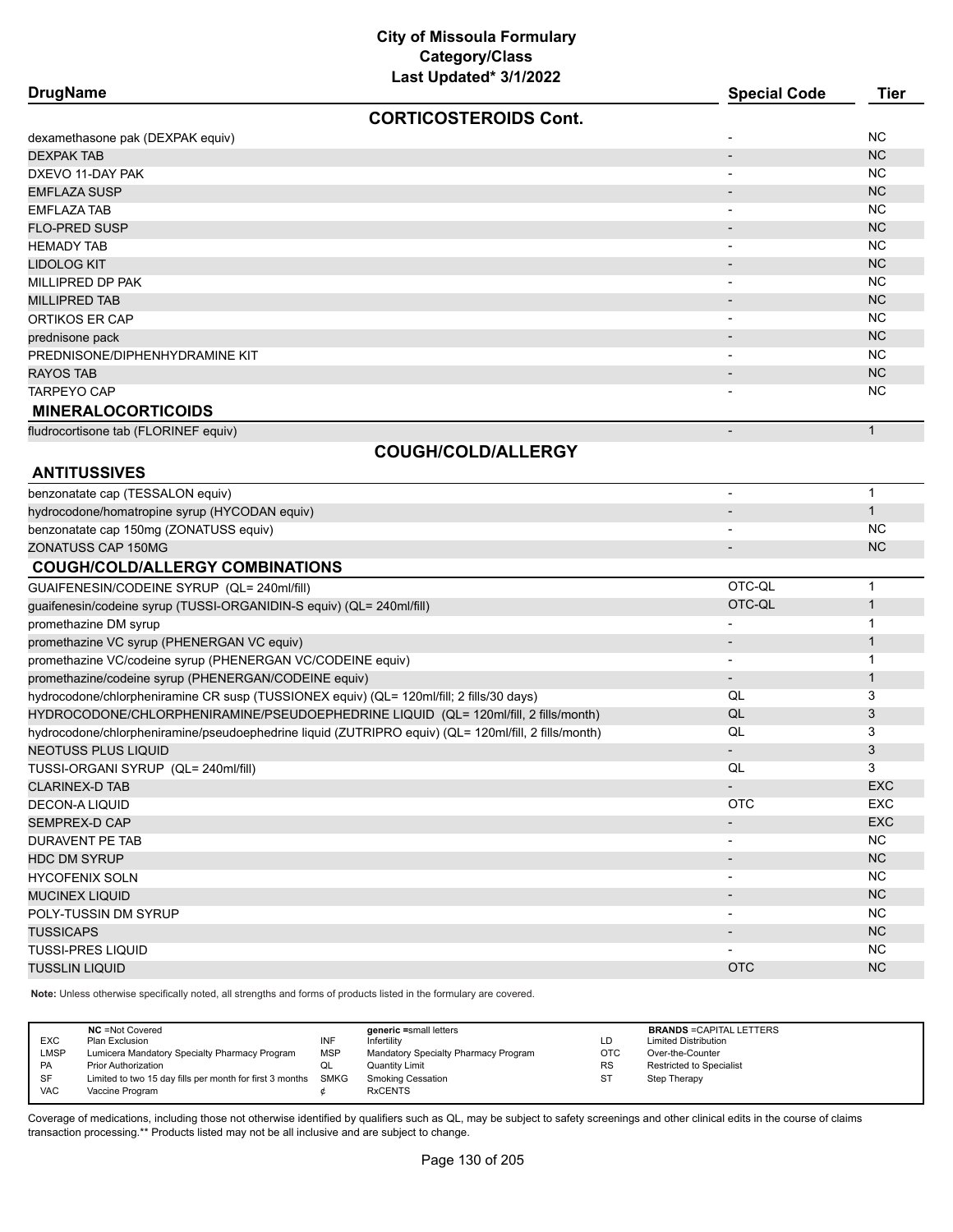|  | DrugName |
|--|----------|
|--|----------|

| <b>DrugName</b>                            | <b>Special Code</b>      | <b>Tier</b>    |
|--------------------------------------------|--------------------------|----------------|
| <b>COUGH/COLD/ALLERGY Cont.</b>            |                          |                |
| <b>TUXARIN ER TAB</b>                      | $\overline{\phantom{0}}$ | NC.            |
| <b>TUZISTRA XR SUSP</b>                    | $\overline{\phantom{a}}$ | NC.            |
| <b>EXPECTORANTS</b>                        |                          |                |
| <b>SSKI SOLN</b>                           | $\blacksquare$           | $\overline{2}$ |
| <b>GUAIFENESEN SYRUP</b>                   | $\overline{\phantom{a}}$ | <b>NC</b>      |
| guaifenesin tab (ALLFEN JR equiv)          |                          | NC.            |
| <b>MUCINEX TAB</b>                         | -                        | NC.            |
| <b>MISC. RESPIRATORY INHALANTS</b>         |                          |                |
| sodium chloride neb soln (HYPER-SAL equiv) |                          |                |
| <b>NEBUSAL NEB SOLN</b>                    |                          | 2              |
| <b>MUCOLYTICS</b>                          |                          |                |
| acetylcysteine soln (MUCOMYST equiv)       |                          |                |
| <b>DERMATOLOGICALS</b>                     |                          |                |
| <b>ACNE PRODUCTS</b>                       |                          |                |
| clindamycin gel (CLEOCIN GEL equiv)        |                          |                |
| clindamycin lotion (CLEOCIN-T equiv)       |                          |                |
| clindamycin pad (CI FOCIN-T equiv)         |                          |                |

| clindamycin lotion (CLEOCIN-T equiv)                                                                                                  |                              |                |
|---------------------------------------------------------------------------------------------------------------------------------------|------------------------------|----------------|
| clindamycin pad (CLEOCIN-T equiv)                                                                                                     |                              |                |
| clindamycin topical soln (CLEOCIN-T equiv)                                                                                            |                              |                |
| DIFFERIN OTC GEL 0.1% (Acne Only - members age 35 or older require Prior Authorization)                                               | OTC-PA                       | 1              |
| erythromycin gel                                                                                                                      | $\blacksquare$               |                |
| erythromycin pad                                                                                                                      | $\blacksquare$               | 1              |
| erythromycin soln                                                                                                                     |                              |                |
| adapalene cream (DIFFERIN equiv) (Acne Only – members age 35 or older require Prior Authorization)                                    | PA                           | 2              |
| adapalene gel (DIFFERIN equiv) (Acne Only - members age 35 or older require Prior Authorization)                                      | PA                           | 2              |
| adapalene/benzoyl peroxide gel 0.1-2.5% (EPIDUO equiv) (Acne Only - members age 35 or older require Prior<br>Authorization)           | PA                           | 2              |
| adapalene/benzoyl peroxide gel 0.3-2.5% (EPIDUO FORTE GEL equiv) (Acne Only - members age 35 or older require Prior<br>Authorization) | PA                           | 2              |
| amnesteem cap, claravis cap, isotretinoin cap, myorisan cap, zenatane cap (ACCUTANE equiv)                                            | ٠                            | $\overline{2}$ |
| <b>AVAR GEL</b>                                                                                                                       |                              | 2              |
| clindamycin/benzoyl peroxide gel (BENZACLIN equiv)                                                                                    |                              | $\overline{2}$ |
| clindamycin/benzoyl peroxide gel (DUAC GEL equiv)                                                                                     |                              | $\overline{2}$ |
| <b>ERY PAD</b>                                                                                                                        |                              | $\overline{2}$ |
| erythromycin/benzoyl peroxide gel (BENZAMYCIN equiv)                                                                                  |                              | $\overline{2}$ |
| <b>PRASCION RA CREAM</b>                                                                                                              | $\qquad \qquad \blacksquare$ | $\overline{2}$ |
| sodium sulfacetamide lotion (KLARON equiv)                                                                                            |                              | 2              |
| sodium sulfacetamide/sulfur cream (PLEXION SCT equiv)                                                                                 |                              | $\overline{2}$ |
| sodium sulfacetamide/sulfur emulsion (ROSAC WASH equiv)                                                                               |                              | 2              |
| sodium sulfacetamide/sulfur emulsion (ROSULA equiv)                                                                                   |                              | 2              |
| sodium sulfacetamide/sulfur gel (ROSULA equiv)                                                                                        | $\blacksquare$               | 2              |
| sodium sulfacetamide/sulfur susp (SUMAXIN equiv)                                                                                      | $\overline{\phantom{a}}$     | 2              |
| sodium sulfacetamide/sulfur wash (SUMAXIN equiv)                                                                                      |                              | $\overline{2}$ |
| tretinoin cream (Acne Only - members age 35 or older require Prior Authorization)                                                     | PA                           | $\overline{2}$ |
| tretinoin gel (Acne Only - members age 35 or older require Prior Authorization)                                                       | PA                           | 2              |
| tretinoin gel (RETIN-A GEL equiv) (Acne Only - members age 35 or older require Prior Authorization)                                   | PA                           | $\overline{2}$ |
| EPIDUO GEL 0.1-2.5%                                                                                                                   | <b>PA</b>                    | 3              |

**Note:** Unless otherwise specifically noted, all strengths and forms of products listed in the formulary are covered.

| <b>EXC</b><br><b>LMSP</b>     | <b>NC</b> = Not Covered<br>Plan Exclusion<br>Lumicera Mandatory Specialty Pharmacy Program                     | INF<br><b>MSP</b> | generic =small letters<br>Infertility<br>Mandatory Specialty Pharmacy Program | LD<br><b>OTC</b>       | <b>BRANDS = CAPITAL LETTERS</b><br><b>Limited Distribution</b><br>Over-the-Counter |
|-------------------------------|----------------------------------------------------------------------------------------------------------------|-------------------|-------------------------------------------------------------------------------|------------------------|------------------------------------------------------------------------------------|
| <b>PA</b><br>SF<br><b>VAC</b> | <b>Prior Authorization</b><br>Limited to two 15 day fills per month for first 3 months SMKG<br>Vaccine Program | QL                | Quantity Limit<br><b>Smoking Cessation</b><br><b>RxCENTS</b>                  | <b>RS</b><br><b>ST</b> | Restricted to Specialist<br>Step Therapy                                           |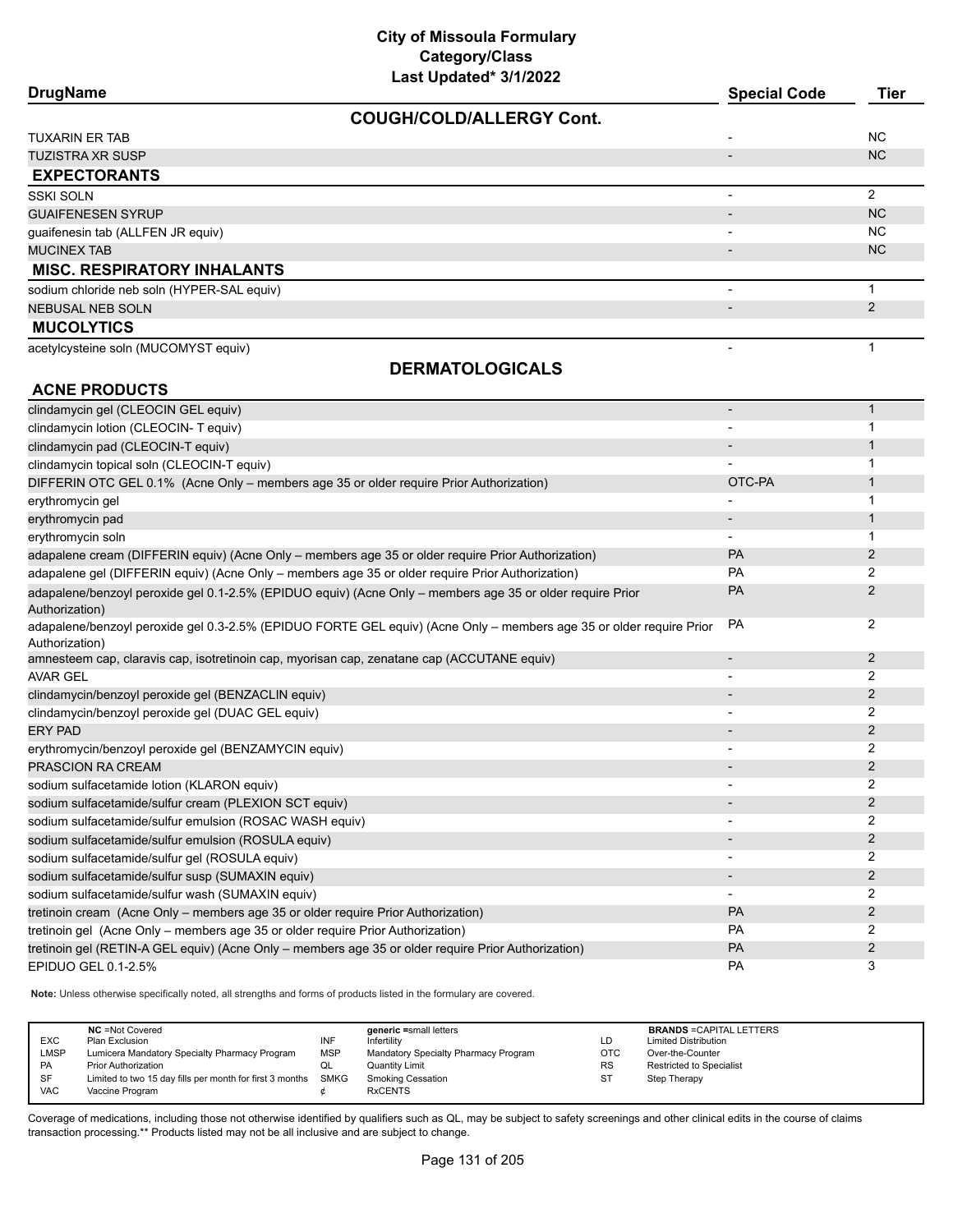| <b>DrugName</b>                                                 | Last Upuatou villevez        | <b>Special Code</b>      | <b>Tier</b> |
|-----------------------------------------------------------------|------------------------------|--------------------------|-------------|
|                                                                 | <b>DERMATOLOGICALS Cont.</b> |                          |             |
| sodium sulfacetamide/sulfur foam (CLARIFOAM EF equiv)           |                              |                          | 3           |
| <b>ABSORICA CAP</b>                                             |                              |                          | ΝC          |
| ABSORICA LD CAP                                                 |                              |                          | <b>NC</b>   |
| ADAPALENE SOLN                                                  |                              |                          | <b>NC</b>   |
| ADAPALENE LOTION (DIFFERIN equiv)                               |                              |                          | <b>NC</b>   |
| ADAPALENE/BENZOYL PEROXIDE PAD                                  |                              |                          | ΝC          |
| <b>AKLIEF CREAM</b>                                             |                              |                          | <b>NC</b>   |
| ALTRENO LOTION                                                  |                              |                          | <b>NC</b>   |
| AMZEEQ FOAM                                                     |                              |                          | <b>NC</b>   |
| ARAZLO LOTION                                                   |                              |                          | NC          |
| AVAR AEROSOL FOAM                                               |                              |                          | <b>NC</b>   |
| <b>AVAR PAD</b>                                                 |                              |                          | <b>NC</b>   |
| AZELEX CREAM                                                    |                              | $\overline{\phantom{a}}$ | <b>NC</b>   |
| <b>BENZAC WASH</b>                                              |                              |                          | ΝC          |
| <b>BENZOYL PEROXIDE CREAM</b>                                   |                              | <b>OTC</b>               | <b>NC</b>   |
| BENZOYL PEROXIDE/HYDROCORTISONE LOTION                          |                              |                          | <b>NC</b>   |
| benzoyl peroxide/hydrocortisone lotion (VANOXIDE-HC equiv)      |                              |                          | <b>NC</b>   |
| <b>CLENIA PLUS SUSP</b>                                         |                              |                          | <b>NC</b>   |
| <b>CLINDACIN KIT</b>                                            |                              |                          | <b>NC</b>   |
| clindamycin foam (EVOCLIN equiv)                                |                              |                          | <b>NC</b>   |
| clindamycin/tretinoin gel (ZIANA equiv)                         |                              |                          | <b>NC</b>   |
| <b>CLINDAVIX KIT</b>                                            |                              |                          | NC          |
| dapsone gel (ACZONE equiv)                                      |                              |                          | <b>NC</b>   |
| DAPSONE GEL 7.5%                                                |                              |                          | <b>NC</b>   |
| <b>EVOCLIN FOAM</b>                                             |                              |                          | NC          |
| FABIOR AEROSOL FOAM                                             |                              | $\blacksquare$           | <b>NC</b>   |
| isotretinoin cap 25mg (ABSORICA equiv)                          |                              |                          | <b>NC</b>   |
| isotretinoin cap 35mg (ABSORICA equiv)                          |                              |                          | ΝC          |
| NUCARACLINPA KIT                                                |                              |                          | <b>NC</b>   |
| NUCARARXPAK KIT                                                 |                              | $\blacksquare$           | ΝC          |
| <b>ONEXTON GEL</b>                                              |                              |                          | <b>NC</b>   |
| RETIN-A MICRO GEL 0.04%, 0.1%                                   |                              | $\overline{\phantom{a}}$ | ΝC          |
| RETIN-A MICRO GEL 0.08%, 0.06%                                  |                              |                          | <b>NC</b>   |
| ROSULA WASH                                                     |                              | $\overline{\phantom{0}}$ | <b>NC</b>   |
| sodium sulfacetamide/sulfur emulsion 10-1% (ROSAC WASH equiv)   |                              |                          | <b>NC</b>   |
| SODIUM SULFACETAMIDE/SULFUR LOTION                              |                              |                          | <b>NC</b>   |
| sodium sulfacetamide/sulfur lotion (SULFACET R equiv)           |                              |                          | <b>NC</b>   |
| sodium sulfacetamide/sulfur pad (PLEXION CLEANSING CLOTH equiv) |                              |                          | NC.         |
| SODIUM SULFACETAMIDE/SULFUR SUSP                                |                              |                          | <b>NC</b>   |
| sodium sulfacetamide/sunscreen kit (SUMADEN XLT equiv)          |                              |                          | <b>NC</b>   |
| SUMADEN XLT KIT                                                 |                              |                          | NC          |
| TRETIN-X CREAM                                                  |                              |                          | NC.         |
| WINLEVI CREAM                                                   |                              |                          | <b>NC</b>   |
| ZIANA GEL                                                       |                              |                          | <b>NC</b>   |
| AGENTS FOR EXTERNAL GENITAL AND PERIANAL WARTS                  |                              |                          |             |
| <b>VEREGEN OINT</b>                                             |                              |                          | <b>NC</b>   |
|                                                                 |                              |                          |             |

**Note:** Unless otherwise specifically noted, all strengths and forms of products listed in the formulary are covered.

| <b>EXC</b><br><b>LMSP</b><br><b>PA</b> | <b>NC</b> =Not Covered<br>Plan Exclusion<br>Lumicera Mandatory Specialty Pharmacy Program<br><b>Prior Authorization</b> | INF<br><b>MSP</b> | generic =small letters<br>Infertility<br>Mandatory Specialty Pharmacy Program<br><b>Quantity Limit</b> | LD<br>OTC<br><b>RS</b> | <b>BRANDS = CAPITAL LETTERS</b><br><b>Limited Distribution</b><br>Over-the-Counter<br>Restricted to Specialist |
|----------------------------------------|-------------------------------------------------------------------------------------------------------------------------|-------------------|--------------------------------------------------------------------------------------------------------|------------------------|----------------------------------------------------------------------------------------------------------------|
| SF<br><b>VAC</b>                       | Limited to two 15 day fills per month for first 3 months<br>Vaccine Program                                             | SMKG              | <b>Smoking Cessation</b><br><b>RxCENTS</b>                                                             | S٦                     | Step Therapy                                                                                                   |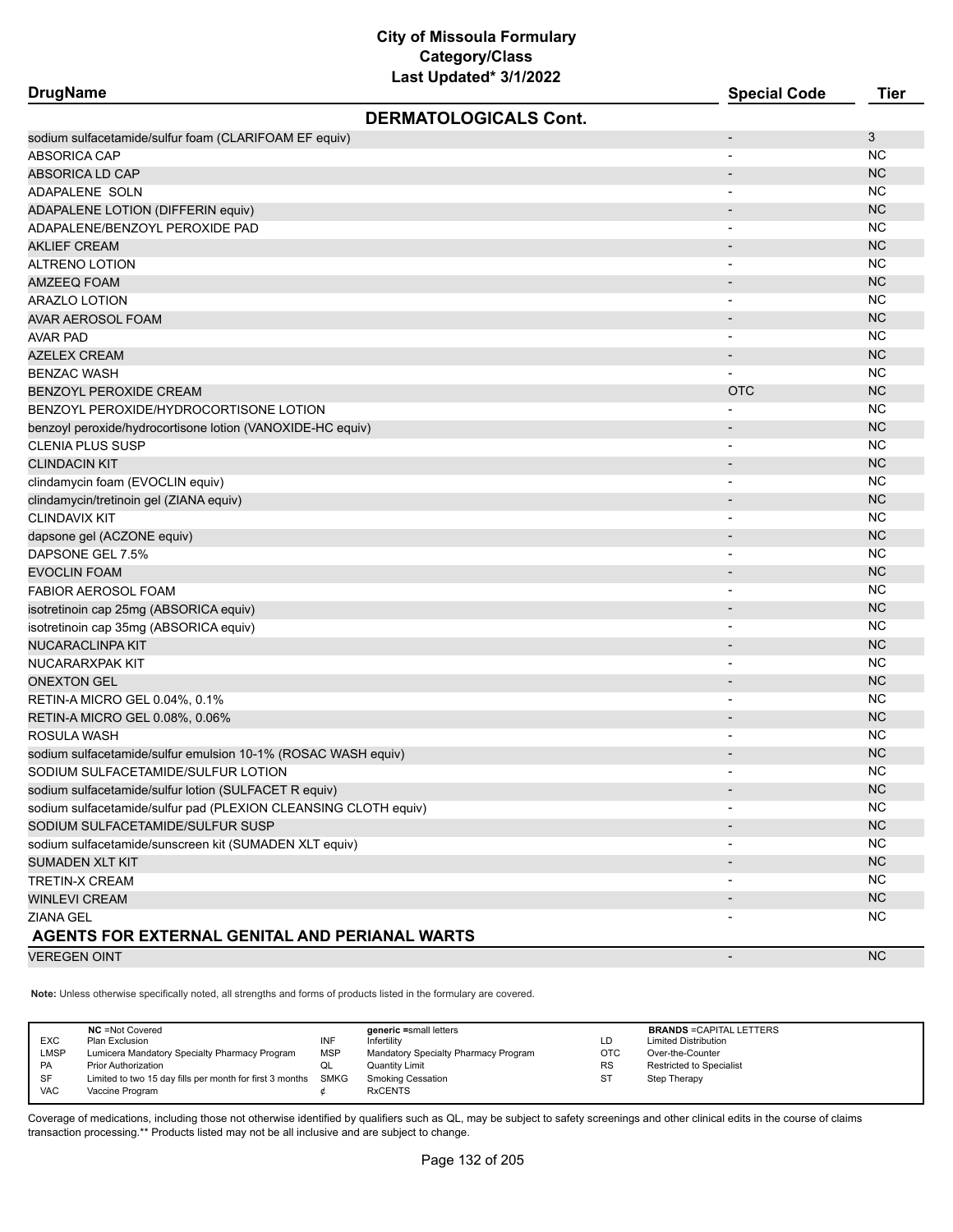**Last Updated\* 3/1/2022 DrugName Special Code Tier DERMATOLOGICALS Cont. AGENTS FOR WRINKLES/LIPOATROPHY/OTHER AESTHETIC USES** RENOVA CREAM - EXC KYBELLA INJ NASA NA MARANJI NA MARANJI NA MARANJI NA MARANJI NA MARANJI NA MARANJI NA MARANJI NA MARANJI NA MA **ANALGESICS - TOPICAL** BACLOFEN CREAM COMPOUND KIT A LOCAL COMPOUND AND RELATIONSHIP OF THE RELATIONSHIP OF THE RELATIONSHIP OF THE RELATIONSHIP OF THE RELATIONSHIP OF THE RELATIONSHIP OF THE RELATIONSHIP OF THE RELATIONSHIP OF THE RELATIONSHIP TRAMADOL COMPOUND KIT AND A RELEASED ON A SERIES OF THE CONTROL COMPOUND AND THE COMPOUND KIT **ANTIBIOTICS - TOPICAL** gentamicin sulfate cream and the set of the set of the set of the set of the set of the set of the set of the set of the set of the set of the set of the set of the set of the set of the set of the set of the set of the se gentamicin sulfate oint - 1 mupirocin oint (BACTROBAN OINT equiv) - 1  $\sim$  CENTANY OINT  $\sim$  3 CORTISPORIN CREAM  $\overline{\phantom{a}}$  3 CORTISPORIN OINT **And Alternative Contract Contract Contract Contract Contract Contract Contract Contract Contract Contract Contract Contract Contract Contract Contract Contract Contract Contract Contract Contract Contract** ALTABAX OINT - NC BACTROBAN CREAM AND REACHER CREATED AND RELEASED FOR THE CREATED AT A RELEASED FOR THE CREATED AND RELEASED FOR mupirocin cream (BACTROBAN equiv) and the control of the control of the control of the control of the control of the control of the control of the control of the control of the control of the control of the control of the NEO-SYNALAR CREAM AND THE REAL PROPERTY OF THE REAL PROPERTY OF THE REAL PROPERTY OF THE REAL PROPERTY OF THE REAL PROPERTY OF THE REAL PROPERTY OF THE REAL PROPERTY OF THE REAL PROPERTY OF THE REAL PROPERTY OF THE REAL PR XEPI CREAM - NC **ANTIFUNGALS - TOPICAL** ciclopirox cream (LOPROX CREAM equiv) - 1 ciclopirox gel (LOPROX GEL equiv) and the contract of the contract of the contract of the contract of the contract of the contract of the contract of the contract of the contract of the contract of the contract of the cont ciclopirox nail soln (PENLAC equiv) - 1 ciclopirox topical susp (LOPROX SUSP equiv) - 1 clotrimazole cream (LOTRIMIN AF equiv) and the control of the control of the control of the control of the control of the control of the control of the control of the control of the control of the control of the control of clotrimazole/betamethasone cream (LORTRISONE CREAM equiv) - 1 econazole cream (SPECTAZOLE equiv) and the contract of the contract of the contract of the contract of the contract of the contract of the contract of the contract of the contract of the contract of the contract of the con ketoconazole cream (NIZORAL CREAM equiv) and the state of the state of the state of the state of the state of the state of the state of the state of the state of the state of the state of the state of the state of the stat ketoconazole shampoo (NIZORAL SHAMPOO equiv) - 1 NIZORAL A-D SHAMPOO OTC 1 nizoral a-d shampoo (NIZORAL equiv) and the control of the control of the control of the control of the control of the control of the control of the control of the control of the control of the control of the control of th nystatin cream (MYCOSTATIN CREAM equiv) and the control of the control of the control of the control of the control of the control of the control of the control of the control of the control of the control of the control o nystatin oint - 1999 - 1999 - 1999 - 1999 - 1999 - 1999 - 1999 - 1999 - 1999 - 1999 - 1999 - 1999 - 1999 - 199 nystatin topical powder - 1 and 1 and 1 and 1 and 1 and 1 and 1 and 1 and 1 and 1 and 1 and 1 and 1 and 1 and 1 nystatin/triamcinolone cream - 1 nystatin/triamcinolone oint and the state of the state of the state of the state of the state of the state of the state of the state of the state of the state of the state of the state of the state of the state of the stat ciclopirox shampoo (LOPROX SHAMPOO equiv) - 2 clotrimazole/betamethasone lotion (LOTRISONE LOTION equiv) - 2 EXELDERM SOLN  $\overline{3}$ iodoquinol/hydrocortisone cream 1% (VYTONE equiv) - 3 MENTAX CREAM - 3 NAFTIFINE CREAM  $\sim$  3 naftifine cream (NAFTIN equiv) - 3 And 2012 12: 2013 12: 2014 12: 3 And 2012 12: 3 And 2013 12: 3 And 2013 12: 3 And 2013 12: 3 And 2013 12: 3 And 2013 12: 3 And 2013 12: 3 And 2013 12: 3 And 2013 12: 3 And 2013 12: 3 And naftifine gel (NAFTIN equiv) - 3 NAFTIN GEL - 3 ALCORTIN A GEL (iodoquinol/hydrocortisone/aloe polysaccharide gel equiv) and the material of the control of the material of the NC ALOQUIN GEL AND A RESIDENCE OF THE SERVICE OF THE SERVICE OF THE SERVICE OF THE SERVICE OF THE SERVICE OF THE S

**Note:** Unless otherwise specifically noted, all strengths and forms of products listed in the formulary are covered.

| <b>EXC</b><br>LMSP<br>PA<br>SF | <b>NC</b> = Not Covered<br>Plan Exclusion<br>Lumicera Mandatory Specialty Pharmacy Program<br><b>Prior Authorization</b><br>Limited to two 15 day fills per month for first 3 months | INF<br><b>MSP</b><br>QL<br>SMKG | generic =small letters<br>Infertility<br>Mandatory Specialty Pharmacy Program<br>Quantity Limit<br><b>Smoking Cessation</b> | LD<br>OTC<br><b>RS</b><br>-ST | <b>BRANDS = CAPITAL LETTERS</b><br><b>Limited Distribution</b><br>Over-the-Counter<br><b>Restricted to Specialist</b><br>Step Therapy |
|--------------------------------|--------------------------------------------------------------------------------------------------------------------------------------------------------------------------------------|---------------------------------|-----------------------------------------------------------------------------------------------------------------------------|-------------------------------|---------------------------------------------------------------------------------------------------------------------------------------|
| <b>VAC</b>                     | Vaccine Program                                                                                                                                                                      |                                 | <b>RxCENTS</b>                                                                                                              |                               |                                                                                                                                       |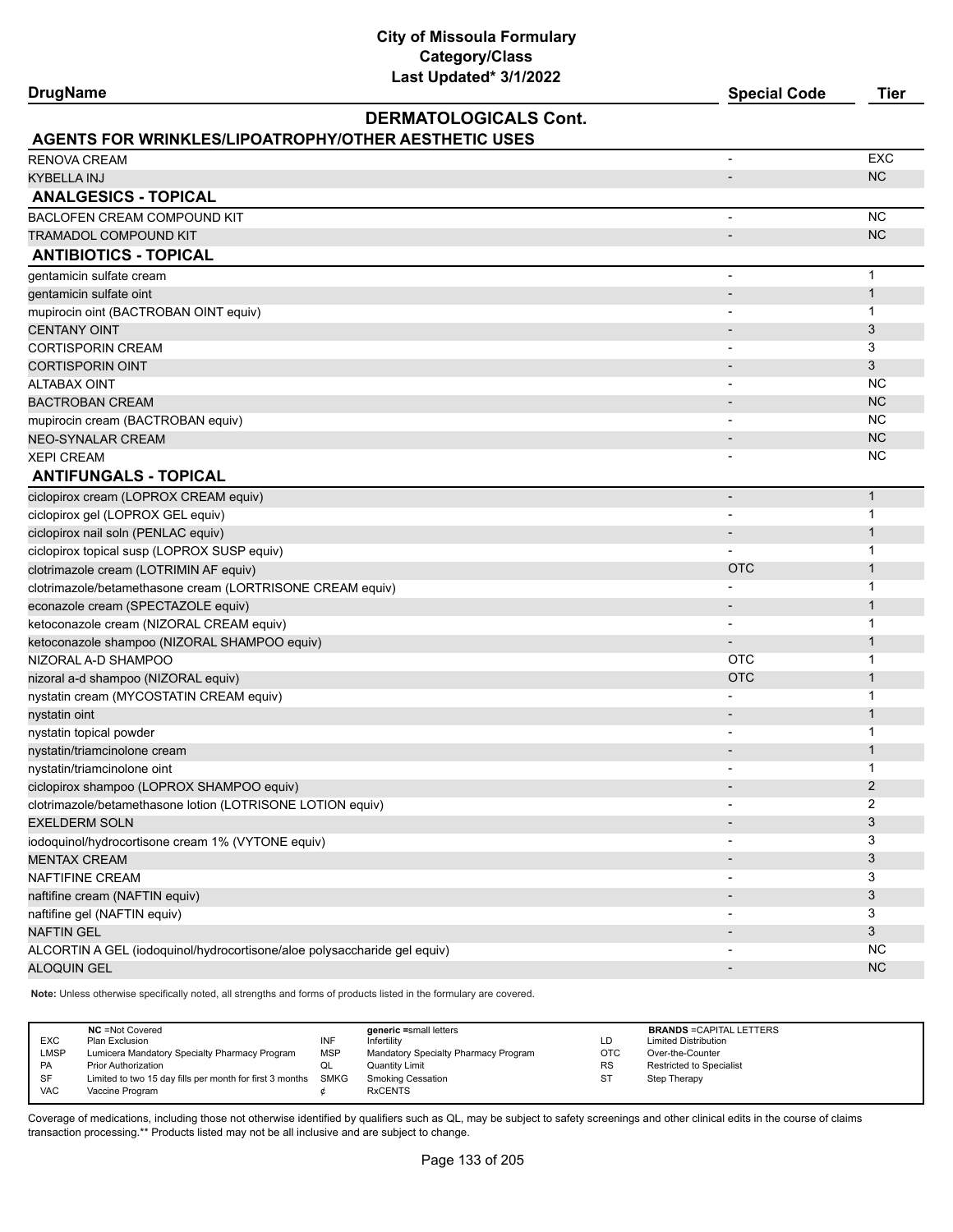| Last Updated <sup>*</sup> 3/1/2022<br><b>DrugName</b>                            |                          |                |
|----------------------------------------------------------------------------------|--------------------------|----------------|
|                                                                                  | <b>Special Code</b>      | <b>Tier</b>    |
| <b>DERMATOLOGICALS Cont.</b>                                                     |                          |                |
| CICLODAN KIT                                                                     |                          | <b>NC</b>      |
| <b>ECONASIL KIT</b>                                                              |                          | <b>NC</b>      |
| ECOZA FOAM                                                                       |                          | <b>NC</b>      |
| <b>ERTACZO CREAM</b>                                                             |                          | <b>NC</b>      |
| EXELDERM CREAM, SULCONAZOLE CREAM                                                | $\overline{\phantom{a}}$ | <b>NC</b>      |
| EXELDERM SOLN, SULCONAZOLE SOLN                                                  | $\overline{\phantom{0}}$ | <b>NC</b>      |
| HIXDEFRIMA SOLN                                                                  | $\overline{\phantom{a}}$ | <b>NC</b>      |
| iodoquinol/hydrocortisone cream 1.9-1% (VYTONE equiv)                            |                          | <b>NC</b>      |
| iodoquinol/hydrocortisone/aloe polysaccharide gel (ALCORTIN A equiv)             | $\overline{\phantom{a}}$ | <b>NC</b>      |
| <b>JUBLIA SOLN</b>                                                               |                          | <b>NC</b>      |
| <b>KERYDIN SOLN</b>                                                              |                          | <b>NC</b>      |
| LOTRIMIN AF CREAM                                                                |                          | <b>NC</b>      |
| LULICONAZOLE CREAM, LUZU CREAM                                                   |                          | <b>NC</b>      |
| NAFTIN GEL 2%                                                                    |                          | <b>NC</b>      |
| ONYCHO-MED KIT                                                                   | $\overline{\phantom{a}}$ | <b>NC</b>      |
| oxiconazole nitrate cream (OXISTAT equiv)                                        |                          | <b>NC</b>      |
| <b>OXISTAT CREAM</b>                                                             |                          | <b>NC</b>      |
| <b>OXISTAT LOTION</b>                                                            | $\overline{\phantom{a}}$ | <b>NC</b>      |
| PEDIZOLPAK THERAPY PACK                                                          |                          | <b>NC</b>      |
| PENLAC SOLN                                                                      |                          | <b>NC</b>      |
| tavaborole soln (KERYDIN equiv)                                                  |                          | <b>NC</b>      |
| VYTONE CREAM 1.9-1%                                                              | $\overline{\phantom{a}}$ | <b>NC</b>      |
| XOLEGEL                                                                          | $\overline{\phantom{a}}$ | <b>NC</b>      |
| <b>ZOLPAK KIT</b>                                                                |                          | <b>NC</b>      |
| <b>ANTI-INFLAMMATORY AGENTS - TOPICAL</b>                                        |                          |                |
| diclofenac gel 1% (VOLTAREN equiv) (QL= 5 tubes/fill)                            | QL                       | 2              |
| diclofenac soln 1.5% (PENNSAID equiv) (QL= 3 bottles/fill)                       | QL                       | $\overline{2}$ |
| DICLOFENAC PATCH, FLECTOR PATCH (QL= 30 patches/fill)                            | QL                       | 3              |
| diclofenac sodium gel kit (VENNGEL equiv)                                        | $\overline{\phantom{a}}$ | <b>NC</b>      |
| DICLOTREX PAK                                                                    | $\overline{\phantom{a}}$ | <b>NC</b>      |
| GABAPENTIN/NAPROXEN CREAM COMPOUND KIT                                           |                          | <b>NC</b>      |
| LICART PATCH                                                                     |                          | <b>NC</b>      |
| NAPROXEN CREAM COMPOUND KIT                                                      |                          | <b>NC</b>      |
| PENNSAID SOLN                                                                    |                          | <b>NC</b>      |
| REXAPHENAC CREAM                                                                 |                          | <b>NC</b>      |
| VOPAC 5 CREAM                                                                    |                          | <b>NC</b>      |
| VOPAC CREAM                                                                      |                          | <b>NC</b>      |
| VOPAC GB CREAM                                                                   |                          | NC             |
| ANTINEOPLASTIC OR PREMALIGNANT LESION AGENTS - TOPICAL                           |                          |                |
| fluorouracil cream (EFUDEX CREAM equiv)                                          | $\overline{\phantom{a}}$ | $\mathbf{1}$   |
| FLUOROURACIL SOLN                                                                |                          | 2              |
| <b>TARGRETIN GEL</b>                                                             | LMSP-PA                  | $\overline{2}$ |
| VALCHLOR GEL (QL= 4 tubes/30 days; Only available through Avella (877) 546-5779) | LD-PA-QL                 | 2              |
| diclofenac gel (SOLARAZE equiv) (QL= 300gm/30 days)                              | PA-QL                    | $\mathfrak{Z}$ |
| FLUOROURACIL CREAM 0.5%                                                          |                          | 3              |
| PICATO GEL (QL= 1 box/fill)                                                      | QL                       | 3              |
|                                                                                  |                          |                |

**Note:** Unless otherwise specifically noted, all strengths and forms of products listed in the formulary are covered.

| <b>EXC</b><br><b>LMSP</b><br>PA<br>SF | <b>NC</b> = Not Covered<br>Plan Exclusion<br>Lumicera Mandatory Specialty Pharmacy Program<br><b>Prior Authorization</b><br>Limited to two 15 day fills per month for first 3 months | INF<br><b>MSP</b><br>QL<br>SMKG | generic =small letters<br>Infertility<br>Mandatory Specialty Pharmacy Program<br>Quantity Limit<br><b>Smoking Cessation</b> | LD<br>OTC<br><b>RS</b><br>-ST | <b>BRANDS = CAPITAL LETTERS</b><br><b>Limited Distribution</b><br>Over-the-Counter<br><b>Restricted to Specialist</b><br>Step Therapy |
|---------------------------------------|--------------------------------------------------------------------------------------------------------------------------------------------------------------------------------------|---------------------------------|-----------------------------------------------------------------------------------------------------------------------------|-------------------------------|---------------------------------------------------------------------------------------------------------------------------------------|
| <b>VAC</b>                            | Vaccine Program                                                                                                                                                                      |                                 | <b>RxCENTS</b>                                                                                                              |                               |                                                                                                                                       |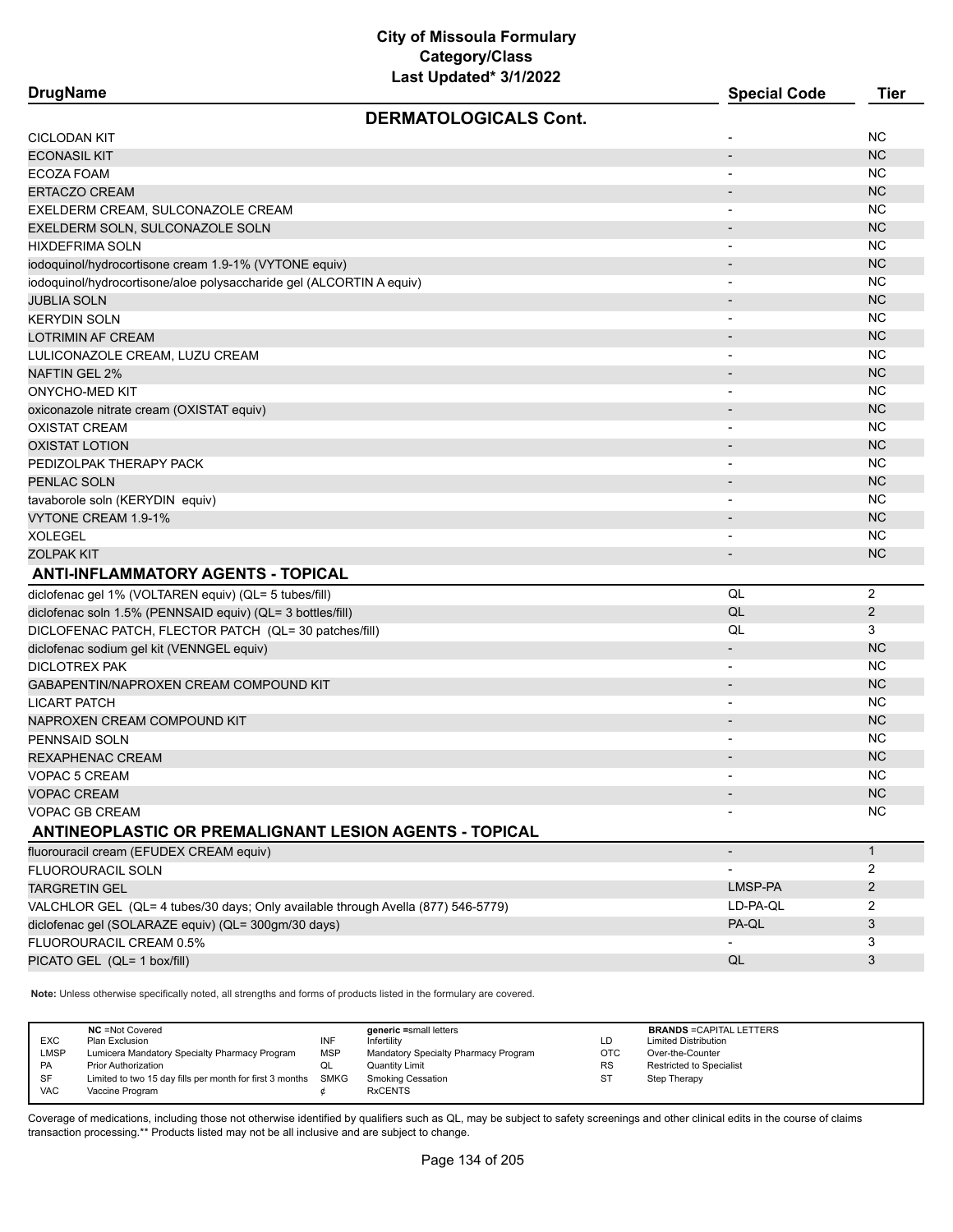**DrugName Special Code Tier**

| <b>DERMATOLOGICALS Cont.</b>                                   |                              |                |
|----------------------------------------------------------------|------------------------------|----------------|
| <b>CARAC CREAM</b>                                             |                              | <b>NC</b>      |
| <b>FLUORAC CREAM</b>                                           | $\overline{\phantom{a}}$     | <b>NC</b>      |
| FLUOROPLEX CREAM                                               | $\overline{\phantom{0}}$     | <b>NC</b>      |
| <b>KLISYRI OINT</b>                                            |                              | <b>NC</b>      |
| ROAOXIA GEL                                                    |                              | <b>NC</b>      |
| <b>SOLARAVIX PAK</b>                                           |                              | <b>NC</b>      |
| <b>ANTIPRURITICS - TOPICAL</b>                                 |                              |                |
| DOXEPIN CREAM, PRUDOXIN CREAM, ZONALON CREAM                   | PA                           | $\mathbf{3}$   |
| <b>ANTIPSORIATICS</b>                                          |                              |                |
| 8-MOP CAP                                                      | $\blacksquare$               | $2^{\circ}$    |
| acitretin cap (SORIATANE equiv)                                |                              | 2              |
| calcipotriene cream (DOVONEX CREAM equiv)                      |                              | $\overline{2}$ |
| calcipotriene oint                                             |                              | 2              |
| calcipotriene soln (DOVONEX SOLN equiv)                        |                              | $\overline{2}$ |
| <b>METHOXSALEN CAP</b>                                         |                              | 2              |
| methoxsalen cap (OXSORALEN ULTRA equiv)                        |                              | $\overline{2}$ |
| SKYRIZI INJ 150MG/ML (QL= 1 inj/84 days)                       | LMSP-PA-QL                   | 2              |
| SKYRIZI INJ 75MG/0.83ML (QL= 2 inj/84 days)                    | LMSP-PA-QL                   | $\overline{2}$ |
| STELARA INJ (QL= 1 inj/84 days)                                | LMSP-PA-QL                   | $\overline{2}$ |
| TALTZ INJ (QL= 1 inj/28 days)                                  | LMSP-PA-QL                   | $\overline{2}$ |
| tazarotene cream 0.1% (TAZORAC equiv)                          |                              | 2              |
| TREMFYA INJ (QL= 1 inj/56 days)                                | LMSP-PA-QL                   | $\overline{2}$ |
| <b>CALCITRIOL OINT</b>                                         |                              | 3              |
| TAZORAC CREAM 0.05%                                            |                              | 3              |
| CALCIPOTRIENE FOAM, SORILUX FOAM                               |                              | <b>NC</b>      |
| COSENTYX INJ (1-PACK)                                          | $\overline{\phantom{a}}$     | <b>NC</b>      |
| COSENTYX INJ (2-PACK)                                          | $\blacksquare$               | <b>NC</b>      |
| SILIQ INJ                                                      | $\overline{\phantom{a}}$     | <b>NC</b>      |
| <b>TAZORAC GEL</b>                                             |                              | <b>NC</b>      |
| <b>VECTICAL OINT</b>                                           | $\qquad \qquad \blacksquare$ | <b>NC</b>      |
| <b>ANTISEBORRHEIC PRODUCTS</b>                                 |                              |                |
| selenium sulfide lotion                                        | <b>OTC</b>                   | $\mathbf{1}$   |
| selenium sulfide lotion 2.5% (SELSUN equiv)                    | $\overline{\phantom{m}}$     | $\mathbf{1}$   |
| selenium sulfide shampoo (SELSEB equiv)                        |                              | 2              |
| sodium sulfacetamide wash (OVACE WASH equiv)                   | $\overline{\phantom{a}}$     | $\overline{2}$ |
| OVACE PLUS CREAM                                               |                              | 3              |
| $\mathsf{Coh}$ provesses $\mathsf{ONACT}$ CDFAM $\mathsf{Coh}$ |                              | $\mathbf{r}$   |

| <b>OVACE PLUS CREAM</b>                      |           |
|----------------------------------------------|-----------|
| seb-prev cream (OVACE CREAM equiv)           |           |
| sodium sulfacetamide gel (OVACE PLUS equiv)  |           |
| sodium sulfacetamide shampoo (OVACE equiv)   |           |
| sodium sulfacetamide/urea pad (ROSULA equiv) |           |
| <b>ESKATA SOLN</b>                           | NC.       |
| <b>OVACE PLUS LOTION</b>                     | <b>NC</b> |
| <b>OVACE PLUS FOAM</b>                       | NC.       |
| PROMISEB CREAM                               | <b>NC</b> |
| selenium sulfide shampoo 2.3% (SELRX equiv)  | NC.       |
| <b>ANTIVIRALS - TOPICAL</b>                  |           |

**Note:** Unless otherwise specifically noted, all strengths and forms of products listed in the formulary are covered.

|            | <b>NC</b> = Not Covered                                       |            | generic =small letters               |            | <b>BRANDS = CAPITAL LETTERS</b> |
|------------|---------------------------------------------------------------|------------|--------------------------------------|------------|---------------------------------|
| EXC        | Plan Exclusion                                                | INF        | Infertility                          | LD         | <b>Limited Distribution</b>     |
| LMSP       | Lumicera Mandatory Specialty Pharmacy Program                 | <b>MSP</b> | Mandatory Specialty Pharmacy Program | <b>OTC</b> | Over-the-Counter                |
| PA         | <b>Prior Authorization</b>                                    | QL         | Quantity Limit                       | <b>RS</b>  | <b>Restricted to Specialist</b> |
| <b>SF</b>  | Limited to two 15 day fills per month for first 3 months SMKG |            | <b>Smoking Cessation</b>             | -ST        | Step Therapy                    |
| <b>VAC</b> | Vaccine Program                                               |            | <b>RxCENTS</b>                       |            |                                 |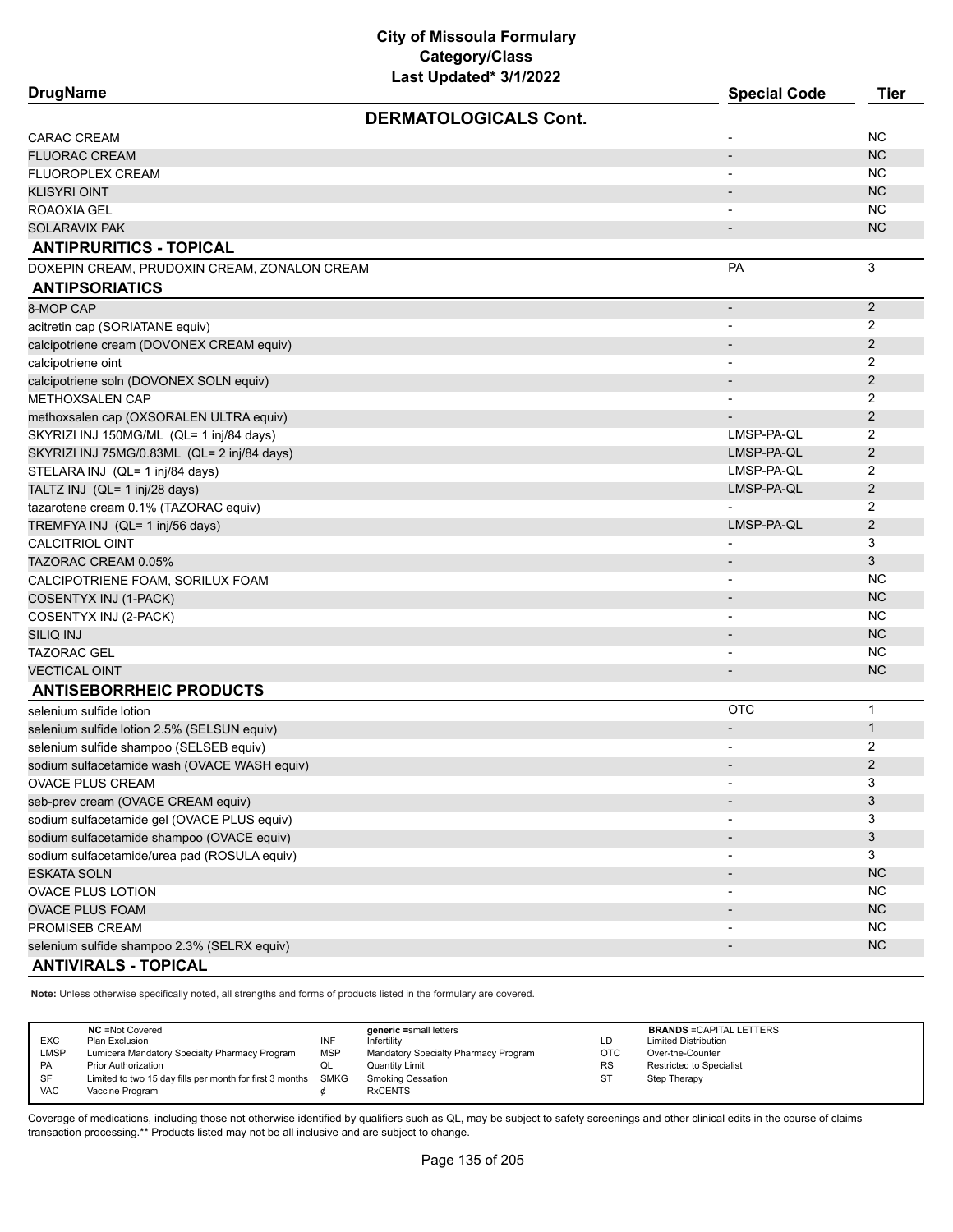| <b>DrugName</b>                                           | <b>Special Code</b>      | Tier           |
|-----------------------------------------------------------|--------------------------|----------------|
| <b>DERMATOLOGICALS Cont.</b>                              |                          |                |
| acyclovir oint (ZOVIRAX OINT equiv)                       |                          | 2              |
| acyclovir cream (ZOVIRAX equiv)                           |                          | 3              |
| <b>DENAVIR CREAM</b>                                      |                          | NC.            |
| <b>XERESE CREAM</b>                                       |                          | <b>NC</b>      |
| <b>ZOVIRAX OINT</b>                                       |                          | <b>NC</b>      |
| <b>BURN PRODUCTS</b>                                      |                          |                |
| silver sulfadiazine cream (SILVADENE CREAM equiv)         | $\overline{\phantom{a}}$ | $\mathbf{1}$   |
| <b>SULFAMYLON CREAM</b>                                   |                          | 2              |
| <b>CORTICOSTEROIDS - TOPICAL</b>                          |                          |                |
| betamethasone augmented cream (DIPROLENE AF CREAM equiv)  | $\overline{\phantom{a}}$ | $\mathbf{1}$   |
| betamethasone augmented gel                               |                          | 1              |
| betamethasone augmented oint (DIPROLENE OINT equiv)       |                          | 1              |
| betamethasone diproprionate cream (DIPROSONE CREAM equiv) |                          | 1              |
| betamethasone diproprionate lotion                        |                          | $\mathbf 1$    |
| betamethasone valerate cream                              |                          | 1              |
| betamethasone valerate lotion                             |                          | 1              |
| betamethasone valerate oint                               |                          | 1              |
| clobetasol propionate cream (TEMOVATE equiv)              |                          | 1              |
| clobetasol propionate oint (TEMOVATE equiv)               |                          | 1              |
| clobetasol propionate soln (TEMOVATE equiv)               |                          | 1              |
| fluocinolone acetonide cream                              |                          | 1              |
| fluocinolone acetonide oint                               |                          | $\mathbf 1$    |
| fluocinolone acetonide soln                               |                          | 1              |
| fluocinonide cream 0.05% (LIDEX equiv)                    |                          | $\mathbf 1$    |
| fluocinonide cream 0.1% (VANOS CREAM equiv)               |                          | 1              |
| fluocinonide emollient cream                              |                          | $\mathbf 1$    |
| fluocinonide gel                                          |                          | 1              |
| fluocinonide oint                                         |                          | $\mathbf 1$    |
| fluocinonide soln                                         |                          | 1              |
| fluticasone propionate cream (CUTIVATE equiv)             |                          | $\mathbf 1$    |
| fluticasone propionate oint (CUTIVATE equiv)              |                          | 1              |
| hydrocortisone cream (PROCTOCORT equiv)                   |                          | 1              |
| hydrocortisone lotion (HYTONE equiv)                      | $\blacksquare$           | 1              |
| hydrocortisone oint                                       |                          | 1              |
| mometasone cream (ELOCON equiv)                           |                          | 1              |
| mometasone oint (ELOCON equiv)                            |                          |                |
| mometasone soln (ELOCON equiv)                            |                          | 1              |
| triamcinolone cream                                       |                          | 1              |
| triamcinolone lotion                                      |                          | 1              |
| triamcinolone oint                                        |                          | 1              |
| alclometasone cream (ACLOVATE equiv)                      | $\overline{\phantom{a}}$ | $\overline{2}$ |
| alclometasone oint (ACLOVATE OINT equiv)                  |                          | $\overline{2}$ |
| BETAMETHASONE AUGMENTED GEL                               |                          | $\overline{2}$ |
| betamethasone augmented lotion (DIPROLENE LOTION equiv)   |                          | 2              |
| betamethasone diproprionate oint (DIPROSONE OINT equiv)   |                          | 2              |
| clobetasol foam (OLUX equiv)                              |                          | $\mathbf{2}$   |
|                                                           |                          |                |

**Note:** Unless otherwise specifically noted, all strengths and forms of products listed in the formulary are covered.

| EXC<br>LMSP<br>PA<br>SF | <b>NC</b> = Not Covered<br>Plan Exclusion<br>Lumicera Mandatory Specialty Pharmacy Program<br><b>Prior Authorization</b><br>Limited to two 15 day fills per month for first 3 months SMKG | INF<br><b>MSP</b><br>QL | generic =small letters<br>Infertility<br>Mandatory Specialty Pharmacy Program<br>Quantity Limit<br><b>Smoking Cessation</b> | LD<br><b>OTC</b><br><b>RS</b><br><b>ST</b> | <b>BRANDS = CAPITAL LETTERS</b><br><b>Limited Distribution</b><br>Over-the-Counter<br><b>Restricted to Specialist</b><br>Step Therapy |
|-------------------------|-------------------------------------------------------------------------------------------------------------------------------------------------------------------------------------------|-------------------------|-----------------------------------------------------------------------------------------------------------------------------|--------------------------------------------|---------------------------------------------------------------------------------------------------------------------------------------|
| <b>VAC</b>              | Vaccine Program                                                                                                                                                                           |                         | <b>RxCENTS</b>                                                                                                              |                                            |                                                                                                                                       |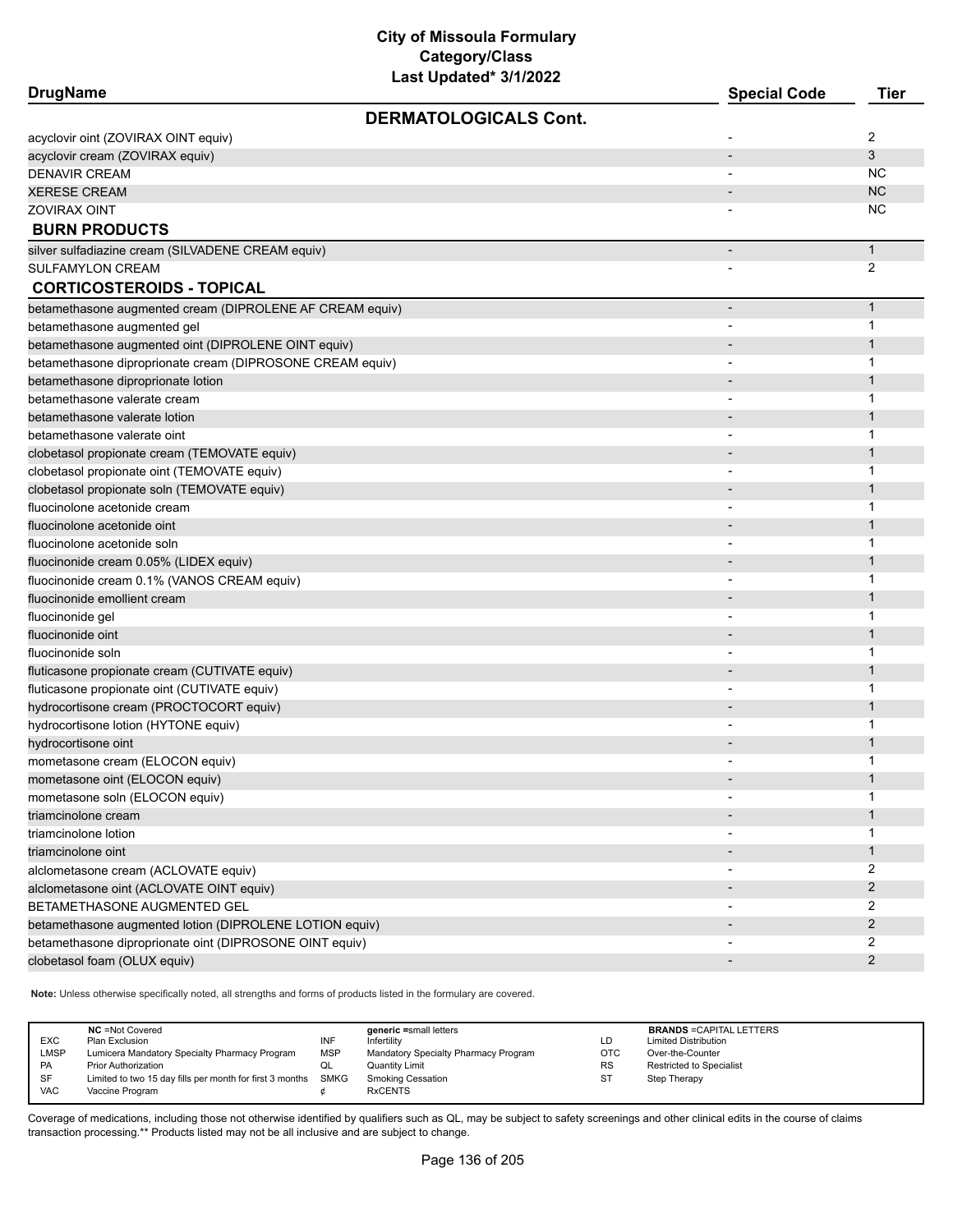| <b>DrugName</b>                                          |                              | <b>Special Code</b>      | <b>Tier</b>    |
|----------------------------------------------------------|------------------------------|--------------------------|----------------|
|                                                          | <b>DERMATOLOGICALS Cont.</b> |                          |                |
| clobetasol lotion (CLOBEX equiv)                         |                              |                          | 2              |
| clobetasol propionate emollient cream (TEMOVATE E equiv) |                              | $\blacksquare$           | $\overline{2}$ |
| clobetasol propionate gel (TEMOVATE GEL equiv)           |                              | $\overline{\phantom{a}}$ | 2              |
| clobetasol shampoo (CLOBEX equiv)                        |                              |                          | $\overline{2}$ |
| clobetasol spray (CLOBEX equiv)                          |                              | $\overline{\phantom{a}}$ | 2              |
| desonide cream (DESOWEN equiv)                           |                              |                          | $\overline{2}$ |
| desonide oint (DESOWEN equiv)                            |                              |                          | 2              |
| desoximetasone cream (TOPICORT CREAM equiv)              |                              |                          | $\overline{2}$ |
| desoximetasone oint (TOPICORT equiv)                     |                              |                          | 2              |
| EPIFOAM AEROSOL                                          |                              | $\overline{\phantom{a}}$ | $\overline{2}$ |
| fluocinolone acetonide oil (DERMA-SMOOTH/FS equiv)       |                              | $\blacksquare$           | 2              |
| halobetasol propionate cream (ULTRAVATE equiv)           |                              |                          | $\overline{2}$ |
| halobetasol propionate oint (ULTRAVATE equiv)            |                              |                          | 2              |
|                                                          |                              |                          | $\overline{2}$ |
| hydrocortisone pramoxine cream (PRAMOSONE equiv)         |                              |                          |                |
| PRAMOSONE E CREAM                                        |                              |                          | 2              |
| PREDNICARBATE CREAM                                      |                              |                          | 2              |
| prednicarbate cream (DERMATOP equiv)                     |                              |                          | 2              |
| PREDNICARBATE OIN                                        |                              |                          | $\overline{2}$ |
| U-CORT CREAM                                             |                              | $\overline{\phantom{a}}$ | 2              |
| TOPICORT OINT                                            |                              |                          | 3              |
| ALA-SCALP LOTION                                         |                              |                          | <b>NC</b>      |
| AMCINONIDE CREAM 0.1%                                    |                              |                          | <b>NC</b>      |
| AMCINONIDE LOTION                                        |                              | $\overline{\phantom{a}}$ | NC.            |
| AMCINONIDE OINT                                          |                              |                          | <b>NC</b>      |
| APEXICON E CREAM (PSORCON E equiv)                       |                              |                          | NC.            |
| BESER KIT 0.05%                                          |                              |                          | <b>NC</b>      |
| betamethasone valerate foam (LUXIQ equiv)                |                              | $\overline{\phantom{a}}$ | NC.            |
| <b>BRYHALI LOTION</b>                                    |                              |                          | <b>NC</b>      |
| calcipotriene/betamethasone dipropionate susp            |                              |                          | <b>NC</b>      |
| calcipotriene/betamethasone oint (TACLONEX equiv)        |                              |                          | <b>NC</b>      |
| <b>CAPEX SHAMPOO</b>                                     |                              | $\overline{\phantom{a}}$ | <b>NC</b>      |
| clobetasol E foam (OLUX E equiv)                         |                              |                          | <b>NC</b>      |
| <b>CLOBETAVIX KIT</b>                                    |                              |                          | <b>NC</b>      |
| <b>CLOCORTOLONE CREAM</b>                                |                              |                          | <b>NC</b>      |
| clocortolone pivalate cream                              |                              |                          | NC.            |
| <b>CLODERM CREAM</b>                                     |                              |                          | <b>NC</b>      |
| CORDRAN CREAM 0.025%                                     |                              | $\overline{\phantom{a}}$ | <b>NC</b>      |
| <b>CORDRAN TAPE</b>                                      |                              |                          | <b>NC</b>      |
| <b>CUTIVATE LOTION</b>                                   |                              | $\overline{\phantom{a}}$ | <b>NC</b>      |
| <b>DERMACINRX KIT</b>                                    |                              |                          | <b>NC</b>      |
| <b>DESONATE GEL</b>                                      |                              |                          | <b>NC</b>      |
| desonide gel                                             |                              |                          | <b>NC</b>      |
| desonide lotion (DESOWEN equiv)                          |                              |                          | <b>NC</b>      |
| <b>DESOWEN CREAM</b>                                     |                              | $\overline{\phantom{a}}$ | <b>NC</b>      |
| DESOWEN CREAM KIT                                        |                              | $\overline{\phantom{a}}$ | <b>NC</b>      |
| <b>DESOWEN LOTION</b>                                    |                              |                          | <b>NC</b>      |
| <b>DESOWEN LOTION KIT</b>                                |                              |                          | <b>NC</b>      |
|                                                          |                              | $\overline{\phantom{a}}$ |                |

**Note:** Unless otherwise specifically noted, all strengths and forms of products listed in the formulary are covered.

| <b>EXC</b><br><b>LMSP</b><br>PA | <b>NC</b> =Not Covered<br>Plan Exclusion<br>Lumicera Mandatory Specialty Pharmacy Program<br><b>Prior Authorization</b> | INF<br><b>MSP</b><br>QL | generic =small letters<br>Infertility<br>Mandatory Specialty Pharmacy Program<br><b>Quantity Limit</b> | LD<br>OTC<br><b>RS</b> | <b>BRANDS = CAPITAL LETTERS</b><br><b>Limited Distribution</b><br>Over-the-Counter<br>Restricted to Specialist |
|---------------------------------|-------------------------------------------------------------------------------------------------------------------------|-------------------------|--------------------------------------------------------------------------------------------------------|------------------------|----------------------------------------------------------------------------------------------------------------|
| SF<br><b>VAC</b>                | Limited to two 15 day fills per month for first 3 months<br>Vaccine Program                                             | <b>SMKG</b>             | <b>Smoking Cessation</b><br><b>RxCENTS</b>                                                             | <b>ST</b>              | Step Therapy                                                                                                   |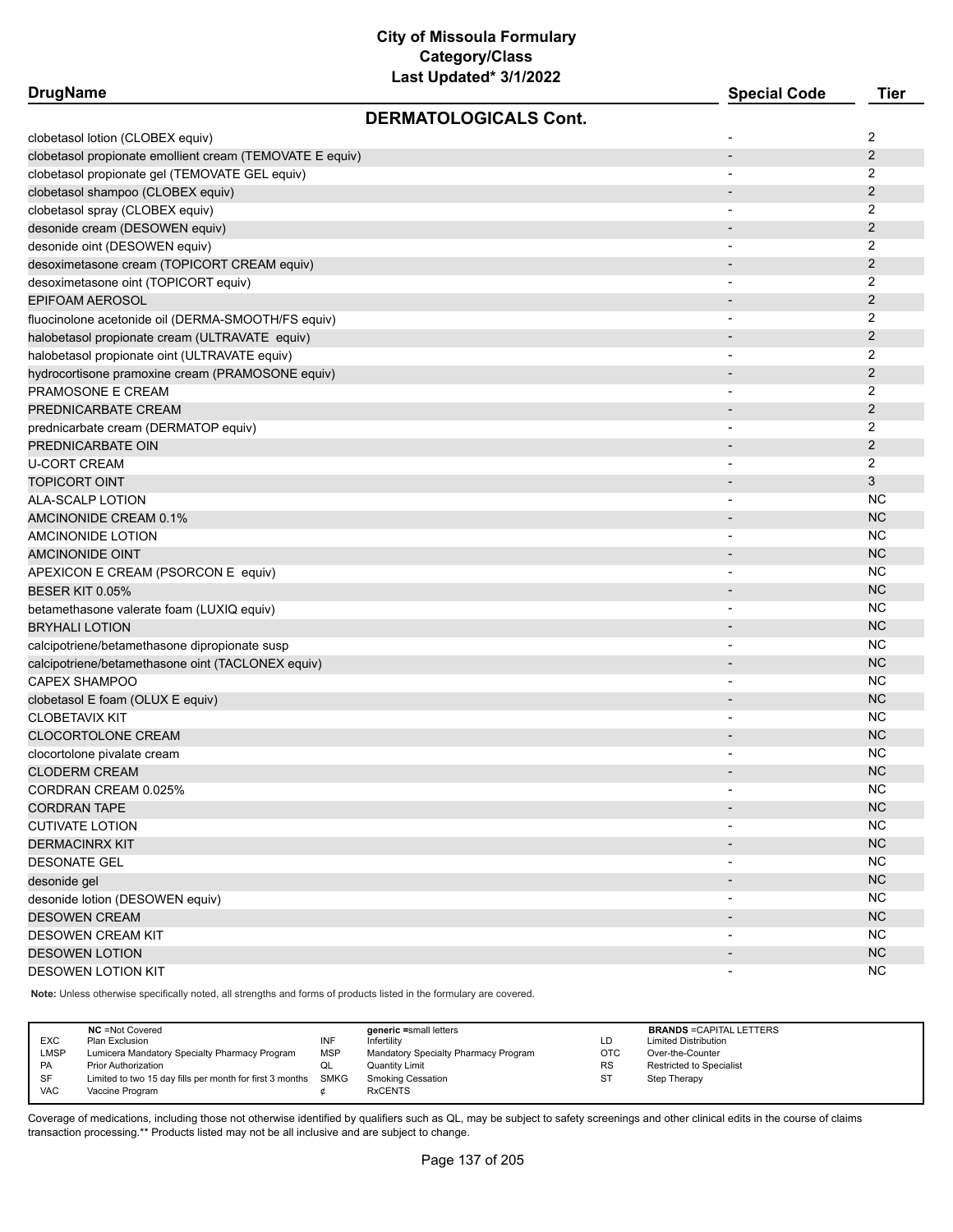| <b>DrugName</b> |  |
|-----------------|--|
|-----------------|--|

| <b>DrugName</b>                                  | <b>Special Code</b>      | Tier      |
|--------------------------------------------------|--------------------------|-----------|
| <b>DERMATOLOGICALS Cont.</b>                     |                          |           |
| <b>DESOWEN OINT</b>                              | $\overline{\phantom{a}}$ | <b>NC</b> |
| <b>DESOWEN OINT KIT</b>                          |                          | <b>NC</b> |
| desoximetasone cream 0.05% (TOPICORT equiv)      |                          | <b>NC</b> |
| desoximetasone gel (TOPICORT equiv)              |                          | <b>NC</b> |
| desoximetasone oint 0.05% (TOPICORT equiv)       | $\blacksquare$           | <b>NC</b> |
| DIFLORASONE CREAM                                |                          | <b>NC</b> |
| diflorasone oint                                 |                          | <b>NC</b> |
| <b>DUOBRII LOTION</b>                            |                          | <b>NC</b> |
| <b>ENSTILAR FOAM</b>                             |                          | <b>NC</b> |
| <b>FLUOPAR KIT</b>                               |                          | <b>NC</b> |
| <b>FLUOVIX PAK</b>                               |                          | <b>NC</b> |
| flurandrenolide cream (CORDRAN equiv)            |                          | <b>NC</b> |
| flurandrenolide lotion (CORDRAN equiv)           | $\overline{\phantom{a}}$ | <b>NC</b> |
| flurandrenolide oint (CORDRAN equiv)             | $\blacksquare$           | <b>NC</b> |
| fluticasone propionate lotion (CUTIVATE equiv)   |                          | <b>NC</b> |
| halcinonide cream (HALOG equiv)                  |                          | <b>NC</b> |
| <b>HALOG CREAM</b>                               |                          | <b>NC</b> |
| <b>HALOG OINT</b>                                | $\overline{\phantom{a}}$ | <b>NC</b> |
| <b>HALOG SOLN</b>                                | $\overline{\phantom{0}}$ | <b>NC</b> |
| halonate pac kit (ULTRAVATE KIT equiv)           | $\overline{a}$           | <b>NC</b> |
| <b>HC BUTYRATE CREAM</b>                         |                          | <b>NC</b> |
| <b>HC BUTYRATE SOLN</b>                          | $\overline{\phantom{a}}$ | <b>NC</b> |
| HC/PRAMOXINE CREAM 1-2.35%                       | $\blacksquare$           | <b>NC</b> |
| <b>HC-LIDOCAINE CREAM</b>                        |                          | <b>NC</b> |
| hydrocortisone butyrate cream (LOCOID equiv)     |                          | <b>NC</b> |
| hydrocortisone butyrate lipocream (LOCOID equiv) | $\overline{a}$           | <b>NC</b> |
| hydrocortisone butyrate oint (LOCOID equiv)      | $\overline{a}$           | <b>NC</b> |
| hydrocortisone butyrate soln (LOCOID equiv)      | $\overline{\phantom{a}}$ | <b>NC</b> |
| hydrocortisone lotion (LOCOID equiv)             |                          | <b>NC</b> |
| hydrocortisone lotion 2% (ALA SCALP equiv)       | $\overline{\phantom{a}}$ | <b>NC</b> |
| hydrocortisone valerate cream (WESTCORT equiv)   | $\blacksquare$           | <b>NC</b> |
| hydrocortisone valerate oint (WESTCORT equiv)    |                          | <b>NC</b> |
| <b>IMPEKLO LOTION</b>                            |                          | <b>NC</b> |
| <b>IMPOYZ CREAM</b>                              |                          | <b>NC</b> |
| <b>LEXETTE FOAM</b>                              |                          | <b>NC</b> |
| <b>LOCOID CREAM</b>                              | $\overline{a}$           | <b>NC</b> |
| <b>LOCOID LIPOCREAM</b>                          |                          | <b>NC</b> |
| <b>LOCOID OINT</b>                               |                          | <b>NC</b> |
| <b>LOCOID SOLN</b>                               |                          | NC        |
| LUXIQ FOAM                                       |                          | NC        |
| <b>MEXPAROX HC CREAM</b>                         |                          | NC        |
| MICORT-HC CREAM                                  |                          | NC        |
| NOVACORT GEL                                     |                          | NC        |
| <b>OLUX E FOAM</b>                               |                          | NC        |
| PANDEL CREAM                                     |                          | NC        |
| paramox hc gel (NOVACORT GEL equiv)              |                          | NC        |
| PRAMOSONE CREAM 1-1%                             |                          | <b>NC</b> |
|                                                  |                          |           |

**Note:** Unless otherwise specifically noted, all strengths and forms of products listed in the formulary are covered.

| <b>EXC</b><br><b>LMSP</b><br><b>PA</b><br>SF | <b>NC</b> = Not Covered<br>Plan Exclusion<br>Lumicera Mandatory Specialty Pharmacy Program<br><b>Prior Authorization</b><br>Limited to two 15 day fills per month for first 3 months SMKG | INF<br><b>MSP</b><br>QL | generic =small letters<br>Infertility<br>Mandatory Specialty Pharmacy Program<br><b>Quantity Limit</b><br><b>Smoking Cessation</b> | LD<br>OTC<br><b>RS</b><br>S. | <b>BRANDS = CAPITAL LETTERS</b><br><b>Limited Distribution</b><br>Over-the-Counter<br>Restricted to Specialist<br>Step Therapy |
|----------------------------------------------|-------------------------------------------------------------------------------------------------------------------------------------------------------------------------------------------|-------------------------|------------------------------------------------------------------------------------------------------------------------------------|------------------------------|--------------------------------------------------------------------------------------------------------------------------------|
| <b>VAC</b>                                   | Vaccine Program                                                                                                                                                                           |                         | <b>RxCENTS</b>                                                                                                                     |                              |                                                                                                                                |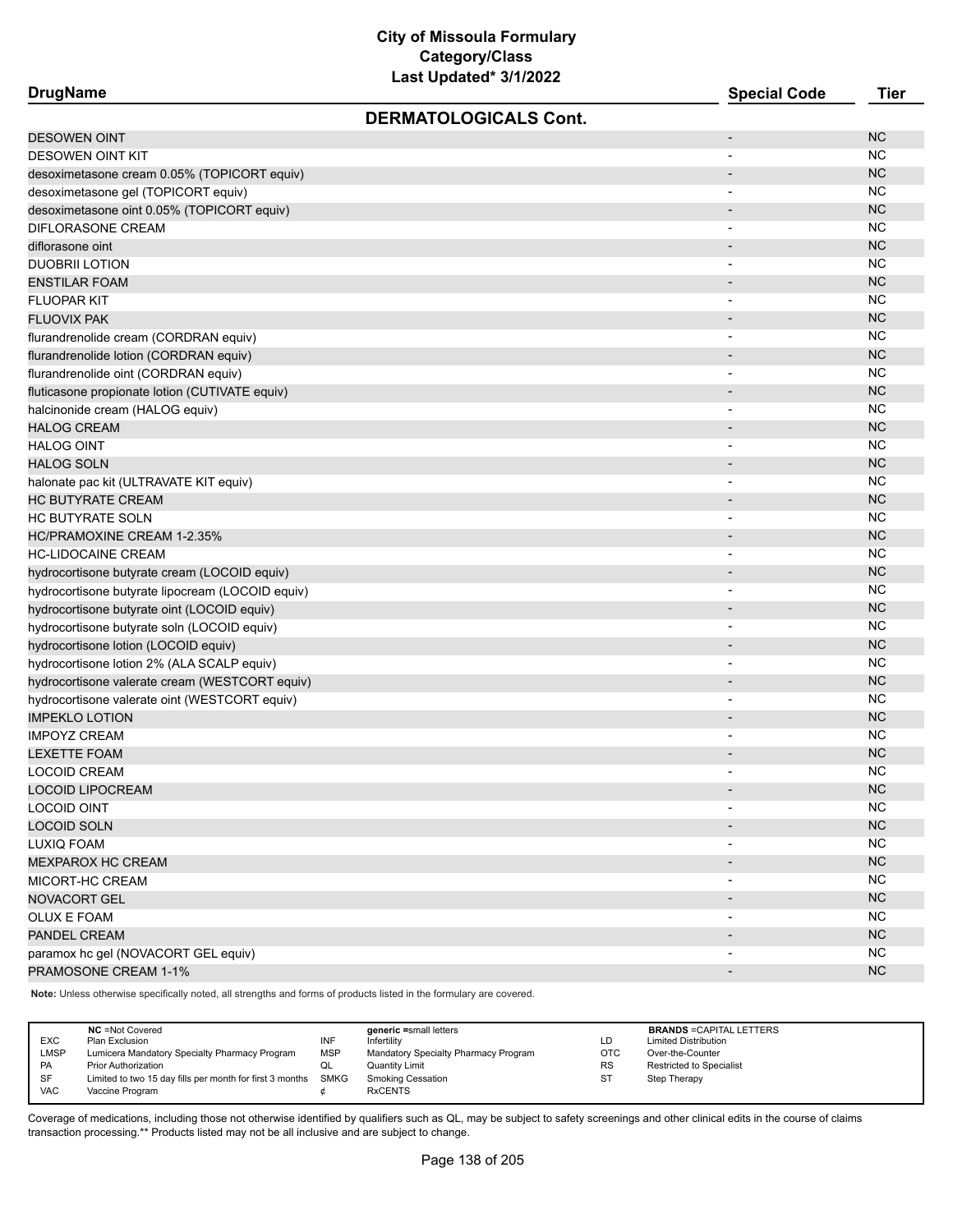| <b>DrugName</b>                              |                              | <b>Special Code</b>      | <b>Tier</b>    |
|----------------------------------------------|------------------------------|--------------------------|----------------|
|                                              | <b>DERMATOLOGICALS Cont.</b> |                          |                |
| PRAMOSONE LOTION                             |                              |                          | <b>NC</b>      |
| PRAMOSONE OINT                               |                              | $\overline{\phantom{0}}$ | NC             |
| QUINIXIL PAK                                 |                              | $\blacksquare$           | <b>NC</b>      |
| <b>SERNIVO SPRAY</b>                         |                              |                          | NC             |
| SILALITE PAK MIS                             |                              |                          | <b>NC</b>      |
| <b>TASOPROL CREAM KIT</b>                    |                              | $\overline{\phantom{a}}$ | <b>NC</b>      |
| TOPICORT CREAM 0.05%                         |                              | $\overline{\phantom{a}}$ | <b>NC</b>      |
| <b>TOPICORT GEL</b>                          |                              |                          | <b>NC</b>      |
| <b>TOVET KIT</b>                             |                              |                          | <b>NC</b>      |
| triamcinolone acetonide oint (TRIANEX equiv) |                              | $\overline{\phantom{a}}$ | <b>NC</b>      |
| triamcinolone spray (KENALOG equiv)          |                              | ٠                        | <b>NC</b>      |
| <b>TRIANEX OINT</b>                          |                              | $\overline{\phantom{a}}$ | <b>NC</b>      |
| TRILOCICLO KIT                               |                              | $\overline{\phantom{a}}$ | <b>NC</b>      |
| <b>ULTRAVATE LOTION</b>                      |                              |                          | <b>NC</b>      |
| ULTRAVATE PAC KIT                            |                              | $\blacksquare$           | <b>NC</b>      |
| <b>VANOS CREAM</b>                           |                              |                          | <b>NC</b>      |
| <b>VERDESO FOAM</b>                          |                              |                          | <b>NC</b>      |
| <b>WESTCORT OINT</b>                         |                              |                          | <b>NC</b>      |
| WYNZORA CREAM                                |                              |                          | <b>NC</b>      |
| <b>ECZEMA AGENTS</b>                         |                              |                          |                |
| DUPIXENT INJ (QL= 2 inj/ 28 days)            |                              | LMSP-PA-QL               | $\overline{2}$ |
| DUPIXENT INJ (QL= 2 inj/28 days)             |                              | LMSP-PA-QL               | $\overline{2}$ |
| DUPIXENT PEN INJ (QL= 2 inj/28 days)         |                              | LMSP-PA-QL               | $\overline{2}$ |
| ADBRY INJ                                    |                              |                          | <b>NC</b>      |
| <b>CIBINQO TAB</b>                           |                              |                          | <b>NC</b>      |
| OPZELURA CREAM                               |                              |                          | <b>NC</b>      |
| <b>EMOLLIENT/KERATOLYTIC AGENTS</b>          |                              |                          |                |
| <b>CARMOL LOTION</b>                         |                              | $\overline{\phantom{a}}$ | <b>NC</b>      |
| KERAFOAM                                     |                              |                          | <b>NC</b>      |
| <b>KERALAC CREAM</b>                         |                              |                          | <b>NC</b>      |
| <b>UMECTA EMULSION</b>                       |                              |                          | <b>NC</b>      |
| UMECTA PD EMULSION                           |                              |                          | <b>NC</b>      |
| UMECTA SUSP                                  |                              | $\blacksquare$           | NC             |
| <b>URAMAXIN CREAM</b>                        |                              |                          | <b>NC</b>      |
| URAMAXIN GEL                                 |                              |                          | <b>NC</b>      |
| urea cream                                   |                              |                          | ${\sf NC}$     |
| urea emulsion                                |                              |                          | <b>NC</b>      |
| urea gel (URAMAXIN equiv)                    |                              |                          | <b>NC</b>      |
| urea lotion (KERALAC LOTION equiv)           |                              |                          | <b>NC</b>      |
| <b>UREA NAIL KIT</b>                         |                              |                          | NC             |
| UREA SUSP                                    |                              |                          | <b>NC</b>      |
| urea susp 40% (UMECTA equiv)                 |                              |                          | <b>NC</b>      |
| <b>EMOLLIENTS</b>                            |                              |                          |                |
| ammonium lactate cream (LAC-HYDRIN equiv)    |                              | <b>OTC</b>               | 1              |
| ammonium lactate lotion (LAC-HYDRIN equiv)   |                              | <b>OTC</b>               | $\mathbf{1}$   |
| LACTIC ACID LOTION                           |                              |                          | $\mathbf 1$    |

**Note:** Unless otherwise specifically noted, all strengths and forms of products listed in the formulary are covered.

| <b>EXC</b><br><b>LMSP</b><br>PA | <b>NC</b> = Not Covered<br>Plan Exclusion<br>Lumicera Mandatory Specialty Pharmacy Program<br><b>Prior Authorization</b> | INF<br><b>MSP</b><br>QL | generic =small letters<br>Infertility<br>Mandatory Specialty Pharmacy Program<br><b>Quantity Limit</b> | LD<br><b>OTC</b><br><b>RS</b> | <b>BRANDS = CAPITAL LETTERS</b><br><b>Limited Distribution</b><br>Over-the-Counter<br><b>Restricted to Specialist</b> |
|---------------------------------|--------------------------------------------------------------------------------------------------------------------------|-------------------------|--------------------------------------------------------------------------------------------------------|-------------------------------|-----------------------------------------------------------------------------------------------------------------------|
| SF                              | Limited to two 15 day fills per month for first 3 months SMKG                                                            |                         | <b>Smoking Cessation</b>                                                                               | <b>ST</b>                     | Step Therapy                                                                                                          |
| <b>VAC</b>                      | Vaccine Program                                                                                                          |                         | <b>RxCENTS</b>                                                                                         |                               |                                                                                                                       |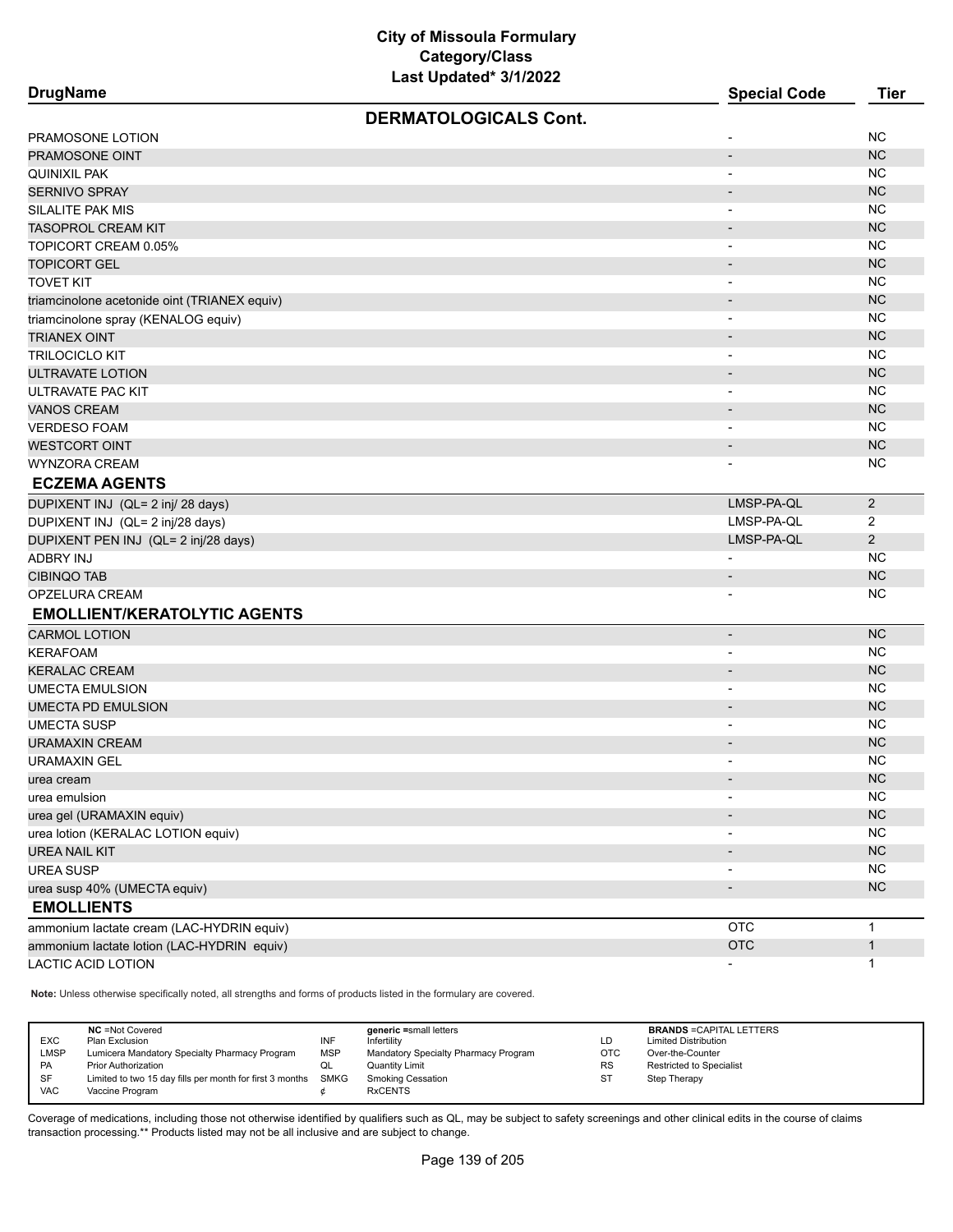| <b>DrugName</b>                                                          | Last updated" 3/1/2022       | <b>Special Code</b>      | <b>Tier</b>         |
|--------------------------------------------------------------------------|------------------------------|--------------------------|---------------------|
|                                                                          | <b>DERMATOLOGICALS Cont.</b> |                          |                     |
| <b>HYLINATE LOTION</b>                                                   |                              |                          | <b>NC</b>           |
| <b>ENZYMES - TOPICAL</b>                                                 |                              |                          |                     |
| SANTYL OINT (QL= 90gm/30 days)                                           |                              | QL                       | $\overline{2}$      |
| vasolex oint (XENADERM equiv)                                            |                              |                          | <b>NC</b>           |
| <b>XENADERM OINT</b>                                                     |                              |                          | <b>NC</b>           |
| <b>HAIR GROWTH AGENTS</b>                                                |                              |                          |                     |
| finasteride tab (PROPECIA equiv)                                         |                              |                          | <b>EXC</b>          |
| bimatoprost ophth soln                                                   |                              |                          | <b>NC</b>           |
| <b>HAIR REDUCTION AGENTS</b>                                             |                              |                          |                     |
| VANIQA CREAM                                                             |                              |                          | <b>EXC</b>          |
| <b>IMMUNOMODULATING AGENTS - TOPICAL</b>                                 |                              |                          |                     |
| imiquimod cream (ALDARA equiv)                                           |                              |                          | $\mathbf{1}$        |
| <b>IMIQUIMOD CREAM 3.75%</b>                                             |                              |                          | <b>NC</b>           |
| imiquimod cream 3.75% (IMIQUIMOD equiv)                                  |                              |                          | <b>NC</b>           |
| ZYCLARA CREAM                                                            |                              |                          | <b>NC</b>           |
| <b>IMMUNOSUPPRESSIVE AGENTS - TOPICAL</b>                                |                              |                          |                     |
| tacrolimus oint (PROTOPIC OINT equiv)                                    |                              | $\blacksquare$           | $\mathbf{1}$        |
| pimecrolimus cream (ELIDEL equiv) (Covered for members 2 years or older) |                              |                          | 2                   |
| OXIANUJO CREAM                                                           |                              |                          | <b>NC</b>           |
| <b>KERATOLYTIC/ANTIMITOTIC AGENTS</b>                                    |                              |                          |                     |
| PODOCON SOLN                                                             |                              | $\overline{\phantom{a}}$ | $\overline{2}$      |
| podofilox soln (CONDYLOX equiv)                                          |                              |                          | 2                   |
| salicylic acid shampoo (SALEX equiv)                                     |                              |                          | 2                   |
| CONDYLOX GEL                                                             |                              |                          | 3                   |
| <b>SALEX SHAMPOO</b>                                                     |                              |                          | 3                   |
| ATRIX SYSTEM KIT                                                         |                              |                          | <b>NC</b>           |
| <b>GEAMETDRAY GEL</b>                                                    |                              |                          | <b>NC</b>           |
| <b>GUANENDRUX GEL</b>                                                    |                              |                          | <b>NC</b>           |
| <b>SALEX LOTION KIT</b>                                                  |                              |                          | <b>NC</b>           |
| salicyclic acid soln                                                     |                              |                          | <b>NC</b>           |
| salicylic acid cream (CERAVE PSORIASIS equiv)                            |                              |                          | <b>NC</b>           |
| <b>SALIMEZ FORTE CREAM</b>                                               |                              |                          | <b>NC</b>           |
| XALIX SOL                                                                |                              |                          | <b>NC</b>           |
| <b>LOCAL ANESTHETICS - TOPICAL</b>                                       |                              |                          |                     |
| lidocaine cream 3% (LIDAMANTLE equiv)                                    |                              |                          | 1                   |
| lidocaine gel (GLYDO equiv)                                              |                              |                          | $\mathbf{1}$        |
| lidocaine gel (XYLOCAINE equiv)                                          |                              |                          | -1                  |
| lidocaine oint (QL= 107gm/30 days)                                       |                              | QL                       | $\mathbf{1}$        |
| lidocaine soln (XYLOCAINE equiv)                                         |                              |                          | $\mathbf 1$         |
| lidocaine/prilocaine cream (EMLA equiv)                                  |                              |                          | $\mathbf{1}$        |
| <b>LIDOCAINE GEL</b>                                                     |                              | $\blacksquare$           | 2                   |
| lidocaine patch 5% (LIDODERM equiv) (QL= 3 patches/day)                  |                              | QL<br>QL                 | $\overline{2}$<br>3 |
| lidocaine patch (LIDODERM equiv) (QL= 3 patches/day)                     |                              |                          | NC                  |
| <b>ADAZIN CREAM</b><br><b>ANASTIA LOTION</b>                             |                              |                          | NC                  |
|                                                                          |                              |                          |                     |

**Note:** Unless otherwise specifically noted, all strengths and forms of products listed in the formulary are covered.

| <b>EXC</b><br><b>LMSP</b><br><b>PA</b> | <b>NC</b> = Not Covered<br>Plan Exclusion<br>Lumicera Mandatory Specialty Pharmacy Program<br><b>Prior Authorization</b> | INF<br><b>MSP</b> | generic =small letters<br>Infertility<br>Mandatory Specialty Pharmacy Program<br>Quantity Limit | LD<br>OTC<br><b>RS</b> | <b>BRANDS = CAPITAL LETTERS</b><br><b>Limited Distribution</b><br>Over-the-Counter<br><b>Restricted to Specialist</b> |
|----------------------------------------|--------------------------------------------------------------------------------------------------------------------------|-------------------|-------------------------------------------------------------------------------------------------|------------------------|-----------------------------------------------------------------------------------------------------------------------|
| SF                                     | Limited to two 15 day fills per month for first 3 months SMKG                                                            |                   | <b>Smoking Cessation</b>                                                                        | <b>ST</b>              | Step Therapy                                                                                                          |
| <b>VAC</b>                             | Vaccine Program                                                                                                          |                   | <b>RxCENTS</b>                                                                                  |                        |                                                                                                                       |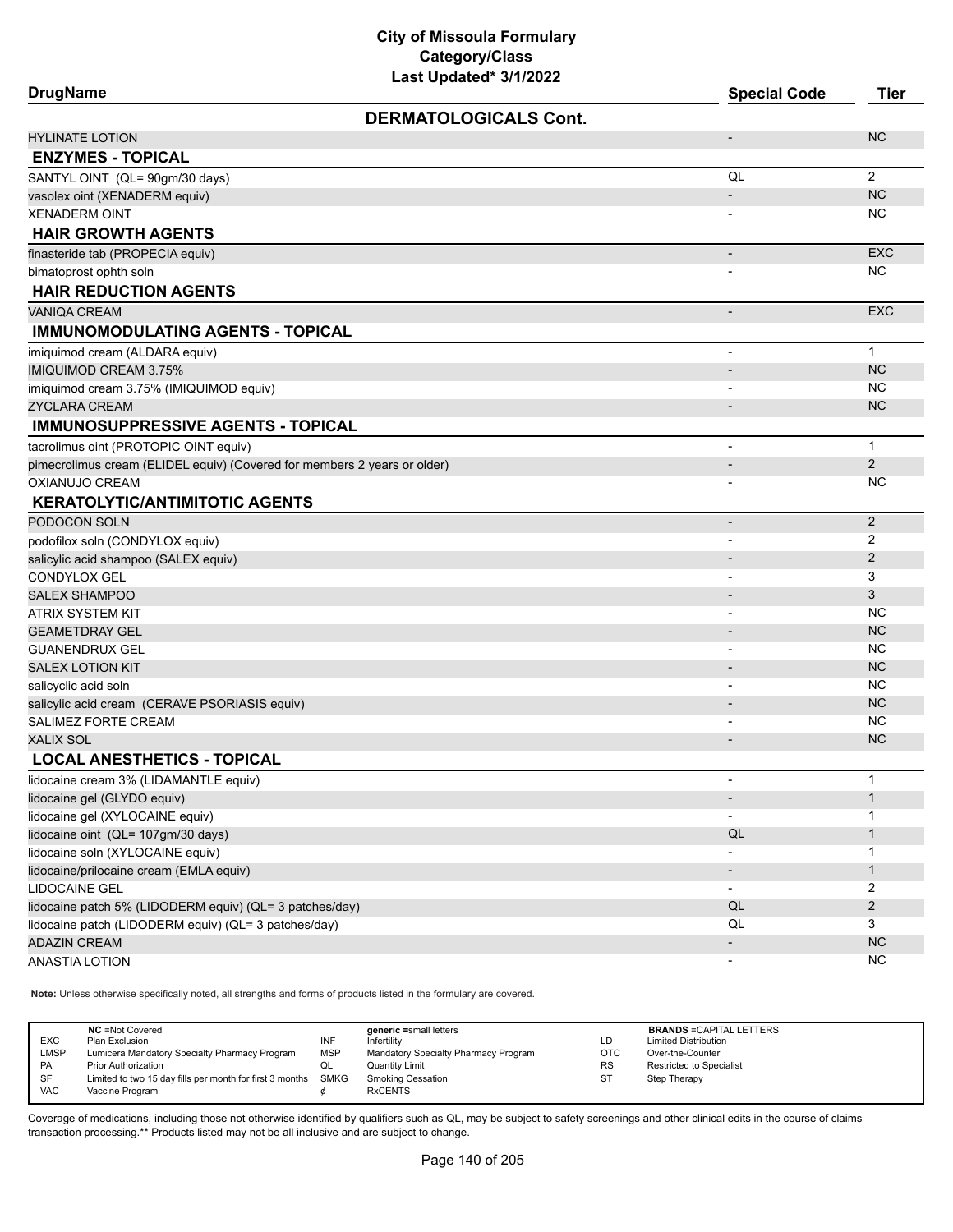| <b>DrugName</b>                                 | Last updated" 3/1/2022       | <b>Special Code</b>      | <b>Tier</b>  |
|-------------------------------------------------|------------------------------|--------------------------|--------------|
|                                                 | <b>DERMATOLOGICALS Cont.</b> |                          |              |
| APRIZIO PAK KIT                                 |                              | $\overline{\phantom{a}}$ | <b>NC</b>    |
| capsaicin/menthol topical patch (SINELEE equiv) |                              | $\blacksquare$           | <b>NC</b>    |
| <b>DERMALID PAK</b>                             |                              |                          | <b>NC</b>    |
| <b>GEN7T LOTION</b>                             |                              | $\overline{\phantom{a}}$ | <b>NC</b>    |
| <b>GEN7T PLUS LOTION</b>                        |                              |                          | <b>NC</b>    |
| <b>GEN7T PLUS PAD</b>                           |                              | $\blacksquare$           | <b>NC</b>    |
| L.E.T. GEL                                      |                              |                          | <b>NC</b>    |
| LIDOCAINE CREAM                                 |                              |                          | <b>NC</b>    |
| lidocaine cream 3.88% (LIDOTRAL CREAM equiv)    |                              |                          | <b>NC</b>    |
| lidocaine lotion                                |                              | $\overline{\phantom{a}}$ | <b>NC</b>    |
| lidocaine oint/transparent dressing kit         |                              |                          | <b>NC</b>    |
| <b>LIDOCIN GEL</b>                              |                              |                          | <b>NC</b>    |
| <b>LIDOSTREAM KIT</b>                           |                              |                          | <b>NC</b>    |
| LIDOTRAL CREAM (lidocaine cream equiv)          |                              | $\overline{\phantom{a}}$ | <b>NC</b>    |
| LIDOTREX GEL                                    |                              |                          | <b>NC</b>    |
| LIDOVEX CREAM                                   |                              |                          | <b>NC</b>    |
| MEDI-PATCH W/LIDOCAINE PATCH                    |                              |                          | <b>NC</b>    |
| MENTHOREAL10 THERAPY PACK                       |                              |                          | <b>NC</b>    |
| MICROVIX LP PAK                                 |                              | $\overline{\phantom{a}}$ | <b>NC</b>    |
| nulido pad (NULIDO equiv)                       |                              | $\overline{\phantom{a}}$ | <b>NC</b>    |
| NUVAKAAN II KIT                                 |                              |                          | <b>NC</b>    |
| PLIAGLIS CREAM                                  |                              |                          | <b>NC</b>    |
| <b>PLIAGLIS KIT</b>                             |                              |                          | <b>NC</b>    |
| PROZENA PAD                                     |                              |                          | <b>NC</b>    |
| <b>SILVERA PAD</b>                              |                              |                          | <b>NC</b>    |
| <b>SOLAICE PATCH</b>                            |                              |                          | <b>NC</b>    |
| SYNVEXIA TC CREAM                               |                              |                          | <b>NC</b>    |
| WPR PLUS                                        |                              | $\overline{\phantom{a}}$ | <b>NC</b>    |
| ZILACAINE PAK                                   |                              |                          | <b>NC</b>    |
| ZYLOTROL-L KIT                                  |                              |                          | <b>NC</b>    |
| <b>MISC. DERMATOLOGICAL PRODUCTS</b>            |                              |                          |              |
| <b>NEOSALUS FOAM</b>                            |                              |                          | <b>NC</b>    |
| <b>MISC. TOPICAL</b>                            |                              |                          |              |
| aluminum chloride soln (DRYSOL equiv)           |                              | $\overline{\phantom{a}}$ | $\mathbf 1$  |
| <b>DRYSOL SOLN</b>                              |                              |                          | $\mathbf{1}$ |
| DERMACINRX CREAM                                |                              |                          | NC.          |
| <b>HYCLODEX SOLN</b>                            |                              |                          | NC           |
| QBREXZA PAD                                     |                              |                          | <b>NC</b>    |
| PHOSPHODIESTERASE 4 (PDE4) INHIBITORS - TOPICAL |                              |                          |              |
| EUCRISA OINT                                    |                              | $\overline{\phantom{a}}$ | NC           |
| PIGMENTING-DEPIGMENTING AGENTS                  |                              |                          |              |
| hydroquinone cream (LUSTRA equiv)               |                              |                          | EXC          |
| TRI-LUMA CREAM                                  |                              |                          | EXC          |
| <b>ROSACEA AGENTS</b>                           |                              |                          |              |
| metronidazole cream (METROCREAM equiv)          |                              |                          | $\mathbf{1}$ |
| metronidazole gel 0.75% (METROGEL equiv)        |                              |                          | $\mathbf{1}$ |
|                                                 |                              |                          |              |

**Note:** Unless otherwise specifically noted, all strengths and forms of products listed in the formulary are covered.

| <b>EXC</b><br><b>LMSP</b><br><b>PA</b><br>SF | <b>NC</b> = Not Covered<br>Plan Exclusion<br>Lumicera Mandatory Specialty Pharmacy Program<br><b>Prior Authorization</b><br>Limited to two 15 day fills per month for first 3 months | INF<br><b>MSP</b><br>w∟<br>SMKG | generic =small letters<br>Infertility<br>Mandatory Specialty Pharmacy Program<br>Quantity Limit<br><b>Smoking Cessation</b> | LD<br><b>OTC</b><br><b>RS</b><br>S1 | <b>BRANDS = CAPITAL LETTERS</b><br><b>Limited Distribution</b><br>Over-the-Counter<br><b>Restricted to Specialist</b><br>Step Therapy |
|----------------------------------------------|--------------------------------------------------------------------------------------------------------------------------------------------------------------------------------------|---------------------------------|-----------------------------------------------------------------------------------------------------------------------------|-------------------------------------|---------------------------------------------------------------------------------------------------------------------------------------|
| <b>VAC</b>                                   | Vaccine Program                                                                                                                                                                      |                                 | <b>RxCENTS</b>                                                                                                              |                                     |                                                                                                                                       |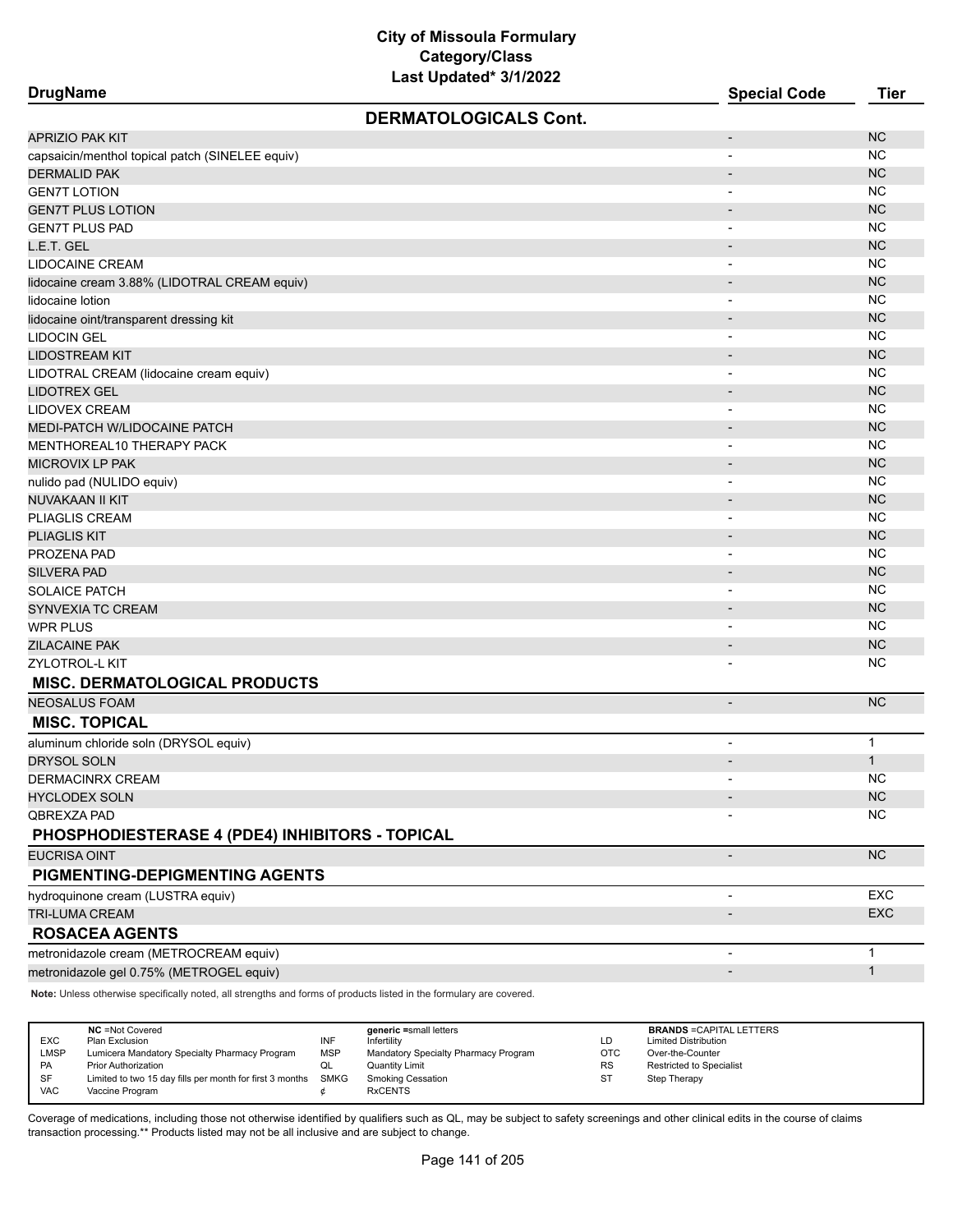| <b>DrugName</b>                                     |                                               |            | Last Updated* 3/1/2022                                                                                              |            | <b>Special Code</b>                                            | <b>Tier</b>    |
|-----------------------------------------------------|-----------------------------------------------|------------|---------------------------------------------------------------------------------------------------------------------|------------|----------------------------------------------------------------|----------------|
|                                                     |                                               |            | <b>DERMATOLOGICALS Cont.</b>                                                                                        |            |                                                                |                |
| azelaic acid gel (FINACEA equiv)                    |                                               |            |                                                                                                                     |            |                                                                | 2              |
| <b>FINACEA FOAM</b>                                 |                                               |            |                                                                                                                     |            |                                                                | 2              |
| FINACEA PLUS KIT                                    |                                               |            |                                                                                                                     |            | $\overline{\phantom{a}}$                                       | 2              |
|                                                     |                                               |            |                                                                                                                     |            |                                                                | $\overline{2}$ |
| metronidazole gel (METROGEL equiv)                  |                                               |            |                                                                                                                     |            |                                                                | $\overline{2}$ |
| metronidazole lotion (METROLOTION equiv)            |                                               |            |                                                                                                                     |            | $\overline{\phantom{a}}$                                       | <b>NC</b>      |
| DOXYCYCLINE CAP, ORACEA CAP                         |                                               |            |                                                                                                                     |            |                                                                |                |
| <b>IVERMECTIN CREAM</b>                             |                                               |            |                                                                                                                     |            | $\overline{\phantom{a}}$                                       | <b>NC</b>      |
| ivermectin cream (SOOLANTRA equiv)                  |                                               |            |                                                                                                                     |            |                                                                | <b>NC</b>      |
| MIRVASO GEL                                         |                                               |            |                                                                                                                     |            |                                                                | <b>NC</b>      |
| <b>NORITATE CREAM</b>                               |                                               |            |                                                                                                                     |            |                                                                | <b>NC</b>      |
| RHOFADE CREAM                                       |                                               |            |                                                                                                                     |            | $\overline{\phantom{a}}$                                       | <b>NC</b>      |
| ROSADAN KIT                                         |                                               |            |                                                                                                                     |            | $\overline{\phantom{a}}$                                       | <b>NC</b>      |
| SOOLANTRA CREAM                                     |                                               |            |                                                                                                                     |            | $\overline{\phantom{a}}$                                       | <b>NC</b>      |
| <b>ZILXI FOAM</b>                                   |                                               |            |                                                                                                                     |            | $\overline{\phantom{a}}$                                       | <b>NC</b>      |
| <b>SCABICIDES &amp; PEDICULICIDES</b>               |                                               |            |                                                                                                                     |            |                                                                |                |
| permethrin cream (ELIMITE CREAM equiv)              |                                               |            |                                                                                                                     |            | $\overline{\phantom{a}}$                                       | $\mathbf{1}$   |
| <b>EURAX CREAM</b>                                  |                                               |            |                                                                                                                     |            | $\overline{\phantom{a}}$                                       | $\overline{2}$ |
| SPINOSAD SUSP (QL= 1 bottle/fill)                   |                                               |            |                                                                                                                     |            | QL                                                             | 2              |
| <b>CROTAN LOTION</b>                                |                                               |            |                                                                                                                     |            |                                                                | 3              |
| IVERMECTIN LOTION (QL= 1 tube/fill)                 |                                               |            |                                                                                                                     |            | PA-QL                                                          | 3              |
| lindane lotion                                      |                                               |            |                                                                                                                     |            | $\overline{a}$                                                 | 3              |
| lindane shampoo                                     |                                               |            |                                                                                                                     |            | $\overline{\phantom{a}}$                                       | 3              |
| malathion lotion (OVIDE equiv) (QL= 2 bottles/fill) |                                               |            |                                                                                                                     |            | QL                                                             | 3              |
| NATROBA SUSP (QL= 1 bottle/fill)                    |                                               |            |                                                                                                                     |            | QL                                                             | 3              |
| SKLICE LOTION (QL= 1 tube/fill)                     |                                               |            |                                                                                                                     |            | PA-QL                                                          | $\mathfrak{B}$ |
| ULESFIA LOTION (QL= 4 bottles/fill)                 |                                               |            |                                                                                                                     |            | QL                                                             | 3              |
| <b>SCAR TREATMENT PRODUCTS</b>                      |                                               |            |                                                                                                                     |            |                                                                |                |
| <b>SCARCIN GEL</b>                                  |                                               |            |                                                                                                                     |            | $\overline{\phantom{a}}$                                       | <b>NC</b>      |
| scarcin gel (SCARCIN equiv)                         |                                               |            |                                                                                                                     |            | $\overline{\phantom{a}}$                                       | <b>NC</b>      |
| <b>SCARCIN LIQUID ROLL-ON</b>                       |                                               |            |                                                                                                                     |            | $\overline{\phantom{a}}$                                       | <b>NC</b>      |
| SILIPAC KIT                                         |                                               |            |                                                                                                                     |            |                                                                | <b>NC</b>      |
| <b>WOUND CARE PRODUCTS</b>                          |                                               |            |                                                                                                                     |            |                                                                |                |
| REGRANEX GEL (QL= 30gm/fill)                        |                                               |            |                                                                                                                     |            | QL                                                             | 2              |
| ALEVICYN SOLN DERMAL                                |                                               |            |                                                                                                                     |            | $\overline{a}$                                                 | <b>NC</b>      |
| <b>BIAFINE EMULSION</b>                             |                                               |            |                                                                                                                     |            |                                                                | <b>NC</b>      |
| cicatrace kit (REXASIL equiv)                       |                                               |            |                                                                                                                     |            |                                                                | <b>NC</b>      |
| <b>COLLANEX EXTERNAL POWDER</b>                     |                                               |            |                                                                                                                     |            |                                                                | <b>NC</b>      |
| KERAMATRIX                                          |                                               |            |                                                                                                                     |            |                                                                | <b>NC</b>      |
| KERASTAT CREAM                                      |                                               |            |                                                                                                                     |            |                                                                | <b>NC</b>      |
| <b>KERASTAT GEL</b>                                 |                                               |            |                                                                                                                     |            |                                                                | <b>NC</b>      |
| WOUND-DRESSING GELS                                 |                                               |            |                                                                                                                     |            |                                                                | <b>NC</b>      |
|                                                     |                                               |            |                                                                                                                     |            |                                                                |                |
|                                                     |                                               |            | <b>DIAGNOSTIC PRODUCTS</b>                                                                                          |            |                                                                |                |
| <b>DIAGNOSTIC BIOLOGICALS</b>                       |                                               |            |                                                                                                                     |            |                                                                |                |
| TRICHOPHYTON MENTAGROPHYTES (DIAGNOSTIC) SOLN       |                                               |            |                                                                                                                     |            | $\blacksquare$                                                 | <b>NC</b>      |
| <b>DIAGNOSTIC DRUGS</b>                             |                                               |            |                                                                                                                     |            |                                                                |                |
| <b>GLUCAGEN INJ</b>                                 |                                               |            |                                                                                                                     |            |                                                                | 2              |
|                                                     |                                               |            | Note: Unless otherwise specifically noted, all strengths and forms of products listed in the formulary are covered. |            |                                                                |                |
|                                                     |                                               |            |                                                                                                                     |            |                                                                |                |
| <b>NC</b> = Not Covered<br>EXC<br>Plan Exclusion    |                                               | INF        | generic =small letters<br>Infertility                                                                               | LD         | <b>BRANDS = CAPITAL LETTERS</b><br><b>Limited Distribution</b> |                |
| <b>LMSP</b>                                         | Lumicera Mandatory Specialty Pharmacy Program | <b>MSP</b> | Mandatory Specialty Pharmacy Program                                                                                | <b>OTC</b> | Over-the-Counter                                               |                |

Coverage of medications, including those not otherwise identified by qualifiers such as QL, may be subject to safety screenings and other clinical edits in the course of claims transaction processing.\*\* Products listed may not be all inclusive and are subject to change.

PA Prior Authorization QL Quantity Limit RS Restricted to Specialist SF Limited to two 15 day fills per month for first 3 months SMKG Smoking Cessation State Step Therapy

VAC Vaccine Program  $\phi$  RxCENTS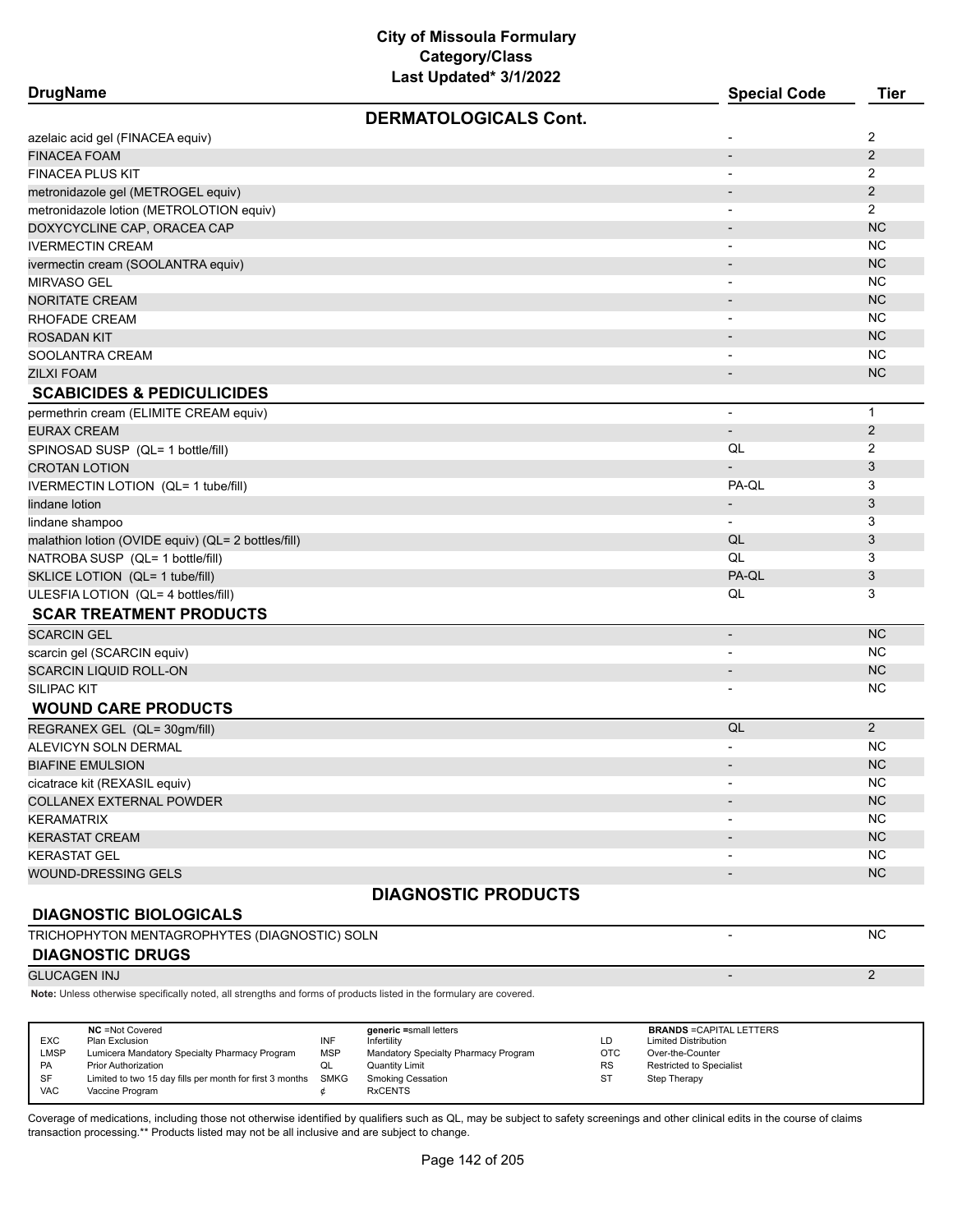| <b>DrugName</b>                                     | Last Updated" 3/1/2022                       | <b>Special Code</b>      | <b>Tier</b>    |
|-----------------------------------------------------|----------------------------------------------|--------------------------|----------------|
|                                                     | <b>DIAGNOSTIC PRODUCTS Cont.</b>             |                          |                |
| <b>GLUCAGON DIAGNOSTIC INJ</b>                      |                                              | $\overline{\phantom{a}}$ | <b>NC</b>      |
| <b>MACRILEN PACK</b>                                |                                              | $\overline{\phantom{a}}$ | <b>NC</b>      |
| <b>DIAGNOSTIC PRODUCTS, MISC.</b>                   |                                              |                          |                |
| <b>FREESTYLE LITE TEST STRIP</b>                    |                                              | <b>OTC</b>               | $\overline{2}$ |
| <b>DIAGNOSTIC TESTS</b>                             |                                              |                          |                |
| COVID-19 TEST (QL= 8 tests/30 days)                 |                                              | OTC-QL                   | \$0            |
| <b>CLINISTIX TEST STRIP</b>                         |                                              | <b>OTC</b>               | $\mathbf{1}$   |
| <b>KETO-DIASTIX TEST STRIP</b>                      |                                              | <b>OTC</b>               | $\mathbf{1}$   |
| <b>KETOSTIX</b>                                     |                                              | <b>OTC</b>               | $\mathbf{1}$   |
| ACCU-CHEK AVIVA PLUS TEST STRIP                     |                                              | <b>OTC</b>               | 2              |
| ACCU-CHEK GUIDE TEST STRIP                          |                                              | <b>OTC</b>               | 2              |
| <b>ACCU-CHEK SMARTVIEW TEST STRIP</b>               |                                              | <b>OTC</b>               | 2              |
| <b>ACCU-CHEK TEST STRIP</b>                         |                                              | <b>OTC</b>               | 2              |
| FREESTYLE INSULINX TEST STRIP                       |                                              | <b>OTC</b>               | 2              |
| FREESTYLE PRECISION NEO TEST STRIP                  |                                              | <b>OTC</b>               | $\overline{2}$ |
| <b>FREESTYLE TEST STRIP</b>                         |                                              | <b>OTC</b>               | $\overline{2}$ |
| PRECISION XTRA KETONE TEST STRIP                    |                                              | <b>OTC</b>               | $\overline{2}$ |
| PRECISION XTRA TEST STRIP                           |                                              | <b>OTC</b>               | $\overline{2}$ |
| TEST STRIP (all other test strips)                  |                                              | <b>OTC</b>               | <b>NC</b>      |
| <b>RADIOGRAPHIC CONTRAST MEDIA</b>                  |                                              |                          |                |
| <b>OMNIPAQUE SOLN</b>                               |                                              | $\overline{\phantom{a}}$ | <b>NC</b>      |
| SITZMARKS CAP                                       |                                              |                          | <b>NC</b>      |
|                                                     | DIETARY PRODUCTS/DIETARY MANAGEMENT PRODUCTS |                          |                |
| DIETARY MANAGEMENT PRODUCTS                         |                                              |                          |                |
| ASTAMED MYO CAP                                     |                                              | $\overline{\phantom{a}}$ | <b>NC</b>      |
| <b>DEPLIN CAP</b>                                   |                                              |                          | <b>NC</b>      |
| ELIGEN B12 TAB                                      |                                              | $\overline{a}$           | <b>NC</b>      |
| <b>FALESSA TAB</b>                                  |                                              | $\overline{\phantom{a}}$ | NC             |
| <b>FOLTANX TAB</b>                                  |                                              | $\overline{\phantom{a}}$ | <b>NC</b>      |
| <b>GLYGEST PAK</b>                                  |                                              | $\overline{\phantom{a}}$ | <b>NC</b>      |
| <b>L-METHYLFOLATE TAB</b>                           |                                              | $\overline{\phantom{a}}$ | <b>NC</b>      |
| <b>LUVIRA CAP</b>                                   |                                              | $\overline{\phantom{a}}$ | <b>NC</b>      |
| <b>METANX CAP</b>                                   |                                              |                          | <b>NC</b>      |
| <b>OLLIZAC POWDER</b>                               |                                              |                          | <b>NC</b>      |
| PODIAPN CAP                                         |                                              |                          | NC.            |
| XAQUIL XR TAB                                       |                                              |                          | ΝC             |
| <b>XYZBAC TAB</b>                                   |                                              |                          | <b>NC</b>      |
|                                                     | <b>DIGESTIVE AIDS</b>                        |                          |                |
| <b>DIGESTIVE ENZYMES</b>                            |                                              |                          |                |
| <b>CREON CAP</b>                                    |                                              |                          | $\overline{2}$ |
| PANCREAZE CAP, PERTZYE CAP, ULTRESA CAP, ZENPEP CAP |                                              |                          | <b>NC</b>      |
| PANCRELIPASE CAP                                    |                                              |                          | NC.            |
| <b>SUCRAID SOLN</b>                                 |                                              |                          | <b>NC</b>      |
|                                                     | <b>DIURETICS</b>                             |                          |                |

### **CARBONIC ANHYDRASE INHIBITORS**

**Note:** Unless otherwise specifically noted, all strengths and forms of products listed in the formulary are covered.

| <b>EXC</b><br>LMSP<br>PA | <b>NC</b> = Not Covered<br>Plan Exclusion<br>Lumicera Mandatory Specialty Pharmacy Program<br><b>Prior Authorization</b> | INF<br><b>MSP</b><br>QL | generic =small letters<br>Infertility<br>Mandatory Specialty Pharmacy Program<br>Quantity Limit | LD<br>OTC<br><b>RS</b> | <b>BRANDS = CAPITAL LETTERS</b><br><b>Limited Distribution</b><br>Over-the-Counter<br><b>Restricted to Specialist</b> |
|--------------------------|--------------------------------------------------------------------------------------------------------------------------|-------------------------|-------------------------------------------------------------------------------------------------|------------------------|-----------------------------------------------------------------------------------------------------------------------|
| SF<br><b>VAC</b>         | Limited to two 15 day fills per month for first 3 months<br>Vaccine Program                                              | SMKG                    | <b>Smoking Cessation</b><br><b>RxCENTS</b>                                                      | ST                     | Step Therapy                                                                                                          |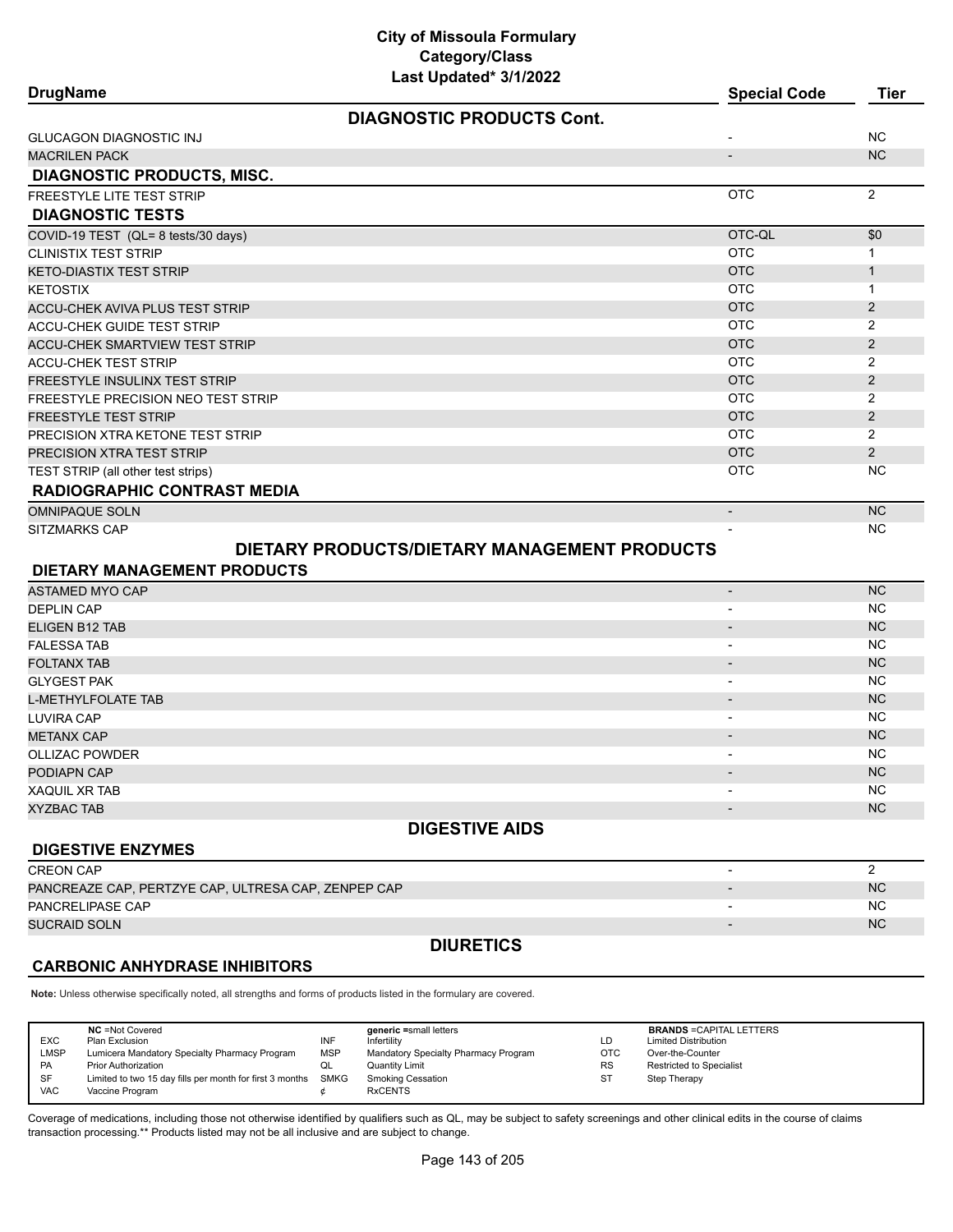| <b>DrugName</b>                                                         | Last updated" <i>SITIZUZZ</i>                 | <b>Special Code</b>      | <b>Tier</b>    |
|-------------------------------------------------------------------------|-----------------------------------------------|--------------------------|----------------|
|                                                                         | <b>DIURETICS Cont.</b>                        |                          |                |
| acetazolamide tab                                                       |                                               |                          | 1              |
| acetazolamide ER cap (DIAMOX SEQUEL equiv)                              |                                               | $\overline{\phantom{a}}$ | 2              |
| methazolamide tab (NEPTAZANE equiv)                                     |                                               |                          | 2              |
| <b>KEVEYIS TAB</b>                                                      |                                               |                          | <b>NC</b>      |
| <b>DIURETIC COMBINATIONS</b>                                            |                                               |                          |                |
| amiloride/hydrochlorothiazide tab (MODURETIC equiv)                     |                                               | $\overline{\phantom{m}}$ | $\mathbf{1}$   |
| spironolactone/hydrochlorothiazide tab (ALDACTAZIDE equiv)              |                                               |                          | $\mathbf{1}$   |
| triamterene/hydrochlorothiazide cap (DYAZIDE equiv)                     |                                               |                          | $\mathbf{1}$   |
| triamterene/hydrochlorothiazide tab (MAXZIDE equiv)                     |                                               |                          | $\mathbf{1}$   |
| TRIAMTERENE/HYDROCHLOROTHIAZIDE CAP 50-25mg                             |                                               |                          | 2              |
| <b>LOOP DIURETICS</b>                                                   |                                               |                          |                |
| bumetanide tab (BUMEX equiv)                                            |                                               | $\overline{\phantom{0}}$ | $\mathbf{1}$   |
| FUROSEMIDE SOLN                                                         |                                               | -                        | 1              |
| furosemide soln (LASIX equiv)                                           |                                               |                          | $\mathbf{1}$   |
| furosemide tab (LASIX equiv)                                            |                                               |                          | $\mathbf{1}$   |
| torsemide tab (DEMADEX equiv)                                           |                                               |                          | $\mathbf{1}$   |
| ethacrynic tab (EDECRIN equiv)                                          |                                               | $\overline{\phantom{a}}$ | $\overline{2}$ |
| <b>SOAANZ TAB</b>                                                       |                                               |                          | <b>NC</b>      |
| <b>POTASSIUM SPARING DIURETICS</b>                                      |                                               |                          |                |
| amiloride tab (MIDAMOR equiv)                                           |                                               | $\overline{\phantom{m}}$ | $\mathbf{1}$   |
| spironolactone tab (ALDACTONE equiv)                                    |                                               | $\blacksquare$           | $\mathbf{1}$   |
| triamterene cap (DYRENIUM equiv)                                        |                                               |                          | $\overline{2}$ |
| CAROSPIR SUSP (Prior Authorization required for members age 9 or older) |                                               | PA                       | 3              |
| <b>DYRENIUM CAP</b>                                                     |                                               |                          | 3              |
| <b>THIAZIDES AND THIAZIDE-LIKE DIURETICS</b>                            |                                               |                          |                |
| <b>CHLOROTHIAZIDE TAB</b>                                               |                                               | $\overline{\phantom{0}}$ | $\mathbf{1}$   |
| chlorothiazide tab (DIURIL equiv)                                       |                                               | $\blacksquare$           | 1              |
| chlorthalidone tab                                                      |                                               |                          | $\mathbf{1}$   |
| hydrochlorothiazide cap (MICROZIDE equiv)                               |                                               |                          | 1              |
| hydrochlorothiazide tab (HYDRODIURIL equiv)                             |                                               |                          | $\mathbf{1}$   |
| indapamide tab (LOZOL equiv)                                            |                                               |                          | 1              |
| METHYCLOTHIAZIDE TAB                                                    |                                               |                          | $\mathbf{1}$   |
| metolazone tab (ZAROXOLYN equiv)                                        |                                               | $\blacksquare$           | 1              |
| <b>DIURIL SUSP</b>                                                      |                                               |                          | $\overline{2}$ |
| <b>THALITONE TAB</b>                                                    |                                               |                          | <b>NC</b>      |
|                                                                         | <b>ENDOCRINE AND METABOLIC AGENTS - MISC.</b> |                          |                |
| <b>ADRENAL STEROID INHIBITORS</b>                                       |                                               |                          |                |

#### **ADRENAL STEROID INHIBITORS**

| ISTURISA TAB 10MG (QL= 6 tabs/day; Only available through Anovo Specialty Pharmacy 844-288-5007) | LD-PA-OL                 | ົ         |
|--------------------------------------------------------------------------------------------------|--------------------------|-----------|
| ISTURISA TAB 1MG (QL= 8 tabs/day; Only available through Anovo Specialty Pharmacy 844-288-5007)  | LD-PA-OL                 |           |
| ISTURISA TAB 5MG (QL= 2 tabs/day; Only available through Anovo Specialty Pharmacy 844-288-5007)  | LD-PA-OL                 | 2         |
| <b>RECORLEV TAB</b>                                                                              |                          | <b>NC</b> |
| <b>BONE DENSITY REGULATORS</b>                                                                   |                          |           |
| alendronate tab (FOSAMAX equiv)                                                                  | $\overline{\phantom{0}}$ |           |
| ibandronate tab 150mg (BONIVA equiv) (QL= 1 tab/30 days)                                         |                          |           |
|                                                                                                  | QL                       |           |
| ALENDRONATE TAB 40MG                                                                             | $\overline{\phantom{0}}$ | າ         |

**Note:** Unless otherwise specifically noted, all strengths and forms of products listed in the formulary are covered.

| <b>EXC</b><br><b>LMSP</b><br>PA<br>SF<br><b>VAC</b> | <b>NC</b> = Not Covered<br>Plan Exclusion<br>Lumicera Mandatory Specialty Pharmacy Program<br><b>Prior Authorization</b><br>Limited to two 15 day fills per month for first 3 months SMKG<br>Vaccine Program | INF<br><b>MSP</b><br>QL | generic =small letters<br>Infertility<br>Mandatory Specialty Pharmacy Program<br><b>Quantity Limit</b><br><b>Smoking Cessation</b><br><b>RxCENTS</b> | LD<br><b>OTC</b><br><b>RS</b><br><b>ST</b> | <b>BRANDS = CAPITAL LETTERS</b><br><b>Limited Distribution</b><br>Over-the-Counter<br><b>Restricted to Specialist</b><br>Step Therapy |
|-----------------------------------------------------|--------------------------------------------------------------------------------------------------------------------------------------------------------------------------------------------------------------|-------------------------|------------------------------------------------------------------------------------------------------------------------------------------------------|--------------------------------------------|---------------------------------------------------------------------------------------------------------------------------------------|
|-----------------------------------------------------|--------------------------------------------------------------------------------------------------------------------------------------------------------------------------------------------------------------|-------------------------|------------------------------------------------------------------------------------------------------------------------------------------------------|--------------------------------------------|---------------------------------------------------------------------------------------------------------------------------------------|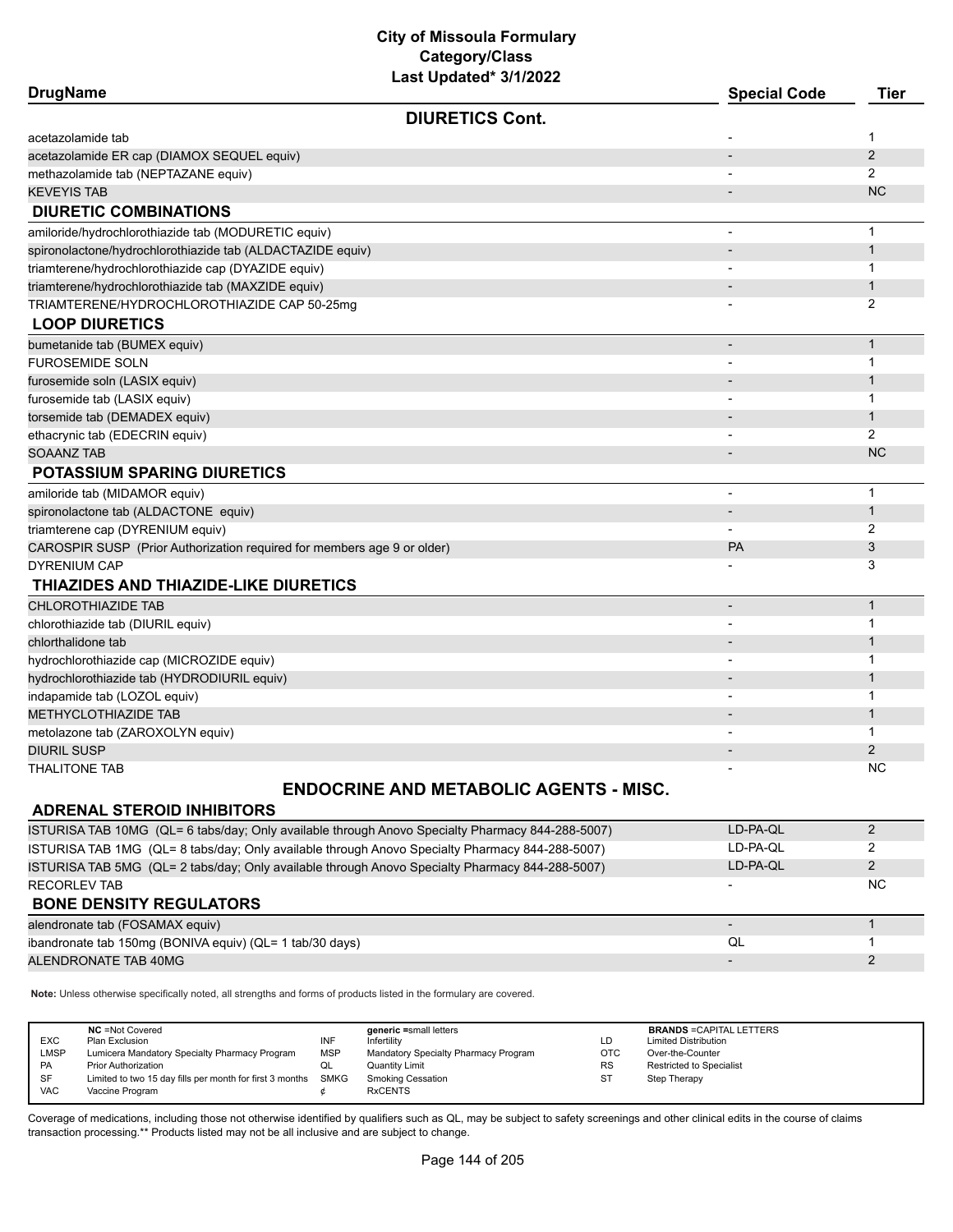| <b>DrugName</b>                                                                   | Last Updated* 3/1/2022                                                                                                 | <b>Special Code</b>          | <b>Tier</b>    |
|-----------------------------------------------------------------------------------|------------------------------------------------------------------------------------------------------------------------|------------------------------|----------------|
|                                                                                   | <b>ENDOCRINE AND METABOLIC AGENTS - MISC, Cont.</b>                                                                    |                              |                |
| calcitonin nasal spray (MIACALCIN equiv)                                          |                                                                                                                        |                              | 2              |
| <b>FORTEO INJ</b>                                                                 |                                                                                                                        | <b>LMSP</b>                  | $\overline{2}$ |
| FORTICAL NASAL SPRAY                                                              |                                                                                                                        |                              | 2              |
| NATPARA INJ (Only available through Walgreens 888-347-3416)                       |                                                                                                                        | LD-PA                        | 2              |
| risedronate tab (ACTONEL equiv)                                                   |                                                                                                                        |                              | 2              |
| <b>TYMLOS INJ</b>                                                                 |                                                                                                                        | <b>LMSP</b>                  | $\overline{2}$ |
| alendronate sodium oral soln (FOSAMAX equiv)                                      |                                                                                                                        |                              | 3              |
| risedronate DR tab (ATELVIA equiv) (Step Therapy requires trial of alendronate)   |                                                                                                                        | ST                           | 3              |
| <b>SKELID TAB</b>                                                                 |                                                                                                                        |                              | 3              |
| <b>BINOSTO TAB</b>                                                                |                                                                                                                        |                              | <b>NC</b>      |
| calcitonin inj (MIACALCIN equiv)                                                  |                                                                                                                        |                              | <b>NC</b>      |
| FOSAMAX+D TAB                                                                     |                                                                                                                        |                              | <b>NC</b>      |
| TERIPARATIDE INJ                                                                  |                                                                                                                        |                              | <b>NC</b>      |
| <b>CORTICOTROPIN</b>                                                              |                                                                                                                        |                              |                |
| ACTHAR GEL INJ (QL= 4 vials/fill)                                                 |                                                                                                                        | MSP-PA-QL                    | 2              |
| <b>GNRH/LHRH ANTAGONISTS</b>                                                      |                                                                                                                        |                              |                |
| ORILISSA TAB 150MG (QL= 1 tab/day)                                                |                                                                                                                        | PA-QL                        | $\overline{2}$ |
| ORILISSA TAB 200MG (QL= 2 tabs/day)                                               |                                                                                                                        | PA-QL                        | $\overline{2}$ |
| <b>GROWTH HORMONE RECEPTOR ANTAGONISTS</b>                                        |                                                                                                                        |                              |                |
| SOMAVERT INJ (Only available through Walgreens 888-347-3416)                      |                                                                                                                        | LD-PA                        | $\overline{2}$ |
| <b>GROWTH HORMONE RELEASING HORMONES (GHRH)</b>                                   |                                                                                                                        |                              |                |
| <b>EGRIFTA INJ</b>                                                                |                                                                                                                        |                              | <b>EXC</b>     |
| <b>GROWTH HORMONES</b>                                                            |                                                                                                                        |                              |                |
| <b>GENOTROPIN INJ</b>                                                             |                                                                                                                        | LMSP-PA                      | $\overline{2}$ |
| HUMATROPE INJ, ZOMACTON INJ                                                       |                                                                                                                        | $\qquad \qquad \blacksquare$ | <b>NC</b>      |
| NORDITROPIN INJ, NUTROPIN AQ INJ                                                  |                                                                                                                        |                              | <b>NC</b>      |
| OMNITROPE INJ                                                                     |                                                                                                                        |                              | <b>NC</b>      |
| SAIZEN INJ, SEROSTIM INJ, ZORBTIVE INJ                                            |                                                                                                                        |                              | <b>NC</b>      |
| <b>SKYTROFA INJ</b>                                                               |                                                                                                                        |                              | <b>NC</b>      |
| <b>HORMONE RECEPTOR MODULATORS</b>                                                |                                                                                                                        |                              |                |
|                                                                                   | raloxifene tab (EVISTA equiv) (Covered at \$0 for women 35 years or older; All other members covered at generic copay) | $\overline{\phantom{a}}$     | \$0            |
| OSPHENA TAB                                                                       |                                                                                                                        | $\qquad \qquad \blacksquare$ | <b>NC</b>      |
| INSULIN-LIKE GROWTH FACTORS (SOMATOMEDINS)                                        |                                                                                                                        |                              |                |
| INCRELEX INJ                                                                      |                                                                                                                        | <b>MSP</b>                   | 2              |
| LHRH/GNRH AGONIST ANALOG PITUITARY SUPPRESSANTS                                   |                                                                                                                        |                              |                |
| SYNAREL NASAL SOLN                                                                |                                                                                                                        |                              | $\overline{2}$ |
| FENSOLVI INJ                                                                      |                                                                                                                        |                              | NC.            |
| <b>METABOLIC MODIFIERS</b>                                                        |                                                                                                                        |                              |                |
| calcitriol cap (ROCALTROL equiv)                                                  |                                                                                                                        |                              | $\mathbf{1}$   |
| calcitriol soln (ROCALTROL equiv)                                                 |                                                                                                                        |                              | 1              |
| carglumic acid tab (CARBAGLU equiv) (Only available through Accredo 888-773-7376) |                                                                                                                        | LD-PA                        | 1              |
| levocarnitine soln (CARNITOR equiv)                                               |                                                                                                                        |                              | 1              |
| levocarnitine tab (CARNITOR equiv)                                                |                                                                                                                        |                              | 1              |
| cinacalcet tab (SENSIPAR equiv)                                                   |                                                                                                                        |                              | 2              |
| doxercalciferol cap (HECTOROL equiv)                                              |                                                                                                                        |                              | $\overline{2}$ |
|                                                                                   |                                                                                                                        |                              |                |

**Note:** Unless otherwise specifically noted, all strengths and forms of products listed in the formulary are covered.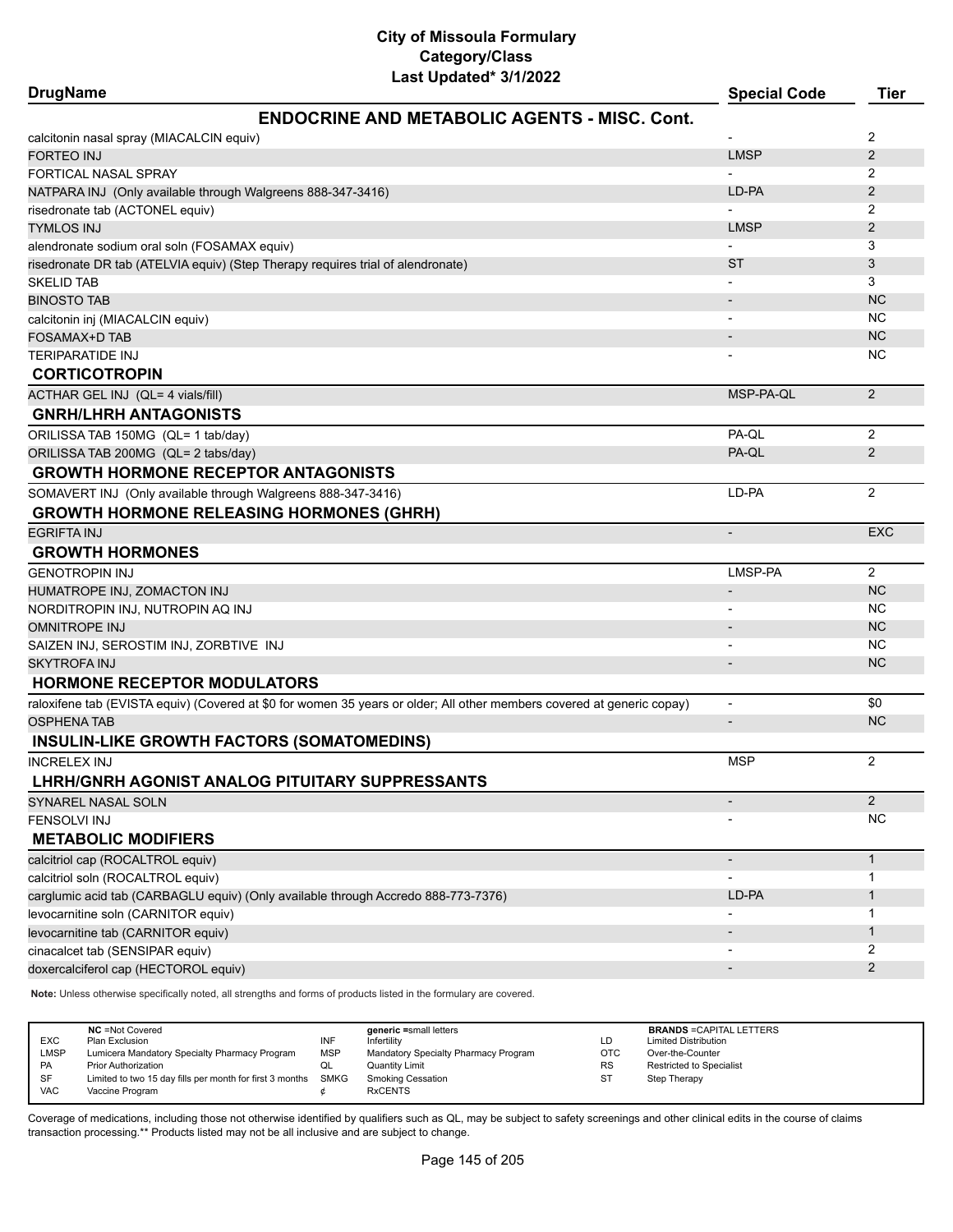| Last updated" 3/1/2022<br><b>DrugName</b>                                                    | <b>Special Code</b>          | <b>Tier</b>    |
|----------------------------------------------------------------------------------------------|------------------------------|----------------|
| <b>ENDOCRINE AND METABOLIC AGENTS - MISC, Cont.</b>                                          |                              |                |
| GALAFOLD CAP (QL= 14 caps/28 days; Only available through Walgreens 888-347-3416)            | LD-PA-QL                     | 2              |
| PALYNZIQ INJ (QL= 1 inj/day; Only available through Diplomat Pharmacy 877-977-9118)          | LD-PA-QL-SF                  | 2              |
| paricalcitol cap (ZEMPLAR equiv)                                                             |                              | 2              |
| sapropterin dihydrochloride powder packet (KUVAN equiv)                                      | LMSP-PA                      | $\overline{2}$ |
| sapropterin dihydrochloride soluble tab (KUVAN equiv)                                        | LMSP-PA                      | 2              |
| sodium phenylbutyrate powder (BUPHENYL equiv)                                                | $\overline{\phantom{a}}$     | $\overline{c}$ |
| sodium phenylbutyrate tab (BUPHENYL equiv)                                                   | $\overline{a}$               | 2              |
| STRENSIQ INJ (Only available through PantherRx Pharmacy 855-726-8479)                        | LD-PA                        | 2              |
| <b>SENSIPAR TAB</b>                                                                          | $\overline{a}$               | 3              |
| <b>CALCITRIOL INJ</b>                                                                        | $\qquad \qquad \blacksquare$ | <b>NC</b>      |
| CARBAGLU TAB                                                                                 | $\overline{\phantom{0}}$     | <b>NC</b>      |
| <b>CITRULLINE EASY TAB</b>                                                                   |                              | <b>NC</b>      |
| KUVAN POWDER PACK                                                                            | $\qquad \qquad \blacksquare$ | <b>NC</b>      |
| <b>KUVAN TAB</b>                                                                             | $\overline{\phantom{a}}$     | <b>NC</b>      |
| <b>MYALEPT INJ</b>                                                                           |                              | <b>NC</b>      |
| nitisinone cap (ORFADIN equiv)                                                               | $\overline{\phantom{m}}$     | <b>NC</b>      |
| <b>NITYR TAB</b>                                                                             |                              | <b>NC</b>      |
| <b>ORFADIN CAP</b>                                                                           | $\overline{\phantom{a}}$     | <b>NC</b>      |
| ORFADIN SUSP                                                                                 | $\overline{\phantom{0}}$     | NC.            |
| RAVICTI LIQUID                                                                               | $\overline{\phantom{m}}$     | <b>NC</b>      |
| RAYALDEE CAP                                                                                 |                              | <b>NC</b>      |
| <b>XURIDEN POWDER</b>                                                                        | $\overline{\phantom{m}}$     | <b>NC</b>      |
| <b>MINERALOCORTICOID RECEPTOR ANTAGONISTS</b>                                                |                              |                |
| <b>KERENDIA TAB</b>                                                                          | L,                           | <b>NC</b>      |
| <b>NATRIURETIC PEPTIDES</b>                                                                  |                              |                |
| <b>VOXZOGO INJ</b>                                                                           | $\overline{a}$               | <b>NC</b>      |
| <b>POSTERIOR PITUITARY HORMONES</b>                                                          |                              |                |
| desmopressin acetate inj (DDAVP equiv)                                                       | ٠                            | $\overline{2}$ |
| desmopressin acetate tab (DDAVP equiv)                                                       | $\overline{\phantom{m}}$     | $\overline{2}$ |
| desmopressin nasal soln (DDAVP equiv)                                                        | $\overline{a}$               | 2              |
| STIMATE NASAL SOLN                                                                           |                              | $\overline{2}$ |
| DDAVP NASAL SOLN                                                                             | $\overline{\phantom{0}}$     | 3              |
| <b>NOCDURNA SL TAB</b>                                                                       | $\overline{\phantom{a}}$     | <b>NC</b>      |
| NOCTIVA EMULSION SPRAY                                                                       |                              | <b>NC</b>      |
| <b>PROLACTIN INHIBITORS</b>                                                                  |                              |                |
| cabergoline tab (DOSTINEX equiv)                                                             |                              | $\mathbf{1}$   |
| <b>SOMATOSTATIC AGENTS</b>                                                                   |                              |                |
| octreotide inj (SANDOSTATIN equiv)                                                           | <b>LMSP</b>                  | $\mathbf{1}$   |
| OCTREOTIDE INJ 100MCG                                                                        | <b>LMSP</b>                  | $\mathbf{1}$   |
| SIGNIFOR INJ (QL= 2 vials/day; Only available through Anovo Specialty Pharmacy 844-288-5007) | LD-PA-QL                     | $\overline{2}$ |
| <b>BYNFEZIA PEN INJ</b>                                                                      | $\overline{\phantom{a}}$     | <b>NC</b>      |
| MYCAPSSA CAP                                                                                 |                              | <b>NC</b>      |
| SANDOSTATIN LAR INJ KIT                                                                      | $\overline{\phantom{a}}$     | NC             |
| <b>SIGNIFOR LAR INJ</b>                                                                      |                              | <b>NC</b>      |
| SOMATULINE INJ                                                                               |                              | NC             |
| <b>VASOPRESSIN RECEPTOR ANTAGONISTS</b>                                                      |                              |                |

**Note:** Unless otherwise specifically noted, all strengths and forms of products listed in the formulary are covered.

| <b>EXC</b><br><b>LMSP</b><br><b>PA</b> | <b>NC</b> = Not Covered<br>Plan Exclusion<br>Lumicera Mandatory Specialty Pharmacy Program<br><b>Prior Authorization</b> | INF<br><b>MSP</b><br>QL | generic =small letters<br>Infertility<br>Mandatory Specialty Pharmacy Program<br>Quantity Limit | LD<br><b>OTC</b><br><b>RS</b> | <b>BRANDS = CAPITAL LETTERS</b><br><b>Limited Distribution</b><br>Over-the-Counter<br><b>Restricted to Specialist</b> |
|----------------------------------------|--------------------------------------------------------------------------------------------------------------------------|-------------------------|-------------------------------------------------------------------------------------------------|-------------------------------|-----------------------------------------------------------------------------------------------------------------------|
| <b>SF</b><br><b>VAC</b>                | Limited to two 15 day fills per month for first 3 months SMKG<br>Vaccine Program                                         |                         | <b>Smoking Cessation</b><br><b>RxCENTS</b>                                                      | <b>ST</b>                     | Step Therapy                                                                                                          |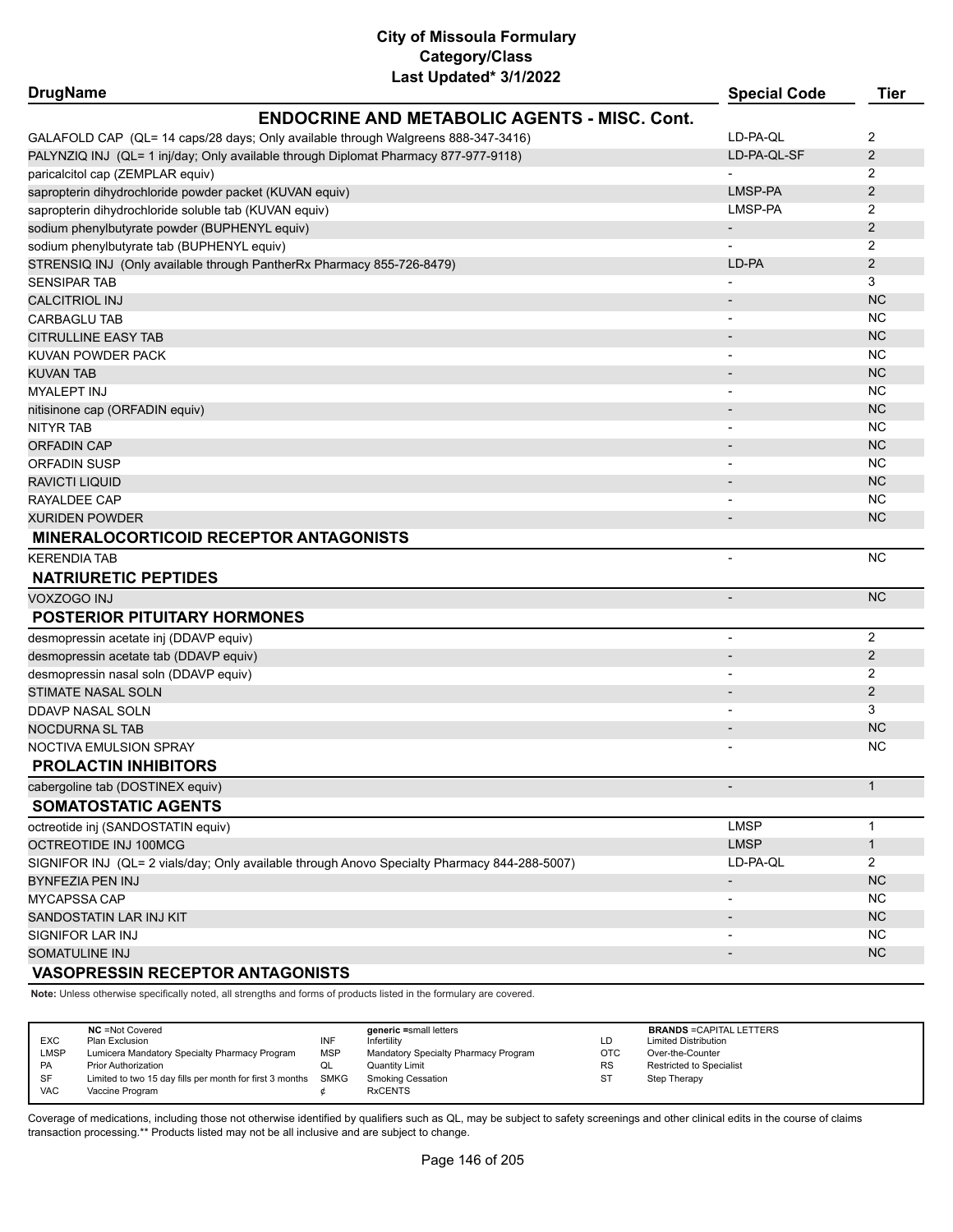| <b>DrugName</b>                                                              | Last υμμαι <del>σ</del> μπ <i>ιι Σ</i> υΣΣ          | <b>Special Code</b>          | <b>Tier</b>    |
|------------------------------------------------------------------------------|-----------------------------------------------------|------------------------------|----------------|
|                                                                              | <b>ENDOCRINE AND METABOLIC AGENTS - MISC. Cont.</b> |                              |                |
| JYNARQUE PAK (QL= 2 tabs/day; Only available through Walgreens 888-347-3416) |                                                     | LD-PA-QL                     | 2              |
| JYNARQUE TAB (QL= 2 tabs/day; Only available through Walgreens 888-347-3416) |                                                     | LD-PA-QL                     | $\overline{2}$ |
| <b>SAMSCA TAB</b>                                                            |                                                     | $\blacksquare$               | <b>NC</b>      |
| <b>TOLVAPTAN TAB</b>                                                         |                                                     | $\overline{\phantom{0}}$     | <b>NC</b>      |
| tolvaptan tab (SAMSCA equiv)                                                 |                                                     |                              | <b>NC</b>      |
|                                                                              | <b>ESTROGENS</b>                                    |                              |                |
|                                                                              |                                                     |                              |                |
| <b>ESTROGEN COMBINATIONS</b>                                                 |                                                     |                              |                |
| esterified estrogens/methyltestosterone tab (ESTRATEST equiv)                |                                                     | $\overline{\phantom{a}}$     | $\mathbf{1}$   |
| estradiol/norethindrone tab (ACTIVELLA equiv)                                |                                                     | $\overline{\phantom{a}}$     | $\mathbf{1}$   |
| jinteli tab (FEMHRT equiv)                                                   |                                                     | $\overline{\phantom{a}}$     | $\mathbf{1}$   |
| MYFEMBREE TAB (QL= 1 tab/day)                                                |                                                     | PA-QL                        | $\overline{2}$ |
| ORIAHNN CAP (QL= 2 caps/day)                                                 |                                                     | PA-QL                        | $\overline{2}$ |
| PREMPHASE TAB, PREMPRO TAB                                                   |                                                     |                              | $\overline{2}$ |
| PREFEST TAB                                                                  |                                                     | $\overline{\phantom{m}}$     | 3              |
| <b>ANGELIQ TAB</b>                                                           |                                                     | $\overline{\phantom{0}}$     | <b>NC</b>      |
| <b>BIJUVA CAP</b>                                                            |                                                     | $\blacksquare$               | <b>NC</b>      |
| <b>CLIMARA PRO PATCH</b>                                                     |                                                     |                              | <b>NC</b>      |
| <b>COMBIPATCH</b>                                                            |                                                     | $\qquad \qquad \blacksquare$ | <b>NC</b>      |
| <b>ESTROGENS</b>                                                             |                                                     |                              |                |
| estradiol patch (CLIMARA equiv)                                              |                                                     | L,                           | $\mathbf{1}$   |
| estradiol patch (VIVELLE-DOT equiv)                                          |                                                     | $\overline{\phantom{m}}$     | $\mathbf{1}$   |
| estradiol tab (ESTRACE equiv)                                                |                                                     |                              | 1              |
| <b>ESTROPIPATE TAB</b>                                                       |                                                     |                              | $\mathbf{1}$   |
| estropipate tab (OGEN equiv)                                                 |                                                     |                              | $\mathbf{1}$   |
| <b>PREMARIN TAB</b>                                                          |                                                     | $\overline{a}$               | 2              |
| <b>ALORA PATCH</b>                                                           |                                                     |                              | 3              |
| <b>CENESTIN TAB</b>                                                          |                                                     |                              | 3              |
| <b>MENEST TAB</b>                                                            |                                                     |                              | 3              |
| <b>VIVELLE-DOT PATCH</b>                                                     |                                                     |                              | 3              |
| DIVIGEL GEL, ELESTRIN GEL                                                    |                                                     | $\overline{a}$               | <b>NC</b>      |
| <b>EVAMIST SPRAY</b>                                                         |                                                     | $\overline{\phantom{m}}$     | <b>NC</b>      |
| <b>MENOSTAR PATCH</b>                                                        |                                                     |                              | <b>NC</b>      |
|                                                                              | <b>FLUOROQUINOLONES</b>                             |                              |                |
| <b>FLUOROQUINOLONES</b>                                                      |                                                     |                              |                |
| ciprofloxacin tab (CIPRO equiv)                                              |                                                     | $\overline{\phantom{a}}$     | $\mathbf{1}$   |
| Avofloxacin soln (LEVAOLIIN equiv)                                           |                                                     |                              | 1              |

| ciprofloxacin tab (CIPRO equiv)                                           |                          |           |
|---------------------------------------------------------------------------|--------------------------|-----------|
| levofloxacin soln (LEVAQUIN equiv)                                        |                          |           |
| levofloxacin tab (LEVAQUIN equiv)                                         |                          |           |
| ofloxacin tab (FLOXIN equiv)                                              | $\overline{\phantom{0}}$ |           |
| BAXDELA TAB (QL= 2 tabs/day; Restricted to Infectious Disease Specialist) | QL-RS                    |           |
| ciprofloxacin susp (CIPRO equiv)                                          | $\overline{\phantom{0}}$ |           |
| moxifloxacin tab (AVELOX equiv)                                           |                          |           |
| CIPRO SUSP 5%                                                             |                          |           |
| CIPROFLOXACIN 100MG TAB                                                   |                          |           |
| CIPROFLOXACIN ER TAB                                                      | $\overline{\phantom{0}}$ |           |
| NOROXIN TAB                                                               |                          |           |
| <b>FACTIVE TAB</b>                                                        |                          | <b>NC</b> |

**Note:** Unless otherwise specifically noted, all strengths and forms of products listed in the formulary are covered.

| <b>NC</b> = Not Covered<br><b>EXC</b><br>Plan Exclusion<br><b>LMSP</b><br>Lumicera Mandatory Specialty Pharmacy Program<br><b>PA</b><br><b>Prior Authorization</b><br>SF<br>Limited to two 15 day fills per month for first 3 months<br><b>VAC</b><br>Vaccine Program | INF<br><b>MSP</b><br>QL<br><b>SMKG</b> | generic =small letters<br>Infertility<br>Mandatory Specialty Pharmacy Program<br>Quantity Limit<br><b>Smoking Cessation</b><br><b>RxCENTS</b> | LD<br>OTC<br><b>RS</b><br><b>ST</b> | <b>BRANDS = CAPITAL LETTERS</b><br><b>Limited Distribution</b><br>Over-the-Counter<br><b>Restricted to Specialist</b><br>Step Therapy |  |
|-----------------------------------------------------------------------------------------------------------------------------------------------------------------------------------------------------------------------------------------------------------------------|----------------------------------------|-----------------------------------------------------------------------------------------------------------------------------------------------|-------------------------------------|---------------------------------------------------------------------------------------------------------------------------------------|--|
|-----------------------------------------------------------------------------------------------------------------------------------------------------------------------------------------------------------------------------------------------------------------------|----------------------------------------|-----------------------------------------------------------------------------------------------------------------------------------------------|-------------------------------------|---------------------------------------------------------------------------------------------------------------------------------------|--|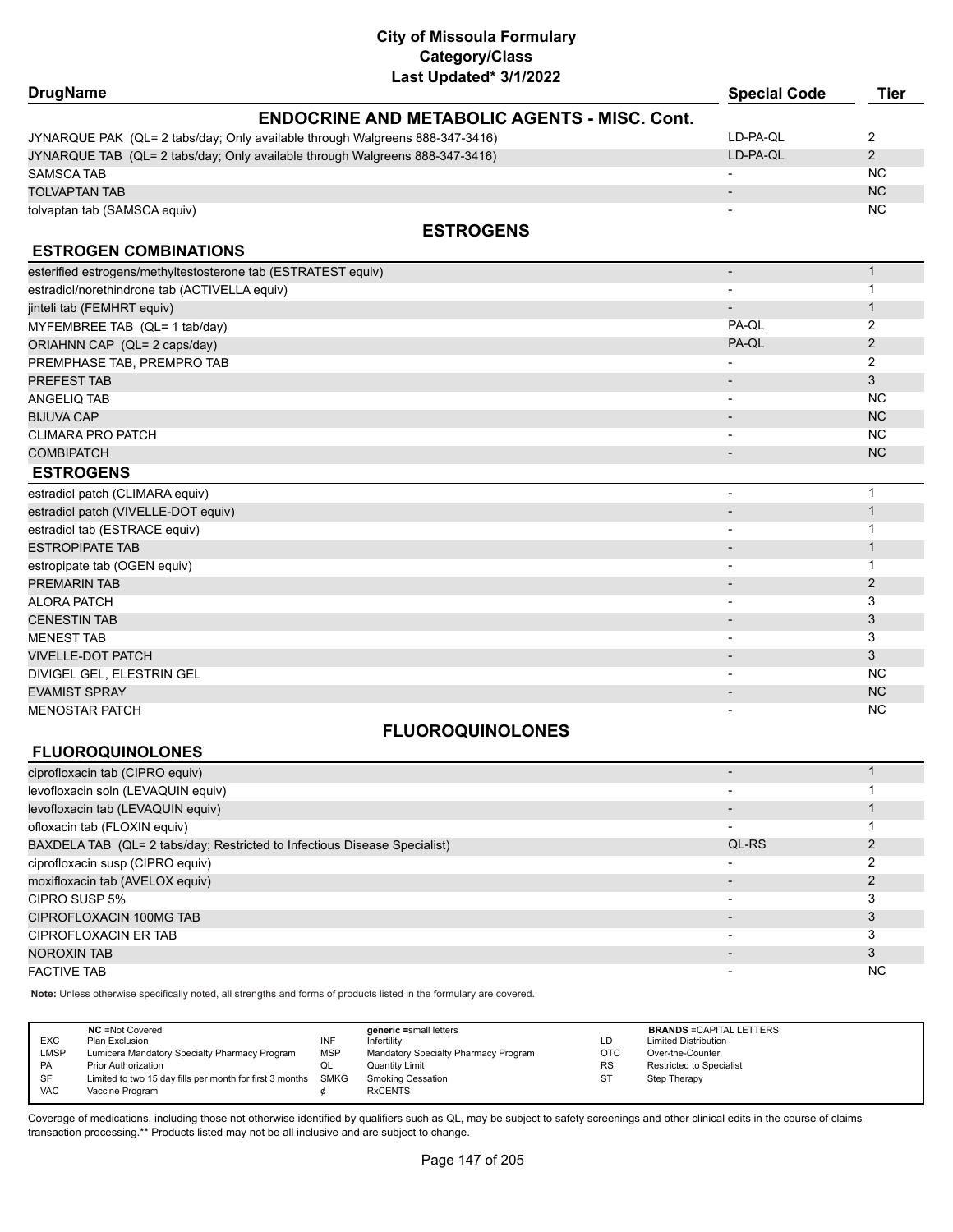**City of Missoula Formulary Category/Class**

| Last Updated* 3/1/2022                                                     |                          |                |
|----------------------------------------------------------------------------|--------------------------|----------------|
| <b>DrugName</b>                                                            | <b>Special Code</b>      | <b>Tier</b>    |
| <b>FLUOROQUINOLONES Cont.</b>                                              |                          |                |
| <b>PROQUIN XR TAB</b>                                                      | $\overline{\phantom{a}}$ | <b>NC</b>      |
| <b>GASTROINTESTINAL AGENTS - MISC.</b>                                     |                          |                |
| <b>5-HT4 RECEPTOR AGONISTS</b>                                             |                          |                |
| <b>MOTEGRITY TAB</b>                                                       | <b>PA</b>                | 3              |
| AGENTS FOR CHRONIC IDIOPATHIC CONSTIPATION (CIC)                           |                          |                |
|                                                                            | <b>PA</b>                | 2              |
| <b>TRULANCE TAB</b><br><b>BILE ACID SYNTHESIS DISORDER AGENTS</b>          |                          |                |
|                                                                            |                          |                |
| CHOLBAM CAP (Only available through Dohmen LSS 844-246-5226)               | LD-PA                    | 2              |
| <b>FARNESOID X RECEPTOR (FXR) AGONISTS</b>                                 |                          |                |
| OCALIVA TAB (QL= 1 tab/day; Only available through Walgreens 888-347-3416) | LD-PA-QL-SF              | 2              |
| <b>GALLSTONE SOLUBILIZING AGENTS</b>                                       |                          |                |
| ursodiol cap (ACTIGALL equiv)                                              |                          | $\mathbf{1}$   |
| ursodiol tab (URSO (FORTE) equiv)                                          |                          | $\mathbf{1}$   |
| <b>RELTONE CAP</b>                                                         |                          | NC.            |
| <b>URSODIOL CAP</b>                                                        |                          | <b>NC</b>      |
| <b>GASTROINTESTINAL ANTIALLERGY AGENTS</b>                                 |                          |                |
| cromolyn conc (GASTROCROM equiv)                                           |                          | 2              |
| <b>GASTROINTESTINAL CHLORIDE CHANNEL ACTIVATORS</b>                        |                          |                |
| AMITIZA CAP, LUBIPROSTONE CAP                                              | $\centerdot$             | <b>NC</b>      |
| <b>GASTROINTESTINAL STIMULANTS</b>                                         |                          |                |
| metoclopramide soln (REGLAN equiv)                                         | $\overline{\phantom{a}}$ | $\mathbf{1}$   |
| metoclopramide tab (REGLAN equiv)                                          |                          | $\mathbf{1}$   |
| <b>GIMOTI NASAL SPRAY</b>                                                  |                          | NC             |
| <b>METOZOLV ODT</b>                                                        | $\overline{\phantom{a}}$ | <b>NC</b>      |
| <b>ILEAL BILE ACID TRANSPORTER (IBAT) INHIBITORS</b>                       |                          |                |
| <b>BYLVAY CAP</b>                                                          | $\overline{\phantom{m}}$ | <b>NC</b>      |
| <b>BYLVAY SPRINKLE CAP</b>                                                 |                          | <b>NC</b>      |
| LIVMARLI SOLN                                                              |                          | NC.            |
| <b>INFLAMMATORY BOWEL AGENTS</b>                                           |                          |                |
| balsalazide cap (COLAZAL equiv)                                            |                          | $\mathbf{1}$   |
| sulfasalazine EC tab (AZULFIDINE equiv)                                    |                          | 1              |
| sulfasalazine tab (AZULFIDINE equiv)                                       |                          | 1              |
| CIMZIA INJ (QL= 2 inj/28 days)                                             | LMSP-PA-QL               | 2              |
| CIMZIA STARTER INJ KIT (QL= 1 kit/plan year)                               | LMSP-PA-QL               | $\overline{c}$ |
| mesalamine DR cap (DELZICOL equiv)                                         |                          | 2              |
| mesalamine DR tab (LIALDA equiv)                                           |                          | $\overline{2}$ |
| mesalamine enema (ROWASA equiv)                                            |                          | $\overline{c}$ |
| mesalamine ER cap (APRISO equiv)                                           | $\overline{\phantom{a}}$ | $\overline{c}$ |
| mesalamine supp (CANASA equiv)                                             | $\overline{\phantom{a}}$ | 2              |
| <b>DIPENTUM CAP</b>                                                        | $\overline{\phantom{a}}$ | 3              |
| mesalamine tab (ASACOL equiv)                                              |                          | 3              |
| <b>APRISO CAP</b>                                                          |                          | <b>NC</b>      |
| ASACOL HD TAB                                                              |                          | <b>NC</b>      |
| ASACOL HD TAB, MESALAMINE TAB                                              | $\overline{\phantom{a}}$ | <b>NC</b>      |

**Note:** Unless otherwise specifically noted, all strengths and forms of products listed in the formulary are covered.

| <b>EXC</b><br>LMSP<br><b>PA</b> | <b>NC</b> = Not Covered<br>Plan Exclusion<br>Lumicera Mandatory Specialty Pharmacy Program<br><b>Prior Authorization</b> | INF<br><b>MSP</b><br>QL | generic =small letters<br>Infertility<br>Mandatory Specialty Pharmacy Program<br>Quantity Limit | LD<br><b>OTC</b><br><b>RS</b> | <b>BRANDS = CAPITAL LETTERS</b><br><b>Limited Distribution</b><br>Over-the-Counter<br><b>Restricted to Specialist</b> |
|---------------------------------|--------------------------------------------------------------------------------------------------------------------------|-------------------------|-------------------------------------------------------------------------------------------------|-------------------------------|-----------------------------------------------------------------------------------------------------------------------|
| SF<br><b>VAC</b>                | Limited to two 15 day fills per month for first 3 months SMKG<br>Vaccine Program                                         |                         | <b>Smoking Cessation</b><br><b>RxCENTS</b>                                                      | -ST                           | Step Therapy                                                                                                          |
|                                 |                                                                                                                          |                         |                                                                                                 |                               |                                                                                                                       |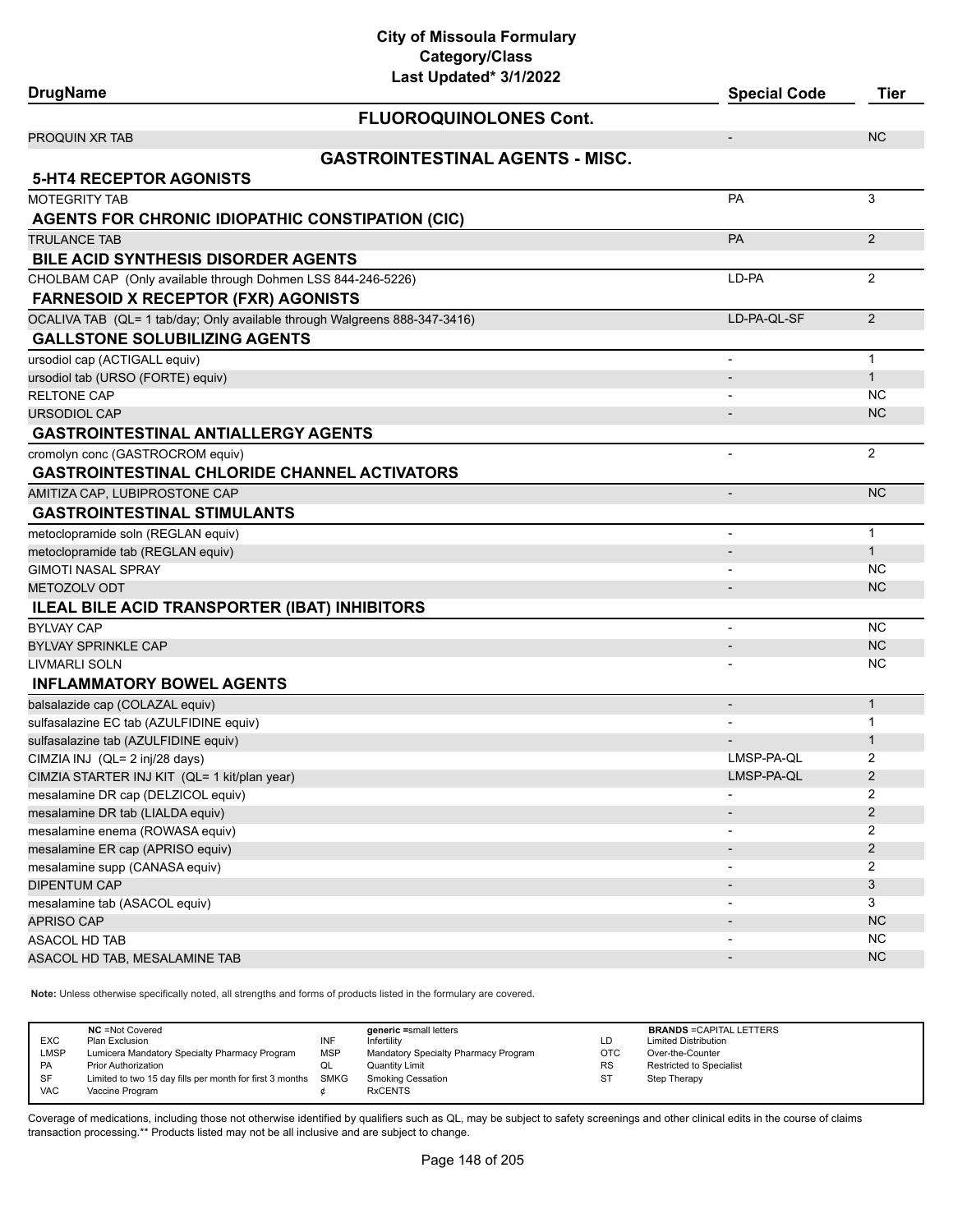| Last Updated* 3/1/2022<br><b>DrugName</b>     | <b>Special Code</b>      | <b>Tier</b>    |
|-----------------------------------------------|--------------------------|----------------|
| <b>GASTROINTESTINAL AGENTS - MISC. Cont.</b>  |                          |                |
| <b>DELZICOL CAP</b>                           |                          | <b>NC</b>      |
| PENTASA CAP                                   | $\overline{\phantom{a}}$ | <b>NC</b>      |
| ROWASA KIT                                    |                          | NC.            |
| <b>INTESTINAL ACIDIFIERS</b>                  |                          |                |
| lactulose soln                                | $\overline{\phantom{a}}$ | $\mathbf{1}$   |
| <b>IRRITABLE BOWEL SYNDROME (IBS) AGENTS</b>  |                          |                |
| alosetron tab (LOTRONEX equiv)                | $\overline{\phantom{a}}$ | 3              |
| <b>LINZESS CAP</b>                            | $\overline{\phantom{0}}$ | <b>NC</b>      |
| <b>VIBERZI TAB</b>                            |                          | <b>NC</b>      |
| <b>ZELNORM TAB</b>                            |                          | <b>NC</b>      |
| PERIPHERAL OPIOID RECEPTOR ANTAGONISTS        |                          |                |
| <b>MOVANTIK TAB</b>                           | <b>PA</b>                | 2              |
| <b>SYMPROIC TAB</b>                           | PA                       | 2              |
| alvimopan cap (ENTEREG equiv)                 |                          | <b>NC</b>      |
| <b>ENTEREG CAP</b>                            |                          | <b>NC</b>      |
| <b>RELISTOR INJ</b>                           |                          | <b>NC</b>      |
| RELISTOR INJ KIT                              |                          | <b>NC</b>      |
| <b>RELISTOR TAB</b>                           |                          | <b>NC</b>      |
| <b>PHOSPHATE BINDER AGENTS</b>                |                          |                |
| calcium acetate cap (PHOSLO equiv)            | $\blacksquare$           | $\mathbf{1}$   |
| <b>FOSRENOL POWDER PACK</b>                   |                          | $\overline{2}$ |
| lanthanum carbonate chew tab (FOSRENOL equiv) |                          | 2              |
| PHOSLYRA SOLN                                 |                          | 2              |
| sevelamer powder pak (RENVELA equiv)          |                          | $\sqrt{2}$     |
| sevelamer tab (RENVELA TAB equiv)             |                          | 2              |
| <b>AURYXIA TAB</b>                            |                          | 3              |
| <b>FOSRENOL CHEW TAB</b>                      |                          | 3              |
| <b>RENVELA TAB</b>                            |                          | 3              |
| <b>RENAGEL TAB</b>                            | $\blacksquare$           | <b>NC</b>      |
| RENAGEL TAB 800MG                             |                          | <b>NC</b>      |
| sevelamer hydrochloride tab (RENAGEL equiv)   |                          | <b>NC</b>      |
| <b>VELPHORO CHEW TAB</b>                      | $\overline{\phantom{a}}$ | <b>NC</b>      |
| <b>SHORT BOWEL SYNDROME (SBS) AGENTS</b>      |                          |                |
| <b>GATTEX KIT</b>                             | $\blacksquare$           | <b>NC</b>      |
| <b>TRYPTOPHAN HYDROXYLASE INHIBITORS</b>      |                          |                |
| <b>XERMELO TAB</b>                            | $\frac{1}{2}$            | <b>NC</b>      |
| <b>GENERAL ANESTHETICS</b>                    |                          |                |
|                                               |                          |                |

#### **ANESTHETICS - MISC.**

KETAMINE HCL TROCHES NOW A REAL PROPERTY AND THE SET OF THE SET OF THE SET OF THE SET OF THE SET OF THE SET OF THE SET OF THE SET OF THE SET OF THE SET OF THE SET OF THE SET OF THE SET OF THE SET OF THE SET OF THE SET OF T

## **GENITOURINARY AGENTS - MISCELLANEOUS**

**ALKALINIZERS**

CYTRA K CRYSTALS - 1 cytra 3 Syrup 2012 and 2012 and 2012 and 2012 and 2012 and 2012 and 2012 and 2012 and 2012 and 2012 and 2012 and 201 or of the state of the state of the state of the state of the state of the state of the state of the state of t potassium citrate/citric acid powder pack (POLYCITRA equiv) and the control of the control of the control of the control of the control of the control of the control of the control of the control of the control of the cont

**Note:** Unless otherwise specifically noted, all strengths and forms of products listed in the formulary are covered.

| <b>EXC</b><br><b>LMSP</b><br>PA | <b>NC</b> = Not Covered<br>Plan Exclusion<br>Lumicera Mandatory Specialty Pharmacy Program<br><b>Prior Authorization</b> | INF<br><b>MSP</b><br>QL | generic =small letters<br>Infertility<br>Mandatory Specialty Pharmacy Program<br><b>Quantity Limit</b> | LD<br>OTC<br><b>RS</b> | <b>BRANDS = CAPITAL LETTERS</b><br><b>Limited Distribution</b><br>Over-the-Counter<br><b>Restricted to Specialist</b> |
|---------------------------------|--------------------------------------------------------------------------------------------------------------------------|-------------------------|--------------------------------------------------------------------------------------------------------|------------------------|-----------------------------------------------------------------------------------------------------------------------|
| SF<br><b>VAC</b>                | Limited to two 15 day fills per month for first 3 months<br>Vaccine Program                                              | SMKG                    | <b>Smoking Cessation</b><br><b>RxCENTS</b>                                                             | ST                     | Step Therapy                                                                                                          |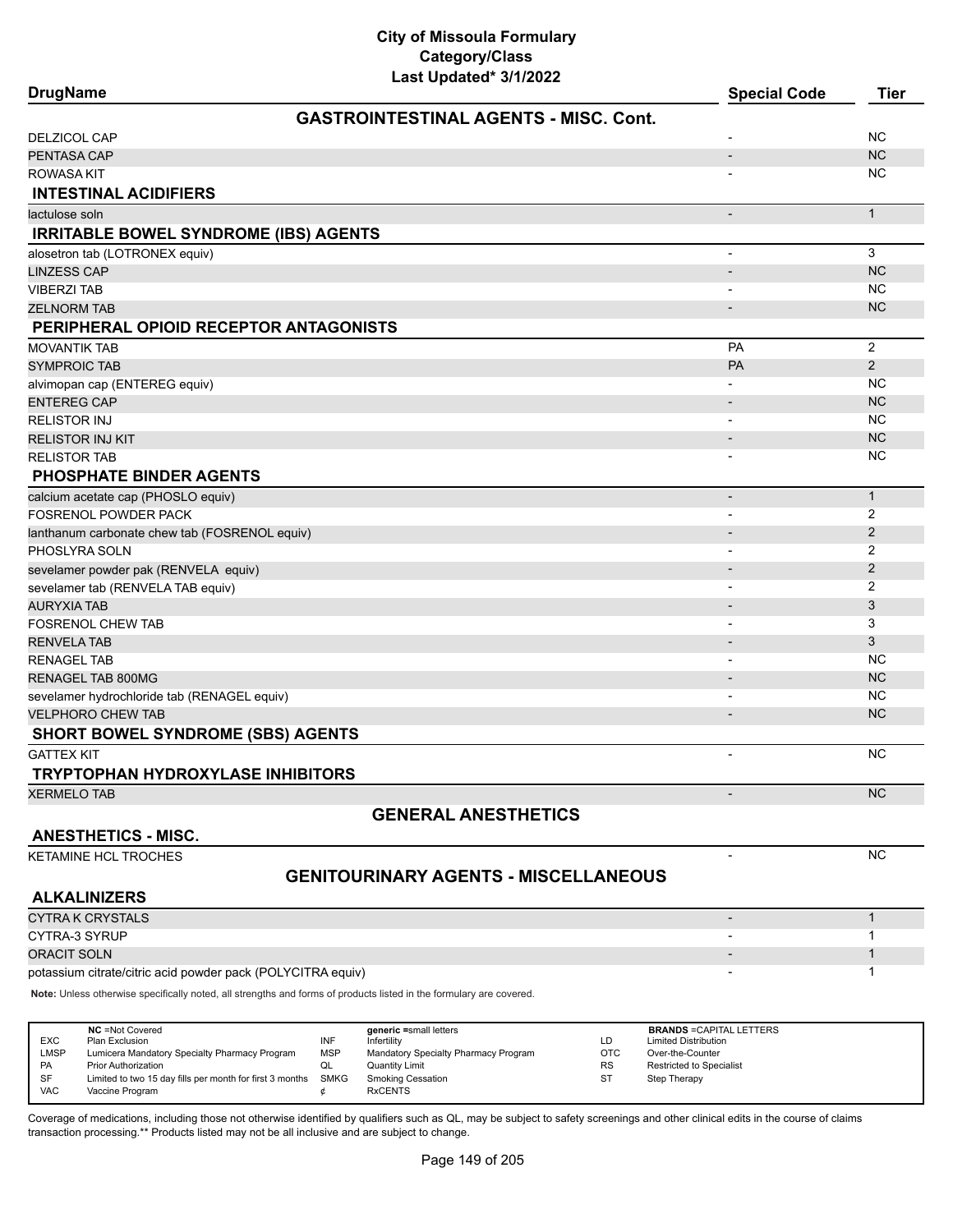| <b>DrugName</b>                                                            | Last Updated" 3/1/2022                            | <b>Special Code</b>      | <b>Tier</b>    |
|----------------------------------------------------------------------------|---------------------------------------------------|--------------------------|----------------|
|                                                                            | <b>GENITOURINARY AGENTS - MISCELLANEOUS Cont.</b> |                          |                |
| potassium citrate/citric acid soln (POLYCITRA-K equiv)                     |                                                   |                          | 1              |
| sodium citrate/citric acid soln (BICITRA equiv)                            |                                                   |                          | 1              |
| tricitrates soln (POLYCITRA-LC equiv)                                      |                                                   |                          | $\mathbf{1}$   |
| potassium citrate CR tab (UROCIT-K TAB equiv)                              |                                                   |                          | 2              |
| <b>CYSTINOSIS AGENTS</b>                                                   |                                                   |                          |                |
| CYSTAGON CAP (Only available through CVS Specialty 800-238-7828)           |                                                   | LD                       | $\overline{2}$ |
| PROCYSBI CAP                                                               |                                                   |                          | <b>NC</b>      |
| PROCYSBI GRANULES PACKET                                                   |                                                   |                          | <b>NC</b>      |
| <b>INTERSTITIAL CYSTITIS AGENTS</b>                                        |                                                   |                          |                |
| <b>ELMIRON CAP</b>                                                         |                                                   |                          | $\overline{2}$ |
| PENTOSAN CAP                                                               |                                                   | $\overline{\phantom{a}}$ | <b>NC</b>      |
| <b>PROSTATIC HYPERTROPHY AGENTS</b>                                        |                                                   |                          |                |
| alfuzosin SR tab (UROXATRAL equiv)                                         |                                                   |                          | $\mathbf{1}$   |
| dutasteride cap (AVODART equiv)                                            |                                                   |                          | $\mathbf{1}$   |
| finasteride tab (PROSCAR equiv)                                            |                                                   |                          | 1              |
| tamsulosin cap (FLOMAX equiv)                                              |                                                   |                          | $\mathbf{1}$   |
| dutasteride/tamsulosin cap (JALYN equiv)                                   |                                                   |                          | 2              |
| silodosin cap (RAPAFLO equiv)                                              |                                                   |                          | $\overline{2}$ |
| <b>CARDURA XL TAB</b>                                                      |                                                   |                          | NC             |
| <b>URINARY ANALGESICS</b>                                                  |                                                   |                          |                |
| phenazopyridine tab (PYRIDIUM equiv)                                       |                                                   |                          | $\mathbf{1}$   |
| phenazopyridine tab 95mg (AZO equiv)                                       |                                                   | <b>OTC</b>               | 1              |
| phenazopyridine tab 97.5mg (AZO equiv)                                     |                                                   | <b>OTC</b>               | $\mathbf{1}$   |
| phenazopyridine tab 99.5mg (AZO equiv)                                     |                                                   | <b>OTC</b>               | 1              |
| <b>URINARY STONE AGENTS</b>                                                |                                                   |                          |                |
| tiopronin tab (THIOLA equiv)                                               |                                                   | LMSP-PA                  | $\overline{2}$ |
| LITHOSTAT TAB                                                              |                                                   |                          | 3              |
| THIOLA EC TAB                                                              |                                                   |                          | <b>NC</b>      |
|                                                                            | <b>GOUT AGENTS</b>                                |                          |                |
| <b>GOUT AGENT COMBINATIONS</b>                                             |                                                   |                          |                |
| colchicine/probenecid tab (COL-BENEMID equiv)                              |                                                   | $\blacksquare$           | $\mathbf{1}$   |
| <b>DUZALLO TAB</b>                                                         |                                                   | $\overline{\phantom{a}}$ | <b>NC</b>      |
| <b>GOUT AGENTS</b>                                                         |                                                   |                          |                |
| allopurinol tab (ZYLOPRIM equiv)                                           |                                                   |                          | $\mathbf{1}$   |
| colchicine tab (COLCRYS equiv)                                             |                                                   | $\overline{\phantom{a}}$ | 2              |
| febuxostat tab (ULORIC equiv) (Step Therapy requires trial of allopurinol) |                                                   | ST- $\phi$               | 2              |
| GLOPERBA SOLN (Prior Authorization required for members age 9 or older)    |                                                   | PA                       | 3              |
| <b>COLCRYS TAB</b>                                                         |                                                   |                          | NC.            |
| MITIGARE CAP, COLCHICINE CAP                                               |                                                   |                          | <b>NC</b>      |
| <b>ULORIC TAB</b>                                                          |                                                   | $\overline{\phantom{a}}$ | <b>NC</b>      |
| <b>ZURAMPIC TAB</b>                                                        |                                                   |                          | <b>NC</b>      |
| <b>URICOSURICS</b>                                                         |                                                   |                          |                |
| probenecid tab (BENEMID equiv)                                             |                                                   |                          | 1              |

# **HEMATOLOGICAL AGENTS - MISC.**

# **ANTIHEMOPHILIC PRODUCTS**

**Note:** Unless otherwise specifically noted, all strengths and forms of products listed in the formulary are covered.

|  | <b>EXC</b><br><b>LMSP</b><br>PA<br><b>SF</b><br><b>VAC</b> | <b>NC</b> = Not Covered<br>Plan Exclusion<br>Lumicera Mandatory Specialty Pharmacy Program<br><b>Prior Authorization</b><br>Limited to two 15 day fills per month for first 3 months<br>Vaccine Program | INF<br><b>MSP</b><br>QL<br>SMKG | generic =small letters<br>Infertility<br>Mandatory Specialty Pharmacy Program<br><b>Quantity Limit</b><br><b>Smoking Cessation</b><br><b>RxCENTS</b> | LD<br>OTC<br><b>RS</b><br><b>ST</b> | <b>BRANDS = CAPITAL LETTERS</b><br><b>Limited Distribution</b><br>Over-the-Counter<br>Restricted to Specialist<br>Step Therapy |
|--|------------------------------------------------------------|---------------------------------------------------------------------------------------------------------------------------------------------------------------------------------------------------------|---------------------------------|------------------------------------------------------------------------------------------------------------------------------------------------------|-------------------------------------|--------------------------------------------------------------------------------------------------------------------------------|
|--|------------------------------------------------------------|---------------------------------------------------------------------------------------------------------------------------------------------------------------------------------------------------------|---------------------------------|------------------------------------------------------------------------------------------------------------------------------------------------------|-------------------------------------|--------------------------------------------------------------------------------------------------------------------------------|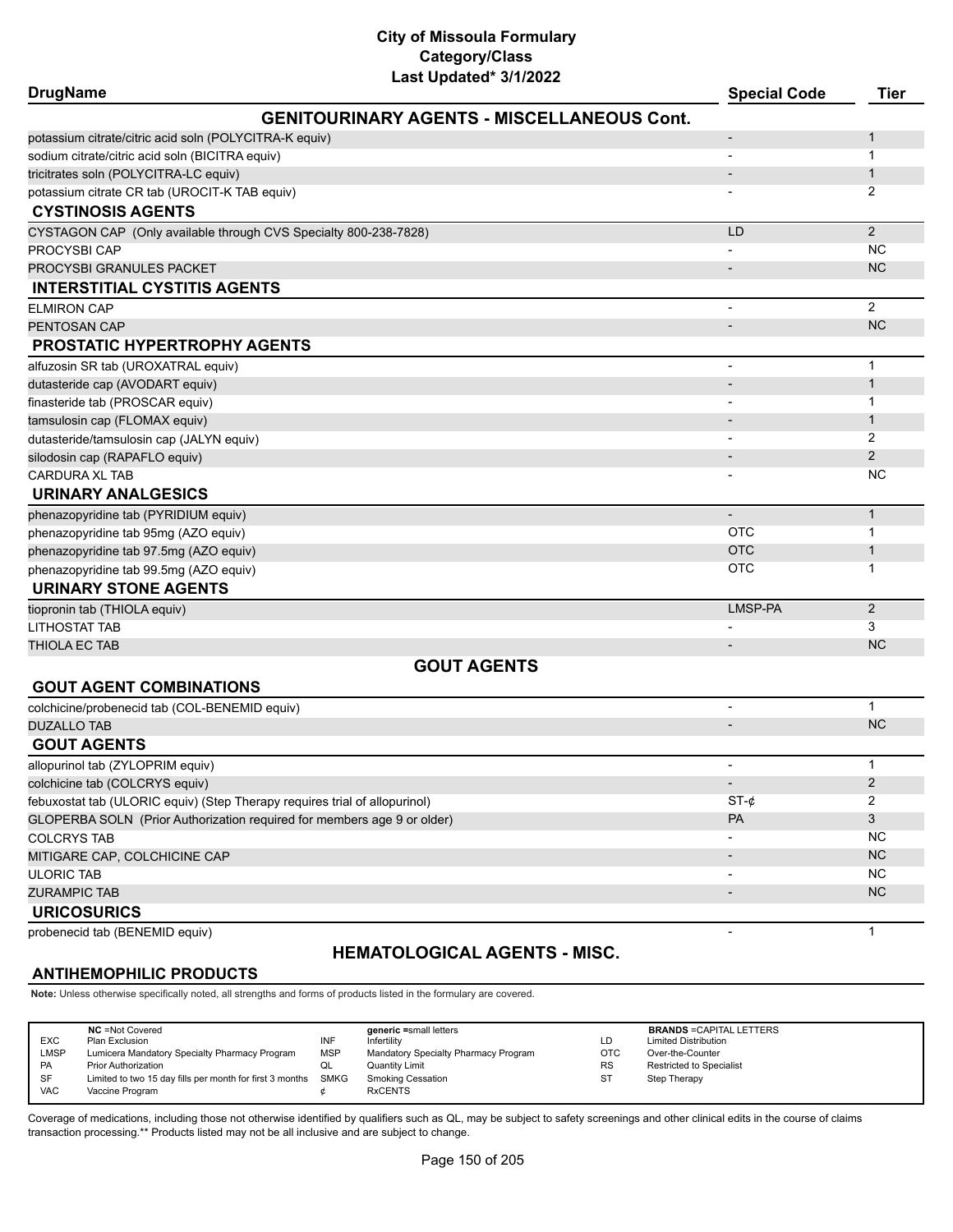| Last Updated* 3/1/2022<br><b>DrugName</b>                                             | <b>Special Code</b>      | <b>Tier</b>    |
|---------------------------------------------------------------------------------------|--------------------------|----------------|
| <b>HEMATOLOGICAL AGENTS - MISC. Cont.</b>                                             |                          |                |
| HEMLIBRA INJ                                                                          | LMSP-PA                  | $\overline{2}$ |
| AFSTYLA KIT                                                                           |                          | <b>NC</b>      |
| <b>BRADYKININ B2 RECEPTOR ANTAGONISTS</b>                                             |                          |                |
| icatibant inj (FIRAZYR equiv)                                                         | LMSP-PA                  | $\overline{2}$ |
| FIRAZYR INJ                                                                           |                          | <b>NC</b>      |
| <b>COMPLEMENT INHIBITORS</b>                                                          |                          |                |
| BERINERT INJ (Only available through Walgreens 888-347-3416)                          | LD-PA                    | $\overline{2}$ |
| CINRYZE INJ (QL= 16 vials/28 days; Only available through CVS Specialty 800-237-2767) | LD-PA-QL                 | 2              |
| EMPAVELI INJ (QL= 160ml/28 days; Only available through PantheRx 855-726-8479)        | LD-PA-QL                 | 2              |
| <b>HAEGARDA INJ</b>                                                                   | MSP-PA                   | $\overline{2}$ |
| RUCONEST INJ (Only available through CVS Specialty 800-237-2767)                      | LD-PA                    | 2              |
| TAVNEOS CAP                                                                           |                          | <b>NC</b>      |
| <b>HEMATAOLOGIC - TYROSINE KINASE INHIBITORS</b>                                      |                          |                |
| TAVALISSE TAB (QL= 2 tab/day; Only available through Biologics 800-850-4306)          | LD-PA-QL-SF              | 2              |
| <b>HEMATORHEOLOGIC AGENTS</b>                                                         |                          |                |
| pentoxifylline ER tab (TRENTAL equiv)                                                 | $\overline{\phantom{a}}$ | $\mathbf{1}$   |
| <b>PLASMA KALLIKREIN INHIBITORS</b>                                                   |                          |                |
| TAKHZYRO INJ (QL= 2 inj/28 days; Only available through CVS Specialty 800-237-2767)   | LD-PA-QL                 | 2              |
| ORLADEYO CAP                                                                          |                          | <b>NC</b>      |
| <b>PLATELET AGGREGATION INHIBITORS</b>                                                |                          |                |
| anagrelide cap (AGRYLIN equiv)                                                        | $\overline{a}$           | $\mathbf{1}$   |
| cilostazol tab (PLETAL equiv)                                                         | $\blacksquare$           | 1              |
| clopidogrel tab 75mg (PLAVIX equiv)                                                   |                          | 1              |
| dipyridamole tab (PERSANTINE equiv)                                                   |                          | 1              |
| prasugrel tab (EFFIENT equiv)                                                         |                          | $\mathbf{1}$   |
| ticlopidine tab (TICLID equiv)                                                        |                          | 1              |
| aspirin/dipyridamole cap (AGGRENOX equiv)                                             |                          | 2              |
| CABLIVI INJ KIT (QL= 1 vial/day; Only available through Biologics 800-850-4306)       | LD-PA-QL                 | 2              |
| BRILINTA TAB                                                                          | $\overline{\phantom{0}}$ | 3              |
| ZONTIVITY TAB (Restricted to Cardiology Specialist)                                   | RS                       | 3              |
| ASPIRIN/OMEPRAZOLE ER TAB                                                             | $\overline{\phantom{a}}$ | <b>NC</b>      |
| CLOPIDOGREL THERAPY PACK                                                              | $\overline{\phantom{a}}$ | <b>NC</b>      |
| PLAVIX TAB 300MG                                                                      |                          | <b>NC</b>      |
| YOSPRALA TAB                                                                          |                          | <b>NC</b>      |
| <b>HEMATOPOIETIC AGENTS</b>                                                           |                          |                |
| <b>AGENTS FOR GAUCHER DISEASE</b>                                                     |                          |                |
| miglustat cap (ZAVESCA equiv) (Only available through Accredo 800-803-2523)           | LD-PA                    | $\overline{2}$ |
| CERDELGA CAP                                                                          |                          | NC.            |
| ZAVESCA CAP                                                                           |                          | <b>NC</b>      |
| <b>AGENTS FOR SICKLE CELL ANEMIA</b>                                                  |                          |                |
| <b>DROXIA CAP</b>                                                                     |                          | $\overline{2}$ |
| OXBRYTA TAB (QL= 3 tabs/day; Only available through CVS Specialty 800-237-2767)       | LD-PA-QL                 | $\overline{2}$ |
| SIKLOS TAB                                                                            |                          | <b>NC</b>      |
| <b>AGENTS FOR SICKLE CELL DISEASE</b>                                                 |                          |                |
| ENDARI POWDER PACK (QL= 6 packets/day)                                                | LMSP-PA-QL               | 2              |

**Note:** Unless otherwise specifically noted, all strengths and forms of products listed in the formulary are covered.

| <b>EXC</b><br>LMSP<br><b>PA</b> | <b>NC</b> = Not Covered<br>Plan Exclusion<br>Lumicera Mandatory Specialty Pharmacy Program<br><b>Prior Authorization</b> | INF<br><b>MSP</b><br>QL | generic =small letters<br>Infertility<br>Mandatory Specialty Pharmacy Program<br><b>Quantity Limit</b> | LD<br><b>OTC</b><br><b>RS</b> | <b>BRANDS = CAPITAL LETTERS</b><br><b>Limited Distribution</b><br>Over-the-Counter<br><b>Restricted to Specialist</b> |
|---------------------------------|--------------------------------------------------------------------------------------------------------------------------|-------------------------|--------------------------------------------------------------------------------------------------------|-------------------------------|-----------------------------------------------------------------------------------------------------------------------|
| <b>SF</b><br><b>VAC</b>         | Limited to two 15 day fills per month for first 3 months<br>Vaccine Program                                              | SMKG                    | <b>Smoking Cessation</b><br><b>RxCENTS</b>                                                             | ST                            | Step Therapy                                                                                                          |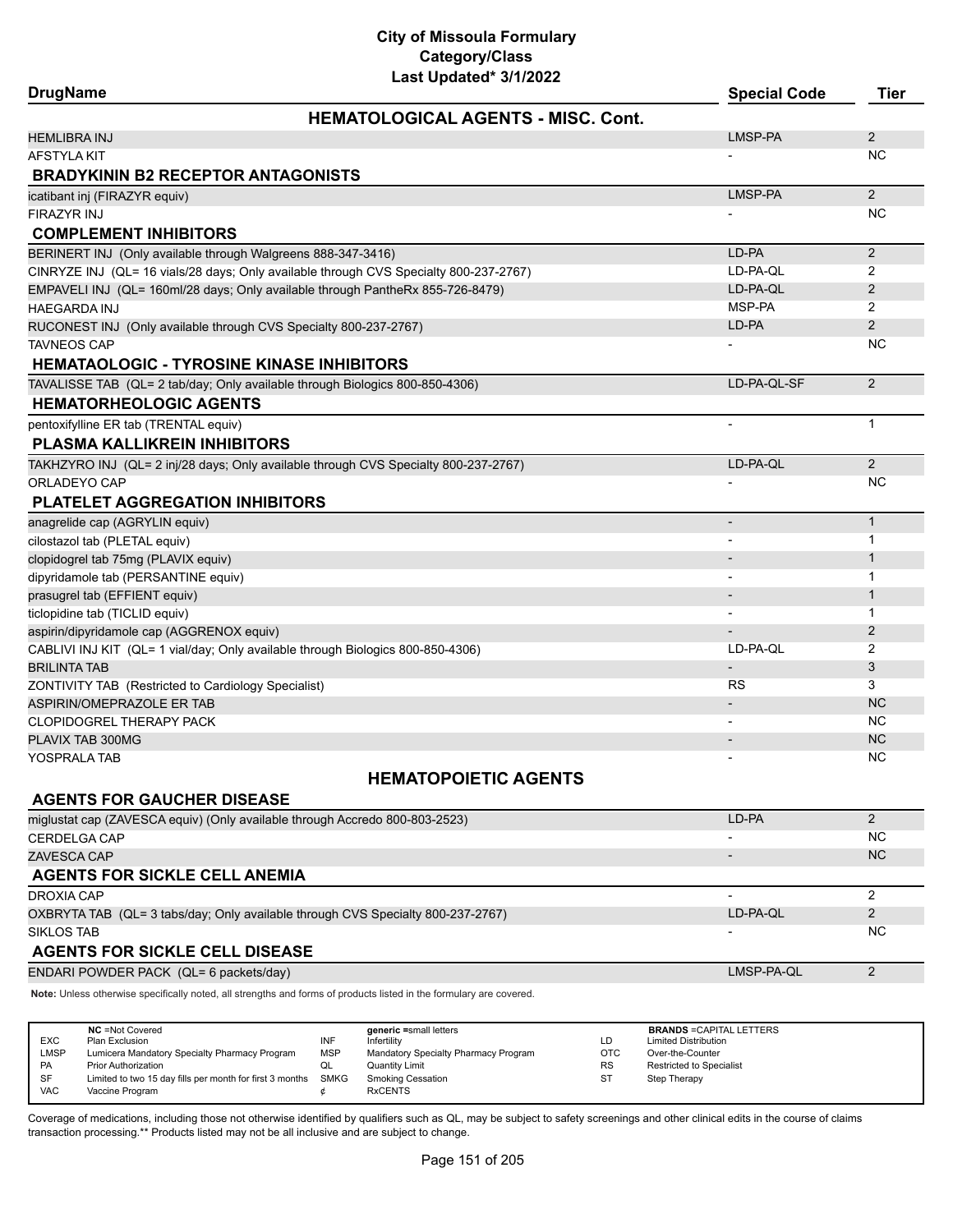| Last Upualtu viiikukk<br><b>DrugName</b>                                                         | <b>Special Code</b>      | <b>Tier</b>    |
|--------------------------------------------------------------------------------------------------|--------------------------|----------------|
| <b>HEMATOPOIETIC AGENTS Cont.</b>                                                                |                          |                |
| <b>OXBRYTA TAB</b>                                                                               |                          | <b>NC</b>      |
| <b>COBALAMINS</b>                                                                                |                          |                |
| cyanocobalamin inj                                                                               | $\overline{\phantom{a}}$ | $\mathbf{1}$   |
| NASCOBAL NASAL SPRAY                                                                             | $\overline{\phantom{a}}$ | 3              |
| <b>CALOMIST NASAL SPRAY</b>                                                                      | $\overline{\phantom{a}}$ | NC             |
| <b>FOLIC ACID/FOLATES</b>                                                                        |                          |                |
| folic acid tab 1mg (Covered at \$0 for females only; All other members covered at generic copay) | $\blacksquare$           | \$0            |
| folic acid tab 400mcg (Covered for females only)                                                 | <b>OTC</b>               | \$0            |
| folic acid tab 800mcg (Covered for females only)                                                 | <b>OTC</b>               | \$0            |
| <b>HEMATOPOIETIC GROWTH FACTORS</b>                                                              |                          |                |
| DOPTELET TAB (QL= 2 tabs/day; Only available through CVS Specialty 800-237-2767)                 | LD-PA-QL                 | $\overline{2}$ |
| <b>EPOGEN INJ</b>                                                                                |                          | 2              |
| <b>FULPHILA INJ</b>                                                                              | <b>LMSP</b>              | $\overline{2}$ |
| <b>NEUMEGA INJ</b>                                                                               | <b>LMSP</b>              | 2              |
| NIVESTYM INJ                                                                                     | <b>LMSP</b>              | 2              |
| PROMACTA POWDER                                                                                  | LMSP-PA                  | 2              |
| PROMACTA TAB                                                                                     | LMSP-PA                  | 2              |
| <b>RETACRIT INJ</b>                                                                              | $\overline{\phantom{a}}$ | 2              |
| ZARXIO INJ                                                                                       | <b>LMSP</b>              | 2              |
| ZIEXTENZO INJ                                                                                    | <b>LMSP</b>              | $\overline{2}$ |
| <b>ARANESP INJ</b>                                                                               | $\overline{\phantom{a}}$ | <b>NC</b>      |
| <b>GRANIX INJ</b>                                                                                | $\blacksquare$           | <b>NC</b>      |
| <b>LEUKINE INJ</b>                                                                               |                          | <b>NC</b>      |
| <b>MIRCERA INJ</b>                                                                               |                          | NC             |
| <b>MULPLETA TAB</b>                                                                              |                          | NC             |
| <b>NEULASTA INJ</b>                                                                              | $\overline{\phantom{a}}$ | NC             |
| <b>NEUPOGEN INJ</b>                                                                              |                          | NC             |
| NYVEPRIA INJ                                                                                     | $\overline{\phantom{a}}$ | <b>NC</b>      |
| PROCRIT INJ                                                                                      |                          | NC             |
| REBLOZYL INJ                                                                                     | $\overline{\phantom{a}}$ | <b>NC</b>      |
| <b>UDENYCA INJ</b>                                                                               | $\overline{\phantom{a}}$ | <b>NC</b>      |
| <b>HEMATOPOIETIC MIXTURES</b>                                                                    |                          |                |
| ferrex 150 forte cap                                                                             | $\blacksquare$           | $\mathbf{1}$   |
| ferrex 150 forte cap (NIFEREX 150 FORTE equiv)                                                   |                          | $\mathbf{1}$   |
| folbee tab                                                                                       |                          | 1              |
| <b>MULTIGEN FOLIC TAB</b>                                                                        | $\overline{\phantom{a}}$ | $\mathbf{1}$   |
| <b>MULTIGEN PLUS TAB</b>                                                                         |                          | 1              |
| <b>MULTIGEN TAB</b>                                                                              |                          | $\mathbf{1}$   |
| tricon cap (TRINSICON equiv)                                                                     |                          | 1              |
| <b>NEPHRON FA TAB</b>                                                                            |                          | $\overline{2}$ |
| <b>BENTIVITE TAB</b>                                                                             | $\overline{\phantom{a}}$ | <b>NC</b>      |
| <b>BIFERARX TAB</b>                                                                              | $\overline{\phantom{a}}$ | NC             |
| <b>B-SERENE PAD</b>                                                                              | $\overline{\phantom{a}}$ | <b>NC</b>      |
| <b>CYFOLEX CAP</b>                                                                               |                          | <b>NC</b>      |
| <b>FEONYX TAB</b>                                                                                | $\overline{\phantom{a}}$ | NC             |
| <b>FERRO-PLEX TAB</b>                                                                            |                          | NC             |

**Note:** Unless otherwise specifically noted, all strengths and forms of products listed in the formulary are covered.

| <b>EXC</b><br><b>LMSP</b><br><b>PA</b> | <b>NC</b> = Not Covered<br>Plan Exclusion<br>Lumicera Mandatory Specialty Pharmacy Program<br><b>Prior Authorization</b> | INF<br><b>MSP</b><br>QL | generic =small letters<br>Infertility<br>Mandatory Specialty Pharmacy Program<br>Quantity Limit | LD<br><b>OTC</b><br><b>RS</b> | <b>BRANDS = CAPITAL LETTERS</b><br><b>Limited Distribution</b><br>Over-the-Counter<br><b>Restricted to Specialist</b> |  |
|----------------------------------------|--------------------------------------------------------------------------------------------------------------------------|-------------------------|-------------------------------------------------------------------------------------------------|-------------------------------|-----------------------------------------------------------------------------------------------------------------------|--|
| SF<br><b>VAC</b>                       | Limited to two 15 day fills per month for first 3 months SMKG<br>Vaccine Program                                         |                         | <b>Smoking Cessation</b><br><b>RxCENTS</b>                                                      | -ST                           | Step Therapy                                                                                                          |  |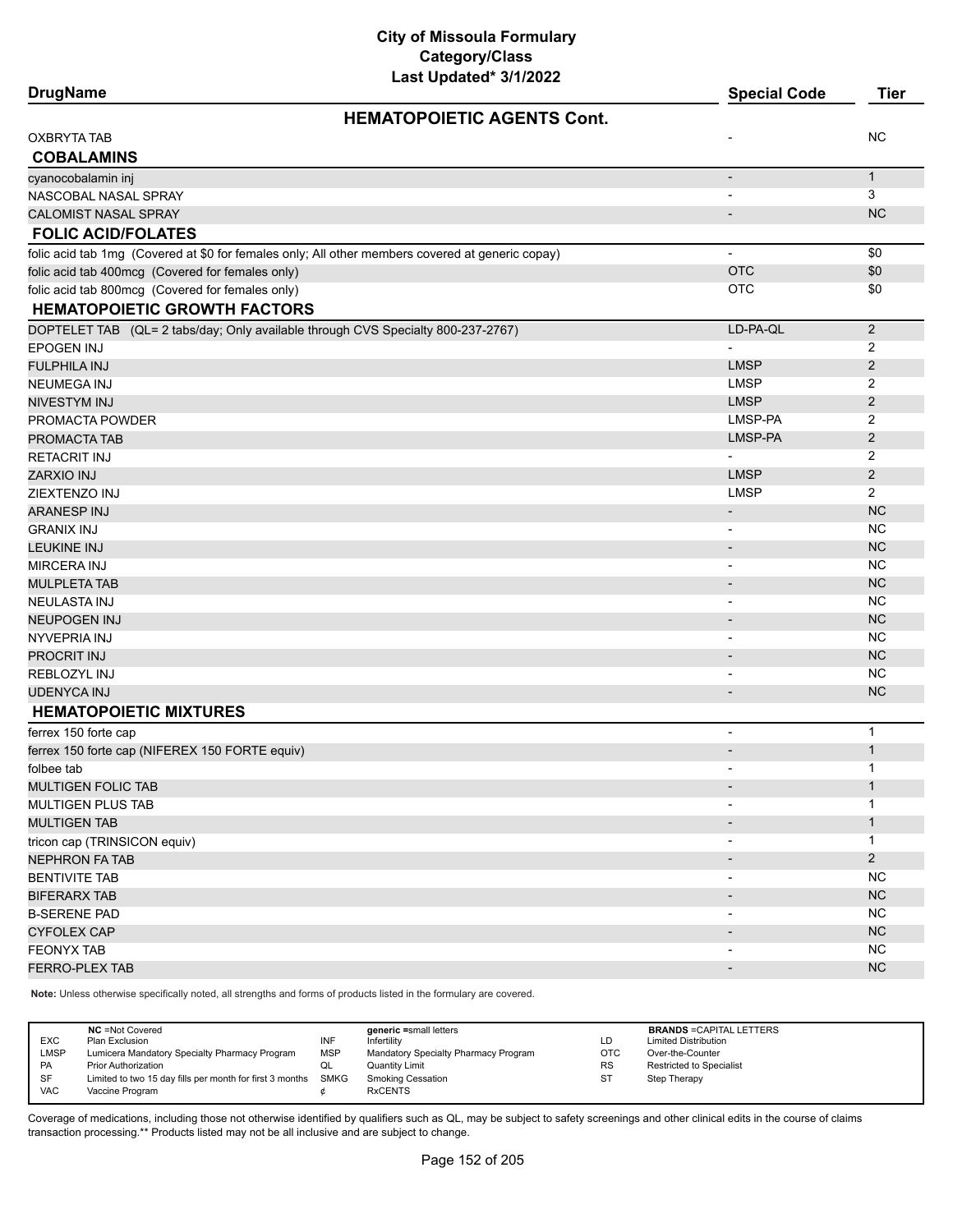# **City of Missoula Formulary Category/Class**

| Last Updated* 3/1/2022                                                                                                             |                          |              |
|------------------------------------------------------------------------------------------------------------------------------------|--------------------------|--------------|
| <b>DrugName</b>                                                                                                                    | <b>Special Code</b>      | <b>Tier</b>  |
| <b>HEMATOPOIETIC AGENTS Cont.</b>                                                                                                  |                          |              |
| <b>FOLITE TAB</b>                                                                                                                  |                          | <b>NC</b>    |
| folvite-d tab (GENICIN VITA-D equiv)                                                                                               |                          | <b>NC</b>    |
| <b>FOLVITE-FE TAB</b>                                                                                                              |                          | <b>NC</b>    |
| <b>OVEEZA CAP</b>                                                                                                                  |                          | <b>NC</b>    |
| PUREFOLIX TAB                                                                                                                      |                          | <b>NC</b>    |
| <b>IRON</b>                                                                                                                        |                          |              |
| ferrous sulfate elixir (Covered for members 1 year or younger)                                                                     | <b>OTC</b>               | \$0          |
| FERROUS SULFATE LIQUID (Covered for members 1 year or younger)                                                                     | <b>OTC</b>               | \$0          |
| ferrous sulfate soln (Covered for members 1 year or younger)                                                                       | <b>OTC</b>               | \$0          |
| ferrous sulfate syrup (FERROUS SULFATE equiv) (Covered for members 1 year or younger)                                              | <b>OTC</b>               | \$0          |
| IRON SUSP (Covered for members 1 year or younger)                                                                                  | <b>OTC</b>               | \$0          |
| <b>ACCRUFER CAP</b>                                                                                                                |                          | <b>NC</b>    |
| <b>HEMOSTATICS</b>                                                                                                                 |                          |              |
| <b>HEMOSTATICS - SYSTEMIC</b>                                                                                                      |                          |              |
| aminocaproic acid syrup (AMICAR equiv)                                                                                             | $\overline{\phantom{a}}$ | $\mathbf{1}$ |
| aminocaproic acid soln (AMICAR equiv)                                                                                              |                          | 2            |
| aminocaproic acid tab (AMICAR equiv)                                                                                               |                          | 2            |
| tranexamic acid tab (LYSTEDA equiv)                                                                                                |                          | 2            |
| <b>AMICAR SYRUP</b>                                                                                                                |                          | 3            |
| <b>HYPNOTICS</b>                                                                                                                   |                          |              |
|                                                                                                                                    |                          |              |
| <b>NON-BARBITURATE HYPNOTICS</b>                                                                                                   |                          |              |
| zolpidem tab (AMBIEN equiv) (QL= 1 tab/day)                                                                                        | QL                       | $\mathbf{1}$ |
| <b>OREXIN RECEPTOR ANTAGONISTS</b>                                                                                                 |                          |              |
| <b>BELSOMRA TAB</b>                                                                                                                | $\overline{\phantom{a}}$ | <b>NC</b>    |
| <b>HYPNOTICS/SEDATIVES/SLEEP DISORDER AGENTS</b>                                                                                   |                          |              |
| <b>ANTIHISTAMINE HYPNOTICS</b>                                                                                                     |                          |              |
| diphenhydramine cap 50mg (BENADRYL equiv) (Only 50mg covered)                                                                      |                          | $\mathbf{1}$ |
| <b>BARBITURATE HYPNOTICS</b>                                                                                                       |                          |              |
| phenobarbital elixir                                                                                                               | $\overline{\phantom{a}}$ | $\mathbf{1}$ |
| phenobarbital tab                                                                                                                  |                          | 1            |
| <b>SECONAL CAP</b>                                                                                                                 |                          | 2            |
| <b>BUTISOL ELIXIR</b>                                                                                                              |                          | 3            |
| <b>BUTISOL TAB</b>                                                                                                                 |                          | 3            |
| <b>HYPNOTICS - TRICYCLIC AGENTS</b>                                                                                                |                          |              |
| doxepin tab (SILENOR equiv)                                                                                                        |                          | NC           |
| <b>NON-BARBITURATE HYPNOTICS</b>                                                                                                   |                          |              |
|                                                                                                                                    |                          |              |
| estazolam tab (PROSOM equiv)                                                                                                       | $\overline{\phantom{a}}$ | $\mathbf{1}$ |
| eszopiclone tab (LUNESTA equiv) (QL= 1 tab/day)                                                                                    | QL                       | 1            |
| FLURAZEPAM CAP                                                                                                                     | $\overline{\phantom{a}}$ | $\mathbf{1}$ |
| temazepam cap 15mg (RESTORIL equiv)                                                                                                | $\overline{\phantom{a}}$ | 1            |
| temazepam cap 30mg (RESTORIL equiv)                                                                                                | $\overline{\phantom{a}}$ | $\mathbf{1}$ |
| triazolam tab (HALCION equiv)                                                                                                      | $\overline{\phantom{a}}$ | 1            |
| zaleplon cap (SONATA equiv)                                                                                                        |                          | $\mathbf{1}$ |
| zolpidem ER tab (AMBIEN CR equiv) (QL= 1 tab/day)                                                                                  | QL                       | 2            |
| SOMNOTE CAP<br>Note: Unless otherwise specifically noted, all strengths and forms of products listed in the formulary are covered. |                          | 3            |
|                                                                                                                                    |                          |              |

|             | <b>NC</b> = Not Covered                                  |      | generic =small letters               |           | <b>BRANDS = CAPITAL LETTERS</b> |
|-------------|----------------------------------------------------------|------|--------------------------------------|-----------|---------------------------------|
| <b>EXC</b>  | Plan Exclusion                                           | INF  | Infertility                          | LD        | <b>Limited Distribution</b>     |
| <b>LMSP</b> | Lumicera Mandatory Specialty Pharmacy Program            | MSP  | Mandatory Specialty Pharmacy Program | OTC       | Over-the-Counter                |
| PA          | <b>Prior Authorization</b>                               |      | <b>Quantity Limit</b>                | <b>RS</b> | <b>Restricted to Specialist</b> |
| SF          | Limited to two 15 day fills per month for first 3 months | SMKG | <b>Smoking Cessation</b>             |           | Step Therapy                    |
| <b>VAC</b>  | Vaccine Program                                          |      | <b>RxCENTS</b>                       |           |                                 |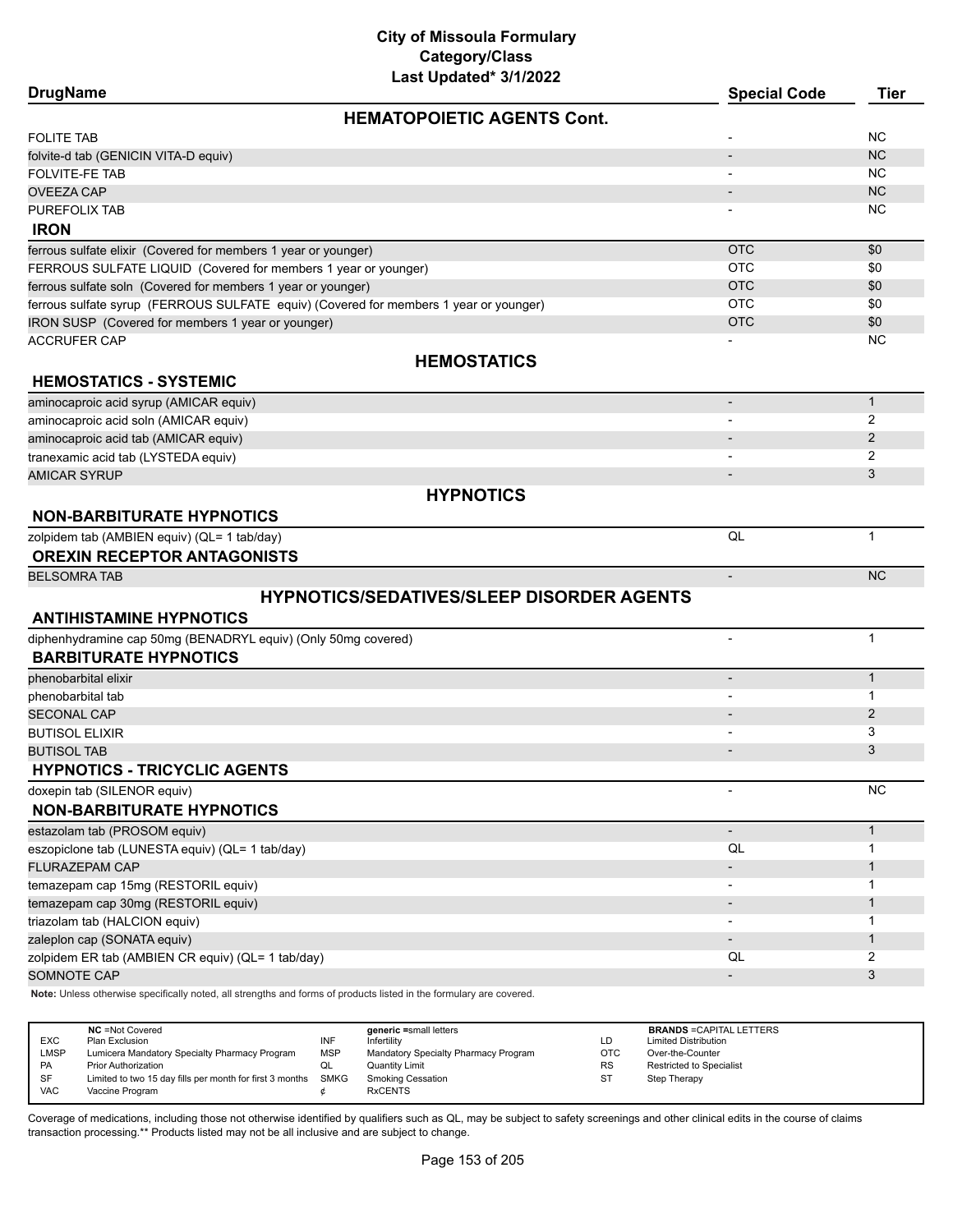| Last Updated* 3/1/2022<br><b>DrugName</b>                                                                                                                          | <b>Special Code</b>          | <b>Tier</b>            |
|--------------------------------------------------------------------------------------------------------------------------------------------------------------------|------------------------------|------------------------|
| <b>HYPNOTICS/SEDATIVES/SLEEP DISORDER AGENTS Cont.</b>                                                                                                             |                              |                        |
| temazepam cap 22.5mg (RESTORIL equiv)                                                                                                                              |                              | 3                      |
| temazepam cap 7.5mg (RESTORIL equiv)                                                                                                                               |                              | 3                      |
| <b>DORAL TAB</b>                                                                                                                                                   |                              | <b>NC</b>              |
| <b>EDLUAR SL TAB</b>                                                                                                                                               |                              | <b>NC</b>              |
| <b>INTERMEZZO SL TAB</b>                                                                                                                                           |                              | <b>NC</b>              |
| zolpidem tartrate SL tab (INTERMEZZO equiv)                                                                                                                        |                              | <b>NC</b>              |
| ZOLPIDEM TARTRATE SL TAB 1.75MG                                                                                                                                    | $\qquad \qquad \blacksquare$ | <b>NC</b>              |
| ZOLPIDEM TARTRATE SL TAB 3.5MG                                                                                                                                     |                              | <b>NC</b>              |
| <b>ZOLPIMIST SPRAY</b>                                                                                                                                             |                              | <b>NC</b>              |
| <b>OREXIN RECEPTOR ANTAGONISTS</b>                                                                                                                                 |                              |                        |
| <b>DAYVIGO TAB</b>                                                                                                                                                 | $\overline{a}$               | <b>NC</b>              |
| SELECTIVE MELATONIN RECEPTOR AGONISTS                                                                                                                              |                              |                        |
| <b>HETLIOZ CAP</b>                                                                                                                                                 |                              | <b>NC</b>              |
| <b>HETLIOZ SUSP</b>                                                                                                                                                |                              | <b>NC</b>              |
| ramelteon tab (ROZEREM equiv)                                                                                                                                      |                              | <b>NC</b>              |
| <b>ROZEREM TAB</b>                                                                                                                                                 |                              | <b>NC</b>              |
| <b>LAXATIVES</b>                                                                                                                                                   |                              |                        |
| <b>LAXATIVE COMBINATIONS</b>                                                                                                                                       |                              |                        |
| GAVILYTE-C SOLN (Covered at \$0 for members 45-75 years-Limited to 2 fills/calendar year; All other members covered                                                | QL                           | \$0                    |
| at generic copay)                                                                                                                                                  |                              |                        |
| GOLYTELY SOLN (Covered at \$0 for members 45-75 years-Limited to 2 fills/calendar year; All other members covered at<br>generic copay)                             | QL                           | \$0                    |
| NULYTELY SOLN (Covered at \$0 for members 45-75 years, all other members covered at generic copay; Limited to 2<br>fills/calendar year)                            | QL                           | \$0                    |
| peg 3350/electrolytes soln (COLYTE equiv) (Covered at \$0 for members 45-75 years-Limited to 2 fills/calendar year; All<br>other members covered at generic copay) | QL                           | \$0                    |
| trilyte soln (NULYTELY equiv) (Covered at \$0 for members 45-75 years, all other members covered at generic copay;<br>Limited to 2 fills/calendar year)            | QL                           | \$0                    |
| <b>CLENPIQ SOLN</b>                                                                                                                                                | $\overline{\phantom{0}}$     | $\overline{2}$         |
| gavilyte-h kit                                                                                                                                                     |                              | <b>NC</b>              |
| <b>HALFLYTELY BOWEL PREP KIT</b>                                                                                                                                   |                              | <b>NC</b>              |
| <b>MOVIPREP SOLN</b>                                                                                                                                               |                              | <b>NC</b><br><b>NC</b> |
| peg 3350 soln (100 gram Moviprep equiv) (MOVIPREP equiv)                                                                                                           |                              | <b>NC</b>              |
| PLENVU SOLN<br><b>SUCLEAR KIT</b>                                                                                                                                  |                              | <b>NC</b>              |
| SUPREP SOLN                                                                                                                                                        |                              | <b>NC</b>              |
| <b>SUTAB TAB</b>                                                                                                                                                   |                              | <b>NC</b>              |
| <b>LAXATIVES - MISCELLANEOUS</b>                                                                                                                                   |                              |                        |
| lactulose soln                                                                                                                                                     | ٠                            | 1                      |
| polyethylene glycol 3350 powder (MIRALAX equiv)                                                                                                                    | <b>OTC</b>                   | 1                      |
| <b>MIRALAX PACKET</b>                                                                                                                                              | OTC                          | 3                      |
| <b>MIRALAX POWDER</b>                                                                                                                                              | <b>OTC</b>                   | 3                      |
| <b>GIALAX KIT</b>                                                                                                                                                  |                              | NC.                    |
| KRISTALOSE PACK, LACTULOSE PACK                                                                                                                                    |                              | <b>NC</b>              |
| <b>KRISTALOSE PACKET</b>                                                                                                                                           |                              | NC.                    |
| <b>SALINE LAXATIVES</b>                                                                                                                                            |                              |                        |
|                                                                                                                                                                    |                              |                        |

**Note:** Unless otherwise specifically noted, all strengths and forms of products listed in the formulary are covered.

| <b>EXC</b><br><b>LMSP</b><br>PA<br>SF | <b>NC</b> = Not Covered<br>Plan Exclusion<br>Lumicera Mandatory Specialty Pharmacy Program<br><b>Prior Authorization</b><br>Limited to two 15 day fills per month for first 3 months | INF<br><b>MSP</b><br>QL<br>SMKG | generic =small letters<br>Infertility<br>Mandatory Specialty Pharmacy Program<br>Quantity Limit<br><b>Smoking Cessation</b> | LD<br><b>OTC</b><br><b>RS</b><br>ST | <b>BRANDS = CAPITAL LETTERS</b><br><b>Limited Distribution</b><br>Over-the-Counter<br><b>Restricted to Specialist</b><br>Step Therapy |
|---------------------------------------|--------------------------------------------------------------------------------------------------------------------------------------------------------------------------------------|---------------------------------|-----------------------------------------------------------------------------------------------------------------------------|-------------------------------------|---------------------------------------------------------------------------------------------------------------------------------------|
| <b>VAC</b>                            | Vaccine Program                                                                                                                                                                      |                                 | <b>RxCENTS</b>                                                                                                              |                                     |                                                                                                                                       |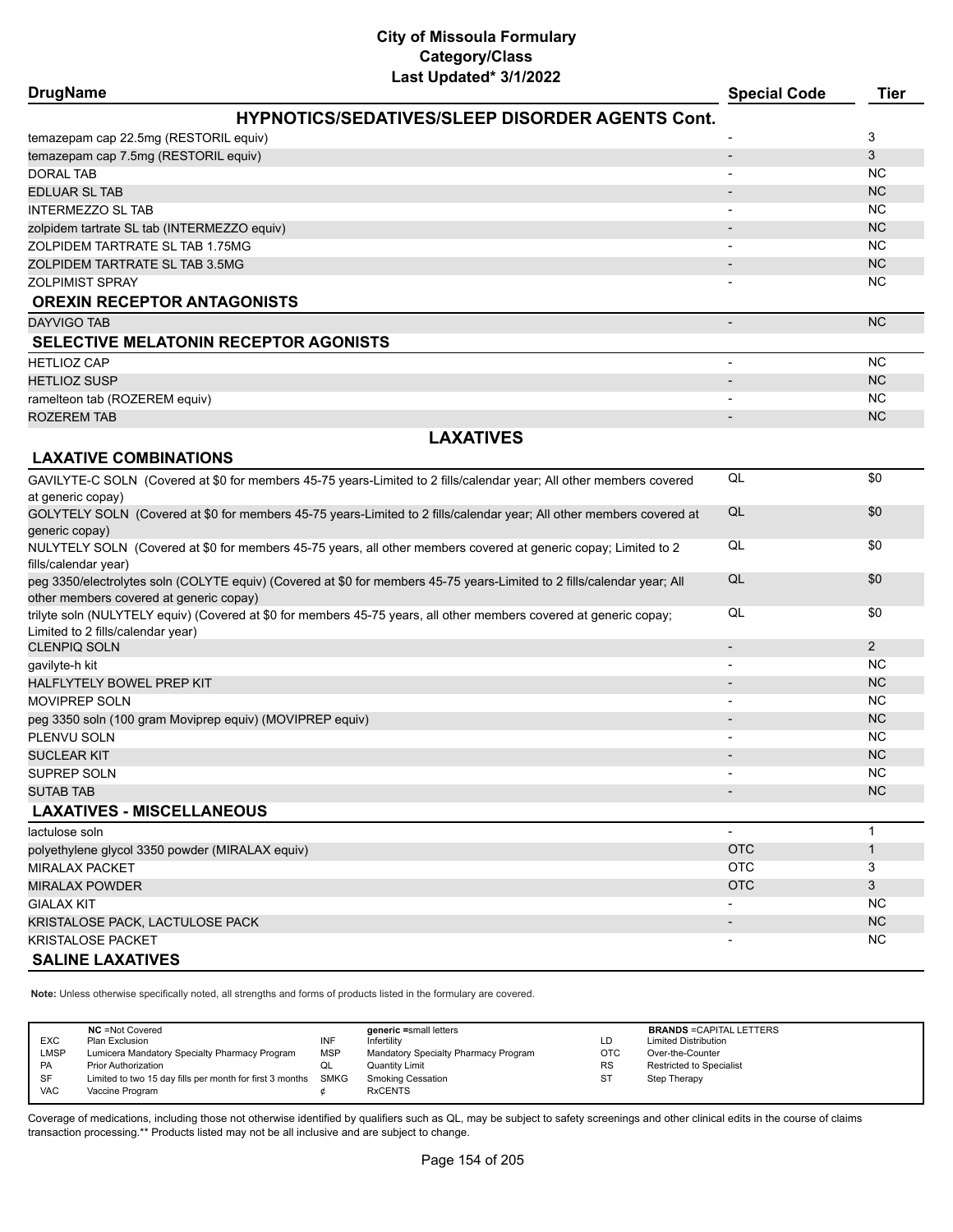# **City of Missoula Formulary Category/Class**

| Last Updated* 3/1/2022<br><b>DrugName</b>                                                                                | <b>Special Code</b>      | <b>Tier</b>    |
|--------------------------------------------------------------------------------------------------------------------------|--------------------------|----------------|
| <b>LAXATIVES Cont.</b>                                                                                                   |                          |                |
| <b>VISICOL TAB</b>                                                                                                       |                          | 3              |
| <b>OSMOPREP TAB</b>                                                                                                      |                          | <b>NC</b>      |
| <b>LOCAL ANESTHETICS-PARENTERAL</b>                                                                                      |                          |                |
| <b>LOCAL ANESTHETIC COMBINATIONS</b>                                                                                     |                          |                |
| ROPIVICAINE/CLONIDINE/KETOROLAC INJ                                                                                      | $\overline{\phantom{a}}$ | <b>NC</b>      |
| <b>MACROLIDES</b>                                                                                                        |                          |                |
| <b>AZITHROMYCIN</b>                                                                                                      |                          |                |
| azithromycin susp (ZITHROMAX equiv)                                                                                      | $\overline{\phantom{a}}$ | 1              |
| azithromycin tab (ZITHROMAX equiv)                                                                                       |                          | 1              |
| ZITHROMAX POWDER PACK                                                                                                    |                          | 3              |
| <b>ZMAX SUSP</b>                                                                                                         |                          | 3              |
| <b>CLARITHROMYCIN</b>                                                                                                    |                          |                |
| clarithromycin susp (BIAXIN equiv)                                                                                       | $\overline{\phantom{a}}$ | 1              |
| clarithromycin tab (BIAXIN equiv)                                                                                        |                          | $\mathbf{1}$   |
| <b>CLARITHROMYC SUSP</b>                                                                                                 |                          | 2              |
| clarithromycin ER tab (BIAXIN XL equiv)                                                                                  |                          | 3              |
| <b>ERYTHROMYCINS</b>                                                                                                     |                          |                |
| erythromycin DR cap (ERYC equiv)                                                                                         | $\overline{\phantom{a}}$ | $\overline{2}$ |
| ERYTHROMYCIN EC CAP                                                                                                      | $\overline{\phantom{a}}$ | $\overline{c}$ |
| erythromycin ethylsuccinate susp (ERYPED equiv)                                                                          | $\overline{\phantom{a}}$ | 2              |
| erythromycin stearate tab                                                                                                |                          | $\mathbf{2}$   |
| erythromycin tab (ERYTHROMYCIN equiv) (all forms except PCE)                                                             |                          | 2              |
| ERYTHROMYCIN ETHYLSUCCINATE TAB                                                                                          |                          | 3              |
| erythromycin tab (ERY-TAB equiv)                                                                                         |                          | 3              |
| PCE TAB                                                                                                                  |                          | 3              |
| <b>FIDAXOMICIN</b>                                                                                                       |                          |                |
| DIFICID SUSP (QL= 136 mL/fill; Step Therapy requires trial of vancomycin cap, FIRST-VANCOMYCIN SOLN, or FIRVANQ<br>SOLN) | QL-ST                    | $\overline{2}$ |
| DIFICID TAB (QL= 20 tabs/fill; Step Therapy requires trial of vancomycin cap, FIRST-VANCOMYCIN SOLN, or FIRVANQ<br>SOLN) | QL-ST                    | $\overline{2}$ |
| <b>MEDICAL DEVICES AND SUPPLIES</b>                                                                                      |                          |                |
| <b>CONTRACEPTIVES</b>                                                                                                    |                          |                |
| <b>CERVICAL CAP</b>                                                                                                      | $\overline{\phantom{a}}$ | \$0            |
| <b>DIAPHRAGM</b>                                                                                                         |                          | \$0            |
| <b>FEMALE CONDOMS</b>                                                                                                    | <b>OTC</b>               | \$0            |
| <b>DIABETIC SUPPLIES</b>                                                                                                 |                          |                |
| <b>ACCU-CHEK AVIVA PLUS METER</b>                                                                                        | <b>OTC</b>               | \$0            |
| ACCU-CHEK GUIDE CARE METER                                                                                               | <b>OTC</b>               | \$0            |
| <b>ACCU-CHEK GUIDE ME KIT</b>                                                                                            | <b>OTC</b>               | \$0            |
| <b>ACCU-CHEK NANO METER</b>                                                                                              | <b>OTC</b>               | \$0            |
| FREESTYLE FREEDOM LITE METER                                                                                             | <b>OTC</b>               | \$0            |
| FREESTYLE INSULINX METER                                                                                                 | <b>OTC</b>               | \$0            |
| <b>FREESTYLE LITE METER</b>                                                                                              | <b>OTC</b>               | \$0            |
| FREESTYLE PRECISION NEO METER                                                                                            | <b>OTC</b>               | \$0            |
| PRECISION XTRA METER                                                                                                     | <b>OTC</b>               | \$0            |

**Note:** Unless otherwise specifically noted, all strengths and forms of products listed in the formulary are covered.

| <b>EXC</b><br><b>LMSP</b> | <b>NC</b> = Not Covered<br>Plan Exclusion<br>Lumicera Mandatory Specialty Pharmacy Program | INF<br><b>MSP</b> | generic =small letters<br>Infertility<br>Mandatory Specialty Pharmacy Program | LD<br><b>OTC</b> | <b>BRANDS = CAPITAL LETTERS</b><br><b>Limited Distribution</b><br>Over-the-Counter |
|---------------------------|--------------------------------------------------------------------------------------------|-------------------|-------------------------------------------------------------------------------|------------------|------------------------------------------------------------------------------------|
| <b>PA</b>                 | <b>Prior Authorization</b>                                                                 | QL                | Quantity Limit                                                                | <b>RS</b>        | <b>Restricted to Specialist</b>                                                    |
| <b>SF</b>                 | Limited to two 15 day fills per month for first 3 months SMKG                              |                   | Smoking Cessation                                                             | <b>ST</b>        | Step Therapy                                                                       |
| <b>VAC</b>                | Vaccine Program                                                                            |                   | <b>RxCENTS</b>                                                                |                  |                                                                                    |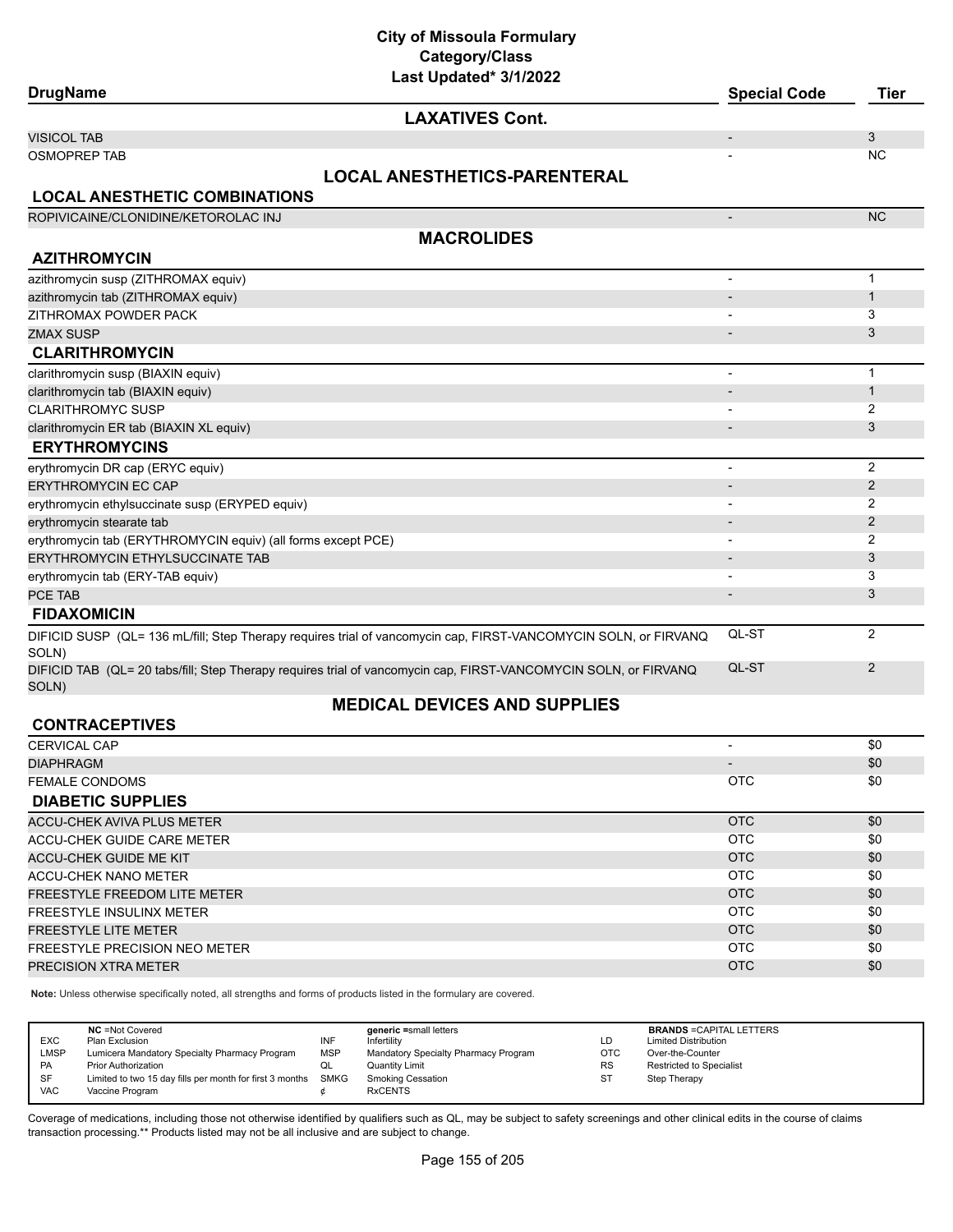| <b>DrugName</b>                                          | Last Updated" 3/1/2022                                       | <b>Special Code</b>      | <b>Tier</b>    |
|----------------------------------------------------------|--------------------------------------------------------------|--------------------------|----------------|
|                                                          | <b>MEDICAL DEVICES AND SUPPLIES Cont.</b>                    |                          |                |
| <b>CALIBRATION LIQUID</b>                                |                                                              | <b>OTC</b>               | 1              |
| <b>LANCET KIT</b>                                        |                                                              | <b>OTC</b>               | $\mathbf{1}$   |
| LANCETS                                                  |                                                              | <b>OTC</b>               | $\mathbf{1}$   |
| OMNIPOD 5 PACK PODS (QL= 10 pods/month)                  |                                                              | QL                       | 2              |
| OMNIPOD DASH PODS (QL= 10 pods/month)                    |                                                              | QL                       | $\overline{2}$ |
| OMNIPOD STARTER KIT (QL= 1 kit/year)                     |                                                              | QL                       | $\overline{2}$ |
| V-GO INJ KIT (QL= 1 kit/day)                             |                                                              | QL                       | 2              |
| DEXCOM G6 RECEIVER (QL= 1 receiver/year)                 |                                                              | PA-QL                    | 3              |
| DEXCOM G6 SENSOR (QL= 3 sensors/28 days)                 |                                                              | PA-QL                    | 3              |
| DEXCOM G6 TRANSMITTER (QL= 1 transmitter/90 days)        |                                                              | PA-QL                    | 3              |
| FREESTYLE LIBRE 2 RECEIVER (QL= 1 receiver/year)         |                                                              | PA-QL                    | 3              |
| FREESTYLE LIBRE 2 SENSOR (QL= 2 sensors/28 days)         |                                                              | PA-QL                    | 3              |
| FREESTYLE LIBRE RECEIVER (QL= 1 receiver/year)           |                                                              | PA-QL                    | 3              |
| FREESTYLE LIBRE SENSOR (10-DAY) (QL= 3 sensors/30 days)  |                                                              | PA-QL                    | 3              |
| FREESTYLE LIBRE SENSOR (14-DAY) (QL= 2 sensors/28 days)  |                                                              | PA-QL                    | 3              |
| DIABETIC METER (all other diabetic meters)               |                                                              | <b>OTC</b>               | <b>NC</b>      |
| <b>MISC. DEVICES</b>                                     |                                                              |                          |                |
| ALCOHOL SWABS                                            |                                                              | <b>OTC</b>               | $\mathbf{1}$   |
| <b>ORAL HYGIENE PRODUCTS</b>                             |                                                              |                          |                |
| <b>HURRISEAL MIS SNAP</b>                                |                                                              | $\overline{\phantom{a}}$ | <b>NC</b>      |
| <b>PARENTERAL THERAPY SUPPLIES</b>                       |                                                              |                          |                |
| <b>B-D INSULIN SYRINGE</b>                               |                                                              | --OTC                    | $\mathbf{1}$   |
| <b>B-D PEN NEEDLE</b>                                    |                                                              | <b>OTC</b>               | $\mathbf{1}$   |
| NOVOFINE PEN NEEDLE                                      |                                                              | <b>OTC</b>               | $\mathbf{1}$   |
| NOVOTWIST PEN NEEDLE                                     |                                                              | <b>OTC</b>               | $\mathbf{1}$   |
| NOVOTWIST/NOVOFINE PEN NEEDLE                            |                                                              | <b>OTC</b>               | $\mathbf{1}$   |
| <b>CEQUR SIMPLICITY</b>                                  |                                                              | $\blacksquare$           | <b>NC</b>      |
| INPEN INSULIN INJECTION DEVICE                           |                                                              | $\overline{\phantom{a}}$ | <b>NC</b>      |
| <b>INSULIN SYRINGE</b>                                   |                                                              | <b>OTC</b>               | <b>NC</b>      |
| PEN NEEDLE                                               |                                                              | <b>OTC</b>               | <b>NC</b>      |
| <b>RESPIRATORY THERAPY SUPPLIES</b>                      |                                                              |                          |                |
| PEAK FLOW METER                                          |                                                              | <b>OTC</b>               | $\mathbf{1}$   |
| AEROCHAMBER                                              |                                                              | <b>OTC</b>               | $\overline{2}$ |
|                                                          | <b>MIGRAINE PRODUCTS</b>                                     |                          |                |
|                                                          | <b>CALCITONIN GENE-RELATED PEPTIDE (CGRP) RECEPTOR ANTAG</b> |                          |                |
| NURTEC ODT (QL= 8 tabs/30 days, 6 fills/year)            |                                                              | PA-QL                    | $\overline{2}$ |
| LUI YVOLA                                                |                                                              |                          | <b>NC</b>      |
| <b>QULIPTA TAB</b>                                       |                                                              |                          | <b>NC</b>      |
| <b>MIGRAINE COMBINATIONS</b>                             |                                                              |                          |                |
| ISOMETHEPTENE/CAFFEINE/ACETAMINOPHEN TAB                 |                                                              |                          | 2              |
| isometheptene/caffeine/acetaminophen tab (PRODRIN equiv) |                                                              |                          | $\overline{2}$ |
| ACETAMINOPHEN/ISOMETHEPTENE/DICHLORAL CAP                |                                                              |                          | <b>NC</b>      |
| acetaminophen/isometheptene/dichloral cap (MIDRIN equiv) |                                                              |                          | <b>NC</b>      |
| ergotamine/caffeine tab (CAFERGOT equiv)                 |                                                              |                          | <b>NC</b>      |
| MIGERGOT SUPP                                            |                                                              |                          | <b>NC</b>      |

**Note:** Unless otherwise specifically noted, all strengths and forms of products listed in the formulary are covered.

| <b>EXC</b><br><b>LMSP</b><br>PA<br>SF | <b>NC</b> = Not Covered<br>Plan Exclusion<br>Lumicera Mandatory Specialty Pharmacy Program<br><b>Prior Authorization</b><br>Limited to two 15 day fills per month for first 3 months SMKG | INF<br><b>MSP</b><br>QL | generic =small letters<br>Infertility<br>Mandatory Specialty Pharmacy Program<br>Quantity Limit<br><b>Smoking Cessation</b> | LD<br><b>OTC</b><br><b>RS</b><br><b>ST</b> | <b>BRANDS = CAPITAL LETTERS</b><br><b>Limited Distribution</b><br>Over-the-Counter<br><b>Restricted to Specialist</b><br>Step Therapy |
|---------------------------------------|-------------------------------------------------------------------------------------------------------------------------------------------------------------------------------------------|-------------------------|-----------------------------------------------------------------------------------------------------------------------------|--------------------------------------------|---------------------------------------------------------------------------------------------------------------------------------------|
| <b>VAC</b>                            | Vaccine Program                                                                                                                                                                           |                         | <b>RxCENTS</b>                                                                                                              |                                            |                                                                                                                                       |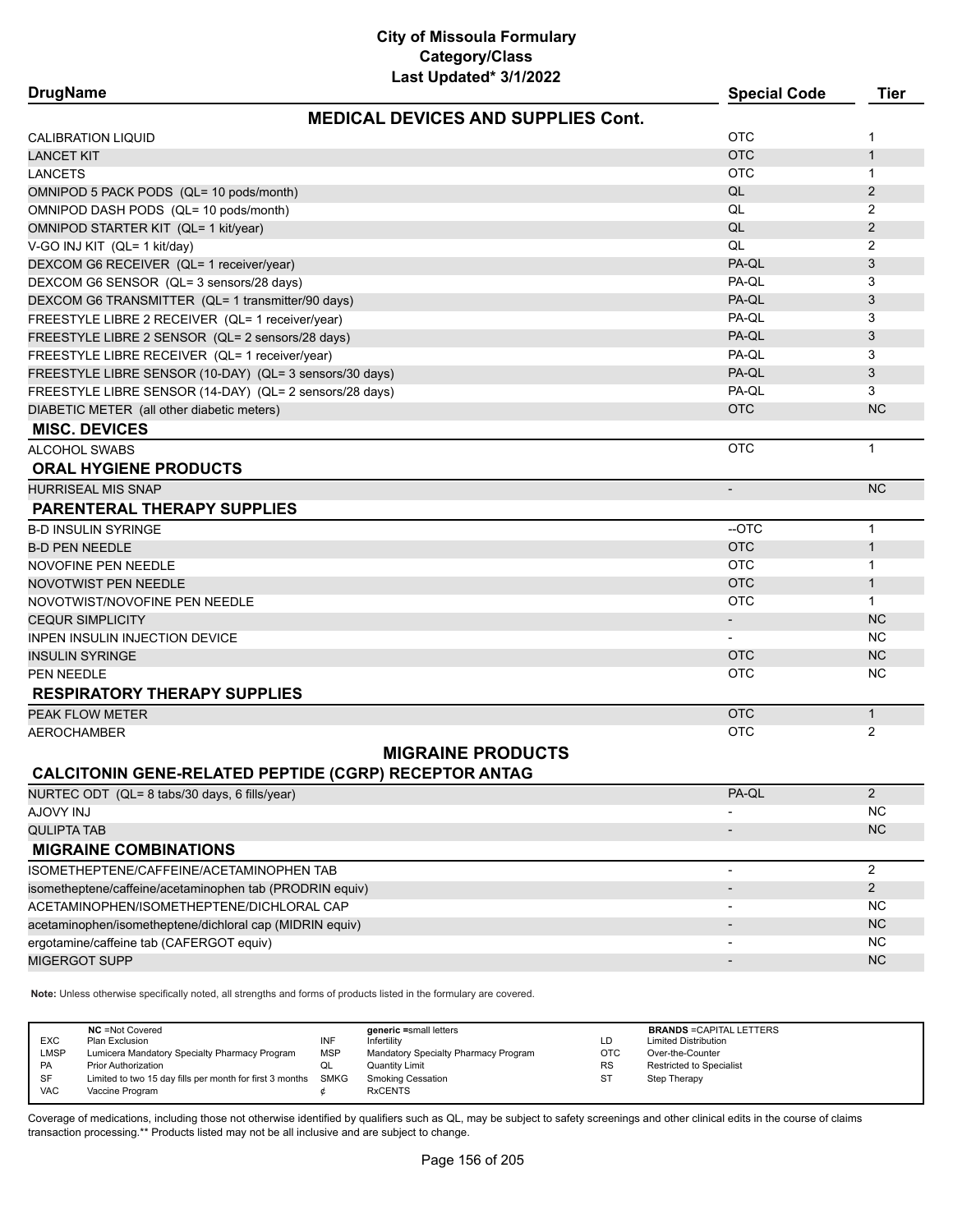**City of Missoula Formulary Category/Class**

| Last Updated* 3/1/2022<br><b>DrugName</b>                                                 | <b>Special Code</b>      | <b>Tier</b>    |
|-------------------------------------------------------------------------------------------|--------------------------|----------------|
| <b>MIGRAINE PRODUCTS Cont.</b>                                                            |                          |                |
|                                                                                           |                          | NC.            |
| PRODRIN TAB<br><b>SUMANSETRON PAK</b>                                                     |                          | <b>NC</b>      |
|                                                                                           |                          |                |
| sumatriptan/naproxen tab (TREXIMET equiv)                                                 |                          | NC.            |
| TREXIMET TAB                                                                              |                          | <b>NC</b>      |
| <b>MIGRAINE PRODUCTS</b>                                                                  |                          |                |
| dihydroergotamine mesylate inj (D.H.E. equiv)                                             | $\overline{a}$           | <b>NC</b>      |
| dihydroergotamine mesylate nasal spray (MIGRANAL equiv)                                   |                          | <b>NC</b>      |
| MIGRANAL SPRAY                                                                            |                          | NC             |
| TRUDHESA NASAL SPRAY                                                                      |                          | <b>NC</b>      |
| <b>MIGRAINE PRODUCTS - MONOCLONAL ANTIBODIES</b>                                          |                          |                |
| AIMOVIG INJ (QL= 1 pack/28 days)                                                          | PA-QL                    | $\overline{2}$ |
| EMGALITY INJ (QL= 1 inj/28 days)                                                          | PA-QL                    | $\overline{2}$ |
| EMGALITY INJ 100MG/ML (QL= 3 inj/fill, 6 fills/year)                                      | PA-QL                    | 2              |
| UBRELVY TAB (QL= 10 tabs/30 days, 6 fills/year)                                           | PA-QL                    | $\overline{2}$ |
| <b>AJOVY INJ</b>                                                                          |                          | NC.            |
| <b>MIGRAINE PRODUCTS - NSAIDS</b>                                                         |                          |                |
| <b>CAMBIA POWDER PACKET</b>                                                               | -                        | <b>NC</b>      |
| <b>ELYXYB SOLN</b>                                                                        |                          | NC.            |
| <b>SEROTONIN AGONISTS</b>                                                                 |                          |                |
| rizatriptan ODT (MAXALT equiv) (QL= 12 tabs/fill, 3 fills/60 days)                        | QL                       | $\mathbf{1}$   |
| rizatriptan tab (MAXALT equiv) (QL= 12 tabs/fill, 3 fills/60 days)                        | QL                       | 1              |
| sumatriptan tab (IMITREX equiv) (QL= 9 tabs/fill, 2 fills/30 days)                        | QL                       | $\mathbf{1}$   |
| eletriptan tab (RELPAX equiv) (QL= 9 tabs/fill, 2 fills/30 days)                          | QL                       | 2              |
| naratriptan tab (AMERGE equiv) (QL= 9 tabs/fill, 2 fills/30 days)                         | QL                       | 2              |
| REYVOW TAB (QL= 8 tabs/30 days, 6 fills/year)                                             | PA-QL                    | 2              |
| SUMATRIPTAN INJ (QL= 4 inj/fill, 2 fills/30 days)                                         | QL                       | 2              |
| sumatriptan inj (IMITREX equiv) (QL= 4 inj/fill, 2 fills/30 days)                         | QL                       | 2              |
| SUMATRIPTAN INJ 6MG/0.5ML (QL= 4 inj/fill, 2 fills/30 days)                               | QL                       | 2              |
| sumatriptan nasal spray (IMITREX, SUMATRIPTAN equiv) (QL= 6 sprays/fill, 2 fills/30 days) | QL                       | 2              |
| sumatriptan vial inj (IMITREX equiv) (QL= 5 inj/fill, 2 fills/30 days)                    | QL                       | 2              |
| zolmitriptan ODT (ZOMIG equiv) (QL= 9 tabs/fill, 2 fills/30 days)                         | QL                       | 2              |
| zolmitriptan tab (ZOMIG equiv) (QL= 9 tabs/fill, 2 fills/30 days)                         | QL                       | 2              |
| IMITREX INJ (QL= 4 inj/fill, 2 fills/30 days)                                             | QL                       | 3              |
| zolmitriptan nasal spray (ZOLMITRIPTAN, ZOMIG equiv) (QL= 6 sprays/fill, 2 fills/30 days) | QL                       | 3              |
| ZOLMITRIPTAN SPRAY, ZOMIG SPRAY (QL= 6 sprays/fill, 2 fills/30 days)                      | QL                       | 3              |
|                                                                                           |                          | <b>NC</b>      |
| almotriptan tab (AXERT equiv)<br>ALSUMA INJ, ZEMBRACE SYMTOUCH INJ                        |                          | NC             |
|                                                                                           |                          | <b>NC</b>      |
| <b>AXERT TAB</b>                                                                          |                          |                |
| <b>FROVA TAB</b>                                                                          |                          | <b>NC</b>      |
| frovatriptan tab (FROVA equiv)                                                            | $\overline{\phantom{a}}$ | <b>NC</b>      |
| <b>ONZETRA XSAIL</b>                                                                      |                          | <b>NC</b>      |
| SUMAVEL DOSEPRO INJ                                                                       |                          | <b>NC</b>      |
| <b>TOSYMRA SOLN</b>                                                                       |                          | <b>NC</b>      |
| <b>ZECUITY PAD</b>                                                                        |                          | <b>NC</b>      |
| <b>MINERALS &amp; ELECTROLYTES</b>                                                        |                          |                |

#### **FLUORIDE**

**Note:** Unless otherwise specifically noted, all strengths and forms of products listed in the formulary are covered.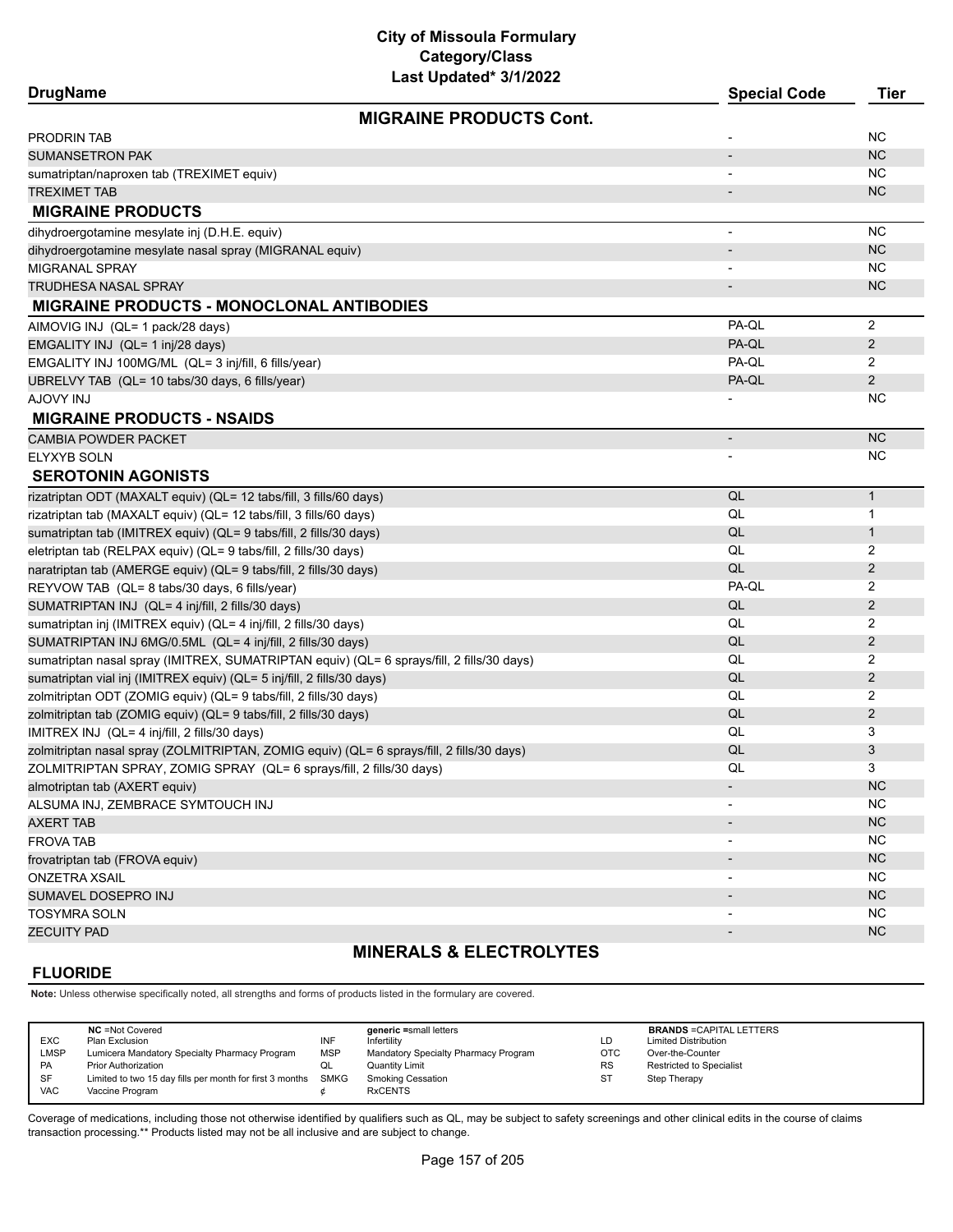| <b>DrugName</b>                                                                                                                    | <b>Special Code</b>      | <b>Tier</b>    |
|------------------------------------------------------------------------------------------------------------------------------------|--------------------------|----------------|
| <b>MINERALS &amp; ELECTROLYTES Cont.</b>                                                                                           |                          |                |
| FLUORABON SOLN (Covered at \$0 for members 5 years or younger; All other members covered at preferred brand                        |                          | \$0            |
| copay)<br>sodium fluoride chew tab (LURIDE equiv) (Covered at \$0 for members 5 years or younger; All other members covered at     |                          | \$0            |
| generic copay)                                                                                                                     |                          |                |
| SODIUM FLUORIDE LOZENGE (Covered at \$0 for members 5 years or younger; All other members covered at generic                       |                          | \$0            |
| copay)                                                                                                                             |                          | \$0            |
| sodium fluoride soln (LURIDE equiv) (Covered at \$0 for members 5 years or younger; All other members covered at<br>generic copay) |                          |                |
| SODIUM FLUORIDE TAB (Covered at \$0 for members 5 years or younger; All other members covered at generic copay)                    | $\overline{\phantom{a}}$ | \$0            |
| <b>FLUOR-A-DAY CHEW TAB</b>                                                                                                        |                          | $\mathbf{1}$   |
| <b>PHOSPHATE</b>                                                                                                                   |                          |                |
| phospha 250 neutral tab (K-PHOS NEUTRAL equiv)                                                                                     |                          | 1              |
| <b>K-PHOS TAB</b>                                                                                                                  |                          | $\overline{2}$ |
| <b>POTASSIUM</b>                                                                                                                   |                          |                |
| K-TAB                                                                                                                              | $\blacksquare$           | 1              |
| POT/CHLORIDE EFFER TAB                                                                                                             |                          | $\mathbf{1}$   |
| potassium bicarbonate effer tab (K-LYTE equiv)                                                                                     |                          | 1              |
| potassium chloride effer tab (K-LYTE/CL equiv)                                                                                     |                          | $\mathbf 1$    |
| potassium chloride ER cap (MICRO-K equiv)                                                                                          |                          | 1              |
| potassium chloride ER tab (K-TAB equiv)                                                                                            |                          | $\mathbf{1}$   |
| potassium chloride micro tab (K-DUR equiv)                                                                                         |                          | 1              |
| potassium chloride powder packet (KLOR-CON equiv)                                                                                  |                          | 2              |
| potassium chloride soln                                                                                                            |                          | 2              |
| KLOR-CON POWDER PACKET 25MEQ                                                                                                       |                          | 3              |
| <b>ZINC</b>                                                                                                                        |                          |                |
| zinc sulfate cap                                                                                                                   |                          | $\mathbf{1}$   |
| <b>GALZIN CAP</b>                                                                                                                  |                          | 2              |
| <b>MISCELLANEOUS THERAPEUTIC CLASSES</b>                                                                                           |                          |                |
| <b>CHELATING AGENTS</b>                                                                                                            |                          |                |
| penicillamine tab (DEPEN TITRATAB equiv)                                                                                           |                          | 2              |
| trientine cap (SYPRINE equiv)                                                                                                      | MSP-PA                   | 3              |
| penicillamine cap (CUPRIMINE equiv)                                                                                                |                          | NC.            |
| <b>IMMUNOSUPPRESSIVE AGENTS</b>                                                                                                    |                          |                |
| F11000010101111011111100111                                                                                                        | 11000000                 | $\sim$         |

| ENSPRYNG INJ (QL= 1 inj/28 days)                                                                               | LMSP-PA-QL               |                |
|----------------------------------------------------------------------------------------------------------------|--------------------------|----------------|
| everolimus tab (ZORTRESS equiv)                                                                                | <b>PA</b>                | ົ              |
| sirolimus soln (RAPAMUNE equiv)                                                                                | $\overline{\phantom{0}}$ | $\mathcal{P}$  |
| LUPKYNIS CAP (QL= 6 caps/day; Only available through Biologics 800-850-4306 or PantheRx Pharmacy 855-726-8479) | LD-PA-QL                 | 3              |
| ASTAGRAF XL CAP                                                                                                | $\overline{\phantom{0}}$ | <b>NC</b>      |
| azathioprine tab 100mg (AZASAN equiv)                                                                          | $\overline{\phantom{0}}$ | <b>NC</b>      |
| azathioprine tab 75mg (AZASAN equiv)                                                                           |                          | N <sub>C</sub> |
| <b>PROGRAF PACKET</b>                                                                                          | $\overline{\phantom{0}}$ | <b>NC</b>      |
| <b>REZUROCK TAB</b>                                                                                            | $\overline{\phantom{0}}$ | <b>NC</b>      |
| <b>POTASSIUM REMOVING AGENTS</b>                                                                               |                          |                |
| <b>SPS SUSP</b>                                                                                                | $\overline{\phantom{0}}$ |                |
| <b>LOKELMA PAK</b>                                                                                             | PA                       |                |
| <b>PROGERIA TREATMENT AGENTS</b>                                                                               |                          |                |

**Note:** Unless otherwise specifically noted, all strengths and forms of products listed in the formulary are covered.

|             | <b>NC</b> = Not Covered                                       |            | generic =small letters               |            | <b>BRANDS = CAPITAL LETTERS</b> |
|-------------|---------------------------------------------------------------|------------|--------------------------------------|------------|---------------------------------|
| EXC         | Plan Exclusion                                                | INF        | Infertilitv                          | LD         | <b>Limited Distribution</b>     |
| <b>LMSP</b> | Lumicera Mandatory Specialty Pharmacy Program                 | <b>MSP</b> | Mandatory Specialty Pharmacy Program | <b>OTC</b> | Over-the-Counter                |
| <b>PA</b>   | <b>Prior Authorization</b>                                    | QL         | Quantity Limit                       | <b>RS</b>  | <b>Restricted to Specialist</b> |
| SF          | Limited to two 15 day fills per month for first 3 months SMKG |            | <b>Smoking Cessation</b>             | ST         | Step Therapy                    |
| <b>VAC</b>  | Vaccine Program                                               |            | <b>RxCENTS</b>                       |            |                                 |
|             |                                                               |            |                                      |            |                                 |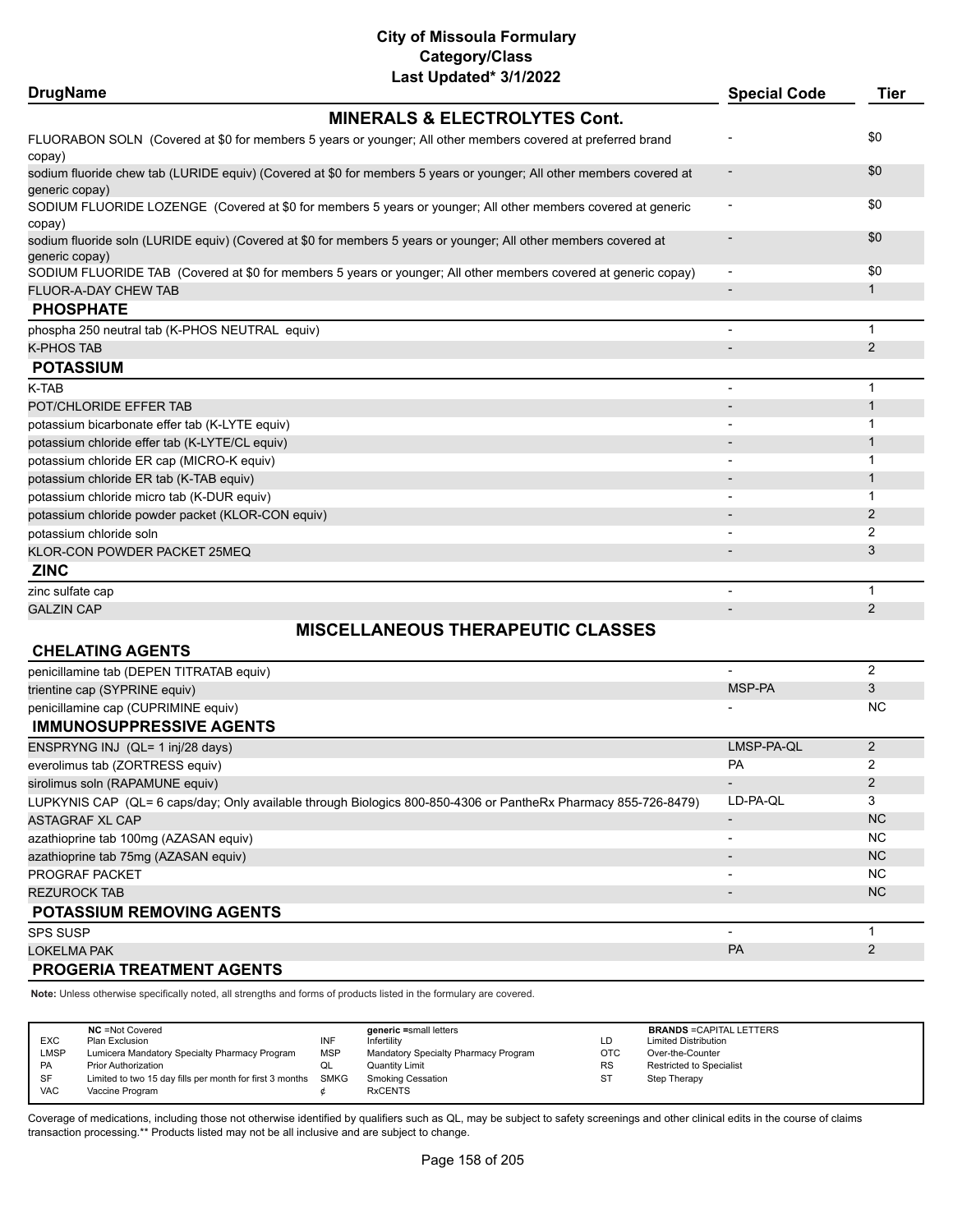| <b>DrugName</b>                                                                          | Last Upualtu <i>VIIIL</i> ULL                                                                                        | <b>Special Code</b>          | <b>Tier</b>    |
|------------------------------------------------------------------------------------------|----------------------------------------------------------------------------------------------------------------------|------------------------------|----------------|
|                                                                                          | <b>MISCELLANEOUS THERAPEUTIC CLASSES Cont.</b>                                                                       |                              |                |
|                                                                                          | ZOKINVY CAP (QL= 4 caps/day; Only available through US Bioservices 888-518-7246)                                     | LD-PA-QL                     | 2              |
| <b>SYSTEMIC LUPUS ERYTHEMATOSUS AGENTS</b>                                               |                                                                                                                      |                              |                |
| BENLYSTA AUTO-INJECTOR (QL= 4 inj/28 day)                                                |                                                                                                                      | LMSP-PA-QL                   | $\overline{2}$ |
| BENLYSTA INJ (QL= 4 inj/28 day)                                                          |                                                                                                                      | LMSP-PA-QL                   | 2              |
|                                                                                          | <b>MOUTH/THROAT/DENTAL AGENTS</b>                                                                                    |                              |                |
| <b>ANESTHETICS TOPICAL ORAL</b>                                                          |                                                                                                                      |                              |                |
| lidocaine viscous soln                                                                   |                                                                                                                      | $\qquad \qquad \blacksquare$ | $\mathbf{1}$   |
| <b>FIRST MOUTHWASH BLM</b>                                                               |                                                                                                                      |                              | 3              |
| LIDOCAINE ORAL SOLN 4%                                                                   |                                                                                                                      |                              | <b>NC</b>      |
| <b>ANTIALLERGY AGENTS - MOUTH/THROAT</b>                                                 |                                                                                                                      |                              |                |
| <b>APHTHASOL PASTE</b>                                                                   |                                                                                                                      |                              | 2              |
| <b>ANTI-INFECTIVES - THROAT</b>                                                          |                                                                                                                      |                              |                |
| clotrimazole troches (MYCELEX TROCHES equiv)                                             |                                                                                                                      | $\overline{\phantom{a}}$     | $\mathbf{1}$   |
| nystatin susp                                                                            |                                                                                                                      |                              | 1              |
| <b>ORAVIG TAB</b>                                                                        |                                                                                                                      |                              | 3              |
| <b>ANTISEPTICS - MOUTH/THROAT</b>                                                        |                                                                                                                      |                              |                |
| chlorhexidine gluconate soln (PERIDEX equiv)                                             |                                                                                                                      |                              | $\mathbf{1}$   |
| <b>DENTAL PRODUCTS</b>                                                                   |                                                                                                                      |                              |                |
|                                                                                          | PREVIDENT 5000 PLUS CREAM (Covered at \$0 for members 5 years or younger; All other members covered at preferred     |                              | \$0            |
| brand copay)                                                                             |                                                                                                                      |                              |                |
|                                                                                          | sodium fluoride cream (PREVIDENT equiv) (Covered at \$0 for members 5 years or younger; All other members covered at |                              | \$0            |
| generic copay)                                                                           |                                                                                                                      |                              |                |
| FLUORIDEX SENSITIVITY PASTE                                                              |                                                                                                                      |                              | 1              |
| sodium fluoride gel (PREVIDENT equiv)                                                    |                                                                                                                      |                              | 1              |
| sodium fluoride paste (PREVIDENT equiv)                                                  |                                                                                                                      |                              | $\mathbf{1}$   |
| sodium fluoride rinse (PREVIDENT equiv)                                                  |                                                                                                                      |                              | 1              |
| sodium fluoride/potassium nitrate paste (PREVIDENT equiv)                                |                                                                                                                      |                              | 1              |
| PREVIDENT PASTE<br><b>STEROIDS - MOUTH/THROAT</b>                                        |                                                                                                                      |                              | 2              |
|                                                                                          |                                                                                                                      |                              | $\mathbf{1}$   |
| triamcinolone in orabase paste (KENALOG/ORABASE equiv)<br><b>THROAT PRODUCTS - MISC.</b> |                                                                                                                      |                              |                |
| pilocarpine tab (SALAGEN equiv)                                                          |                                                                                                                      | $\overline{\phantom{0}}$     | 1              |
| cevimeline cap (EVOXAC equiv)                                                            |                                                                                                                      |                              | $\overline{2}$ |
| <b>GELCLAIR GEL</b>                                                                      |                                                                                                                      |                              | <b>NC</b>      |
| <b>PROTHELIAL PASTE</b>                                                                  |                                                                                                                      |                              | NC.            |
| <b>SILATRIX GEL</b>                                                                      |                                                                                                                      |                              | <b>NC</b>      |
|                                                                                          | <b>MULTIVITAMINS</b>                                                                                                 |                              |                |
| <b>B-COMPLEX W/ FOLIC ACID</b>                                                           |                                                                                                                      |                              |                |
| <b>DIALYVITE TAB</b>                                                                     |                                                                                                                      | $\overline{\phantom{m}}$     | $\mathbf{1}$   |
| dialyvite tab (NEPHRO-VITE equiv)                                                        |                                                                                                                      |                              | 1              |
| <b>DIALYVITE/ZINC TAB</b>                                                                |                                                                                                                      |                              | 1              |
| FOLBEE PLUS CZ TAB                                                                       |                                                                                                                      |                              | 1              |
| renaphro cap (NEPHROCAP equiv)                                                           |                                                                                                                      |                              | 1              |
| <b>FIBRIK CAP</b>                                                                        |                                                                                                                      |                              | <b>NC</b>      |
|                                                                                          |                                                                                                                      |                              |                |

**MULTIPLE VITAMINS W/ MINERALS**

**Note:** Unless otherwise specifically noted, all strengths and forms of products listed in the formulary are covered.

| <b>EXC</b><br>LMSP<br><b>PA</b><br><b>SF</b> | <b>NC</b> = Not Covered<br>Plan Exclusion<br>Lumicera Mandatory Specialty Pharmacy Program<br><b>Prior Authorization</b><br>Limited to two 15 day fills per month for first 3 months SMKG | INF<br><b>MSP</b><br>w∟ | generic =small letters<br>Infertilitv<br>Mandatory Specialty Pharmacy Program<br>Quantity Limit<br><b>Smoking Cessation</b> | LD<br><b>OTC</b><br><b>RS</b><br><b>ST</b> | <b>BRANDS = CAPITAL LETTERS</b><br><b>Limited Distribution</b><br>Over-the-Counter<br><b>Restricted to Specialist</b><br>Step Therapy |
|----------------------------------------------|-------------------------------------------------------------------------------------------------------------------------------------------------------------------------------------------|-------------------------|-----------------------------------------------------------------------------------------------------------------------------|--------------------------------------------|---------------------------------------------------------------------------------------------------------------------------------------|
| <b>VAC</b>                                   | Vaccine Program                                                                                                                                                                           |                         | <b>RxCENTS</b>                                                                                                              |                                            |                                                                                                                                       |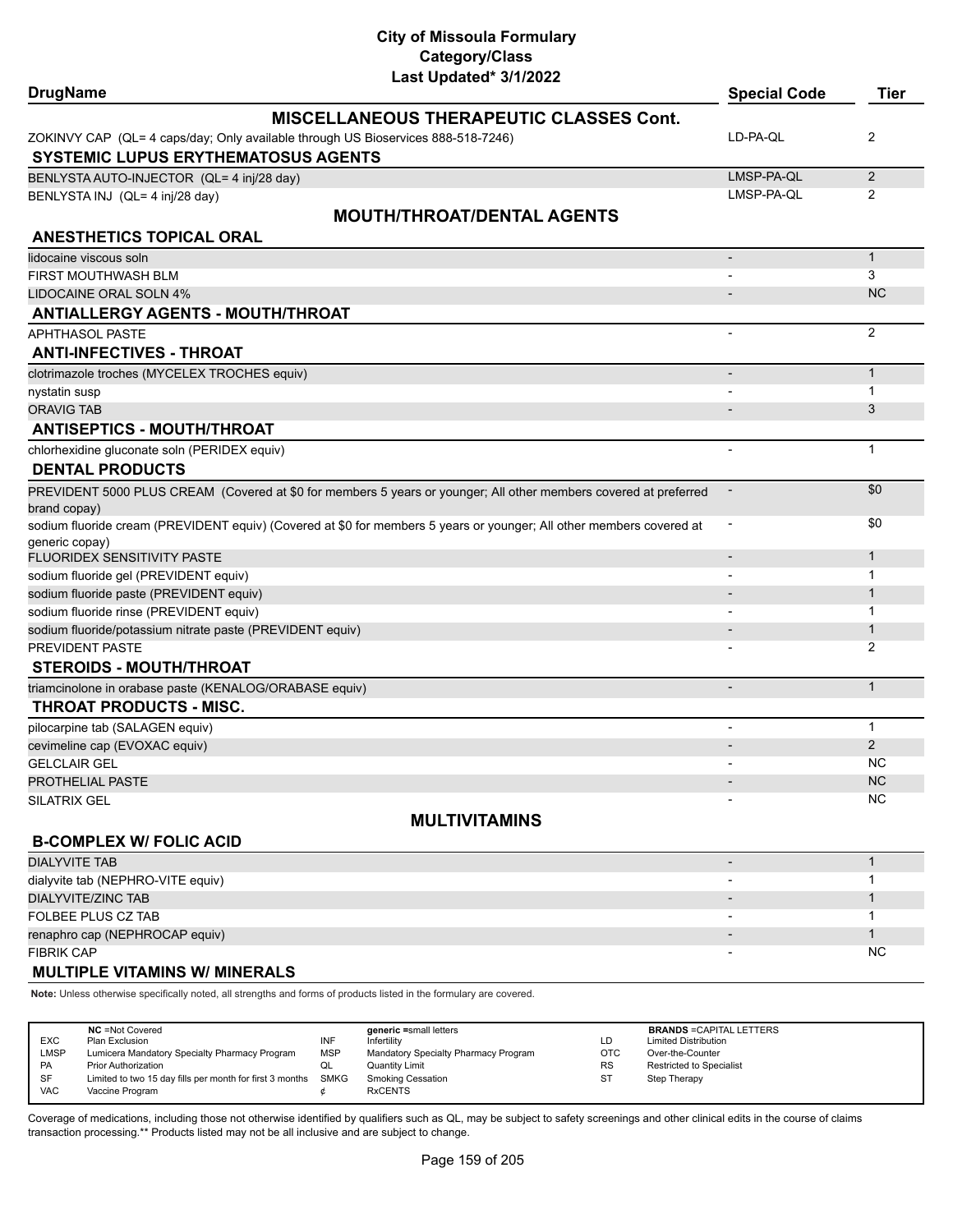| <b>DrugName</b>                                       | Last Updated" 3/1/2022                | <b>Special Code</b>          | <b>Tier</b>  |
|-------------------------------------------------------|---------------------------------------|------------------------------|--------------|
|                                                       | <b>MULTIVITAMINS Cont.</b>            |                              |              |
| multivitamin/minerals tab (STROVITE equiv)            |                                       | $\qquad \qquad \blacksquare$ | $\mathbf{1}$ |
| MULTIVITAMIN/MINERALS TAB                             |                                       | $\overline{\phantom{a}}$     | <b>NC</b>    |
| <b>REMEDIENT CAP</b>                                  |                                       |                              | <b>NC</b>    |
| <b>VITRECYL IRON TAB</b>                              |                                       | $\overline{\phantom{a}}$     | <b>NC</b>    |
| <b>VITRECYL TAB</b>                                   |                                       |                              | <b>NC</b>    |
| <b>MULTIVITAMINS</b>                                  |                                       |                              |              |
| <b>FOLIKA-V TAB</b>                                   |                                       | $\overline{\phantom{a}}$     | <b>NC</b>    |
| PED MULTI VITAMINS W/FL & FE                          |                                       |                              |              |
| pediatric multiple vitamins/fluoride/iron soln        |                                       | $\overline{\phantom{a}}$     | $\mathbf{1}$ |
| <b>PED MV W/ FLUORIDE</b>                             |                                       |                              |              |
| MULTIVITAMIN/FLOURIDE CHEW 0.25MG                     |                                       | $\overline{a}$               | $\mathbf{1}$ |
| MULTIVITAMIN/FLOURIDE CHEW 1MG                        |                                       | $\overline{\phantom{a}}$     | $\mathbf{1}$ |
| MULTIVITAMIN/FLUORIDE CHEW TAB                        |                                       | $\overline{\phantom{a}}$     | 1            |
| pediatric multiple vitamins/fluoride chew tab         |                                       | $\overline{\phantom{a}}$     | 1            |
| pediatric multiple vitamins/fluoride soln             |                                       | $\overline{\phantom{a}}$     | $\mathbf{1}$ |
| <b>FLORIVA PLUS DROPS</b>                             |                                       | $\overline{\phantom{m}}$     | 2            |
| QUFLORA PEDIATRIC CHEW TAB                            |                                       | $\overline{\phantom{a}}$     | 3            |
| POLY-VI-FLOR SUSP                                     |                                       | $\overline{\phantom{m}}$     | <b>NC</b>    |
| PEDIATRIC MULTIPLE VITAMINS & MINERALS W/ FLUORIDE    |                                       |                              |              |
| <b>FLORIVA CHEW TAB</b>                               |                                       |                              | <b>NC</b>    |
| <b>PRENATAL VITAMINS</b>                              |                                       |                              |              |
| CONCEPT DHA CAP                                       |                                       | $\qquad \qquad \blacksquare$ | $\mathbf{1}$ |
| PRENATABS RX TAB                                      |                                       | $\overline{\phantom{a}}$     | 1            |
| PRENATAL 19 CHEW TAB                                  |                                       |                              | $\mathbf{1}$ |
| PRENATAL 19 TAB                                       |                                       | $\blacksquare$               | 1            |
| PRENATAL VITAMINS (PRENATAL PLUS, PREPLUS, PRENAPLUS) |                                       | $\overline{\phantom{a}}$     | $\mathbf{1}$ |
| VP-PNV-DHA CAP                                        |                                       | $\overline{\phantom{a}}$     | 1            |
| MYNATAL-Z TAB                                         |                                       |                              | 3            |
| NEONATAL 19 TAB                                       |                                       | $\overline{\phantom{a}}$     | 3            |
| <b>NEONATAL FE TAB</b>                                |                                       | $\overline{\phantom{a}}$     | 3            |
| PRENATAL VITAMINS (NON-PREFERRED)                     |                                       | $\blacksquare$               | 3            |
| <b>VITAFOL STRIPS</b>                                 |                                       | $\overline{\phantom{a}}$     | 3            |
| AZESCHEW TAB 13-1MG                                   |                                       |                              | NC           |
| <b>AZESCO TAB</b>                                     |                                       |                              | <b>NC</b>    |
| CITRANATAL CAP MEDLEY                                 |                                       |                              | <b>NC</b>    |
| <b>JENLIVA CAP</b>                                    |                                       | $\overline{\phantom{a}}$     | <b>NC</b>    |
| MULTI-MAC TAB                                         |                                       |                              | NC.          |
| PREGEN DHA CAP                                        |                                       |                              | <b>NC</b>    |
| PREGENNA TAB                                          |                                       |                              | <b>NC</b>    |
| PRENARA CAP                                           |                                       |                              | <b>NC</b>    |
| PRENATRIX TAB                                         |                                       |                              | <b>NC</b>    |
| PRENATRYL TAB                                         |                                       |                              | <b>NC</b>    |
|                                                       | <b>MUSCULOSKELETAL THERAPY AGENTS</b> |                              |              |

# **CENTRAL MUSCLE RELAXANTS**

baclofen tab (BACLOFEN equiv) 1

**Note:** Unless otherwise specifically noted, all strengths and forms of products listed in the formulary are covered.

| <b>NC</b> = Not Covered<br>generic =small letters<br><b>EXC</b><br>INF<br>Plan Exclusion<br>Infertility<br><b>LMSP</b><br><b>MSP</b><br>Lumicera Mandatory Specialty Pharmacy Program<br>Mandatory Specialty Pharmacy Program<br><b>PA</b><br><b>Prior Authorization</b><br><b>Quantity Limit</b><br>QL<br><b>SMKG</b><br>SF<br>Limited to two 15 day fills per month for first 3 months<br><b>Smoking Cessation</b><br><b>VAC</b><br><b>RxCENTS</b><br>Vaccine Program | ∟D<br>OTC.<br><b>RS</b> | <b>BRANDS = CAPITAL LETTERS</b><br><b>Limited Distribution</b><br>Over-the-Counter<br>Restricted to Specialist<br>Step Therapy |
|-------------------------------------------------------------------------------------------------------------------------------------------------------------------------------------------------------------------------------------------------------------------------------------------------------------------------------------------------------------------------------------------------------------------------------------------------------------------------|-------------------------|--------------------------------------------------------------------------------------------------------------------------------|
|-------------------------------------------------------------------------------------------------------------------------------------------------------------------------------------------------------------------------------------------------------------------------------------------------------------------------------------------------------------------------------------------------------------------------------------------------------------------------|-------------------------|--------------------------------------------------------------------------------------------------------------------------------|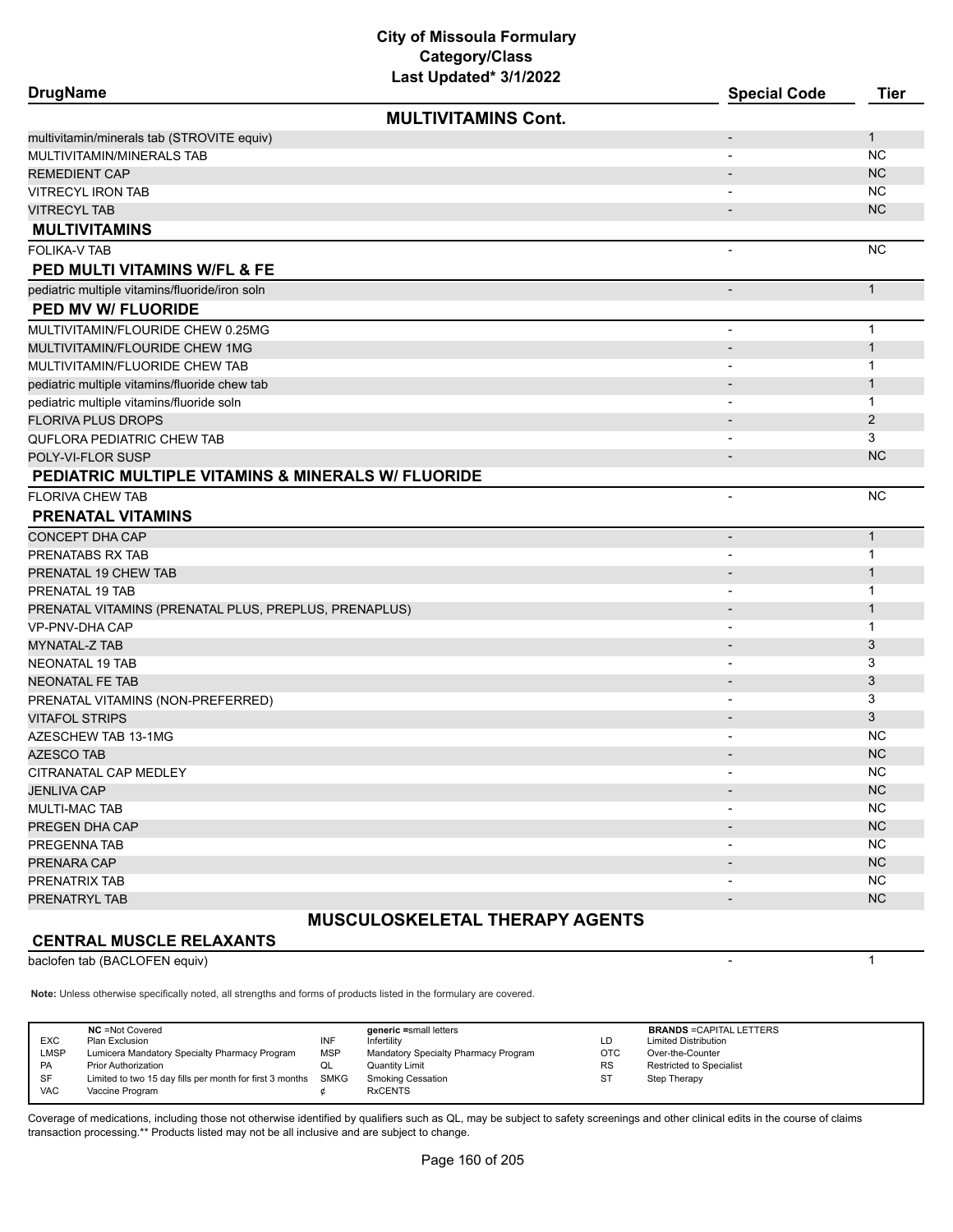| <b>DrugName</b>                                                         | ⊥ası טµuaι <del>c</del> u v חבר בא          | <b>Special Code</b>          | <b>Tier</b>    |
|-------------------------------------------------------------------------|---------------------------------------------|------------------------------|----------------|
|                                                                         | <b>MUSCULOSKELETAL THERAPY AGENTS Cont.</b> |                              |                |
| carisoprodol tab (SOMA equiv)                                           |                                             |                              | $\mathbf{1}$   |
| cyclobenzaprine tab 10mg (FLEXERIL equiv)                               |                                             |                              | $\mathbf{1}$   |
| cyclobenzaprine tab 5mg (FLEXERIL equiv)                                |                                             |                              | $\mathbf{1}$   |
| methocarbamol tab (ROBAXIN equiv)                                       |                                             |                              | 1              |
| orphenadrine citrate ER tab (NORFLEX equiv)                             |                                             |                              | $\mathbf{1}$   |
| tizanidine tab (ZANAFLEX equiv)                                         |                                             |                              | $\mathbf{1}$   |
| chlorzoxazone tab 500mg                                                 |                                             |                              | $\overline{2}$ |
| tizanidine cap (ZANAFLEX equiv)                                         |                                             |                              | 2              |
| cyclobenzaprine tab 7.5mg (FEXMID equiv)                                |                                             | $\overline{\phantom{a}}$     | 3              |
| FLEQSUVY SUSP (Prior Authorization required for members age 9 or older) |                                             | PA                           | 3              |
| metaxalone tab (SKELAXIN equiv)                                         |                                             |                              | 3              |
| METAXALONE TAB 400MG                                                    |                                             |                              | 3              |
| baclofen intrathecal inj (BACLOFEN equiv)                               |                                             |                              | <b>NC</b>      |
| <b>BACLOFEN TAB 5MG</b>                                                 |                                             | $\qquad \qquad \blacksquare$ | <b>NC</b>      |
| carisoprodol tab 250mg (SOMA equiv)                                     |                                             | $\overline{\phantom{a}}$     | <b>NC</b>      |
| chlorzoxazone tab                                                       |                                             | $\overline{\phantom{0}}$     | <b>NC</b>      |
| CHLORZOXAZONE TAB 250MG                                                 |                                             |                              | <b>NC</b>      |
| CHLORZOXAZONE TAB 250MG, LORZONE TAB                                    |                                             |                              | <b>NC</b>      |
| CYCLOBENZAPRINE COMPOUND KIT                                            |                                             | $\overline{\phantom{a}}$     | <b>NC</b>      |
| cyclobenzaprine ER cap (AMRIX equiv)                                    |                                             |                              | <b>NC</b>      |
| <b>OZOBAX SOLN</b>                                                      |                                             | $\overline{\phantom{m}}$     | <b>NC</b>      |
| SOMA TAB 250MG                                                          |                                             |                              | <b>NC</b>      |
| <b>DIRECT MUSCLE RELAXANTS</b>                                          |                                             |                              |                |
| dantrolene cap (DANTRIUM equiv)                                         |                                             | $\overline{\phantom{a}}$     | 2              |
| <b>MUSCLE RELAXANT COMBINATIONS</b>                                     |                                             |                              |                |
| CARISOPRODOL/ASPIRIN TAB                                                |                                             | $\overline{\phantom{a}}$     | <b>NC</b>      |
| carisoprodol/aspirin tab (SOMA COMPOUND equiv)                          |                                             | $\overline{a}$               | <b>NC</b>      |
| CARISOPRODOL/ASPIRIN/CODEINE TAB                                        |                                             |                              | <b>NC</b>      |
| carisoprodol/aspirin/codeine tab (SOMA COMPOUND/CODEINE equiv)          |                                             | $\overline{a}$               | <b>NC</b>      |
| LORVATUS PHARMAPAK KIT                                                  |                                             |                              | <b>NC</b>      |
| <b>NORGESIC TAB FORTE</b>                                               |                                             |                              | <b>NC</b>      |
| orphenadrine/aspirin/caffeine tab (NORGESIC FORTE equiv)                |                                             |                              | <b>NC</b>      |
| TIZANIDINE COMFORT KIT                                                  |                                             | $\blacksquare$               | <b>NC</b>      |
|                                                                         | <b>NASAL AGENTS - SYSTEMIC AND TOPICAL</b>  |                              |                |
| <b>NASAL AGENT COMBINATIONS</b>                                         |                                             |                              |                |
| azelastine/fluticasone nasal spray (DYMISTA equiv)                      |                                             | $\overline{\phantom{a}}$     | <b>NC</b>      |
| <b>AZENASE PAK</b>                                                      |                                             |                              | <b>NC</b>      |
|                                                                         |                                             |                              |                |

#### **NASAL AGENTS - MISC.** ALCOHOL SWABS **OTC** 2 2 2 2 2 2 2 2 2 2 2 2 3 2 2 3 2 2 3 2 3 2 3 2 3 2 3 2 3 3 2 3 3 2 3 3 3 3 3 3 3 3 3 4 3 3 4 3 3 4 3 3 4 3 4 3 4 3 4 3 4 3 4 3 4 3 4 3 4 3 4 3 4 3 4 3 4 3 4 3 4 3 4 3 4 3 4 3 4 3 4 3 4 3 4 3 4 3 4 3 4 ALZAIR NASAL SPRAY - NASAL SPRAY - NASAL SPRAY - NASAL SPRAY - NASAL SPRAY - NASAL SPRAY - NASAL SPRAY - NASAL TICANASE PAK - NC **NASAL ANESTHETICS** GOPRELTO SOLN AND RESERVED ON A SERVED ON A SERVED ON A SERVED ON A SERVED ON A SERVED ON A SERVED ON A SERVED **NASAL ANTIALLERGY** azelastine nasal spray 0.1% (ASTELIN equiv) and the control of the control of the control of the control of the control of the control of the control of the control of the control of the control of the control of the contr

**Note:** Unless otherwise specifically noted, all strengths and forms of products listed in the formulary are covered.

| <b>NC</b> = Not Covered<br>generic =small letters<br><b>EXC</b><br>INF<br>Plan Exclusion<br>Infertility<br><b>LMSP</b><br><b>MSP</b><br>Lumicera Mandatory Specialty Pharmacy Program<br>Mandatory Specialty Pharmacy Program<br><b>Quantity Limit</b><br><b>PA</b><br><b>Prior Authorization</b><br>QL<br>Limited to two 15 day fills per month for first 3 months SMKG<br>SF<br><b>Smoking Cessation</b><br><b>VAC</b><br><b>RxCENTS</b><br>Vaccine Program | LD<br><b>OTC</b><br><b>RS</b><br><b>ST</b> | <b>BRANDS = CAPITAL LETTERS</b><br><b>Limited Distribution</b><br>Over-the-Counter<br><b>Restricted to Specialist</b><br>Step Therapy |
|---------------------------------------------------------------------------------------------------------------------------------------------------------------------------------------------------------------------------------------------------------------------------------------------------------------------------------------------------------------------------------------------------------------------------------------------------------------|--------------------------------------------|---------------------------------------------------------------------------------------------------------------------------------------|
|---------------------------------------------------------------------------------------------------------------------------------------------------------------------------------------------------------------------------------------------------------------------------------------------------------------------------------------------------------------------------------------------------------------------------------------------------------------|--------------------------------------------|---------------------------------------------------------------------------------------------------------------------------------------|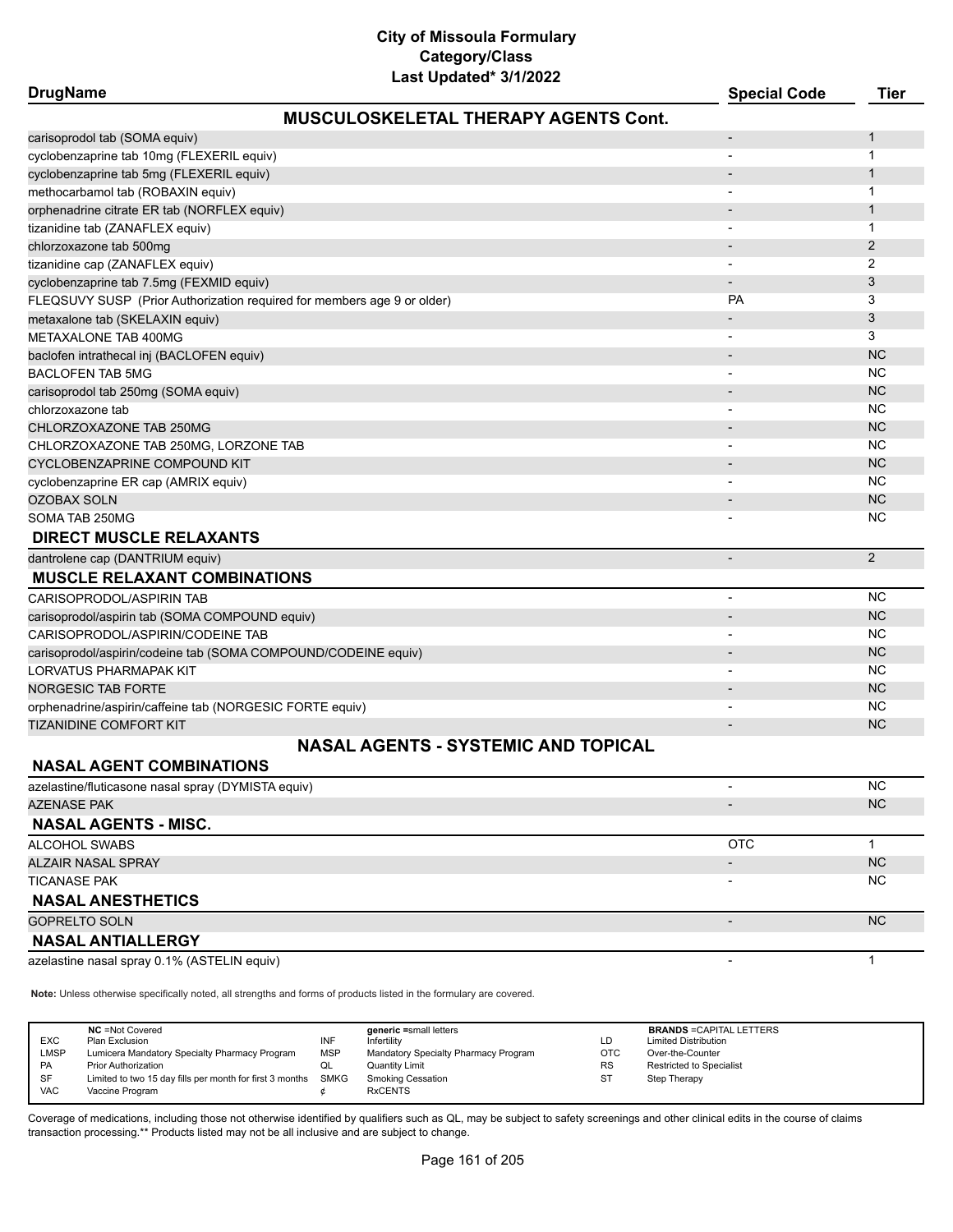| <b>DrugName</b>                                                     | Last updated" 3/1/2022                                                                                              | <b>Special Code</b>      | Tier           |
|---------------------------------------------------------------------|---------------------------------------------------------------------------------------------------------------------|--------------------------|----------------|
|                                                                     | <b>NASAL AGENTS - SYSTEMIC AND TOPICAL Cont.</b>                                                                    |                          |                |
| azelastine nasal spray 0.15% (ASTEPRO equiv)                        |                                                                                                                     |                          | $\overline{2}$ |
| olopatadine nasal spray (PATANASE equiv)                            |                                                                                                                     |                          | 2              |
| <b>NASAL ANTICHOLINERGICS</b>                                       |                                                                                                                     |                          |                |
| ipratropium nasal spray (ATROVENT equiv)                            |                                                                                                                     | $\blacksquare$           | $\mathbf{1}$   |
| <b>NASAL ANTI-INFECTIVES</b>                                        |                                                                                                                     |                          |                |
| <b>BACTROBAN NASAL OINT</b>                                         |                                                                                                                     |                          | 3              |
| <b>NASAL STEROIDS</b>                                               |                                                                                                                     |                          |                |
| budesonide nasal spray (RHINOCORT AQUA equiv) (QL= 2 bottles/fill)  |                                                                                                                     | OTC-QL                   | $\mathbf{1}$   |
| fluticasone nasal spray (FLONASE equiv) (QL= 2 bottles/fill)        |                                                                                                                     | QL                       | 1              |
| NASACORT OTC NASAL SPRAY (QL= 2 bottles/fill)                       |                                                                                                                     | OTC-QL                   | 1              |
| triamcinolone OTC nasal spray (NASACORT equiv) (QL= 2 bottles/fill) |                                                                                                                     | OTC-QL                   | 1              |
| FLONASE SENSIMIST NASAL SPRAY                                       |                                                                                                                     | <b>OTC</b>               | $\overline{2}$ |
| FLUNISOLIDE NASAL SPRAY (QL= 2 bottles/fill)                        |                                                                                                                     | QL                       | 3              |
| BECONASE AQ NASAL SPRAY                                             |                                                                                                                     |                          | <b>NC</b>      |
| mometasone nasal spray (NASONEX equiv)                              |                                                                                                                     | -                        | <b>NC</b>      |
| <b>OMNARIS NASAL SPRAY</b>                                          |                                                                                                                     |                          | <b>NC</b>      |
| QNASL NASAL SPRAY                                                   |                                                                                                                     |                          | NC.            |
| RHINOCORT AQUA NASAL SPRAY                                          |                                                                                                                     |                          | <b>NC</b>      |
| SINUVA NASAL IMPLANT                                                |                                                                                                                     |                          | <b>NC</b>      |
| <b>XHANCE NASAL EXHALER</b>                                         |                                                                                                                     |                          | <b>NC</b>      |
| <b>ZETONNA NASAL SPRAY</b>                                          |                                                                                                                     |                          | NC.            |
| <b>SYMPATHOMIMETIC DECONGESTANTS</b>                                |                                                                                                                     |                          |                |
| <b>ADRENALIN SOLN</b>                                               |                                                                                                                     |                          | <b>NC</b>      |
| epinephrine hcl nasal soln (ADRENALIN equiv)                        |                                                                                                                     |                          | <b>NC</b>      |
|                                                                     | <b>NEUROMUSCULAR AGENTS</b>                                                                                         |                          |                |
| <b>ALS AGENTS</b>                                                   |                                                                                                                     |                          |                |
| riluzole tab (RILUTEK equiv)                                        |                                                                                                                     | $\overline{\phantom{a}}$ | 2              |
| <b>EXSERVAN FILM</b>                                                |                                                                                                                     |                          | <b>NC</b>      |
| <b>TIGLUTIK SUSP</b>                                                |                                                                                                                     |                          | <b>NC</b>      |
| <b>SPINAL MUSCULAR ATROPHY AGENTS (SMA)</b>                         |                                                                                                                     |                          |                |
|                                                                     | EVRYSDI SOLN (QL= 6.67ml/day; Only available through Accredo 800-803-2523)                                          | LD-PA-QL                 | 2              |
|                                                                     | <b>NUTRIENTS</b>                                                                                                    |                          |                |
| <b>LIPIDS</b>                                                       |                                                                                                                     |                          |                |
|                                                                     |                                                                                                                     |                          | <b>NC</b>      |
| DOJOLVI ORAL LIQUID                                                 |                                                                                                                     |                          |                |
|                                                                     | <b>OPHTHALMIC AGENTS</b>                                                                                            |                          |                |
| <b>ARTIFICIAL TEARS AND LUBRICANTS</b>                              |                                                                                                                     |                          |                |
| LACRISERT OPHTH INSERT                                              |                                                                                                                     |                          | <b>NC</b>      |
| <b>BETA-BLOCKERS - OPHTHALMIC</b>                                   |                                                                                                                     |                          |                |
| betaxolol ophth soln (BETOPTIC-S equiv)                             |                                                                                                                     | $\overline{\phantom{m}}$ | $\mathbf{1}$   |
| CARTEOLOL OPHTH SOLN                                                |                                                                                                                     |                          | 1              |
| carteolol ophth soln (OCUPRESS equiv)                               |                                                                                                                     |                          | 1              |
| dorzolamide/timolol (pf) ophth soln (COSOPT equiv)                  |                                                                                                                     | $\overline{\phantom{0}}$ | 1              |
| LEVOBUNOLOL OPHTH SOLN                                              |                                                                                                                     |                          | 1              |
| levobunolol ophth soln (BETAGAN equiv)                              |                                                                                                                     |                          | 1              |
|                                                                     | Note: Unless otherwise specifically noted, all strengths and forms of products listed in the formulary are covered. |                          |                |
|                                                                     |                                                                                                                     |                          |                |

| <b>EXC</b> | <b>NC</b> = Not Covered<br>Plan Exclusion                     | INF        | generic =small letters<br>Infertility | LD         | <b>BRANDS = CAPITAL LETTERS</b><br><b>Limited Distribution</b> |
|------------|---------------------------------------------------------------|------------|---------------------------------------|------------|----------------------------------------------------------------|
| LMSP       | Lumicera Mandatory Specialty Pharmacy Program                 | <b>MSP</b> | Mandatory Specialty Pharmacy Program  | <b>OTC</b> | Over-the-Counter                                               |
| <b>PA</b>  | <b>Prior Authorization</b>                                    | QL         | Quantity Limit                        | <b>RS</b>  | <b>Restricted to Specialist</b>                                |
| SF         | Limited to two 15 day fills per month for first 3 months SMKG |            | <b>Smoking Cessation</b>              | <b>ST</b>  | Step Therapy                                                   |
| <b>VAC</b> | Vaccine Program                                               |            | <b>RxCENTS</b>                        |            |                                                                |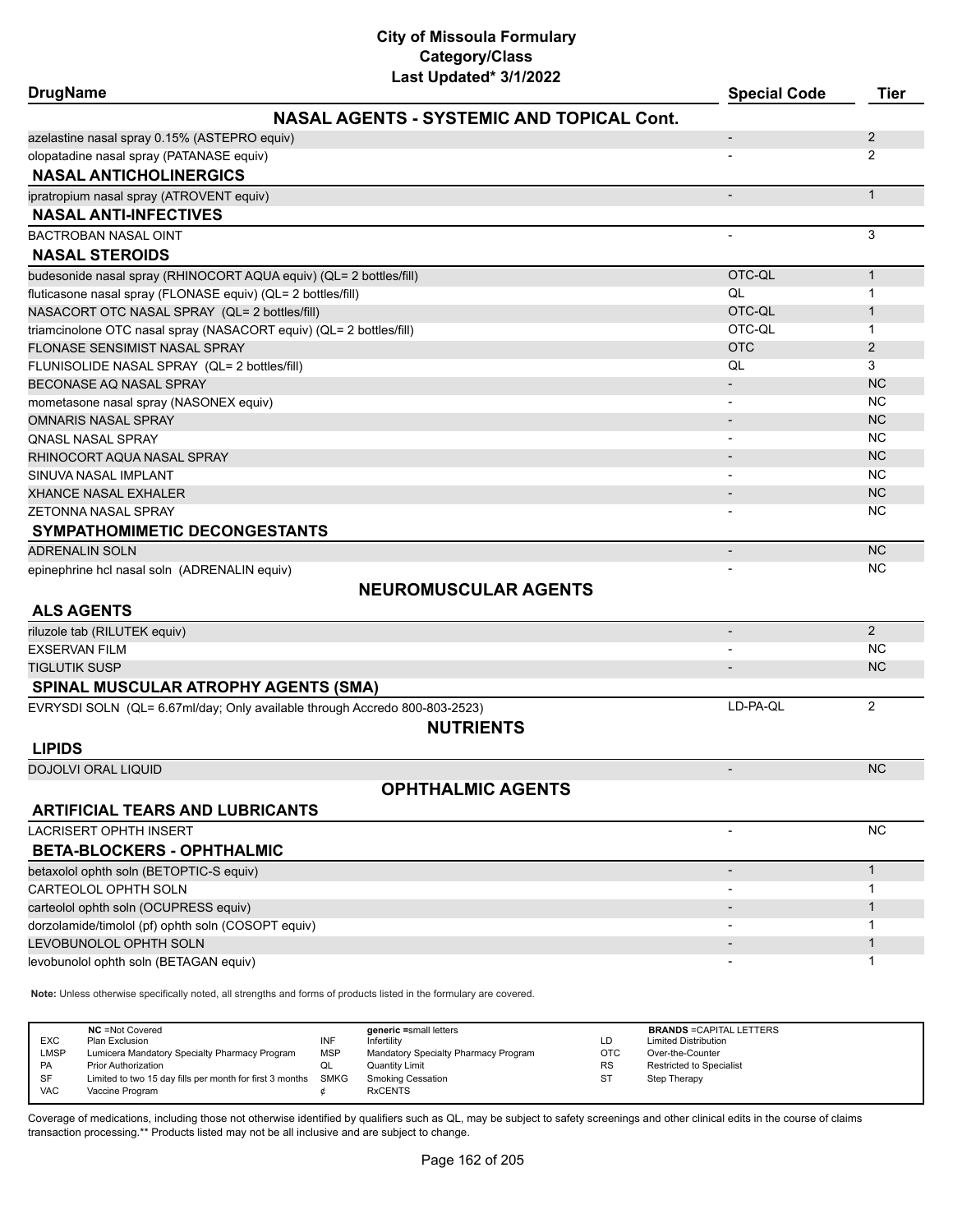| <b>DrugName</b><br><b>Special Code</b><br><b>OPHTHALMIC AGENTS Cont.</b><br>timolol maleate ophth soln (TIMOPTIC equiv)<br>$\overline{\phantom{m}}$<br><b>BETIMOL OPHTH SOLN</b><br>BETOPTIC-S OPHTH SOLN<br>COMBIGAN OPHTH SOLN | <b>Tier</b><br>$\mathbf{1}$<br>2<br>2<br>2<br>$\overline{2}$<br>2<br>$\overline{2}$<br>2 |
|----------------------------------------------------------------------------------------------------------------------------------------------------------------------------------------------------------------------------------|------------------------------------------------------------------------------------------|
|                                                                                                                                                                                                                                  |                                                                                          |
|                                                                                                                                                                                                                                  |                                                                                          |
|                                                                                                                                                                                                                                  |                                                                                          |
|                                                                                                                                                                                                                                  |                                                                                          |
|                                                                                                                                                                                                                                  |                                                                                          |
| DORZOLAMIDE/TIMOLOL OPHTH SOLN                                                                                                                                                                                                   |                                                                                          |
| <b>ISTALOL OPHTH SOLN</b><br>$\overline{a}$                                                                                                                                                                                      |                                                                                          |
| <b>METIPRANOLOL OPHTH SOLN</b>                                                                                                                                                                                                   |                                                                                          |
| timolol maleate ophth gel (TIMOPTIC-XE equiv)                                                                                                                                                                                    |                                                                                          |
| timolol maleate ophth soln 0.5% (ISTALOL equiv)                                                                                                                                                                                  | $\overline{2}$                                                                           |
| 2<br>TIMOLOL OPHTH GEL SOLN                                                                                                                                                                                                      |                                                                                          |
| timolol maleate (pf) ophth soln 0.5% (TIMOPTIC equiv)                                                                                                                                                                            | 3                                                                                        |
| TIMOPTIC OCUDOSE OPHTH SOLN 0.25%                                                                                                                                                                                                | 3                                                                                        |
| BRIMONIDINE TARTRATE-TIMOLOL MALEATE OPHTH SOLN                                                                                                                                                                                  | <b>NC</b>                                                                                |
| <b>CHOLINERGIC AGONISTS</b>                                                                                                                                                                                                      |                                                                                          |
| TYRVAYA SOLN<br>$\overline{a}$                                                                                                                                                                                                   | <b>NC</b>                                                                                |
| <b>CYCLOPLEGIC MYDRIATICS</b>                                                                                                                                                                                                    |                                                                                          |
| atropine ophth oint<br>$\overline{a}$                                                                                                                                                                                            | $\mathbf{1}$                                                                             |
| atropine ophth soln (ISOPTO ATROPINE equiv)                                                                                                                                                                                      | 1                                                                                        |
| cyclopentolate ophth soln (CYCLOGYL equiv)                                                                                                                                                                                       | 1                                                                                        |
| homatropine ophth soln (ISOPTO HOMATROPINE equiv)<br>$\qquad \qquad \blacksquare$                                                                                                                                                | 1                                                                                        |
| phenylephrine ophth soln (MYDFRIN equiv)                                                                                                                                                                                         | 1                                                                                        |
| tropicamide ophth soln (MYDRIACYL equiv)                                                                                                                                                                                         | 1                                                                                        |
| CYCLOMYDRIL OPHTH SOLN                                                                                                                                                                                                           | 2                                                                                        |
| HOMATROPINE OPHTH SOLN                                                                                                                                                                                                           | 2                                                                                        |
| <b>ISOPTO HYOSCINE OPHTH SOLN</b>                                                                                                                                                                                                | $\overline{2}$                                                                           |
| TROPICAMIDE/CYCLOPENT/KETOROLAC/PE OPHTH SOLN                                                                                                                                                                                    | <b>NC</b>                                                                                |
| <b>MIOTICS</b>                                                                                                                                                                                                                   |                                                                                          |
| pilocarpine ophth soln (ISOPTO CARPINE equiv)<br>$\qquad \qquad \blacksquare$                                                                                                                                                    | $\mathbf{1}$                                                                             |
| ISOPTO CARBACHOL OPHTH SOLN                                                                                                                                                                                                      | 2                                                                                        |
| PHOSPHOLINE OPHTH SOLN                                                                                                                                                                                                           | $\overline{2}$                                                                           |
| PILOPINE HS OPHTH GEL                                                                                                                                                                                                            | 3                                                                                        |
| <b>VUITY OPHTH SOLN</b>                                                                                                                                                                                                          | <b>NC</b>                                                                                |
| <b>OPHTHALMIC ADRENERGIC AGENTS</b>                                                                                                                                                                                              |                                                                                          |
| brimonidine ophth soln 0.2%<br>٠                                                                                                                                                                                                 | 1                                                                                        |
| ALPHAGAN P OPHTH SOLN 0.1%                                                                                                                                                                                                       | $\overline{2}$                                                                           |
| apraclonidine ophth soln (IOPIDINE equiv)                                                                                                                                                                                        | 2                                                                                        |
| brimonidine ophth soln 0.15% (ALPHAGAN P 0.15% equiv)                                                                                                                                                                            | $\overline{2}$                                                                           |
| IOPIDINE OPHTH SOLN 1%                                                                                                                                                                                                           | 2                                                                                        |
| SIMBRINZA OPHTH SUSP                                                                                                                                                                                                             | $\overline{2}$                                                                           |
| LUMIFY OPHTH SOLN 0.25%                                                                                                                                                                                                          | <b>NC</b>                                                                                |
| <b>OPHTHALMIC ANTI-INFECTIVES</b>                                                                                                                                                                                                |                                                                                          |
| bacitracin/neomycin/polymyxin b ophth oint (NEOSPORIN equiv)<br>$\overline{\phantom{m}}$                                                                                                                                         | $\mathbf{1}$                                                                             |
| bacitracin/polymyxin b ophth oint (POLYSPORIN equiv)                                                                                                                                                                             | 1                                                                                        |
| ciprofloxacin ophth soln (CILOXAN equiv)                                                                                                                                                                                         | 1                                                                                        |
| erythromycin ophth oint                                                                                                                                                                                                          | 1                                                                                        |
| <b>GENTAK OPHTH OINT</b>                                                                                                                                                                                                         | $\mathbf{1}$                                                                             |

**Note:** Unless otherwise specifically noted, all strengths and forms of products listed in the formulary are covered.

| <b>EXC</b><br><b>LMSP</b><br>PA<br>SF | <b>NC</b> = Not Covered<br>Plan Exclusion<br>Lumicera Mandatory Specialty Pharmacy Program<br><b>Prior Authorization</b><br>Limited to two 15 day fills per month for first 3 months | INF<br><b>MSP</b><br>QL<br>SMKG | generic =small letters<br>Infertility<br>Mandatory Specialty Pharmacy Program<br><b>Quantity Limit</b><br><b>Smoking Cessation</b> | LD<br><b>OTC</b><br><b>RS</b><br><b>ST</b> | <b>BRANDS = CAPITAL LETTERS</b><br><b>Limited Distribution</b><br>Over-the-Counter<br><b>Restricted to Specialist</b><br>Step Therapy |
|---------------------------------------|--------------------------------------------------------------------------------------------------------------------------------------------------------------------------------------|---------------------------------|------------------------------------------------------------------------------------------------------------------------------------|--------------------------------------------|---------------------------------------------------------------------------------------------------------------------------------------|
| <b>VAC</b>                            | Vaccine Program                                                                                                                                                                      |                                 | <b>RxCENTS</b>                                                                                                                     |                                            |                                                                                                                                       |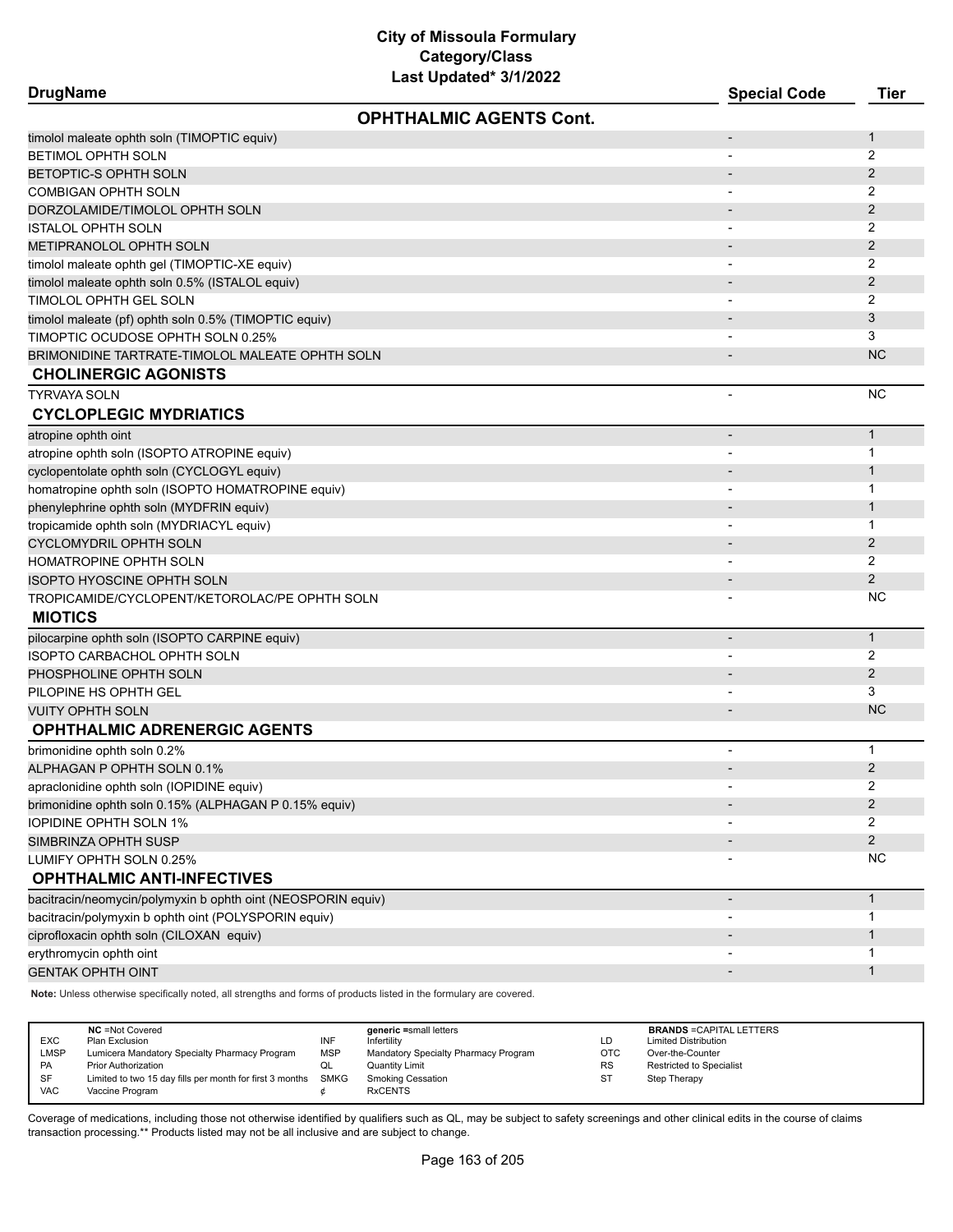| <b>DrugName</b>                                                                                     | Lasi upudibu <i>shiku</i> zz   | <b>Special Code</b>      | <b>Tier</b>    |
|-----------------------------------------------------------------------------------------------------|--------------------------------|--------------------------|----------------|
|                                                                                                     | <b>OPHTHALMIC AGENTS Cont.</b> |                          |                |
| gentamicin ophth oint (GARAMYCIN equiv)                                                             |                                | $\overline{\phantom{a}}$ | 1              |
| gentamicin ophth soln (GARAMYCIN equiv)                                                             |                                |                          | $\mathbf{1}$   |
| levofloxacin ophth soln (QUIXIN equiv)                                                              |                                | $\overline{\phantom{a}}$ | 1              |
| moxifloxacin ophth soln (VIGAMOX OPHTH SOLN equiv)                                                  |                                |                          | $\mathbf{1}$   |
| NEOMYCIN/POLYMIXIN/GRAMICIDIN OPHTH SOLN                                                            |                                | $\overline{\phantom{a}}$ | 1              |
| ofloxacin ophth soln (OCUFLOX equiv)                                                                |                                |                          | $\mathbf{1}$   |
| polymyxin b/trimethoprim ophth soln (POLYTRIM equiv)                                                |                                | $\overline{\phantom{a}}$ | 1              |
| sulfacetamide sodium ophth soln (BLEPH-10 equiv)                                                    |                                |                          | $\mathbf{1}$   |
| tobramycin ophth soln (TOBREX equiv)                                                                |                                | $\overline{\phantom{a}}$ | 1              |
| <b>AZASITE SOLN</b>                                                                                 |                                |                          | $\overline{2}$ |
| <b>BACITRACIN OPHTH OINT</b>                                                                        |                                |                          | 2              |
| NATACYN OPHTH SUSP (QL= 15ml/fill)                                                                  |                                | QL                       | $\overline{2}$ |
| TRIFLURIDINE OPHTH SOLN                                                                             |                                |                          | 2              |
| trifluridine ophth soln (VIROPTIC equiv)                                                            |                                |                          | $\overline{2}$ |
| <b>ZIRGAN OPHTH GEL</b>                                                                             |                                |                          | 2              |
| CILOXAN OPHTH OINT                                                                                  |                                | $\overline{\phantom{a}}$ | 3              |
| gatifloxacin ophth soln (ZYMAXID equiv)                                                             |                                | $\overline{\phantom{a}}$ | 3              |
| <b>TOBREX OPHTH OINT</b>                                                                            |                                |                          | 3              |
| <b>VIGAMOX OPHTH SOLN</b>                                                                           |                                |                          | 3              |
| <b>ZYMAXID OPHTH SOLN</b>                                                                           |                                |                          | 3              |
| <b>BESIVANCE OPHTH SUSP</b>                                                                         |                                |                          | <b>NC</b>      |
| <b>MOXEZA OPHTH SOLN</b>                                                                            |                                |                          | <b>NC</b>      |
| MOXEZA OPHTH SOLN 0.5%                                                                              |                                |                          | <b>NC</b>      |
| <b>MOXIFLOXACIN SOLN</b>                                                                            |                                |                          | <b>NC</b>      |
| <b>VANCOMYCIN SOLN</b>                                                                              |                                |                          | <b>NC</b>      |
| OPHTHALMIC IMMUNOMODULATORS                                                                         |                                |                          |                |
| cyclosporine ophth emulsion (RESTASIS equiv) (Restricted to Ophthalmology or Optometry Specialist)  |                                | <b>RS</b>                | 2              |
| CEQUA (PF) OPHTH SOLN                                                                               |                                |                          | <b>NC</b>      |
| <b>CYCLOSPORINE OPHTH EMULSION</b>                                                                  |                                |                          | <b>NC</b>      |
| <b>OPHTHALMIC INTEGRIN ANTAGONISTS</b>                                                              |                                |                          |                |
| <b>XIIDRA OPHTH SOLN</b>                                                                            |                                | $\overline{a}$           | <b>NC</b>      |
| <b>OPHTHALMIC KINASE INHIBITORS</b>                                                                 |                                |                          |                |
| RHOPRESSA OPHTH SOLN                                                                                |                                | $\overline{\phantom{a}}$ | <b>NC</b>      |
| ROCKLATAN OPHTH SOLN                                                                                |                                |                          | <b>NC</b>      |
| <b>OPHTHALMIC LOCAL ANESTHETICS</b>                                                                 |                                |                          |                |
| proparacaine ophth soln (ALCAINE equiv)                                                             |                                |                          | $\mathbf{1}$   |
| <b>OPHTHALMIC NERVE GROWTH FACTORS</b>                                                              |                                |                          |                |
| OXERVATE OPHTH SOLN (QL= 8 kits/affected eye/lifetime; Only available through Accredo 800-803-2523) |                                | LD-PA-QL                 | $\overline{2}$ |
| <b>OPHTHALMIC PHOTOENHANCERS</b>                                                                    |                                |                          |                |
| PHOTREXA OP KIT                                                                                     |                                | -                        | $NC$           |
| PHOTREXA VISCOUS OPHTH SOLN                                                                         |                                |                          | <b>NC</b>      |
| <b>OPHTHALMIC STEROIDS</b>                                                                          |                                |                          |                |
| bacitracin/polymyxin/neomycin/hydrocortisone ophth oint (CORTISPORIN equiv)                         |                                | $\overline{\phantom{a}}$ | $\mathbf{1}$   |
| dexamethasone ophth soln                                                                            |                                |                          | 1              |
| fluorometholone ophth soln (FML LIQUIFILM equiv)                                                    |                                |                          | $\mathbf{1}$   |

**Note:** Unless otherwise specifically noted, all strengths and forms of products listed in the formulary are covered.

| <b>EXC</b><br>LMSP<br>PA | <b>NC</b> = Not Covered<br>Plan Exclusion<br>Lumicera Mandatory Specialty Pharmacy Program<br><b>Prior Authorization</b> | INF<br><b>MSP</b><br>◡ | generic =small letters<br>Infertility<br>Mandatory Specialty Pharmacy Program<br><b>Quantity Limit</b> | LD<br><b>OTC</b><br><b>RS</b> | <b>BRANDS = CAPITAL LETTERS</b><br><b>Limited Distribution</b><br>Over-the-Counter<br>Restricted to Specialist |
|--------------------------|--------------------------------------------------------------------------------------------------------------------------|------------------------|--------------------------------------------------------------------------------------------------------|-------------------------------|----------------------------------------------------------------------------------------------------------------|
| <b>SF</b><br><b>VAC</b>  | Limited to two 15 day fills per month for first 3 months<br>Vaccine Program                                              | SMKG                   | <b>Smoking Cessation</b><br><b>RxCENTS</b>                                                             | <b>ST</b>                     | Step Therapy                                                                                                   |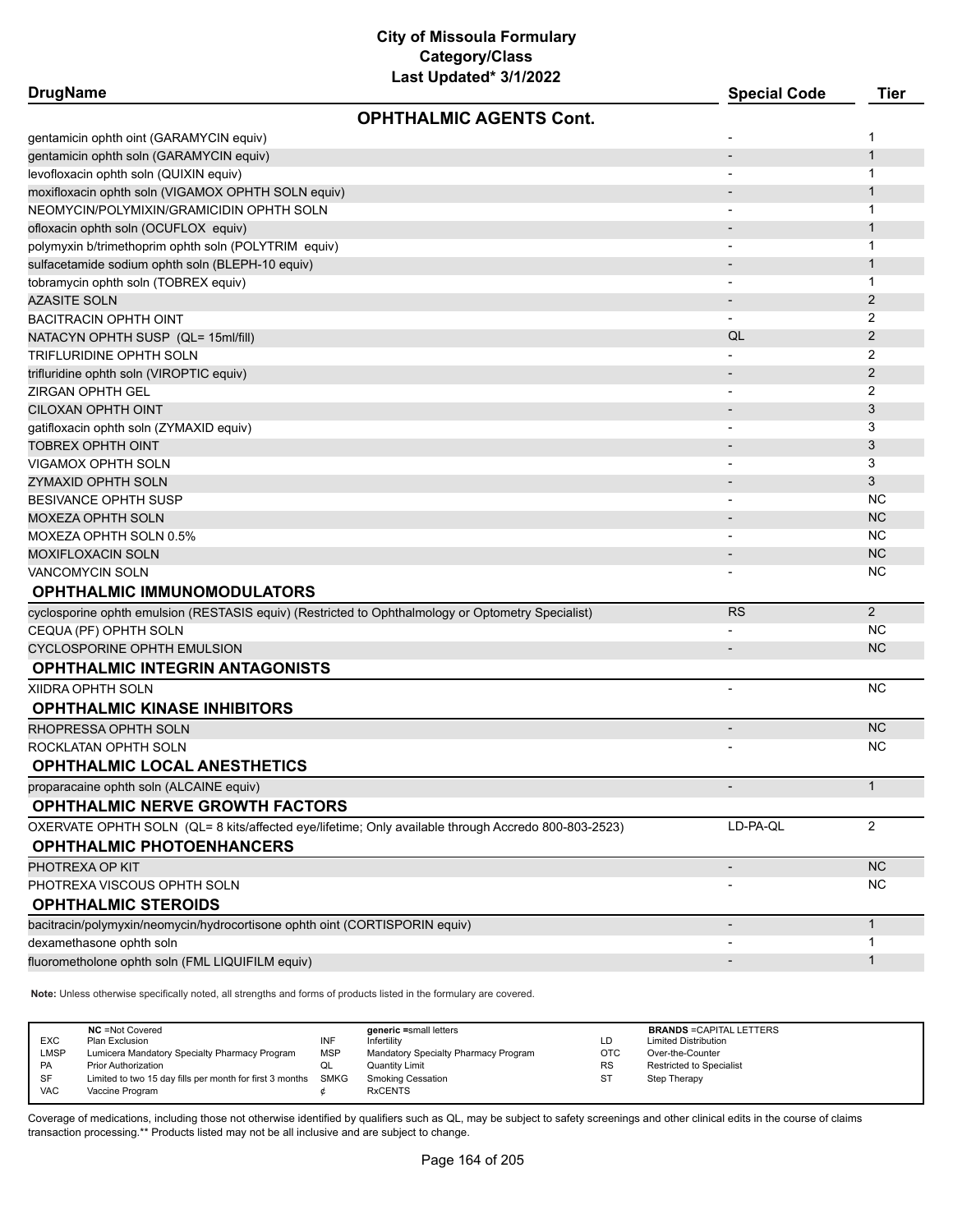| <b>DrugName</b>                                                | Last Upuat <del>c</del> u vrizuzz | <b>Special Code</b>      | <b>Tier</b>    |
|----------------------------------------------------------------|-----------------------------------|--------------------------|----------------|
|                                                                | <b>OPHTHALMIC AGENTS Cont.</b>    |                          |                |
| neomycin/polymyxin/dexamethasone ophth oint (MAXITROL equiv)   |                                   |                          | $\mathbf 1$    |
| neomycin/polymyxin/dexamethasone ophth soln (MAXITROL equiv)   |                                   | $\overline{\phantom{a}}$ | $\mathbf{1}$   |
| NEOMYCIN/POLYMYXIN/HYDROCORTISONE OPHTH SOLN                   |                                   |                          | 1              |
| PREDNISOLONE OPHTH SUSP                                        |                                   |                          | 1              |
| PREDNISOLONE SODIUM PHOSPHATE OPHTH SOLN                       |                                   |                          | $\mathbf 1$    |
| sulfacetamide sodium/prednisolone ophth soln (VASOCIDIN equiv) |                                   |                          | $\mathbf{1}$   |
| tobramycin/dexamethasone ophth soln (TOBRADEX equiv)           |                                   |                          | $\mathbf{1}$   |
| <b>ALREX OPHTH SUSP</b>                                        |                                   |                          | $\overline{2}$ |
| <b>BLEPHAMIDE OPHTH SOLN</b>                                   |                                   |                          | 2              |
| difluprednate ophth emulsion (DUREZOL equiv)                   |                                   |                          | 2              |
| LOTEMAX OPHTH GEL                                              |                                   |                          | 2              |
| LOTEMAX OPHTH OINT                                             |                                   |                          | $\overline{2}$ |
| loteprednol etabonate ophth gel (LOTEMAX equiv)                |                                   |                          | 2              |
| loteprednol ophth susp (LOTEMAX equiv)                         |                                   |                          | 2              |
| <b>MAXIDEX OPHTH SOLN</b>                                      |                                   |                          | 2              |
| PRED MILD OPHTH SOLN                                           |                                   |                          | 2              |
| PRED-G OPHTH SOLN                                              |                                   |                          | 2              |
| TOBRADEX OPHTH OINT                                            |                                   |                          | $\overline{2}$ |
| <b>VEXOL OPHTH SUSP</b>                                        |                                   |                          | 2              |
| ZYLET OPHTH SUSP (QL= 5ml/fill (10ml bottle is Not Covered))   |                                   | QL                       | 2              |
| BLEPHAMIDE S.O.P. OPHTH OINT                                   |                                   |                          | 3              |
| <b>FLAREX OPHTH SUSP</b>                                       |                                   |                          | 3              |
| FML FORTE OPHTH SUSP                                           |                                   |                          | 3              |
| FML S.O.P. OPHTH OINT                                          |                                   |                          | 3              |
| PRED FORTE OPHTH SUSP                                          |                                   |                          | 3              |
| <b>TOBRADEX ST OPHTH SUSP</b>                                  |                                   |                          | 3              |
| DEXTENZA OPHTH INSERT                                          |                                   |                          | <b>NC</b>      |
| <b>EYSUVIS OPHTH SUSP</b>                                      |                                   |                          | <b>NC</b>      |
| <b>INVELTYS OPHTH SUSP</b>                                     |                                   |                          | NC.            |
| <b>KLARITY-B DROPS</b>                                         |                                   |                          | <b>NC</b>      |
| KLARITY-L DROPS                                                |                                   |                          | <b>NC</b>      |
| LOTEMAX SM GEL 0.38%                                           |                                   |                          | <b>NC</b>      |
| PREDNISOLONE/MOXIFLOXACIN OPHTH SOLN                           |                                   | $\overline{\phantom{a}}$ | NC.            |
| PREDNISOLONE/MOXIFLOXACIN OPHTH SUSP                           |                                   |                          | <b>NC</b>      |
| PREDNISOLONE/MOXIFLOXACIN/BROMFENAC OPHTH SOLN                 |                                   |                          | <b>NC</b>      |
| PREDNISOLONE/MOXIFLOXACIN/BROMFENAC OPHTH SUSP                 |                                   |                          | <b>NC</b>      |
| PREDNISOLONE/MOXIFLOXACIN/KETOROLAC OPHTH SOLN                 |                                   |                          | <b>NC</b>      |
| PREDNISOLONE/MOXIFLOXACIN/NEPAFENAC OPHTH SUSP                 |                                   |                          | <b>NC</b>      |
| PREDNISOLONE/NEPAFENAC OPHTH SUSP                              |                                   |                          | <b>NC</b>      |
| <b>OPHTHALMIC SURGICAL AIDS</b>                                |                                   |                          |                |
| <b>DUOVISC KIT</b>                                             |                                   | $\overline{\phantom{a}}$ | <b>NC</b>      |
| <b>OPHTHALMICS - MISC.</b>                                     |                                   |                          |                |
| azelastine ophth soln (OPTIVAR equiv)                          |                                   | $\overline{\phantom{a}}$ | $\mathbf{1}$   |
| cromolyn ophth soln (CROLOM equiv)                             |                                   | $\overline{\phantom{a}}$ | $\mathbf{1}$   |
| diclofenac sodium ophth soln (VOLTAREN equiv)                  |                                   |                          | $\mathbf{1}$   |
| dorzolamide ophth soln (TRUSOPT equiv)                         |                                   | $\overline{\phantom{a}}$ | $\mathbf{1}$   |

**Note:** Unless otherwise specifically noted, all strengths and forms of products listed in the formulary are covered.

| <b>VAC</b><br><b>RxCENTS</b><br>Vaccine Program | <b>EXC</b><br><b>LMSP</b><br><b>PA</b><br>SF | <b>NC</b> = Not Covered<br>Plan Exclusion<br>Lumicera Mandatory Specialty Pharmacy Program<br><b>Prior Authorization</b><br>Limited to two 15 day fills per month for first 3 months SMKG | INF<br><b>MSP</b><br>QL | generic =small letters<br>Infertility<br>Mandatory Specialty Pharmacy Program<br>Quantity Limit<br><b>Smoking Cessation</b> | LD<br><b>OTC</b><br><b>RS</b><br><b>ST</b> | <b>BRANDS = CAPITAL LETTERS</b><br><b>Limited Distribution</b><br>Over-the-Counter<br><b>Restricted to Specialist</b><br>Step Therapy |
|-------------------------------------------------|----------------------------------------------|-------------------------------------------------------------------------------------------------------------------------------------------------------------------------------------------|-------------------------|-----------------------------------------------------------------------------------------------------------------------------|--------------------------------------------|---------------------------------------------------------------------------------------------------------------------------------------|
|-------------------------------------------------|----------------------------------------------|-------------------------------------------------------------------------------------------------------------------------------------------------------------------------------------------|-------------------------|-----------------------------------------------------------------------------------------------------------------------------|--------------------------------------------|---------------------------------------------------------------------------------------------------------------------------------------|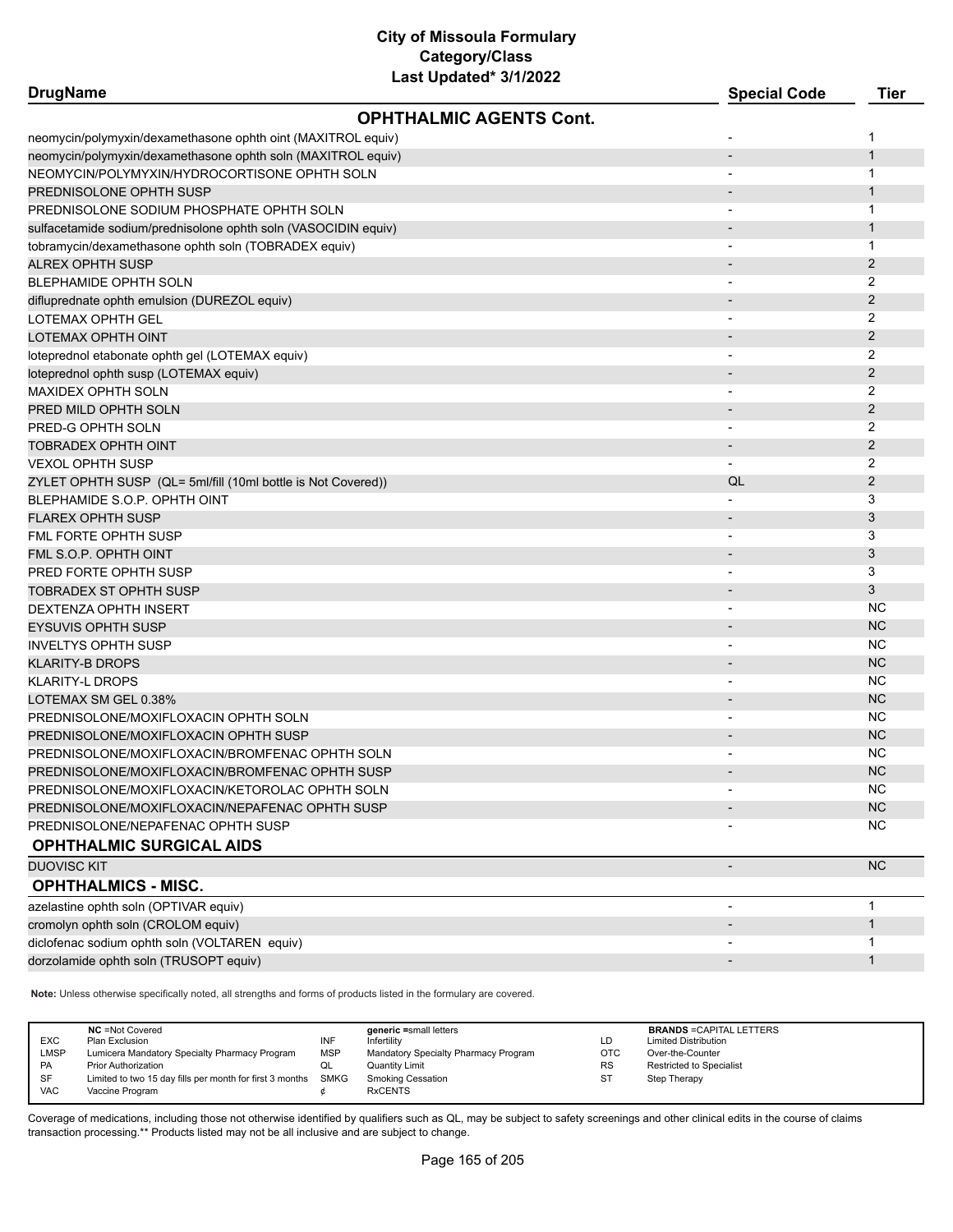# **City of Missoula Formulary Category/Class**

| Last Updated* 3/1/2022                                                                                                                             |                          |                |
|----------------------------------------------------------------------------------------------------------------------------------------------------|--------------------------|----------------|
| <b>DrugName</b>                                                                                                                                    | <b>Special Code</b>      | <b>Tier</b>    |
| <b>OPHTHALMIC AGENTS Cont.</b>                                                                                                                     |                          |                |
| flurbiprofen ophth soln (OCUFEN equiv)                                                                                                             |                          | 1              |
| ketorolac ophth soln (ACULAR (LS) equiv)                                                                                                           |                          | 1              |
| ketotifen ophth soln (ZADITOR equiv) (OTC covered only)                                                                                            | <b>OTC</b>               | 1              |
| olopatadine ophth soln 0.1% (PATANOL equiv)                                                                                                        |                          | 1              |
| olopatadine ophth soln 0.2% (PATADAY equiv) (QL= 2.5ml/30 days)                                                                                    | QL                       | 1              |
| ALAMAST OPHTH SOLN                                                                                                                                 |                          | 2              |
| ALOCRIL OPHTH SOLN                                                                                                                                 |                          | 2              |
| ALOMIDE OPHTH SOLN                                                                                                                                 |                          | 2              |
| brinzolamide ophth susp (AZOPT equiv)                                                                                                              |                          | 2              |
| bromfenac ophth soln (BROMDAY equiv)                                                                                                               |                          | 2              |
| CYSTADROPS SOLN (QL = 4 bottles/28 days; Restricted to Ophthalmology Specialist; Only available through Anovo                                      | LD-QL-RS                 | 2              |
| Specialty Pharmacy 844-288-5007)                                                                                                                   |                          |                |
| CYSTARAN OPHTH SOLN (QL= 4 bottles/28 days; Restricted to Ophthalmology or Optometry Specialist; Only available<br>through Walgreens 888-347-3416) | LD-QL-RS                 | 2              |
| FLURBIPROFEN OPHTH SOLN                                                                                                                            |                          | 2              |
| ILEVRO OPHTH SUSP                                                                                                                                  |                          | 2              |
| NEVANAC OPHTH SUSP                                                                                                                                 |                          | 2              |
| PROLENSA OPHTH SOLN                                                                                                                                |                          | 2              |
| ACUVAIL OPHTH SOLN                                                                                                                                 |                          | 3              |
| AZOPT OPHTH SUSP                                                                                                                                   | $\overline{\phantom{a}}$ | 3              |
| bepotastine ophth soln (BEPREVE equiv)                                                                                                             | $\overline{\phantom{a}}$ | 3              |
| <b>EMADINE OPHTH SOLN</b>                                                                                                                          |                          | 3              |
| epinastine opthth soln (ELESTAT equiv)                                                                                                             |                          | 3              |
| LASTACAFT OPHTH SOLN (QL= 3ml/30 days)                                                                                                             | QL                       | 3              |
| UPNEEQ SOLN                                                                                                                                        |                          | EXC            |
| BROMSITE OPHTH SOLN                                                                                                                                |                          | <b>NC</b>      |
| PATADAY OPHTH SOLN                                                                                                                                 |                          | <b>NC</b>      |
| PAZEO OPHTH SOLN 0.7%                                                                                                                              |                          | <b>NC</b>      |
| ZADITOR OPHTH SOLN                                                                                                                                 | <b>OTC</b>               | <b>NC</b>      |
| <b>ZERVIATE OPHTH SOLN</b>                                                                                                                         |                          | <b>NC</b>      |
| <b>PROSTAGLANDINS - OPHTHALMIC</b>                                                                                                                 |                          |                |
| latanoprost ophth soln (XALATAN equiv) (QL= 2.5ml/30 days)                                                                                         | QL                       | $\mathbf{1}$   |
| bimatoprost ophth soln (QL= 2.5ml/30 days)                                                                                                         | QL                       | 2              |
| LUMIGAN OPHTH SOLN (QL= 2.5ml/30 days)                                                                                                             | QL                       | 2              |
| travoprost ophth soln (TRAVATAN Z equiv) (QL= 2.5ml/30 days)                                                                                       | QL                       | $\overline{2}$ |
| <b>VYZULTA SOLN</b>                                                                                                                                |                          | <b>NC</b>      |
| XELPROS OPHTH EMULSION                                                                                                                             |                          | <b>NC</b>      |
| ZIOPTAN OPHTH SOLN                                                                                                                                 |                          | NC.            |
| <b>OTIC AGENTS</b>                                                                                                                                 |                          |                |
| <b>OTIC AGENTS - MISCELLANEOUS</b>                                                                                                                 |                          |                |
| acetic acid otic soln (VOSOL equiv)                                                                                                                | $\overline{\phantom{a}}$ | $\mathbf{1}$   |
| ACETIC ACID/ALUMINUM ACETATE OTIC SOLN                                                                                                             |                          | $\mathbf{1}$   |
| <b>OTIC ANTI-INFECTIVES</b>                                                                                                                        |                          |                |
| ofloxacin otic soln (FLOXIN equiv)                                                                                                                 |                          | $\mathbf{1}$   |
| CIPROFLOXACIN OTIC SOLN                                                                                                                            |                          | 2              |
| <b>OTIC COMBINATIONS</b>                                                                                                                           |                          |                |

**Note:** Unless otherwise specifically noted, all strengths and forms of products listed in the formulary are covered.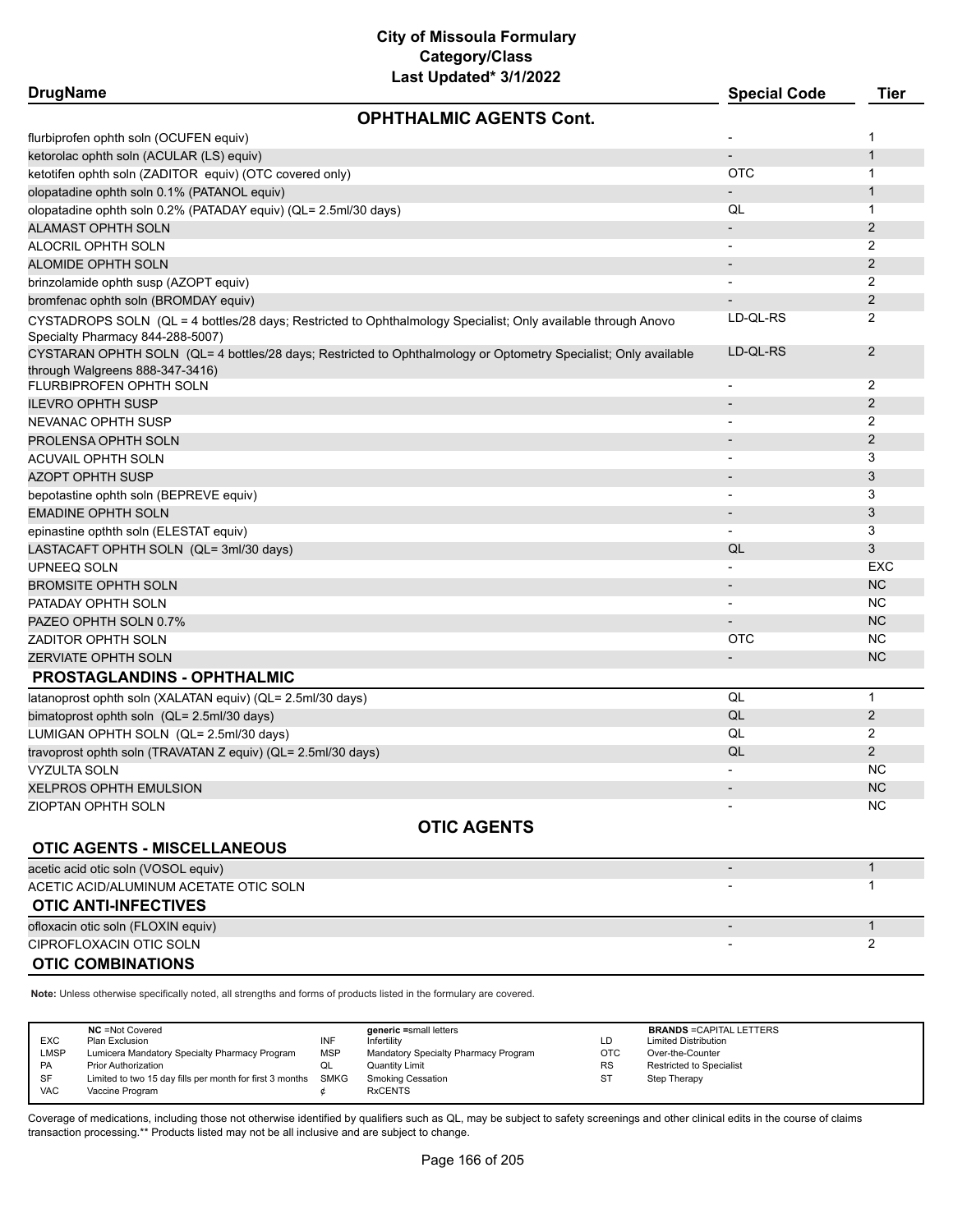| <b>DrugName</b>                                                             |                                                | <b>Special Code</b>      | <b>Tier</b>    |
|-----------------------------------------------------------------------------|------------------------------------------------|--------------------------|----------------|
|                                                                             | <b>OTIC AGENTS Cont.</b>                       |                          |                |
| neomycin/polymixin/hydrocoritisone otic soln (CORTISPORIN equiv)            |                                                |                          | 1              |
| neomycin/polymixin/hydrocoritisone otic susp (CORTISPORIN equiv)            |                                                |                          | 1              |
| ciprofloxacin/dexamethasone otic susp (CIPRODEX equiv)                      |                                                |                          | 2              |
| COLY-MYCIN S OTIC SUSP                                                      |                                                |                          | 2              |
| CIPRO HC OTIC SUSP                                                          |                                                |                          | 3              |
| antipyrine/benzocaine otic soln (AURALGAN equiv)                            |                                                |                          | <b>NC</b>      |
| CORTANE-B AQUEOUS OTIC SOLN                                                 |                                                |                          | <b>NC</b>      |
| CORTANE-B OTIC SOLN                                                         |                                                |                          | <b>NC</b>      |
| CORTIC-ND DROPS                                                             |                                                |                          | <b>NC</b>      |
| otomax-HC otic soln (CORTANE-B equiv)                                       |                                                |                          | <b>NC</b>      |
| OTOVEL OTIC SOLN, CIPROFLOXACIN/FLUOCINOLONE OTIC SOLN                      |                                                |                          | <b>NC</b>      |
| OTOZIN OTIC DROPS                                                           |                                                |                          | <b>NC</b>      |
| pramoxine-HC AQ otic soln (CORTANE-B AQUEOUS equiv)                         |                                                |                          | <b>NC</b>      |
| <b>OTIC STEROIDS</b>                                                        |                                                |                          |                |
| acetic acid/hydrocortisone otic soln (VOSOL HC equiv)                       |                                                | $\blacksquare$           | $\mathbf{1}$   |
| fluocinolone otic oil (DERMOTIC equiv)                                      |                                                | $\overline{\phantom{a}}$ | $\overline{2}$ |
| ACETASOL HC OTIC SOLN                                                       |                                                |                          | 3              |
|                                                                             | <b>OXYTOCICS</b>                               |                          |                |
| <b>OXYTOCICS</b>                                                            |                                                |                          |                |
| methylergonovine tab (METHERGINE equiv) (QL= 28 tabs/fill, 1 fill/365 days) |                                                | QL                       | $\overline{2}$ |
|                                                                             | <b>PASSIVE IMMUNIZING AGENTS</b>               |                          |                |
| <b>IMMUNE SERUMS</b>                                                        |                                                |                          |                |
| <b>HIZENTRA INJ</b>                                                         |                                                | MSP-PA                   | $\overline{2}$ |
| <b>CUVITRU INJ</b>                                                          |                                                |                          | <b>NC</b>      |
| PASSIVE IMMUNIZING AGENTS - COMBINATIONS                                    |                                                |                          |                |
| <b>HYQVIA INJ</b>                                                           |                                                | MSP-PA                   | 2              |
|                                                                             | <b>PASSIVE IMMUNIZING AND TREATMENT AGENTS</b> |                          |                |
| <b>IMMUNE SERUMS</b>                                                        |                                                |                          |                |
| <b>HIZENTRA INJ</b>                                                         |                                                | MSP-PA                   | $\overline{2}$ |
| XEMBIFY INJ (Only available through CVS Specialty 800-237-2767)             |                                                | LD-PA                    | $\overline{2}$ |
| <b>CUTAQUIG INJ</b>                                                         |                                                | $\overline{\phantom{a}}$ | <b>NC</b>      |
|                                                                             | <b>PENICILLINS</b>                             |                          |                |
| <b>AMINOPENICILLINS</b>                                                     |                                                |                          |                |
| amoxicillin cap (TRIMOX equiv)                                              |                                                |                          | $\mathbf{1}$   |
| <b>AMOXICILLIN CHEW TAB</b>                                                 |                                                |                          | $\mathbf{1}$   |
| amoxicillin susp (TRIMOX equiv)                                             |                                                |                          | 1              |
| amoxicillin tab (AMOXIL equiv)                                              |                                                |                          | 1              |
| ampicillin cap (PRINCIPEN equiv)                                            |                                                |                          | 1              |
| ampicillin susp (PRINCIPEN equiv)                                           |                                                |                          | $\mathbf{1}$   |
| <b>MOXATAG TAB</b>                                                          |                                                |                          | <b>NC</b>      |
| MOXATAG TAB 775MG                                                           |                                                |                          | <b>NC</b>      |
| <b>NATURAL PENICILLINS</b>                                                  |                                                |                          |                |
|                                                                             |                                                |                          | $\mathbf{1}$   |
| penicillin vk soln (VEETIDS equiv)                                          |                                                |                          | $\mathbf{1}$   |
| penicillin vk tab (VEETIDS equiv)                                           |                                                |                          |                |
|                                                                             |                                                |                          |                |

**Note:** Unless otherwise specifically noted, all strengths and forms of products listed in the formulary are covered.

| <b>EXC</b><br><b>LMSP</b><br>PA | <b>NC</b> = Not Covered<br>Plan Exclusion<br>Lumicera Mandatory Specialty Pharmacy Program<br><b>Prior Authorization</b> | <b>INF</b><br><b>MSP</b><br>QL | generic =small letters<br>Infertility<br>Mandatory Specialty Pharmacy Program<br>Quantity Limit | LD<br><b>OTC</b><br><b>RS</b> | <b>BRANDS = CAPITAL LETTERS</b><br><b>Limited Distribution</b><br>Over-the-Counter<br><b>Restricted to Specialist</b> |
|---------------------------------|--------------------------------------------------------------------------------------------------------------------------|--------------------------------|-------------------------------------------------------------------------------------------------|-------------------------------|-----------------------------------------------------------------------------------------------------------------------|
| SF<br><b>VAC</b>                | Limited to two 15 day fills per month for first 3 months<br>Vaccine Program                                              | SMKG                           | <b>Smoking Cessation</b><br><b>RxCENTS</b>                                                      | -ST                           | Step Therapy                                                                                                          |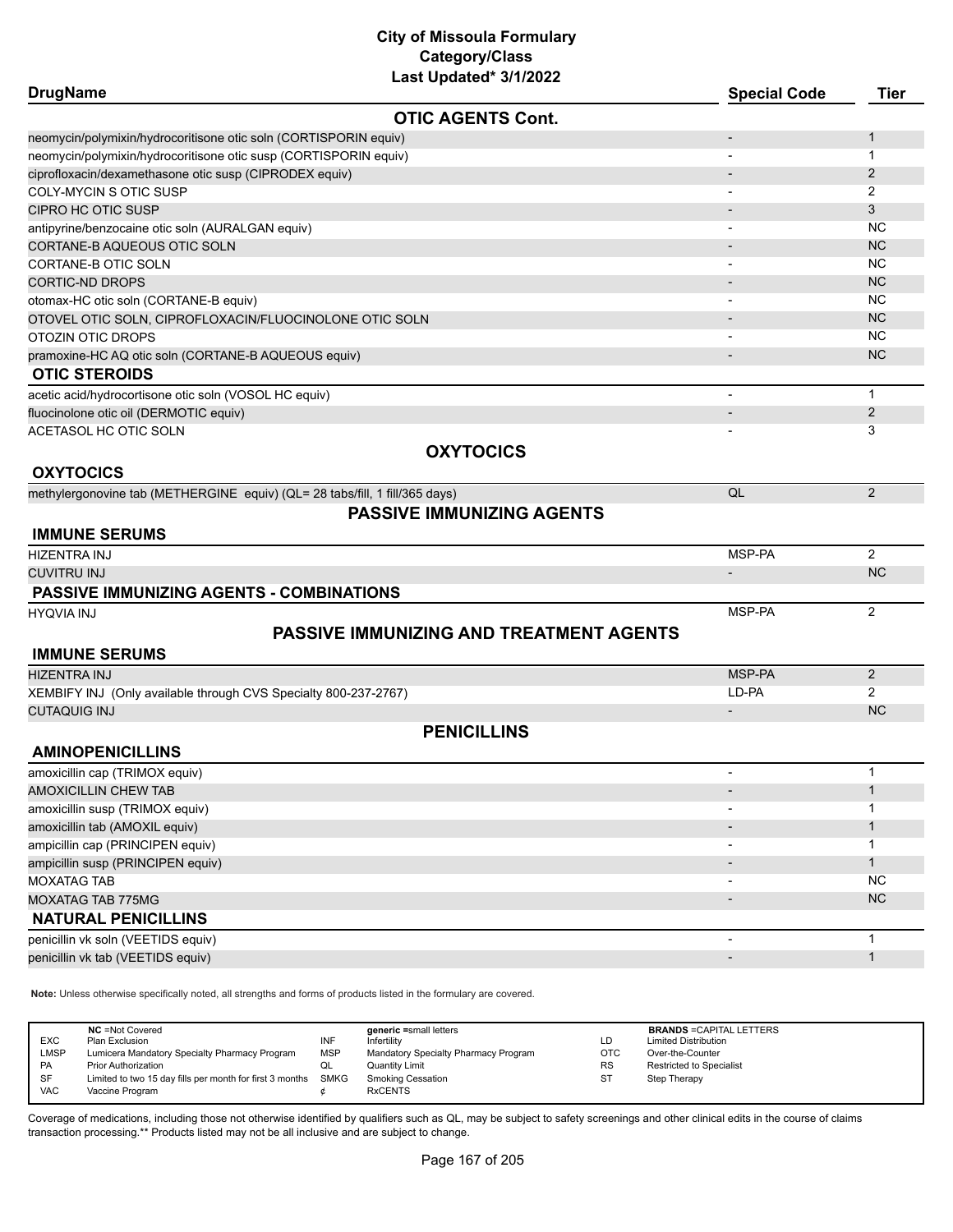| <b>DrugName</b>                                                                                                     | Last updated" 3/1/2022                                                                         | <b>Special Code</b>          | <b>Tier</b>    |
|---------------------------------------------------------------------------------------------------------------------|------------------------------------------------------------------------------------------------|------------------------------|----------------|
|                                                                                                                     | <b>PENICILLINS Cont.</b>                                                                       |                              |                |
| <b>PENICILLIN COMBINATIONS</b>                                                                                      |                                                                                                |                              |                |
| amoxicillin/clavulanate chew tab (AUGMENTIN equiv)                                                                  |                                                                                                |                              | $\mathbf{1}$   |
| amoxicillin/clavulanate susp (AUGMENTIN ES equiv)                                                                   |                                                                                                |                              | $\mathbf{1}$   |
| amoxicillin/clavulanate tab (AUGMENTIN equiv)                                                                       |                                                                                                |                              | 1              |
| AMOXICILLIN/CLAVULANATE ER TAB                                                                                      |                                                                                                |                              | 3              |
| amoxicillin/clavulanate ER tab (AUGMENTIN XR equiv)                                                                 |                                                                                                |                              | 3              |
| PENICILLINASE-RESISTANT PENICILLINS                                                                                 |                                                                                                |                              |                |
| dicloxacillin cap (DYNAPEN equiv)                                                                                   |                                                                                                |                              | $\mathbf{1}$   |
|                                                                                                                     | PHARMACEUTICAL ADJUVANTS                                                                       |                              |                |
| <b>SEMI SOLID VEHICLES</b>                                                                                          |                                                                                                |                              |                |
| POLYETHYLENE GLYCOL 8000 GRANULES                                                                                   |                                                                                                | $\overline{\phantom{a}}$     | 2              |
|                                                                                                                     | <b>PROGESTINS</b>                                                                              |                              |                |
| <b>PROGESTINS</b>                                                                                                   |                                                                                                |                              |                |
| medroxyprogesterone tab (PROVERA equiv)                                                                             |                                                                                                |                              | $\mathbf{1}$   |
| norethindrone tab (AYGESTIN equiv)                                                                                  |                                                                                                |                              | $\mathbf 1$    |
| progesterone oil inj                                                                                                |                                                                                                |                              | $\mathbf{1}$   |
| progesterone cap (PROMETRIUM equiv)                                                                                 |                                                                                                |                              | 2              |
| megestrol ES susp (MEGACE ES equiv)                                                                                 |                                                                                                |                              | 3              |
|                                                                                                                     | PSYCHOTHERAPEUTIC AND NEUROLOGICAL AGENTS - MISC.                                              |                              |                |
| <b>AGENTS FOR CHEMICAL DEPENDENCY</b>                                                                               |                                                                                                |                              |                |
| <b>DISULFIRAM TAB</b>                                                                                               |                                                                                                | $\overline{\phantom{a}}$     | $\mathbf{1}$   |
| disulfiram tab (ANTABUSE equiv)                                                                                     |                                                                                                |                              | $\mathbf{1}$   |
| acamprosate calcium DR tab (CAMPRAL equiv)                                                                          |                                                                                                |                              | 2              |
| LUCEMYRA TAB (QL= 96 tabs/7 days)                                                                                   |                                                                                                | PA-QL                        | 3              |
| <b>ANTI-CATAPLECTIC AGENTS</b>                                                                                      |                                                                                                |                              |                |
|                                                                                                                     | XYREM SOLN (QL= 540ml/30 days; Only available through Xyrem Certified Pharmacy 1-866-997-3688) | LD-PA-QL                     | 2              |
| <b>XYWAV SOLN</b>                                                                                                   |                                                                                                | $\qquad \qquad \blacksquare$ | <b>NC</b>      |
| <b>ANTIDEMENTIA AGENTS</b>                                                                                          |                                                                                                |                              |                |
| donepezil ODT (ARICEPT equiv) (QL= 1 tab/day)                                                                       |                                                                                                | QL                           | $\mathbf{1}$   |
| donepezil tab (ARICEPT equiv) (QL= 2 tabs/day)                                                                      |                                                                                                | QL                           | $\mathbf{1}$   |
| galantamine tab (RAZADYNE equiv)                                                                                    |                                                                                                |                              | 1              |
| memantine tab (NAMENDA equiv)                                                                                       |                                                                                                |                              | 1              |
| rivastigmine cap (EXELON equiv)                                                                                     |                                                                                                |                              | 1              |
| donepezil tab 23mg (ARICEPT equiv) (QL= 1 tab/day; Step Therapy requires trial of donepezil 10mg)                   |                                                                                                | QL-ST                        | 2              |
| galantamine ER cap (RAZADYNE ER equiv)                                                                              |                                                                                                | $\blacksquare$               | 2              |
| <b>GALANTAMINE SOLN</b>                                                                                             |                                                                                                |                              | 2              |
| memantine ER cap (NAMENDA XR equiv)                                                                                 |                                                                                                |                              | 2              |
| memantine soln (NAMENDA equiv)                                                                                      |                                                                                                |                              | $\overline{2}$ |
| NAMENDA XR TITRATION PACK                                                                                           |                                                                                                |                              | 2              |
| rivastigmine patch (EXELON equiv)                                                                                   |                                                                                                |                              | 2              |
| NAMZARIC CAP                                                                                                        |                                                                                                |                              | <b>NC</b>      |
| <b>NAMZARIC STARTER PACK</b>                                                                                        |                                                                                                |                              | <b>NC</b>      |
| <b>COMBINATION PSYCHOTHERAPEUTICS</b>                                                                               |                                                                                                |                              |                |
| CHLORDIAZEPOXIDE/AMITRIPTYLINE TAB                                                                                  |                                                                                                |                              | $\mathbf{1}$   |
| PERPHENAZINE/ AMITRIPTYLINE TAB                                                                                     |                                                                                                |                              | $\mathbf{1}$   |
| Note: Unless otherwise specifically noted, all strengths and forms of products listed in the formulary are covered. |                                                                                                |                              |                |

|             | <b>NC</b> = Not Covered                                  |            | generic =small letters               |           | <b>BRANDS = CAPITAL LETTERS</b> |
|-------------|----------------------------------------------------------|------------|--------------------------------------|-----------|---------------------------------|
| <b>EXC</b>  | Plan Exclusion                                           | INF        | Infertility                          | LD        | <b>Limited Distribution</b>     |
| <b>LMSP</b> | Lumicera Mandatory Specialty Pharmacy Program            | <b>MSP</b> | Mandatory Specialty Pharmacy Program | OTC       | Over-the-Counter                |
| PA          | <b>Prior Authorization</b>                               |            | Quantity Limit                       | <b>RS</b> | <b>Restricted to Specialist</b> |
| SF          | Limited to two 15 day fills per month for first 3 months | SMKG       | Smoking Cessation                    | ST        | Step Therapy                    |
| <b>VAC</b>  | Vaccine Program                                          |            | <b>RxCENTS</b>                       |           |                                 |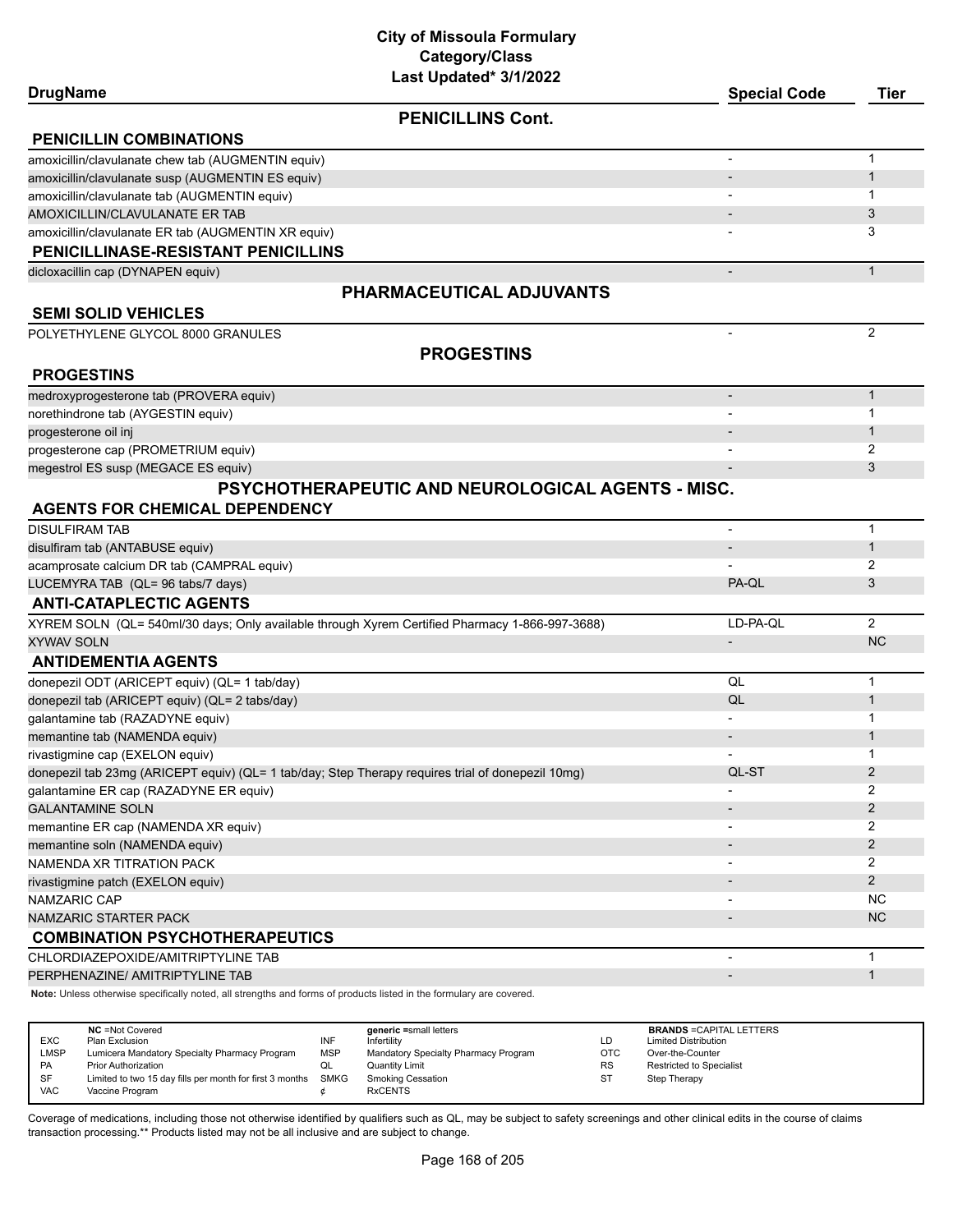| Last updated" 3/1/2022<br><b>DrugName</b>                                                                                   | <b>Special Code</b>      | Tier                        |
|-----------------------------------------------------------------------------------------------------------------------------|--------------------------|-----------------------------|
| <b>PSYCHOTHERAPEUTIC AND NEUROLOGICAL AGENTS - MISC. Cont.</b>                                                              |                          |                             |
| olanzapine/fluoxetine cap (SYMBYAX equiv)                                                                                   |                          | 2                           |
| LYBALVI TAB                                                                                                                 | $\overline{a}$           | <b>NC</b>                   |
| <b>FIBROMYALGIA AGENTS</b>                                                                                                  |                          |                             |
| <b>SAVELLA PAK</b>                                                                                                          | $\blacksquare$           | 2                           |
| SAVELLA TAB (QL= 2 tabs/day)                                                                                                | QL                       | 2                           |
| <b>HYPOACTIVE SEXUAL DESIRE DISORDER (HSDD) AGENTS</b>                                                                      |                          |                             |
| <b>ADDYI TAB</b>                                                                                                            |                          | EXC                         |
| <b>VYLEESI INJ</b>                                                                                                          |                          | <b>EXC</b>                  |
| <b>MOVEMENT DISORDER DRUG THERAPY</b>                                                                                       |                          |                             |
| tetrabenazine tab (XENAZINE equiv)                                                                                          | LMSP-PA                  | $\mathbf{1}$                |
| AUSTEDO TAB (QL= 4 tabs/day)                                                                                                | LMSP-PA-QL               | $\overline{2}$              |
| INGREZZA CAP (QL= 1 cap/day; Only available through PantherRx Pharmacy 855-726-8479)                                        | LD-PA-QL                 | 2                           |
| INGREZZA PACK 40-80MG                                                                                                       | $\overline{\phantom{a}}$ | <b>NC</b>                   |
| XENAZINE TAB                                                                                                                |                          | <b>NC</b>                   |
| <b>MULTIPLE SCLEROSIS AGENTS</b>                                                                                            |                          |                             |
|                                                                                                                             | LMSP-QL-RS               |                             |
| dalfampridine ER tab (AMPYRA equiv) (QL= 2 tabs/day; Restricted to Neurology Specialist)                                    | <b>LMSP</b>              | $\mathbf{1}$                |
| dimethyl fumarate DR cap (TECFIDERA equiv)                                                                                  | <b>LMSP</b>              | $\mathbf 1$<br>$\mathbf{1}$ |
| dimethyl fumarate DR starter pack (TECFIDERA STARTER PACK equiv)                                                            | <b>LMSP</b>              | $\mathbf{1}$                |
| glatiramer inj (COPAXONE equiv)                                                                                             | <b>LMSP</b>              | $\overline{2}$              |
| AUBAGIO TAB                                                                                                                 | <b>LMSP</b>              | 2                           |
| AVONEX INJ                                                                                                                  | <b>LMSP</b>              | 2                           |
| EXTAVIA INJ<br>GILENYA CAP                                                                                                  | <b>LMSP</b>              | 2                           |
| KESIMPTA INJ                                                                                                                | <b>LMSP</b>              | 2                           |
| <b>MAYZENT TAB</b>                                                                                                          | <b>LMSP</b>              | 2                           |
| MAYZENT TAB STARTER PACK                                                                                                    | <b>LMSP</b>              | $\overline{2}$              |
| PLEGRIDY INJ                                                                                                                | <b>LMSP</b>              | 2                           |
| PLEGRIDY PEN INJ                                                                                                            | <b>LMSP</b>              | 2                           |
| REBIF INJ                                                                                                                   | <b>LMSP</b>              | 2                           |
|                                                                                                                             | LMSP-PA-QL               | $\overline{2}$              |
| ZEPOSIA CAP (QL= 1 cap/day)                                                                                                 | LMSP-PA-QL               | $\overline{2}$              |
| ZEPOSIA STARTER PACK (QL= 1 cap/day)<br><b>BAFIERTAM CAP</b>                                                                |                          | <b>NC</b>                   |
| BETASERON INJ                                                                                                               |                          | <b>NC</b>                   |
| MAVENCLAD PAK                                                                                                               |                          | <b>NC</b>                   |
| PONVORY TAB                                                                                                                 |                          | <b>NC</b>                   |
| PONVORY TAB STARTER PACK                                                                                                    |                          | <b>NC</b>                   |
| <b>TECFIDERA CAP</b>                                                                                                        |                          | <b>NC</b>                   |
| TECFIDERA STARTER PACK                                                                                                      |                          | <b>NC</b>                   |
| VUMERITY CAP                                                                                                                |                          | <b>NC</b>                   |
| ZINBRYTA INJ                                                                                                                |                          | <b>NC</b>                   |
| POSTHERPETIC NEURALGIA (PHN) AGENTS                                                                                         |                          |                             |
|                                                                                                                             |                          | <b>NC</b>                   |
| <b>GRALISE TAB</b><br>POSTHERPETIC NEURALGIA (PHN)/NEUROPATHIC PAIN AGENTS                                                  |                          |                             |
| <b>GRALISE STARTER PACK</b>                                                                                                 | $\overline{\phantom{a}}$ | <b>NC</b>                   |
| LIDOTIN PAK                                                                                                                 |                          | <b>NC</b>                   |
|                                                                                                                             |                          | <b>NC</b>                   |
| pregabalin ER tab (LYRICA CR equiv)<br>Note: Unlose otherwise specifically noted, all strengths and ferms of products ligt- |                          |                             |

**Note:** Unless otherwise specifically noted, all strengths and forms of products listed in the formulary are covered.

| <b>EXC</b><br>LMSP<br><b>PA</b><br><b>SF</b> | <b>NC</b> = Not Covered<br>Plan Exclusion<br>Lumicera Mandatory Specialty Pharmacy Program<br><b>Prior Authorization</b><br>Limited to two 15 day fills per month for first 3 months | INF<br><b>MSP</b><br>QL<br><b>SMKG</b> | generic =small letters<br>Infertility<br>Mandatory Specialty Pharmacy Program<br><b>Quantity Limit</b><br><b>Smoking Cessation</b> | LD<br>OTC<br><b>RS</b><br><b>ST</b> | <b>BRANDS = CAPITAL LETTERS</b><br><b>Limited Distribution</b><br>Over-the-Counter<br><b>Restricted to Specialist</b><br>Step Therapy |
|----------------------------------------------|--------------------------------------------------------------------------------------------------------------------------------------------------------------------------------------|----------------------------------------|------------------------------------------------------------------------------------------------------------------------------------|-------------------------------------|---------------------------------------------------------------------------------------------------------------------------------------|
| <b>VAC</b>                                   | Vaccine Program                                                                                                                                                                      |                                        | <b>RxCENTS</b>                                                                                                                     |                                     |                                                                                                                                       |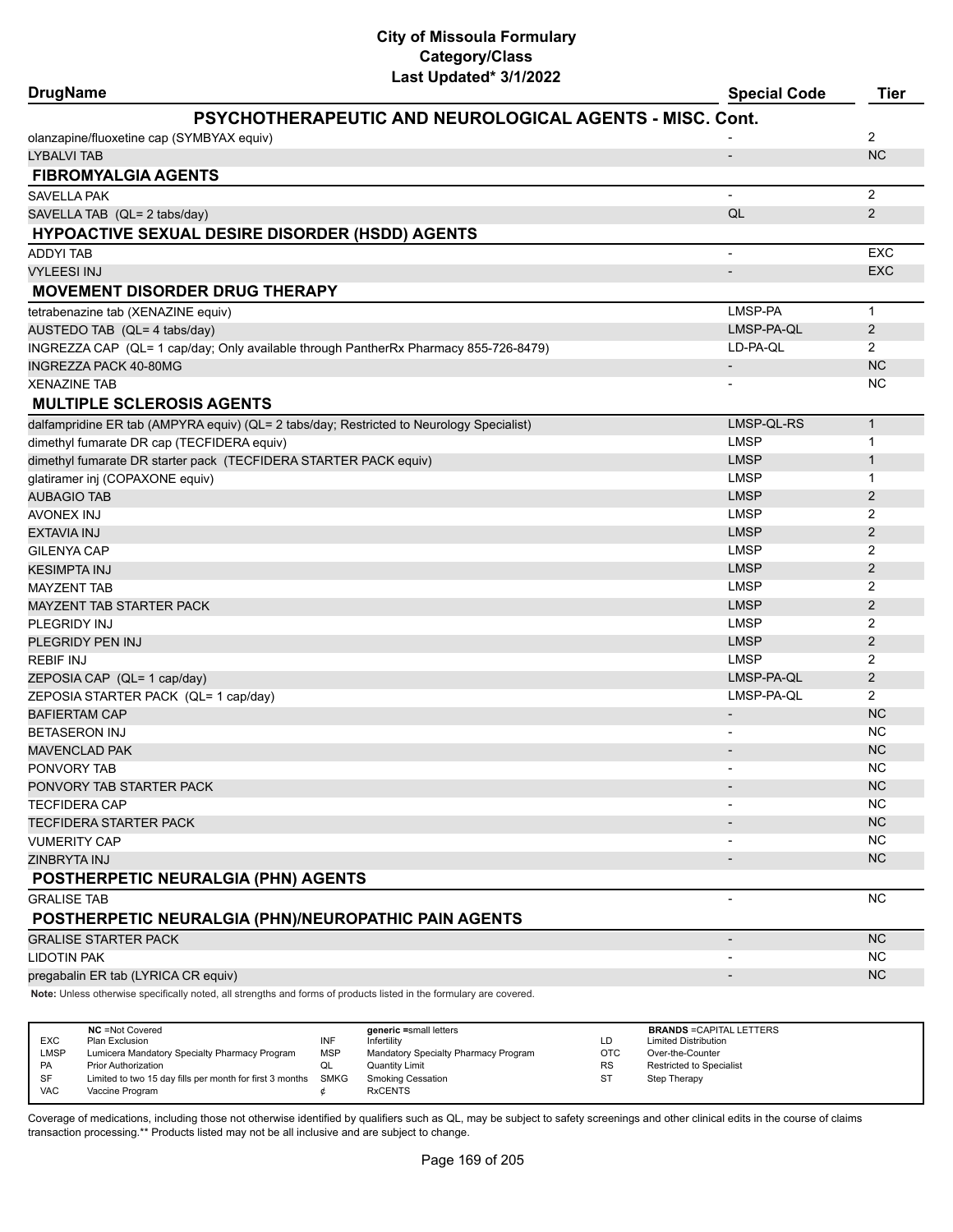| <b>DrugName</b> | <b>Special Code</b> | Tier |
|-----------------|---------------------|------|

#### **PSYCHOTHERAPEUTIC AND NEUROLOGICAL AGENTS - MISC. Cont.**

| <b>PREMENSTRUAL DYSPHORIC DISORDER (PMDD) AGENTS</b>                         |                          |           |
|------------------------------------------------------------------------------|--------------------------|-----------|
| FLUOXETINE CAP (PMDD)                                                        | $\overline{\phantom{a}}$ | <b>NC</b> |
| <b>SARAFEM TAB</b>                                                           |                          | <b>NC</b> |
| <b>PSEUDOBULBAR AFFECT (PBA) AGENTS</b>                                      |                          |           |
| NUEDEXTA CAP (QL= 2 caps/day)                                                | PA-OL                    | 2         |
| <b>PSYCHOTHERAPEUTIC AND NEUROLOGICAL AGENTS - MISC.</b>                     |                          |           |
| <b>PIMOZIDE TAB</b>                                                          | $\overline{\phantom{a}}$ | 2         |
| <b>ERGOLOID MESYLATES TAB</b>                                                |                          | <b>NC</b> |
| ergoloid mesylates tab (HYDERGINE equiv)                                     |                          | <b>NC</b> |
| <b>RESTLESS LEG SYNDROME (RLS) AGENTS</b>                                    |                          |           |
| <b>HORIZANT TAB</b>                                                          |                          | <b>NC</b> |
| <b>SMOKING DETERRENTS</b>                                                    |                          |           |
| bupropion SR tab (ZYBAN equiv) (Limited to 180 days/plan year)               | <b>QL-SMKG</b>           | \$0       |
| CHANTIX PAK (Limited to 180 days/plan year)                                  | <b>QL-SMKG</b>           | \$0       |
| CHANTIX TAB (Limited to 180 days/plan year)                                  | <b>QL-SMKG</b>           | \$0       |
| nicotine gum (NICORETTE equiv) (Limited to 180 days/plan year)               | OTC-QL-SMKG              | \$0       |
| <b>NICOTINE KIT</b>                                                          | OTC-QL-SMKG              | \$0       |
| nicotine lozenge (COMMIT equiv) (Limited to 180 days/plan year)              | OTC-QL-SMKG              | \$0       |
| nicotine patch (NICODERM equiv) (Limited to 180 days/plan year)              | OTC-QL-SMKG              | \$0       |
| NICOTROL INHALER (Limited to 180 days/plan year)                             | <b>QL-SMKG</b>           | \$0       |
| NICOTROL NASAL SPRAY (Limited to 180 days/plan year)                         | <b>QL-SMKG</b>           | \$0       |
| <b>TRANSTHYRETIN AMYLOIDOSIS AGENTS</b>                                      |                          |           |
| TEGSEDI INJ (QL= 4 inj/28 days; Only available through Accredo 800-803-2523) | LD-PA-QL                 | 2         |
| <b>VASOMOTOR SYMPTOM AGENTS</b>                                              |                          |           |
| <b>BRISDELLE CAP</b>                                                         |                          | <b>NC</b> |
| paroxetine cap (BRISDELLE equiv)                                             |                          | <b>NC</b> |

# **RESPIRATORY AGENTS - MISC.**

| <b>CYSTIC FIBROSIS AGENTS</b>                                                                                                |                          |     |
|------------------------------------------------------------------------------------------------------------------------------|--------------------------|-----|
| KALYDECO PAK (QL= 2 packets/day; Only available through Maxor Pharmacy 800-658-6046 or Walgreens<br>888-347-3416)            | LD-PA-OL-SF              |     |
| KALYDECO TAB (QL= 2 tabs/day; Only available through Maxor Pharmacy 800-658-6046 or Walgreens 888-347-3416)                  | LD-PA-OL-SF              | 2   |
| ORKAMBI GRANULES PACKET (QL= 2 packets/day; Only available through Maxor Pharmacy 800-658-6046 or Walgreens<br>888-347-3416) | LD-PA-OL-SF              |     |
| ORKAMBI TAB (QL= 4 tabs/day; Only available through Maxor Pharmacy 800-658-6046 or Walgreens 888-347-3416)                   | LD-PA-OL-SF              | 2   |
| PULMOZYME INH SOLN                                                                                                           | <b>LMSP</b>              | 2   |
| SYMDEKO TAB (QL= 2 tabs/day; Only available through Maxor Pharmacy 800-658-6046 or Walgreens 888-347-3416)                   | LD-PA-OL-SF              |     |
| TRIKAFTA TAB (QL= 84 tabs/28 days; Only available through Maxor Pharmacy 800-658-6046 or Walgreens<br>888-347-3416)          | LD-PA-OL                 | 2   |
| <b>BRONCHITOL CAP</b>                                                                                                        | $\overline{\phantom{0}}$ | NC. |
| <b>PULMONARY FIBROSIS AGENTS</b>                                                                                             |                          |     |

| ESBRIET CAP (QL= 9 caps/day)                                             | LMSP-PA-QL-SF |  |
|--------------------------------------------------------------------------|---------------|--|
| ESBRIET TAB 267MG (QL= 9 tabs/day)                                       | LMSP-PA-QL-SF |  |
| ESBRIET TAB 801MG (QL= 3 tabs/day)                                       | LMSP-PA-QL-SF |  |
| OFEV CAP (QL= 2 caps/day; Only available through Walgreens 888-347-3416) | LD-PA-QL-SF   |  |

#### **SULFONAMIDES**

**Note:** Unless otherwise specifically noted, all strengths and forms of products listed in the formulary are covered.

|            | <b>NC</b> = Not Covered                                  |            | generic =small letters               |           | <b>BRANDS = CAPITAL LETTERS</b> |
|------------|----------------------------------------------------------|------------|--------------------------------------|-----------|---------------------------------|
| <b>EXC</b> | Plan Exclusion                                           | INF        | Infertility                          | LD        | <b>Limited Distribution</b>     |
| LMSP       | Lumicera Mandatory Specialty Pharmacy Program            | <b>MSP</b> | Mandatory Specialty Pharmacy Program | OTC       | Over-the-Counter                |
| <b>PA</b>  | <b>Prior Authorization</b>                               | QL         | <b>Quantity Limit</b>                | <b>RS</b> | <b>Restricted to Specialist</b> |
| SF         | Limited to two 15 day fills per month for first 3 months | SMKG       | Smoking Cessation                    | ST        | Step Therapy                    |
| <b>VAC</b> | Vaccine Program                                          |            | <b>RxCENTS</b>                       |           |                                 |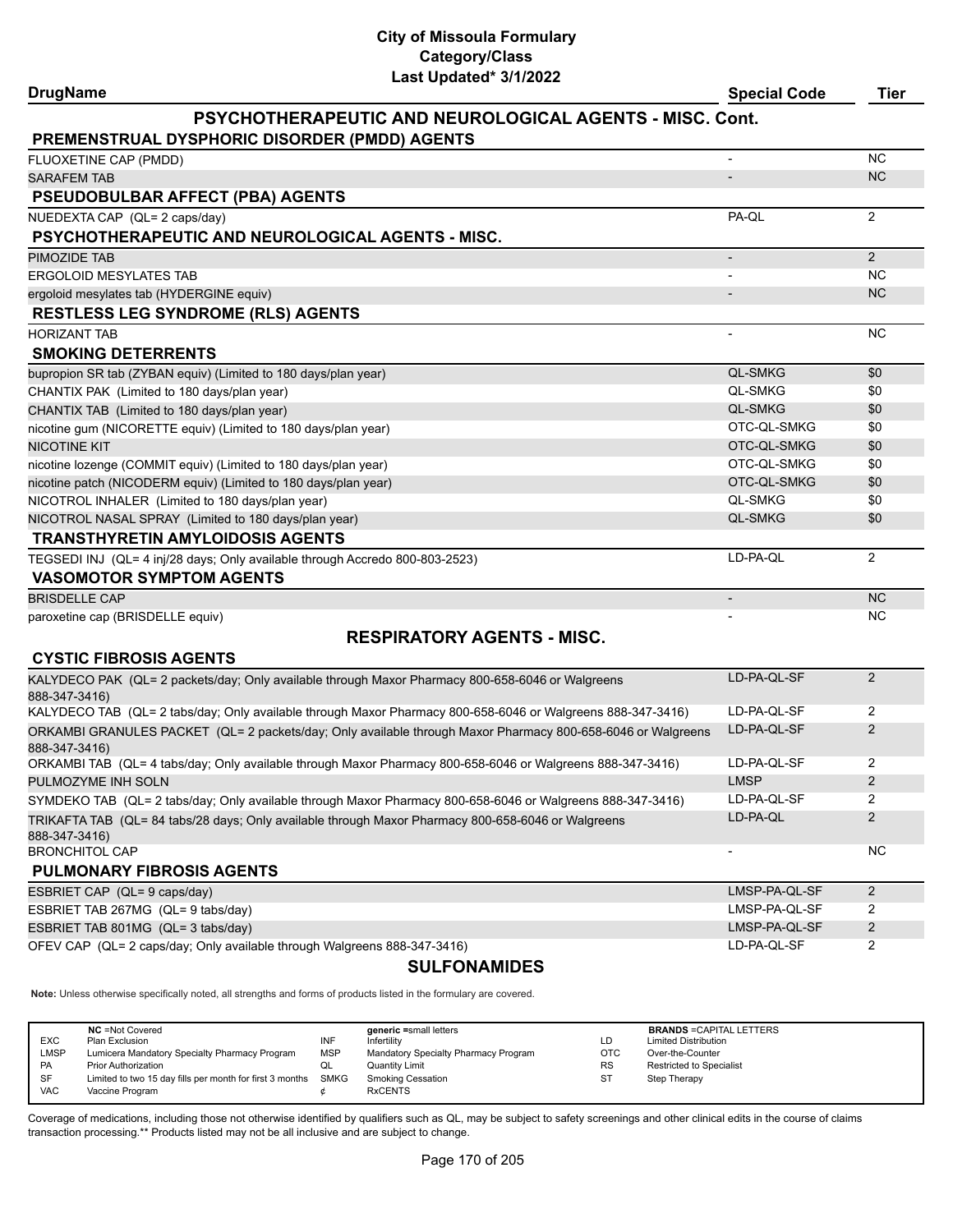| DrugName |
|----------|
|----------|

#### **SULFONAMIDES Cont.**

#### **SULFONAMIDES** sulfadiazine tab - 33 September 2008 - 34 September 2008 - 34 September 2008 - 34 September 2008 - 34 Septembe **TETRACYCLINES AMINOMETHYLCYCLINES** NUZYRA TAB (QL= 30 tabs/180 days; Restricted to Infectious Disease or Pulmonology Specialist; Only available through Walgreens 888-347-3416) LD-QL-RS 3 **TETRACYCLINES** doxycycline hyclate cap (VIBRAMYCIN equiv) - 1 doxycycline hyclate tab (VIBRATAB equiv) and the state of the state of the state of the state of the state of the state of the state of the state of the state of the state of the state of the state of the state of the stat doxycycline monohydrate cap 100mg (MONODOX equiv) - 1 doxycycline monohydrate cap 50mg (MONODOX equiv) and the capacity of the control of the capacity of the capacity of the control of the control of the control of the control of the control of the control of the control of t doxycycline monohydrate tab (ADOXA equiv) - 1 minocycline cap (MINOCIN equiv) and the control of the control of the control of the control of the control of the control of the control of the control of the control of the control of the control of the control of the co doxycycline susp (VIBRAMYCIN equiv) - 2 A Construction of the construction of the construction of the construction of the construction of the construction of the construction of the construction of the construction of the minocycline tab (DYNACIN equiv) and the control of the control of the control of the control of the control of the control of the control of the control of the control of the control of the control of the control of the co demeclocycline tab (DECLOMYCIN equiv) and the control of the control of the control of the control of the control of the control of the control of the control of the control of the control of the control of the control of ORAXYL CAP - 3 tetracycline cap - 33 September 2014 - 34 September 2014 - 34 September 2014 - 35 September 2014 - 34 Septembe VIBRAMYCIN SYRUP **2008** 3 ACTICLATE TAB 75MG, 150MG - NGC 150MG - NGC 150MG - NGC 150MG - NGC 150MG - NGC 150MG - NGC 150MG - NGC 150MG -ADOXA PAK - NC DORYX MPC TAB - NC NORTH CONTROL CONTROL CONTROL CONTROL CONTROL CONTROL CONTROL CONTROL CONTROL CONTROL CONTROL CONTROL CONTROL CONTROL CONTROL CONTROL CONTROL CONTROL CONTROL CONTROL CONTROL CONTROL CONTROL CONTROL CONTR doxycycline hyclate DR tab (DORYX equiv) and the control of the control of the control of the control of the control of the control of the control of the control of the control of the control of the control of the control doxycycline hyclate tab (TARGADOX equiv) and the control of the control of the control of the control of the control of the control of the control of the control of the control of the control of the control of the control doxycycline hyclate tab 75mg, 150mg - NC doxycycline hyclate tab 75mg, 150mg (ACTICLATE equiv) - NC doxycycline monohydrate cap 150mg (MONODOX equiv) and the control of the control of the control of the control of the control of the control of the control of the control of the control of the control of the control of the doxycycline monohydrate cap 75mg (MONODOX equiv) - NC Anticode Capital Control of Capital Control of Capital Control of Control of Control of Control of Control of Control of Control of Control of Control of Control of Con doxycycline monohydrate tab 150mg (ADOXA equiv) and the control of the control of the control of the control of the control of the control of the control of the control of the control of the control of the control of the c MINOCYCLINE ER CAP - NC minocycline ER tab (SOLODYN equiv) and the control of the control of the control of the control of the control of the control of the control of the control of the control of the control of the control of the control of the SEYSARA TAB - NC NORTH AND THE SERVER OF THE SERVER OF THE SERVER OF THE SERVER OF THE SERVER OF THE SERVER OF

#### **THYROID AGENTS**

## **ANTITHYROID AGENTS**

| methimazole tab (TAPAZOLE equiv)                                                    |                          |           |
|-------------------------------------------------------------------------------------|--------------------------|-----------|
| propylthiouracil tab                                                                |                          |           |
| SODIUM IODIDE I-131 SOLN                                                            |                          | <b>NC</b> |
| <b>THYROID HORMONES</b>                                                             |                          |           |
| ARMOUR THYROID TAB, NATURE THROID TAB                                               |                          |           |
| levothyroxine tab (SYNTHROID equiv)                                                 | $\overline{\phantom{0}}$ |           |
| liothyronine tab (CYTOMEL equiv)                                                    |                          |           |
| np thyroid tab (ARMOUR THYROID, NATURE THROID equiv)                                | $\overline{\phantom{0}}$ |           |
| <b>THYROLAR TAB</b>                                                                 |                          |           |
| TIROSINT-SOL (QL=1 ml/day; Prior Authorization required for members age 9 or older) | PA-QL                    |           |
| LEVOTHYROXINE INJ                                                                   | $\overline{\phantom{0}}$ | <b>NC</b> |

**Note:** Unless otherwise specifically noted, all strengths and forms of products listed in the formulary are covered.

|            | <b>NC</b> = Not Covered                                       |            | generic =small letters               |            | <b>BRANDS = CAPITAL LETTERS</b> |
|------------|---------------------------------------------------------------|------------|--------------------------------------|------------|---------------------------------|
| EXC        | Plan Exclusion                                                | INF        | Infertility                          | LD         | <b>Limited Distribution</b>     |
| LMSP       | Lumicera Mandatory Specialty Pharmacy Program                 | <b>MSP</b> | Mandatory Specialty Pharmacy Program | <b>OTC</b> | Over-the-Counter                |
| PA         | <b>Prior Authorization</b>                                    | QL         | Quantity Limit                       | <b>RS</b>  | <b>Restricted to Specialist</b> |
| <b>SF</b>  | Limited to two 15 day fills per month for first 3 months SMKG |            | <b>Smoking Cessation</b>             | -ST        | Step Therapy                    |
| <b>VAC</b> | Vaccine Program                                               |            | <b>RxCENTS</b>                       |            |                                 |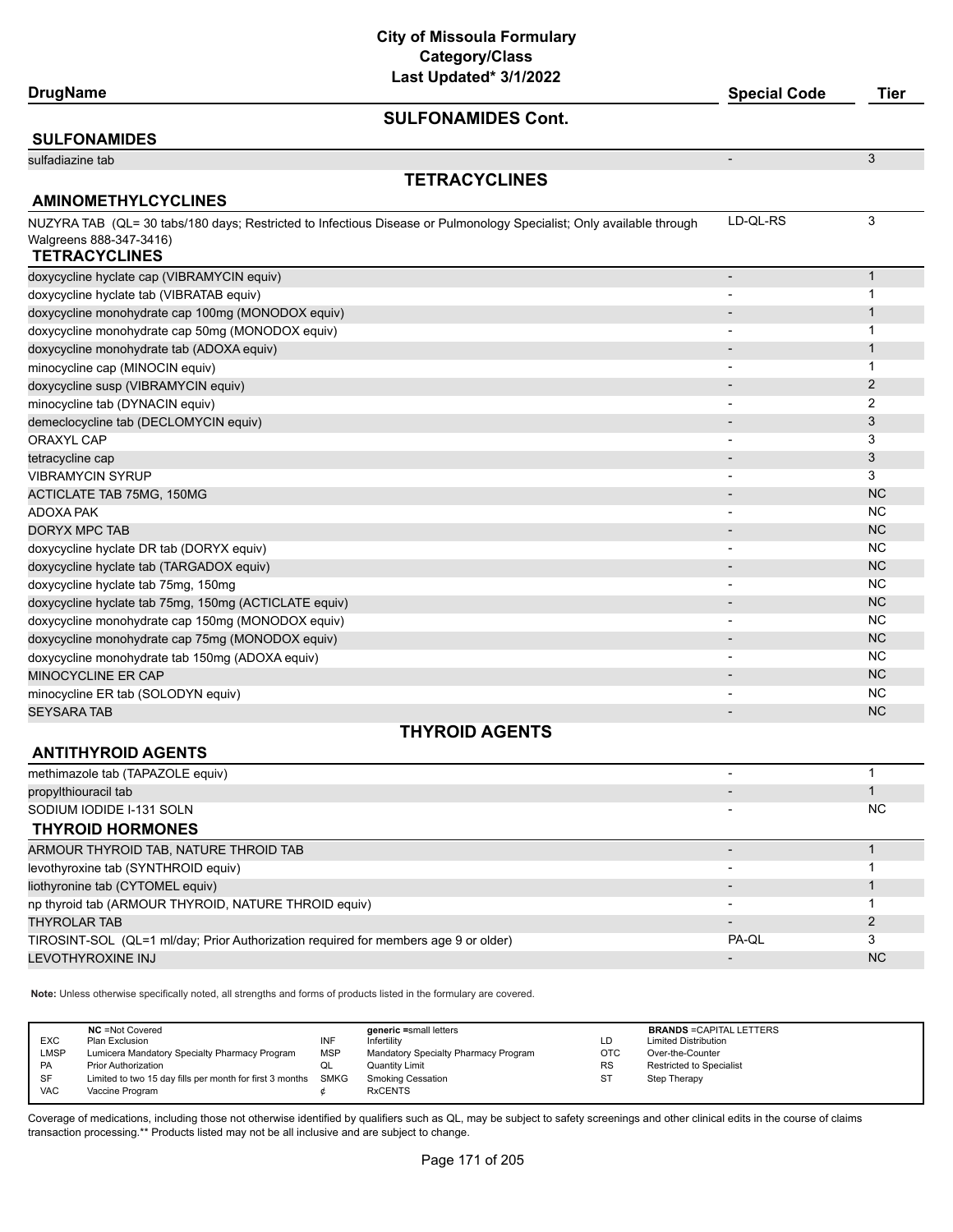| <b>DrugName</b>                                                      | LUJI UPUULUU <i>VIIIL</i> VLL | <b>Special Code</b>          | <b>Tier</b>    |
|----------------------------------------------------------------------|-------------------------------|------------------------------|----------------|
|                                                                      | <b>THYROID AGENTS Cont.</b>   |                              |                |
| THYQUIDITY SOLN                                                      |                               |                              | <b>NC</b>      |
| <b>TIROSINT CAP</b>                                                  |                               | $\overline{\phantom{m}}$     | <b>NC</b>      |
|                                                                      | <b>TOXOIDS</b>                |                              |                |
| <b>TOXOID COMBINATIONS</b>                                           |                               |                              |                |
| ADACEL/BOOSTRIX INJ                                                  |                               | <b>VAC</b>                   | \$0            |
| TETANUS/DIPHTHERIA TOXOID INJ                                        |                               | <b>VAC</b>                   | \$0            |
| VAXELIS INJ                                                          |                               | <b>VAC</b>                   | \$0            |
|                                                                      | <b>ULCER DRUGS</b>            |                              |                |
| <b>ANTISPASMODICS</b>                                                |                               |                              |                |
| dicyclomine cap (BENTYL equiv)                                       |                               | $\qquad \qquad \blacksquare$ | $\mathbf{1}$   |
| dicyclomine tab (BENTYL equiv)                                       |                               |                              | 1              |
| hyoscyamine sulfate CR tab (LEVBID equiv)                            |                               |                              | $\mathbf{1}$   |
| hyoscyamine sulfate elixir (LEVSIN equiv)                            |                               |                              | 1              |
| hyoscyamine sulfate ODT (ANASPAZ equiv)                              |                               |                              | 1              |
| hyoscyamine sulfate SL tab (LEVSIN equiv)                            |                               |                              | 1              |
| hyoscyamine sulfate soln (LEVSIN equiv)                              |                               |                              | $\mathbf{1}$   |
| hyoscyamine sulfate SR cap (LEVSINEX equiv)                          |                               |                              | 1              |
| hyoscyamine tab (LEVSIN equiv)                                       |                               |                              | $\mathbf{1}$   |
| BELLADONNA ALKALOID/OPIUM SUPP                                       |                               |                              | 2              |
| chlordiazepoxide/clidinium cap (LIBRAX equiv)                        |                               |                              | $\overline{2}$ |
| dicyclomine soln (BENTYL equiv)                                      |                               |                              | 2              |
| glycopyrrolate tab (ROBINUL equiv)                                   |                               |                              | $\overline{c}$ |
| PROPANTHELINE TAB                                                    |                               | $\overline{\phantom{a}}$     | 2              |
| <b>CANTIL TAB</b>                                                    |                               |                              | 3              |
| methscopolamine tab (PAMINE equiv)                                   |                               | -                            | 3              |
| <b>SYMAX DUOTAB</b>                                                  |                               |                              | 3              |
| b-donna tab (DONNATAL equiv)                                         |                               | $\overline{\phantom{0}}$     | <b>NC</b>      |
| DONNATAL EXTENTABS                                                   |                               |                              | <b>NC</b>      |
| <b>DONNATAL TAB</b>                                                  |                               |                              | <b>NC</b>      |
| <b>GLYCATE TAB, GLYCOPYRROLATE TAB</b>                               |                               | $\overline{\phantom{a}}$     | <b>NC</b>      |
| pb-belladonna elixir (DONNATAL equiv)                                |                               | $\qquad \qquad \blacksquare$ | <b>NC</b>      |
| <b>H-2 ANTAGONISTS</b>                                               |                               |                              |                |
| <b>CIMETIDINE SOLN</b>                                               |                               | $\overline{\phantom{a}}$     | $\mathbf{1}$   |
| cimetidine soln (CIMETIDINE equiv)                                   |                               |                              | 1              |
| cimetidine tab (TAGAMET equiv)                                       |                               | <b>OTC</b>                   | $\mathbf{1}$   |
| famotidine tab (PEPCID equiv)                                        |                               | <b>OTC</b>                   | 1              |
| nizatidine cap (AXID equiv)                                          |                               |                              | $\mathbf{1}$   |
| famotidine susp (PEPCID equiv)                                       |                               | $\qquad \qquad \blacksquare$ | 2              |
| NIZATIDINE SOLN (Members age 9 or older require Prior Authorization) |                               | PA                           | 3              |
| ranitidine cap (ZANTAC equiv)                                        |                               |                              | <b>NC</b>      |
| ranitidine syrup (ZANTAC equiv)                                      |                               |                              | <b>NC</b>      |
| ranitidine tab (Rx Only) (ZANTAC equiv)                              |                               |                              | <b>NC</b>      |
| ZANTAC EFFER TAB                                                     |                               |                              | <b>NC</b>      |
| <b>MISC. ANTI-ULCER</b>                                              |                               |                              |                |
| sucralfate tab (CARAFATE equiv)                                      |                               |                              | 1              |

**Note:** Unless otherwise specifically noted, all strengths and forms of products listed in the formulary are covered.

| <b>NC</b> = Not Covered<br>generic =small letters<br><b>EXC</b><br>INF<br>Plan Exclusion<br><b>Limited Distribution</b><br>Infertility<br>LD<br><b>LMSP</b><br><b>MSP</b><br>Lumicera Mandatory Specialty Pharmacy Program<br>Mandatory Specialty Pharmacy Program<br>OTC<br>Over-the-Counter<br><b>PA</b><br><b>RS</b><br>Restricted to Specialist<br><b>Prior Authorization</b><br><b>Quantity Limit</b><br>QL<br><b>SF</b><br><b>SMKG</b><br>Limited to two 15 day fills per month for first 3 months<br><b>Smoking Cessation</b><br>S.<br>Step Therapy<br><b>VAC</b><br><b>RxCENTS</b><br>Vaccine Program | <b>BRANDS = CAPITAL LETTERS</b> |
|---------------------------------------------------------------------------------------------------------------------------------------------------------------------------------------------------------------------------------------------------------------------------------------------------------------------------------------------------------------------------------------------------------------------------------------------------------------------------------------------------------------------------------------------------------------------------------------------------------------|---------------------------------|
|---------------------------------------------------------------------------------------------------------------------------------------------------------------------------------------------------------------------------------------------------------------------------------------------------------------------------------------------------------------------------------------------------------------------------------------------------------------------------------------------------------------------------------------------------------------------------------------------------------------|---------------------------------|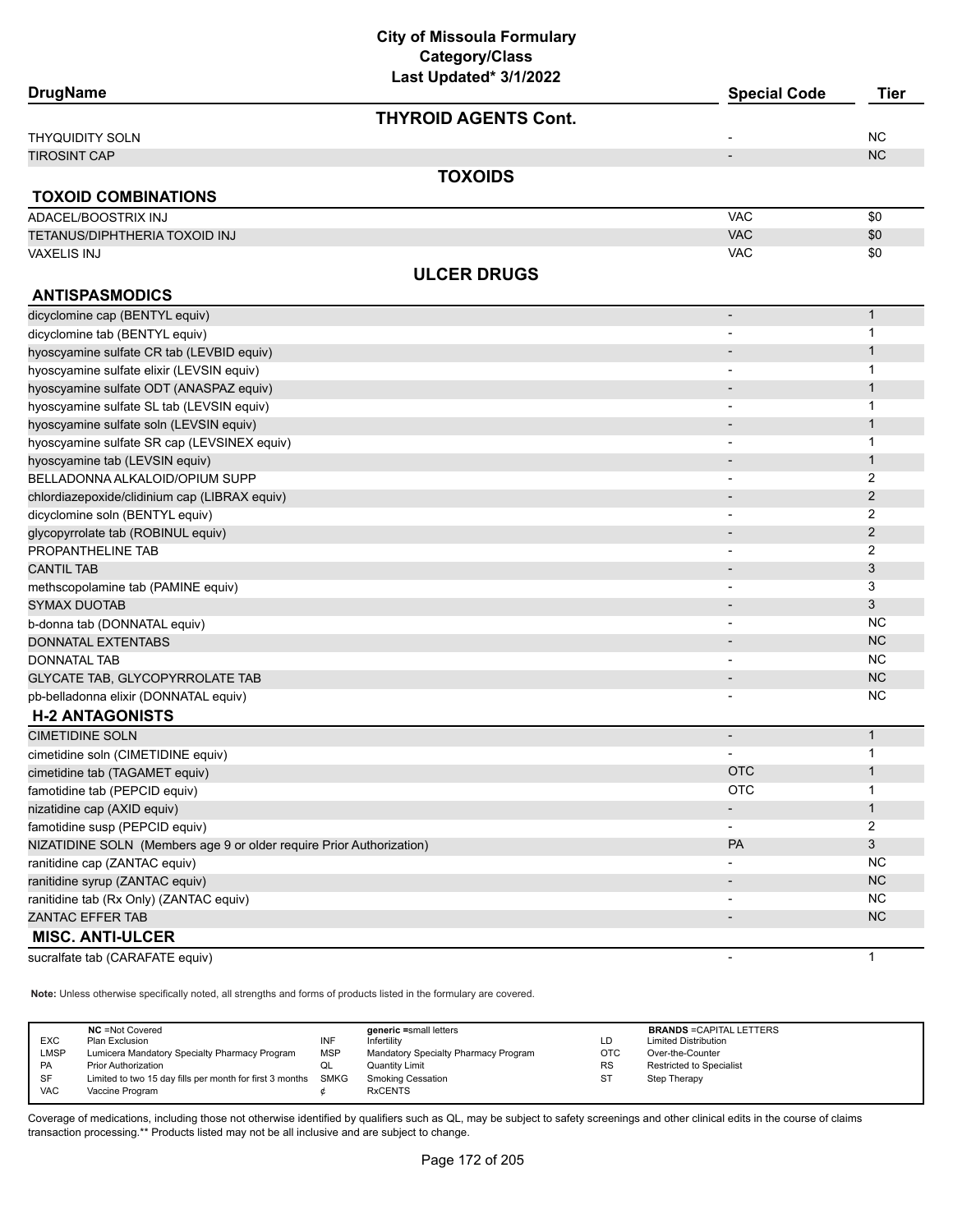| <b>DrugName</b> |  |
|-----------------|--|
|-----------------|--|

## **DrugName Special Code Tier**

**ULCER DRUGS Cont.**

| <b>PROTON PUMP INHIBITORS</b>                                                                                     |                          |              |
|-------------------------------------------------------------------------------------------------------------------|--------------------------|--------------|
| omeprazole DR cap (PRILOSEC equiv)                                                                                |                          | $\mathbf{1}$ |
| pantoprazole EC tab (PROTONIX equiv)                                                                              |                          | 1            |
| esomeprazole cap (NEXIUM equiv)                                                                                   | <b>OTC</b>               | 3            |
| FIRST OMEPRAZOLE SUSP                                                                                             |                          | 3            |
| lansoprazole cap (PREVACID equiv)                                                                                 | <b>OTC</b>               | 3            |
| LANSOPRAZOLE SUSP                                                                                                 |                          | 3            |
| PREVACID OTC CAP                                                                                                  | <b>OTC</b>               | 3            |
| rabeprazole EC tab (ACIPHEX equiv)                                                                                |                          | 3            |
| <b>ACIPHEX SPRINKLE CAP</b>                                                                                       |                          | <b>NC</b>    |
| ESOMEPRAZOLE STRONTIUM CAP                                                                                        |                          | <b>NC</b>    |
| <b>NEXIUM GRANULE PACK</b>                                                                                        | $\overline{\phantom{a}}$ | <b>NC</b>    |
| PRILOSEC CAP                                                                                                      |                          | <b>NC</b>    |
| PRILOSEC OTC DR TAB                                                                                               | <b>OTC</b>               | <b>NC</b>    |
| ULCER DRUGS - PROSTAGLANDINS                                                                                      |                          |              |
| misoprostol tab (CYTOTEC equiv)                                                                                   | $\overline{\phantom{a}}$ | $\mathbf 1$  |
| <b>ULCER THERAPY COMBINATIONS</b>                                                                                 |                          |              |
| ZEGERID CAP OTC                                                                                                   | <b>OTC</b>               | $\mathbf{1}$ |
| lansoprazole/amoxicillin/clarithromycin kit (PREVPAC equiv)                                                       |                          | 3            |
| PYLERA CAP                                                                                                        |                          | 3            |
| omeprazole/sodium bicarbonate cap (ZEGERID equiv)                                                                 |                          | NC           |
| omeprazole/sodium bicarbonate powder pack (ZEGERID equiv)                                                         |                          | <b>NC</b>    |
| <b>ZEGERID CAP</b>                                                                                                |                          | <b>NC</b>    |
| ZEGERID POWDER PACK                                                                                               |                          | <b>NC</b>    |
| ULCER DRUGS/ANTISPASMODICS/ANTICHOLINERGICS                                                                       |                          |              |
| <b>ANTISPASMODICS</b>                                                                                             |                          |              |
| glycopyrrolate oral soln (CUVPOSA equiv)                                                                          | $\overline{\phantom{a}}$ | 3            |
| DARTISLA ODT TAB                                                                                                  |                          | <b>NC</b>    |
| <b>GLYCATE TAB</b>                                                                                                |                          | <b>NC</b>    |
| hyoscyamine inj (LEVSIN equiv)                                                                                    |                          | <b>NC</b>    |
| <b>H-2 ANTAGONISTS</b>                                                                                            |                          |              |
| <b>NIZATIDINE CAP</b>                                                                                             |                          | $\mathbf{1}$ |
| <b>MISC. ANTI-ULCER</b>                                                                                           |                          |              |
| sucralfate susp (CARAFATE equiv)                                                                                  | $\overline{\phantom{a}}$ | 2            |
| <b>PROTON PUMP INHIBITORS</b>                                                                                     |                          |              |
| esomeprazole magnesium DR tab (NEXIUM equiv)                                                                      | <b>OTC</b>               | 3            |
| <b>NEXIUM 24HR TAB</b>                                                                                            | <b>OTC</b>               | 3            |
| omeprazole magnesium DR tab 20mg (PRILOSEC equiv)                                                                 | <b>OTC</b>               | 3            |
| omeprazole tab                                                                                                    | <b>OTC</b>               | 3            |
| ACIPHEX SPRINKLE CAP 10MG, RABEPRAZOLE SPRINKLE CAP 10MG                                                          |                          | <b>NC</b>    |
| <b>DEXILANT DR CAP</b>                                                                                            |                          | <b>NC</b>    |
| esomeprazole DR granule pack (NEXIUM equiv)                                                                       |                          | NC.          |
| lansoprazole odt (PREVACID SOLUTAB equiv)                                                                         |                          | NC           |
| pantoprazole sodium packet (PROTONIX equiv)                                                                       |                          | <b>NC</b>    |
| <b>ULCER THERAPY COMBINATIONS</b>                                                                                 |                          |              |
| Note: Unless otherwise specifically noted all strengths and forms of products listed in the formulary are covered |                          |              |

**Note:** Unless otherwise specifically noted, all strengths and forms of products listed in the formulary are covered.

| <b>EXC</b> | <b>NC</b> = Not Covered<br>Plan Exclusion                | INF         | generic =small letters<br>Infertility | LD         | <b>BRANDS = CAPITAL LETTERS</b><br><b>Limited Distribution</b> |
|------------|----------------------------------------------------------|-------------|---------------------------------------|------------|----------------------------------------------------------------|
| LMSP       | Lumicera Mandatory Specialty Pharmacy Program            | <b>MSP</b>  | Mandatory Specialty Pharmacy Program  | <b>OTC</b> | Over-the-Counter                                               |
| PA         | <b>Prior Authorization</b>                               | QL          | <b>Quantity Limit</b>                 | <b>RS</b>  | Restricted to Specialist                                       |
| <b>SF</b>  | Limited to two 15 day fills per month for first 3 months | <b>SMKG</b> | <b>Smoking Cessation</b>              | <b>ST</b>  | Step Therapy                                                   |
| <b>VAC</b> | Vaccine Program                                          |             | <b>RxCENTS</b>                        |            |                                                                |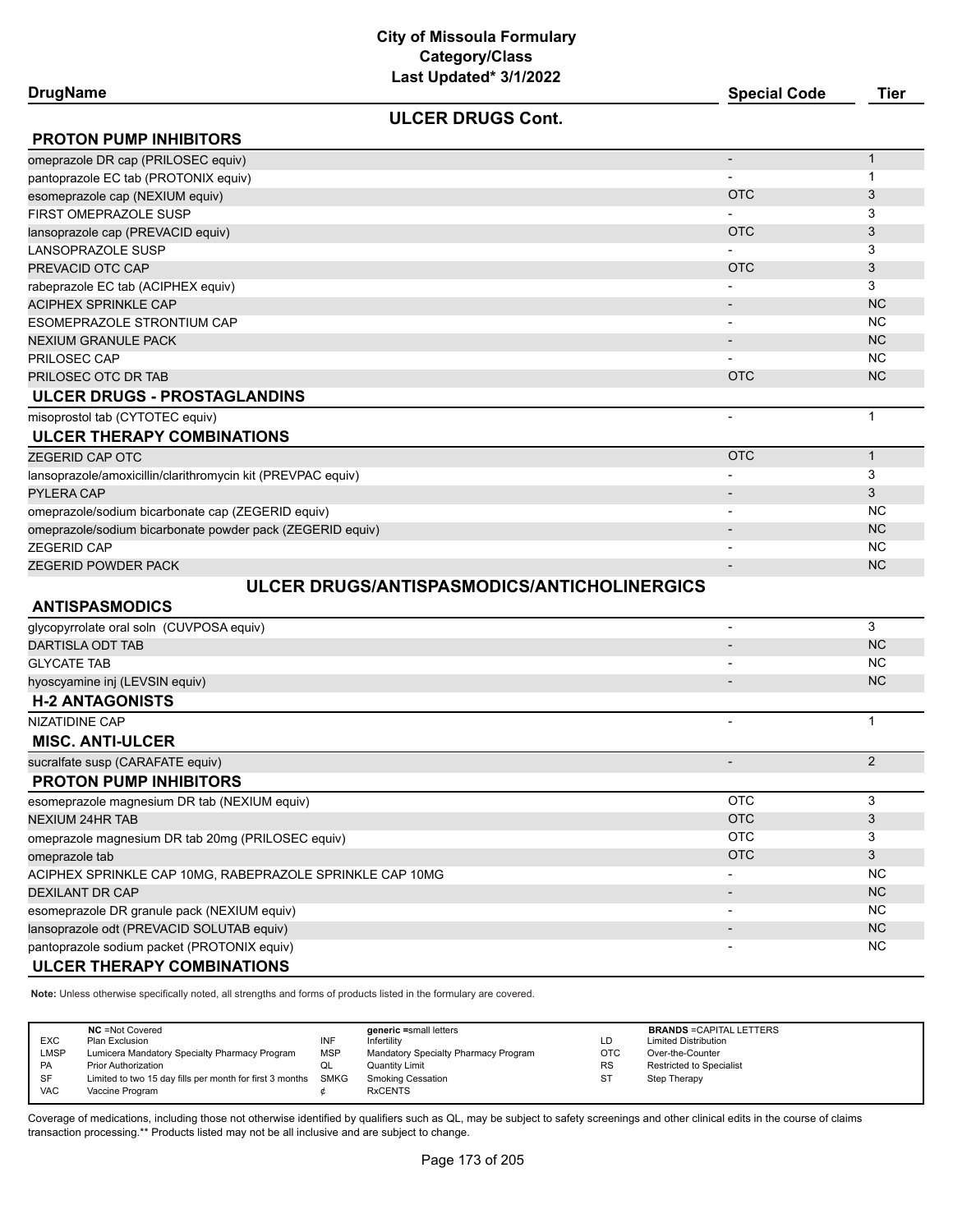| <b>DrugName</b>                                            | Last Updated" 3/1/2022                            | <b>Special Code</b><br><b>Tier</b> |
|------------------------------------------------------------|---------------------------------------------------|------------------------------------|
|                                                            | ULCER DRUGS/ANTISPASMODICS/ANTICHOLINERGICS Cont. |                                    |
| <b>HELIDAC PACK</b>                                        |                                                   | <b>NC</b>                          |
| <b>TALICIA CAP</b>                                         |                                                   | <b>NC</b>                          |
|                                                            | URINARY ANTI-INFECTIVES                           |                                    |
| URINARY ANTI-INFECTIVE COMBINATIONS                        |                                                   |                                    |
| <b>UROQID #2 TAB</b>                                       | $\overline{\phantom{m}}$                          | $\mathbf{3}$                       |
| PROSED DS TAB                                              |                                                   | <b>NC</b>                          |
|                                                            | URINARY ANTISPASMODICS                            |                                    |
| URINARY ANTISPASMODIC - ANTIMUSCARINICS (ANTICHOLIN) (NEW) |                                                   |                                    |
| trospium chloride SR cap (SANCTURA XR equiv)               | $\overline{\phantom{a}}$                          | 2                                  |
| URINARY ANTISPASMODIC - ANTIMUSCARINICS (ANTICHOLINERGIC)  |                                                   |                                    |
| oxybutynin ER tab (DITROPAN XL equiv)                      | $\overline{\phantom{a}}$                          | $\mathbf{1}$                       |
| oxybutynin syrup                                           | $\overline{\phantom{m}}$                          | $\mathbf{1}$                       |
| oxybutynin tab (DITROPAN equiv)                            |                                                   | $\mathbf{1}$                       |
| OXYTROL PATCH (OTC)                                        | <b>OTC</b>                                        | $\mathbf 1$                        |
| solifenacin tab (VESICARE equiv)                           |                                                   | 1                                  |
| tolterodine tab (DETROL equiv)                             | $\overline{\phantom{a}}$                          | $\mathbf{1}$                       |
| trospium tab (SANCTURA equiv)                              |                                                   | 1                                  |
| darifenacin SR tab (ENABLEX equiv)                         | $\overline{\phantom{a}}$                          | 2                                  |
| tolterodine SR cap (DETROL LA equiv)                       | $\overline{\phantom{0}}$                          | $\overline{2}$                     |
| <b>GELNIQUE</b>                                            | $\overline{\phantom{a}}$                          | <b>NC</b>                          |
| <b>TOVIAZ TAB</b>                                          | $\overline{\phantom{a}}$                          | <b>NC</b>                          |
| <b>VESICARE LS SUSP</b>                                    | $\overline{\phantom{0}}$                          | <b>NC</b>                          |
| URINARY ANTISPASMODICS                                     |                                                   |                                    |
| hyoscyamine tab (LEVSIN equiv)                             | $\overline{a}$                                    | $\mathbf{1}$                       |
| URINARY ANTISPASMODICS - BETA-3 ADRENERGIC AGONISTS        |                                                   |                                    |
| <b>MYRBETRIQ TAB</b>                                       | $\overline{\phantom{m}}$                          | 2                                  |
| <b>GEMTESA TAB</b>                                         |                                                   | NC.                                |
| <b>MYRBETRIQ SUSP</b>                                      | $\overline{\phantom{a}}$                          | <b>NC</b>                          |
| URINARY ANTISPASMODICS - CHOLINERGIC AGONISTS              |                                                   |                                    |
| bethanechol tab (URECHOLINE equiv)                         | $\overline{\phantom{a}}$                          | $\mathbf{1}$                       |
| URINARY ANTISPASMODICS - DIRECT MUSCLE RELAXANTS (NEW)     |                                                   |                                    |
| flavoxate tab (URISPAS equiv)                              | $\qquad \qquad \blacksquare$                      | <b>NC</b>                          |
|                                                            | <b>VACCINES</b>                                   |                                    |
| <b>BACTERIAL VACCINES</b>                                  |                                                   |                                    |
| <b>BEXSERO INJ</b>                                         | <b>VAC</b>                                        | \$0                                |
| <b>MENACTRA INJ</b>                                        | VAC                                               | \$0                                |
| <b>MENHIBRIX INJ</b>                                       | <b>VAC</b>                                        | \$0                                |
| <b>MENOMUNE INJ</b>                                        | <b>VAC</b>                                        | \$0                                |
| <b>MENQUADFI INJ</b>                                       | <b>VAC</b>                                        | \$0                                |
| <b>MENVEO INJ</b>                                          | <b>VAC</b>                                        | \$0                                |
| PNEUMOVAX INJ                                              | <b>VAC</b>                                        | \$0                                |
| PREVNAR 13 INJ                                             | <b>VAC</b>                                        | \$0                                |

TRUMENBA INJ VAC \$0 TYPHIM VI INJ VAC \$0

**Note:** Unless otherwise specifically noted, all strengths and forms of products listed in the formulary are covered.

| <b>EXC</b><br><b>LMSP</b><br><b>PA</b> | <b>NC</b> = Not Covered<br>Plan Exclusion<br>Lumicera Mandatory Specialty Pharmacy Program<br><b>Prior Authorization</b> | INF<br><b>MSP</b><br>◡ | generic =small letters<br>Infertility<br>Mandatory Specialty Pharmacy Program<br><b>Quantity Limit</b> | LD<br><b>OTC</b><br><b>RS</b> | <b>BRANDS = CAPITAL LETTERS</b><br><b>Limited Distribution</b><br>Over-the-Counter<br>Restricted to Specialist |
|----------------------------------------|--------------------------------------------------------------------------------------------------------------------------|------------------------|--------------------------------------------------------------------------------------------------------|-------------------------------|----------------------------------------------------------------------------------------------------------------|
| SF<br><b>VAC</b>                       | Limited to two 15 day fills per month for first 3 months<br>Vaccine Program                                              | SMKG                   | <b>Smoking Cessation</b><br><b>RxCENTS</b>                                                             | ST                            | Step Therapy                                                                                                   |

PREVNAR 20 INJ (Covered for members age 19 years or older) VAC \$0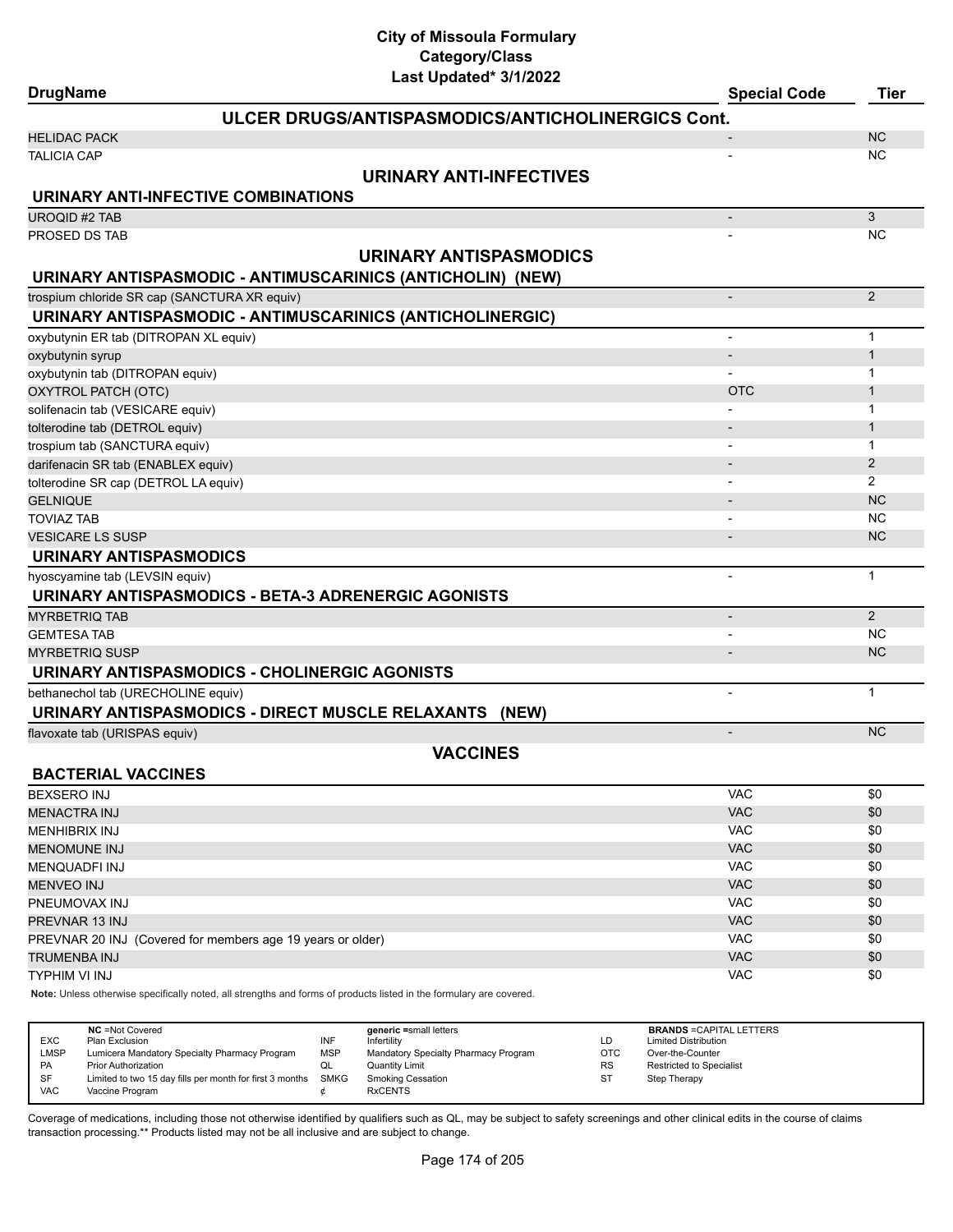| <b>DrugName</b>                                                                   |                       | <b>Special Code</b> | <b>Tier</b> |
|-----------------------------------------------------------------------------------|-----------------------|---------------------|-------------|
|                                                                                   | <b>VACCINES Cont.</b> |                     |             |
| VAXCHORA SUSP                                                                     |                       | <b>VAC</b>          | \$0         |
| VAXNEUVANCE INJ (Covered for members age 19 years or older)                       |                       | <b>VAC</b>          | \$0         |
| VIVOTIF CAP (QL= 4 caps/fill)                                                     |                       | QL-VAC              | \$0         |
| <b>VIRAL VACCINES</b>                                                             |                       |                     |             |
| AFLURIA INJ (QL= 1 inj/28 days)                                                   |                       | QL-VAC              | \$0         |
| AFLURIA INJ, FLUZONE INJ (QL= 1 inj/28 days)                                      |                       | QL-VAC              | \$0         |
| <b>CERVARIX INJ</b>                                                               |                       | <b>VAC</b>          | \$0         |
| COVID-19 VACCINE INJ (JANSSEN) (QL= 1 dose/45 days; limit 2 fills/12 months)      |                       | QL                  | \$0         |
| COVID-19 VACCINE INJ (MODERNA) (QL= 1 dose/24 days; limit 4 fills/12 months)      |                       | QL                  | \$0         |
| COVID-19 VACCINE INJ (PFIZER) (QL= 1 dose/17 days; limit 4 fills/12 months)       |                       | QL                  | \$0         |
| COVID-19 VACCINE INJ 5-11Y (PFIZER) (QL= 1 dose/17 days; limit 4 fills/12 months) |                       | QL                  | \$0         |
| <b>DENGVAXIA SUSP</b>                                                             |                       | <b>VAC</b>          | \$0         |
| ENGERIX-B INJ                                                                     |                       | <b>VAC</b>          | \$0         |
| ENGERIX-B INJ, RECOMBIVAX-HB INJ                                                  |                       | <b>VAC</b>          | \$0         |
| FLUAD INJ (QL= 1 inj/28 days)                                                     |                       | QL-VAC              | \$0         |
| FLUAD QUAD INJ (QL= 1 inj/28 days)                                                |                       | QL-VAC              | \$0         |
| FLUBLOK INJ (QL= 1 inj/28 days)                                                   |                       | QL-VAC              | \$0         |
| FLUBLOK QUAD PF INJ (QL= 1 inj/28 days)                                           |                       | QL-VAC              | \$0         |
| FLUCELVAX INJ (QL= 1 inj/28 days)                                                 |                       | QL-VAC              | \$0         |
| FLUCELVAX QUAD INJ (QL= 1 inj/28 days)                                            |                       | QL-VAC              | \$0         |
| FLULAVAL QUAD INJ, FLUZONE QUAD INJ (QL= 1 inj/28 days)                           |                       | QL-VAC              | \$0         |
| FLUMIST QUADRIVALENT NASAL SUSP (QL= 1 inj/28 days)                               |                       | QL-VAC              | \$0         |
| FLUVIRIN INJ (QL= 1 inj/28 days)                                                  |                       | QL-VAC              | \$0         |
| FLUVIRIN PF INJ (QL= 1 inj/28 days)                                               |                       | QL-VAC              | \$0         |
| FLUZONE HD PF INJ (QL= 1 inj/28 days)                                             |                       | QL-VAC              | \$0         |
| FLUZONE HIGH DOSE PF INJ (QL= 1 inj/28 days)                                      |                       | QL-VAC              | \$0         |
| FLUZONE INTRADERMAL INJ (QL= 1 inj/28 days)                                       |                       | QL-VAC              | \$0         |
| FLUZONE QUAD INJ (QL= 1 inj/28 days)                                              |                       | QL-VAC              | \$0         |
| FLUZONE/FLUARIX QUAD INJ (QL= 1 inj/28 days)                                      |                       | QL-VAC              | \$0         |
| <b>GARDASIL 9 INJ</b>                                                             |                       | <b>VAC</b>          | \$0         |
| <b>GARDASIL INJ</b>                                                               |                       | VAC                 | \$0         |
| HAVRIX INJ, VAQTA INJ                                                             |                       | <b>VAC</b>          | \$0         |
| HEPLISAV-B INJ                                                                    |                       | <b>VAC</b>          | \$0         |
| M-M-R II INJ                                                                      |                       | <b>VAC</b>          | \$0         |
| SHINGRIX INJ (Covered for members age 19 years or older)                          |                       | <b>VAC</b>          | \$0         |
| TICOVAC INJ                                                                       |                       | <b>VAC</b>          | \$0         |
| TWINRIX INJ                                                                       |                       | <b>VAC</b>          | \$0         |
| VARIVAX INJ                                                                       |                       | <b>VAC</b>          | \$0         |
| ZOSTAVAX INJ (Covered for members age 50 or older)                                |                       | <b>VAC</b>          | \$0         |
| PREHEVBRIO SUSP                                                                   |                       | <b>VAC</b>          | <b>NC</b>   |
| STAMARIL INJ                                                                      |                       |                     | <b>NC</b>   |

# **VAGINAL AND RELATED PRODUCTS**

#### **VAGINAL CONTRACEPTIVE - PH MODULATORS**

PHEXXI GEL - NC

# **VAGINAL PRODUCTS**

#### **MISCELLANEOUS VAGINAL PRODUCTS**

**Note:** Unless otherwise specifically noted, all strengths and forms of products listed in the formulary are covered.

| LMSP<br>Lumicera Mandatory Specialty Pharmacy Program<br><b>MSP</b><br><b>OTC</b><br>Mandatory Specialty Pharmacy Program<br>Over-the-Counter<br><b>RS</b><br><b>PA</b><br><b>Prior Authorization</b><br><b>Quantity Limit</b><br>QL<br>SF<br>SMKG<br>Limited to two 15 day fills per month for first 3 months<br><b>Smoking Cessation</b><br><b>ST</b><br>Step Therapy<br><b>VAC</b><br><b>RxCENTS</b><br>Vaccine Program | <b>BRANDS = CAPITAL LETTERS</b><br><b>Limited Distribution</b><br><b>Restricted to Specialist</b> |
|----------------------------------------------------------------------------------------------------------------------------------------------------------------------------------------------------------------------------------------------------------------------------------------------------------------------------------------------------------------------------------------------------------------------------|---------------------------------------------------------------------------------------------------|
|----------------------------------------------------------------------------------------------------------------------------------------------------------------------------------------------------------------------------------------------------------------------------------------------------------------------------------------------------------------------------------------------------------------------------|---------------------------------------------------------------------------------------------------|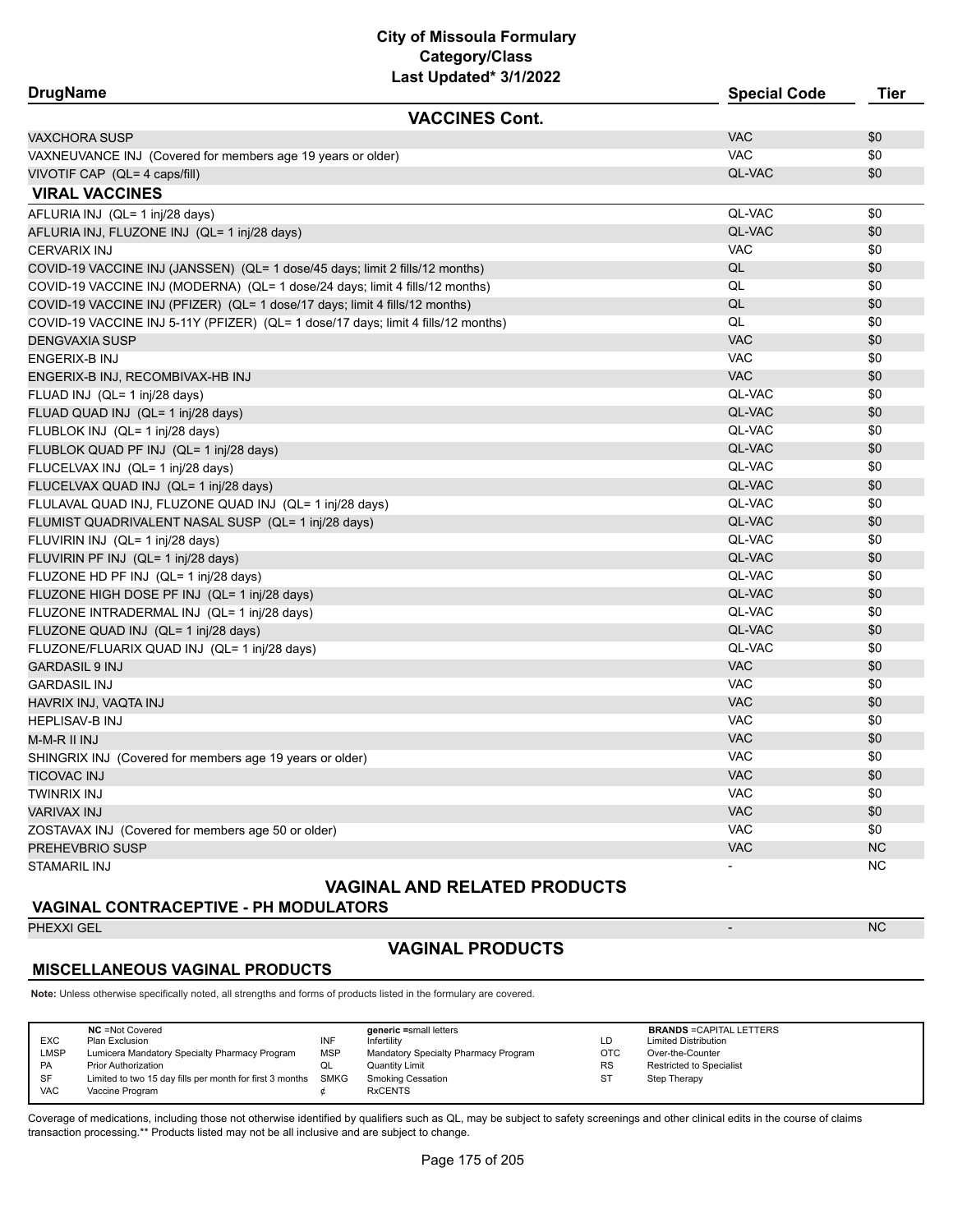| <b>DrugName</b>                                                                                                     | Last updated" 3/1/2022                              |                  | <b>Special Code</b>                             | <b>Tier</b>    |
|---------------------------------------------------------------------------------------------------------------------|-----------------------------------------------------|------------------|-------------------------------------------------|----------------|
|                                                                                                                     | <b>VAGINAL PRODUCTS Cont.</b>                       |                  |                                                 |                |
| ACIDIC VAGINAL JELLY                                                                                                |                                                     |                  |                                                 | 2              |
| <b>FEM PH GEL</b>                                                                                                   |                                                     |                  |                                                 | 3              |
| <b>INTRAROSA SUPP</b>                                                                                               |                                                     |                  |                                                 | NC.            |
| <b>SPERMICIDES</b>                                                                                                  |                                                     |                  |                                                 |                |
| <b>CONTRACEPTIVE FILM</b>                                                                                           |                                                     |                  | <b>OTC</b>                                      | \$0            |
| CONTRACEPTIVE FOAM                                                                                                  |                                                     |                  | <b>OTC</b>                                      | \$0            |
| CONTRACEPTIVE GEL                                                                                                   |                                                     |                  | <b>OTC</b>                                      | \$0            |
| CONTRACEPTIVE SUPP                                                                                                  |                                                     |                  | <b>OTC</b>                                      | \$0            |
| <b>TODAY SPONGE</b>                                                                                                 |                                                     |                  | <b>OTC</b>                                      | \$0            |
| <b>VAGINAL ANTI-INFECTIVES</b>                                                                                      |                                                     |                  |                                                 |                |
| clindamycin vaginal cream (CLEOCIN equiv)                                                                           |                                                     |                  | $\overline{\phantom{a}}$                        | $\mathbf{1}$   |
| metronidazole vaginal gel (METROGEL equiv)                                                                          |                                                     |                  |                                                 | $\mathbf{1}$   |
| NYSTATIN VAGINAL TAB                                                                                                |                                                     |                  |                                                 | 1              |
| terconazole cream (TERAZOL equiv)                                                                                   |                                                     |                  |                                                 | $\mathbf 1$    |
| TERCONAZOLE CREAM 0.8%                                                                                              |                                                     |                  |                                                 | 1              |
| terconazole supp (TERAZOL equiv)                                                                                    |                                                     |                  |                                                 | $\mathbf{1}$   |
| AVC VAGINAL CREAM                                                                                                   |                                                     |                  | $\qquad \qquad \blacksquare$                    | 2              |
| <b>CLEOCIN VAGINAL SUPP</b>                                                                                         |                                                     |                  |                                                 | 3              |
| CLINDESSE VAGINAL CREAM                                                                                             |                                                     |                  |                                                 | 3              |
| <b>VAGINAL ESTROGENS</b>                                                                                            |                                                     |                  |                                                 |                |
| estradiol cream (ESTRACE equiv)                                                                                     |                                                     |                  | $\blacksquare$                                  | $\mathbf{1}$   |
| estradiol vaginal tab, yuvafem vaginal tab (VAGIFEM equiv) (QL= 8 tabs/28 days, 18 tabs on first fill)              |                                                     |                  | QL                                              | 2              |
| ESTRING (3 copays per Rx)                                                                                           |                                                     |                  | -                                               | $\overline{2}$ |
| PREMARIN VAGINAL CREAM                                                                                              |                                                     |                  | $\overline{\phantom{a}}$                        | $\overline{2}$ |
| FEMRING (3 copays per Rx)                                                                                           |                                                     |                  |                                                 | 3              |
| <b>IMVEXXY SUPP</b>                                                                                                 |                                                     |                  |                                                 | ΝC             |
| <b>VAGINAL PROGESTINS</b>                                                                                           |                                                     |                  |                                                 |                |
| <b>CRINONE GEL</b>                                                                                                  |                                                     |                  | PA                                              | $\overline{2}$ |
| <b>ENDOMETRIN INSERT</b>                                                                                            |                                                     |                  | PA                                              | $\overline{2}$ |
| PROGESTERONE SUPP                                                                                                   |                                                     |                  | <b>PA</b>                                       | 3              |
|                                                                                                                     | <b>VASOPRESSORS</b>                                 |                  |                                                 |                |
| <b>ANAPHYLAXIS THERAPY AGENTS</b>                                                                                   |                                                     |                  |                                                 |                |
| epinephrine pen inj 0.15mg, 0.3mg (EPIPEN (JR) equiv) (QL= 2 inj/fill)                                              |                                                     |                  | QL                                              | $\overline{2}$ |
| SYMJEPI INJ (QL= 2 inj/fill)                                                                                        |                                                     |                  | QL                                              | $\overline{2}$ |
| ADRENACLICK INJ, EPINEPHRINE INJ                                                                                    |                                                     |                  |                                                 | <b>NC</b>      |
| AUVI-Q INJ                                                                                                          |                                                     |                  |                                                 | <b>NC</b>      |
| EPIPEN (JR) INJ                                                                                                     |                                                     |                  |                                                 | ΝC             |
| <b>NEUROGENIC ORTHOSTATIC HYPOTENSION (NOH) - AGENTS</b>                                                            |                                                     |                  |                                                 |                |
| droxidopa cap (NORTHERA equiv)                                                                                      |                                                     |                  |                                                 | <b>NC</b>      |
| <b>NORTHERA CAP</b>                                                                                                 |                                                     |                  |                                                 | NC             |
| <b>VASOPRESSORS</b>                                                                                                 |                                                     |                  |                                                 |                |
| midodrine tab (PROAMATINE equiv)                                                                                    |                                                     |                  | $\overline{\phantom{a}}$                        | $\mathbf{1}$   |
|                                                                                                                     | <b>VITAMINS</b>                                     |                  |                                                 |                |
| <b>OIL SOLUBLE VITAMINS</b>                                                                                         |                                                     |                  |                                                 |                |
| vitamin D cap (RX strength only)                                                                                    |                                                     |                  |                                                 | $\mathbf 1$    |
| Note: Unless otherwise specifically noted, all strengths and forms of products listed in the formulary are covered. |                                                     |                  |                                                 |                |
|                                                                                                                     |                                                     |                  |                                                 |                |
| NC =Not Covered                                                                                                     | generic =small letters                              |                  | <b>BRANDS = CAPITAL LETTERS</b>                 |                |
| INF<br>EXC<br>Plan Exclusion<br>Lumicera Mandatory Specialty Pharmacy Program<br><b>MSP</b><br>LMSP                 | Infertility<br>Mandatory Specialty Pharmacy Program | LD<br><b>OTC</b> | <b>Limited Distribution</b><br>Over-the-Counter |                |

Coverage of medications, including those not otherwise identified by qualifiers such as QL, may be subject to safety screenings and other clinical edits in the course of claims transaction processing.\*\* Products listed may not be all inclusive and are subject to change.

PA Prior Authorization Common Common Common Common Common Common Common Common Common Common Common Common Comm<br>Publish SF Limited to two 15 day fills per month for first 3 months SMKG Smoking Cessation ST ST Step Therapy

Limited to two 15 day fills per month for first 3 months SMKG VAC Vaccine Program  $\phi$  RxCENTS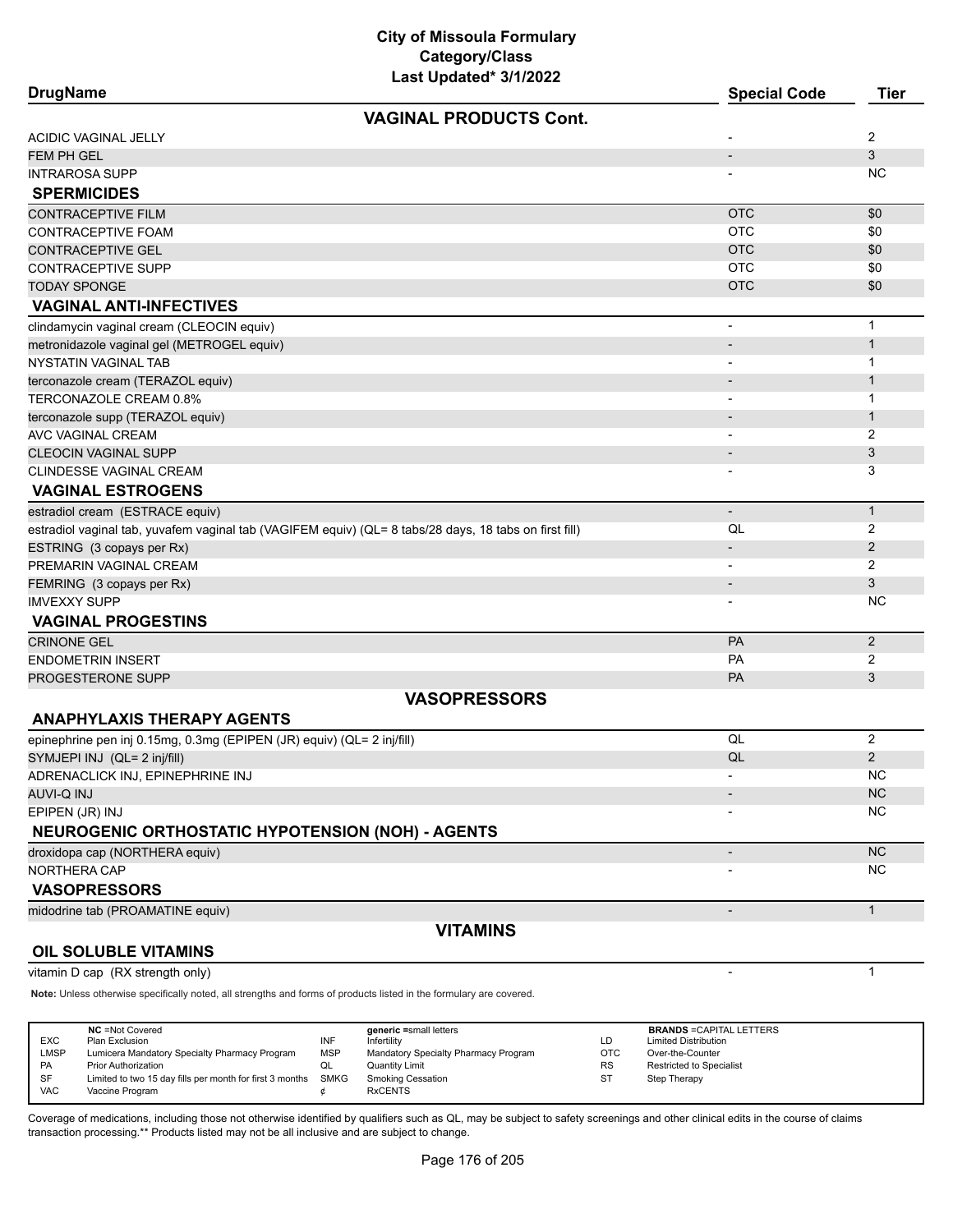|                                   | Last Upualtu VIIILULL |                          |                |
|-----------------------------------|-----------------------|--------------------------|----------------|
| <b>DrugName</b>                   |                       | <b>Special Code</b>      | Tier           |
|                                   | <b>VITAMINS Cont.</b> |                          |                |
| phytonadione tab (MEPHYTON equiv) |                       |                          | 2              |
| <b>ERGOCAL CAP</b>                |                       | $\overline{\phantom{a}}$ | <b>NC</b>      |
| vitamin D cap 1000unit            |                       | <b>OTC</b>               | N <sub>C</sub> |
| vitamin D cap 400unit             |                       | <b>OTC</b>               | <b>NC</b>      |
| VITAMIN D TAB 400UNIT             |                       | OTC                      | NC.            |
| <b>WATER SOLUBLE VITAMINS</b>     |                       |                          |                |
| niacin cap                        |                       | <b>OTC</b>               |                |
| niacin CR tab (SLO-NIACIN equiv)  |                       | OTC                      |                |
| niacin tab                        |                       | <b>OTC</b>               |                |
| <b>NIACIN TR TAB</b>              |                       | OTC                      |                |
| niacinamide tab                   |                       | OTC                      |                |
| POTABA POWDER PACKET              |                       |                          | 2              |
| POTABA TAB                        |                       | $\overline{\phantom{0}}$ | $\overline{2}$ |
|                                   |                       |                          |                |

**Note:** Unless otherwise specifically noted, all strengths and forms of products listed in the formulary are covered.

| <b>EXC</b><br>LMSP      | <b>NC</b> = Not Covered<br>Plan Exclusion<br>Lumicera Mandatory Specialty Pharmacy Program | INF<br><b>MSP</b> | generic =small letters<br>Infertilitv<br>Mandatory Specialty Pharmacy Program | LD<br><b>OTC</b> | <b>BRANDS = CAPITAL LETTERS</b><br><b>Limited Distribution</b><br>Over-the-Counter |
|-------------------------|--------------------------------------------------------------------------------------------|-------------------|-------------------------------------------------------------------------------|------------------|------------------------------------------------------------------------------------|
| <b>PA</b>               | <b>Prior Authorization</b>                                                                 | QL                | Quantity Limit                                                                | <b>RS</b>        | <b>Restricted to Specialist</b>                                                    |
| <b>SF</b><br><b>VAC</b> | Limited to two 15 day fills per month for first 3 months SMKG<br>Vaccine Program           |                   | <b>Smoking Cessation</b><br><b>RxCENTS</b>                                    | ST               | Step Therapy                                                                       |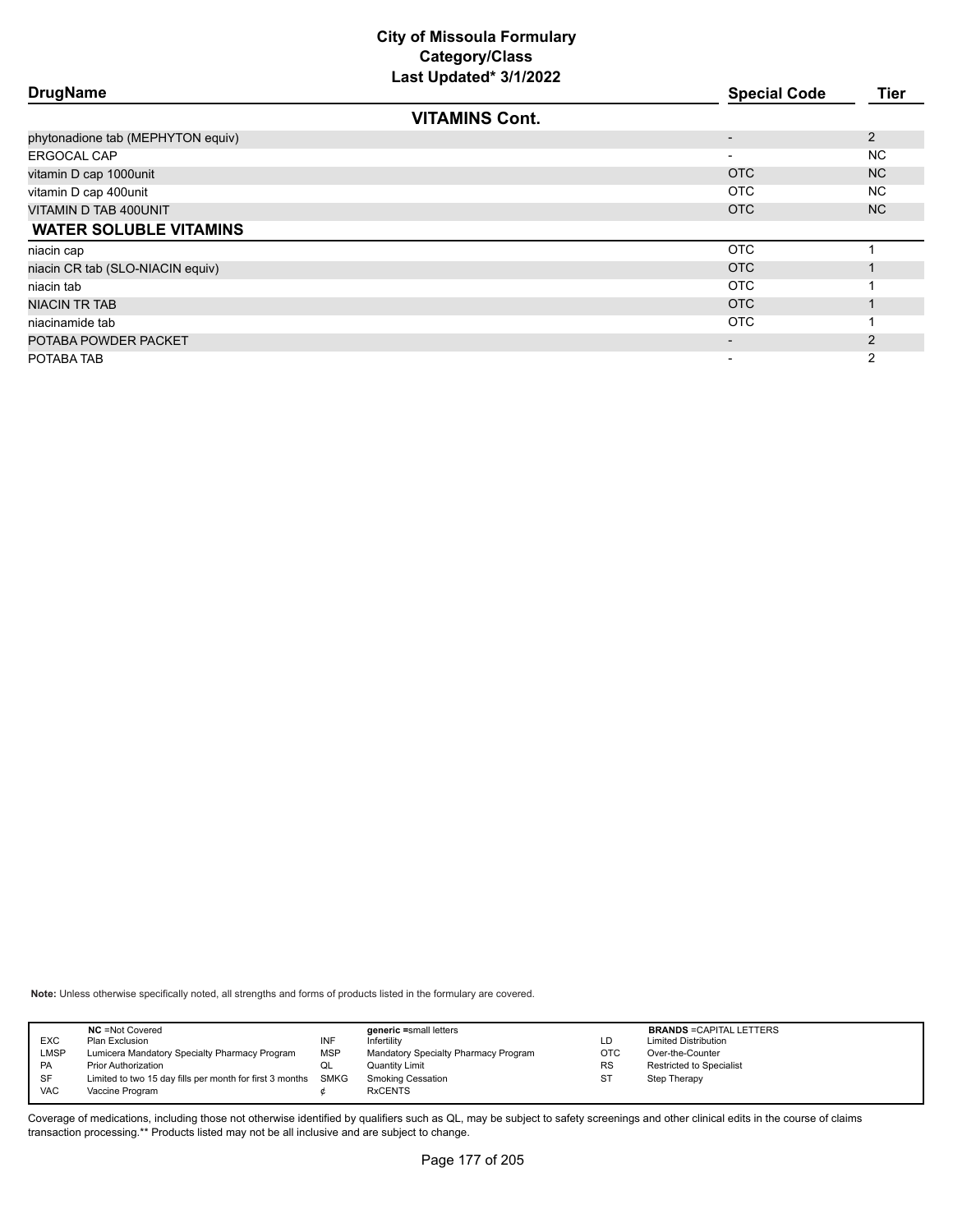#### **Prior Authorization Drug List Last Updated\* 3/1/2022 City of Missoula Formulary**

Some products on the Formulary are only covered with a prior authorization approval. Drug products requiring prior authorization are listed below. The pharmacy will also alert members if the medication prescribed requires prior authorization. Please call Customer Service if you have further questions regarding prior authorizations.

| <b>Drug Name</b>                        | Tier # for Drug Copay (if prior auth is approved) |  |  |
|-----------------------------------------|---------------------------------------------------|--|--|
| <b>ABSTRAL SL TAB</b>                   | $\ensuremath{\mathsf{3}}$                         |  |  |
| ACTEMRA ACTPEN INJ                      | $\overline{2}$                                    |  |  |
| <b>ACTEMRA SC INJ</b>                   | $\overline{2}$                                    |  |  |
| <b>ACTHAR GEL INJ</b>                   | $\overline{2}$                                    |  |  |
| <b>ACTIMMUNE INJ</b>                    | $\overline{2}$                                    |  |  |
| adapalene cream                         | $\overline{c}$                                    |  |  |
| adapalene gel                           | $\overline{2}$                                    |  |  |
| adapalene/benzoyl peroxide gel 0.1-2.5% | $\overline{2}$                                    |  |  |
| adapalene/benzoyl peroxide gel 0.3-2.5% | $\overline{2}$                                    |  |  |
| <b>ADEMPAS TAB</b>                      | $\overline{2}$                                    |  |  |
| <b>AIMOVIG INJ</b>                      | $\overline{2}$                                    |  |  |
| ALECENSA CAP                            | $\overline{2}$                                    |  |  |
| <b>ALINIA SUSP</b>                      | $\overline{2}$                                    |  |  |
| ALUNBRIG TAB 30MG                       | $\overline{2}$                                    |  |  |
| ALUNBRIG TAB 90MG, 180MG                | $\overline{2}$                                    |  |  |
| ambrisentan tab                         | $\overline{2}$                                    |  |  |
| <b>ANDRODERM PATCH</b>                  | $\overline{2}$                                    |  |  |
| <b>ARIKAYCE SUSP</b>                    | $\overline{2}$                                    |  |  |
| armodafinil tab                         | $\mathbf{1}$                                      |  |  |
| <b>AUSTEDO TAB</b>                      | $\overline{2}$                                    |  |  |
| <b>AYVAKIT TAB</b>                      | $\overline{2}$                                    |  |  |
| <b>BALVERSA TAB 3MG</b>                 | $\overline{2}$                                    |  |  |
| <b>BALVERSA TAB 4MG</b>                 | $\overline{2}$                                    |  |  |
| <b>BALVERSA TAB 5MG</b>                 | $\overline{2}$                                    |  |  |
| <b>BANZEL SUSP</b>                      | 3                                                 |  |  |
| <b>BARACLUDE SOLN</b>                   | 3                                                 |  |  |
| BENLYSTA AUTO-INJECTOR                  | $\overline{2}$                                    |  |  |
| <b>BENLYSTA INJ</b>                     | $\overline{2}$                                    |  |  |
| <b>BENZNIDAZOLE TAB</b>                 | $\overline{2}$                                    |  |  |
| <b>BERINERT INJ</b>                     | 2                                                 |  |  |
| bexarotene cap                          | $\overline{2}$                                    |  |  |
| bosentan tab                            | $\overline{2}$                                    |  |  |
| <b>BOSULIF TAB</b>                      | $\overline{2}$                                    |  |  |
| <b>BRAFTOVI CAP 75MG</b>                | $\overline{2}$                                    |  |  |
| <b>BRUKINSA CAP</b>                     | $\overline{2}$                                    |  |  |
| budesonide ER tab                       | 3                                                 |  |  |
| <b>CABLIVI INJ KIT</b>                  | $\overline{2}$                                    |  |  |
| <b>CABOMETYX TAB</b>                    | $\overline{2}$                                    |  |  |
| <b>CALQUENCE CAP</b>                    | $\overline{2}$                                    |  |  |
| <b>CAPRELSA TAB</b>                     | $\overline{2}$                                    |  |  |
| carglumic acid tab                      | $\mathbf{1}$                                      |  |  |
| <b>CAROSPIR SUSP</b>                    | 3                                                 |  |  |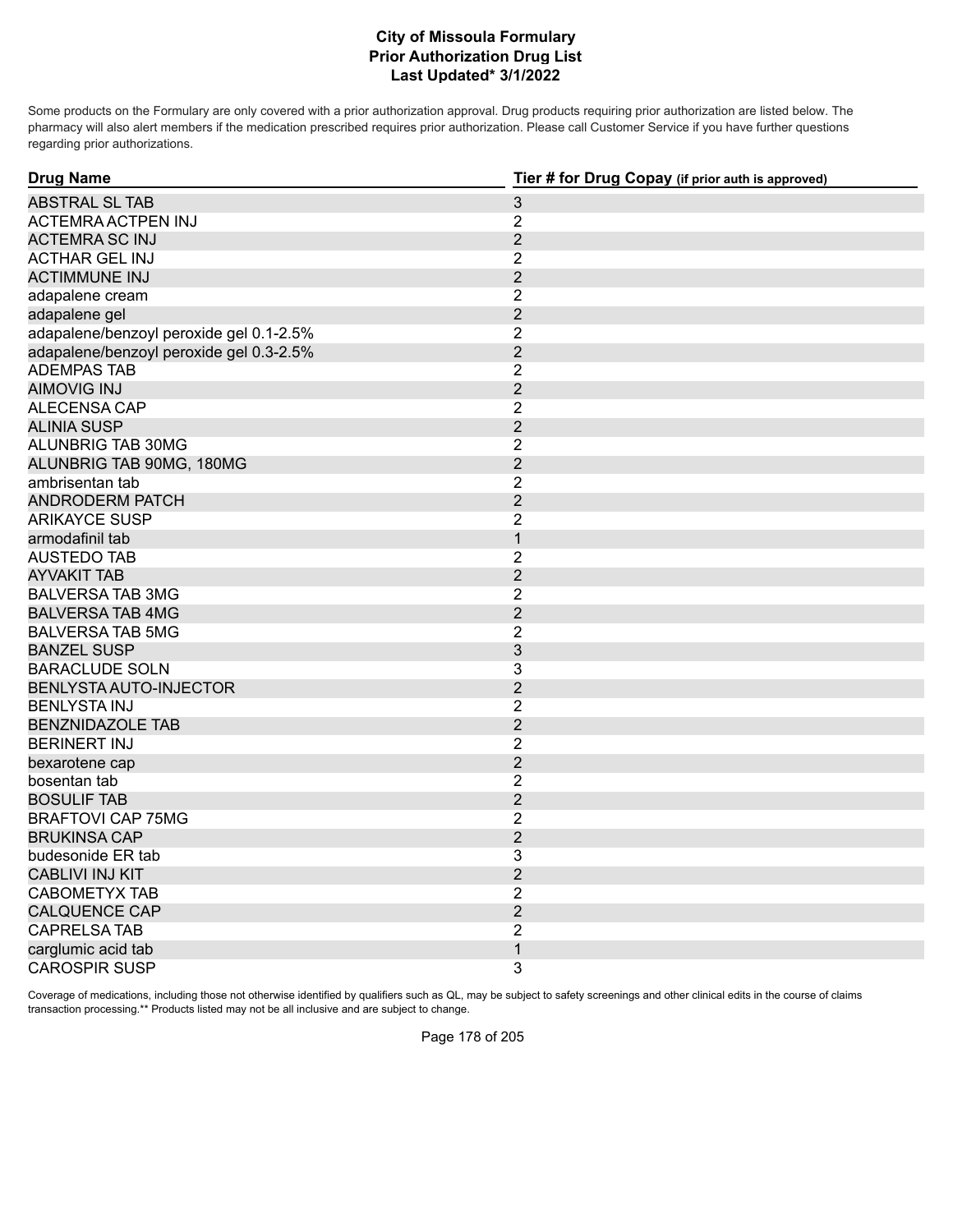#### **Prior Authorization Drug List Last Updated\* 3/1/2022 City of Missoula Formulary cont.**

Some products on the Formulary are only covered with a prior authorization approval. Drug products requiring prior authorization are listed below. The pharmacy will also alert members if the medication prescribed requires prior authorization. Please call Customer Service if you have further questions regarding prior authorizations.

| <b>Drug Name</b>                             | Tier # for Drug Copay (if prior auth is approved) |
|----------------------------------------------|---------------------------------------------------|
| <b>CHOLBAM CAP</b>                           | $\overline{2}$                                    |
| <b>CIMZIA INJ</b>                            | $\overline{2}$                                    |
| <b>CIMZIA STARTER INJ KIT</b>                | $\overline{2}$                                    |
| <b>CINRYZE INJ</b>                           | $\overline{2}$                                    |
| <b>COMETRIQ KIT</b>                          | $\overline{2}$                                    |
| <b>COPIKTRA CAP</b>                          | $\overline{2}$                                    |
| <b>CORLANOR SOLN</b>                         | 3                                                 |
| <b>CORLANOR TAB</b>                          | 3                                                 |
| <b>COTELLIC TAB</b>                          | $\overline{2}$                                    |
| <b>CRINONE GEL</b>                           | $\overline{2}$                                    |
| deferiprone tab                              | $\overline{2}$                                    |
| DESCOVY TAB                                  | \$0                                               |
| <b>DEXCOM G6 RECEIVER</b>                    | 3                                                 |
| <b>DEXCOM G6 SENSOR</b>                      | 3                                                 |
| <b>DEXCOM G6 TRANSMITTER</b>                 | 3                                                 |
| <b>DIACOMIT CAP</b>                          | $\overline{2}$                                    |
| <b>DIACOMIT POWDER PACK</b>                  | $\overline{2}$                                    |
| diclofenac gel                               | 3                                                 |
| DIFFERIN OTC GEL 0.1%                        | 1                                                 |
| DOPTELET TAB                                 | $\overline{2}$                                    |
| DOXEPIN CREAM, PRUDOXIN CREAM, ZONALON CREAM | $\overline{3}$                                    |
| dronabinol cap                               | $\overline{2}$                                    |
| <b>DUPIXENT INJ</b>                          | $\overline{2}$                                    |
| <b>DUPIXENT PEN INJ</b>                      | $\overline{2}$                                    |
| <b>EMGALITY INJ</b>                          | $\overline{2}$                                    |
| EMGALITY INJ 100MG/ML                        | $\overline{2}$                                    |
| <b>EMPAVELI INJ</b>                          | $\overline{2}$                                    |
| enalapril maleate oral soln                  | 3                                                 |
| <b>ENBREL INJ 25MG</b>                       | $\overline{2}$                                    |
| <b>ENBREL INJ 50MG</b>                       | $\overline{2}$                                    |
| <b>ENBREL MINI INJ</b>                       | $\overline{2}$                                    |
| <b>ENBREL SURECLICK INJ 50MG</b>             | $\overline{2}$                                    |
| <b>ENDARI POWDER PACK</b>                    | $\overline{2}$                                    |
| <b>ENDOMETRIN INSERT</b>                     | $\overline{2}$                                    |
| <b>ENSPRYNG INJ</b>                          | $\overline{2}$                                    |
| <b>EPANED SOLN</b>                           | 3                                                 |
| <b>EPIDIOLEX SOLN</b>                        | $\overline{2}$                                    |
| EPIDUO GEL 0.1-2.5%                          | 3                                                 |
| <b>EPRONTIA SOLN</b>                         | 3                                                 |
| <b>ERIVEDGE CAP</b>                          | $\overline{2}$                                    |
| <b>ERLEADA TAB</b>                           | $\overline{2}$                                    |
| erlotinib tab                                | $\overline{2}$                                    |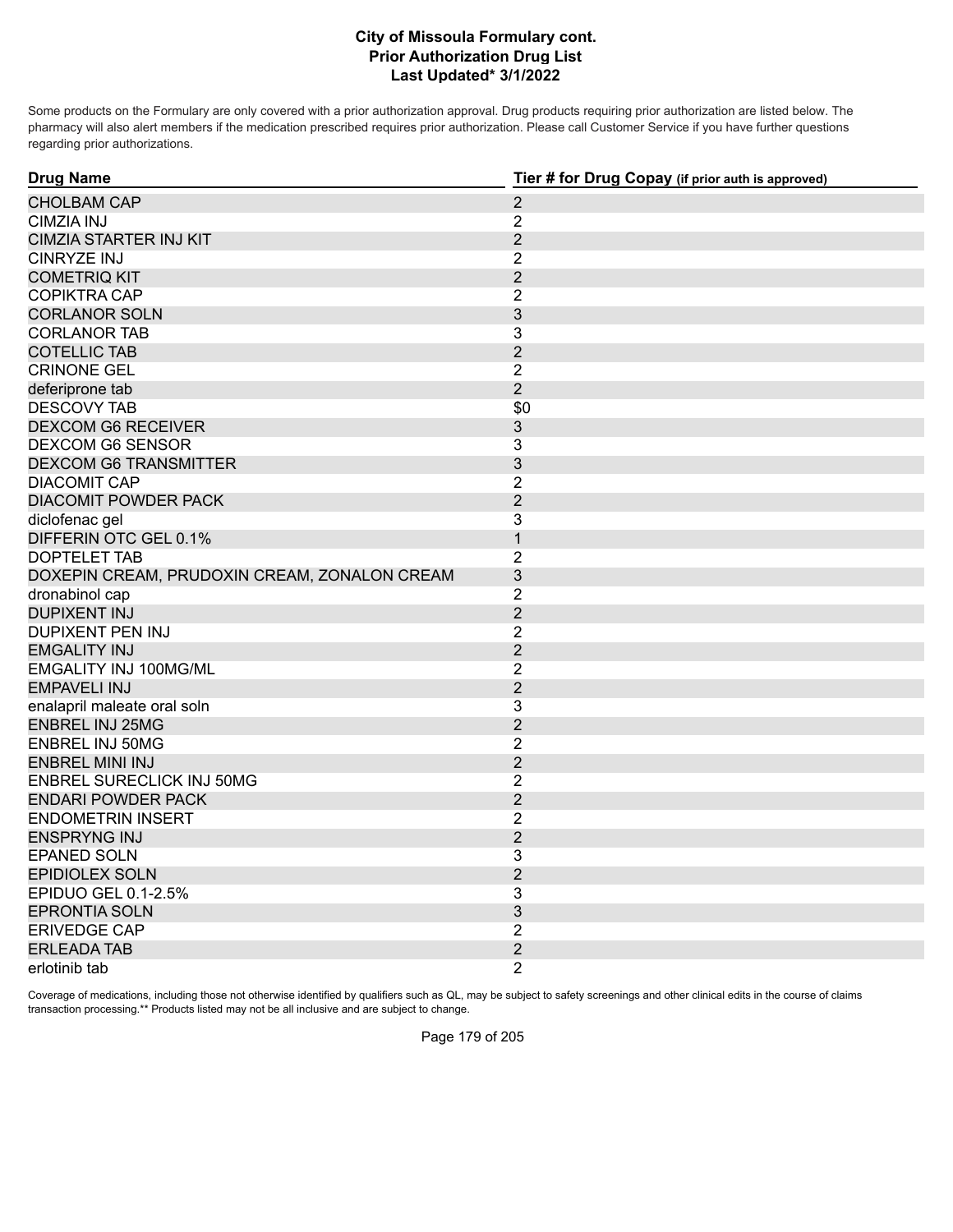#### **Prior Authorization Drug List Last Updated\* 3/1/2022 City of Missoula Formulary cont.**

Some products on the Formulary are only covered with a prior authorization approval. Drug products requiring prior authorization are listed below. The pharmacy will also alert members if the medication prescribed requires prior authorization. Please call Customer Service if you have further questions regarding prior authorizations.

| <b>Drug Name</b>                               | Tier # for Drug Copay (if prior auth is approved) |
|------------------------------------------------|---------------------------------------------------|
| <b>ESBRIET CAP</b>                             | $\overline{2}$                                    |
| <b>ESBRIET TAB 267MG</b>                       | $\overline{2}$                                    |
| <b>ESBRIET TAB 801MG</b>                       | $\overline{2}$                                    |
| everolimus tab                                 | 1                                                 |
| everolimus tab for oral susp                   | $\mathbf{1}$                                      |
| <b>EVRYSDI SOLN</b>                            | $\overline{2}$                                    |
| <b>FANAPT TAB</b>                              | 3                                                 |
| <b>FANAPT TITRATION PACK</b>                   | 3                                                 |
| <b>FARYDAK CAP</b>                             | $\overline{2}$                                    |
| <b>FASENRA PEN INJ</b>                         | $\overline{2}$                                    |
| fentanyl citrate lollipop                      | $\overline{2}$                                    |
| FENTORA TAB, FENTANYL BUCCAL TAB               | 3                                                 |
| <b>FERRIPROX SOLN</b>                          | $\overline{2}$                                    |
| <b>FINTEPLA SOLN</b>                           | 2                                                 |
| <b>FLEQSUVY SUSP</b>                           | 3                                                 |
| <b>FOTIVDA CAP</b>                             | 3                                                 |
| <b>FREESTYLE LIBRE 2 RECEIVER</b>              | $\ensuremath{\mathsf{3}}$                         |
| <b>FREESTYLE LIBRE 2 SENSOR</b>                | 3                                                 |
| <b>FREESTYLE LIBRE RECEIVER</b>                | 3                                                 |
| FREESTYLE LIBRE SENSOR (10-DAY)                | 3                                                 |
| FREESTYLE LIBRE SENSOR (14-DAY)                | 3                                                 |
| <b>GALAFOLD CAP</b>                            | $\overline{2}$                                    |
| <b>GAVRETO CAP</b>                             | $\overline{2}$                                    |
| <b>GENOTROPIN INJ</b>                          | $\overline{2}$                                    |
| <b>GILOTRIF TAB</b>                            | $\overline{2}$                                    |
| <b>GLOPERBA SOLN</b>                           | 3                                                 |
| <b>HAEGARDA INJ</b>                            | $\overline{2}$                                    |
| <b>HEMLIBRA INJ</b>                            | $\overline{2}$                                    |
| <b>HIZENTRA INJ</b>                            | $\overline{2}$                                    |
| HUMIRA INJ 10MG                                | $\overline{2}$                                    |
| <b>HUMIRA INJ 20MG</b>                         | $\overline{2}$                                    |
| HUMIRA INJ 40MG                                | $\overline{2}$                                    |
| <b>HUMIRA INJ 80MG</b>                         | $\overline{2}$                                    |
| HUMIRA INJ CROHNS/UC/HIDRADENITIS STARTER PACK | $\overline{2}$                                    |
| HUMIRA INJ PEDIATRIC CROHNS STARTER PACK       | $\overline{2}$                                    |
| HUMIRA INJ PEDIATRIC UC STARTER PACK           | $\overline{2}$                                    |
| HUMIRA INJ PSORIASIS/UVEITIS STARTER PACK      | $\overline{2}$                                    |
| HUMIRA PEN INJ 40MG                            | $\overline{2}$                                    |
| <b>HYCAMTIN CAP</b>                            | $\overline{2}$                                    |
| <b>HYQVIA INJ</b>                              | $\overline{2}$                                    |
| <b>IBRANCE CAP</b>                             | $\overline{2}$                                    |
| <b>IBRANCE TAB</b>                             | $\overline{2}$                                    |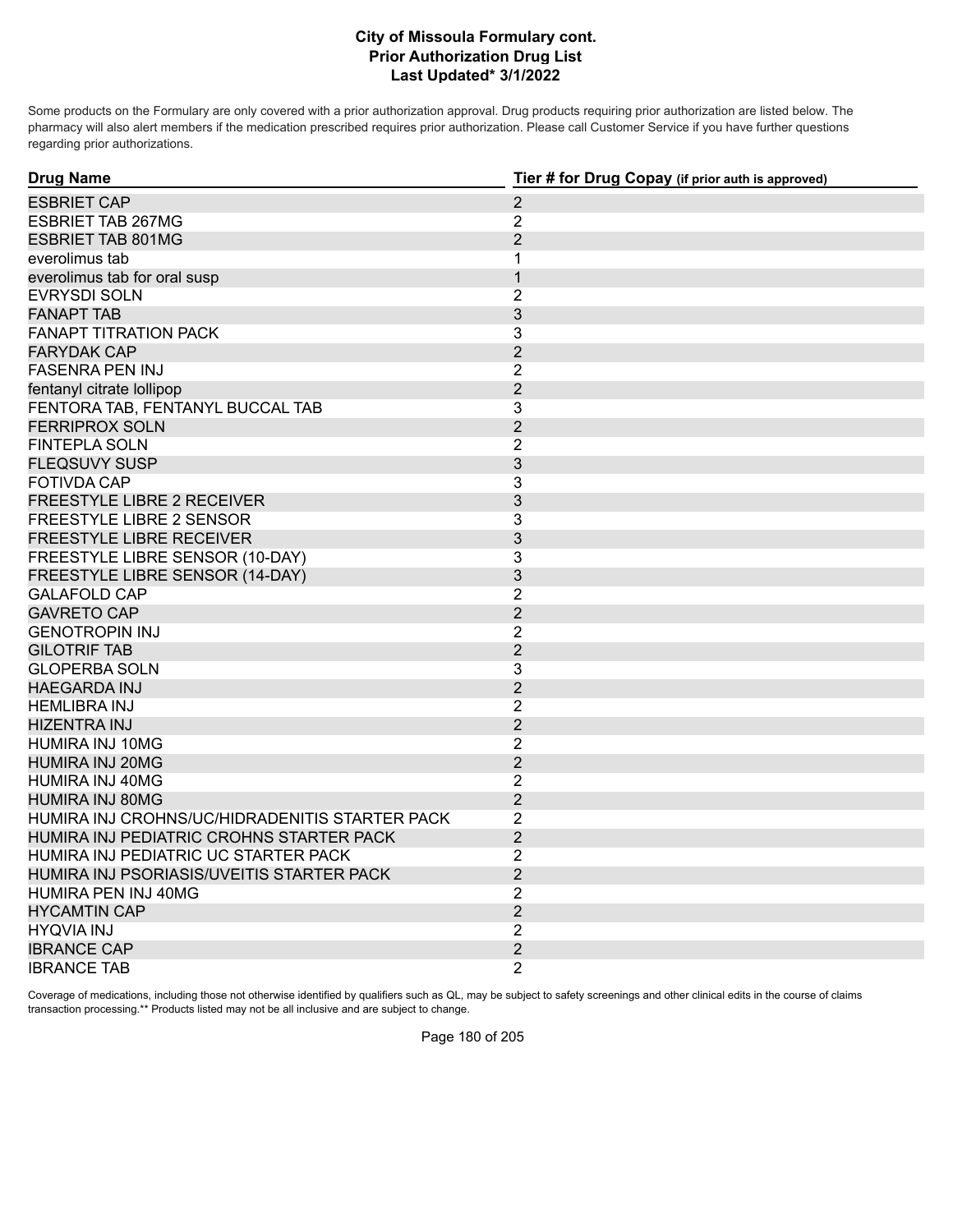Some products on the Formulary are only covered with a prior authorization approval. Drug products requiring prior authorization are listed below. The pharmacy will also alert members if the medication prescribed requires prior authorization. Please call Customer Service if you have further questions regarding prior authorizations.

| <b>Drug Name</b>           | Tier # for Drug Copay (if prior auth is approved) |
|----------------------------|---------------------------------------------------|
| icatibant inj              | $\overline{2}$                                    |
| <b>ICLUSIG TAB</b>         | $\overline{2}$                                    |
| <b>IDHIFA TAB</b>          | $\overline{2}$                                    |
| <b>IMBRUVICA CAP 140MG</b> | $\overline{2}$                                    |
| <b>IMBRUVICA CAP 70MG</b>  | $\overline{2}$                                    |
| IMBRUVICA TAB 420MG, 560MG | $\overline{2}$                                    |
| <b>IMCIVREE INJ</b>        | $\overline{2}$                                    |
| <b>INBRIJA INH POWDER</b>  | 3                                                 |
| <b>INGREZZA CAP</b>        | $\overline{2}$                                    |
| <b>INLYTA TAB</b>          | $\overline{2}$                                    |
| <b>INQOVI TAB</b>          | $\overline{2}$                                    |
| <b>IRESSATAB</b>           | $\overline{2}$                                    |
| <b>ISTURISA TAB 10MG</b>   | $\overline{2}$                                    |
| <b>ISTURISA TAB 1MG</b>    | $\overline{2}$                                    |
| <b>ISTURISA TAB 5MG</b>    | $\overline{2}$                                    |
| itraconazole cap           | $\overline{2}$                                    |
| itraconazole soln          | 3                                                 |
| <b>IVERMECTIN LOTION</b>   | 3                                                 |
| ivermectin tab             | $\overline{2}$                                    |
| <b>JAKAFI TAB</b>          | $\overline{2}$                                    |
| <b>JYNARQUE PAK</b>        | $\overline{2}$                                    |
| <b>JYNARQUE TAB</b>        | $\overline{2}$                                    |
| <b>KALYDECO PAK</b>        | $\overline{2}$                                    |
| <b>KALYDECO TAB</b>        | $\overline{2}$                                    |
| <b>KATERZIA SUSP</b>       | $\ensuremath{\mathsf{3}}$                         |
| <b>KEVZARA INJ</b>         | $\overline{2}$                                    |
| <b>KINERET INJ</b>         | $\overline{2}$                                    |
| <b>KORLYM TAB</b>          | $\overline{2}$                                    |
| <b>KOSELUGO CAP</b>        | $\overline{2}$                                    |
| <b>LAMPIT TAB</b>          | $\overline{2}$                                    |
| lapatinib ditosylate tab   | $\overline{2}$                                    |
| <b>LAZANDA NASAL SPRAY</b> | 3                                                 |
| LEDIPASVIR/SOFOSBUVIR TAB  | $\overline{2}$                                    |
| <b>LENVIMA CAP</b>         | $\overline{2}$                                    |
| <b>LOKELMA PAK</b>         | $\overline{2}$                                    |
| <b>LONSURF TAB</b>         | $\overline{2}$                                    |
| <b>LORBRENA TAB 100MG</b>  | $\overline{2}$                                    |
| <b>LORBRENA TAB 25MG</b>   | $\overline{2}$                                    |
| <b>LUCEMYRA TAB</b>        | $\ensuremath{\mathsf{3}}$                         |
| <b>LUMAKRAS TAB</b>        | $\overline{2}$                                    |
| <b>LUPKYNIS CAP</b>        | 3                                                 |
| LYNPARZA CAP               | $\overline{2}$                                    |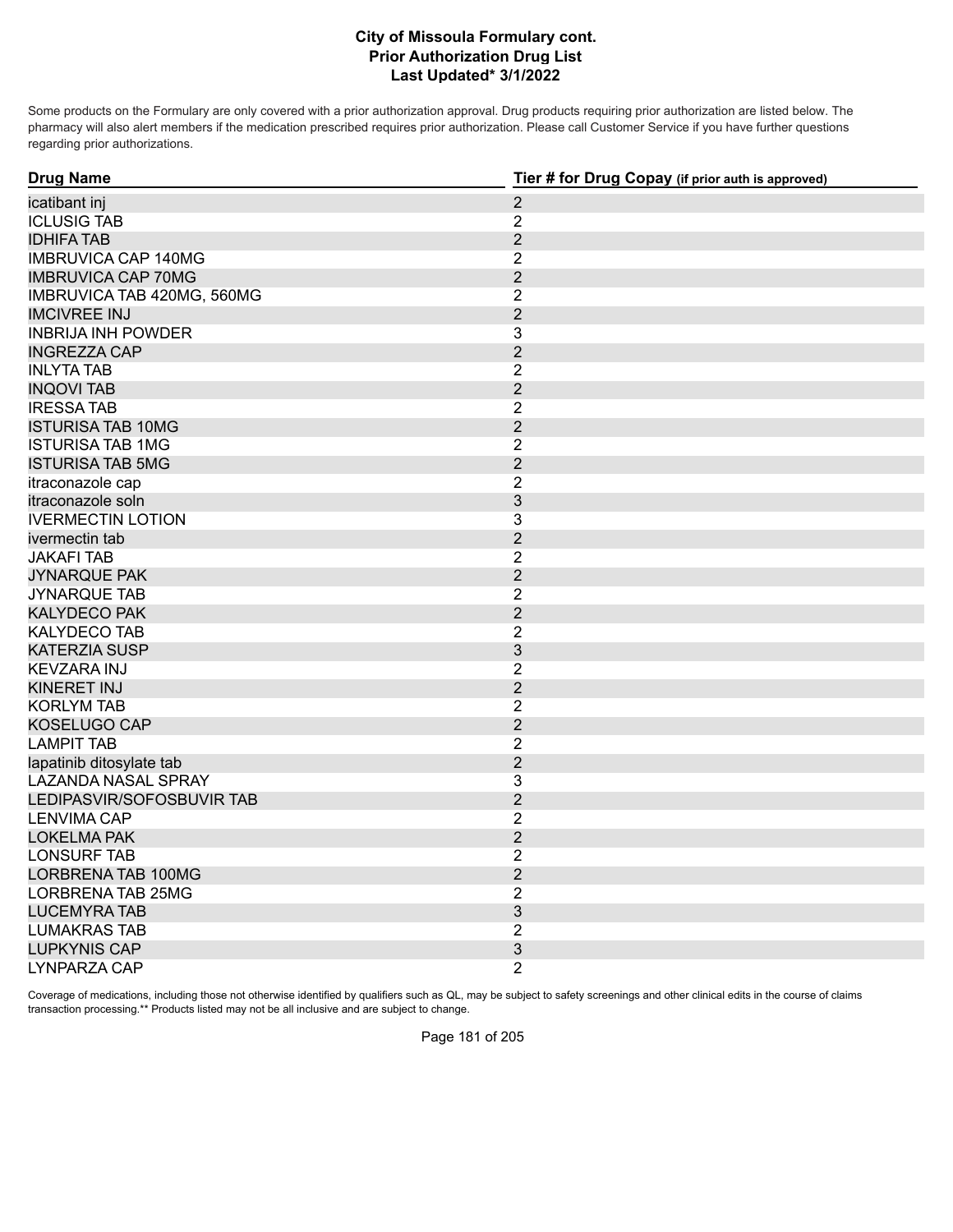Some products on the Formulary are only covered with a prior authorization approval. Drug products requiring prior authorization are listed below. The pharmacy will also alert members if the medication prescribed requires prior authorization. Please call Customer Service if you have further questions regarding prior authorizations.

| <b>Drug Name</b>            | Tier # for Drug Copay (if prior auth is approved) |
|-----------------------------|---------------------------------------------------|
| LYNPARZA TAB                | $\overline{2}$                                    |
| <b>MAVYRET PAK</b>          | $\overline{2}$                                    |
| <b>MAVYRET TAB</b>          | $\overline{2}$                                    |
| MEKINIST TAB 0.5MG          | $\overline{2}$                                    |
| <b>MEKINIST TAB 2MG</b>     | $\overline{2}$                                    |
| <b>MEKTOVI TAB</b>          | $\overline{2}$                                    |
| <b>METHITEST TAB</b>        | 3                                                 |
| miglustat cap               | $\overline{2}$                                    |
| modafinil tab               | $\mathbf{1}$                                      |
| <b>MOTEGRITY TAB</b>        | 3                                                 |
| <b>MOVANTIK TAB</b>         | $\overline{2}$                                    |
| <b>MYFEMBREE TAB</b>        | $\overline{2}$                                    |
| NATPARA INJ                 | $\overline{2}$                                    |
| NERLYNX TAB                 | $\overline{2}$                                    |
| <b>NEXAVAR TAB</b>          | $\overline{2}$                                    |
| NINLARO CAP                 | $\overline{2}$                                    |
| nitazoxanide tab            | $\overline{2}$                                    |
| nitrofurantoin susp         | 3                                                 |
| <b>NIZATIDINE SOLN</b>      | 3                                                 |
| <b>NUBEQA TAB</b>           | $\overline{2}$                                    |
| <b>NUCALA INJ</b>           | $\overline{2}$                                    |
| NUEDEXTA CAP                | $\overline{2}$                                    |
| NURTEC ODT                  | $\overline{2}$                                    |
| <b>OCALIVA TAB</b>          | $\overline{2}$                                    |
| <b>ODACTRA SL TAB</b>       | $\mathfrak{S}$                                    |
| ODOMZO CAP                  | $\overline{2}$                                    |
| <b>OFEV CAP</b>             | $\overline{2}$                                    |
| <b>OLUMIANT TAB</b>         | $\overline{2}$                                    |
| <b>ONGENTYS CAP</b>         | 3                                                 |
| <b>OPSUMIT TAB</b>          | $\overline{2}$                                    |
| <b>ORENCIA CLICK INJ</b>    | $\overline{2}$                                    |
| ORENCIA SC INJ 125MG/ML     | $\overline{2}$                                    |
| ORENCIA SC INJ 50MG/0.4ML   | $\overline{2}$                                    |
| ORENCIA SC INJ 87.5MG/0.7ML | $\overline{2}$                                    |
| ORGOVYX TAB                 | $\overline{2}$                                    |
| <b>ORIAHNN CAP</b>          | $\overline{2}$                                    |
| ORILISSA TAB 150MG          | $\overline{2}$                                    |
| ORILISSA TAB 200MG          | $\overline{2}$                                    |
| ORKAMBI GRANULES PACKET     | $\overline{2}$                                    |
| <b>ORKAMBI TAB</b>          | $\overline{2}$                                    |
| <b>OTEZLA STARTER PACK</b>  | $\overline{2}$                                    |
| <b>OTEZLA TAB</b>           | $\overline{2}$                                    |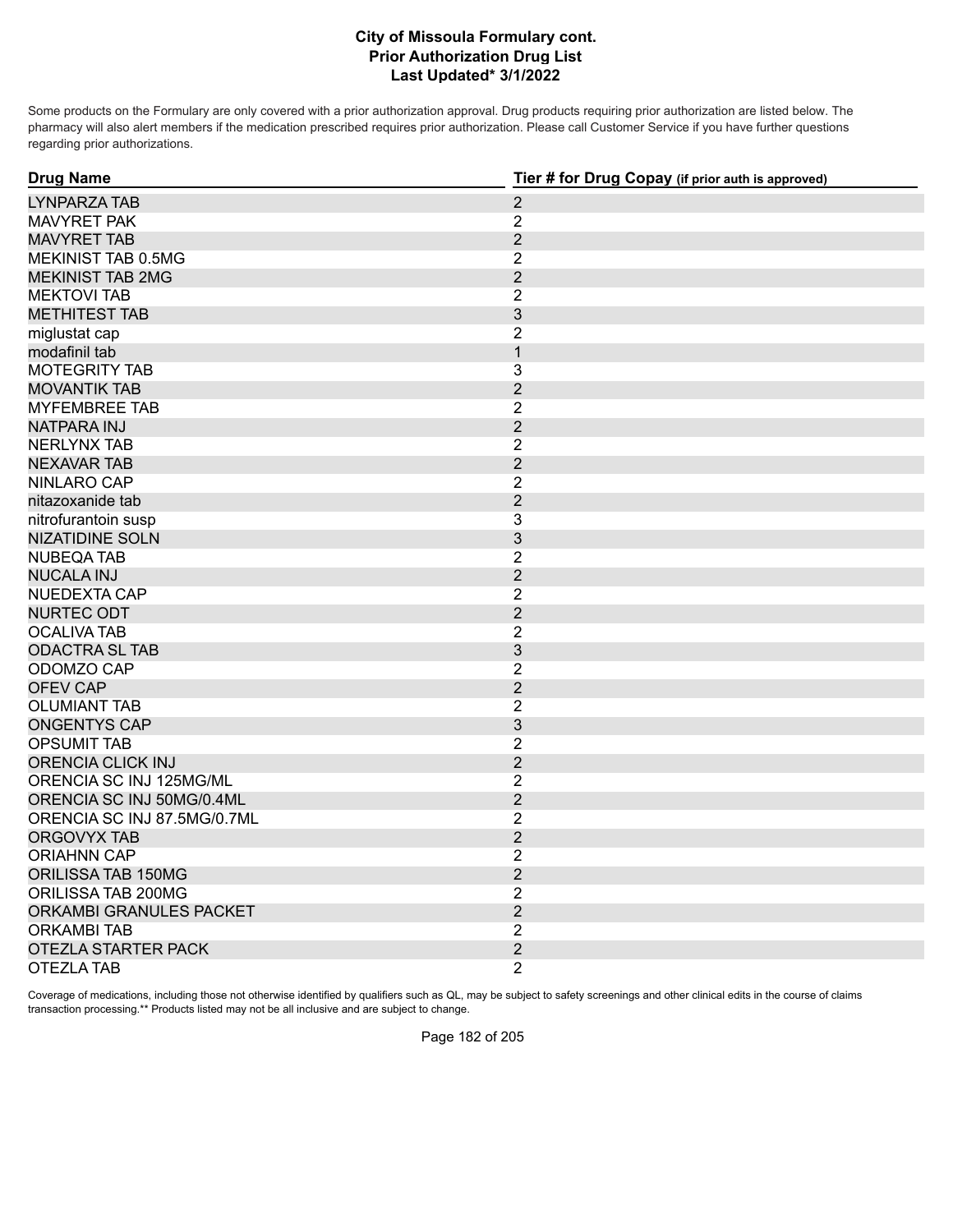Some products on the Formulary are only covered with a prior authorization approval. Drug products requiring prior authorization are listed below. The pharmacy will also alert members if the medication prescribed requires prior authorization. Please call Customer Service if you have further questions regarding prior authorizations.

| <b>Drug Name</b>                          | Tier # for Drug Copay (if prior auth is approved) |
|-------------------------------------------|---------------------------------------------------|
| <b>OXBRYTA TAB</b>                        | $\overline{2}$                                    |
| <b>OXERVATE OPHTH SOLN</b>                | $\overline{2}$                                    |
| PALFORZIA POWDER PACK                     | $\overline{2}$                                    |
| PALFORZIA SPRINKLE CAP                    | $\overline{2}$                                    |
| PALYNZIQ INJ                              | $\overline{2}$                                    |
| PEMAZYRE TAB                              | $\overline{2}$                                    |
| <b>PIQRAY TAB</b>                         | $\overline{2}$                                    |
| POMALYST CAP                              | $\overline{2}$                                    |
| <b>PRALUENT INJ</b>                       | $\overline{2}$                                    |
| PROGESTERONE SUPP                         | 3                                                 |
| PROMACTA POWDER                           | $\overline{2}$                                    |
| PROMACTA TAB                              | $\overline{2}$                                    |
| pyrimethamine tab                         | $\overline{2}$                                    |
| <b>QBRELIS SOLN</b>                       | 3                                                 |
| <b>QINLOCK TAB</b>                        | $\overline{2}$                                    |
| <b>REPATHA INJ</b>                        | $\overline{2}$                                    |
| REPATHA PUSHTRONEX INJ                    | $\overline{2}$                                    |
| RETEVMO CAP                               | $\overline{2}$                                    |
| <b>REYVOW TAB</b>                         | $\overline{2}$                                    |
| <b>RINVOQ ER TAB</b>                      | $\overline{2}$                                    |
| <b>ROZLYTREK CAP</b>                      | $\overline{2}$                                    |
| <b>RUBRACA TAB</b>                        | $\overline{2}$                                    |
| <b>RUCONEST INJ</b>                       | $\overline{2}$                                    |
| rufinamide susp                           | $\overline{2}$                                    |
| rufinamide tab                            | $\overline{2}$                                    |
| <b>RUZURGI TAB</b>                        | $\overline{2}$                                    |
| <b>RYDAPT CAP</b>                         | $\overline{2}$                                    |
| sapropterin dihydrochloride powder packet | $\overline{2}$                                    |
| sapropterin dihydrochloride soluble tab   | $\overline{2}$                                    |
| SIGNIFOR INJ                              | $\overline{2}$                                    |
| sildenafil tab 20mg                       | $\mathbf{1}$                                      |
| SIMPONI AUTO-INJECTOR 100MG               | $\overline{2}$                                    |
| SIMPONI INJ 100MG                         | $\overline{2}$                                    |
| <b>SKLICE LOTION</b>                      | 3                                                 |
| SKYRIZI INJ 150MG/ML                      | $\overline{2}$                                    |
| SKYRIZI INJ 75MG/0.83ML                   | $\overline{2}$                                    |
| SOFOSBUVIR/VELPATASVIR TAB                | $\overline{2}$                                    |
| <b>SOLIQUA INJ</b>                        | $\overline{2}$                                    |
| SOLOSEC GRANULES PACKET                   | 3                                                 |
| SOMAVERT INJ                              | $\overline{2}$                                    |
| SOTYLIZE SOLN 5MG/ML                      | 3                                                 |
| SPORANOX SOLN                             | 3                                                 |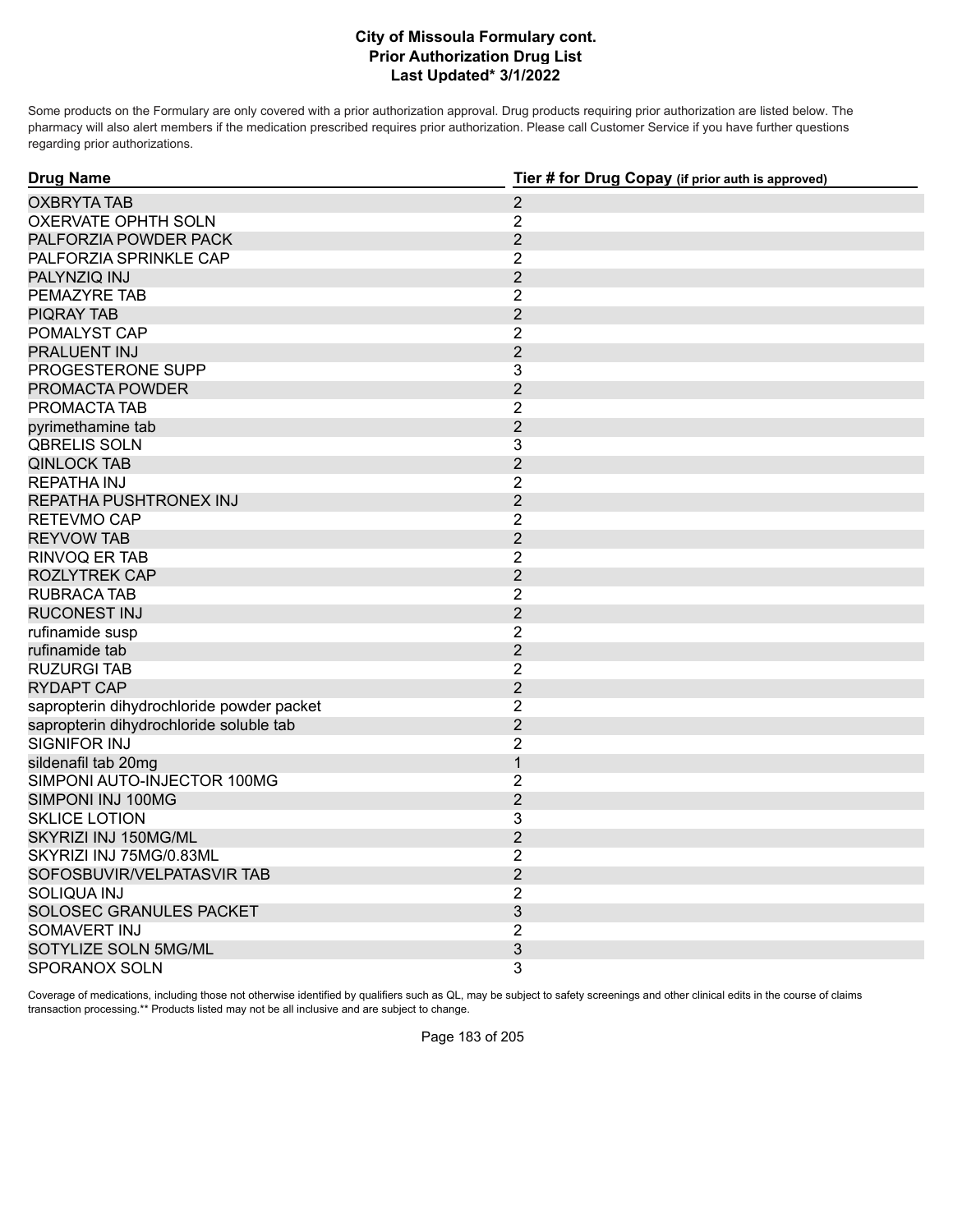Some products on the Formulary are only covered with a prior authorization approval. Drug products requiring prior authorization are listed below. The pharmacy will also alert members if the medication prescribed requires prior authorization. Please call Customer Service if you have further questions regarding prior authorizations.

| <b>Drug Name</b>                | Tier # for Drug Copay (if prior auth is approved) |
|---------------------------------|---------------------------------------------------|
| <b>SPRYCEL TAB</b>              | $\overline{2}$                                    |
| <b>STELARA INJ</b>              | $\overline{2}$                                    |
| <b>STIVARGA TAB</b>             | $\overline{2}$                                    |
| STRENSIQ INJ                    | $\overline{2}$                                    |
| sunitinib malate cap            | $\mathbf{1}$                                      |
| <b>SUNOSI TAB</b>               | $\overline{2}$                                    |
| <b>SYMDEKO TAB</b>              | $\overline{2}$                                    |
| <b>SYMPROIC TAB</b>             | $\overline{2}$                                    |
| <b>TABRECTA TAB</b>             | $\overline{2}$                                    |
| tadalafil tab (PAH)             | 1                                                 |
| <b>TAFINLAR CAP</b>             | $\overline{2}$                                    |
| <b>TAGRISSO TAB</b>             | $\overline{2}$                                    |
| <b>TAKHZYRO INJ</b>             | $\overline{2}$                                    |
| <b>TALTZ INJ</b>                | $\overline{2}$                                    |
| TALZENNA CAP 0.25MG             | $\overline{2}$                                    |
| TALZENNA CAP 0.5MG, 0.75MG, 1MG | $\overline{2}$                                    |
| <b>TARGRETIN GEL</b>            | $\overline{2}$                                    |
| <b>TASIGNA CAP</b>              | $\overline{2}$                                    |
| <b>TAVALISSE TAB</b>            | $\overline{2}$                                    |
| <b>TAZVERIK TAB</b>             | $\overline{2}$                                    |
| <b>TEGSEDI INJ</b>              | $\overline{2}$                                    |
| <b>TEPMETKO TAB</b>             | 3                                                 |
| testosterone gel 1% 25mg        | $\overline{2}$                                    |
| testosterone gel 1% 50mg        | $\overline{2}$                                    |
| testosterone gel 1% pump        | $\overline{2}$                                    |
| testosterone gel 1.62% 1.25gm   | 3                                                 |
| testosterone gel 1.62% 2.5gm    | $\mathfrak{S}$                                    |
| <b>TESTOSTERONE GEL PUMP</b>    | $\overline{2}$                                    |
| testosterone gel pump 1.62%     | $\overline{2}$                                    |
| testosterone soln               | $\overline{2}$                                    |
| tetrabenazine tab               | $\mathbf{1}$                                      |
| <b>THALOMID CAP</b>             | $\overline{2}$                                    |
| <b>TIBSOVO TAB</b>              | $\overline{2}$                                    |
| tiopronin tab                   | $\overline{2}$                                    |
| <b>TIROSINT-SOL</b>             | 3                                                 |
| <b>TOBI PODHALER</b>            | 3                                                 |
| <b>TRACLEER TAB 32MG</b>        | $\overline{2}$                                    |
| <b>TREMFYA INJ</b>              | $\sqrt{2}$                                        |
| tretinoin cream                 | $\overline{2}$                                    |
| tretinoin gel                   | $\overline{2}$                                    |
| trientine cap                   | 3                                                 |
| TRIKAFTA TAB                    | $\overline{2}$                                    |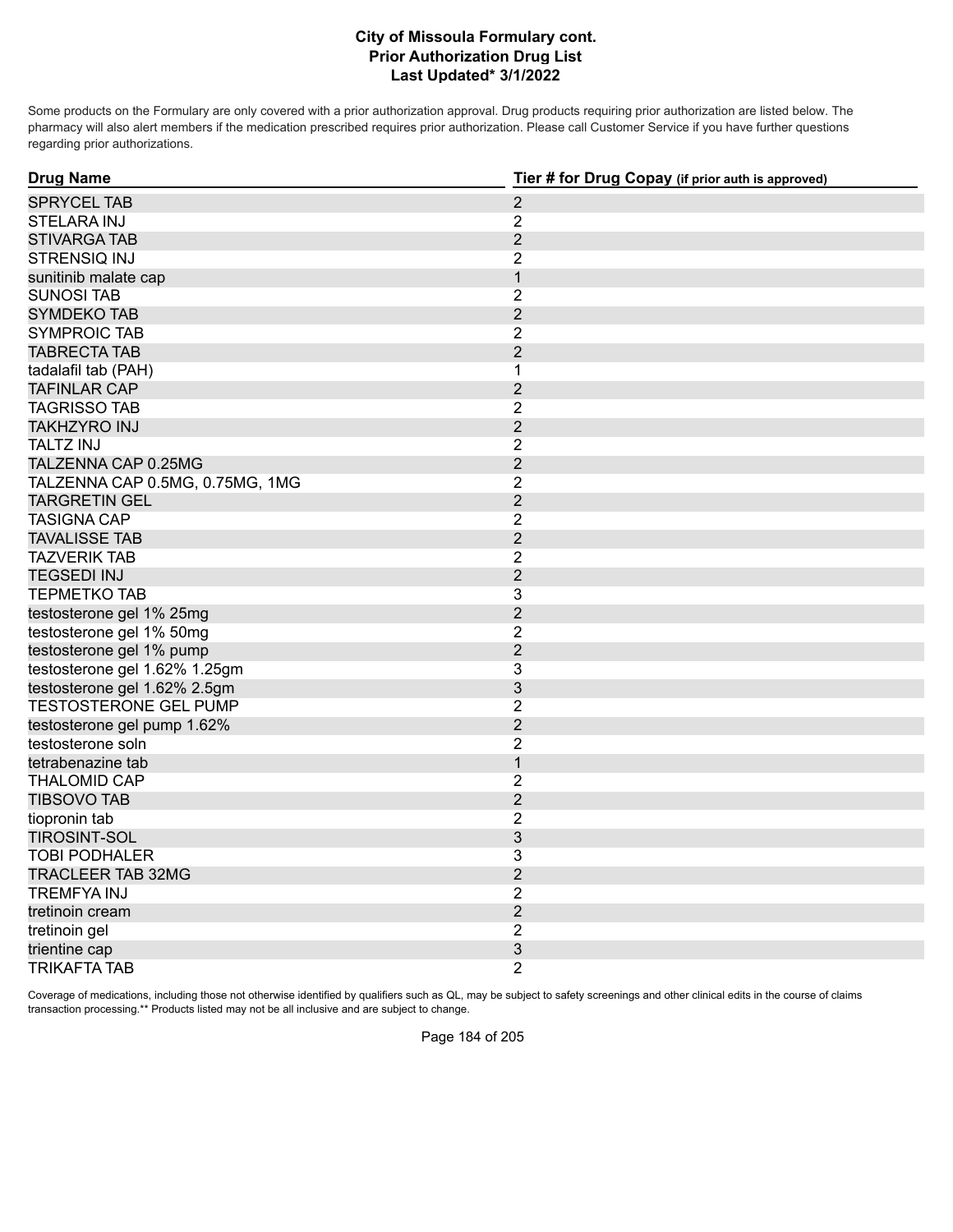Some products on the Formulary are only covered with a prior authorization approval. Drug products requiring prior authorization are listed below. The pharmacy will also alert members if the medication prescribed requires prior authorization. Please call Customer Service if you have further questions regarding prior authorizations.

| <b>Drug Name</b><br>Tier # for Drug Copay (if prior auth is approved) |                |
|-----------------------------------------------------------------------|----------------|
| <b>TRINTELLIX TAB</b>                                                 | $\mathfrak{S}$ |
| <b>TRULANCE TAB</b>                                                   | $\overline{2}$ |
| TRUSELTIQ PACK 100MG                                                  | $\overline{2}$ |
| TRUSELTIQ PACK 50MG, 125MG                                            | $\overline{2}$ |
| <b>TRUSELTIQ PACK 75MG</b>                                            | $\overline{2}$ |
| <b>TUKYSA TAB</b>                                                     | $\overline{c}$ |
| <b>TURALIO CAP</b>                                                    | $\overline{2}$ |
| <b>TYVASO INH SOLN</b>                                                | $\overline{2}$ |
| <b>UBRELVY TAB</b>                                                    | $\overline{2}$ |
| <b>UCERIS RECTAL FOAM</b>                                             | 3              |
| <b>UKONIQ TAB</b>                                                     | $\overline{2}$ |
| <b>UPTRAVI TAB</b>                                                    | $\overline{2}$ |
| <b>VALCHLOR GEL</b>                                                   | $\overline{2}$ |
| <b>VELTASSA POWDER</b>                                                | $\overline{2}$ |
| <b>VENCLEXTA STARTER PACK</b>                                         | $\overline{2}$ |
| <b>VENCLEXTA TAB</b>                                                  | $\overline{2}$ |
| <b>VENTAVIS INH SOLN</b>                                              | $\overline{2}$ |
| <b>VERZENIO TAB</b>                                                   | $\overline{2}$ |
| vigabatrin powder pack                                                | $\overline{2}$ |
| vigabatrin tab                                                        | $\overline{2}$ |
| vigadrone powder pack                                                 | $\overline{2}$ |
| VITRAKVI CAP 100MG                                                    | $\overline{2}$ |
| <b>VITRAKVI CAP 25MG</b>                                              | $\overline{2}$ |
| <b>VITRAKVI SOLN</b>                                                  | $\overline{2}$ |
| <b>VIZIMPRO TAB</b>                                                   | $\overline{2}$ |
| <b>VOSEVI TAB</b>                                                     | $\overline{2}$ |
| <b>VOTRIENT TAB</b>                                                   | $\overline{2}$ |
| <b>VYNDAMAX CAP</b>                                                   | $\overline{2}$ |
| <b>VYNDAQEL CAP</b>                                                   | $\overline{2}$ |
| <b>WAKIX TAB</b>                                                      | $\overline{c}$ |
| <b>XADAGO TAB</b>                                                     | $\mathfrak{S}$ |
| <b>XALKORI CAP</b>                                                    | $\overline{2}$ |
| <b>XATMEP SOLN</b>                                                    | 3              |
| <b>XELJANZ SOLN</b>                                                   | $\overline{2}$ |
| <b>XELJANZ TAB</b>                                                    | $\overline{2}$ |
| <b>XELJANZ XR TAB</b>                                                 | $\overline{2}$ |
| <b>XEMBIFY INJ</b>                                                    | $\overline{2}$ |
| <b>XOLAIR SYRINGE</b>                                                 | $\overline{2}$ |
| <b>XOSPATA TAB</b>                                                    | $\overline{2}$ |
| <b>XPOVIO PAK</b>                                                     | $\overline{2}$ |
| <b>XULTOPHY INJ</b>                                                   | $\overline{2}$ |
| <b>XYREM SOLN</b>                                                     | $\overline{2}$ |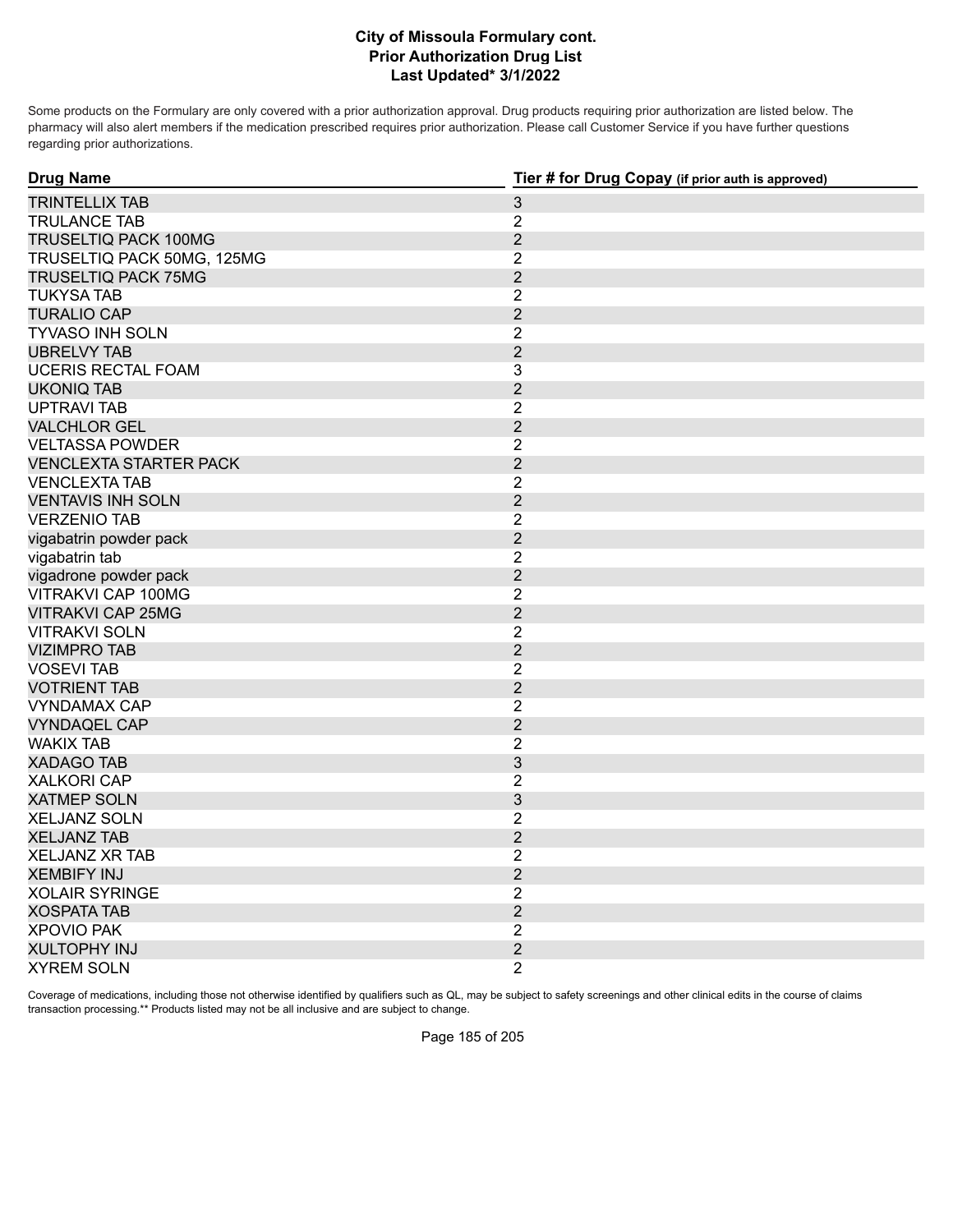Some products on the Formulary are only covered with a prior authorization approval. Drug products requiring prior authorization are listed below. The pharmacy will also alert members if the medication prescribed requires prior authorization. Please call Customer Service if you have further questions regarding prior authorizations.

| <b>Drug Name</b>            | Tier # for Drug Copay (if prior auth is approved) |
|-----------------------------|---------------------------------------------------|
| <b>ZEJULA CAP</b>           | ּ                                                 |
| <b>ZELBORAF TAB</b>         |                                                   |
| ZEPOSIA CAP                 | ◠                                                 |
| <b>ZEPOSIA STARTER PACK</b> | ◠                                                 |
| ZOKINVY CAP                 | າ                                                 |
| ZOLINZA CAP                 | ົ                                                 |
| ZYDELIG TAB                 | ∍                                                 |
| <b>ZYKADIA CAP</b>          |                                                   |
| ZYKADIA TAB                 | ◠                                                 |

Coverage of medications, including those not otherwise identified by qualifiers such as QL, may be subject to safety screenings and other clinical edits in the course of claims transaction processing.\*\* Products listed may not be all inclusive and are subject to change.

Page 186 of 205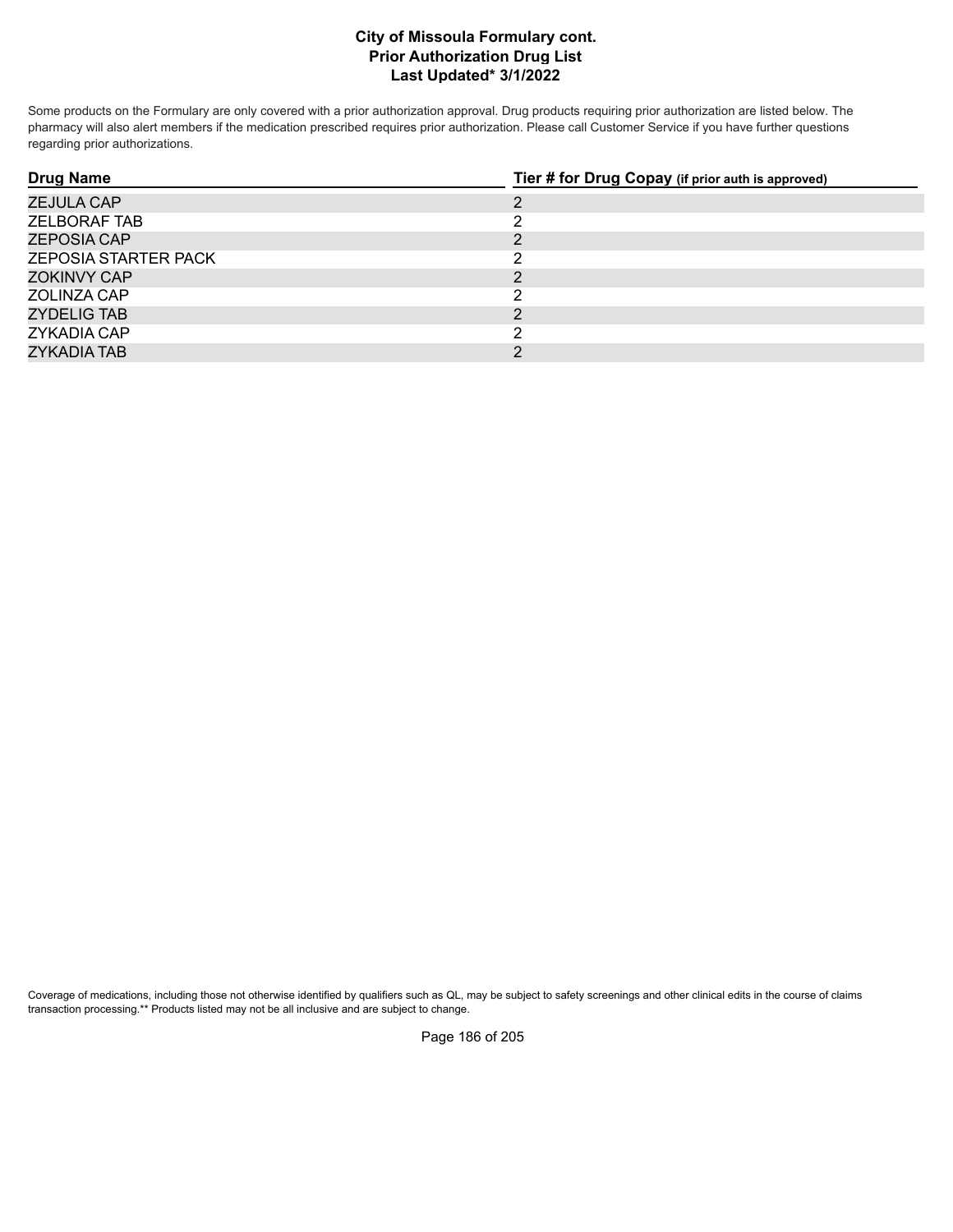#### **Last Updated\* 3/1/2022 RxCents (Cost Savings Enabled by Tablet Splitting) City of Missoula Formulary**

Tablet splitting helps control prescription drug benefit costs and can provide significant savings for members. Participation in the program is voluntary. Through this program, members pay up to one-half of their usual copayment on a select group of prescription drugs. Drugs included in this program are based on the following criteria:

• The drug product is on the formulary.

- The drug product is recognized as an appropriate product to split by the Pharmacy & Therapeutics Committee.
- The drug is flat priced (i.e. various strengths of the medication must be comparably priced).
- The medication must have once-daily dosing.

An example of the savings that can be realized through this program is illustrated below:

|                                 | Product & Strength | Quantity | Member Copay | Member Annual Savings |
|---------------------------------|--------------------|----------|--------------|-----------------------|
| <b>Without Tablet Splitting</b> | Drug A 40 mg tab   | 30       | \$15.00      |                       |
| With Tablet Splitting           | Drug A 80 mg tab   |          | \$7.50       | \$90                  |

As the example illustrates, tablet splitting allows members to receive the same dose in a fewer number of tablets; thus, the overall

#### **RxCents Program Medications**

| febuxostat tab | JANUVIA TAB | LATUDA TAB | nebivolol hcl tab |
|----------------|-------------|------------|-------------------|
| rasagiline tab |             |            |                   |

Coverage of medications, including those not otherwise identified by qualifiers such as QL, may be subject to safety screenings and other clinical edits in the course of claims transaction processing.\*\* Products listed may not be all inclusive and are subject to change.

Page 187 of 205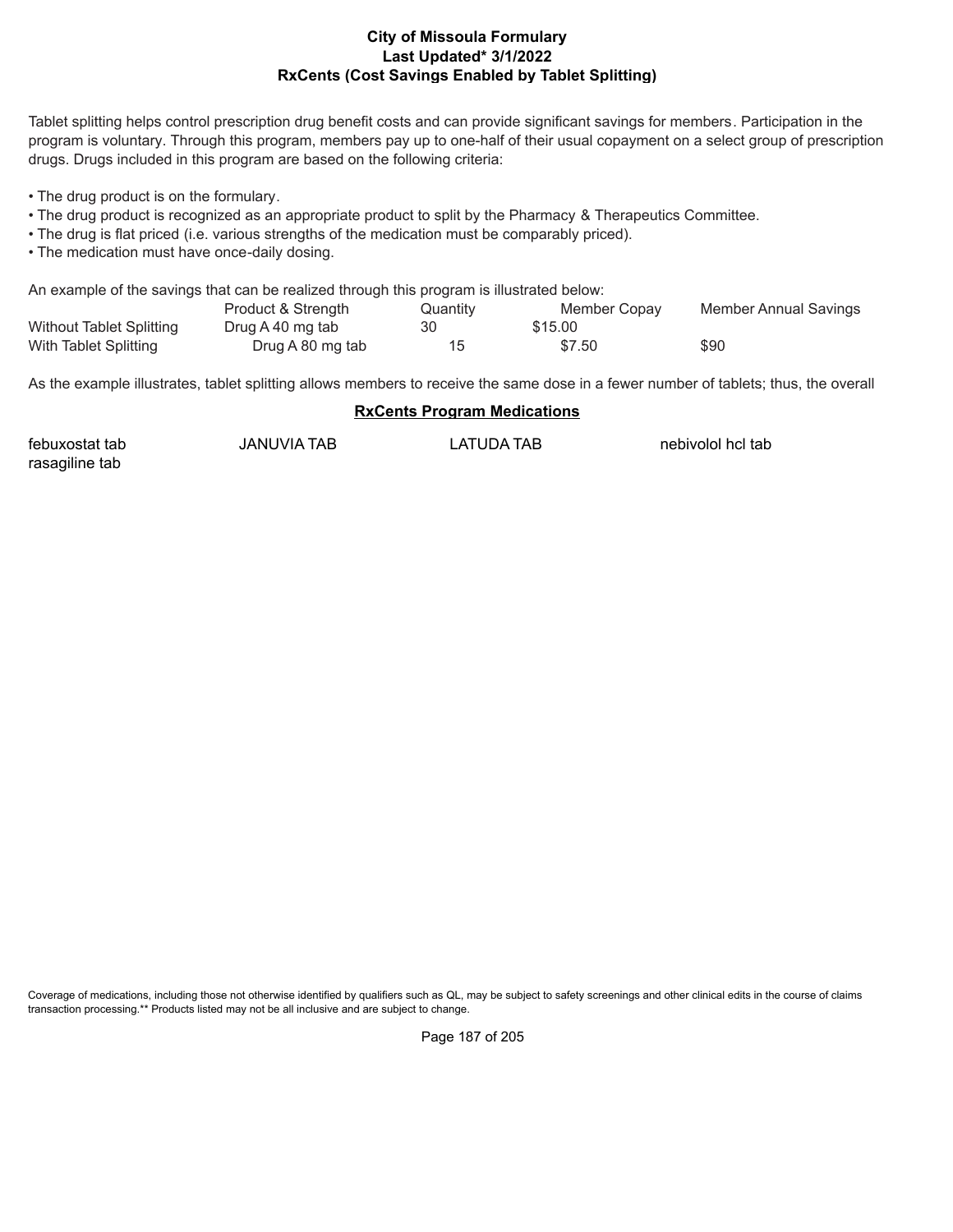#### **City of Missoula Formulary Last Updated\* 3/1/2022 Over-the-Counter (OTC)**

• The following OTC drugs are a covered benefit with a prescription

## **Over-the-Counter (OTC) Medications**

ACCU-CHEK AVIVA PLUS **METER** ACCU-CHEK GUIDE TEST **STRIP** AEROCHAMBER ALCOHOL SWABS ammonium lactate cream ammonium lactate lotion aspirin chew tab 81mg aspirin ec tab 325mg aspirin ec tab 81mg aspirin tab 325mg aspirin tab 81mg B-D INSULIN SYRINGE B-D PEN NEEDLE budesonide nasal spray CALIBRATION LIQUID cimetidine tab CLINISTIX TEST STRIP clotrimazole cream CONTRACEPTIVE FILM CONTRACEPTIVE FOAM CONTRACEPTIVE GEL CONTRACEPTIVE SUPP COVID-19 TEST **DIFFERIN OTC GEL 0.1%** esomeprazole cap esomeprazole magnesium

omeprazole tab **OXYTROL PATCH (OTC)** PEAK FLOW METER phenazopyridine tab 95mg phenazopyridine tab 97.5mg phenazopyridine tab 99.5mg PLAN B TAB polyethylene glycol 3350

PRECISION XTRA KETONE TEST STRIP selenium sulfide lotion TODAY SPONGE triamcinolone OTC nasal

ACCU-CHEK AVIVA PLUS TEST STRIP ACCU-CHEK NANO METER ACCU-CHEK SMARTVIEW

folic acid tab 800mcg FREESTYLE FREEDOM LITE METER FREESTYLE LITE METER FREESTYLE LITE TEST **STRIP** KETOSTIX betotifen ophth soln LANCET KIT LANCETS lansoprazole cap and intervenorgestrel tab meclizine chew tab meclizine tab meclizine tab MIRALAX PACKET MIRALAX POWDER NASACORT OTC NASAL

NOVOLIN 70/30 INJ NOVOLIN N FLEXPEN INJ NOVOLIN N INJ NOVOLIN R FLEXPEN INJ NOVOLIN R INJ NOVOTWIST PEN NEEDLE NOVOTWIST/NOVOFINE

ACCU-CHEK GUIDE CARE METER TEST STRIP

ferrous sulfate soln ferrous sulfate syrup FLONASE SENSIMIST NASAL SPRAY FREESTYLE INSULINX METER FREESTYLE PRECISION NEO METER **SPRAY** niacin cap **niacin CR tab** niacin CR tab niacin tab niacin tab NIACIN TR TAB niacinamide tab **nicotine gum** NICOTINE KIT **nicotine lozenge** 

PEN NEEDLE

PRECISION XTRA METER PRECISION XTRA TEST **STRIP** spray

ACCU-CHEK GUIDE ME KIT

ACCU-CHEK TEST STRIP

DR tab famotidine tab **FEMALE CONDOMS** ferrous sulfate elixir FERROUS SULFATE LIQUIL folic acid tab 400mcg

FREESTYLE INSULINX TEST STRIP FREESTYLE PRECISION NEO TEST STRIP FREESTYLE TEST STRIP quaifenesin/codeine syrup IRON SUSP THE THE KETO-DIASTIX TEST STRIF NEXIUM 24HR TAB

nicotine patch NIZORAL A-D SHAMPOO NOVOFINE PEN NEEDLE NOVOLIN 70/30 FLEXPEN INJ<br>NOVOLIN R FLEXPEN INJ omeprazole magnesium DR tab 20mg powder PREVACID OTC CAP

ZEGERID CAP OTC

Coverage of medications, including those not otherwise identified by qualifiers such as QL, may be subject to safety screenings and other clinical edits in the course of claims transaction processing.\*\* Products listed may not be all inclusive and are subject to change.

Page 188 of 205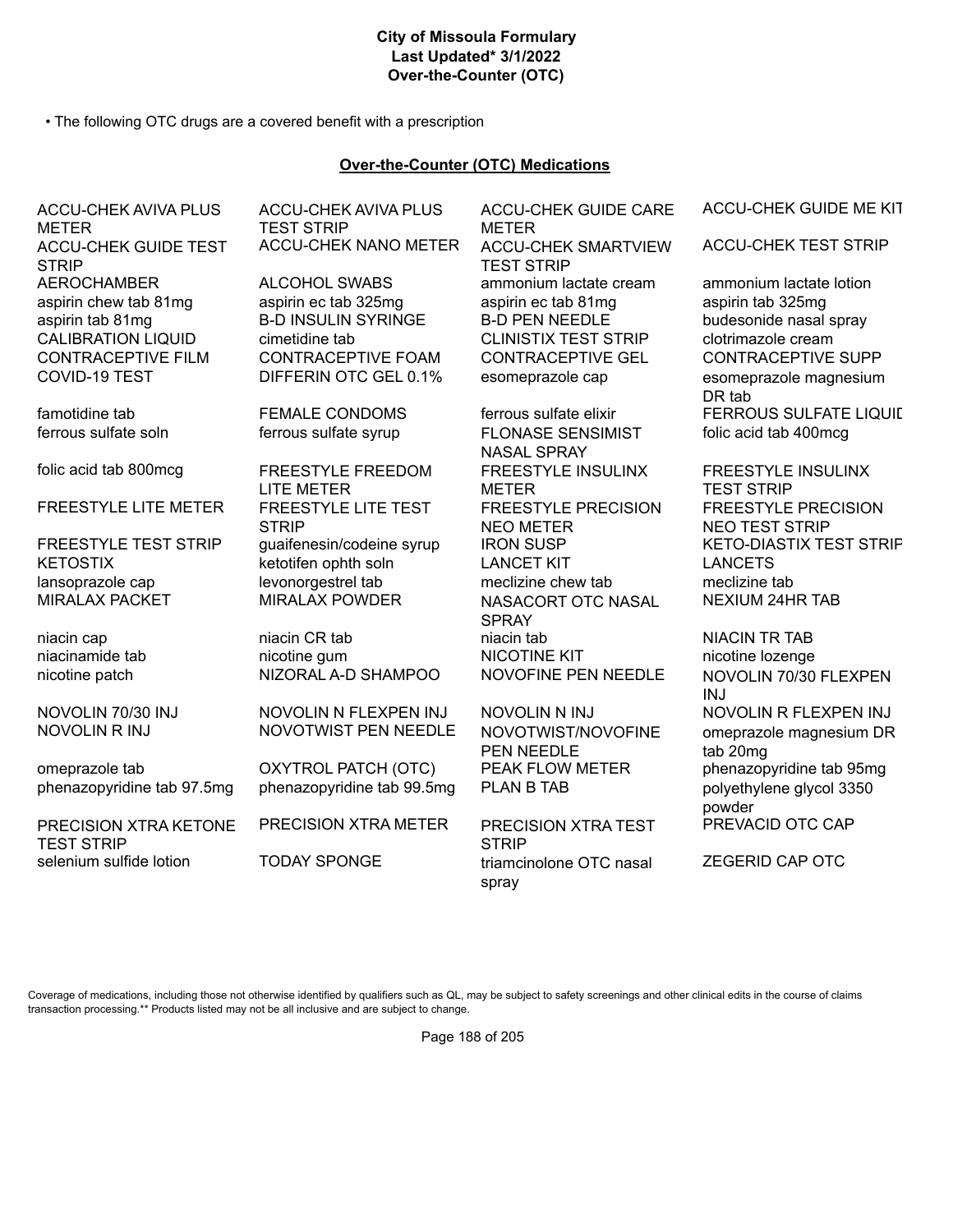## **Last Updated\* 3/1/2022 Mandatory Specialty Pharmacy (MSP) City of Missoula Formulary**

- Navitus utilizes a specialty pharmacy, experienced in handling specialty drugs, to coordinate personalized support for members impacted by chronic illnesses and complex diseases.
- Specialty drugs are only available for a one month supply due to their high cost and use.
- The following drugs are required to be filled through a Specialty Pharmacy provider.

#### **Mandatory Specialty Pharmacy (MSP) Medications**

abiraterone tab 250mg ACTEMRA ACTPEN INJ ACTEMRA SC INJ ACTHAR GEL INJ ALUNBRIG TAB 30MG ALUNBRIG TAB 90MG,

HUMIRA INJ 80MG HUMIRA INJ

HUMIRA INJ PSORIASIS/UVEITIS STARTER PACK IBRANCE CAP **IBRANCE TAB** icatibant inj ICLUSIG TAB IMBRUVICA TAB 420MG, 560MG INLYTA TAB INQOVI TAB INTRON-A INJ IRESSA TAB

ACTIMMUNE INJ ADEMPAS TAB ALECENSA CAP ALFERON-N INJ 180MG AUBAGIO TAB AUSTEDO TAB AVONEX INJ AYVAKIT TAB BALVERSA TAB 3MG BALVERSA TAB 4MG BALVERSA TAB 5MG BENLYSTA AUTO-INJECTOI BENLYSTA INJ BERINERT INJ bexarotene cap bosentan tab BOSULIF TAB BRAFTOVI CAP 75MG BRUKINSA CAP CABLIVI INJ KIT CABOMETYX TAB CALQUENCE CAP capecitabine tab CAPRELSA TAB carglumic acid tab CAYSTON INH SOLN CHOLBAM CAP CIMZIA INJ CIMZIA STARTER INJ KIT CINRYZE INJ COMETRIQ KIT COPIKTRA CAP COTELLIC TAB CYSTADROPS SOLN CYSTAGON CAP CYSTARAN OPHTH SOLN dalfampridine ER tab deferasirox granules packet deferasirox tab deferasirox tab 180mg deferasirox tab 90mg, 360mc deferiprone tab DIACOMIT CAP DIACOMIT POWDER PACK dimethyl fumarate DR cap dimethyl fumarate DR starter pack DUPIXENT PEN INJ EMPAVELI INJ ENBREL INJ 25MG ENBREL INJ 50MG ENBREL MINI INJ ENBREL SURECLICK INJ 50MG EPIDIOLEX SOLN ERIVEDGE CAP ERLEADA TAB erlotinib tab ESBRIET CAP ESBRIET TAB 267MG ESBRIET TAB 801MG ETOPOSIDE CAP everolimus tab everolimus tab for oral susp EVRYSDI SOLN EXTAVIA INJ FARYDAK CAP FASENRA PEN INJ FERRIPROX SOLN FINTEPLA SOLN FORTEO INJ FOTIVDA CAP FULPHILA INJ FUZEON INJ GALAFOLD CAP GAVRETO CAP GENOTROPIN INJ GILENYA CAP GILOTRIF TAB Glatiramer inj the HAEGARDA INJ HEMLIBRA INJ HIZENTRA INJ HUMIRA INJ 10MG HUMIRA INJ 20MG HUMIRA INJ 40MG CROHNS/UC/HIDRADENITI STARTER PACK HUMIRA PEN INJ 40MG HYCAMTIN CAP HYQVIA INJ

DOPTELET TAB DUPIXENT INJ

ENDARI POWDER PACK ENSPRYNG INJ

HUMIRA INJ PEDIATRIC CROHNS STARTER PACK

IDHIFA TAB imatinib tab IMBRUVICA CAP 140MG IMBRUVICA CAP 70MG IMCIVREE INJ INCRELEX INJ INGREZZA CAP

ambrisentan tab ARIKAYCE SUSP

HUMIRA INJ PEDIATRIC UC STARTER PACK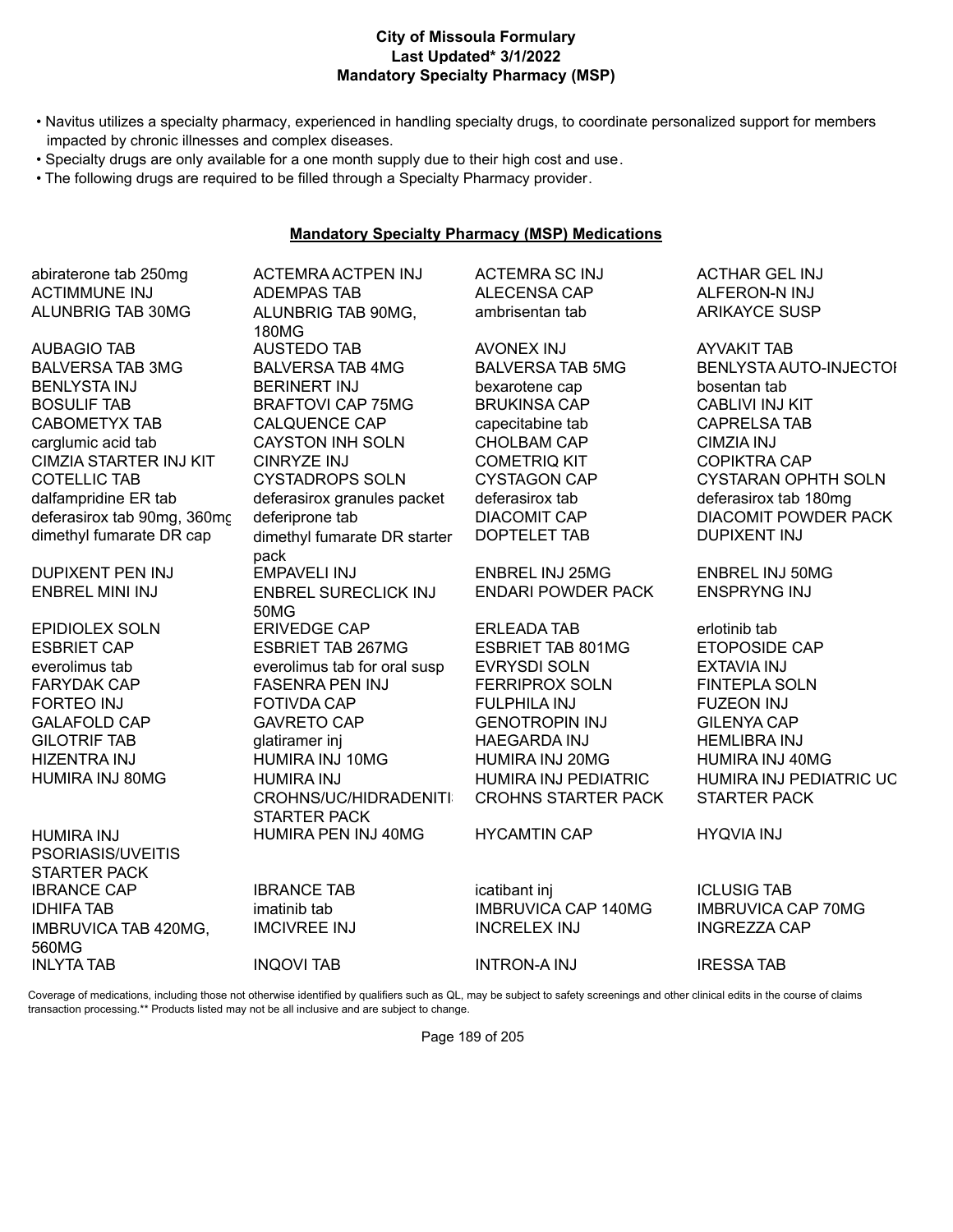MEKINIST TAB 0.5MG MEKINIST TAB 2MG MEKTOVI TAB MESNEX TAB miglustat cap MYLERAN TAB NATPARA INJ NERLYNX TAB NEUMEGA INJ NEXAVAR TAB nilutamide tab NINLARO CAP NIVESTYM INJ NUBEQA TAB NUCALA INJ NUZYRA TAB OCALIVA TAB octreotide inj OCTREOTIDE INJ 100MCG ODOMZO CAP OFEV CAP OLUMIANT TAB OPSUMIT TAB ORENCIA CLICK INJ ORENCIA SC INJ 125MG/ML ORENCIA SC INJ

ORKAMBI GRANULES PACKET

SIMPONI AUTO-INJECTOR 100MG SOFOSBUVIR/VELPATASVI R TAB STIVARGA TAB STRENSIQ INJ SUNITINID malate cap SYMDEKO TAB TABRECTA TAB tadalafil tab (PAH) TAFINLAR CAP TAGRISSO TAB

TRUSELTIQ PACK 75MG TUKYSA TAB TURALIO CAP TYMLOS INJ TYVASO INH SOLN UKONIQ TAB UPTRAVI TAB VALCHLOR GEL VENCLEXTA STARTER PACK vigabatrin powder pack vigabatrin tab vigadrone powder pack VITRAKVI CAP 100MG VITRAKVI CAP 25MG VITRAKVI SOLN VIVITROL INJ VIZIMPRO TAB VOSEVI TAB VOTRIENT TAB VYNDAMAX CAP VYNDAQEL CAP WAKIX TAB XALKORI CAP XELJANZ SOLN XELJANZ TAB

50MG/0.4ML

#### OXBRYTA TAB OXERVATE OPHTH SOLN PALFORZIA POWDER

PIQRAY TAB PLEGRIDY INJ PLEGRIDY PEN INJ POMALYST CAP PROMACTA POWDER PROMACTA TAB PULMOZYME INH SOLN pyrimethamine tab QINLOCK TAB REBETOL SOLN REBIF INJ RETEVMO CAP REVLIMID CAP **REVLIMID** CAP ribavirin cap ribavirin tab RINVOQ ER TAB ROZLYTREK CAP RUBRACA TAB RUCONEST INJ RUZURGI TAB RYDAPT CAP sapropterin dihydrochloride powder packet<br>SIMPONI INJ 100MG

SOMAVERT INJ SPRYCEL TAB STELARA INJ

ISTURISA TAB 10MG ISTURISA TAB 1MG ISTURISA TAB 5MG JAKAFI TAB JYNARQUE PAK JYNARQUE TAB KALYDECO PAK KALYDECO TAB KESIMPTA INJ KEVZARA INJ KINERET INJ KORLYM TAB KOSELUGO CAP lapatinib ditosylate tab LEDIPASVIR/SOFOSBUVIR TAB<br>LORBRENA TAB 25MG LONSURF TAB LORBRENA TAB 100MG LORBRENA TAB 25MG LUMAKRAS TAB LUPKYNIS CAP LYNPARZA CAP LYNPARZA TAB LYSODREN TAB

> ORENCIA SC INJ 87.5MG/0.7ML ORKAMBI TAB OTEZLA STARTER PACK OTEZLA TAB

PACK PALYNZIQ INJ PEGASYS INJ PEG-INTRON INJ PEMAZYRE TAB sapropterin dihydrochloride soluble tab

TARGRETIN GEL TASIGNA CAP TAVALISSE TAB TAZVERIK TAB TEGSEDI INJ temozolomide cap TEPMETKO TAB tetrabenazine tab THALOMID CAP TIBSOVO TAB tiopronin tab TOBI PODHALER tobramycin neb soln TRACLEER TAB 32MG TREMFYA INJ tretinoin cap trientine cap TRIKAFTA TAB TRUSELTIQ PACK 100MG TRUSELTIQ PACK 50MG,

VENCLEXTA TAB VENTAVIS INH SOLN VERZENIO TAB

LENVIMA CAP

MAVYRET PAK MAVYRET TAB MAYZENT TAB MAYZENT TAB MAYZENT TAB STARTER PACK ORGOVYX TAB

PALFORZIA SPRINKLE CAP

SIGNIFOR INJ

SKYRIZI INJ 150MG/ML SKYRIZI INJ 75MG/0.83ML

TAKHZYRO INJ TALTZ INJ TALZENNA CAP 0.25MG TALZENNA CAP 0.5MG, 0.75MG, 1MG 125MG

Coverage of medications, including those not otherwise identified by qualifiers such as QL, may be subject to safety screenings and other clinical edits in the course of claims transaction processing.\*\* Products listed may not be all inclusive and are subject to change.

Page 190 of 205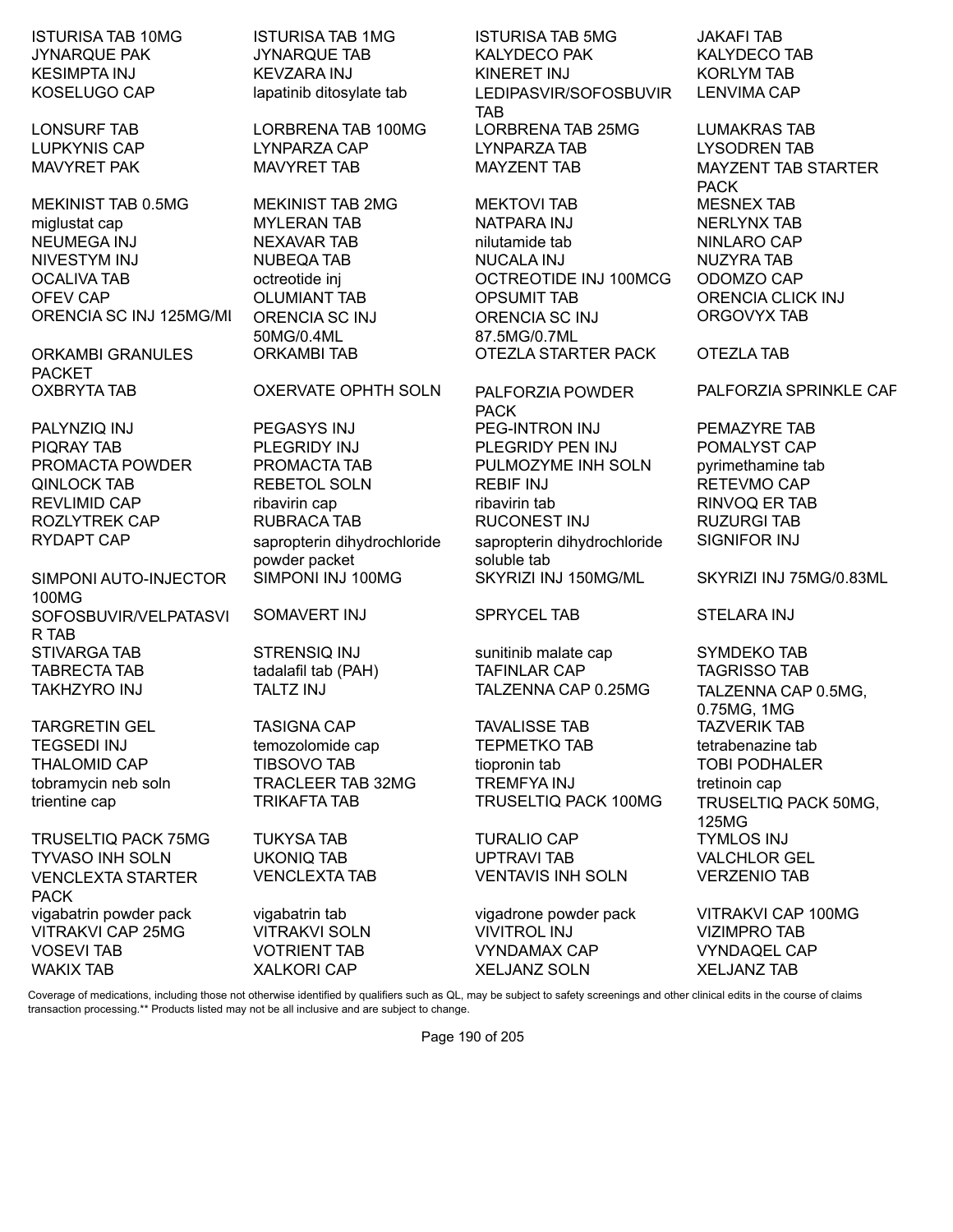ZYKADIA TAB

XELJANZ XR TAB XEMBIFY INJ XOLAIR SYRINGE XOSPATA TAB XPOVIO PAK XYREM SOLN ZARXIO INJ ZEJULA CAP ZELBORAF TAB ZEPOSIA CAP ZEPOSIA STARTER PACK ZIEXTENZO INJ ZOKINVY CAP ZOLINZA CAP ZYDELIG TAB ZYKADIA CAP

Coverage of medications, including those not otherwise identified by qualifiers such as QL, may be subject to safety screenings and other clinical edits in the course of claims transaction processing.\*\* Products listed may not be all inclusive and are subject to change.

Page 191 of 205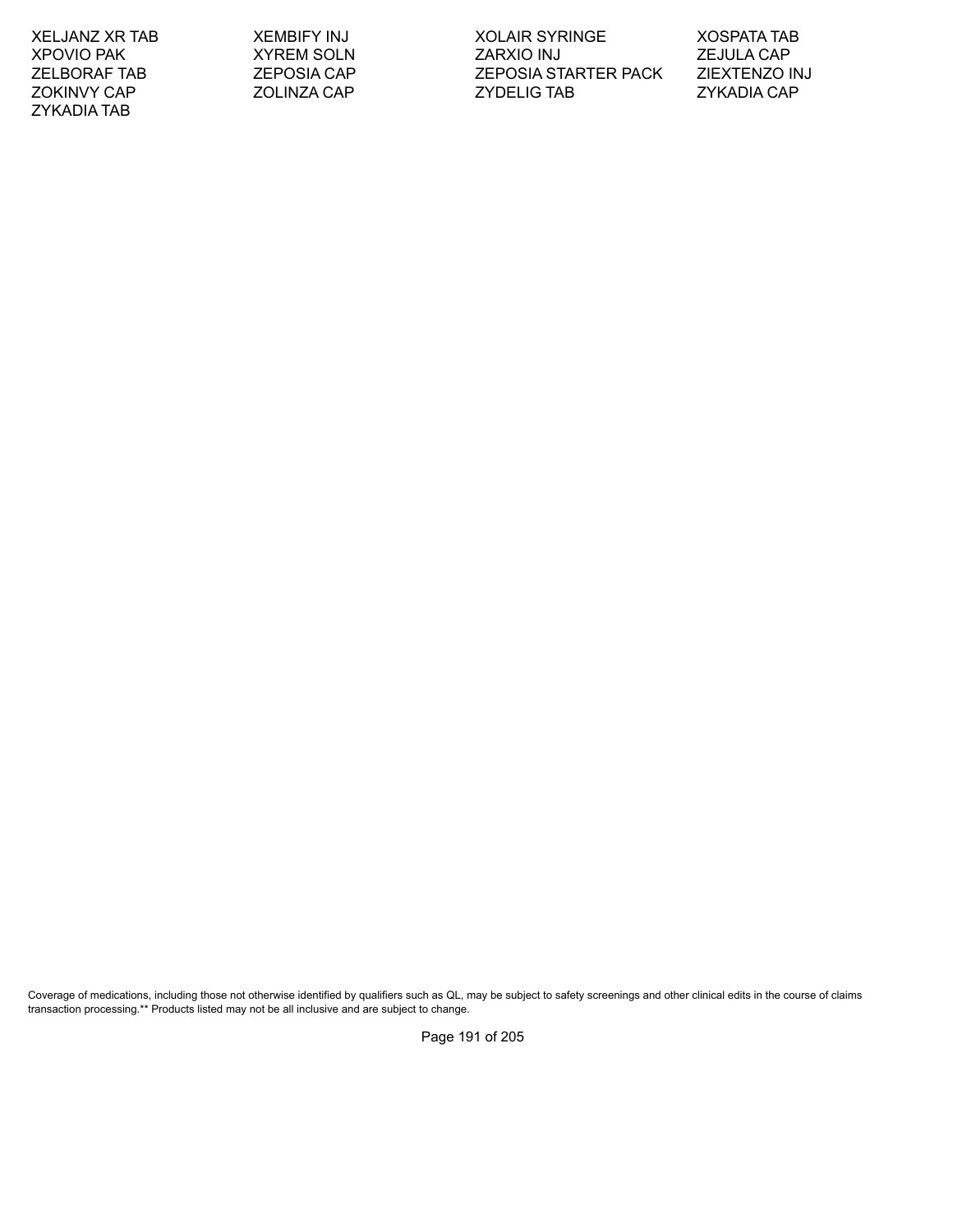## **City of Missoula Formulary Last Updated\* 3/1/2022 Step Therapy (ST)**

• The following drugs are covered on the formulary with a Step Therapy.

## **Step Therapy (ST) Medications**

| <b>Drug Name</b>                                   | <b>Step Therapy Requirements</b>                                                                                   |
|----------------------------------------------------|--------------------------------------------------------------------------------------------------------------------|
| DIFICID SUSP                                       | QL= 136 mL/fill; Step Therapy requires trial of vancomycin cap, FIRST-VANCOMYC<br>SOLN, or FIRVANQ SOLN            |
| DIFICID TAB                                        | QL= 20 tabs/fill; Step Therapy requires trial of vancomycin cap, FIRST-VANCOMYCI<br>SOLN, or FIRVANQ SOLN          |
| donepezil tab 23mg                                 | QL= 1 tab/day; Step Therapy requires trial of donepezil 10mg                                                       |
| febuxostat tab                                     | Step Therapy requires trial of allopurinol                                                                         |
| fluvoxamine ER cap                                 | Step Therapy requires trial of citalopram, escitalopram, sertraline, fluoxetine,<br>fluvoxamine or paroxetine      |
| LEVALBUTEROL INHALER, XOPENEX HF<br><b>INHALER</b> | QL= 2 inhalers/fill, 2 fills/30 days; Step Therapy requires trial of VENTOLIN HFA                                  |
| LIVALO TAB                                         | Step Therapy requires trial of atorvastatin, fluvastatin, lovastatin, pravastatin,<br>rosuvastatin, or simvastatin |
| LONHALA MAGNAIR SOLN                               | Step Therapy requires trial of INCRUSE ELLIPTA INHALER                                                             |
| nevirapine ER tab                                  | Step Therapy requires trial of nevirapine                                                                          |
| risedronate DR tab                                 | Step Therapy requires trial of alendronate                                                                         |
| SPIRIVA RESPIMAT INHALER<br>1.25MCG/ACT            | QL= 1 inhaler/30 days; Step Therapy requires trial of ADVAIR, BREO, DULERA, or<br><b>FLUTICASONE/SALMETEROL</b>    |

Coverage of medications, including those not otherwise identified by qualifiers such as QL, may be subject to safety screenings and other clinical edits in the course of claims transaction processing.\*\* Products listed may not be all inclusive and are subject to change.

Page 192 of 205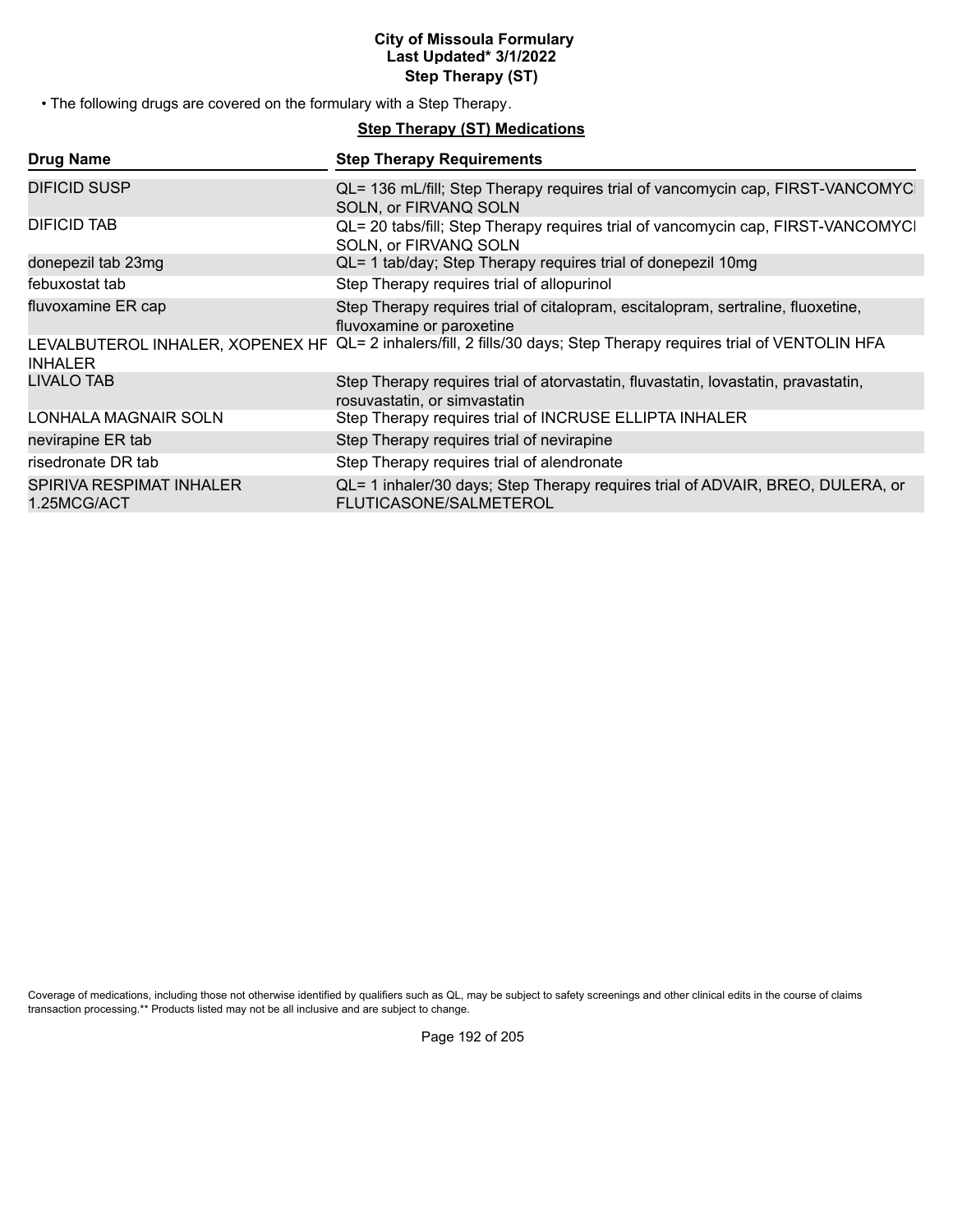# **Smoking Cessation Agents Last Updated\* 3/1/2022 City of Missoula Formulary**

| Drug Name                                            | Tier # for Drug Copay |
|------------------------------------------------------|-----------------------|
| bupropion SR tab(Limited to 180 days/plan year)      | \$0                   |
| CHANTIX PAK(Limited to 180 days/plan year)           | \$0                   |
| CHANTIX TAB( Limited to 180 days/plan year)          | \$0                   |
| nicotine gum(Limited to 180 days/plan year)          | \$0                   |
| <b>NICOTINE KIT</b>                                  | \$0                   |
| nicotine lozenge(Limited to 180 days/plan year)      | \$0                   |
| nicotine patch(Limited to 180 days/plan year)        | \$0                   |
| NICOTROL INHALER(Limited to 180 days/plan year)      | \$0                   |
| NICOTROL NASAL SPRAY (Limited to 180 days/plan year) | \$0                   |

Coverage of medications, including those not otherwise identified by qualifiers such as QL, may be subject to safety screenings and other clinical edits in the course of claims transaction processing.\*\* Products listed may not be all inclusive and are subject to change.

Page 193 of 205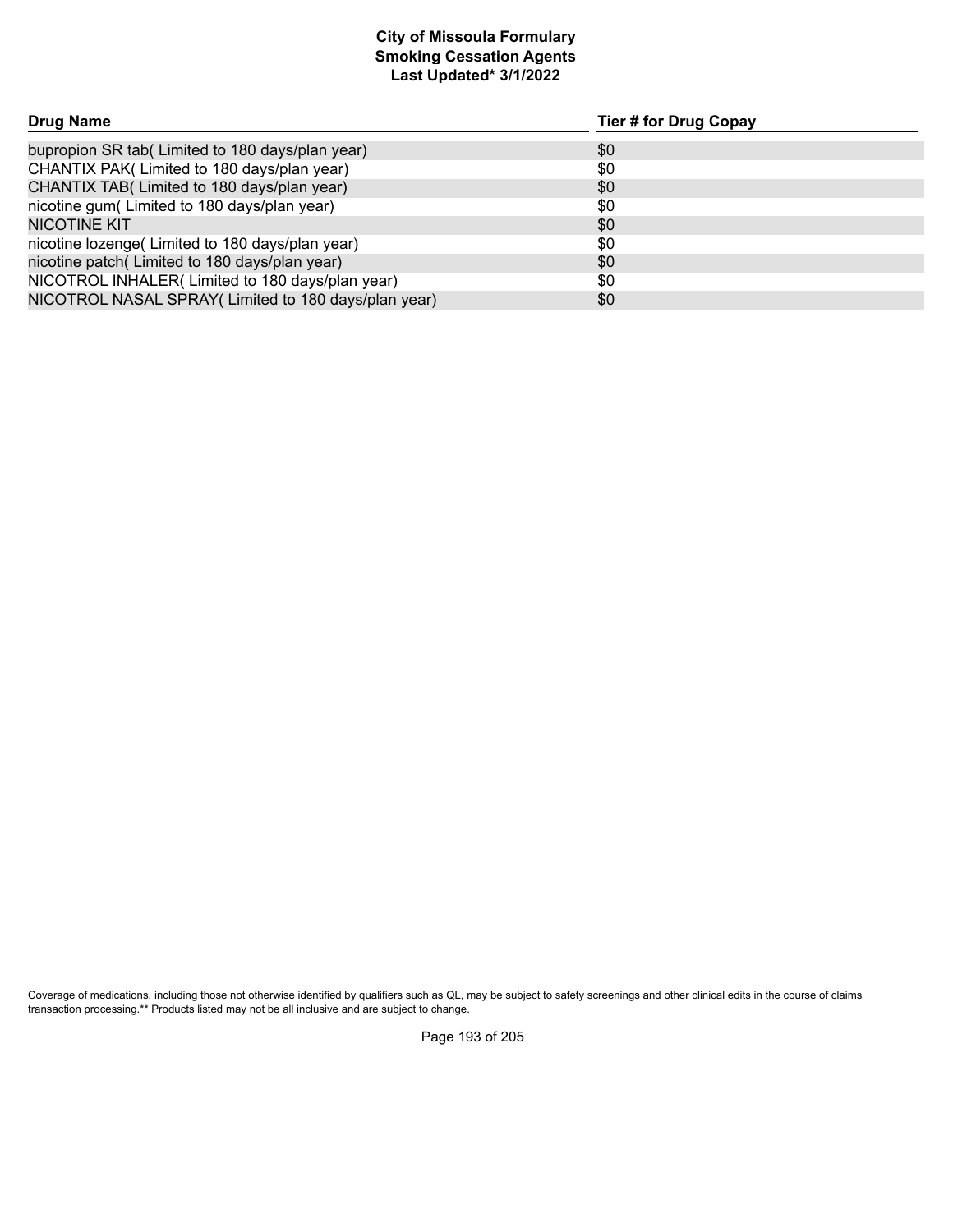• The following drugs are covered on the formulary with a Quantity Limit.

## **Quantity Limit (QL) Medications**

| <b>Drug Name</b>              | <b>Quantity Limit</b>                                                                    |
|-------------------------------|------------------------------------------------------------------------------------------|
| abiraterone tab 250mg         | $QL = 4$ tabs/day                                                                        |
| <b>ABSTRAL SL TAB</b>         | QL= 120 tabs/30 days                                                                     |
| <b>ACTEMRA ACTPEN INJ</b>     | $QL = 2$ inj/28 days                                                                     |
| <b>ACTEMRA SC INJ</b>         | QL= 2 inj/28 days                                                                        |
| <b>ACTHAR GEL INJ</b>         | QL= 4 vials/fill                                                                         |
| <b>ADEMPAS TAB</b>            | QL= 3 tabs/day; Only available through Accredo 800-803-2523                              |
| <b>AFLURIA INJ</b>            | $QL = 1$ inj/28 days                                                                     |
| AFLURIA INJ, FLUZONE INJ      | $QL = 1$ inj/28 days                                                                     |
| <b>AIMOVIG INJ</b>            | QL= 1 pack/28 days                                                                       |
| AKYNZEO CAP                   | QL= 1 cap/fill; Restricted to Oncology or Hematology Specialist                          |
| albuterol HFA inhaler         | QL= 2 inhalers/30 days                                                                   |
| ALECENSA CAP                  | $QL = 8 \text{ caps/day}$                                                                |
| <b>ALINIA SUSP</b>            | $QL = 60ml/3$ days                                                                       |
| ALUNBRIG TAB 30MG             | QL= 4 tabs/day; Only available through Biologics 800-850-4306                            |
| ALUNBRIG TAB 90MG, 180MG      | QL= 1 tab/day; Only available through Biologics 800-850-4306                             |
| ambrisentan tab               | QL= 1 tab/day; Only available through Lumicera 855-847-3553 or Walgreens<br>888-347-3416 |
| <b>ANDRODERM PATCH</b>        | QL= 1 patch/day                                                                          |
| <b>ANZEMET TAB</b>            | $QL = 9$ tabs/fill                                                                       |
| aprepitant cap                | $QL = 3 \text{ caps/fill}$                                                               |
| aprepitant pak                | $QL = 3 \text{ caps/fill}$                                                               |
| <b>ARIKAYCE SUSP</b>          | QL= 1 vial/day; Only available through Maxor Pharmacy 800-658-6046                       |
| armodafinil tab               | $QL = 1$ tab/day                                                                         |
| asenapine maleate SL tab      | $QL = 2$ tabs/day                                                                        |
| <b>AUSTEDO TAB</b>            | $QL = 4$ tabs/day                                                                        |
| <b>AYVAKIT TAB</b>            | QL= 1 tab/day; Only available through Biologics 800-850-4306                             |
| <b>BALVERSA TAB 3MG</b>       | QL= 3 tabs/day; Only available through US Bioservices 888-518-7246                       |
| <b>BALVERSA TAB 4MG</b>       | QL= 2 tabs/day; Only available through US Bioservices 888-518-7246                       |
| <b>BALVERSA TAB 5MG</b>       | QL= 1 tab/day; Only available through US Bioservices 888-518-7246                        |
| <b>BAQSIMI NASAL POWDER</b>   | QL= 2 inhalations/fill                                                                   |
| <b>BAXDELA TAB</b>            | QL= 2 tabs/day; Restricted to Infectious Disease Specialist                              |
| <b>BENLYSTA AUTO-INJECTOR</b> | $QL = 4$ inj/28 day                                                                      |
| <b>BENLYSTA INJ</b>           | $QL = 4$ inj/28 day                                                                      |
| bimatoprost ophth soln        | $QL = 2.5$ ml/30 days                                                                    |
| bosentan tab                  | QL= 2 tabs/day; Only available through Lumicera 855-847-3553                             |
| <b>BRAFTOVI CAP 75MG</b>      | QL= 6 caps/day; Only available through Diplomat Pharmacy 877-977-9118                    |
| <b>BRUKINSA CAP</b>           | QL= 4 caps/day; Only available through Biologics 800-850-4306                            |
| budesonide ER tab             | QL=1 tab/day                                                                             |
| budesonide nasal spray        | QL= 2 bottles/fill                                                                       |
| buprenorphine patch           | QL= 4 patches/28 days                                                                    |
| bupropion SR tab              | Limited to 180 days/plan year                                                            |
| butorphanol nasal spray       | QL= 1 bottle/fill, 2 fills/30 days                                                       |
| BYDUREON BCISE AUTO INJ       | QL= 4 inj/28 days                                                                        |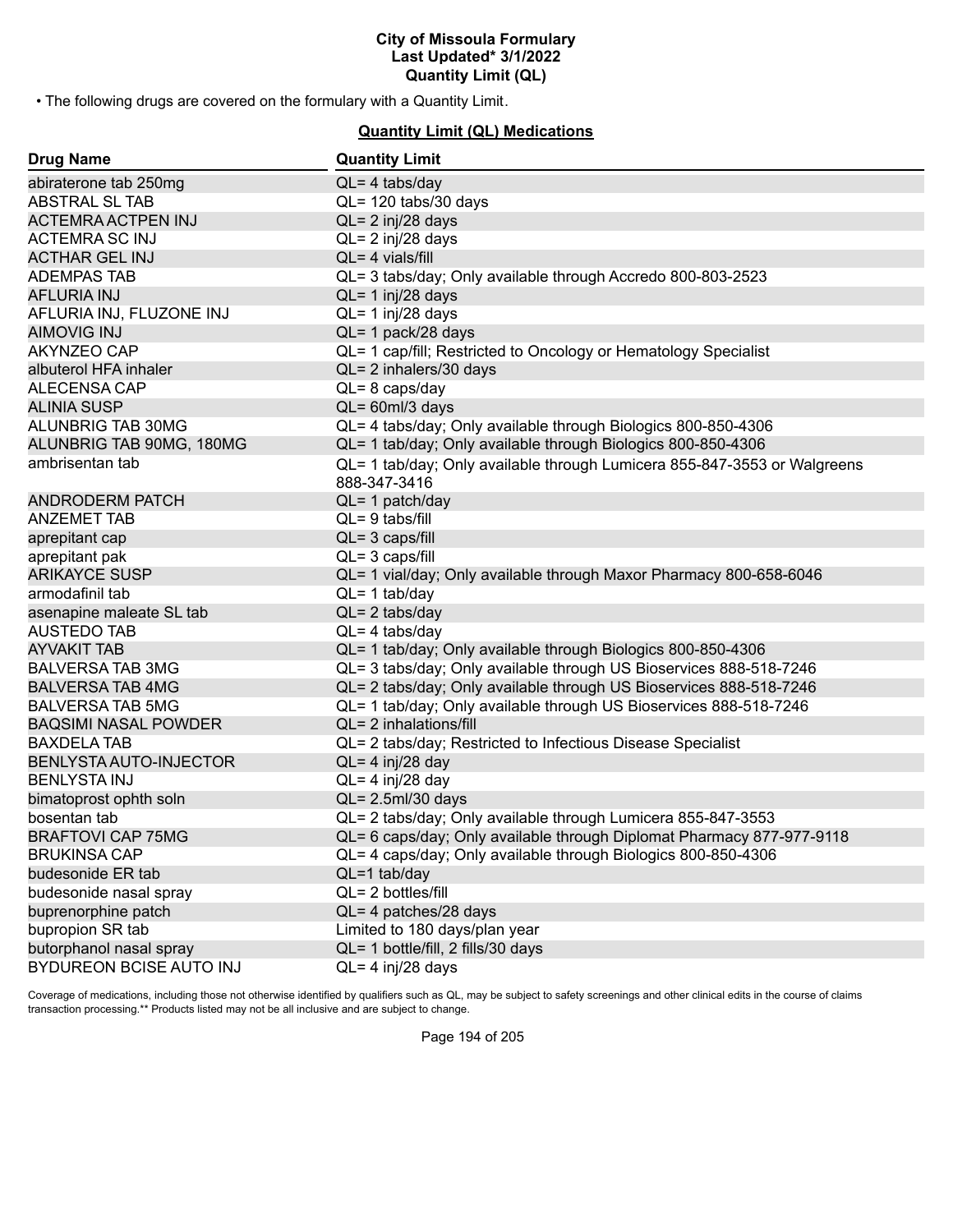• The following drugs are covered on the formulary with a Quantity Limit.

## **Quantity Limit (QL) Medications**

| <b>Drug Name</b>                    | <b>Quantity Limit</b>                                                                  |
|-------------------------------------|----------------------------------------------------------------------------------------|
| <b>BYDUREON INJ</b>                 | $QL = 4$ inj/28 days                                                                   |
| <b>BYDUREON PEN INJ</b>             | $QL = 4$ inj/28 days                                                                   |
| <b>BYETTA INJ</b>                   | QL= 1 pen/30 days                                                                      |
| <b>CABLIVI INJ KIT</b>              | QL= 1 vial/day; Only available through Biologics 800-850-4306                          |
| <b>CABOMETYX TAB</b>                | $QL = 1$ tab/day                                                                       |
| <b>CALQUENCE CAP</b>                | QL= 2 caps/day; Only available through Diplomat Pharmacy 877-977-9118                  |
| celecoxib cap                       | $QL = 2 \text{ caps/day}$                                                              |
| <b>CHANTIX PAK</b>                  | Limited to 180 days/plan year                                                          |
| <b>CHANTIX TAB</b>                  | Limited to 180 days/plan year                                                          |
| <b>CIMZIA INJ</b>                   | QL= 2 inj/28 days                                                                      |
| <b>CIMZIA STARTER INJ KIT</b>       | QL= 1 kit/plan year                                                                    |
| <b>CINRYZE INJ</b>                  | QL= 16 vials/28 days; Only available through CVS Specialty 800-237-2767                |
| <b>COPIKTRA CAP</b>                 | QL= 2 caps/day; Only available through Diplomat Pharmacy 877-977-9118                  |
| <b>COTELLIC TAB</b>                 | $QL = 3$ tabs/day                                                                      |
| <b>COVID-19 TEST</b>                | $QL = 8$ tests/30 days                                                                 |
| COVID-19 VACCINE INJ (JANSSEN)      | QL= 1 dose/45 days; limit 2 fills/12 months                                            |
| COVID-19 VACCINE INJ (MODERNA)      | QL= 1 dose/24 days; limit 4 fills/12 months                                            |
| COVID-19 VACCINE INJ (PFIZER)       | QL= 1 dose/17 days; limit 4 fills/12 months                                            |
| COVID-19 VACCINE INJ 5-11Y (PFIZER) | QL= 1 dose/17 days; limit 4 fills/12 months                                            |
| <b>CYSTADROPS SOLN</b>              | QL = 4 bottles/28 days; Restricted to Ophthalmology Specialist; Only available througl |
|                                     | Anovo Specialty Pharmacy 844-288-5007                                                  |
| <b>CYSTARAN OPHTH SOLN</b>          | QL= 4 bottles/28 days; Restricted to Ophthalmology or Optometry Specialist; Only       |
|                                     | available through Walgreens 888-347-3416                                               |
| dalfampridine ER tab                | QL= 2 tabs/day; Restricted to Neurology Specialist                                     |
| DEPO-PROVERA SC INJ 104MG           | QL= 1 inj/90 days                                                                      |
| <b>DEXCOM G6 RECEIVER</b>           | QL= 1 receiver/year                                                                    |
| <b>DEXCOM G6 SENSOR</b>             | QL= 3 sensors/28 days                                                                  |
| <b>DEXCOM G6 TRANSMITTER</b>        | QL= 1 transmitter/90 days                                                              |
| DIASTAT RECTAL GEL, DIAZEPAM        | QL= 2 packs/fill                                                                       |
| <b>RECTAL GEL</b>                   |                                                                                        |
| diclofenac gel                      | $QL = 300$ gm/30 days                                                                  |
| diclofenac gel 1%                   | QL= 5 tubes/fill                                                                       |
| DICLOFENAC PATCH, FLECTOR PATCH     | QL= 30 patches/fill                                                                    |
| diclofenac soln 1.5%                | QL= 3 bottles/fill                                                                     |
| <b>DIFICID SUSP</b>                 | QL= 136 mL/fill; Step Therapy requires trial of vancomycin cap, FIRST-VANCOMYCIN       |
|                                     | SOLN. or FIRVANO SOLN                                                                  |
| <b>DIFICID TAB</b>                  | QL= 20 tabs/fill; Step Therapy requires trial of vancomycin cap, FIRST-VANCOMYCIN      |
|                                     | SOLN, or FIRVANQ SOLN                                                                  |
| donepezil ODT                       | $QL = 1$ tab/day                                                                       |
| donepezil tab                       | $QL = 2$ tabs/day                                                                      |
| donepezil tab 23mg                  | QL= 1 tab/day; Step Therapy requires trial of donepezil 10mg                           |
| <b>DOPTELET TAB</b>                 | QL= 2 tabs/day; Only available through CVS Specialty 800-237-2767                      |
| <b>DUPIXENT INJ</b>                 | $QL = 2$ inj/ 28 days                                                                  |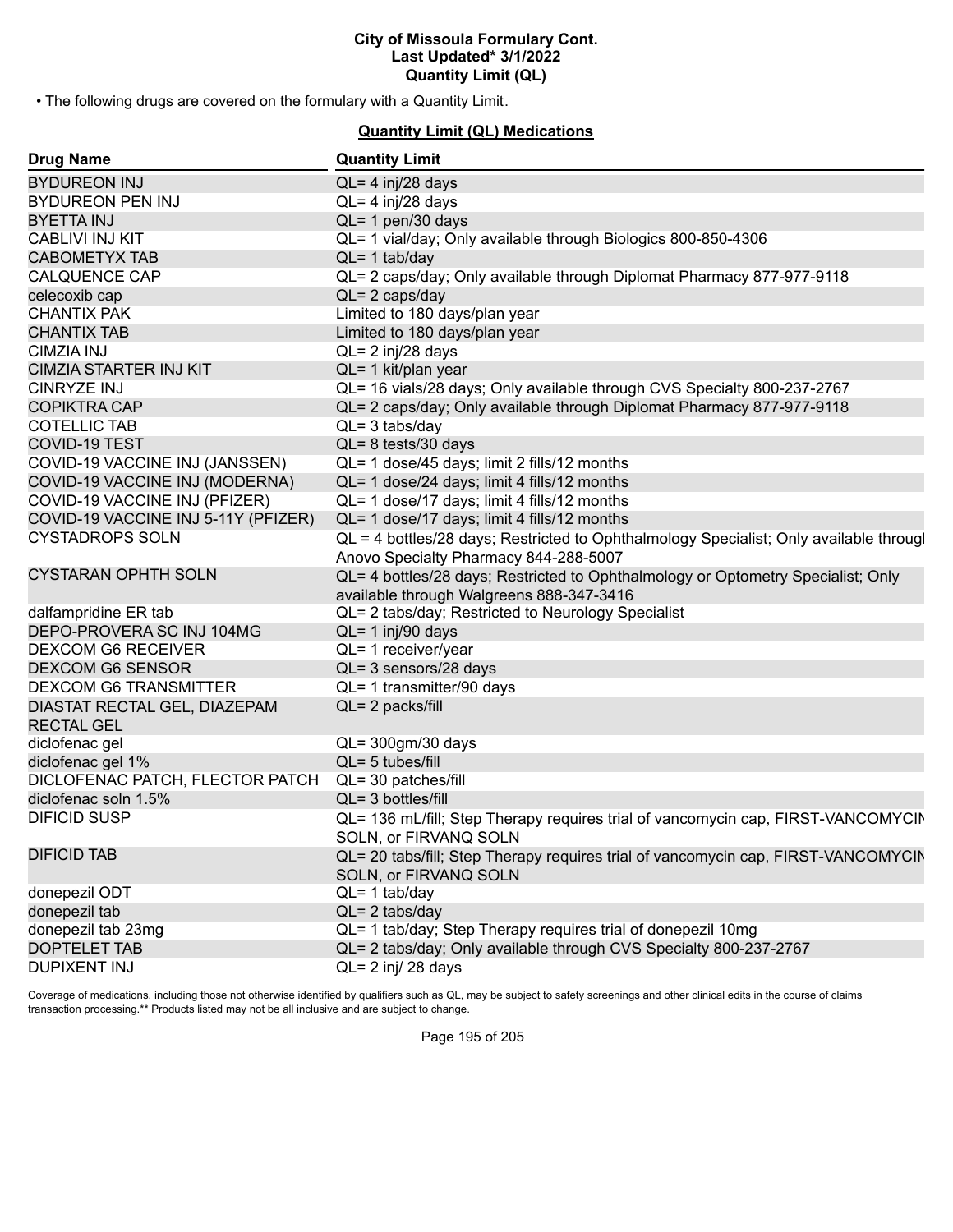• The following drugs are covered on the formulary with a Quantity Limit.

## **Quantity Limit (QL) Medications**

| <b>Drug Name</b>                                     | <b>Quantity Limit</b>                                                      |
|------------------------------------------------------|----------------------------------------------------------------------------|
| <b>DUPIXENT PEN INJ</b>                              | $QL = 2$ inj/28 days                                                       |
| eletriptan tab                                       | QL= 9 tabs/fill, 2 fills/30 days                                           |
| <b>EMGALITY INJ</b>                                  | $QL = 1$ inj/28 days                                                       |
| EMGALITY INJ 100MG/ML                                | QL= 3 inj/fill, 6 fills/year                                               |
| <b>EMPAVELI INJ</b>                                  | QL= 160ml/28 days; Only available through PantheRx 855-726-8479            |
| <b>ENBREL INJ 25MG</b>                               | $QL = 8$ inj/28 days                                                       |
| <b>ENBREL INJ 50MG</b>                               | $QL = 4$ inj/28 days                                                       |
| <b>ENBREL MINI INJ</b>                               | QL= 4 inj/28 days                                                          |
| <b>ENBREL SURECLICK INJ 50MG</b>                     | $QL = 4$ inj/28 days                                                       |
| <b>ENDARI POWDER PACK</b>                            | QL= 6 packets/day                                                          |
| enoxaparin inj                                       | QL= 17 days supply                                                         |
| <b>ENSPRYNG INJ</b>                                  | QL= 1 inj/28 days                                                          |
| entecavir tab                                        | $QL = 1$ tab/day                                                           |
| <b>ENTRESTO TAB</b>                                  | $QL = 2$ tabs/day                                                          |
| epinephrine pen inj 0.15mg, 0.3mg                    | $QL = 2$ inj/fill                                                          |
| <b>ERLEADA TAB</b>                                   | $QL = 4$ tabs/day                                                          |
| <b>ESBRIET CAP</b>                                   | $QL = 9$ caps/day                                                          |
| <b>ESBRIET TAB 267MG</b>                             | $QL = 9$ tabs/day                                                          |
| <b>ESBRIET TAB 801MG</b>                             | $QL = 3$ tabs/day                                                          |
| estradiol vaginal tab, yuvafem vaginal tab           | QL= 8 tabs/28 days, 18 tabs on first fill                                  |
| eszopiclone tab                                      | $QL = 1$ tab/day                                                           |
| everolimus tab                                       | $QL = 1$ tab/day                                                           |
| everolimus tab for oral susp                         | $QL = 1$ tab/day                                                           |
| <b>EVRYSDI SOLN</b>                                  | QL= 6.67ml/day; Only available through Accredo 800-803-2523                |
| ezetimibe/simvastatin tab                            | QL= 1 tab/day (10-80mg is Not Covered)                                     |
| <b>FANAPT TAB</b>                                    | $QL = 2$ tabs/day                                                          |
| <b>FANAPT TITRATION PACK</b>                         | QL= 1 pack/plan year                                                       |
| <b>FARXIGA TAB</b>                                   | $QL = 1$ tab/day                                                           |
| <b>FARYDAK CAP</b>                                   | QL= 6 caps/21 days                                                         |
| <b>FASENRA PEN INJ</b>                               | QL= 1 inj/56 days                                                          |
| fentanyl citrate lollipop                            | QL= 120 lozenges/30 days                                                   |
| FENTORA TAB, FENTANYL BUCCAL TAB                     | QL= 120 tabs/30 days                                                       |
| <b>FINTEPLA SOLN</b>                                 | QL= 12ml/day; Only available through Anovo Specialty Pharmacy 844-288-5007 |
| <b>FLUAD INJ</b>                                     | QL= 1 inj/28 days                                                          |
| FLUAD QUAD INJ                                       | QL= 1 inj/28 days                                                          |
| <b>FLUBLOK INJ</b>                                   | $QL = 1$ inj/28 days                                                       |
| FLUBLOK QUAD PF INJ                                  | $QL = 1$ inj/28 days                                                       |
| FLUCELVAX INJ                                        | QL= 1 inj/28 days                                                          |
| FLUCELVAX QUAD INJ                                   | $QL = 1$ inj/28 days                                                       |
| FLULAVAL QUAD INJ, FLUZONE QUAD IN QL= 1 inj/28 days |                                                                            |
| FLUMIST QUADRIVALENT NASAL SUSP                      | $QL = 1$ inj/28 days                                                       |
| FLUNISOLIDE NASAL SPRAY                              | QL= 2 bottles/fill                                                         |
| fluticasone nasal spray                              | QL= 2 bottles/fill                                                         |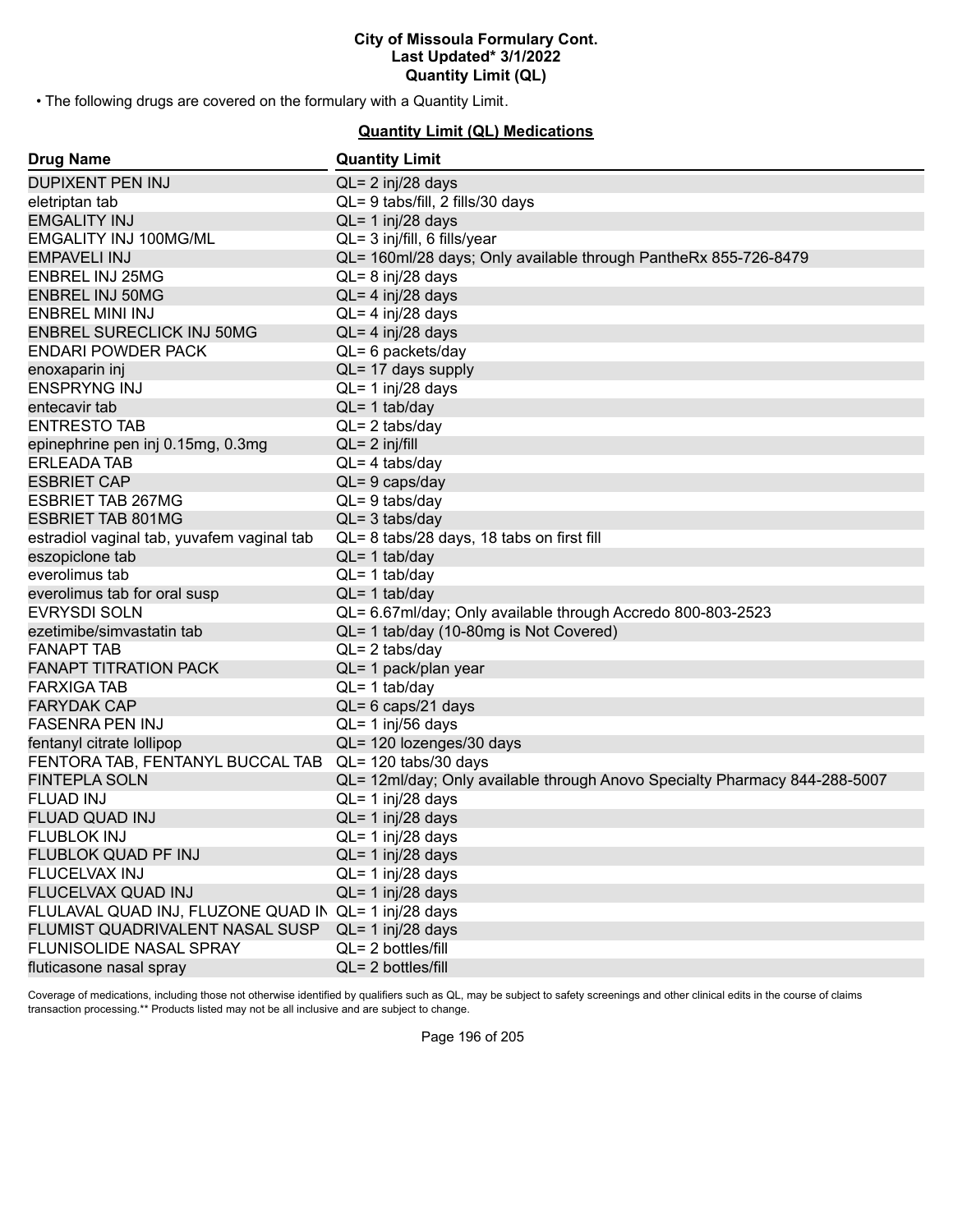• The following drugs are covered on the formulary with a Quantity Limit.

## **Quantity Limit (QL) Medications**

| <b>Drug Name</b>                                                                           | <b>Quantity Limit</b>                                                                                                  |
|--------------------------------------------------------------------------------------------|------------------------------------------------------------------------------------------------------------------------|
| FLUVIRIN INJ                                                                               | $QL = 1$ inj/28 days                                                                                                   |
| FLUVIRIN PF INJ                                                                            | QL= 1 inj/28 days                                                                                                      |
| FLUZONE HD PF INJ                                                                          | $QL = 1$ inj/28 days                                                                                                   |
| FLUZONE HIGH DOSE PF INJ                                                                   | $QL = 1$ inj/28 days                                                                                                   |
| FLUZONE INTRADERMAL INJ                                                                    | $QL = 1$ inj/28 days                                                                                                   |
| FLUZONE QUAD INJ                                                                           | $QL = 1$ inj/28 days                                                                                                   |
| FLUZONE/FLUARIX QUAD INJ                                                                   | $QL = 1$ inj/28 days                                                                                                   |
| <b>FOTIVDA CAP</b>                                                                         | QL= 21 caps/28 days; Only available through Biologics 800-850-4306                                                     |
| FREESTYLE LIBRE 2 RECEIVER                                                                 | QL= 1 receiver/year                                                                                                    |
| <b>FREESTYLE LIBRE 2 SENSOR</b>                                                            | QL= 2 sensors/28 days                                                                                                  |
| FREESTYLE LIBRE RECEIVER                                                                   | QL= 1 receiver/year                                                                                                    |
| FREESTYLE LIBRE SENSOR (10-DAY)                                                            | QL= 3 sensors/30 days                                                                                                  |
| FREESTYLE LIBRE SENSOR (14-DAY)                                                            | QL= 2 sensors/28 days                                                                                                  |
| gabapentin cap                                                                             | QL= 9 caps/day                                                                                                         |
| gabapentin soln                                                                            | QL=72 mls/day                                                                                                          |
| gabapentin tab 600mg                                                                       | $QL = 6$ tabs/day                                                                                                      |
| gabapentin tab 800mg                                                                       | $QL = 4.5$ tabs/day                                                                                                    |
| <b>GALAFOLD CAP</b>                                                                        | QL= 14 caps/28 days; Only available through Walgreens 888-347-3416                                                     |
| <b>GAVILYTE-C SOLN</b>                                                                     | Covered at \$0 for members 45-75 years-Limited to 2 fills/calendar year; All other<br>members covered at generic copay |
| <b>GAVRETO CAP</b>                                                                         | QL= 4 caps/day; Only available through Lumicera 855-847-3553                                                           |
| <b>GILOTRIF TAB</b>                                                                        | QL= 1 tab/day; Only available through Accredo 800-803-2523                                                             |
| <b>GLUCAGEN HYPOKIT INJ</b>                                                                | $QL = 2$ inj/fill                                                                                                      |
| glucagon (rdna) for inj kit                                                                | $QL = 2$ inj/fill                                                                                                      |
| <b>GLUCAGON EMR INJ</b>                                                                    | $QL = 2$ inj/fill                                                                                                      |
| <b>GLUCAGON INJ KIT</b>                                                                    | $QL = 2$ inj/fill                                                                                                      |
| <b>GLYXAMBI TAB</b>                                                                        | $QL = 1$ tab/day                                                                                                       |
| <b>GOLYTELY SOLN</b>                                                                       | Covered at \$0 for members 45-75 years-Limited to 2 fills/calendar year; All other<br>members covered at generic copay |
| granisetron tab                                                                            | $QL = 14$ tabs/fill                                                                                                    |
| <b>GRANISOL SOLN</b>                                                                       | $QL = 60$ ml/fill                                                                                                      |
| guaifenesin/codeine syrup                                                                  | $QL = 240$ ml/fill                                                                                                     |
| <b>GVOKE INJ</b>                                                                           | $QL = 2$ inj/fill                                                                                                      |
| <b>GVOKE INJ KIT</b>                                                                       | $QL = 2$ inj/fill                                                                                                      |
| <b>GVOKE PFS INJ</b>                                                                       | $QL = 2$ inj/fill                                                                                                      |
| <b>HUMIRA INJ 10MG</b>                                                                     | QL= 2 syringes/28 days                                                                                                 |
| HUMIRA INJ 20MG                                                                            | QL= 2 syringes/28 days                                                                                                 |
| <b>HUMIRA INJ 40MG</b>                                                                     | QL= 2 syringes/28 days                                                                                                 |
| HUMIRA INJ 80MG                                                                            | QL= 2 syringes/28 days                                                                                                 |
| HUMIRA INJ CROHNS/UC/HIDRADENITIS QL= 1 pack/fill, 1 fill/plan year<br><b>STARTER PACK</b> |                                                                                                                        |
| HUMIRA INJ PEDIATRIC CROHNS<br><b>STARTER PACK</b>                                         | QL= 1 pack/fill, 1 fill/plan year                                                                                      |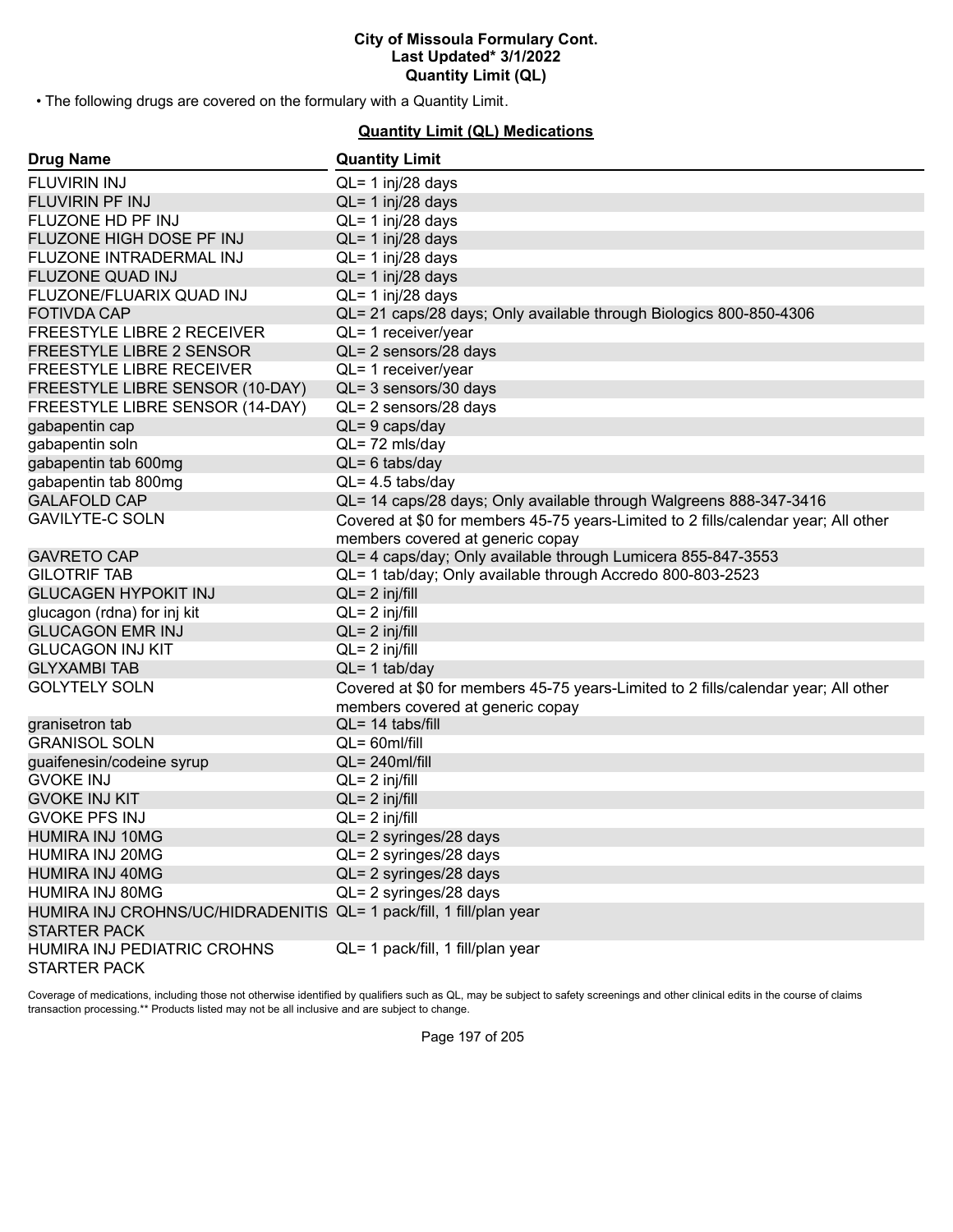• The following drugs are covered on the formulary with a Quantity Limit.

## **Quantity Limit (QL) Medications**

| <b>Drug Name</b>                                        | <b>Quantity Limit</b>                                                                              |
|---------------------------------------------------------|----------------------------------------------------------------------------------------------------|
| HUMIRA INJ PEDIATRIC UC STARTER<br><b>PACK</b>          | QL= 1 pack/fill, 1 fill/plan year                                                                  |
| HUMIRA INJ PSORIASIS/UVEITIS<br><b>STARTER PACK</b>     | QL= 1 pack/fill, 1 fill/plan year                                                                  |
| HUMIRA PEN INJ 40MG                                     | $QL = 2$ pens/28 days                                                                              |
| hydrocodone bitartrate ER cap                           | $QL = 2 \text{ caps/day}$                                                                          |
| hydrocodone bitartrate er tab                           | $QL = 1$ tab/day                                                                                   |
| hydrocodone/chlorpheniramine CR susp                    | QL= 120ml/fill; 2 fills/30 days                                                                    |
| HYDROCODONE/CHLORPHENIRAMINE/I<br>SEUDOEPHEDRINE LIQUID | QL= 120ml/fill, 2 fills/month                                                                      |
| HYDROXYCHLOROQUINE TAB 100MG                            | $QL = 1$ tab/day                                                                                   |
| ibandronate tab 150mg                                   | $QL = 1$ tab/30 days                                                                               |
| <b>IBRANCE CAP</b>                                      | QL= 21 caps/28 days                                                                                |
| <b>IBRANCE TAB</b>                                      | QL= 21 caps/28 days                                                                                |
| <b>ICLUSIG TAB</b>                                      | QL= 1 tab/day; Only available through AcariaHealth 800-511-5144                                    |
| icosapent ethyl cap 1gm                                 | $QL = 4 \text{ caps/day}$                                                                          |
| <b>IDHIFA TAB</b>                                       | $QL = 1$ tab/day                                                                                   |
| <b>IMBRUVICA CAP 140MG</b>                              | QL= 3 caps/day; Only available through Diplomat Pharmacy 877-977-9118                              |
| <b>IMBRUVICA CAP 70MG</b>                               | QL= 1 cap/day; Only available through Diplomat Pharmacy 877-977-9118                               |
| IMBRUVICA TAB 420MG, 560MG                              | QL= 1 tab/day; Only available through Diplomat Pharmacy 877-977-9118                               |
| <b>IMCIVREE INJ</b>                                     | QL= 1 inj/day; Only available through PantherRx Pharmacy 855-726-8479                              |
| <b>IMITREX INJ</b>                                      | QL= 4 inj/fill, 2 fills/30 days                                                                    |
| <b>INBRIJA INH POWDER</b>                               | $QL = 10 \text{ caps/day}$                                                                         |
| <b>INGREZZA CAP</b>                                     | QL= 1 cap/day; Only available through PantherRx Pharmacy 855-726-8479                              |
| <b>INLYTA TAB</b>                                       | $QL = 8$ tabs/day                                                                                  |
| <b>INQOVI TAB</b>                                       | QL= 5 tabs/28 days; Only available through Walgreens 888-347-3416                                  |
| <b>ISTURISA TAB 10MG</b>                                | QL= 6 tabs/day; Only available through Anovo Specialty Pharmacy 844-288-5007                       |
| <b>ISTURISA TAB 1MG</b>                                 | QL= 8 tabs/day; Only available through Anovo Specialty Pharmacy 844-288-5007                       |
| <b>ISTURISA TAB 5MG</b>                                 | QL= 2 tabs/day; Only available through Anovo Specialty Pharmacy 844-288-5007                       |
| <b>IVERMECTIN LOTION</b>                                | $QL = 1$ tube/fill                                                                                 |
| <b>JAKAFI TAB</b>                                       | $QL = 2$ tabs/day                                                                                  |
| <b>JANUMET TAB</b>                                      | $QL = 2$ tabs/day                                                                                  |
| <b>JANUMET XR TAB</b>                                   | $QL = 2$ tabs/day                                                                                  |
| <b>JANUVIA TAB</b>                                      | $QL = 1$ tab/day                                                                                   |
| <b>JARDIANCE TAB</b>                                    | $QL = 1$ tab/day                                                                                   |
| <b>JENTADUETO TAB</b>                                   | $QL = 2$ tabs/day                                                                                  |
| <b>JENTADUETO XR TAB</b>                                | $QL = 2$ tabs/day                                                                                  |
| <b>JYNARQUE PAK</b>                                     | QL= 2 tabs/day; Only available through Walgreens 888-347-3416                                      |
| <b>JYNARQUE TAB</b>                                     | QL= 2 tabs/day; Only available through Walgreens 888-347-3416                                      |
| <b>KALYDECO PAK</b>                                     | QL= 2 packets/day; Only available through Maxor Pharmacy 800-658-6046 or<br>Walgreens 888-347-3416 |
| <b>KALYDECO TAB</b>                                     | QL= 2 tabs/day; Only available through Maxor Pharmacy 800-658-6046 or Walgreens<br>888-347-3416    |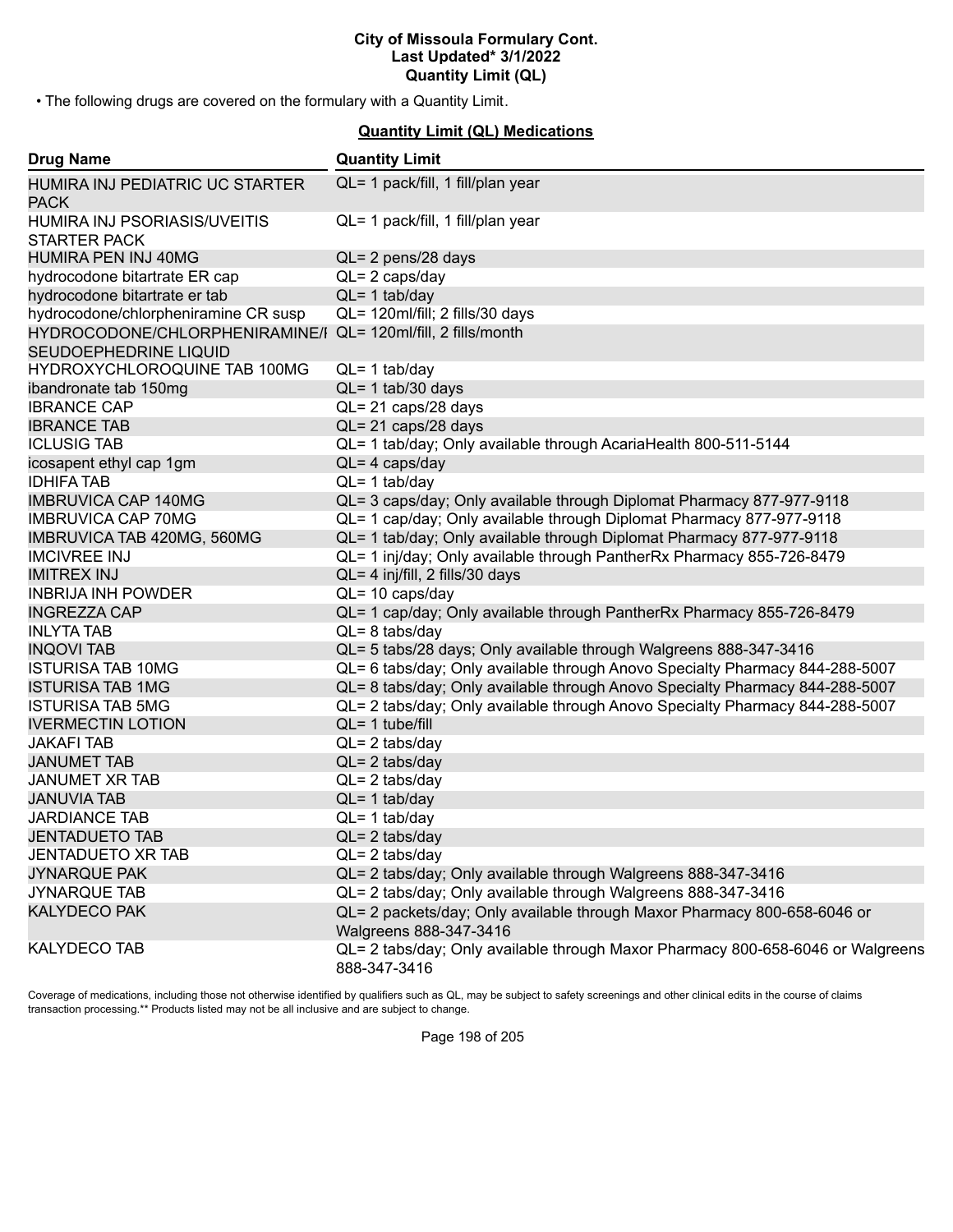• The following drugs are covered on the formulary with a Quantity Limit.

## **Quantity Limit (QL) Medications**

| <b>Drug Name</b>           | <b>Quantity Limit</b>                                                                                              |
|----------------------------|--------------------------------------------------------------------------------------------------------------------|
| ketorolac tab              | QL= 20 tabs/5 days                                                                                                 |
| KEVZARA INJ                | $QL = 2$ inj/28 days                                                                                               |
| <b>KINERET INJ</b>         | QL= 1 inj/day; Only available through Biologics 800-850-4306                                                       |
| <b>KORLYM TAB</b>          | QL= 4 tabs/day; Only available through Korlym SPARK program 855-4Korlym                                            |
|                            | $(855-456-7596)$                                                                                                   |
| KOSELUGO CAP               | QL= 4 caps/day; Only available through Onco360 877-662-6633                                                        |
| LASTACAFT OPHTH SOLN       | $QL = 3ml/30$ days                                                                                                 |
| latanoprost ophth soln     | $QL = 2.5$ ml/30 days                                                                                              |
| <b>LATUDA TAB</b>          | $QL = 1$ tab/day                                                                                                   |
| <b>LAZANDA NASAL SPRAY</b> | QL= 15 bottles/30 days                                                                                             |
| LEDIPASVIR/SOFOSBUVIR TAB  | $QL = 1$ tab/ day                                                                                                  |
| <b>LENVIMA CAP</b>         | QL= 3 caps/day; Only available through Accredo 800-803-2523                                                        |
|                            | LEVALBUTEROL INHALER, XOPENEX HF QL= 2 inhalers/fill, 2 fills/30 days; Step Therapy requires trial of VENTOLIN HFA |
| <b>INHALER</b>             |                                                                                                                    |
| lidocaine oint             | QL= 107gm/30 days                                                                                                  |
| lidocaine patch            | $QL = 3$ patches/day                                                                                               |
| lidocaine patch 5%         | $QL = 3$ patches/day                                                                                               |
| LORBRENA TAB 100MG         | $QL = 1$ tab/day                                                                                                   |
| <b>LORBRENA TAB 25MG</b>   | $QL = 3$ tabs/day                                                                                                  |
| <b>LUCEMYRA TAB</b>        | QL= 96 tabs/7 days                                                                                                 |
| <b>LUMAKRAS TAB</b>        | QL= 8 tabs/day; Only available through Biologics 800-850-4306                                                      |
| <b>LUMIGAN OPHTH SOLN</b>  | $QL = 2.5$ ml/30 days                                                                                              |
| <b>LUPKYNIS CAP</b>        | QL= 6 caps/day; Only available through Biologics 800-850-4306 or PantheRx                                          |
|                            | Pharmacy 855-726-8479                                                                                              |
| LYNPARZA CAP               | Only available through Biologics 800-850-4306, QL= 16 caps/day                                                     |
| LYNPARZA TAB               | Only available through Biologics 800-850-4306, QL= 4 tabs/day                                                      |
| malathion lotion           | QL= 2 bottles/fill                                                                                                 |
| <b>MAVYRET PAK</b>         | $QL = 5$ packs/day                                                                                                 |
| <b>MAVYRET TAB</b>         | $QL = 3$ tabs/day                                                                                                  |
| medroxyprogesterone inj    | QL= 1 inj/90 days                                                                                                  |
| MEKINIST TAB 0.5MG         | $QL = 3$ tabs/day                                                                                                  |
| <b>MEKINIST TAB 2MG</b>    | $QL = 1$ tab/day                                                                                                   |
| <b>MEKTOVI TAB</b>         | QL= 6 tabs/day; Only available through Diplomat Pharmacy 877-977-9118                                              |
| methylergonovine tab       | QL= 28 tabs/fill, 1 fill/365 days                                                                                  |
| modafinil tab              | $QL = 2$ tabs/day                                                                                                  |
| MOLNUPIRAVIR CAP           | $QL = 40 \text{ caps/fill}$                                                                                        |
| <b>MYFEMBREE TAB</b>       | $QL = 1$ tab/day                                                                                                   |
| NALOXONE PREFILLED INJ     | $QL = 2$ inj/fill                                                                                                  |
| naratriptan tab            | QL= 9 tabs/fill, 2 fills/30 days                                                                                   |
| NASACORT OTC NASAL SPRAY   | QL= 2 bottles/fill                                                                                                 |
| NATACYN OPHTH SUSP         | $QL = 15$ ml/fill                                                                                                  |
| <b>NATROBA SUSP</b>        | $QL = 1$ bottle/fill                                                                                               |
| NAYZILAM SPRAY             | QL= 2 packs/fill; Restricted to Neurology Specialist                                                               |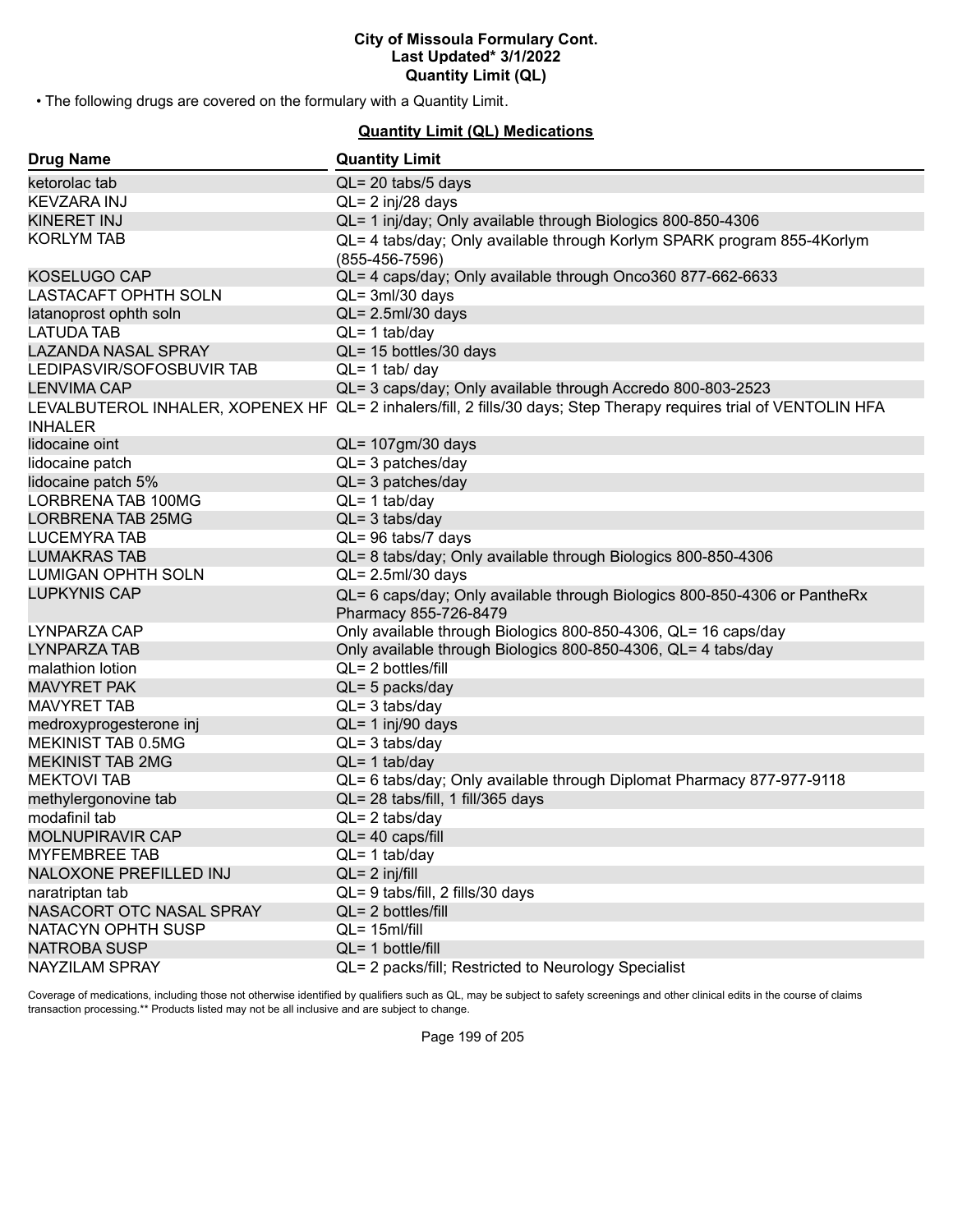• The following drugs are covered on the formulary with a Quantity Limit.

## **Quantity Limit (QL) Medications**

| <b>Drug Name</b>            | <b>Quantity Limit</b>                                                                                                              |
|-----------------------------|------------------------------------------------------------------------------------------------------------------------------------|
| <b>NERLYNX TAB</b>          | QL= 6 tabs/day; Only available through Diplomat Pharmacy 877-977-9118                                                              |
| nicotine gum                | Limited to 180 days/plan year                                                                                                      |
| <b>NICOTINE KIT</b>         |                                                                                                                                    |
| nicotine lozenge            | Limited to 180 days/plan year                                                                                                      |
| nicotine patch              | Limited to 180 days/plan year                                                                                                      |
| NICOTROL INHALER            | Limited to 180 days/plan year                                                                                                      |
| NICOTROL NASAL SPRAY        | Limited to 180 days/plan year                                                                                                      |
| nitazoxanide tab            | $QL = 6$ tabs/3 days                                                                                                               |
| <b>NUBEQA TAB</b>           | $QL = 4$ tabs/day                                                                                                                  |
| <b>NUCALA INJ</b>           | $QL = 1$ inj/28 days                                                                                                               |
| <b>NUCYNTA ER TAB</b>       | $QL = 2$ tabs/day                                                                                                                  |
| NUEDEXTA CAP                | $QL = 2 \text{ caps/day}$                                                                                                          |
| <b>NULYTELY SOLN</b>        | Covered at \$0 for members 45-75 years, all other members covered at generic copay<br>Limited to 2 fills/calendar year             |
| NURTEC ODT                  | QL= 8 tabs/30 days, 6 fills/year                                                                                                   |
| <b>NUZYRA TAB</b>           | QL= 30 tabs/180 days; Restricted to Infectious Disease or Pulmonology Specialist;<br>Only available through Walgreens 888-347-3416 |
| <b>OCALIVA TAB</b>          | QL= 1 tab/day; Only available through Walgreens 888-347-3416                                                                       |
| <b>OFEV CAP</b>             | QL= 2 caps/day; Only available through Walgreens 888-347-3416                                                                      |
| olopatadine ophth soln 0.2% | $QL = 2.5$ ml/30 days                                                                                                              |
| <b>OLUMIANT TAB</b>         | $QL = 1$ tab/day                                                                                                                   |
| <b>OMNIPOD 5 PACK PODS</b>  | QL= 10 pods/month                                                                                                                  |
| <b>OMNIPOD DASH PODS</b>    | QL= 10 pods/month                                                                                                                  |
| <b>OMNIPOD STARTER KIT</b>  | QL= 1 kit/year                                                                                                                     |
| <b>ONGENTYS CAP</b>         | QL= 1 tab/day, 30 tabs per fill                                                                                                    |
| <b>OPSUMIT TAB</b>          | QL= 1 tab/day; Only available through CVS Specialty 800-237-2767                                                                   |
| ORENCIA CLICK INJ           | QL= 4 inj/28 days                                                                                                                  |
| ORENCIA SC INJ 125MG/ML     | $QL = 4$ inj/28 days                                                                                                               |
| ORENCIA SC INJ 50MG/0.4ML   | $QL = 4$ inj/28 days                                                                                                               |
| ORENCIA SC INJ 87.5MG/0.7ML | $QL = 4$ inj/28 days                                                                                                               |
| <b>ORGOVYX TAB</b>          | QL= 30 tabs/28 days; Only available through Biologics 800-850-4306 or US Bioservic<br>888-518-7246                                 |
| <b>ORIAHNN CAP</b>          | $QL = 2 \text{ caps/day}$                                                                                                          |
| ORILISSA TAB 150MG          | $QL = 1$ tab/day                                                                                                                   |
| ORILISSA TAB 200MG          | $QL = 2$ tabs/day                                                                                                                  |
| ORKAMBI GRANULES PACKET     | QL= 2 packets/day; Only available through Maxor Pharmacy 800-658-6046 or<br>Walgreens 888-347-3416                                 |
| <b>ORKAMBI TAB</b>          | QL= 4 tabs/day; Only available through Maxor Pharmacy 800-658-6046 or Walgreens<br>888-347-3416                                    |
| oseltamivir cap             | QL= 10 caps/fill                                                                                                                   |
| oseltamivir cap 30mg        | QL= 20 caps/fill                                                                                                                   |
| oseltamivir susp            | $QL = 250$ ml/fill                                                                                                                 |
| OTEZLA STARTER PACK         | QL= 1 pack/28 days                                                                                                                 |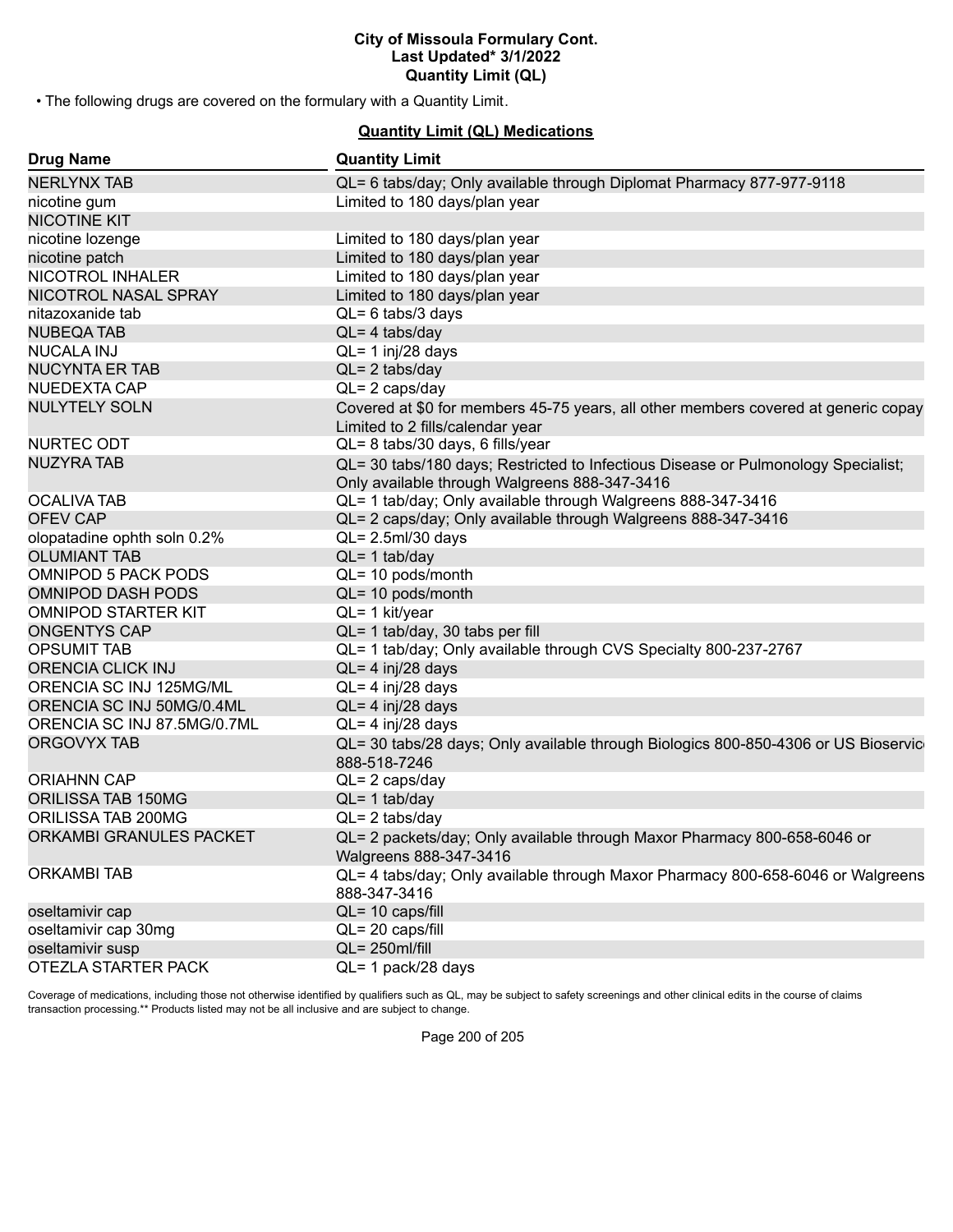• The following drugs are covered on the formulary with a Quantity Limit.

## **Quantity Limit (QL) Medications**

| <b>Drug Name</b>            | <b>Quantity Limit</b>                                                                                                  |
|-----------------------------|------------------------------------------------------------------------------------------------------------------------|
| <b>OTEZLA TAB</b>           | $QL = 2$ tabs/day                                                                                                      |
| <b>OXBRYTA TAB</b>          | QL= 3 tabs/day; Only available through CVS Specialty 800-237-2767                                                      |
| <b>OXERVATE OPHTH SOLN</b>  | QL= 8 kits/affected eye/lifetime; Only available through Accredo 800-803-2523                                          |
| <b>OZEMPIC INJ</b>          | QL= 1 pack/28 days                                                                                                     |
| PALYNZIQ INJ                | QL= 1 inj/day; Only available through Diplomat Pharmacy 877-977-9118                                                   |
| PAXLOVID TAB                | $QL = 30$ tabs/fill                                                                                                    |
| peg 3350/electrolytes soln  | Covered at \$0 for members 45-75 years-Limited to 2 fills/calendar year; All other<br>members covered at generic copay |
| PEMAZYRE TAB                | QL= 14 tabs/21 days; Only available through Biologics 800-850-4306                                                     |
| <b>PICATO GEL</b>           | $QL = 1$ box/fill                                                                                                      |
| POMALYST CAP                | QL= 21 caps/28 days                                                                                                    |
| POTIGA TAB                  | $QL = 3$ tabs/day                                                                                                      |
| PRALUENT INJ                | QL= 2 inj/28 days                                                                                                      |
| pregabalin cap              | $QL = 3 \text{ caps/day}$                                                                                              |
| pregabalin cap 225mg        | $QL = 2 \text{ caps/day}$                                                                                              |
| pregabalin cap 300mg        | $QL = 2 \text{ caps/day}$                                                                                              |
| pregabalin soln             | $QL = 30ml/day$                                                                                                        |
| PRETOMANID TAB              | QL= 1 tab/day; Restricted to Infectious Disease Specialist                                                             |
| pyrimethamine tab           | QL= 3 tabs/day; Only available through Walgreens 888-347-3416                                                          |
| <b>QINLOCK TAB</b>          | QL= 3 tabs/day; Only available through Biologics 800-850-4306                                                          |
| <b>REGRANEX GEL</b>         | $QL = 30gm/fill$                                                                                                       |
| <b>RELENZA DISKHALER</b>    | QL= 1 inhaler/fill                                                                                                     |
| <b>REPATHA INJ</b>          | QL= 2 inj/28 days                                                                                                      |
| REPATHA PUSHTRONEX INJ      | $QL = 1$ inj/28 days                                                                                                   |
| <b>RETEVMO CAP</b>          | $QL = 4 \text{ caps/day}$                                                                                              |
| <b>REVLIMID CAP</b>         | QL= 1 cap/day; Restricted to Oncology or Hematology Specialist                                                         |
| <b>REYVOW TAB</b>           | QL= 8 tabs/30 days, 6 fills/year                                                                                       |
| <b>RINVOQ ER TAB</b>        | $QL = 1$ tab/day                                                                                                       |
| rizatriptan ODT             | QL= 12 tabs/fill, 3 fills/60 days                                                                                      |
| rizatriptan tab             | QL= 12 tabs/fill, 3 fills/60 days                                                                                      |
| rosuvastatin tab 10mg       | $QL = 1$ tab/day                                                                                                       |
| rosuvastatin tab 20mg       | $QL = 1.5$ tabs/day                                                                                                    |
| rosuvastatin tab 40mg       | $QL = 1$ tab/day                                                                                                       |
| rosuvastatin tab 5mg        | $QL = 1$ tab/day                                                                                                       |
| <b>ROZLYTREK CAP</b>        | $QL = 3 \text{ caps/day}$                                                                                              |
| RUBRACA TAB                 | QL= 4 tabs/day; Only available through Avella Pharmacy (877) 546-5779                                                  |
| <b>RYBELSUS TAB</b>         | $QL=1$ tab/day                                                                                                         |
| <b>SANCUSO PATCH</b>        | QL= 4 patches/fill                                                                                                     |
| SANTYL OINT                 | $QL = 90gm/30 days$                                                                                                    |
| <b>SAVELLA TAB</b>          | $QL = 2$ tabs/day                                                                                                      |
| SIGNIFOR INJ                | QL= 2 vials/day; Only available through Anovo Specialty Pharmacy 844-288-5007                                          |
| SIMPONI AUTO-INJECTOR 100MG | QL=1 inj/28 days                                                                                                       |
| SIMPONI INJ 100MG           | QL=1 inj/28 days                                                                                                       |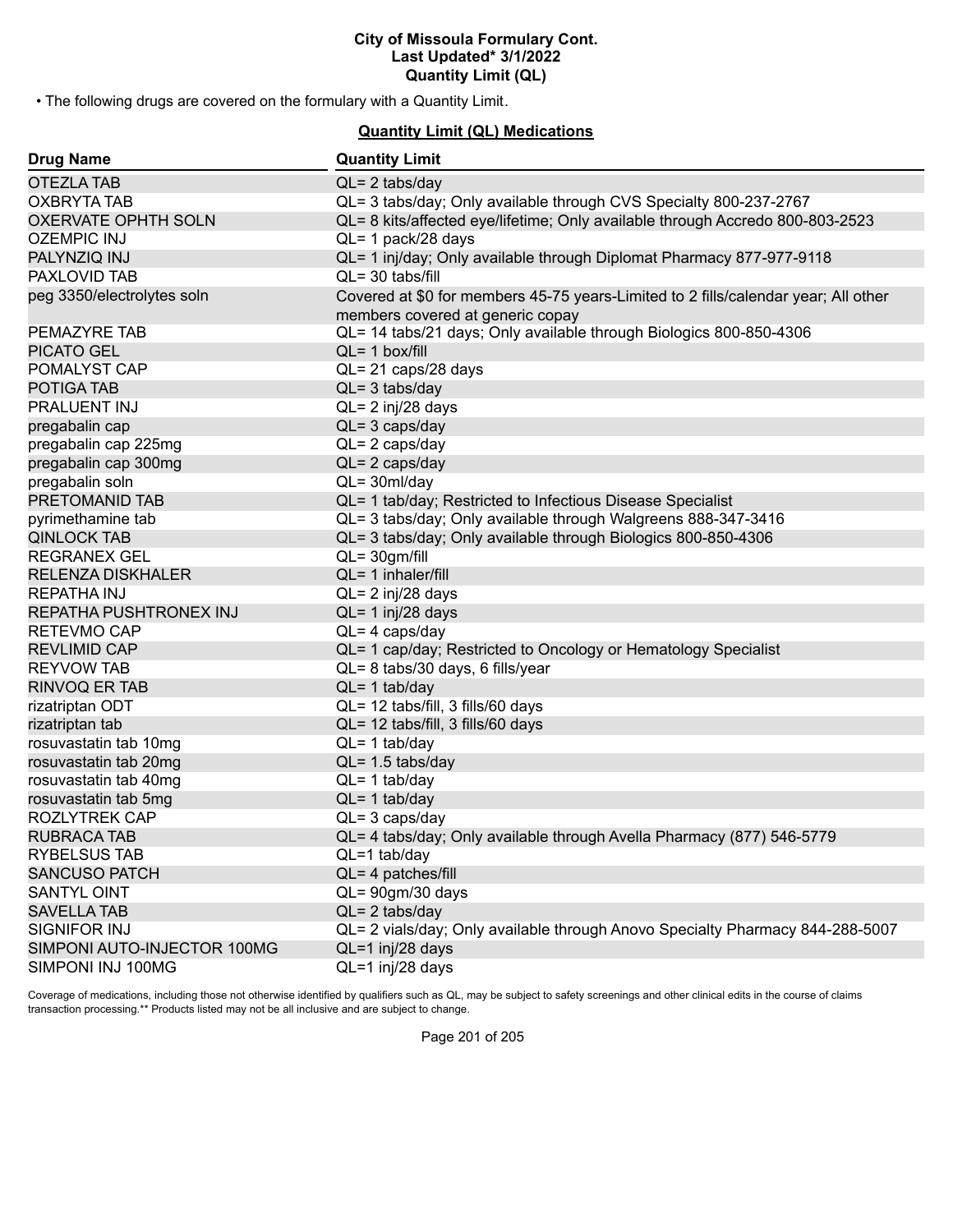• The following drugs are covered on the formulary with a Quantity Limit.

## **Quantity Limit (QL) Medications**

| <b>Drug Name</b>                | <b>Quantity Limit</b>                                                                           |
|---------------------------------|-------------------------------------------------------------------------------------------------|
| <b>SIVEXTRO TAB</b>             | QL= 6 tabs/fill; Restricted to Infectious Disease Specialist                                    |
| <b>SKLICE LOTION</b>            | $QL = 1$ tube/fill                                                                              |
| SKYRIZI INJ 150MG/ML            | QL= 1 inj/84 days                                                                               |
| SKYRIZI INJ 75MG/0.83ML         | QL= 2 inj/84 days                                                                               |
| SOFOSBUVIR/VELPATASVIR TAB      | $QL = 1$ tab/ day                                                                               |
| <b>SOLIQUA INJ</b>              | $QL = 15ml/25 days$                                                                             |
| SOLOSEC GRANULES PACKET         | QL= 1 packet/fill                                                                               |
| SPINOSAD SUSP                   | $QL = 1$ bottle/fill                                                                            |
| SPIRIVA RESPIMAT INHALER        | QL= 1 inhaler/30 days; Step Therapy requires trial of ADVAIR, BREO, DULERA, or                  |
| 1.25MCG/ACT                     | FLUTICASONE/SALMETEROL                                                                          |
| <b>STELARA INJ</b>              | QL= 1 inj/84 days                                                                               |
| <b>STIVARGA TAB</b>             | $QL = 4$ tabs/day                                                                               |
| STRIVERDI RESPIMAT INHALER      | QL= 1 inhaler/30 days                                                                           |
| sumatriptan inj                 | QL= 4 inj/fill, 2 fills/30 days                                                                 |
| SUMATRIPTAN INJ 6MG/0.5ML       | QL= 4 inj/fill, 2 fills/30 days                                                                 |
| sumatriptan nasal spray         | QL= 6 sprays/fill, 2 fills/30 days                                                              |
| sumatriptan tab                 | QL= 9 tabs/fill, 2 fills/30 days                                                                |
| sumatriptan vial inj            | QL= 5 inj/fill, 2 fills/30 days                                                                 |
| <b>SUNOSI TAB</b>               | $QL = 1$ tab/day                                                                                |
| <b>SYMDEKO TAB</b>              | QL= 2 tabs/day; Only available through Maxor Pharmacy 800-658-6046 or Walgreens<br>888-347-3416 |
| SYMJEPI INJ                     | $QL = 2$ inj/fill                                                                               |
| <b>SYNJARDY TAB</b>             | $QL = 2$ tabs/day                                                                               |
| SYNJARDY XR TAB 10-1000MG,      | $QL = 1$ tab/day                                                                                |
| 25-1000MG                       |                                                                                                 |
| SYNJARDY XR TAB 5-1000MG,       | $QL = 2$ tabs/day                                                                               |
| 12.5-1000MG                     |                                                                                                 |
| <b>TABRECTA TAB</b>             | $QL = 4$ tabs/day                                                                               |
| <b>TAFINLAR CAP</b>             | $QL = 4 \text{ caps/day}$                                                                       |
| <b>TAGRISSO TAB</b>             | QL= 1 tab/day; Only available through Diplomat Pharmacy 877-977-9118                            |
| <b>TAKHZYRO INJ</b>             | QL= 2 inj/28 days; Only available through CVS Specialty 800-237-2767                            |
| <b>TALTZ INJ</b>                | $QL = 1$ inj/28 days                                                                            |
| TALZENNA CAP 0.25MG             | $QL = 3 \text{ caps/day}$                                                                       |
| TALZENNA CAP 0.5MG, 0.75MG, 1MG | $QL = 1$ cap/day                                                                                |
| <b>TAVALISSE TAB</b>            | QL= 2 tab/day; Only available through Biologics 800-850-4306                                    |
| <b>TAZVERIK TAB</b>             | QL= 8 tabs/day; Only available through Onco360 877-662-6633                                     |
| <b>TEGSEDI INJ</b>              | QL= 4 inj/28 days; Only available through Accredo 800-803-2523                                  |
| <b>TEPMETKO TAB</b>             | QL= 2 tabs/day; Only available through Biologics 800-850-4306                                   |
| testosterone gel 1% 25mg        | QL= 1 packet/day                                                                                |
| testosterone gel 1% 50mg        | QL= 2 packets/day                                                                               |
| testosterone gel 1% pump        | QL= 4 bottles/30 days                                                                           |
| testosterone gel 1.62% 1.25gm   | QL= 1 packet/day                                                                                |
| testosterone gel 1.62% 2.5gm    | $QL = 2$ packets/day                                                                            |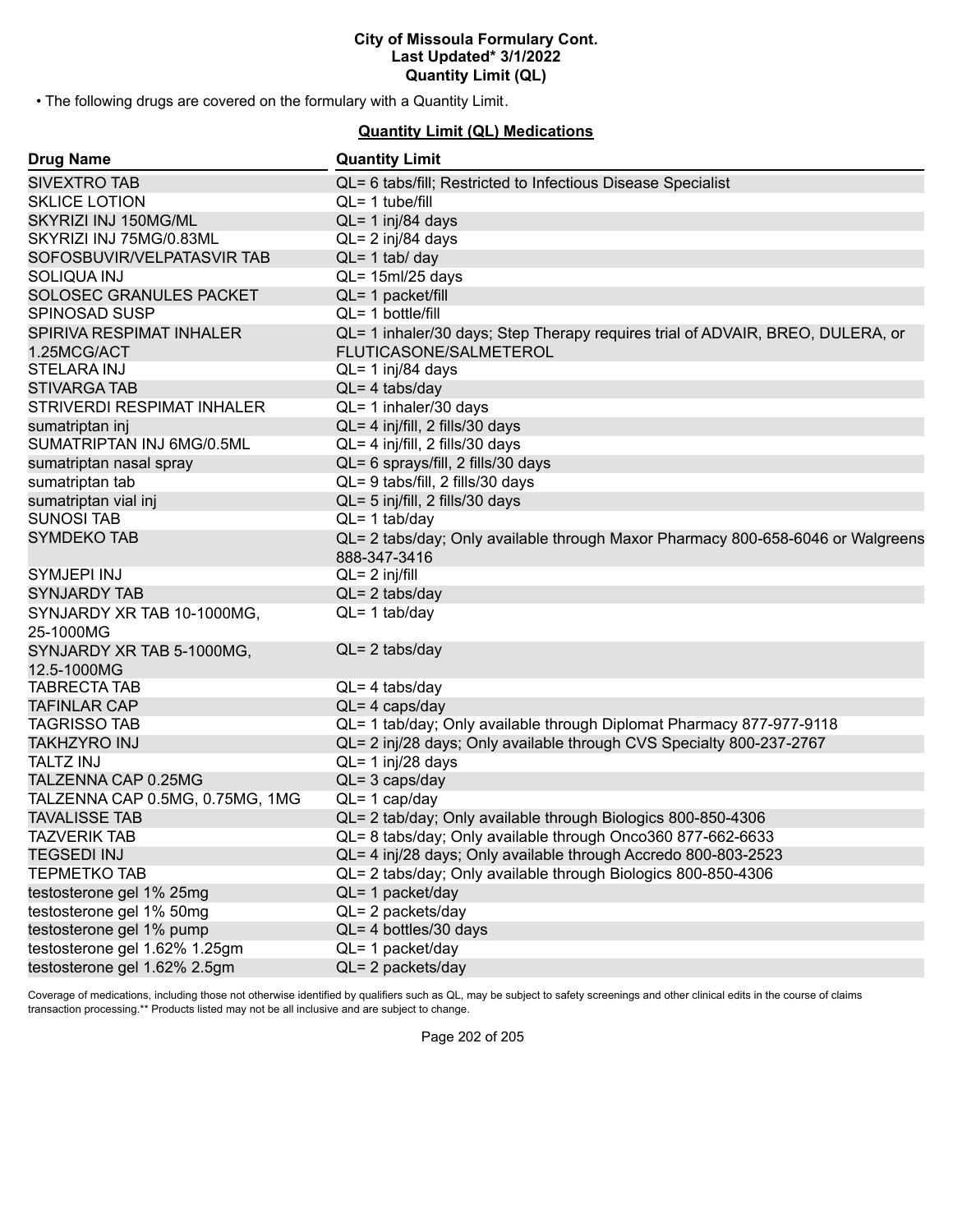• The following drugs are covered on the formulary with a Quantity Limit.

## **Quantity Limit (QL) Medications**

| <b>Drug Name</b>                                | <b>Quantity Limit</b>                                                                                                  |
|-------------------------------------------------|------------------------------------------------------------------------------------------------------------------------|
| <b>TESTOSTERONE GEL PUMP</b>                    | $QL = 4$ bottles/30 days                                                                                               |
| testosterone gel pump 1.62%                     | QL= 2 bottles/30 days                                                                                                  |
| testosterone soln                               | $QL = 2$ bottles/30 days                                                                                               |
| <b>TIBSOVO TAB</b>                              | QL= 2 tabs/day; Only available through Diplomat Pharmacy 877-977-9118                                                  |
| <b>TIROSINT-SOL</b>                             | QL=1 ml/day; Prior Authorization required for members age 9 or older                                                   |
| <b>TRACLEER TAB 32MG</b>                        | QL=4 tabs/day; Only available through Walgreens 888-347-3416                                                           |
| <b>TRADJENTA TAB</b>                            | $QL = 1$ tab/day                                                                                                       |
| travoprost ophth soln                           | $QL = 2.5$ ml/30 days                                                                                                  |
| <b>TREMFYAINJ</b>                               | $QL = 1$ inj/56 days                                                                                                   |
| triamcinolone OTC nasal spray                   | QL= 2 bottles/fill                                                                                                     |
| TRIJARDY XR TAB 10-5-1000MG,<br>25-5-1000MG     | $QL = 1$ tab/day                                                                                                       |
|                                                 | $QL = 2$ tabs/day                                                                                                      |
| TRIJARDY XR TAB 5-25-1000MG,<br>12.5-2.5-1000MG |                                                                                                                        |
| <b>TRIKAFTA TAB</b>                             | QL= 84 tabs/28 days; Only available through Maxor Pharmacy 800-658-6046 or<br>Walgreens 888-347-3416                   |
| trilyte soln                                    | Covered at \$0 for members 45-75 years, all other members covered at generic copay<br>Limited to 2 fills/calendar year |
| <b>TRINTELLIX TAB</b>                           | $QL = 1$ tab/day                                                                                                       |
| <b>TRULICITY INJ</b>                            | QL= 4 pens/28 days                                                                                                     |
| <b>TRUSELTIQ PACK 100MG</b>                     | QL= 21 caps/28 days; Only available through Biologics 800-850-4306                                                     |
| TRUSELTIQ PACK 50MG, 125MG                      | QL= 42 caps/28 days; Only available through Biologics 800-850-4306                                                     |
| <b>TRUSELTIQ PACK 75MG</b>                      | QL= 63 caps/28 days; Only available through Biologics 800-850-4306                                                     |
| <b>TUKYSA TAB</b>                               | QL= 4 tabs/day; Only available through Biologics 800-850-4306                                                          |
| <b>TURALIO CAP</b>                              | QL= 4 caps/day; Only available through Biologics 800-850-4306                                                          |
| <b>TUSSI-ORGANI SYRUP</b>                       | $QL = 240$ ml/fill                                                                                                     |
| <b>TYVASO INH SOLN</b>                          | QL= 1 ampule/day; Only available through Accredo 800-803-2523                                                          |
| <b>UBRELVY TAB</b>                              | QL= 10 tabs/30 days, 6 fills/year                                                                                      |
| <b>UKONIQ TAB</b>                               | QL= 4 tabs/day; Only available through Onco360 877-662-6633                                                            |
| <b>ULESFIA LOTION</b>                           | $QL = 4$ bottles/fill                                                                                                  |
| <b>UPTRAVI TAB</b>                              | QL= 2 tabs/day; Only available through Accredo 800-803-2523                                                            |
| <b>VALCHLOR GEL</b>                             | QL= 4 tubes/30 days; Only available through Avella (877) 546-5779                                                      |
| VALTOCO NASAL SPRAY                             | QL= 2 packs/fill; Restricted to Neurology Specialist                                                                   |
| <b>VANCOCIN CAP</b>                             | $QL = 56 \text{ caps/fill}$                                                                                            |
| vancomycin cap                                  | $QL = 56$ caps/fill                                                                                                    |
| <b>VARUBI TAB</b>                               | QL= 2 tabs/day; Restricted to Oncology or Hematology Specialist                                                        |
| VASCEPA CAP 0.5GM                               | $QL = 4 \text{ caps/day}$                                                                                              |
| <b>VENTAVIS INH SOLN</b>                        | QL= 9 ampules/day; Only available through Accredo 800-803-2523                                                         |
| <b>VENTOLIN HFA INHALER</b>                     | $QL = 2$ inhalers/30 days                                                                                              |
| <b>VERQUVO TAB</b>                              | QL= 1 tab/day; Restricted to Cardiology Specialist                                                                     |
| <b>VERZENIO TAB</b>                             | $QL = 2$ tabs/day                                                                                                      |
| V-GO INJ KIT                                    | $QL = 1$ kit/day                                                                                                       |
| <b>VICTOZA INJ</b>                              | QL= 9ml/30 days                                                                                                        |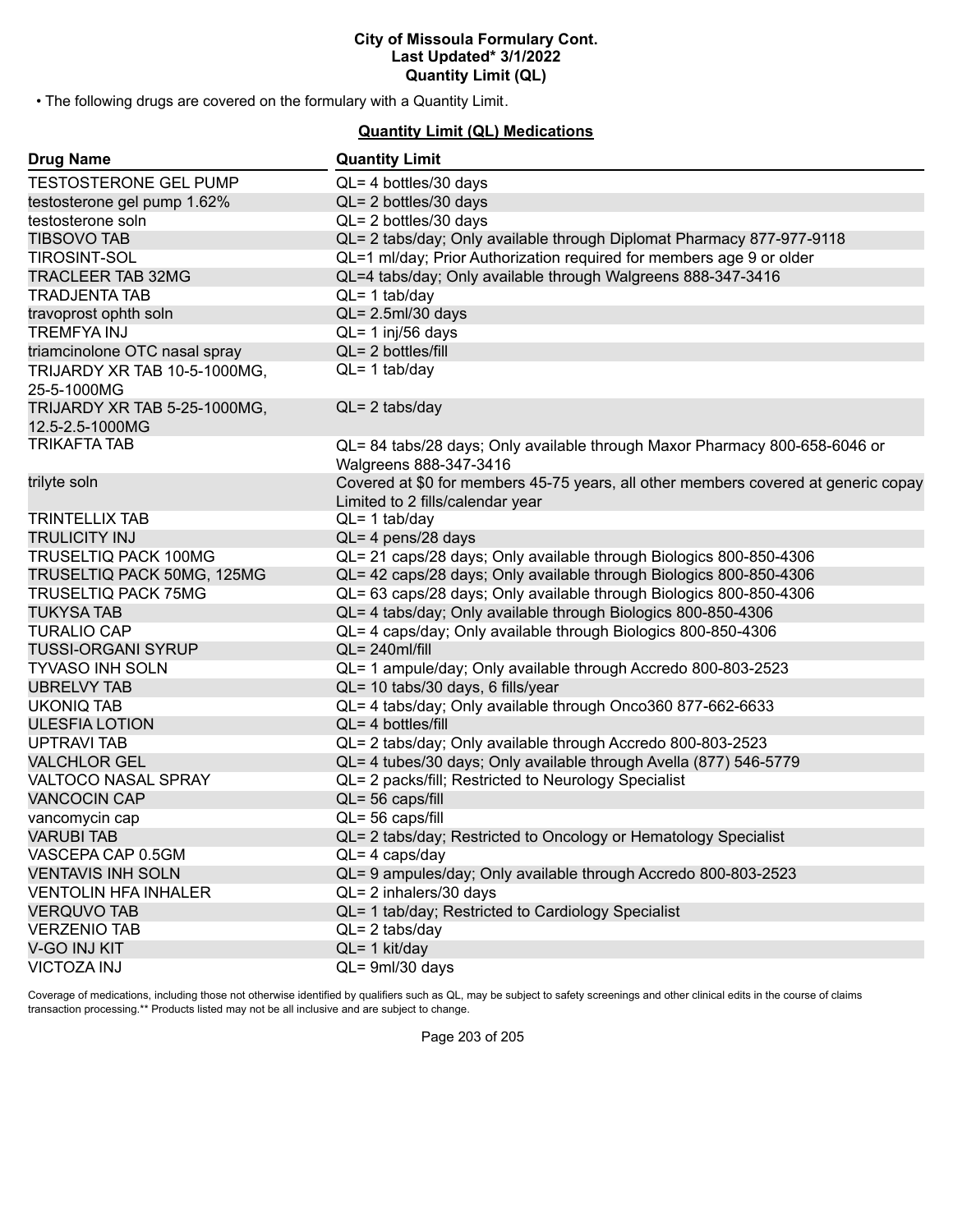• The following drugs are covered on the formulary with a Quantity Limit.

## **Quantity Limit (QL) Medications**

| <b>Drug Name</b>                   | <b>Quantity Limit</b>                                                            |
|------------------------------------|----------------------------------------------------------------------------------|
| <b>VIMPAT TAB</b>                  | $QL = 2$ tabs/day                                                                |
| VITRAKVI CAP 100MG                 | QL= 2 caps/day; Only available through US Bioservices 888-518-7246               |
| <b>VITRAKVI CAP 25MG</b>           | QL= 6 caps/day; Only available through US Bioservices 888-518-7246               |
| <b>VITRAKVI SOLN</b>               | QL= 10ml/day; Only available through US Bioservices 888-518-7246                 |
| <b>VIVOTIF CAP</b>                 | $QL = 4 \text{ caps/fill}$                                                       |
| <b>VIZIMPRO TAB</b>                | $QL = 1$ tab/day                                                                 |
| <b>VOSEVI TAB</b>                  | $QL = 1$ tab/day                                                                 |
| <b>VYNDAMAX CAP</b>                | $QL = 1$ cap/day                                                                 |
| <b>VYNDAQEL CAP</b>                | $QL = 4 \text{ caps/day}$                                                        |
| <b>WAKIX TAB</b>                   | QL= 2 tabs/day; Only available through PantherRx Pharmacy 855-726-8479           |
| <b>XADAGO TAB</b>                  | $QL = 1$ tab/day                                                                 |
| <b>XALKORI CAP</b>                 | $QL = 2 \text{ caps/day}$                                                        |
| XCOPRI PAK 100-150MG               | $QL = 2$ tabs/day                                                                |
| XCOPRI PAK 150-200MG               | $QL = 2$ tabs/day                                                                |
| XCOPRI PAK 50-200MG                | $QL = 2$ tabs/day                                                                |
| XCOPRI TAB 150MG, 200MG            | $QL = 2$ tabs/day                                                                |
| XCOPRI TAB 50MG, 100MG             | $QL = 1$ tab/day                                                                 |
| XCOPRI TITRATION PAK 12.5-25MG     | $QL = 1$ tab/day                                                                 |
| XCOPRI TITRATION PAK 150-200MG     | $QL = 1$ tab/day                                                                 |
| XCOPRI TITRATION PAK 50-100MG      | $QL = 1$ tab/day                                                                 |
| <b>XELJANZ SOLN</b>                | $QL = 10ml/day$                                                                  |
| <b>XELJANZ TAB</b>                 | $QL = 2$ tabs/day                                                                |
| <b>XELJANZ XR TAB</b>              | $QL = 1$ tab/day                                                                 |
| <b>XENLETA TAB</b>                 | QL= 14 tabs/180 days; Restricted to Infectious Disease Specialist                |
| XIFAXAN TAB 200MG                  | $QL = 9$ tabs/3 days                                                             |
| XIGDUO XR TAB 2.5-1000MG, 5-1000MG | $QL = 2$ tabs/day                                                                |
| XIGDUO XR TAB 5-500MG, 10-500MG,   | $QL = 1$ tab/day                                                                 |
| 10-1000MG                          |                                                                                  |
| <b>XOFLUZA TAB</b>                 | $QL = 2$ tabs/fill                                                               |
| XOFLUZA TAB THERAPY PACK 40MG      | $QL = 1$ tab/fill                                                                |
| XOFLUZA TAB THERAPY PACK 80MG      | $QL = 1$ tab/fill                                                                |
| <b>XOSPATA TAB</b>                 | QL= 3 tabs/day; Only available through Biologics 800-850-4306                    |
| <b>XPOVIO PAK</b>                  | QL= 32 tabs/28 days; Only available through Biologics 800-850-4306               |
| <b>XTAMPZA ER CAP</b>              | QL= 120 caps/30 days                                                             |
| <b>XULTOPHY INJ</b>                | $QL = 15ml/30$ days                                                              |
| <b>XYREM SOLN</b>                  | QL= 540ml/30 days; Only available through Xyrem Certified Pharmacy 1-866-997-368 |
| ZEGALOGUE INJ                      | $QL = 2$ inj/fill                                                                |
| <b>ZEJULA CAP</b>                  | QL= 3 caps/day; Only available through Diplomat Pharmacy 877-977-9118            |
| <b>ZELBORAF TAB</b>                | $QL = 8$ tabs/day                                                                |
| <b>ZEPOSIA CAP</b>                 | $QL = 1$ cap/day                                                                 |
| ZEPOSIA STARTER PACK               | $QL = 1$ cap/day                                                                 |
| <b>ZOKINVY CAP</b>                 | QL= 4 caps/day; Only available through US Bioservices 888-518-7246               |
| zolmitriptan nasal spray           | QL= 6 sprays/fill, 2 fills/30 days                                               |